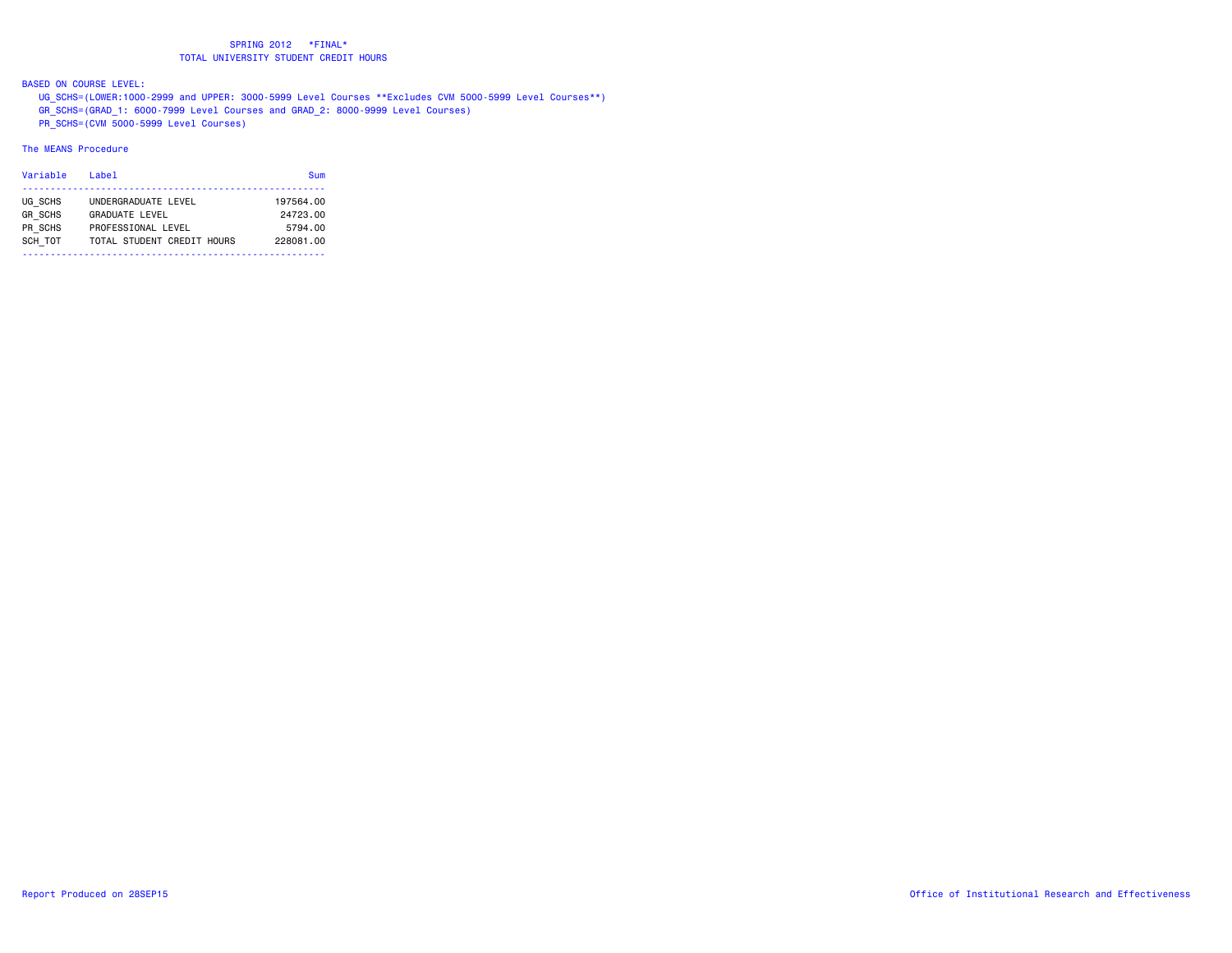BASED ON COURSE LEVEL:

 UG\_SCHS=(LOWER:1000-2999 and UPPER: 3000-5999 Level Courses \*\*Excludes CVM 5000-5999 Level Courses\*\*) GR\_SCHS=(GRAD\_1: 6000-7999 Level Courses and GRAD\_2: 8000-9999 Level Courses) PR\_SCHS=(CVM 5000-5999 Level Courses)

The MEANS Procedure

|               | N          |                |                            |            |
|---------------|------------|----------------|----------------------------|------------|
| <b>CAMPUS</b> | <b>Obs</b> | Variable       | Label                      | <b>Sum</b> |
| MAIN          | 4658       | UG SCHS        | UNDERGRADUATE LEVEL        | 191846.00  |
|               |            | <b>GR SCHS</b> | <b>GRADUATE LEVEL</b>      | 23804.00   |
|               |            | PR SCHS        | PROFESSIONAL LEVEL         | 5794.00    |
|               |            | SCH TOT        | TOTAL STUDENT CREDIT HOURS | 221444.00  |
| MERIDIAN      | 226        | UG SCHS        | UNDERGRADUATE LEVEL        | 5718.00    |
|               |            | <b>GR SCHS</b> | <b>GRADUATE LEVEL</b>      | 919.00     |
|               |            | PR SCHS        | PROFESSIONAL LEVEL         | 0.00       |
|               |            | SCH TOT        | TOTAL STUDENT CREDIT HOURS | 6637.00    |
|               |            |                |                            |            |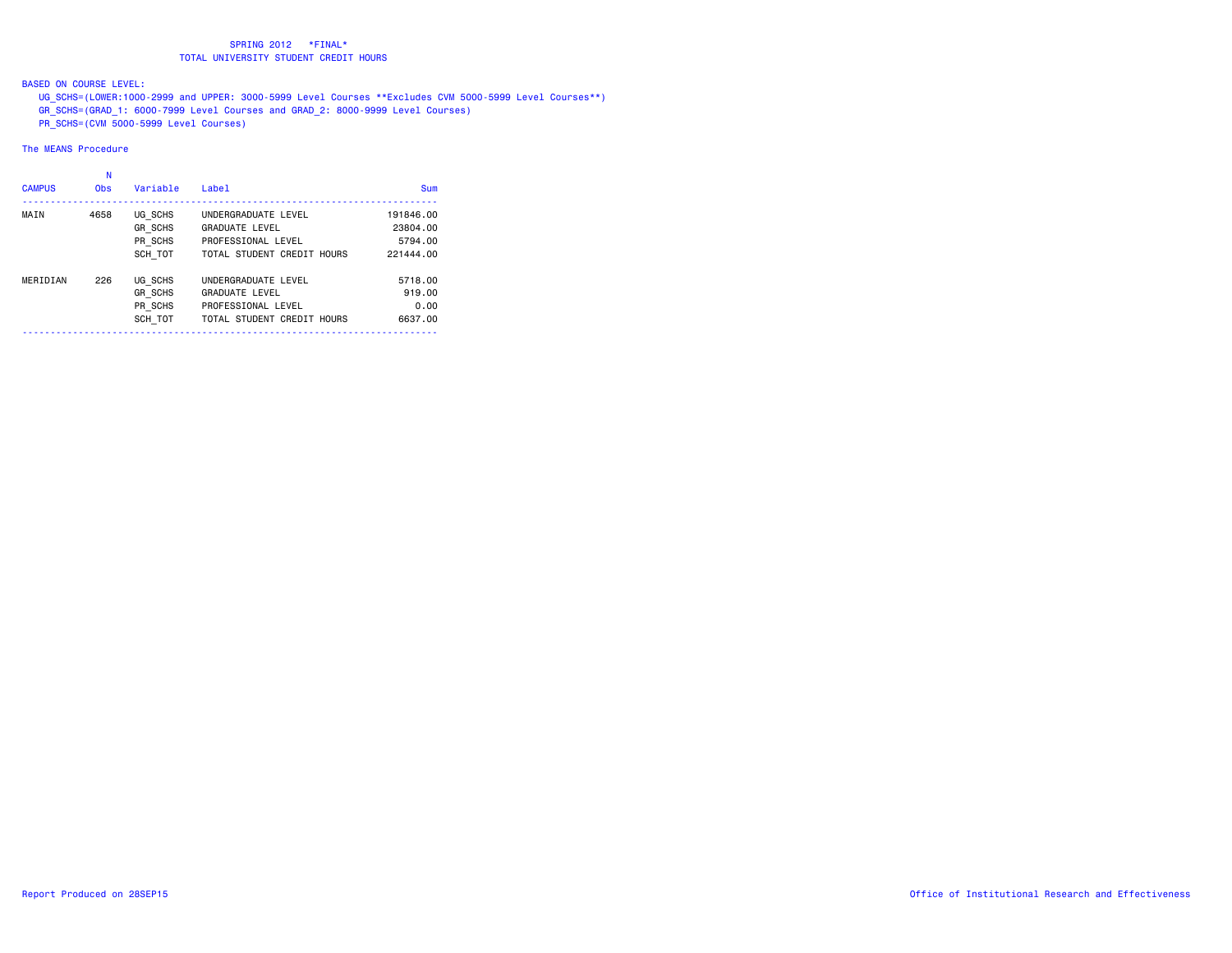# BASED ON COURSE LEVEL:

 UG\_SCHS=(LOWER:1000-2999 and UPPER: 3000-5999 Level Courses \*\*Excludes CVM 5000-5999 Level Courses\*\*) GR\_SCHS=(GRAD\_1: 6000-7999 Level Courses and GRAD\_2: 8000-9999 Level Courses) PR\_SCHS=(CVM\_5000-5999\_Level Courses)

#### The MEANS Procedure

| <b>ACADEMIC COLLEGE</b>    | N<br><b>Obs</b> | Variable | Label                      | Sum       |
|----------------------------|-----------------|----------|----------------------------|-----------|
| AG & LIFE SCIENCES         | 556             | UG SCHS  | UNDERGRADUATE LEVEL        | 12693.00  |
|                            |                 | GR_SCHS  | GRADUATE LEVEL             | 2391.40   |
|                            |                 | PR_SCHS  | PROFESSIONAL LEVEL         | 6.00      |
|                            |                 | SCH TOT  | TOTAL STUDENT CREDIT HOURS | 15090.40  |
| ARCHITECTURE, ART & DESIGN | 173             | UG SCHS  | UNDERGRADUATE LEVEL        | 8254.00   |
|                            |                 | GR SCHS  | <b>GRADUATE LEVEL</b>      | 54.00     |
|                            |                 | PR SCHS  | PROFESSIONAL LEVEL         | 0.00      |
|                            |                 | SCH TOT  | TOTAL STUDENT CREDIT HOURS | 8308.00   |
| ARTS & SCIENCES            | 2029            | UG SCHS  | UNDERGRADUATE LEVEL        | 102808.00 |
|                            |                 | GR SCHS  | GRADUATE LEVEL             | 7518.00   |
|                            |                 | PR SCHS  | PROFESSIONAL LEVEL         | 0.00      |
|                            |                 | SCH TOT  | TOTAL STUDENT CREDIT HOURS | 110326.00 |
| <b>BUSINESS</b>            | 350             | UG SCHS  | UNDERGRADUATE LEVEL        | 25613.00  |
|                            |                 | GR SCHS  | GRADUATE LEVEL             | 3161.00   |
|                            |                 | PR_SCHS  | PROFESSIONAL LEVEL         | 0.00      |
|                            |                 | SCH TOT  | TOTAL STUDENT CREDIT HOURS | 28774.00  |
| EDUCATION                  | 804             | UG SCHS  | UNDERGRADUATE LEVEL        | 29170.00  |
|                            |                 | GR_SCHS  | GRADUATE LEVEL             | 5458.00   |
|                            |                 | PR SCHS  | PROFESSIONAL LEVEL         | 0.00      |
|                            |                 | SCH TOT  | TOTAL STUDENT CREDIT HOURS | 34628.00  |
| ENGINEERING                | 623             | UG SCHS  | UNDERGRADUATE LEVEL        | 16202.00  |
|                            |                 | GR_SCHS  | GRADUATE LEVEL             | 4365.60   |
|                            |                 | PR_SCHS  | PROFESSIONAL LEVEL         | 0.00      |
|                            |                 | SCH TOT  | TOTAL STUDENT CREDIT HOURS | 20567.60  |
| FOREST RESOURCES           | 160             | UG SCHS  | UNDERGRADUATE LEVEL        | 1577.00   |
|                            |                 | GR_SCHS  | <b>GRADUATE LEVEL</b>      | 1247.00   |
|                            |                 | PR SCHS  | PROFESSIONAL LEVEL         | 0.00      |
|                            |                 | SCH TOT  | TOTAL STUDENT CREDIT HOURS | 2824.00   |
| VETERINARY MEDICINE        | 185             | UG SCHS  | UNDERGRADUATE LEVEL        | 935.00    |
|                            |                 | GR SCHS  | GRADUATE LEVEL             | 528.00    |
|                            |                 | PR SCHS  | PROFESSIONAL LEVEL         | 5788.00   |
|                            |                 | SCH TOT  | TOTAL STUDENT CREDIT HOURS | 7251.00   |
| ACADEMIC AFFAIRS           | $\overline{4}$  | UG SCHS  | UNDERGRADUATE LEVEL        | 312.00    |
|                            |                 | GR_SCHS  | GRADUATE LEVEL             | 0.00      |
|                            |                 | PR SCHS  | PROFESSIONAL LEVEL         | 0.00      |
|                            |                 | SCH_TOT  | TOTAL STUDENT CREDIT HOURS | 312.00    |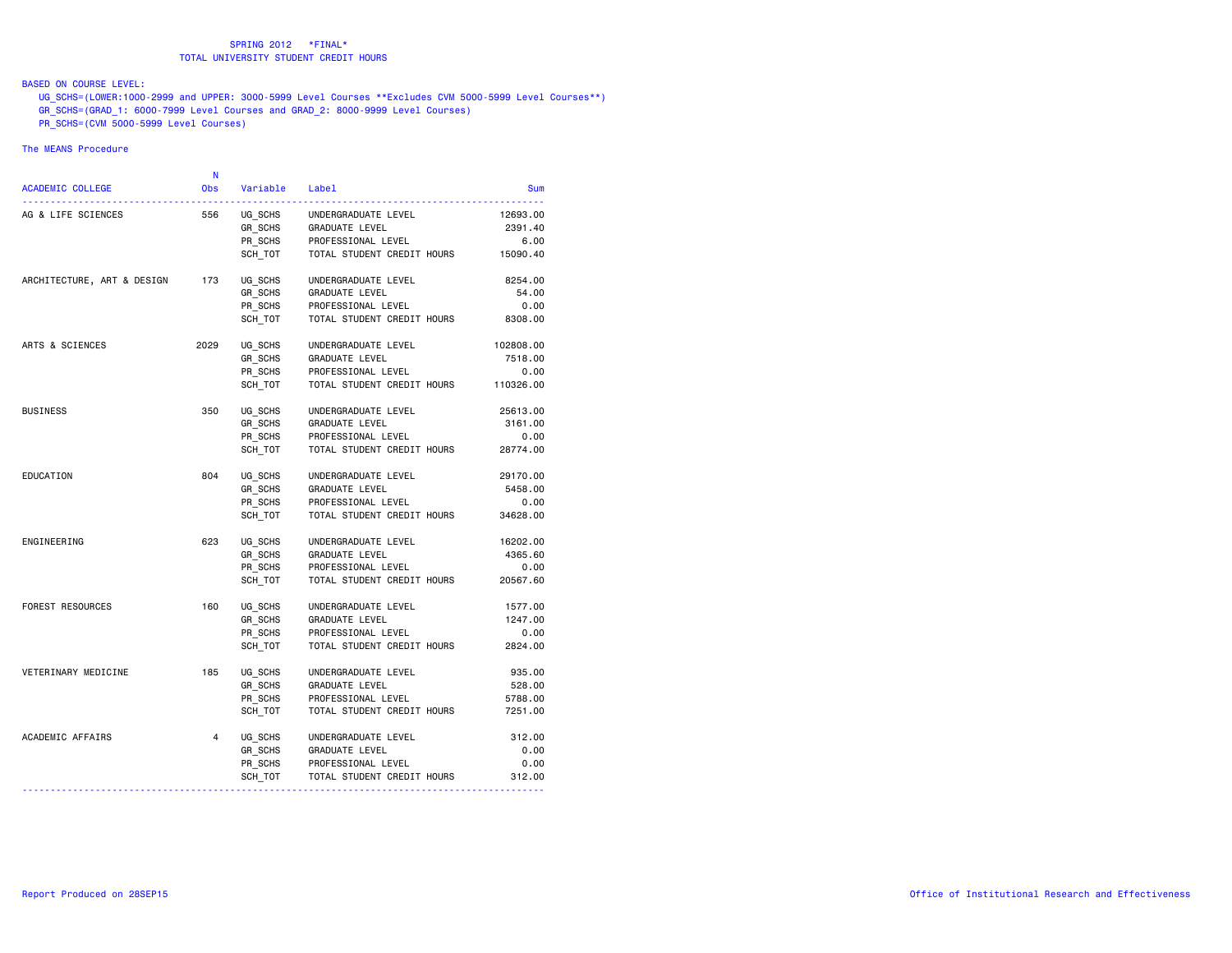BASED ON COURSE LEVEL:

- UG\_SCHS=(LOWER:1000-2999 and UPPER: 3000-5999 Level Courses \*\*Excludes CVM 5000-5999 Level Courses\*\*)
- GR\_SCHS=(GRAD\_1: 6000-7999 Level Courses and GRAD\_2: 8000-9999 Level Courses)
- PR\_SCHS=(CVM 5000-5999 Level Courses)

|                                                 | <b>UNDERGRADUATE</b> | <b>GRADUATE</b> | <b>PROFESSIONAL</b> |              |
|-------------------------------------------------|----------------------|-----------------|---------------------|--------------|
| <b>ACADEMIC DEPARTMENT</b>                      | LEVEL                | <b>LEVEL</b>    | <b>LEVEL</b>        | <b>TOTAL</b> |
|                                                 |                      |                 |                     |              |
| Ag & Bio Engineering                            | 133.00               | 71.00           | 0.00                | 204.00       |
| Agricultural Economics                          | 786.00               | 161.00          | 0.00                | 947,00       |
| Animal & Dairy Science                          | 1526.00              | 190.00          | 6.00                | 1722.00      |
| Biochemistry, Molecular Bio, Entom & Plant Path | 1269.00              | 494.40          | 0.00                | 1763.40      |
| Food Science, Nutrition & Health Promotion      | 2152.00              | 583.00          | 0.00                | 2735.00      |
| Human Sciences                                  | 2968,00              | 356,00          | 0.00                | 3324.00      |
| Landscape Architecture                          | 1503.80              | 93.20           | 0.00                | 1597.00      |
| Plant & Soil Sciences                           | 1597.20              | 395,80          | 0.00                | 1993.00      |
| Poultry Science                                 | 758.00               | 47.00           | 0.00                | 805,00       |
|                                                 |                      |                 |                     |              |
|                                                 | 12693.00             | 2391.40         | 6.00                | 15090.40     |
|                                                 |                      |                 |                     |              |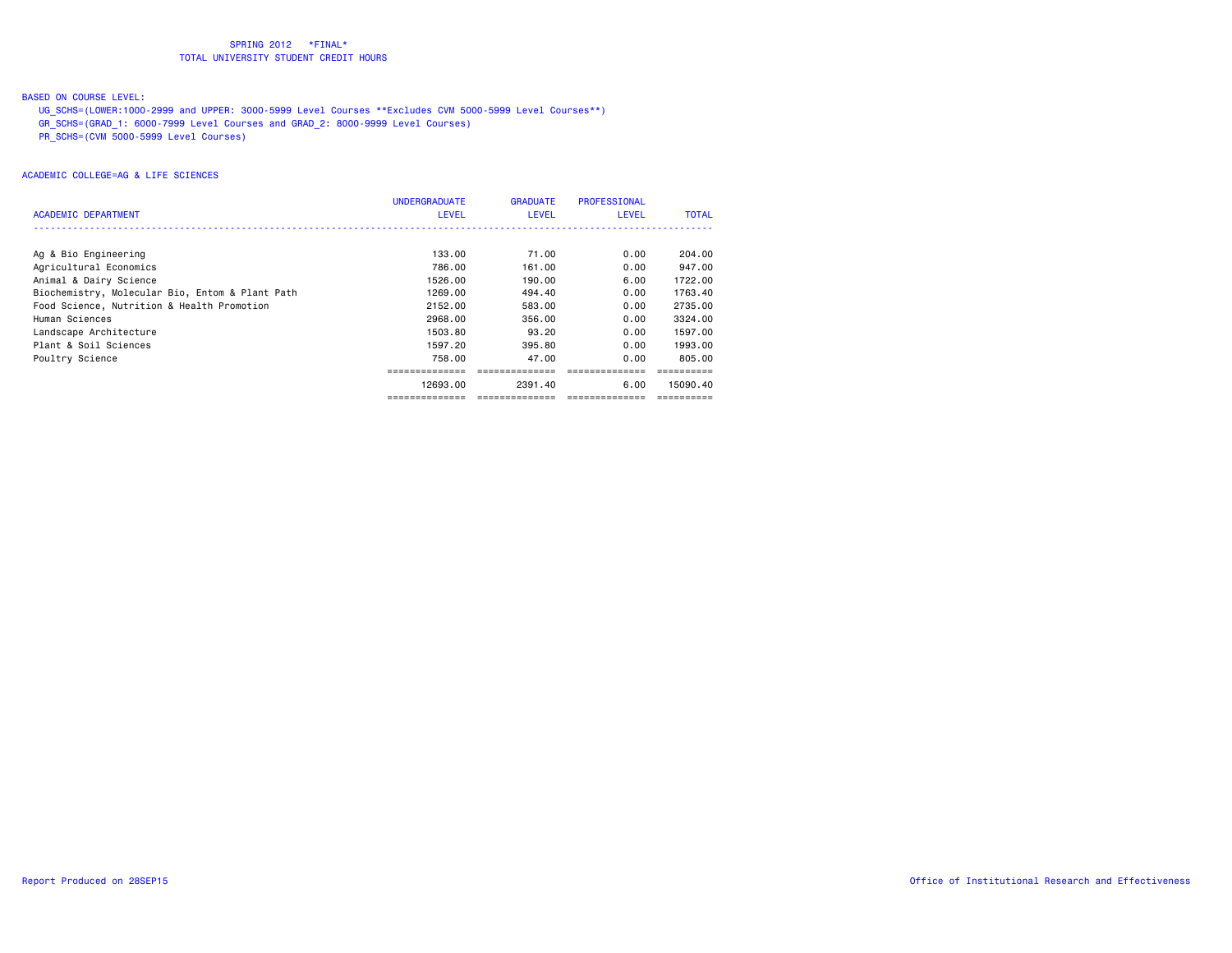BASED ON COURSE LEVEL:

- UG\_SCHS=(LOWER:1000-2999 and UPPER: 3000-5999 Level Courses \*\*Excludes CVM 5000-5999 Level Courses\*\*)
- GR\_SCHS=(GRAD\_1: 6000-7999 Level Courses and GRAD\_2: 8000-9999 Level Courses)

PR\_SCHS=(CVM 5000-5999 Level Courses)

ACADEMIC COLLEGE=ARCHITECTURE, ART & DESIGN

|                               | <b>UNDERGRADUATE</b> | <b>GRADUATE</b> | <b>PROFESSIONAL</b> |              |
|-------------------------------|----------------------|-----------------|---------------------|--------------|
| <b>ACADEMIC DEPARTMENT</b>    | <b>LEVEL</b>         | <b>LEVEL</b>    | <b>LEVEL</b>        | <b>TOTAL</b> |
|                               |                      |                 |                     |              |
| Architecture                  | 2853.00              | 12.00           | 0.00                | 2865,00      |
| Art - AAD                     | 3959,00              | 0.00            | 0.00                | 3959.00      |
| Building Construction Science | 585,00               | 42.00           | 0.00                | 627.00       |
| Design                        | 857,00               | 0.00            | 0.00                | 857,00       |
|                               |                      |                 |                     |              |
|                               | 8254.00              | 54.00           | 0.00                | 8308,00      |
|                               |                      |                 |                     |              |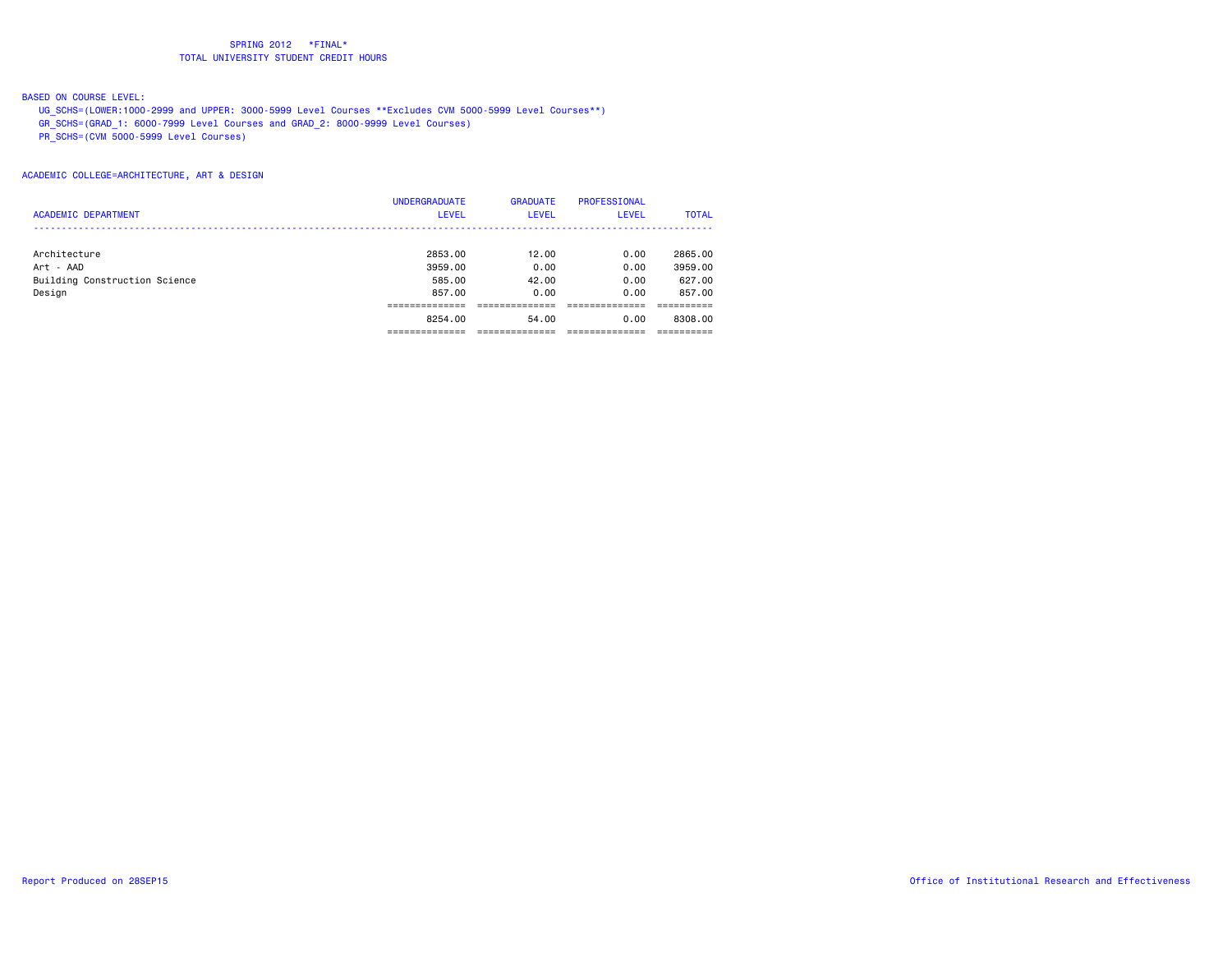BASED ON COURSE LEVEL:

- UG\_SCHS=(LOWER:1000-2999 and UPPER: 3000-5999 Level Courses \*\*Excludes CVM 5000-5999 Level Courses\*\*)
- GR\_SCHS=(GRAD\_1: 6000-7999 Level Courses and GRAD\_2: 8000-9999 Level Courses)

PR\_SCHS=(CVM 5000-5999 Level Courses)

#### ACADEMIC COLLEGE=ARTS & SCIENCES

|                                           | <b>UNDERGRADUATE</b> | <b>GRADUATE</b> | <b>PROFESSIONAL</b> |              |
|-------------------------------------------|----------------------|-----------------|---------------------|--------------|
| <b>ACADEMIC DEPARTMENT</b>                | LEVEL                | LEVEL           | <b>LEVEL</b>        | <b>TOTAL</b> |
|                                           |                      |                 |                     |              |
| Aerospace Studies                         | 131.00               | 0.00            | 0.00                | 131.00       |
| Anthropology & Middle Eastern Cultures    | 2016,00              | 147.00          | 0.00                | 2163.00      |
| Biological Sciences                       | 12523.00             | 785,00          | 0.00                | 13308,00     |
| Chemistry                                 | 6889,00              | 609,00          | 0.00                | 7498.00      |
| Classical & Modern Lang & Literatures     | 5147.00              | 105,00          | 0.00                | 5252.00      |
| Communication                             | 8556.00              | 84.00           | 0.00                | 8640.00      |
| English                                   | 10275.00             | 301,00          | 0.00                | 10576.00     |
| Geosciences                               | 7746.00              | 2027,00         | 0.00                | 9773.00      |
| History                                   | 5446.00              | 558,00          | 0.00                | 6004.00      |
| Mathematics & Statistics                  | 13986.00             | 887.00          | 0.00                | 14873.00     |
| Military Science                          | 292.00               | 0.00            | 0.00                | 292.00       |
| Philosophy & Religion                     | 4837.00              | 12.00           | 0.00                | 4849.00      |
| Physics                                   | 4458.00              | 365,00          | 0.00                | 4823.00      |
| Political Science & Public Administration | 3956.00              | 745.00          | 0.00                | 4701.00      |
| Psychology                                | 7259.00              | 464.00          | 0.00                | 7723.00      |
| Sociology                                 | 9291.00              | 429,00          | 0.00                | 9720.00      |
|                                           | ==============       | ==============  | ==============      |              |
|                                           | 102808.0             | 7518.00         | 0.00                | 110326.00    |
|                                           | ==============       | --------------- | ---------------     | ==========   |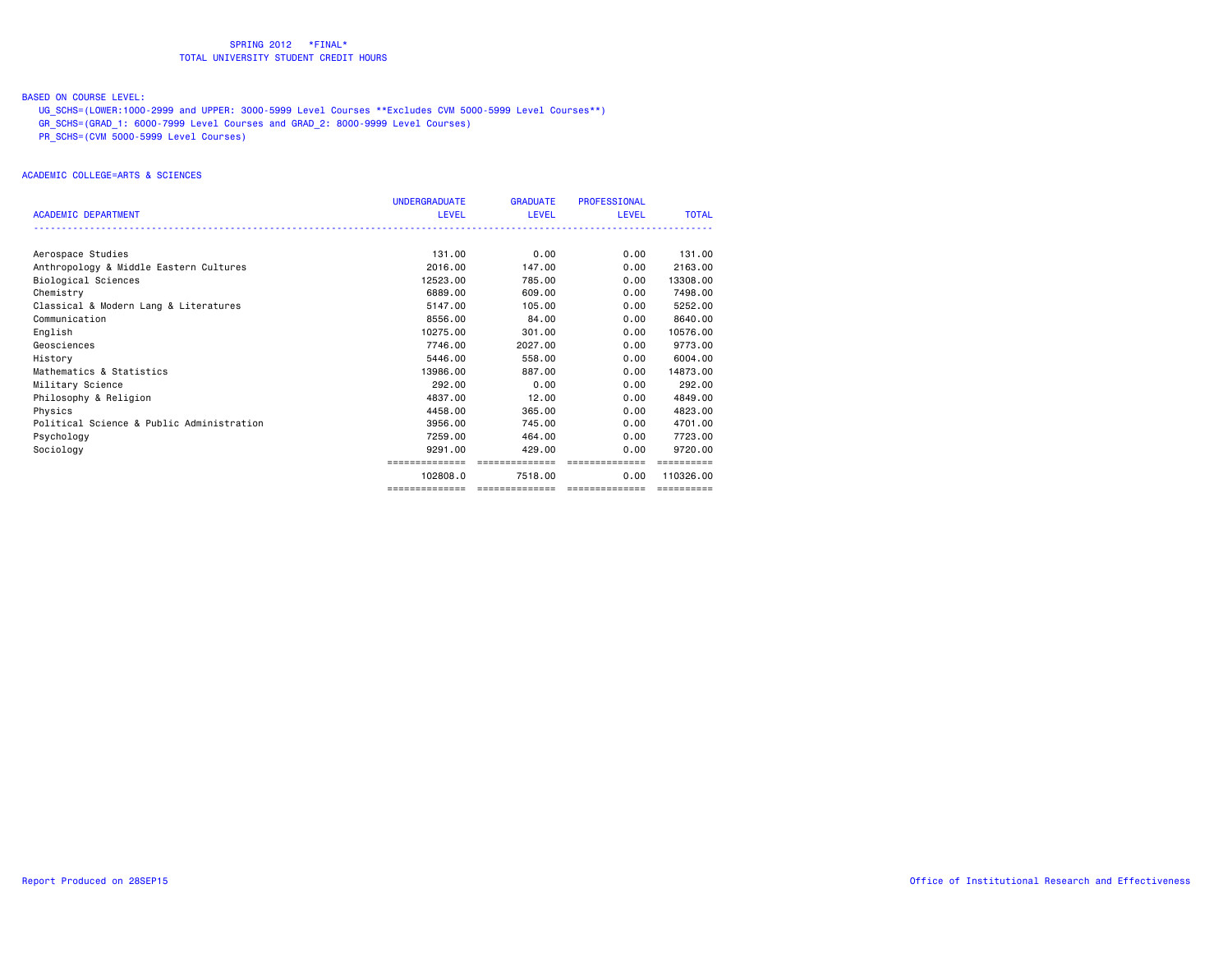# BASED ON COURSE LEVEL:

- UG\_SCHS=(LOWER:1000-2999 and UPPER: 3000-5999 Level Courses \*\*Excludes CVM 5000-5999 Level Courses\*\*)
- GR\_SCHS=(GRAD\_1: 6000-7999 Level Courses and GRAD\_2: 8000-9999 Level Courses)
- PR\_SCHS=(CVM 5000-5999 Level Courses)

#### ACADEMIC COLLEGE=BUSINESS

|                                                 | <b>UNDERGRADUATE</b> | <b>GRADUATE</b> | PROFESSIONAL |              |
|-------------------------------------------------|----------------------|-----------------|--------------|--------------|
| <b>ACADEMIC DEPARTMENT</b>                      | <b>LEVEL</b>         | <b>LEVEL</b>    | LEVEL        | <b>TOTAL</b> |
|                                                 |                      |                 |              |              |
| Accounting                                      | 3639.00              | 552.00          | 0.00         | 4191.00      |
| Finance & Economics                             | 6840.00              | 680.00          | 0.00         | 7520.00      |
| Management & Information Systems                | 7891.00              | 979.00          | 0.00         | 8870.00      |
| Marketing, Quantitative Analysis & Business Law | 7243.00              | 950.00          | 0.00         | 8193.00      |
|                                                 |                      |                 |              |              |
|                                                 | 25613.00             | 3161.00         | 0.00         | 28774.00     |
|                                                 |                      |                 |              |              |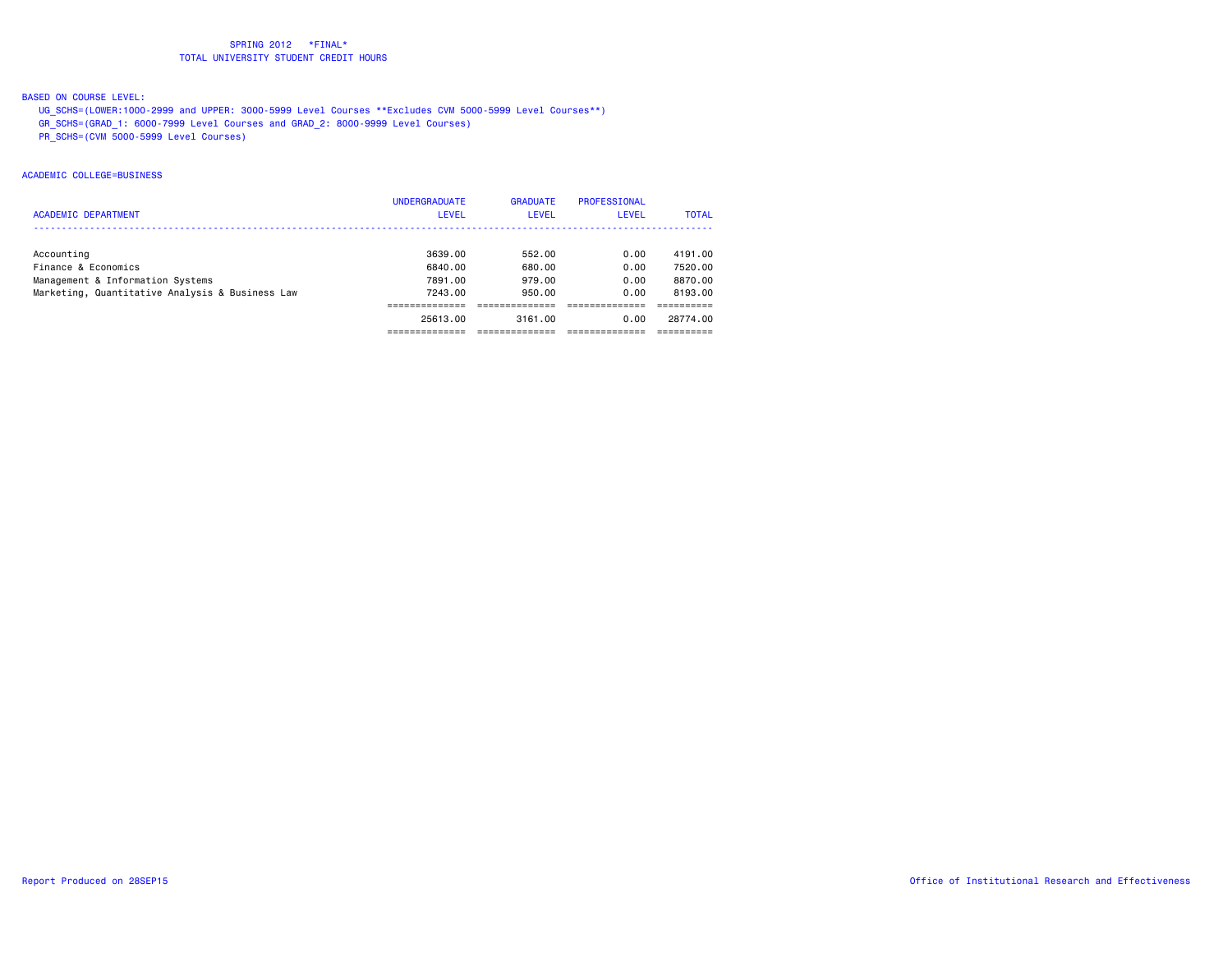# BASED ON COURSE LEVEL:

- UG\_SCHS=(LOWER:1000-2999 and UPPER: 3000-5999 Level Courses \*\*Excludes CVM 5000-5999 Level Courses\*\*)
- GR\_SCHS=(GRAD\_1: 6000-7999 Level Courses and GRAD\_2: 8000-9999 Level Courses)
- PR\_SCHS=(CVM 5000-5999 Level Courses)

#### ACADEMIC COLLEGE=EDUCATION

|                                               | <b>UNDERGRADUATE</b> | <b>GRADUATE</b> | PROFESSIONAL |              |
|-----------------------------------------------|----------------------|-----------------|--------------|--------------|
| <b>ACADEMIC DEPARTMENT</b>                    | <b>LEVEL</b>         | <b>LEVEL</b>    | <b>LEVEL</b> | <b>TOTAL</b> |
|                                               |                      |                 |              |              |
| Counseling & Educational Psychology           | 3789.00              | 2346.00         | 0.00         | 6135.00      |
| Curriculum, Instruction & Special Ed          | 9834.00              | 892.00          | 0.00         | 10726.00     |
| Instructional Systems & Workforce Development | 2835.00              | 670.00          | 0.00         | 3505.00      |
| Kinesiology                                   | 8501.00              | 460.00          | 0.00         | 8961.00      |
| Leadership & Foundations                      | 1471.00              | 1090.00         | 0.00         | 2561.00      |
| Music                                         | 2740.00              | 0.00            | 0.00         | 2740.00      |
|                                               |                      |                 |              |              |
|                                               | 29170.00             | 5458.00         | 0.00         | 34628.00     |
|                                               |                      |                 |              |              |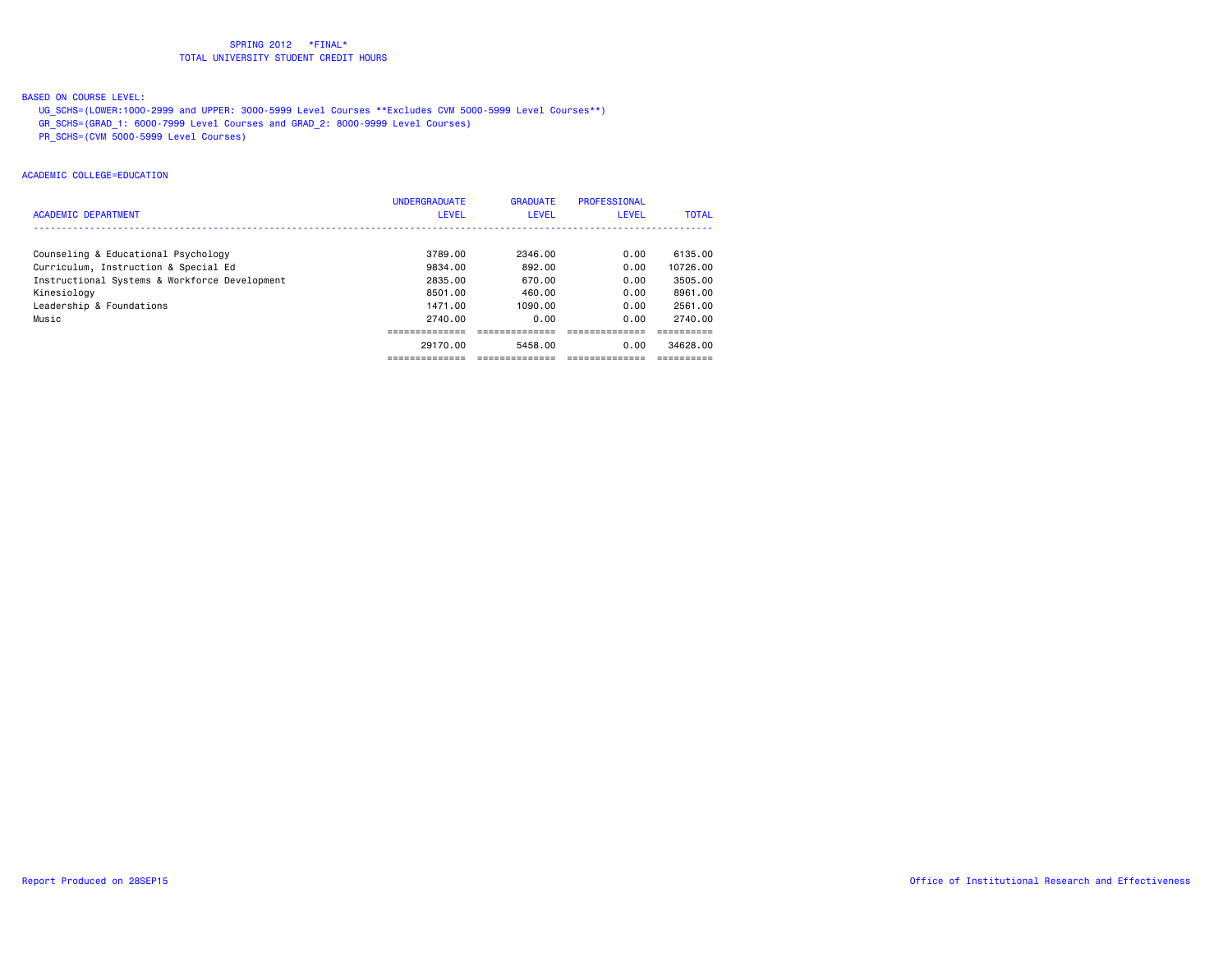BASED ON COURSE LEVEL:

- UG\_SCHS=(LOWER:1000-2999 and UPPER: 3000-5999 Level Courses \*\*Excludes CVM 5000-5999 Level Courses\*\*)
- GR\_SCHS=(GRAD\_1: 6000-7999 Level Courses and GRAD\_2: 8000-9999 Level Courses)
- PR\_SCHS=(CVM 5000-5999 Level Courses)

#### ACADEMIC COLLEGE=ENGINEERING

|                                   | <b>UNDERGRADUATE</b> | <b>GRADUATE</b> | PROFESSIONAL |              |
|-----------------------------------|----------------------|-----------------|--------------|--------------|
| ACADEMIC DEPARTMENT               | <b>LEVEL</b>         | <b>LEVEL</b>    | <b>LEVEL</b> | <b>TOTAL</b> |
|                                   |                      |                 |              |              |
| Aerospace Engineering             | 2855.00              | 433.00          | 0.00         | 3288.00      |
| Ag & Bio Engineering              | 991,00               | 191.00          | 0.00         | 1182.00      |
| Chemical Engineering              | 1380.00              | 127.00          | 0.00         | 1507.00      |
| Civil & Environmental Engineering | 1894.00              | 355,00          | 0.00         | 2249.00      |
| Computer Science & Engineering    | 2387.00              | 832.50          | 0.00         | 3219.50      |
| Electrical & Computer Engineering | 2436.00              | 837.50          | 0.00         | 3273.50      |
| Industrial & Systems Engineering  | 2089.00              | 536,00          | 0.00         | 2625,00      |
| Mechanical Engineering            | 2170.00              | 1053.60         | 0.00         | 3223.60      |
|                                   |                      |                 |              |              |
|                                   | 16202.00             | 4365.60         | 0.00         | 20567.60     |
|                                   |                      |                 |              |              |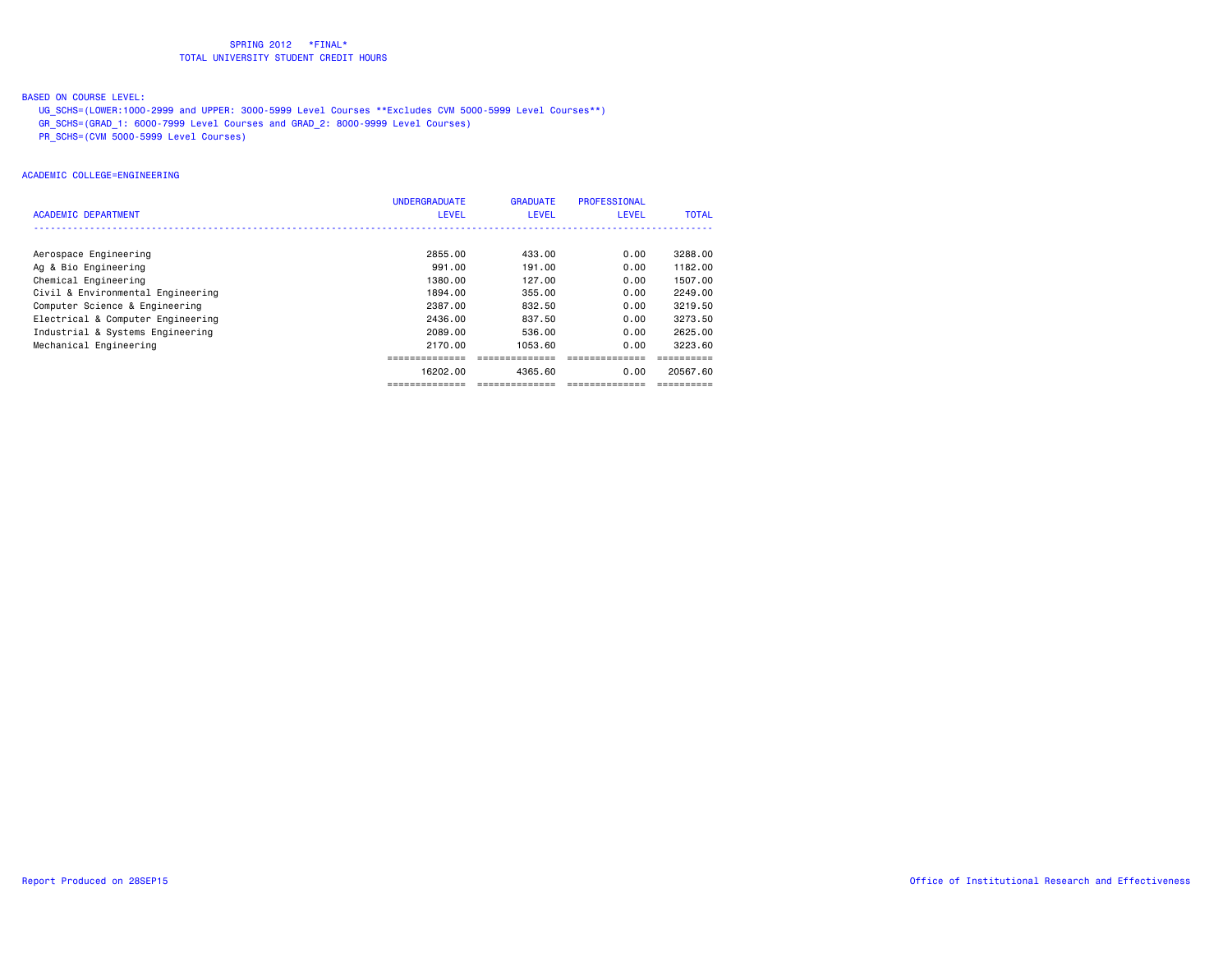# BASED ON COURSE LEVEL:

- UG\_SCHS=(LOWER:1000-2999 and UPPER: 3000-5999 Level Courses \*\*Excludes CVM 5000-5999 Level Courses\*\*)
- GR\_SCHS=(GRAD\_1: 6000-7999 Level Courses and GRAD\_2: 8000-9999 Level Courses)
- PR\_SCHS=(CVM 5000-5999 Level Courses)

#### ACADEMIC COLLEGE=FOREST RESOURCES

|                                    | <b>UNDERGRADUATE</b> | <b>GRADUATE</b> | PROFESSIONAL |              |
|------------------------------------|----------------------|-----------------|--------------|--------------|
| <b>ACADEMIC DEPARTMENT</b>         | <b>LEVEL</b>         | <b>LEVEL</b>    | <b>LEVEL</b> | <b>TOTAL</b> |
|                                    |                      |                 |              |              |
| Forest Products                    | 18,00                | 201.00          | 0.00         | 219,00       |
| Forestry                           | 909,00               | 391,00          | 0.00         | 1300.00      |
| Wildlife, Fisheries & Aquacultures | 650.00               | 655.00          | 0.00         | 1305.00      |
|                                    |                      |                 |              |              |
|                                    | 1577.00              | 1247.00         | 0.00         | 2824.00      |
|                                    |                      |                 |              |              |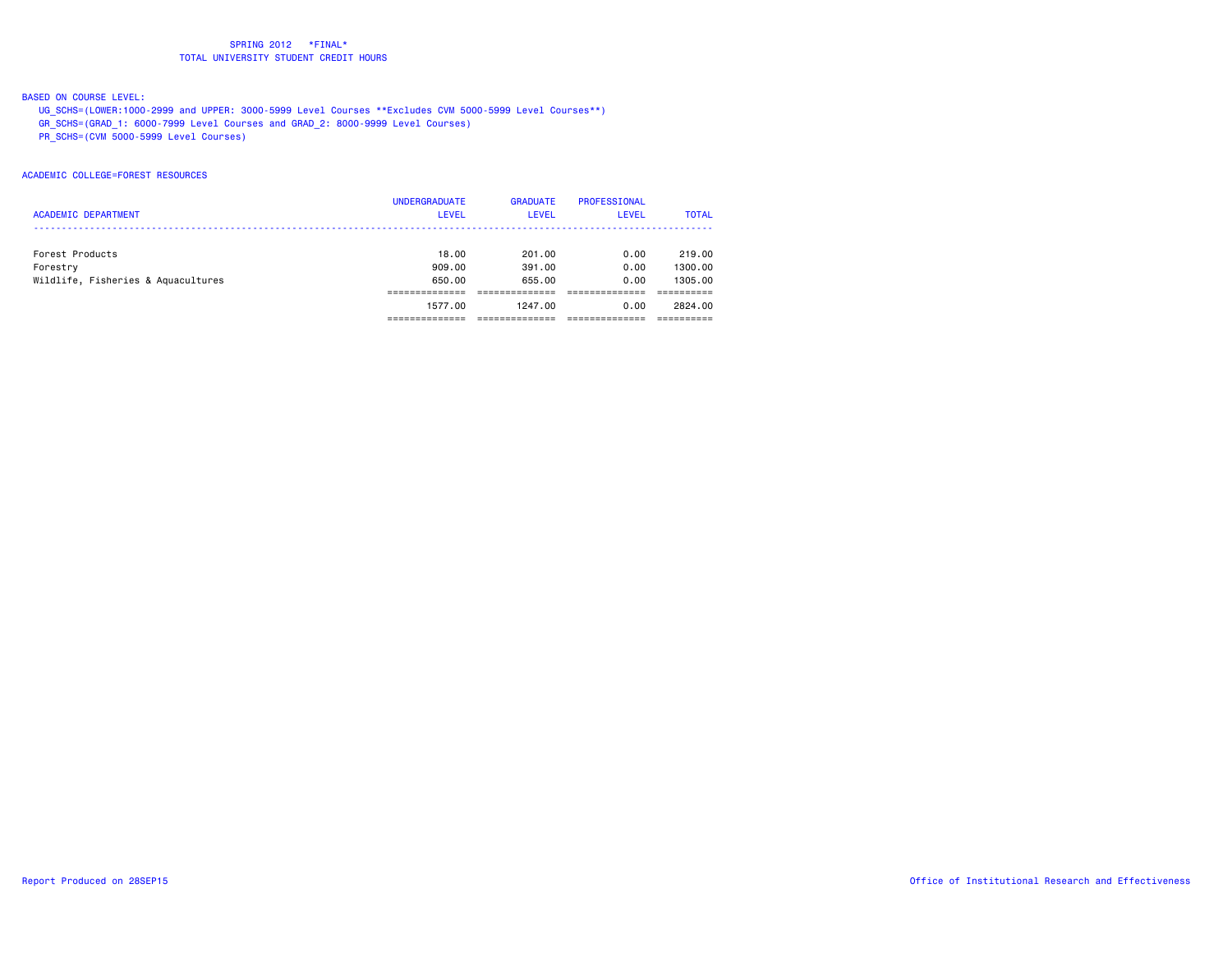BASED ON COURSE LEVEL:

- UG\_SCHS=(LOWER:1000-2999 and UPPER: 3000-5999 Level Courses \*\*Excludes CVM 5000-5999 Level Courses\*\*)
- GR\_SCHS=(GRAD\_1: 6000-7999 Level Courses and GRAD\_2: 8000-9999 Level Courses)
- PR\_SCHS=(CVM 5000-5999 Level Courses)

#### ACADEMIC COLLEGE=VETERINARY MEDICINE

|                            | <b>UNDERGRADUATE</b> | <b>GRADUATE</b> | <b>PROFESSIONAL</b> |              |
|----------------------------|----------------------|-----------------|---------------------|--------------|
| <b>ACADEMIC DEPARTMENT</b> | <b>LEVEL</b>         | <b>LEVEL</b>    | LEVEL               | <b>TOTAL</b> |
|                            |                      |                 |                     |              |
| Veterinary Medical Tech    | 70.00                | 0.00            | 0.00                | 70.00        |
| Veterinary Medicine        | 865.00               | 528.00          | 5788.00             | 7181.00      |
|                            |                      |                 |                     |              |
|                            | 935.00               | 528.00          | 5788.00             | 7251.00      |
|                            |                      |                 |                     |              |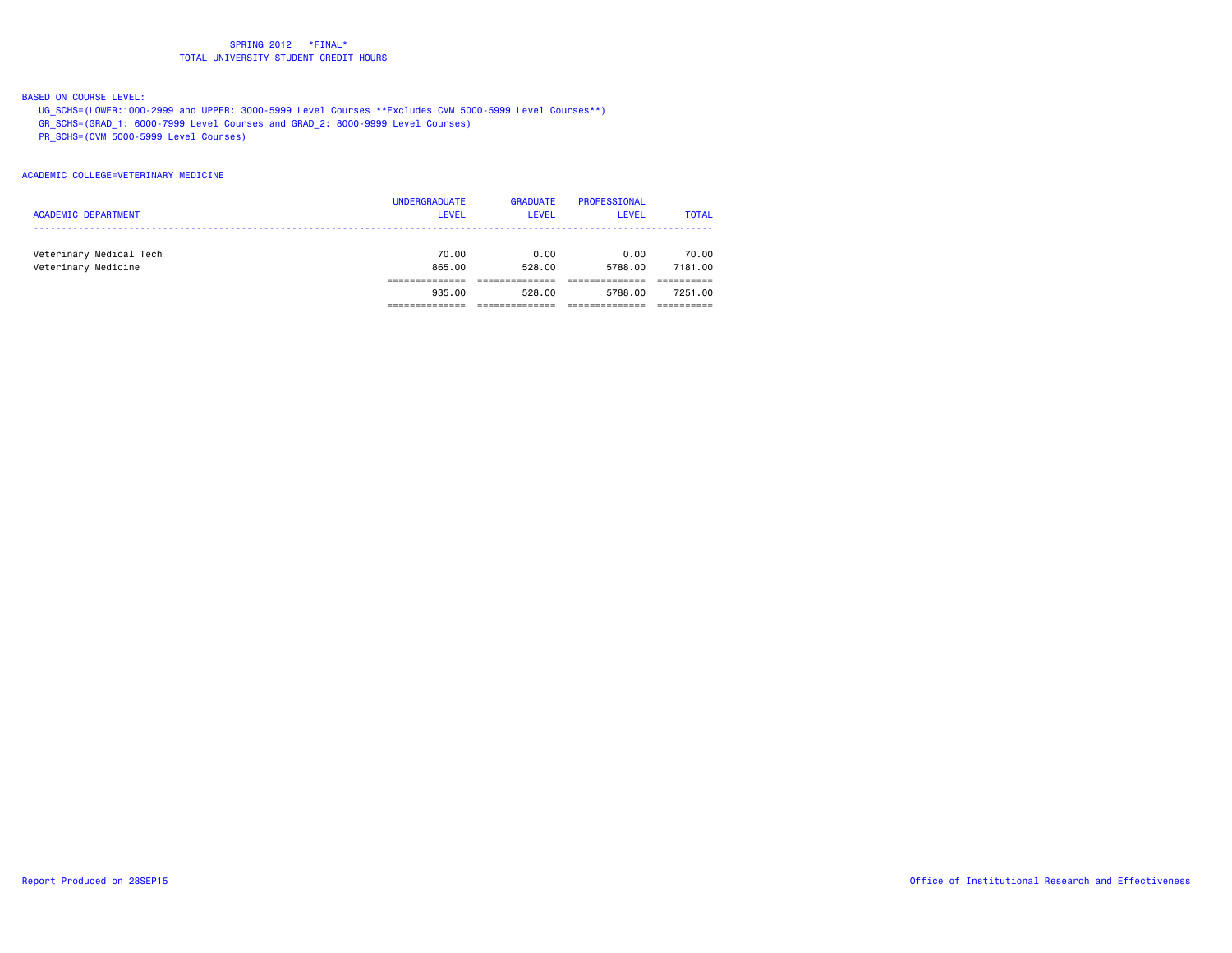BASED ON COURSE LEVEL:

- UG\_SCHS=(LOWER:1000-2999 and UPPER: 3000-5999 Level Courses \*\*Excludes CVM 5000-5999 Level Courses\*\*)
- GR\_SCHS=(GRAD\_1: 6000-7999 Level Courses and GRAD\_2: 8000-9999 Level Courses)
- PR\_SCHS=(CVM 5000-5999 Level Courses)

#### ACADEMIC COLLEGE=ACADEMIC AFFAIRS

|                            | <b>UNDERGRADUATE</b> | <b>GRADUATE</b> | PROFESSIONAL |              |
|----------------------------|----------------------|-----------------|--------------|--------------|
| <b>ACADEMIC DEPARTMENT</b> | <b>LEVEL</b>         | <b>LEVEL</b>    | <b>LEVEL</b> | <b>TOTAL</b> |
|                            |                      |                 |              |              |
| Provost Office             | 312.00               | 0.00            | 0.00         | 312.00       |
|                            |                      |                 |              |              |
|                            | 312.00               | 0.00            | 0.00         | 312.00       |
|                            |                      |                 |              |              |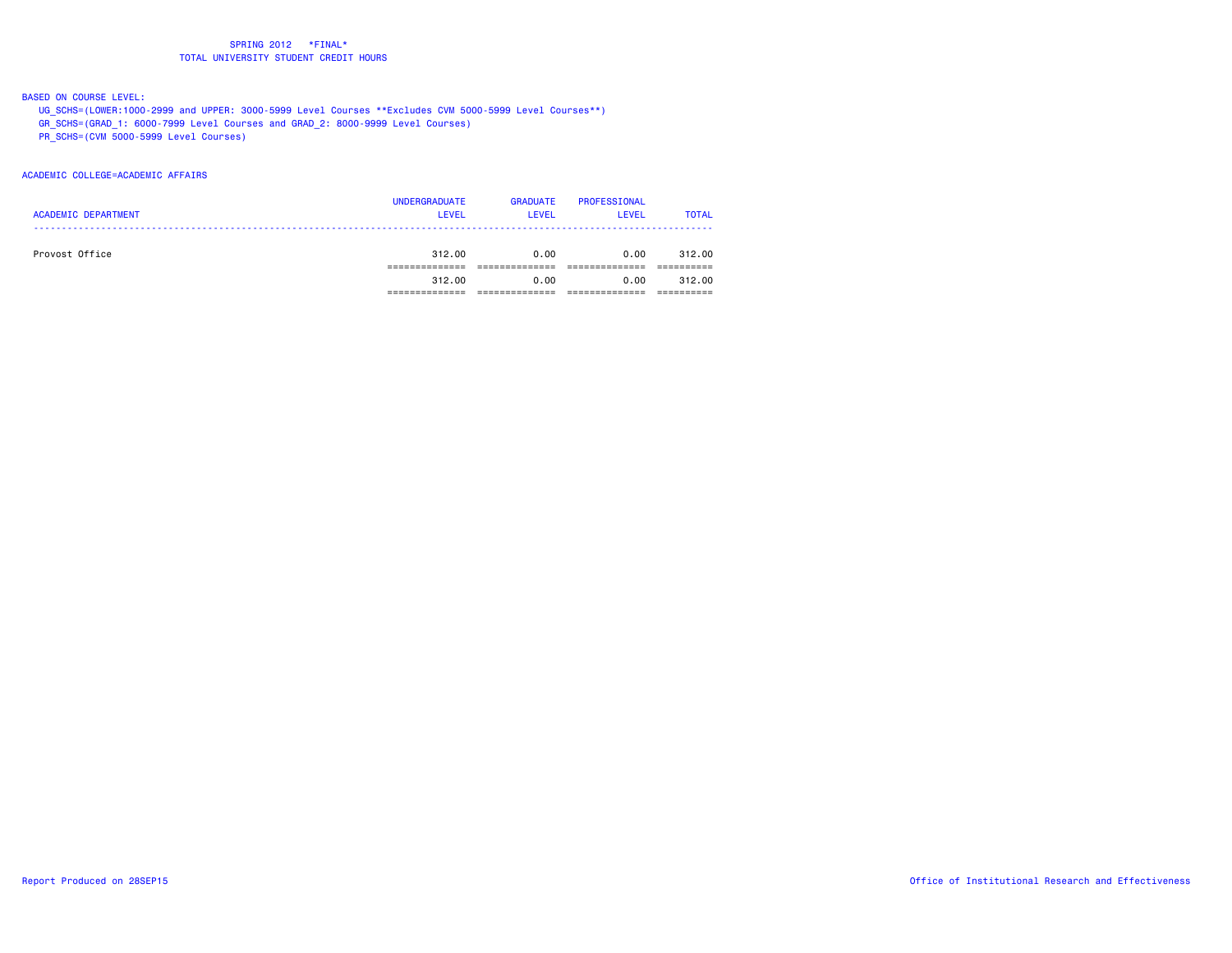# ACADEMIC COLLEGE=AG & LIFE SCIENCES

| <b>ACADEMIC DEPARTMENT</b> | Instructor Name | Rank                          | <b>Tenure</b><br><b>Status</b> | <b>Course</b><br>Cip # | Course #        |      |          | Sec Type Title            | Inst<br>Per | <b>UG</b><br><b>SCHS</b> | <b>GR</b><br><b>SCHS</b> | <b>PR</b><br><b>SCHS</b> | Total<br><b>SCHS</b> |
|----------------------------|-----------------|-------------------------------|--------------------------------|------------------------|-----------------|------|----------|---------------------------|-------------|--------------------------|--------------------------|--------------------------|----------------------|
|                            |                 |                               |                                |                        |                 |      |          |                           |             |                          |                          |                          |                      |
| Ag & Bio Engineering       | Davis, Jeremiah | Assistant Professor Ten Track |                                | 140301                 | ABE 4000        | 01 I |          | Directed Indiv Study 1.00 |             | 1.00                     | 0.00                     | 0.00                     | 1.00                 |
|                            |                 |                               |                                |                        | ABE 7000        | 01 I |          | Directed Indiv Study 1.00 |             | 0.00                     | 3.00                     | 0.00                     | 3.00                 |
|                            |                 |                               |                                |                        | ABE 8000        | 01 D |          | Research / Thesis         | 1.00        | 0.00                     | 5.00                     | 0.00                     | 5.00                 |
|                            |                 |                               |                                |                        | ABE 9000        | 01 D |          | Research / Diss           | 1.00        | 0.00                     | 9.00                     | 0.00                     | 9.00                 |
|                            |                 |                               |                                |                        |                 |      |          |                           |             | ----<br>1.00             | 17.00                    | . <b>.</b><br>0.00       | 18.00                |
|                            | Paz, Joel       | Assistant Professor Ten Track |                                | 140301                 | ABE 8000        | 05   | D        | Research / Thesis         | 1.00        | 0.00                     | 21.00                    | 0.00                     | 21.00                |
|                            |                 |                               |                                |                        | ABE 9000        | 08 D |          | Research / Diss           | 1.00        | 0.00                     | 3.00                     | 0.00                     | 3.00                 |
|                            |                 |                               |                                |                        | 150699 ABE 2873 | 02 C |          | Land Surveying            | 1.00        | 45.00                    | 0.00                     | 0.00                     | 45.00                |
|                            |                 |                               |                                |                        |                 | 03   | K        | Land Surveying            | 1.00        | 0.00                     | 0.00                     | 0.00                     | 0.00                 |
|                            |                 |                               |                                |                        | ABE 4263        | 01   | C.       | Soil & Water Mgt          | 1.00        | 84.00                    | 0.00                     | 0.00                     | 84.00                |
|                            |                 |                               |                                |                        |                 | 02   | K        | Soil & Water Mgt          | 1.00        | 0.00                     | 0.00                     | 0.00                     | 0.00                 |
|                            |                 |                               |                                |                        |                 |      |          |                           |             | .<br>129.00              | --------<br>24.00        | .<br>0.00                | 153.00               |
|                            | Yu, Fei         | Assistant Professor Ten Track |                                | 140301                 | ABE 4990        | 01 C |          | Special Topic In ABE 1.00 |             | 3.00                     | 0.00                     | 0.00                     | 3.00                 |
|                            |                 |                               |                                |                        | ABE 6990        | 01 C |          | Special Topic In ABE 1.00 |             | 0.00                     | 12.00                    | 0.00                     | 12.00                |
|                            |                 |                               |                                |                        | ABE 7000        | 03   | <b>I</b> | Directed Indiv Study 1.00 |             | 0.00                     | 3.00                     | 0.00                     | 3.00                 |
|                            |                 |                               |                                |                        |                 | 05   | I        | Directed Indiv Study 1.00 |             | 0.00                     | 3.00                     | 0.00                     | 3.00                 |
|                            |                 |                               |                                |                        | ABE 8000        | 10 D |          | Research / Thesis         | 1.00        | 0.00                     | 3.00                     | 0.00                     | 3.00                 |
|                            |                 |                               |                                |                        | ABE 9000        | 07   | D        | Research / Diss           | 1.00        | 0.00                     | 9.00                     | 0.00                     | 9.00                 |
|                            |                 |                               |                                |                        |                 |      |          |                           |             | 3.00                     | 30.00                    | .<br>0.00                | .<br>33.00           |
|                            |                 |                               |                                |                        |                 |      |          |                           |             | ========                 | ========                 |                          | ==========           |
| Ag & Bio Engineering       |                 |                               |                                |                        |                 |      |          |                           |             | 133,00                   | 71.00                    | 0.00                     | 204.00               |

======================================== ======== ======== ======== ==========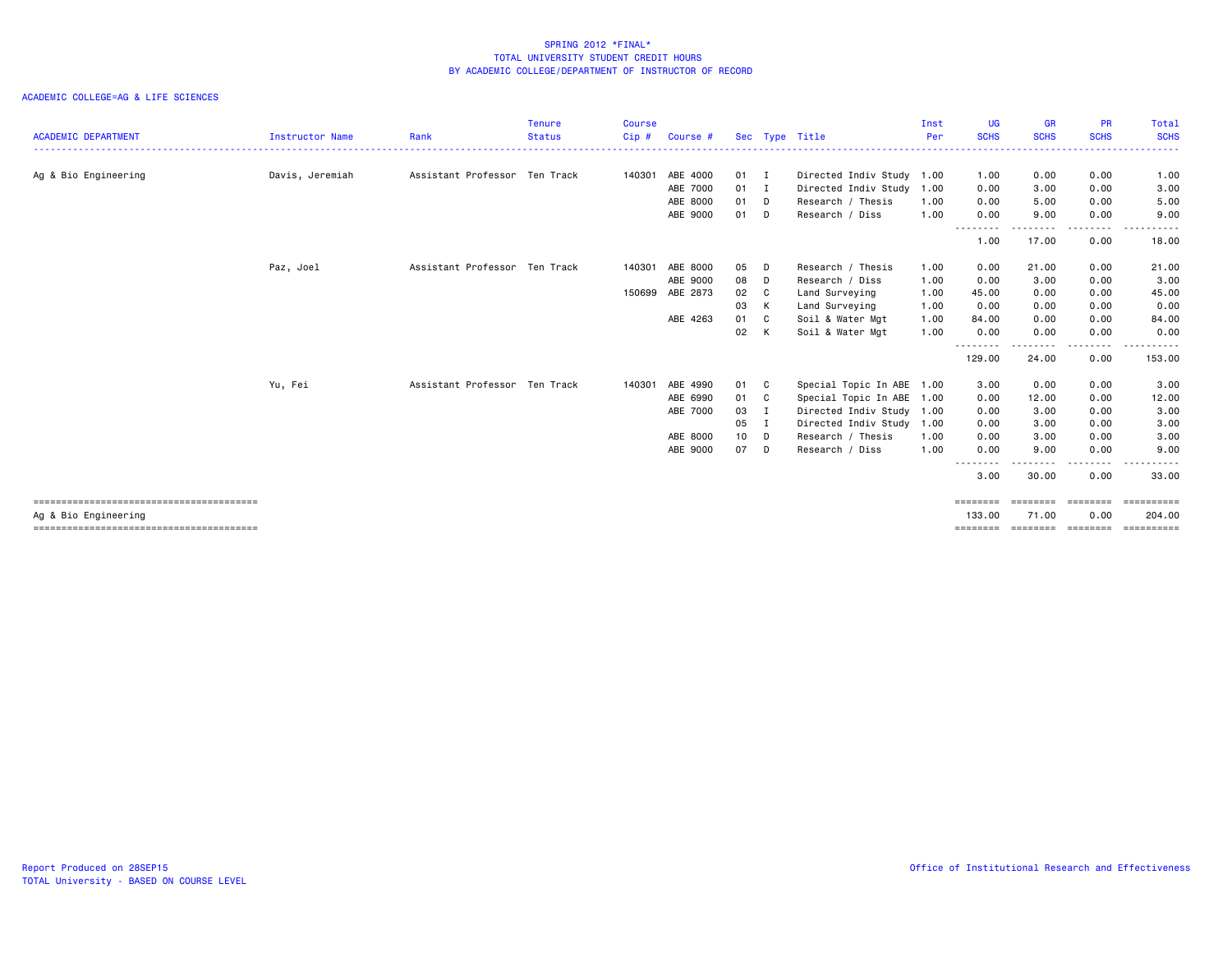# ACADEMIC COLLEGE=AG & LIFE SCIENCES

| <b>ACADEMIC DEPARTMENT</b> | Instructor Name  | Rank                              | <b>Tenure</b><br><b>Status</b> | <b>Course</b><br>$Cip$ # | Course #                                            |                                   |                                  | Sec Type Title<br>.                                                                                             | Inst<br>Per                  | <b>UG</b><br><b>SCHS</b>                | <b>GR</b><br><b>SCHS</b>                                                                                                                                                              | PR<br><b>SCHS</b>                    | Total<br><b>SCHS</b>                                                                                                                                          |
|----------------------------|------------------|-----------------------------------|--------------------------------|--------------------------|-----------------------------------------------------|-----------------------------------|----------------------------------|-----------------------------------------------------------------------------------------------------------------|------------------------------|-----------------------------------------|---------------------------------------------------------------------------------------------------------------------------------------------------------------------------------------|--------------------------------------|---------------------------------------------------------------------------------------------------------------------------------------------------------------|
| Agricultural Economics     | Allen, Albert    | Professor                         | Tenured                        |                          | 010103 AEC 3133<br>AEC 4000                         | 01<br>02                          | C<br>$\mathbf{I}$                | Introductory Agribus 1.00<br>Directed Indiv Study 1.00                                                          |                              | 144.00<br>3.00                          | 0.00<br>0.00                                                                                                                                                                          | 0.00<br>0.00                         | 144.00<br>3.00                                                                                                                                                |
|                            |                  |                                   |                                |                          |                                                     |                                   |                                  |                                                                                                                 |                              | .<br>147.00                             | .<br>0.00                                                                                                                                                                             | والأمام<br>0.00                      | المستملة المناسب<br>147.00                                                                                                                                    |
|                            | Barnett, Barry   | Professor                         | Tenured                        |                          | 010103 AEC 8000                                     | 01 D                              |                                  | Research / Thesis                                                                                               | 1.00                         | 0.00                                    | 10.00                                                                                                                                                                                 | 0.00                                 | 10.00                                                                                                                                                         |
|                            |                  |                                   |                                |                          |                                                     |                                   |                                  |                                                                                                                 |                              | .<br>0.00                               | 10.00                                                                                                                                                                                 | 0.00                                 | .<br>10.00                                                                                                                                                    |
|                            | Beaulieu, Lionel | Non-Faculty                       | Tenured                        |                          | 010103 AEC 8713                                     | 501 C                             |                                  | Rural Comm & Econ De 1.00                                                                                       |                              | 0.00<br>.                               | 54.00<br>$- - - - -$                                                                                                                                                                  | 0.00<br>.                            | 54.00<br>$\frac{1}{2} \left( \frac{1}{2} \right) \left( \frac{1}{2} \right) \left( \frac{1}{2} \right) \left( \frac{1}{2} \right) \left( \frac{1}{2} \right)$ |
|                            |                  |                                   |                                |                          |                                                     |                                   |                                  |                                                                                                                 |                              | 0.00                                    | 54.00                                                                                                                                                                                 | 0.00                                 | 54.00                                                                                                                                                         |
|                            | Coble, Keith     | Professor                         | Tenured                        |                          | 010103 AEC 4413<br>AEC 6413<br>AEC 8143             | 01<br>01<br>01                    | $\mathbf{C}$<br>C<br>C           | Public Problems of A 1.00<br>Public Problem Of Ag                                                               | 1.00                         | 63.00<br>0.00                           | 0.00<br>9.00                                                                                                                                                                          | 0.00<br>0.00<br>0.00                 | 63.00<br>9.00<br>18.00                                                                                                                                        |
|                            |                  |                                   |                                |                          | AEC 8621                                            | 01                                | C                                | Ag Prod Economics<br>Research Seminar II                                                                        | 1.00<br>1.00                 | 0.00<br>0.00<br>.                       | 18.00<br>5.00<br>.                                                                                                                                                                    | 0.00<br>.                            | 5.00<br>د د د د د                                                                                                                                             |
|                            |                  |                                   |                                |                          |                                                     |                                   |                                  |                                                                                                                 |                              | 63.00                                   | 32.00                                                                                                                                                                                 | 0.00                                 | 95.00                                                                                                                                                         |
|                            | Freeman, Matthew | Assistant Professor Ten Track     |                                |                          | 010103 AEC 3233<br>AEC 7000                         | 01<br>H <sub>01</sub> C<br>$01$ I | C                                | Intro to Env Econ &<br>Honors Intro Env Eco<br>Directed Indiv Study 1.00                                        | 1.00<br>1.00                 | 117.00<br>3.00<br>0.00                  | 0.00<br>0.00<br>3.00                                                                                                                                                                  | 0.00<br>0.00<br>0.00                 | 117.00<br>3.00<br>3.00                                                                                                                                        |
|                            |                  |                                   |                                |                          |                                                     |                                   |                                  |                                                                                                                 |                              | .<br>120.00                             | $\frac{1}{2} \left( \frac{1}{2} \right) \left( \frac{1}{2} \right) \left( \frac{1}{2} \right) \left( \frac{1}{2} \right) \left( \frac{1}{2} \right)$<br>3.00                          | .<br>0.00                            | .<br>123.00                                                                                                                                                   |
|                            | Harri, Ardian    | Assistant Professor Ten Track     |                                |                          | 010103 AEC 8000                                     | 03                                | D                                | Research / Thesis                                                                                               | 1.00                         | 0.00                                    | 2.00                                                                                                                                                                                  | 0.00                                 | 2.00                                                                                                                                                          |
|                            |                  |                                   |                                |                          |                                                     |                                   |                                  |                                                                                                                 |                              | --------<br>0.00                        | $\frac{1}{2}$<br>2.00                                                                                                                                                                 | $- - - -$<br>0.00                    | .<br>2.00                                                                                                                                                     |
|                            | Hood, Kenneth    | Extension Professor Non-Ten Track |                                | 010103                   | AEC 4000                                            | 03                                | $\mathbf{I}$                     | Directed Indiv Study 1.00                                                                                       |                              | 3.00                                    | 0.00                                                                                                                                                                                  | 0.00                                 | 3.00                                                                                                                                                          |
|                            |                  |                                   |                                |                          | AEC 4711                                            | 04<br>01 L                        | $\mathbf{I}$                     | Directed Indiv Study 1.00<br>Agri-marketing Pract 1.00                                                          |                              | 3.00<br>6.00                            | 0.00<br>0.00                                                                                                                                                                          | 0.00<br>0.00                         | 3.00<br>6.00                                                                                                                                                  |
|                            |                  |                                   |                                |                          |                                                     |                                   |                                  |                                                                                                                 |                              | .<br>12.00                              | .<br>0.00                                                                                                                                                                             | $\frac{1}{2}$<br>0.00                | .<br>12.00                                                                                                                                                    |
|                            | Interis, Matthew | Assistant Professor Ten Track     |                                |                          | 010103 AEC 2713<br>AEC 4233<br>AEC 6233             | 01<br>H01 C<br>01<br>01           | $\mathbf{C}$<br>C<br>$\mathbf c$ | Intro to Food & Reso 1.00<br>Honors Intro Food & 1.00<br>Environmental Econom 1.00<br>Environmental Econom 1.00 |                              | 243.00<br>6.00<br>42.00<br>0.00<br>.    | 0.00<br>0.00<br>0.00<br>12.00<br>$\frac{1}{2} \left( \frac{1}{2} \right) \left( \frac{1}{2} \right) \left( \frac{1}{2} \right) \left( \frac{1}{2} \right) \left( \frac{1}{2} \right)$ | 0.00<br>0.00<br>0.00<br>0.00<br>.    | 243.00<br>6.00<br>42.00<br>12.00<br>.                                                                                                                         |
|                            |                  |                                   |                                |                          |                                                     |                                   |                                  |                                                                                                                 |                              | 291.00                                  | 12.00                                                                                                                                                                                 | 0.00                                 | 303.00                                                                                                                                                        |
|                            | Little, Randall  | Professor                         | Tenured                        | 010103                   | 010101 AEC 4530<br>AEC 3113<br>AEC 4000<br>AEC 8000 | 01<br>01<br>01<br>05              | E<br>C<br>$\mathbf{I}$<br>D      | Internship AEC-AGBM<br>Intro To Quant Econ<br>Directed Indiv Study<br>Research / Thesis                         | 1.00<br>1.00<br>1.00<br>1.00 | 12.00<br>33.00<br>3.00<br>0.00<br>48.00 | 0.00<br>0.00<br>0.00<br>1.00<br>1.00                                                                                                                                                  | 0.00<br>0.00<br>0.00<br>0.00<br>0.00 | 12.00<br>33.00<br>3.00<br>1.00<br>49.00                                                                                                                       |
|                            | Morgan, Kimberly | Extension Assist Pr Non-Ten Track |                                | 010103                   | AEC 4000<br>AEC 8000                                | 05<br>06                          | $\mathbf{I}$<br>D                | Directed Indiv Study 1.00<br>Research / Thesis                                                                  | 1.00                         | 3.00<br>0.00                            | 0.00<br>9.00                                                                                                                                                                          | 0.00<br>0.00                         | 3.00<br>9.00                                                                                                                                                  |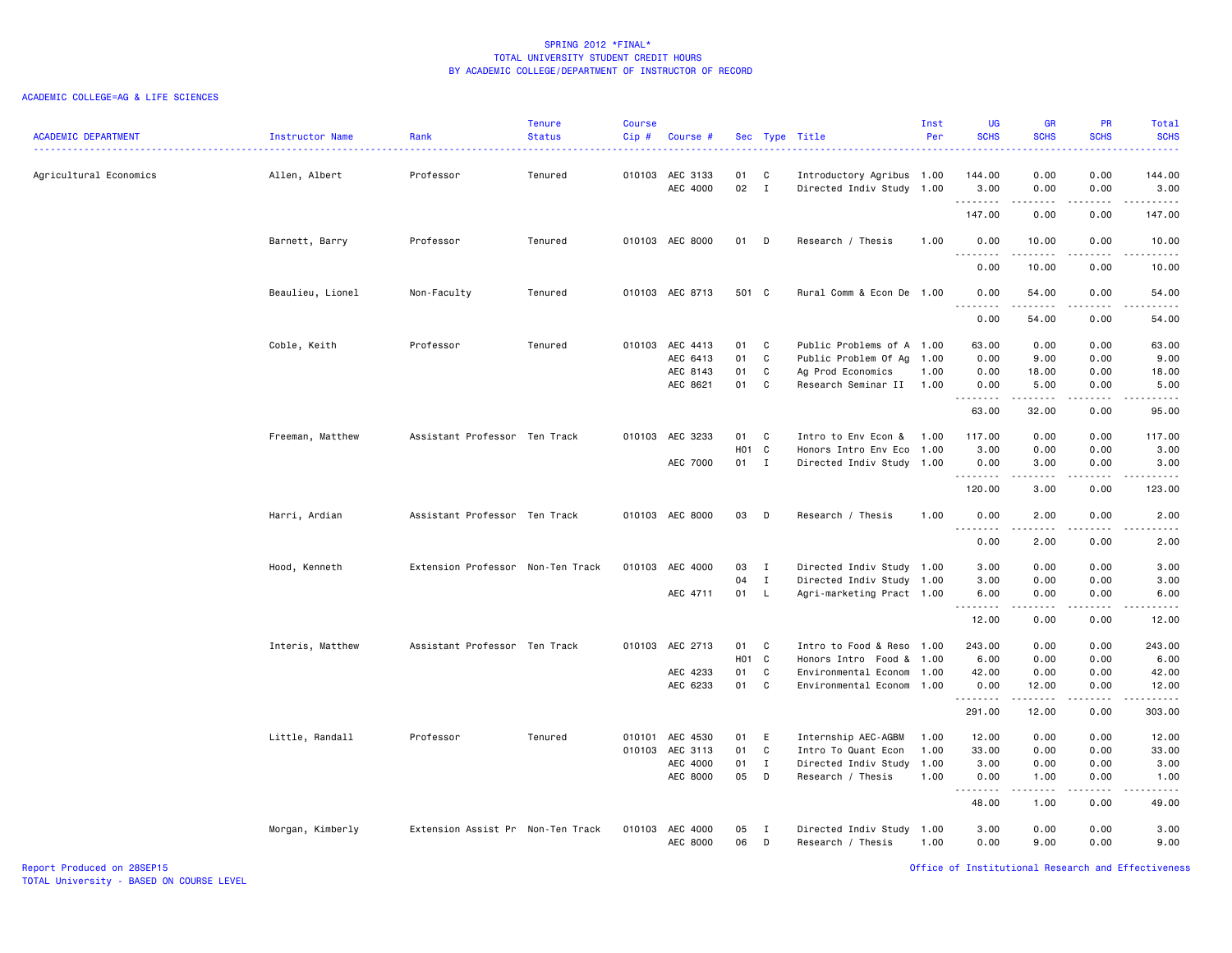| <b>ACADEMIC DEPARTMENT</b> | <b>Instructor Name</b> | Rank                              | <b>Tenure</b><br><b>Status</b> | <b>Course</b><br>Cip# | Course #                                     |                      |                               | Sec Type Title                                                                                    | Inst<br>Per  | <b>UG</b><br><b>SCHS</b>      | <b>GR</b><br><b>SCHS</b>      | <b>PR</b><br><b>SCHS</b>           | Total<br><b>SCHS</b>           |
|----------------------------|------------------------|-----------------------------------|--------------------------------|-----------------------|----------------------------------------------|----------------------|-------------------------------|---------------------------------------------------------------------------------------------------|--------------|-------------------------------|-------------------------------|------------------------------------|--------------------------------|
|                            |                        |                                   |                                |                       |                                              |                      |                               |                                                                                                   |              | 3.00                          | 9.00                          | 0.00                               | 12.00                          |
| Agricultural Economics     | Petrolia, Daniel       | Assistant Professor Ten Track     |                                | 010103                | AEC 8000                                     | 07                   |                               | Research / Thesis                                                                                 | 1.00         | 0.00                          | 1.00                          | 0.00                               | 1.00                           |
|                            |                        |                                   |                                |                       |                                              |                      |                               |                                                                                                   |              | --------<br>0.00              | ---------<br>1.00             | .<br>0.00                          | ----------<br>1.00             |
|                            | Riley, John            | Extension Assist Pr Non-Ten Track |                                |                       | 010103 AEC 8000                              | 08                   | - D                           | Research / Thesis                                                                                 | 1.00         | 0.00                          | 1.00                          | 0.00                               | 1.00                           |
|                            |                        |                                   |                                |                       |                                              |                      |                               |                                                                                                   |              | 0.00                          | ---------<br>1.00             | ---------<br>0.00                  | ------<br>$\cdots$<br>1.00     |
|                            | Sites, David           | Non-Faculty                       | Not Applicable                 |                       | 010103 AEC 1223                              | 01 C                 |                               | Comp App for Ag & Li 1.00                                                                         |              | 48.00<br>- - - - - - - -      | 0.00<br>--------              | 0.00<br>.                          | 48.00                          |
|                            |                        |                                   |                                |                       |                                              |                      |                               |                                                                                                   |              | 48.00                         | 0.00                          | 0.00                               | 48.00                          |
|                            | Tack, Jesse            | Assistant Professor Ten Track     |                                | 010103                | AEC 4223<br>AEC 6223<br>AEC 8000<br>AEC 8123 | 01<br>01<br>09<br>01 | C.<br>$\mathbf{C}$<br>D<br>C. | Applied Quant Anal i 1.00<br>Applied Quant Anal I 1.00<br>Research / Thesis<br>Market Org & Struc | 1.00<br>1.00 | 54.00<br>0.00<br>0.00<br>0.00 | 0.00<br>6.00<br>9.00<br>21.00 | 0.00<br>0.00<br>0.00<br>0.00       | 54.00<br>6.00<br>9.00<br>21,00 |
|                            |                        |                                   |                                |                       |                                              |                      |                               |                                                                                                   |              | --------<br>54.00             | . <b>.</b><br>36.00           | ------<br>0.00                     | .<br>90.00                     |
| Agricultural Economics     |                        |                                   |                                |                       |                                              |                      |                               |                                                                                                   |              | ========<br>786.00<br>------  | 161.00                        | <b>EEEEEEE</b><br>0.00<br>======== | 947.00<br>==========           |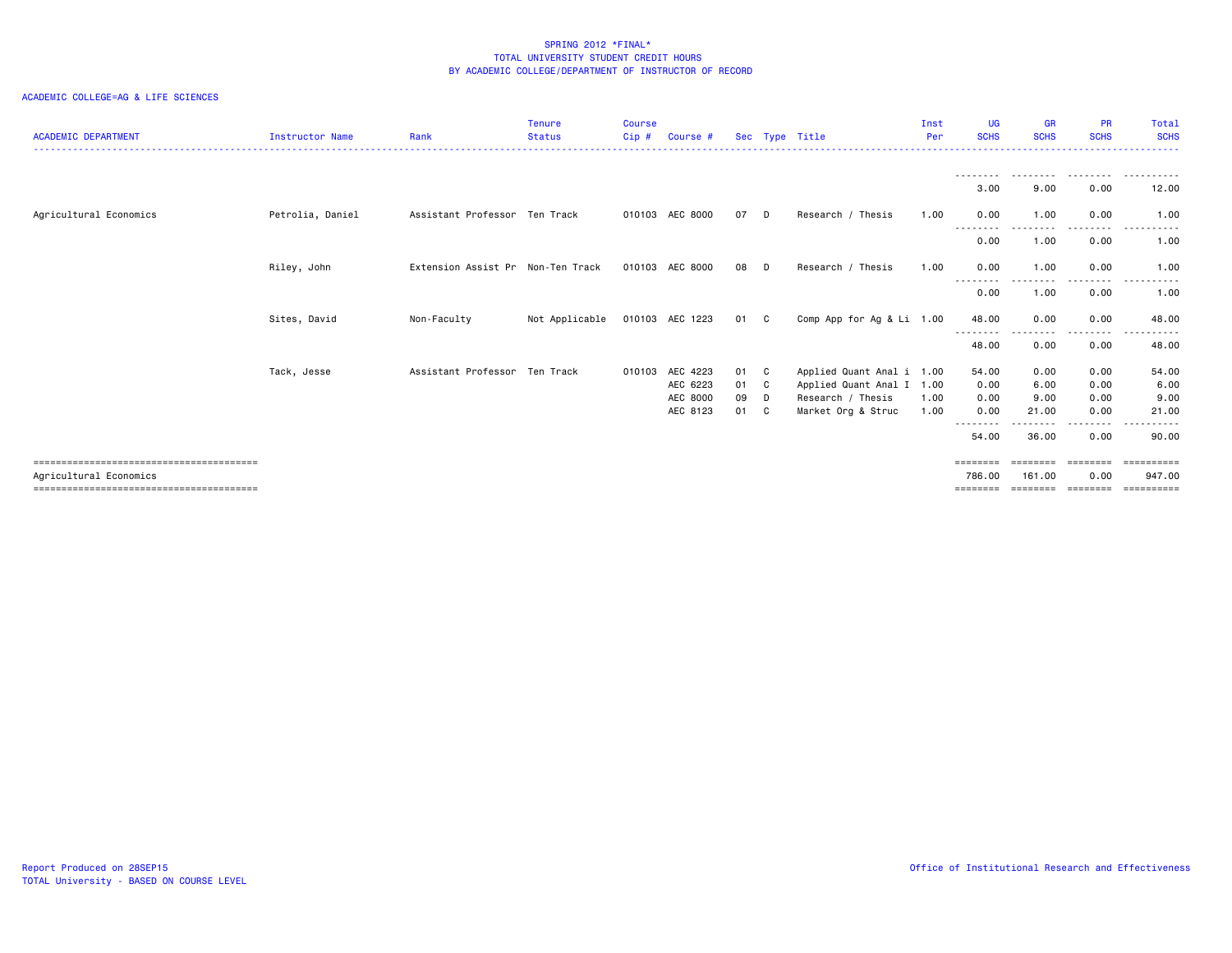## ACADEMIC COLLEGE=AG & LIFE SCIENCES

| <b>ACADEMIC DEPARTMENT</b> | Instructor Name     | Rank                              | <b>Tenure</b><br><b>Status</b> | <b>Course</b><br>Cip# | Course #        |    |              | Sec Type Title            | Inst<br>Per | UG<br><b>SCHS</b> | <b>GR</b><br><b>SCHS</b>     | PR<br><b>SCHS</b> | Total<br><b>SCHS</b>                                                                                                                                           |
|----------------------------|---------------------|-----------------------------------|--------------------------------|-----------------------|-----------------|----|--------------|---------------------------|-------------|-------------------|------------------------------|-------------------|----------------------------------------------------------------------------------------------------------------------------------------------------------------|
|                            |                     |                                   |                                |                       |                 |    |              |                           |             |                   |                              |                   |                                                                                                                                                                |
| Animal & Dairy Science     | Crenshaw, Mark      | Extension Professor Non-Ten Track |                                | 010901                | ADS 4113        | 01 | C            | Swine Science             | 1.00        | 126.00<br>.       | 0.00<br>$\sim$ $\sim$ $\sim$ | 0.00<br>.         | 126.00<br>.                                                                                                                                                    |
|                            |                     |                                   |                                |                       |                 |    |              |                           |             | 126.00            | 0.00                         | 0.00              | 126.00                                                                                                                                                         |
|                            | Huntington, Carolyn | Instructor                        | Non-Ten Track                  | 010901                | ADS 1114        | 01 | C            | Animal Science            | 1.00        | 292.00            | 0.00                         | 0.00              | 292.00                                                                                                                                                         |
|                            |                     |                                   |                                |                       |                 | 02 | К            | Animal Science            | 1.00        | 0.00              | 0.00                         | 0.00              | 0.00                                                                                                                                                           |
|                            |                     |                                   |                                |                       |                 | 03 | К            | Animal Science            | 1.00        | 0.00              | 0.00                         | 0.00              | 0.00                                                                                                                                                           |
|                            |                     |                                   |                                |                       |                 | 04 | К            | Animal Science            | 1.00        | 0.00              | 0.00                         | 0.00              | 0.00                                                                                                                                                           |
|                            |                     |                                   |                                |                       | 020101 GA 4990  | 01 | C            | Special Topic In GA       | 1.00        | 9.00              | 0.00                         | 0.00              | 9.00                                                                                                                                                           |
|                            |                     |                                   |                                |                       |                 | 02 | $\mathtt{C}$ | Special Topic In GA       | 1.00        | 5.00              | 0.00                         | 0.00              | 5.00                                                                                                                                                           |
|                            |                     |                                   |                                |                       |                 | 03 | $\mathbf{C}$ | Special Topic In GA       | 1.00        | 5.00<br>.         | 0.00<br>.                    | 0.00<br>.         | 5.00                                                                                                                                                           |
|                            |                     |                                   |                                |                       |                 |    |              |                           |             | 311.00            | 0.00                         | 0.00              | 311.00                                                                                                                                                         |
|                            | Larson, Jamie       | Assistant Professor Ten Track     |                                | 010901                | ADS 4611        | 01 | - L          | Prac In Phy & Repro       | 1.00        | 20.00             | 0.00                         | 0.00              | 20.00                                                                                                                                                          |
|                            |                     |                                   |                                |                       |                 | 02 | $\mathsf{L}$ | Prac In Phy & Repro       | 1.00        | 16.00             | 0.00                         | 0.00              | 16.00                                                                                                                                                          |
|                            |                     |                                   |                                |                       | ADS 4613        | 01 | C            | Physiology Of Repro       | 1.00        | 120.00            | 0.00                         | 0.00              | 120.00                                                                                                                                                         |
|                            |                     |                                   |                                | 020201                | ADS 8000        | 03 | D            | Research/Thesis           | 1.00        | 0.00              | 3.00                         | 0.00              | 3.00                                                                                                                                                           |
|                            |                     |                                   |                                | 020202                | ADS 4212        | 01 | - L          | Livestock Eval            | 1.00        | 22.00             | 0.00                         | 0.00              | 22.00                                                                                                                                                          |
|                            |                     |                                   |                                | 020299                | ADS 8990        | 01 | C            | Special Topic In ADS      | 1.00        | 0.00              | 5.00                         | 0.00              | 5.00                                                                                                                                                           |
|                            |                     |                                   |                                |                       | 260707 PHY 8000 | 01 | D            | Research / Thesis         | 1.00        | 0.00              | 8.00                         | 0.00              | 8.00                                                                                                                                                           |
|                            |                     |                                   |                                |                       |                 |    |              |                           |             | .<br>178.00       | -----<br>16.00               | .<br>0.00         | $\frac{1}{2} \left( \frac{1}{2} \right) \left( \frac{1}{2} \right) \left( \frac{1}{2} \right) \left( \frac{1}{2} \right) \left( \frac{1}{2} \right)$<br>194.00 |
|                            | Martin, James       | Assistant Professor Ten Track     |                                | 010401                | ADS 3314        | 01 | C            | Intro to Meat Scienc      | 1.00        | 308.00            | 0.00                         | 0.00              | 308.00                                                                                                                                                         |
|                            |                     |                                   |                                |                       |                 | 02 | К            | Intro to Meat Scienc      | 1.00        | 0.00              | 0.00                         | 0.00              | 0.00                                                                                                                                                           |
|                            |                     |                                   |                                |                       |                 | 03 | К            | Intro to Meat Scienc      | 1.00        | 0.00              | 0.00                         | 0.00              | 0.00                                                                                                                                                           |
|                            |                     |                                   |                                |                       |                 | 04 | К            | Intro to Meat Scienc 1.00 |             | 0.00              | 0.00                         | 0.00              | 0.00                                                                                                                                                           |
|                            |                     |                                   |                                |                       |                 | 05 | К            | Intro to Meat Scienc      | 1.00        | 0.00              | 0.00                         | 0.00              | 0.00                                                                                                                                                           |
|                            |                     |                                   |                                |                       | FNH 3314        | 01 | C            | Intro to Meat Scienc      | 1.00        | 32.00             | 0.00                         | 0.00              | 32.00                                                                                                                                                          |
|                            |                     |                                   |                                |                       |                 | 03 | К            | Intro to Meat Scienc      | 1.00        | 0.00              | 0.00                         | 0.00              | 0.00                                                                                                                                                           |
|                            |                     |                                   |                                |                       |                 | 04 | К            | Intro to Meat Scienc      | 1.00        | 0.00              | 0.00                         | 0.00              | 0.00                                                                                                                                                           |
|                            |                     |                                   |                                |                       |                 | 05 | К            | Intro to Meat Scienc 1.00 |             | 0.00              | 0.00                         | 0.00              | 0.00                                                                                                                                                           |
|                            |                     |                                   |                                | 020201                | ADS 8000        | 04 | D            | Research/Thesis           | 1.00        | 0.00              | 1.00                         | 0.00              | 1.00                                                                                                                                                           |
|                            |                     |                                   |                                | 190501                | FNH 4593        | 01 | B            | New Food Product Dev      | 1.00        | 42.00             | 0.00                         | 0.00              | 42.00                                                                                                                                                          |
|                            |                     |                                   |                                |                       | 190599 FNH 9000 | 05 | D            | Research/Diss             | 1.00        | 0.00              | 1.00                         | 0.00              | 1.00                                                                                                                                                           |
|                            |                     |                                   |                                |                       |                 |    |              |                           |             | .<br>382.00       | .<br>2.00                    | .<br>0.00         | $\frac{1}{2} \left( \frac{1}{2} \right) \left( \frac{1}{2} \right) \left( \frac{1}{2} \right) \left( \frac{1}{2} \right) \left( \frac{1}{2} \right)$<br>384.00 |
|                            | Memili, Erdogan     | Associate Professor Tenured       |                                |                       | 260613 GNS 9000 | 01 | D            | Research / Diss           | 1.00        | 0.00              | 28.00                        | 0.00              | 28.00                                                                                                                                                          |
|                            |                     |                                   |                                |                       |                 |    |              |                           |             | .<br>0.00         | .<br>28.00                   | .<br>0.00         | د د د د د<br>28.00                                                                                                                                             |
|                            | Nicodemus, Molly    | Associate Professor Tenured       |                                |                       | 010507 ADS 4333 | 01 | C            | Equine Exercise Phy       | 1.00        | 51.00             | 0.00                         | 0.00              | 51.00                                                                                                                                                          |
|                            |                     |                                   |                                | 020201                | ADS 2102        | 01 | - L          | Equine Conf/Perf Ev       | 1.00        | 54.00             | 0.00                         | 0.00              | 54.00                                                                                                                                                          |
|                            |                     |                                   |                                |                       | ADS 3223        | 01 | B            | Horse Management          | 1.00        | 75.00             | 0.00                         | 0.00              | 75.00                                                                                                                                                          |
|                            |                     |                                   |                                |                       | ADS 7000        | 04 | $\mathbf{I}$ | Directed Indiv Study      | 1.00        | 0.00              | 2.00                         | 0.00              | 2.00                                                                                                                                                           |
|                            |                     |                                   |                                |                       | ADS 8000        | 06 | D            | Research/Thesis           | 1.00        | 0.00              | 8.00                         | 0.00              | 8.00                                                                                                                                                           |
|                            |                     |                                   |                                |                       | 020299 ADS 1132 | 01 | C            | Intro to Horsemanshi 1.00 |             | 44.00             | 0.00                         | 0.00              | 44.00                                                                                                                                                          |
|                            |                     |                                   |                                |                       |                 | 02 | К            | Intro to Horsemanshi      | 1.00        | 0.00              | 0.00                         | 0.00              | 0.00                                                                                                                                                           |
|                            |                     |                                   |                                |                       |                 | 03 | К            | Intro to Horsemanshi 1.00 |             | 0.00              | 0.00                         | 0.00              | 0.00                                                                                                                                                           |
|                            |                     |                                   |                                |                       | ADS 4990        | 01 | C.           | Special Topic In ADS 1.00 |             | 2.00              | 0.00                         | 0.00              | 2.00                                                                                                                                                           |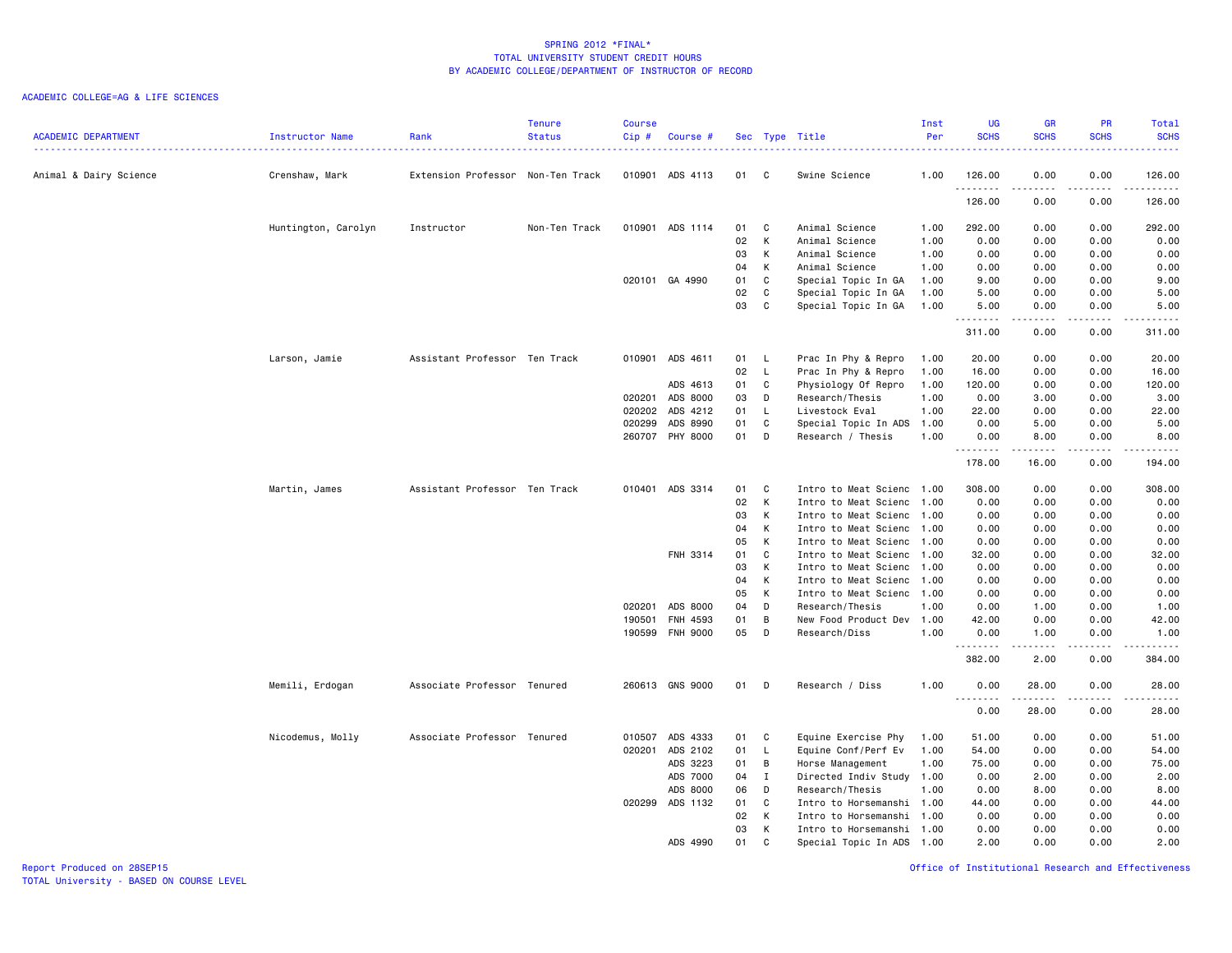| <b>ACADEMIC DEPARTMENT</b> | Instructor Name  | Rank                              | <b>Tenure</b><br><b>Status</b> | <b>Course</b><br>Cip# | Course #        |    |                | Sec Type Title            | Inst<br>Per | <b>UG</b><br><b>SCHS</b> | <b>GR</b><br><b>SCHS</b>                                                                                                                                      | PR<br><b>SCHS</b>            | Total<br><b>SCHS</b>                                                                                                                                                                    |
|----------------------------|------------------|-----------------------------------|--------------------------------|-----------------------|-----------------|----|----------------|---------------------------|-------------|--------------------------|---------------------------------------------------------------------------------------------------------------------------------------------------------------|------------------------------|-----------------------------------------------------------------------------------------------------------------------------------------------------------------------------------------|
| Animal & Dairy Science     | Nicodemus, Molly | Associate Professor Tenured       |                                |                       | 020299 ADS 4990 | 02 | $\mathsf{L}$   | Special Topic In ADS 1.00 |             | 5.00                     | 0.00                                                                                                                                                          | 0.00                         | 5.00                                                                                                                                                                                    |
|                            |                  |                                   |                                |                       | ADS 6990        | 01 | L.             | Special Topic In ADS      | 1.00        | 0.00                     | 1.00                                                                                                                                                          | 0.00                         | 1.00                                                                                                                                                                                    |
|                            |                  |                                   |                                |                       |                 | 02 | - L            | Special Topic In ADS 1.00 |             | 0.00<br>.                | 1.00<br>$- - - - -$                                                                                                                                           | 0.00<br>.                    | 1.00<br>$\frac{1}{2} \left( \frac{1}{2} \right) \left( \frac{1}{2} \right) \left( \frac{1}{2} \right) \left( \frac{1}{2} \right) \left( \frac{1}{2} \right) \left( \frac{1}{2} \right)$ |
|                            |                  |                                   |                                |                       |                 |    |                |                           |             | 231.00                   | 12.00                                                                                                                                                         | 0.00                         | 243.00                                                                                                                                                                                  |
|                            | Parish, Jane     | Extension Assoc Pro Non-Ten Track |                                |                       | 020201 ADS 8000 | 07 | D              | Research/Thesis           | 1.00        | 0.00<br>.                | 8.00<br>.                                                                                                                                                     | 0.00<br>.                    | 8.00<br><u>.</u>                                                                                                                                                                        |
|                            |                  |                                   |                                |                       |                 |    |                |                           |             | 0.00                     | 8.00                                                                                                                                                          | 0.00                         | 8.00                                                                                                                                                                                    |
|                            | Rude, Brian      | Professor                         | Tenured                        | 010101                | ADS 3312        | 01 | $\mathsf{L}$   | Livestock Mgt Prac        | 1.00        | 44.00                    | 0.00                                                                                                                                                          | 0.00                         | 44.00                                                                                                                                                                                   |
|                            |                  |                                   |                                | 010901                | ADS 4213        | 01 | C              | Livestk Ntr Require       | 1.00        | 33.00                    | 0.00                                                                                                                                                          | 0.00                         | 33.00                                                                                                                                                                                   |
|                            |                  |                                   |                                | 011001                | ADS 8111        | 01 | - S            | Nutrition Seminar         | 1.00        | 0.00                     | 5.00                                                                                                                                                          | 0.00                         | 5.00                                                                                                                                                                                    |
|                            |                  |                                   |                                |                       | ADS 8121        | 01 | -S             | Nutrition Seminar         | 1.00        | 0.00                     | 1.00                                                                                                                                                          | 0.00                         | 1.00                                                                                                                                                                                    |
|                            |                  |                                   |                                |                       | ADS 8162        | 01 | C              | Monogastric Nutri         | 1.00        | 0.00                     | 4.00                                                                                                                                                          | 0.00                         | 4.00                                                                                                                                                                                    |
|                            |                  |                                   |                                |                       | 020201 ADS 8000 | 09 | D              | Research/Thesis           | 1.00        | 0.00                     | 25.00                                                                                                                                                         | 0.00                         | 25.00                                                                                                                                                                                   |
|                            |                  |                                   |                                |                       | ADS 9000        | 09 | D              | Research/Diss             | 1.00        | 0.00                     | 6.00                                                                                                                                                          | 0.00                         | 6.00                                                                                                                                                                                    |
|                            |                  |                                   |                                |                       | 020204 ADS 6213 | 01 | C              | Livestk Ntr Require       | 1.00        | 0.00<br>.                | 3.00                                                                                                                                                          | 0.00<br>$\sim$ $\sim$ $\sim$ | 3.00<br>$\frac{1}{2} \left( \frac{1}{2} \right) \left( \frac{1}{2} \right) \left( \frac{1}{2} \right) \left( \frac{1}{2} \right) \left( \frac{1}{2} \right)$                            |
|                            |                  |                                   |                                |                       |                 |    |                |                           |             | 77.00                    | 44.00                                                                                                                                                         | 0.00                         | 121.00                                                                                                                                                                                  |
|                            | Ryan, Peter      | Non-Faculty                       | Tenured                        |                       | 010507 ADS 4112 | 01 | В              | Equine Reproduction       | 0.50        | 16.00                    | 0.00                                                                                                                                                          | 0.00                         | 16.00                                                                                                                                                                                   |
|                            |                  |                                   |                                |                       | ADS 6112        | 01 | B              | Equine Reproduction       | 0.50        | 0.00                     | 1.00                                                                                                                                                          | 0.00                         | 1.00                                                                                                                                                                                    |
|                            |                  |                                   |                                | 260707                | PHY 7000        | 01 | $\mathbf{I}$   | Directed Indiv Study      | 1.00        | 0.00                     | 2.00                                                                                                                                                          | 0.00                         | 2.00                                                                                                                                                                                    |
|                            |                  |                                   |                                |                       | PHY 8000        | 04 | D              | Research / Thesis         | 1.00        | 0.00                     | 3.00                                                                                                                                                          | 0.00                         | 3.00                                                                                                                                                                                    |
|                            |                  |                                   |                                |                       | PHY 8841        | 01 | s              | Animal Phys Seminar       | 1.00        | 0.00                     | 6.00                                                                                                                                                          | 0.00                         | 6.00                                                                                                                                                                                    |
|                            |                  |                                   |                                |                       | PHY 9000        | 02 | D              | Research / Diss           | 1.00        | 0.00                     | 11.00                                                                                                                                                         | 0.00                         | 11.00                                                                                                                                                                                   |
|                            |                  |                                   |                                |                       | 512401 CVM 5000 | 01 | $\mathbf{I}$   | Directed Indiv Study      | 1.00        | 0.00                     | 0.00                                                                                                                                                          | 6.00                         | 6.00                                                                                                                                                                                    |
|                            |                  |                                   |                                |                       | 512501 CVM 9000 | 19 | D              | Research / Diss           | 1.00        | 0.00<br>.                | 10.00<br>$\frac{1}{2} \left( \frac{1}{2} \right) \left( \frac{1}{2} \right) \left( \frac{1}{2} \right) \left( \frac{1}{2} \right) \left( \frac{1}{2} \right)$ | 0.00<br>.                    | 10.00<br>$\frac{1}{2} \left( \frac{1}{2} \right) \left( \frac{1}{2} \right) \left( \frac{1}{2} \right) \left( \frac{1}{2} \right) \left( \frac{1}{2} \right)$                           |
|                            |                  |                                   |                                |                       |                 |    |                |                           |             | 16.00                    | 33.00                                                                                                                                                         | 6.00                         | 55.00                                                                                                                                                                                   |
|                            | Schmidt, Ty      | Assistant Professor Ten Track     |                                | 020201                | ADS 7000        | 02 | $\blacksquare$ | Directed Indiv Study      | 1.00        | 0.00                     | 3.00                                                                                                                                                          | 0.00                         | 3.00                                                                                                                                                                                    |
|                            |                  |                                   |                                |                       |                 | 03 | $\mathbf{I}$   | Directed Indiv Study      | 1.00        | 0.00                     | 3.00                                                                                                                                                          | 0.00                         | 3.00                                                                                                                                                                                    |
|                            |                  |                                   |                                |                       | ADS 8000        | 11 | D              | Research/Thesis           | 1.00        | 0.00<br>.                | 12.00<br>$\frac{1}{2} \left( \frac{1}{2} \right) \left( \frac{1}{2} \right) \left( \frac{1}{2} \right) \left( \frac{1}{2} \right) \left( \frac{1}{2} \right)$ | 0.00<br>د د د د              | 12.00<br>.                                                                                                                                                                              |
|                            |                  |                                   |                                |                       |                 |    |                |                           |             | 0.00                     | 18.00                                                                                                                                                         | 0.00                         | 18.00                                                                                                                                                                                   |
|                            | Smith, Trent     | Assistant Professor Ten Track     |                                |                       | 010302 ADS 4433 | 01 | C              | Adv Beef Cattle Prod      | 1.00        | 36.00                    | 0.00                                                                                                                                                          | 0.00                         | 36.00                                                                                                                                                                                   |
|                            |                  |                                   |                                |                       |                 | 02 | К              | Adv Beef Cattle Prod      | 1.00        | 0.00                     | 0.00                                                                                                                                                          | 0.00                         | 0.00                                                                                                                                                                                    |
|                            |                  |                                   |                                |                       | ADS 6433        | 01 | C              | Adv Beff Cattle Prod      | 1.00        | 0.00                     | 6.00                                                                                                                                                          | 0.00                         | 6.00                                                                                                                                                                                    |
|                            |                  |                                   |                                |                       |                 | 02 | К              | Adv Beff Cattle Prod      | 1.00        | 0.00                     | 0.00                                                                                                                                                          | 0.00                         | 0.00                                                                                                                                                                                    |
|                            |                  |                                   |                                |                       | 020201 ADS 4000 | 01 | $\mathbf{I}$   | Directed Indiv Study 1.00 |             | 2.00                     | 0.00                                                                                                                                                          | 0.00                         | 2.00                                                                                                                                                                                    |
|                            |                  |                                   |                                |                       | ADS 7000        | 01 | $\mathbf{I}$   | Directed Indiv Study      | 1.00        | 0.00                     | 1.00                                                                                                                                                          | 0.00                         | 1.00                                                                                                                                                                                    |
|                            |                  |                                   |                                |                       | ADS 8000        | 12 | D              | Research/Thesis           | 1.00        | 0.00                     | 1.00                                                                                                                                                          | 0.00                         | 1.00                                                                                                                                                                                    |
|                            |                  |                                   |                                |                       | 020202 ADS 4123 | 01 | C              | Animal Breeding           | 1.00        | 129.00                   | 0.00                                                                                                                                                          | 0.00<br>.                    | 129.00                                                                                                                                                                                  |
|                            |                  |                                   |                                |                       |                 |    |                |                           |             | 167.00                   | 8.00                                                                                                                                                          | 0.00                         | 175.00                                                                                                                                                                                  |
|                            | Vann, Rhonda     | Research Assoc Prof Non-Ten Track |                                |                       | 260707 PHY 8000 | 05 | D              | Research / Thesis         | 1.00        | 0.00                     | 1.00                                                                                                                                                          | 0.00                         | 1.00                                                                                                                                                                                    |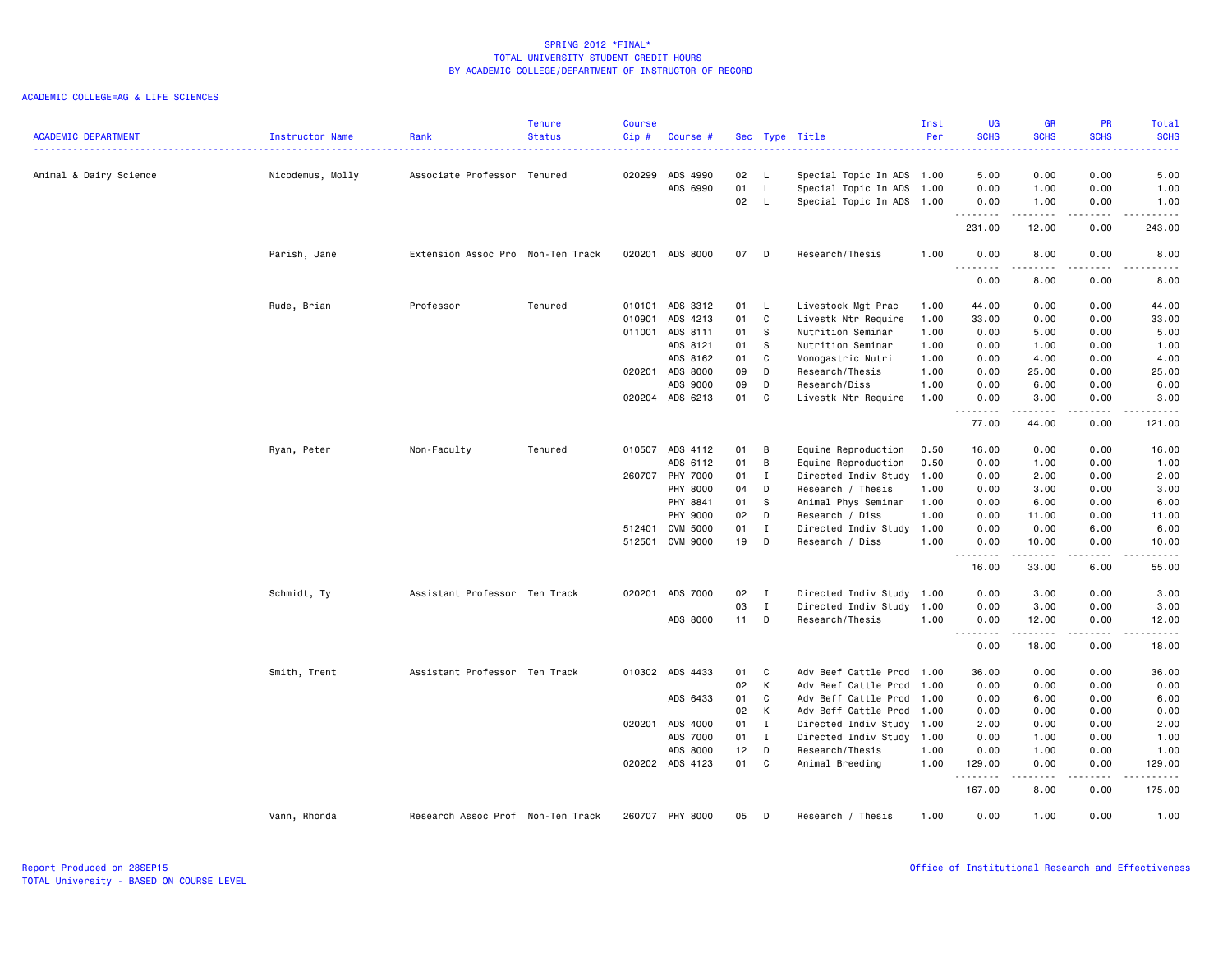#### ACADEMIC COLLEGE=AG & LIFE SCIENCES

| <b>ACADEMIC DEPARTMENT</b> | Instructor Name | Rank                          | <b>Tenure</b><br><b>Status</b> | <b>Course</b><br>Cip # | Course #        |      | Sec Type Title            | Inst<br>Per | <b>UG</b><br><b>SCHS</b> | <b>GR</b><br><b>SCHS</b> | <b>PR</b><br><b>SCHS</b> | Total<br><b>SCHS</b> |
|----------------------------|-----------------|-------------------------------|--------------------------------|------------------------|-----------------|------|---------------------------|-------------|--------------------------|--------------------------|--------------------------|----------------------|
|                            |                 |                               |                                |                        |                 |      |                           |             |                          |                          |                          |                      |
|                            |                 |                               |                                |                        |                 |      |                           |             | --------<br>0.00         | .<br>1.00                | .<br>0.00                | .<br>1.00            |
| Animal & Dairy Science     | Ward, Stephanie | Assistant Professor Ten Track |                                |                        | 010905 ADS 4814 | 01 C | Dairy Farm Mgt            | 1.00        | 28.00                    | 0.00                     | 0.00                     | 28.00                |
|                            |                 |                               |                                |                        |                 | 02 K | Dairy Farm Mgt            | 1.00        | 0.00                     | 0.00                     | 0.00                     | 0.00                 |
|                            |                 |                               |                                |                        | 020201 ADS 8000 | 14 D | Research/Thesis           | 1.00        | 0.00                     | 1.00                     | 0.00                     | 1.00                 |
|                            |                 |                               |                                |                        | 020206 ADS 3812 | 01 L | Dairy Cattle Apprais      | 1.00        | 10.00                    | 0.00                     | 0.00                     | 10.00                |
|                            |                 |                               |                                |                        | ADS 6814        | 01 C | Dairy Farm Mgt            | 1.00        | 0.00                     | 4.00                     | 0.00                     | 4.00                 |
|                            |                 |                               |                                |                        |                 | 02 K | Dairy Farm Mgt            | 1.00        | 0.00                     | 0.00                     | 0.00                     | 0.00                 |
|                            |                 |                               |                                |                        | 020299 ADS 8990 | 02 C | Special Topic In ADS 1.00 |             | 0.00                     | 15.00                    | 0.00                     | 15.00                |
|                            |                 |                               |                                |                        |                 |      |                           |             |                          |                          | ---------                | .                    |
|                            |                 |                               |                                |                        |                 |      |                           |             | 38.00                    | 20.00                    | 0.00                     | 58.00                |
|                            |                 |                               |                                |                        |                 |      |                           |             | ========                 | ========                 |                          | -------------------- |
| Animal & Dairy Science     |                 |                               |                                |                        |                 |      |                           |             | 1526.00                  | 190.00                   | 6.00                     | 1722.00              |

======================================== ======== ======== ======== ==========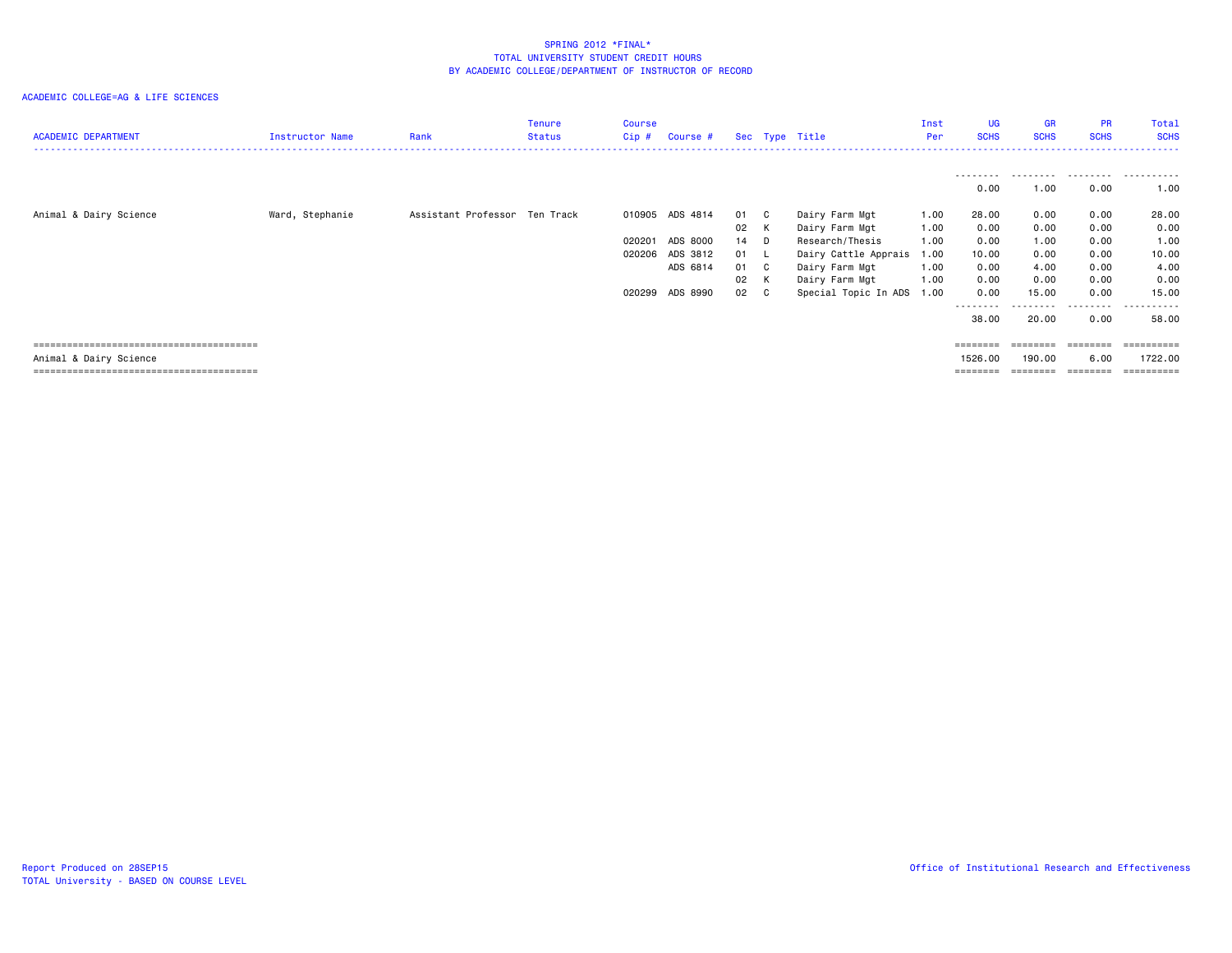| <b>ACADEMIC DEPARTMENT</b>                              | <b>Instructor Name</b> | Rank                              | <b>Tenure</b><br><b>Status</b> | <b>Course</b><br>$Cip$ # | Course #                    |          |              | Sec Type Title                         | Inst<br>Per  | <b>UG</b><br><b>SCHS</b> | <b>GR</b><br><b>SCHS</b>                                                                                                                                     | <b>PR</b><br><b>SCHS</b> | Total<br><b>SCHS</b>                                                                                                                                                                     |
|---------------------------------------------------------|------------------------|-----------------------------------|--------------------------------|--------------------------|-----------------------------|----------|--------------|----------------------------------------|--------------|--------------------------|--------------------------------------------------------------------------------------------------------------------------------------------------------------|--------------------------|------------------------------------------------------------------------------------------------------------------------------------------------------------------------------------------|
|                                                         |                        |                                   |                                |                          |                             |          |              |                                        |              |                          |                                                                                                                                                              |                          | .                                                                                                                                                                                        |
| Biochemistry, Molecular Bio, Entom & Pla Baird, Richard |                        | Professor                         | Tenured                        |                          | 260305 EPP 6152             | 01<br>01 | B<br>B       | Taxon-Fungi Imperfec                   | 1.00         | 0.00                     | 12.00                                                                                                                                                        | 0.00                     | 12.00                                                                                                                                                                                    |
|                                                         |                        |                                   |                                |                          | EPP 6162<br>EPP 6182        | 01       | B            | Taxon Ascomycetes                      | 1.00         | 0.00                     | 10.00                                                                                                                                                        | 0.00<br>0.00             | 10.00                                                                                                                                                                                    |
|                                                         |                        |                                   |                                |                          | 260702 EPP 8000             | 01       | D            | Taxon Oom and Zyg<br>Research / Thesis | 1.00<br>1.00 | 0.00<br>0.00             | 10.00<br>1.00                                                                                                                                                | 0.00                     | 10.00<br>1.00                                                                                                                                                                            |
|                                                         |                        |                                   |                                |                          | EPP 9000                    | 01       | D            | Research / Diss                        | 1.00         | 0.00                     | 7.00                                                                                                                                                         | 0.00                     | 7.00                                                                                                                                                                                     |
|                                                         |                        |                                   |                                |                          |                             |          |              |                                        |              | .<br>0.00                | .<br>40.00                                                                                                                                                   | .<br>0.00                | $\frac{1}{2} \left( \frac{1}{2} \right) \left( \frac{1}{2} \right) \left( \frac{1}{2} \right) \left( \frac{1}{2} \right) \left( \frac{1}{2} \right) \left( \frac{1}{2} \right)$<br>40.00 |
|                                                         | Baker, Gerald          | Professor                         | Tenured                        |                          | 260101 EPP 8144             | 01       | C            | Transmission E M                       | 0.60         | 0.00                     | 14.40                                                                                                                                                        | 0.00                     | 14.40                                                                                                                                                                                    |
|                                                         |                        |                                   |                                |                          |                             | 02       | К            | Transmission E M                       | 1.00         | 0.00                     | 0.00                                                                                                                                                         | 0.00                     | 0.00                                                                                                                                                                                     |
|                                                         |                        |                                   |                                |                          | ME 8144                     | 01       | C            | Transmission E M                       | 0.60         | 0.00                     | 12.00                                                                                                                                                        | 0.00                     | 12.00                                                                                                                                                                                    |
|                                                         |                        |                                   |                                |                          |                             | 02       | К            | Transmission E M                       | 1.00         | 0.00                     | 0.00                                                                                                                                                         | 0.00                     | 0.00                                                                                                                                                                                     |
|                                                         |                        |                                   |                                |                          | 260702 EPP 2213             | 01       | C            | Intro To Insects                       | 1.00         | 90.00                    | 0.00                                                                                                                                                         | 0.00                     | 90.00                                                                                                                                                                                    |
|                                                         |                        |                                   |                                |                          |                             | 02       | К            | Intro To Insects                       | 1.00         | 0.00                     | 0.00                                                                                                                                                         | 0.00                     | 0.00                                                                                                                                                                                     |
|                                                         |                        |                                   |                                |                          |                             | 03       | К            | Intro To Insects                       | 1.00         | 0.00                     | 0.00                                                                                                                                                         | 0.00                     | 0.00                                                                                                                                                                                     |
|                                                         |                        |                                   |                                |                          |                             | 04       | K            | Intro To Insects                       | 1.00         | 0.00<br>.                | 0.00<br>$\frac{1}{2} \left( \frac{1}{2} \right) \left( \frac{1}{2} \right) \left( \frac{1}{2} \right) \left( \frac{1}{2} \right) \left( \frac{1}{2} \right)$ | 0.00<br>.                | 0.00<br>$\frac{1}{2} \left( \frac{1}{2} \right) \left( \frac{1}{2} \right) \left( \frac{1}{2} \right) \left( \frac{1}{2} \right) \left( \frac{1}{2} \right) \left( \frac{1}{2} \right)$  |
|                                                         |                        |                                   |                                |                          |                             |          |              |                                        |              | 90.00                    | 26.40                                                                                                                                                        | 0.00                     | 116.40                                                                                                                                                                                   |
|                                                         | Brown Johnson, Ashli   | Assistant Professor Ten Track     |                                |                          | 260202 BCH 8000             | 05       | D            | Research / Thesis                      | 1.00         | 0.00                     | 3.00                                                                                                                                                         | 0.00                     | 3.00                                                                                                                                                                                     |
|                                                         |                        |                                   |                                |                          | <b>BCH 8633</b>             | 01       | C            | Enzymes                                | 1.00         | 0.00                     | 33.00                                                                                                                                                        | 0.00                     | 33.00                                                                                                                                                                                    |
|                                                         |                        |                                   |                                |                          | <b>BCH 9000</b>             | 05       | D            | Research/Diss                          | 1.00         | 0.00<br><u>.</u>         | 3.00<br>.                                                                                                                                                    | 0.00<br>$- - - - -$      | 3.00<br>.                                                                                                                                                                                |
|                                                         |                        |                                   |                                |                          |                             |          |              |                                        |              | 0.00                     | 39.00                                                                                                                                                        | 0.00                     | 39.00                                                                                                                                                                                    |
|                                                         | Brown, Richard         | Professor                         | Tenured                        |                          | 260702 EPP 7000             | 02       | I            | Directed Indiv Study                   | 1.00         | 0.00                     | 4.00                                                                                                                                                         | 0.00                     | 4.00                                                                                                                                                                                     |
|                                                         |                        |                                   |                                |                          | EPP 8000                    | 04       | D            | Research / Thesis                      | 1.00         | 0.00                     | 6.00                                                                                                                                                         | 0.00                     | 6.00                                                                                                                                                                                     |
|                                                         |                        |                                   |                                |                          |                             |          |              |                                        |              | .<br>0.00                | <u>.</u><br>10.00                                                                                                                                            | .<br>0.00                | -----<br>10.00                                                                                                                                                                           |
|                                                         |                        | Professor                         |                                |                          |                             |          |              | Seminar                                | 1.00         | 0.00                     |                                                                                                                                                              |                          |                                                                                                                                                                                          |
|                                                         | Caprio, Michael        |                                   | Tenured                        |                          | 020499 EPP 8111<br>EPP 8121 | 01<br>01 | S<br>S       | Seminar                                | 1.00         | 0.00                     | 4.00<br>2.00                                                                                                                                                 | 0.00<br>0.00             | 4.00<br>2.00                                                                                                                                                                             |
|                                                         |                        |                                   |                                |                          |                             |          |              |                                        |              | <u>.</u>                 | .                                                                                                                                                            | .                        | .                                                                                                                                                                                        |
|                                                         |                        |                                   |                                |                          |                             |          |              |                                        |              | 0.00                     | 6.00                                                                                                                                                         | 0.00                     | 6.00                                                                                                                                                                                     |
|                                                         | Catchot, Angus         | Extension Assoc Pro Non-Ten Track |                                |                          | 260702 EPP 8000             | 06       | D            | Research / Thesis                      | 1.00         | 0.00                     | 26.00                                                                                                                                                        | 0.00                     | 26.00                                                                                                                                                                                    |
|                                                         |                        |                                   |                                |                          | EPP 9000                    | 06       | D            | Research / Diss                        | 1.00         | 0.00<br><u>.</u>         | 11.00<br>.                                                                                                                                                   | 0.00<br>.                | 11.00<br>.                                                                                                                                                                               |
|                                                         |                        |                                   |                                |                          |                             |          |              |                                        |              | 0.00                     | 37.00                                                                                                                                                        | 0.00                     | 37.00                                                                                                                                                                                    |
|                                                         | Goddard, Jerome        | Extension Assoc Pro Non-Ten Track |                                |                          | 260702 EPP 4990             | 01       | C            | Special Topics In EP 1.00              |              | 24.00                    | 0.00                                                                                                                                                         | 0.00                     | 24.00                                                                                                                                                                                    |
|                                                         |                        |                                   |                                |                          | EPP 6990                    | 01       | $\mathtt{C}$ | Special Topics In EP                   | 1.00         | 0.00                     | 6.00                                                                                                                                                         | 0.00                     | 6.00                                                                                                                                                                                     |
|                                                         |                        |                                   |                                |                          | EPP 8000                    | 08       | D            | Research / Thesis                      | 1.00         | 0.00<br><u>.</u>         | 4.00<br>.                                                                                                                                                    | 0.00<br>.                | 4.00<br>$    -$                                                                                                                                                                          |
|                                                         |                        |                                   |                                |                          |                             |          |              |                                        |              | 24.00                    | 10.00                                                                                                                                                        | 0.00                     | 34.00                                                                                                                                                                                    |
|                                                         | Hoffmann, Federico     | Assistant Professor Ten Track     |                                |                          | 260202 BCH 3901             | 01       | -S           | Senior Seminar                         | 1.00         | 23.00                    | 0.00                                                                                                                                                         | 0.00                     | 23.00                                                                                                                                                                                    |
|                                                         |                        |                                   |                                |                          | <b>BCH 4000</b>             | 02       | $\mathbf{I}$ | Directed Indiv Study                   | 1.00         | 3.00                     | 0.00                                                                                                                                                         | 0.00                     | 3.00                                                                                                                                                                                     |
|                                                         |                        |                                   |                                |                          | <b>BCH 8000</b>             | 11       | D            | Research / Thesis                      | 1.00         | 0.00<br>.                | 5.00                                                                                                                                                         | 0.00                     | 5.00                                                                                                                                                                                     |
|                                                         |                        |                                   |                                |                          |                             |          |              |                                        |              | 26.00                    | 5.00                                                                                                                                                         | 0.00                     | 31.00                                                                                                                                                                                    |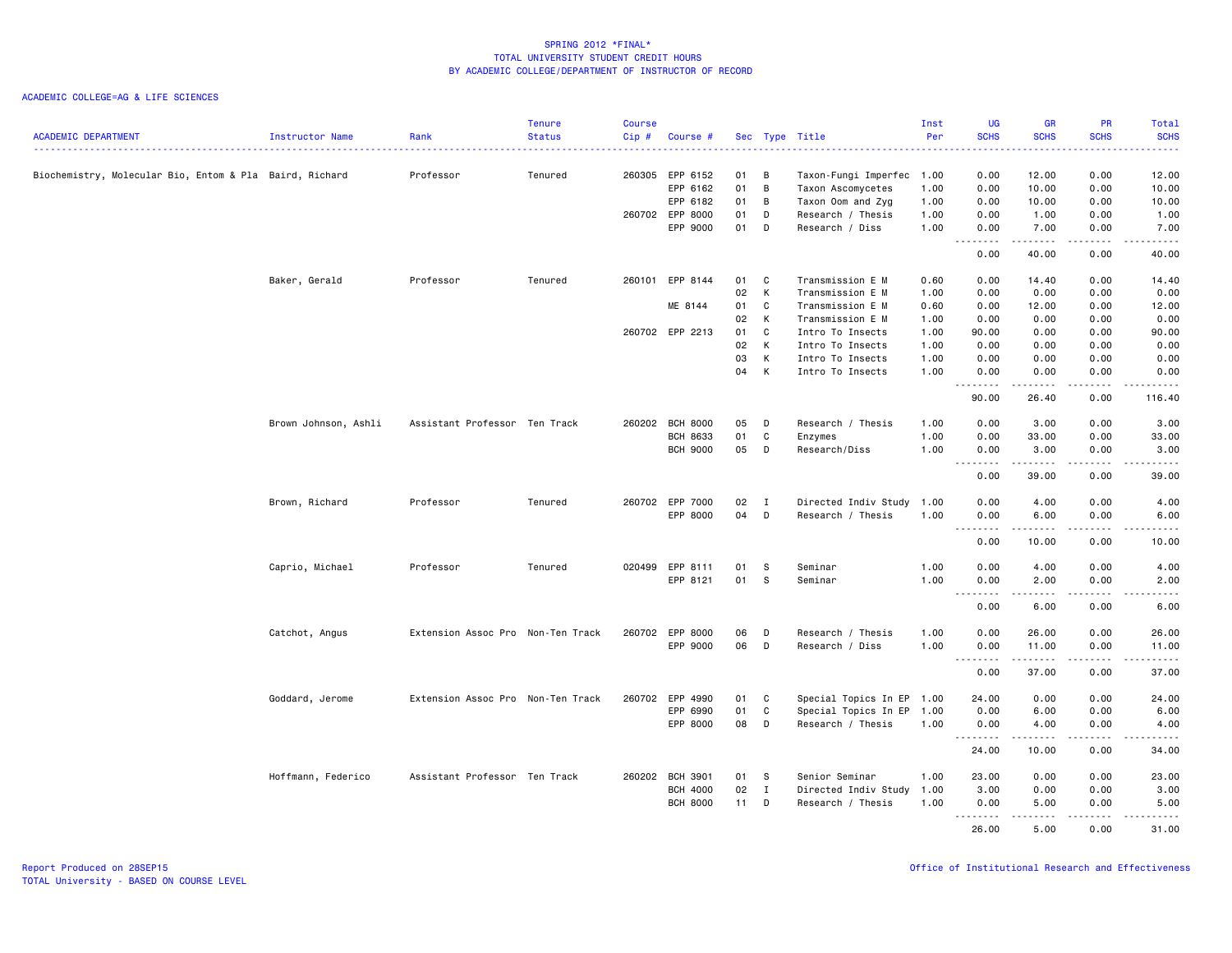| <b>ACADEMIC DEPARTMENT</b>                                | Instructor Name  | Rank                          | <b>Tenure</b><br><b>Status</b> | <b>Course</b><br>Cip# | Course #        |                   |              | Sec Type Title            | Inst<br>Per | <b>UG</b><br><b>SCHS</b> | <b>GR</b><br><b>SCHS</b> | <b>PR</b><br><b>SCHS</b> | Total<br><b>SCHS</b>                                                                                                                                                                    |
|-----------------------------------------------------------|------------------|-------------------------------|--------------------------------|-----------------------|-----------------|-------------------|--------------|---------------------------|-------------|--------------------------|--------------------------|--------------------------|-----------------------------------------------------------------------------------------------------------------------------------------------------------------------------------------|
| Biochemistry, Molecular Bio, Entom & Pla Krishnan, Natraj |                  | Assistant Professor Ten Track |                                |                       | 260702 EPP 6335 | 01 B              |              | Anat Physiol Insects 1.00 |             | 0.00<br><u>.</u>         | 30.00<br>.               | 0.00<br>.                | 30.00<br>$    -$                                                                                                                                                                        |
|                                                           |                  |                               |                                |                       |                 |                   |              |                           |             | 0.00                     | 30.00                    | 0.00                     | 30.00                                                                                                                                                                                   |
|                                                           | Lawrence, Gary   | Associate Professor Tenured   |                                |                       | 260702 EPP 4000 | 01                | I            | Directed Indiv Study      | 1.00        | 3.00                     | 0.00                     | 0.00                     | 3.00                                                                                                                                                                                    |
|                                                           |                  |                               |                                |                       | EPP 8000        | 09                | D            | Research / Thesis         | 1.00        | 0.00<br><u>.</u>         | 2.00<br>.                | 0.00<br>.                | 2.00<br>.                                                                                                                                                                               |
|                                                           |                  |                               |                                |                       |                 |                   |              |                           |             | 3.00                     | 2.00                     | 0.00                     | 5.00                                                                                                                                                                                    |
|                                                           | Li, Jiaxu        | Associate Professor Tenured   |                                |                       | 260202 BCH 4013 | 01                | C            | Principles of Bioche 1.00 |             | 393.00                   | 0.00                     | 0.00                     | 393.00                                                                                                                                                                                  |
|                                                           |                  |                               |                                |                       |                 | HO1 C             |              | Honors - Prin. of Bi 1.00 |             | 36.00                    | 0.00                     | 0.00                     | 36.00                                                                                                                                                                                   |
|                                                           |                  |                               |                                |                       | BCH 6013        | 01                | C            | Principles of Bioche 1.00 |             | 0.00                     | 6.00                     | 0.00                     | 6.00                                                                                                                                                                                    |
|                                                           |                  |                               |                                |                       | <b>BCH 9000</b> | 14                | D            | Research/Diss             | 1.00        | 0.00<br>.                | 18.00                    | 0.00                     | 18.00<br>وبالمحام                                                                                                                                                                       |
|                                                           |                  |                               |                                |                       |                 |                   |              |                           |             | 429.00                   | 24.00                    | 0.00                     | 453.00                                                                                                                                                                                  |
|                                                           | Lu, Shien        | Associate Professor Tenured   |                                |                       | 020406 EPP 4163 | 01                | C            | Plant Dis Mgmt            | 1.00        | 30.00                    | 0.00                     | 0.00                     | 30.00                                                                                                                                                                                   |
|                                                           |                  |                               |                                |                       |                 | 02                | К            | Plant Dis Mgmt            | 1.00        | 0.00                     | 0.00                     | 0.00                     | 0.00                                                                                                                                                                                    |
|                                                           |                  |                               |                                |                       | 260702 EPP 8000 | $11$ D            |              | Research / Thesis         | 1.00        | 0.00<br>.                | 4.00<br>-----            | 0.00<br>-----            | 4.00<br>$\frac{1}{2} \left( \frac{1}{2} \right) \left( \frac{1}{2} \right) \left( \frac{1}{2} \right) \left( \frac{1}{2} \right) \left( \frac{1}{2} \right) \left( \frac{1}{2} \right)$ |
|                                                           |                  |                               |                                |                       |                 |                   |              |                           |             | 30.00                    | 4.00                     | 0.00                     | 34.00                                                                                                                                                                                   |
|                                                           | Ma, Din-Pow      | Professor                     | Tenured                        | 260202                | <b>BCH 4804</b> | 01                | C            | Molecular Biology Me 1.00 |             | 132.00                   | 0.00                     | 0.00                     | 132.00                                                                                                                                                                                  |
|                                                           |                  |                               |                                |                       |                 | 02                | К            | Molecular Biology Me      | 1.00        | 0.00                     | 0.00                     | 0.00                     | 0.00                                                                                                                                                                                    |
|                                                           |                  |                               |                                |                       | <b>BCH 6804</b> | 01                | C            | Molecular Biology Me 1.00 |             | 0.00                     | 20.00                    | 0.00                     | 20.00                                                                                                                                                                                   |
|                                                           |                  |                               |                                |                       |                 | 02                | К            | Molecular Biology Me 1.00 |             | 0.00                     | 0.00                     | 0.00                     | 0.00                                                                                                                                                                                    |
|                                                           |                  |                               |                                |                       | <b>BCH 7000</b> | 02<br>16          | $\mathbf{I}$ | Directed Indiv Study      | 1.00        | 0.00                     | 3.00                     | 0.00                     | 3.00                                                                                                                                                                                    |
|                                                           |                  |                               |                                |                       | <b>BCH 8000</b> |                   | D            | Research / Thesis         | 1.00        | 0.00<br>.                | 3.00<br>$- - - - -$      | 0.00<br>.                | 3.00<br>.                                                                                                                                                                               |
|                                                           |                  |                               |                                |                       |                 |                   |              |                           |             | 132.00                   | 26.00                    | 0.00                     | 158.00                                                                                                                                                                                  |
|                                                           | Meyer, Florencia | Assistant Professor Ten Track |                                |                       | 260202 BCH 1001 | 01                | C            | Intro To Biochem          | 0.25        | 32.50                    | 0.00                     | 0.00                     | 32.50                                                                                                                                                                                   |
|                                                           |                  |                               |                                |                       | BCH 2013        | 01                | C            | Intro to Forensic Sc 1.00 |             | 63.00                    | 0.00                     | 0.00                     | 63.00                                                                                                                                                                                   |
|                                                           |                  |                               |                                |                       | <b>BCH 4603</b> | 01                | C            | Gen Biochem               | 1.00        | 78.00                    | 0.00                     | 0.00                     | 78.00                                                                                                                                                                                   |
|                                                           |                  |                               |                                |                       |                 | H <sub>01</sub> C |              | Honors Gen Biochem        | 1.00        | 15.00                    | 0.00                     | 0.00                     | 15.00                                                                                                                                                                                   |
|                                                           |                  |                               |                                |                       | <b>BCH 6603</b> | 01                | C            | Gen Biochem               | 1.00        | 0.00<br>.                | 30.00<br>.               | 0.00<br>. <b>.</b>       | 30.00<br><u>.</u>                                                                                                                                                                       |
|                                                           |                  |                               |                                |                       |                 |                   |              |                           |             | 188.50                   | 30.00                    | 0.00                     | 218.50                                                                                                                                                                                  |
|                                                           | Musser, Fred     | Associate Professor Tenured   |                                |                       | 011102 PSS 3423 | 01                | - E          | Agronomy Internship       | 0.50        | 3.00                     | 0.00                     | 0.00                     | 3.00                                                                                                                                                                                    |
|                                                           |                  |                               |                                |                       | 260702 EPP 4263 | 01                | B            | Prin Insect Pest Mgt      | 1.00        | 30.00                    | 0.00                     | 0.00                     | 30.00                                                                                                                                                                                   |
|                                                           |                  |                               |                                |                       | EPP 6263        | 01                | B            | Prin Insect Pest Mgt 1.00 |             | 0.00                     | 18.00                    | 0.00                     | 18.00                                                                                                                                                                                   |
|                                                           |                  |                               |                                |                       | EPP 8000        | 12                | D            | Research / Thesis         | 1.00        | 0.00                     | 4.00                     | 0.00                     | 4.00                                                                                                                                                                                    |
|                                                           |                  |                               |                                |                       | EPP 9000        | 12                | D            | Research / Diss           | 1.00        | 0.00<br>.                | 4.00<br>.                | 0.00<br>-----            | 4.00<br>$\frac{1}{2} \left( \frac{1}{2} \right) \left( \frac{1}{2} \right) \left( \frac{1}{2} \right) \left( \frac{1}{2} \right) \left( \frac{1}{2} \right) \left( \frac{1}{2} \right)$ |
|                                                           |                  |                               |                                |                       |                 |                   |              |                           |             | 33.00                    | 26.00                    | 0.00                     | 59.00                                                                                                                                                                                   |
|                                                           | Peng, Zhaohua    | Associate Professor Tenured   |                                |                       | 260202 BCH 9000 | 19                | D            | Research/Diss             | 1.00        | 0.00                     | 20.00                    | 0.00                     | 20.00                                                                                                                                                                                   |
|                                                           |                  |                               |                                | 260301                | BCH 8243        | 01                | C            | Molecular Bio Plants      | 1.00        | 0.00                     | 15.00                    | 0.00                     | 15.00                                                                                                                                                                                   |
|                                                           |                  |                               |                                |                       |                 |                   |              |                           |             | .<br>0.00                | 35.00                    | 0.00                     | د د د د د<br>35.00                                                                                                                                                                      |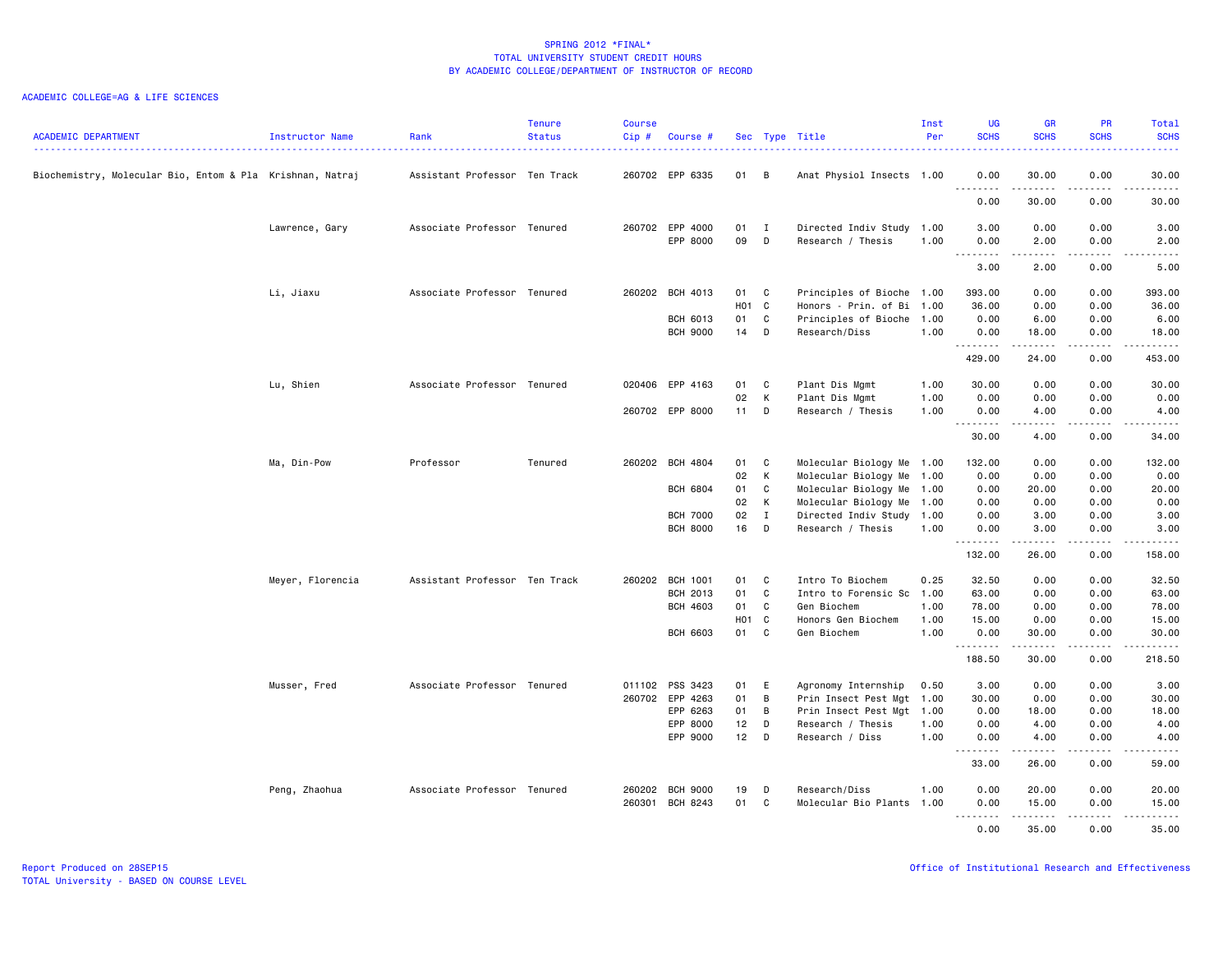## ACADEMIC COLLEGE=AG & LIFE SCIENCES

| <b>ACADEMIC DEPARTMENT</b>                           | Instructor Name        | Rank                              | <b>Tenure</b><br><b>Status</b> | <b>Course</b><br>Cip# | Course #        |        |              | Sec Type Title            | Inst<br>Per | <b>UG</b><br><b>SCHS</b> | <b>GR</b><br><b>SCHS</b> | PR<br><b>SCHS</b>     | Total<br><b>SCHS</b>                                                                                                                                         |
|------------------------------------------------------|------------------------|-----------------------------------|--------------------------------|-----------------------|-----------------|--------|--------------|---------------------------|-------------|--------------------------|--------------------------|-----------------------|--------------------------------------------------------------------------------------------------------------------------------------------------------------|
|                                                      |                        |                                   |                                |                       |                 |        |              |                           |             |                          |                          |                       | المتما                                                                                                                                                       |
| Biochemistry, Molecular Bio, Entom & Pla  Ray, David |                        | Assistant Professor Ten Track     |                                | 260202                | <b>BCH 7000</b> | 05     | $\mathbf{I}$ | Directed Indiv Study 1.00 |             | 0.00                     | 5.00                     | 0.00                  | 5.00                                                                                                                                                         |
|                                                      |                        |                                   |                                |                       |                 | 06     | $\mathbf{I}$ | Directed Indiv Study      | 1.00        | 0.00                     | 5.00                     | 0.00                  | 5.00                                                                                                                                                         |
|                                                      |                        |                                   |                                |                       | <b>BCH 8000</b> | 21     | D            | Research / Thesis         | 1.00        | 0.00                     | 9.00                     | 0.00                  | 9.00                                                                                                                                                         |
|                                                      |                        |                                   |                                |                       | <b>BCH 8101</b> | 01     | S            | Seminar                   | 1.00        | 0.00                     | 7.00                     | 0.00                  | 7.00                                                                                                                                                         |
|                                                      |                        |                                   |                                |                       | <b>BCH 9000</b> | 21     | D            | Research/Diss             | 1.00        | 0.00<br>.                | 6.00<br>$- - - - -$      | 0.00<br>.             | 6.00<br>.                                                                                                                                                    |
|                                                      |                        |                                   |                                |                       |                 |        |              |                           |             | 0.00                     | 32.00                    | 0.00                  | 32.00                                                                                                                                                        |
|                                                      | Riggins, John          | Assistant Professor Ten Track     |                                |                       | 260702 EPP 7000 | $01$ I |              | Directed Indiv Study      | 1.00        | 0.00                     | 3.00                     | 0.00                  | 3.00                                                                                                                                                         |
|                                                      |                        |                                   |                                |                       | EPP 8000        | 13     | D            | Research / Thesis         | 1.00        | 0.00                     | 9.00                     | 0.00                  | 9.00                                                                                                                                                         |
|                                                      |                        |                                   |                                |                       | EPP 9000        | 13     | D            | Research / Diss           | 1.00        | 0.00<br>.                | 4.00<br>.                | 0.00<br>.             | 4.00<br>-----                                                                                                                                                |
|                                                      |                        |                                   |                                |                       |                 |        |              |                           |             | 0.00                     | 16.00                    | 0.00                  | 16.00                                                                                                                                                        |
|                                                      | Sabanadzovic, Sead     | Associate Professor Tenured       |                                |                       | 020406 EPP 4214 | 01     | C            | Diseases Of Crops         | 1.00        | 8.00                     | 0.00                     | 0.00                  | 8.00                                                                                                                                                         |
|                                                      |                        |                                   |                                |                       |                 | 02     | K            | Diseases Of Crops         | 1.00        | 0.00                     | 0.00                     | 0.00                  | 0.00                                                                                                                                                         |
|                                                      |                        |                                   |                                |                       | EPP 6214        | 01     | $\mathbf c$  | Diseases Of Crops         | 1.00        | 0.00                     | 8.00                     | 0.00                  | 8.00                                                                                                                                                         |
|                                                      |                        |                                   |                                |                       |                 | 02     | к            | Diseases Of Crops         | 1.00        | 0.00                     | 0.00                     | 0.00                  | 0.00                                                                                                                                                         |
|                                                      |                        |                                   |                                | 260202                | <b>BCH 8000</b> | 23     | D            | Research / Thesis         | 1.00        | 0.00                     | 2.00                     | 0.00                  | 2.00                                                                                                                                                         |
|                                                      |                        |                                   |                                |                       | 260305 EPP 8123 | 01     | $\mathbf c$  | Plant Virology            | 1.00        | 0.00                     | 9.00                     | 0.00                  | 9.00                                                                                                                                                         |
|                                                      |                        |                                   |                                |                       |                 | 02     | K            | Plant Virology            | 1.00        | 0.00<br>- - - - - - - -  | 0.00<br>-----            | 0.00<br>.             | 0.00<br>$\frac{1}{2} \left( \frac{1}{2} \right) \left( \frac{1}{2} \right) \left( \frac{1}{2} \right) \left( \frac{1}{2} \right) \left( \frac{1}{2} \right)$ |
|                                                      |                        |                                   |                                |                       |                 |        |              |                           |             | 8.00                     | 19.00                    | 0.00                  | 27.00                                                                                                                                                        |
|                                                      | Schneider, John        | Professor                         | Tenured                        |                       | 260702 EPP 8624 | 01     | C            | Population Ecology o 1.00 |             | 0.00                     | 16.00                    | 0.00                  | 16.00                                                                                                                                                        |
|                                                      |                        |                                   |                                |                       |                 | 02     | K            | Population Ecology o      | 1.00        | 0.00                     | 0.00                     | 0.00                  | 0.00                                                                                                                                                         |
|                                                      |                        |                                   |                                |                       | EPP 9000        | 15     | D            | Research / Diss           | 1.00        | 0.00<br>.                | 1.00                     | 0.00<br>د د د د       | 1.00<br>$\frac{1}{2} \left( \frac{1}{2} \right) \left( \frac{1}{2} \right) \left( \frac{1}{2} \right) \left( \frac{1}{2} \right) \left( \frac{1}{2} \right)$ |
|                                                      |                        |                                   |                                |                       |                 |        |              |                           |             | 0.00                     | 17.00                    | 0.00                  | 17.00                                                                                                                                                        |
|                                                      | Shan, Xueyan           | Research Assist Pro Non-Ten Track |                                |                       | 260202 BCH 9000 | 33     | D            | Research/Diss             | 1.00        | 0.00<br><u>.</u>         | 3.00<br>.                | 0.00<br>$\frac{1}{2}$ | 3.00<br>.                                                                                                                                                    |
|                                                      |                        |                                   |                                |                       |                 |        |              |                           |             | 0.00                     | 3.00                     | 0.00                  | 3.00                                                                                                                                                         |
|                                                      | Sparks, Darrell        | Assistant Professor Ten Track     |                                |                       | 260202 BCH 4613 | 01 C   |              | Gen Biochem               | 1.00        | 90.00                    | 0.00                     | 0.00                  | 90.00                                                                                                                                                        |
|                                                      |                        |                                   |                                |                       |                 | HO1 C  |              | Gen Biochem               | 1.00        | 6.00                     | 0.00                     | 0.00                  | 6.00                                                                                                                                                         |
|                                                      |                        |                                   |                                |                       | <b>BCH 6613</b> | 01     | C            | Gen Biochem               | 1.00        | 0.00                     | 15.00                    | 0.00                  | 15.00                                                                                                                                                        |
|                                                      |                        |                                   |                                |                       | <b>BCH 7000</b> | 01     | $\mathbf{I}$ | Directed Indiv Study      | 1.00        | 0.00                     | 1.00                     | 0.00                  | 1.00                                                                                                                                                         |
|                                                      |                        |                                   |                                |                       | <b>BCH 8000</b> | 26     | D            | Research / Thesis         | 1.00        | 0.00                     | 6.00                     | 0.00                  | 6.00                                                                                                                                                         |
|                                                      |                        |                                   |                                |                       | <b>BCH 9000</b> | 26     | D            | Research/Diss             | 1.00        | 0.00<br><u>.</u>         | 2.00<br>.                | 0.00<br>.             | 2.00<br>-----                                                                                                                                                |
|                                                      |                        |                                   |                                |                       |                 |        |              |                           |             | 96.00                    | 24.00                    | 0.00                  | 120.00                                                                                                                                                       |
|                                                      | Tomaso-Peterson, Maria | Research Assoc Prof Non-Ten Track |                                |                       | 260702 EPP 8000 | 17     | D            | Research / Thesis         | 1.00        | 0.00<br>.                | 5.00<br>.                | 0.00<br>.             | 5.00<br>.                                                                                                                                                    |
|                                                      |                        |                                   |                                |                       |                 |        |              |                           |             | 0.00                     | 5.00                     | 0.00                  | 5.00                                                                                                                                                         |
|                                                      | Willard, Scott         | Professor                         | Tenured                        | 260202                | <b>BCH 1001</b> | 01     | C            | Intro To Biochem          | 0.75        | 97.50                    | 0.00                     | 0.00                  | 97.50                                                                                                                                                        |
|                                                      |                        |                                   |                                |                       | <b>BCH 4000</b> | 01     | $\mathbf{I}$ | Directed Indiv Study      | 1.00        | 1.00                     | 0.00                     | 0.00                  | 1.00                                                                                                                                                         |
|                                                      |                        |                                   |                                |                       | <b>BCH 4100</b> | 01     | $-F$         | Biochem Mol Bio Inte      | 1.00        | 12.00                    | 0.00                     | 0.00                  | 12.00                                                                                                                                                        |
|                                                      |                        |                                   |                                |                       | <b>BCH 7000</b> | 03     | $\mathbf{I}$ | Directed Indiv Study      | 1.00        | 0.00                     | 3.00                     | 0.00                  | 3.00                                                                                                                                                         |
|                                                      |                        |                                   |                                |                       | <b>BCH 9000</b> | 28     | D            | Research/Diss             | 1.00        | 0.00                     | 8.00                     | 0.00                  | 8.00                                                                                                                                                         |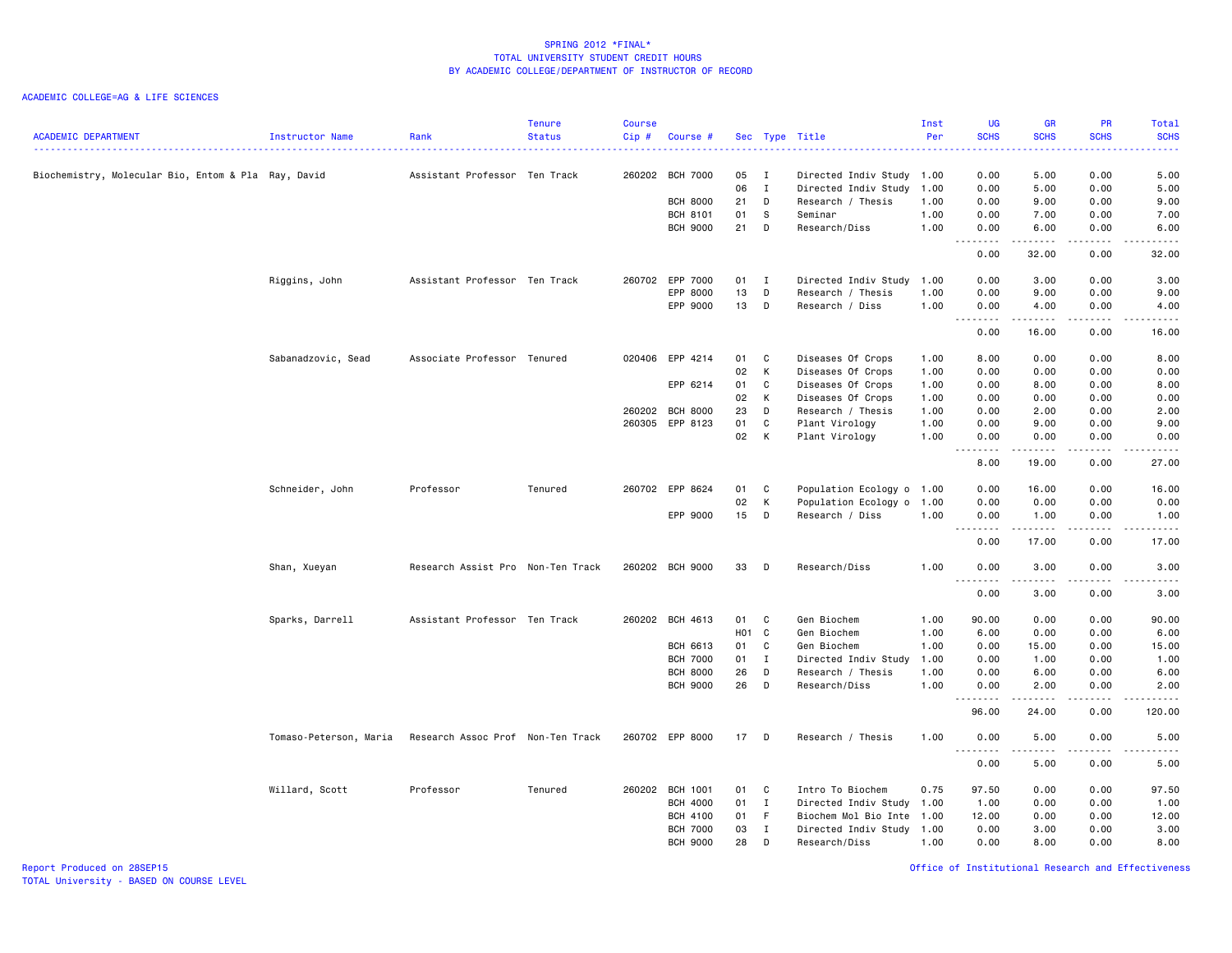| <b>ACADEMIC DEPARTMENT</b>                              | Instructor Name    | Rank      | Tenure<br>Status | Course<br>Cip # | Course #                    |            |   | Sec Type Title                                 | Inst<br>Per | <b>UG</b><br><b>SCHS</b>     | <b>GR</b><br><b>SCHS</b>   | <b>PR</b><br><b>SCHS</b>  | Total<br><b>SCHS</b>                 |
|---------------------------------------------------------|--------------------|-----------|------------------|-----------------|-----------------------------|------------|---|------------------------------------------------|-------------|------------------------------|----------------------------|---------------------------|--------------------------------------|
| Biochemistry, Molecular Bio, Entom & Pla Willard, Scott |                    | Professor | Tenured          | 260707          | PHY 8000                    | 06 D       |   | Research / Thesis                              | 1.00        | 0.00<br>---------            | 10.00<br>- - - - - - - - - | 0.00<br>.                 | 10.00<br>- - - - - - -<br>---        |
|                                                         | Willeford, Kenneth | Professor | Tenured          | 260202          | BCH 4623                    | 01 C       |   | Biochem Spec Tissues 1.00                      |             | 110.50<br>99.00              | 21.00<br>0.00              | 0.00<br>0.00              | 131.50<br>99.00                      |
|                                                         |                    |           |                  |                 | BCH 6623<br><b>BCH 8000</b> | 01 C<br>29 | D | Biochem Spec Tissues 1.00<br>Research / Thesis | 1.00        | 0.00<br>0.00<br>---------    | 3.00<br>4.00<br>---------  | 0.00<br>0.00<br>--------- | 3.00<br>4.00<br>- - - - - - -<br>--- |
|                                                         |                    |           |                  |                 |                             |            |   |                                                |             | 99.00<br>========            | 7.00<br>========           | 0.00<br>eeeeeee           | 106.00<br>eeeeeeee                   |
| Biochemistry, Molecular Bio, Entom & Pla                |                    |           |                  |                 |                             |            |   |                                                |             | 1269.00<br>$=$ = = = = = = = | 494.40                     | 0.00<br>========          | 1763.40<br>==========                |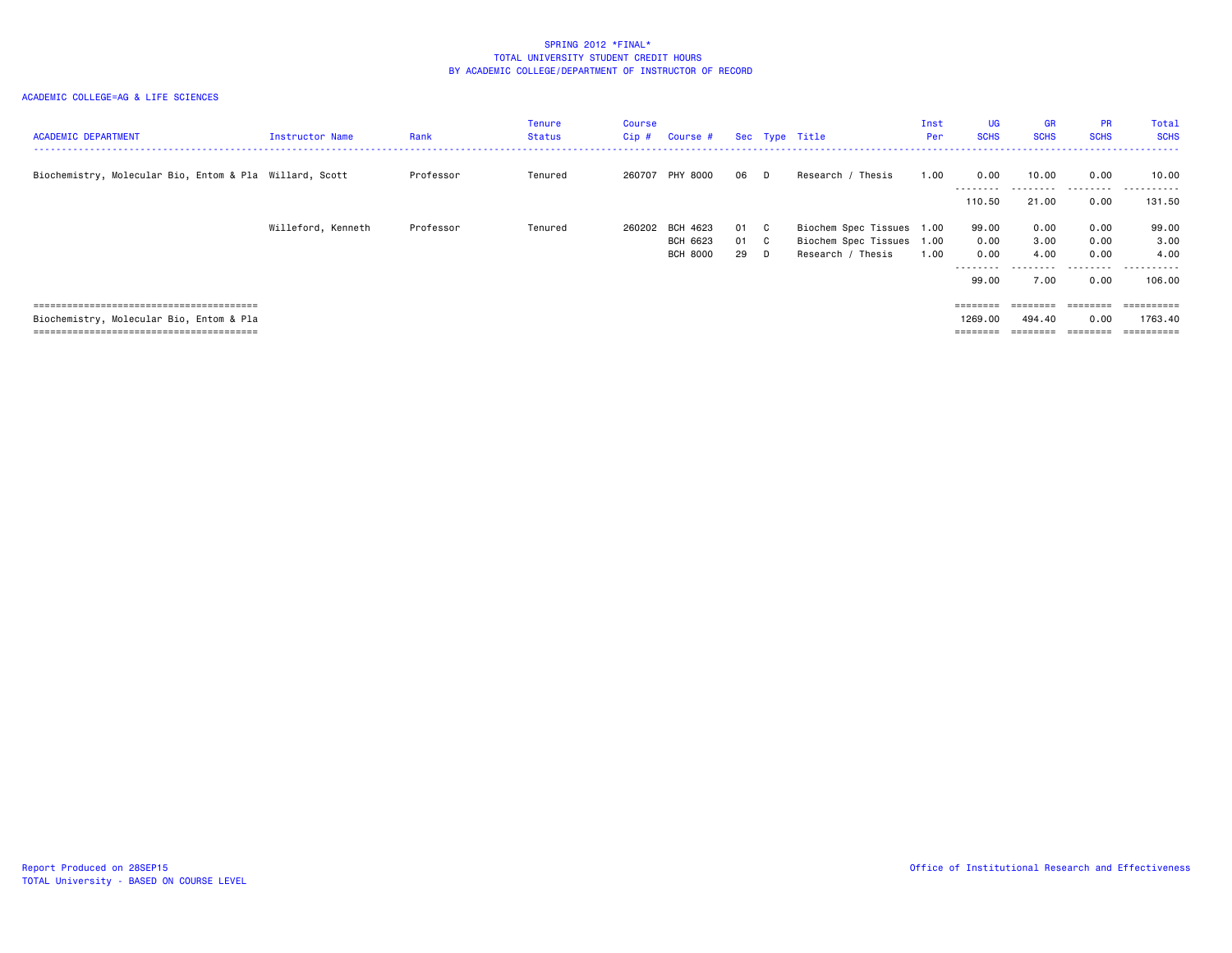| <b>ACADEMIC DEPARTMENT</b>                                      | <b>Instructor Name</b> | Rank<br>. <b>.</b> .              | <b>Tenure</b><br><b>Status</b><br>. | <b>Course</b><br>$Cip$ # | Course #        |       |              | Sec Type Title            | Inst<br>Per<br>. | <b>UG</b><br><b>SCHS</b> | <b>GR</b><br><b>SCHS</b> | <b>PR</b><br><b>SCHS</b> | Total<br><b>SCHS</b><br>22222                                                                                                                                 |
|-----------------------------------------------------------------|------------------------|-----------------------------------|-------------------------------------|--------------------------|-----------------|-------|--------------|---------------------------|------------------|--------------------------|--------------------------|--------------------------|---------------------------------------------------------------------------------------------------------------------------------------------------------------|
| Food Science, Nutrition & Health Promoti Arroyo Llantin, Norman |                        | Grad Teach Assist                 | Not Applicable                      |                          | 190501 FNH 3111 | 01    | $^{\circ}$ s | FNH Seminar               | 0.25             | 11.00<br>.               | 0.00<br>.                | 0.00<br>.                | 11.00<br>.                                                                                                                                                    |
|                                                                 |                        |                                   |                                     |                          |                 |       |              |                           |                  | 11.00                    | 0.00                     | 0.00                     | 11.00                                                                                                                                                         |
|                                                                 | Briley, Chiquita       | Assistant Professor Ten Track     |                                     |                          | 190501 FNH 4193 | 01    | C            | Soc-Cult Aspect Food 0.20 |                  | 1.80                     | 0.00                     | 0.00                     | 1.80                                                                                                                                                          |
|                                                                 |                        |                                   |                                     |                          | FNH 6193        | 01    | C            | Soc-Cult Aspect Food 0.20 |                  | 0.00                     | 1.20                     | 0.00                     | 1.20                                                                                                                                                          |
|                                                                 |                        |                                   |                                     |                          | FNH 8243        | 01    | C            | Community Nutrition       | 1.00             | 0.00<br><u>.</u>         | 18.00<br>.               | 0.00<br>.                | 18.00<br>$\frac{1}{2} \left( \frac{1}{2} \right) \left( \frac{1}{2} \right) \left( \frac{1}{2} \right) \left( \frac{1}{2} \right) \left( \frac{1}{2} \right)$ |
|                                                                 |                        |                                   |                                     |                          |                 |       |              |                           |                  | 1.80                     | 19.20                    | 0.00                     | 21.00                                                                                                                                                         |
|                                                                 | Burney, Lynn           | Instructor                        | Non-Ten Track                       | 190501                   | FNH 4233        | 01    | C            | Medical Nutrition Th 1.00 |                  | 111.00                   | 0.00                     | 0.00                     | 111.00                                                                                                                                                        |
|                                                                 |                        |                                   |                                     |                          | FNH 4353        | 01    | C            | Nutrition/ Life Cycl 1.00 |                  | 108.00                   | 0.00                     | 0.00                     | 108.00                                                                                                                                                        |
|                                                                 |                        |                                   |                                     |                          | FNH 6233        | 01    | C            | Medical Nutrition Th 1.00 |                  | 0.00                     | 3.00                     | 0.00                     | 3.00                                                                                                                                                          |
|                                                                 |                        |                                   |                                     |                          | FNH 6353        | 01    | $\mathbf c$  | Nutrition / Life Cyc 1.00 |                  | 0.00                     | 6.00                     | 0.00                     | 6.00                                                                                                                                                          |
|                                                                 |                        |                                   |                                     |                          | FNH 8273        | 01    | C            | Advan Clinical Nutri 1.00 |                  | 0.00                     | 24.00                    | 0.00                     | 24.00                                                                                                                                                         |
|                                                                 |                        |                                   |                                     |                          | FNH 8286        | 01    | E            | Supervised Practice       | 0.50             | 0.00<br>--------         | 24.00<br>.               | 0.00<br>د د د د          | 24.00<br>.                                                                                                                                                    |
|                                                                 |                        |                                   |                                     |                          |                 |       |              |                           |                  | 219.00                   | 57.00                    | 0.00                     | 276.00                                                                                                                                                        |
|                                                                 | Byrd, Sylvia           | Associate Professor Tenured       |                                     | 190501                   | FNH 2293        | 01    | C            | Indiv & Family Nutri 1.00 |                  | 555.00                   | 0.00                     | 0.00                     | 555.00                                                                                                                                                        |
|                                                                 |                        |                                   |                                     | 190503                   | HS 2293         | 01    | C            | Indiv & Family Nutri      | 1.00             | 171.00                   | 0.00                     | 0.00                     | 171.00                                                                                                                                                        |
|                                                                 |                        |                                   |                                     | 190599                   | <b>FNH 8000</b> | 01    | D            | Research/Thesis           | 1.00             | 0.00                     | 1.00                     | 0.00                     | 1.00                                                                                                                                                          |
|                                                                 |                        |                                   |                                     |                          | FNH 9000        | 02    | $\Box$       | Research/Diss             | 1.00             | 0.00                     | 1.00                     | 0.00                     | 1.00                                                                                                                                                          |
|                                                                 |                        |                                   |                                     |                          |                 |       |              |                           |                  | .<br>726.00              | .<br>2.00                | .<br>0.00                | $\begin{array}{cccccccccc} \bullet & \bullet & \bullet & \bullet & \bullet & \bullet & \bullet \end{array}$<br>728.00                                         |
|                                                                 | Fountain, Brent        | Extension Assoc Pro Non-Ten Track |                                     |                          | 190503 FNH 4213 | 01    | C            | Nutr Public Policy & 1.00 |                  | 75.00                    | 0.00                     | 0.00                     | 75.00                                                                                                                                                         |
|                                                                 |                        |                                   |                                     |                          |                 | 501 C |              | Nutr Public Policy & 1.00 |                  | 21.00                    | 0.00                     | 0.00                     | 21.00                                                                                                                                                         |
|                                                                 |                        |                                   |                                     |                          |                 |       |              |                           |                  |                          |                          |                          | $\frac{1}{2} \left( \frac{1}{2} \right) \left( \frac{1}{2} \right) \left( \frac{1}{2} \right) \left( \frac{1}{2} \right) \left( \frac{1}{2} \right)$          |
|                                                                 |                        |                                   |                                     |                          |                 |       |              |                           |                  | 96.00                    | 0.00                     | 0.00                     | 96.00                                                                                                                                                         |
|                                                                 | Gillis, William        | Lecturer                          | Non-Ten Track                       | 020301                   | FNH 4164        | 01    | C            | Qual Assur Food Prod 1.00 |                  | 64.00                    | 0.00                     | 0.00                     | 64.00                                                                                                                                                         |
|                                                                 |                        |                                   |                                     |                          |                 | 02    | К            | Qual Assur Food Prod      | 1.00             | 0.00                     | 0.00                     | 0.00                     | 0.00                                                                                                                                                          |
|                                                                 |                        |                                   |                                     |                          | FNH 6164        | 01    | C            | Qual Assur Food Prod 1.00 |                  | 0.00                     | 4.00                     | 0.00                     | 4.00                                                                                                                                                          |
|                                                                 |                        |                                   |                                     |                          |                 | 02    | К            | Qual Assur Food Prod 1.00 |                  | 0.00                     | 0.00                     | 0.00                     | 0.00                                                                                                                                                          |
|                                                                 |                        |                                   |                                     |                          | 190501 FNH 2112 | 01    | B            | Food Products Evalua 1.00 |                  | 48.00<br>- - - - - - - - | 0.00<br>.                | 0.00<br>.                | 48.00<br>د د د د د                                                                                                                                            |
|                                                                 |                        |                                   |                                     |                          |                 |       |              |                           |                  | 112.00                   | 4.00                     | 0.00                     | 116.00                                                                                                                                                        |
|                                                                 | Hall, Michael          | Lecturer                          | Non-Ten Track                       |                          | 190501 FNH 6773 | 501 C |              | Intro to Env Health       | 1.00             | 0.00                     | 36.00                    | 0.00                     | 36.00                                                                                                                                                         |
|                                                                 |                        |                                   |                                     |                          |                 |       |              |                           |                  | .<br>0.00                | ------<br>36.00          | .<br>0.00                | د د د د د<br>36.00                                                                                                                                            |
|                                                                 | Haque, Zahur           | Professor                         | Tenured                             | 190501                   | FNH 1003        | 501 C |              | Intro to Vitamins &       | 1.00             | 54.00                    | 0.00                     | 0.00                     | 54.00                                                                                                                                                         |
|                                                                 |                        |                                   |                                     |                          | 190502 FNH 4293 | 01    | C            | Vitamin, Mineral & S 1.00 |                  | 63.00                    | 0.00                     | 0.00                     | 63.00                                                                                                                                                         |
|                                                                 |                        |                                   |                                     |                          |                 | 501 C |              | Vitamin, Mineral & S 1.00 |                  | 27.00                    | 0.00                     | 0.00                     | 27.00                                                                                                                                                         |
|                                                                 |                        |                                   |                                     |                          | FNH 6293        | 01    | C            | Vitamin, Mineral & S 1.00 |                  | 0.00                     | 9.00                     | 0.00                     | 9.00                                                                                                                                                          |
|                                                                 |                        |                                   |                                     |                          |                 | 501 C |              | Vitamin, Mineral & S 1.00 |                  | 0.00                     | 3.00                     | 0.00                     | 3.00                                                                                                                                                          |
|                                                                 |                        |                                   |                                     | 190599                   | <b>FNH 8000</b> | 11    | D            | Research/Thesis           | 1.00             | 0.00                     | 5.00                     | 0.00                     | 5.00                                                                                                                                                          |
|                                                                 |                        |                                   |                                     |                          | FNH 9000        | 03    | D            | Research/Diss             | 1.00             | 0.00                     | 9.00                     | 0.00                     | 9.00                                                                                                                                                          |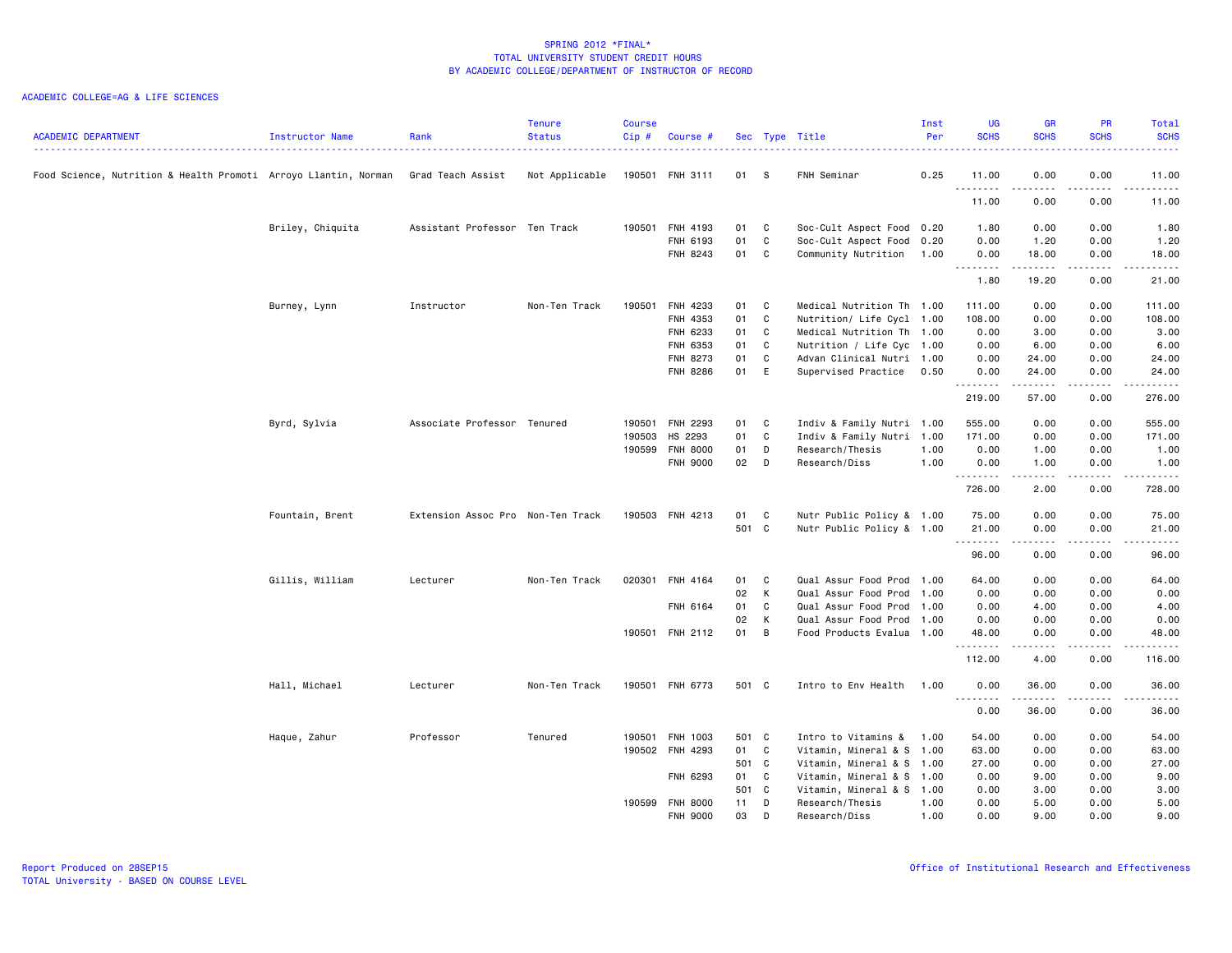| <b>ACADEMIC DEPARTMENT</b>                           | Instructor Name                                           | Rank                              | <b>Tenure</b><br><b>Status</b> | <b>Course</b><br>Cip# | Course #             |             |              | Sec Type Title                                         | Inst<br>Per | UG<br><b>SCHS</b> | <b>GR</b><br><b>SCHS</b> | PR<br><b>SCHS</b>                   | Total<br><b>SCHS</b> |
|------------------------------------------------------|-----------------------------------------------------------|-----------------------------------|--------------------------------|-----------------------|----------------------|-------------|--------------|--------------------------------------------------------|-------------|-------------------|--------------------------|-------------------------------------|----------------------|
|                                                      |                                                           |                                   |                                |                       |                      |             |              |                                                        |             | .                 | <u>.</u>                 | .                                   |                      |
|                                                      |                                                           |                                   |                                |                       |                      |             |              |                                                        |             | 144.00            | 26.00                    | 0.00                                | 170.00               |
| Food Science, Nutrition & Health Promoti Hunt, Barry |                                                           | Professor                         | Tenured                        | 190501                | FNH 8193<br>FNH 8553 | 501 C<br>01 | C            | Problems in Health E 1.00<br>Behavioral Epidemiol 1.00 |             | 0.00<br>0.00      | 42.00<br>36.00           | 0.00<br>0.00                        | 42.00<br>36.00       |
|                                                      |                                                           |                                   |                                |                       |                      | 501 C       |              | Behavioral Epidemiol 1.00                              |             | 0.00<br>.         | 51.00                    | 0.00<br>$\sim$ $\sim$ $\sim$ $\sim$ | 51.00<br>.           |
|                                                      |                                                           |                                   |                                |                       |                      |             |              |                                                        |             | 0.00              | 129.00                   | 0.00                                | 129.00               |
|                                                      | Khan, Fauzia                                              | Lecturer                          | Non-Ten Track                  | 190501                | FNH 4193             | 01          | C            | Soc-Cult Aspect Food 0.80                              |             | 7.20              | 0.00                     | 0.00                                | 7.20                 |
|                                                      |                                                           |                                   |                                |                       | FNH 6193             | 01          | C            | Soc-Cult Aspect Food 0.80                              |             | 0.00<br>.         | 4.80<br>.                | 0.00<br>.                           | 4.80<br>$\sim$       |
|                                                      |                                                           |                                   |                                |                       |                      |             |              |                                                        |             | 7.20              | 4.80                     | 0.00                                | 12.00                |
|                                                      | Kim, Tae Jo                                               | Research Assist Pro Non-Ten Track |                                | 190501                | FNH 4414             | 01          | $\mathbf{C}$ | Microbiology of Food 1.00                              |             | 48.00             | 0.00                     | 0.00                                | 48.00                |
|                                                      |                                                           |                                   |                                |                       |                      | 02          | К            | Microbiology of Food                                   | 1.00        | 0.00              | 0.00                     | 0.00                                | 0.00                 |
|                                                      |                                                           |                                   |                                |                       | FNH 6414             | 01          | C            | Microbiology of Food                                   | 1.00        | 0.00              | 28.00                    | 0.00                                | 28.00                |
|                                                      |                                                           |                                   |                                |                       |                      | 02          | К            | Microbiology in Food                                   | 1.00        | 0.00              | 0.00                     | 0.00                                | 0.00                 |
|                                                      |                                                           |                                   |                                | 190599                | <b>FNH 8000</b>      | 03          | D            | Research/Thesis                                        | 1.00        | 0.00              | 5.00                     | 0.00                                | 5.00                 |
|                                                      |                                                           |                                   |                                | 260501                | BIO 4414             | 01          | C            | Micro Of Foods                                         | 1.00        | 44.00             | 0.00                     | 0.00                                | 44.00                |
|                                                      |                                                           |                                   |                                |                       |                      | 02          | К            | Micro Of Foods                                         | 1.00        | 0.00<br><u>.</u>  | 0.00<br>.                | 0.00<br>.                           | 0.00<br>.            |
|                                                      |                                                           |                                   |                                |                       |                      |             |              |                                                        |             | 92.00             | 33.00                    | 0.00                                | 125.00               |
|                                                      | Matich, June                                              | Lecturer                          | Non-Ten Track                  | 190501                | FNH 2293             | 02          | C            | Indiv & Family Nutri 1.00                              |             | 141.00            | 0.00                     | 0.00                                | 141.00               |
|                                                      |                                                           |                                   |                                |                       |                      | 555 M       |              | Indiv & Family Nutri 1.00                              |             | 3.00              | 0.00                     | 0.00                                | 3.00                 |
|                                                      |                                                           |                                   |                                |                       |                      | 901         | M            | Indiv & Family Nutri 1.00                              |             | 3.00              | 0.00                     | 0.00                                | 3.00                 |
|                                                      |                                                           |                                   |                                |                       | FNH 3274             | 01          | В            | Quant. Food Prod & S 1.00                              |             | 80.00             | 0.00                     | 0.00                                | 80.00                |
|                                                      |                                                           |                                   |                                |                       |                      | 02          | C            | Quant. Food Prod & S 1.00                              |             | 76.00             | 0.00                     | 0.00                                | 76.00                |
|                                                      |                                                           |                                   |                                |                       | 190503 HS 2293       | 02          | C            | Indiv & Family Nutri 1.00                              |             | 24.00             | 0.00                     | 0.00                                | 24.00                |
|                                                      |                                                           |                                   |                                |                       |                      | 555 M       |              | Indiv & Family Nutri 1.00                              |             | 6.00              | 0.00                     | 0.00                                | 6.00                 |
|                                                      |                                                           |                                   |                                |                       |                      |             |              |                                                        |             | 333.00            | 0.00                     | 0.00                                | 333.00               |
|                                                      | Nannapaneni, Ramakrishn Research Assist Pro Non-Ten Track |                                   |                                | 190501                | <b>FNH 8111</b>      | 01          | S            | Food Sc Nutr & Healt 0.95                              |             | 0.00              | 6.65                     | 0.00                                | 6.65                 |
|                                                      |                                                           |                                   |                                | 190599                | <b>FNH 8000</b>      | 05          | D            | Research/Thesis                                        | 1.00        | 0.00              | 7.00                     | 0.00                                | 7.00                 |
|                                                      |                                                           |                                   |                                |                       | <b>FNH 9000</b>      | 09          | D            | Research/Diss                                          | 1.00        | 0.00<br><u>.</u>  | 2.00<br>.                | 0.00<br>.                           | 2.00<br>-----        |
|                                                      |                                                           |                                   |                                |                       |                      |             |              |                                                        |             | 0.00              | 15.65                    | 0.00                                | 15.65                |
|                                                      | Schilling, Mark                                           | Associate Professor Tenured       |                                | 020204                | FNH 6243             | 01          | C.           | Food Comp & Reaction                                   | 1.00        | 0.00              | 30.00                    | 0.00                                | 30.00                |
|                                                      |                                                           |                                   |                                | 020301                | FNH 6241             | 01          | L            | Applied Food Chem                                      | 1.00        | 0.00              | 4.00                     | 0.00                                | 4.00                 |
|                                                      |                                                           |                                   |                                | 120509                | CA 1251              | 01          | C            | ServSafe                                               | 1.00        | 2.00              | 0.00                     | 0.00                                | 2.00                 |
|                                                      |                                                           |                                   |                                |                       | CA 3015              | 01          | C            | Food Prep II                                           | 1.00        | 25.00             | 0.00                     | 0.00                                | 25.00                |
|                                                      |                                                           |                                   |                                |                       | CA 4013              | 01          | C            | World Cuisines                                         | 1.00        | 12.00             | 0.00                     | 0.00                                | 12.00                |
|                                                      |                                                           |                                   |                                |                       | CA 4103              | 01          | C            | Business Skills in C                                   | 1.00        | 3.00              | 0.00                     | 0.00                                | 3.00                 |
|                                                      |                                                           |                                   |                                | 190501                | <b>FNH 4200</b>      | 01          | C            | Dual Enroll MUW Culi                                   | 1.00        | 38.00             | 0.00                     | 0.00                                | 38.00                |
|                                                      |                                                           |                                   |                                |                       | FNH 4241             | 01          | $\mathsf{L}$ | Applied Food Chemist 1.00                              |             | 10.00             | 0.00                     | 0.00                                | 10.00                |
|                                                      |                                                           |                                   |                                |                       | FNH 4243             | 01          | C            | Food Comp & Reaction                                   | 1.00        | 30.00             | 0.00                     | 0.00                                | 30.00                |
|                                                      |                                                           |                                   |                                |                       | 190599 FNH 8000      | 06          | D            | Research/Thesis                                        | 1.00        | 0.00              | 6.00                     | 0.00                                | 6.00                 |
|                                                      |                                                           |                                   |                                |                       | FNH 9000             | 06          | D            | Research/Diss                                          | 1.00        | 0.00              | 7.00                     | 0.00                                | 7.00                 |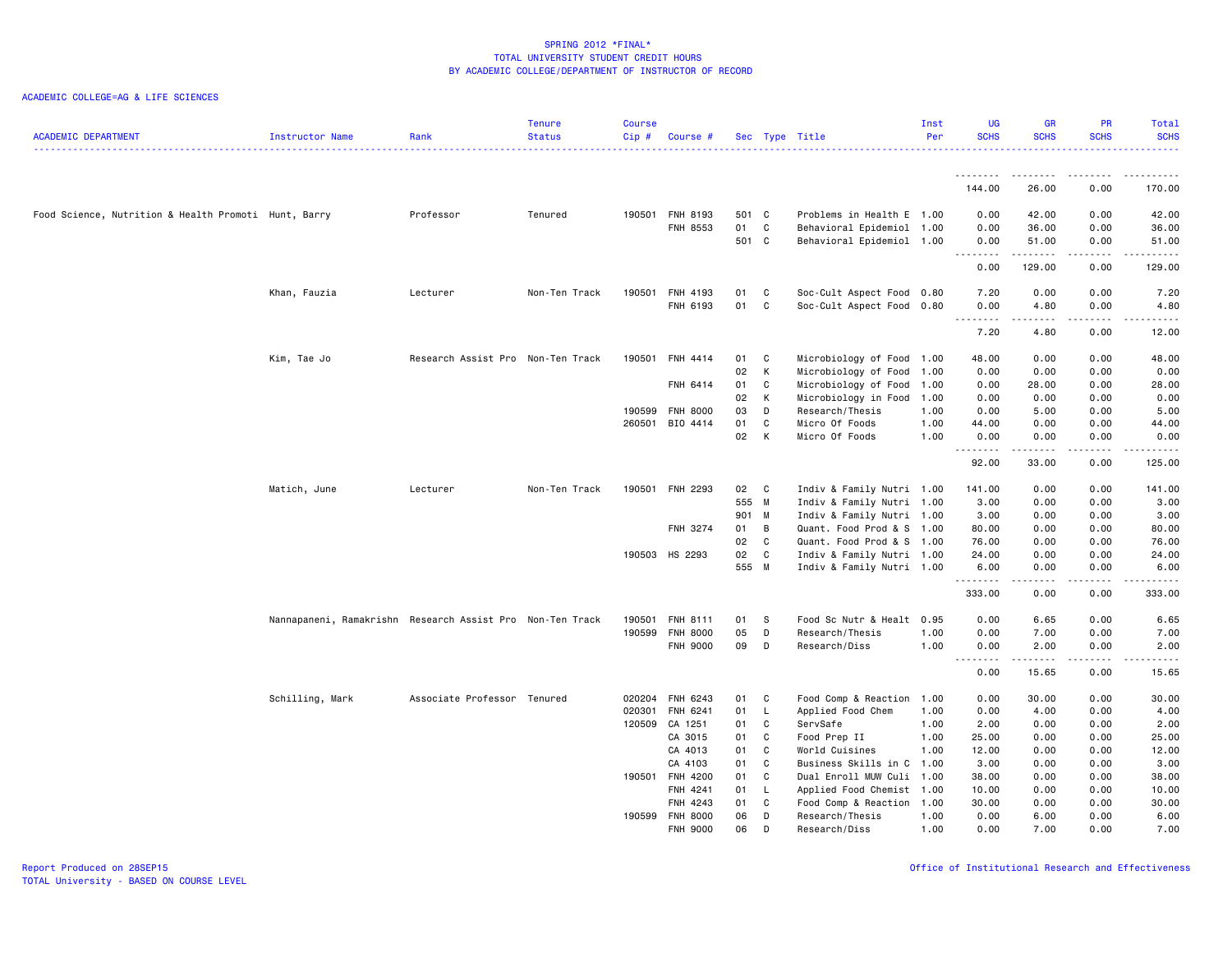| <b>ACADEMIC DEPARTMENT</b>                           | <b>Instructor Name</b> | Rank                              | <b>Tenure</b><br><b>Status</b> | <b>Course</b><br>Cip# | Course #        |          |              | Sec Type Title            | Inst<br>Per  | <b>UG</b><br><b>SCHS</b> | <b>GR</b><br><b>SCHS</b> | <b>PR</b><br><b>SCHS</b>            | Total<br><b>SCHS</b> |
|------------------------------------------------------|------------------------|-----------------------------------|--------------------------------|-----------------------|-----------------|----------|--------------|---------------------------|--------------|--------------------------|--------------------------|-------------------------------------|----------------------|
|                                                      |                        |                                   |                                |                       |                 |          |              |                           |              | 120.00                   | 47.00                    | 0.00                                | 167.00               |
| Food Science, Nutrition & Health Promoti Silva, Juan |                        | Professor                         | Tenured                        | 020301                | FNH 4583        | 555 M    |              | Food Preservation Te      | 1.00         | 3.00                     | 0.00                     | 0.00                                | 3.00                 |
|                                                      |                        |                                   |                                | 190501                | FNH 3111        | 01       | - S          | FNH Seminar               | 0.75         | 33.00                    | 0.00                     | 0.00                                | 33.00                |
|                                                      |                        |                                   |                                |                       | FNH 4000        | 01 I     |              | Directed Indiv Study 1.00 |              | 1.00                     | 0.00                     | 0.00                                | 1.00                 |
|                                                      |                        |                                   |                                |                       | FNH 8111        | 01       | - S          | Food Sc Nutr & Healt 0.05 |              | 0.00                     | 0.35                     | 0.00                                | 0.35                 |
|                                                      |                        |                                   |                                | 190599                | FNH 4553        | 555 M    |              | Curr Issues Food Sci 1.00 |              | 12.00                    | 0.00                     | 0.00                                | 12.00                |
|                                                      |                        |                                   |                                |                       | FNH 4563        | 555 M    |              | Food Prods Eval           | 1.00         | 3.00                     | 0.00                     | 0.00                                | 3.00                 |
|                                                      |                        |                                   |                                |                       | <b>FNH 7000</b> | 02       | $\mathbf{I}$ | Directed Indiv Study      | 1.00         | 0.00                     | 1.00                     | 0.00                                | 1.00                 |
|                                                      |                        |                                   |                                |                       |                 | 03       | $\mathbf{I}$ | Directed Indiv Study 1.00 |              | 0.00                     | 1.00                     | 0.00                                | 1.00                 |
|                                                      |                        |                                   |                                |                       |                 | 05       | $\mathbf{I}$ | Directed Indiv Study 1.00 |              | 0.00                     | 1.00                     | 0.00                                | 1.00                 |
|                                                      |                        |                                   |                                |                       |                 | 06       | $\mathbf{I}$ | Directed Indiv Study 1.00 |              | 0.00                     | 1.00                     | 0.00                                | 1.00                 |
|                                                      |                        |                                   |                                |                       |                 | 08       | $\mathbf{I}$ | Directed Indiv Study      | 1.00         | 0.00                     | 1.00                     | 0.00                                | 1.00                 |
|                                                      |                        |                                   |                                |                       | <b>FNH 8000</b> | 07<br>07 | D            | Research/Thesis           | 1.00<br>1.00 | 0.00                     | 16.00                    | 0.00                                | 16.00                |
|                                                      |                        |                                   |                                |                       | <b>FNH 9000</b> |          | D            | Research/Diss             |              | 0.00<br>.                | 14.00<br>.               | 0.00<br>.                           | 14.00<br>المتمالين   |
|                                                      |                        |                                   |                                |                       |                 |          |              |                           |              | 52.00                    | 35.35                    | 0.00                                | 87.35                |
|                                                      | Street, Susan          | Lecturer                          | Non-Ten Track                  | 190501                | FNH 2283        | 501 C    |              | Child Health Nutriti 1.00 |              | 69.00                    | 0.00                     | 0.00                                | 69.00                |
|                                                      |                        |                                   |                                |                       | FNH 2293        | 501 C    |              | Indiv & Family Nutri 1.00 |              | 57.00                    | 0.00                     | 0.00                                | 57.00                |
|                                                      |                        |                                   |                                |                       | 190503 HS 2283  | 501 C    |              | Child Health & Ntr        | 1.00         | 57.00                    | 0.00                     | 0.00                                | 57.00                |
|                                                      |                        |                                   |                                |                       | HS 2293         | 501 C    |              | Indiv & Family Nutri 1.00 |              | 27.00                    | 0.00                     | 0.00                                | 27.00                |
|                                                      |                        |                                   |                                |                       |                 |          |              |                           |              | .                        | .                        | المتماما                            | .                    |
|                                                      |                        |                                   |                                |                       |                 |          |              |                           |              | 210.00                   | 0.00                     | 0.00                                | 210.00               |
|                                                      | Tidwell, Diane         | Associate Professor Tenured       |                                | 190501                | <b>FNH 4000</b> | 02       | I            | Directed Indiv Study 1.00 |              | 3.00                     | 0.00                     | 0.00                                | 3.00                 |
|                                                      |                        |                                   |                                |                       |                 | 04       | $\mathbf{I}$ | Directed Indiv Study 1.00 |              | 3.00                     | 0.00                     | 0.00                                | 3.00                 |
|                                                      |                        |                                   |                                |                       |                 | 05       | $\mathbf{I}$ | Directed Indiv Study      | 1.00         | 3.00                     | 0.00                     | 0.00                                | 3.00                 |
|                                                      |                        |                                   |                                |                       |                 | 06       | $\mathbf{I}$ | Directed Indiv Study 1.00 |              | 3.00                     | 0.00                     | 0.00                                | 3.00                 |
|                                                      |                        |                                   |                                |                       |                 | 07       | $\mathbf{I}$ | Directed Indiv Study      | 1.00         | 4.00                     | 0.00                     | 0.00                                | 4.00                 |
|                                                      |                        |                                   |                                |                       | <b>FNH 8286</b> | 01       | E            | Supervised Practice       | 0.50         | 0.00                     | 24.00                    | 0.00                                | 24.00                |
|                                                      |                        |                                   |                                | 190599                | <b>FNH 8000</b> | 08       | D            | Research/Thesis           | 1.00         | 0.00                     | 4.00                     | 0.00                                | 4.00                 |
|                                                      |                        |                                   |                                |                       | <b>FNH 9000</b> | 08       | $\mathsf{D}$ | Research/Diss             | 1.00         | 0.00                     | 21.00                    | 0.00                                | 21.00                |
|                                                      |                        |                                   |                                |                       | 260609 FNH 8253 | 01       | B            | Ntr & Food Sci Resea      | 1.00         | 0.00<br>.                | 21.00<br>.               | 0.00<br>.                           | 21.00<br>المتمالين   |
|                                                      |                        |                                   |                                |                       |                 |          |              |                           |              | 16.00                    | 70.00                    | 0.00                                | 86.00                |
|                                                      | White, Kelly           | Lecturer                          | Non-Ten Track                  | 190501                | FNH 4223        | 501 C    |              | Sports Nutrition          | 1.00         | 12.00                    | 0.00                     | 0.00                                | 12.00                |
|                                                      |                        |                                   |                                |                       | FNH 6223        | 501 C    |              | Sports Nutrition          | 1.00         | 0.00                     | 15.00                    | 0.00                                | 15.00                |
|                                                      |                        |                                   |                                |                       |                 |          |              |                           |              | . <b>.</b><br>12.00      | .<br>15.00               | .<br>0.00                           | .<br>27.00           |
|                                                      | Williams, J. Byron     | Extension Assist Pr Non-Ten Track |                                |                       | 190599 FNH 7000 | 01       | I            | Directed Indiv Study      | 1.00         | 0.00                     | 3.00                     | 0.00                                | 3.00                 |
|                                                      |                        |                                   |                                |                       | <b>FNH 8000</b> | 09       | D            | Research/Thesis           | 1.00         | 0.00                     | 5.00                     | 0.00                                | 5.00                 |
|                                                      |                        |                                   |                                |                       |                 |          |              |                           |              | .<br>0.00                | 8.00                     | $\sim$ $\sim$ $\sim$ $\sim$<br>0.00 | 8.00                 |
|                                                      |                        |                                   |                                |                       |                 |          |              |                           |              |                          |                          |                                     |                      |
|                                                      | Williams, Ronald       | Assistant Professor Ten Track     |                                |                       | 190501 FNH 8613 | 01       | C            | Dsgn Admin Hp Prog        | 1.00         | 0.00                     | 27.00                    | 0.00                                | 27.00                |
|                                                      |                        |                                   |                                |                       |                 | 501 C    |              | Dsgn Admin Hp Prog        | 1.00         | 0.00                     | 54.00                    | 0.00                                | 54.00                |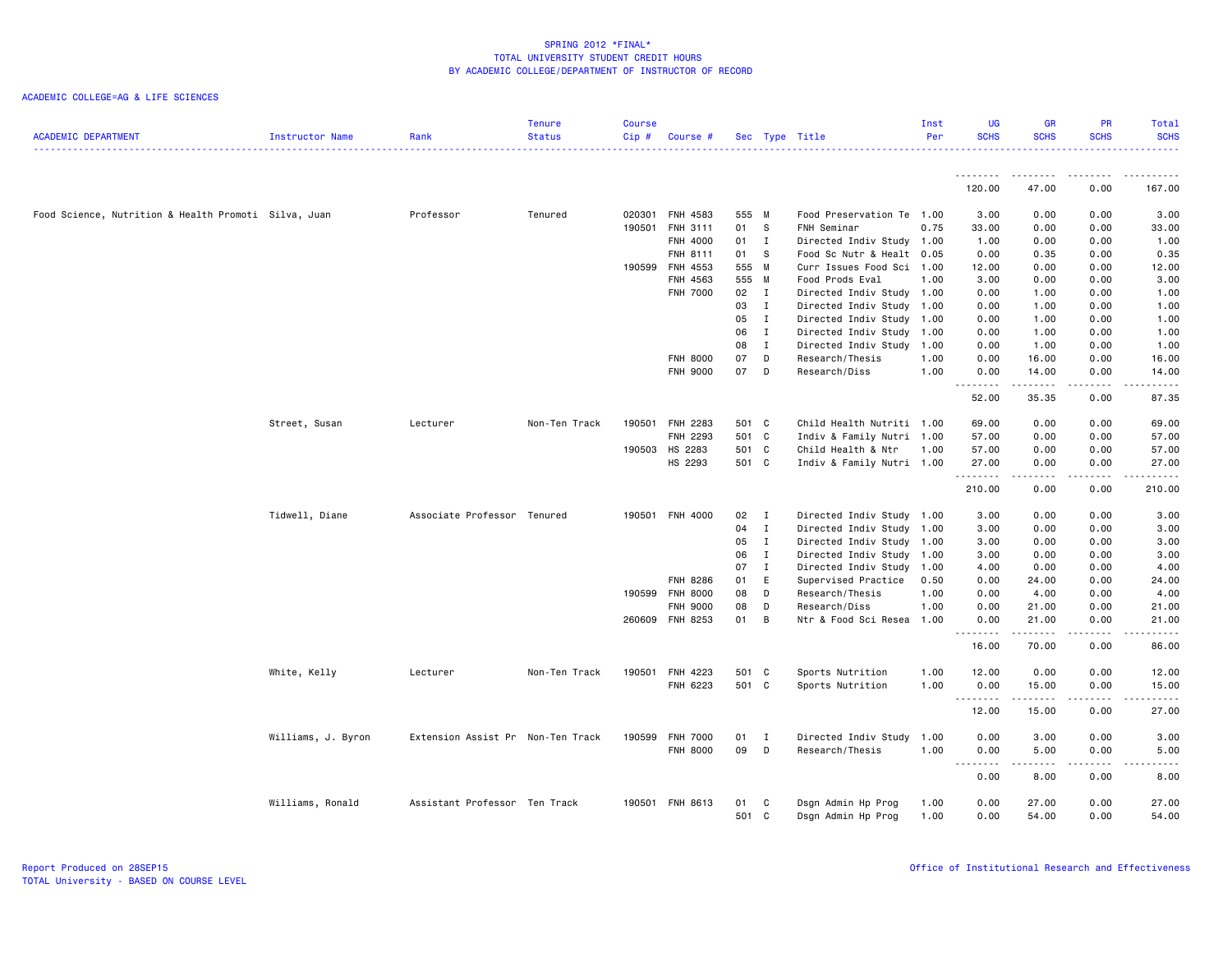| <b>ACADEMIC DEPARTMENT</b>               | Instructor Name | Rank | Tenure<br>Status | <b>Course</b><br>Cip# | <b>Course #</b> | Sec Type Title | Inst<br>Per | <b>UG</b><br><b>SCHS</b> | GR<br><b>SCHS</b> | <b>PR</b><br><b>SCHS</b> | Total<br><b>SCHS</b> |
|------------------------------------------|-----------------|------|------------------|-----------------------|-----------------|----------------|-------------|--------------------------|-------------------|--------------------------|----------------------|
|                                          |                 |      |                  |                       |                 |                |             | 0.00                     | <br>81.00         | 0.00                     | 81.00                |
|                                          |                 |      |                  |                       |                 |                |             | ========                 | ========          | ========                 | ==========           |
| Food Science, Nutrition & Health Promoti |                 |      |                  |                       |                 |                |             | 2152.00                  | 583.00            | 0.00                     | 2735.00              |
|                                          |                 |      |                  |                       |                 |                |             | --------<br>--------     | --------          | ========                 | ==========           |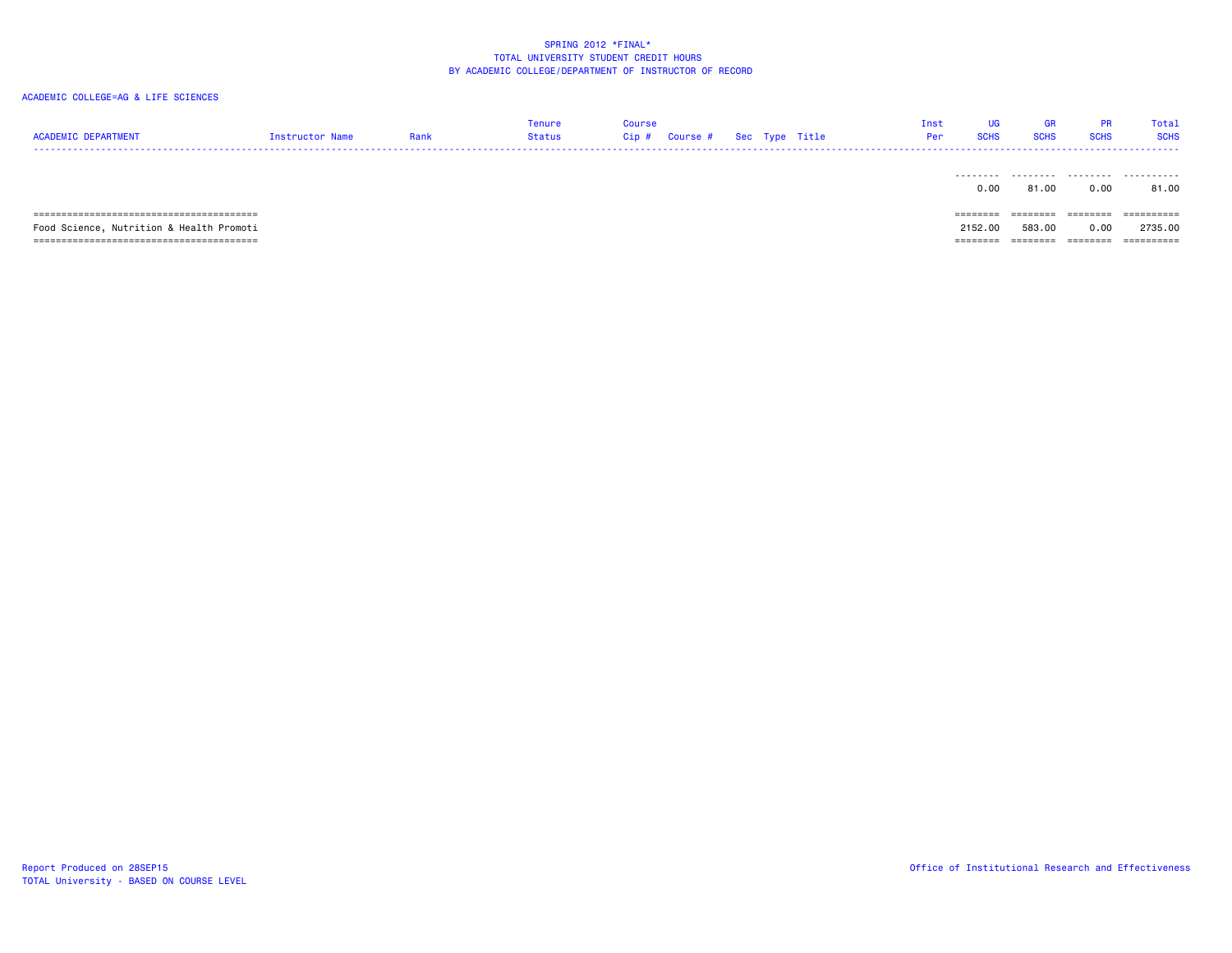## ACADEMIC COLLEGE=AG & LIFE SCIENCES

|                            |                  |                                   | <b>Tenure</b> | <b>Course</b> |                 |       |                |                           | Inst | UG          | <b>GR</b>        | PR                                  | Total       |
|----------------------------|------------------|-----------------------------------|---------------|---------------|-----------------|-------|----------------|---------------------------|------|-------------|------------------|-------------------------------------|-------------|
| <b>ACADEMIC DEPARTMENT</b> | Instructor Name  | Rank                              | <b>Status</b> | Cip#          | Course #        |       |                | Sec Type Title            | Per  | <b>SCHS</b> | <b>SCHS</b>      | <b>SCHS</b>                         | <b>SCHS</b> |
| Human Sciences             |                  | Lecturer                          | Non-Ten Track | 190901        | HS 2553         | 01    | C              | Fashion Msd               | 1.00 | 120.00      | 0.00             | 0.00                                | 120.00      |
|                            | Bridges, Erin    |                                   |               |               | HS 3563         | 01    | B              | Visual Merchandising      | 1.00 | 60.00       | 0.00             | 0.00                                | 60.00       |
|                            |                  |                                   |               |               | 500407 HS 3573  | 01    | C              | Historic Costume          | 1.00 | 75.00       | 0.00             | 0.00                                | 75.00       |
|                            |                  |                                   |               |               |                 | 02    | K              | Historic Costume          | 1.00 | 0.00        | 0.00             | 0.00                                | 0.00        |
|                            |                  |                                   |               |               |                 | 03    | K              | Historic Costume          | 1.00 | 0.00        | 0.00             | 0.00                                | 0.00        |
|                            |                  |                                   |               |               |                 |       |                |                           |      | .           | .                | .                                   | <u>.</u>    |
|                            |                  |                                   |               |               |                 |       |                |                           |      | 255.00      | 0.00             | 0.00                                | 255.00      |
|                            | Browning, Ned    | Extension Professor Non-Ten Track |               | 131301        | AIS 3203        | 01    | C              | Intro Tech Writ Agco 1.00 |      | 75.00       | 0.00             | 0.00                                | 75.00       |
|                            |                  |                                   |               |               |                 | 02    | C              | Intro Tech Writ Agco      | 1.00 | 102.00      | 0.00             | 0.00                                | 102.00      |
|                            |                  |                                   |               |               | AIS 7000        | 01    | $\mathbf{I}$   | Directed Indiv Study      | 1.00 | 0.00        | 3.00             | 0.00                                | 3.00        |
|                            |                  |                                   |               |               | AIS 8203        | 01    | C.             | Adv Commun In AIS         | 1.00 | 0.00        | 60.00            | 0.00                                | 60.00       |
|                            |                  |                                   |               |               |                 |       |                |                           |      | .<br>177.00 | -----<br>63.00   | .<br>0.00                           | .<br>240.00 |
|                            | Cheek, Wanda     | Professor                         | Tenured       | 190901        | HS 4533         | 01    | C              | Merchandise Plan and      | 1.00 | 66.00       | 0.00             | 0.00                                | 66.00       |
|                            |                  |                                   |               |               | HS 4763         | 01    | E              | ATM Internship            | 1.00 | 3.00        | 0.00             | 0.00                                | 3.00        |
|                            |                  |                                   |               |               |                 |       |                |                           |      | .           | .                | .                                   | .           |
|                            |                  |                                   |               |               |                 |       |                |                           |      | 69.00       | 0.00             | 0.00                                | 69.00       |
|                            | Deeds, Jacquelyn | Professor                         | Tenured       |               | 020102 AIS 3333 | 01    | C              | Present Ag and Life       | 1.00 | 81.00       | 0.00             | 0.00                                | 81.00       |
|                            |                  |                                   |               |               |                 | 02    | K              | Present Ag and Life       | 1.00 | 0.00        | 0.00             | 0.00                                | 0.00        |
|                            |                  |                                   |               |               |                 | 03    | K              | Present Ag and Life       | 1.00 | 0.00        | 0.00             | 0.00                                | 0.00        |
|                            |                  |                                   |               |               | AIS 3803        | 01    | C.             | Lead Dev Ag/Life Sci      | 1.00 | 57.00       | 0.00             | 0.00                                | 57.00       |
|                            |                  |                                   |               |               | AIS 8801        | 01    | s              | Graduate Prof Semina      | 1.00 | 0.00        | 6.00             | 0.00                                | 6.00        |
|                            |                  |                                   |               |               | 131301 AIS 4873 | 01    | C              | Prof Seminar In AIS       | 0.50 | 7.50        | 0.00             | 0.00                                | 7.50        |
|                            |                  |                                   |               |               | AIS 4896        | 01    | - F            | Stu Teach AIS             | 1.00 | 30.00       | 0.00             | 0.00                                | 30.00       |
|                            |                  |                                   |               |               | AIS 7000        | 03    | $\mathbf{I}$   | Directed Indiv Study      | 1.00 | 0.00        | 3.00             | 0.00                                | 3.00        |
|                            |                  |                                   |               |               | AIS 9000        | 04    | D              | Research/Diss             | 1.00 | 0.00<br>.   | 6.00<br><u>.</u> | 0.00<br>.                           | 6.00<br>.   |
|                            |                  |                                   |               |               |                 |       |                |                           |      | 175.50      | 15.00            | 0.00                                | 190.50      |
|                            | Duncan, Beth     | Lecturer                          | Non-Ten Track | 190901        | HS 2524         | 01    | C              | Textiles for Apparel 1.00 |      | 116.00      | 0.00             | 0.00                                | 116.00      |
|                            |                  |                                   |               |               |                 | 02    | К              | Textiles for Apparel 1.00 |      | 0.00        | 0.00             | 0.00                                | 0.00        |
|                            |                  |                                   |               |               |                 | 03    | K              | Textiles for Apparel 1.00 |      | 0.00        | 0.00             | 0.00                                | 0.00        |
|                            |                  |                                   |               |               |                 |       |                |                           |      | .<br>116.00 | .<br>0.00        | .<br>0.00                           | .<br>116.00 |
|                            |                  |                                   |               |               |                 |       |                |                           |      |             |                  |                                     |             |
|                            | Fason, Angel     | Instructor                        | Non-Ten Track |               | 131308 HS 4886  | 01    | E              | Teaching Intern in H 1.00 |      | 6.00        | 0.00             | 0.00                                | 6.00        |
|                            |                  |                                   |               |               | HS 4896         | 01    | E              | Teaching Intern Huma      | 1.00 | 6.00        | 0.00             | 0.00                                | 6.00        |
|                            |                  |                                   |               | 190101        | HS 1701         | 01    | C              | Survey Of Human Sci       | 1.00 | 48.00       | 0.00             | 0.00                                | 48.00       |
|                            |                  |                                   |               | 190701        | HS 1813         | 01    | C              | Devel through Lifesp      | 1.00 | 126.00      | 0.00             | 0.00                                | 126.00      |
|                            |                  |                                   |               | 200201        | HS 2803         | 01    | $\mathbf c$    | Pre-Natal&Infant Dev      | 1.00 | 147.00      | 0.00             | 0.00                                | 147.00      |
|                            |                  |                                   |               |               |                 | 02    | $\mathsf{K}$   | Pre-Natal&Infant Dev      | 1.00 | 0.00        | 0.00             | 0.00                                | 0.00        |
|                            |                  |                                   |               |               | HS 2813         | 01    | $\overline{B}$ | Child Development         | 1.00 | 117.00      | 0.00             | 0.00                                | 117.00      |
|                            |                  |                                   |               |               |                 | 501 B |                | Child Development         | 1.00 | 42.00<br>.  | 0.00             | 0.00<br>$\sim$ $\sim$ $\sim$ $\sim$ | 42.00<br>.  |
|                            |                  |                                   |               |               |                 |       |                |                           |      | 492.00      | 0.00             | 0.00                                | 492.00      |
|                            | Freeman, Charles | Instructor                        | Non-Ten Track | 190101        | <b>HS 4000</b>  | 02    | I              | Directed Indiv Study 1.00 |      | 9.00        | 0.00             | 0.00                                | 9.00        |
|                            |                  |                                   |               | 190901        | HS 1533         | 01    | B              | Apparel Design I          | 1.00 | 51.00       | 0.00             | 0.00                                | 51.00       |
|                            |                  |                                   |               | 199999        | HS 4733         | 01    | B              | Computr-Aided Design 1.00 |      | 48.00       | 0.00             | 0.00                                | 48.00       |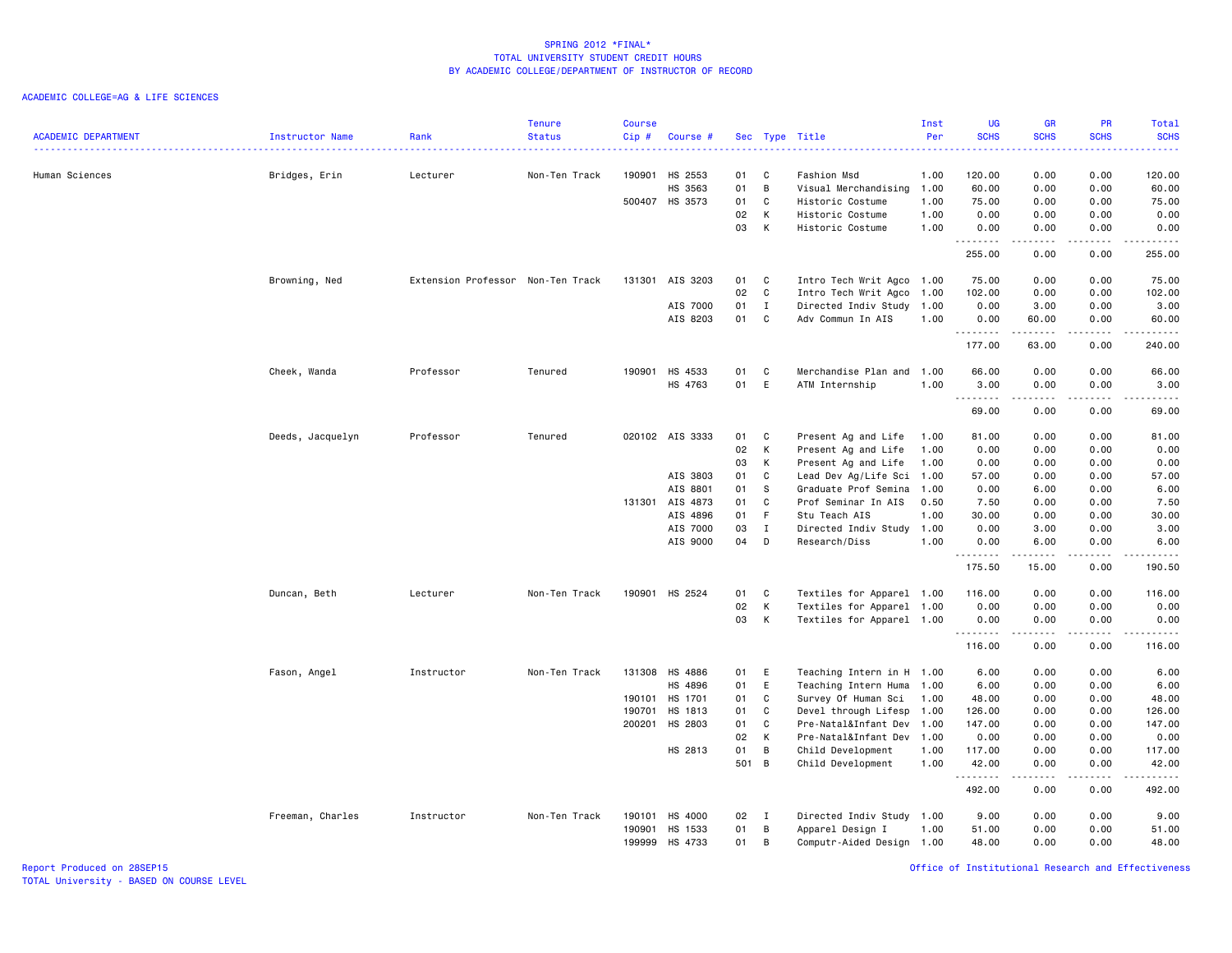#### ACADEMIC COLLEGE=AG & LIFE SCIENCES

| <b>ACADEMIC DEPARTMENT</b> | Instructor Name  | Rank                              | <b>Tenure</b><br><b>Status</b> | Course<br>$Cip \#$ | Course #        |              |              | Sec Type Title                                         | Inst<br>Per | UG<br><b>SCHS</b> | <b>GR</b><br><b>SCHS</b> | PR<br><b>SCHS</b>                                                                                                         | Total<br><b>SCHS</b>                 |
|----------------------------|------------------|-----------------------------------|--------------------------------|--------------------|-----------------|--------------|--------------|--------------------------------------------------------|-------------|-------------------|--------------------------|---------------------------------------------------------------------------------------------------------------------------|--------------------------------------|
| Human Sciences             | Freeman, Charles | Instructor                        | Non-Ten Track                  |                    | 200409 HS 4343  | 01 C         |              | Apparel Design II                                      | 1.00        | 42.00<br>.        | 0.00<br>.                | 0.00<br>.                                                                                                                 | 42.00<br>$\sim$ $\sim$ $\sim$ $\sim$ |
|                            |                  |                                   |                                |                    |                 |              |              |                                                        |             | 150.00            | 0.00                     | 0.00                                                                                                                      | 150.00                               |
|                            | Miller, Phyllis  | Professor                         | Tenured                        |                    | 190101 HS 4000  | 03           | $\mathbf{I}$ | Directed Indiv Study 1.00                              |             | 6.00              | 0.00                     | 0.00                                                                                                                      | 6.00                                 |
|                            |                  |                                   |                                |                    | <b>HS 7000</b>  | 04<br>$01$ I | $\mathbf{I}$ | Directed Indiv Study 1.00<br>Directed Indiv Study 1.00 |             | 6.00<br>0.00      | 0.00<br>2.00             | 0.00<br>0.00                                                                                                              | 6.00<br>2.00                         |
|                            |                  |                                   |                                |                    |                 |              |              |                                                        |             | .                 |                          | $\frac{1}{2} \left( \frac{1}{2} \right) \left( \frac{1}{2} \right) \left( \frac{1}{2} \right) \left( \frac{1}{2} \right)$ | .                                    |
|                            |                  |                                   |                                |                    |                 |              |              |                                                        |             | 12.00             | 2.00                     | 0.00                                                                                                                      | 14.00                                |
|                            | Newman, Michael  | Professor                         | Tenured                        |                    | 131301 AIS 8703 | 01           | C            | Eval of Ag & Ext Ed                                    | 0.95        | 0.00              | 62.70                    | 0.00                                                                                                                      | 62.70                                |
|                            |                  |                                   |                                |                    | AIS 9000        | 02           | D            | Research/Diss                                          | 1.00        | 0.00              | 15.00                    | 0.00                                                                                                                      | 15.00                                |
|                            |                  |                                   |                                |                    | 199999 HS 4990  | 01           | C            | Special Topic In HS                                    | 0.01        | 0.12<br><u>.</u>  | 0.00<br>.                | 0.00<br>.                                                                                                                 | 0.12<br>.                            |
|                            |                  |                                   |                                |                    |                 |              |              |                                                        |             | 0.12              | 77.70                    | 0.00                                                                                                                      | 77.82                                |
|                            | Noffsinger, Rick | Non-Faculty                       | Not Applicable                 |                    | 131301 AIS 3203 | 03 C         |              | Intro Tech Writ Agco 1.00                              |             | 90.00<br>.        | 0.00<br>.                | 0.00<br>.                                                                                                                 | 90.00<br>.                           |
|                            |                  |                                   |                                |                    |                 |              |              |                                                        |             | 90.00             | 0.00                     | 0.00                                                                                                                      | 90.00                                |
|                            | Owen, Sean       | Research Assoc Prof Non-Ten Track |                                |                    | 130101 EDF 4243 | 01           | C            | Plan for Diverse Lea 1.00                              |             | 54.00             | 0.00                     | 0.00                                                                                                                      | 54.00                                |
|                            |                  |                                   |                                |                    |                 | 02           | C            | Plan for Diverse Lea 1.00                              |             | 45.00             | 0.00                     | 0.00                                                                                                                      | 45.00                                |
|                            |                  |                                   |                                |                    | EDF 6243        | 01           | $\mathbf{C}$ | Plan for Diverse Lea 1.00                              |             | 0.00<br>.         | 3.00<br>$\frac{1}{2}$    | 0.00<br>$- - - -$                                                                                                         | 3.00<br>.                            |
|                            |                  |                                   |                                |                    |                 |              |              |                                                        |             | 99.00             | 3.00                     | 0.00                                                                                                                      | 102.00                               |
|                            | Peterson, Donna  | Extension Assist Pr Non-Ten Track |                                |                    | 131301 AIS 8703 | 01           | $\mathbf{C}$ | Eval of Ag & Ext Ed                                    | 0.05        | 0.00              | 3.30                     | 0.00                                                                                                                      | 3.30<br>المتمامين                    |
|                            |                  |                                   |                                |                    |                 |              |              |                                                        |             | 0.00              | 3.30                     | 0.00                                                                                                                      | 3.30                                 |
|                            | Phillips, Tommy  | Assistant Professor Ten Track     |                                |                    | 190701 HS 4883  | 01 C         |              | Risk, Resilience & Pr 1.00                             |             | 117.00            | 0.00                     | 0.00                                                                                                                      | 117.00                               |
|                            |                  |                                   |                                |                    | HS 6883         | 01           | C            | Risk, Resilience & Pr 1.00                             |             | 0.00              | 6.00                     | 0.00                                                                                                                      | 6.00                                 |
|                            |                  |                                   |                                |                    | 200201 HS 3813  | 01           | $\mathbf{C}$ | Lifespan Theory                                        | 1.00        | 135.00<br>.       | 0.00<br>.                | 0.00<br>.                                                                                                                 | 135.00<br>.                          |
|                            |                  |                                   |                                |                    |                 |              |              |                                                        |             | 252.00            | 6.00                     | 0.00                                                                                                                      | 258.00                               |
|                            | Sexton, Julie    | Extension Professor Non-Ten Track |                                |                    | 010801 AIS 8413 | 01           | C            | Methods of Planned C 1.00                              |             | 0.00              | 42.00                    | 0.00                                                                                                                      | 42.00                                |
|                            |                  |                                   |                                |                    | 131301 AIS 8000 | 01           | D            | Research/Thesis                                        | 1.00        | 0.00              | 2.00                     | 0.00                                                                                                                      | 2.00<br>.                            |
|                            |                  |                                   |                                |                    |                 |              |              |                                                        |             | 0.00              | 44.00                    | 0.00                                                                                                                      | 44.00                                |
|                            | Swortzel, Kirk   | Professor                         | Tenured                        |                    | 131301 AIS 3500 | 01           | E            | Internship                                             | 1.00        | 24.00             | 0.00                     | 0.00                                                                                                                      | 24.00                                |
|                            |                  |                                   |                                |                    | AIS 4000        | 01           | $\mathbf{I}$ | Directed Indiv Study 1.00                              |             | 3.00              | 0.00                     | 0.00                                                                                                                      | 3.00                                 |
|                            |                  |                                   |                                |                    | AIS 4403        | 01           | C            | Dev of Youth Program 1.00                              |             | 84.00             | 0.00                     | 0.00                                                                                                                      | 84.00                                |
|                            |                  |                                   |                                |                    | AIS 4424        | 01           | C            | Teach Meth in Ag & H 1.00                              |             | 20.00             | 0.00                     | 0.00                                                                                                                      | 20.00                                |
|                            |                  |                                   |                                |                    |                 | 03           | K            | Teach Meth in Ag & H 1.00                              |             | 0.00              | 0.00                     | 0.00                                                                                                                      | 0.00                                 |
|                            |                  |                                   |                                |                    | AIS 4873        | 04<br>01     | K<br>C.      | Teach Meth in Ag & H 1.00<br>Prof Seminar In AIS       | 0.50        | 0.00<br>7.50      | 0.00<br>0.00             | 0.00<br>0.00                                                                                                              | 0.00<br>7.50                         |
|                            |                  |                                   |                                |                    | AIS 4886        | 01           | - F          | Stu Teach AIS                                          | 1.00        | 30.00             | 0.00                     | 0.00                                                                                                                      | 30.00                                |
|                            |                  |                                   |                                |                    | AIS 6403        | 01           | C            | Dev of Youth Program 1.00                              |             | 0.00              | 33.00                    | 0.00                                                                                                                      | 33.00                                |
|                            |                  |                                   |                                |                    | AIS 7000        | 02           | $\mathbf{I}$ | Directed Indiv Study 1.00                              |             | 0.00              | 3.00                     | 0.00                                                                                                                      | 3.00                                 |
|                            |                  |                                   |                                |                    | AIS 9000        | 01           | D            | Research/Diss                                          | 1.00        | 0.00              | 21.00                    | 0.00                                                                                                                      | 21.00                                |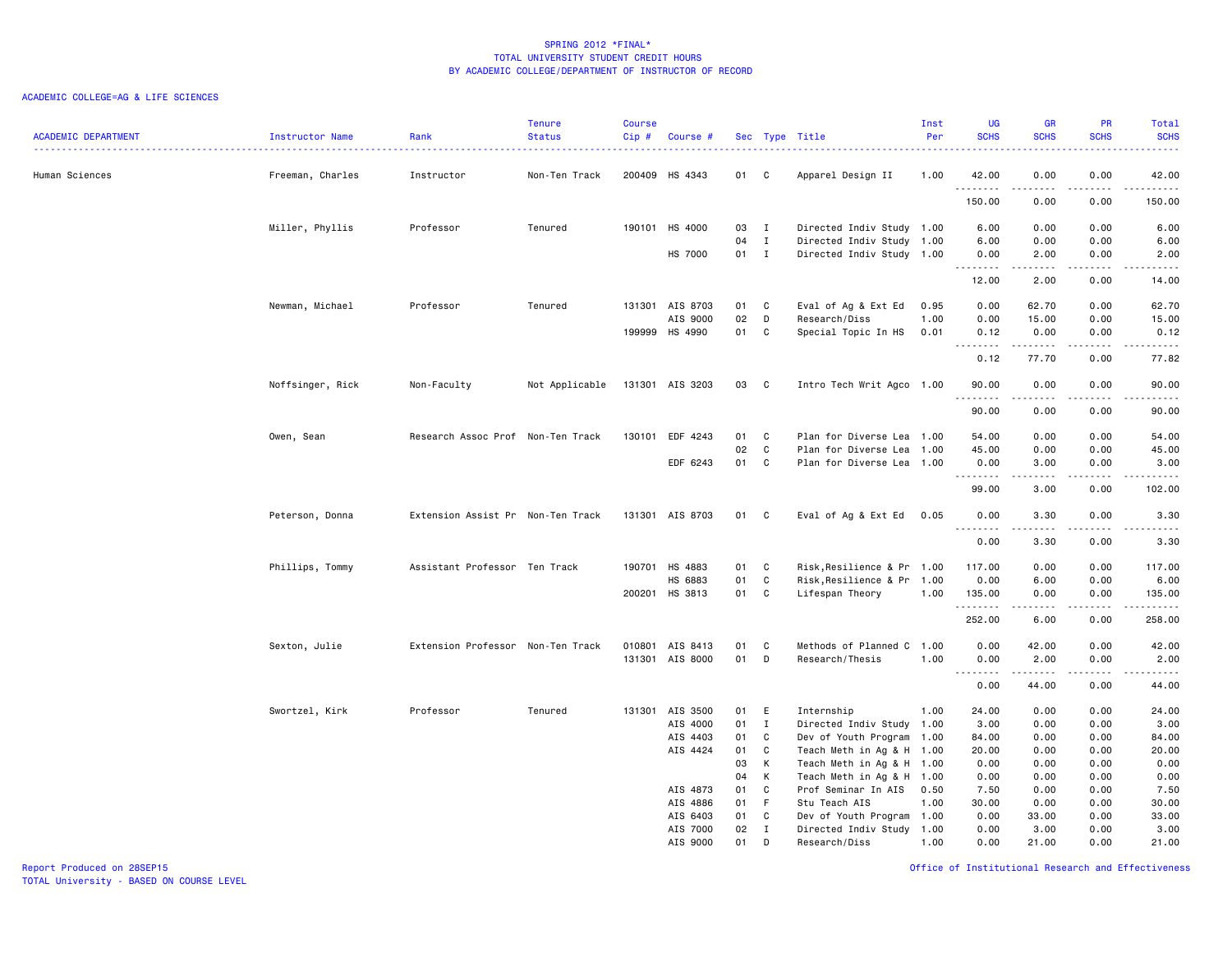| <b>ACADEMIC DEPARTMENT</b> | Instructor Name      | Rank                              | <b>Tenure</b><br><b>Status</b> | <b>Course</b><br>$Cip$ # | Course #        |                  |                   | Sec Type Title                                                    | Inst<br>Per          | <b>UG</b><br><b>SCHS</b> | <b>GR</b><br><b>SCHS</b> | <b>PR</b><br><b>SCHS</b> | Total<br><b>SCHS</b>   |
|----------------------------|----------------------|-----------------------------------|--------------------------------|--------------------------|-----------------|------------------|-------------------|-------------------------------------------------------------------|----------------------|--------------------------|--------------------------|--------------------------|------------------------|
| Human Sciences             | Swortzel, Kirk       | Professor                         | Tenured                        |                          | 131308 HS 4424  | 01 C<br>02<br>03 | $\mathsf{K}$<br>K | Teach Methods in Ag<br>Teach Methods in Ag<br>Teach Methods in Ag | 1.00<br>1.00<br>1.00 | 68.00<br>0.00<br>0.00    | 0.00<br>0.00<br>0.00     | 0.00<br>0.00<br>0.00     | 68.00<br>0.00<br>0.00  |
|                            |                      |                                   |                                |                          |                 | 04 K             |                   | Teach Methods in Ag                                               | 1.00                 | 0.00<br>.                | 0.00<br>.                | 0.00<br>.                | 0.00<br>.              |
|                            |                      |                                   |                                |                          |                 |                  |                   |                                                                   |                      | 236.50                   | 57.00                    | 0.00                     | 293.50                 |
|                            | Taylor, Jan          | Professor                         | Tenured                        |                          | 010101 HS 4750  | 01 E             |                   | Internship                                                        | 1.00                 | 60.00                    | 0.00                     | 0.00                     | 60.00                  |
|                            |                      |                                   |                                | 200203                   | HS 3803         | 01               | $\mathbf{C}$      | Child Care Proceds                                                | 1.00                 | 84.00                    | 0.00                     | 0.00                     | 84.00                  |
|                            |                      |                                   |                                |                          |                 | 02               | K                 | Child Care Proceds                                                | 1.00                 | 0.00                     | 0.00                     | 0.00                     | 0.00                   |
|                            |                      |                                   |                                |                          | HS 4823         | 01 C             |                   | Dev Child Serv Prog                                               | 1.00                 | 93.00<br><u>.</u>        | 0.00<br>-----            | 0.00<br>.                | 93.00<br>.             |
|                            |                      |                                   |                                |                          |                 |                  |                   |                                                                   |                      | 237.00                   | 0.00                     | 0.00                     | 237.00                 |
|                            | Taylor, Walter       | Non-Faculty                       | Tenured                        |                          | 131301 AIS 9000 | 03 D             |                   | Research/Diss                                                     | 1.00                 | 0.00                     | 7.00                     | 0.00                     | 7.00                   |
|                            |                      |                                   |                                |                          |                 |                  |                   |                                                                   |                      | .<br>0.00                | 7.00                     | 0.00                     | 7.00                   |
|                            | Thames, Tishawn      | Lecturer                          | Non-Ten Track                  |                          | 199999 HS 4990  | 01               | C.                | Special Topic In HS                                               | 0.99                 | 11.88                    | 0.00                     | 0.00                     | 11.88                  |
|                            |                      |                                   |                                |                          |                 |                  |                   |                                                                   |                      | .<br>11.88               | -----<br>0.00            | .<br>0.00                | .<br>11.88             |
|                            | Washington, Adrienne | Non-Faculty                       | Not Applicable                 |                          | 190101 HS 1711  | 01 C             |                   | Profess Protocol                                                  | 1.00                 | 48.00                    | 0.00                     | 0.00                     | 48.00                  |
|                            |                      |                                   |                                |                          |                 |                  |                   |                                                                   |                      | .<br>48.00               | $\frac{1}{2}$<br>0.00    | $\frac{1}{2}$<br>0.00    | $\frac{1}{2}$<br>48.00 |
|                            | White, Ronnie        | Extension Professor Non-Ten Track |                                |                          | 131301 AIS 4103 | 01 C             |                   | Programs of Ag Info                                               | 1.00                 | 60.00                    | 0.00                     | 0.00                     | 60.00                  |
|                            |                      |                                   |                                |                          | AIS 6103        | 01               | C                 | Programs of Ag Info                                               | 1.00                 | 0.00                     | 9.00                     | 0.00                     | 9.00                   |
|                            |                      |                                   |                                |                          | AIS 8523        | 01               | $\mathbf{C}$      | Tch Out-Of-Sch AIS                                                | 1.00                 | 0.00                     | 45.00                    | 0.00                     | 45.00                  |
|                            |                      |                                   |                                |                          |                 | 501 C            |                   | Tch Out-Of-Sch AIS                                                | 1.00                 | 0.00                     | 12.00                    | 0.00                     | 12.00                  |
|                            |                      |                                   |                                |                          |                 |                  |                   |                                                                   |                      | .<br>60.00               | .<br>66.00               | .<br>0.00                | ------<br>126.00       |
|                            | Wilmoth, Joe         | Assistant Professor Ten Track     |                                |                          | 190101 HS 4000  | 01 I             |                   | Directed Indiv Study 1.00                                         |                      | 3.00                     | 0.00                     | 0.00                     | 3.00                   |
|                            |                      |                                   |                                |                          | 190402 HS 4333  | 01 C             |                   | Family Public Policy 1.00                                         |                      | 135.00                   | 0.00                     | 0.00                     | 135.00                 |
|                            |                      |                                   |                                |                          | HS 6333         | 01               | $\mathbf{C}$      | Family Public Policy 1.00                                         |                      | 0.00                     | 6.00                     | 0.00                     | 6.00                   |
|                            |                      |                                   |                                |                          | 190705 HS 4403  | 01 C             |                   | Intro To Gerontology 1.00                                         |                      | 150.00                   | 0.00                     | 0.00                     | 150.00                 |
|                            |                      |                                   |                                |                          | HS 6403         | 01 C             |                   | Intro to Gerontology 1.00                                         |                      | 0.00<br>.                | 6.00<br>-----            | 0.00<br>.                | 6.00<br>.              |
|                            |                      |                                   |                                |                          |                 |                  |                   |                                                                   |                      | 288.00                   | 12.00                    | 0.00                     | 300.00                 |
|                            | Worthy, Sheri        | Professor                         | Tenured                        | 190101                   | HS 4702         | 01               | $\mathbf{C}$      | HS Senior Seminar                                                 | 1.00                 | 82.00                    | 0.00                     | 0.00                     | 82.00                  |
|                            |                      |                                   |                                |                          | 190402 HS 3303  | 01 C             |                   | Consumer Economics                                                | 1.00                 | 117.00                   | 0.00                     | 0.00                     | 117.00                 |
|                            |                      |                                   |                                |                          |                 |                  |                   |                                                                   |                      | .<br>199.00              | .<br>0.00                | .<br>0.00                | <u>.</u><br>199.00     |
|                            |                      |                                   |                                |                          |                 |                  |                   |                                                                   |                      | --------                 | <b>SEESSEES</b>          | $= 222222222$            | ==========             |
| Human Sciences             |                      |                                   |                                |                          |                 |                  |                   |                                                                   |                      | 2968.00                  | 356.00                   | 0.00                     | 3324.00                |
|                            |                      |                                   |                                |                          |                 |                  |                   |                                                                   |                      |                          |                          |                          |                        |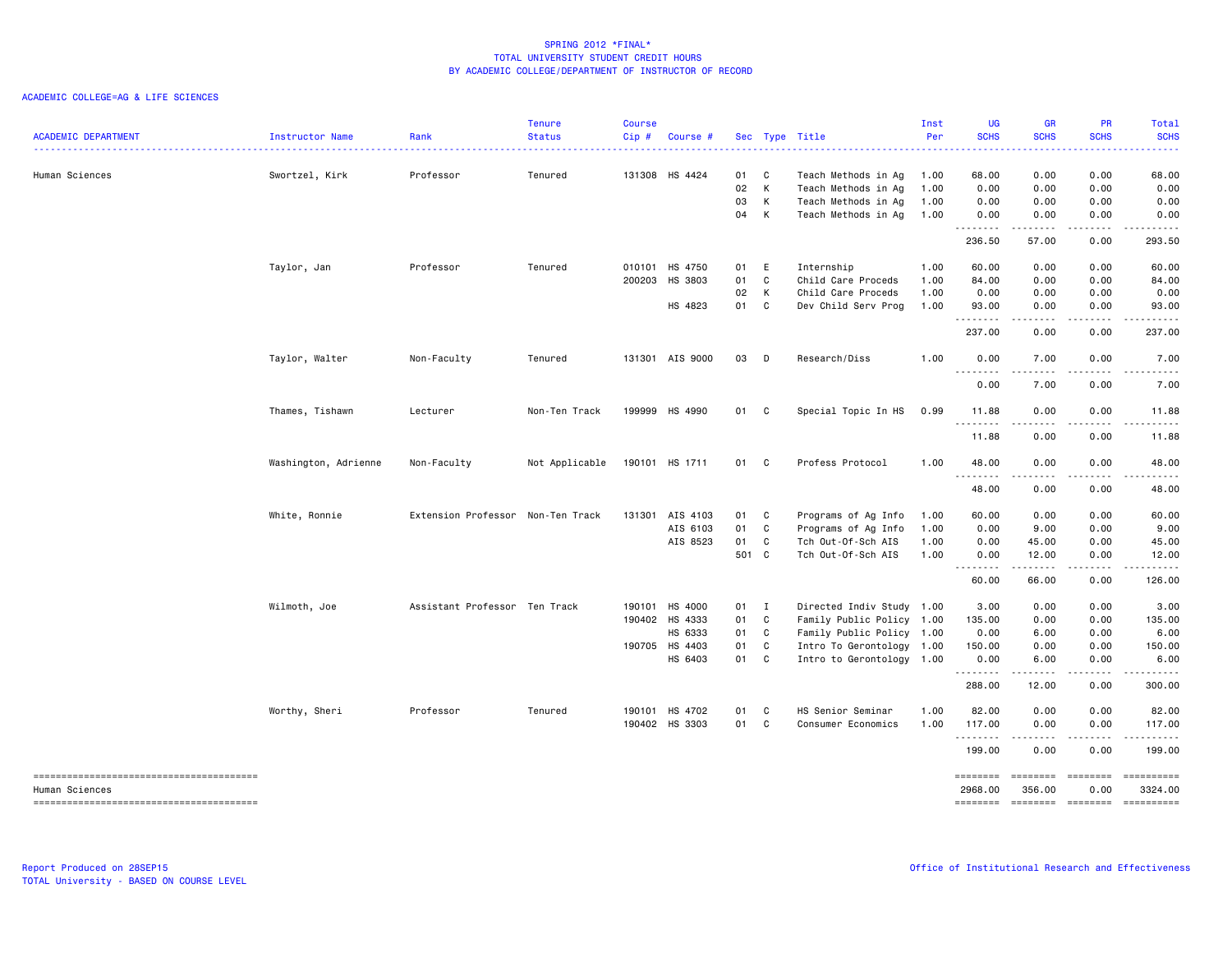## ACADEMIC COLLEGE=AG & LIFE SCIENCES

| <b>ACADEMIC DEPARTMENT</b> | Instructor Name      | Rank                              | <b>Tenure</b><br><b>Status</b> | Course<br>$Cip$ # | Course #       |       |              | Sec Type Title            | Inst<br>Per | <b>UG</b><br><b>SCHS</b> | <b>GR</b><br><b>SCHS</b> | PR<br><b>SCHS</b> | Total<br><b>SCHS</b>                |
|----------------------------|----------------------|-----------------------------------|--------------------------------|-------------------|----------------|-------|--------------|---------------------------|-------------|--------------------------|--------------------------|-------------------|-------------------------------------|
|                            |                      |                                   |                                |                   |                |       |              |                           |             |                          |                          |                   |                                     |
| Landscape Architecture     | Brzuszek, Robert     | Associate Professor Tenured       |                                |                   | 040601 LA 2654 | 01    | Q            | Design II:Neighborho 1.00 |             | 52.00                    | 0.00                     | 0.00              | 52.00                               |
|                            |                      |                                   |                                |                   | LA 3652        | 01    | $\mathsf{L}$ | LA Case Studies           | 0.50        | 23.00                    | 0.00                     | 0.00              | 23.00                               |
|                            |                      |                                   |                                |                   | LA 8721        | 01 C  |              | Seminar Land Manage       | 1.00        | 0.00<br>.                | 2.00<br>.                | 0.00<br>.         | 2.00<br>$\sim$ $\sim$ $\sim$ $\sim$ |
|                            |                      |                                   |                                |                   |                |       |              |                           |             | 75.00                    | 2.00                     | 0.00              | 77.00                               |
|                            | Cook, George         | Lecturer                          | Non-Ten Track                  |                   | 040601 LA 2253 | 01 B  |              | Plant Design Fund in 1.00 |             | 57.00                    | 0.00                     | 0.00              | 57.00<br>.                          |
|                            |                      |                                   |                                |                   |                |       |              |                           |             | 57.00                    | 0.00                     | 0.00              | 57.00                               |
|                            | Dumas, Jeremiah      | Research Assist Pro Non-Ten Track |                                |                   | 040601 LA 3603 | 01    | C            | Design Golf Enviro        | 1.00        | 69.00<br>.               | 0.00<br>.                | 0.00<br>الداعات   | 69.00<br>.                          |
|                            |                      |                                   |                                |                   |                |       |              |                           |             | 69.00                    | 0.00                     | 0.00              | 69.00                               |
|                            | Fulford, Charles     | Assistant Professor Ten Track     |                                |                   | 040601 LA 1223 | 01    | B            | Computers in Land Ar 1.00 |             | 36.00                    | 0.00                     | 0.00              | 36.00                               |
|                            |                      |                                   |                                |                   |                | 02    | B            | Computers in Land Ar      | 1.00        | 60.00                    | 0.00                     | 0.00              | 60.00                               |
|                            |                      |                                   |                                |                   | LA 7000        | 02    | $\mathbf{I}$ | Directed Indiv Study      | 1.00        | 0.00                     | 1.00                     | 0.00              | 1.00                                |
|                            |                      |                                   |                                |                   | LA 8000        | 02    | D            | Research / Thesis         | 1.00        | 0.00<br>.                | 2.00<br>.                | 0.00<br>.         | 2.00<br>المتمالين                   |
|                            |                      |                                   |                                |                   |                |       |              |                           |             | 96.00                    | 3.00                     | 0.00              | 99.00                               |
|                            | Gallo, Warren        | Assistant Professor Ten Track     |                                | 040601            | LA 2644        | 01    | B            | Construction II: Gra 1.00 |             | 160.00                   | 0.00                     | 0.00              | 160.00                              |
|                            |                      |                                   |                                |                   | LA 3652        | 01    | $\mathsf{L}$ | LA Case Studies           | 0.50        | 23.00                    | 0.00                     | 0.00              | 23.00                               |
|                            |                      |                                   |                                |                   | LA 8000        | 03    | D            | Research / Thesis         | 1.00        | 0.00<br>.                | 11.00<br>.               | 0.00<br>.         | 11.00<br>.                          |
|                            |                      |                                   |                                |                   |                |       |              |                           |             | 183.00                   | 11.00                    | 0.00              | 194.00                              |
|                            | Li, Chuo             | Assistant Professor Ten Track     |                                |                   | 040601 LA 8000 | 04    | D            | Research / Thesis         | 1.00        | 0.00                     | 1.00                     | 0.00              | 1.00                                |
|                            |                      |                                   |                                |                   | LA 8522        | 01 L  |              | Land Arch Grad Stu 2 1.00 |             | 0.00                     | 6.00                     | 0.00              | 6.00                                |
|                            |                      |                                   |                                |                   |                |       |              |                           |             | <u>.</u><br>0.00         | .<br>7.00                | .<br>0.00         | <b>.</b><br>7.00                    |
|                            | Melby, Philip        | Professor                         | Tenured                        |                   | 040601 LA 4344 | 01    | B            | Land Arch Constr IV       | 1.00        | 132.00                   | 0.00                     | 0.00              | 132.00                              |
|                            |                      |                                   |                                |                   | LA 4844        | 01    | B            | Sustainable Communit      | 1.00        | 116.00                   | 0.00                     | 0.00              | 116.00                              |
|                            |                      |                                   |                                |                   | LA 6844        | 01    | C            | Sustainable Communit 1.00 |             | 0.00                     | 4.00                     | 0.00              | 4.00                                |
|                            |                      |                                   |                                |                   | LA 8000        | 09    | D            | Research / Thesis         | 1.00        | 0.00                     | 5.00                     | 0.00              | 5.00                                |
|                            |                      |                                   |                                |                   |                |       |              |                           |             | .<br>248.00              | .<br>9.00                | .<br>0.00         | .<br>257.00                         |
|                            | Rood, Cynthia        | Lecturer                          | Non-Ten Track                  |                   | 040601 LA 1803 | 01    | C            | Land Arch Appre           | 1.00        | 222.00                   | 0.00                     | 0.00              | 222.00                              |
|                            |                      |                                   |                                |                   |                | 501 C |              | Land Arch Appre           | 1.00        | 99.00<br>.               | 0.00<br>$\frac{1}{2}$    | 0.00<br>$- - - -$ | 99.00<br>------                     |
|                            |                      |                                   |                                |                   |                |       |              |                           |             | 321.00                   | 0.00                     | 0.00              | 321.00                              |
|                            | Schauwecker, Timothy | Associate Professor Tenured       |                                |                   | 010605 LA 3721 | 01    | C            | LC Field Trip I           | 0.50        | 6.50                     | 0.00                     | 0.00              | 6.50                                |
|                            |                      |                                   |                                |                   | LA 4721        | 01    | C            | LC Field Trip II          | 1.00        | 14.00                    | 0.00                     | 0.00              | 14.00                               |
|                            |                      |                                   |                                |                   | LA 4724        | 01    | B            | Landscape Contr II        | 1.00        | 60.00                    | 0.00                     | 0.00              | 60.00                               |
|                            |                      |                                   |                                |                   | 040601 LA 4753 | 02    | C            | Sustain Landscape Mg      | 1.00        | 90.00                    | 0.00                     | 0.00              | 90.00                               |
|                            |                      |                                   |                                |                   |                | 03    | C            | Sustain Landscape Mg      | 0.80        | 28.80                    | 0.00                     | 0.00              | 28.80                               |
|                            |                      |                                   |                                |                   | LA 6753        | 01    | C            | Sustain Landscape Mg      | 1.00        | 0.00                     | 6.00                     | 0.00              | 6.00                                |
|                            |                      |                                   |                                |                   |                | 03    | C            | Sustain Landscape Mg 0.80 |             | 0.00                     | 7.20                     | 0.00              | 7.20                                |
|                            |                      |                                   |                                |                   | LA 8000        | 05    | D            | Research / Thesis         | 1.00        | 0.00                     | 16.00                    | 0.00              | 16.00                               |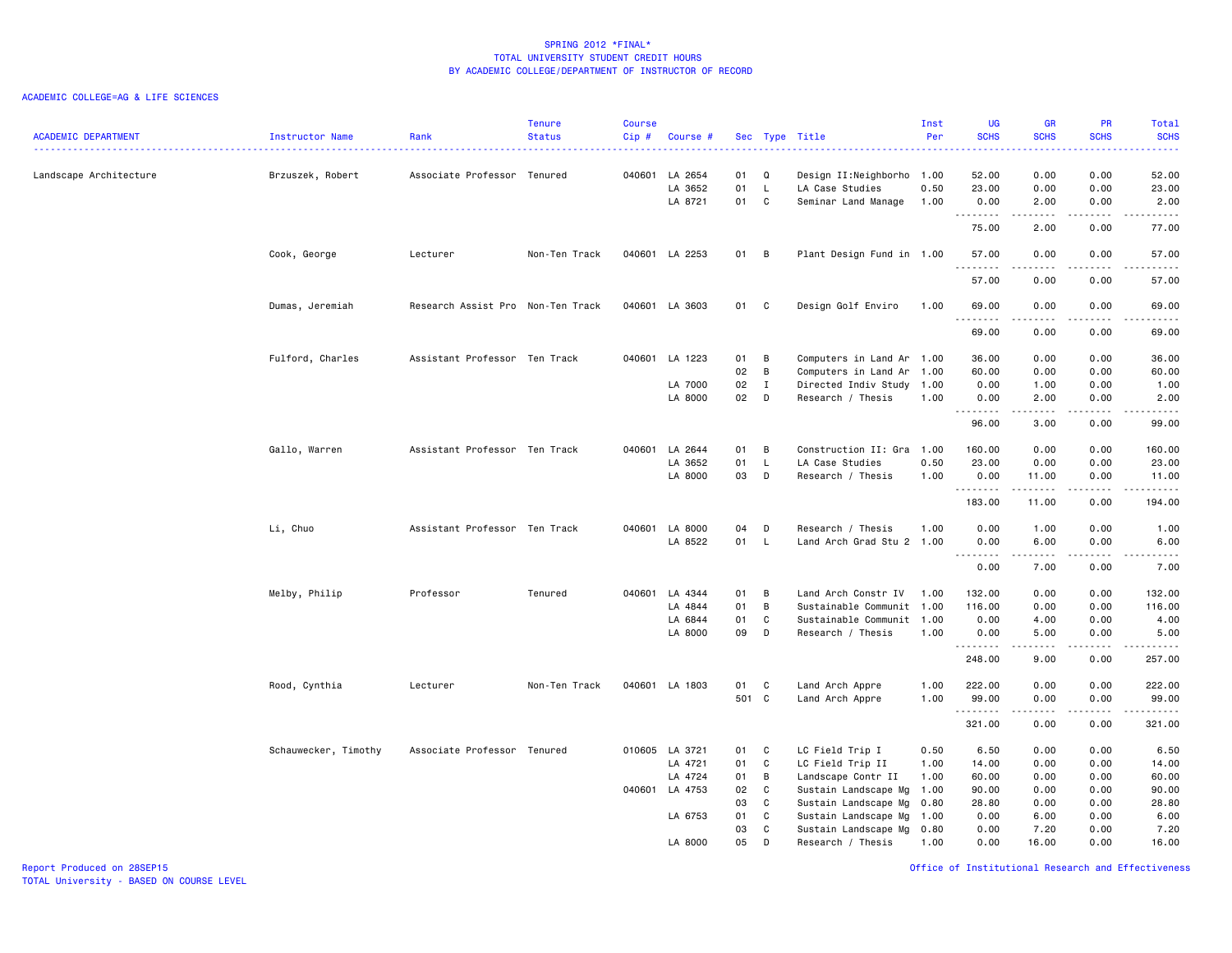| <b>ACADEMIC DEPARTMENT</b> | <b>Instructor Name</b> | Rank                        | <b>Tenure</b><br><b>Status</b> | <b>Course</b><br>Cip# | Course #                  |            |                | Sec Type Title                            | Inst<br>Per  | <b>UG</b><br><b>SCHS</b> | <b>GR</b><br><b>SCHS</b> | <b>PR</b><br><b>SCHS</b>                                                        | Total<br><b>SCHS</b>  |
|----------------------------|------------------------|-----------------------------|--------------------------------|-----------------------|---------------------------|------------|----------------|-------------------------------------------|--------------|--------------------------|--------------------------|---------------------------------------------------------------------------------|-----------------------|
| Landscape Architecture     | Schauwecker, Timothy   | Associate Professor Tenured |                                |                       | 040601 LA 8741            | 01         | C <sub>c</sub> | Seminar Land Arch 4                       | 1.00         | 0.00                     | 2.00                     | 0.00                                                                            | .<br>2.00             |
|                            |                        |                             |                                |                       |                           |            |                |                                           |              | <u>.</u><br>199.30       | 31.20                    | .<br>0.00                                                                       | .<br>230.50           |
|                            | Seymour, Michael       | Associate Professor Tenured |                                |                       | 040601 LA 1423            | 01         | - C            | Hist of Land Arch                         | 1.00         | 84.00                    | 0.00                     | 0.00                                                                            | 84.00                 |
|                            |                        |                             |                                |                       | LA 4855<br>LA 8000        | 01 L<br>06 | D.             | L Arch Capstone Stud<br>Research / Thesis | 1.00<br>1.00 | 75.00<br>0.00            | 0.00<br>22.00            | 0.00<br>0.00                                                                    | 75.00<br>22.00        |
|                            |                        |                             |                                |                       |                           |            |                |                                           |              | --------<br>159.00       | 22.00                    | .<br>0.00                                                                       | 181.00                |
|                            | Walker, Jason          | Associate Professor Tenured |                                | 040601                | 010605 LA 3721<br>LA 3655 | 01<br>01 C | - C            | LC Field Trip I<br>Land Arch Design II    | 0.50<br>1.00 | 6.50<br>90.00            | 0.00<br>0.00             | 0.00<br>0.00                                                                    | 6.50<br>90.00         |
|                            |                        |                             |                                |                       | LA 8000                   | 07         | - D            | Research / Thesis                         | 1.00         | 0.00<br>----             | 7.00                     | 0.00                                                                            | 7.00                  |
|                            |                        |                             |                                |                       |                           |            |                |                                           |              | 96.50                    | 7.00                     | 0.00                                                                            | 103.50                |
|                            | Wilkerson, Gerald      | Non-Faculty                 | Tenured                        | 040601                | LA 8000                   | 08         | D.             | Research / Thesis                         | 1.00         | 0.00<br>--------         | 1.00                     | 0.00<br>.                                                                       | 1.00<br>.             |
|                            |                        |                             |                                |                       |                           |            |                |                                           |              | 0.00                     | 1.00                     | 0.00                                                                            | 1.00                  |
| Landscape Architecture     |                        |                             |                                |                       |                           |            |                |                                           |              | ========<br>1503.80      | 93.20                    | $\begin{array}{cccccccccc} = & = & = & = & = & = & = & = & \end{array}$<br>0.00 | ==========<br>1597.00 |
|                            |                        |                             |                                |                       |                           |            |                |                                           |              | ========                 |                          | eeeeeee                                                                         | eeeeeeee              |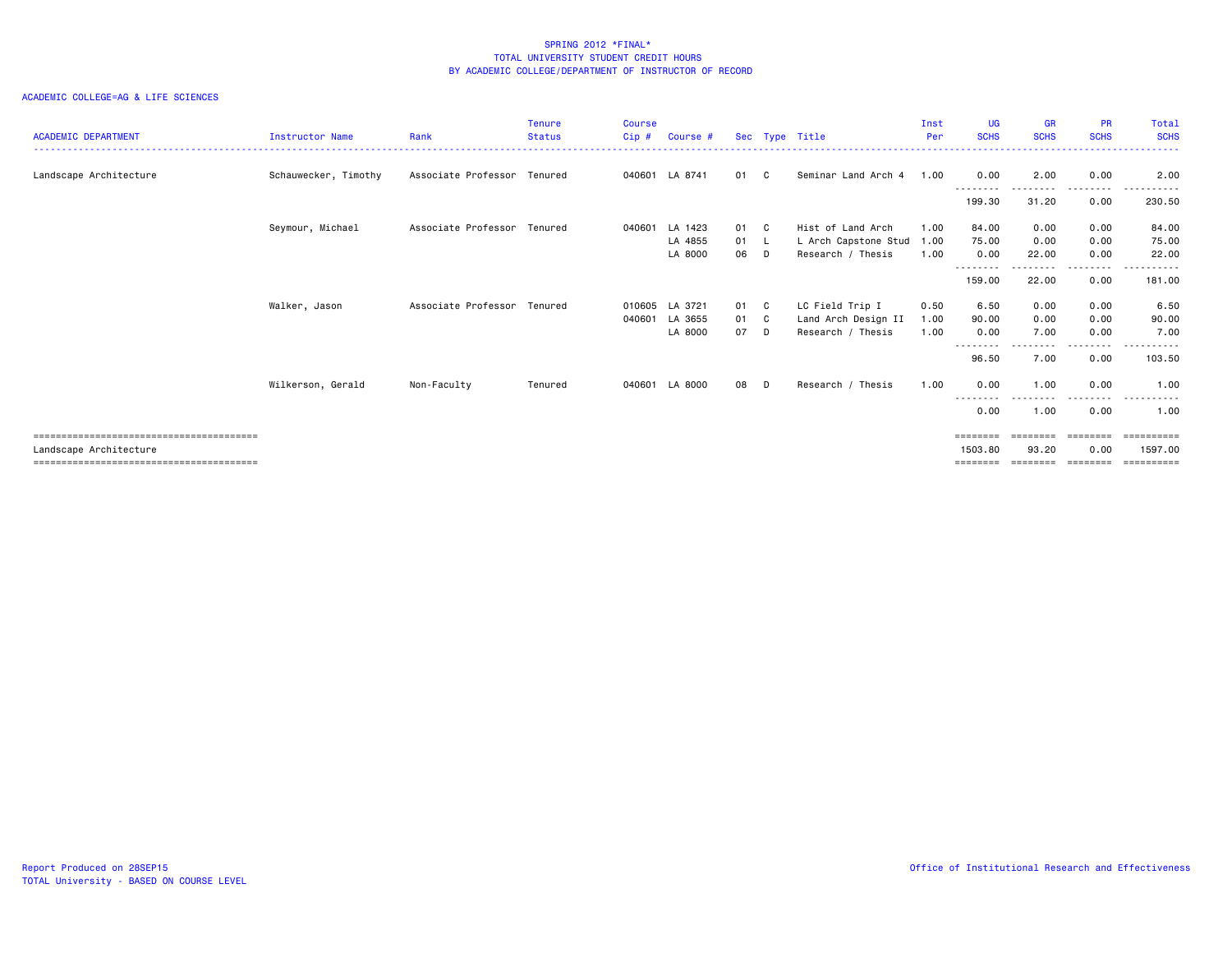# ACADEMIC COLLEGE=AG & LIFE SCIENCES

|                            |                  |                                   | <b>Tenure</b> | Course |                      |          |                              |                                                  | Inst         | UG                 | <b>GR</b>     | PR                                  | Total                                                                                                                              |
|----------------------------|------------------|-----------------------------------|---------------|--------|----------------------|----------|------------------------------|--------------------------------------------------|--------------|--------------------|---------------|-------------------------------------|------------------------------------------------------------------------------------------------------------------------------------|
| <b>ACADEMIC DEPARTMENT</b> | Instructor Name  | Rank                              | <b>Status</b> | Cip#   | Course #             |          |                              | Sec Type Title                                   | Per          | <b>SCHS</b>        | <b>SCHS</b>   | <b>SCHS</b>                         | <b>SCHS</b><br>.                                                                                                                   |
| Plant & Soil Sciences      | Baldwin, Brian   | Professor                         | Tenured       | 010304 | PSS 4123             | 01       | $\mathbf{C}$                 | Grain Crops                                      | 1.00         | 54.00              | 0.00          | 0.00                                | 54.00                                                                                                                              |
|                            |                  |                                   |               |        |                      | 02       | K                            | Grain Crops                                      | 1.00         | 0.00               | 0.00          | 0.00                                | 0.00                                                                                                                               |
|                            |                  |                                   |               | 020401 | PSS 8000             | 25       | D                            | Research / Thesis                                | 1.00         | 0.00               | 3.00          | 0.00                                | 3.00                                                                                                                               |
|                            |                  |                                   |               | 020402 | PSS 6123             | 01       | C                            | Grain Crops                                      | 1.00         | 0.00               | 6.00          | 0.00                                | 6.00                                                                                                                               |
|                            |                  |                                   |               |        |                      | 02       | K                            | Grain Crops                                      | 1.00         | 0.00               | 0.00          | 0.00                                | 0.00                                                                                                                               |
|                            |                  |                                   |               |        |                      |          | D                            |                                                  |              |                    |               |                                     |                                                                                                                                    |
|                            |                  |                                   |               | 020405 | PSS 9000<br>PSS 8513 | 20<br>01 | C                            | Research / Diss                                  | 1.00         | 0.00<br>0.00       | 9.00<br>18.00 | 0.00                                | 9.00                                                                                                                               |
|                            |                  |                                   |               |        | 260202 BCH 8000      | 03       | D                            | Adv Plant Breeding<br>Research / Thesis          | 1.00<br>1.00 | 0.00               | 5.00          | 0.00<br>0.00                        | 18.00<br>5.00                                                                                                                      |
|                            |                  |                                   |               |        |                      |          |                              |                                                  |              | .                  | .             | .                                   | $\frac{1}{2} \left( \frac{1}{2} \right) \left( \frac{1}{2} \right) \left( \frac{1}{2} \right) \left( \frac{1}{2} \right)$<br>95.00 |
|                            |                  |                                   |               |        |                      |          |                              |                                                  |              | 54.00              | 41.00         | 0.00                                |                                                                                                                                    |
|                            | Byrd, John       | Extension Professor Non-Ten Track |               | 020401 | <b>PSS 8000</b>      | 03       | D                            | Research / Thesis                                | 1.00         | 0.00               | 3.00          | 0.00                                | 3.00                                                                                                                               |
|                            |                  |                                   |               |        | 020402 PSS 9000      | 02 D     |                              | Research / Diss                                  | 1.00         | 0.00<br>. <b>.</b> | 6.00          | 0.00                                | 6.00                                                                                                                               |
|                            |                  |                                   |               |        |                      |          |                              |                                                  |              | 0.00               | 9.00          | 0.00                                | 9.00                                                                                                                               |
|                            | Cox, Michael     | Professor                         | Tenured       |        | 010605 PSS 3301      | 01 L     |                              | Soils Laboratory                                 | 1.00         | 21.00              | 0.00          | 0.00                                | 21.00                                                                                                                              |
|                            |                  |                                   |               |        |                      | 02       | $\mathsf{L}$                 | Soils Laboratory                                 | 1.00         | 18.00              | 0.00          | 0.00                                | 18.00                                                                                                                              |
|                            |                  |                                   |               |        |                      | 03       | $\mathsf{L}$                 | Soils Laboratory                                 | 1.00         | 13.00              | 0.00          | 0.00                                | 13,00                                                                                                                              |
|                            |                  |                                   |               |        | PSS 3303             | 01       | C                            | Soils                                            | 1.00         | 267.00             | 0.00          | 0.00                                | 267.00                                                                                                                             |
|                            |                  |                                   |               | 020401 | PSS 8000             | 04       | D                            | Research / Thesis                                | 1.00         | 0.00               | 2.00          | 0.00                                | 2.00                                                                                                                               |
|                            |                  |                                   |               |        | 020402 PSS 7000      | 01       | I                            | Directed Indiv Study                             | 1.00         | 0.00               | 3.00          | 0.00                                | 3.00                                                                                                                               |
|                            |                  |                                   |               |        |                      |          |                              |                                                  |              | .<br>319.00        | .<br>5.00     | $\sim$ $\sim$ $\sim$ $\sim$<br>0.00 | .<br>324.00                                                                                                                        |
|                            | DelPrince, James | Professor                         | Tenured       |        | 010605 PSS 3313      | 01       | C                            | Int Plant Des & Mint 1.00                        |              | 30.00              | 0.00          | 0.00                                | 30.00                                                                                                                              |
|                            |                  |                                   |               |        |                      | 02       | K                            | Int Plant Des & Mint 1.00                        |              | 0.00               | 0.00          | 0.00                                | 0.00                                                                                                                               |
|                            |                  |                                   |               | 020403 | PSS 2343             | 01       | $\mathbf{C}$                 | Floral Design                                    | 1.00         | 264.00             | 0.00          | 0.00                                | 264.00                                                                                                                             |
|                            |                  |                                   |               |        |                      | 04       | K                            | Floral Design                                    | 1.00         | 0.00               | 0.00          | 0.00                                | 0.00                                                                                                                               |
|                            |                  |                                   |               |        |                      | 05       | K                            | Floral Design                                    | 1.00         | 0.00               | 0.00          | 0.00                                | 0.00                                                                                                                               |
|                            |                  |                                   |               |        |                      | 06       | K                            | Floral Design                                    | 1.00         | 0.00               | 0.00          | 0.00                                | 0.00                                                                                                                               |
|                            |                  |                                   |               |        |                      | 501 B    |                              | Floral Design                                    | 1.00         | 21.00              | 0.00          | 0.00                                | 21.00                                                                                                                              |
|                            |                  |                                   |               |        | PSS 3343             | 01       | C                            | Wedding Floral Desig                             | 1.00         | 39.00              | 0.00          | 0.00                                | 39.00                                                                                                                              |
|                            |                  |                                   |               |        |                      | 02       | K                            | Wedding Floral Desig                             | 1.00         | 0.00               | 0.00          | 0.00                                | 0.00                                                                                                                               |
|                            |                  |                                   |               |        | PSS 3413             | 01 E     |                              | Floristry Internship 1.00                        |              | 3.00               | 0.00          | 0.00                                | 3.00                                                                                                                               |
|                            |                  |                                   |               |        |                      |          |                              |                                                  |              | .<br>357.00        | -----<br>0.00 | .<br>0.00                           | .<br>357.00                                                                                                                        |
|                            |                  |                                   |               |        |                      |          |                              |                                                  |              |                    |               |                                     |                                                                                                                                    |
|                            | Harkess, Richard | Professor                         | Tenured       | 010606 | PSS 4363<br>PSS 6363 | 01<br>01 | $\mathbf{C}$<br>$\mathbf{C}$ | Sustain Nursery Prod 1.00<br>Sustain Nursey Prod | 1.00         | 39.00<br>0.00      | 0.00<br>6.00  | 0.00<br>0.00                        | 39.00<br>6.00                                                                                                                      |
|                            |                  |                                   |               | 011103 | PSS 4113             | 01       | $\mathbf{C}$                 |                                                  | 1.00         | 60.00              | 0.00          | 0.00                                | 60.00                                                                                                                              |
|                            |                  |                                   |               |        | PSS 6113             | 01       | C                            | Agricultural Crop Ph                             |              |                    |               |                                     | 9.00                                                                                                                               |
|                            |                  |                                   |               |        |                      | 01       | C                            | Agricultural Crop Ph 1.00                        |              | 0.00               | 9.00          | 0.00                                |                                                                                                                                    |
|                            |                  |                                   |               |        | PSS 6833             |          |                              | Temperature Stress P 1.00                        |              | 0.00               | 6.00          | 0.00                                | 6.00                                                                                                                               |
|                            |                  |                                   |               | 020401 | PSS 8000             | 07       | D                            | Research / Thesis                                | 1.00         | 0.00               | 10.00         | 0.00                                | 10.00                                                                                                                              |
|                            |                  |                                   |               | 020402 | PSS 4000             | 01       | I                            | Directed Indiv Study 1.00                        |              | 3.00               | 0.00          | 0.00                                | 3.00                                                                                                                               |
|                            |                  |                                   |               |        | PSS 9000             | 05       | D                            | Research / Diss                                  | 1.00         | 0.00               | 11.00         | 0.00                                | 11.00                                                                                                                              |
|                            |                  |                                   |               | 040601 | LA 4753              | 03       | C                            | Sustain Landscape Mg                             | 0.20         | 7.20               | 0.00          | 0.00                                | 7.20                                                                                                                               |
|                            |                  |                                   |               |        | LA 6753              | 03       | $\mathbf{C}$                 | Sustain Landscape Mg 0.20                        |              | 0.00<br>.          | 1.80<br>.     | 0.00<br>.                           | 1.80<br>.                                                                                                                          |
|                            |                  |                                   |               |        |                      |          |                              |                                                  |              | 109.20             | 43.80         | 0.00                                | 153.00                                                                                                                             |
|                            | Jenkins, Johnie  | Non-Employee                      | Non-Faculty   |        | 260202 BCH 9000      | 32 D     |                              | Research/Diss                                    | 1.00         | 0.00               | 8.00          | 0.00                                | 8.00                                                                                                                               |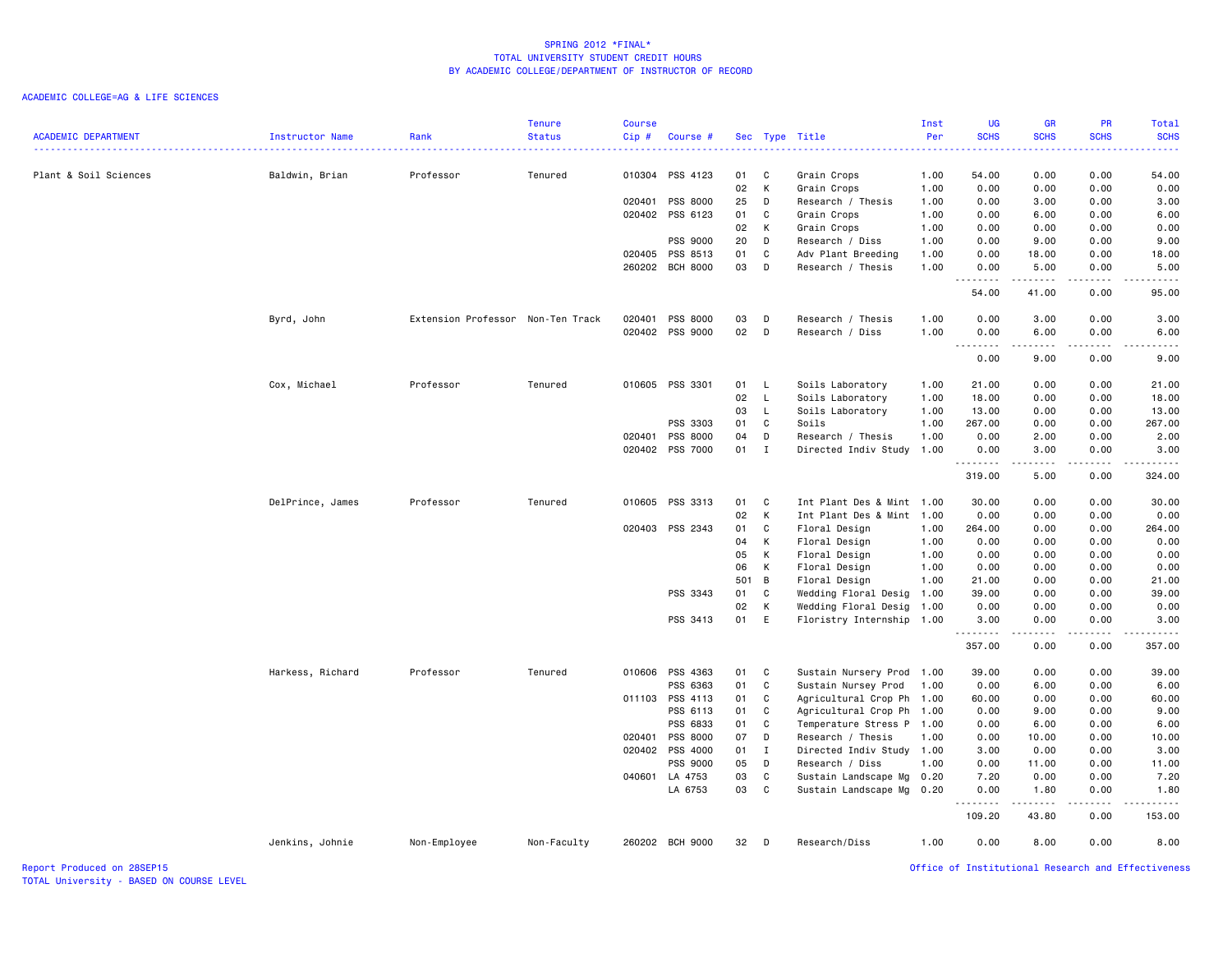#### ACADEMIC COLLEGE=AG & LIFE SCIENCES

| <b>ACADEMIC DEPARTMENT</b> | Instructor Name    | Rank                              | <b>Tenure</b><br><b>Status</b> | <b>Course</b><br>Cip# | Course #        |        |              | Sec Type Title            | Inst<br>Per | <b>UG</b><br><b>SCHS</b> | <b>GR</b><br><b>SCHS</b>                                                                                                                                      | PR<br><b>SCHS</b>     | Total<br><b>SCHS</b>                                                                                                                                          |
|----------------------------|--------------------|-----------------------------------|--------------------------------|-----------------------|-----------------|--------|--------------|---------------------------|-------------|--------------------------|---------------------------------------------------------------------------------------------------------------------------------------------------------------|-----------------------|---------------------------------------------------------------------------------------------------------------------------------------------------------------|
|                            |                    |                                   |                                |                       |                 |        |              |                           |             |                          |                                                                                                                                                               |                       |                                                                                                                                                               |
|                            |                    |                                   |                                |                       |                 |        |              |                           |             | 0.00                     | 8.00                                                                                                                                                          | 0.00                  | 8.00                                                                                                                                                          |
| Plant & Soil Sciences      | Kingery, William   | Professor                         | Tenured                        |                       | 020402 PSS 9000 | 06     | D            | Research / Diss           | 1.00        | 0.00                     | 1.00                                                                                                                                                          | 0.00                  | 1.00                                                                                                                                                          |
|                            |                    |                                   |                                | 020501                | PSS 4314        | 01     | C            | Micro and Ecology of 1.00 |             | 4.00                     | 0.00                                                                                                                                                          | 0.00                  | 4.00                                                                                                                                                          |
|                            |                    |                                   |                                |                       |                 | 02     | K            | Micro and Ecology of 1.00 |             | 0.00                     | 0.00                                                                                                                                                          | 0.00                  | 0.00                                                                                                                                                          |
|                            |                    |                                   |                                |                       | PSS 6314        | 01     | C            | Microbiology & Ecolo 1.00 |             | 0.00                     | 16.00                                                                                                                                                         | 0.00                  | 16.00                                                                                                                                                         |
|                            |                    |                                   |                                |                       |                 | 02     | K            | Microbiology & Ecolo 1.00 |             | 0.00<br><u>.</u>         | 0.00<br>$\frac{1}{2} \left( \frac{1}{2} \right) \left( \frac{1}{2} \right) \left( \frac{1}{2} \right) \left( \frac{1}{2} \right) \left( \frac{1}{2} \right)$  | 0.00<br>.             | 0.00<br>$\frac{1}{2} \left( \frac{1}{2} \right) \left( \frac{1}{2} \right) \left( \frac{1}{2} \right) \left( \frac{1}{2} \right) \left( \frac{1}{2} \right)$  |
|                            |                    |                                   |                                |                       |                 |        |              |                           |             | 4.00                     | 17.00                                                                                                                                                         | 0.00                  | 21.00                                                                                                                                                         |
|                            | Lang, David        | Associate Professor Tenured       |                                |                       | 020402 PSS 8103 | 01 C   |              | Pasture Development 1.00  |             | 0.00<br><u>.</u>         | 18.00<br>.                                                                                                                                                    | 0.00<br>.             | 18.00<br>.                                                                                                                                                    |
|                            |                    |                                   |                                |                       |                 |        |              |                           |             | 0.00                     | 18.00                                                                                                                                                         | 0.00                  | 18.00                                                                                                                                                         |
|                            | Macoon, Bisoondat  | Research Assist Pro Non-Ten Track |                                |                       | 020402 PSS 9000 | 08     | <b>D</b>     | Research / Diss           | 1.00        | 0.00<br>- - - -          | 17.00<br>$\frac{1}{2} \left( \frac{1}{2} \right) \left( \frac{1}{2} \right) \left( \frac{1}{2} \right) \left( \frac{1}{2} \right) \left( \frac{1}{2} \right)$ | 0.00<br>$\frac{1}{2}$ | 17.00<br>$\frac{1}{2}$                                                                                                                                        |
|                            |                    |                                   |                                |                       |                 |        |              |                           |             | 0.00                     | 17.00                                                                                                                                                         | 0.00                  | 17.00                                                                                                                                                         |
|                            | Madsen, John       | Extension Assoc Pro Non-Ten Track |                                |                       | 011105 PSS 4633 | 01     | $\mathbf{C}$ | Weed Biology/Ecology      | 1.00        | 18.00                    | 0.00                                                                                                                                                          | 0.00                  | 18.00                                                                                                                                                         |
|                            |                    |                                   |                                |                       |                 | 02     | $\mathsf{K}$ | Weed Biology/Ecology      | 1.00        | 0.00                     | 0.00                                                                                                                                                          | 0.00                  | 0.00                                                                                                                                                          |
|                            |                    |                                   |                                |                       | 020401 PSS 8000 | 12     | D            | Research / Thesis         | 1.00        | 0.00                     | 4.00                                                                                                                                                          | 0.00                  | 4.00                                                                                                                                                          |
|                            |                    |                                   |                                |                       | 020499 PSS 6633 | 01     | C            | Weed Biology/Ecology 1.00 |             | 0.00                     | 18.00                                                                                                                                                         | 0.00                  | 18.00                                                                                                                                                         |
|                            |                    |                                   |                                |                       |                 | 02     | $\mathsf{K}$ | Weed Biology/Ecology      | 1.00        | 0.00<br>.                | 0.00<br>.                                                                                                                                                     | 0.00<br>.             | 0.00<br>$\frac{1}{2} \left( \frac{1}{2} \right) \left( \frac{1}{2} \right) \left( \frac{1}{2} \right) \left( \frac{1}{2} \right) \left( \frac{1}{2} \right)$  |
|                            |                    |                                   |                                |                       |                 |        |              |                           |             | 18.00                    | 22.00                                                                                                                                                         | 0.00                  | 40.00                                                                                                                                                         |
|                            | Massey, Joseph     | Associate Professor Tenured       |                                |                       | 011105 PSS 8711 | 01     | S            | Cur Topics Weed Sci       | 1.00        | 0.00                     | 3.00                                                                                                                                                          | 0.00                  | 3.00                                                                                                                                                          |
|                            |                    |                                   |                                |                       | PSS 8721        | 01     | <b>S</b>     | Cur Topics Weed Sci       | 1.00        | 0.00                     | 1.00                                                                                                                                                          | 0.00                  | 1.00                                                                                                                                                          |
|                            |                    |                                   |                                |                       | PSS 8731        | 01     | - S          | Cur Topics Weed Sci       | 1.00        | 0.00                     | 1.00                                                                                                                                                          | 0.00                  | 1.00                                                                                                                                                          |
|                            |                    |                                   |                                |                       | 020402 PSS 4990 | 801 A  |              | Special Topic In PSS      | 0.75        | 15.75                    | 0.00                                                                                                                                                          | 0.00                  | 15.75                                                                                                                                                         |
|                            |                    |                                   |                                |                       | 030101 ENS 2103 | 01     | C            | Intro Environ Sci         | 1.00        | 63.00                    | 0.00                                                                                                                                                          | 0.00                  | 63.00                                                                                                                                                         |
|                            |                    |                                   |                                |                       |                 |        |              |                           |             | .<br>78.75               | .<br>5.00                                                                                                                                                     | .<br>0.00             | .<br>83.75                                                                                                                                                    |
|                            | Matta, Frank       | Professor                         | Tenured                        | 010304                | PSS 8563        | 01     | $\mathbf{C}$ | Post-Harv Phy Hor Pl 1.00 |             | 0.00                     | 15.00                                                                                                                                                         | 0.00                  | 15.00                                                                                                                                                         |
|                            |                    |                                   |                                | 020401                | PSS 8000        | 14     | D            | Research / Thesis         | 1.00        | 0.00                     | 6.00                                                                                                                                                          | 0.00                  | 6.00                                                                                                                                                          |
|                            |                    |                                   |                                |                       | 020402 PSS 7000 | 02     | $\mathbf{I}$ | Directed Indiv Study      | 1.00        | 0.00                     | 3.00                                                                                                                                                          | 0.00                  | 3.00                                                                                                                                                          |
|                            |                    |                                   |                                |                       | PSS 9000        | $11$ D |              | Research / Diss           | 1.00        | 0.00                     | 4.00                                                                                                                                                          | 0.00                  | 4.00                                                                                                                                                          |
|                            |                    |                                   |                                |                       |                 |        |              |                           |             | .<br>0.00                | .<br>28.00                                                                                                                                                    | $- - - -$<br>0.00     | .<br>28.00                                                                                                                                                    |
|                            | McDougald, Lynette | Instructor                        | Non-Ten Track                  |                       | 020403 PSS 2343 | 07     | K            | Floral Design             | 1.00        | 0.00                     | 0.00                                                                                                                                                          | 0.00                  | 0.00                                                                                                                                                          |
|                            |                    |                                   |                                |                       | PSS 3511        | 01     | s            | Seminar                   | 1.00        | 11.00                    | 0.00                                                                                                                                                          | 0.00                  | 11.00                                                                                                                                                         |
|                            |                    |                                   |                                |                       | 089999 PSS 3023 | 01     | C            | Retail Floristry Mgt      | 1.00        | 30.00                    | 0.00                                                                                                                                                          | 0.00                  | 30.00                                                                                                                                                         |
|                            |                    |                                   |                                |                       |                 |        |              |                           |             | .<br>41.00               | .<br>0.00                                                                                                                                                     | $- - - -$<br>0.00     | $\frac{1}{2} \left( \frac{1}{2} \right) \left( \frac{1}{2} \right) \left( \frac{1}{2} \right) \left( \frac{1}{2} \right) \left( \frac{1}{2} \right)$<br>41.00 |
|                            | Meints, Paul       | Instructor                        | Non-Ten Track                  |                       | 010699 PSS 4353 | 01     | C            | Arboriculture             | 1.00        | 45.00                    | 0.00                                                                                                                                                          | 0.00                  | 45.00                                                                                                                                                         |
|                            |                    |                                   |                                |                       |                 | 02     | K            | Arboriculture             | 1.00        | 0.00                     | 0.00                                                                                                                                                          | 0.00                  | 0.00                                                                                                                                                          |
|                            |                    |                                   |                                |                       | 011103 PSS 1113 | 01     | B            | The Gardening Experi      | 1.00        | 60.00                    | 0.00                                                                                                                                                          | 0.00                  | 60.00                                                                                                                                                         |
|                            |                    |                                   |                                |                       | 020403 PSS 2423 | 01     | C            | Plant Matl I              | 1.00        | 42.00                    | 0.00                                                                                                                                                          | 0.00                  | 42.00                                                                                                                                                         |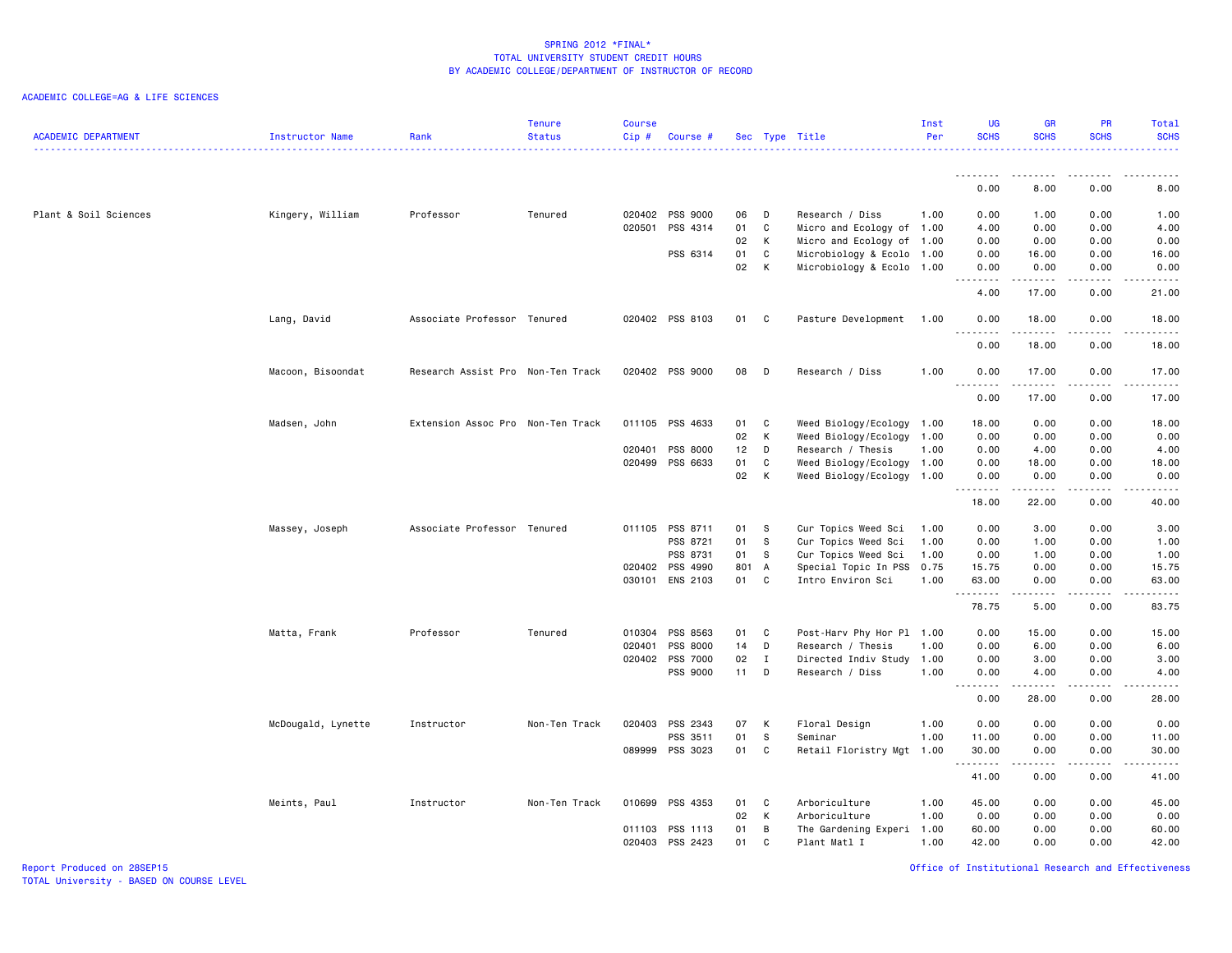## ACADEMIC COLLEGE=AG & LIFE SCIENCES

|                            |                  |                             | <b>Tenure</b> | <b>Course</b> |                 |       |              |                           | Inst | <b>UG</b>   | <b>GR</b>                            | PR                             | Total                                                                                                                                                         |
|----------------------------|------------------|-----------------------------|---------------|---------------|-----------------|-------|--------------|---------------------------|------|-------------|--------------------------------------|--------------------------------|---------------------------------------------------------------------------------------------------------------------------------------------------------------|
| <b>ACADEMIC DEPARTMENT</b> | Instructor Name  | Rank                        | <b>Status</b> | Cip#          | Course #        |       |              | Sec Type Title            | Per  | <b>SCHS</b> | <b>SCHS</b>                          | <b>SCHS</b>                    | <b>SCHS</b><br>وعاعات                                                                                                                                         |
| Plant & Soil Sciences      | Meints, Paul     | Instructor                  | Non-Ten Track | 020403        | PSS 2423        | 02    | К            | Plant Matl I              | 1.00 | 0.00        | 0.00                                 | 0.00                           | 0.00                                                                                                                                                          |
|                            |                  |                             |               |               | PSS 3473        | 01    | B            | Plant Matl II             | 1.00 | 69.00       | 0.00                                 | 0.00                           | 69.00                                                                                                                                                         |
|                            |                  |                             |               |               | PSS 6353        | 01    | C            | Arboriculture             | 1.00 | 0.00        | 3.00                                 | 0.00                           | 3.00                                                                                                                                                          |
|                            |                  |                             |               |               |                 | 02    | K            | Arboriculture             | 1.00 | 0.00        | 0.00                                 | 0.00                           | 0.00                                                                                                                                                          |
|                            |                  |                             |               |               |                 |       |              |                           |      | .<br>216.00 | $\frac{1}{2}$<br>3.00                | $\frac{1}{2}$<br>0.00          | د د د د د<br>219.00                                                                                                                                           |
|                            | Phillips, Jerry  | Professor                   | Tenured       |               | 020402 PSS 8811 | 01    | - S          | Seminar                   | 1.00 | 0.00        | 7.00                                 | 0.00                           | 7.00                                                                                                                                                          |
|                            |                  |                             |               |               | PSS 8821        | 01    | S            | Seminar                   | 1.00 | 0.00        | 4.00                                 | 0.00                           | 4.00                                                                                                                                                          |
|                            |                  |                             |               |               | PSS 8831        | 01    | s            | Seminar                   | 1.00 | 0.00        | 2.00                                 | 0.00                           | 2.00                                                                                                                                                          |
|                            |                  |                             |               |               |                 |       |              |                           |      | .<br>0.00   | $\sim$ $\sim$ $\sim$ $\sim$<br>13.00 | $\omega$ is a $\omega$<br>0.00 | .<br>13.00                                                                                                                                                    |
|                            | Reddy, Kambham   | Research Professor          | Non-Ten Track | 020402        | PSS 9000        | 12    | D            | Research / Diss           | 1.00 | 0.00        | 24.00                                | 0.00                           | 24.00                                                                                                                                                         |
|                            |                  |                             |               |               | 260307 PSS 8163 | 01    | C            | Environment Plt Phys      | 1.00 | 0.00        | 30.00                                | 0.00                           | 30.00                                                                                                                                                         |
|                            |                  |                             |               |               |                 |       |              |                           |      | .<br>0.00   | .<br>54.00                           | .<br>0.00                      | $\frac{1}{2} \left( \frac{1}{2} \right) \left( \frac{1}{2} \right) \left( \frac{1}{2} \right) \left( \frac{1}{2} \right) \left( \frac{1}{2} \right)$<br>54.00 |
|                            | Reynolds, Daniel | Professor                   | Tenured       | 020401        | PSS 8000        | 17    | D            | Research / Thesis         | 1.00 | 0.00        | 8.00                                 | 0.00                           | 8.00                                                                                                                                                          |
|                            |                  |                             |               |               | 020402 PSS 4813 | 01    | C            | Herbicide Technology 1.00 |      | 48.00       | 0.00                                 | 0.00                           | 48.00                                                                                                                                                         |
|                            |                  |                             |               |               |                 | 02    | К            | Herbicide Technology      | 1.00 | 0.00        | 0.00                                 | 0.00                           | 0.00                                                                                                                                                          |
|                            |                  |                             |               |               | PSS 6813        | 01    | C            | Herbicide Technology      | 1.00 | 0.00        | 18.00                                | 0.00                           | 18.00                                                                                                                                                         |
|                            |                  |                             |               |               |                 | 02    | К            | Herbicide Technology      | 1.00 | 0.00        | 0.00                                 | 0.00                           | 0.00                                                                                                                                                          |
|                            |                  |                             |               |               | PSS 9000        | 13    | D            | Research / Diss           | 1.00 | 0.00<br>.   | 22.00<br>$\frac{1}{2}$               | 0.00<br>.                      | 22.00<br>.                                                                                                                                                    |
|                            |                  |                             |               |               |                 |       |              |                           |      | 48.00       | 48.00                                | 0.00                           | 96.00                                                                                                                                                         |
|                            | Shaw, David      | Non-Faculty                 | Tenured       | 020401        | PSS 8000        | 20    | D            | Research / Thesis         | 1.00 | 0.00        | 6.00                                 | 0.00                           | 6.00                                                                                                                                                          |
|                            |                  |                             |               |               | 020402 PSS 9000 | 16    | D            | Research / Diss           | 1.00 | 0.00<br>.   | 10.00<br>$\omega$ is a set of        | 0.00<br>المتماما               | 10.00<br>.                                                                                                                                                    |
|                            |                  |                             |               |               |                 |       |              |                           |      | 0.00        | 16.00                                | 0.00                           | 16.00                                                                                                                                                         |
|                            | Stewart, Barry   | Associate Professor Tenured |               |               | 011103 PSS 1313 | 01    | C            | Plant Science             | 1.00 | 156.00      | 0.00                                 | 0.00                           | 156.00                                                                                                                                                        |
|                            |                  |                             |               |               |                 | 02    | К            | Plant Science             | 1.00 | 0.00        | 0.00                                 | 0.00                           | 0.00                                                                                                                                                          |
|                            |                  |                             |               |               |                 | 03    | К            | Plant Science             | 1.00 | 0.00        | 0.00                                 | 0.00                           | 0.00                                                                                                                                                          |
|                            |                  |                             |               | 020401        | PSS 3421        | 01    | s            | Turf Seminar II           | 1.00 | 20.00       | 0.00                                 | 0.00                           | 20.00                                                                                                                                                         |
|                            |                  |                             |               |               | PSS 8000        | 21    | D            | Research / Thesis         | 1.00 | 0.00<br>.   | 2.00<br>$\frac{1}{2}$                | 0.00<br>$\cdots$               | 2.00<br>.                                                                                                                                                     |
|                            |                  |                             |               |               |                 |       |              |                           |      | 176.00      | 2.00                                 | 0.00                           | 178.00                                                                                                                                                        |
|                            | Tomlinson, Susan | Lecturer                    | Non-Ten Track |               | 020403 PSS 2343 | 02    | К            | Floral Design             | 1.00 | 0.00        | 0.00                                 | 0.00                           | 0.00                                                                                                                                                          |
|                            |                  |                             |               |               |                 | 03    | К            | Floral Design             | 1.00 | 0.00<br>.   | 0.00                                 | 0.00<br>.                      | 0.00<br>.                                                                                                                                                     |
|                            |                  |                             |               |               |                 |       |              |                           |      | 0.00        | 0.00                                 | 0.00                           | 0.00                                                                                                                                                          |
|                            | Varco, Jac       | Professor                   | Tenured       | 011102        | PSS 3423        | 01    | Ε            | Agronomy Internship       | 0.50 | 3.00        | 0.00                                 | 0.00                           | 3.00                                                                                                                                                          |
|                            |                  |                             |               | 020401        | PSS 8000        | 22    | D            | Research / Thesis         | 1.00 | 0.00        | 1.00                                 | 0.00                           | 1.00                                                                                                                                                          |
|                            |                  |                             |               |               | 020402 PSS 4990 | 801 A |              | Special Topic In PSS      | 0.25 | 5.25        | 0.00                                 | 0.00                           | 5.25                                                                                                                                                          |
|                            |                  |                             |               |               | PSS 7000        | 03    | $\mathbf{I}$ | Directed Indiv Study      | 1.00 | 0.00        | 3.00                                 | 0.00                           | 3.00                                                                                                                                                          |
|                            |                  |                             |               |               | PSS 9000        | 18    | D            | Research / Diss           | 1.00 | 0.00        | 3.00                                 | 0.00                           | 3.00                                                                                                                                                          |
|                            |                  |                             |               | 020501        | PSS 4313        | 01    | C            | Soil Fertility            | 1.00 | 54.00       | 0.00                                 | 0.00                           | 54.00                                                                                                                                                         |
|                            |                  |                             |               |               | PSS 6313        | 01    | C            | Soil Fertility            | 1.00 | 0.00        | 27.00                                | 0.00                           | 27.00                                                                                                                                                         |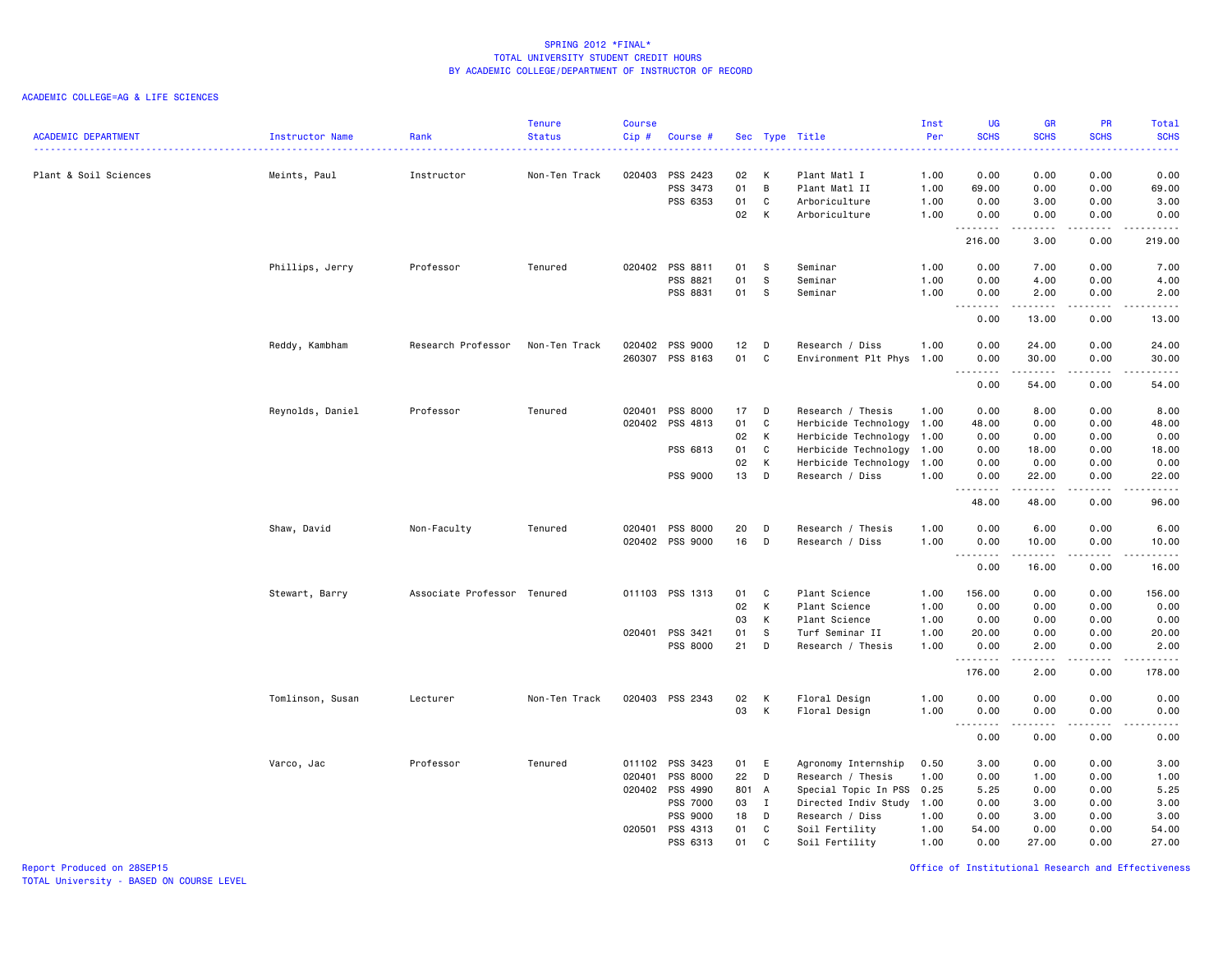| <b>ACADEMIC DEPARTMENT</b> | Instructor Name | Rank                        | Tenure<br>Status | Course<br>Cip # | Course #                           |              | Sec Type Title                             | Inst<br>Per  | UG<br><b>SCHS</b>                     | <b>GR</b><br><b>SCHS</b>            | <b>PR</b><br><b>SCHS</b>  | Total<br><b>SCHS</b>                |
|----------------------------|-----------------|-----------------------------|------------------|-----------------|------------------------------------|--------------|--------------------------------------------|--------------|---------------------------------------|-------------------------------------|---------------------------|-------------------------------------|
|                            |                 |                             |                  |                 |                                    |              |                                            |              | 62.25                                 | 34.00                               | 0.00                      | 96.25                               |
| Plant & Soil Sciences      | Wallace, Teddy  | Associate Professor Tenured |                  |                 | 010304 PSS 4133<br>020402 PSS 6133 | 01 C<br>01 C | Fiber&Oilseed Crops<br>Fiber&Oilseed Crops | 1.00<br>1.00 | 114,00<br>0.00<br>---------<br>114,00 | 0.00<br>12.00<br>---------<br>12.00 | 0.00<br>0.00<br>.<br>0.00 | 114.00<br>12.00<br>.<br>126.00      |
| Plant & Soil Sciences      |                 |                             |                  |                 |                                    |              |                                            |              | ========<br>1597.20                   | $=$ = = = = = = =<br>395.80         | ========<br>0.00          | ==========<br>1993.00<br>========== |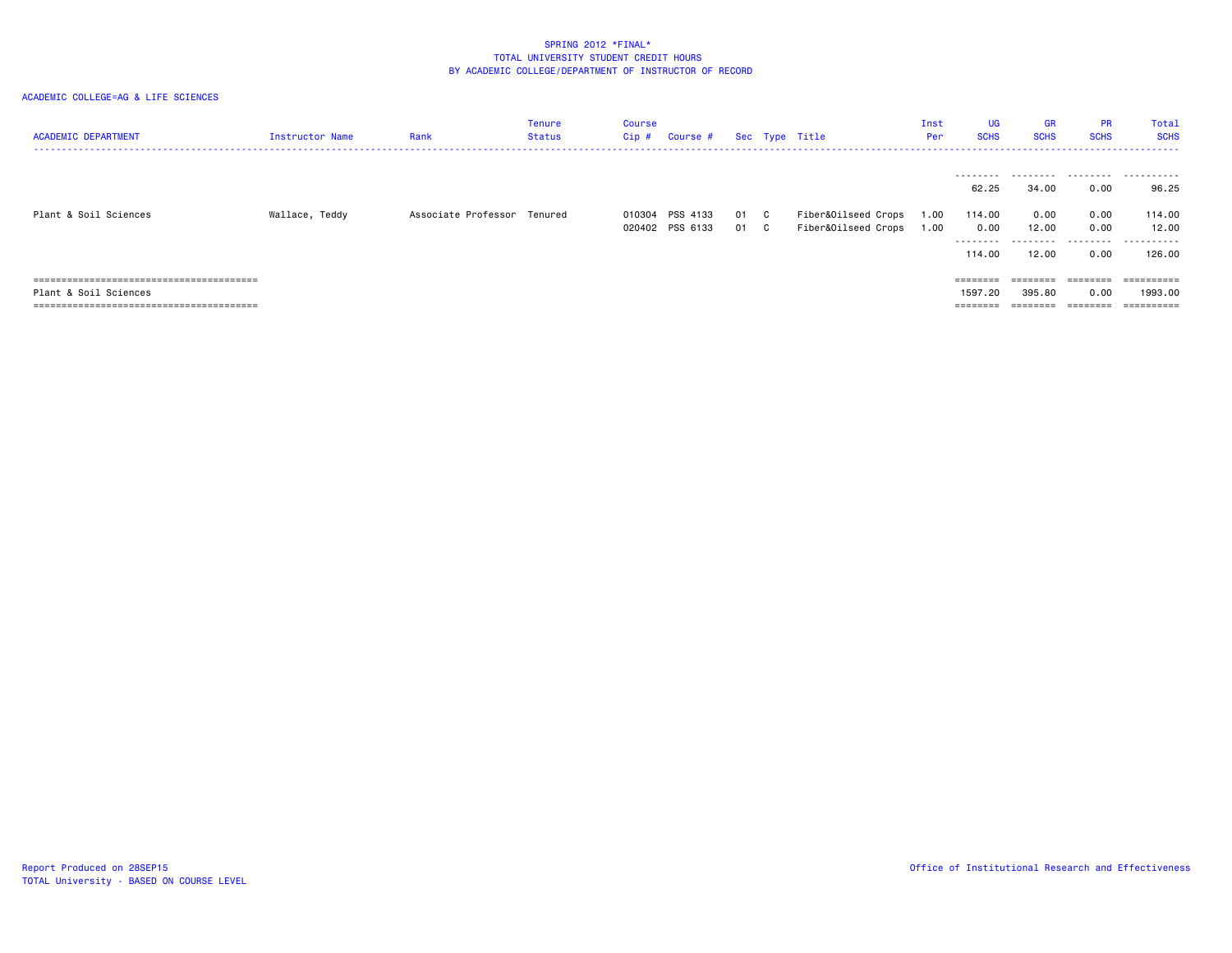| <b>ACADEMIC DEPARTMENT</b> | Instructor Name       | Rank                              | <b>Tenure</b><br><b>Status</b> | <b>Course</b><br>Cip# | Course #        |      | Sec Type Title |                           | Inst<br>Per | <b>UG</b><br><b>SCHS</b> | <b>GR</b><br><b>SCHS</b> | <b>PR</b><br><b>SCHS</b>                                                                                                          | Total<br><b>SCHS</b>                                                                                                                                          |
|----------------------------|-----------------------|-----------------------------------|--------------------------------|-----------------------|-----------------|------|----------------|---------------------------|-------------|--------------------------|--------------------------|-----------------------------------------------------------------------------------------------------------------------------------|---------------------------------------------------------------------------------------------------------------------------------------------------------------|
|                            |                       |                                   |                                |                       |                 |      |                |                           |             | .                        | .                        | 2.2.2.2.2.2                                                                                                                       | .                                                                                                                                                             |
| Poultry Science            | Kiess, Aaron          | Assistant Professor Ten Track     |                                |                       | 010907 PO 4843  | 01   | $\mathbf{C}$   | Avian Physiology          | 1.00        | 66.00                    | 0.00                     | 0.00                                                                                                                              | 66.00                                                                                                                                                         |
|                            |                       |                                   |                                |                       |                 | 02   | $\mathsf{K}$   | AvianPhysiology           | 1.00        | 0.00                     | 0.00                     | 0.00                                                                                                                              | 0.00                                                                                                                                                          |
|                            |                       |                                   |                                |                       | 020209 P0 3021  | 01   | $\mathbf{s}$   | Seminar                   | 1.00        | 19.00                    | 0.00                     | 0.00                                                                                                                              | 19.00                                                                                                                                                         |
|                            |                       |                                   |                                |                       | P0 4031         | 01   | - S            | Seminar                   | 1.00        | 5.00                     | 0.00                     | 0.00                                                                                                                              | 5.00                                                                                                                                                          |
|                            |                       |                                   |                                |                       | P0 4041         | 01   | s              | Seminar                   | 1.00        | 5.00                     | 0.00                     | 0.00                                                                                                                              | 5.00                                                                                                                                                          |
|                            |                       |                                   |                                |                       | P0 8000         | 01   | D              | Research / Thesis         | 1.00        | 0.00                     | 6.00                     | 0.00                                                                                                                              | 6.00                                                                                                                                                          |
|                            |                       |                                   |                                |                       | P0 9000         | 01   | D              | Research / Diss           | 1.00        | 0.00                     | 9.00                     | 0.00                                                                                                                              | 9.00                                                                                                                                                          |
|                            |                       |                                   |                                |                       | 260707 PHY 6843 | 01   | C              | Poultry Physiology        | 1.00        | 0.00                     | 3.00                     | 0.00                                                                                                                              | 3.00                                                                                                                                                          |
|                            |                       |                                   |                                |                       |                 | 02   | $\mathsf{K}$   | Poultry Physiology        | 1.00        | 0.00<br>.                | 0.00<br><u>.</u>         | 0.00<br>.                                                                                                                         | 0.00<br>د د د د د                                                                                                                                             |
|                            |                       |                                   |                                |                       |                 |      |                |                           |             | 95.00                    | 18.00                    | 0.00                                                                                                                              | 113.00                                                                                                                                                        |
|                            | McDaniel, Christopher | Professor                         | Tenured                        |                       | 020209 P0 4000  | 01 I |                | Directed Indiv Study 1.00 |             | 3.00                     | 0.00                     | 0.00                                                                                                                              | 3.00                                                                                                                                                          |
|                            |                       |                                   |                                |                       | PO 4313         | 01   | C              | Mgt Comm Layers           | 1.00        | 57.00                    | 0.00                     | 0.00                                                                                                                              | 57.00                                                                                                                                                         |
|                            |                       |                                   |                                |                       | PO 6313         | 01   | C              | Mgt Comm Layers           | 1.00        | 0.00                     | 3.00                     | 0.00                                                                                                                              | 3.00                                                                                                                                                          |
|                            |                       |                                   |                                |                       | PO 8000         | 02   | D              | Research / Thesis         | 1.00        | 0.00                     | 2.00                     | 0.00                                                                                                                              | 2.00                                                                                                                                                          |
|                            |                       |                                   |                                |                       | PO 9000         | 02   | D              | Research / Diss           | 1.00        | 0.00<br>.                | 6.00<br>.                | 0.00<br>.                                                                                                                         | 6.00<br>المتمامين                                                                                                                                             |
|                            |                       |                                   |                                |                       |                 |      |                |                           |             | 60.00                    | 11.00                    | 0.00                                                                                                                              | 71.00                                                                                                                                                         |
|                            | Peebles, Edgar        | Professor                         | Tenured                        | 020209                | PO 8000         | 03   | D              | Research / Thesis         | 1.00        | 0.00                     | 6.00                     | 0.00                                                                                                                              | 6.00                                                                                                                                                          |
|                            |                       |                                   |                                |                       | PO 9000         | 03   | D              | Research / Diss           | 1.00        | 0.00                     | 9.00                     | 0.00                                                                                                                              | 9.00                                                                                                                                                          |
|                            |                       |                                   |                                |                       | 260613 BIO 3103 | 01   | C              | Genetics I                | 1.00        | 285.00                   | 0.00                     | 0.00                                                                                                                              | 285.00                                                                                                                                                        |
|                            |                       |                                   |                                |                       |                 | 02   | K              | Genetics I                | 1.00        | 0.00                     | 0.00                     | 0.00                                                                                                                              | 0.00                                                                                                                                                          |
|                            |                       |                                   |                                |                       | GNS 3103        | 01   | C              | Genetics I                | 1.00        | 54.00                    | 0.00                     | 0.00                                                                                                                              | 54.00                                                                                                                                                         |
|                            |                       |                                   |                                |                       |                 | 02   | K              | Genetics I                | 1.00        | 0.00                     | 0.00                     | 0.00                                                                                                                              | 0.00                                                                                                                                                          |
|                            |                       |                                   |                                |                       | PO 3103         | 01   | C              | Genetics I                | 1.00        | 117.00                   | 0.00                     | 0.00                                                                                                                              | 117.00                                                                                                                                                        |
|                            |                       |                                   |                                |                       |                 | 02   | K              | Genetics I                | 1.00        | 0.00                     | 0.00                     | 0.00                                                                                                                              | 0.00                                                                                                                                                          |
|                            |                       |                                   |                                |                       |                 |      |                |                           |             | .<br>456.00              | .<br>15.00               | $\omega$ is a set<br>0.00                                                                                                         | .<br>471.00                                                                                                                                                   |
|                            | Sharma, Chander       | Assistant Professor Ten Track     |                                |                       | 010907 PO 4523  | 01 C |                | Advanced Poultry Pro 1.00 |             | 57.00<br><u>.</u>        | 0.00<br>.                | 0.00<br>.                                                                                                                         | 57.00<br>.                                                                                                                                                    |
|                            |                       |                                   |                                |                       |                 |      |                |                           |             | 57.00                    | 0.00                     | 0.00                                                                                                                              | 57.00                                                                                                                                                         |
|                            | Thornton, Danny       | Extension Instructo Non-Ten Track |                                |                       | 020209 PO 4333  | 01 C |                | Broiler Production        | 1.00        | 66.00<br>.               | 0.00                     | 0.00                                                                                                                              | 66.00<br>$\frac{1}{2} \left( \frac{1}{2} \right) \left( \frac{1}{2} \right) \left( \frac{1}{2} \right) \left( \frac{1}{2} \right) \left( \frac{1}{2} \right)$ |
|                            |                       |                                   |                                |                       |                 |      |                |                           |             | 66.00                    | 0.00                     | 0.00                                                                                                                              | 66.00                                                                                                                                                         |
|                            | Wells, Jessica        | Extension Instructo Non-Ten Track |                                |                       | 010907 PO 3323  | 01 C |                | Poultry Judging           | 1.00        | 18.00                    | 0.00                     | 0.00                                                                                                                              | 18.00                                                                                                                                                         |
|                            |                       |                                   |                                |                       |                 | 02   | K              | Poultry Judging           | 1.00        | 0.00                     | 0.00                     | 0.00                                                                                                                              | 0.00                                                                                                                                                          |
|                            |                       |                                   |                                |                       | 020209 P0 4000  | 02   | $\mathbf{I}$   | Directed Indiv Study      | 1.00        | 3.00                     | 0.00                     | 0.00                                                                                                                              | 3.00                                                                                                                                                          |
|                            |                       |                                   |                                |                       |                 | 03   | $\mathbf{I}$   | Directed Indiv Study 1.00 |             | 3.00<br>.                | 0.00<br>.                | 0.00<br>.                                                                                                                         | 3.00<br>.                                                                                                                                                     |
|                            |                       |                                   |                                |                       |                 |      |                |                           |             | 24.00                    | 0.00                     | 0.00                                                                                                                              | 24.00                                                                                                                                                         |
|                            | Zhai, Wei             | Extension Assist Pr Non-Ten Track |                                |                       | 020209 PO 8000  | 04 D |                | Research / Thesis         | 1.00        | 0.00<br>.                | 3.00<br>.                | 0.00<br>$\frac{1}{2} \left( \frac{1}{2} \right) \left( \frac{1}{2} \right) \left( \frac{1}{2} \right) \left( \frac{1}{2} \right)$ | 3.00<br>.                                                                                                                                                     |
|                            |                       |                                   |                                |                       |                 |      |                |                           |             | 0.00                     | 3.00                     | 0.00                                                                                                                              | 3.00                                                                                                                                                          |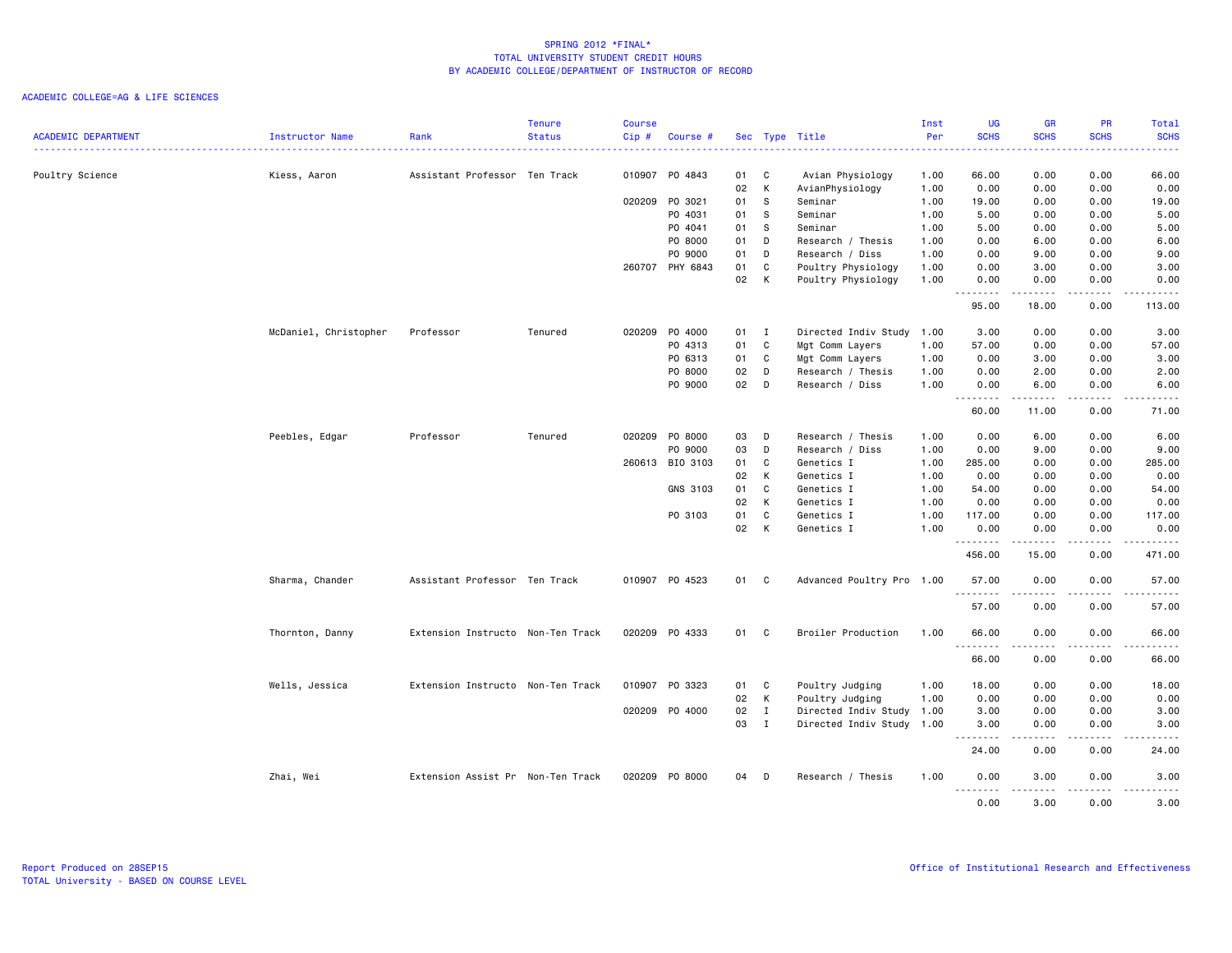# ACADEMIC COLLEGE=AG & LIFE SCIENCES

|                     |                 |       |        |                               | Inst |  |             | Total       |
|---------------------|-----------------|-------|--------|-------------------------------|------|--|-------------|-------------|
| ACADEMIC DEPARTMENT | Instructor Name | lank. | Status | Cip # Course # Sec Type Title | Per  |  | <b>SCHS</b> | <b>SCHS</b> |
|                     |                 |       |        |                               |      |  |             |             |

======================================== ======== ======== ======== ==========

======================================== ======== ======== ======== ==========

Poultry Science 758.00 47.00 0.00 805.00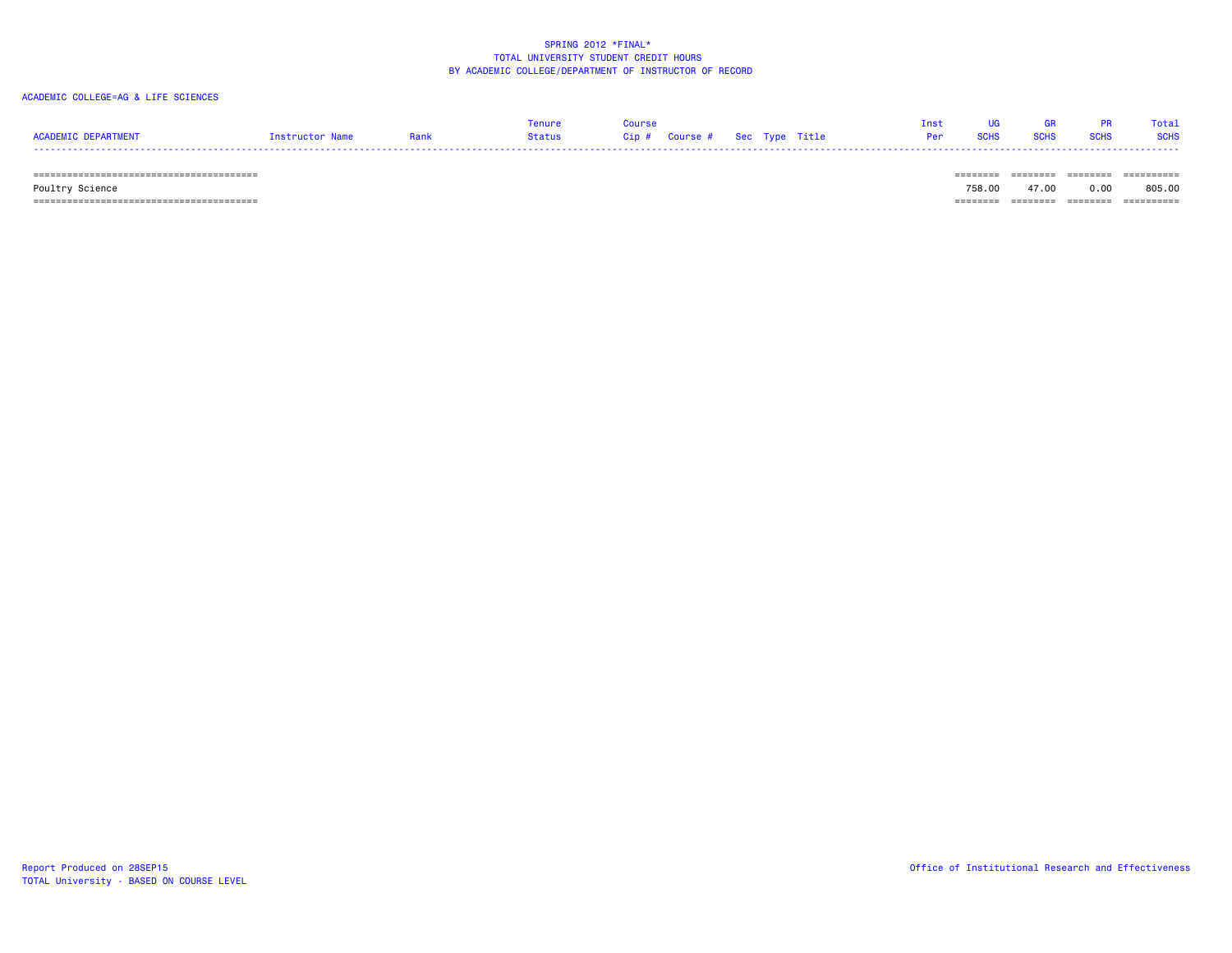# ACADEMIC COLLEGE=ARCHITECTURE, ART & DESIGN

| <b>ACADEMIC DEPARTMENT</b> | Instructor Name   | Rank                              | <b>Tenure</b><br><b>Status</b> | Course<br>Cip# | Course #        |       |                | Sec Type Title       | Inst<br>Per | <b>UG</b><br><b>SCHS</b> | <b>GR</b><br><b>SCHS</b> | PR<br><b>SCHS</b>     | Total<br><b>SCHS</b>           |
|----------------------------|-------------------|-----------------------------------|--------------------------------|----------------|-----------------|-------|----------------|----------------------|-------------|--------------------------|--------------------------|-----------------------|--------------------------------|
| Architecture               | Ammon, Theodore   | Lecturer                          | Non-Ten Track                  |                | 380101 PHI 3013 | 201 C |                | Business Ethics      | 1.00        | 81.00<br>.               | 0.00<br>.                | 0.00<br>$\frac{1}{2}$ | 81.00<br>.                     |
|                            |                   |                                   |                                |                |                 |       |                |                      |             | 81.00                    | 0.00                     | 0.00                  | 81.00                          |
|                            | Berk, Michael     | Professor                         | Tenured                        |                | 040201 ARC 3573 | 01 C  |                | Portfolio Packaging  | 1.00        | 18.00<br>.               | 0.00<br>.                | 0.00<br>.             | 18.00<br>.                     |
|                            |                   |                                   |                                |                |                 |       |                |                      |             | 18.00                    | 0.00                     | 0.00                  | 18.00                          |
|                            | Callender, Jassen | Associate Professor Tenured       |                                |                | 040201 ARC 5589 | 01    | B              | Arch Design V-B      | 1.00        | 126.00<br>.              | 0.00<br>.                | 0.00<br>.             | 126.00<br>$\omega$ is a single |
|                            |                   |                                   |                                |                |                 |       |                |                      |             | 126.00                   | 0.00                     | 0.00                  | 126.00                         |
|                            | Ellett, Amber     | Visiting Assist Pro Non-Ten Track |                                | 040201         | ARC 2546        | 02    | B              | Arch Design II-B     | 0.80        | 67.20                    | 0.00                     | 0.00                  | 67.20                          |
|                            |                   |                                   |                                |                | ARC 3723        | 01    | C              | Active Bldg Systems  | 1.00        | 96.00                    | 0.00                     | 0.00                  | 96.00                          |
|                            |                   |                                   |                                |                | BCS 3723        | 01    | C              | Active Building Syst | 1.00        | 75.00<br>.               | 0.00<br>.                | 0.00<br>.             | 75.00<br>------                |
|                            |                   |                                   |                                |                |                 |       |                |                      |             | 238.20                   | 0.00                     | 0.00                  | 238.20                         |
|                            | Greenwood, Jane   | Associate Professor Tenured       |                                | 040201         | ARC 4313        | 01    | C              | Architectural Theory | 1.00        | 27.00                    | 0.00                     | 0.00                  | 27.00                          |
|                            |                   |                                   |                                |                | ARC 4546        | 01    | $\overline{B}$ | Arch Design IV-B     | 1.00        | 108.00                   | 0.00                     | 0.00                  | 108.00                         |
|                            |                   |                                   |                                |                |                 | 02    | $\overline{B}$ | Arch Design IV-B     | 0.20        | 18.00<br>.               | 0.00<br>.                | 0.00<br>د د د د       | 18.00<br>.                     |
|                            |                   |                                   |                                |                |                 |       |                |                      |             | 153.00                   | 0.00                     | 0.00                  | 153.00                         |
|                            | Gregory, Alexis   | Assistant Professor Ten Track     |                                | 040201         | ARC 3546        | 01    | B              | Arch Design III-B    | 1.00        | 84.00                    | 0.00                     | 0.00                  | 84.00                          |
|                            |                   |                                   |                                |                |                 | 02    | $\overline{B}$ | Arch Design III-B    | 0.20        | 16.80                    | 0.00                     | 0.00                  | 16.80                          |
|                            |                   |                                   |                                |                | 049999 ARC 4990 | 03    | C              | Special Topic In ARC | 1.00        | 33.00<br>.               | 0.00<br>.                | 0.00<br>.             | 33.00<br><u>.</u>              |
|                            |                   |                                   |                                |                |                 |       |                |                      |             | 133.80                   | 0.00                     | 0.00                  | 133.80                         |
|                            | Herrmann, Hans    | Assistant Professor Ten Track     |                                |                | 040201 ARC 2723 | 01    | C              | Materials            | 1.00        | 126.00                   | 0.00                     | 0.00                  | 126.00                         |
|                            |                   |                                   |                                |                |                 | 02    | K              | Materials            | 1.00        | 0.00                     | 0.00                     | 0.00                  | 0.00                           |
|                            |                   |                                   |                                |                | ARC 3546        | 02    | $\overline{B}$ | Arch Design III-B    | 0.80        | 67.20<br>.               | 0.00<br>.                | 0.00<br>د د د د       | 67.20<br>.                     |
|                            |                   |                                   |                                |                |                 |       |                |                      |             | 193.20                   | 0.00                     | 0.00                  | 193.20                         |
|                            | Hsu, Frances      | Assistant Professor Ten Track     |                                |                | 040201 ARC 3323 | 01    | C              | History Of Arch III  | 1.00        | 114.00                   | 0.00                     | 0.00                  | 114.00                         |
|                            |                   |                                   |                                |                | ARC 4546        | 02    | $\overline{B}$ | Arch Design IV-B     | 0.80        | 72.00<br>.               | 0.00                     | 0.00<br>.             | 72.00<br><u>.</u>              |
|                            |                   |                                   |                                |                |                 |       |                |                      |             | 186.00                   | .<br>0.00                | 0.00                  | 186.00                         |
|                            | Kemp, Leah        | Non-Faculty                       | Not Applicable                 | 040201         | ARC 1013        | 501 C |                | Arch Appreciation    | 1.00        | 57.00                    | 0.00                     | 0.00                  | 57.00                          |
|                            |                   |                                   |                                | 049999         | ARC 4990        | 04    | C              | Special Topic In ARC | 0.50        | 3.00                     | 0.00                     | 0.00                  | 3.00                           |
|                            |                   |                                   |                                |                |                 |       |                |                      |             | .<br>60.00               | .<br>0.00                | .<br>0.00             | .<br>60.00                     |
|                            | Kivett, Jennifer  | Lecturer                          | Non-Ten Track                  | 040201         | ARC 1013        | 02    | C.             | Arch Appreciation    | 1.00        | 303.00                   | 0.00                     | 0.00                  | 303.00                         |
|                            |                   |                                   |                                |                | ARC 2546        | 03    | $\overline{B}$ | Arch Design II-B     | 0.80        | 67.20<br>.               | 0.00<br>.                | 0.00<br>.             | 67.20<br>.                     |
|                            |                   |                                   |                                |                |                 |       |                |                      |             | 370.20                   | 0.00                     | 0.00                  | 370.20                         |
|                            | Lasala, Hector    | Lecturer                          | Non-Ten Track                  |                | 040201 ARC 1013 | 01 C  |                | Arch Appreciation    | 1.00        | 393.00                   | 0.00                     | 0.00                  | 393.00                         |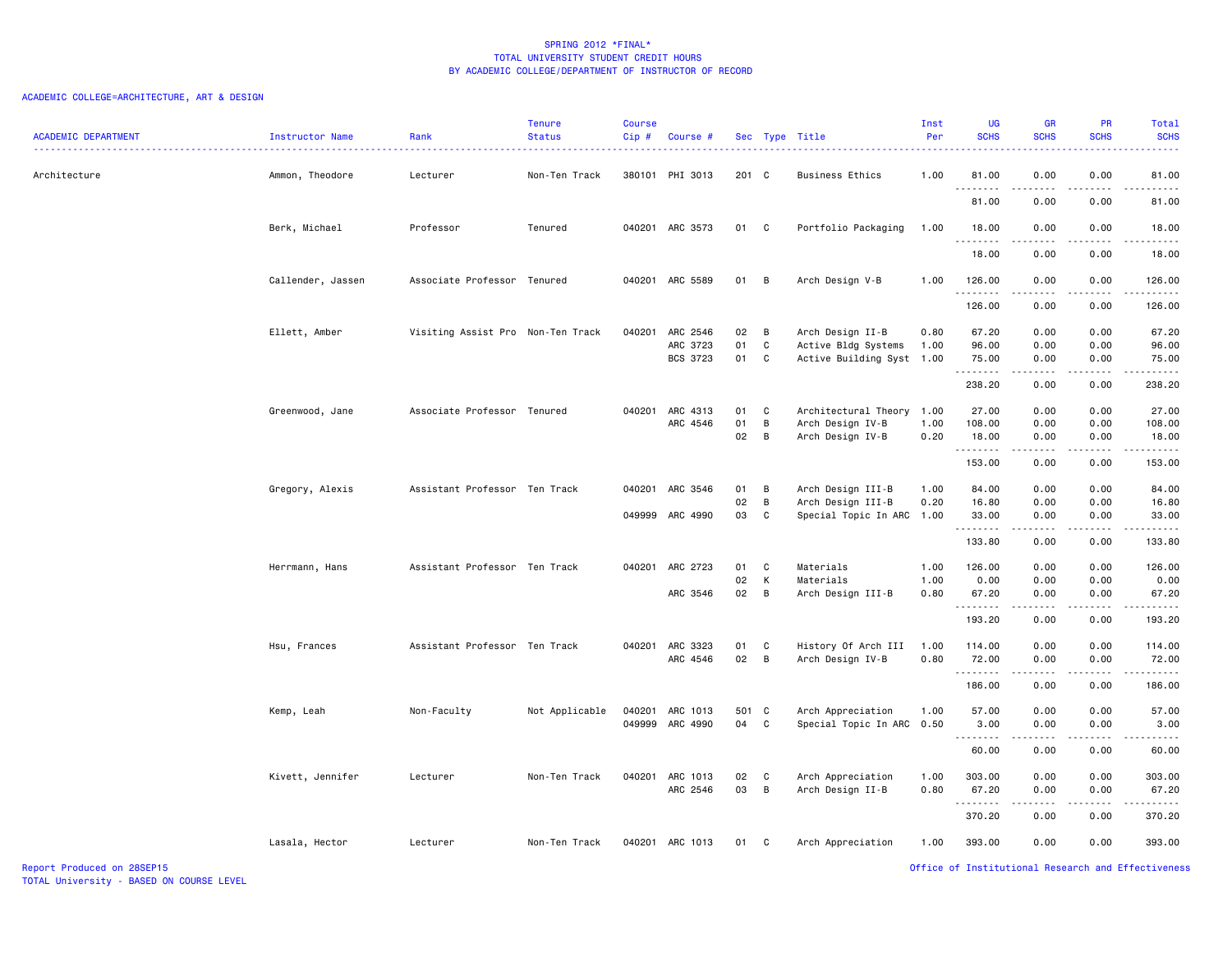# ACADEMIC COLLEGE=ARCHITECTURE, ART & DESIGN

| <b>ACADEMIC DEPARTMENT</b> | Instructor Name     | Rank                          | <b>Tenure</b><br><b>Status</b> | <b>Course</b><br>Cip# | Course #                                            |                      |                                         | Sec Type Title<br>.                                                                     | Inst<br>Per                  | <b>UG</b><br><b>SCHS</b>       | <b>GR</b><br><b>SCHS</b>     | PR<br><b>SCHS</b>                   | Total<br><b>SCHS</b><br>$\frac{1}{2} \left( \frac{1}{2} \right) \left( \frac{1}{2} \right) \left( \frac{1}{2} \right) \left( \frac{1}{2} \right)$ |
|----------------------------|---------------------|-------------------------------|--------------------------------|-----------------------|-----------------------------------------------------|----------------------|-----------------------------------------|-----------------------------------------------------------------------------------------|------------------------------|--------------------------------|------------------------------|-------------------------------------|---------------------------------------------------------------------------------------------------------------------------------------------------|
| Architecture               | Lasala, Hector      | Lecturer                      | Non-Ten Track                  |                       | 040201 ARC 1013<br>ARC 1546                         | H01 C<br>02 B        |                                         | Arch Appreciation-Ho<br>Arch Design I-B                                                 | 1.00<br>0.80                 | 42.00<br>52.80<br>.            | 0.00<br>0.00<br>.            | 0.00<br>0.00<br>.                   | 42.00<br>52.80<br>.                                                                                                                               |
|                            |                     |                               |                                |                       |                                                     |                      |                                         |                                                                                         |                              | 487.80                         | 0.00                         | 0.00                                | 487.80                                                                                                                                            |
|                            | Lewis, David        | Non-Faculty                   | Tenured                        | 040201                | ARC 4313<br>309999 ISE 4103                         | 02<br>01             | $\mathbf{C}$<br>C                       | Architectural Theory 1.00<br>Cross-Cultural Leade 1.00                                  |                              | 39.00<br>48.00                 | 0.00<br>0.00                 | 0.00<br>0.00                        | 39.00<br>48.00                                                                                                                                    |
|                            |                     |                               |                                |                       |                                                     |                      |                                         |                                                                                         |                              | 87.00                          | .<br>0.00                    | .<br>0.00                           | .<br>87.00                                                                                                                                        |
|                            | Mockbee, David      | Lecturer                      | Non-Ten Track                  |                       | 040201 ARC 5383                                     | 01 C                 |                                         | Legal Aspects Arch                                                                      | 1.00                         | 72.00                          | 0.00<br>.                    | 0.00<br>$\sim$ $\sim$ $\sim$ $\sim$ | 72.00                                                                                                                                             |
|                            |                     |                               |                                |                       |                                                     |                      |                                         |                                                                                         |                              | .<br>72.00                     | 0.00                         | 0.00                                | .<br>72.00                                                                                                                                        |
|                            | Monson, Christopher | Associate Professor Ten Track |                                |                       | 522001 BCS 2126                                     | 01 L                 |                                         | Build Construct Stud 0.50                                                               |                              | 66.00<br><u>.</u>              | 0.00                         | 0.00<br>----                        | 66.00<br>$\frac{1}{2}$                                                                                                                            |
|                            |                     |                               |                                |                       |                                                     |                      |                                         |                                                                                         |                              | 66.00                          | 0.00                         | 0.00                                | 66.00                                                                                                                                             |
|                            | Perkes, David       | Associate Professor Tenured   |                                |                       | 040201 ARC 6813<br>ARC 6823<br>ARC 6853<br>ARC 6863 | 01<br>01<br>01<br>01 | $\mathbf{C}$<br>C<br>B<br>B             | Public Design I<br>Public Design II<br>Public Practice I<br>Public Practice II          | 1.00<br>1.00<br>1.00<br>1.00 | 0.00<br>0.00<br>0.00<br>0.00   | 3.00<br>3.00<br>3.00<br>3.00 | 0.00<br>0.00<br>0.00<br>0.00        | 3.00<br>3.00<br>3.00<br>3.00                                                                                                                      |
|                            |                     |                               |                                |                       |                                                     |                      |                                         |                                                                                         |                              | <u>.</u><br>0.00               | .<br>12.00                   | .<br>0.00                           | <u>.</u><br>12.00                                                                                                                                 |
|                            | Poros, John         | Associate Professor Tenured   |                                |                       | 049999 ARC 4990                                     | 04                   | C.                                      | Special Topic In ARC 0.50                                                               |                              | 3.00<br>.                      | 0.00<br>.                    | 0.00<br>$\sim$ $\sim$ $\sim$ $\sim$ | 3.00<br>.                                                                                                                                         |
|                            |                     |                               |                                |                       |                                                     |                      |                                         |                                                                                         |                              | 3.00                           | 0.00                         | 0.00                                | 3.00                                                                                                                                              |
|                            | Taylor, Justin      | Assistant Professor Ten Track |                                |                       | 040201 ARC 2546                                     | 01<br>02<br>03       | B<br>B<br>B                             | Arch Design II-B<br>Arch Design II-B<br>Arch Design II-B                                | 1.00<br>0.20<br>0.20         | 84.00<br>16.80<br>16.80        | 0.00<br>0.00<br>0.00         | 0.00<br>0.00<br>0.00                | 84.00<br>16.80<br>16.80                                                                                                                           |
|                            |                     |                               |                                |                       | 049999 ARC 4990                                     | 02 C                 |                                         | Special Topic In ARC                                                                    | 1.00                         | 33.00<br>.                     | 0.00<br>.                    | 0.00<br>.                           | 33.00<br>.                                                                                                                                        |
|                            |                     |                               |                                |                       |                                                     |                      |                                         |                                                                                         |                              | 150.60                         | 0.00                         | 0.00                                | 150.60                                                                                                                                            |
|                            | Tripp, Andrew       | Assistant Professor Ten Track |                                |                       | 040201 ARC 2313                                     | 01 C                 |                                         | History Of Arch I                                                                       | 1.00                         | 174.00<br>--------             | 0.00<br>.                    | 0.00<br>$\frac{1}{2}$               | 174.00                                                                                                                                            |
|                            |                     |                               |                                |                       |                                                     |                      |                                         |                                                                                         |                              | 174.00                         | 0.00                         | 0.00                                | 174.00                                                                                                                                            |
|                            | Vaughan, Mark       | Lecturer                      | Non-Ten Track                  |                       | 040201 ARC 5589                                     | 02                   | B                                       | Arch Design V-B                                                                         | 1.00                         | 99.00<br>.                     | 0.00<br>.                    | 0.00<br>.                           | 99.00<br>.                                                                                                                                        |
|                            |                     |                               |                                |                       |                                                     |                      |                                         |                                                                                         |                              | 99.00                          | 0.00                         | 0.00                                | 99.00                                                                                                                                             |
|                            | Vise, Annette       | Lecturer                      | Non-Ten Track                  |                       | 040201 ARC 5493                                     | 01 C                 |                                         | Arch Practice                                                                           | 1.00                         | 72.00<br>.                     | 0.00<br>.                    | 0.00<br>$- - - -$                   | 72.00<br>.                                                                                                                                        |
|                            |                     |                               |                                |                       |                                                     |                      |                                         |                                                                                         |                              | 72.00                          | 0.00                         | 0.00                                | 72.00                                                                                                                                             |
|                            | Watson, Gregory     | Associate Professor Tenured   |                                |                       | 040201 ARC 1546<br>ARC 4000                         | 01<br>02<br>01<br>02 | B<br>B<br>$\blacksquare$<br>$\mathbf I$ | Arch Design I-B<br>Arch Design I-B<br>Directed Indiv Study<br>Directed Indiv Study 1.00 | 1.00<br>0.20<br>1.00         | 60.00<br>13.20<br>3.00<br>3.00 | 0.00<br>0.00<br>0.00<br>0.00 | 0.00<br>0.00<br>0.00<br>0.00        | 60.00<br>13.20<br>3.00<br>3.00                                                                                                                    |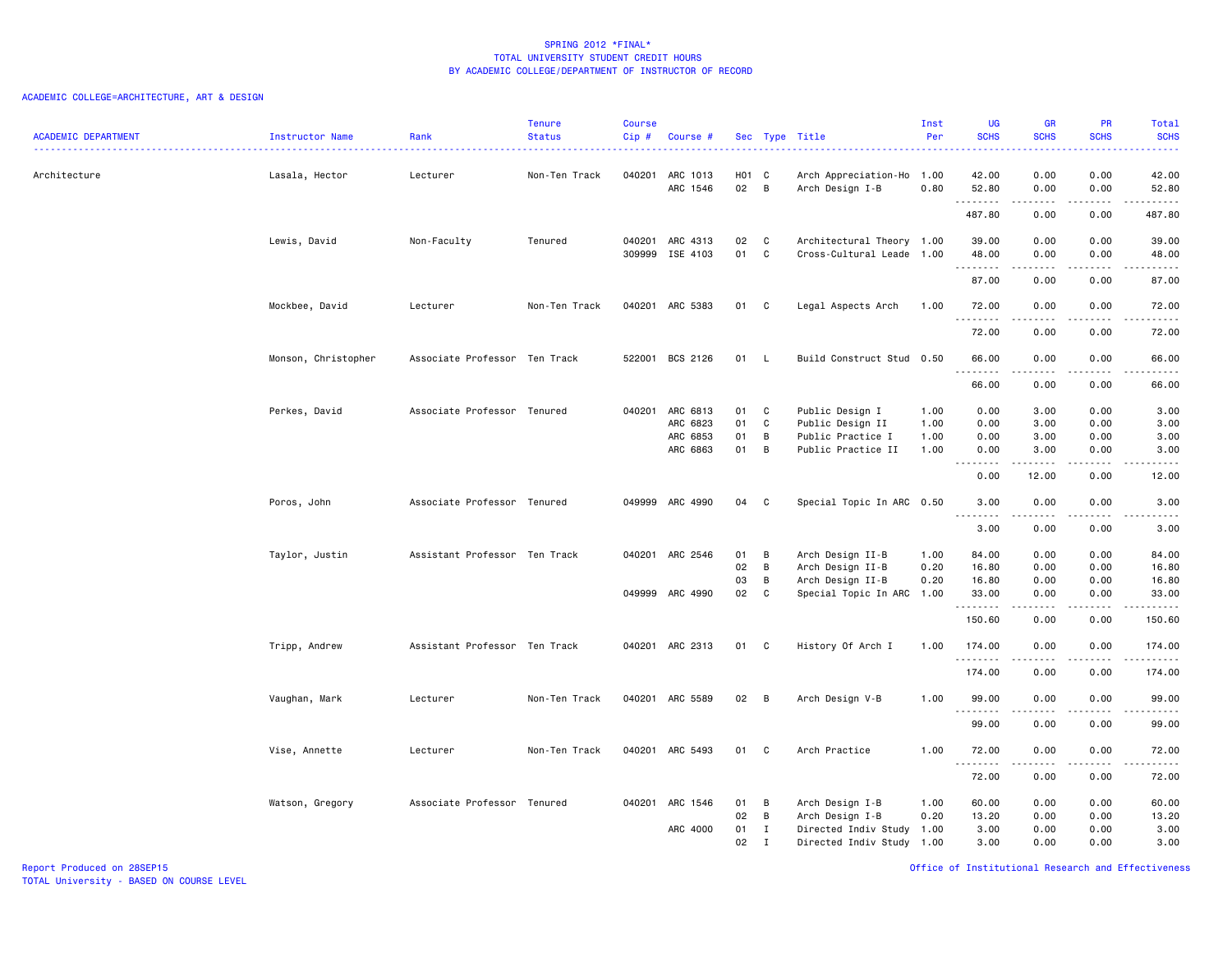| <b>ACADEMIC DEPARTMENT</b> | Instructor Name | Rank                        | Tenure<br>Status | Course<br>Cip# | Course # |      | Sec Type Title            | Inst<br>Per | <b>UG</b><br><b>SCHS</b>        | <b>GR</b><br><b>SCHS</b>      | <b>PR</b><br><b>SCHS</b>     | Total<br><b>SCHS</b>                |
|----------------------------|-----------------|-----------------------------|------------------|----------------|----------|------|---------------------------|-------------|---------------------------------|-------------------------------|------------------------------|-------------------------------------|
| Architecture               | Watson, Gregory | Associate Professor Tenured |                  | 040201         | ARC 4000 | 03 I | Directed Indiv Study 1.00 |             | 3.00<br>.<br>82.20              | 0.00<br>.<br>0.00             | 0.00<br>.<br>0.00            | 3.00<br>.<br>82.20                  |
| Architecture               |                 |                             |                  |                |          |      |                           |             | ========<br>2853.00<br>======== | ========<br>12.00<br>======== | ========<br>0.00<br>======== | ==========<br>2865,00<br>========== |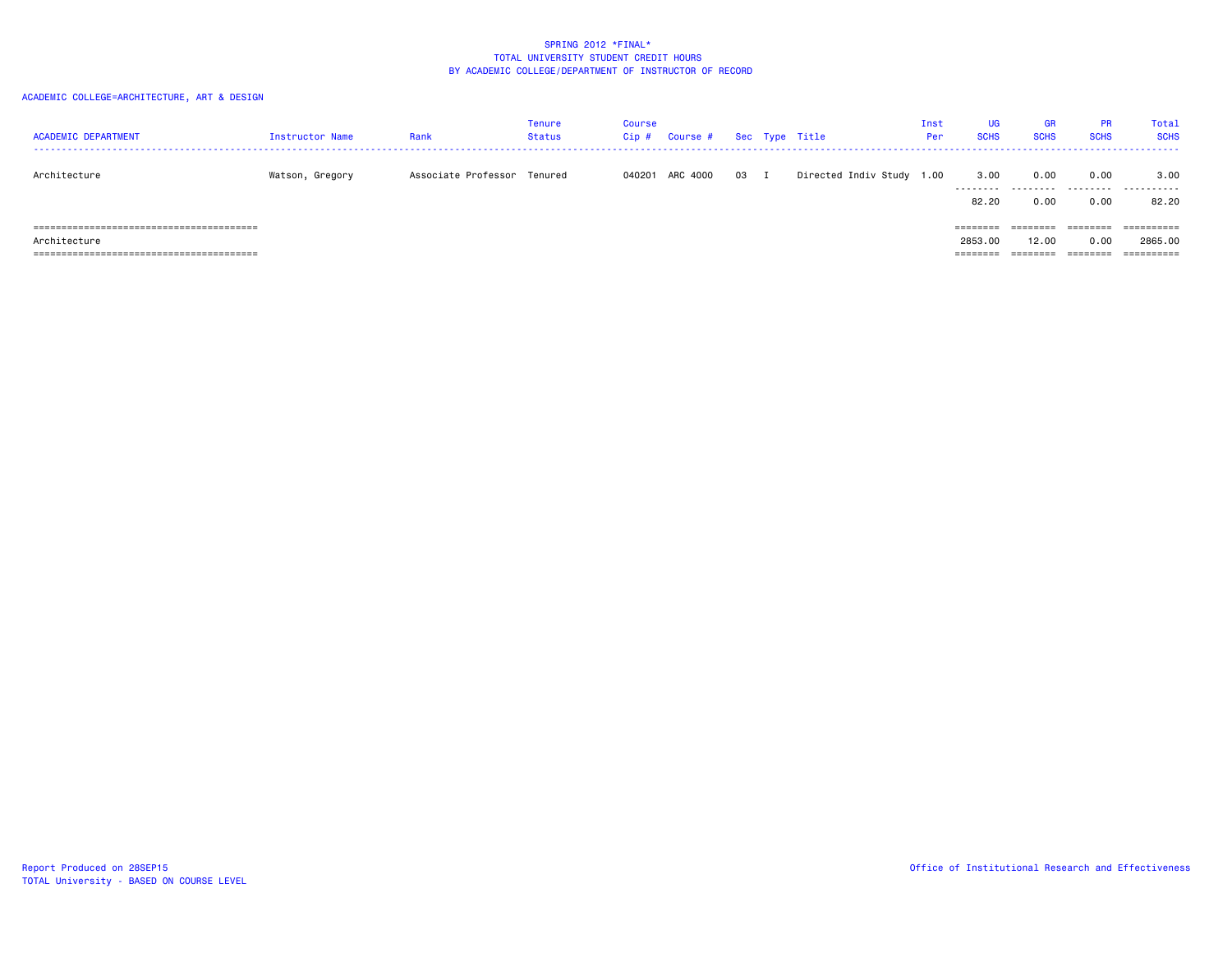# ACADEMIC COLLEGE=ARCHITECTURE, ART & DESIGN

| <b>ACADEMIC DEPARTMENT</b> | Instructor Name      | Rank                          | <b>Tenure</b><br><b>Status</b> | <b>Course</b><br>Cip# | Course #        |      |                | Sec Type Title            | Inst<br>Per | <b>UG</b><br><b>SCHS</b> | <b>GR</b><br><b>SCHS</b> | PR<br><b>SCHS</b>              | Total<br><b>SCHS</b> |
|----------------------------|----------------------|-------------------------------|--------------------------------|-----------------------|-----------------|------|----------------|---------------------------|-------------|--------------------------|--------------------------|--------------------------------|----------------------|
|                            | .                    |                               |                                |                       |                 |      |                |                           |             |                          |                          |                                |                      |
| Art - AAD                  | Anderson, Patrice    | Lecturer                      | Non-Ten Track                  |                       | 500101 ART 2803 | 01   | B              | Intro to Computing A 1.00 |             | 39.00                    | 0.00                     | 0.00                           | 39.00                |
|                            |                      |                               |                                |                       | ART 4813        | 01   | B              | Multimedia I              | 1.00        | 24.00                    | 0.00                     | 0.00                           | 24.00                |
|                            |                      |                               |                                |                       | ART 4863        | 01   | L.             | Adv Computer Studio       | 1.00        | 21.00                    | 0.00                     | 0.00                           | 21.00                |
|                            |                      |                               |                                |                       | 500701 ART 4000 | 03   | $\mathbf{I}$   | Directed Indiv Study 1.00 |             | 3.00<br>.                | 0.00<br>.                | 0.00<br>.                      | 3.00<br>$- - - - -$  |
|                            |                      |                               |                                |                       |                 |      |                |                           |             | 87.00                    | 0.00                     | 0.00                           | 87.00                |
|                            | Anderson, William    | Assistant Professor Ten Track |                                |                       | 500101 ART 4863 | 02 L |                | Adv Computer Studio       | 1.00        | 36.00                    | 0.00                     | 0.00                           | 36.00                |
|                            |                      |                               |                                |                       | 500402 ART 4883 | 01   | $\overline{B}$ | Graphic Design for W      | 1.00        | 45.00                    | 0.00                     | 0.00                           | 45.00                |
|                            |                      |                               |                                |                       | 500701 ART 4000 | 06   | $\mathbf{I}$   | Directed Indiv Study 1.00 |             | 3.00                     | 0.00                     | 0.00                           | 3.00                 |
|                            |                      |                               |                                |                       | 500703 ART 2813 | 02   | B              | Intermed Comp for De 1.00 |             | 45.00                    | 0.00                     | 0.00                           | 45.00                |
|                            |                      |                               |                                |                       |                 |      |                |                           |             | .<br>129.00              | <b>.</b><br>0.00         | .<br>0.00                      | .<br>129.00          |
|                            | Bain, Peter          | Assistant Professor Ten Track |                                |                       | 500402 ART 4113 | 01   | - L            | Typography II             | 1.00        | 12.00                    | 0.00                     | 0.00                           | 12.00                |
|                            |                      |                               |                                |                       | 500703 ART 2813 | 03   | B              | Intermed Comp for De      | 1.00        | 33.00                    | 0.00                     | 0.00                           | 33.00                |
|                            |                      |                               |                                |                       | ART 3163        | 01   | $\mathbf c$    | History of Graphic D 1.00 |             | 147.00                   | 0.00                     | 0.00                           | 147.00               |
|                            |                      |                               |                                |                       |                 |      |                |                           |             | 192.00                   | <b>.</b><br>0.00         | .<br>0.00                      | .<br>192.00          |
|                            | Bostic, Alexander    | Associate Professor Tenured   |                                |                       | 500101 ART 3443 | 01   | - L            | Illustration              | 1.00        | 36.00                    | 0.00                     | 0.00                           | 36.00                |
|                            |                      |                               |                                | 500701                | ART 4000        | 02   | $\mathbf{I}$   | Directed Indiv Study 1.00 |             | 3.00                     | 0.00                     | 0.00                           | 3.00                 |
|                            |                      |                               |                                |                       | 500705 ART 1213 | 02   | $\mathsf{L}$   | Drawing I                 | 1.00        | 60.00                    | 0.00                     | 0.00                           | 60.00                |
|                            |                      |                               |                                |                       | 509999 ART 4990 | 02 C |                | Special Topic In ART 1.00 |             | 27.00                    | 0.00                     | 0.00                           | 27.00                |
|                            |                      |                               |                                |                       |                 |      |                |                           |             | .<br>126.00              | .<br>0.00                | .<br>0.00                      | .<br>126.00          |
|                            | Bourgeois, Angi      | Associate Professor Tenured   |                                |                       | 500703 ART 3143 | 01   | C              | Ital Ren Art Hist         | 1.00        | 81.00<br><b></b>         | 0.00                     | 0.00<br>.                      | 81.00<br>.           |
|                            |                      |                               |                                |                       |                 |      |                |                           |             | 81.00                    | .<br>0.00                | 0.00                           | 81.00                |
|                            | Campbell, Frank      | Assistant Professor Ten Track |                                |                       | 500709 ART 2403 | 01 L |                | Sculpture Survey          | 1.00        | 48.00                    | 0.00                     | 0.00                           | 48.00                |
|                            |                      |                               |                                |                       |                 | 02   | L              | Sculpture Survey          | 1.00        | 51.00                    | 0.00                     | 0.00                           | 51.00                |
|                            |                      |                               |                                |                       | ART 3513        | 01   | L              | Sculpture II              | 1.00        | 18.00                    | 0.00                     | 0.00                           | 18.00                |
|                            |                      |                               |                                |                       | ART 4630        | 01   | $\Omega$       | Advanced Studio - Sc      | 1.00        | 21.00                    | 0.00<br>.                | 0.00<br>.                      | 21.00                |
|                            |                      |                               |                                |                       |                 |      |                |                           |             | .<br>138.00              | 0.00                     | 0.00                           | .<br>138.00          |
|                            | Cumberland, Jonathan | Lecturer                      | Non-Ten Track                  | 500401                | ART 1123        | 01   | L,             | Design I                  | 1.00        | 51.00                    | 0.00                     | 0.00                           | 51.00                |
|                            |                      |                               |                                |                       |                 | 02   | L              | Design I                  | 1.00        | 51.00                    | 0.00                     | 0.00                           | 51.00                |
|                            |                      |                               |                                |                       | ART 1133        | 04   | L              | Design II                 | 1.00        | 48.00                    | 0.00                     | 0.00                           | 48.00                |
|                            |                      |                               |                                |                       |                 | 05   | L.             | Design II                 | 1.00        | 36.00<br>.               | 0.00<br>.                | 0.00<br>$\omega$ is a $\omega$ | 36.00<br>د د د د د   |
|                            |                      |                               |                                |                       |                 |      |                |                           |             | 186.00                   | 0.00                     | 0.00                           | 186.00               |
|                            | Dixon, Melissa       | Lecturer                      | Non-Ten Track                  |                       | 500704 ART 4413 | 01   | - L            | Advertising Dsgn II       | 1.00        | 27.00<br>.               | 0.00<br>.                | 0.00<br>.                      | 27.00<br>.           |
|                            |                      |                               |                                |                       |                 |      |                |                           |             | 27.00                    | 0.00                     | 0.00                           | 27.00                |
|                            | Funderburk, Thomas   | Professor                     | Tenured                        |                       | 500101 ART 4693 | 01   | - L            | Intern-Fine Art           | 1.00        | 3.00                     | 0.00                     | 0.00                           | 3.00                 |
|                            |                      |                               |                                | 500701                | ART 4000        | 01   | $\mathbf{I}$   | Directed Indiv Study 1.00 |             | 3.00                     | 0.00                     | 0.00                           | 3.00                 |
|                            |                      |                               |                                |                       | 500702 ART 4053 | 01   | Q              | Watermedia Painting       | 1.00        | 36,00                    | 0.00                     | 0.00                           | 36.00                |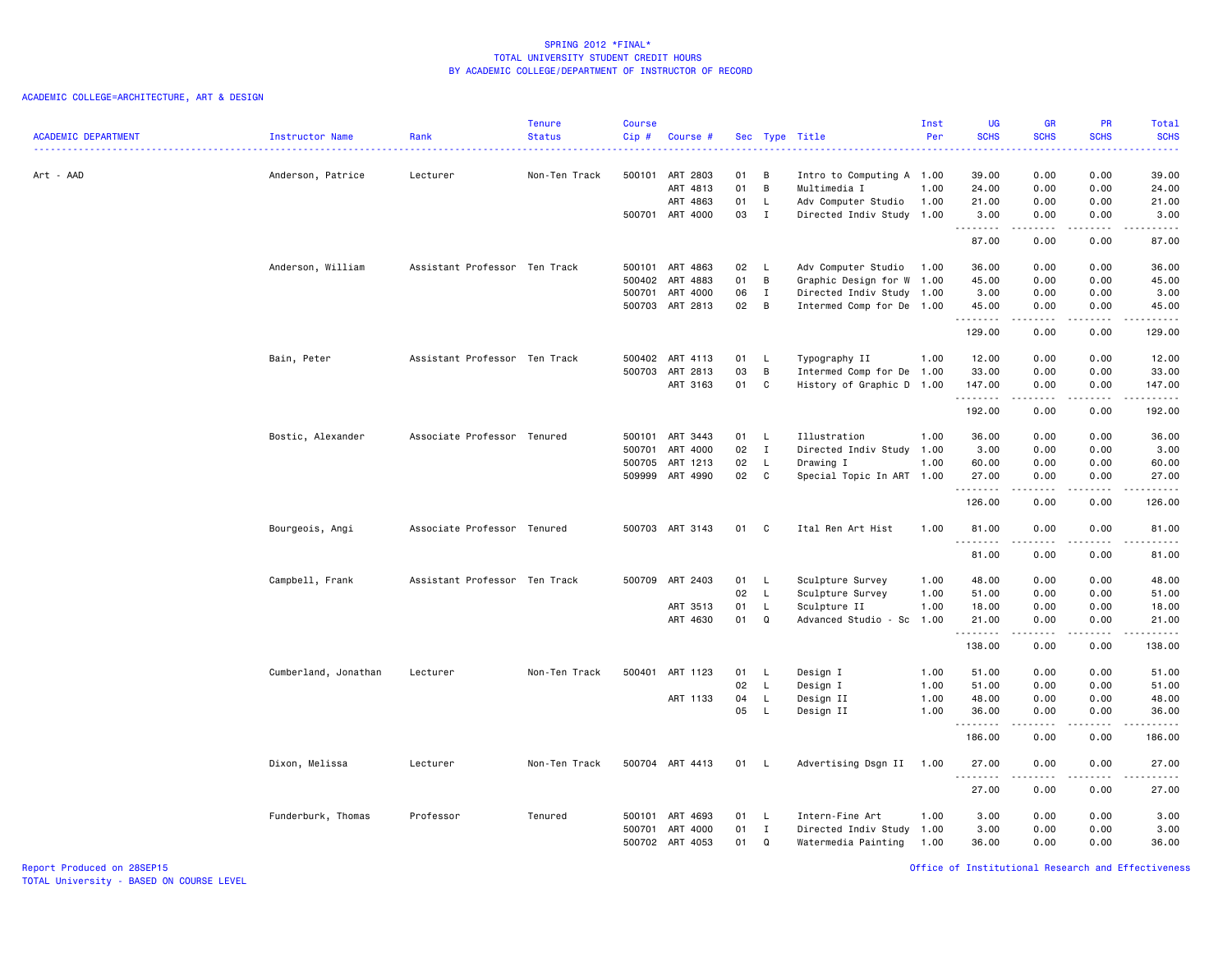| <b>ACADEMIC DEPARTMENT</b> | Instructor Name    | Rank                              | <b>Tenure</b><br><b>Status</b> | <b>Course</b><br>Cip# | Course #                           |                   |                   | Sec Type Title                               | Inst<br>Per | <b>UG</b><br><b>SCHS</b>                           | <b>GR</b><br><b>SCHS</b>                                                                                                          | <b>PR</b><br><b>SCHS</b> | Total<br><b>SCHS</b><br>$\frac{1}{2} \left( \frac{1}{2} \right) \left( \frac{1}{2} \right) \left( \frac{1}{2} \right) \left( \frac{1}{2} \right)$ |
|----------------------------|--------------------|-----------------------------------|--------------------------------|-----------------------|------------------------------------|-------------------|-------------------|----------------------------------------------|-------------|----------------------------------------------------|-----------------------------------------------------------------------------------------------------------------------------------|--------------------------|---------------------------------------------------------------------------------------------------------------------------------------------------|
| Art - AAD                  | Funderburk, Thomas | Professor                         | Tenured                        |                       | 500708 ART 3053                    | 01                | $\mathsf{L}$      | Watercolor Painting                          | 1.00        | 51.00                                              | 0.00                                                                                                                              | 0.00                     | 51.00                                                                                                                                             |
|                            |                    |                                   |                                |                       | ART 4610                           | 02                | L                 | Advanced Studio - Pa                         | 1.00        | 9.00                                               | 0.00                                                                                                                              | 0.00                     | 9.00                                                                                                                                              |
|                            |                    |                                   |                                |                       | 500799 ART 4093                    | 01                | S                 | Sr Honors Thesis                             | 1.00        | 42.00                                              | 0.00                                                                                                                              | 0.00                     | 42.00                                                                                                                                             |
|                            |                    |                                   |                                |                       |                                    |                   |                   |                                              |             | .<br>144.00                                        | .<br>0.00                                                                                                                         | .<br>0.00                | .<br>144.00                                                                                                                                       |
|                            | Gootee, Marita     | Professor                         | Tenured                        |                       | 500602 ART 4443                    | 01                | B                 | Alternative Color                            | 1.00        | 30.00                                              | 0.00                                                                                                                              | 0.00                     | 30.00                                                                                                                                             |
|                            |                    |                                   |                                |                       | 500605 ART 2103                    | 01                | B                 | Photography Survey                           | 1.00        | 27.00                                              | 0.00                                                                                                                              | 0.00                     | 27.00                                                                                                                                             |
|                            |                    |                                   |                                |                       | 500701 ART 4000                    | 05                | I                 | Directed Indiv Study                         | 1.00        | 3.00                                               | 0.00                                                                                                                              | 0.00                     | 3.00                                                                                                                                              |
|                            |                    |                                   |                                |                       |                                    | 07                | $\mathbf{I}$      | Directed Indiv Study                         | 1.00        | 3.00                                               | 0.00                                                                                                                              | 0.00                     | 3.00                                                                                                                                              |
|                            |                    |                                   |                                |                       |                                    | 08                | $\mathbf{I}$      | Directed Indiv Study                         | 1.00        | 3.00                                               | 0.00                                                                                                                              | 0.00                     | 3.00                                                                                                                                              |
|                            |                    |                                   |                                |                       |                                    | 09                | $\mathbf{I}$      | Directed Indiv Study                         | 1.00        | 3.00                                               | 0.00                                                                                                                              | 0.00                     | 3.00                                                                                                                                              |
|                            |                    |                                   |                                |                       |                                    | 10 <sub>1</sub>   | $\mathbf{I}$      | Directed Indiv Study 1.00                    |             | 3.00                                               | 0.00                                                                                                                              | 0.00                     | 3.00                                                                                                                                              |
|                            |                    |                                   |                                |                       | 500702 ART 3233<br>500711 ART 4660 | 01<br>01          | Q<br>$\mathsf{L}$ | Studio Lighting<br>Advanced Photography 1.00 | 1.00        | 36.00<br>32.00                                     | 0.00<br>0.00                                                                                                                      | 0.00<br>0.00             | 36.00<br>32.00                                                                                                                                    |
|                            |                    |                                   |                                |                       |                                    |                   |                   |                                              |             | .<br>140.00                                        | .<br>0.00                                                                                                                         | 22222<br>0.00            | .<br>140.00                                                                                                                                       |
|                            |                    |                                   |                                |                       |                                    |                   |                   |                                              |             |                                                    |                                                                                                                                   |                          |                                                                                                                                                   |
|                            | Grannan, Kurt      | Visiting Assist Pro Non-Ten Track |                                |                       | 500705 ART 1223                    | 01                | L.                | Drawing II                                   | 1.00        | 45.00                                              | 0.00                                                                                                                              | 0.00                     | 45.00                                                                                                                                             |
|                            |                    |                                   |                                |                       |                                    | 02                | L.                | Drawing II                                   | 1.00        | 51.00                                              | 0.00                                                                                                                              | 0.00                     | 51.00                                                                                                                                             |
|                            |                    |                                   |                                |                       | ART 2213                           | 01                | L.                | Life Drawing I                               | 1.00        | 48.00<br>.                                         | 0.00<br>ولايات                                                                                                                    | 0.00<br>.                | 48.00<br>.                                                                                                                                        |
|                            |                    |                                   |                                |                       |                                    |                   |                   |                                              |             | 144.00                                             | 0.00                                                                                                                              | 0.00                     | 144.00                                                                                                                                            |
|                            | Harvey, Benjamin   | Associate Professor Tenured       |                                |                       | 500703 ART 1023                    | 01                | $\mathbf{C}$      | History Of Art II                            | 1.00        | 126.00                                             | 0.00                                                                                                                              | 0.00                     | 126.00                                                                                                                                            |
|                            |                    |                                   |                                |                       |                                    | 02                | C                 | History Of Art II                            | 1.00        | 120.00                                             | 0.00                                                                                                                              | 0.00                     | 120.00                                                                                                                                            |
|                            |                    |                                   |                                |                       |                                    | H <sub>01</sub> C |                   | Honors History Of Ar 1.00                    |             | 21.00                                              | 0.00                                                                                                                              | 0.00                     | 21.00                                                                                                                                             |
|                            |                    |                                   |                                |                       | ART 3623                           | 01                | C                 | Art in France 1850-1 1.00                    |             | 66.00                                              | 0.00                                                                                                                              | 0.00                     | 66.00                                                                                                                                             |
|                            |                    |                                   |                                |                       |                                    | H <sub>01</sub> C |                   | Art in France 1850-1 1.00                    |             | 15.00<br>.                                         | 0.00                                                                                                                              | 0.00<br>.                | 15.00<br>.                                                                                                                                        |
|                            |                    |                                   |                                |                       |                                    |                   |                   |                                              |             | 348.00                                             | 0.00                                                                                                                              | 0.00                     | 348.00                                                                                                                                            |
|                            | Haug, Rowan        | Lecturer                          | Non-Ten Track                  |                       | 500401 ART 1153                    | 01                | L.                | Three-Dimen Design                           | 1.00        | 42.00                                              | 0.00                                                                                                                              | 0.00                     | 42.00                                                                                                                                             |
|                            |                    |                                   |                                |                       |                                    | 02                | $\mathsf{L}$      | Three-Dimen Design                           | 1.00        | 51.00                                              | 0.00                                                                                                                              | 0.00                     | 51.00                                                                                                                                             |
|                            |                    |                                   |                                |                       |                                    | 03                | L.                | Three-Dimen Design                           | 1.00        | 48.00<br>.                                         | 0.00<br>.                                                                                                                         | 0.00<br>.                | 48.00<br>.                                                                                                                                        |
|                            |                    |                                   |                                |                       |                                    |                   |                   |                                              |             | 141.00                                             | 0.00                                                                                                                              | 0.00                     | 141.00                                                                                                                                            |
|                            | Haupt, Jeffrey     | Professor                         | Tenured                        |                       | 500705 ART 3213                    | 01 L              |                   | Life Drawing II                              | 1.00        | 36.00                                              | 0.00                                                                                                                              | 0.00                     | 36.00                                                                                                                                             |
|                            |                    |                                   |                                | 500708                | ART 3023                           | 01                | L                 | Painting II                                  | 1.00        | 27.00                                              | 0.00                                                                                                                              | 0.00                     | 27.00                                                                                                                                             |
|                            |                    |                                   |                                |                       | ART 3043                           | 01                | L                 | Figurative Painting                          | 1.00        | 15.00                                              | 0.00                                                                                                                              | 0.00                     | 15.00                                                                                                                                             |
|                            |                    |                                   |                                |                       | ART 4610                           | 01                | L.                | Advanced Studio - Pa                         | 1.00        | 9.00<br>.                                          | 0.00                                                                                                                              | 0.00                     | 9.00<br>.                                                                                                                                         |
|                            |                    |                                   |                                |                       |                                    |                   |                   |                                              |             | 87.00                                              | $\frac{1}{2} \left( \frac{1}{2} \right) \left( \frac{1}{2} \right) \left( \frac{1}{2} \right) \left( \frac{1}{2} \right)$<br>0.00 | 0.00                     | 87.00                                                                                                                                             |
|                            | Landry, Jude       | Assistant Professor Ten Track     |                                |                       | 500402 ART 4113                    | 02                | $\mathsf{L}$      | Typography II                                | 1.00        | 45.00                                              | 0.00                                                                                                                              | 0.00                     | 45.00                                                                                                                                             |
|                            |                    |                                   |                                |                       | ART 4123                           | 01                | Q                 | Screen Printing for                          | 1.00        | 39.00                                              | 0.00                                                                                                                              | 0.00                     | 39.00                                                                                                                                             |
|                            |                    |                                   |                                |                       | 500499 ART 3913                    | 01                | Q                 | Intro to Print Produ 1.00                    |             | 33.00                                              | 0.00                                                                                                                              | 0.00                     | 33.00                                                                                                                                             |
|                            |                    |                                   |                                |                       |                                    |                   |                   |                                              |             | .<br>117.00                                        | د د د د<br>0.00                                                                                                                   | الدامات ب<br>0.00        | .<br>117.00                                                                                                                                       |
|                            | Lippillo, Dominic  | Assistant Professor Ten Track     |                                |                       | 500101 ART 4873                    | 01                | - L               | Digital Imaging I                            | 1.00        | 21.00                                              | 0.00                                                                                                                              | 0.00                     | 21.00                                                                                                                                             |
| Report Produced on 28SEP15 |                    |                                   |                                |                       |                                    |                   |                   |                                              |             | Office of Institutional Research and Effectiveness |                                                                                                                                   |                          |                                                                                                                                                   |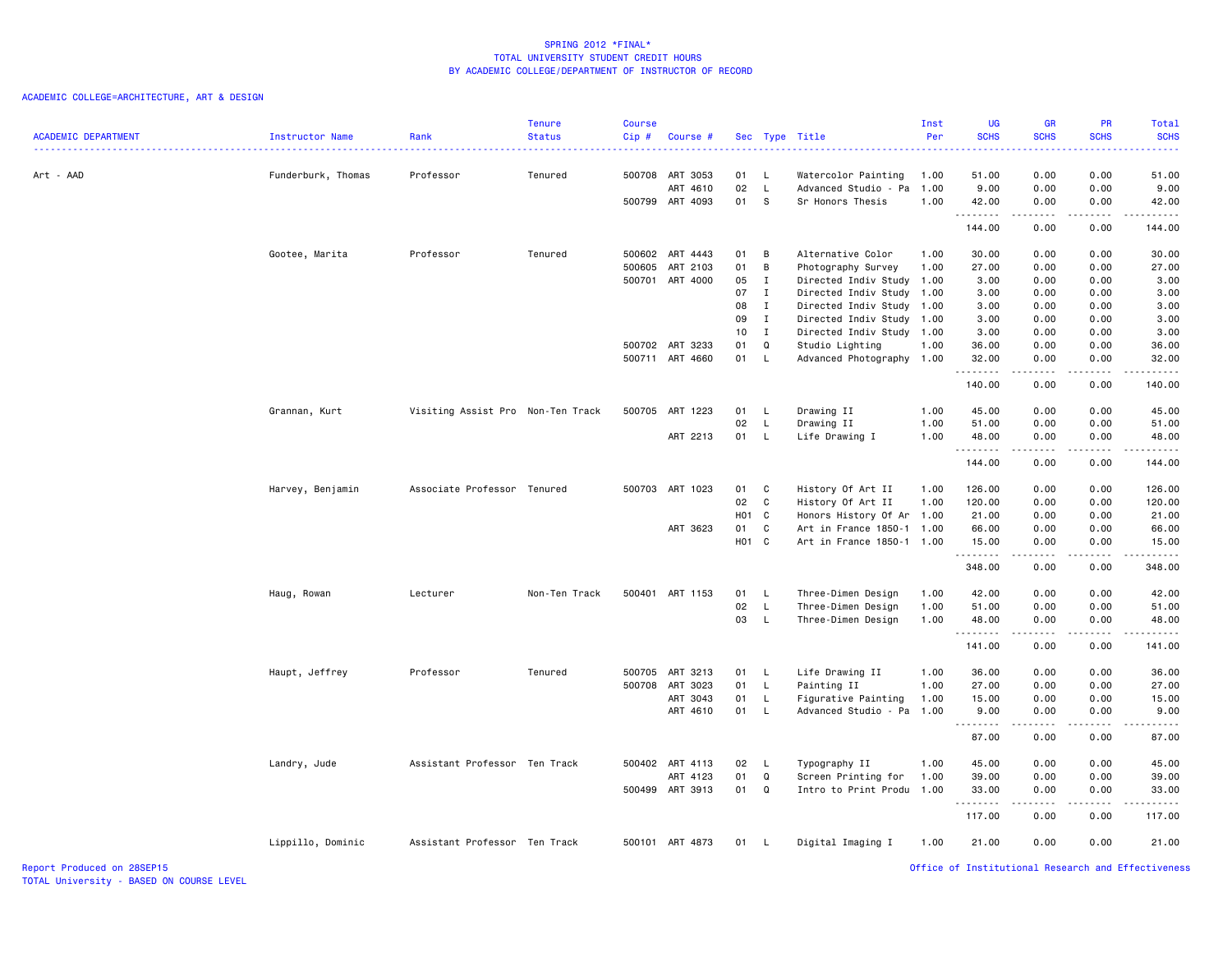# ACADEMIC COLLEGE=ARCHITECTURE, ART & DESIGN

|                            |                      |                                   | <b>Tenure</b> | Course |                 |       |                |                           | Inst | <b>UG</b>   | <b>GR</b>                                                                                                                                                    | PR          | Total                                                                                                                                                         |
|----------------------------|----------------------|-----------------------------------|---------------|--------|-----------------|-------|----------------|---------------------------|------|-------------|--------------------------------------------------------------------------------------------------------------------------------------------------------------|-------------|---------------------------------------------------------------------------------------------------------------------------------------------------------------|
| <b>ACADEMIC DEPARTMENT</b> | Instructor Name<br>. | Rank                              | <b>Status</b> | Cip#   | Course #        |       |                | Sec Type Title            | Per  | <b>SCHS</b> | <b>SCHS</b>                                                                                                                                                  | <b>SCHS</b> | <b>SCHS</b><br>.                                                                                                                                              |
| Art - AAD                  | Lippillo, Dominic    | Assistant Professor Ten Track     |               |        | 500605 ART 2103 | 02    | B              | Photography Survey        | 1.00 | 48.00       | 0.00                                                                                                                                                         | 0.00        | 48.00                                                                                                                                                         |
|                            |                      |                                   |               |        | 500701 ART 4000 | 04    | $\mathbf{I}$   | Directed Indiv Study 1.00 |      | 3.00        | 0.00                                                                                                                                                         | 0.00        | 3.00                                                                                                                                                          |
|                            |                      |                                   |               |        |                 | 11    | $\blacksquare$ | Directed Indiv Study 1.00 |      | 6.00        | 0.00                                                                                                                                                         | 0.00        | 6.00                                                                                                                                                          |
|                            |                      |                                   |               |        | 509999 ART 4990 | 01    | $\mathbf{C}$   | Special Topic In ART 1.00 |      | 24.00<br>.  | 0.00                                                                                                                                                         | 0.00<br>.   | 24.00<br>.                                                                                                                                                    |
|                            |                      |                                   |               |        |                 |       |                |                           |      | 102.00      | .<br>0.00                                                                                                                                                    | 0.00        | 102.00                                                                                                                                                        |
|                            | Long, Robert         | Professor                         | Tenured       |        | 500711 ART 2503 | 01 L  |                | Ceramic Art Survey        | 1.00 | 48.00       | 0.00                                                                                                                                                         | 0.00        | 48.00                                                                                                                                                         |
|                            |                      |                                   |               |        | ART 3503        | 01    | L              | Ceramic Art II            | 1.00 | 33.00       | 0.00                                                                                                                                                         | 0.00        | 33.00                                                                                                                                                         |
|                            |                      |                                   |               |        | ART 4533        | 01    | L              | Ceramic Art III           | 1.00 | 12.00       | 0.00                                                                                                                                                         | 0.00        | 12.00                                                                                                                                                         |
|                            |                      |                                   |               |        | ART 4650        | 01    | $\mathsf{L}$   | Advanced Studio-Cera 1.00 |      | 21.00       | 0.00                                                                                                                                                         | 0.00        | 21.00                                                                                                                                                         |
|                            |                      |                                   |               |        |                 |       |                |                           |      | 114.00      | <b>.</b><br>0.00                                                                                                                                             | .<br>0.00   | .<br>114.00                                                                                                                                                   |
|                            | McCourt, Timothy     | Professor                         | Tenured       |        | 500401 ART 1133 | 01    | -L             | Design II                 | 1.00 | 51.00       | 0.00                                                                                                                                                         | 0.00        | 51.00                                                                                                                                                         |
|                            |                      |                                   |               |        |                 | 02    | $\mathsf{L}$   | Design II                 | 1.00 | 51.00       | 0.00                                                                                                                                                         | 0.00        | 51.00                                                                                                                                                         |
|                            |                      |                                   |               |        |                 | 03    | L              | Design II                 | 1.00 | 48.00       | 0.00                                                                                                                                                         | 0.00        | 48.00                                                                                                                                                         |
|                            |                      |                                   |               |        | 500708 ART 4610 | 03    | L.             | Advanced Studio - Pa      | 1.00 | 6.00        | 0.00                                                                                                                                                         | 0.00        | 6.00                                                                                                                                                          |
|                            |                      |                                   |               |        |                 |       |                |                           |      | .<br>156.00 | .<br>0.00                                                                                                                                                    | .<br>0.00   | د د د د د<br>156.00                                                                                                                                           |
|                            |                      |                                   |               |        |                 |       |                |                           |      |             |                                                                                                                                                              |             |                                                                                                                                                               |
|                            | Mixon, Jamie         | Professor                         | Tenured       |        | 500409 ART 3323 | 03    | -L             | Graphic Art Des II        | 1.00 | 45.00       | 0.00                                                                                                                                                         | 0.00        | 45.00                                                                                                                                                         |
|                            |                      |                                   |               |        | ART 4523        | 01    | $\mathsf{L}$   | Graphic Art Intern        | 1.00 | 36.00       | 0.00                                                                                                                                                         | 0.00        | 36.00                                                                                                                                                         |
|                            |                      |                                   |               |        | ART 4640        | 01    | Q              | Adv Studio - Graphic      | 1.00 | 39.00<br>.  | 0.00<br>.                                                                                                                                                    | 0.00<br>.   | 39.00<br>.                                                                                                                                                    |
|                            |                      |                                   |               |        |                 |       |                |                           |      | 120.00      | 0.00                                                                                                                                                         | 0.00        | 120.00                                                                                                                                                        |
|                            | Morris, Anthony      | Visiting Assist Pro Non-Ten Track |               | 500799 | ART 4083        | 01    | -S             | Sr Honors Research        | 1.00 | 30.00       | 0.00                                                                                                                                                         | 0.00        | 30.00                                                                                                                                                         |
|                            |                      |                                   |               |        | 509999 ART 2990 | 01    | $\mathbf{C}$   | Special Topic In ART 1.00 |      | 147.00      | 0.00                                                                                                                                                         | 0.00        | 147.00                                                                                                                                                        |
|                            |                      |                                   |               |        |                 |       |                |                           |      | .           | <b>.</b>                                                                                                                                                     | .           |                                                                                                                                                               |
|                            |                      |                                   |               |        |                 |       |                |                           |      | 177.00      | 0.00                                                                                                                                                         | 0.00        | 177.00                                                                                                                                                        |
|                            | Neuenfeldt, Lori     | Lecturer                          | Non-Ten Track |        | 500703 ART 1013 | 01    | $\mathbf{C}$   | History Of Art I          | 1.00 | 93.00       | 0.00                                                                                                                                                         | 0.00        | 93.00                                                                                                                                                         |
|                            |                      |                                   |               |        |                 | HO1 C |                | Honors History Of Ar 1.00 |      | 30.00       | 0.00                                                                                                                                                         | 0.00        | 30.00                                                                                                                                                         |
|                            |                      |                                   |               |        |                 |       |                |                           |      | .           | .                                                                                                                                                            | .           | .                                                                                                                                                             |
|                            |                      |                                   |               |        |                 |       |                |                           |      | 123.00      | 0.00                                                                                                                                                         | 0.00        | 123.00                                                                                                                                                        |
|                            | Ngoh, Soon           | Associate Professor Tenured       |               |        | 500705 ART 1223 | 04    | - L            | Drawing II                | 1.00 | 30.00       | 0.00                                                                                                                                                         | 0.00        | 30.00                                                                                                                                                         |
|                            |                      |                                   |               |        | ART 2233        | 01    | L              | Drawing III               | 1.00 | 30.00       | 0.00                                                                                                                                                         | 0.00        | 30.00                                                                                                                                                         |
|                            |                      |                                   |               |        | ART 4343        | 01    | L              | Drawing IV                | 1.00 | 3.00        | 0.00                                                                                                                                                         | 0.00        | 3.00                                                                                                                                                          |
|                            |                      |                                   |               |        | ART 4600        | 01    | <b>L</b>       | Advanced Studio - Dr      | 1.00 | 6.00        | 0.00                                                                                                                                                         | 0.00        | 6.00                                                                                                                                                          |
|                            |                      |                                   |               |        |                 |       |                |                           |      | .<br>69.00  | -----<br>0.00                                                                                                                                                | .<br>0.00   | $\frac{1}{2} \left( \frac{1}{2} \right) \left( \frac{1}{2} \right) \left( \frac{1}{2} \right) \left( \frac{1}{2} \right) \left( \frac{1}{2} \right)$<br>69.00 |
|                            | Powney, Jeralyn      | Assistant Professor Ten Track     |               | 500409 | ART 3323        | 01    | - L            | Graphic Art Des II        | 1.00 | 15.00       | 0.00                                                                                                                                                         | 0.00        | 15.00                                                                                                                                                         |
|                            |                      |                                   |               |        |                 | 02    | L              | Graphic Art Des II        | 1.00 | 36.00       | 0.00                                                                                                                                                         | 0.00        | 36.00                                                                                                                                                         |
|                            |                      |                                   |               |        | 500703 ART 2813 | 01    | $\overline{B}$ | Intermed Comp for De      | 1.00 | 45.00       | 0.00                                                                                                                                                         | 0.00        | 45.00                                                                                                                                                         |
|                            |                      |                                   |               |        |                 |       |                |                           |      | .<br>96.00  | $\frac{1}{2} \left( \frac{1}{2} \right) \left( \frac{1}{2} \right) \left( \frac{1}{2} \right) \left( \frac{1}{2} \right) \left( \frac{1}{2} \right)$<br>0.00 | .<br>0.00   | .<br>96.00                                                                                                                                                    |
|                            |                      |                                   |               |        |                 |       |                |                           |      |             |                                                                                                                                                              |             |                                                                                                                                                               |
|                            | Remo, John           | Lecturer                          | Non-Ten Track |        | 500705 ART 1213 | 01    | -L             | Drawing I                 | 1.00 | 51.00       | 0.00                                                                                                                                                         | 0.00        | 51.00                                                                                                                                                         |
|                            |                      |                                   |               |        | ART 1223        | 03    | <b>L</b>       | Drawing II                | 1.00 | 48.00       | 0.00                                                                                                                                                         | 0.00        | 48.00                                                                                                                                                         |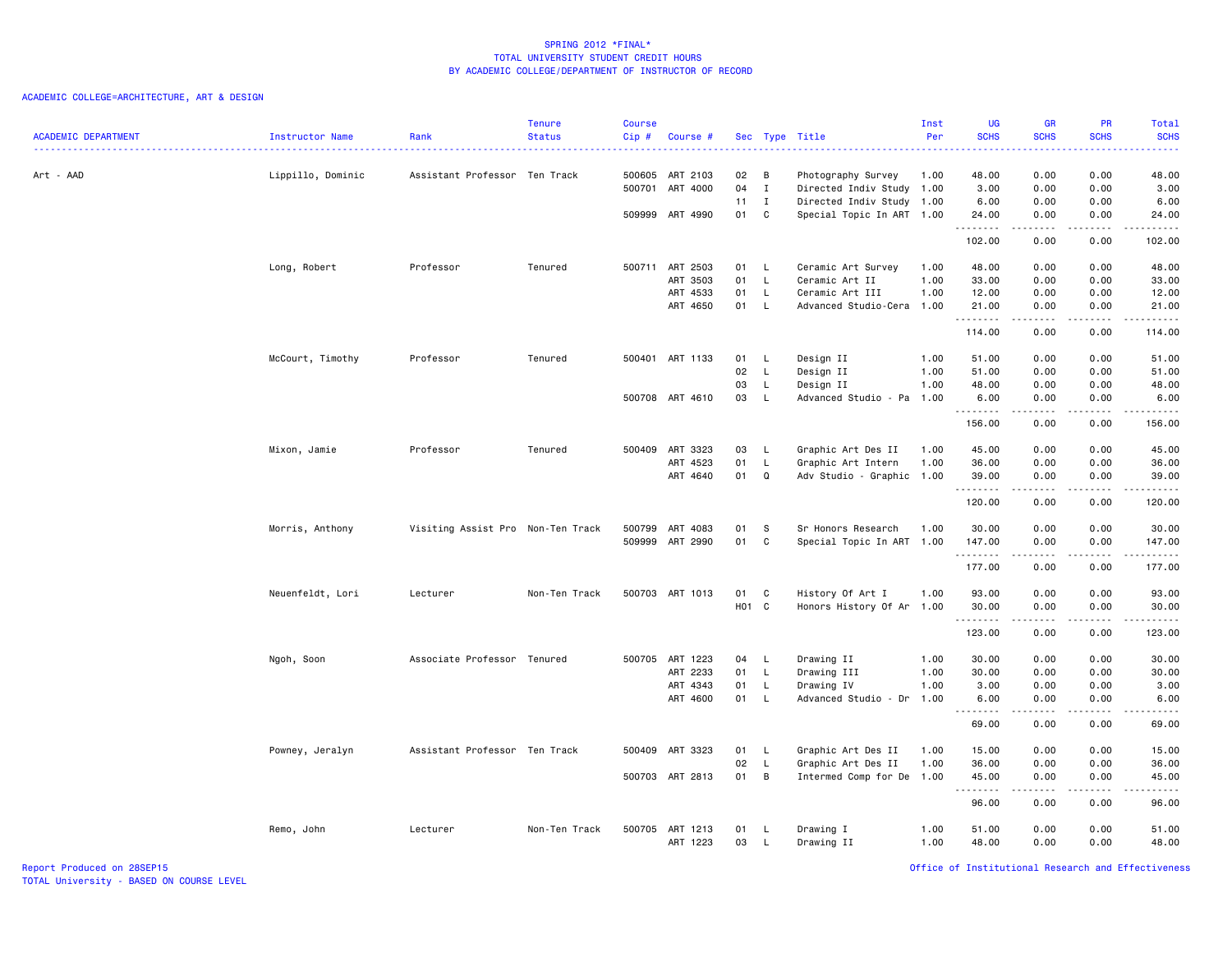| <b>ACADEMIC DEPARTMENT</b> | Instructor Name  | Rank                | <b>Tenure</b><br><b>Status</b> | Course<br>$Cip$ # | Course #        |               |     | Sec Type Title                         | Inst<br>Per  | <b>UG</b><br><b>SCHS</b>     | <b>GR</b><br><b>SCHS</b>       | <b>PR</b><br><b>SCHS</b> | Total<br><b>SCHS</b>            |
|----------------------------|------------------|---------------------|--------------------------------|-------------------|-----------------|---------------|-----|----------------------------------------|--------------|------------------------------|--------------------------------|--------------------------|---------------------------------|
| Art - AAD                  | Remo, John       | Lecturer            | Non-Ten Track                  |                   | 500708 ART 2013 | 01 L          |     | Painting Survey                        | 1.00         | 51.00                        | 0.00                           | 0.00                     | 51.00                           |
|                            |                  |                     |                                |                   |                 |               |     |                                        |              | .<br>150.00                  | --------<br>0.00               | .<br>0.00                | - - - - - - - - - - -<br>150.00 |
|                            | Ring, Robert     | Non-Faculty         | Not Applicable                 |                   | 500703 ART 1113 | 01 C          |     | Art Appreciation                       | 1.00         | 462.00                       | 0.00                           | 0.00                     | 462.00                          |
|                            |                  |                     |                                |                   | 500704 ART 3803 | 501 C<br>01 B |     | Art Appreciation<br>Gallery Management | 1.00<br>1.00 | 93.00<br>54.00               | 0.00<br>0.00                   | 0.00<br>0.00             | 93.00<br>54.00                  |
|                            |                  |                     |                                |                   |                 |               |     |                                        |              | .<br>609,00                  | <u>- - - - - - - -</u><br>0.00 | .<br>0.00                | ------<br>609,00                |
|                            | Runnells, Jamie  | Associate Professor | Tenured                        |                   | 500409 ART 4640 | $02 \quad L$  |     | Adv Studio - Graphic 1.00              |              | 45.00<br>--------            | 0.00                           | 0.00                     | 45.00<br>. <b>.</b> .           |
|                            |                  |                     |                                |                   |                 |               |     |                                        |              | 45.00                        | 0.00                           | 0.00                     | 45.00                           |
|                            | Seckinger, Linda | Professor           | Tenured                        | 500701            | ART 4620        | 01 L          |     | Advanced Studio - Pr 1.00              |              | 3.00                         | 0.00                           | 0.00                     | 3.00                            |
|                            |                  |                     |                                |                   | 500710 ART 2303 | 01 L          |     | Printmaking Survey                     | 1.00         | 39.00                        | 0.00                           | 0.00                     | 39.00                           |
|                            |                  |                     |                                |                   |                 | 02            | - L | Printmaking Survey                     | 1.00         | 36.00                        | 0.00                           | 0.00                     | 36.00                           |
|                            |                  |                     |                                |                   |                 | 03            |     | Printmaking Survey                     | 1.00         | 33.00<br><u>.</u>            | 0.00                           | 0.00<br>.                | 33.00<br>. <u>.</u>             |
|                            |                  |                     |                                |                   |                 |               |     |                                        |              | 111.00                       | 0.00                           | 0.00                     | 111.00                          |
| Art - AAD                  |                  |                     |                                |                   |                 |               |     |                                        |              | $=$ = = = = = = =<br>3959.00 | 0.00                           | 0.00                     | ==========<br>3959.00           |
|                            |                  |                     |                                |                   |                 |               |     |                                        |              | ========                     | ========                       | ========                 | ==========                      |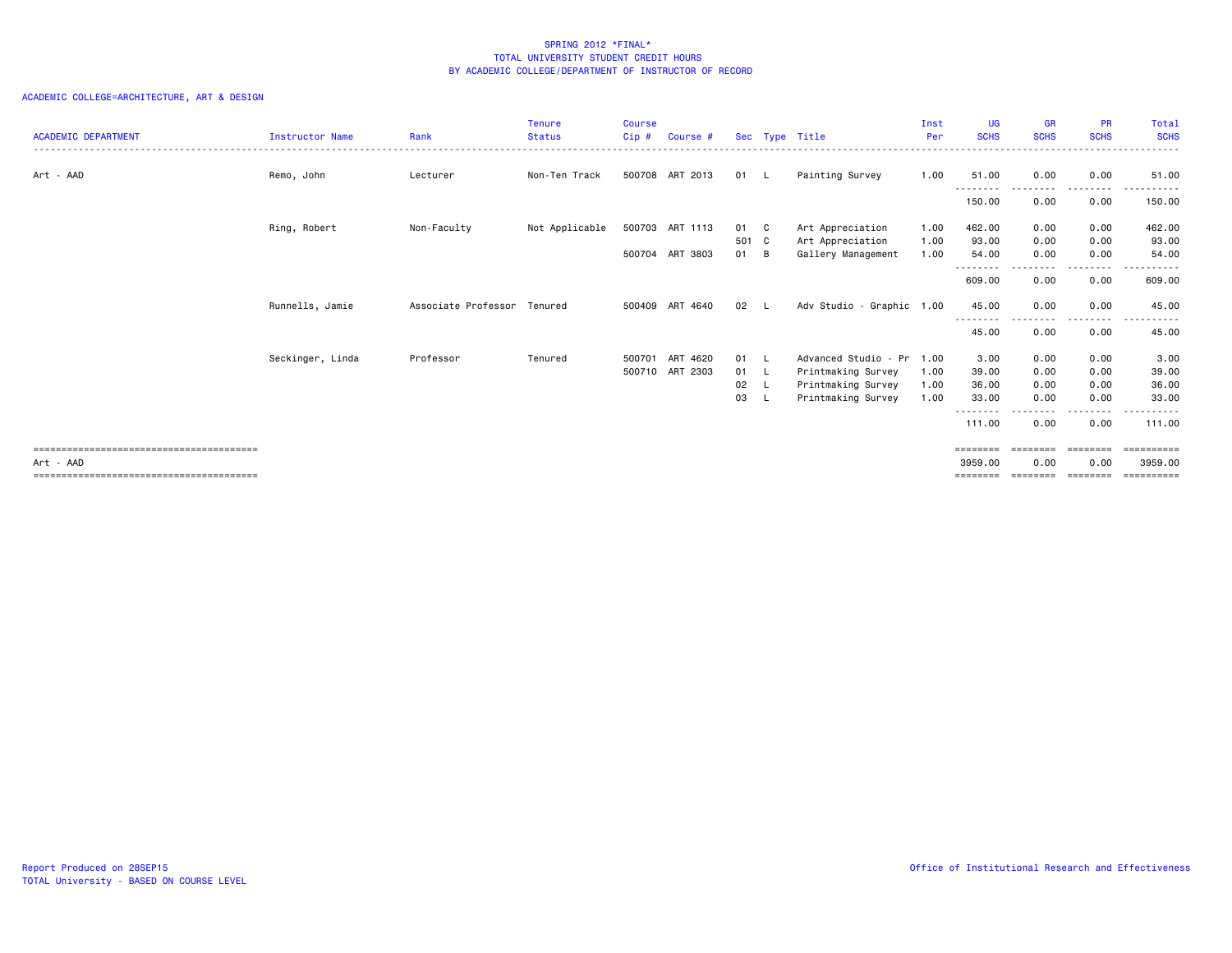| <b>ACADEMIC DEPARTMENT</b>    | Instructor Name   | Rank                              | <b>Tenure</b><br><b>Status</b> | Course<br>$Cip$ # | Course #       |              | Sec Type Title            | Inst<br>Per | <b>UG</b><br><b>SCHS</b>           | <b>GR</b><br><b>SCHS</b> | <b>PR</b><br><b>SCHS</b>                                                                                                          | Total<br><b>SCHS</b>  |
|-------------------------------|-------------------|-----------------------------------|--------------------------------|-------------------|----------------|--------------|---------------------------|-------------|------------------------------------|--------------------------|-----------------------------------------------------------------------------------------------------------------------------------|-----------------------|
| Building Construction Science | El-Adaway, Islam  | Assistant Professor Ten Track     |                                |                   | 140801 CE 8000 | 506 D        | Research / Thesis         | 1.00        | 0.00                               | 9.00                     | 0.00                                                                                                                              | 9.00                  |
|                               |                   |                                   |                                |                   | CE 9000        | 506 D        | Research / Diss           | 1.00        | 0.00                               | 12.00                    | 0.00                                                                                                                              | 12.00                 |
|                               |                   |                                   |                                |                   | 140899 CE 4990 | 01 C         | Special Topic In CE       | 1.00        | 30.00                              | 0.00                     | 0.00                                                                                                                              | 30.00                 |
|                               |                   |                                   |                                |                   | CE 6990        | 501 C        | Special Topic In CE       | 1.00        | 0.00                               | 21.00                    | 0.00                                                                                                                              | 21.00                 |
|                               |                   |                                   |                                | 522001            | BCS 3323       | 01 C         | High Perform Constru 1.00 |             | 42.00                              | 0.00                     | 0.00                                                                                                                              | 42.00                 |
|                               |                   |                                   |                                |                   |                |              |                           |             | --------<br>72.00                  | 42.00                    | $\frac{1}{2} \left( \frac{1}{2} \right) \left( \frac{1}{2} \right) \left( \frac{1}{2} \right) \left( \frac{1}{2} \right)$<br>0.00 | -----<br>114.00       |
|                               | Haupt, Theodore   | Associate Professor Ten Track     |                                | 522001            | BCS 3126       | 01 L         | Build Construct Stud 1.00 |             | 78.00                              | 0.00<br>--------         | 0.00<br>--------                                                                                                                  | 78.00<br>.            |
|                               |                   |                                   |                                |                   |                |              |                           |             | --------<br>78.00                  | 0.00                     | 0.00                                                                                                                              | 78.00                 |
|                               | Herrmann, Michele | Lecturer                          | Non-Ten Track                  | 522001            | BCS 2126       | 01 L         | Build Construct Stud 0.50 |             | 66.00                              | 0.00                     | 0.00                                                                                                                              | 66.00                 |
|                               |                   |                                   |                                |                   | BCS 4990       | 01 C         | Special Topics IN BC 1.00 |             | 21.00                              | 0.00                     | 0.00                                                                                                                              | 21.00                 |
|                               |                   |                                   |                                |                   |                |              |                           |             | ---------<br>87.00                 | --------<br>0.00         | - - - - - - - - <b>-</b><br>0.00                                                                                                  | . <u>.</u> .<br>87.00 |
|                               | Kilgore, Mark     | Visiting Assist Pro Non-Ten Track |                                | 040201            | ARC 3914       | 01 C         | Structures II             | 1.00        | 116,00                             | 0.00                     | 0.00                                                                                                                              | 116.00                |
|                               |                   |                                   |                                |                   | BCS 3914       | 01 C         | Structures II             | 1.00        | 100.00                             | 0.00                     | 0.00                                                                                                                              | 100.00                |
|                               |                   |                                   |                                | 522001            | BCS 4126       | $01 \quad L$ | Build Contruct Studi      | 1.00        | 132.00                             | 0.00                     | 0.00                                                                                                                              | 132.00                |
|                               |                   |                                   |                                |                   |                |              |                           |             | - - - - - - - - <b>-</b><br>348.00 | 0.00                     | . <b>.</b><br>0.00                                                                                                                | .<br>348,00           |
| Building Construction Science |                   |                                   |                                |                   |                |              |                           |             | ========<br>585.00                 | ========<br>42.00        | ========<br>0.00                                                                                                                  | essessesse<br>627.00  |
|                               |                   |                                   |                                |                   |                |              |                           |             | ========                           | --------                 | <b>EBBEERE</b>                                                                                                                    | essessesse            |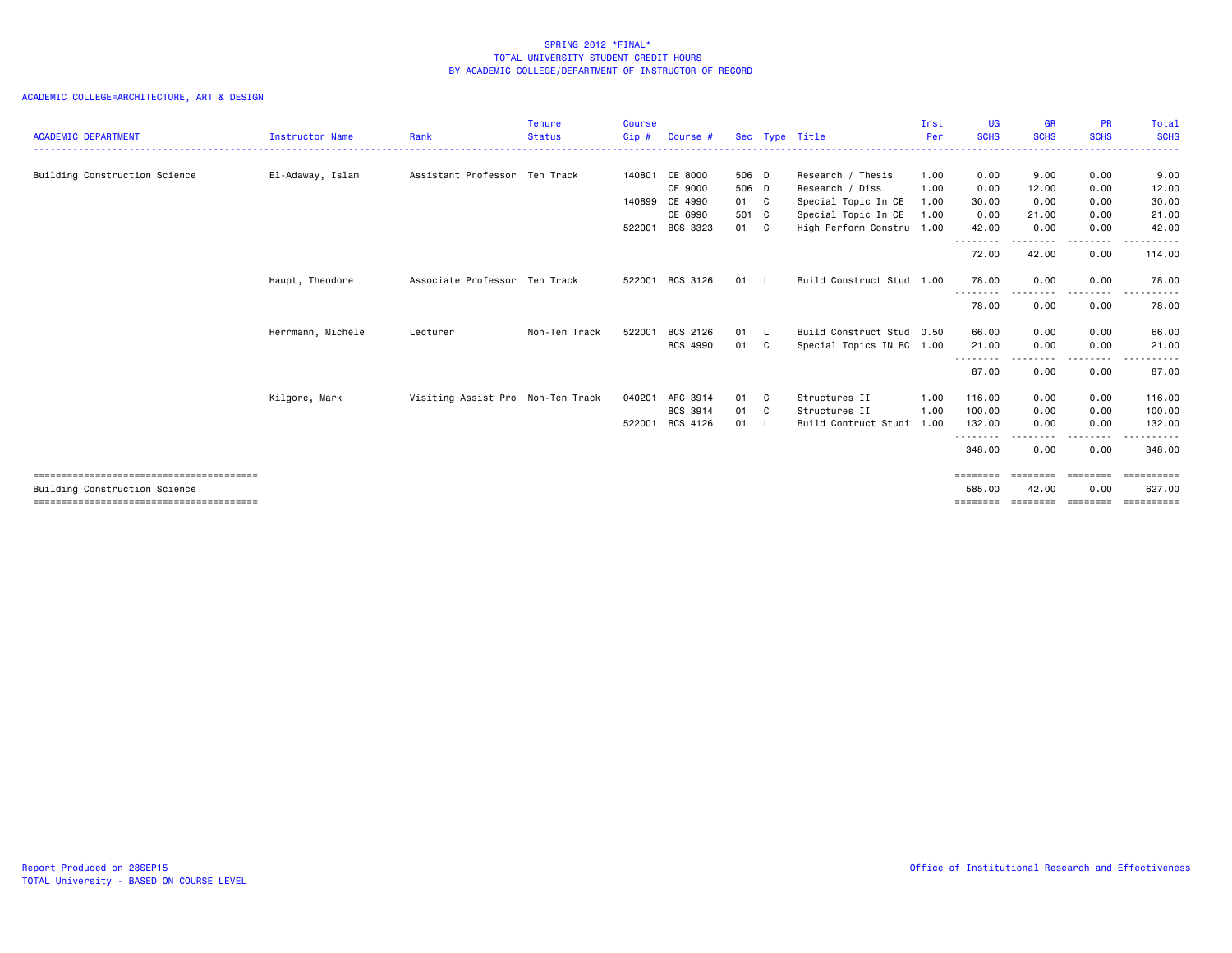|                                                  |                  |                               | <b>Tenure</b> | <b>Course</b> |                |              |   |                           | Inst | <b>UG</b>          | <b>GR</b>       | <b>PR</b>                                                                                                                                                    | Total                |
|--------------------------------------------------|------------------|-------------------------------|---------------|---------------|----------------|--------------|---|---------------------------|------|--------------------|-----------------|--------------------------------------------------------------------------------------------------------------------------------------------------------------|----------------------|
| <b>ACADEMIC DEPARTMENT</b>                       | Instructor Name  | Rank                          | Status        | Cip#          | Course #       |              |   | Sec Type Title            | Per  | <b>SCHS</b>        | <b>SCHS</b>     | <b>SCHS</b>                                                                                                                                                  | <b>SCHS</b><br>.     |
| Design                                           | Carroll, Robin   | Instructor                    | Non-Ten Track |               | 040501 ID 1694 | 01 B         |   | Interior Design I         | 1.00 | 72.00              | 0.00            | 0.00                                                                                                                                                         | 72.00                |
|                                                  |                  |                               |               |               | 190601 ID 2603 | 01 C         |   | Interior Design Fund 1.00 |      | 45.00              | 0.00            | 0.00                                                                                                                                                         | 45.00                |
|                                                  |                  |                               |               |               |                | 501 C        |   | Interior Design Fund 1.00 |      | 12.00              | 0.00            | 0.00                                                                                                                                                         | 12.00                |
|                                                  |                  |                               |               | 190699        | ID 4000        | $01$ I       |   | Directed Individual       | 1.00 | 2.00               | 0.00            | 0.00                                                                                                                                                         | 2.00                 |
|                                                  |                  |                               |               |               | 500408 HS 2603 | 01 C         |   | Inter Design Fundame 1.00 |      | 51.00              | 0.00            | 0.00                                                                                                                                                         | 51.00                |
|                                                  |                  |                               |               |               |                | 501 C        |   | Inter Design Fundame 1.00 |      | 33.00              | 0.00            | 0.00                                                                                                                                                         | 33.00                |
|                                                  |                  |                               |               |               | ID 3603        | 01 C         |   | Digital Design for I 1.00 |      | 30.00<br>.         | 0.00<br>.       | 0.00<br>.                                                                                                                                                    | 30.00<br>.           |
|                                                  |                  |                               |               |               |                |              |   |                           |      | 245.00             | 0.00            | 0.00                                                                                                                                                         | 245.00               |
|                                                  | Crumpton, Amy    | Assistant Professor Ten Track |               |               | 190601 ID 3624 | 01           | B | Interior Design Stud 1.00 |      | 72.00              | 0.00            | 0.00                                                                                                                                                         | 72.00                |
|                                                  |                  |                               |               |               | 500408 ID 4990 | 01           | C | Special Topics In ID 1.00 |      | 23.00<br>--------- | 0.00<br>.       | 0.00<br>-----                                                                                                                                                | 23.00<br>.           |
|                                                  |                  |                               |               |               |                |              |   |                           |      | 95.00              | 0.00            | 0.00                                                                                                                                                         | 95.00                |
|                                                  | Ketchum, Deborah | Lecturer                      | Non-Ten Track |               | 190601 ID 4654 | 01 C         |   | Interior Design Stud 1.00 |      | 40.00              | 0.00            | 0.00                                                                                                                                                         | 40.00                |
|                                                  |                  |                               |               |               |                | 02 C         |   | Interior Design Stud 1.00 |      | 48.00<br>.         | 0.00<br>.       | 0.00<br>المتماما                                                                                                                                             | 48.00<br>.           |
|                                                  |                  |                               |               |               |                |              |   |                           |      | 88.00              | 0.00            | 0.00                                                                                                                                                         | 88.00                |
|                                                  | Miller, Beth     | Associate Professor Tenured   |               |               | 040501 ID 1694 | 02           | B | Interior Design I         | 1.00 | 76.00              | 0.00            | 0.00                                                                                                                                                         | 76.00                |
|                                                  |                  |                               |               |               | ID 4651        | 01 C         |   | ID Internship Placem 1.00 |      | 22.00              | 0.00            | 0.00                                                                                                                                                         | 22.00                |
|                                                  |                  |                               |               |               | 190601 ID 3611 | 01           | C | Portfolio Pres: Meth 1.00 |      | 15.00              | 0.00            | 0.00                                                                                                                                                         | 15.00                |
|                                                  |                  |                               |               |               | 190699 ID 4000 | $02 \quad I$ |   | Directed Individual       | 1.00 | 1.00<br>.          | 0.00<br>.       | 0.00<br>$\frac{1}{2} \left( \frac{1}{2} \right) \left( \frac{1}{2} \right) \left( \frac{1}{2} \right) \left( \frac{1}{2} \right) \left( \frac{1}{2} \right)$ | 1.00<br>.            |
|                                                  |                  |                               |               |               |                |              |   |                           |      | 114.00             | 0.00            | 0.00                                                                                                                                                         | 114.00               |
|                                                  | Miller, Lyndsey  | Assistant Professor Ten Track |               |               | 040501 ID 2103 | 01           | B | CAD for Interior Des 1.00 |      | 60.00              | 0.00            | 0.00                                                                                                                                                         | 60.00                |
|                                                  |                  |                               |               |               |                | 02           | B | CAD for Interior Des 1.00 |      | 63.00              | 0.00            | 0.00                                                                                                                                                         | 63.00                |
|                                                  |                  |                               |               |               | ID 3363        | 01           | B | 3/D & CAD Modeling i 1.00 |      | 54.00<br>.         | 0.00            | 0.00<br>$\frac{1}{2}$                                                                                                                                        | 54.00<br>.           |
|                                                  |                  |                               |               |               |                |              |   |                           |      | 177.00             | 0.00            | 0.00                                                                                                                                                         | 177.00               |
|                                                  | Riehm, William   | Assistant Professor Ten Track |               |               | 040501 ID 3633 | 01 C         |   | ID Detail & Constr D 1.00 |      | 54.00              | 0.00            | 0.00                                                                                                                                                         | 54.00                |
|                                                  |                  |                               |               |               | ID 3653        | 01           | C | History of Interiors 1.00 |      | 51.00              | 0.00            | 0.00                                                                                                                                                         | 51.00                |
|                                                  |                  |                               |               |               | 190603 ID 4693 | 01 B         |   | Furniture Design          | 1.00 | 33.00<br>.         | 0.00<br>.       | 0.00<br>.                                                                                                                                                    | 33.00<br><u>.</u>    |
|                                                  |                  |                               |               |               |                |              |   |                           |      | 138.00             | 0.00            | 0.00                                                                                                                                                         | 138.00               |
| --------------------------------------           |                  |                               |               |               |                |              |   |                           |      | <b>EEEEEEE</b>     | <b>EBBBBBBB</b> | ========                                                                                                                                                     | ----------           |
| Design<br>-------------------------------------- |                  |                               |               |               |                |              |   |                           |      | 857.00<br>======== | 0.00            | 0.00<br>--------- -------                                                                                                                                    | 857.00<br>========== |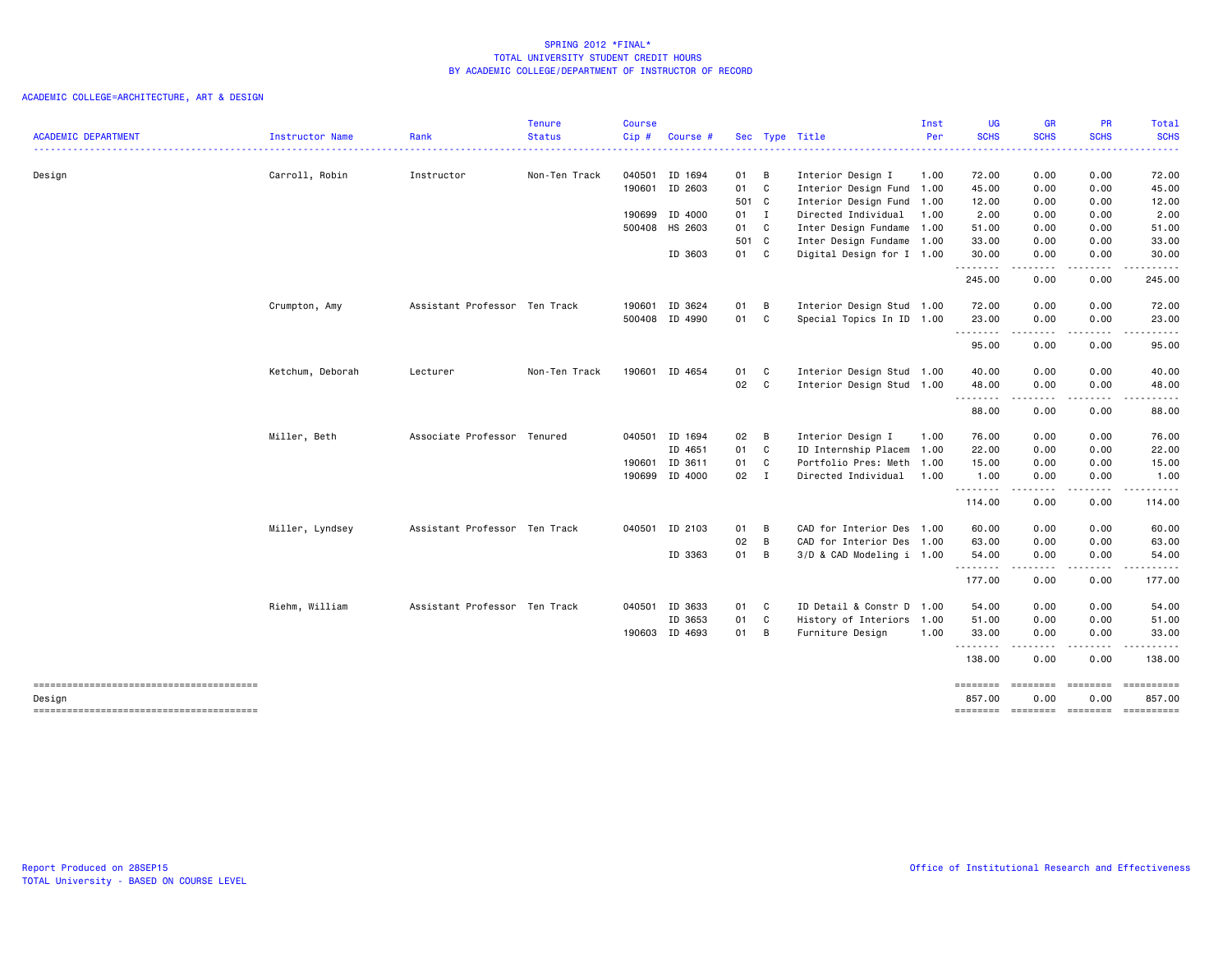| <b>ACADEMIC DEPARTMENT</b> | Instructor Name | Rank         | <b>Tenure</b><br><b>Status</b> | Course<br>$Cip$ # | Course # |      |    | Sec Type Title             | Inst<br>Per | <b>UG</b><br><b>SCHS</b>          | <b>GR</b><br><b>SCHS</b> | <b>PR</b><br><b>SCHS</b> | Total<br><b>SCHS</b> |
|----------------------------|-----------------|--------------|--------------------------------|-------------------|----------|------|----|----------------------------|-------------|-----------------------------------|--------------------------|--------------------------|----------------------|
| Aerospace Studies          | Mutter, Sarah   | Non-Employee | Non-Faculty                    | 290101            | AS 1022  | 03   | K  | Foundations of USAF- 0.95  |             | 0.00                              | 0.00                     | 0.00                     | 0.00                 |
|                            |                 |              |                                |                   | AS 2022  | 03   | K  | Air & Space Power - I 0.95 |             | 0.00                              | 0.00                     | 0.00                     | 0.00                 |
|                            |                 |              |                                |                   | AS 3023  | 01   | C. | Af Leadership Stud I 1.00  |             | 24.00                             | 0.00                     | 0.00                     | 24.00                |
|                            |                 |              |                                |                   |          | 03   | K  | Af Leadership Stud I 0.95  |             | 0.00                              | 0.00                     | 0.00                     | 0.00                 |
|                            |                 |              |                                |                   | AS 4023  | 03   | K  | NSE/Prep for Act Dut 0.95  |             | 0.00                              | 0.00                     | 0.00                     | 0.00                 |
|                            |                 |              |                                |                   |          |      |    |                            |             | --------<br>24.00                 | 0.00                     | .<br>0.00                | 24.00                |
|                            | Reed, Robert    | Non-Employee | Non-Faculty                    | 290101            | AS 4023  | 01 C |    | NSE/Prep for Act Dut 1.00  |             | 27.00                             | 0.00                     | 0.00<br>$\frac{1}{2}$    | 27,00                |
|                            |                 |              |                                |                   |          |      |    |                            |             | - - - - - - - - <b>-</b><br>27.00 | 0.00                     | 0.00                     | 27.00                |
|                            | Simmons, Wesley | Non-Employee | Non-Faculty                    | 290101            | AS 1022  | 01   | C. | Foundations of USAF- 1.00  |             | 30.00                             | 0.00                     | 0.00                     | 30.00                |
|                            |                 |              |                                |                   |          | 02 C |    | Foundations of USAF-       | 1.00        | 20.00                             | 0.00                     | 0.00                     | 20.00                |
|                            |                 |              |                                |                   |          | 03   | K  | Foundations of USAF- 0.05  |             | 0.00                              | 0.00                     | 0.00                     | 0.00                 |
|                            |                 |              |                                |                   | AS 2022  | 01   | C. | Air & Space Power - I 1.00 |             | 14.00                             | 0.00                     | 0.00                     | 14.00                |
|                            |                 |              |                                |                   |          | 02   | C. | Air & Space Power -I 1.00  |             | 16.00                             | 0.00                     | 0.00                     | 16.00                |
|                            |                 |              |                                |                   |          | 03   | K  | Air & Space Power - I 0.05 |             | 0.00                              | 0.00                     | 0.00                     | 0.00                 |
|                            |                 |              |                                |                   | AS 3023  | 03   | K  | Af Leadership Stud I 0.05  |             | 0.00                              | 0.00                     | 0.00                     | 0.00                 |
|                            |                 |              |                                |                   | AS 4023  | 03   | K  | NSE/Prep for Act Dut 0.05  |             | 0.00                              | 0.00                     | 0.00                     | 0.00                 |
|                            |                 |              |                                |                   |          |      |    |                            |             | 80.00                             | 0.00                     | 0.00                     | 80.00                |
|                            |                 |              |                                |                   |          |      |    |                            |             | ========                          | <b>EBBEERE</b>           | <b>EEEEEEE</b>           | <b>ESSESSESS</b>     |
| Aerospace Studies          |                 |              |                                |                   |          |      |    |                            |             | 131.00                            | 0.00                     | 0.00                     | 131.00               |
|                            |                 |              |                                |                   |          |      |    |                            |             | ========                          | ========                 | ========                 | ==========           |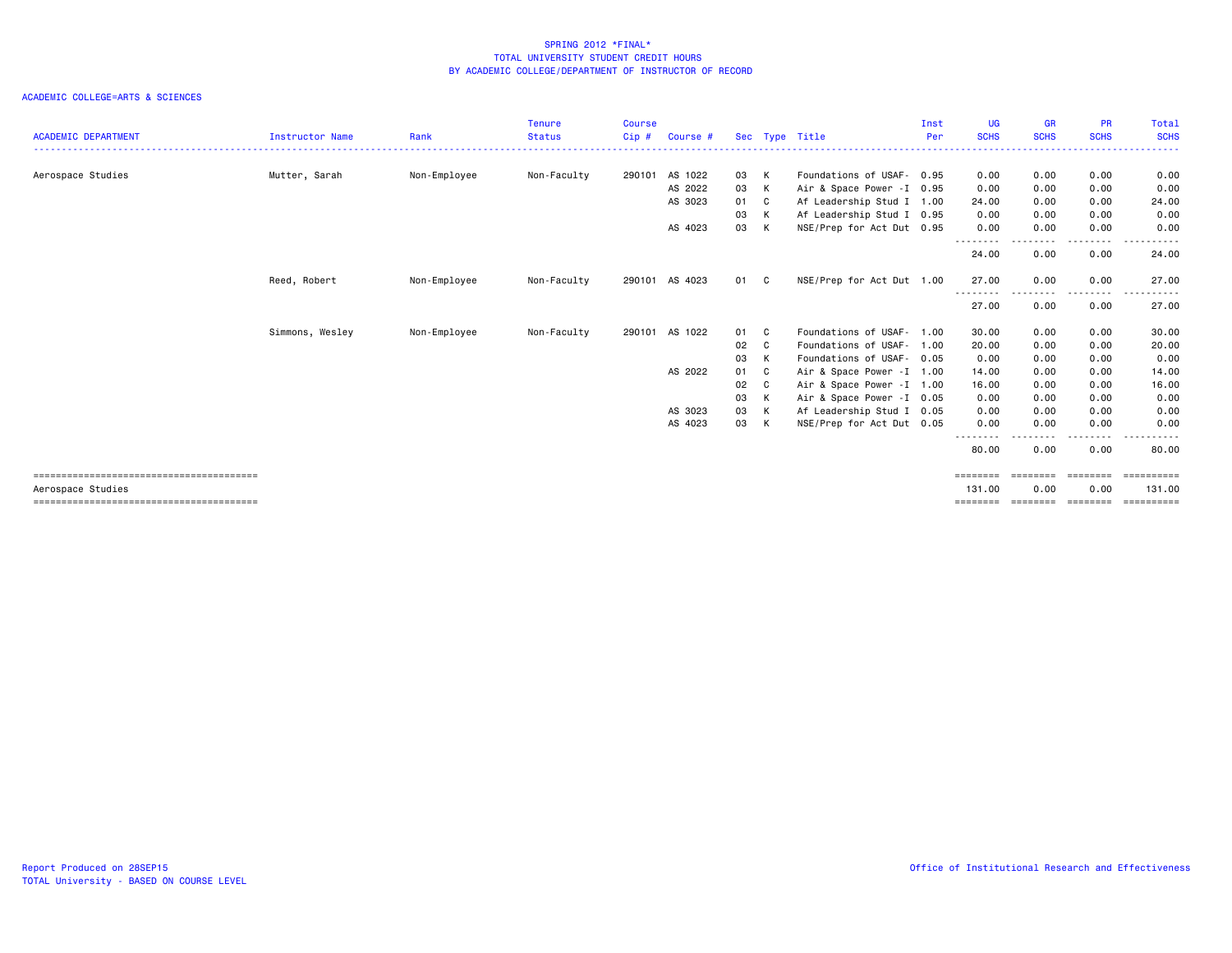### ACADEMIC COLLEGE=ARTS & SCIENCES

| <b>ACADEMIC DEPARTMENT</b>             | Instructor Name    | Rank                          | <b>Tenure</b><br><b>Status</b> | Course<br>Cip# | Course #        |             |                | Sec Type Title                     | Inst<br>Per  | <b>UG</b><br><b>SCHS</b> | <b>GR</b><br><b>SCHS</b> | <b>PR</b><br><b>SCHS</b>            | Total<br><b>SCHS</b>                                                                                                                                                                    |
|----------------------------------------|--------------------|-------------------------------|--------------------------------|----------------|-----------------|-------------|----------------|------------------------------------|--------------|--------------------------|--------------------------|-------------------------------------|-----------------------------------------------------------------------------------------------------------------------------------------------------------------------------------------|
| Anthropology & Middle Eastern Cultures | Anderson, Derek    | Non-Faculty                   | Not Applicable                 |                | 450201 AN 1103  | 05          | $\mathbf{C}$   | Intro To Anthro                    | 1.00         | 84.00                    | 0.00<br>.                | 0.00<br>$\sim$ $\sim$ $\sim$        | 84.00                                                                                                                                                                                   |
|                                        |                    |                               |                                |                |                 |             |                |                                    |              | .<br>84.00               | 0.00                     | 0.00                                | د د د د د<br>84.00                                                                                                                                                                      |
|                                        | Brooks, Benjamin   | Lecturer                      | Non-Ten Track                  |                | 450201 AN 1143  | 05          | C.             | Cultural Anthro                    | 1.00         | 144.00                   | 0.00                     | 0.00                                | 144.00                                                                                                                                                                                  |
|                                        |                    |                               |                                |                |                 | 06<br>501 C | C              | Cultural Anthro<br>Cultural Anthro | 1.00<br>1.00 | 108.00<br>69.00          | 0.00<br>0.00             | 0.00<br>0.00                        | 108.00<br>69.00                                                                                                                                                                         |
|                                        |                    |                               |                                |                |                 |             |                |                                    |              | <u>.</u>                 | .                        | .                                   | .                                                                                                                                                                                       |
|                                        |                    |                               |                                |                |                 |             |                |                                    |              | 321.00                   | 0.00                     | 0.00                                | 321.00                                                                                                                                                                                  |
|                                        | Copeland, Toni     | Assistant Professor Ten Track |                                |                | 450201 AN 4990  | 02          | $\mathbf{C}$   | Special Topic In AN                | 1.00         | 21.00                    | 0.00                     | 0.00                                | 21.00                                                                                                                                                                                   |
|                                        |                    |                               |                                |                |                 | 03          | C              | Special Topic In AN                | 1.00         | 39.00                    | 0.00                     | 0.00                                | 39.00                                                                                                                                                                                   |
|                                        |                    |                               |                                |                | AN 7000         | 01          | $\mathbf{I}$   | Directed Indiv Study               | 1.00         | 0.00                     | 3.00                     | 0.00                                | 3.00                                                                                                                                                                                    |
|                                        |                    |                               |                                |                | AN 8000         | 01          | D              | Thesis Research                    | 1.00         | 0.00<br>.                | 1.00<br>.                | 0.00<br>$\sim$ $\sim$ $\sim$ $\sim$ | 1.00<br>$\frac{1}{2} \left( \frac{1}{2} \right) \left( \frac{1}{2} \right) \left( \frac{1}{2} \right) \left( \frac{1}{2} \right) \left( \frac{1}{2} \right) \left( \frac{1}{2} \right)$ |
|                                        |                    |                               |                                |                |                 |             |                |                                    |              | 60.00                    | 4.00                     | 0.00                                | 64.00                                                                                                                                                                                   |
|                                        | Hardin, James      | Associate Professor Tenured   |                                | 380201         | MEC 2233        | 01          | C              | Intro Old Test Archl               | 1.00         | 24.00                    | 0.00                     | 0.00                                | 24.00                                                                                                                                                                                   |
|                                        |                    |                               |                                |                | REL 2233        | 01          | C              | Int Old Test Archlgy 1.00          |              | 60.00                    | 0.00                     | 0.00                                | 60.00                                                                                                                                                                                   |
|                                        |                    |                               |                                |                | 450201 AN 1103  | 06          | $\mathbf{C}$   | Intro To Anthro                    | 1.00         | 72.00                    | 0.00                     | 0.00                                | 72.00                                                                                                                                                                                   |
|                                        |                    |                               |                                |                | AN 4000         | 01          | $\mathbf{I}$   | Directed Indiv Study               | 1.00         | 3.00                     | 0.00                     | 0.00                                | 3.00                                                                                                                                                                                    |
|                                        |                    |                               |                                |                | AN 8000         | 02          | D              | Thesis Research                    | 1.00         | 0.00                     | 7.00                     | 0.00                                | 7.00                                                                                                                                                                                    |
|                                        |                    |                               |                                |                | AN 8215         | 04          | E              | Internship in Applie 1.00          |              | 0.00                     | 5.00                     | 0.00                                | 5.00                                                                                                                                                                                    |
|                                        |                    |                               |                                |                |                 |             |                |                                    |              | .<br>159.00              | .<br>12.00               | .<br>0.00                           | 171.00                                                                                                                                                                                  |
|                                        | Herrmann, Nicholas | Assistant Professor Ten Track |                                | 450201         | AN 1343         | 01          | C              | Intro Biol Anthro                  | 1.00         | 33.00                    | 0.00                     | 0.00                                | 33.00                                                                                                                                                                                   |
|                                        |                    |                               |                                |                |                 | 02          | C              | Intro Biol Anthro                  | 1.00         | 78.00                    | 0.00                     | 0.00                                | 78.00                                                                                                                                                                                   |
|                                        |                    |                               |                                |                | AN 4000         | 02          | $\mathbf{I}$   | Directed Indiv Study               | 1.00         | 3.00                     | 0.00                     | 0.00                                | 3.00                                                                                                                                                                                    |
|                                        |                    |                               |                                |                | AN 8000         | 03          | D              | Thesis Research                    | 1.00         | 0.00                     | 17.00                    | 0.00                                | 17.00                                                                                                                                                                                   |
|                                        |                    |                               |                                |                | AN 8013         | 01          | C <sub>1</sub> | Quantitative Methods               | 1.00         | 0.00                     | 42.00                    | 0.00                                | 42.00                                                                                                                                                                                   |
|                                        |                    |                               |                                |                |                 |             |                |                                    |              | .<br>114.00              | .<br>59.00               | .<br>0.00                           | .<br>173.00                                                                                                                                                                             |
|                                        | Hoffman, David     | Assistant Professor Ten Track |                                |                | 450201 AN 1143  | 01          | $\mathbf{C}$   | Cultural Anthro                    | 1.00         | 84.00                    | 0.00                     | 0.00                                | 84.00                                                                                                                                                                                   |
|                                        |                    |                               |                                |                |                 | 02          | $\mathbf c$    | Cultural Anthro                    | 1.00         | 39.00                    | 0.00                     | 0.00                                | 39.00                                                                                                                                                                                   |
|                                        |                    |                               |                                |                |                 | 03          | C              | Cultural Anthro                    | 1.00         | 57.00                    | 0.00                     | 0.00                                | 57.00                                                                                                                                                                                   |
|                                        |                    |                               |                                |                |                 | 04          | $\mathbf c$    | Cultural Anthro                    | 1.00         | 30.00                    | 0.00                     | 0.00                                | 30.00                                                                                                                                                                                   |
|                                        |                    |                               |                                |                |                 | HO1 C       |                | Cultural Anthro-Hono               | 1.00         | 33.00                    | 0.00                     | 0.00                                | 33.00                                                                                                                                                                                   |
|                                        |                    |                               |                                |                | AN 8000         | 04          | D              | Thesis Research                    | 1.00         | 0.00                     | 2.00                     | 0.00                                | 2.00                                                                                                                                                                                    |
|                                        |                    |                               |                                |                | 450301 AN 4163  | 01          | C              | Anth Internatl Dev                 | 1.00         | 18.00                    | 0.00                     | 0.00                                | 18.00                                                                                                                                                                                   |
|                                        |                    |                               |                                |                | AN 6163         | 01 C        |                | Anth Internatl Dev                 | 1.00         | 0.00<br>.                | 3.00                     | 0.00                                | 3.00<br>.                                                                                                                                                                               |
|                                        |                    |                               |                                |                |                 |             |                |                                    |              | 261.00                   | 5.00                     | 0.00                                | 266.00                                                                                                                                                                                  |
|                                        | Jacobs, Paul       | Professor                     | Tenured                        |                | 380201 REL 1213 | 01          | $\mathbf{C}$   | Intr To Old Test                   | 1.00         | 108.00<br>.              | 0.00                     | 0.00                                | 108.00<br>.                                                                                                                                                                             |
|                                        |                    |                               |                                |                |                 |             |                |                                    |              | 108.00                   | .<br>0.00                | $   -$<br>0.00                      | 108.00                                                                                                                                                                                  |
|                                        | Marcus, Jean       | Instructor                    | Non-Ten Track                  |                | 450201 AN 1103  | 01          | C              | Intro To Anthro                    | 1.00         | 159.00                   | 0.00                     | 0.00                                | 159.00                                                                                                                                                                                  |
|                                        |                    |                               |                                |                |                 | 02          | C              | Intro To Anthro                    | 1.00         | 156.00                   | 0.00                     | 0.00                                | 156.00                                                                                                                                                                                  |
|                                        |                    |                               |                                |                |                 | 03          | C              | Intro To Anthro                    | 1.00         | 108.00                   | 0.00                     | 0.00                                | 108.00                                                                                                                                                                                  |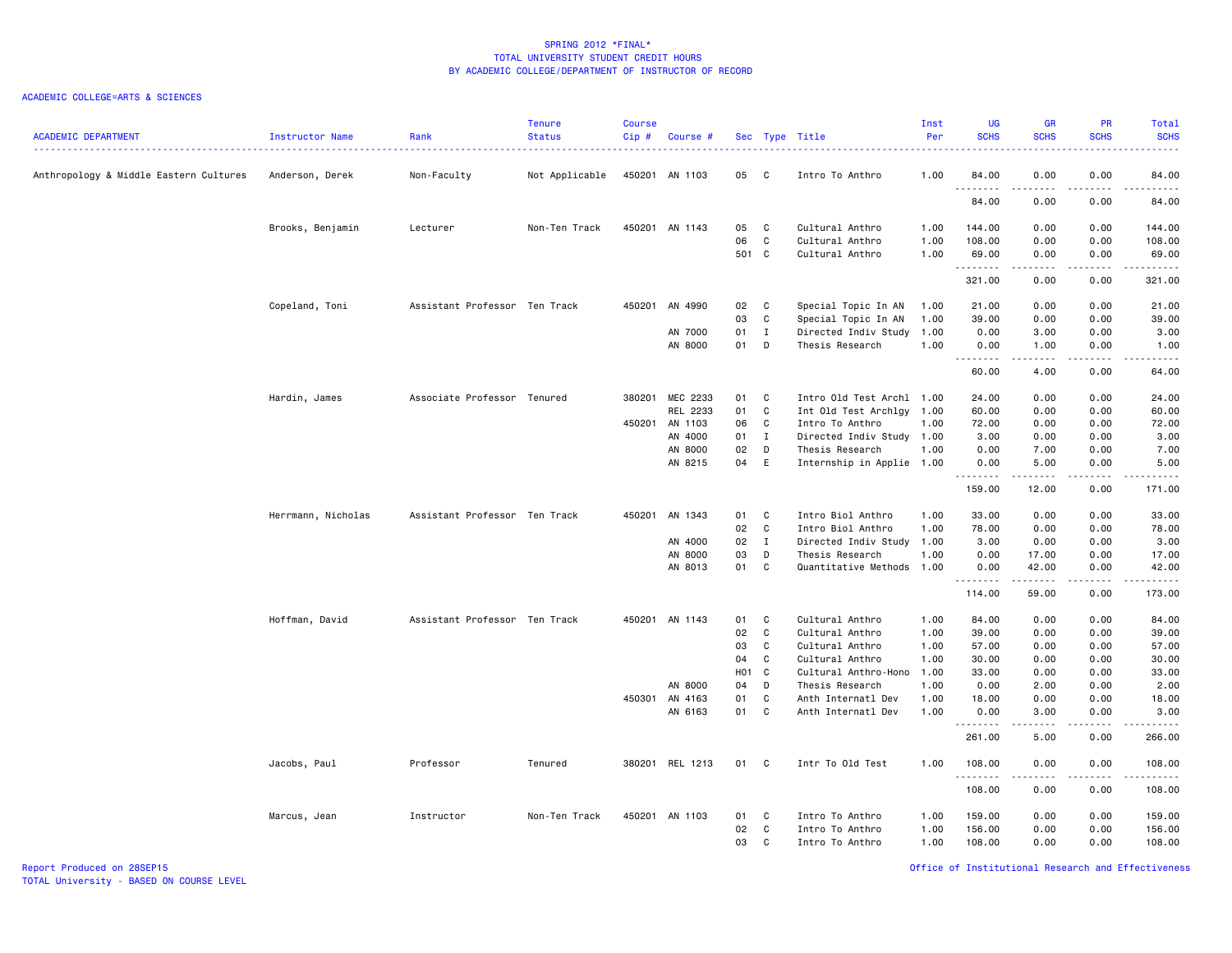| <b>ACADEMIC DEPARTMENT</b>             | <b>Instructor Name</b> | Rank                          | <b>Tenure</b><br><b>Status</b> | <b>Course</b><br>$Cip$ # | Course #       |       |    | Sec Type Title       | Inst<br>Per | <b>UG</b><br><b>SCHS</b> | <b>GR</b><br><b>SCHS</b>        | <b>PR</b><br><b>SCHS</b> | Total<br><b>SCHS</b> |
|----------------------------------------|------------------------|-------------------------------|--------------------------------|--------------------------|----------------|-------|----|----------------------|-------------|--------------------------|---------------------------------|--------------------------|----------------------|
|                                        |                        |                               |                                |                          |                |       |    |                      |             |                          |                                 |                          |                      |
|                                        |                        |                               |                                |                          |                |       |    |                      |             | 423.00                   | --------<br>0.00                | .<br>0.00                | ----------<br>423.00 |
| Anthropology & Middle Eastern Cultures | Peacock, Claude        | Professor                     | Tenured                        | 450201                   | AN 3123        | 01 C  |    | N American Indians   | 1.00        | 60.00                    | 0.00                            | 0.00                     | 60.00                |
|                                        |                        |                               |                                |                          | AN 4523        | 01 C  |    | Public Archaeology   | 1.00        | 30.00                    | 0.00                            | 0.00                     | 30.00                |
|                                        |                        |                               |                                |                          | AN 6523        | 01 C  |    | Public Archaeology   | 1.00        | 0.00                     | 27.00                           | 0.00                     | 27.00                |
|                                        |                        |                               |                                |                          | AN 8000        | 05    | D  | Thesis Research      | 1.00        | 0.00                     | 5.00                            | 0.00<br>.                | 5.00                 |
|                                        |                        |                               |                                |                          |                |       |    |                      |             | --------<br>90.00        | 32.00                           | 0.00                     | 122.00               |
|                                        | Rafferty, Janet        | Professor                     | Tenured                        | 450201                   | AN 8000        | 06 D  |    | Thesis Research      | 1.00        | 0.00                     | 5.00                            | 0.00                     | 5.00                 |
|                                        |                        |                               |                                | 450301                   | AN 1543        | 01 C  |    | Intro To Archaeology | 1.00        | 117.00                   | 0.00                            | 0.00                     | 117.00               |
|                                        |                        |                               |                                |                          | AN 8513        | 01 C  |    | Southeastern Arch    | 1.00        | 0.00                     | 21.00                           | 0.00                     | 21.00                |
|                                        |                        |                               |                                |                          |                |       |    |                      |             | .<br>117.00              | --------<br>26.00               | --------<br>0.00         | .<br>143.00          |
|                                        | Turner, James          | Lecturer                      | Non-Ten Track                  |                          | 450201 AN 3113 | 201 C |    | Societies Of World   | 1.00        | 78.00                    | 0.00                            | 0.00                     | 78.00                |
|                                        |                        |                               |                                |                          |                |       |    |                      |             | 78.00                    | 0.00                            | 0.00                     | 78.00                |
|                                        | Zuckerman, Molly       | Assistant Professor Ten Track |                                | 450201                   | AN 1103        | 04 C  |    | Intro To Anthro      | 1.00        | 117.00                   | 0.00                            | 0.00                     | 117.00               |
|                                        |                        |                               |                                |                          | AN 4990        | 01 C  |    | Special Topic In AN  | 1.00        | 84.00                    | 0.00                            | 0.00                     | 84.00                |
|                                        |                        |                               |                                |                          | AN 6990        | 01    | C. | Special Topic In AN  | 1.00        | 0.00                     | 9.00                            | 0.00                     | 9.00                 |
|                                        |                        |                               |                                |                          |                |       |    |                      |             | .<br>201.00              | <u> - - - - - - - -</u><br>9.00 | --------<br>0.00         | .<br>210.00          |
|                                        |                        |                               |                                |                          |                |       |    |                      |             | ========                 | ========                        | ========                 | ==========           |
| Anthropology & Middle Eastern Cultures |                        |                               |                                |                          |                |       |    |                      |             | 2016,00                  | 147.00                          | 0.00                     | 2163.00              |
|                                        |                        |                               |                                |                          |                |       |    |                      |             | ========                 | ========                        | ========                 | ==========           |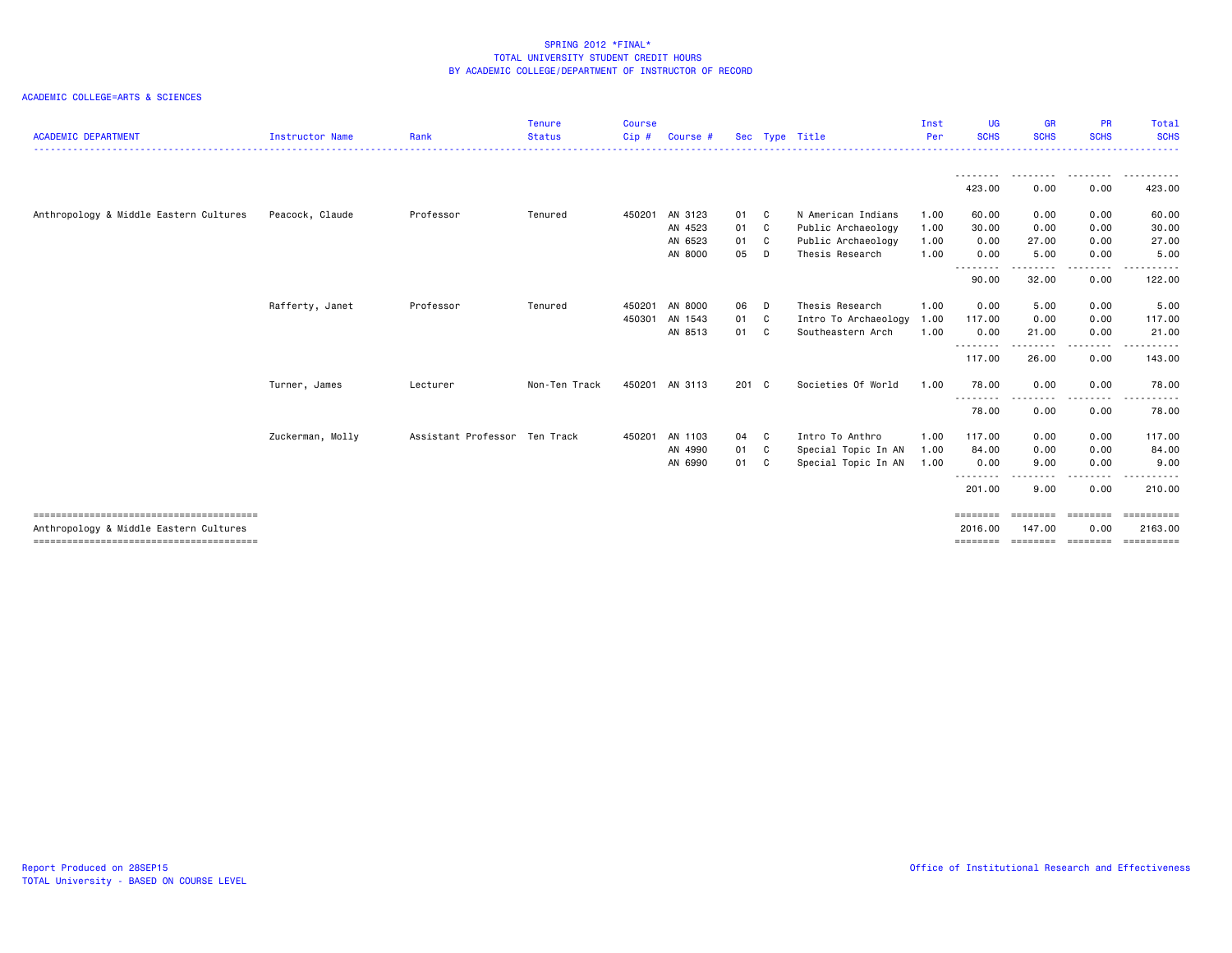## ACADEMIC COLLEGE=ARTS & SCIENCES

| <b>ACADEMIC DEPARTMENT</b> | <b>Instructor Name</b> | Rank                          | <b>Tenure</b><br><b>Status</b> | <b>Course</b><br>Cip# | Course #             |          |              | Sec Type Title                           | Inst<br>Per  | <b>UG</b><br><b>SCHS</b> | <b>GR</b><br><b>SCHS</b> | PR<br><b>SCHS</b>           | Total<br><b>SCHS</b> |
|----------------------------|------------------------|-------------------------------|--------------------------------|-----------------------|----------------------|----------|--------------|------------------------------------------|--------------|--------------------------|--------------------------|-----------------------------|----------------------|
| Biological Sciences        | Brooks, Christopher    | Assistant Professor Ten Track |                                |                       | 261102 BIO 8093      | 501 C    |              | Experm Bio & Biostat 1.00                |              | 0.00                     | 78.00                    | 0.00                        | 78.00                |
|                            |                        |                               |                                | 269999                | BIO 4000             | 16 I     |              | Directed Indiv Study                     | 1.00         | 3.00                     | 0.00                     | 0.00                        | 3.00                 |
|                            |                        |                               |                                |                       | BIO 4990             | 01       | C            | Special Topic in BIO                     | 1.00         | 96.00                    | 0.00                     | 0.00                        | 96.00                |
|                            |                        |                               |                                |                       | BIO 6990             | 01       | C            | Special Topic in BIO                     | 1.00         | 0.00                     | 3.00                     | 0.00                        | 3.00                 |
|                            |                        |                               |                                |                       | BIO 8000<br>BIO 9000 | 01<br>01 | D<br>D       | Research/Thesis<br>Research / Diss       | 1.00<br>1.00 | 0.00<br>0.00             | 1.00<br>5.00             | 0.00<br>0.00                | 1.00<br>5.00         |
|                            |                        |                               |                                |                       |                      |          |              |                                          |              | .<br>99.00               | .<br>87.00               | .<br>0.00                   | والمستبدات<br>186.00 |
|                            |                        | Assistant Professor Ten Track |                                |                       | 260501 BIO 4433      | 01       | C            | Prin Of Virology                         | 1.00         | 129.00                   | 0.00                     | 0.00                        | 129.00               |
|                            | Chen, Jiguo            |                               |                                |                       | BIO 6433             | 01       | C            | Prin Of Virology                         | 1.00         | 0.00                     | 3.00                     | 0.00                        | 3.00                 |
|                            |                        |                               |                                |                       | 269999 BIO 9000      | 02       | D            | Research / Diss                          | 1.00         | 0.00                     | 4.00                     | 0.00                        | 4.00                 |
|                            |                        |                               |                                |                       |                      |          |              |                                          |              | .                        | .                        | $\sim$ $\sim$ $\sim$ $\sim$ | .                    |
|                            |                        |                               |                                |                       |                      |          |              |                                          |              | 129.00                   | 7.00                     | 0.00                        | 136.00               |
|                            | Chevalier, David       | Assistant Professor Ten Track |                                |                       | 260307 BIO 4214      | 01       | C            | Gen Plant Physiology                     | 1.00         | 216.00                   | 0.00                     | 0.00                        | 216.00               |
|                            |                        |                               |                                |                       |                      | 02       | К            | Gen Plant Physiology                     | 1.00         | 0.00                     | 0.00                     | 0.00                        | 0.00                 |
|                            |                        |                               |                                |                       |                      | 03       | K            | Gen Plant Physiology                     | 1.00         | 0.00                     | 0.00                     | 0.00                        | 0.00                 |
|                            |                        |                               |                                |                       | BIO 6214             | 01       | C            | Gen Plant Physiology                     | 1.00         | 0.00                     | 4.00                     | 0.00                        | 4.00                 |
|                            |                        |                               |                                |                       |                      | 03       | Κ            | Gen Plant Physiology                     | 1.00         | 0.00                     | 0.00                     | 0.00                        | 0.00                 |
|                            |                        |                               |                                |                       | 269999 BIO 4000      | 08       | $\mathbf{I}$ | Directed Indiv Study                     | 1.00         | 3.00                     | 0.00                     | 0.00                        | 3.00                 |
|                            |                        |                               |                                |                       | BIO 8000             | 03       | D            | Research/Thesis                          | 1.00         | 0.00                     | 12.00                    | 0.00                        | 12.00                |
|                            |                        |                               |                                |                       | BIO 8011             | 01       | S            | Seminar I                                | 1.00         | 0.00                     | 23.00                    | 0.00                        | 23.00                |
|                            |                        |                               |                                |                       | BIO 8021             | 01       | S            | Seminar II                               | 1.00         | 0.00                     | 9.00                     | 0.00                        | 9.00                 |
|                            |                        |                               |                                |                       | BIO 9000             | 03       | D            | Research / Diss                          | 1.00         | 0.00<br>.                | 12.00                    | 0.00<br>$   -$              | 12.00<br>.           |
|                            |                        |                               |                                |                       |                      |          |              |                                          |              | 219.00                   | 60.00                    | 0.00                        | 279.00               |
|                            | Coats, Karen           | Non-Faculty                   | Tenured                        |                       | 269999 BIO 8000      | 04       | D            | Research/Thesis                          | 1.00         | 0.00                     | 7.00                     | 0.00                        | 7.00<br>.            |
|                            |                        |                               |                                |                       |                      |          |              |                                          |              | 0.00                     | 7.00                     | 0.00                        | 7.00                 |
|                            | Counterman, Brian      | Assistant Professor Ten Track |                                | 269999                | BIO 8000             | 05       | D            | Research/Thesis                          | 1.00         | 0.00                     | 8.00                     | 0.00                        | 8.00                 |
|                            |                        |                               |                                |                       | BIO 9000             | 05       | D            | Research / Diss                          | 1.00         | 0.00                     | 5.00                     | 0.00                        | 5.00                 |
|                            |                        |                               |                                |                       |                      |          |              |                                          |              | .                        | .                        | $\frac{1}{2}$               | $\frac{1}{2}$        |
|                            |                        |                               |                                |                       |                      |          |              |                                          |              | 0.00                     | 13.00                    | 0.00                        | 13.00                |
|                            | Doffitt, Cynthia       | Instructor                    | Non-Ten Track                  | 260101                | BIO 1134             | 02 C     |              | Biology I                                | 1.00         | 852.00                   | 0.00                     | 0.00                        | 852.00               |
|                            |                        |                               |                                | 260399                | MIC 1123             | 555 M    |              | Science of Pub Healt 1.00                |              | 9.00                     | 0.00                     | 0.00                        | 9.00                 |
|                            |                        |                               |                                |                       | MIC 2003             | 555 M    |              | Comm Disease Control                     | 1.00         | 6.00                     | 0.00                     | 0.00                        | 6.00                 |
|                            |                        |                               |                                |                       | MIC 2013             | 555 M    |              | Foodborne Disease Co                     | 1.00         | 6.00                     | 0.00                     | 0.00                        | 6.00                 |
|                            |                        |                               |                                |                       | MIC 2033             | 555 M    |              | Waterborne Disease C                     | 1.00         | 3.00                     | 0.00                     | 0.00                        | 3.00                 |
|                            |                        |                               |                                |                       | MIC 2043             | 555 M    |              | Microbial Ecology of                     | 1.00         | 3.00                     | 0.00                     | 0.00                        | 3.00                 |
|                            |                        |                               |                                | 269999                | BIO 3013             | 01       | C.           | Prof Writ For Biol                       | 1.00         | 69.00                    | 0.00                     | 0.00                        | 69.00                |
|                            |                        |                               |                                | 511005                | BIO 4303             | 01       | C            | Bioinstrumentation                       | 1.00         | 48.00                    | 0.00                     | 0.00                        | 48.00                |
|                            |                        |                               |                                |                       |                      | 02       | К            | Bioinstrumentation                       | 1.00         | 0.00                     | 0.00                     | 0.00                        | 0.00                 |
|                            |                        |                               |                                |                       | BIO 6303             | 01<br>02 | C<br>K       | Bioinstrumentation<br>Bioinstrumentation | 1.00<br>1.00 | 0.00<br>0.00             | 3.00<br>0.00             | 0.00<br>0.00                | 3.00<br>0.00         |
|                            |                        |                               |                                |                       |                      |          |              |                                          |              | <u>.</u>                 | .                        | $\frac{1}{2}$               | .                    |
|                            |                        |                               |                                |                       |                      |          |              |                                          |              | 996.00                   | 3.00                     | 0.00                        | 999.00               |
|                            | Donaldson, Janet       | Assistant Professor Ten Track |                                |                       | 269999 BIO 4463      | 01 C     |              | Bacterial Physiology 1.00                |              | 78.00                    | 0.00                     | 0.00                        | 78.00                |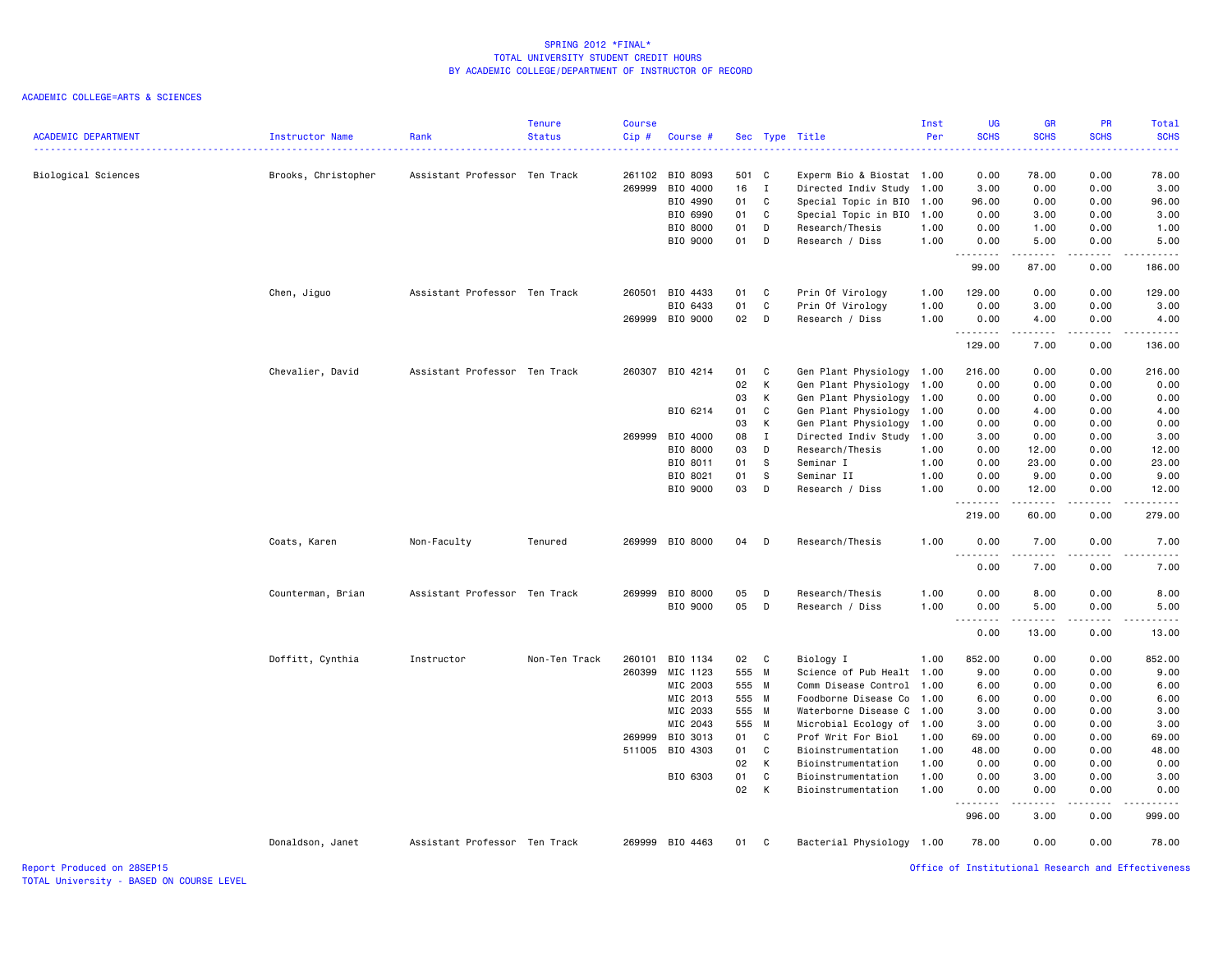## ACADEMIC COLLEGE=ARTS & SCIENCES

|                            |                        |                               | <b>Tenure</b> | <b>Course</b> |                 |        |                |                           | Inst | <b>UG</b>        | <b>GR</b>        | PR              | Total               |
|----------------------------|------------------------|-------------------------------|---------------|---------------|-----------------|--------|----------------|---------------------------|------|------------------|------------------|-----------------|---------------------|
| <b>ACADEMIC DEPARTMENT</b> | <b>Instructor Name</b> | Rank                          | <b>Status</b> | Cip#          | Course #        |        |                | Sec Type Title            | Per  | <b>SCHS</b>      | <b>SCHS</b>      | <b>SCHS</b>     | <b>SCHS</b>         |
| Biological Sciences        | Donaldson, Janet       | Assistant Professor Ten Track |               | 269999        | BIO 6463        | 01     | C              | Bacterial Physiology      | 1.00 | 0.00             | 6.00             | 0.00            | 6.00                |
|                            |                        |                               |               |               | BIO 8000        | 06     | D              | Research/Thesis           | 1.00 | 0.00             | 7.00             | 0.00            | 7.00                |
|                            |                        |                               |               |               | BIO 9000        | 06     | D              | Research / Diss           | 1.00 | 0.00             | 25.00            | 0.00            | 25.00               |
|                            |                        |                               |               |               |                 |        |                |                           |      | .<br>78.00       | -----<br>38.00   | .<br>0.00       | د د د د د<br>116.00 |
|                            | Echols, Jeffrey        | Instructor                    | Non-Ten Track |               | 260501 BIO 3304 | 02     | К              | General Microbiology 1.00 |      | 0.00             | 0.00             | 0.00            | 0.00                |
|                            |                        |                               |               |               |                 | 03     | К              | General Microbiology      | 1.00 | 0.00             | 0.00             | 0.00            | 0.00                |
|                            |                        |                               |               |               |                 | 04     | К              | General Microbiology      | 1.00 | 0.00             | 0.00             | 0.00            | 0.00                |
|                            |                        |                               |               |               |                 | 05     | К              | General Microbiology 1.00 |      | 0.00             | 0.00             | 0.00            | 0.00                |
|                            |                        |                               |               |               |                 | 07     | K              | General Microbiology      | 1.00 | 0.00             | 0.00             | 0.00            | 0.00                |
|                            |                        |                               |               |               | 260701 BIO 1004 | 01     | C              | Anatomy & Physiology      | 1.00 | 816.00           | 0.00             | 0.00            | 816.00              |
|                            |                        |                               |               |               |                 | 02     | К              | Anatomy & Physiology      | 1.00 | 0.00             | 0.00             | 0.00            | 0.00                |
|                            |                        |                               |               |               |                 | 03     | K              | Anatomy & Physiology      | 1.00 | 0.00             | 0.00             | 0.00            | 0.00                |
|                            |                        |                               |               |               |                 | 04     | к              | Anatomy & Physiology      | 1.00 | 0.00             | 0.00             | 0.00            | 0.00                |
|                            |                        |                               |               |               |                 | 05     | К              | Anatomy & Physiology      | 1.00 | 0.00             | 0.00             | 0.00            | 0.00                |
|                            |                        |                               |               |               |                 | 06     | K              | Anatomy & Physiology      | 1.00 | 0.00             | 0.00             | 0.00            | 0.00                |
|                            |                        |                               |               |               |                 | 07     | K              | Anatomy & Physiology      | 1.00 | 0.00             | 0.00             | 0.00            | 0.00                |
|                            |                        |                               |               |               |                 | 09     | К              | Anatomy & Physiology 1.00 |      | 0.00<br><u>.</u> | 0.00<br>.        | 0.00<br>.       | 0.00<br>.           |
|                            |                        |                               |               |               |                 |        |                |                           |      | 816.00           | 0.00             | 0.00            | 816.00              |
|                            | Ervin, Gary            | Professor                     | Tenured       |               | 260301 BIO 8063 | 501 C  |                | Comp Study of Plants 1.00 |      | 0.00             | 99.00            | 0.00            | 99.00               |
|                            |                        |                               |               | 260399        | BIO 4213        | 01     | C              | Plant Ecology             | 1.00 | 24.00            | 0.00             | 0.00            | 24.00               |
|                            |                        |                               |               |               |                 | 02     | К              | Plant Ecology             | 1.00 | 0.00             | 0.00             | 0.00            | 0.00                |
|                            |                        |                               |               |               | BIO 6213        | 01     | $\mathbf c$    | Plant Ecology             | 1.00 | 0.00             | 3.00             | 0.00            | 3.00                |
|                            |                        |                               |               |               |                 | 02     | К              | Plant Ecology             | 1.00 | 0.00             | 0.00             | 0.00            | 0.00                |
|                            |                        |                               |               |               | 269999 BIO 9000 | 07     | D              | Research / Diss           | 1.00 | 0.00<br>.        | 9.00<br><u>.</u> | 0.00<br>د د د د | 9.00<br>.           |
|                            |                        |                               |               |               |                 |        |                |                           |      | 24.00            | 111.00           | 0.00            | 135.00              |
|                            | Fogarty, Jarrod        | Instructor                    | Non-Ten Track |               | 030101 WFA 4423 | 01     | $\overline{B}$ | Herpetology               | 1.00 | 63.00            | 0.00             | 0.00            | 63.00               |
|                            |                        |                               |               | 030601        | <b>WFA 7000</b> | 03     | $\mathbf{I}$   | Directed Indiv Study      | 1.00 | 0.00             | 3.00             | 0.00            | 3.00                |
|                            |                        |                               |               | 261301        | BIO 3104        | 201 B  |                | Ecology                   | 1.00 | 48.00            | 0.00             | 0.00            | 48.00               |
|                            |                        |                               |               | 269999        | BIO 4990        | 201 C  |                | Special Topic in BIO 1.00 |      | 60.00            | 0.00             | 0.00            | 60.00               |
|                            |                        |                               |               | 270501        | MA 2113         | 202 C  |                | Intro to Stats            | 1.00 | 63.00            | 0.00             | 0.00            | 63.00               |
|                            |                        |                               |               |               | ST 2113         | 202 C  |                | Intro to Stats            | 1.00 | 24.00            | 0.00             | 0.00            | 24.00               |
|                            |                        |                               |               |               |                 | 203 C  |                | Intro to Stats            | 1.00 | 39.00<br>.       | 0.00<br>.        | 0.00<br>.       | 39.00<br><b></b>    |
|                            |                        |                               |               |               |                 |        |                |                           |      | 297.00           | 3.00             | 0.00            | 300.00              |
|                            | Gordon, Donna          | Assistant Professor Ten Track |               | 260401        | BIO 2103        | 01     | C              | Cell Biology              | 1.00 | 648.00           | 0.00             | 0.00            | 648.00              |
|                            |                        |                               |               |               | BIO 8033        | 501 C  |                | Adv. Cell Biology         | 1.00 | 0.00             | 147.00           | 0.00            | 147.00              |
|                            |                        |                               |               |               | 269999 BIO 7000 | $01$ I |                | Directed Indiv Study      | 1.00 | 0.00             | 2.00             | 0.00            | 2.00                |
|                            |                        |                               |               |               | BIO 8000        | 08     | D              | Research/Thesis           | 1.00 | 0.00             | 9.00             | 0.00            | 9.00                |
|                            |                        |                               |               |               | BIO 9000        | 08     | D              | Research / Diss           | 1.00 | 0.00<br><u>.</u> | 7.00<br>.        | 0.00<br>.       | 7.00<br>.           |
|                            |                        |                               |               |               |                 |        |                |                           |      | 648.00           | 165.00           | 0.00            | 813.00              |
|                            | Holder, Thomas         | Instructor                    | Non-Ten Track |               | 260101 BIO 1144 | 01     | C              | Biology II                | 1.00 | 784.00           | 0.00             | 0.00            | 784.00              |
|                            |                        |                               |               |               |                 | 02     | C              | Biology II                | 1.00 | 772.00           | 0.00             | 0.00            | 772.00              |
|                            |                        |                               |               |               |                 | 04     | K              | Biology II                | 0.50 | 0.00             | 0.00             | 0.00            | 0.00                |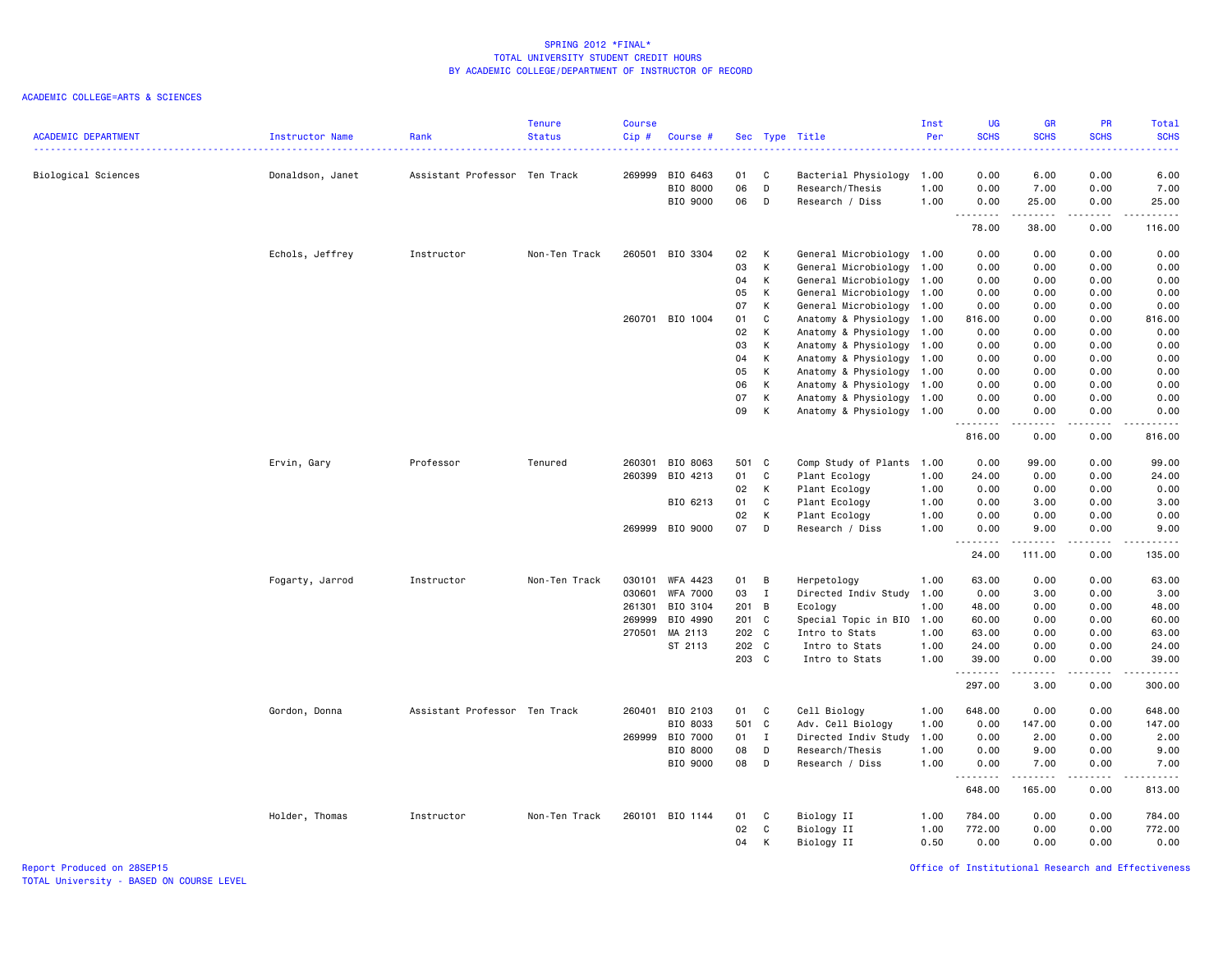# ACADEMIC COLLEGE=ARTS & SCIENCES

|                            |                 |                               | <b>Tenure</b>  | <b>Course</b> |                 |                 |              |                           | Inst | UG           | <b>GR</b>          | PR            | Total                                       |
|----------------------------|-----------------|-------------------------------|----------------|---------------|-----------------|-----------------|--------------|---------------------------|------|--------------|--------------------|---------------|---------------------------------------------|
| <b>ACADEMIC DEPARTMENT</b> | Instructor Name | Rank                          | <b>Status</b>  | Cip#          | Course #        |                 |              | Sec Type Title            | Per  | <b>SCHS</b>  | <b>SCHS</b>        | <b>SCHS</b>   | <b>SCHS</b>                                 |
|                            |                 |                               |                |               |                 |                 |              |                           |      |              |                    |               |                                             |
| Biological Sciences        | Holder, Thomas  | Instructor                    | Non-Ten Track  |               | 260101 BIO 1144 | 05              | К            | Biology II                | 0.50 | 0.00         | 0.00               | 0.00          | 0.00                                        |
|                            |                 |                               |                |               |                 | 06              | К            | Biology II                | 0.50 | 0.00         | 0.00               | 0.00          | 0.00                                        |
|                            |                 |                               |                |               |                 | 07              | К            | Biology II                | 0.50 | 0.00         | 0.00               | 0.00          | 0.00                                        |
|                            |                 |                               |                |               |                 | 08              | K            | Biology II                | 0.50 | 0.00         | 0.00               | 0.00          | 0.00                                        |
|                            |                 |                               |                |               |                 | 09              | K            | Biology II                | 0.50 | 0.00         | 0.00               | 0.00          | 0.00                                        |
|                            |                 |                               |                |               |                 | 10              | K            | Biology II                | 0.50 | 0.00         | 0.00               | 0.00          | 0.00                                        |
|                            |                 |                               |                |               |                 | 11              | К            | Biology II                | 0.50 | 0.00         | 0.00               | 0.00          | 0.00                                        |
|                            |                 |                               |                |               |                 | 14              | K            | Biology II                | 0.50 | 0.00         | 0.00               | 0.00          | 0.00                                        |
|                            |                 |                               |                |               |                 | 15              | K            | Biology II                | 0.50 | 0.00         | 0.00               | 0.00          | 0.00                                        |
|                            |                 |                               |                |               |                 | 16              | К            | Biology II                | 0.50 | 0.00         | 0.00               | 0.00          | 0.00                                        |
|                            |                 |                               |                |               | 260301 BIO 2213 | 01              | C            | Survey Plant Kingdom      | 1.00 | 111.00       | 0.00               | 0.00          | 111.00                                      |
|                            |                 |                               |                |               |                 | 02              | K            | Survey Plant Kingdom      | 1.00 | 0.00         | 0.00               | 0.00          | 0.00                                        |
|                            |                 |                               |                |               |                 | 03              | к            | Survey Plant Kingdom      | 1.00 | 0.00         | 0.00               | 0.00          | 0.00                                        |
|                            |                 |                               |                |               | 260701 BIO 1023 | 03              | K            | Plants & Humans           | 1.00 | 0.00         | 0.00               | 0.00          | 0.00                                        |
|                            |                 |                               |                |               |                 | 04              | K            | Plants & Humans           | 1.00 | 0.00         | 0.00               | 0.00          | 0.00                                        |
|                            |                 |                               |                |               |                 | 05              | K            | Plants & Humans           | 1.00 | 0.00         | 0.00               | 0.00          | 0.00                                        |
|                            |                 |                               |                |               |                 | 06              | K            | Plants & Humans           | 1.00 | 0.00         | 0.00               | 0.00          | 0.00                                        |
|                            |                 |                               |                |               |                 | 07              | к            | Plants & Humans           | 1.00 | 0.00         | 0.00               | 0.00          | 0.00                                        |
|                            |                 |                               |                |               |                 | 08              | K            | Plants & Humans           | 1.00 | 0.00         | 0.00               | 0.00          | 0.00                                        |
|                            |                 |                               |                |               |                 | 09              | K            | Plants & Humans           | 1.00 | 0.00         | 0.00               | 0.00          | 0.00                                        |
|                            |                 |                               |                |               |                 | 10 <sub>1</sub> | K            | Plants & Humans           | 1.00 | 0.00         | 0.00               | 0.00          | 0.00                                        |
|                            |                 |                               |                |               | BIO 3524        | 01              | C            | Biol Of Vertebrates       | 1.00 | 244.00       | 0.00               | 0.00          | 244.00                                      |
|                            |                 |                               |                |               |                 | 02              | K            | Biol Of Vertebrates       | 1.00 | 0.00         | 0.00               | 0.00          | 0.00                                        |
|                            |                 |                               |                |               |                 | 03              | K            | Biol Of Vertebrates       | 1.00 | 0.00         | 0.00               | 0.00          | 0.00                                        |
|                            |                 |                               |                |               |                 |                 |              |                           |      | .<br>1911.00 | -----<br>0.00      | -----<br>0.00 | 1911.00                                     |
|                            | Klink, Vincent  | Assistant Professor Ten Track |                |               | 269999 BIO 4000 | 11              | $\mathbf{I}$ | Directed Indiv Study      | 1.00 | 3.00         | 0.00               | 0.00          | 3.00                                        |
|                            |                 |                               |                |               | BIO 9000        | 09              | D            | Research / Diss           | 1.00 | 0.00         | 12.00              | 0.00          | 12.00                                       |
|                            |                 |                               |                |               |                 |                 |              |                           |      |              | .                  | .             | .                                           |
|                            |                 |                               |                |               |                 |                 |              |                           |      | 3.00         | 12.00              | 0.00          | 15.00                                       |
|                            | Lopez, Job      | Assistant Professor Ten Track |                |               | 260501 BIO 4413 | 01              | C            | Immunology                | 1.00 | 561,00       | 0.00               | 0.00          | 561.00                                      |
|                            |                 |                               |                |               | BIO 6413        | 01              | $\mathbf{C}$ | Immunology                | 1.00 | 0.00         | 9.00               | 0.00          | 9.00                                        |
|                            |                 |                               |                |               |                 |                 |              |                           |      | <u>.</u>     |                    | .             | .                                           |
|                            |                 |                               |                |               |                 |                 |              |                           |      | 561.00       | 9.00               | 0.00          | 570.00                                      |
|                            | Outlaw, Diana   | Assistant Professor Ten Track |                |               | 269999 BIO 4000 | $15$ I          |              | Directed Indiv Study 1.00 |      | 4.00         | 0.00               | 0.00          | 4.00                                        |
|                            |                 |                               |                |               | BIO 8000        | 11              | D            | Research/Thesis           | 1.00 | 0.00         | 5.00               | 0.00          | 5.00                                        |
|                            |                 |                               |                |               | BIO 8990        | 01              | C            | Special Topic in BIO      | 1.00 | 0.00         | 30.00              | 0.00          | 30.00                                       |
|                            |                 |                               |                |               | BIO 9000        | 11              | D            | Research / Diss           | 1.00 | 0.00         | 5.00               | 0.00          | 5.00                                        |
|                            |                 |                               |                |               |                 |                 |              |                           |      | .<br>4.00    | المتمامين<br>40.00 | .<br>0.00     | $\sim$ $\sim$ $\sim$ $\sim$ $\sim$<br>44.00 |
|                            | Pittman, Joseph | Grad Teach Assist             | Not Applicable |               | 260501 BIO 3304 | 01 C            |              | General Microbiology      | 1.00 | 784.00       | 0.00               | 0.00          | 784.00                                      |
|                            |                 |                               |                |               |                 |                 |              |                           |      | .<br>784.00  | .<br>0.00          | .<br>0.00     | ------<br>784.00                            |
|                            | Reese, Mary     | Instructor                    | Non-Ten Track  |               | 260701 BIO 1023 | 01              | C            | Plants & Humans           | 1.00 | 588.00       | 0.00               | 0.00          | 588.00                                      |
|                            |                 |                               |                |               |                 | 02              | $\mathbf{C}$ | Plants & Humans           | 1.00 | 585.00       | 0.00               | 0.00          | 585.00                                      |
|                            |                 |                               |                |               | 269999 BIO 4000 | $12 \quad I$    |              | Directed Indiv Study      | 1.00 | 2.00         | 0.00               | 0.00          | 2.00                                        |
|                            |                 |                               |                |               |                 | 17              | $\mathbf{I}$ | Directed Indiv Study 1.00 |      | 1.00         | 0.00               | 0.00          | 1.00                                        |
|                            |                 |                               |                |               |                 |                 |              |                           |      |              |                    |               |                                             |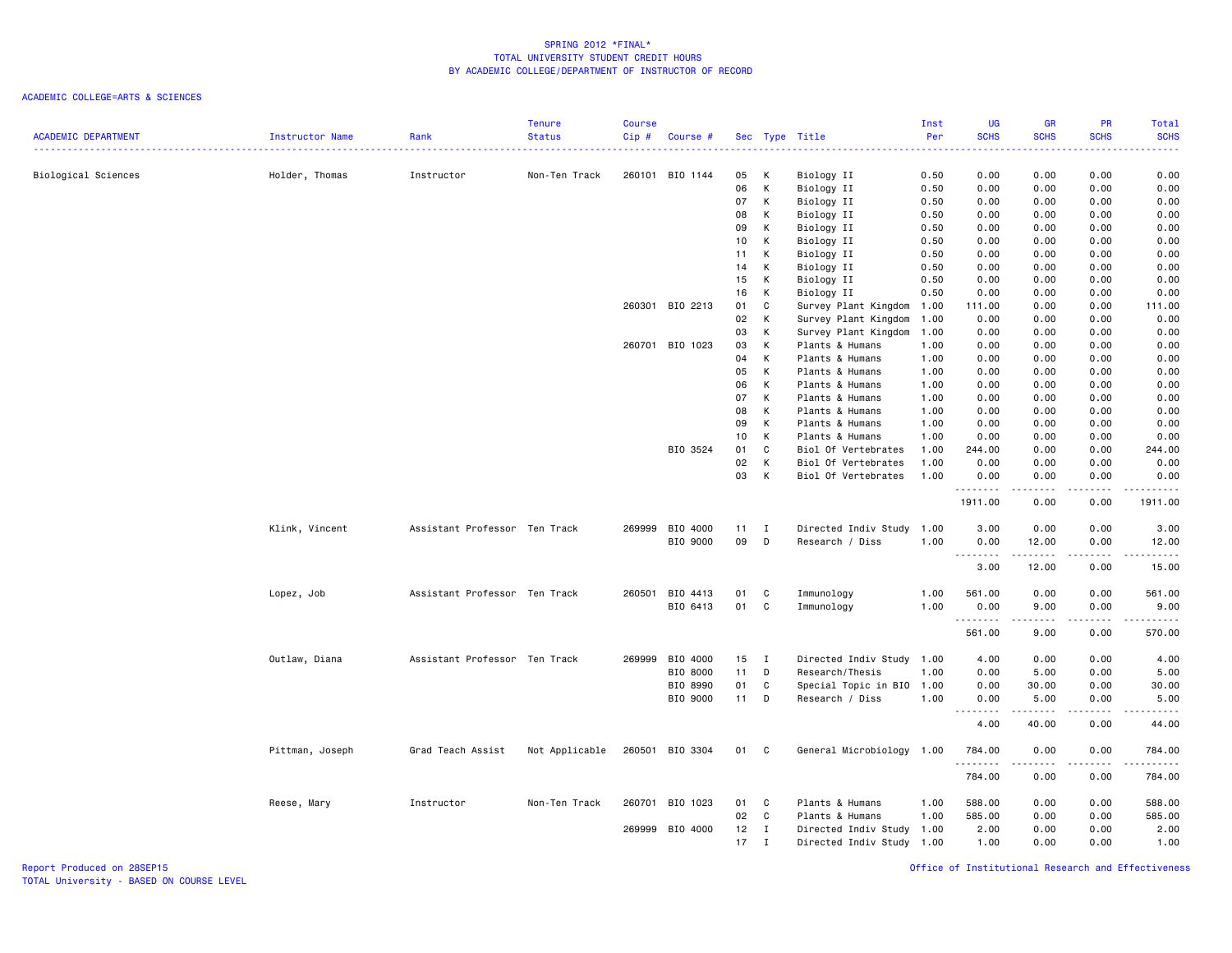# ACADEMIC COLLEGE=ARTS & SCIENCES

| <b>ACADEMIC DEPARTMENT</b> | Instructor Name  | Rank                          | <b>Tenure</b><br><b>Status</b> | <b>Course</b><br>Cip# | Course #                    |                 |              | Sec Type Title                           | Inst<br>Per  | UG<br><b>SCHS</b> | <b>GR</b><br><b>SCHS</b> | PR<br><b>SCHS</b> | Total<br><b>SCHS</b> |
|----------------------------|------------------|-------------------------------|--------------------------------|-----------------------|-----------------------------|-----------------|--------------|------------------------------------------|--------------|-------------------|--------------------------|-------------------|----------------------|
| Biological Sciences        | Reese, Mary      | Instructor                    | Non-Ten Track                  | 269999                | BIO 4011<br>511005 BIO 4100 | 01<br>01        | I<br>H       | Sen Thesis Bio Sci<br>Med Tech Clinicals | 1.00<br>1.00 | 1.00<br>48.00     | 0.00<br>0.00             | 0.00<br>0.00      | 1.00<br>48.00        |
|                            |                  |                               |                                |                       |                             |                 |              |                                          |              | .                 | .                        | -----             | .                    |
|                            |                  |                               |                                |                       |                             |                 |              |                                          |              | 1225.00           | 0.00                     | 0.00              | 1225.00              |
|                            | Reichert, Nancy  | Professor                     | Tenured                        | 269999                | BIO 8000                    | 12              | D            | Research/Thesis                          | 1.00         | 0.00              | 6.00                     | 0.00              | 6.00                 |
|                            |                  |                               |                                |                       | BIO 8990                    | 501 S           |              | Special Topic in BIO 1.00                |              | 0.00<br>.         | 3.00<br>.                | 0.00<br>.         | 3.00<br>.            |
|                            |                  |                               |                                |                       |                             |                 |              |                                          |              | 0.00              | 9.00                     | 0.00              | 9.00                 |
|                            | Self, Sarah      | Instructor                    | Non-Ten Track                  |                       | 260101 BIO 1134             | 03              | К            | Biology I                                | 1.00         | 0.00              | 0.00                     | 0.00              | 0.00                 |
|                            |                  |                               |                                |                       |                             | 04              | K            | Biology I                                | 1.00         | 0.00              | 0.00                     | 0.00              | 0.00                 |
|                            |                  |                               |                                |                       |                             | 05              | $\sf K$      | Biology I                                | 1.00         | 0.00              | 0.00                     | 0.00              | 0.00                 |
|                            |                  |                               |                                |                       |                             | 06              | K            | Biology I                                | 1.00         | 0.00              | 0.00                     | 0.00              | 0.00                 |
|                            |                  |                               |                                |                       |                             | 07              | K            | Biology I                                | 1.00         | 0.00              | 0.00                     | 0.00              | 0.00                 |
|                            |                  |                               |                                |                       |                             | 08              | K            | Biology I                                | 1.00         | 0.00              | 0.00                     | 0.00              | 0.00                 |
|                            |                  |                               |                                |                       |                             | 09              | К            | Biology I                                | 1.00         | 0.00              | 0.00                     | 0.00              | 0.00                 |
|                            |                  |                               |                                |                       |                             | 10              | К            | Biology I                                | 1.00         | 0.00              | 0.00                     | 0.00              | 0.00                 |
|                            |                  |                               |                                |                       |                             | 12              | K            | Biology I                                | 1.00         | 0.00              | 0.00                     | 0.00              | 0.00                 |
|                            |                  |                               |                                |                       | 260701 BIO 3014             | 01              | $\mathbf c$  | Human Physiology                         | 1.00         | 780.00            | 0.00                     | 0.00              | 780.00               |
|                            |                  |                               |                                |                       |                             | 02              | K            | Human Physiology                         | 1.00         | 0.00              | 0.00                     | 0.00              | 0.00                 |
|                            |                  |                               |                                |                       |                             | 03              | K            | Human Physiology                         | 1.00         | 0.00              | 0.00                     | 0.00              | 0.00                 |
|                            |                  |                               |                                |                       |                             | 04              | K            | Human Physiology                         | 1.00         | 0.00              | 0.00                     | 0.00              | 0.00                 |
|                            |                  |                               |                                |                       |                             | 05              | K            | Human Physiology                         | 1.00         | 0.00              | 0.00                     | 0.00              | 0.00                 |
|                            |                  |                               |                                |                       |                             | 06              | К            | Human Physiology                         | 1.00         | 0.00              | 0.00                     | 0.00              | 0.00                 |
|                            |                  |                               |                                |                       |                             | 07              | K            | Human Physiology                         | 1.00         | 0.00              | 0.00                     | 0.00              | 0.00                 |
|                            |                  |                               |                                |                       | 260706 BIO 4514             | 01              | C            | Animal Physiology                        | 1.00         | 464.00            | 0.00                     | 0.00              | 464.00               |
|                            |                  |                               |                                |                       |                             | 02              | K            | Animal Physiology                        | 1.00         | 0.00              | 0.00                     | 0.00              | 0.00                 |
|                            |                  |                               |                                |                       |                             | 03              | К            | Animal Physiology                        | 1.00         | 0.00              | 0.00                     | 0.00              | 0.00                 |
|                            |                  |                               |                                |                       |                             | 04              | К            | Animal Physiology                        | 1.00         | 0.00              | 0.00                     | 0.00              | 0.00                 |
|                            |                  |                               |                                |                       |                             | 05              | K            | Animal Physiology                        | 1.00         | 0.00              | 0.00                     | 0.00              | 0.00                 |
|                            |                  |                               |                                |                       | BIO 6514                    | 01              | $\mathbf c$  | Animal Physiology                        | 1.00         | 0.00              | 8.00                     | 0.00              | 8.00                 |
|                            |                  |                               |                                |                       |                             | 02              | K            | Animal Physiology                        | 1.00         | 0.00              | 0.00                     | 0.00              | 0.00                 |
|                            |                  |                               |                                |                       |                             | 04              | К            | Animal Physiology                        | 1.00         | 0.00<br>.         | 0.00<br>.                | 0.00<br>.         | 0.00<br><u>.</u>     |
|                            |                  |                               |                                |                       |                             |                 |              |                                          |              | 1244.00           | 8.00                     | 0.00              | 1252.00              |
|                            | Stewart, James   | Assistant Professor Ten Track |                                |                       | 269999 BIO 4000             | 02              | $\mathbf{I}$ | Directed Indiv Study 1.00                |              | 2.00              | 0.00                     | 0.00              | 2.00                 |
|                            |                  |                               |                                |                       |                             | 09              | $\mathbf{I}$ | Directed Indiv Study 1.00                |              | 2.00              | 0.00                     | 0.00              | 2.00                 |
|                            |                  |                               |                                |                       |                             | 10 <sub>1</sub> | $\mathbf{I}$ | Directed Indiv Study 1.00                |              | 2.00<br><u>.</u>  | 0.00<br>.                | 0.00<br>.         | 2.00<br>.            |
|                            |                  |                               |                                |                       |                             |                 |              |                                          |              | 6.00              | 0.00                     | 0.00              | 6.00                 |
|                            | Thornton, Justin | Assistant Professor Ten Track |                                |                       | 260699 BIO 4443             | 01              | C            | Bacterial Genetics                       | 1.00         | 63.00             | 0.00                     | 0.00              | 63.00                |
|                            |                  |                               |                                |                       | BIO 6443                    | 01              | C            | Bacterial Genetics                       | 1.00         | 0.00              | 3.00                     | 0.00              | 3.00                 |
|                            |                  |                               |                                | 269999                | BIO 4000                    | 06              | $\mathbf I$  | Directed Indiv Study 1.00                |              | 3.00              | 0.00                     | 0.00              | 3.00                 |
|                            |                  |                               |                                |                       | BIO 8000                    | 14              | D            | Research/Thesis                          | 1.00         | 0.00              | 5.00<br>.                | 0.00<br>.         | 5.00                 |
|                            |                  |                               |                                |                       |                             |                 |              |                                          |              | .<br>66.00        | 8.00                     | 0.00              | .<br>74.00           |
|                            | Wallace, Lisa    | Assistant Professor Ten Track |                                |                       | 260399 BIO 4203             | 01              | C            | Tax Of Spermatophyte 1.00                |              | 108.00            | 0.00                     | 0.00              | 108.00               |
|                            |                  |                               |                                |                       |                             | 02 <sub>2</sub> | K            | Tax Of Spermatophyte 1.00                |              | 0.00              | 0.00                     | 0.00              | 0.00                 |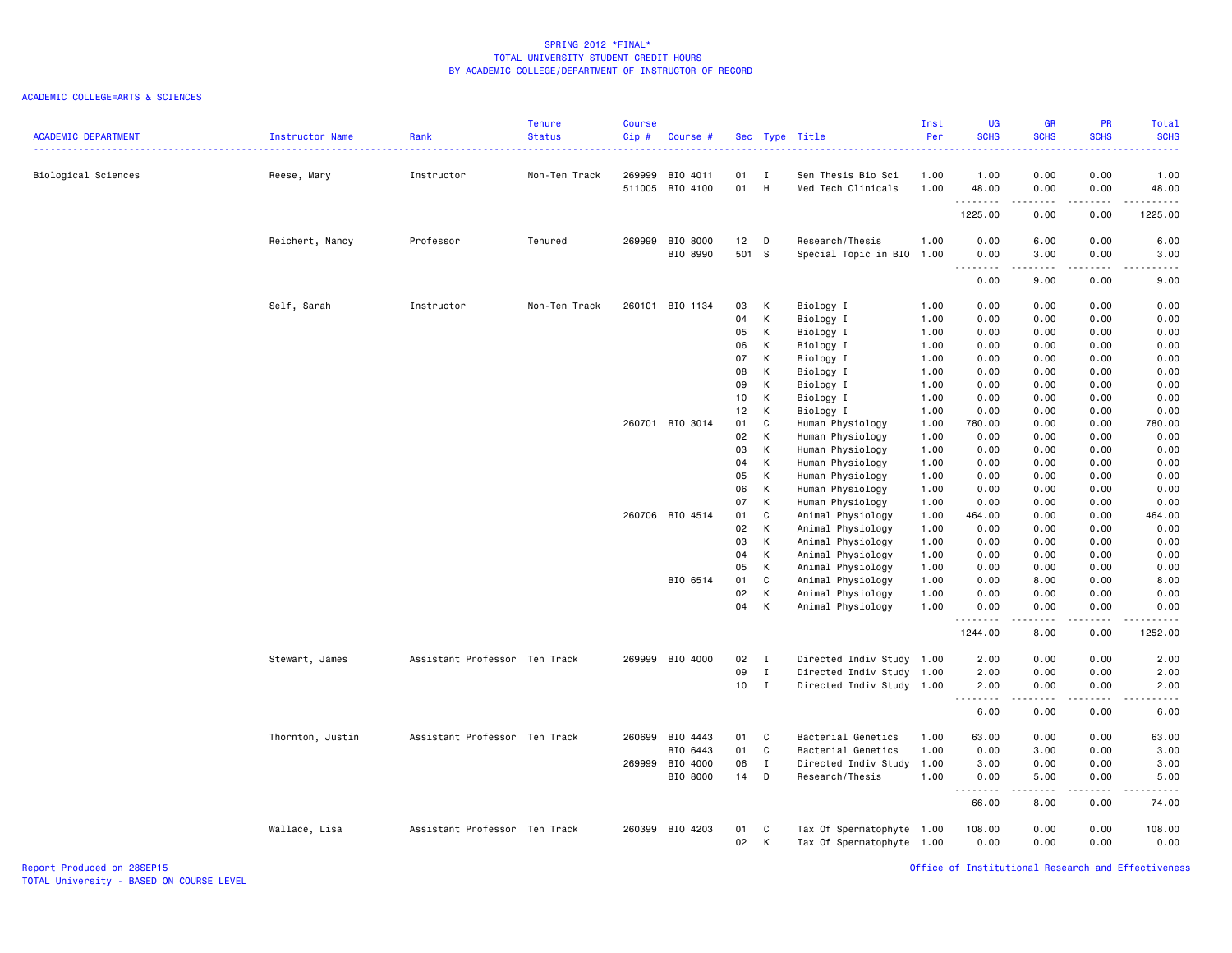## ACADEMIC COLLEGE=ARTS & SCIENCES

| <b>ACADEMIC DEPARTMENT</b> | Instructor Name   | Rank                          | <b>Tenure</b><br><b>Status</b> | Course<br>Cip# | Course #        |                 |              | Sec Type Title            | Inst<br>Per | <b>UG</b><br><b>SCHS</b> | <b>GR</b><br><b>SCHS</b> | PR<br><b>SCHS</b> | Total<br><b>SCHS</b> |
|----------------------------|-------------------|-------------------------------|--------------------------------|----------------|-----------------|-----------------|--------------|---------------------------|-------------|--------------------------|--------------------------|-------------------|----------------------|
|                            |                   |                               |                                |                |                 |                 |              |                           |             |                          |                          |                   |                      |
| Biological Sciences        | Wallace, Lisa     | Assistant Professor Ten Track |                                | 260399         | BIO 4203        | 03              | K            | Tax Of Spermatophyte 1.00 |             | 0.00                     | 0.00                     | 0.00              | 0.00                 |
|                            |                   |                               |                                |                | BIO 6203        | 01              | C            | Tax Of Spermatophyte 1.00 |             | 0.00                     | 6.00                     | 0.00              | 6.00                 |
|                            |                   |                               |                                |                |                 | 02              | K            | Tax Of Spermatophyte 1.00 |             | 0.00                     | 0.00                     | 0.00              | 0.00                 |
|                            |                   |                               |                                |                |                 | 03              | K            | Tax Of Spermatophyte 1.00 |             | 0.00                     | 0.00                     | 0.00              | 0.00                 |
|                            |                   |                               |                                |                | 269999 BIO 4000 | 03              | $\mathbf{I}$ | Directed Indiv Study      | 1.00        | 3.00                     | 0.00                     | 0.00              | 3.00                 |
|                            |                   |                               |                                |                | BIO 8000        | 15              | D            | Research/Thesis           | 1.00        | 0.00                     | 11.00                    | 0.00              | 11.00                |
|                            |                   |                               |                                |                | BIO 9000        | 15              | $\mathsf{D}$ | Research / Diss           | 1.00        | 0.00<br>.                | 20.00<br>.               | 0.00<br>د د د د   | 20.00<br>.           |
|                            |                   |                               |                                |                |                 |                 |              |                           |             | 111.00                   | 37.00                    | 0.00              | 148.00               |
|                            | Welch, Mark       | Assistant Professor Ten Track |                                |                | 260101 BIO 4113 | 01 C            |              | Evolution                 | 1.00        | 129.00                   | 0.00                     | 0.00              | 129.00               |
|                            |                   |                               |                                |                | BIO 6113        | 01              | C.           | Evolution                 | 1.00        | 0.00                     | 12.00                    | 0.00              | 12.00                |
|                            |                   |                               |                                | 261301         | BIO 6023        | 501 C           |              | Prin Evolutionary Bi 1.00 |             | 0.00                     | 132.00                   | 0.00              | 132.00               |
|                            |                   |                               |                                |                | 269999 BIO 4000 | 01              | $\mathbf{I}$ | Directed Indiv Study 1.00 |             | 3.00                     | 0.00                     | 0.00              | 3.00                 |
|                            |                   |                               |                                |                |                 | 04              | $\mathbf I$  | Directed Indiv Study 1.00 |             | 3.00                     | 0.00                     | 0.00              | 3.00                 |
|                            |                   |                               |                                |                |                 | 05              | $\mathbf{I}$ | Directed Indiv Study 1.00 |             | 3.00                     | 0.00                     | 0.00              | 3.00                 |
|                            |                   |                               |                                |                |                 | 13              | $\mathbf{I}$ | Directed Indiv Study      | 1.00        | 2.00                     | 0.00                     | 0.00              | 2.00                 |
|                            |                   |                               |                                |                | BIO 8000        | 16              | $\mathsf{D}$ | Research/Thesis           | 1.00        | 0.00                     | 8.00                     | 0.00              | 8.00                 |
|                            |                   |                               |                                |                | BIO 9000        | 16              | $\Box$       | Research / Diss           | 1.00        | 0.00<br>.                | 13.00<br>. <u>.</u>      | 0.00<br>.         | 13.00<br>.           |
|                            |                   |                               |                                |                |                 |                 |              |                           |             | 140.00                   | 165.00                   | 0.00              | 305.00               |
|                            | Williamson, Emily | Instructor                    | Non-Ten Track                  |                | 260101 BIO 1134 | 01 C            |              | Biology I                 | 1.00        | 844.00                   | 0.00                     | 0.00              | 844.00               |
|                            |                   |                               |                                |                | BIO 1144        | 03              | $\mathtt{C}$ | Biology II                | 1.00        | 584.00                   | 0.00                     | 0.00              | 584.00               |
|                            |                   |                               |                                |                |                 | 04              | К            | Biology II                | 0.50        | 0.00                     | 0.00                     | 0.00              | 0.00                 |
|                            |                   |                               |                                |                |                 | 05              | К            | Biology II                | 0.50        | 0.00                     | 0.00                     | 0.00              | 0.00                 |
|                            |                   |                               |                                |                |                 | 06              | К            | Biology II                | 0.50        | 0.00                     | 0.00                     | 0.00              | 0.00                 |
|                            |                   |                               |                                |                |                 | 07              | К            | Biology II                | 0.50        | 0.00                     | 0.00                     | 0.00              | 0.00                 |
|                            |                   |                               |                                |                |                 | 08              | К            | Biology II                | 0.50        | 0.00                     | 0.00                     | 0.00              | 0.00                 |
|                            |                   |                               |                                |                |                 | 09              | К            | Biology II                | 0.50        | 0.00                     | 0.00                     | 0.00              | 0.00                 |
|                            |                   |                               |                                |                |                 | 10              | К            | Biology II                | 0.50        | 0.00                     | 0.00                     | 0.00              | 0.00                 |
|                            |                   |                               |                                |                |                 | 11              | K            | Biology II                | 0.50        | 0.00                     | 0.00                     | 0.00              | 0.00                 |
|                            |                   |                               |                                |                |                 | 14              | К            | Biology II                | 0.50        | 0.00                     | 0.00                     | 0.00              | 0.00                 |
|                            |                   |                               |                                |                |                 | 15              | К            | Biology II                | 0.50        | 0.00                     | 0.00                     | 0.00              | 0.00                 |
|                            |                   |                               |                                |                |                 | 16              | K            | Biology II                | 0.50        | 0.00                     | 0.00                     | 0.00              | 0.00                 |
|                            |                   |                               |                                |                | 260701 BIO 1123 | 01              | C            | Animal Biology            | 1.00        | 588.00                   | 0.00                     | 0.00              | 588.00               |
|                            |                   |                               |                                |                |                 | 02              | C            | Animal Biology            | 1.00        | 570.00                   | 0.00                     | 0.00              | 570.00               |
|                            |                   |                               |                                |                |                 | 03              | K            | Animal Biology            | 1.00        | 0.00                     | 0.00                     | 0.00              | 0.00                 |
|                            |                   |                               |                                |                |                 | 04              | К            | Animal Biology            | 1.00        | 0.00                     | 0.00                     | 0.00              | 0.00                 |
|                            |                   |                               |                                |                |                 | 05              | К            | Animal Biology            | 1.00        | 0.00                     | 0.00                     | 0.00              | 0.00                 |
|                            |                   |                               |                                |                |                 | 06              | К            | Animal Biology            | 1.00        | 0.00                     | 0.00                     | 0.00              | 0.00                 |
|                            |                   |                               |                                |                |                 | 07              | К            | Animal Biology            | 1.00        | 0.00                     | 0.00                     | 0.00              | 0.00                 |
|                            |                   |                               |                                |                |                 | 08              | К            | Animal Biology            | 1.00        | 0.00                     | 0.00                     | 0.00              | 0.00                 |
|                            |                   |                               |                                |                |                 | 09              | К            | Animal Biology            | 1.00        | 0.00                     | 0.00                     | 0.00              | 0.00                 |
|                            |                   |                               |                                |                |                 | 10 <sup>1</sup> | K            | Animal Biology            | 1.00        | 0.00<br>.                | 0.00<br>.                | 0.00<br>د د د د   | 0.00<br>د د د د د    |
|                            |                   |                               |                                |                |                 |                 |              |                           |             | 2586.00                  | 0.00                     | 0.00              | 2586.00              |
|                            | Wise, Dwayne      | Professor                     | Tenured                        |                | 260613 BIO 4133 | 01              | $\mathbf{C}$ | Human Genetics            | 1.00        | 525.00                   | 0.00                     | 0.00              | 525.00               |
|                            |                   |                               |                                |                | BIO 6133        | 01              | $\mathbf{C}$ | Human Genetics            | 1.00        | 0.00                     | 3.00                     | 0.00              | 3.00                 |
|                            |                   |                               |                                |                | GNS 4133        | 01              | C            | Human Genetics            | 1.00        | 48.00                    | 0.00                     | 0.00              | 48.00                |
|                            |                   |                               |                                | 269999         | BIO 4000        | 07              | $\mathbf I$  | Directed Indiv Study      | 1.00        | 3.00                     | 0.00                     | 0.00              | 3.00                 |

Office of Institutional Research and Effectiveness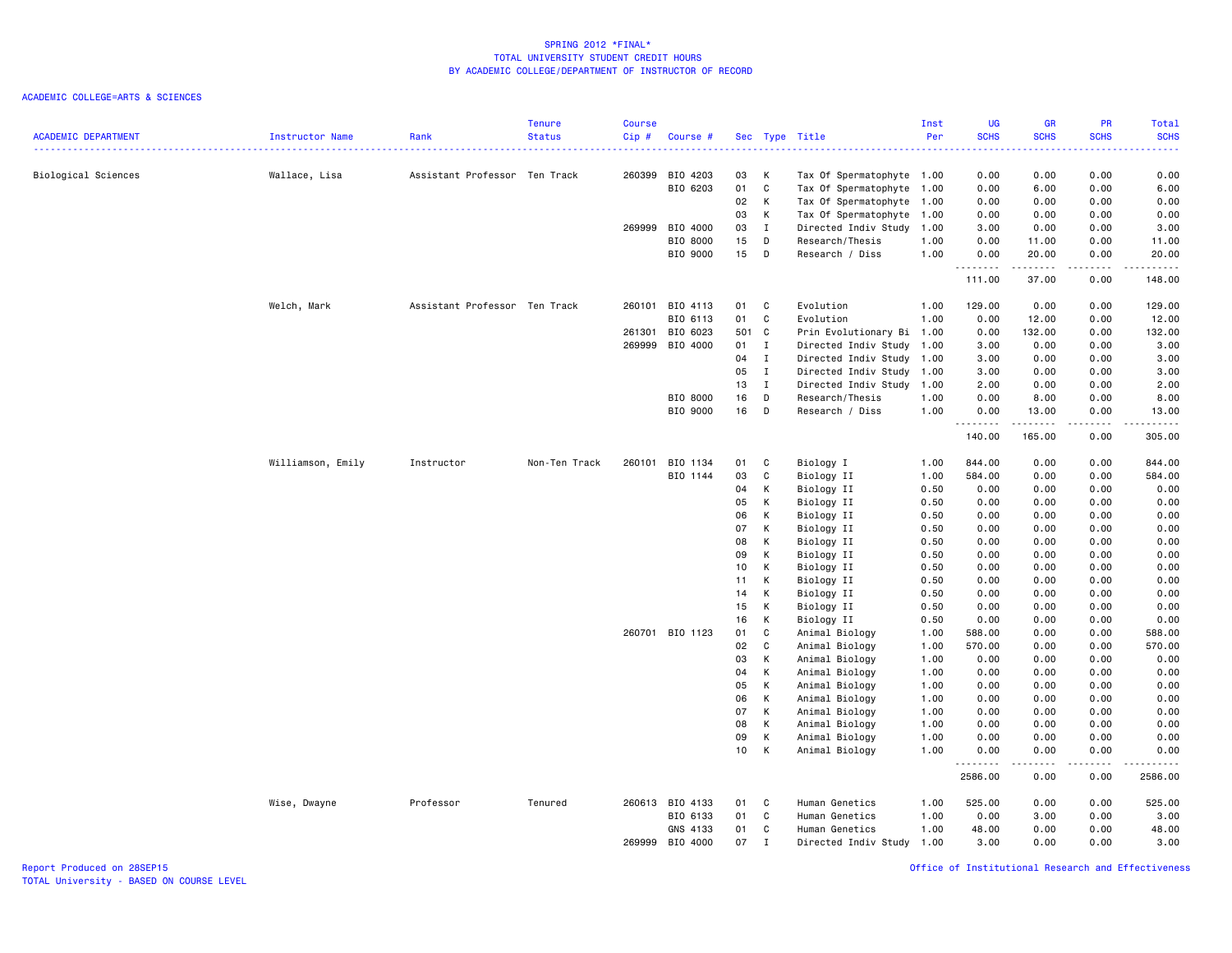| <b>ACADEMIC DEPARTMENT</b> | Instructor Name | Rank | Tenure<br>Status | Course<br>Course # Sec Type Title<br>Cip# |  |  | Inst | UG<br><b>SCHS</b><br>Per | <b>GR</b><br><b>SCHS</b> | PR<br><b>SCHS</b> | Total<br><b>SCHS</b> |
|----------------------------|-----------------|------|------------------|-------------------------------------------|--|--|------|--------------------------|--------------------------|-------------------|----------------------|
|                            |                 |      |                  |                                           |  |  |      | .<br>576.00              | .<br>3.00                | .<br>0.00         | .<br>579.00          |
|                            |                 |      |                  |                                           |  |  |      | ========                 | ========                 | ========          | ==========           |
| Biological Sciences        |                 |      |                  |                                           |  |  |      | 12523.00                 | 785.00                   | 0.00              | 13308.00             |
|                            |                 |      |                  |                                           |  |  |      | ========                 | ========                 | ========          | ==========           |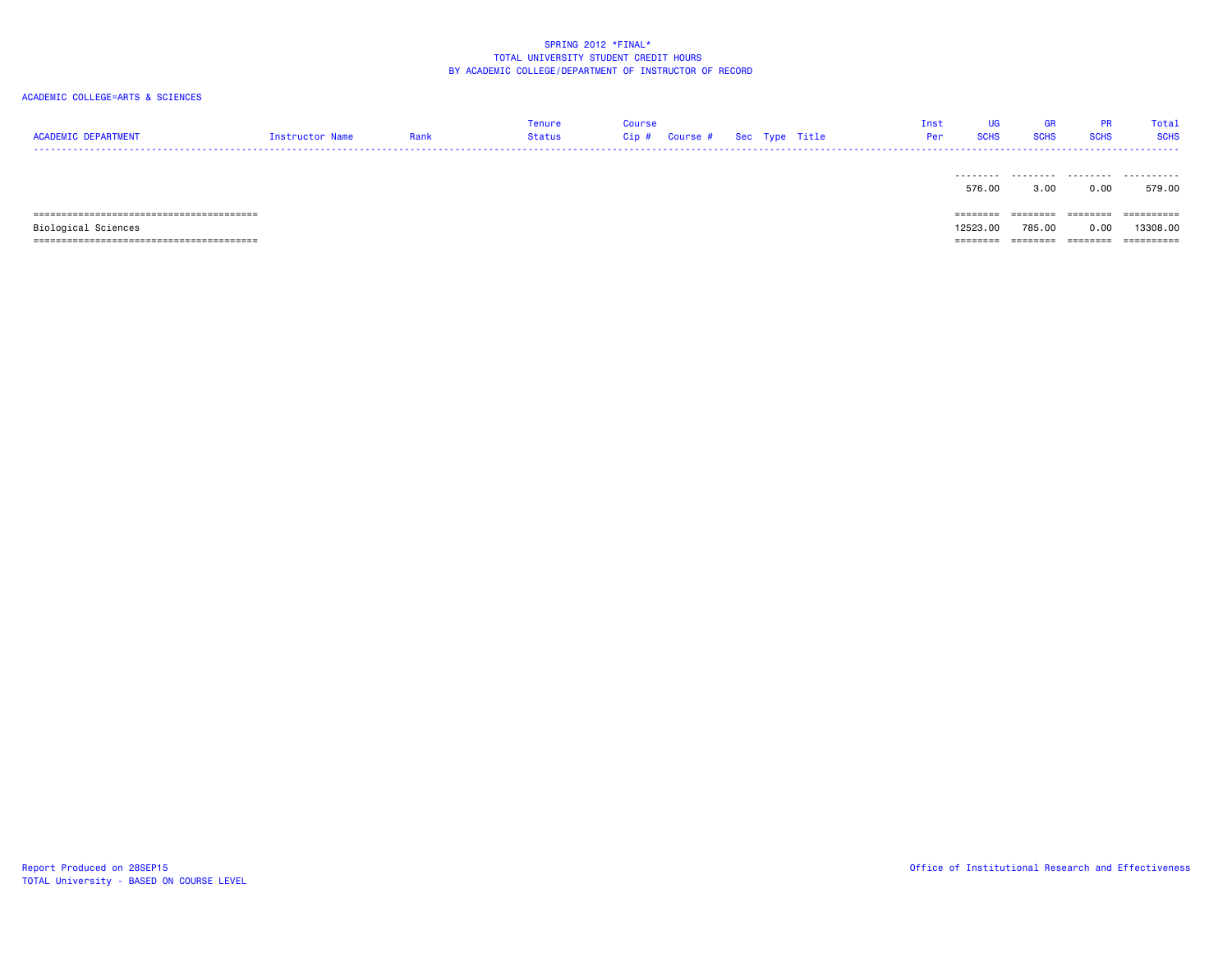## ACADEMIC COLLEGE=ARTS & SCIENCES

| <b>ACADEMIC DEPARTMENT</b> | Instructor Name   | Rank                              | <b>Tenure</b><br><b>Status</b> | <b>Course</b><br>Cip# | Course #         |        |              | Sec Type Title            | Inst<br>Per | <b>UG</b><br><b>SCHS</b> | <b>GR</b><br><b>SCHS</b>                                                                                                                                      | PR<br><b>SCHS</b> | Total<br><b>SCHS</b>                                                                                                                                          |
|----------------------------|-------------------|-----------------------------------|--------------------------------|-----------------------|------------------|--------|--------------|---------------------------|-------------|--------------------------|---------------------------------------------------------------------------------------------------------------------------------------------------------------|-------------------|---------------------------------------------------------------------------------------------------------------------------------------------------------------|
|                            |                   |                                   |                                |                       |                  |        |              |                           |             |                          |                                                                                                                                                               |                   |                                                                                                                                                               |
| Chemistry                  | Beard, Debbie     | Research Assist Pro Non-Ten Track |                                |                       | 400501 CH 1213   | 02     | C            | Chemistry I               | 1.00        | 432.00                   | 0.00                                                                                                                                                          | 0.00              | 432.00                                                                                                                                                        |
|                            |                   |                                   |                                |                       | CH 2141          | 01     | $\mathbf{C}$ | Prof Chem:Tools           | 1.00        | 40.00                    | 0.00                                                                                                                                                          | 0.00              | 40.00                                                                                                                                                         |
|                            |                   |                                   |                                |                       | CH 4000          | 01 I   |              | Directed Indiv Study      | 1.00        | 1.00                     | 0.00                                                                                                                                                          | 0.00              | 1.00                                                                                                                                                          |
|                            |                   |                                   |                                |                       | CH 4141          | 01     | C            | Prof Chem: Research       | 1.00        | 13.00                    | 0.00                                                                                                                                                          | 0.00              | 13.00                                                                                                                                                         |
|                            |                   |                                   |                                |                       | 400504 CH 2503   | 01     | C            | Elem Organic Chem         | 1.00        | 153.00<br>.              | 0.00<br>.                                                                                                                                                     | 0.00<br>.         | 153.00<br>$\omega$ is a single                                                                                                                                |
|                            |                   |                                   |                                |                       |                  |        |              |                           |             | 639.00                   | 0.00                                                                                                                                                          | 0.00              | 639.00                                                                                                                                                        |
|                            | Collier, Willard  | Instructor                        | Non-Ten Track                  | 400501                | CH 1223          | 01 C   |              | Chemistry II              | 1.00        | 573.00                   | 0.00                                                                                                                                                          | 0.00              | 573.00                                                                                                                                                        |
|                            |                   |                                   |                                |                       |                  | 02     | $\mathbf{C}$ | Chemistry II              | 1.00        | 144.00                   | 0.00                                                                                                                                                          | 0.00              | 144.00                                                                                                                                                        |
|                            |                   |                                   |                                |                       |                  | 03     | C            | Chemistry II              | 1.00        | 480.00                   | 0.00                                                                                                                                                          | 0.00              | 480.00                                                                                                                                                        |
|                            |                   |                                   |                                |                       | CH 4000          | 15 I   |              | Directed Indiv Study      | 1.00        | 3.00<br>.                | 0.00<br>.                                                                                                                                                     | 0.00<br>.         | 3.00<br>.                                                                                                                                                     |
|                            |                   |                                   |                                |                       |                  |        |              |                           |             | 1200.00                  | 0.00                                                                                                                                                          | 0.00              | 1200.00                                                                                                                                                       |
|                            | Emerson, Joseph   | Assistant Professor Ten Track     |                                |                       | 400501 CH 7000   | 01 I   |              | Directed Indiv Study 1.00 |             | 0.00                     | 3.00                                                                                                                                                          | 0.00              | 3.00                                                                                                                                                          |
|                            |                   |                                   |                                |                       | CH 9000          | 03     | D            | Research / Diss           | 1.00        | 0.00                     | 29.00                                                                                                                                                         | 0.00              | 29.00                                                                                                                                                         |
|                            |                   |                                   |                                |                       | 400599 CH 8990   | 01 C   |              | Special Topic In CH       | 1.00        | 0.00<br>.                | 27.00<br>.                                                                                                                                                    | 0.00<br>.         | 27.00<br>$\frac{1}{2} \left( \frac{1}{2} \right) \left( \frac{1}{2} \right) \left( \frac{1}{2} \right) \left( \frac{1}{2} \right) \left( \frac{1}{2} \right)$ |
|                            |                   |                                   |                                |                       |                  |        |              |                           |             | 0.00                     | 59.00                                                                                                                                                         | 0.00              | 59.00                                                                                                                                                         |
|                            | Fitzkee, Nicholas | Assistant Professor Ten Track     |                                |                       | 400501 CH 4603   | 08     | $\mathsf{L}$ | Undergraduate Resear      | 1.00        | 3.00                     | 0.00                                                                                                                                                          | 0.00              | 3.00                                                                                                                                                          |
|                            |                   |                                   |                                |                       | CH 8000          | 01     | D            | Research / Thesis         | 1.00        | 0.00                     | 10.00                                                                                                                                                         | 0.00              | 10.00                                                                                                                                                         |
|                            |                   |                                   |                                |                       | CH 9000          | 14 D   |              | Research / Diss           | 1.00        | 0.00                     | 7.00                                                                                                                                                          | 0.00              | 7.00                                                                                                                                                          |
|                            |                   |                                   |                                |                       | 400599 CH 8990   | 03     | C            | Special Topic In CH       | 1.00        | 0.00<br>.                | 33.00<br>.                                                                                                                                                    | 0.00<br>$- - - -$ | 33.00<br>$- - - - -$                                                                                                                                          |
|                            |                   |                                   |                                |                       |                  |        |              |                           |             | 3.00                     | 50.00                                                                                                                                                         | 0.00              | 53.00                                                                                                                                                         |
|                            | Foster, Stephen   | Associate Professor Tenured       |                                |                       | 400501 CH 9000   | 10     | D            | Research / Diss           | 1.00        | 0.00                     | 11.00                                                                                                                                                         | 0.00              | 11.00                                                                                                                                                         |
|                            |                   |                                   |                                |                       | 400502 CHTC 8073 | 501 C  |              | Research Meth MAIS        | 1.00        | 0.00                     | 6.00                                                                                                                                                          | 0.00              | 6.00                                                                                                                                                          |
|                            |                   |                                   |                                |                       |                  |        |              |                           |             | --------<br>0.00         | .<br>17.00                                                                                                                                                    | .<br>0.00         | .<br>17.00                                                                                                                                                    |
|                            | Frisch, Jonathan  | Instructor                        | Non-Ten Track                  |                       | 400502 CH 4351   | 01 L   |              | Analytical Chem Lab       | 0.50        | 6.50                     | 0.00                                                                                                                                                          | 0.00              | 6.50                                                                                                                                                          |
|                            |                   |                                   |                                |                       | 400506 CH 4421   | 01 L   |              | Physical Chem-Lab II 0.50 |             | 4.50                     | 0.00                                                                                                                                                          | 0.00              | 4.50                                                                                                                                                          |
|                            |                   |                                   |                                |                       |                  |        |              |                           |             | .<br>11.00               | .<br>0.00                                                                                                                                                     | .<br>0.00         | $\sim$ $\sim$ $\sim$ $\sim$ $\sim$<br>11.00                                                                                                                   |
|                            | Gwaltney, Steven  | Associate Professor Tenured       |                                | 400501                | CH 9000          | 12     | $\Box$       | Research / Diss           | 1.00        | 0.00                     | 36.00                                                                                                                                                         | 0.00              | 36.00                                                                                                                                                         |
|                            |                   |                                   |                                |                       | 400506 CH 4421   | 01     | $\mathsf{L}$ | Physical Chem-Lab II 0.50 |             | 4.50                     | 0.00                                                                                                                                                          | 0.00              | 4.50                                                                                                                                                          |
|                            |                   |                                   |                                |                       | CH 4423          | 01 C   |              | Quantum Mech & Spect 1.00 |             | 66.00                    | 0.00                                                                                                                                                          | 0.00              | 66.00                                                                                                                                                         |
|                            |                   |                                   |                                |                       |                  |        |              |                           |             | .<br>70.50               | $\frac{1}{2} \left( \frac{1}{2} \right) \left( \frac{1}{2} \right) \left( \frac{1}{2} \right) \left( \frac{1}{2} \right) \left( \frac{1}{2} \right)$<br>36.00 | .<br>0.00         | .<br>106.50                                                                                                                                                   |
|                            | Henry, William    | Associate Professor Tenured       |                                | 400501                | CH 1223          | 04 C   |              | Chemistry II              | 1.00        | 573.00                   | 0.00                                                                                                                                                          | 0.00              | 573.00                                                                                                                                                        |
|                            |                   |                                   |                                |                       | CH 4000          | 02     | $\mathbf{I}$ | Directed Indiv Study      | 1.00        | 2.00                     | 0.00                                                                                                                                                          | 0.00              | 2.00                                                                                                                                                          |
|                            |                   |                                   |                                |                       | CH 9000          | $11 -$ | D            | Research / Diss           | 1.00        | 0.00                     | 44.00                                                                                                                                                         | 0.00              | 44.00                                                                                                                                                         |
|                            |                   |                                   |                                |                       |                  |        |              |                           |             | --------<br>575.00       | .<br>44.00                                                                                                                                                    | .<br>0.00         | .<br>619.00                                                                                                                                                   |
|                            | Holman, Steven    | Instructor                        | Non-Ten Track                  | 400501                | CH 1043          | 01     | - C          | Survey of Chemistry       | 1.00        | 591.00                   | 0.00                                                                                                                                                          | 0.00              | 591.00                                                                                                                                                        |
|                            |                   |                                   |                                |                       | CH 1053          | 01     | C            | Survey of Chemistry       | 1.00        | 240.00                   | 0.00                                                                                                                                                          | 0.00              | 240.00                                                                                                                                                        |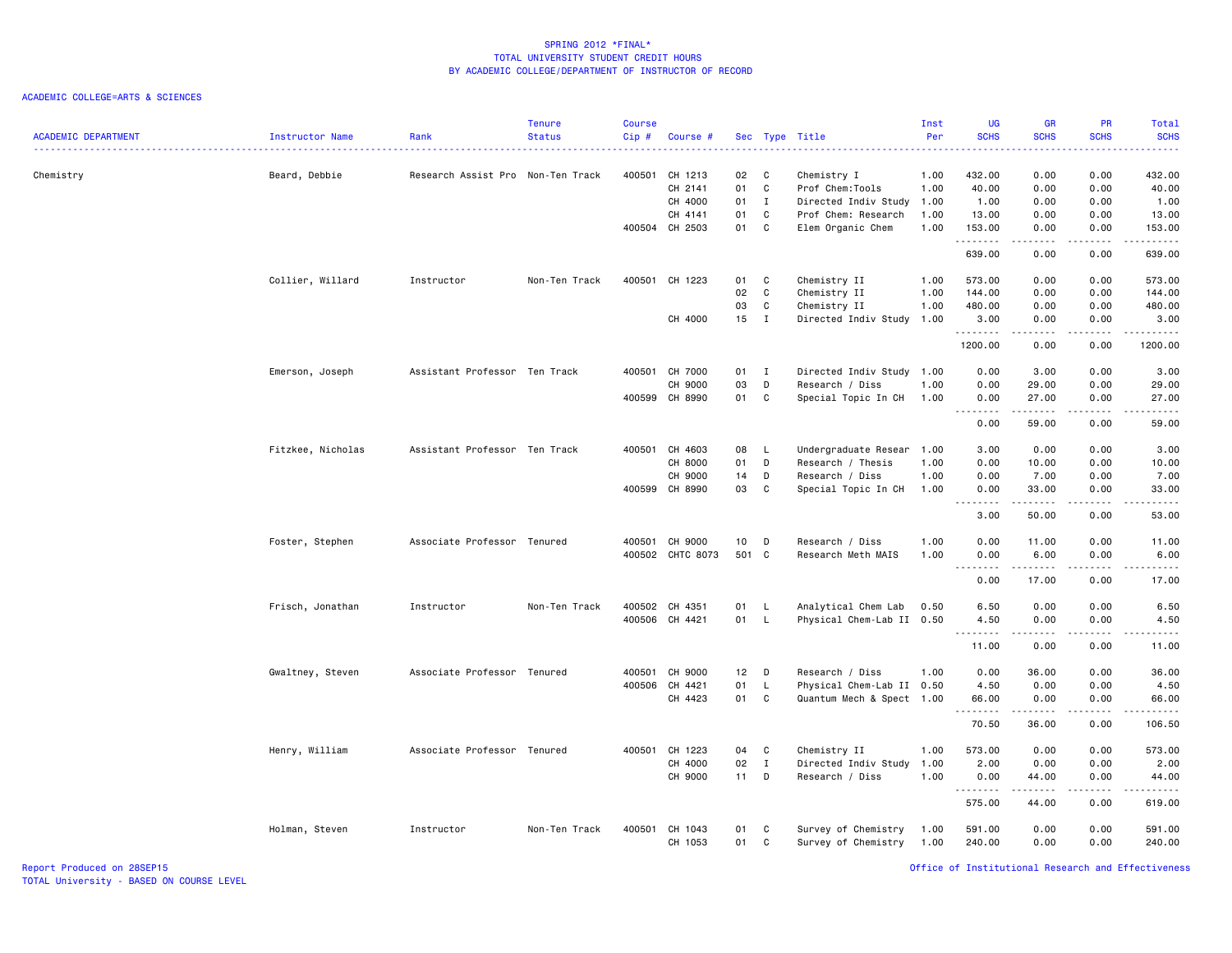### ACADEMIC COLLEGE=ARTS & SCIENCES

| <b>ACADEMIC DEPARTMENT</b> | Instructor Name | Rank                          | <b>Tenure</b><br><b>Status</b> | <b>Course</b><br>Cip# | Course #       |              |                | Sec Type Title            | Inst<br>Per | UG<br><b>SCHS</b> | <b>GR</b><br><b>SCHS</b>                                                                                                                                      | <b>PR</b><br><b>SCHS</b> | Total<br><b>SCHS</b>   |
|----------------------------|-----------------|-------------------------------|--------------------------------|-----------------------|----------------|--------------|----------------|---------------------------|-------------|-------------------|---------------------------------------------------------------------------------------------------------------------------------------------------------------|--------------------------|------------------------|
|                            |                 |                               |                                |                       |                |              |                |                           |             | .                 |                                                                                                                                                               |                          |                        |
|                            |                 |                               |                                |                       |                |              |                |                           |             | 831.00            | 0.00                                                                                                                                                          | 0.00                     | 831.00                 |
| Chemistry                  | Lewis, Edwin    | Professor                     | Tenured                        |                       | 400501 CH 4000 | 08           | $\mathbf{I}$   | Directed Indiv Study 1.00 |             | 3.00              | 0.00                                                                                                                                                          | 0.00                     | 3.00                   |
|                            |                 |                               |                                |                       |                | $14$ I       |                | Directed Indiv Study 1.00 |             | 3.00              | 0.00                                                                                                                                                          | 0.00                     | 3.00                   |
|                            |                 |                               |                                |                       | CH 4603        | 03           | $\mathsf{L}$   | Undergraduate Resear 1.00 |             | 3.00              | 0.00                                                                                                                                                          | 0.00                     | 3.00                   |
|                            |                 |                               |                                |                       | CH 9000        | 01 D         |                | Research / Diss           | 1.00        | 0.00<br>.         | 43.00<br><b>.</b>                                                                                                                                             | 0.00<br>$   -$           | 43.00<br>$\frac{1}{2}$ |
|                            |                 |                               |                                |                       |                |              |                |                           |             | 9.00              | 43.00                                                                                                                                                         | 0.00                     | 52.00                  |
|                            | Mead, Keith     | Professor                     | Tenured                        |                       | 400501 CH 4000 | 07 I         |                | Directed Indiv Study 1.00 |             | 3.00              | 0.00                                                                                                                                                          | 0.00                     | 3.00                   |
|                            |                 |                               |                                |                       |                | 11           | $\mathbf{I}$   | Directed Indiv Study 1.00 |             | 2.00              | 0.00                                                                                                                                                          | 0.00                     | 2.00                   |
|                            |                 |                               |                                |                       |                | $17$ I       |                | Directed Indiv Study 1.00 |             | 3.00              | 0.00                                                                                                                                                          | 0.00                     | 3.00                   |
|                            |                 |                               |                                |                       | CH 4603        | 01           | $\mathsf{L}$   | Undergraduate Resear 1.00 |             | 3.00              | 0.00                                                                                                                                                          | 0.00                     | 3.00                   |
|                            |                 |                               |                                |                       | CH 9000        | 04           | D              | Research / Diss           | 1.00        | 0.00              | 35.00                                                                                                                                                         | 0.00                     | 35.00                  |
|                            |                 |                               |                                | 400502                | CHTC 8563      | 501 C        |                | Organics & Polymers 1.00  |             | 0.00              | 9.00                                                                                                                                                          | 0.00                     | 9.00                   |
|                            |                 |                               |                                |                       | 400504 CH 4513 | 01           | C.             | Organic Chemistry I       | 1.00        | 159.00<br>.       | 0.00<br>.                                                                                                                                                     | 0.00<br>.                | 159.00                 |
|                            |                 |                               |                                |                       |                |              |                |                           |             | 170.00            | 44.00                                                                                                                                                         | 0.00                     | 214.00                 |
|                            | Mlsna, Debra    | Instructor                    | Non-Ten Track                  | 400504                | CH 1244        | 01           | $\overline{B}$ | Integrated Chem II        | 1.00        | 76.00             | 0.00                                                                                                                                                          | 0.00                     | 76.00                  |
|                            |                 |                               |                                |                       |                | 02           | B              | Integrated Chem II        | 1.00        | 64.00             | 0.00                                                                                                                                                          | 0.00                     | 64.00                  |
|                            |                 |                               |                                |                       | CH 2501        | 01 L         |                | Elem Org Chem-Lab         | 1.00        | 44.00             | 0.00                                                                                                                                                          | 0.00                     | 44.00                  |
|                            |                 |                               |                                |                       | CH 4511        | 01           | $\mathsf{L}$   | Org Chem Lab I            | 1.00        | 21.00             | 0.00                                                                                                                                                          | 0.00                     | 21.00                  |
|                            |                 |                               |                                |                       |                | 02           | $\mathsf{L}$   | Org Chem Lab I            | 1.00        | 22.00             | 0.00                                                                                                                                                          | 0.00                     | 22.00                  |
|                            |                 |                               |                                |                       |                | 03           | $\mathsf{L}$   | Org Chem Lab I            | 1.00        | 14.00             | 0.00                                                                                                                                                          | 0.00                     | 14.00                  |
|                            |                 |                               |                                |                       |                | 04           | - L            | Org Chem Lab I            | 1.00        | 11.00             | 0.00                                                                                                                                                          | 0.00                     | 11.00                  |
|                            |                 |                               |                                |                       |                | 05           | - L            | Org Chem Lab I            | 1.00        | 20.00             | 0.00                                                                                                                                                          | 0.00                     | 20.00                  |
|                            |                 |                               |                                |                       |                | 06           | - L            | Org Chem Lab I            | 1.00        | 20.00             | 0.00                                                                                                                                                          | 0.00                     | 20.00                  |
|                            |                 |                               |                                |                       | CH 4521        | 01           | - L            | Org Chem Lab II           | 1.00        | 20.00             | 0.00                                                                                                                                                          | 0.00                     | 20.00                  |
|                            |                 |                               |                                |                       |                | 02           | <b>L</b>       | Org Chem Lab II           | 1.00        | 21.00             | 0.00                                                                                                                                                          | 0.00                     | 21.00                  |
|                            |                 |                               |                                |                       |                | 03           | $\mathsf{L}$   | Org Chem Lab II           | 1.00        | 21.00             | 0.00                                                                                                                                                          | 0.00                     | 21.00                  |
|                            |                 |                               |                                |                       |                | 04           | L.             | Org Chem Lab II           | 1.00        | 21.00             | 0.00                                                                                                                                                          | 0.00                     | 21.00                  |
|                            |                 |                               |                                |                       |                | 05           | <b>L</b>       | Org Chem Lab II           | 1.00        | 21.00             | 0.00                                                                                                                                                          | 0.00                     | 21.00                  |
|                            |                 |                               |                                |                       |                | 06           | L.             | Org Chem Lab II           | 1.00        | 20.00             | 0.00                                                                                                                                                          | 0.00                     | 20.00                  |
|                            |                 |                               |                                |                       |                | 07           | $\mathsf{L}$   | Org Chem Lab II           | 1.00        | 15.00             | 0.00                                                                                                                                                          | 0.00                     | 15.00                  |
|                            |                 |                               |                                |                       |                | 08           | - L            | Org Chem Lab II           | 1.00        | 17.00             | 0.00                                                                                                                                                          | 0.00                     | 17.00                  |
|                            |                 |                               |                                |                       |                |              |                |                           |             | .<br>448.00       | .<br>0.00                                                                                                                                                     | .<br>0.00                | .<br>448.00            |
|                            | Mlsna, Todd     | Associate Professor Ten Track |                                |                       | 400501 CH 4000 | 04 I         |                | Directed Indiv Study 1.00 |             | 1.00              | 0.00                                                                                                                                                          | 0.00                     | 1.00                   |
|                            |                 |                               |                                |                       |                | 06           | $\mathbf{I}$   | Directed Indiv Study 1.00 |             | 2.00              | 0.00                                                                                                                                                          | 0.00                     | 2.00                   |
|                            |                 |                               |                                |                       |                | $12 \quad I$ |                | Directed Indiv Study 1.00 |             | 1.00              | 0.00                                                                                                                                                          | 0.00                     | 1.00                   |
|                            |                 |                               |                                |                       | CH 9000        | 02           | D              | Research / Diss           | 1.00        | 0.00              | 75.00                                                                                                                                                         | 0.00                     | 75.00                  |
|                            |                 |                               |                                | 400502                | CH 4351        | 01           | - L            | Analytical Chem Lab       | 0.50        | 6.50              | 0.00                                                                                                                                                          | 0.00                     | 6.50                   |
|                            |                 |                               |                                |                       | CH 4353        | 01           | C              | Analytical Chem II        | 1.00        | 42.00             | 0.00                                                                                                                                                          | 0.00                     | 42.00                  |
|                            |                 |                               |                                |                       | CH 6353        | 01           | $\mathtt{C}$   | Analytical Chemistry 1.00 |             | 0.00              | 3.00                                                                                                                                                          | 0.00                     | 3.00                   |
|                            |                 |                               |                                |                       |                |              |                |                           |             | .<br>52.50        | $\frac{1}{2} \left( \frac{1}{2} \right) \left( \frac{1}{2} \right) \left( \frac{1}{2} \right) \left( \frac{1}{2} \right) \left( \frac{1}{2} \right)$<br>78.00 | .<br>0.00                | .<br>130.50            |
|                            | Patel, Sapna    | Lecturer                      | Non-Ten Track                  | 400501                | CH 1051        | 01 L         |                | Experimental Chem         | 1.00        | 50.00             | 0.00                                                                                                                                                          | 0.00                     | 50.00                  |
|                            |                 |                               |                                |                       | CH 1211        | 01           | - L            | Invst In Chemistry I 1.00 |             | 19.00             | 0.00                                                                                                                                                          | 0.00                     | 19.00                  |
|                            |                 |                               |                                |                       |                |              |                |                           |             |                   |                                                                                                                                                               |                          |                        |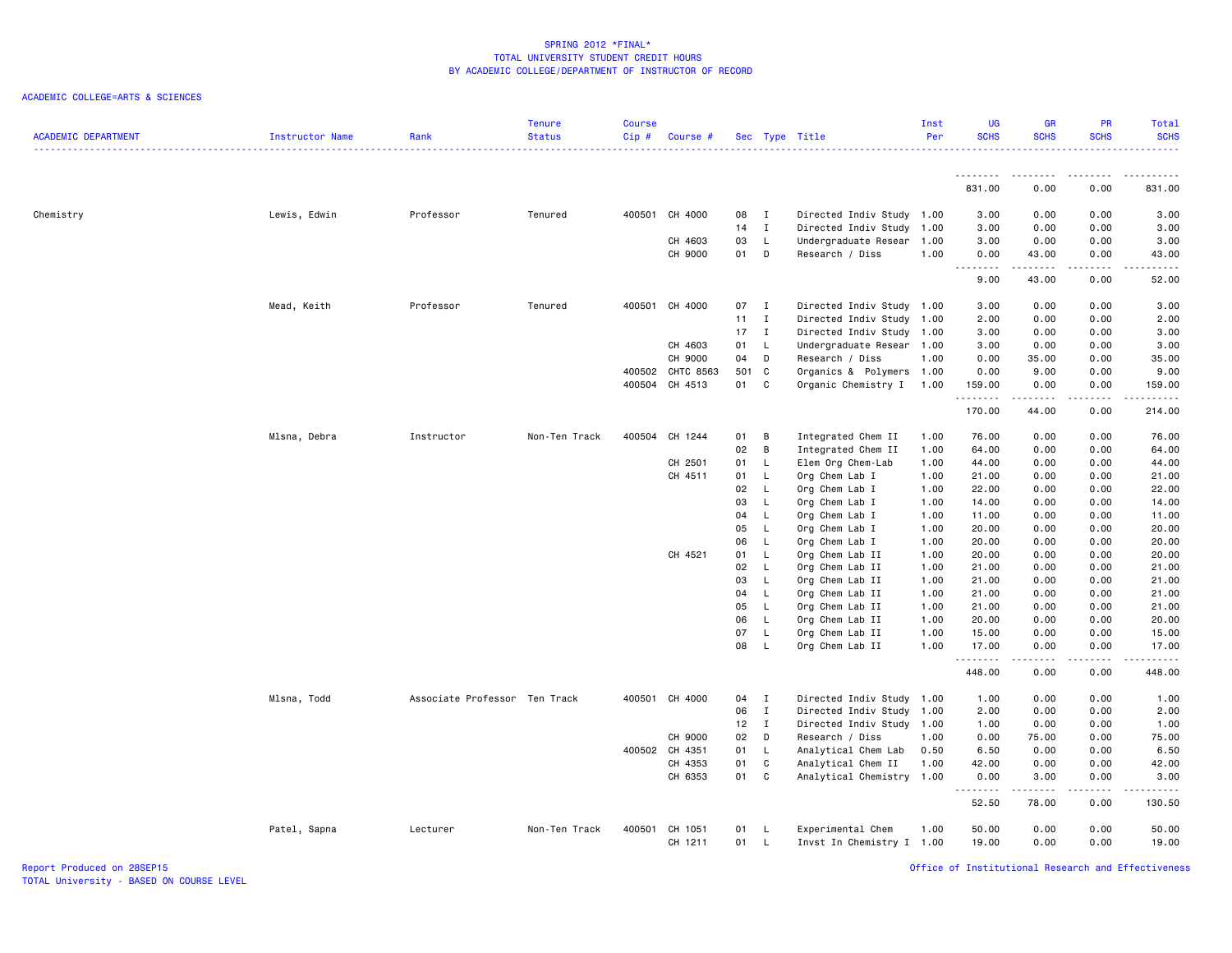# ACADEMIC COLLEGE=ARTS & SCIENCES

|                            |                  |                    | Tenure        | <b>Course</b> |                |      |                              |                           | Inst | <b>UG</b>   | <b>GR</b>     | PR                                                                                                                                                           | Total               |
|----------------------------|------------------|--------------------|---------------|---------------|----------------|------|------------------------------|---------------------------|------|-------------|---------------|--------------------------------------------------------------------------------------------------------------------------------------------------------------|---------------------|
| <b>ACADEMIC DEPARTMENT</b> | Instructor Name  | Rank               | <b>Status</b> | Cip#          | Course #       |      |                              | Sec Type Title            | Per  | <b>SCHS</b> | <b>SCHS</b>   | <b>SCHS</b>                                                                                                                                                  | <b>SCHS</b>         |
|                            |                  |                    |               |               |                |      |                              |                           |      |             |               |                                                                                                                                                              | بالأباء             |
| Chemistry                  | Patel, Sapna     | Lecturer           | Non-Ten Track |               | 400501 CH 1211 | 02   | $\mathsf{L}$                 | Invst In Chemistry I 1.00 |      | 15.00       | 0.00          | 0.00                                                                                                                                                         | 15.00               |
|                            |                  |                    |               |               |                | 03   | $\mathsf{L}$                 | Invst In Chemistry I 1.00 |      | 22.00       | 0.00          | 0.00                                                                                                                                                         | 22.00               |
|                            |                  |                    |               |               |                | 04   | $\mathsf{L}$                 | Invst In Chemistry I 1.00 |      | 23.00       | 0.00          | 0.00                                                                                                                                                         | 23.00               |
|                            |                  |                    |               |               |                | 05   | - L                          | Invst In Chemistry I 1.00 |      | 21.00       | 0.00          | 0.00                                                                                                                                                         | 21.00               |
|                            |                  |                    |               |               |                | 06   | $\mathsf{L}$                 | Invst In Chemistry I 1.00 |      | 22.00       | 0.00          | 0.00                                                                                                                                                         | 22.00               |
|                            |                  |                    |               |               |                | 07   | $\mathsf{L}$                 | Invst In Chemistry I 1.00 |      | 23.00       | 0.00          | 0.00                                                                                                                                                         | 23.00               |
|                            |                  |                    |               |               |                | 08   | <b>L</b>                     | Invst In Chemistry I 1.00 |      | 24.00       | 0.00          | 0.00                                                                                                                                                         | 24.00               |
|                            |                  |                    |               |               |                | 09   | $\mathsf{L}$                 | Invst In Chemistry I 1.00 |      | 23.00       | 0.00          | 0.00                                                                                                                                                         | 23.00               |
|                            |                  |                    |               |               |                | 10   | $\mathsf{L}$                 | Invst In Chemistry I 1.00 |      | 21.00       | 0.00          | 0.00                                                                                                                                                         | 21.00               |
|                            |                  |                    |               |               |                | 11 L |                              | Invst In Chemistry I 1.00 |      | 19.00       | 0.00          | 0.00                                                                                                                                                         | 19.00               |
|                            |                  |                    |               |               |                | 12   | $\mathsf{L}$                 | Invst In Chemistry I 1.00 |      | 13.00       | 0.00          | 0.00                                                                                                                                                         | 13.00               |
|                            |                  |                    |               |               |                | 13   | $\mathsf{L}$                 | Invst In Chemistry I 1.00 |      | 22.00       | 0.00          | 0.00                                                                                                                                                         | 22.00               |
|                            |                  |                    |               |               |                | 14 L |                              | Invst In Chemistry I 1.00 |      | 21.00       | 0.00          | 0.00                                                                                                                                                         | 21.00               |
|                            |                  |                    |               |               |                | 15   | $\mathsf{L}$                 | Invst In Chemistry I 1.00 |      | 22.00       | 0.00          | 0.00                                                                                                                                                         | 22.00               |
|                            |                  |                    |               |               |                | 17   | - L                          | Invst In Chemistry I 1.00 |      | 19.00       | 0.00          | 0.00                                                                                                                                                         | 19.00               |
|                            |                  |                    |               |               |                | 18   | $\mathsf{L}$                 | Invst In Chemistry I 1.00 |      | 20.00       | 0.00          | 0.00                                                                                                                                                         | 20.00               |
|                            |                  |                    |               |               |                | 19   | $\mathsf{L}$                 | Invst In Chemistry I 1.00 |      | 11.00       | 0.00          | 0.00                                                                                                                                                         | 11.00               |
|                            |                  |                    |               |               |                | 21   | $\mathsf{L}$                 | Invst In Chemistry I 1.00 |      | 22.00       | 0.00          | 0.00                                                                                                                                                         | 22.00               |
|                            |                  |                    |               |               | CH 1221        | 01   | $\mathsf{L}$                 | Invst Chemistry II        | 1.00 | 24.00       | 0.00          | 0.00                                                                                                                                                         | 24.00               |
|                            |                  |                    |               |               |                | 02   | $\mathsf{L}$                 | Invst Chemistry II        | 1.00 | 23.00       | 0.00          | 0.00                                                                                                                                                         | 23.00               |
|                            |                  |                    |               |               |                | 03   | $\mathsf{L}$                 | Invst Chemistry II        | 1.00 | 24.00       | 0.00          | 0.00                                                                                                                                                         | 24.00               |
|                            |                  |                    |               |               |                | 04   | $\mathsf{L}$                 | Invst Chemistry II        | 1.00 | 24.00       | 0.00          | 0.00                                                                                                                                                         | 24.00               |
|                            |                  |                    |               |               |                | 05   | $\mathsf{L}$                 | Invst Chemistry II        | 1.00 | 21.00       | 0.00          | 0.00                                                                                                                                                         | 21.00               |
|                            |                  |                    |               |               |                | 06   | $\mathsf{L}$                 | Invst Chemistry II        | 1.00 | 10.00       | 0.00          | 0.00                                                                                                                                                         | 10.00               |
|                            |                  |                    |               |               |                | 07   | $\mathsf{L}$                 | Invst Chemistry II        | 1.00 | 22.00       | 0.00          | 0.00                                                                                                                                                         | 22.00               |
|                            |                  |                    |               |               |                | 08   | $\mathsf{L}$                 | Invst Chemistry II        | 1.00 | 21.00       | 0.00          | 0.00                                                                                                                                                         | 21.00               |
|                            |                  |                    |               |               |                | 09   | $\mathsf{L}$                 | Invst Chemistry II        | 1.00 | 23.00       | 0.00          | 0.00                                                                                                                                                         | 23.00               |
|                            |                  |                    |               |               |                | 10   | $\mathsf{L}$                 | Invst Chemistry II        | 1.00 | 24.00       | 0.00          | 0.00                                                                                                                                                         | 24.00               |
|                            |                  |                    |               |               |                | 11   | $\mathsf{L}$                 | Invst Chemistry II        | 1.00 | 24.00       | 0.00          | 0.00                                                                                                                                                         | 24.00               |
|                            |                  |                    |               |               |                | 12   | $\mathsf{L}$                 | Invst Chemistry II        | 1.00 | 23.00       | 0.00          | 0.00                                                                                                                                                         | 23.00               |
|                            |                  |                    |               |               |                | 13   | $\mathsf{L}$                 | Invst Chemistry II        | 1.00 | 23.00       | 0.00          | 0.00                                                                                                                                                         | 23.00               |
|                            |                  |                    |               |               |                | 14   | $\mathsf{L}$                 | Invst Chemistry II        | 1.00 | 19.00       | 0.00          | 0.00                                                                                                                                                         | 19.00               |
|                            |                  |                    |               |               |                | 15   | $\mathsf{L}$                 | Invst Chemistry II        | 1.00 | 11.00       | 0.00          | 0.00                                                                                                                                                         | 11.00               |
|                            |                  |                    |               |               |                | 17   | $\mathsf{L}$                 | Invst Chemistry II        | 1.00 | 20.00       | 0.00          | 0.00                                                                                                                                                         | 20.00               |
|                            |                  |                    |               |               |                | 19   | $\mathsf{L}$                 | Invst Chemistry II        | 1.00 | 21.00       | 0.00          | 0.00                                                                                                                                                         | 21.00               |
|                            |                  |                    |               |               |                |      |                              |                           |      |             |               |                                                                                                                                                              |                     |
|                            |                  |                    |               |               |                | 20   | $\mathsf{L}$                 | Invst Chemistry II        | 1.00 | 22.00       | 0.00          | 0.00                                                                                                                                                         | 22.00               |
|                            |                  |                    |               |               |                | 21   | $\mathsf{L}$<br>$\mathsf{L}$ | Invst Chemistry II        | 1.00 | 22.00       | 0.00          | 0.00                                                                                                                                                         | 22.00               |
|                            |                  |                    |               |               |                | 22   |                              | Invst Chemistry II        | 1.00 | 22.00       | 0.00          | 0.00                                                                                                                                                         | 22.00               |
|                            |                  |                    |               |               |                | 23   | $\mathsf{L}$                 | Invst Chemistry II        | 1.00 | 23.00       | 0.00          | 0.00                                                                                                                                                         | 23.00               |
|                            |                  |                    |               |               |                | 25   | $\mathsf{L}$                 | Invst Chemistry II        | 1.00 | 9.00        | 0.00          | 0.00                                                                                                                                                         | 9.00                |
|                            |                  |                    |               |               |                | 27   | $\mathsf{L}$                 | Invst Chemistry II        | 1.00 | 10.00       | 0.00          | 0.00                                                                                                                                                         | 10.00               |
|                            |                  |                    |               |               |                | 29   | $\mathsf{L}$                 | Invst Chemistry II        | 1.00 | 8.00<br>.   | 0.00<br>----- | 0.00<br>$\frac{1}{2} \left( \frac{1}{2} \right) \left( \frac{1}{2} \right) \left( \frac{1}{2} \right) \left( \frac{1}{2} \right) \left( \frac{1}{2} \right)$ | 8.00<br>.           |
|                            |                  |                    |               |               |                |      |                              |                           |      | 905.00      | 0.00          | 0.00                                                                                                                                                         | 905.00              |
|                            | Pittman, Charles | Research Professor | Non-Ten Track |               | 400501 CH 9000 | 13   | $\Box$                       | Research / Diss           | 1.00 | 0.00<br>.   | 1.00<br>.     | 0.00<br>.                                                                                                                                                    | 1.00<br>$- - - - -$ |
|                            |                  |                    |               |               |                |      |                              |                           |      | 0.00        | 1.00          | 0.00                                                                                                                                                         | 1.00                |
|                            | Rabideau, Peter  | Professor          | Tenured       |               | 400504 CH 4523 | 01   | C                            | Organic Chemistry II 1.00 |      | 207.00      | 0.00          | 0.00                                                                                                                                                         | 207.00              |
|                            |                  |                    |               |               |                | 02   | C                            | Organic Chemistry II 1.00 |      | 264.00      | 0.00          | 0.00                                                                                                                                                         | 264.00              |
|                            |                  |                    |               |               | CH 6523        | 01   | C                            | Organic Chemistry II 1.00 |      | 0.00        | 6.00          | 0.00                                                                                                                                                         | 6.00                |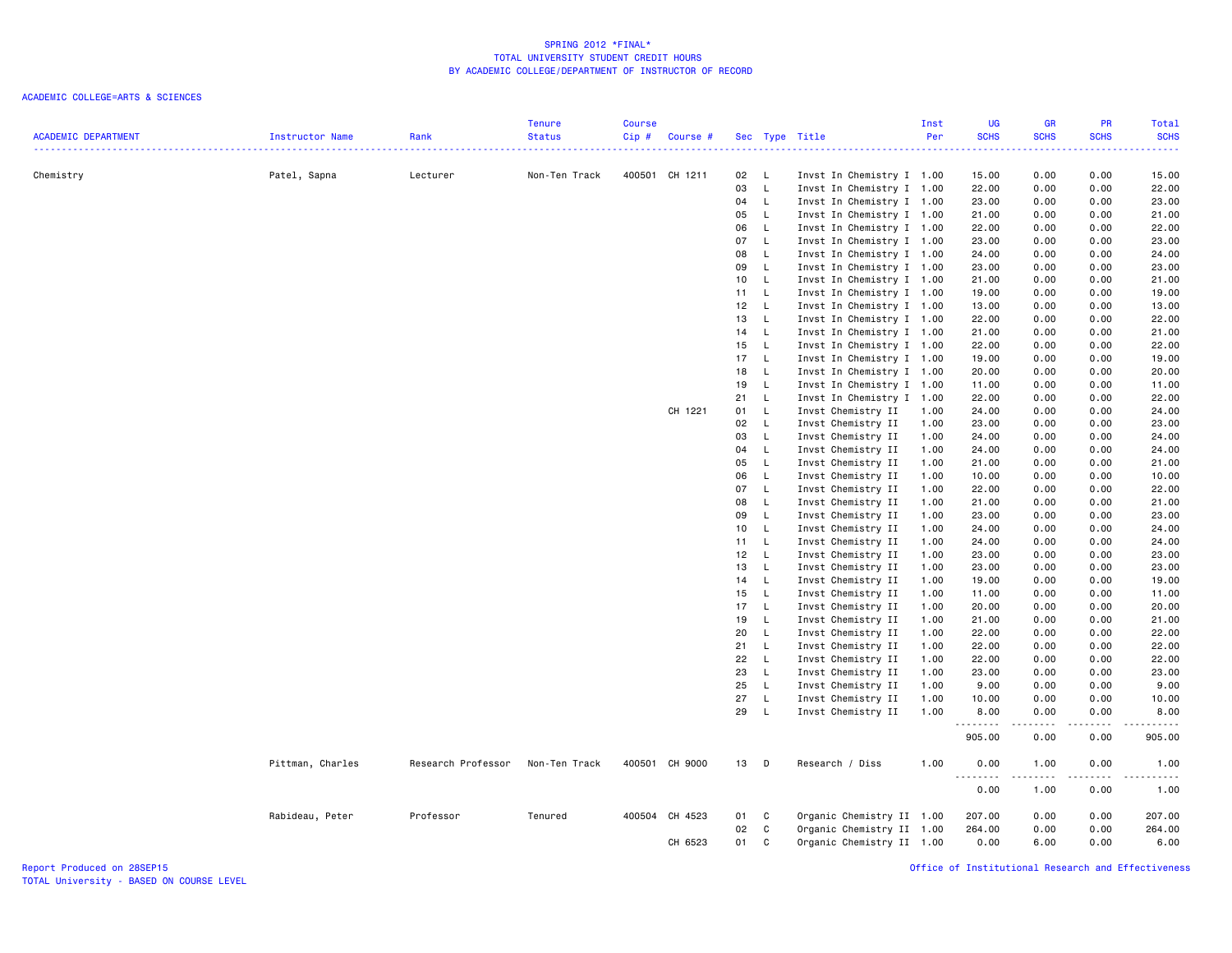| <b>ACADEMIC DEPARTMENT</b> | Instructor Name | Rank                          | <b>Tenure</b><br><b>Status</b><br><u> 222222222</u> | <b>Course</b><br>$Cip$ # | Course #         |       |              | Sec Type Title            | Inst<br>Per | <b>UG</b><br><b>SCHS</b>          | <b>GR</b><br><b>SCHS</b>  | <b>PR</b><br><b>SCHS</b>                                                                                                                                                                                                                                                                                                                                                                                                                                                                                                    | Total<br><b>SCHS</b>  |
|----------------------------|-----------------|-------------------------------|-----------------------------------------------------|--------------------------|------------------|-------|--------------|---------------------------|-------------|-----------------------------------|---------------------------|-----------------------------------------------------------------------------------------------------------------------------------------------------------------------------------------------------------------------------------------------------------------------------------------------------------------------------------------------------------------------------------------------------------------------------------------------------------------------------------------------------------------------------|-----------------------|
|                            |                 |                               |                                                     |                          |                  |       |              |                           |             |                                   |                           |                                                                                                                                                                                                                                                                                                                                                                                                                                                                                                                             |                       |
|                            |                 |                               |                                                     |                          |                  |       |              |                           |             | 471.00                            | 6.00                      | 0.00                                                                                                                                                                                                                                                                                                                                                                                                                                                                                                                        | 477.00                |
| Chemistry                  | Rowland, Emily  | Lecturer                      | Non-Ten Track                                       | 400501                   | CH 1223          | 05    | C            | Chemistry II              | 1.00        | 129.00                            | 0.00                      | 0.00                                                                                                                                                                                                                                                                                                                                                                                                                                                                                                                        | 129.00                |
|                            |                 |                               |                                                     |                          | 400504 CH 4523   | 03    | $\mathbf c$  | Organic Chemistry II 1.00 |             | 102.00                            | 0.00                      | 0.00                                                                                                                                                                                                                                                                                                                                                                                                                                                                                                                        | 102.00                |
|                            |                 |                               |                                                     |                          | CH 4564          | 01 B  |              | Integrated Organic I 1.00 |             | 60.00<br>.                        | 0.00<br>.                 | 0.00                                                                                                                                                                                                                                                                                                                                                                                                                                                                                                                        | 60.00                 |
|                            |                 |                               |                                                     |                          |                  |       |              |                           |             | 291.00                            | 0.00                      | 0.00                                                                                                                                                                                                                                                                                                                                                                                                                                                                                                                        | 291.00                |
|                            | Rowland, Gerald | Assistant Professor Ten Track |                                                     |                          | 400501 CH 4000   | 09 I  |              | Directed Indiv Study 1.00 |             | 3.00                              | 0.00                      | 0.00                                                                                                                                                                                                                                                                                                                                                                                                                                                                                                                        | 3.00                  |
|                            |                 |                               |                                                     |                          |                  | 18 I  |              | Directed Indiv Study 1.00 |             | 3.00                              | 0.00                      | 0.00                                                                                                                                                                                                                                                                                                                                                                                                                                                                                                                        | 3.00                  |
|                            |                 |                               |                                                     |                          | CH 4603          | 05    | $\mathsf{L}$ | Undergraduate Resear 1.00 |             | 6.00                              | 0.00                      | 0.00                                                                                                                                                                                                                                                                                                                                                                                                                                                                                                                        | 6.00                  |
|                            |                 |                               |                                                     |                          | CH 9000          | 05    | D            | Research / Diss           | 1.00        | 0.00                              | 49.00                     | 0.00                                                                                                                                                                                                                                                                                                                                                                                                                                                                                                                        | 49.00                 |
|                            |                 |                               |                                                     |                          | 400504 CH 4513   | 02    | C.           | Organic Chemistry I       | 1.00        | 282.00<br>.                       | 0.00<br>.                 | 0.00<br>.                                                                                                                                                                                                                                                                                                                                                                                                                                                                                                                   | 282.00                |
|                            |                 |                               |                                                     |                          |                  |       |              |                           |             | 294.00                            | 49.00                     | 0.00                                                                                                                                                                                                                                                                                                                                                                                                                                                                                                                        | 343.00                |
|                            | Saebo, Svein    | Professor                     | Tenured                                             |                          | 400501 CH 1213   | 03    | C            | Chemistry I               | 1.00        | 570.00                            | 0.00                      | 0.00                                                                                                                                                                                                                                                                                                                                                                                                                                                                                                                        | 570.00                |
|                            |                 |                               |                                                     |                          | CH 4603          | 04 L  |              | Undergraduate Resear 1.00 |             | 3.00                              | 0.00                      | 0.00                                                                                                                                                                                                                                                                                                                                                                                                                                                                                                                        | 3.00                  |
|                            |                 |                               |                                                     |                          | CH 9000          | 06    | D            | Research / Diss           | 1.00        | 0.00                              | 13.00                     | 0.00                                                                                                                                                                                                                                                                                                                                                                                                                                                                                                                        | 13.00                 |
|                            |                 |                               |                                                     |                          | 400502 CHTC 8473 | 501 C |              | CH Structure & Bondi 1.00 |             | 0.00                              | 15.00                     | 0.00                                                                                                                                                                                                                                                                                                                                                                                                                                                                                                                        | 15.00                 |
|                            |                 |                               |                                                     |                          |                  |       |              |                           |             |                                   | .                         | .                                                                                                                                                                                                                                                                                                                                                                                                                                                                                                                           | .                     |
|                            |                 |                               |                                                     |                          |                  |       |              |                           |             | 573.00                            | 28,00                     | 0.00                                                                                                                                                                                                                                                                                                                                                                                                                                                                                                                        | 601.00                |
|                            | Sygula, Andrzej | Professor                     | Tenured                                             |                          | 400501 CH 9000   | 07    | D            | Research / Diss           | 1.00        | 0.00                              | 24.00                     | 0.00                                                                                                                                                                                                                                                                                                                                                                                                                                                                                                                        | 24.00                 |
|                            |                 |                               |                                                     |                          | 400504 CH 8553   | 01 C  |              | Theoret Org Chem          | 1.00        | 0.00                              | 21.00                     | 0.00                                                                                                                                                                                                                                                                                                                                                                                                                                                                                                                        | 21.00                 |
|                            |                 |                               |                                                     |                          |                  |       |              |                           |             | $\sim$ $\sim$ $\sim$<br>.<br>0.00 | $\frac{1}{2}$<br>45.00    | 0.00                                                                                                                                                                                                                                                                                                                                                                                                                                                                                                                        | 45.00                 |
|                            | Wipf, David     | Professor                     | Tenured                                             |                          | 400501 CH 4000   | 13 I  |              | Directed Indiv Study 1.00 |             | 2.00                              | 0.00                      | 0.00                                                                                                                                                                                                                                                                                                                                                                                                                                                                                                                        | 2.00                  |
|                            |                 |                               |                                                     |                          | CH 9000          | 08    | D            | Research / Diss           | 1.00        | 0.00                              | 20.00                     | 0.00                                                                                                                                                                                                                                                                                                                                                                                                                                                                                                                        | 20.00                 |
|                            |                 |                               |                                                     |                          | 400599 CH 8990   | 02    | C            | Special Topic In CH       | 1.00        | 0.00                              | 36.00                     | 0.00                                                                                                                                                                                                                                                                                                                                                                                                                                                                                                                        | 36.00                 |
|                            |                 |                               |                                                     |                          |                  |       |              |                           |             | .<br>2.00                         | .<br>56.00                | .<br>0.00                                                                                                                                                                                                                                                                                                                                                                                                                                                                                                                   | .<br>58.00            |
|                            | Zhang, Dongmao  | Assistant Professor Ten Track |                                                     |                          | 400501 CH 1213   | 01 C  |              | Chemistry I               | 1.00        | 330.00                            | 0.00                      | 0.00                                                                                                                                                                                                                                                                                                                                                                                                                                                                                                                        | 330.00                |
|                            |                 |                               |                                                     |                          | CH 4603          | 11 L  |              | Undergraduate Resear 1.00 |             | 3.00                              | 0.00                      | 0.00                                                                                                                                                                                                                                                                                                                                                                                                                                                                                                                        | 3.00                  |
|                            |                 |                               |                                                     |                          | CH 4711          | 01    | C            | Senior Seminar            | 1.00        | 11.00                             | 0.00                      | 0.00                                                                                                                                                                                                                                                                                                                                                                                                                                                                                                                        | 11.00                 |
|                            |                 |                               |                                                     |                          | CH 7000          | 02    | $\mathbf{I}$ | Directed Indiv Study      | 1.00        | 0.00                              | 5.00                      | 0.00                                                                                                                                                                                                                                                                                                                                                                                                                                                                                                                        | 5.00                  |
|                            |                 |                               |                                                     |                          | CH 8721          | 01    | s            | Seminar                   | 1.00        | 0.00                              | 4.00                      | 0.00                                                                                                                                                                                                                                                                                                                                                                                                                                                                                                                        | 4.00                  |
|                            |                 |                               |                                                     |                          | CH 8731          | 01    | -S           | Seminar                   | 1.00        | 0.00                              | 5.00                      | 0.00                                                                                                                                                                                                                                                                                                                                                                                                                                                                                                                        | 5.00                  |
|                            |                 |                               |                                                     |                          | CH 9000          | 09    | D            | Research / Diss           | 1.00        | 0.00                              | 39.00                     | 0.00                                                                                                                                                                                                                                                                                                                                                                                                                                                                                                                        | 39.00                 |
|                            |                 |                               |                                                     |                          |                  |       |              |                           |             | .<br>344.00                       | 53.00                     | 0.00                                                                                                                                                                                                                                                                                                                                                                                                                                                                                                                        | 397.00                |
| Chemistry                  |                 |                               |                                                     |                          |                  |       |              |                           |             | ========<br>6889,00               | <b>SEESSEES</b><br>609,00 | $\begin{array}{c} \multicolumn{3}{c} {\color{blue} \textbf{2}} & \multicolumn{3}{c} {\color{blue} \textbf{3}} \\ \multicolumn{3}{c} {\color{blue} \textbf{4}} & \multicolumn{3}{c} {\color{blue} \textbf{5}} & \multicolumn{3}{c} {\color{blue} \textbf{6}} \\ \multicolumn{3}{c} {\color{blue} \textbf{5}} & \multicolumn{3}{c} {\color{blue} \textbf{6}} & \multicolumn{3}{c} {\color{blue} \textbf{6}} \\ \multicolumn{3}{c} {\color{blue} \textbf{6}} & \multicolumn{3}{c} {\color{blue} \textbf{6}} & \multic$<br>0.00 | ==========<br>7498.00 |
|                            |                 |                               |                                                     |                          |                  |       |              |                           |             | <b>EDESSEDE</b>                   | ========                  | $=$ ========                                                                                                                                                                                                                                                                                                                                                                                                                                                                                                                | ==========            |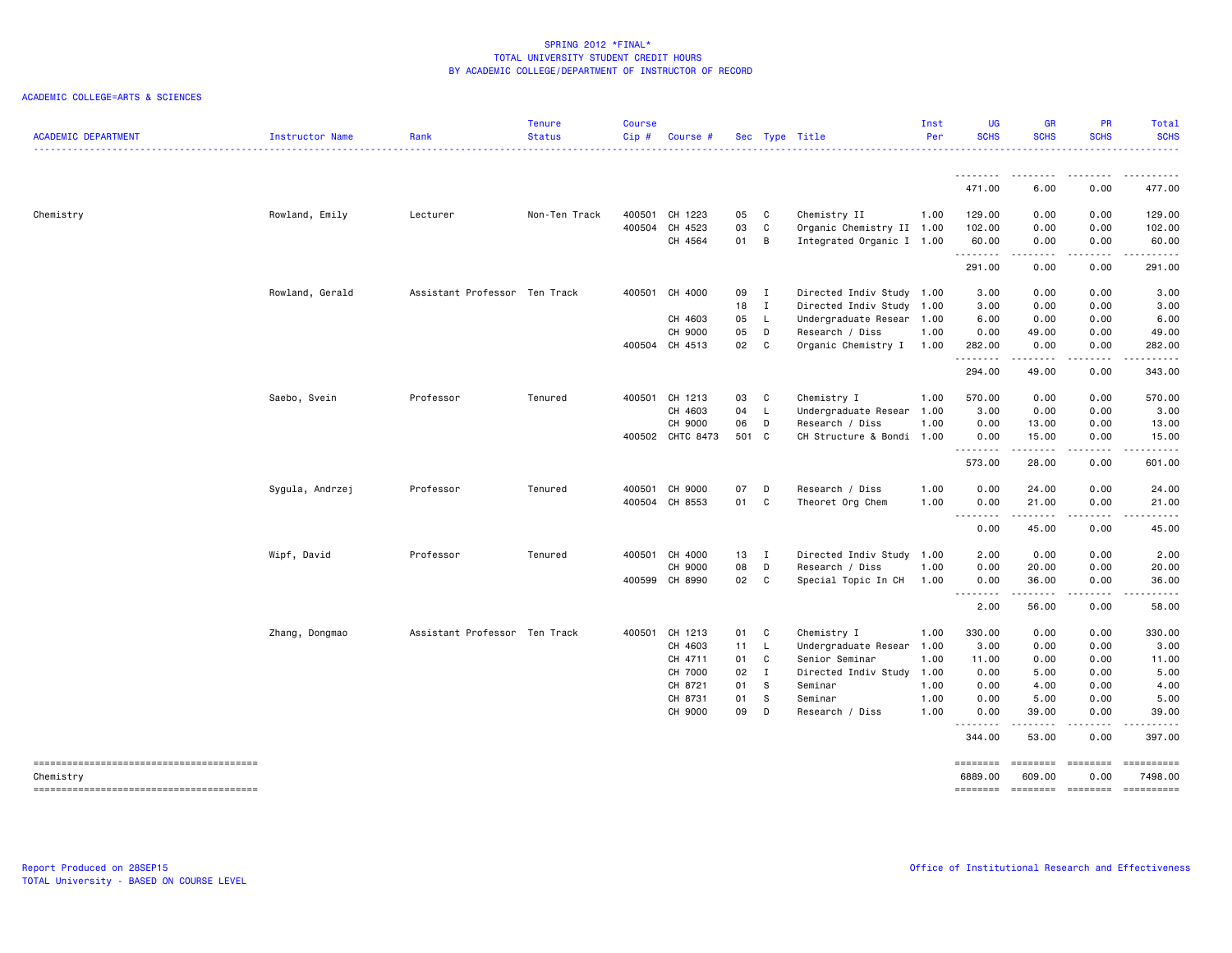| <b>ACADEMIC DEPARTMENT</b>            | Instructor Name                                           | Rank                        | <b>Tenure</b><br><b>Status</b> | <b>Course</b><br>Cip# | Course #                                       |                      |                                        | Sec Type Title                                                                      | Inst<br>Per                  | UG<br><b>SCHS</b>                | <b>GR</b><br><b>SCHS</b>                                                                                                                                     | PR<br><b>SCHS</b>                                   | Total<br><b>SCHS</b>                        |
|---------------------------------------|-----------------------------------------------------------|-----------------------------|--------------------------------|-----------------------|------------------------------------------------|----------------------|----------------------------------------|-------------------------------------------------------------------------------------|------------------------------|----------------------------------|--------------------------------------------------------------------------------------------------------------------------------------------------------------|-----------------------------------------------------|---------------------------------------------|
| Classical & Modern Lang & Literatures | Calderon, Beth                                            | Lecturer                    | Non-Ten Track                  |                       | 160905 FLS 4000<br>169999 FLS 2990             | 201 I<br>201 C       |                                        | Directed Indiv Study 1.00<br>Special Topic In FLS 1.00                              |                              | 3.00<br>39.00                    | 0.00<br>0.00                                                                                                                                                 | 0.00<br>0.00                                        | 3.00<br>39.00                               |
|                                       |                                                           |                             |                                |                       |                                                |                      |                                        |                                                                                     |                              | .<br>42.00                       | $\frac{1}{2} \left( \frac{1}{2} \right) \left( \frac{1}{2} \right) \left( \frac{1}{2} \right) \left( \frac{1}{2} \right) \left( \frac{1}{2} \right)$<br>0.00 | $\omega$ is a set of<br>0.00                        | .<br>42.00                                  |
|                                       | Clark, Mark                                               | Associate Professor Tenured |                                |                       | 161202 FLH 1123<br>161203 FLL 1123             | 01<br>02             | C.<br>C                                | Greek II<br>Latin II                                                                | 1.00<br>1.00                 | 21.00<br>72.00                   | 0.00<br>0.00                                                                                                                                                 | 0.00<br>0.00                                        | 21.00<br>72.00                              |
|                                       |                                                           |                             |                                |                       |                                                |                      |                                        |                                                                                     |                              | . <b>.</b><br>93.00              | $\sim$ $\sim$ $\sim$ $\sim$<br>0.00                                                                                                                          | $\sim$ $\sim$ $\sim$ $\sim$<br>0.00                 | $\sim$ $\sim$ $\sim$ $\sim$ $\sim$<br>93.00 |
|                                       | Cui, Xiangshan                                            | Lecturer                    | Non-Ten Track                  |                       | 169999 FLC 2990<br>FLC 4000<br>FLC 4990        | 01<br>01<br>01       | C<br>$\mathbf{I}$<br>C                 | Special Topic in Chi 1.00<br>Directed Indiv Study 1.00<br>Special Topic in Chi 1.00 |                              | 39.00<br>3.00<br>36.00<br>.      | 0.00<br>0.00<br>0.00<br>.                                                                                                                                    | 0.00<br>0.00<br>0.00<br>$\sim$ $\sim$ $\sim$ $\sim$ | 39.00<br>3.00<br>36.00<br>-----             |
|                                       |                                                           |                             |                                |                       |                                                |                      |                                        |                                                                                     |                              | 78.00                            | 0.00                                                                                                                                                         | 0.00                                                | 78.00                                       |
|                                       | Daugherty, Stephanie                                      | Lecturer                    | Non-Ten Track                  |                       | 160901 FLF 1113                                | 01<br>02<br>03<br>04 | C<br>C<br>$\mathtt{C}$<br>$\mathtt{C}$ | French I<br>French I<br>French I<br>French I                                        | 1.00<br>1.00<br>1.00<br>1.00 | 60.00<br>81.00<br>69.00<br>78.00 | 0.00<br>0.00<br>0.00<br>0.00                                                                                                                                 | 0.00<br>0.00<br>0.00<br>0.00                        | 60.00<br>81.00<br>69.00<br>78.00            |
|                                       |                                                           |                             |                                |                       |                                                |                      |                                        |                                                                                     |                              | .<br>288.00                      | .<br>0.00                                                                                                                                                    | .<br>0.00                                           | 1.1.1.1.1<br>288.00                         |
|                                       | Debicka, Anna                                             | Instructor                  | Non-Ten Track                  |                       | 160905 FLS 1123                                | 12<br>13             | $\mathbf{C}$<br>$\mathtt{C}$           | Spanish II<br>Spanish II                                                            | 1.00<br>1.00                 | 90.00<br>87.00                   | 0.00<br>0.00                                                                                                                                                 | 0.00<br>0.00                                        | 90.00<br>87.00                              |
|                                       |                                                           |                             |                                |                       |                                                | 14                   | $\mathtt{C}$                           | Spanish II                                                                          | 1.00                         | 57.00<br>.<br>234.00             | 0.00<br>.<br>0.00                                                                                                                                            | 0.00<br>.<br>0.00                                   | 57.00<br><b></b><br>234.00                  |
|                                       | Dunagin, Lauren                                           | Lecturer                    | Non-Ten Track                  |                       | 160905 FLS 1113                                | 01<br>02             | C<br>$\mathtt{C}$                      | Spanish I<br>Spanish I                                                              | 1.00<br>1.00                 | 63.00<br>78.00                   | 0.00<br>0.00                                                                                                                                                 | 0.00<br>0.00                                        | 63.00<br>78.00                              |
|                                       |                                                           |                             |                                |                       |                                                | 03<br>05             | $\mathtt{C}$<br>C                      | Spanish I<br>Spanish I                                                              | 1.00<br>1.00                 | 87.00<br>81.00                   | 0.00<br>0.00                                                                                                                                                 | 0.00<br>0.00                                        | 87.00<br>81.00                              |
|                                       |                                                           |                             |                                |                       |                                                |                      |                                        |                                                                                     |                              | .<br>309.00                      | .<br>0.00                                                                                                                                                    | د د د د<br>0.00                                     | $\sim$ $\sim$ $\sim$ $\sim$<br>309.00       |
|                                       | Dunlap, Monika                                            | Instructor                  | Non-Ten Track                  | 160901                | FLF 2143<br>FLF 3124<br>FLF 3143               | 01<br>01<br>01       | C<br>B<br>C                            | French IV<br>Advanced French Conv<br>French Civilization                            | 1.00<br>1.00<br>1.00         | 39.00<br>40.00<br>36.00<br>.     | 0.00<br>0.00<br>0.00<br><u>.</u>                                                                                                                             | 0.00<br>0.00<br>0.00<br>.                           | 39.00<br>40.00<br>36.00<br>.                |
|                                       |                                                           |                             |                                |                       |                                                |                      |                                        |                                                                                     |                              | 115.00                           | 0.00                                                                                                                                                         | 0.00                                                | 115.00                                      |
|                                       | Dunn-Whitener, Maryjane Visiting Assist Pro Non-Ten Track |                             |                                |                       | 160905 FLS 2143<br>FLS 4423<br>169999 FLS 8990 | 01<br>01<br>03       | C<br>C<br>C                            | Spanish IV<br>Sur Sp Lyric Poetry<br>Special Topic In FLS 1.00                      | 1.00<br>1.00                 | 69.00<br>48.00<br>0.00           | 0.00<br>0.00<br>9.00                                                                                                                                         | 0.00<br>0.00<br>0.00                                | 69.00<br>48.00<br>9.00                      |
|                                       |                                                           |                             |                                |                       |                                                |                      |                                        |                                                                                     |                              | .<br>117.00                      | .<br>9.00                                                                                                                                                    | .<br>0.00                                           | .<br>126.00                                 |
|                                       | Ebel, Brigitte                                            | Lecturer                    | Non-Ten Track                  |                       | 160501 FLG 1113<br>FLG 1123                    | 01<br>01<br>02<br>03 | C<br>C<br>C<br>C.                      | German I<br>German II<br>German II<br>German II                                     | 1.00<br>1.00<br>1.00<br>1.00 | 90.00<br>45.00<br>33.00<br>39.00 | 0.00<br>0.00<br>0.00<br>0.00                                                                                                                                 | 0.00<br>0.00<br>0.00<br>0.00                        | 90.00<br>45.00<br>33.00<br>39.00            |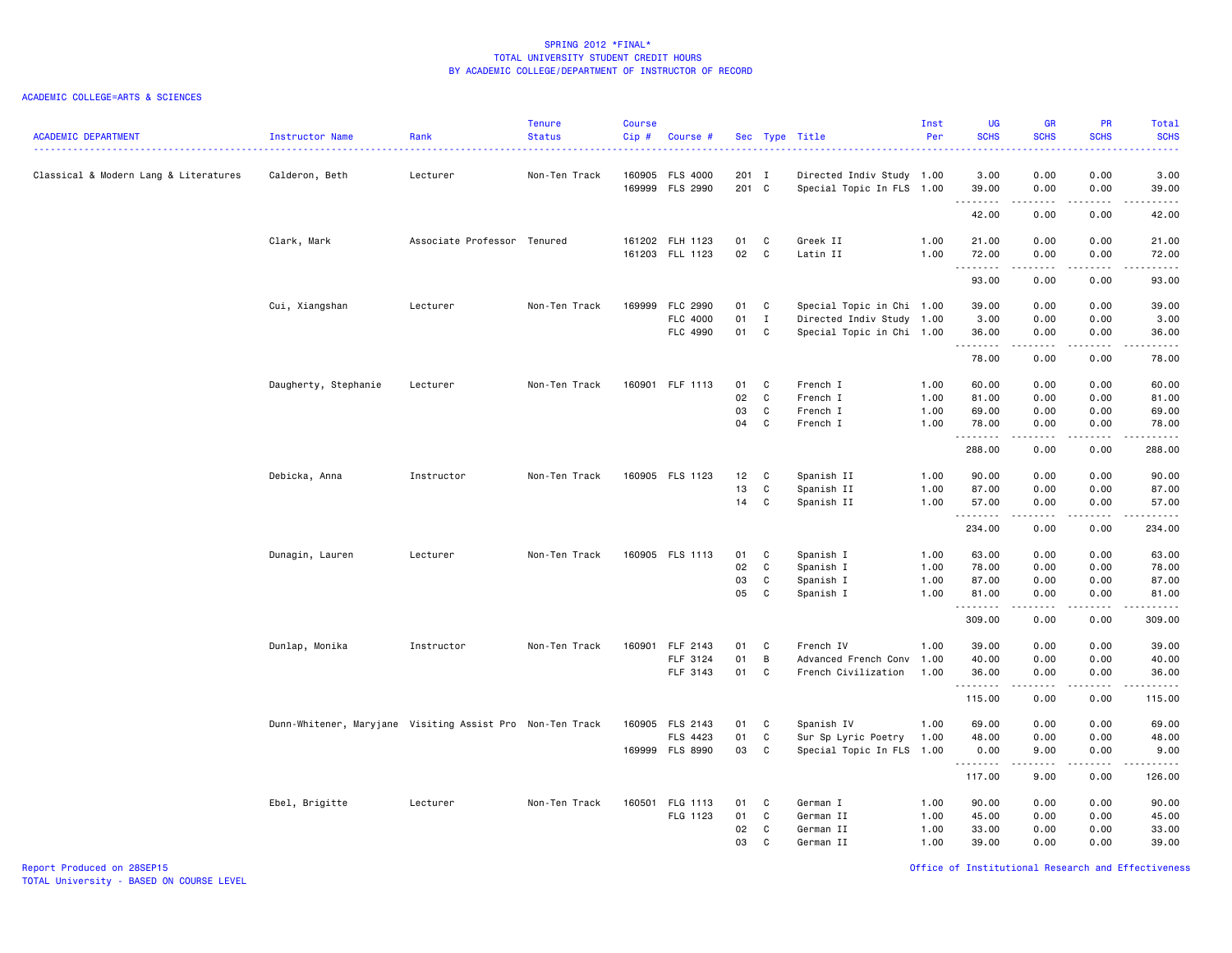| <b>ACADEMIC DEPARTMENT</b>            | Instructor Name                  | Rank                          | <b>Tenure</b><br><b>Status</b> | <b>Course</b><br>Cip# | Course #        |        |              | Sec Type Title            | Inst<br>Per | <b>UG</b><br><b>SCHS</b>                                                                                                                                                                                                                                                                                                                                                                                                                                                                         | <b>GR</b><br><b>SCHS</b> | PR<br><b>SCHS</b>  | Total<br><b>SCHS</b>           |
|---------------------------------------|----------------------------------|-------------------------------|--------------------------------|-----------------------|-----------------|--------|--------------|---------------------------|-------------|--------------------------------------------------------------------------------------------------------------------------------------------------------------------------------------------------------------------------------------------------------------------------------------------------------------------------------------------------------------------------------------------------------------------------------------------------------------------------------------------------|--------------------------|--------------------|--------------------------------|
|                                       |                                  |                               |                                |                       |                 |        |              |                           |             | ---------<br>207.00                                                                                                                                                                                                                                                                                                                                                                                                                                                                              | <u>.</u><br>0.00         | . <b>.</b><br>0.00 | .<br>207.00                    |
| Classical & Modern Lang & Literatures | Espinosa, Carlos                 | Assistant Professor Ten Track |                                |                       | 160905 FLS 2143 | 02 C   |              | Spanish IV                | 1.00        | 66.00                                                                                                                                                                                                                                                                                                                                                                                                                                                                                            | 0.00                     | 0.00               | 66.00                          |
|                                       |                                  |                               |                                |                       |                 |        |              |                           |             | .<br>66.00                                                                                                                                                                                                                                                                                                                                                                                                                                                                                       | .<br>0.00                | .<br>0.00          | المتمامين<br>66.00             |
|                                       | Fabel, Ekaterina                 | Lecturer                      | Non-Ten Track                  |                       | 160402 FLR 1113 | 01     | $\mathbf{C}$ | Russian I                 | 1.00        | 48.00                                                                                                                                                                                                                                                                                                                                                                                                                                                                                            | 0.00                     | 0.00               | 48.00                          |
|                                       |                                  |                               |                                |                       | FLR 1123        | 01 C   |              | Russian II                | 1.00        | 48.00                                                                                                                                                                                                                                                                                                                                                                                                                                                                                            | 0.00                     | 0.00               | 48.00                          |
|                                       |                                  |                               |                                |                       | FLR 4000        | $02$ I |              | Directed Indiv Study 1.00 |             | 1.00                                                                                                                                                                                                                                                                                                                                                                                                                                                                                             | 0.00                     | 0.00               | 1.00                           |
|                                       |                                  |                               |                                |                       | 169999 FLR 4990 | 01 C   |              | Special Topic In Flr 1.00 |             | 30.00                                                                                                                                                                                                                                                                                                                                                                                                                                                                                            | 0.00                     | 0.00               | 30.00                          |
|                                       |                                  |                               |                                |                       |                 |        |              |                           |             | $\begin{array}{cccccccccccccc} \multicolumn{2}{c}{} & \multicolumn{2}{c}{} & \multicolumn{2}{c}{} & \multicolumn{2}{c}{} & \multicolumn{2}{c}{} & \multicolumn{2}{c}{} & \multicolumn{2}{c}{} & \multicolumn{2}{c}{} & \multicolumn{2}{c}{} & \multicolumn{2}{c}{} & \multicolumn{2}{c}{} & \multicolumn{2}{c}{} & \multicolumn{2}{c}{} & \multicolumn{2}{c}{} & \multicolumn{2}{c}{} & \multicolumn{2}{c}{} & \multicolumn{2}{c}{} & \multicolumn{2}{c}{} & \multicolumn{2}{c}{} & \$<br>127.00 | .<br>0.00                | المتمالين<br>0.00  | .<br>127.00                    |
|                                       | Gray, Sally                      | Assistant Professor Ten Track |                                |                       | 160501 FLG 2133 | 01 C   |              | German III                | 1.00        | 24.00                                                                                                                                                                                                                                                                                                                                                                                                                                                                                            | 0.00                     | 0.00               | 24.00                          |
|                                       |                                  |                               |                                |                       | FLG 4000        | 01     | $\mathbf{I}$ | Directed Indiv Study 1.00 |             | 3.00                                                                                                                                                                                                                                                                                                                                                                                                                                                                                             | 0.00                     | 0.00               | 3.00                           |
|                                       |                                  |                               |                                |                       | 169999 FLG 4990 | 01 C   |              | Special Topic In FLG 1.00 |             | 21.00<br>.                                                                                                                                                                                                                                                                                                                                                                                                                                                                                       | 0.00<br>$- - - - -$      | 0.00<br>.          | 21.00<br>د د د د د             |
|                                       |                                  |                               |                                |                       |                 |        |              |                           |             | 48.00                                                                                                                                                                                                                                                                                                                                                                                                                                                                                            | 0.00                     | 0.00               | 48.00                          |
|                                       | Haecker, Cordelea                | Grad Teach Assist             | Not Applicable                 |                       | 160905 FLS 3111 | 01 L   |              | Adv Spanish Lab I         | 1.00        | 8.00                                                                                                                                                                                                                                                                                                                                                                                                                                                                                             | 0.00                     | 0.00               | 8.00                           |
|                                       |                                  |                               |                                |                       |                 |        |              |                           |             | <u>.</u><br>8.00                                                                                                                                                                                                                                                                                                                                                                                                                                                                                 | 0.00                     | 0.00               | 8.00                           |
|                                       | Harrison, Elizabeth              | Non-Faculty                   | Not Applicable                 |                       | 160905 FLS 2133 | 555 M  |              | Spanish III               | 1.00        | 6.00                                                                                                                                                                                                                                                                                                                                                                                                                                                                                             | 0.00                     | 0.00               | 6.00                           |
|                                       |                                  |                               |                                |                       |                 | 901 M  |              | Spanish III               | 1.00        | 6.00                                                                                                                                                                                                                                                                                                                                                                                                                                                                                             | 0.00                     | 0.00               | 6.00                           |
|                                       |                                  |                               |                                |                       | FLS 2143        | 555 M  |              | Spanish IV                | 1.00        | 3.00                                                                                                                                                                                                                                                                                                                                                                                                                                                                                             | 0.00<br>.                | 0.00<br>.          | 3.00<br><b><i><u>.</u></i></b> |
|                                       |                                  |                               |                                |                       |                 |        |              |                           |             | 15.00                                                                                                                                                                                                                                                                                                                                                                                                                                                                                            | 0.00                     | 0.00               | 15.00                          |
|                                       | Hidalgo De Fumo, Gracia Lecturer |                               | Non-Ten Track                  |                       | 160905 FLS 1123 | 19     | $\mathbf{C}$ | Spanish II                | 1.00        | 63.00                                                                                                                                                                                                                                                                                                                                                                                                                                                                                            | 0.00                     | 0.00               | 63.00                          |
|                                       |                                  |                               |                                |                       | FLS 2133        | 01     | C            | Spanish III               | 1.00        | 87.00                                                                                                                                                                                                                                                                                                                                                                                                                                                                                            | 0.00                     | 0.00               | 87.00                          |
|                                       |                                  |                               |                                |                       |                 | 04     | C            | Spanish III               | 1.00        | 69.00<br>.                                                                                                                                                                                                                                                                                                                                                                                                                                                                                       | 0.00<br>.                | 0.00<br>.          | 69.00<br>.                     |
|                                       |                                  |                               |                                |                       |                 |        |              |                           |             | 219.00                                                                                                                                                                                                                                                                                                                                                                                                                                                                                           | 0.00                     | 0.00               | 219.00                         |
|                                       | Jackson, David                   | Lecturer                      | Non-Ten Track                  |                       | 160905 FLS 1113 | 04     | C            | Spanish I                 | 1.00        | 87.00                                                                                                                                                                                                                                                                                                                                                                                                                                                                                            | 0.00                     | 0.00               | 87.00                          |
|                                       |                                  |                               |                                |                       |                 | 06     | <b>C</b>     | Spanish I                 | 1.00        | 90.00                                                                                                                                                                                                                                                                                                                                                                                                                                                                                            | 0.00                     | 0.00               | 90.00                          |
|                                       |                                  |                               |                                |                       |                 | 07     | C            | Spanish I                 | 1.00        | 96.00                                                                                                                                                                                                                                                                                                                                                                                                                                                                                            | 0.00                     | 0.00               | 96.00                          |
|                                       |                                  |                               |                                |                       |                 | 08     | $\mathbf{C}$ | Spanish I                 | 1.00        | 90.00                                                                                                                                                                                                                                                                                                                                                                                                                                                                                            | 0.00<br>.                | 0.00<br>.          | 90.00<br>.                     |
|                                       |                                  |                               |                                |                       |                 |        |              |                           |             | 363.00                                                                                                                                                                                                                                                                                                                                                                                                                                                                                           | 0.00                     | 0.00               | 363.00                         |
|                                       | Kliesch, Holly                   | Grad Teach Assist             | Not Applicable                 |                       | 160901 FLF 1123 | 01 C   |              | French II                 | 1.00        | 48.00                                                                                                                                                                                                                                                                                                                                                                                                                                                                                            | 0.00                     | 0.00               | 48.00                          |
|                                       |                                  |                               |                                |                       |                 | 02     | $\mathbf{C}$ | French II                 | 1.00        | 51.00<br><u>.</u>                                                                                                                                                                                                                                                                                                                                                                                                                                                                                | 0.00<br>$- - - - -$      | 0.00<br>.          | 51.00<br>.                     |
|                                       |                                  |                               |                                |                       |                 |        |              |                           |             | 99.00                                                                                                                                                                                                                                                                                                                                                                                                                                                                                            | 0.00                     | 0.00               | 99.00                          |
|                                       | Kraker, Julia                    | Lecturer                      | Non-Ten Track                  |                       | 160905 FLS 1123 | 05     | - C          | Spanish II                | 1.00        | 63.00                                                                                                                                                                                                                                                                                                                                                                                                                                                                                            | 0.00                     | 0.00               | 63.00                          |
|                                       |                                  |                               |                                |                       |                 | 06     | C            | Spanish II                | 1.00        | 63.00                                                                                                                                                                                                                                                                                                                                                                                                                                                                                            | 0.00                     | 0.00               | 63.00                          |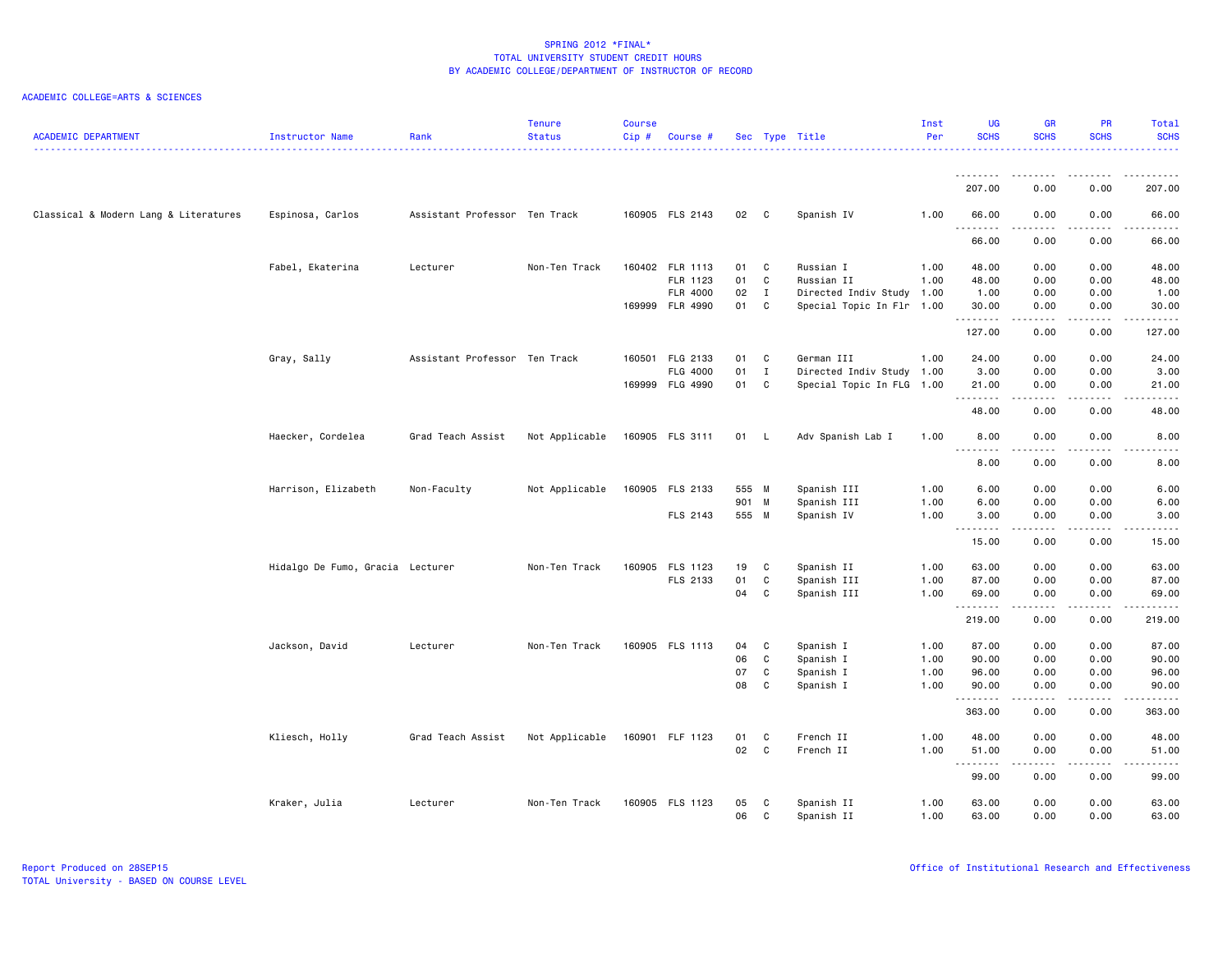## ACADEMIC COLLEGE=ARTS & SCIENCES

| <b>ACADEMIC DEPARTMENT</b>            | Instructor Name    | Rank                          | <b>Tenure</b><br><b>Status</b> | <b>Course</b><br>Cip# | Course #        |                 |              | Sec Type Title            | Inst<br>Per | <b>UG</b><br><b>SCHS</b> | <b>GR</b><br><b>SCHS</b> | PR<br><b>SCHS</b>                   | Total<br><b>SCHS</b>                  |
|---------------------------------------|--------------------|-------------------------------|--------------------------------|-----------------------|-----------------|-----------------|--------------|---------------------------|-------------|--------------------------|--------------------------|-------------------------------------|---------------------------------------|
|                                       |                    |                               |                                |                       |                 |                 |              |                           |             | <u>.</u>                 |                          |                                     |                                       |
|                                       |                    |                               |                                |                       |                 |                 |              |                           |             | 126.00                   | 0.00                     | 0.00                                | 126.00                                |
| Classical & Modern Lang & Literatures | Lestrade, Patricia | Lecturer                      | Non-Ten Track                  |                       | 160905 FLS 1113 | 201 C           |              | Spanish I                 | 1.00        | 9.00                     | 0.00                     | 0.00                                | 9.00                                  |
|                                       |                    |                               |                                |                       | FLS 1123        | 201 C           |              | Spanish II                | 1.00        | 15.00<br>.               | 0.00<br>.                | 0.00<br>.                           | 15.00<br>د د د د د                    |
|                                       |                    |                               |                                |                       |                 |                 |              |                           |             | 24.00                    | 0.00                     | 0.00                                | 24.00                                 |
|                                       | Little, Chitose    | Instructor                    | Non-Ten Track                  |                       | 160302 FLJ 1123 | 01              | <b>C</b>     | Japanese II               | 1.00        | 45.00                    | 0.00                     | 0.00                                | 45.00                                 |
|                                       |                    |                               |                                |                       |                 | 02              | $\mathbf{C}$ | Japanese II               | 1.00        | 30.00                    | 0.00                     | 0.00                                | 30.00                                 |
|                                       |                    |                               |                                |                       | FLJ 2143        | 01              | C            | Japanese IV               | 1.00        | 42.00                    | 0.00                     | 0.00                                | 42.00                                 |
|                                       |                    |                               |                                |                       | 169999 FLJ 4990 | 01 C            |              | Special Topic In FLJ      | 1.00        | 30.00<br>.               | 0.00<br>.                | 0.00<br>.                           | 30.00<br>.                            |
|                                       |                    |                               |                                |                       |                 |                 |              |                           |             | 147.00                   | 0.00                     | 0.00                                | 147.00                                |
|                                       | Moser, Keith       | Assistant Professor Ten Track |                                |                       | 160901 FLF 7000 | 01              | $\mathbf{I}$ | Directed Indiv Study 1.00 |             | 0.00                     | 3.00                     | 0.00                                | 3.00                                  |
|                                       |                    |                               |                                |                       | 169999 FLF 4990 | 01              | $\mathbf c$  | Special Topic In FLF 1.00 |             | 15.00                    | 0.00                     | 0.00                                | 15.00                                 |
|                                       |                    |                               |                                |                       |                 | 02              | C            | Special Topic In FLF 1.00 |             | 18.00                    | 0.00                     | 0.00                                | 18.00                                 |
|                                       |                    |                               |                                |                       | FLF 8990        | 01              | C            | Special Topic In FLF 1.00 |             | 0.00                     | 24.00                    | 0.00                                | 24.00                                 |
|                                       |                    |                               |                                |                       |                 | 02              | C            | Special Topic In FLF 1.00 |             | 0.00<br>.                | 12.00<br>.               | 0.00<br>.                           | 12.00<br>المتمام المتمار              |
|                                       |                    |                               |                                |                       |                 |                 |              |                           |             | 33.00                    | 39.00                    | 0.00                                | 72.00                                 |
|                                       | Moser, Kelly       | Lecturer                      | Non-Ten Track                  | 130101                | EDS 8103        | 01              | C            | Adv Meth in Mid/Sec       | 1.00        | 0.00                     | 33.00                    | 0.00                                | 33.00                                 |
|                                       |                    |                               |                                | 131299                | EDS 4990        | 01              | C            | Special Topic In EDS 1.00 |             | 12.00                    | 0.00                     | 0.00                                | 12.00                                 |
|                                       |                    |                               |                                |                       | EDS 6990        | 01              | $\mathbf c$  | Special Topic In EDS 1.00 |             | 0.00                     | 6.00<br>.                | 0.00<br>-----                       | 6.00<br>.                             |
|                                       |                    |                               |                                |                       |                 |                 |              |                           |             | 12.00                    | 39.00                    | 0.00                                | 51.00                                 |
|                                       | Moya, Arleana      | Instructor                    | Non-Ten Track                  |                       | 160905 FLS 1113 | 09              | <b>C</b>     | Spanish I                 | 1.00        | 78.00                    | 0.00                     | 0.00                                | 78.00                                 |
|                                       |                    |                               |                                |                       |                 | 10 <sub>1</sub> | C            | Spanish I                 | 1.00        | 96.00                    | 0.00                     | 0.00                                | 96.00                                 |
|                                       |                    |                               |                                |                       | FLS 1123        | 02              | C            | Spanish II                | 1.00        | 90.00                    | 0.00                     | 0.00                                | 90.00                                 |
|                                       |                    |                               |                                |                       |                 | 03              | C            | Spanish II                | 1.00        | 90.00<br>.               | 0.00<br>.                | 0.00<br>.                           | 90.00<br>د د د د د                    |
|                                       |                    |                               |                                |                       |                 |                 |              |                           |             | 354.00                   | 0.00                     | 0.00                                | 354.00                                |
|                                       | Munn, David        | Lecturer                      | Non-Ten Track                  |                       | 160905 FLS 1123 | 01              | C            | Spanish II                | 1.00        | 90.00                    | 0.00                     | 0.00                                | 90.00                                 |
|                                       |                    |                               |                                |                       |                 | 11              | C            | Spanish II                | 1.00        | 81.00                    | 0.00                     | 0.00                                | 81.00                                 |
|                                       |                    |                               |                                |                       |                 | 21              | C            | Spanish II                | 1.00        | 78.00                    | 0.00                     | 0.00                                | 78.00                                 |
|                                       |                    |                               |                                |                       |                 |                 |              |                           |             | .<br>249.00              | 0.00                     | $\sim$ $\sim$ $\sim$ $\sim$<br>0.00 | $\sim$ $\sim$ $\sim$ $\sim$<br>249.00 |
|                                       | Nigro, Rosa        | Lecturer                      | Non-Ten Track                  |                       | 169999 FLI 2990 | 01              | <b>C</b>     | Special Topic in FLI 1.00 |             | 45.00                    | 0.00                     | 0.00                                | 45.00                                 |
|                                       |                    |                               |                                |                       |                 | 02              | C            | Special Topic in FLI 1.00 |             | 48.00                    | 0.00                     | 0.00                                | 48.00                                 |
|                                       |                    |                               |                                |                       |                 | 03              | C            | Special Topic in FLI 1.00 |             | 21.00                    | 0.00                     | 0.00                                | 21.00                                 |
|                                       |                    |                               |                                |                       |                 |                 |              |                           |             | .<br>114.00              | .<br>0.00                | .<br>0.00                           | .<br>114.00                           |
|                                       | Pelaez, Sol        | Assistant Professor Ten Track |                                |                       | 160905 FLS 3113 | 01              | $\mathbf{C}$ | Advanced Spanish Com 1.00 |             | 57.00                    | 0.00                     | 0.00                                | 57.00                                 |
|                                       |                    |                               |                                |                       | <b>FLS 8000</b> | 01              | D            | Research / Thesis         | 1.00        | 0.00                     | 6.00                     | 0.00                                | 6.00                                  |
|                                       |                    |                               |                                |                       | 169999 FLS 4990 | 01              | C            | Special Topic In FLS 1.00 |             | 24.00                    | 0.00                     | 0.00                                | 24.00                                 |
|                                       |                    |                               |                                |                       | FLS 8990        | 02              | C            | Special Topic In FLS 1.00 |             | 0.00                     | 9.00                     | 0.00                                | 9.00                                  |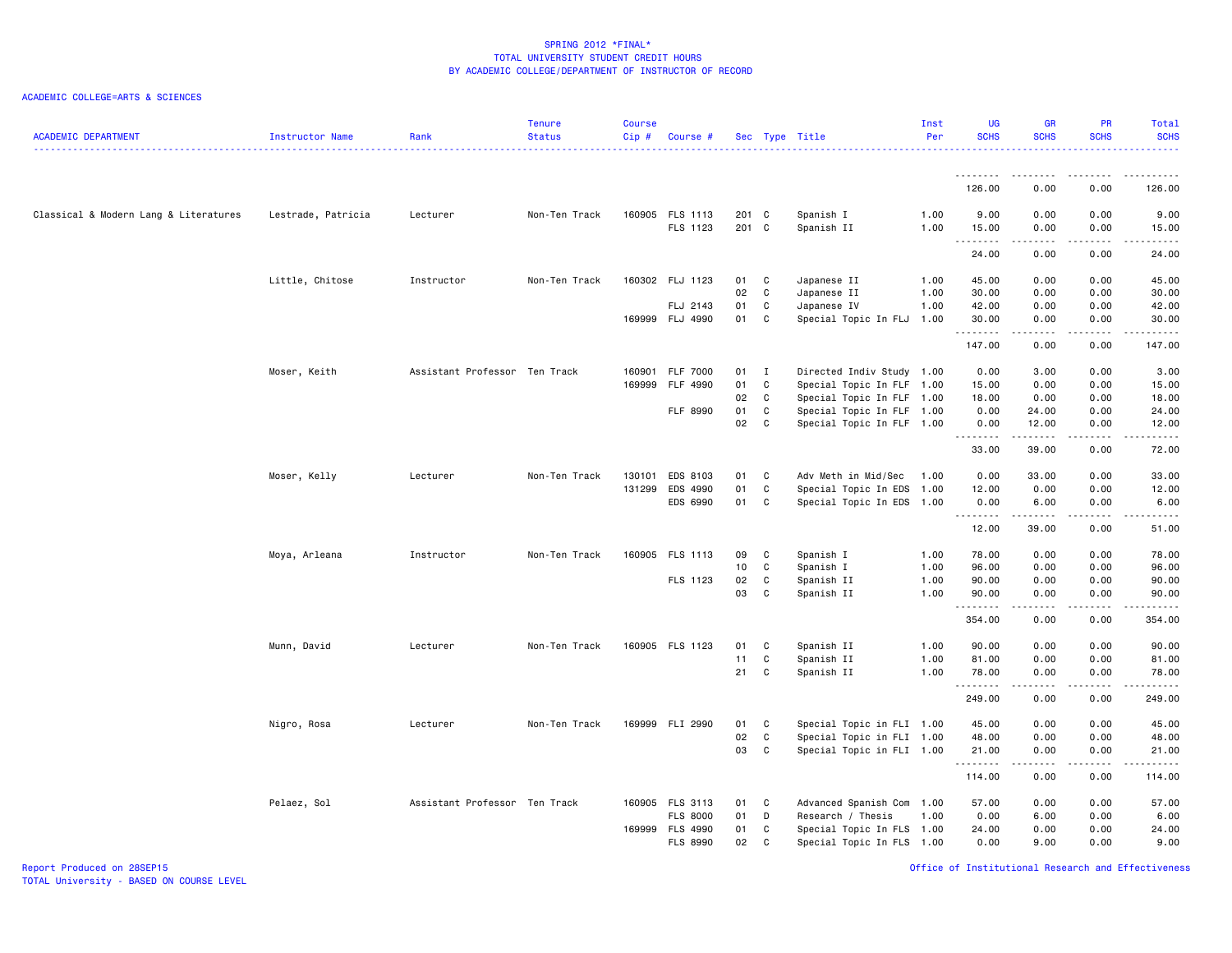## ACADEMIC COLLEGE=ARTS & SCIENCES

| <b>ACADEMIC DEPARTMENT</b>            | Instructor Name   | Rank                        | <b>Tenure</b><br><b>Status</b> | <b>Course</b><br>$Cip$ # | Course #        |       |              | Sec Type Title            | Inst<br>Per | <b>UG</b><br><b>SCHS</b> | <b>GR</b><br><b>SCHS</b> | PR<br><b>SCHS</b>              | <b>Total</b><br><b>SCHS</b>                                                                                                                                    |
|---------------------------------------|-------------------|-----------------------------|--------------------------------|--------------------------|-----------------|-------|--------------|---------------------------|-------------|--------------------------|--------------------------|--------------------------------|----------------------------------------------------------------------------------------------------------------------------------------------------------------|
|                                       |                   |                             |                                |                          |                 |       |              |                           |             | .                        | .                        | .                              |                                                                                                                                                                |
|                                       |                   |                             |                                |                          |                 |       |              |                           |             | 81.00                    | 15.00                    | 0.00                           | 96.00                                                                                                                                                          |
| Classical & Modern Lang & Literatures | Potter, Edward    | Associate Professor Tenured |                                |                          | 160501 FLG 2143 | 01 C  |              | German IV                 | 1.00        | 42.00                    | 0.00                     | 0.00                           | 42.00                                                                                                                                                          |
|                                       |                   |                             |                                |                          | FLG 4000        | 02    | $\mathbf{I}$ | Directed Indiv Study      | 1.00        | 1.00                     | 0.00                     | 0.00                           | 1.00                                                                                                                                                           |
|                                       |                   |                             |                                |                          | FLG 4463        | 01    | $\mathbf{C}$ | 20th Cen Ger Drama        | 1.00        | 27.00<br>.               | 0.00<br>.                | 0.00<br>.                      | 27.00<br>.                                                                                                                                                     |
|                                       |                   |                             |                                |                          |                 |       |              |                           |             | 70.00                    | 0.00                     | 0.00                           | 70.00                                                                                                                                                          |
|                                       | Pruett, Drew      | Instructor                  | Non-Ten Track                  |                          | 160901 FLF 1123 | 03    | C            | French II                 | 1.00        | 66.00                    | 0.00                     | 0.00                           | 66.00                                                                                                                                                          |
|                                       |                   |                             |                                |                          | FLF 2133        | 01    | C            | French III                | 1.00        | 60.00                    | 0.00                     | 0.00                           | 60.00                                                                                                                                                          |
|                                       |                   |                             |                                |                          |                 | 02 C  |              | French III                | 1.00        | 66.00<br>.               | 0.00<br>. <b>.</b>       | 0.00<br>.                      | 66.00<br>.                                                                                                                                                     |
|                                       |                   |                             |                                |                          |                 |       |              |                           |             | 192.00                   | 0.00                     | 0.00                           | 192.00                                                                                                                                                         |
|                                       | Russell, Amie     | Instructor                  | Non-Ten Track                  |                          | 160905 FLS 1123 | 07    | <b>C</b>     | Spanish II                | 1.00        | 96.00                    | 0.00                     | 0.00                           | 96.00                                                                                                                                                          |
|                                       |                   |                             |                                |                          |                 | 09    | C            | Spanish II                | 1.00        | 96.00                    | 0.00                     | 0.00                           | 96.00                                                                                                                                                          |
|                                       |                   |                             |                                |                          |                 | 10    | $\mathbf{C}$ | Spanish II                | 1.00        | 90.00<br>.               | 0.00<br>.                | 0.00<br>.                      | 90.00                                                                                                                                                          |
|                                       |                   |                             |                                |                          |                 |       |              |                           |             | 282.00                   | 0.00                     | 0.00                           | .<br>282.00                                                                                                                                                    |
|                                       | Savage, Joanna    | Grad Teach Assist           | Not Applicable                 |                          | 160905 FLS 3121 | 01 L  |              | Advan Spanish Conv P 1.00 |             | 24.00<br>.               | 0.00<br>.                | 0.00<br>$\omega$ is a $\omega$ | 24.00<br>$\frac{1}{2} \left( \frac{1}{2} \right) \left( \frac{1}{2} \right) \left( \frac{1}{2} \right) \left( \frac{1}{2} \right) \left( \frac{1}{2} \right)$  |
|                                       |                   |                             |                                |                          |                 |       |              |                           |             | 24.00                    | 0.00                     | 0.00                           | 24.00                                                                                                                                                          |
|                                       | Vozzo, Rosa       | Instructor                  | Non-Ten Track                  |                          | 160905 FLS 1113 | 11 C  |              | Spanish I                 | 1.00        | 30.00                    | 0.00                     | 0.00                           | 30.00                                                                                                                                                          |
|                                       |                   |                             |                                |                          | FLS 2133        | 02    | $\mathbf{C}$ | Spanish III               | 1.00        | 84.00                    | 0.00                     | 0.00                           | 84.00                                                                                                                                                          |
|                                       |                   |                             |                                |                          | FLS 3233        | 01    | C            | Adv Spanish Conversa 1.00 |             | 57.00                    | 0.00                     | 0.00                           | 57.00                                                                                                                                                          |
|                                       |                   |                             |                                |                          | FLS 3323        | 01    | C            | Entrprs Span-Speak W 1.00 |             | 72.00<br>.               | 0.00<br>.                | 0.00<br>.                      | 72.00                                                                                                                                                          |
|                                       |                   |                             |                                |                          |                 |       |              |                           |             | 243.00                   | 0.00                     | 0.00                           | 243.00                                                                                                                                                         |
|                                       | Watson, Thomas    | Lecturer                    | Non-Ten Track                  |                          | 160905 FLS 1123 | 16    | $\mathbf{C}$ | Spanish II                | 1.00        | 45.00                    | 0.00                     | 0.00                           | 45.00                                                                                                                                                          |
|                                       |                   |                             |                                |                          |                 | 17    | C            | Spanish II                | 1.00        | 84.00                    | 0.00                     | 0.00                           | 84.00                                                                                                                                                          |
|                                       |                   |                             |                                |                          |                 | 18    | C            | Spanish II                | 1.00        | 87.00                    | 0.00                     | 0.00                           | 87.00                                                                                                                                                          |
|                                       |                   |                             |                                |                          |                 | 20    | C            | Spanish II                | 1.00        | 66.00<br>.               | 0.00                     | 0.00<br>.                      | 66.00<br>.                                                                                                                                                     |
|                                       |                   |                             |                                |                          |                 |       |              |                           |             | 282.00                   | 0.00                     | 0.00                           | 282.00                                                                                                                                                         |
|                                       | Wicker, Valeria   | Lecturer                    | Non-Ten Track                  |                          | 160905 FLS 1123 | 04    | $\mathbf{C}$ | Spanish II                | 1.00        | 69.00                    | 0.00                     | 0.00                           | 69.00                                                                                                                                                          |
|                                       |                   |                             |                                |                          |                 | 08    | $\mathbf{C}$ | Spanish II                | 1.00        | 66.00                    | 0.00                     | 0.00                           | 66.00                                                                                                                                                          |
|                                       |                   |                             |                                |                          |                 | 15    | $\mathbf{C}$ | Spanish II                | 1.00        | 45.00                    | 0.00                     | 0.00                           | 45.00                                                                                                                                                          |
|                                       |                   |                             |                                |                          | FLS 2133        | 03    | C            | Spanish III               | 1.00        | 69.00                    | 0.00                     | 0.00                           | 69.00                                                                                                                                                          |
|                                       |                   |                             |                                |                          |                 |       |              |                           |             | .<br>249.00              | 0.00                     | ----<br>0.00                   | $\frac{1}{2} \left( \frac{1}{2} \right) \left( \frac{1}{2} \right) \left( \frac{1}{2} \right) \left( \frac{1}{2} \right) \left( \frac{1}{2} \right)$<br>249.00 |
|                                       | Wolverton, Robert | Professor                   | Tenured                        |                          | 160101 FL 4143  | 01 C  |              | Classical Mythology       | 1.00        | 120.00                   | 0.00                     | 0.00                           | 120.00                                                                                                                                                         |
|                                       |                   |                             |                                |                          | FL 6143         | 02 C  |              | Classical Mythology       | 1.00        | 0.00                     | 3.00                     | 0.00                           | 3.00                                                                                                                                                           |
|                                       |                   |                             |                                |                          | 161203 FLL 1123 | 01 C  |              | Latin II                  | 1.00        | 90.00                    | 0.00                     | 0.00                           | 90.00                                                                                                                                                          |
|                                       |                   |                             |                                |                          |                 | 555 M |              | Latin II                  | 1.00        | 3.00                     | 0.00                     | 0.00                           | 3.00                                                                                                                                                           |
|                                       |                   |                             |                                |                          | FLL 2143        | 01 C  |              | Latin IV                  | 1.00        | 21.00                    | 0.00                     | 0.00                           | 21.00                                                                                                                                                          |
|                                       |                   |                             |                                |                          | FLL 4000        | 01    | $\mathbf I$  | Directed Indiv Study 1.00 |             | 3.00                     | 0.00                     | 0.00                           | 3.00                                                                                                                                                           |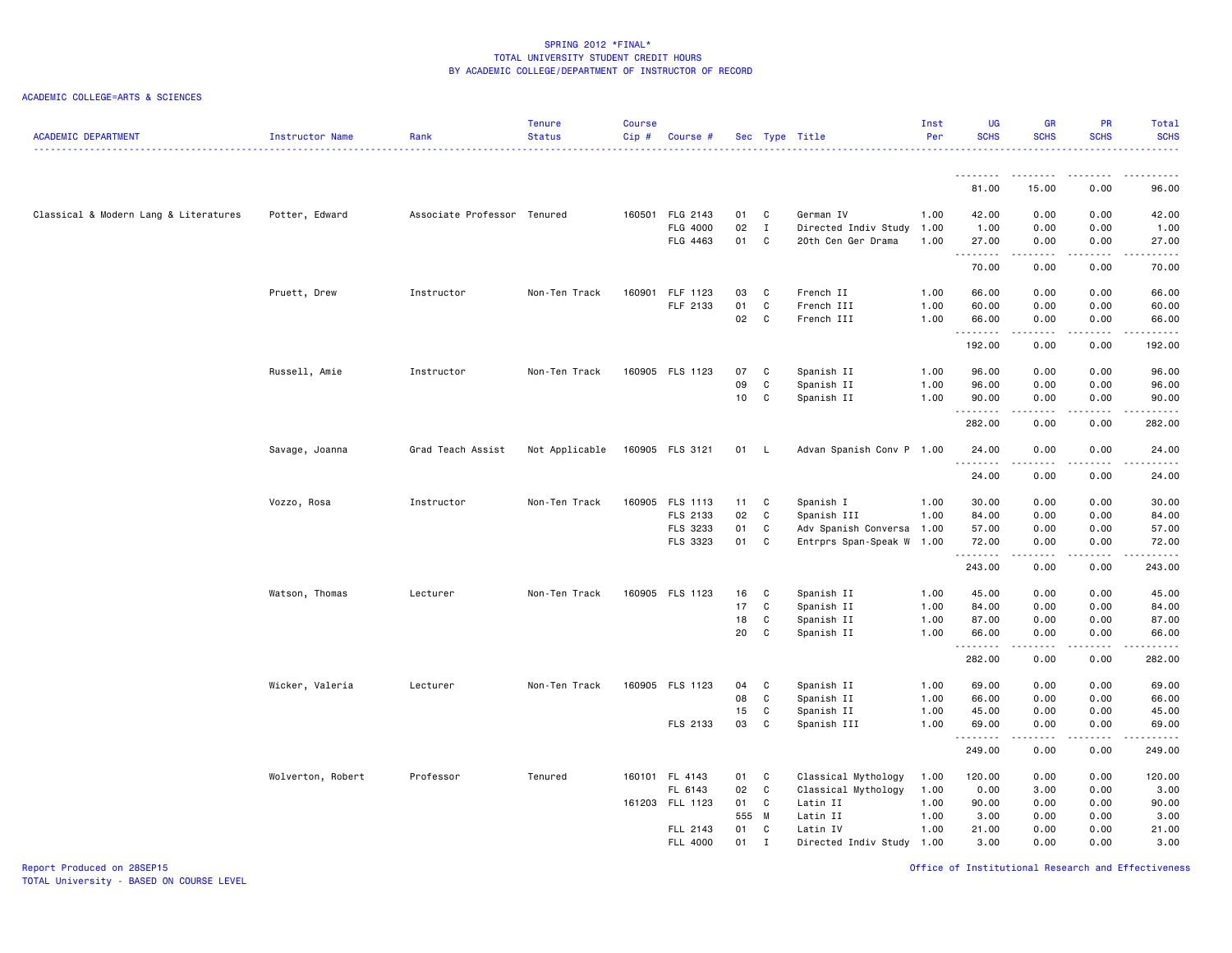| <b>ACADEMIC DEPARTMENT</b>            | Instructor Name | Rank | Tenure<br>Status | Course<br>Cip# |  | Course # Sec Type Title | Inst<br>Per | UG<br><b>SCHS</b> | GR<br><b>SCHS</b> | PR<br><b>SCHS</b> | Total<br><b>SCHS</b> |
|---------------------------------------|-----------------|------|------------------|----------------|--|-------------------------|-------------|-------------------|-------------------|-------------------|----------------------|
|                                       |                 |      |                  |                |  |                         |             | .<br>237.00       | .<br>3.00         | .<br>0.00         | .<br>240.00          |
|                                       |                 |      |                  |                |  |                         |             | $=$ = = = = = = = | ========          | ========          | ==========           |
| Classical & Modern Lang & Literatures |                 |      |                  |                |  |                         |             | 5147.00           | 105.00            | 0.00              | 5252.00              |
|                                       |                 |      |                  |                |  |                         |             | ========          | ========          | ========          | ==========           |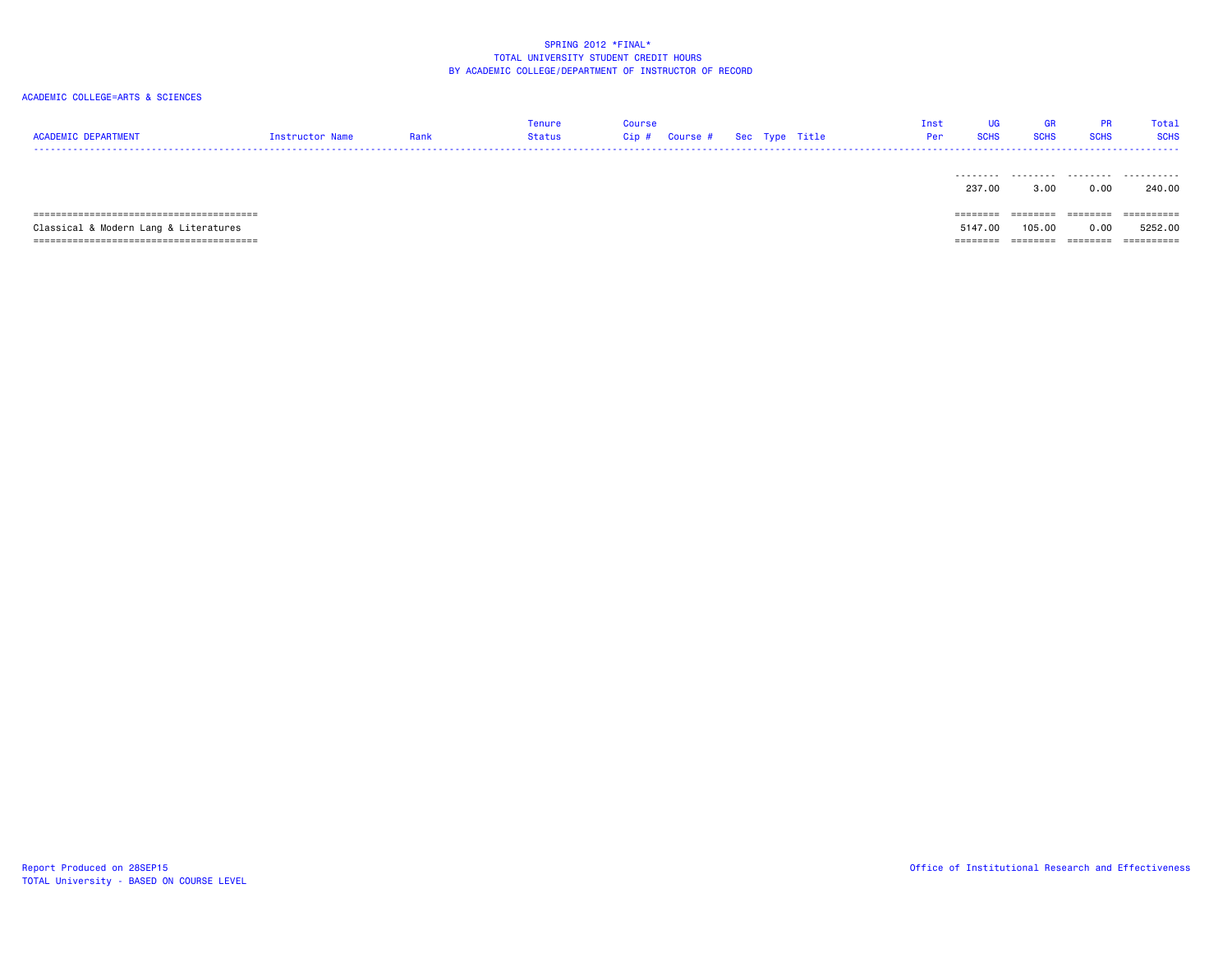|                            |                  |                               | <b>Tenure</b>  | <b>Course</b> |                |                   |                            |                           | Inst | <b>UG</b>   | <b>GR</b>        | PR                                  | Total                                                                                                                                    |
|----------------------------|------------------|-------------------------------|----------------|---------------|----------------|-------------------|----------------------------|---------------------------|------|-------------|------------------|-------------------------------------|------------------------------------------------------------------------------------------------------------------------------------------|
| <b>ACADEMIC DEPARTMENT</b> | Instructor Name  | Rank                          | <b>Status</b>  | Cip#          | Course #       |                   |                            | Sec Type Title            | Per  | <b>SCHS</b> | <b>SCHS</b>      | <b>SCHS</b>                         | <b>SCHS</b><br>$\frac{1}{2} \left( \frac{1}{2} \right) \left( \frac{1}{2} \right) \left( \frac{1}{2} \right) \left( \frac{1}{2} \right)$ |
| Communication              | Anthony, Kelli   | Instructor                    | Non-Ten Track  |               | 090101 CO 3833 | 201 C             |                            | Interviewing              | 1.00 | 18.00       | 0.00             | 0.00                                | 18.00                                                                                                                                    |
|                            |                  |                               |                |               |                | 501 C             |                            | Interviewing              | 1.00 | 54.00       | 0.00             | 0.00                                | 54.00                                                                                                                                    |
|                            |                  |                               |                |               | 090401 CO 1403 | 501 C             |                            | Intro Mass Media          | 1.00 | 138.00      | 0.00             | 0.00                                | 138.00                                                                                                                                   |
|                            |                  |                               |                |               | 090501 CO 3813 | 501 C             |                            | PR Case Problems          | 1.00 | 39.00       | 0.00             | 0.00                                | 39.00                                                                                                                                    |
|                            |                  |                               |                |               | CO 3863        | 01 B              |                            | PR Production             | 1.00 | 30.00       | 0.00             | 0.00                                | 30.00                                                                                                                                    |
|                            |                  |                               |                |               |                |                   |                            |                           |      | .<br>279.00 | د د د د<br>0.00  | $\sim$ $\sim$ $\sim$ $\sim$<br>0.00 | ------<br>279.00                                                                                                                         |
|                            | Brown, Karyn     | Instructor                    | Non-Ten Track  |               | 090101 CO 4000 | 02                | $\blacksquare$             | Directed Indiv Study 1.00 |      | 3.00        | 0.00             | 0.00                                | 3.00                                                                                                                                     |
|                            |                  |                               |                |               | 090401 CO 4053 | 01                | E                          | Internship Comm           | 1.00 | 51.00       | 0.00             | 0.00                                | 51.00                                                                                                                                    |
|                            |                  |                               |                |               | 090501 CO 4813 | 01 C              |                            | PR Organizations          | 1.00 | 66.00       | 0.00             | 0.00                                | 66.00                                                                                                                                    |
|                            |                  |                               |                |               |                | 02                | C                          | PR Organizations          | 1.00 | 36.00       | 0.00             | 0.00                                | 36.00                                                                                                                                    |
|                            |                  |                               |                |               |                | 03                | C                          | PR Organizations          | 1.00 | 48.00<br>.  | 0.00<br>.        | 0.00<br>.                           | 48.00<br>.                                                                                                                               |
|                            |                  |                               |                |               |                |                   |                            |                           |      | 204.00      | 0.00             | 0.00                                | 204.00                                                                                                                                   |
|                            | Cain, Emily      | Instructor                    | Non-Ten Track  |               | 090401 CO 3423 | 01                | $\mathbf{C}$               | Feature Writing           | 1.00 | 42.00       | 0.00             | 0.00                                | 42.00                                                                                                                                    |
|                            |                  |                               |                |               | 090501 CO 3853 | 01 C              |                            | Public Relations Wri      | 1.00 | 54.00       | 0.00             | 0.00                                | 54.00                                                                                                                                    |
|                            |                  |                               |                |               |                | 02                | $\mathbf{C}$               | Public Relations Wri      | 1.00 | 54.00       | 0.00             | 0.00                                | 54.00                                                                                                                                    |
|                            |                  |                               |                |               | CO 3863        | 02                | B                          | PR Production             | 1.00 | 39.00       | 0.00             | 0.00                                | 39.00                                                                                                                                    |
|                            |                  |                               |                |               |                | 03                | B                          | PR Production             | 1.00 | 51.00<br>.  | 0.00<br>.        | 0.00<br>.                           | 51.00                                                                                                                                    |
|                            |                  |                               |                |               |                |                   |                            |                           |      | 240.00      | 0.00             | 0.00                                | 240.00                                                                                                                                   |
|                            | Chambers, Cheryl | Instructor                    | Non-Ten Track  |               | 090101 CO 1013 | 05                | $\mathbf{C}$               | Intro to Communicati 1.00 |      | 99.00       | 0.00             | 0.00                                | 99.00                                                                                                                                    |
|                            |                  |                               |                |               |                | 07                | $\mathbf{C}$               | Intro to Communicati 1.00 |      | 102.00      | 0.00             | 0.00                                | 102.00                                                                                                                                   |
|                            |                  |                               |                |               |                | 08                | $\mathbf{C}$               | Intro to Communicati 1.00 |      | 102.00      | 0.00             | 0.00                                | 102.00                                                                                                                                   |
|                            |                  |                               |                |               |                | 09                | $\mathbf{C}$               | Intro to Communicati 1.00 |      | 99.00       | 0.00             | 0.00                                | 99.00                                                                                                                                    |
|                            |                  |                               |                |               |                | 10                | $\overline{\phantom{a}}$ c | Intro to Communicati 1.00 |      | 105.00<br>. | 0.00<br><b>.</b> | 0.00<br>.                           | 105.00<br>$\begin{array}{cccccccccc} \bullet & \bullet & \bullet & \bullet & \bullet & \bullet & \bullet & \bullet \end{array}$          |
|                            |                  |                               |                |               |                |                   |                            |                           |      | 507.00      | 0.00             | 0.00                                | 507.00                                                                                                                                   |
|                            | Clevinger, Donna | Professor                     | Tenured        |               | 500501 CO 1503 | H <sub>01</sub> C |                            | Honors Intro To Thea 1.00 |      | 57.00       | 0.00             | 0.00                                | 57.00                                                                                                                                    |
|                            |                  |                               |                |               | CO 2503        | 02 C              |                            | Acting                    | 1.00 | 48.00       | 0.00             | 0.00                                | 48.00                                                                                                                                    |
|                            |                  |                               |                |               |                |                   |                            |                           |      | 105.00      | .<br>0.00        | .<br>0.00                           | .<br>105.00                                                                                                                              |
|                            | Cooley, Asya     | Non-Faculty                   | Not Applicable |               | 090101 CO 1013 | 01 C              |                            | Intro to Communicati 1.00 |      | 96.00       | 0.00             | 0.00                                | 96.00                                                                                                                                    |
|                            |                  |                               |                |               |                |                   |                            |                           |      | .<br>96.00  | .<br>0.00        | .<br>0.00                           | .<br>96.00                                                                                                                               |
|                            | Cooley, Skye     | Assistant Professor Ten Track |                |               | 090101 CO 4213 | 01                | $\overline{\phantom{a}}$ C | Political Commun          | 1.00 | 78.00       | 0.00             | 0.00                                | 78.00                                                                                                                                    |
|                            |                  |                               |                |               | CO 6213        | 01 C              |                            | Political Commun          | 1.00 | 0.00        | 3.00             | 0.00                                | 3.00                                                                                                                                     |
|                            |                  |                               |                |               | 090501 CO 4803 | 02 C              |                            | Research in PR & Adv      | 1.00 | 81.00       | 0.00             | 0.00                                | 81.00                                                                                                                                    |
|                            |                  |                               |                |               |                |                   |                            |                           |      | .<br>159.00 | .<br>3.00        | .<br>0.00                           | .<br>162.00                                                                                                                              |
|                            | Covich, Kate     | Lecturer                      | Non-Ten Track  |               | 090501 CO 3813 | 01                | $\mathbf{C}$               | PR Case Problems          | 1.00 | 72.00       | 0.00             | 0.00                                | 72.00                                                                                                                                    |
|                            |                  |                               |                |               |                | 02                | $\mathbf{C}$               | PR Case Problems          | 1.00 | 75.00       | 0.00             | 0.00                                | 75.00                                                                                                                                    |
|                            |                  |                               |                |               |                | 03                | C                          | PR Case Problems          | 1.00 | 69.00       | 0.00             | 0.00                                | 69.00                                                                                                                                    |
|                            |                  |                               |                |               | CO 3853        | 03                | $\mathbf{C}$               | Public Relations Wri      | 1.00 | 54.00       | 0.00             | 0.00                                | 54.00                                                                                                                                    |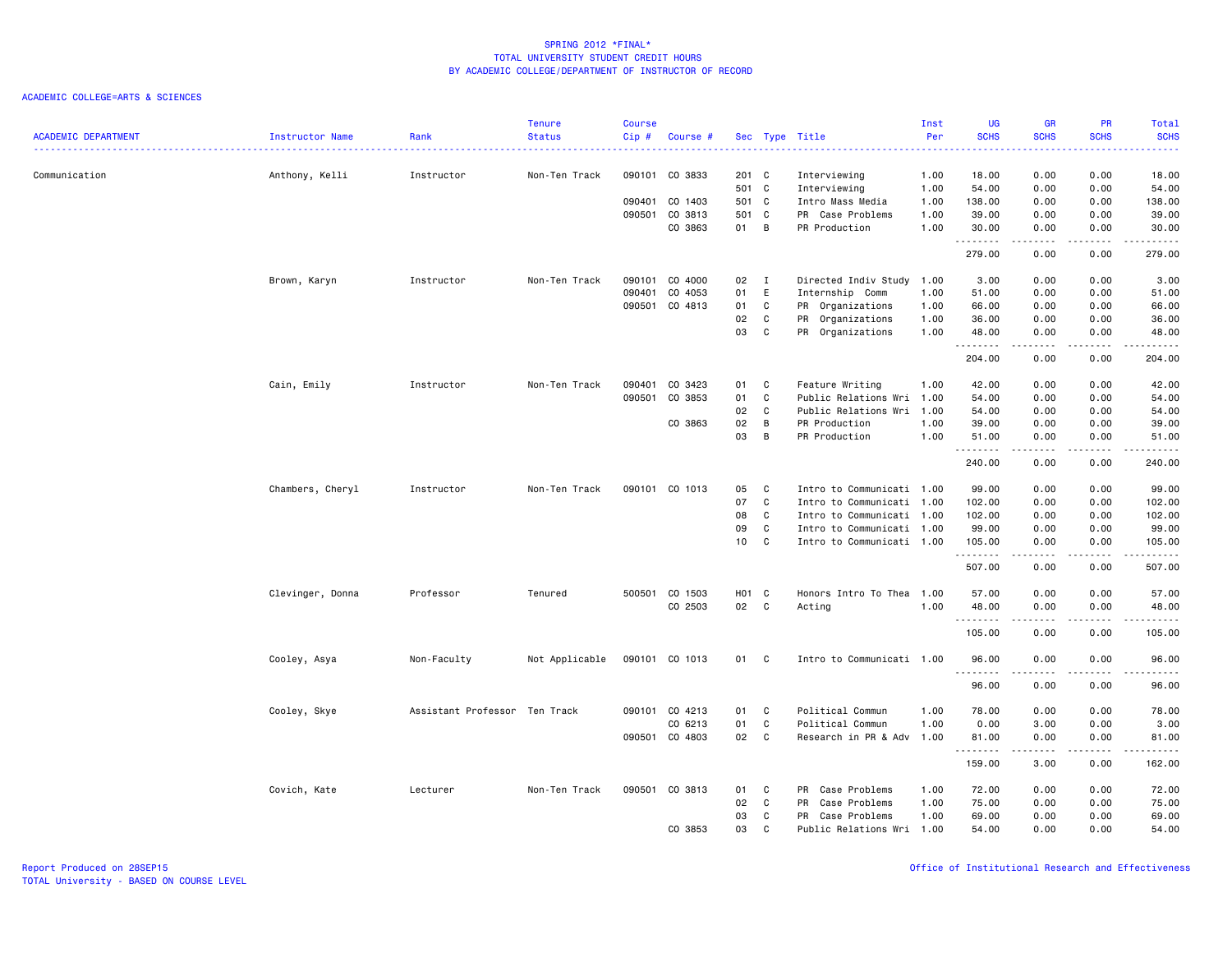| <b>ACADEMIC DEPARTMENT</b> | Instructor Name    | Rank                          | <b>Tenure</b><br><b>Status</b> | <b>Course</b><br>$Cip$ # | Course #       |       |              | Sec Type Title            | Inst<br>Per | <b>UG</b><br><b>SCHS</b> | <b>GR</b><br><b>SCHS</b> | PR<br><b>SCHS</b>                   | Total<br><b>SCHS</b>                                                                                                                                                                    |
|----------------------------|--------------------|-------------------------------|--------------------------------|--------------------------|----------------|-------|--------------|---------------------------|-------------|--------------------------|--------------------------|-------------------------------------|-----------------------------------------------------------------------------------------------------------------------------------------------------------------------------------------|
|                            |                    |                               |                                |                          |                |       |              |                           |             | <u>.</u>                 | .                        |                                     |                                                                                                                                                                                         |
|                            |                    |                               |                                |                          |                |       |              |                           |             | 270.00                   | 0.00                     | 0.00                                | 270.00                                                                                                                                                                                  |
| Communication              | Denton, Raymond    | Lecturer                      | Non-Ten Track                  |                          | 090401 CO 1403 | 201 C |              | Intro Mass Media          | 1.00        | 90.00                    | 0.00                     | 0.00                                | 90.00                                                                                                                                                                                   |
|                            |                    |                               |                                |                          | CO 4053        | 201 E |              | Internship Comm           | 1.00        | 6.00                     | 0.00                     | 0.00                                | 6.00                                                                                                                                                                                    |
|                            |                    |                               |                                |                          | 090701 CO 4373 | 201 C |              | Prac In Tv News           | 1.00        | 6.00<br>.                | 0.00<br>د د د د          | 0.00<br>$\sim$ $\sim$ $\sim$ $\sim$ | 6.00<br>$\frac{1}{2} \left( \frac{1}{2} \right) \left( \frac{1}{2} \right) \left( \frac{1}{2} \right) \left( \frac{1}{2} \right) \left( \frac{1}{2} \right) \left( \frac{1}{2} \right)$ |
|                            |                    |                               |                                |                          |                |       |              |                           |             | 102.00                   | 0.00                     | 0.00                                | 102.00                                                                                                                                                                                  |
|                            | Durst, Betty       | Instructor                    | Non-Ten Track                  | 500501                   | CO 2503        | 01    | C            | Acting                    | 1.00        | 42.00                    | 0.00                     | 0.00                                | 42.00                                                                                                                                                                                   |
|                            |                    |                               |                                |                          | CO 4524        | 01    | B            | Directing                 | 1.00        | 20.00                    | 0.00                     | 0.00                                | 20.00                                                                                                                                                                                   |
|                            |                    |                               |                                |                          | CO 4533        | 01    | $\mathbf c$  | Advanced Acting           | 1.00        | 48.00<br>.               | 0.00<br>-----            | 0.00<br>.                           | 48.00<br>.                                                                                                                                                                              |
|                            |                    |                               |                                |                          |                |       |              |                           |             | 110.00                   | 0.00                     | 0.00                                | 110.00                                                                                                                                                                                  |
|                            | Durst, Robert      | Associate Professor Tenured   |                                |                          | 500501 CO 1533 | 01    | E            | Theatre Practicum #3 0.90 |             | 37.80                    | 0.00                     | 0.00                                | 37.80                                                                                                                                                                                   |
|                            |                    |                               |                                |                          | 500502 CO 2524 | 01    | C            | Stagecraft & Lightin 1.00 |             | 20.00                    | 0.00                     | 0.00                                | 20.00                                                                                                                                                                                   |
|                            |                    |                               |                                |                          |                | 03    | C            | Stagecraft & Lightin 1.00 |             | 20.00                    | 0.00                     | 0.00                                | 20.00                                                                                                                                                                                   |
|                            |                    |                               |                                |                          |                | 04    | C            | Stagecraft & Lightin 1.00 |             | 4.00<br><u>.</u>         | 0.00<br>.                | 0.00<br>.                           | 4.00<br>.                                                                                                                                                                               |
|                            |                    |                               |                                |                          |                |       |              |                           |             | 81.80                    | 0.00                     | 0.00                                | 81.80                                                                                                                                                                                   |
|                            | Edmonds, Khristina | Instructor                    | Non-Ten Track                  |                          | 231001 CO 1003 | 04    | C            | Fund Of Public Speak 1.00 |             | 72.00                    | 0.00                     | 0.00                                | 72.00                                                                                                                                                                                   |
|                            |                    |                               |                                |                          |                | 06    | C            | Fund Of Public Speak 1.00 |             | 66.00                    | 0.00                     | 0.00                                | 66.00                                                                                                                                                                                   |
|                            |                    |                               |                                |                          |                | 07    | C            | Fund Of Public Speak 1.00 |             | 75.00                    | 0.00                     | 0.00                                | 75.00                                                                                                                                                                                   |
|                            |                    |                               |                                |                          |                | 12    | $\mathbf{C}$ | Fund Of Public Speak 1.00 |             | 72.00                    | 0.00                     | 0.00                                | 72.00                                                                                                                                                                                   |
|                            |                    |                               |                                |                          |                | 13    | C            | Fund Of Public Speak 1.00 |             | 72.00<br>.               | 0.00<br>.                | 0.00<br>$   -$                      | 72.00<br>.                                                                                                                                                                              |
|                            |                    |                               |                                |                          |                |       |              |                           |             | 357.00                   | 0.00                     | 0.00                                | 357.00                                                                                                                                                                                  |
|                            | Flick, Harry       | Professor                     | Tenured                        |                          | 090101 CO 2213 | 01    | C            | Small Group Commun        | 1.00        | 72.00                    | 0.00                     | 0.00                                | 72.00                                                                                                                                                                                   |
|                            |                    |                               |                                |                          |                | 02    | C            | Small Group Commun        | 1.00        | 72.00                    | 0.00                     | 0.00                                | 72.00                                                                                                                                                                                   |
|                            |                    |                               |                                |                          | CO 3833        | 01    | C            | Interviewing              | 1.00        | 63.00                    | 0.00                     | 0.00                                | 63.00                                                                                                                                                                                   |
|                            |                    |                               |                                |                          |                | 02    | C            | Interviewing              | 1.00        | 63.00                    | 0.00                     | 0.00                                | 63.00                                                                                                                                                                                   |
|                            |                    |                               |                                |                          |                | 03    | C            | Interviewing              | 1.00        | 66.00<br>.               | 0.00<br>د د د د          | 0.00<br>.                           | 66.00<br>$\frac{1}{2} \left( \frac{1}{2} \right) \left( \frac{1}{2} \right) \left( \frac{1}{2} \right) \left( \frac{1}{2} \right) \left( \frac{1}{2} \right)$                           |
|                            |                    |                               |                                |                          |                |       |              |                           |             | 336.00                   | 0.00                     | 0.00                                | 336.00                                                                                                                                                                                  |
|                            | Foley, Megan       | Assistant Professor Ten Track |                                | 090101                   | CO 4000        | 05    | $\mathbf{I}$ | Directed Indiv Study      | 1.00        | 1.00                     | 0.00                     | 0.00                                | 1.00                                                                                                                                                                                    |
|                            |                    |                               |                                | 099999                   | CO 4273        | 01    | C            | Intercultural Comm        | 1.00        | 84.00                    | 0.00                     | 0.00                                | 84.00                                                                                                                                                                                   |
|                            |                    |                               |                                |                          | CO 6273        | 01    | C            | Intercultural Comm        | 1.00        | 0.00                     | 9.00                     | 0.00                                | 9.00                                                                                                                                                                                    |
|                            |                    |                               |                                |                          | 231001 CO 4253 | 01    | C            | Elements Of Persuasn      | 1.00        | 75.00                    | 0.00                     | 0.00                                | 75.00                                                                                                                                                                                   |
|                            |                    |                               |                                |                          |                | 02    | C            | Elements Of Persuasn      | 1.00        | 84.00                    | 0.00                     | 0.00                                | 84.00                                                                                                                                                                                   |
|                            |                    |                               |                                |                          | CO 6253        | 01    | C            | Elements Of Persuasn      | 1.00        | 0.00<br>.                | 9.00<br>.                | 0.00<br>.                           | 9.00<br>.                                                                                                                                                                               |
|                            |                    |                               |                                |                          |                |       |              |                           |             | 244.00                   | 18.00                    | 0.00                                | 262.00                                                                                                                                                                                  |
|                            | Forde, John        | Associate Professor Tenured   |                                |                          | 090501 CO 3803 | 01    | C            | Prin Public Relation 1.00 |             | 327.00                   | 0.00                     | 0.00                                | 327.00                                                                                                                                                                                  |
|                            |                    |                               |                                |                          |                | 201 C |              | Prin Public Relation      | 1.00        | 21.00                    | 0.00                     | 0.00                                | 21.00                                                                                                                                                                                   |
|                            |                    |                               |                                |                          |                | 501 C |              | Prin Public Relation 1.00 |             | 72.00                    | 0.00                     | 0.00                                | 72.00                                                                                                                                                                                   |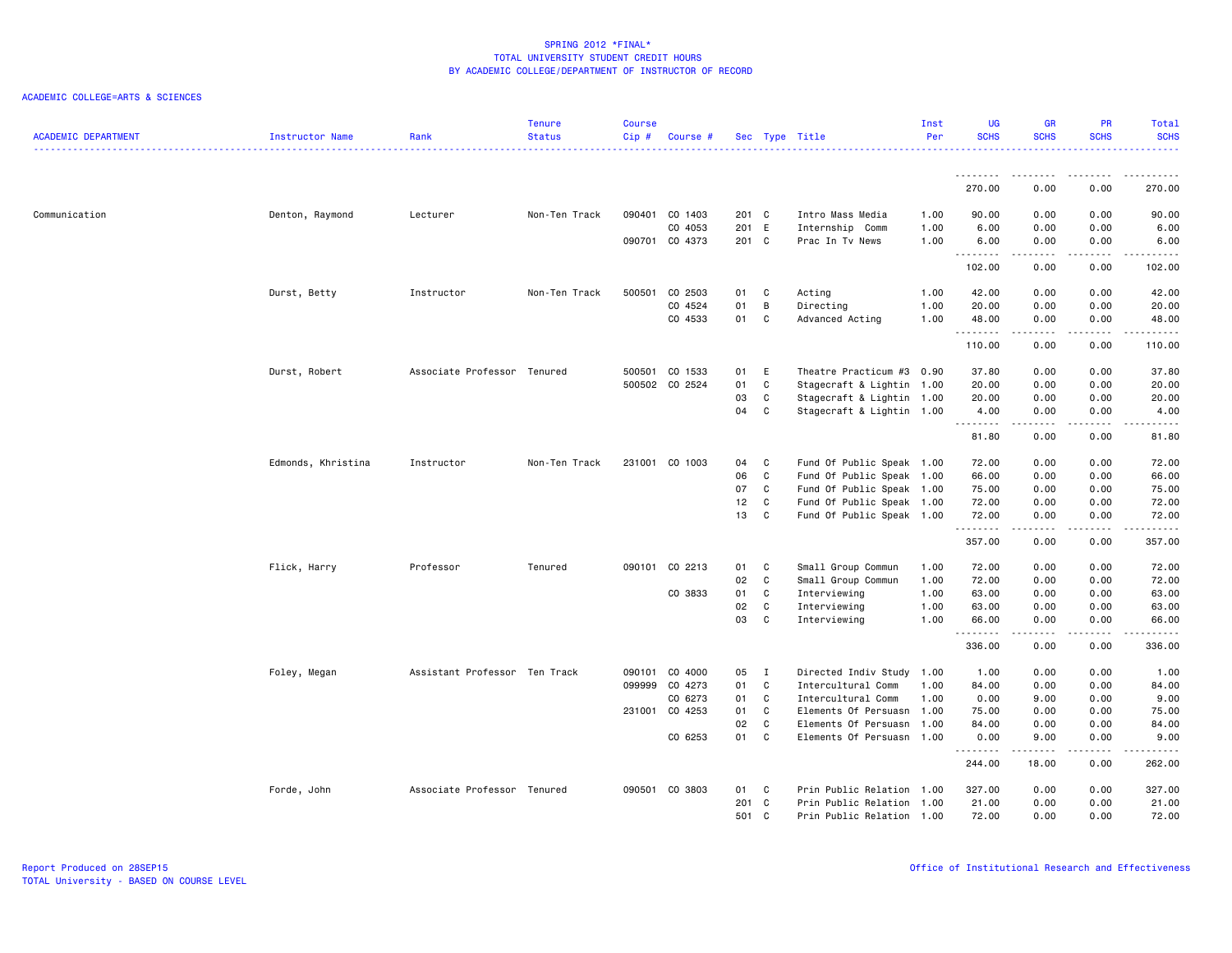## ACADEMIC COLLEGE=ARTS & SCIENCES

| <b>ACADEMIC DEPARTMENT</b> | Instructor Name   | Rank       | <b>Tenure</b><br><b>Status</b> | <b>Course</b><br>Cip# | Course #       |                |              | Sec Type Title            | Inst<br>Per | <b>UG</b><br><b>SCHS</b> | <b>GR</b><br><b>SCHS</b> | PR<br><b>SCHS</b>                   | Total<br><b>SCHS</b>                        |
|----------------------------|-------------------|------------|--------------------------------|-----------------------|----------------|----------------|--------------|---------------------------|-------------|--------------------------|--------------------------|-------------------------------------|---------------------------------------------|
|                            |                   |            |                                |                       |                |                |              |                           |             | .                        |                          | .                                   |                                             |
|                            |                   |            |                                |                       |                |                |              |                           |             | 420.00                   | 0.00                     | 0.00                                | 420.00                                      |
| Communication              | Fountain, Amy     | Instructor | Non-Ten Track                  |                       | 090101 CO 1013 | 04             | C            | Intro to Communicati 1.00 |             | 102.00                   | 0.00                     | 0.00                                | 102.00                                      |
|                            |                   |            |                                |                       |                | 501 C          |              | Intro to Communicati 1.00 |             | 48.00                    | 0.00                     | 0.00                                | 48.00                                       |
|                            |                   |            |                                |                       | 231001 CO 1003 | 05             | $\mathbf{C}$ | Fund Of Public Speak 1.00 |             | 75.00                    | 0.00                     | 0.00                                | 75.00                                       |
|                            |                   |            |                                |                       |                | 09             | C            | Fund Of Public Speak 1.00 |             | 75.00<br>.               | 0.00                     | 0.00<br>.                           | 75.00<br>$\sim$ $\sim$ $\sim$ $\sim$ $\sim$ |
|                            |                   |            |                                |                       |                |                |              |                           |             | 300.00                   | 0.00                     | 0.00                                | 300.00                                      |
|                            | Gardner, Daniel   | Lecturer   | Non-Ten Track                  |                       | 090101 CO 1013 | 03             | C            | Intro to Communicati 1.00 |             | 99.00                    | 0.00                     | 0.00                                | 99.00                                       |
|                            |                   |            |                                |                       |                | 06             | C.           | Intro to Communicati 1.00 |             | 102.00                   | 0.00                     | 0.00                                | 102.00                                      |
|                            |                   |            |                                |                       |                |                |              |                           |             | .<br>201.00              | .<br>0.00                | .<br>0.00                           | .<br>201.00                                 |
|                            | Gawrych, Teresa   | Instructor | Non-Ten Track                  | 090101                | CO 4000        | 04             | $\mathbf{I}$ | Directed Indiv Study      | 1.00        | 3.00                     | 0.00                     | 0.00                                | 3.00                                        |
|                            |                   |            |                                | 090401                | CO 3403        | 01             | $\mathbf c$  | Photographic Communi      | 1.00        | 48.00                    | 0.00                     | 0.00                                | 48.00                                       |
|                            |                   |            |                                |                       | 090701 CO 3333 | 01             | B            | Adv Television Prd        | 1.00        | 39.00                    | 0.00                     | 0.00                                | 39.00                                       |
|                            |                   |            |                                |                       |                | 02             | B            | Adv Television Prd        | 1.00        | 42.00                    | 0.00                     | 0.00                                | 42.00                                       |
|                            |                   |            |                                |                       | CO 4373        | 01             | B            | Prac In Tv News           | 1.00        | 66.00<br>.               | 0.00<br>.                | 0.00<br>المتماما                    | 66.00<br>.                                  |
|                            |                   |            |                                |                       |                |                |              |                           |             | 198.00                   | 0.00                     | 0.00                                | 198.00                                      |
|                            | Goodman, Mark     | Professor  | Tenured                        |                       | 090401 CO 3403 | 02             | $\mathbf{C}$ | Photographic Communi 1.00 |             | 45.00                    | 0.00                     | 0.00                                | 45.00                                       |
|                            |                   |            |                                |                       |                | 03             | C            | Photographic Communi 1.00 |             | 36.00                    | 0.00                     | 0.00                                | 36.00                                       |
|                            |                   |            |                                |                       | CO 4313        | 01             | C            | Mass Media Law            | 1.00        | 69.00                    | 0.00                     | 0.00                                | 69.00                                       |
|                            |                   |            |                                |                       | CO 4423        | 01             | B            | Adv Photo Communicat 1.00 |             | 39.00                    | 0.00                     | 0.00                                | 39.00                                       |
|                            |                   |            |                                |                       | CO 6313        | 01             | C            | Mass Media Law            | 1.00        | 0.00                     | 3.00                     | 0.00                                | 3.00                                        |
|                            |                   |            |                                |                       | 090702 CO 4433 | 201 C          |              | Television Criticism 1.00 |             | 3.00                     | 0.00                     | 0.00                                | 3.00                                        |
|                            |                   |            |                                |                       | CO 6433        | 501 C<br>501 C |              | Television Criticism      | 1.00        | 54.00                    | 0.00                     | 0.00                                | 54.00<br>15.00                              |
|                            |                   |            |                                |                       |                |                |              | Television Criticism 1.00 |             | 0.00<br><u>.</u>         | 15.00<br>.               | 0.00<br>$\sim$ $\sim$ $\sim$ $\sim$ | د د د د د                                   |
|                            |                   |            |                                |                       |                |                |              |                           |             | 246.00                   | 18.00                    | 0.00                                | 264.00                                      |
|                            | Harris, Catherine | Instructor | Non-Ten Track                  |                       | 231001 CO 1003 | 03             | C            | Fund Of Public Speak 1.00 |             | 75.00                    | 0.00                     | 0.00                                | 75.00                                       |
|                            |                   |            |                                |                       |                | 08             | C            | Fund Of Public Speak 1.00 |             | 69.00                    | 0.00                     | 0.00                                | 69.00                                       |
|                            |                   |            |                                |                       |                | 10             | C            | Fund Of Public Speak 1.00 |             | 69.00                    | 0.00                     | 0.00                                | 69.00                                       |
|                            |                   |            |                                |                       |                | 11             | C            | Fund Of Public Speak      | 1.00        | 75.00                    | 0.00                     | 0.00                                | 75.00                                       |
|                            |                   |            |                                |                       | CO 2253        | 01             | $\mathbf{C}$ | Fund Interprsn Comm       | 1.00        | 57.00<br><u>.</u>        | 0.00<br>.                | 0.00<br>.                           | 57.00<br>.                                  |
|                            |                   |            |                                |                       |                |                |              |                           |             | 345.00                   | 0.00                     | 0.00                                | 345.00                                      |
|                            | Harris, Melanie   | Instructor | Non-Ten Track                  | 500501                | CO 1503        | 01             | C            | Intro To Theatre          | 1.00        | 468.00                   | 0.00                     | 0.00                                | 468.00                                      |
|                            |                   |            |                                |                       | CO 1533        | 01             | E            | Theatre Practicum #3      | 0.10        | 4.20<br>.                | 0.00<br>.                | 0.00<br>الأعامات                    | 4.20<br>المتمالين                           |
|                            |                   |            |                                |                       |                |                |              |                           |             | 472.20                   | 0.00                     | 0.00                                | 472.20                                      |
|                            | Knight, Amy       | Instructor | Non-Ten Track                  |                       | 090101 CO 1013 | 11             | C            | Intro to Communicati 1.00 |             | 105.00                   | 0.00                     | 0.00                                | 105.00                                      |
|                            |                   |            |                                |                       |                | 12             | $\mathbf c$  | Intro to Communicati 1.00 |             | 99.00                    | 0.00                     | 0.00                                | 99.00                                       |
|                            |                   |            |                                |                       |                | 13             | C            | Intro to Communicati      | 1.00        | 105.00                   | 0.00                     | 0.00                                | 105.00                                      |
|                            |                   |            |                                |                       |                | 14             | C            | Intro to Communicati 1.00 |             | 102.00                   | 0.00                     | 0.00                                | 102.00                                      |
|                            |                   |            |                                |                       |                | 502 C          |              | Intro to Communicati 1.00 |             | 84.00                    | 0.00                     | 0.00                                | 84.00                                       |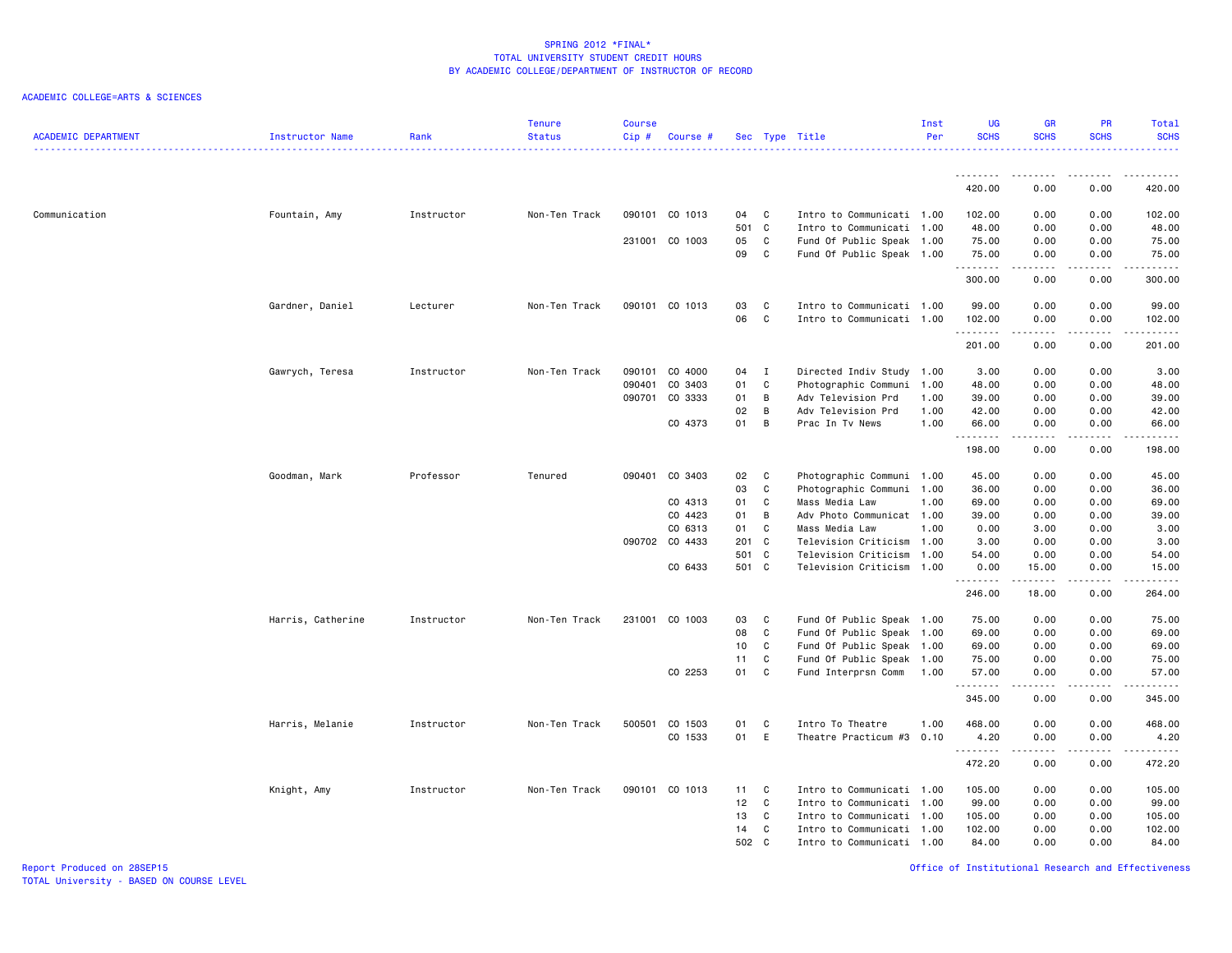# ACADEMIC COLLEGE=ARTS & SCIENCES

| <b>ACADEMIC DEPARTMENT</b> | Instructor Name      | Rank                          | <b>Tenure</b><br><b>Status</b> | Course<br>Cip# | Course #       |                |                | Sec Type Title                                    | Inst<br>Per  | UG<br><b>SCHS</b> | <b>GR</b><br><b>SCHS</b> | PR<br><b>SCHS</b>     | Total<br><b>SCHS</b> |
|----------------------------|----------------------|-------------------------------|--------------------------------|----------------|----------------|----------------|----------------|---------------------------------------------------|--------------|-------------------|--------------------------|-----------------------|----------------------|
|                            |                      |                               |                                |                |                |                |                |                                                   |              | .                 |                          |                       |                      |
|                            |                      |                               |                                |                |                |                |                |                                                   |              | 495.00            | 0.00                     | 0.00                  | 495.00               |
| Communication              | McDavid, Frances     | Instructor                    | Non-Ten Track                  |                | 090101 CO 4000 | 01 I           |                | Directed Indiv Study 1.00                         |              | 3.00              | 0.00                     | 0.00                  | 3.00                 |
|                            |                      |                               |                                | 090401         | CO 3443        | 01             | C              | Adv News Writ-Report                              | 1.00         | 42.00             | 0.00                     | 0.00                  | 42.00                |
|                            |                      |                               |                                |                | CO 4403        | 01 C           |                | Journalism Ethics                                 | 1.00         | 57.00<br>.        | 0.00<br>.                | 0.00<br>$\frac{1}{2}$ | 57.00<br>.           |
|                            |                      |                               |                                |                |                |                |                |                                                   |              | 102.00            | 0.00                     | 0.00                  | 102.00               |
|                            | Mills, Stacey        | Lecturer                      | Non-Ten Track                  |                | 090101 CO 1013 | 15             | $\mathbf{C}$   | Intro to Communicati 1.00                         |              | 96.00             | 0.00                     | 0.00                  | 96.00<br>.           |
|                            |                      |                               |                                |                |                |                |                |                                                   |              | 96.00             | 0.00                     | 0.00                  | 96.00                |
|                            | Morschauser, Lindsey | Instructor                    | Non-Ten Track                  | 090101         | CO 1013        | 16             | C              | Intro to Communicati 1.00                         |              | 96.00             | 0.00                     | 0.00                  | 96.00                |
|                            |                      |                               |                                |                | 090701 CO 2333 | 01             | C              | Tv Production                                     | 1.00         | 180.00            | 0.00                     | 0.00                  | 180.00               |
|                            |                      |                               |                                |                |                | 02             | K              | Tv Production                                     | 1.00         | 0.00              | 0.00                     | 0.00                  | 0.00                 |
|                            |                      |                               |                                |                |                | 03             | К              | Tv Production                                     | 1.00         | 0.00              | 0.00                     | 0.00                  | 0.00                 |
|                            |                      |                               |                                |                |                | 04             | K              | Tv Production                                     | 1.00         | 0.00              | 0.00                     | 0.00                  | 0.00                 |
|                            |                      |                               |                                |                |                | 05             | K              | Tv Production                                     | 1.00         | 0.00              | 0.00                     | 0.00                  | 0.00                 |
|                            |                      |                               |                                |                | CO 4393        | 01             | C              | Broadcast Performanc                              | 1.00         | 45.00<br>.        | 0.00<br>.                | 0.00<br>.             | 45.00<br>.           |
|                            |                      |                               |                                |                |                |                |                |                                                   |              | 321.00            | 0.00                     | 0.00                  | 321.00               |
|                            | Nicholson, John      | Assistant Professor Ten Track |                                |                | 090101 CO 1223 | 01             | $\mathbf{C}$   | Intro Comm Theory                                 | 1.00         | 462.00            | 0.00                     | 0.00                  | 462.00               |
|                            |                      |                               |                                |                | CO 4223        | 01             | $\mathbf{C}$   | Adv Comm Theory                                   | 1.00         | 81.00             | 0.00                     | 0.00                  | 81.00                |
|                            |                      |                               |                                |                | CO 6223        | 01             | C              | Adv Comm Theory                                   | 1.00         | 0.00<br>.         | 6.00<br>.                | 0.00<br>.             | 6.00<br>.            |
|                            |                      |                               |                                |                |                |                |                |                                                   |              | 543.00            | 6.00                     | 0.00                  | 549.00               |
|                            | Poe, Philip          | Assistant Professor Ten Track |                                |                | 090701 CO 2413 | 01             | C              | Intro News Writ-Repo                              | 1.00         | 288.00            | 0.00                     | 0.00                  | 288.00               |
|                            |                      |                               |                                |                |                | 02             | K              | Intro News Writ-Repo                              | 1.00         | 0.00              | 0.00                     | 0.00                  | 0.00                 |
|                            |                      |                               |                                |                |                | 03             | К              | Intro News Writ-Repo                              | 1.00         | 0.00              | 0.00                     | 0.00                  | 0.00                 |
|                            |                      |                               |                                |                |                | 04             | К              | Intro News Writ-Repo                              | 1.00         | 0.00              | 0.00                     | 0.00                  | 0.00                 |
|                            |                      |                               |                                |                |                | 05             | K              | Intro News Writ-Repo                              | 1.00         | 0.00              | 0.00                     | 0.00                  | 0.00                 |
|                            |                      |                               |                                |                |                | 06<br>07       | K<br>К         | Intro News Writ-Repo<br>Intro News Writ-Repo 1.00 | 1.00         | 0.00<br>0.00      | 0.00<br>0.00             | 0.00<br>0.00          | 0.00<br>0.00         |
|                            |                      |                               |                                |                |                |                |                |                                                   |              | 288.00            | 0.00                     | 0.00                  | -----<br>288.00      |
|                            |                      |                               |                                |                |                |                |                |                                                   |              |                   |                          |                       |                      |
|                            | Smith, Glenn         | Associate Professor Tenured   |                                |                | 090101 CO 4000 | 06             | $\blacksquare$ | Directed Indiv Study                              | 1.00         | 1.00              | 0.00                     | 0.00                  | 1.00                 |
|                            |                      |                               |                                | 090401         | CO 1403        | 01             | C.             | Intro Mass Media                                  | 1.00         | 465.00            | 0.00                     | 0.00                  | 465.00               |
|                            |                      |                               |                                |                | CO 4323        | 01             | C              | Mass Media-Society                                | 1.00         | 102.00            | 0.00                     | 0.00                  | 102.00               |
|                            |                      |                               |                                |                | CO 6323        | 01             | C              | Mass Media-Society                                | 1.00         | 0.00              | 12.00                    | 0.00                  | 12.00                |
|                            |                      |                               |                                |                | 231001 CO 4253 | 201 C          |                | Elements Of Persuasn                              | 1.00         | 6.00              | 0.00                     | 0.00                  | 6.00                 |
|                            |                      |                               |                                |                |                | 501 C          |                | Elements Of Persuasn                              | 1.00         | 57.00             | 0.00                     | 0.00                  | 57.00                |
|                            |                      |                               |                                |                | CO 6253        | 501 C          |                | Elements Of Persuasn                              | 1.00         | 0.00              | 9.00                     | 0.00                  | 9.00                 |
|                            |                      |                               |                                |                | 500501 CO 1903 | 201 C<br>501 C |                | Intro To Cinema<br>Intro To Cinema                | 1.00<br>1.00 | 6.00<br>48.00     | 0.00<br>0.00             | 0.00<br>0.00          | 6.00<br>48.00        |
|                            |                      |                               |                                |                |                |                |                |                                                   |              | .                 | <u>.</u>                 | .                     | .                    |
|                            |                      |                               |                                |                |                |                |                |                                                   |              | 685.00            | 21.00                    | 0.00                  | 706.00               |
|                            | Spann, Leighton      | Non-Faculty                   | Not Applicable                 |                | 090101 CO 1013 | 17 C           |                | Intro to Communicati 1.00                         |              | 93.00             | 0.00                     | 0.00                  | 93.00                |

Office of Institutional Research and Effectiveness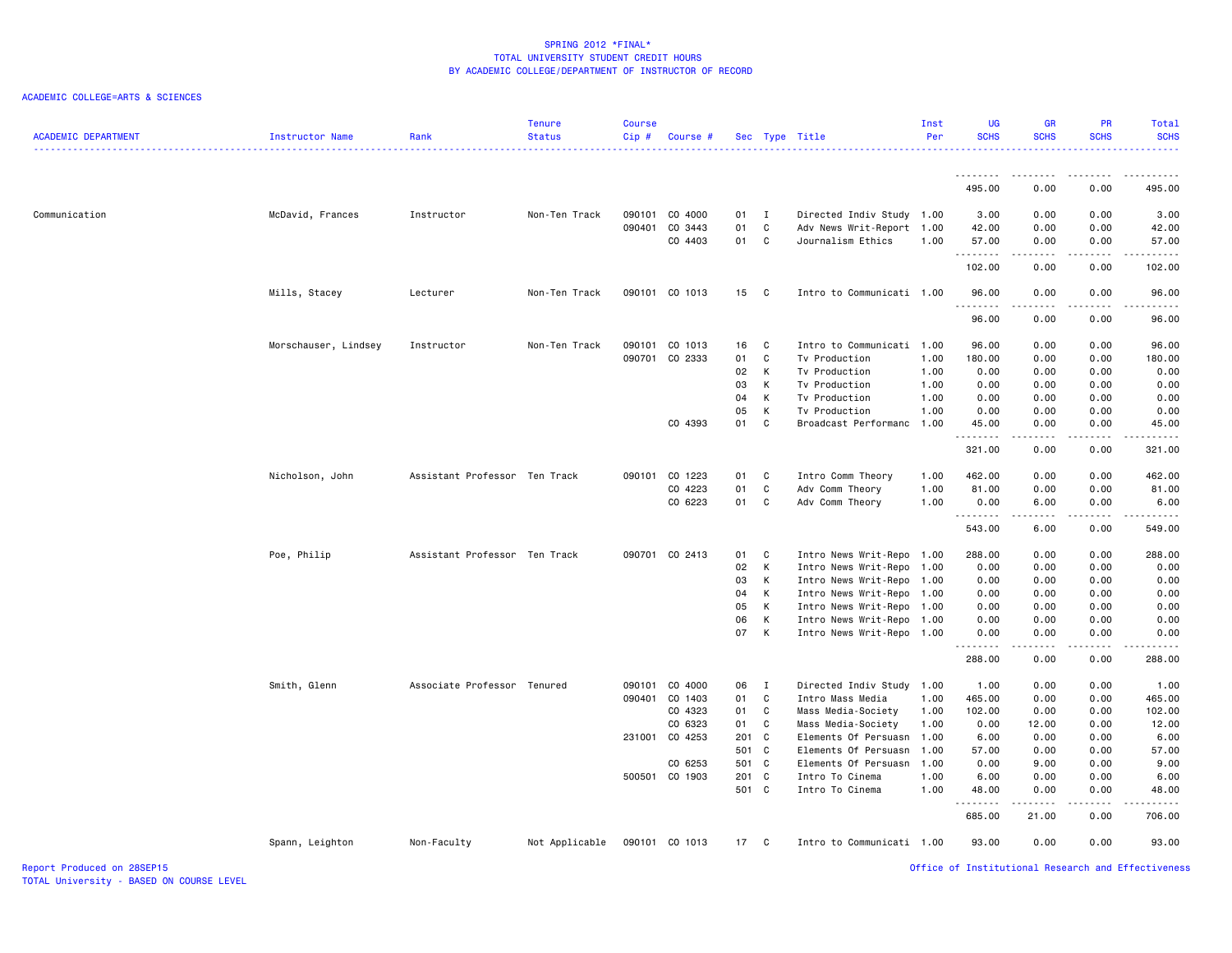| <b>ACADEMIC DEPARTMENT</b> | <b>Instructor Name</b> | Rank                          | <b>Tenure</b><br><b>Status</b> | Course<br>$Cip$ # | Course #       |       |              | Sec Type Title            | Inst<br>Per | <b>UG</b><br><b>SCHS</b> | <b>GR</b><br><b>SCHS</b> | <b>PR</b><br><b>SCHS</b>                                                                                                                                     | Total<br><b>SCHS</b>           |
|----------------------------|------------------------|-------------------------------|--------------------------------|-------------------|----------------|-------|--------------|---------------------------|-------------|--------------------------|--------------------------|--------------------------------------------------------------------------------------------------------------------------------------------------------------|--------------------------------|
|                            |                        |                               |                                |                   |                |       |              |                           |             |                          |                          |                                                                                                                                                              | .                              |
|                            |                        |                               |                                |                   |                |       |              |                           |             | ---------<br>93,00       | .<br>0.00                | .<br>0.00                                                                                                                                                    | والمرابط المرابط<br>.<br>93.00 |
| Communication              | Strout, Lawrence       | Associate Professor Tenured   |                                |                   | 090401 CO 3313 | 01 C  |              | News Write for Elec       | 1.00        | 51.00                    | 0.00                     | 0.00                                                                                                                                                         | 51.00                          |
|                            |                        |                               |                                |                   |                | 02    | $\mathbf{C}$ | News Write for Elec       | 1.00        | 51.00                    | 0.00                     | 0.00                                                                                                                                                         | 51.00                          |
|                            |                        |                               |                                |                   | 090701 CO 3343 | 01 C  |              | Writing for the Medi 1.00 |             | 45.00<br>.               | 0.00                     | 0.00<br>$\cdots$                                                                                                                                             | 45.00                          |
|                            |                        |                               |                                |                   |                |       |              |                           |             | 147.00                   | 0.00                     | 0.00                                                                                                                                                         | 147.00                         |
|                            | Ulmer, Marianne        | Instructor                    | Non-Ten Track                  | 231001            | CO 1003        | 01 C  |              | Fund Of Public Speak 1.00 |             | 72.00                    | 0.00                     | 0.00                                                                                                                                                         | 72.00                          |
|                            |                        |                               |                                |                   |                | 02 C  |              | Fund Of Public Speak 1.00 |             | 75.00                    | 0.00                     | 0.00                                                                                                                                                         | 75.00                          |
|                            |                        |                               |                                |                   | CO 2013        | 01 C  |              | Voice & Articulation 1.00 |             | 48.00                    | 0.00                     | 0.00                                                                                                                                                         | 48.00                          |
|                            |                        |                               |                                |                   |                | 02    | $\mathbf{C}$ | Voice & Articulation 1.00 |             | 54.00                    | 0.00                     | 0.00                                                                                                                                                         | 54.00                          |
|                            |                        |                               |                                |                   |                |       |              |                           |             | .<br>249.00              | 0.00                     | $\frac{1}{2}$<br>0.00                                                                                                                                        | .<br>249.00                    |
|                            | Walton, Laura          | Assistant Professor Ten Track |                                |                   | 090501 CO 4803 | 01 C  |              | Research in PR & Adv 1.00 |             | 57.00                    | 0.00                     | 0.00                                                                                                                                                         | 57.00                          |
|                            |                        |                               |                                |                   | CO 6803        | 01 C  |              | Research in PR & Adv 1.00 |             | 0.00                     | 3.00                     | 0.00                                                                                                                                                         | 3.00                           |
|                            |                        |                               |                                |                   | 099999 CO 4990 | 01 E  |              | Special Topic In CO       | 1.00        | 21.00                    | 0.00                     | 0.00                                                                                                                                                         | 21.00                          |
|                            |                        |                               |                                |                   |                |       |              |                           |             | .<br>78.00               | -----<br>3.00            | $\frac{1}{2} \left( \frac{1}{2} \right) \left( \frac{1}{2} \right) \left( \frac{1}{2} \right) \left( \frac{1}{2} \right) \left( \frac{1}{2} \right)$<br>0.00 | .<br>81.00                     |
|                            | Williams, Kevin        | Associate Professor Tenured   |                                |                   | 090401 CO 4323 | 201 C |              | Mass Media-Society        | 1.00        | 12.00                    | 0.00                     | 0.00                                                                                                                                                         | 12.00                          |
|                            |                        |                               |                                |                   |                | 501 C |              | Mass Media-Society        | 1.00        | 69.00                    | 0.00                     | 0.00                                                                                                                                                         | 69.00                          |
|                            |                        |                               |                                |                   | CO 6323        | 501 C |              | Mass Media-Society        | 1.00        | 0.00                     | 15.00                    | 0.00                                                                                                                                                         | 15.00                          |
|                            |                        |                               |                                |                   | 090702 CO 3713 | 01 C  |              | Digital Communicatio 1.00 |             | 54.00                    | 0.00                     | 0.00                                                                                                                                                         | 54.00                          |
|                            |                        |                               |                                |                   |                | 02 C  |              | Digital Communicatio 1.00 |             | 51.00                    | 0.00                     | 0.00                                                                                                                                                         | 51.00                          |
|                            |                        |                               |                                |                   |                |       |              |                           |             | .<br>186,00              | 15.00                    | . <b>.</b><br>0.00                                                                                                                                           | .<br>201.00                    |
|                            |                        |                               |                                |                   |                |       |              |                           |             | ========                 | ---------                | ========                                                                                                                                                     | ==========                     |
| Communication              |                        |                               |                                |                   |                |       |              |                           |             | 8556.00                  | 84.00                    | 0.00                                                                                                                                                         | 8640.00                        |
|                            |                        |                               |                                |                   |                |       |              |                           |             | ========                 | sococce coccocc          |                                                                                                                                                              | ==========                     |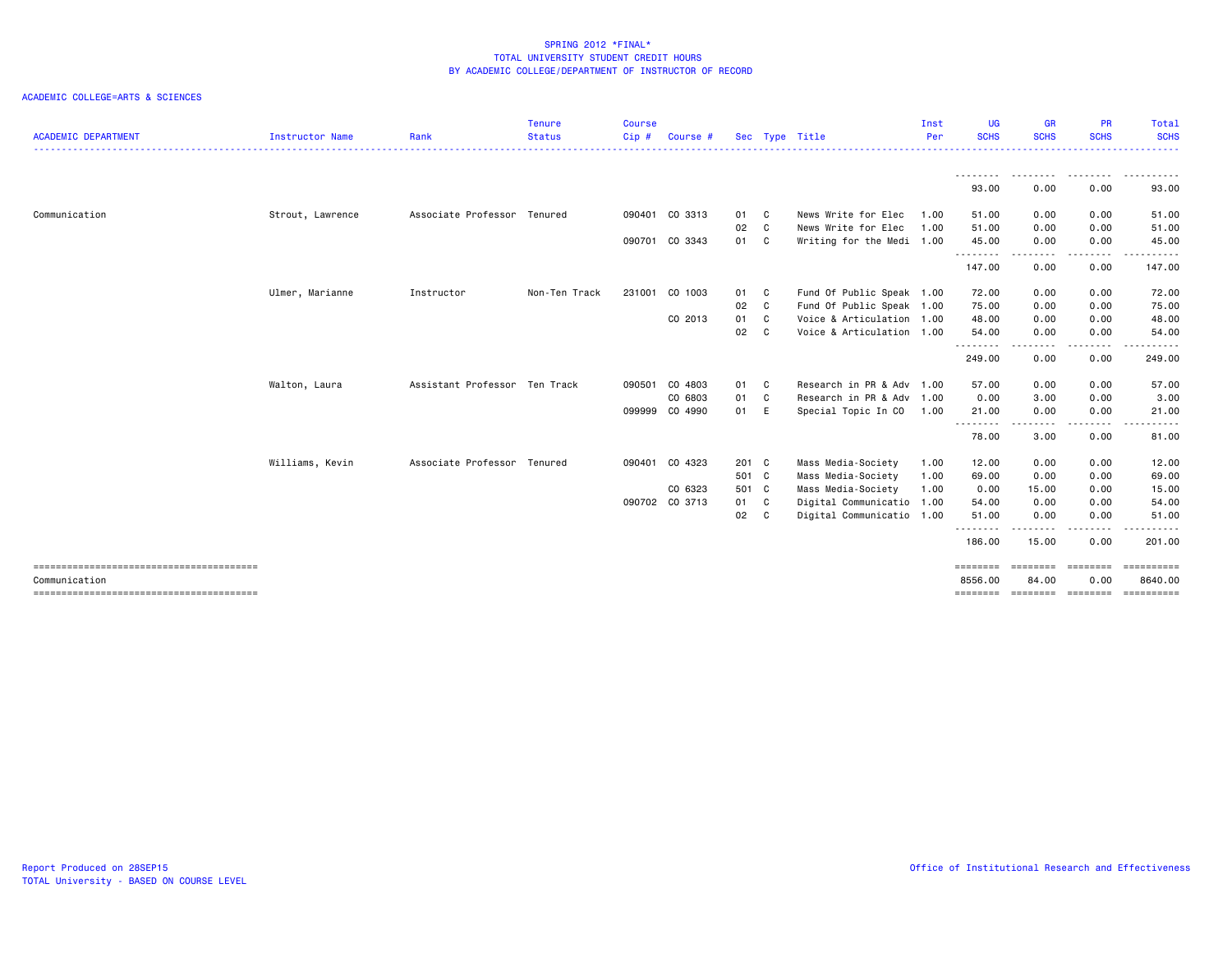| <b>ACADEMIC DEPARTMENT</b> | Instructor Name    | Rank                          | <b>Tenure</b><br><b>Status</b> | <b>Course</b><br>Cip# | Course #                         |                |                         | Sec Type Title                                                | Inst<br>Per          | <b>UG</b><br><b>SCHS</b>                                                                                                       | <b>GR</b><br><b>SCHS</b>                                                                                                                             | PR<br><b>SCHS</b>                                                                                                                                            | Total<br><b>SCHS</b>                                                                                                                                                  |
|----------------------------|--------------------|-------------------------------|--------------------------------|-----------------------|----------------------------------|----------------|-------------------------|---------------------------------------------------------------|----------------------|--------------------------------------------------------------------------------------------------------------------------------|------------------------------------------------------------------------------------------------------------------------------------------------------|--------------------------------------------------------------------------------------------------------------------------------------------------------------|-----------------------------------------------------------------------------------------------------------------------------------------------------------------------|
| English                    | Anderson, Thomas   | Associate Professor Tenured   |                                |                       | 230801 EN 4513<br>EN 6513        | 01<br>01       | C<br>C                  | Shakespeare<br>Shakespeare                                    | 1.00<br>1.00         | 57.00<br>0.00                                                                                                                  | 0.00<br>9.00                                                                                                                                         | 0.00<br>0.00                                                                                                                                                 | 57.00<br>9.00                                                                                                                                                         |
|                            |                    |                               |                                |                       |                                  |                |                         |                                                               |                      | .<br>57.00                                                                                                                     | .<br>9.00                                                                                                                                            | .<br>0.00                                                                                                                                                    | $\cdots \cdots$<br>66.00                                                                                                                                              |
|                            | Atkinson, Theodore | Assistant Professor Ten Track |                                |                       | 230701 EN 2253<br>239999 EN 8000 | 02<br>04       | C<br>D                  | American Lit After 1 1.00<br>Research / Thesis                | 1.00                 | 84.00<br>0.00<br>.                                                                                                             | 0.00<br>4.00<br>.                                                                                                                                    | 0.00<br>0.00<br>.                                                                                                                                            | 84.00<br>4.00<br>$\omega$ is $\omega$ in $\omega$                                                                                                                     |
|                            |                    |                               |                                |                       |                                  |                |                         |                                                               |                      | 84.00                                                                                                                          | 4.00                                                                                                                                                 | 0.00                                                                                                                                                         | 88.00                                                                                                                                                                 |
|                            | Austin, Daniel     | Lecturer                      | Non-Ten Track                  |                       | 230301 EN 2203<br>230401 EN 1113 | 11<br>04<br>15 | C.<br>C<br>$\mathbf{C}$ | Intro To Literature<br>En Composition II<br>En Composition II | 1.00<br>1.00<br>1.00 | 84.00<br>72.00<br>72.00                                                                                                        | 0.00<br>0.00<br>0.00                                                                                                                                 | 0.00<br>0.00<br>0.00                                                                                                                                         | 84.00<br>72.00<br>72.00                                                                                                                                               |
|                            |                    |                               |                                |                       |                                  | 55             | <b>C</b>                | En Composition II                                             | 1.00                 | 54.00<br>.                                                                                                                     | 0.00<br>.                                                                                                                                            | 0.00<br>.                                                                                                                                                    | 54.00<br>.                                                                                                                                                            |
|                            |                    |                               |                                |                       |                                  |                |                         |                                                               |                      | 282.00                                                                                                                         | 0.00                                                                                                                                                 | 0.00                                                                                                                                                         | 282.00                                                                                                                                                                |
|                            | Barrett, Neil      | Grad Teach Assist             | Not Applicable                 |                       | 230401 EN 1113                   | 11 C           |                         | En Composition II                                             | 1.00                 | 69.00<br>$\begin{array}{cccccccccc} \bullet & \bullet & \bullet & \bullet & \bullet & \bullet & \bullet & \bullet \end{array}$ | 0.00<br>.                                                                                                                                            | 0.00<br>.                                                                                                                                                    | 69.00<br>المستمد                                                                                                                                                      |
|                            |                    |                               |                                |                       |                                  |                |                         |                                                               |                      | 69.00                                                                                                                          | 0.00                                                                                                                                                 | 0.00                                                                                                                                                         | 69.00                                                                                                                                                                 |
|                            | Barton, Amy        | Instructor                    | Non-Ten Track                  |                       | 140101 GE 3513                   | 01             | C                       | Technical Writing                                             | 1.00                 | 66.00                                                                                                                          | 0.00                                                                                                                                                 | 0.00                                                                                                                                                         | 66.00                                                                                                                                                                 |
|                            |                    |                               |                                |                       |                                  | 04<br>06       | C<br>$\mathbf{C}$       | Technical Writing<br>Technical Writing                        | 1.00<br>1.00         | 63.00<br>60.00                                                                                                                 | 0.00<br>0.00                                                                                                                                         | 0.00<br>0.00                                                                                                                                                 | 63.00<br>60.00                                                                                                                                                        |
|                            |                    |                               |                                |                       |                                  |                |                         |                                                               |                      | .<br>189.00                                                                                                                    | .<br>0.00                                                                                                                                            | .<br>0.00                                                                                                                                                    | .<br>189.00                                                                                                                                                           |
|                            | Belant, Mary-Kay   | Non-Faculty                   | Not Applicable                 |                       | 130499 EPY 3513                  | 01             | C                       | Behavioral Sci Writi 1.00                                     |                      | 54.00                                                                                                                          | 0.00                                                                                                                                                 | 0.00                                                                                                                                                         | 54.00                                                                                                                                                                 |
|                            |                    |                               |                                |                       |                                  | 02             | C                       | Behavioral Sci Writi 1.00                                     |                      | 39.00<br>.                                                                                                                     | 0.00<br>.                                                                                                                                            | 0.00<br>.                                                                                                                                                    | 39.00<br>.                                                                                                                                                            |
|                            |                    |                               |                                |                       |                                  |                |                         |                                                               |                      | 93.00                                                                                                                          | 0.00                                                                                                                                                 | 0.00                                                                                                                                                         | 93.00                                                                                                                                                                 |
|                            | Bentley, Gregory   | Associate Professor Tenured   |                                |                       | 230801 EN 2213                   | 01<br>03       | $\mathbf{C}$<br>C       | English Lit Before 1 1.00<br>English Lit Before 1 1.00        |                      | 63.00<br>81.00                                                                                                                 | 0.00<br>0.00                                                                                                                                         | 0.00<br>0.00                                                                                                                                                 | 63.00<br>81.00                                                                                                                                                        |
|                            |                    |                               |                                |                       |                                  |                |                         |                                                               |                      | .<br>144.00                                                                                                                    | -----<br>0.00                                                                                                                                        | $\frac{1}{2} \left( \frac{1}{2} \right) \left( \frac{1}{2} \right) \left( \frac{1}{2} \right) \left( \frac{1}{2} \right) \left( \frac{1}{2} \right)$<br>0.00 | $\begin{array}{cccccccccc} \bullet & \bullet & \bullet & \bullet & \bullet & \bullet & \bullet & \bullet \end{array}$<br>144.00                                       |
|                            | Bogard, LaToya     | Instructor                    | Non-Ten Track                  |                       | 131315 LSK 6990                  | 01             | C                       | Special Topic In LSK 1.00                                     |                      | 0.00                                                                                                                           | 12.00                                                                                                                                                | 0.00                                                                                                                                                         | 12.00                                                                                                                                                                 |
|                            |                    |                               |                                |                       | 230301 EN 2203                   | 07             | C                       | Intro To Literature                                           | 0.50                 | 43.50                                                                                                                          | 0.00                                                                                                                                                 | 0.00                                                                                                                                                         | 43.50                                                                                                                                                                 |
|                            |                    |                               |                                |                       |                                  | 08             | $\mathbf{C}$            | Intro To Literature                                           | 1.00                 | 90.00                                                                                                                          | 0.00                                                                                                                                                 | 0.00                                                                                                                                                         | 90.00                                                                                                                                                                 |
|                            |                    |                               |                                |                       |                                  | 12             | $\mathbf{C}$            | Intro To Literature                                           | 1.00                 | 90.00                                                                                                                          | 0.00                                                                                                                                                 | 0.00                                                                                                                                                         | 90.00                                                                                                                                                                 |
|                            |                    |                               |                                |                       | 230401 EN 1103                   | 11<br>15       | C<br>C                  | En Composition I<br>En Composition I                          | 1.00<br>1.00         | 69.00<br>72.00                                                                                                                 | 0.00<br>0.00                                                                                                                                         | 0.00<br>0.00                                                                                                                                                 | 69.00<br>72.00                                                                                                                                                        |
|                            |                    |                               |                                |                       |                                  |                |                         |                                                               |                      | . <b>.</b>                                                                                                                     | $\frac{1}{2} \left( \frac{1}{2} \right) \left( \frac{1}{2} \right) \left( \frac{1}{2} \right) \left( \frac{1}{2} \right) \left( \frac{1}{2} \right)$ | $- - - - -$                                                                                                                                                  |                                                                                                                                                                       |
|                            |                    |                               |                                |                       |                                  |                |                         |                                                               |                      | 364.50                                                                                                                         | 12.00                                                                                                                                                | 0.00                                                                                                                                                         | 376.50                                                                                                                                                                |
|                            | Boudreaux, Armond  | Lecturer                      | Non-Ten Track                  |                       | 230301 EN 4933                   | 201 C          |                         | Survey Contemp Lit                                            | 1.00                 | 27.00                                                                                                                          | 0.00                                                                                                                                                 | 0.00                                                                                                                                                         | 27.00                                                                                                                                                                 |
|                            |                    |                               |                                |                       | 239999 EN 4990<br>EN 6990        | 201 C<br>201 C |                         | Special Topic In EN<br>Special Topic In EN                    | 1.00<br>1.00         | 54.00<br>0.00<br>.                                                                                                             | 0.00<br>3.00                                                                                                                                         | 0.00<br>0.00<br>.                                                                                                                                            | 54.00<br>3.00<br>$\frac{1}{2} \left( \frac{1}{2} \right) \left( \frac{1}{2} \right) \left( \frac{1}{2} \right) \left( \frac{1}{2} \right) \left( \frac{1}{2} \right)$ |
|                            |                    |                               |                                |                       |                                  |                |                         |                                                               |                      | 81.00                                                                                                                          | 3.00                                                                                                                                                 | 0.00                                                                                                                                                         | 84.00                                                                                                                                                                 |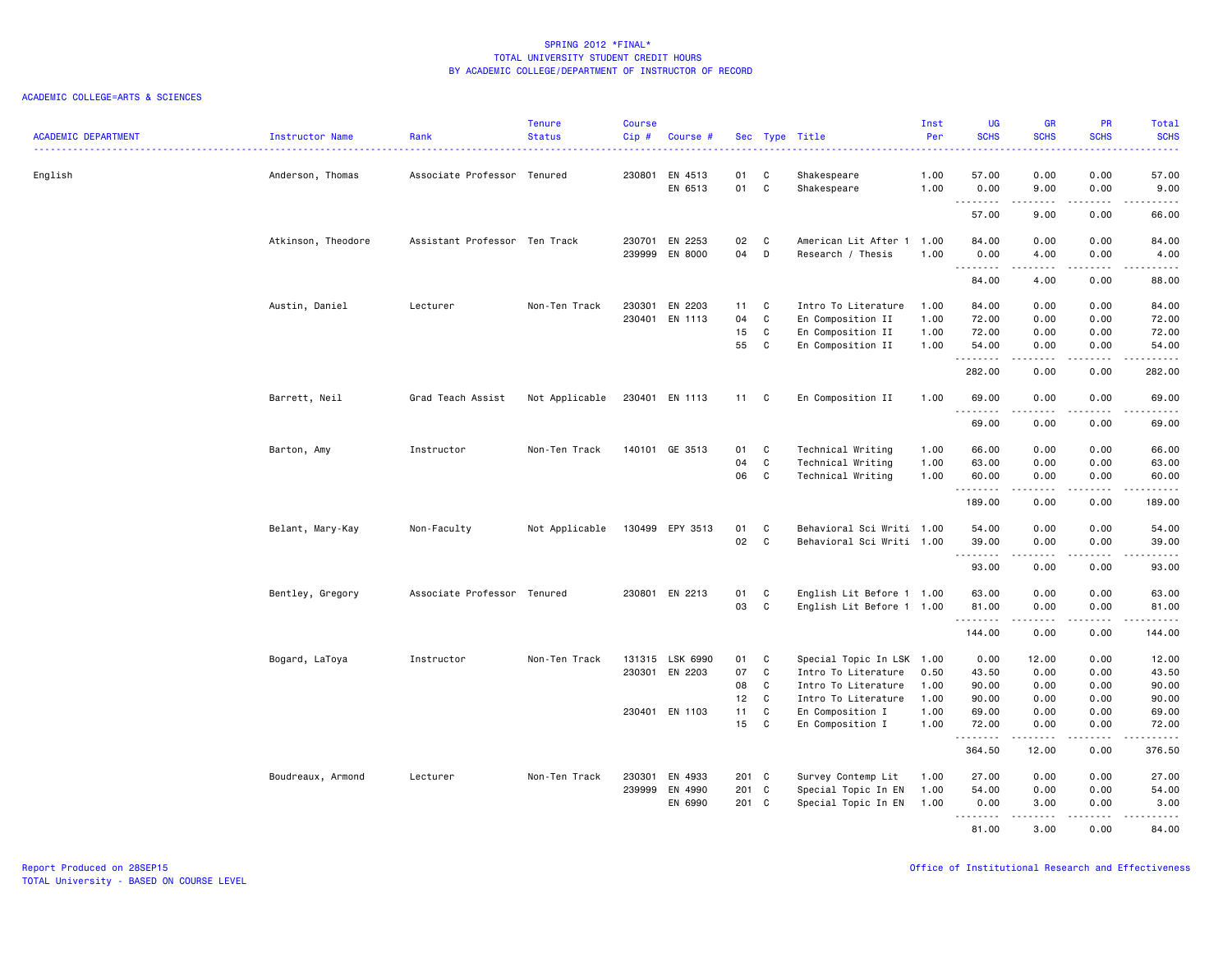|                            |                    |                               | <b>Tenure</b>  | <b>Course</b> |                |                 |              |                           | Inst | <b>UG</b>   | <b>GR</b>       | PR                                  | Total                                                                                                                                                         |
|----------------------------|--------------------|-------------------------------|----------------|---------------|----------------|-----------------|--------------|---------------------------|------|-------------|-----------------|-------------------------------------|---------------------------------------------------------------------------------------------------------------------------------------------------------------|
| <b>ACADEMIC DEPARTMENT</b> | Instructor Name    | Rank                          | <b>Status</b>  | Cip#          | Course #       |                 |              | Sec Type Title            | Per  | <b>SCHS</b> | <b>SCHS</b>     | <b>SCHS</b>                         | <b>SCHS</b><br>.                                                                                                                                              |
| English                    | Brandon, Stephen   | Lecturer                      | Non-Ten Track  |               | 230401 EN 1113 | 02              | C            | En Composition II         | 0.50 | 34.50       | 0.00            | 0.00                                | 34.50                                                                                                                                                         |
|                            |                    |                               |                |               |                | 07              | C            | En Composition II         | 1.00 | 69.00       | 0.00            | 0.00                                | 69.00                                                                                                                                                         |
|                            |                    |                               |                |               |                | 17              | $\mathbf{C}$ | En Composition II         | 1.00 | 72.00       | 0.00            | 0.00                                | 72.00                                                                                                                                                         |
|                            |                    |                               |                |               |                | 40              | C            | En Composition II         | 1.00 | 75.00       | 0.00            | 0.00                                | 75.00                                                                                                                                                         |
|                            |                    |                               |                |               |                | 41              | C            | En Composition II         | 1.00 | 72.00       | 0.00            | 0.00                                | 72.00                                                                                                                                                         |
|                            |                    |                               |                |               |                |                 |              |                           |      | .<br>322.50 | د د د د<br>0.00 | $\sim$ $\sim$ $\sim$ $\sim$<br>0.00 | .<br>322.50                                                                                                                                                   |
|                            | Brocato, John      | Instructor                    | Non-Ten Track  |               | 140101 GE 3513 | 03              | C            | Technical Writing         | 1.00 | 66.00       | 0.00            | 0.00                                | 66.00                                                                                                                                                         |
|                            |                    |                               |                |               |                | 05              | C            | Technical Writing         | 1.00 | 66.00       | 0.00            | 0.00                                | 66.00                                                                                                                                                         |
|                            |                    |                               |                |               |                | 09              | $\mathbf{C}$ | Technical Writing         | 1.00 | 75.00       | 0.00            | 0.00                                | 75.00<br>.                                                                                                                                                    |
|                            |                    |                               |                |               |                |                 |              |                           |      | 207.00      | 0.00            | 0.00                                | 207.00                                                                                                                                                        |
|                            | Campbell, Malcolm  | Instructor                    | Non-Ten Track  |               | 230101 EN 0103 | 03              | C            | Basic English             | 1.00 | 42.00       | 0.00            | 0.00                                | 42.00                                                                                                                                                         |
|                            |                    |                               |                |               | 230301 EN 2203 | 01              | C            | Intro To Literature       | 1.00 | 87.00<br>.  | 0.00<br>.       | 0.00<br>$- - - -$                   | 87.00<br>.                                                                                                                                                    |
|                            |                    |                               |                |               |                |                 |              |                           |      | 129.00      | 0.00            | 0.00                                | 129.00                                                                                                                                                        |
|                            | Claggett, Shalyn   | Assistant Professor Ten Track |                |               | 230801 EN 2223 | 04              | C            | English Lit After 18 1.00 |      | 78.00       | 0.00            | 0.00                                | 78.00                                                                                                                                                         |
|                            |                    |                               |                |               | EN 4653        | 01              | C            | 19th C British Novel 1.00 |      | 48.00       | 0.00            | 0.00                                | 48.00                                                                                                                                                         |
|                            |                    |                               |                |               | EN 6653        | 01              | $\mathbf{C}$ | 19th C British Novel 1.00 |      | 0.00        | 9.00            | 0.00                                | 9.00                                                                                                                                                          |
|                            |                    |                               |                |               |                |                 |              |                           |      | .<br>126.00 | .<br>9.00       | .<br>0.00                           | .<br>135.00                                                                                                                                                   |
|                            | Clayton, Susan     | Grad Teach Assist             | Not Applicable |               | 230401 EN 1113 | 38              | C.           | En Composition II         | 1.00 | 69.00<br>.  | 0.00<br>.       | 0.00<br>$\sim$ $\sim$ $\sim$ $\sim$ | 69.00<br>$\frac{1}{2} \left( \frac{1}{2} \right) \left( \frac{1}{2} \right) \left( \frac{1}{2} \right) \left( \frac{1}{2} \right) \left( \frac{1}{2} \right)$ |
|                            |                    |                               |                |               |                |                 |              |                           |      | 69.00       | 0.00            | 0.00                                | 69.00                                                                                                                                                         |
|                            | Cook, Susan        | Lecturer                      | Non-Ten Track  |               | 230401 EN 1113 | 21              | C            | En Composition II         | 1.00 | 72.00       | 0.00            | 0.00                                | 72.00                                                                                                                                                         |
|                            |                    |                               |                |               |                | 22              | C            | En Composition II         | 1.00 | 69.00       | 0.00            | 0.00                                | 69.00                                                                                                                                                         |
|                            |                    |                               |                |               | 230701 EN 2243 | 02              | $\mathbf{C}$ | American Lit Before       | 1.00 | 78.00       | 0.00            | 0.00                                | 78.00                                                                                                                                                         |
|                            |                    |                               |                |               |                |                 |              |                           |      | .<br>219.00 | .<br>0.00       | .<br>0.00                           | .<br>219.00                                                                                                                                                   |
|                            | Creevy, Patrick    | Professor                     | Tenured        |               | 230801 EN 2223 | 02              | $\mathbf{C}$ | English Lit After 18 1.00 |      | 84.00       | 0.00            | 0.00                                | 84.00                                                                                                                                                         |
|                            |                    |                               |                |               |                | 03              | C            | English Lit After 18 1.00 |      | 78.00       | 0.00            | 0.00                                | 78.00                                                                                                                                                         |
|                            |                    |                               |                |               |                |                 |              |                           |      | 162.00      | 0.00            | 0.00                                | .<br>162.00                                                                                                                                                   |
|                            | Crescenzo, Michele | Lecturer                      | Non-Ten Track  | 230301        | EN 2203        | 10 <sub>1</sub> | <b>C</b>     | Intro To Literature       | 1.00 | 81.00       | 0.00            | 0.00                                | 81.00                                                                                                                                                         |
|                            |                    |                               |                | 230401        | EN 1113        | 10              | C            | En Composition II         | 1.00 | 69.00       | 0.00            | 0.00                                | 69.00                                                                                                                                                         |
|                            |                    |                               |                |               |                | 23              | C            | En Composition II         | 1.00 | 69.00       | 0.00            | 0.00                                | 69.00                                                                                                                                                         |
|                            |                    |                               |                |               | 230701 EN 2253 | 04              | $\mathbf{C}$ | American Lit After 1 1.00 |      | 81.00<br>.  | 0.00            | 0.00                                | 81.00<br>.                                                                                                                                                    |
|                            |                    |                               |                |               |                |                 |              |                           |      | 300.00      | 0.00            | 0.00                                | 300.00                                                                                                                                                        |
|                            | Dawson, Seth       | Lecturer                      | Non-Ten Track  |               | 230401 EN 1113 | 08              | C            | En Composition II         | 1.00 | 72.00       | 0.00            | 0.00                                | 72.00                                                                                                                                                         |
|                            |                    |                               |                |               |                | 20              | C            | En Composition II         | 1.00 | 69.00       | 0.00            | 0.00                                | 69.00                                                                                                                                                         |
|                            |                    |                               |                |               |                | 48              | $\mathbf c$  | En Composition II         | 1.00 | 69.00       | 0.00            | 0.00                                | 69.00                                                                                                                                                         |
|                            |                    |                               |                |               |                | 49              | $\mathbf{C}$ | En Composition II         | 1.00 | 69.00       | 0.00            | 0.00                                | 69.00                                                                                                                                                         |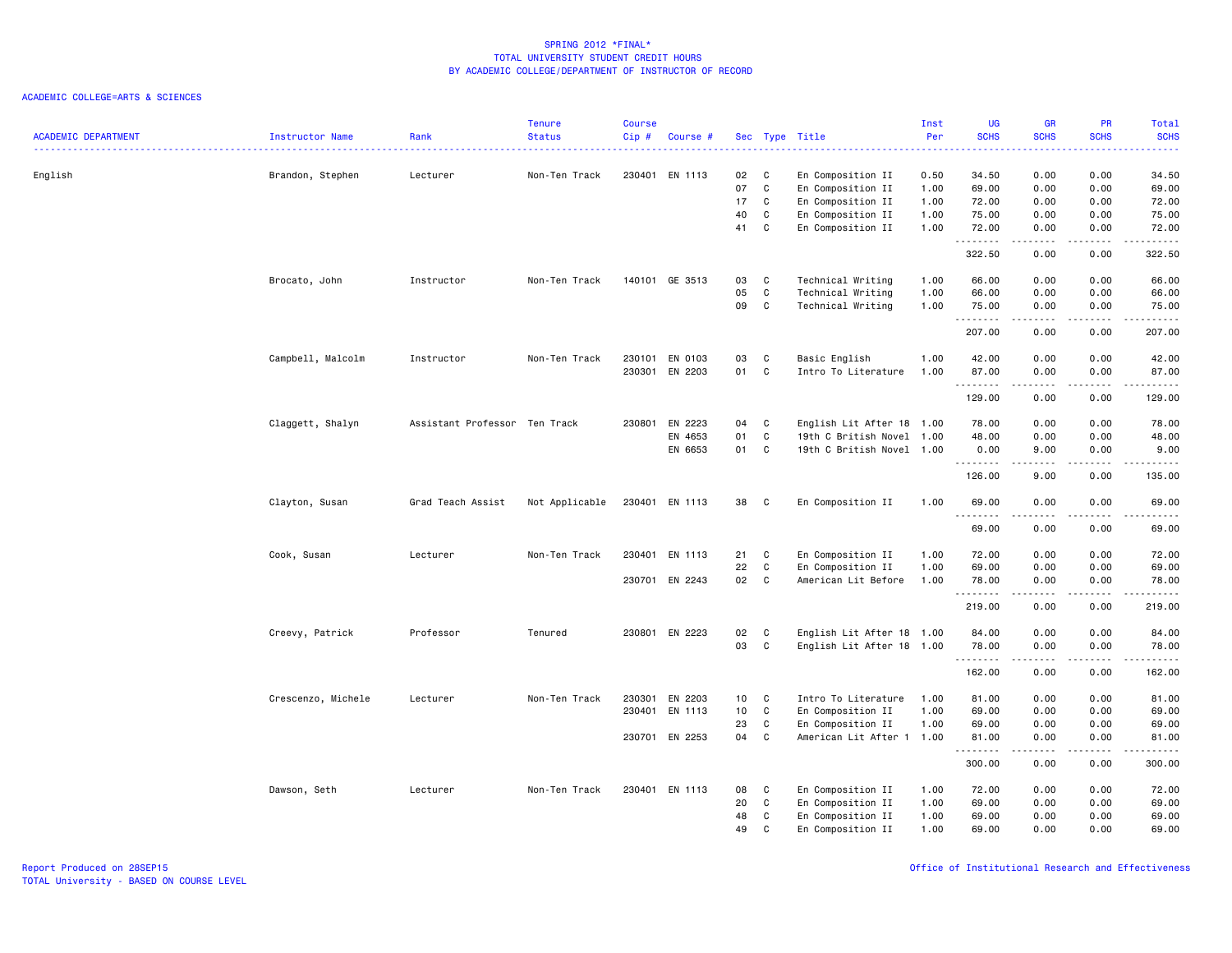### ACADEMIC COLLEGE=ARTS & SCIENCES

| <b>ACADEMIC DEPARTMENT</b> | Instructor Name     | Rank                          | <b>Tenure</b><br><b>Status</b> | Course<br>Cip# | Course #           |                   |                         | Sec Type Title            | Inst<br>Per  | <b>UG</b><br><b>SCHS</b> | <b>GR</b><br><b>SCHS</b> | PR<br><b>SCHS</b>                   | Total<br><b>SCHS</b> |
|----------------------------|---------------------|-------------------------------|--------------------------------|----------------|--------------------|-------------------|-------------------------|---------------------------|--------------|--------------------------|--------------------------|-------------------------------------|----------------------|
|                            |                     |                               |                                |                |                    |                   |                         |                           |              | <u>.</u><br>279.00       | -----<br>0.00            | $   -$<br>0.00                      | .<br>279.00          |
|                            |                     |                               |                                |                |                    |                   |                         |                           |              |                          |                          |                                     |                      |
| English                    | De Gabriele, Peter  | Assistant Professor Ten Track |                                |                | 230801 EN 2213     | 02                | C                       | English Lit Before 1 1.00 |              | 90.00                    | 0.00                     | 0.00                                | 90.00                |
|                            |                     |                               |                                |                | EN 4733            | 01                | C                       | Brit Lit/Cult 18th C 1.00 |              | 45.00                    | 0.00                     | 0.00                                | 45.00                |
|                            |                     |                               |                                |                | EN 6733            | 01                | C                       | Brit Lit/Cult 18th C 1.00 |              | 0.00<br>.                | 12.00<br>.               | 0.00<br>$\sim$ $\sim$ $\sim$        | 12.00<br>.           |
|                            |                     |                               |                                |                |                    |                   |                         |                           |              | 135.00                   | 12.00                    | 0.00                                | 147.00               |
|                            | Dechert, Francis    | Instructor                    | Non-Ten Track                  |                | 140101 GE 3513     | 02                | $\mathbf{C}$            | Technical Writing         | 1.00         | 60.00                    | 0.00                     | 0.00                                | 60.00                |
|                            |                     |                               |                                |                |                    | 07                | C                       | Technical Writing         | 1.00         | 63.00                    | 0.00                     | 0.00                                | 63.00                |
|                            |                     |                               |                                |                |                    | 08                | C                       | Technical Writing         | 1.00         | 30.00                    | 0.00                     | 0.00                                | 30.00                |
|                            |                     |                               |                                |                |                    | H <sub>01</sub> C |                         | Honors - Technical W      | 1.00         | 33.00<br>.               | 0.00                     | 0.00<br>$\frac{1}{2}$               | 33.00<br>.           |
|                            |                     |                               |                                |                |                    |                   |                         |                           |              | 186.00                   | 0.00                     | 0.00                                | 186.00               |
|                            | Dodds, Lara         | Associate Professor Tenured   |                                |                | 230801 EN 2443     | 01                | C                       | Intro To Sci Fiction      | 1.00         | 54.00                    | 0.00                     | 0.00                                | 54.00                |
|                            |                     |                               |                                |                | EN 4713            | 01                | C                       | 17th Cent Eng Lit         | 1.00         | 51.00                    | 0.00                     | 0.00                                | 51.00                |
|                            |                     |                               |                                |                |                    |                   |                         |                           |              | .<br>105.00              | 2.2.2.2.2<br>0.00        | .<br>0.00                           | .<br>105.00          |
|                            |                     |                               | Non-Ten Track                  | 230101         | EN 0103            | 08                | C                       | Basic English             | 1.00         | 33.00                    | 0.00                     | 0.00                                | 33.00                |
|                            | Doughty, Catherine  | Lecturer                      |                                | 230401         | EN 1113            | 39                | C                       | En Composition II         | 1.00         | 60.00                    | 0.00                     | 0.00                                | 60.00                |
|                            |                     |                               |                                |                |                    | 45                | C                       | En Composition II         | 1.00         | 69.00                    | 0.00                     | 0.00                                | 69.00                |
|                            |                     |                               |                                |                |                    |                   |                         |                           |              | <u>.</u>                 | <b>.</b>                 | .                                   | .                    |
|                            |                     |                               |                                |                |                    |                   |                         |                           |              | 162.00                   | 0.00                     | 0.00                                | 162.00               |
|                            | Floyd, Alicia       | Lecturer                      | Non-Ten Track                  | 230301         | EN 2203            | 06                | C                       | Intro To Literature       | 1.00         | 90.00                    | 0.00                     | 0.00                                | 90.00                |
|                            |                     |                               |                                | 230401         | EN 1103            | 08                | C                       | En Composition I          | 1.00         | 75.00                    | 0.00                     | 0.00                                | 75.00                |
|                            |                     |                               |                                |                |                    | 12                | C                       | En Composition I          | 1.00         | 72.00                    | 0.00                     | 0.00                                | 72.00                |
|                            |                     |                               |                                |                | EN 1113            | 06                | C                       | En Composition II         | 1.00         | 69.00<br>.               | 0.00<br>.                | 0.00<br>الدامات ب                   | 69.00<br>.           |
|                            |                     |                               |                                |                |                    |                   |                         |                           |              | 306.00                   | 0.00                     | 0.00                                | 306.00               |
|                            | Fogle, Evelyn       | Assistant Professor Ten Track |                                |                | 160102 EN 4433     | 01                | $\overline{\mathbf{C}}$ | Approaches to TESOL       | 1.00         | 24.00                    | 0.00                     | 0.00                                | 24.00                |
|                            |                     |                               |                                |                | EN 6433            | 01                | C                       | Approaches to TESOL       | 1.00         | 0.00                     | 3.00                     | 0.00                                | 3.00                 |
|                            |                     |                               |                                |                |                    | 201 C             |                         | Approaches to TESOL       | 1.00         | 0.00                     | 3.00                     | 0.00                                | 3.00                 |
|                            |                     |                               |                                | 450201         | AN 4623            | 01                | C                       | Language And Culture      | 1.00         | 33.00                    | 0.00                     | 0.00                                | 33.00                |
|                            |                     |                               |                                |                | EN 4623            | 01                | C.                      | Language & Culture        | 1.00         | 6.00                     | 0.00                     | 0.00                                | 6.00                 |
|                            |                     |                               |                                |                | EN 6623<br>SO 4623 | 01<br>01 C        | C                       | Language And Culture      | 1.00<br>1.00 | 0.00<br>3.00             | 6.00<br>0.00             | 0.00<br>0.00                        | 6.00<br>3.00         |
|                            |                     |                               |                                |                |                    |                   |                         | Language And Culture      |              | .                        |                          | ----                                | .                    |
|                            |                     |                               |                                |                |                    |                   |                         |                           |              | 66.00                    | 12.00                    | 0.00                                | 78.00                |
|                            | Gibson, Marie       | Lecturer                      | Non-Ten Track                  | 230401         | EN 1103            | 13                | C                       | En Composition I          | 1.00         | 60.00                    | 0.00                     | 0.00                                | 60.00                |
|                            |                     |                               |                                |                | EN 1113            | 50                | C                       | En Composition II         | 1.00         | 60.00                    | 0.00                     | 0.00                                | 60.00                |
|                            |                     |                               |                                |                |                    | 51                | C                       | En Composition II         | 1.00         | 69.00                    | 0.00                     | 0.00                                | 69.00                |
|                            |                     |                               |                                |                |                    | 56                | C                       | En Composition II         | 1.00         | 69.00<br>.               | 0.00                     | 0.00<br>$\sim$ $\sim$ $\sim$ $\sim$ | 69.00<br>------      |
|                            |                     |                               |                                |                |                    |                   |                         |                           |              | 258.00                   | 0.00                     | 0.00                                | 258.00               |
|                            | Gilmer, Christopher | Instructor                    | Non-Ten Track                  |                | 230401 EN 1113     | 501 C             |                         | En Composition II         | 1.00         | 54.00                    | 0.00                     | 0.00                                | 54.00                |

Office of Institutional Research and Effectiveness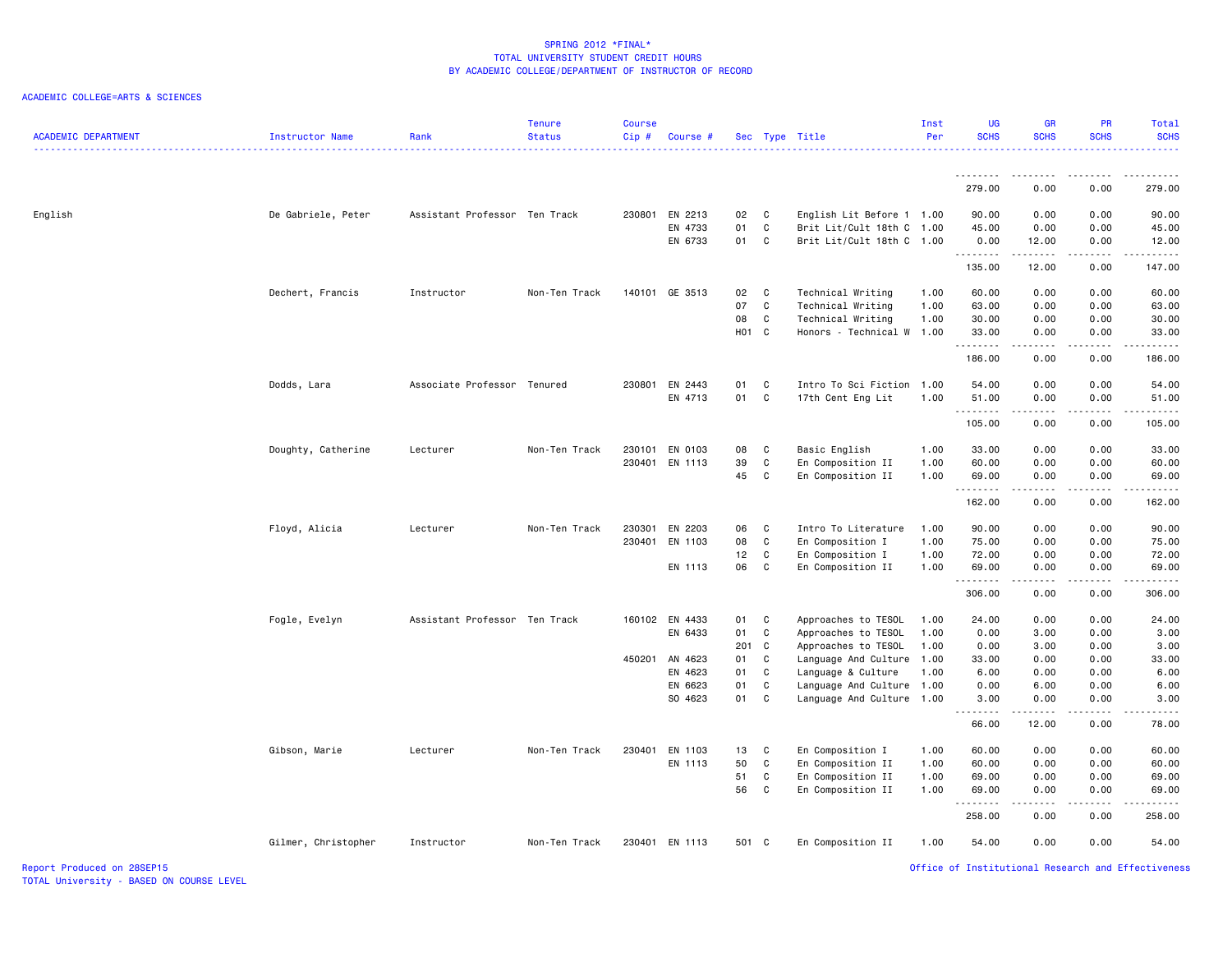### ACADEMIC COLLEGE=ARTS & SCIENCES

| <b>ACADEMIC DEPARTMENT</b> | <b>Instructor Name</b> | Rank                          | <b>Tenure</b><br><b>Status</b> | <b>Course</b><br>Cip# | Course #                  |               |                              |                                                  | Inst<br>Per  | UG<br><b>SCHS</b>   | <b>GR</b><br><b>SCHS</b> | PR<br><b>SCHS</b>                                                                                                                 | Total<br><b>SCHS</b>                                                                                                                                                                                                                                                                                                                                                                                                                                                                            |
|----------------------------|------------------------|-------------------------------|--------------------------------|-----------------------|---------------------------|---------------|------------------------------|--------------------------------------------------|--------------|---------------------|--------------------------|-----------------------------------------------------------------------------------------------------------------------------------|-------------------------------------------------------------------------------------------------------------------------------------------------------------------------------------------------------------------------------------------------------------------------------------------------------------------------------------------------------------------------------------------------------------------------------------------------------------------------------------------------|
|                            |                        |                               |                                |                       |                           |               |                              | Sec Type Title<br>.                              |              |                     |                          |                                                                                                                                   | .                                                                                                                                                                                                                                                                                                                                                                                                                                                                                               |
| English                    | Gilmer, Christopher    | Instructor                    | Non-Ten Track                  | 230401                | EN 3313                   | 501 C         |                              | Writing for the Work 1.00                        |              | 54.00               | 0.00                     | 0.00                                                                                                                              | 54.00                                                                                                                                                                                                                                                                                                                                                                                                                                                                                           |
|                            |                        |                               |                                |                       | 230801 EN 2223            | 501 C         |                              | English Lit After 18 1.00                        |              | 54.00<br>.          | 0.00<br>.                | 0.00<br>2.2.2.2.2                                                                                                                 | 54.00<br>1.1.1.1.1                                                                                                                                                                                                                                                                                                                                                                                                                                                                              |
|                            |                        |                               |                                |                       |                           |               |                              |                                                  |              | 162.00              | 0.00                     | 0.00                                                                                                                              | 162.00                                                                                                                                                                                                                                                                                                                                                                                                                                                                                          |
|                            | Gladstone, Hallie      | Grad Teach Assist             | Not Applicable                 |                       | 230401 EN 1113            | 25            | C                            | En Composition II                                | 1.00         | 69.00               | 0.00                     | 0.00                                                                                                                              | 69.00                                                                                                                                                                                                                                                                                                                                                                                                                                                                                           |
|                            |                        |                               |                                |                       |                           | 36            | C                            | En Composition II                                | 1.00         | 69.00<br><u>.</u>   | 0.00<br><u>.</u>         | 0.00<br>.                                                                                                                         | 69.00<br>.                                                                                                                                                                                                                                                                                                                                                                                                                                                                                      |
|                            |                        |                               |                                |                       |                           |               |                              |                                                  |              | 138.00              | 0.00                     | 0.00                                                                                                                              | 138.00                                                                                                                                                                                                                                                                                                                                                                                                                                                                                          |
|                            | Hagenston, Becky       | Associate Professor Tenured   |                                |                       | 230401 EN 1173            | 02            | $\mathbf{C}$                 | Accelerated Comp II                              | 1.00         | 57.00               | 0.00                     | 0.00                                                                                                                              | 57.00                                                                                                                                                                                                                                                                                                                                                                                                                                                                                           |
|                            |                        |                               |                                |                       | 239999 EN 3513            | 01            | C                            | Women and Literature 1.00                        |              | 45.00<br>.          | 0.00<br>د د د د          | 0.00<br>$\frac{1}{2} \left( \frac{1}{2} \right) \left( \frac{1}{2} \right) \left( \frac{1}{2} \right) \left( \frac{1}{2} \right)$ | 45.00<br>د د د د د                                                                                                                                                                                                                                                                                                                                                                                                                                                                              |
|                            |                        |                               |                                |                       |                           |               |                              |                                                  |              | 102.00              | 0.00                     | 0.00                                                                                                                              | 102.00                                                                                                                                                                                                                                                                                                                                                                                                                                                                                          |
|                            | Hanshaw, Shirley       | Associate Professor Tenured   |                                | 230301                | EN 2203                   | 04            | C                            | Intro To Literature                              | 1.00         | 90.00               | 0.00                     | 0.00                                                                                                                              | 90.00                                                                                                                                                                                                                                                                                                                                                                                                                                                                                           |
|                            |                        |                               |                                | 230701                | EN 6343                   | 01            | C                            | African American Lit 1.00                        |              | 0.00                | 6.00                     | 0.00                                                                                                                              | 6.00                                                                                                                                                                                                                                                                                                                                                                                                                                                                                            |
|                            |                        |                               |                                |                       | 239999 EN 4343            | 01            | C                            | African American Lit 1.00                        |              | 42.00<br>. <b>.</b> | 0.00<br>.                | 0.00<br>.                                                                                                                         | 42.00<br><u>.</u>                                                                                                                                                                                                                                                                                                                                                                                                                                                                               |
|                            |                        |                               |                                |                       |                           |               |                              |                                                  |              | 132.00              | 6.00                     | 0.00                                                                                                                              | 138.00                                                                                                                                                                                                                                                                                                                                                                                                                                                                                          |
|                            | Henderson, Margaret    | Lecturer                      | Non-Ten Track                  | 230401                | EN 1113                   | 09            | C                            | En Composition II                                | 1.00         | 69.00               | 0.00                     | 0.00                                                                                                                              | 69.00                                                                                                                                                                                                                                                                                                                                                                                                                                                                                           |
|                            |                        |                               |                                |                       |                           | 58            | C                            | En Composition II                                | 1.00         | 42.00               | 0.00                     | 0.00                                                                                                                              | 42.00                                                                                                                                                                                                                                                                                                                                                                                                                                                                                           |
|                            |                        |                               |                                |                       |                           | 59            | $\mathtt{C}$                 | En Composition II                                | 1.00         | 60.00<br>.          | 0.00<br>.                | 0.00<br>$\frac{1}{2} \left( \frac{1}{2} \right) \left( \frac{1}{2} \right) \left( \frac{1}{2} \right) \left( \frac{1}{2} \right)$ | 60.00<br>.                                                                                                                                                                                                                                                                                                                                                                                                                                                                                      |
|                            |                        |                               |                                |                       |                           |               |                              |                                                  |              | 171.00              | 0.00                     | 0.00                                                                                                                              | 171.00                                                                                                                                                                                                                                                                                                                                                                                                                                                                                          |
|                            | Henshaw, Chelsea       | Lecturer                      | Non-Ten Track                  |                       | 230401 EN 1103            | 04            | C                            | En Composition I                                 | 1.00         | 69.00               | 0.00                     | 0.00                                                                                                                              | 69.00                                                                                                                                                                                                                                                                                                                                                                                                                                                                                           |
|                            |                        |                               |                                |                       |                           | 06            | C                            | En Composition I                                 | 1.00         | 63.00<br>.          | 0.00<br>$- - - - -$      | 0.00<br>.                                                                                                                         | 63.00<br>$\begin{array}{cccccccccccccc} \multicolumn{2}{c}{} & \multicolumn{2}{c}{} & \multicolumn{2}{c}{} & \multicolumn{2}{c}{} & \multicolumn{2}{c}{} & \multicolumn{2}{c}{} & \multicolumn{2}{c}{} & \multicolumn{2}{c}{} & \multicolumn{2}{c}{} & \multicolumn{2}{c}{} & \multicolumn{2}{c}{} & \multicolumn{2}{c}{} & \multicolumn{2}{c}{} & \multicolumn{2}{c}{} & \multicolumn{2}{c}{} & \multicolumn{2}{c}{} & \multicolumn{2}{c}{} & \multicolumn{2}{c}{} & \multicolumn{2}{c}{} & \$ |
|                            |                        |                               |                                |                       |                           |               |                              |                                                  |              | 132.00              | 0.00                     | 0.00                                                                                                                              | 132.00                                                                                                                                                                                                                                                                                                                                                                                                                                                                                          |
|                            | Herd, Wendy            | Assistant Professor Ten Track |                                |                       | 160102 EN 4403            | 01            | C                            | Intro To Linguistics 1.00                        |              | 51.00               | 0.00                     | 0.00                                                                                                                              | 51.00                                                                                                                                                                                                                                                                                                                                                                                                                                                                                           |
|                            |                        |                               |                                |                       | EN 4433                   | 02            | C                            | Approaches to TESOL                              | 1.00         | 57.00               | 0.00                     | 0.00                                                                                                                              | 57.00                                                                                                                                                                                                                                                                                                                                                                                                                                                                                           |
|                            |                        |                               |                                |                       | EN 6403<br>EN 6433        | 01<br>02      | $\mathtt{C}$<br>$\mathbf{C}$ | Intro To Linguistics 1.00<br>Approaches to TESOL | 1.00         | 0.00<br>0.00        | 9.00<br>6.00             | 0.00<br>0.00                                                                                                                      | 9.00<br>6.00                                                                                                                                                                                                                                                                                                                                                                                                                                                                                    |
|                            |                        |                               |                                |                       |                           |               |                              |                                                  |              | .                   |                          |                                                                                                                                   | $\frac{1}{2} \left( \frac{1}{2} \right) \left( \frac{1}{2} \right) \left( \frac{1}{2} \right) \left( \frac{1}{2} \right) \left( \frac{1}{2} \right)$                                                                                                                                                                                                                                                                                                                                            |
|                            |                        |                               |                                |                       |                           |               |                              |                                                  |              | 108.00              | 15.00                    | 0.00                                                                                                                              | 123.00                                                                                                                                                                                                                                                                                                                                                                                                                                                                                          |
|                            | Johnson, Holly         | Associate Professor Tenured   |                                |                       | 230401 EN 1113            | H02 C         |                              | Honors En Comp II                                | 1.00         | 42.00               | 0.00                     | 0.00                                                                                                                              | 42.00                                                                                                                                                                                                                                                                                                                                                                                                                                                                                           |
|                            |                        |                               |                                |                       |                           | H04 C<br>01 S |                              | Honors En Comp II                                | 1.00         | 30.00               | 0.00                     | 0.00                                                                                                                              | 30.00                                                                                                                                                                                                                                                                                                                                                                                                                                                                                           |
|                            |                        |                               |                                |                       | 230801 EN 8513            |               |                              | Stu En Lit To 1485                               | 1.00         | 0.00<br>.           | 18.00<br>.               | 0.00<br>.                                                                                                                         | 18.00<br>.                                                                                                                                                                                                                                                                                                                                                                                                                                                                                      |
|                            |                        |                               |                                |                       |                           |               |                              |                                                  |              | 72.00               | 18.00                    | 0.00                                                                                                                              | 90.00                                                                                                                                                                                                                                                                                                                                                                                                                                                                                           |
|                            | Kardos, Michael        | Assistant Professor Ten Track |                                |                       | 230501 EN 3303            | 04            | C                            | Creative Writing                                 | 1.00         | 42.00               | 0.00                     | 0.00                                                                                                                              | 42.00                                                                                                                                                                                                                                                                                                                                                                                                                                                                                           |
|                            |                        |                               |                                |                       | EN 6313                   | 01            | C                            | Craft Of Fiction                                 | 1.00         | 0.00                | 18.00                    | 0.00                                                                                                                              | 18.00                                                                                                                                                                                                                                                                                                                                                                                                                                                                                           |
|                            |                        |                               |                                |                       | 239999 EN 4313<br>EN 7000 | 01<br>02      | C<br>$\mathbf{I}$            | Craft Of Fiction<br>Directed Indiv Study         | 1.00<br>1.00 | 18.00<br>0.00       | 0.00<br>3.00             | 0.00<br>0.00                                                                                                                      | 18.00<br>3.00                                                                                                                                                                                                                                                                                                                                                                                                                                                                                   |
|                            |                        |                               |                                |                       |                           |               |                              |                                                  |              | .<br>60.00          | .<br>21.00               | <u>.</u><br>0.00                                                                                                                  | .<br>81.00                                                                                                                                                                                                                                                                                                                                                                                                                                                                                      |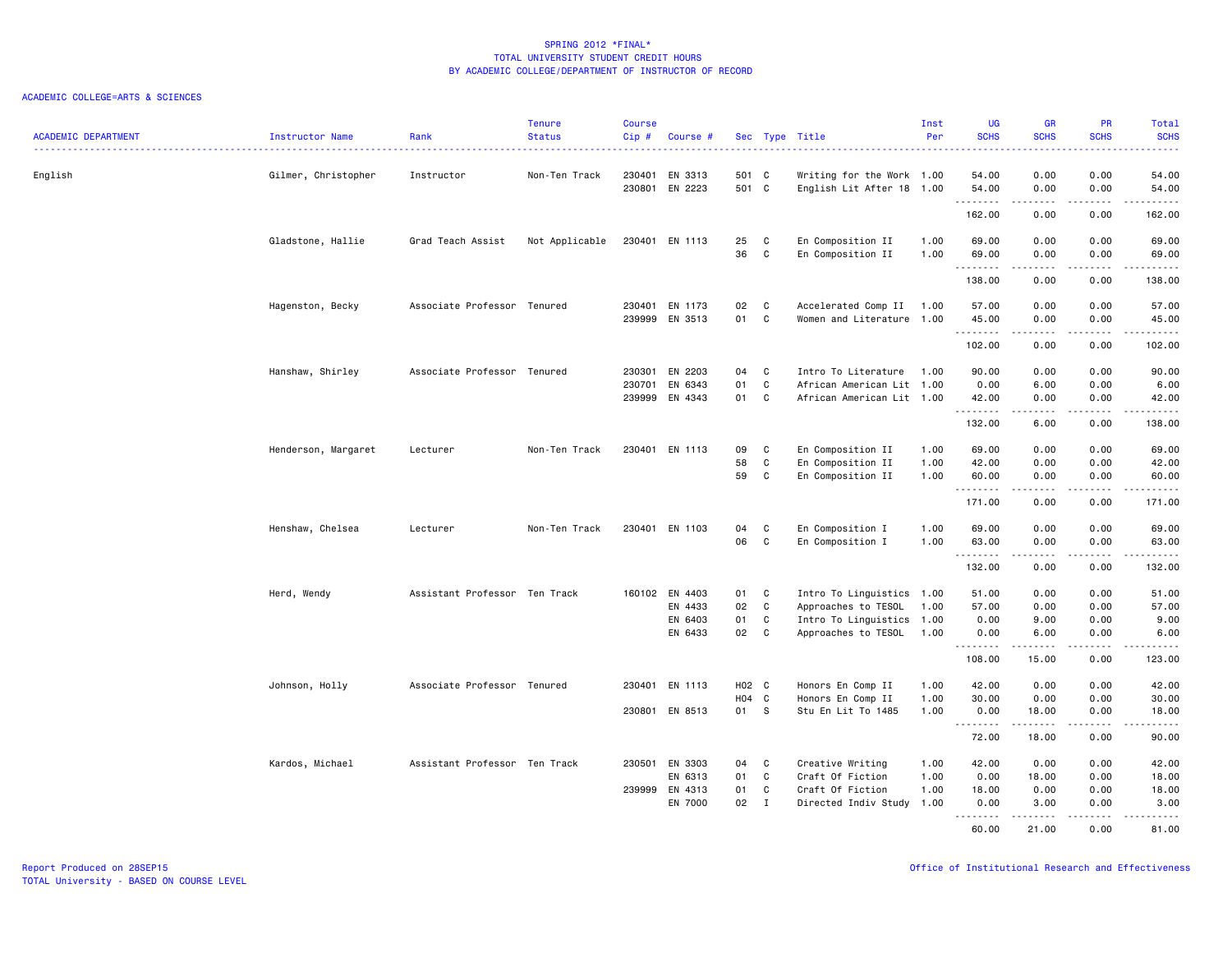|                            |                        |                             | <b>Tenure</b>  | <b>Course</b> |                 |       |              |                           | Inst | UG                | <b>GR</b>       | PR                                                                                                                                | Total                                                                                                                   |
|----------------------------|------------------------|-----------------------------|----------------|---------------|-----------------|-------|--------------|---------------------------|------|-------------------|-----------------|-----------------------------------------------------------------------------------------------------------------------------------|-------------------------------------------------------------------------------------------------------------------------|
| <b>ACADEMIC DEPARTMENT</b> | <b>Instructor Name</b> | Rank                        | <b>Status</b>  | Cip#          | Course #        |       |              | Sec Type Title<br>.       | Per  | <b>SCHS</b>       | <b>SCHS</b>     | <b>SCHS</b>                                                                                                                       | <b>SCHS</b><br>.                                                                                                        |
| English                    | Kelley, James          | Associate Professor Tenured |                |               | 160102 EN 4413  | 201 C |              | Hist Of The Eng Lang 1.00 |      | 30.00             | 0.00            | 0.00                                                                                                                              | 30.00                                                                                                                   |
|                            |                        |                             |                | 230101        | EN 1111         | 201 C |              | English Studies           | 1.00 | 5.00              | 0.00            | 0.00                                                                                                                              | 5.00                                                                                                                    |
|                            |                        |                             |                |               | 230401 EN 3313  | 201 C |              | Writing for the Work 1.00 |      | 42.00             | 0.00            | 0.00                                                                                                                              | 42.00                                                                                                                   |
|                            |                        |                             |                |               | EN 4111         | 201 C |              | Portfol & Reflec Wri      | 1.00 | 2.00              | 0.00            | 0.00                                                                                                                              | 2.00                                                                                                                    |
|                            |                        |                             |                |               | 240101 GLA 4001 | 201 C |              | Senior Project            | 1.00 | 1.00              | 0.00            | 0.00                                                                                                                              | 1.00                                                                                                                    |
|                            |                        |                             |                |               |                 |       |              |                           |      | .<br>80.00        | .<br>0.00       | المتمالين<br>0.00                                                                                                                 | $\sim$ $\sim$ $\sim$ $\sim$<br>80.00                                                                                    |
|                            | Kimbrough, Courtney    | Lecturer                    | Non-Ten Track  | 230401        | EN 1103         | 16    | C            | En Composition I          | 1.00 | 63.00             | 0.00            | 0.00                                                                                                                              | 63.00                                                                                                                   |
|                            |                        |                             |                |               | EN 1113         | 03    | $\mathtt{C}$ | En Composition II         | 1.00 | 72.00             | 0.00            | 0.00                                                                                                                              | 72.00                                                                                                                   |
|                            |                        |                             |                |               |                 | 19    | C            | En Composition II         | 1.00 | 66.00             | 0.00            | 0.00                                                                                                                              | 66.00                                                                                                                   |
|                            |                        |                             |                |               |                 | 53    | C            | En Composition II         | 1.00 | 45.00             | 0.00<br>د د د د | 0.00                                                                                                                              | 45.00<br>د د د د د                                                                                                      |
|                            |                        |                             |                |               |                 |       |              |                           |      | 246.00            | 0.00            | 0.00                                                                                                                              | 246.00                                                                                                                  |
|                            | Leonard, Ashley        | Instructor                  | Non-Ten Track  | 230301        | EN 2203         | 05    | C            | Intro To Literature       | 1.00 | 90.00             | 0.00            | 0.00                                                                                                                              | 90.00                                                                                                                   |
|                            |                        |                             |                |               |                 | 09    | C            | Intro To Literature       | 1.00 | 84,00             | 0.00            | 0.00                                                                                                                              | 84.00                                                                                                                   |
|                            |                        |                             |                |               | 230401 EN 1113  | 32    | C            | En Composition II         | 1.00 | 72.00<br>.        | 0.00<br>.       | 0.00<br>.                                                                                                                         | 72.00<br>$\begin{array}{cccccccccc} \bullet & \bullet & \bullet & \bullet & \bullet & \bullet & \bullet \end{array}$    |
|                            |                        |                             |                |               |                 |       |              |                           |      | 246.00            | 0.00            | 0.00                                                                                                                              | 246.00                                                                                                                  |
|                            | Little, Matthew        | Associate Professor Tenured |                | 230701        | EN 2243         | 01    | C            | American Lit Before       | 1.00 | 66.00             | 0.00            | 0.00                                                                                                                              | 66.00                                                                                                                   |
|                            |                        |                             |                |               | 231101 EN 4223  | 01    | C            | Prin Legal Writing        | 1.00 | 48.00<br><u>.</u> | 0.00<br>.       | 0.00<br>.                                                                                                                         | 48.00<br>.                                                                                                              |
|                            |                        |                             |                |               |                 |       |              |                           |      | 114.00            | 0.00            | 0.00                                                                                                                              | 114.00                                                                                                                  |
|                            | Lyons, Richard         | Professor                   | Tenured        | 230501        | EN 3303         | 02    | C            | Creative Writing          | 1.00 | 42.00             | 0.00            | 0.00                                                                                                                              | 42.00                                                                                                                   |
|                            |                        |                             |                |               |                 | 03    | $\mathtt{C}$ | Creative Writing          | 1.00 | 39.00             | 0.00            | 0.00                                                                                                                              | 39.00                                                                                                                   |
|                            |                        |                             |                |               | 239999 EN 4953  | 01    | C            | Form & Theory Poetry 1.00 |      | 24.00             | 0.00            | 0.00                                                                                                                              | 24.00                                                                                                                   |
|                            |                        |                             |                |               | EN 6953         | 01    | C            | Form & Theory Poetry      | 1.00 | 0.00              | 15.00           | 0.00                                                                                                                              | 15.00                                                                                                                   |
|                            |                        |                             |                |               | EN 8000         | 03    | D            | Research / Thesis         | 1.00 | 0.00<br>.         | 3.00<br>.       | 0.00<br>$\frac{1}{2} \left( \frac{1}{2} \right) \left( \frac{1}{2} \right) \left( \frac{1}{2} \right) \left( \frac{1}{2} \right)$ | 3.00<br>$\begin{array}{cccccccccccccc} \bullet & \bullet & \bullet & \bullet & \bullet & \bullet & \bullet \end{array}$ |
|                            |                        |                             |                |               |                 |       |              |                           |      | 105.00            | 18.00           | 0.00                                                                                                                              | 123.00                                                                                                                  |
|                            | Mann, Jessica          | Lecturer                    | Non-Ten Track  |               | 230101 EN 0103  | 02    | C            | Basic English             | 1.00 | 42.00             | 0.00            | 0.00                                                                                                                              | 42.00                                                                                                                   |
|                            |                        |                             |                |               |                 | 04    | C            | Basic English             | 1.00 | 36.00             | 0.00<br>.       | 0.00<br>.                                                                                                                         | 36.00                                                                                                                   |
|                            |                        |                             |                |               |                 |       |              |                           |      | .<br>78.00        | 0.00            | 0.00                                                                                                                              | .<br>78.00                                                                                                              |
|                            | Marsh, Kelly           | Associate Professor Tenured |                |               | 239999 EN 8000  | 01    | D            | Research / Thesis         | 1.00 | 0.00<br>.         | 9.00<br>.       | 0.00<br>.                                                                                                                         | 9.00<br>.                                                                                                               |
|                            |                        |                             |                |               |                 |       |              |                           |      | 0.00              | 9.00            | 0.00                                                                                                                              | 9.00                                                                                                                    |
|                            | McConnell, Jannell     | Grad Teach Assist           | Not Applicable |               | 230401 EN 1113  | 37    | $\mathbf{C}$ | En Composition II         | 1.00 | 66.00             | 0.00            | 0.00                                                                                                                              | 66.00<br>.                                                                                                              |
|                            |                        |                             |                |               |                 |       |              |                           |      | 66.00             | 0.00            | 0.00                                                                                                                              | 66.00                                                                                                                   |
|                            | McCool, Brenda         | Lecturer                    | Non-Ten Track  |               | 230401 EN 1103  | 01    | C            | En Composition I          | 1.00 | 72.00             | 0.00            | 0.00                                                                                                                              | 72.00                                                                                                                   |
|                            |                        |                             |                |               |                 | 07    | C            | En Composition I          | 1.00 | 69.00<br>.        | 0.00            | 0.00                                                                                                                              | 69.00<br>$\frac{1}{2}$                                                                                                  |
|                            |                        |                             |                |               |                 |       |              |                           |      | 141.00            | 0.00            | 0.00                                                                                                                              | 141.00                                                                                                                  |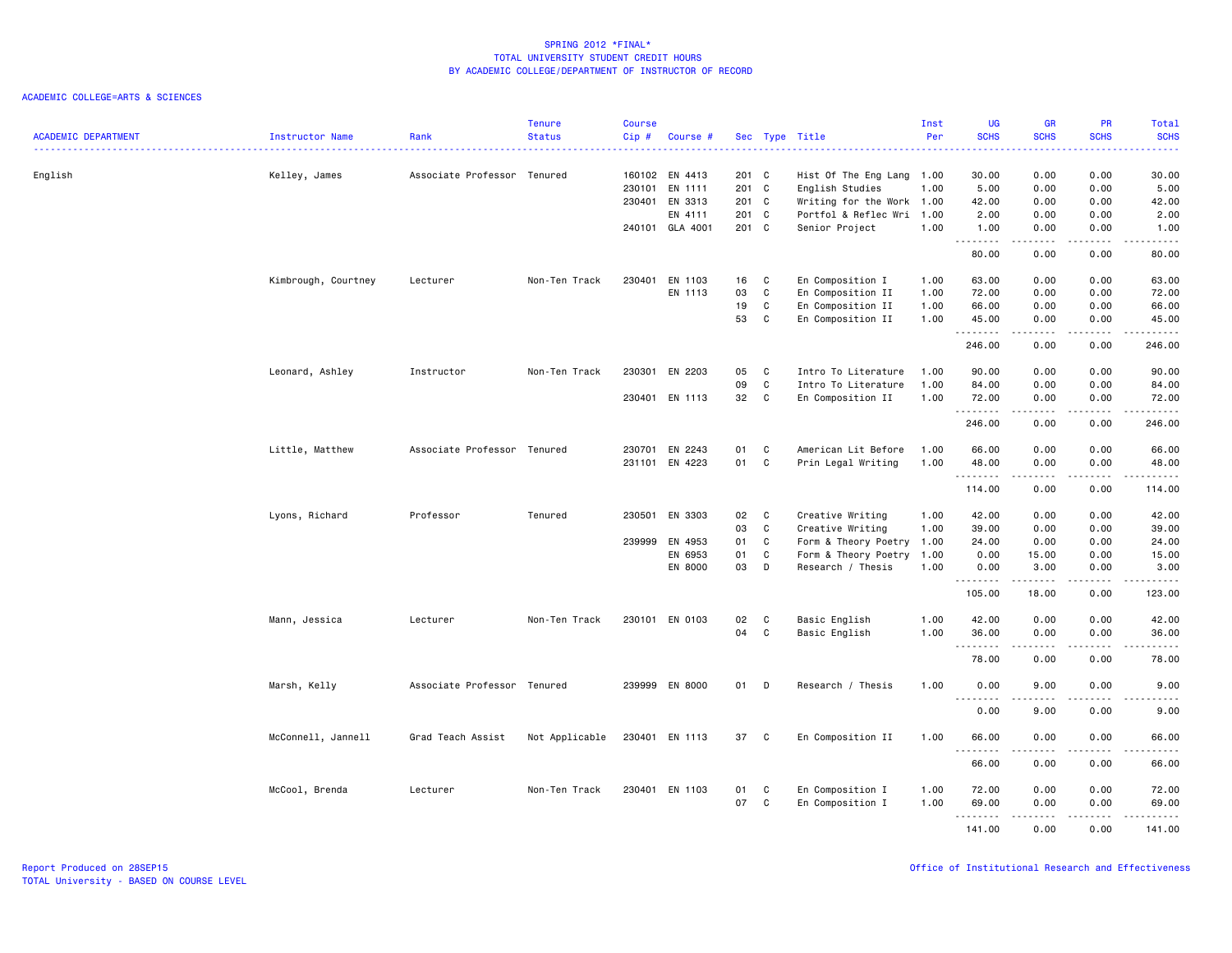| <b>ACADEMIC DEPARTMENT</b> | Instructor Name     | Rank                          | <b>Tenure</b><br><b>Status</b> | <b>Course</b><br>Cip# | Course #       |       |              | Sec Type Title            | Inst<br>Per | <b>UG</b><br><b>SCHS</b> | <b>GR</b><br><b>SCHS</b> | <b>PR</b><br><b>SCHS</b> | Total<br><b>SCHS</b><br>22222 |
|----------------------------|---------------------|-------------------------------|--------------------------------|-----------------------|----------------|-------|--------------|---------------------------|-------------|--------------------------|--------------------------|--------------------------|-------------------------------|
| English                    | McMurtray, Lisa     | Grad Teach Assist             | Not Applicable                 |                       | 230401 EN 1113 | 34    | $\mathbf{C}$ | En Composition II         | 1.00        | 63.00                    | 0.00                     | 0.00                     | 63.00                         |
|                            |                     |                               |                                |                       |                |       |              |                           |             | <u>.</u><br>63.00        | .<br>0.00                | .<br>0.00                | $\frac{1}{2}$<br>63.00        |
|                            | Meints, Josiah      | Lecturer                      | Non-Ten Track                  | 230401                | EN 1113        | 44    | C            | En Composition II         | 1.00        | 72.00                    | 0.00                     | 0.00                     | 72.00                         |
|                            |                     |                               |                                |                       |                | 46    | $\mathbf C$  | En Composition II         | 1.00        | 69.00                    | 0.00                     | 0.00                     | 69.00                         |
|                            |                     |                               |                                |                       |                | 47    | C            | En Composition II         | 1.00        | 63.00<br>.               | 0.00<br>.                | 0.00<br>.                | 63.00<br>.                    |
|                            |                     |                               |                                |                       |                |       |              |                           |             | 204.00                   | 0.00                     | 0.00                     | 204.00                        |
|                            | Nations, Natalie    | Grad Teach Assist             | Not Applicable                 |                       | 230401 EN 1113 | 35    | $\mathbf{C}$ | En Composition II         | 1.00        | 72.00<br>.               | 0.00                     | 0.00<br>.                | 72.00<br>.                    |
|                            |                     |                               |                                |                       |                |       |              |                           |             | 72.00                    | 0.00                     | 0.00                     | 72.00                         |
|                            | O'Donnell, Tennyson | Assistant Professor Ten Track |                                |                       | 131305 EN 4233 | 01    | $\mathbf{C}$ | Composition Pedogogy 1.00 |             | 33.00                    | 0.00                     | 0.00                     | 33.00                         |
|                            |                     |                               |                                |                       | EN 6233        | 01    | C            | Composition Pedagogy 1.00 |             | 0.00                     | 3.00                     | 0.00                     | 3.00                          |
|                            |                     |                               |                                |                       | 230401 EN 3414 | 01    | <b>C</b>     | Crit Writ/Resrch Lit 1.00 |             | 56.00<br>. <b>.</b>      | 0.00<br>.                | 0.00<br>.                | 56.00<br>.                    |
|                            |                     |                               |                                |                       |                |       |              |                           |             | 89.00                    | 3.00                     | 0.00                     | 92.00                         |
|                            | O'Neill, Bonnie     | Assistant Professor Ten Track |                                | 230701                | EN 8553        | 01    | -S           | American Lit to Civi 1.00 |             | 0.00                     | 21.00                    | 0.00                     | 21.00                         |
|                            |                     |                               |                                | 239999                | EN 4990        | 01    | C            | Special Topic In EN       | 1.00        | 48.00                    | 0.00                     | 0.00                     | 48.00                         |
|                            |                     |                               |                                |                       | EN 6990        | 01    | C            | Special Topic In EN 1.00  |             | 0.00                     | 6.00                     | 0.00                     | 6.00                          |
|                            |                     |                               |                                |                       |                |       |              |                           |             | .<br>48.00               | .<br>27.00               | .<br>0.00                | د د د د د<br>75.00            |
|                            | Olson, Peter        | Lecturer                      | Non-Ten Track                  | 230401                | EN 1113        | 54    | C            | En Composition II         | 1.00        | 69.00                    | 0.00                     | 0.00                     | 69.00                         |
|                            |                     |                               |                                |                       | EN 3313        | 01    | C            | Writing for the Work 1.00 |             | 39.00                    | 0.00                     | 0.00                     | 39.00                         |
|                            |                     |                               |                                |                       | 230701 EN 2243 | 03    | C            | American Lit Before       | 1.00        | 78.00                    | 0.00                     | 0.00                     | 78.00                         |
|                            |                     |                               |                                | 239999                | EN 4990        | 501 C |              | Special Topic In EN       | 1.00        | 9.00                     | 0.00                     | 0.00                     | 9.00                          |
|                            |                     |                               |                                |                       | EN 6990        | 501 C |              | Special Topic In EN       | 1.00        | 0.00<br>.                | 6.00                     | 0.00                     | 6.00                          |
|                            |                     |                               |                                |                       |                |       |              |                           |             | 195.00                   | 6.00                     | 0.00                     | 201.00                        |
|                            | Parsons, Joshua     | Grad Teach Assist             | Not Applicable                 |                       | 230401 EN 1113 | 05    | C            | En Composition II         | 1.00        | 69.00<br>.               | 0.00<br>$   -$           | 0.00                     | 69.00<br><u>.</u>             |
|                            |                     |                               |                                |                       |                |       |              |                           |             | 69.00                    | 0.00                     | 0.00                     | 69.00                         |
|                            | Pierce, Catherine   | Assistant Professor Ten Track |                                | 230501                | EN 3303        | 01    | C            | Creative Writing          | 1.00        | 42.00                    | 0.00                     | 0.00                     | 42.00                         |
|                            |                     |                               |                                |                       | 239999 EN 4990 | 02    | $\mathtt{C}$ | Special Topic In EN       | 1.00        | 45.00                    | 0.00                     | 0.00                     | 45.00                         |
|                            |                     |                               |                                |                       | EN 6990        | 02    | C            | Special Topic In EN       | 1.00        | 0.00                     | 9.00                     | 0.00                     | 9.00                          |
|                            |                     |                               |                                |                       | EN 8000        | 02    | D            | Research / Thesis         | 1.00        | 0.00<br>.                | 6.00<br>.                | 0.00<br>.                | 6.00<br>د د د د د             |
|                            |                     |                               |                                |                       |                |       |              |                           |             | 87.00                    | 15.00                    | 0.00                     | 102.00                        |
|                            | Pizer, Ginger       | Assistant Professor Ten Track |                                |                       | 160102 EN 4413 | 01    | C            | Hist Of The Eng Lang 1.00 |             | 36.00                    | 0.00                     | 0.00                     | 36.00                         |
|                            |                     |                               |                                |                       | EN 4443        | 01    | C            | English Syntax            | 1.00        | 69.00                    | 0.00                     | 0.00                     | 69.00                         |
|                            |                     |                               |                                |                       | EN 6413        | 01    | C            | Hist Of The Eng Lang 1.00 |             | 0.00                     | 9.00                     | 0.00                     | 9.00                          |
|                            |                     |                               |                                |                       | EN 6443        | 01    | C            | English Syntax            | 1.00        | 0.00<br>.                | 3.00<br>.                | 0.00<br>.                | 3.00<br>.                     |
|                            |                     |                               |                                |                       |                |       |              |                           |             | 105.00                   | 12.00                    | 0.00                     | 117.00                        |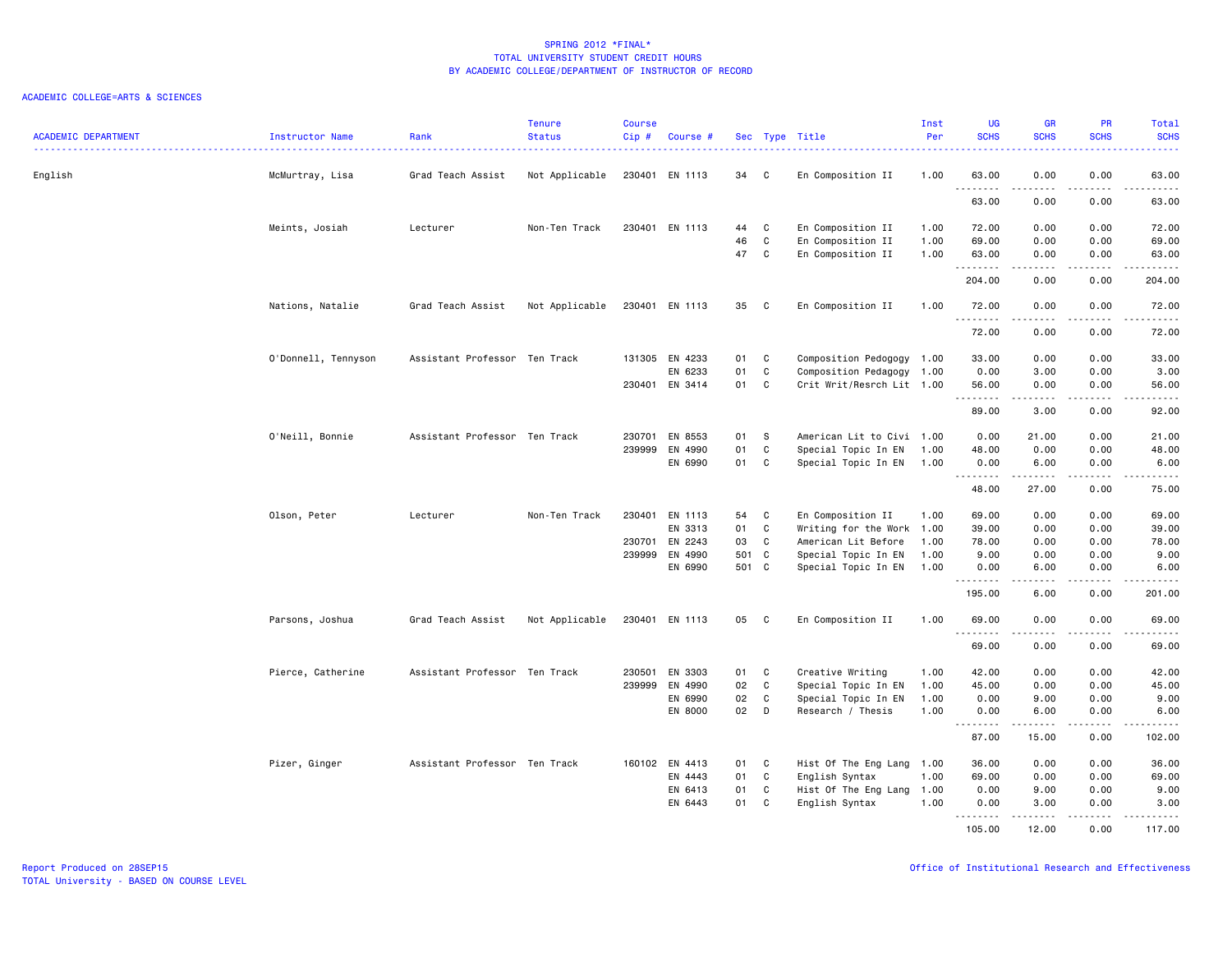| <b>ACADEMIC DEPARTMENT</b> | Instructor Name      | Rank                          | <b>Tenure</b><br><b>Status</b> | <b>Course</b><br>Cip# | Course #        |       |              | Sec Type Title            | Inst<br>Per | <b>UG</b><br><b>SCHS</b> | <b>GR</b><br><b>SCHS</b> | PR<br><b>SCHS</b>                                                                                                                                            | Total<br><b>SCHS</b>                                                                                                                                          |
|----------------------------|----------------------|-------------------------------|--------------------------------|-----------------------|-----------------|-------|--------------|---------------------------|-------------|--------------------------|--------------------------|--------------------------------------------------------------------------------------------------------------------------------------------------------------|---------------------------------------------------------------------------------------------------------------------------------------------------------------|
|                            |                      |                               |                                |                       |                 |       |              | .                         |             |                          |                          |                                                                                                                                                              | .                                                                                                                                                             |
| English                    | Price, Marty         | Instructor                    | Non-Ten Track                  | 230701                | EN 2253         | 05    | C            | American Lit After 1 1.00 |             | 81.00                    | 0.00                     | 0.00                                                                                                                                                         | 81.00                                                                                                                                                         |
|                            |                      |                               |                                | 230801                | EN 2213         | 04    | C            | English Lit Before 1      | 1.00        | 81.00                    | 0.00                     | 0.00                                                                                                                                                         | 81.00                                                                                                                                                         |
|                            |                      |                               |                                |                       | 239999 EN 3533  | 01 C  |              | Select Auth:Dickens       | 1.00        | 33.00<br>.               | 0.00<br>.                | 0.00<br>.                                                                                                                                                    | 33.00<br>.                                                                                                                                                    |
|                            |                      |                               |                                |                       |                 |       |              |                           |             | 195.00                   | 0.00                     | 0.00                                                                                                                                                         | 195.00                                                                                                                                                        |
|                            | Robinson, Kristopher | Lecturer                      | Non-Ten Track                  |                       | 230401 EN 1113  | 18    | $\mathbf{C}$ | En Composition II         | 1.00        | 69.00                    | 0.00                     | 0.00                                                                                                                                                         | 69.00                                                                                                                                                         |
|                            |                      |                               |                                |                       |                 | 31    | C            | En Composition II         | 1.00        | 72.00                    | 0.00                     | 0.00                                                                                                                                                         | 72.00                                                                                                                                                         |
|                            |                      |                               |                                |                       |                 | 42    | $\mathbf{C}$ | En Composition II         | 1.00        | 66.00<br>.               | 0.00<br>.                | 0.00<br>.                                                                                                                                                    | 66.00<br>.                                                                                                                                                    |
|                            |                      |                               |                                |                       |                 |       |              |                           |             | 207.00                   | 0.00                     | 0.00                                                                                                                                                         | 207.00                                                                                                                                                        |
|                            | Salter, Katherine    | Lecturer                      | Non-Ten Track                  |                       | 230401 EN 1113  | 13    | C            | En Composition II         | 1.00        | 72.00                    | 0.00                     | 0.00                                                                                                                                                         | 72.00                                                                                                                                                         |
|                            |                      |                               |                                |                       |                 | 16    | C            | En Composition II         | 1.00        | 72.00                    | 0.00                     | 0.00                                                                                                                                                         | 72.00                                                                                                                                                         |
|                            |                      |                               |                                |                       |                 | 33    | C            | En Composition II         | 1.00        | 72.00                    | 0.00                     | 0.00                                                                                                                                                         | 72.00                                                                                                                                                         |
|                            |                      |                               |                                |                       |                 | 61    | C            | En Composition II         | 1.00        | 72.00<br><u>.</u>        | 0.00                     | 0.00                                                                                                                                                         | 72.00<br>$\sim$ $\sim$ $\sim$ $\sim$                                                                                                                          |
|                            |                      |                               |                                |                       |                 |       |              |                           |             | 288.00                   | 0.00                     | 0.00                                                                                                                                                         | 288.00                                                                                                                                                        |
|                            | Sanders, Shelly      | Instructor                    | Non-Ten Track                  |                       | 230301 EN 2203  | 07    | C            | Intro To Literature       | 0.50        | 43.50                    | 0.00                     | 0.00                                                                                                                                                         | 43.50                                                                                                                                                         |
|                            |                      |                               |                                |                       | 230401 EN 1113  | 02    | C            | En Composition II         | 0.50        | 34.50                    | 0.00                     | 0.00                                                                                                                                                         | 34.50                                                                                                                                                         |
|                            |                      |                               |                                |                       |                 |       |              |                           |             | .                        | .                        | .                                                                                                                                                            | .                                                                                                                                                             |
|                            |                      |                               |                                |                       |                 |       |              |                           |             | 78.00                    | 0.00                     | 0.00                                                                                                                                                         | 78.00                                                                                                                                                         |
|                            | Shaffer, Donald      | Assistant Professor Ten Track |                                |                       | 050201 AAS 4093 | 01 C  |              | The African Diaspora      | 1.00        | 12.00                    | 0.00                     | 0.00                                                                                                                                                         | 12.00                                                                                                                                                         |
|                            |                      |                               |                                |                       | 230401 EN 1113  | H06 C |              | Honors En Comp II         | 1.00        | 42.00                    | 0.00<br>.                | 0.00<br>.                                                                                                                                                    | 42.00<br>.                                                                                                                                                    |
|                            |                      |                               |                                |                       |                 |       |              |                           |             | <u>.</u><br>54.00        | 0.00                     | 0.00                                                                                                                                                         | 54.00                                                                                                                                                         |
|                            | Slimp, Cynthia       | Lecturer                      | Non-Ten Track                  | 230301                | EN 2203         | 201 C |              | Intro To Literature       | 1.00        | 84.00                    | 0.00                     | 0.00                                                                                                                                                         | 84.00                                                                                                                                                         |
|                            |                      |                               |                                |                       | 230801 EN 2223  | 201 C |              | English Lit After 18 1.00 |             | 3.00                     | 0.00                     | 0.00                                                                                                                                                         | 3.00                                                                                                                                                          |
|                            |                      |                               |                                |                       |                 |       |              |                           |             | .                        | .                        | $\frac{1}{2}$                                                                                                                                                | .                                                                                                                                                             |
|                            |                      |                               |                                |                       |                 |       |              |                           |             | 87.00                    | 0.00                     | 0.00                                                                                                                                                         | 87.00                                                                                                                                                         |
|                            | Slimp, Stephen       | Lecturer                      | Non-Ten Track                  | 230801                | EN 4513         | 201 C |              | Shakespeare               | 1.00        | 18.00                    | 0.00                     | 0.00                                                                                                                                                         | 18.00                                                                                                                                                         |
|                            |                      |                               |                                |                       | EN 6513         | 201 C |              | Shakespeare               | 1.00        | 0.00                     | 3.00                     | 0.00                                                                                                                                                         | 3.00                                                                                                                                                          |
|                            |                      |                               |                                |                       |                 |       |              |                           |             | .<br>18.00               | 3.00                     | .<br>0.00                                                                                                                                                    | $\frac{1}{2} \left( \frac{1}{2} \right) \left( \frac{1}{2} \right) \left( \frac{1}{2} \right) \left( \frac{1}{2} \right) \left( \frac{1}{2} \right)$<br>21.00 |
|                            | Smith, Jonathan      | Grad Teach Assist             | Not Applicable                 |                       | 230401 EN 1113  | 26    | $\mathbf{C}$ | En Composition II         | 1.00        | 69.00                    | 0.00                     | 0.00                                                                                                                                                         | 69.00                                                                                                                                                         |
|                            |                      |                               |                                |                       |                 |       |              |                           |             | .<br>69.00               | .<br>0.00                | د د د د<br>0.00                                                                                                                                              | المتمالين<br>69.00                                                                                                                                            |
|                            | Sneed, Sarah         | Instructor                    | Non-Ten Track                  |                       | 239999 EN 2503  | 01 C  |              | Teaching Grammar          | 1.00        | 219.00                   | 0.00                     | 0.00                                                                                                                                                         | 219.00                                                                                                                                                        |
|                            |                      |                               |                                |                       |                 |       |              |                           |             | .                        |                          |                                                                                                                                                              | .                                                                                                                                                             |
|                            |                      |                               |                                |                       |                 |       |              |                           |             | 219.00                   | 0.00                     | 0.00                                                                                                                                                         | 219.00                                                                                                                                                        |
|                            | Spain, Andrea        | Assistant Professor Ten Track |                                | 230401                | EN 3414         | 02    | C            | Crit Writ/Resrch Lit 1.00 |             | 44.00                    | 0.00                     | 0.00                                                                                                                                                         | 44.00                                                                                                                                                         |
|                            |                      |                               |                                | 230801                | EN 8593         | 01    | $^{\circ}$ s | Stu Postcolonial Lit 1.00 |             | 0.00                     | 33.00                    | 0.00                                                                                                                                                         | 33.00                                                                                                                                                         |
|                            |                      |                               |                                |                       |                 |       |              |                           |             | .<br>44.00               | .<br>33.00               | $\frac{1}{2} \left( \frac{1}{2} \right) \left( \frac{1}{2} \right) \left( \frac{1}{2} \right) \left( \frac{1}{2} \right) \left( \frac{1}{2} \right)$<br>0.00 | .<br>77.00                                                                                                                                                    |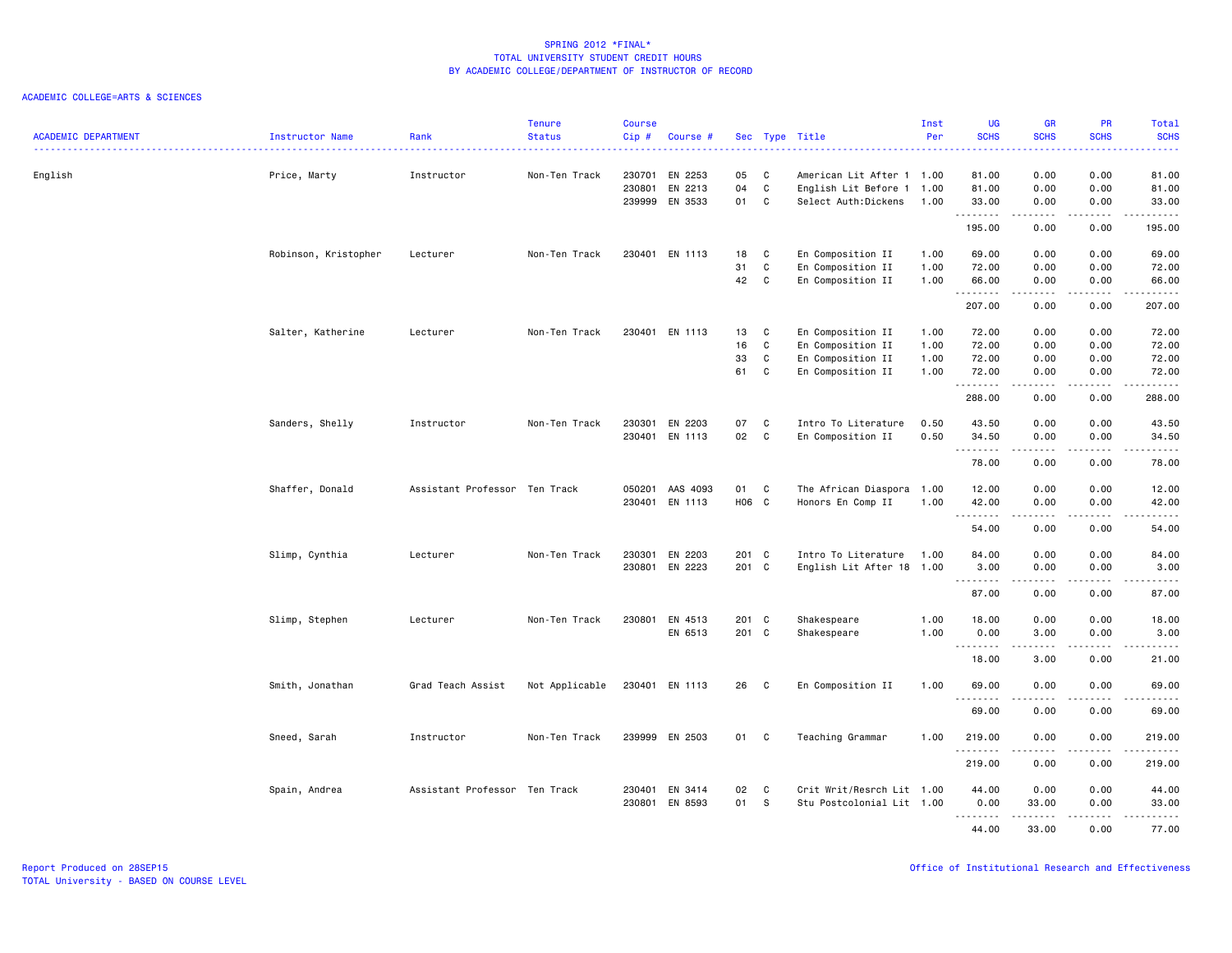### ACADEMIC COLLEGE=ARTS & SCIENCES

| ACADEMIC DEPARTMENT | Instructor Name  | Rank<br>.                   | <b>Tenure</b><br><b>Status</b> | <b>Course</b><br>Cip# | Course #                  |                |              | Sec Type Title                              | Inst<br>Per  | UG<br><b>SCHS</b> | <b>GR</b><br><b>SCHS</b> | PR<br><b>SCHS</b><br>. | Total<br><b>SCHS</b><br>$\frac{1}{2} \left( \frac{1}{2} \right) \left( \frac{1}{2} \right) \left( \frac{1}{2} \right) \left( \frac{1}{2} \right)$ |
|---------------------|------------------|-----------------------------|--------------------------------|-----------------------|---------------------------|----------------|--------------|---------------------------------------------|--------------|-------------------|--------------------------|------------------------|---------------------------------------------------------------------------------------------------------------------------------------------------|
| English             | Spurlock, Ann    | Instructor                  | Non-Ten Track                  |                       | 230401 EN 1173<br>EN 6013 | 01<br>01 E     | $\mathbf{C}$ | Accelerated Comp II<br>Tchng Col Writing    | 1.00<br>1.00 | 51.00<br>0.00     | 0.00<br>54.00            | 0.00<br>0.00           | 51.00<br>54.00                                                                                                                                    |
|                     |                  |                             |                                |                       |                           |                |              |                                             |              | <u>.</u><br>51.00 | .<br>54.00               | .<br>0.00              | .<br>105.00                                                                                                                                       |
|                     |                  |                             |                                |                       |                           |                |              |                                             |              |                   |                          |                        |                                                                                                                                                   |
|                     | Stamps, Alison   | Instructor                  | Non-Ten Track                  | 131401                | ESL 5110                  | 504 C          |              | American Lang & Cul                         | 1.00         | 9.00              | 0.00                     | 0.00                   | 9.00                                                                                                                                              |
|                     |                  |                             |                                |                       | ESL 5120<br>ESL 5313      | 504 C<br>503 C |              | American Lang & Cul<br>Classroom Comm & Pre | 1.00         | 15.00<br>3.00     | 0.00<br>0.00             | 0.00<br>0.00           | 15.00<br>3.00                                                                                                                                     |
|                     |                  |                             |                                |                       |                           | 504 C          |              | Classroom Comm & Pre                        | 1.00<br>1.00 | 18.00             | 0.00                     | 0.00                   | 18,00                                                                                                                                             |
|                     |                  |                             |                                |                       | ESL 5323                  | 503 C          |              | Academic Research an 1.00                   |              | 3.00              | 0.00                     | 0.00                   | 3.00                                                                                                                                              |
|                     |                  |                             |                                |                       |                           | 504 C          |              | Academic Research an 1.00                   |              | 18.00             | 0.00                     | 0.00                   | 18.00                                                                                                                                             |
|                     |                  |                             |                                |                       |                           |                |              |                                             |              | .<br>66.00        | .<br>0.00                | .<br>0.00              | $\omega$ is a set of<br>66.00                                                                                                                     |
|                     | Street, Alisha   | Grad Teach Assist           | Not Applicable                 |                       | 230401 EN 1113            | 52 C           |              | En Composition II                           | 1.00         | 69.00<br><u>.</u> | 0.00                     | 0.00                   | 69.00<br>$- - - - -$                                                                                                                              |
|                     |                  |                             |                                |                       |                           |                |              |                                             |              | 69.00             | 0.00                     | 0.00                   | 69.00                                                                                                                                             |
|                     | Trimm, James     | Lecturer                    | Non-Ten Track                  |                       | 230401 EN 1113            | 12             | C            | En Composition II                           | 1.00         | 72.00             | 0.00                     | 0.00                   | 72.00                                                                                                                                             |
|                     |                  |                             |                                |                       |                           | 28             | C            | En Composition II                           | 1.00         | 72.00             | 0.00                     | 0.00                   | 72.00                                                                                                                                             |
|                     |                  |                             |                                |                       |                           | 60             | $\mathbf{C}$ | En Composition II                           | 1.00         | 69.00             | 0.00                     | 0.00                   | 69.00                                                                                                                                             |
|                     |                  |                             |                                |                       |                           |                |              |                                             |              | .<br>213.00       | .<br>0.00                | .<br>0.00              | .<br>213.00                                                                                                                                       |
|                     | Vernon, Laura    | Lecturer                    | Non-Ten Track                  |                       | 230401 EN 1103            | 02             | C            | En Composition I                            | 1.00         | 63.00             | 0.00                     | 0.00                   | 63.00                                                                                                                                             |
|                     |                  |                             |                                |                       |                           | 03             | $\mathbf{C}$ | En Composition I                            | 1.00         | 69.00             | 0.00                     | 0.00                   | 69.00                                                                                                                                             |
|                     |                  |                             |                                |                       |                           | 09             | $\mathbf{C}$ | En Composition I                            | 1.00         | 63.00             | 0.00                     | 0.00                   | 63.00                                                                                                                                             |
|                     |                  |                             |                                |                       | EN 1113                   | 30             | C            | En Composition II                           | 1.00         | 72.00<br>.        | 0.00                     | 0.00<br>.              | 72.00<br>د د د د د .                                                                                                                              |
|                     |                  |                             |                                |                       |                           |                |              |                                             |              | 267.00            | 0.00                     | 0.00                   | 267.00                                                                                                                                            |
|                     | Voller, Leslie   | Lecturer                    | Non-Ten Track                  |                       | 230101 EN 0103            | 07             | C            | Basic English                               | 1.00         | 36.00             | 0.00                     | 0.00                   | 36.00                                                                                                                                             |
|                     |                  |                             |                                |                       | 230401 EN 1113            | 01             | C            | En Composition II                           | 1.00         | 60.00             | 0.00                     | 0.00                   | 60.00                                                                                                                                             |
|                     |                  |                             |                                |                       |                           | 27             | C            | En Composition II                           | 1.00         | 66.00             | 0.00                     | 0.00                   | 66.00                                                                                                                                             |
|                     |                  |                             |                                |                       |                           | 29             | C            | En Composition II                           | 1.00         | 72.00<br>.        | 0.00<br>.                | 0.00<br>.              | 72.00<br>. <b>.</b>                                                                                                                               |
|                     |                  |                             |                                |                       |                           |                |              |                                             |              | 234.00            | 0.00                     | 0.00                   | 234.00                                                                                                                                            |
|                     | West, Robert     | Associate Professor Tenured |                                |                       | 230301 EN 2283            | 01 C           |              | World Literature Aft 1.00                   |              | 63.00             | 0.00                     | 0.00                   | 63.00                                                                                                                                             |
|                     |                  |                             |                                |                       | 230701 EN 2253            | H01 C          |              | Honors American Lit 1.00                    |              | 36.00             | 0.00                     | 0.00                   | 36.00                                                                                                                                             |
|                     |                  |                             |                                |                       |                           |                |              |                                             |              | .<br>99.00        | .<br>0.00                | .<br>0.00              | .<br>99.00                                                                                                                                        |
|                     | White, Daniel    | Instructor                  | Non-Ten Track                  |                       | 230301 EN 2203            | 03             | C            | Intro To Literature                         | 1.00         | 90.00             | 0.00                     | 0.00                   | 90.00                                                                                                                                             |
|                     |                  |                             |                                |                       | 230401 EN 1103            | 10             | $\mathbf{C}$ | En Composition I                            | 1.00         | 72.00             | 0.00                     | 0.00                   | 72.00                                                                                                                                             |
|                     |                  |                             |                                |                       |                           |                |              |                                             |              | <b></b><br>162.00 | .<br>0.00                | .<br>0.00              | $\begin{array}{cccccccccc} \bullet & \bullet & \bullet & \bullet & \bullet & \bullet & \bullet & \bullet \end{array}$<br>162.00                   |
|                     | Whitten, Rebecca | Instructor                  | Non-Ten Track                  |                       | 230301 EN 2203            | 02             | $\mathbf{C}$ | Intro To Literature                         | 1.00         | 93.00             | 0.00                     | 0.00                   | 93.00                                                                                                                                             |
|                     |                  |                             |                                |                       | 230401 EN 1113            | 14             | $\mathbf{C}$ | En Composition II -                         | 1.00         | 39.00             | 0.00                     | 0.00                   | 39.00                                                                                                                                             |
|                     |                  |                             |                                |                       |                           | 24             | C.           | En Composition II                           | 1.00         | 69.00             | 0.00                     | 0.00                   | 69.00                                                                                                                                             |
|                     |                  |                             |                                |                       |                           | 43             | C            | En Composition II                           | 1.00         | 72.00             | 0.00                     | 0.00                   | 72.00                                                                                                                                             |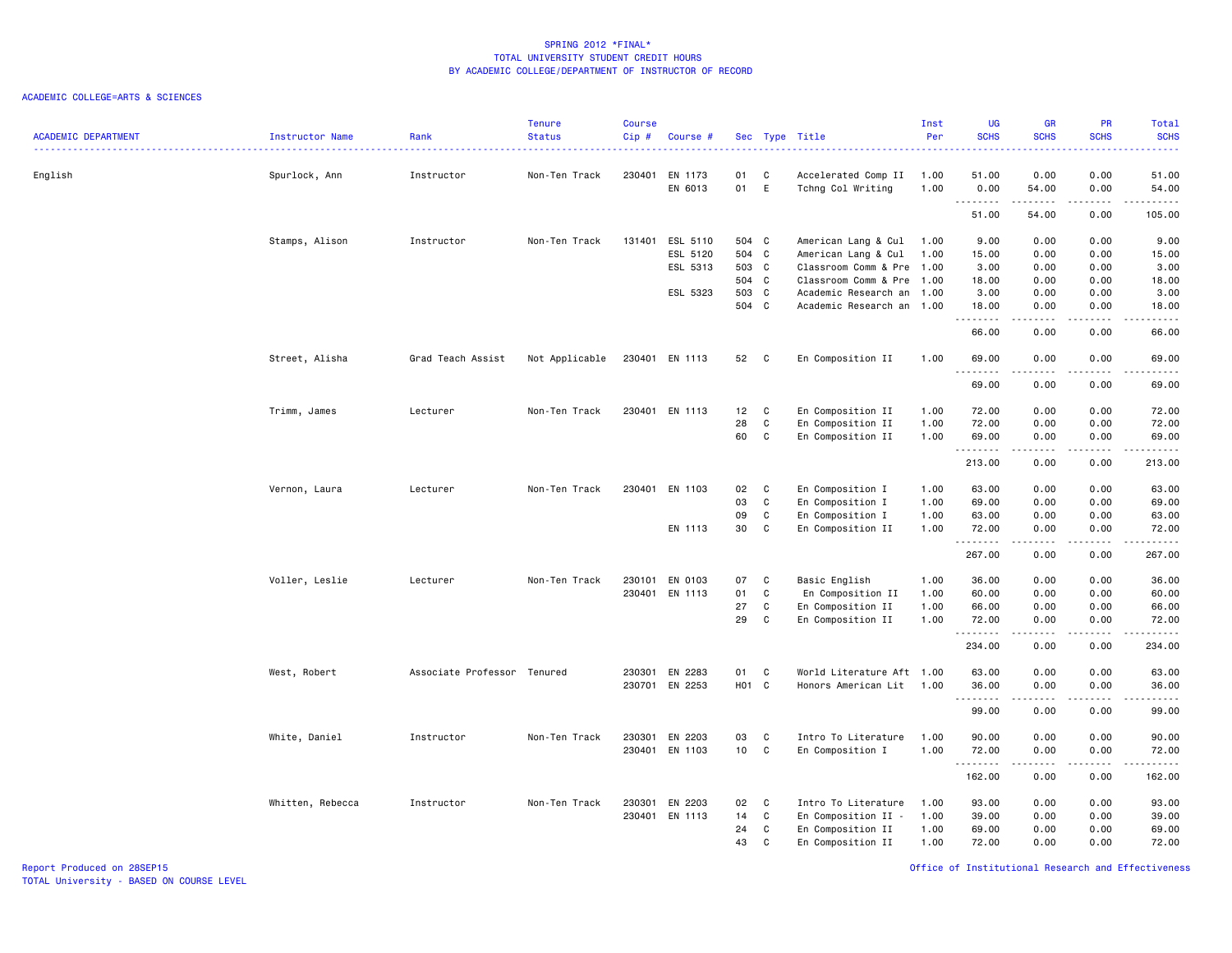| <b>ACADEMIC DEPARTMENT</b> | <b>Instructor Name</b> | Rank     | Tenure<br>Status | Course<br>Cip # | Course #       |      | Sec Type Title            | Inst<br>Per | UG<br><b>SCHS</b> | <b>GR</b><br><b>SCHS</b> | <b>PR</b><br><b>SCHS</b> | Total<br><b>SCHS</b>  |
|----------------------------|------------------------|----------|------------------|-----------------|----------------|------|---------------------------|-------------|-------------------|--------------------------|--------------------------|-----------------------|
|                            |                        |          |                  |                 |                |      |                           |             | .<br>273.00       | .<br>0.00                | 0.00                     | .<br>273.00           |
| English                    | Wilson, Gloria         | Lecturer | Non-Ten Track    |                 | 090101 CO 1013 | 19 C | Intro to Communicati 1.00 |             | 102.00            | 0.00                     | 0.00                     | 102.00                |
|                            |                        |          |                  |                 |                |      |                           |             | 102.00            | 0.00                     | 0.00                     | 102.00                |
|                            |                        |          |                  |                 |                |      |                           |             | $=$ = = = = = = = | ========                 | ---------                |                       |
| English                    |                        |          |                  |                 |                |      |                           |             | 10275.00          | 301.00                   | 0.00                     | 10576.00              |
|                            |                        |          |                  |                 |                |      |                           |             | ========          | =====                    | $=$ = = = = = = =        | $=$ = = = = = = = = = |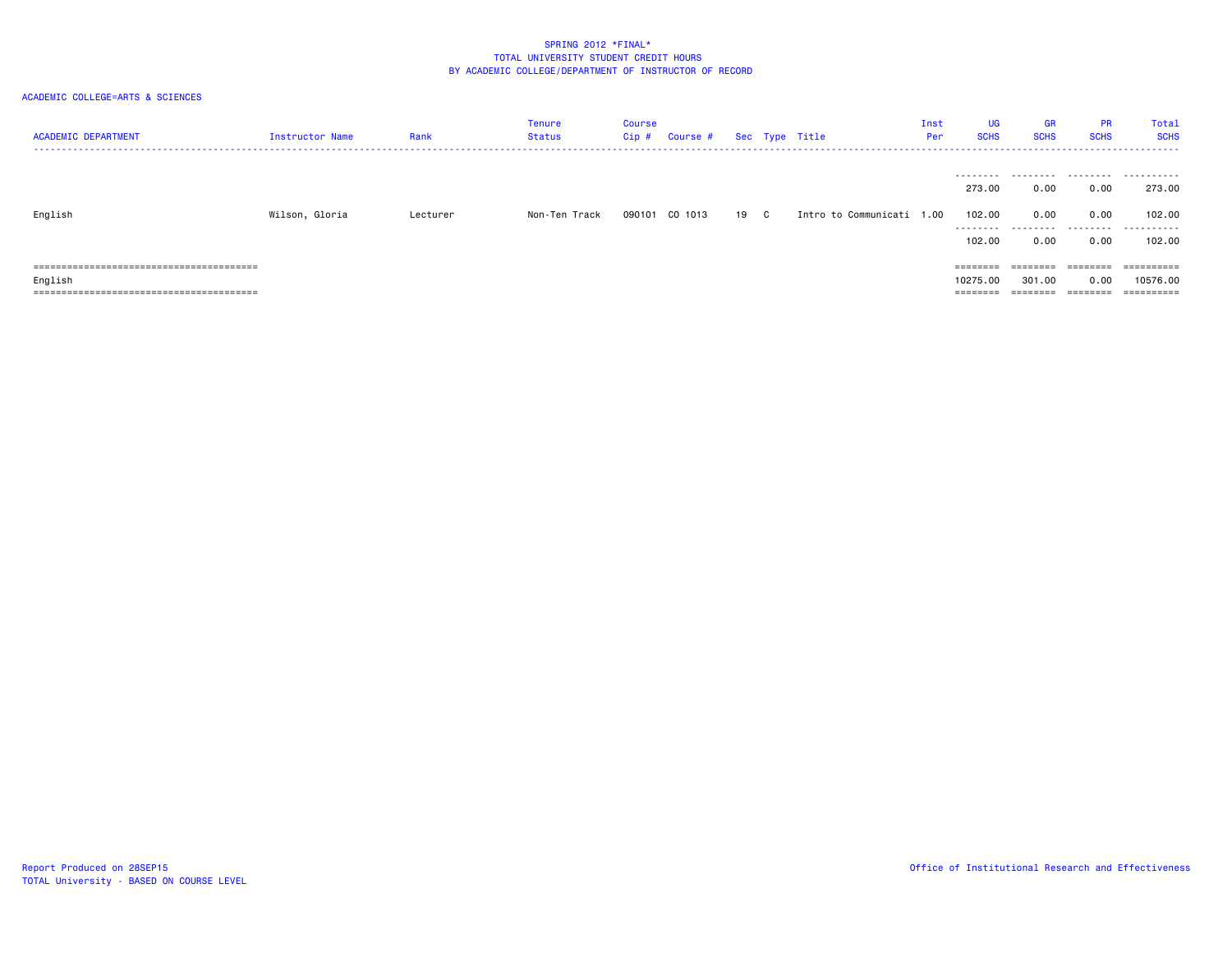#### ACADEMIC COLLEGE=ARTS & SCIENCES

| <b>ACADEMIC DEPARTMENT</b> | Instructor Name                                       | Rank                          | <b>Tenure</b><br><b>Status</b> | Course<br>Cip# | Course #       |       |              | Sec Type Title            | Inst<br>Per | <b>UG</b><br><b>SCHS</b> | <b>GR</b><br><b>SCHS</b>                                                                                                                                      | PR<br><b>SCHS</b>            | Total<br><b>SCHS</b> |
|----------------------------|-------------------------------------------------------|-------------------------------|--------------------------------|----------------|----------------|-------|--------------|---------------------------|-------------|--------------------------|---------------------------------------------------------------------------------------------------------------------------------------------------------------|------------------------------|----------------------|
|                            |                                                       |                               |                                |                |                |       |              |                           |             |                          |                                                                                                                                                               |                              |                      |
| Geosciences                | Ambinakudige, Shrinidhi Assistant Professor Ten Track |                               |                                |                | 450701 GR 4000 | 06    | $\mathbf{I}$ | Directed Indiv Study 1.00 |             | 1.00                     | 0.00                                                                                                                                                          | 0.00                         | 1.00                 |
|                            |                                                       |                               |                                |                | GR 4303        | 01    | C            | Principles of GIS         | 1.00        | 153.00                   | 0.00                                                                                                                                                          | 0.00                         | 153.00               |
|                            |                                                       |                               |                                |                |                | 02    | K            | Principles of GIS         | 0.80        | 0.00                     | 0.00                                                                                                                                                          | 0.00                         | 0.00                 |
|                            |                                                       |                               |                                |                |                | 03    | K            | Principles of GIS         | 0.80        | 0.00                     | 0.00                                                                                                                                                          | 0.00                         | 0.00                 |
|                            |                                                       |                               |                                |                | GR 6303        | 01    | C            | Principles of GIS         | 1.00        | 0.00                     | 21.00                                                                                                                                                         | 0.00                         | 21.00                |
|                            |                                                       |                               |                                |                |                | 02    | K            | Principles of GIS         | 0.80        | 0.00                     | 0.00                                                                                                                                                          | 0.00                         | 0.00                 |
|                            |                                                       |                               |                                |                |                | 03    | K            | Principles of GIS         | 0.80        | 0.00                     | 0.00                                                                                                                                                          | 0.00                         | 0.00                 |
|                            |                                                       |                               |                                |                | GR 7000        | 01    | $\mathbf{I}$ | Directed Indiv Study      | 1.00        | 0.00                     | 3.00                                                                                                                                                          | 0.00                         | 3.00                 |
|                            |                                                       |                               |                                |                | GR 8000        | 01    | D            | Research / Thesis         | 1.00        | 0.00<br>.                | 13.00<br>$\frac{1}{2} \left( \frac{1}{2} \right) \left( \frac{1}{2} \right) \left( \frac{1}{2} \right) \left( \frac{1}{2} \right) \left( \frac{1}{2} \right)$ | 0.00<br>.                    | 13.00<br>$\sim$      |
|                            |                                                       |                               |                                |                |                |       |              |                           |             | 154.00                   | 37.00                                                                                                                                                         | 0.00                         | 191.00               |
|                            | Baldwin, William                                      | Grad Teach Assist             | Not Applicable                 |                | 450701 GR 1114 | 02 C  |              | Physical Geography        | 1.00        | 264.00<br>.              | 0.00                                                                                                                                                          | 0.00<br>$\sim$ $\sim$ $\sim$ | 264.00<br>.          |
|                            |                                                       |                               |                                |                |                |       |              |                           |             | 264.00                   | 0.00                                                                                                                                                          | 0.00                         | 264.00               |
|                            | Brown, Michael                                        | Associate Professor Tenured   |                                |                | 400404 GR 4842 | 01    | B            | Forecasting Severe L 1.00 |             | 8.00                     | 0.00                                                                                                                                                          | 0.00                         | 8.00                 |
|                            |                                                       |                               |                                |                | GR 6842        | 01    | B            | Forecasting Severe L      | 1.00        | 0.00                     | 14.00                                                                                                                                                         | 0.00                         | 14.00                |
|                            |                                                       |                               |                                | 450701         | GR 4000        | 01    | $\mathbf{I}$ | Directed Indiv Study 1.00 |             | 2.00                     | 0.00                                                                                                                                                          | 0.00                         | 2.00                 |
|                            |                                                       |                               |                                |                | GR 4963        | 01    | <b>C</b>     | Mesoscale Meteorolog      | 1.00        | 69.00                    | 0.00                                                                                                                                                          | 0.00                         | 69.00                |
|                            |                                                       |                               |                                |                | GR 6990        | 501 C |              | Special Topic In GR       | 0.60        | 0.00                     | 28.80                                                                                                                                                         | 0.00                         | 28.80                |
|                            |                                                       |                               |                                |                | GR 7000        | 502 I |              | Directed Indiv Study      | 1.00        | 0.00                     | 6.00                                                                                                                                                          | 0.00                         | 6.00                 |
|                            |                                                       |                               |                                |                | GR 8000        | 07 D  |              | Research / Thesis         | 1.00        | 0.00                     | 6.00                                                                                                                                                          | 0.00                         | 6.00                 |
|                            |                                                       |                               |                                |                | GR 8123        | 501 B |              | Met II: Fore and St 0.60  |             | 0.00                     | 50.40                                                                                                                                                         | 0.00                         | 50.40                |
|                            |                                                       |                               |                                |                |                | 502 B |              | Met II: Fore and St 0.60  |             | 0.00                     | 45.00                                                                                                                                                         | 0.00                         | 45.00                |
|                            |                                                       |                               |                                |                |                | 503 B |              | Met II: Fore and St 0.60  |             | 0.00                     | 7.20                                                                                                                                                          | 0.00                         | 7.20                 |
|                            |                                                       |                               |                                |                | GR 8990        | 01 C  |              | Special Topic In GR       | 1.00        | 0.00<br>.                | 39.00<br>.                                                                                                                                                    | 0.00<br>.                    | 39.00<br>.           |
|                            |                                                       |                               |                                |                |                |       |              |                           |             | 79.00                    | 196.40                                                                                                                                                        | 0.00                         | 275.40               |
|                            | Carter, William                                       | Lecturer                      | Non-Ten Track                  |                | 450701 GR 8990 | 501 C |              | Special Topic In GR       | 0.40        | 0.00                     | 18.00                                                                                                                                                         | 0.00                         | 18.00                |
|                            |                                                       |                               |                                |                |                | 502 C |              | Special Topic In GR       | 0.40        | 0.00                     | 6.00                                                                                                                                                          | 0.00                         | 6.00                 |
|                            |                                                       |                               |                                |                |                | 503 C |              | Special Topic In GR       | 0.40        | 0.00                     | 21.60                                                                                                                                                         | 0.00                         | 21.60                |
|                            |                                                       |                               |                                |                |                |       |              |                           |             | .<br>0.00                | د د د د د<br>45.60                                                                                                                                            | .<br>0.00                    | $\sim$<br>45.60      |
|                            | Clary, Renee                                          | Assistant Professor Ten Track |                                |                | 400601 GG 8000 | 501 D |              | Research / Thesis         | 1.00        | 0.00                     | 1.00                                                                                                                                                          | 0.00                         | 1.00                 |
|                            |                                                       |                               |                                |                |                | 502 D |              | Research / Thesis         | 1.00        | 0.00                     | 3.00                                                                                                                                                          | 0.00                         | 3.00                 |
|                            |                                                       |                               |                                |                | GG 8123        | 501 B |              | Geol II: Earth and T 1.00 |             | 0.00                     | 69.00                                                                                                                                                         | 0.00                         | 69.00                |
|                            |                                                       |                               |                                |                |                | 502 B |              | Geol II: Earth and T 1.00 |             | 0.00                     | 90.00                                                                                                                                                         | 0.00                         | 90.00                |
|                            |                                                       |                               |                                |                |                | 503 B |              | Geol II: Earth and T 1.00 |             | 0.00                     | 33.00                                                                                                                                                         | 0.00                         | 33.00                |
|                            |                                                       |                               |                                |                | GG 8990        | 501 C |              | Special Topic In GG       | 1.00        | 0.00                     | 21.00                                                                                                                                                         | 0.00                         | 21.00                |
|                            |                                                       |                               |                                |                | GG 9000        | 05 D  |              | Research/Dissertatio 1.00 |             | 0.00<br>.                | 1.00<br>-------                                                                                                                                               | 0.00<br>.                    | 1.00<br>.            |
|                            |                                                       |                               |                                |                |                |       |              |                           |             | 0.00                     | 218.00                                                                                                                                                        | 0.00                         | 218.00               |
|                            | Cooke, William                                        | Associate Professor Tenured   |                                |                | 450701 GR 4313 | 01    | B            | Advanced GIS              | 1.00        | 45.00                    | 0.00                                                                                                                                                          | 0.00                         | 45.00                |
|                            |                                                       |                               |                                |                |                | 501 B |              | Advanced GIS              | 0.60        | 3.60                     | 0.00                                                                                                                                                          | 0.00                         | 3.60                 |
|                            |                                                       |                               |                                |                | GR 6313        | 01    | B            | Advanced GIS              | 1.00        | 0.00                     | 45.00                                                                                                                                                         | 0.00                         | 45.00                |
|                            |                                                       |                               |                                |                |                | 501 B |              | Advanced GIS              | 0.60        | 0.00                     | 16.20                                                                                                                                                         | 0.00                         | 16.20                |
|                            |                                                       |                               |                                |                | GR 6333        | 501 C |              | Remote Sensing Phys       | 0.50        | 0.00                     | 18.00                                                                                                                                                         | 0.00                         | 18.00                |
|                            |                                                       |                               |                                |                | GR 8000        | 06    | D            | Research / Thesis         | 1.00        | 0.00                     | 9.00                                                                                                                                                          | 0.00                         | 9.00                 |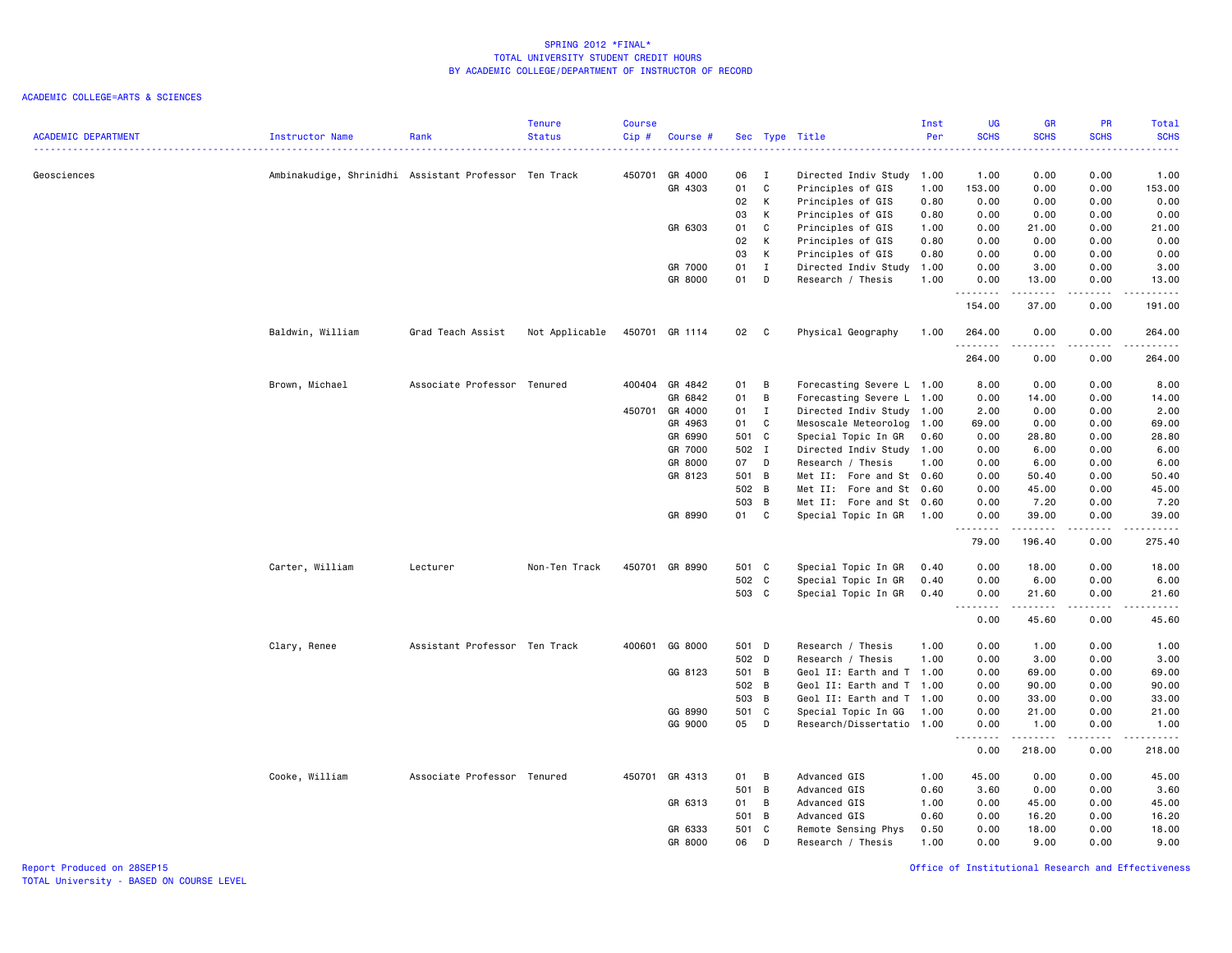| <b>ACADEMIC DEPARTMENT</b> | Instructor Name    | Rank                        | <b>Tenure</b><br><b>Status</b> | <b>Course</b><br>$Cip \#$ | Course #       |                   |                | Sec Type Title            | Inst<br>Per | <b>UG</b><br><b>SCHS</b>               | <b>GR</b><br><b>SCHS</b>       | <b>PR</b><br><b>SCHS</b> | Total<br><b>SCHS</b><br>$\frac{1}{2} \left( \frac{1}{2} \right) \left( \frac{1}{2} \right) \left( \frac{1}{2} \right) \left( \frac{1}{2} \right) \left( \frac{1}{2} \right)$ |
|----------------------------|--------------------|-----------------------------|--------------------------------|---------------------------|----------------|-------------------|----------------|---------------------------|-------------|----------------------------------------|--------------------------------|--------------------------|------------------------------------------------------------------------------------------------------------------------------------------------------------------------------|
| Geosciences                | Cooke, William     | Associate Professor Tenured |                                |                           | 450701 GR 9000 | 03                | $\Box$         | Research/Dissertatio 1.00 |             | 0.00                                   | 12.00                          | 0.00                     | 12.00                                                                                                                                                                        |
|                            |                    |                             |                                |                           |                |                   |                |                           |             | .<br>48.60                             | .<br>100.20                    | .<br>0.00                | .<br>148.80                                                                                                                                                                  |
|                            | Dewey, Christopher | Associate Professor Tenured |                                | 310501                    | PE 1051        | 01 L              |                | Beginning Karate          | 1.00        | 28.00                                  | 0.00                           | 0.00                     | 28.00                                                                                                                                                                        |
|                            |                    |                             |                                |                           | PE 1101        | 01                | $\mathsf{L}$   | Karate For Intermed       | 1.00        | 6.00                                   | 0.00                           | 0.00                     | 6.00                                                                                                                                                                         |
|                            |                    |                             |                                |                           | 310505 KI 4000 | 16                | $\mathbf{I}$   | Directed Indiv Study      | 1.00        | 1.00                                   | 0.00                           | 0.00                     | 1.00                                                                                                                                                                         |
|                            |                    |                             |                                |                           | KI 7000        | 27                | $\mathbf{I}$   | Directed Indiv Study      | 1.00        | 0.00                                   | 1.00                           | 0.00                     | 1.00                                                                                                                                                                         |
|                            |                    |                             |                                |                           | 400601 GG 1113 | 02                | C              | Survey Earth Sci I        | 1.00        | 123.00                                 | 0.00                           | 0.00                     | 123.00                                                                                                                                                                       |
|                            |                    |                             |                                |                           |                | H <sub>01</sub> C |                | Honors Earth Sci I        | 1.00        | 30.00                                  | 0.00                           | 0.00                     | 30.00                                                                                                                                                                        |
|                            |                    |                             |                                |                           | GG 1121        | 01 L              |                | Earth Science II Lab      | 1.00        | 18.00                                  | 0.00                           | 0.00                     | 18.00                                                                                                                                                                        |
|                            |                    |                             |                                |                           |                | H01 L             |                | Earth Science II Lab      | 1.00        | 1.00                                   | 0.00                           | 0.00                     | 1.00                                                                                                                                                                         |
|                            |                    |                             |                                |                           | GG 1123        | 01 C              |                | Survey Earth Sci II       | 1.00        | 93.00                                  | 0.00                           | 0.00                     | 93.00                                                                                                                                                                        |
|                            |                    |                             |                                |                           |                | H <sub>01</sub> C |                | Hon Survey Earth Sci      | 1.00        | 18.00                                  | 0.00                           | 0.00                     | 18.00                                                                                                                                                                        |
|                            |                    |                             |                                |                           | GG 4000        | 01 I              |                | Directed Indiv Study      | 1.00        | 1.00                                   | 0.00                           | 0.00                     | 1.00                                                                                                                                                                         |
|                            |                    |                             |                                |                           |                | 02                | $\mathbf{I}$   | Directed Indiv Study      | 1.00        | 3.00                                   | 0.00                           | 0.00                     | 3.00                                                                                                                                                                         |
|                            |                    |                             |                                |                           | GG 4333        | 01                | C              | Geowriting                | 1.00        | 72.00                                  | 0.00                           | 0.00                     | 72.00                                                                                                                                                                        |
|                            |                    |                             |                                |                           | GG 7000        | 02                | $\mathbf{I}$   | Directed Indiv Study      | 1.00        | 0.00                                   | 3.00                           | 0.00                     | 3.00                                                                                                                                                                         |
|                            |                    |                             |                                |                           | GG 8000        | 02                | D              | Research / Thesis         | 1.00        | 0.00                                   | 9.00                           | 0.00                     | 9.00                                                                                                                                                                         |
|                            |                    |                             |                                |                           | GG 8561        | 02                | -S             | Geoscience Seminar        | 1.00        | 0.00                                   | 17.00                          | 0.00                     | 17.00                                                                                                                                                                        |
|                            |                    |                             |                                |                           | GG 8572        | 01                | S              | Geologic Lit              | 1.00        | 0.00<br>.                              | 34.00<br>$\frac{1}{2}$         | 0.00<br>.                | 34.00<br>.                                                                                                                                                                   |
|                            |                    |                             |                                |                           |                |                   |                |                           |             | 394.00                                 | 64.00                          | 0.00                     | 458.00                                                                                                                                                                       |
|                            | Dixon, Paul        | Associate Professor Tenured |                                |                           | 450701 GR 4412 | 01                | $\overline{B}$ | Weather Analysis II       | 1.00        | 40.00                                  | 0.00                           | 0.00                     | 40.00                                                                                                                                                                        |
|                            |                    |                             |                                |                           | GR 4990        | 01                | C              | Special Topic In GR       | 1.00        | 12.00                                  | 0.00                           | 0.00                     | 12.00                                                                                                                                                                        |
|                            |                    |                             |                                |                           | GR 6412        | 01                | $\mathsf B$    | Weather Analysis II       | 1.00        | 0.00                                   | 8.00                           | 0.00                     | 8.00                                                                                                                                                                         |
|                            |                    |                             |                                |                           | GR 7000        | 506 I             |                | Directed Indiv Study      | 1.00        | 0.00                                   | 9.00                           | 0.00                     | 9.00                                                                                                                                                                         |
|                            |                    |                             |                                |                           | GR 8000        | 04                | D              | Research / Thesis         | 1.00        | 0.00                                   | 4.00                           | 0.00                     | 4.00                                                                                                                                                                         |
|                            |                    |                             |                                |                           | GR 8990        | 04                | C              | Special Topic In GR       | 1.00        | 0.00                                   | 15.00                          | 0.00                     | 15.00                                                                                                                                                                        |
|                            |                    |                             |                                |                           |                | 503 C             |                | Special Topic In GR       | 0.60        | 0.00                                   | 32.40                          | 0.00                     | 32.40                                                                                                                                                                        |
|                            |                    |                             |                                |                           |                |                   |                |                           |             | <u>.</u><br>52.00                      | .<br>68.40                     | .<br>0.00                | .<br>120.40                                                                                                                                                                  |
|                            | Dudley, Jerry      | Non-Faculty                 | Not Applicable                 |                           | 400601 GG 1113 | 05                | $\mathbf{C}$   | Survey Earth Sci I        | 1.00        | 213.00                                 | 0.00                           | 0.00                     | 213.00                                                                                                                                                                       |
|                            |                    |                             |                                |                           |                |                   |                |                           |             | <b></b><br>213.00                      | <b><i><u>.</u></i></b><br>0.00 | .<br>0.00                | المتمالين<br>213.00                                                                                                                                                          |
|                            | Dyer, Jamie        | Associate Professor Tenured |                                |                           | 400401 GR 8613 | 501 C             |                | Hydrometeorology          | 1.00        | 0.00                                   | 72.00                          | 0.00                     | 72.00                                                                                                                                                                        |
|                            |                    |                             |                                |                           |                | 502 C             |                | Hydrometeorology          | 1.00        | 0.00                                   | 18.00                          | 0.00                     | 18.00                                                                                                                                                                        |
|                            |                    |                             |                                | 450701                    | GR 4933        | 01 C              |                | Dynamic Meteorology       | 1.00        | 60.00                                  | 0.00                           | 0.00                     | 60.00                                                                                                                                                                        |
|                            |                    |                             |                                |                           | GR 6823        | 501 C             |                | Dynamic Meteorolgy I      | 0.50        | 0.00                                   | 9.00                           | 0.00                     | 9.00                                                                                                                                                                         |
|                            |                    |                             |                                |                           | GR 6933        | 01                | C              | Dynamic Meteorology       | 1.00        | 0.00                                   | 18.00                          | 0.00                     | 18.00                                                                                                                                                                        |
|                            |                    |                             |                                |                           | GR 7000        | 505 I             |                | Directed Indiv Study      | 1.00        | 0.00                                   | 9.00                           | 0.00                     | 9.00                                                                                                                                                                         |
|                            |                    |                             |                                |                           | GR 8000        | 02                | D              | Research / Thesis         | 1.00        | 0.00                                   | 10.00                          | 0.00                     | 10.00                                                                                                                                                                        |
|                            |                    |                             |                                |                           |                | 501 D             |                | Research / Thesis         | 1.00        | 0.00                                   | 4.00                           | 0.00                     | 4.00                                                                                                                                                                         |
|                            |                    |                             |                                |                           | GR 8990        | 501 C             |                | Special Topic In GR       | 0.60        | 0.00                                   | 27.00                          | 0.00                     | 27.00                                                                                                                                                                        |
|                            |                    |                             |                                |                           |                | 502 C             |                | Special Topic In GR       | 0.60        | 0.00                                   | 9.00                           | 0.00                     | 9.00                                                                                                                                                                         |
|                            |                    |                             |                                |                           | GR 9000        | 01                | D              | Research/Dissertatio      | 1.00        | 0.00                                   | 6.00                           | 0.00                     | 6.00                                                                                                                                                                         |
|                            |                    |                             |                                |                           |                |                   |                |                           |             | <b><i><u><u>.</u></u></i></b><br>60.00 | .<br>182.00                    | .<br>0.00                | .<br>242.00                                                                                                                                                                  |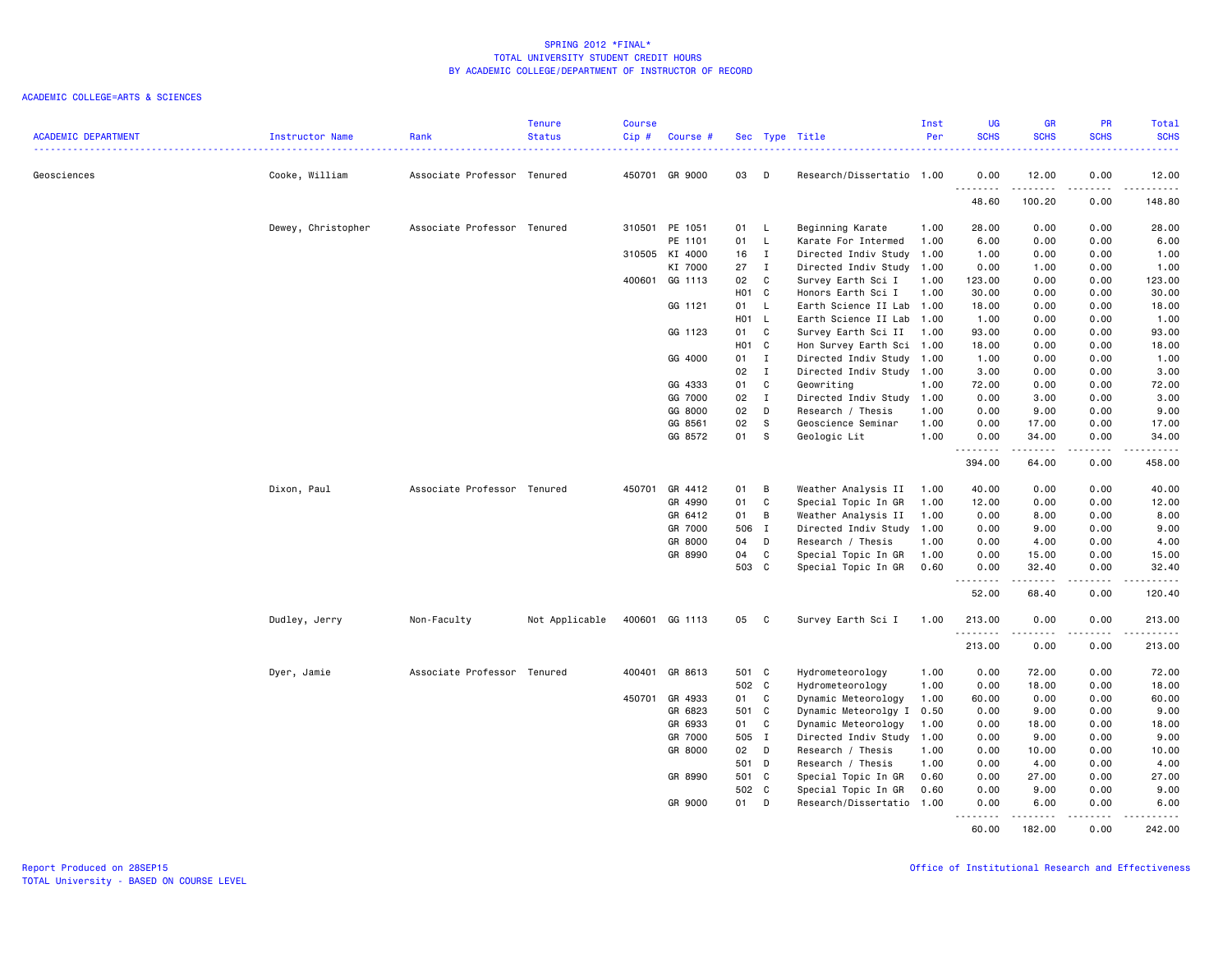|                            |                        |                               | <b>Tenure</b>  | <b>Course</b> |                    |                |              |                                          | Inst         | <b>UG</b>         | <b>GR</b>     | PR                             | Total                       |
|----------------------------|------------------------|-------------------------------|----------------|---------------|--------------------|----------------|--------------|------------------------------------------|--------------|-------------------|---------------|--------------------------------|-----------------------------|
| <b>ACADEMIC DEPARTMENT</b> | <b>Instructor Name</b> | Rank                          | <b>Status</b>  | Cip#          | Course #           |                |              | Sec Type Title                           | Per          | <b>SCHS</b>       | <b>SCHS</b>   | <b>SCHS</b>                    | <b>SCHS</b><br>22222        |
|                            |                        |                               |                |               |                    |                |              |                                          |              |                   |               |                                |                             |
| Geosciences                | Elliott, Jack          | Lecturer                      | Non-Ten Track  | 450701        | GR 1114<br>GR 4263 | 201 B<br>201 C |              | Physical Geography                       | 1.00<br>1.00 | 24.00<br>12.00    | 0.00<br>0.00  | 0.00<br>0.00                   | 24.00<br>12.00              |
|                            |                        |                               |                |               | GR 6263            | 201 C          |              | Geography Of South<br>Geography Of South | 1.00         | 0.00              | 3.00          | 0.00                           | 3.00                        |
|                            |                        |                               |                |               |                    |                |              |                                          |              | .                 | .             | .                              | .                           |
|                            |                        |                               |                |               |                    |                |              |                                          |              | 36.00             | 3.00          | 0.00                           | 39.00                       |
|                            | Gillham, Douglas       | Instructor                    | Non-Ten Track  |               | 450701 GR 1123     | 501 C          |              | Intro World Geog                         | 1.00         | 108.00            | 0.00          | 0.00                           | 108.00                      |
|                            |                        |                               |                |               |                    | 502 C          |              | Intro World Geog                         | 1.00         | 69.00             | 0.00          | 0.00                           | 69.00                       |
|                            |                        |                               |                |               |                    | 503 C          |              | Intro World Geog                         | 1.00         | 6.00              | 0.00          | 0.00                           | 6.00                        |
|                            |                        |                               |                |               | GR 4000            | 501 I          |              | Directed Indiv Study                     | 1.00         | 6.00              | 0.00          | 0.00                           | 6.00                        |
|                            |                        |                               |                |               | GR 4432            | 01 B           |              | Wx Forecasting II                        | 1.00         | 48.00             | 0.00          | 0.00                           | 48.00                       |
|                            |                        |                               |                |               | GR 4640            | 501 E          |              | Met Internship                           | 1.00         | 9.00              | 0.00          | 0.00                           | 9.00                        |
|                            |                        |                               |                |               | GR 6432            | 01 B           |              | Wx Forecasting II                        | 1.00         | 0.00              | 22.00         | 0.00                           | 22.00                       |
|                            |                        |                               |                |               | GR 7000            | 508 I          |              | Directed Indiv Study                     | 1.00         | 0.00<br><u>.</u>  | 3.00          | 0.00                           | 3.00<br>.                   |
|                            |                        |                               |                |               |                    |                |              |                                          |              | 246.00            | 25.00         | 0.00                           | 271.00                      |
|                            | Grimes, Craig          | Assistant Professor Ten Track |                | 400601        | GG 4990            | 01             | $\mathbf{C}$ | Special Topic In GG                      | 1.00         | 18.00             | 0.00          | 0.00                           | 18.00                       |
|                            |                        |                               |                |               | GG 6990            | 01             | C            | Special Topic In GG                      | 1.00         | 0.00              | 27.00         | 0.00                           | 27.00                       |
|                            |                        |                               |                |               | GG 8990            | 01 C           |              | Special Topic In GG                      | 1.00         | 0.00              | 30.00         | 0.00                           | 30.00                       |
|                            |                        |                               |                |               |                    |                |              |                                          |              | <u>.</u><br>18.00 | 57.00         | .<br>0.00                      | .<br>75.00                  |
|                            | Haby, Jeffrey          | Lecturer                      | Non-Ten Track  |               | 400601 GG 3613     | 501 C          |              | Water Resources                          | 1.00         | 120.00            | 0.00          | 0.00                           | 120.00                      |
|                            |                        |                               |                |               |                    | 502 C          |              | Water Resources                          | 1.00         | 105.00            | 0.00          | 0.00                           | 105.00                      |
|                            |                        |                               |                |               |                    | 503 C          |              | Water Resources                          | 1.00         | 30.00             | 0.00          | 0.00                           | 30.00                       |
|                            |                        |                               |                |               |                    |                |              |                                          |              | <b></b><br>255.00 | .<br>0.00     | $- - - -$<br>0.00              | <b></b><br>255.00           |
|                            | Haney, Christa         | Instructor                    | Non-Ten Track  |               | 450701 GR 1114     | 01 C           |              | Physical Geography                       | 1.00         | 168.00            | 0.00          | 0.00                           | 168.00                      |
|                            |                        |                               |                |               |                    | 03             | K            | Physical Geography                       | 1.00         | 0.00              | 0.00          | 0.00                           | 0.00                        |
|                            |                        |                               |                |               |                    | 04             | K            | Physical Geography                       | 1.00         | 0.00              | 0.00          | 0.00                           | 0.00                        |
|                            |                        |                               |                |               |                    | 05             | $\mathsf{K}$ | Physical Geography                       | 1.00         | 0.00              | 0.00          | 0.00                           | 0.00                        |
|                            |                        |                               |                |               |                    | 06             | $\mathsf{K}$ | Physical Geography                       | 1.00         | 0.00              | 0.00          | 0.00                           | 0.00                        |
|                            |                        |                               |                |               | GR 1123            | 504 C          |              | Intro World Geog                         | 1.00         | 135.00            | 0.00          | 0.00                           | 135.00                      |
|                            |                        |                               |                |               | GR 4603            | 501 C          |              | Climatology                              | 1.00         | 111.00            | 0.00          | 0.00                           | 111.00                      |
|                            |                        |                               |                |               |                    | 502 C          |              | Climatology                              | 1.00         | 114.00            | 0.00          | 0.00                           | 114.00                      |
|                            |                        |                               |                |               |                    | 503 C          |              | Climatology                              | 1.00         | 21.00             | 0.00          | 0.00                           | 21.00                       |
|                            |                        |                               |                |               | GR 8553            | 501 S          |              | Research Methods in                      | 0.50         | 0.00              | 45.00         | 0.00                           | 45.00                       |
|                            |                        |                               |                |               |                    | 502 S          |              | Research Methods in                      | 0.50         | 0.00              | 37.50         | 0.00                           | 37.50                       |
|                            |                        |                               |                |               |                    | 503 S          |              | Research Methods in                      | 0.50         | 0.00<br>.         | 4.50<br>22222 | 0.00<br>$\omega$ is a $\omega$ | 4.50<br>الداليات الدالية ال |
|                            |                        |                               |                |               |                    |                |              |                                          |              | 549.00            | 87.00         | 0.00                           | 636.00                      |
|                            | Hasan, Khaled          | Non-Faculty                   | Not Applicable |               | 400601 GG 1113     | 04 C           |              | Survey Earth Sci I                       | 1.00         | 207.00            | 0.00          | 0.00                           | 207.00                      |
|                            |                        |                               |                |               |                    |                |              |                                          |              | .<br>207.00       | 0.00          | 0.00                           | .<br>207.00                 |
|                            | Jones, John            | Grad Teach Assist             | Not Applicable |               | 400601 GG 1133     | 01 C           |              | Planetary Geology                        | 1.00         | 123.00<br>.       | 0.00<br>----- | 0.00<br>.                      | 123.00<br>.                 |
|                            |                        |                               |                |               |                    |                |              |                                          |              | 123.00            | 0.00          | 0.00                           | 123.00                      |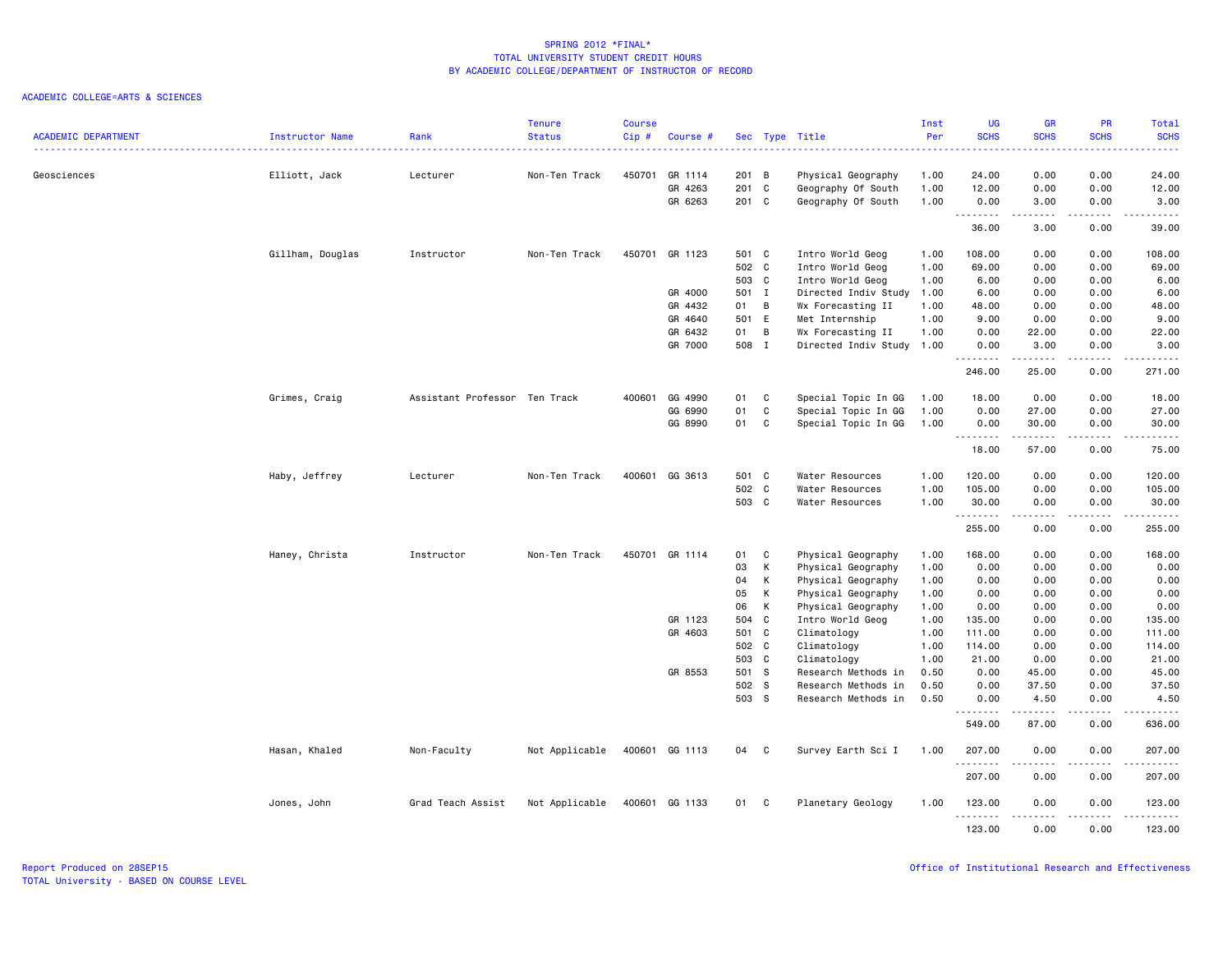### ACADEMIC COLLEGE=ARTS & SCIENCES

| 400601 GG 1113<br>0.00<br>Geosciences<br>Kambesis, Patricia<br>Grad Teach Assist<br>Not Applicable<br>06 C<br>Survey Earth Sci I<br>1.00<br>210.00<br>0.00<br>210.00<br>.<br>.<br>.<br>.<br>210.00<br>0.00<br>0.00<br>210.00<br>450701 GR 4823<br>Keeney, David<br>Instructor<br>Non-Ten Track<br>501 C<br>Dynamic Meteorology<br>12.00<br>0.00<br>0.00<br>12.00<br>1.00<br>501 C<br>Special Topic In GR<br>GR 4990<br>1.00<br>120.00<br>0.00<br>0.00<br>120.00<br>502 C<br>Special Topic In GR<br>96.00<br>1.00<br>96.00<br>0.00<br>0.00<br>503 C<br>Special Topic In GR<br>1.00<br>21.00<br>0.00<br>0.00<br>21.00<br>GR 6823<br>501 C<br>Dynamic Meteorolgy I<br>0.00<br>9.00<br>0.50<br>9.00<br>0.00<br>GR 6990<br>501 C<br>Special Topic In GR<br>0.40<br>19.20<br>0.00<br>19.20<br>0.00<br>.<br>.<br>$- - - -$<br>.<br>249.00<br>277.20<br>28.20<br>0.00<br>Kirkland, Brenda<br>Associate Professor Tenured<br>400601 GG 3133<br>01 C<br>Intro Environ Geol<br>117.00<br>0.00<br>0.00<br>117.00<br>1.00<br>GG 4000<br>03<br>$\mathbf{I}$<br>3.00<br>Directed Indiv Study<br>1.00<br>0.00<br>0.00<br>3.00<br>GG 4413<br>01<br>C<br>Structural Geology<br>1.00<br>63.00<br>0.00<br>0.00<br>63.00<br>02<br>K<br>Structural Geology<br>0.00<br>0.00<br>0.00<br>0.00<br>1.00<br>03<br>K<br>Structural Geology<br>1.00<br>0.00<br>0.00<br>0.00<br>0.00<br>$\mathtt{C}$<br>GG 6413<br>01<br>Structural Geology<br>1.00<br>0.00<br>21.00<br>0.00<br>21.00<br>02<br>к<br>Structural Geology<br>0.50<br>0.00<br>0.00<br>0.00<br>0.00<br>03<br>К<br>Structural Geology<br>0.50<br>0.00<br>0.00<br>0.00<br>0.00<br>05<br>GG 7000<br>$\mathbf I$<br>Directed Indiv Study<br>1.00<br>0.00<br>6.00<br>0.00<br>6.00<br>GG 8000<br>03<br>D<br>1.00<br>0.00<br>15.00<br>Research / Thesis<br>0.00<br>15.00<br>02<br>GG 9000<br>$\Box$<br>Research/Dissertatio 1.00<br>0.00<br>3.00<br>0.00<br>3.00<br>.<br>.<br>.<br>.<br>183.00<br>45.00<br>0.00<br>228.00<br>Larson, Erik<br>Grad Teach Assist<br>Not Applicable<br>400601 GG 1113<br>01 C<br>Survey Earth Sci I<br>1.00<br>201.00<br>0.00<br>0.00<br>201.00<br>.<br>.<br>.<br>201.00<br>0.00<br>0.00<br>201.00<br>400601<br>GG 4613<br>Phys Hydrogeology<br>1.00<br>45.00<br>0.00<br>0.00<br>45.00<br>Lecturer<br>Non-Ten Track<br>01<br>$\mathbf{C}$<br>May, James<br>GG 6613<br>01<br>C<br>Phys Hydrogeology<br>0.00<br>0.00<br>1.00<br>12.00<br>12.00<br>502 C<br>GG 8990<br>Special Topic In GG<br>1.00<br>9.00<br>0.00<br>9.00<br>0.00<br>.<br>45.00<br>21.00<br>0.00<br>66.00<br>McNeal, Karen<br>Assistant Professor Ten Track<br>400601<br>GG 7000<br>Directed Indiv Study 1.00<br>0.00<br>21.00<br>0.00<br>21.00<br>$01 \qquad I$<br>05<br>D<br>GG 8000<br>Research / Thesis<br>1.00<br>0.00<br>2.00<br>0.00<br>2.00<br>GG 9000<br>04 D<br>Research/Dissertatio 1.00<br>0.00<br>9.00<br>0.00<br>9.00<br>.<br>.<br>$\frac{1}{2} \left( \frac{1}{2} \right) \left( \frac{1}{2} \right) \left( \frac{1}{2} \right) \left( \frac{1}{2} \right) \left( \frac{1}{2} \right)$<br>32.00<br>0.00<br>0.00<br>32.00<br>Mercer, Andrew<br>Assistant Professor Ten Track<br>450701<br>GR 4623<br>01 C<br>Physical Meteorology 1.00<br>78.00<br>0.00<br>0.00<br>78.00<br>GR 6623<br>01 C<br>Physical Meteorology 1.00<br>0.00<br>9.00<br>0.00<br>9.00<br>507 I<br>GR 7000<br>Directed Indiv Study<br>1.00<br>0.00<br>0.00<br>15.00<br>15.00<br>03 D<br>GR 8000<br>Research / Thesis<br>1.00<br>0.00<br>5.00<br>0.00<br>5.00<br>.<br>د د د د د<br>د د د د<br>.<br>78.00<br>29.00<br>0.00<br>107.00<br>Miller, Dalton<br>Non-Ten Track<br>03<br>1.00<br>129.00<br>0.00<br>0.00<br>129.00<br>Instructor<br>400601 GG 1113<br>C<br>Survey Earth Sci I<br>450701<br>GR 1123<br>05<br>C<br>Intro World Geog<br>1.00<br>300.00<br>0.00<br>0.00<br>300.00 | <b>ACADEMIC DEPARTMENT</b> | Instructor Name | Rank | <b>Tenure</b><br><b>Status</b> | Course<br>Cip# | Course # |  | Sec Type Title | Inst<br>Per | UG<br><b>SCHS</b> | <b>GR</b><br><b>SCHS</b> | PR<br><b>SCHS</b> | Total<br><b>SCHS</b> |
|------------------------------------------------------------------------------------------------------------------------------------------------------------------------------------------------------------------------------------------------------------------------------------------------------------------------------------------------------------------------------------------------------------------------------------------------------------------------------------------------------------------------------------------------------------------------------------------------------------------------------------------------------------------------------------------------------------------------------------------------------------------------------------------------------------------------------------------------------------------------------------------------------------------------------------------------------------------------------------------------------------------------------------------------------------------------------------------------------------------------------------------------------------------------------------------------------------------------------------------------------------------------------------------------------------------------------------------------------------------------------------------------------------------------------------------------------------------------------------------------------------------------------------------------------------------------------------------------------------------------------------------------------------------------------------------------------------------------------------------------------------------------------------------------------------------------------------------------------------------------------------------------------------------------------------------------------------------------------------------------------------------------------------------------------------------------------------------------------------------------------------------------------------------------------------------------------------------------------------------------------------------------------------------------------------------------------------------------------------------------------------------------------------------------------------------------------------------------------------------------------------------------------------------------------------------------------------------------------------------------------------------------------------------------------------------------------------------------------------------------------------------------------------------------------------------------------------------------------------------------------------------------------------------------------------------------------------------------------------------------------------------------------------------------------------------------------------------------------------------------------------------------------------------------------------------------------------------------------------------------------------------------------------------------------------------------------------------------------------------------------------------------------------------------------------------------------------------------------------------------------------------------------------------------------------------------------------------------------------------------------------------------------------------------------------------------------------------------------------------------------------------------------------|----------------------------|-----------------|------|--------------------------------|----------------|----------|--|----------------|-------------|-------------------|--------------------------|-------------------|----------------------|
|                                                                                                                                                                                                                                                                                                                                                                                                                                                                                                                                                                                                                                                                                                                                                                                                                                                                                                                                                                                                                                                                                                                                                                                                                                                                                                                                                                                                                                                                                                                                                                                                                                                                                                                                                                                                                                                                                                                                                                                                                                                                                                                                                                                                                                                                                                                                                                                                                                                                                                                                                                                                                                                                                                                                                                                                                                                                                                                                                                                                                                                                                                                                                                                                                                                                                                                                                                                                                                                                                                                                                                                                                                                                                                                                                                                    |                            |                 |      |                                |                |          |  |                |             |                   |                          |                   |                      |
|                                                                                                                                                                                                                                                                                                                                                                                                                                                                                                                                                                                                                                                                                                                                                                                                                                                                                                                                                                                                                                                                                                                                                                                                                                                                                                                                                                                                                                                                                                                                                                                                                                                                                                                                                                                                                                                                                                                                                                                                                                                                                                                                                                                                                                                                                                                                                                                                                                                                                                                                                                                                                                                                                                                                                                                                                                                                                                                                                                                                                                                                                                                                                                                                                                                                                                                                                                                                                                                                                                                                                                                                                                                                                                                                                                                    |                            |                 |      |                                |                |          |  |                |             |                   |                          |                   |                      |
|                                                                                                                                                                                                                                                                                                                                                                                                                                                                                                                                                                                                                                                                                                                                                                                                                                                                                                                                                                                                                                                                                                                                                                                                                                                                                                                                                                                                                                                                                                                                                                                                                                                                                                                                                                                                                                                                                                                                                                                                                                                                                                                                                                                                                                                                                                                                                                                                                                                                                                                                                                                                                                                                                                                                                                                                                                                                                                                                                                                                                                                                                                                                                                                                                                                                                                                                                                                                                                                                                                                                                                                                                                                                                                                                                                                    |                            |                 |      |                                |                |          |  |                |             |                   |                          |                   |                      |
|                                                                                                                                                                                                                                                                                                                                                                                                                                                                                                                                                                                                                                                                                                                                                                                                                                                                                                                                                                                                                                                                                                                                                                                                                                                                                                                                                                                                                                                                                                                                                                                                                                                                                                                                                                                                                                                                                                                                                                                                                                                                                                                                                                                                                                                                                                                                                                                                                                                                                                                                                                                                                                                                                                                                                                                                                                                                                                                                                                                                                                                                                                                                                                                                                                                                                                                                                                                                                                                                                                                                                                                                                                                                                                                                                                                    |                            |                 |      |                                |                |          |  |                |             |                   |                          |                   |                      |
|                                                                                                                                                                                                                                                                                                                                                                                                                                                                                                                                                                                                                                                                                                                                                                                                                                                                                                                                                                                                                                                                                                                                                                                                                                                                                                                                                                                                                                                                                                                                                                                                                                                                                                                                                                                                                                                                                                                                                                                                                                                                                                                                                                                                                                                                                                                                                                                                                                                                                                                                                                                                                                                                                                                                                                                                                                                                                                                                                                                                                                                                                                                                                                                                                                                                                                                                                                                                                                                                                                                                                                                                                                                                                                                                                                                    |                            |                 |      |                                |                |          |  |                |             |                   |                          |                   |                      |
|                                                                                                                                                                                                                                                                                                                                                                                                                                                                                                                                                                                                                                                                                                                                                                                                                                                                                                                                                                                                                                                                                                                                                                                                                                                                                                                                                                                                                                                                                                                                                                                                                                                                                                                                                                                                                                                                                                                                                                                                                                                                                                                                                                                                                                                                                                                                                                                                                                                                                                                                                                                                                                                                                                                                                                                                                                                                                                                                                                                                                                                                                                                                                                                                                                                                                                                                                                                                                                                                                                                                                                                                                                                                                                                                                                                    |                            |                 |      |                                |                |          |  |                |             |                   |                          |                   |                      |
|                                                                                                                                                                                                                                                                                                                                                                                                                                                                                                                                                                                                                                                                                                                                                                                                                                                                                                                                                                                                                                                                                                                                                                                                                                                                                                                                                                                                                                                                                                                                                                                                                                                                                                                                                                                                                                                                                                                                                                                                                                                                                                                                                                                                                                                                                                                                                                                                                                                                                                                                                                                                                                                                                                                                                                                                                                                                                                                                                                                                                                                                                                                                                                                                                                                                                                                                                                                                                                                                                                                                                                                                                                                                                                                                                                                    |                            |                 |      |                                |                |          |  |                |             |                   |                          |                   |                      |
|                                                                                                                                                                                                                                                                                                                                                                                                                                                                                                                                                                                                                                                                                                                                                                                                                                                                                                                                                                                                                                                                                                                                                                                                                                                                                                                                                                                                                                                                                                                                                                                                                                                                                                                                                                                                                                                                                                                                                                                                                                                                                                                                                                                                                                                                                                                                                                                                                                                                                                                                                                                                                                                                                                                                                                                                                                                                                                                                                                                                                                                                                                                                                                                                                                                                                                                                                                                                                                                                                                                                                                                                                                                                                                                                                                                    |                            |                 |      |                                |                |          |  |                |             |                   |                          |                   |                      |
|                                                                                                                                                                                                                                                                                                                                                                                                                                                                                                                                                                                                                                                                                                                                                                                                                                                                                                                                                                                                                                                                                                                                                                                                                                                                                                                                                                                                                                                                                                                                                                                                                                                                                                                                                                                                                                                                                                                                                                                                                                                                                                                                                                                                                                                                                                                                                                                                                                                                                                                                                                                                                                                                                                                                                                                                                                                                                                                                                                                                                                                                                                                                                                                                                                                                                                                                                                                                                                                                                                                                                                                                                                                                                                                                                                                    |                            |                 |      |                                |                |          |  |                |             |                   |                          |                   |                      |
|                                                                                                                                                                                                                                                                                                                                                                                                                                                                                                                                                                                                                                                                                                                                                                                                                                                                                                                                                                                                                                                                                                                                                                                                                                                                                                                                                                                                                                                                                                                                                                                                                                                                                                                                                                                                                                                                                                                                                                                                                                                                                                                                                                                                                                                                                                                                                                                                                                                                                                                                                                                                                                                                                                                                                                                                                                                                                                                                                                                                                                                                                                                                                                                                                                                                                                                                                                                                                                                                                                                                                                                                                                                                                                                                                                                    |                            |                 |      |                                |                |          |  |                |             |                   |                          |                   |                      |
|                                                                                                                                                                                                                                                                                                                                                                                                                                                                                                                                                                                                                                                                                                                                                                                                                                                                                                                                                                                                                                                                                                                                                                                                                                                                                                                                                                                                                                                                                                                                                                                                                                                                                                                                                                                                                                                                                                                                                                                                                                                                                                                                                                                                                                                                                                                                                                                                                                                                                                                                                                                                                                                                                                                                                                                                                                                                                                                                                                                                                                                                                                                                                                                                                                                                                                                                                                                                                                                                                                                                                                                                                                                                                                                                                                                    |                            |                 |      |                                |                |          |  |                |             |                   |                          |                   |                      |
|                                                                                                                                                                                                                                                                                                                                                                                                                                                                                                                                                                                                                                                                                                                                                                                                                                                                                                                                                                                                                                                                                                                                                                                                                                                                                                                                                                                                                                                                                                                                                                                                                                                                                                                                                                                                                                                                                                                                                                                                                                                                                                                                                                                                                                                                                                                                                                                                                                                                                                                                                                                                                                                                                                                                                                                                                                                                                                                                                                                                                                                                                                                                                                                                                                                                                                                                                                                                                                                                                                                                                                                                                                                                                                                                                                                    |                            |                 |      |                                |                |          |  |                |             |                   |                          |                   |                      |
|                                                                                                                                                                                                                                                                                                                                                                                                                                                                                                                                                                                                                                                                                                                                                                                                                                                                                                                                                                                                                                                                                                                                                                                                                                                                                                                                                                                                                                                                                                                                                                                                                                                                                                                                                                                                                                                                                                                                                                                                                                                                                                                                                                                                                                                                                                                                                                                                                                                                                                                                                                                                                                                                                                                                                                                                                                                                                                                                                                                                                                                                                                                                                                                                                                                                                                                                                                                                                                                                                                                                                                                                                                                                                                                                                                                    |                            |                 |      |                                |                |          |  |                |             |                   |                          |                   |                      |
|                                                                                                                                                                                                                                                                                                                                                                                                                                                                                                                                                                                                                                                                                                                                                                                                                                                                                                                                                                                                                                                                                                                                                                                                                                                                                                                                                                                                                                                                                                                                                                                                                                                                                                                                                                                                                                                                                                                                                                                                                                                                                                                                                                                                                                                                                                                                                                                                                                                                                                                                                                                                                                                                                                                                                                                                                                                                                                                                                                                                                                                                                                                                                                                                                                                                                                                                                                                                                                                                                                                                                                                                                                                                                                                                                                                    |                            |                 |      |                                |                |          |  |                |             |                   |                          |                   |                      |
|                                                                                                                                                                                                                                                                                                                                                                                                                                                                                                                                                                                                                                                                                                                                                                                                                                                                                                                                                                                                                                                                                                                                                                                                                                                                                                                                                                                                                                                                                                                                                                                                                                                                                                                                                                                                                                                                                                                                                                                                                                                                                                                                                                                                                                                                                                                                                                                                                                                                                                                                                                                                                                                                                                                                                                                                                                                                                                                                                                                                                                                                                                                                                                                                                                                                                                                                                                                                                                                                                                                                                                                                                                                                                                                                                                                    |                            |                 |      |                                |                |          |  |                |             |                   |                          |                   |                      |
|                                                                                                                                                                                                                                                                                                                                                                                                                                                                                                                                                                                                                                                                                                                                                                                                                                                                                                                                                                                                                                                                                                                                                                                                                                                                                                                                                                                                                                                                                                                                                                                                                                                                                                                                                                                                                                                                                                                                                                                                                                                                                                                                                                                                                                                                                                                                                                                                                                                                                                                                                                                                                                                                                                                                                                                                                                                                                                                                                                                                                                                                                                                                                                                                                                                                                                                                                                                                                                                                                                                                                                                                                                                                                                                                                                                    |                            |                 |      |                                |                |          |  |                |             |                   |                          |                   |                      |
|                                                                                                                                                                                                                                                                                                                                                                                                                                                                                                                                                                                                                                                                                                                                                                                                                                                                                                                                                                                                                                                                                                                                                                                                                                                                                                                                                                                                                                                                                                                                                                                                                                                                                                                                                                                                                                                                                                                                                                                                                                                                                                                                                                                                                                                                                                                                                                                                                                                                                                                                                                                                                                                                                                                                                                                                                                                                                                                                                                                                                                                                                                                                                                                                                                                                                                                                                                                                                                                                                                                                                                                                                                                                                                                                                                                    |                            |                 |      |                                |                |          |  |                |             |                   |                          |                   |                      |
|                                                                                                                                                                                                                                                                                                                                                                                                                                                                                                                                                                                                                                                                                                                                                                                                                                                                                                                                                                                                                                                                                                                                                                                                                                                                                                                                                                                                                                                                                                                                                                                                                                                                                                                                                                                                                                                                                                                                                                                                                                                                                                                                                                                                                                                                                                                                                                                                                                                                                                                                                                                                                                                                                                                                                                                                                                                                                                                                                                                                                                                                                                                                                                                                                                                                                                                                                                                                                                                                                                                                                                                                                                                                                                                                                                                    |                            |                 |      |                                |                |          |  |                |             |                   |                          |                   |                      |
|                                                                                                                                                                                                                                                                                                                                                                                                                                                                                                                                                                                                                                                                                                                                                                                                                                                                                                                                                                                                                                                                                                                                                                                                                                                                                                                                                                                                                                                                                                                                                                                                                                                                                                                                                                                                                                                                                                                                                                                                                                                                                                                                                                                                                                                                                                                                                                                                                                                                                                                                                                                                                                                                                                                                                                                                                                                                                                                                                                                                                                                                                                                                                                                                                                                                                                                                                                                                                                                                                                                                                                                                                                                                                                                                                                                    |                            |                 |      |                                |                |          |  |                |             |                   |                          |                   |                      |
|                                                                                                                                                                                                                                                                                                                                                                                                                                                                                                                                                                                                                                                                                                                                                                                                                                                                                                                                                                                                                                                                                                                                                                                                                                                                                                                                                                                                                                                                                                                                                                                                                                                                                                                                                                                                                                                                                                                                                                                                                                                                                                                                                                                                                                                                                                                                                                                                                                                                                                                                                                                                                                                                                                                                                                                                                                                                                                                                                                                                                                                                                                                                                                                                                                                                                                                                                                                                                                                                                                                                                                                                                                                                                                                                                                                    |                            |                 |      |                                |                |          |  |                |             |                   |                          |                   |                      |
|                                                                                                                                                                                                                                                                                                                                                                                                                                                                                                                                                                                                                                                                                                                                                                                                                                                                                                                                                                                                                                                                                                                                                                                                                                                                                                                                                                                                                                                                                                                                                                                                                                                                                                                                                                                                                                                                                                                                                                                                                                                                                                                                                                                                                                                                                                                                                                                                                                                                                                                                                                                                                                                                                                                                                                                                                                                                                                                                                                                                                                                                                                                                                                                                                                                                                                                                                                                                                                                                                                                                                                                                                                                                                                                                                                                    |                            |                 |      |                                |                |          |  |                |             |                   |                          |                   |                      |
|                                                                                                                                                                                                                                                                                                                                                                                                                                                                                                                                                                                                                                                                                                                                                                                                                                                                                                                                                                                                                                                                                                                                                                                                                                                                                                                                                                                                                                                                                                                                                                                                                                                                                                                                                                                                                                                                                                                                                                                                                                                                                                                                                                                                                                                                                                                                                                                                                                                                                                                                                                                                                                                                                                                                                                                                                                                                                                                                                                                                                                                                                                                                                                                                                                                                                                                                                                                                                                                                                                                                                                                                                                                                                                                                                                                    |                            |                 |      |                                |                |          |  |                |             |                   |                          |                   |                      |
|                                                                                                                                                                                                                                                                                                                                                                                                                                                                                                                                                                                                                                                                                                                                                                                                                                                                                                                                                                                                                                                                                                                                                                                                                                                                                                                                                                                                                                                                                                                                                                                                                                                                                                                                                                                                                                                                                                                                                                                                                                                                                                                                                                                                                                                                                                                                                                                                                                                                                                                                                                                                                                                                                                                                                                                                                                                                                                                                                                                                                                                                                                                                                                                                                                                                                                                                                                                                                                                                                                                                                                                                                                                                                                                                                                                    |                            |                 |      |                                |                |          |  |                |             |                   |                          |                   |                      |
|                                                                                                                                                                                                                                                                                                                                                                                                                                                                                                                                                                                                                                                                                                                                                                                                                                                                                                                                                                                                                                                                                                                                                                                                                                                                                                                                                                                                                                                                                                                                                                                                                                                                                                                                                                                                                                                                                                                                                                                                                                                                                                                                                                                                                                                                                                                                                                                                                                                                                                                                                                                                                                                                                                                                                                                                                                                                                                                                                                                                                                                                                                                                                                                                                                                                                                                                                                                                                                                                                                                                                                                                                                                                                                                                                                                    |                            |                 |      |                                |                |          |  |                |             |                   |                          |                   |                      |
|                                                                                                                                                                                                                                                                                                                                                                                                                                                                                                                                                                                                                                                                                                                                                                                                                                                                                                                                                                                                                                                                                                                                                                                                                                                                                                                                                                                                                                                                                                                                                                                                                                                                                                                                                                                                                                                                                                                                                                                                                                                                                                                                                                                                                                                                                                                                                                                                                                                                                                                                                                                                                                                                                                                                                                                                                                                                                                                                                                                                                                                                                                                                                                                                                                                                                                                                                                                                                                                                                                                                                                                                                                                                                                                                                                                    |                            |                 |      |                                |                |          |  |                |             |                   |                          |                   |                      |
|                                                                                                                                                                                                                                                                                                                                                                                                                                                                                                                                                                                                                                                                                                                                                                                                                                                                                                                                                                                                                                                                                                                                                                                                                                                                                                                                                                                                                                                                                                                                                                                                                                                                                                                                                                                                                                                                                                                                                                                                                                                                                                                                                                                                                                                                                                                                                                                                                                                                                                                                                                                                                                                                                                                                                                                                                                                                                                                                                                                                                                                                                                                                                                                                                                                                                                                                                                                                                                                                                                                                                                                                                                                                                                                                                                                    |                            |                 |      |                                |                |          |  |                |             |                   |                          |                   |                      |
|                                                                                                                                                                                                                                                                                                                                                                                                                                                                                                                                                                                                                                                                                                                                                                                                                                                                                                                                                                                                                                                                                                                                                                                                                                                                                                                                                                                                                                                                                                                                                                                                                                                                                                                                                                                                                                                                                                                                                                                                                                                                                                                                                                                                                                                                                                                                                                                                                                                                                                                                                                                                                                                                                                                                                                                                                                                                                                                                                                                                                                                                                                                                                                                                                                                                                                                                                                                                                                                                                                                                                                                                                                                                                                                                                                                    |                            |                 |      |                                |                |          |  |                |             |                   |                          |                   |                      |
|                                                                                                                                                                                                                                                                                                                                                                                                                                                                                                                                                                                                                                                                                                                                                                                                                                                                                                                                                                                                                                                                                                                                                                                                                                                                                                                                                                                                                                                                                                                                                                                                                                                                                                                                                                                                                                                                                                                                                                                                                                                                                                                                                                                                                                                                                                                                                                                                                                                                                                                                                                                                                                                                                                                                                                                                                                                                                                                                                                                                                                                                                                                                                                                                                                                                                                                                                                                                                                                                                                                                                                                                                                                                                                                                                                                    |                            |                 |      |                                |                |          |  |                |             |                   |                          |                   |                      |
|                                                                                                                                                                                                                                                                                                                                                                                                                                                                                                                                                                                                                                                                                                                                                                                                                                                                                                                                                                                                                                                                                                                                                                                                                                                                                                                                                                                                                                                                                                                                                                                                                                                                                                                                                                                                                                                                                                                                                                                                                                                                                                                                                                                                                                                                                                                                                                                                                                                                                                                                                                                                                                                                                                                                                                                                                                                                                                                                                                                                                                                                                                                                                                                                                                                                                                                                                                                                                                                                                                                                                                                                                                                                                                                                                                                    |                            |                 |      |                                |                |          |  |                |             |                   |                          |                   |                      |
|                                                                                                                                                                                                                                                                                                                                                                                                                                                                                                                                                                                                                                                                                                                                                                                                                                                                                                                                                                                                                                                                                                                                                                                                                                                                                                                                                                                                                                                                                                                                                                                                                                                                                                                                                                                                                                                                                                                                                                                                                                                                                                                                                                                                                                                                                                                                                                                                                                                                                                                                                                                                                                                                                                                                                                                                                                                                                                                                                                                                                                                                                                                                                                                                                                                                                                                                                                                                                                                                                                                                                                                                                                                                                                                                                                                    |                            |                 |      |                                |                |          |  |                |             |                   |                          |                   |                      |
|                                                                                                                                                                                                                                                                                                                                                                                                                                                                                                                                                                                                                                                                                                                                                                                                                                                                                                                                                                                                                                                                                                                                                                                                                                                                                                                                                                                                                                                                                                                                                                                                                                                                                                                                                                                                                                                                                                                                                                                                                                                                                                                                                                                                                                                                                                                                                                                                                                                                                                                                                                                                                                                                                                                                                                                                                                                                                                                                                                                                                                                                                                                                                                                                                                                                                                                                                                                                                                                                                                                                                                                                                                                                                                                                                                                    |                            |                 |      |                                |                |          |  |                |             |                   |                          |                   |                      |
|                                                                                                                                                                                                                                                                                                                                                                                                                                                                                                                                                                                                                                                                                                                                                                                                                                                                                                                                                                                                                                                                                                                                                                                                                                                                                                                                                                                                                                                                                                                                                                                                                                                                                                                                                                                                                                                                                                                                                                                                                                                                                                                                                                                                                                                                                                                                                                                                                                                                                                                                                                                                                                                                                                                                                                                                                                                                                                                                                                                                                                                                                                                                                                                                                                                                                                                                                                                                                                                                                                                                                                                                                                                                                                                                                                                    |                            |                 |      |                                |                |          |  |                |             |                   |                          |                   |                      |
|                                                                                                                                                                                                                                                                                                                                                                                                                                                                                                                                                                                                                                                                                                                                                                                                                                                                                                                                                                                                                                                                                                                                                                                                                                                                                                                                                                                                                                                                                                                                                                                                                                                                                                                                                                                                                                                                                                                                                                                                                                                                                                                                                                                                                                                                                                                                                                                                                                                                                                                                                                                                                                                                                                                                                                                                                                                                                                                                                                                                                                                                                                                                                                                                                                                                                                                                                                                                                                                                                                                                                                                                                                                                                                                                                                                    |                            |                 |      |                                |                |          |  |                |             |                   |                          |                   |                      |
|                                                                                                                                                                                                                                                                                                                                                                                                                                                                                                                                                                                                                                                                                                                                                                                                                                                                                                                                                                                                                                                                                                                                                                                                                                                                                                                                                                                                                                                                                                                                                                                                                                                                                                                                                                                                                                                                                                                                                                                                                                                                                                                                                                                                                                                                                                                                                                                                                                                                                                                                                                                                                                                                                                                                                                                                                                                                                                                                                                                                                                                                                                                                                                                                                                                                                                                                                                                                                                                                                                                                                                                                                                                                                                                                                                                    |                            |                 |      |                                |                |          |  |                |             |                   |                          |                   |                      |
|                                                                                                                                                                                                                                                                                                                                                                                                                                                                                                                                                                                                                                                                                                                                                                                                                                                                                                                                                                                                                                                                                                                                                                                                                                                                                                                                                                                                                                                                                                                                                                                                                                                                                                                                                                                                                                                                                                                                                                                                                                                                                                                                                                                                                                                                                                                                                                                                                                                                                                                                                                                                                                                                                                                                                                                                                                                                                                                                                                                                                                                                                                                                                                                                                                                                                                                                                                                                                                                                                                                                                                                                                                                                                                                                                                                    |                            |                 |      |                                |                |          |  |                |             |                   |                          |                   |                      |
|                                                                                                                                                                                                                                                                                                                                                                                                                                                                                                                                                                                                                                                                                                                                                                                                                                                                                                                                                                                                                                                                                                                                                                                                                                                                                                                                                                                                                                                                                                                                                                                                                                                                                                                                                                                                                                                                                                                                                                                                                                                                                                                                                                                                                                                                                                                                                                                                                                                                                                                                                                                                                                                                                                                                                                                                                                                                                                                                                                                                                                                                                                                                                                                                                                                                                                                                                                                                                                                                                                                                                                                                                                                                                                                                                                                    |                            |                 |      |                                |                |          |  |                |             |                   |                          |                   |                      |
|                                                                                                                                                                                                                                                                                                                                                                                                                                                                                                                                                                                                                                                                                                                                                                                                                                                                                                                                                                                                                                                                                                                                                                                                                                                                                                                                                                                                                                                                                                                                                                                                                                                                                                                                                                                                                                                                                                                                                                                                                                                                                                                                                                                                                                                                                                                                                                                                                                                                                                                                                                                                                                                                                                                                                                                                                                                                                                                                                                                                                                                                                                                                                                                                                                                                                                                                                                                                                                                                                                                                                                                                                                                                                                                                                                                    |                            |                 |      |                                |                |          |  |                |             |                   |                          |                   |                      |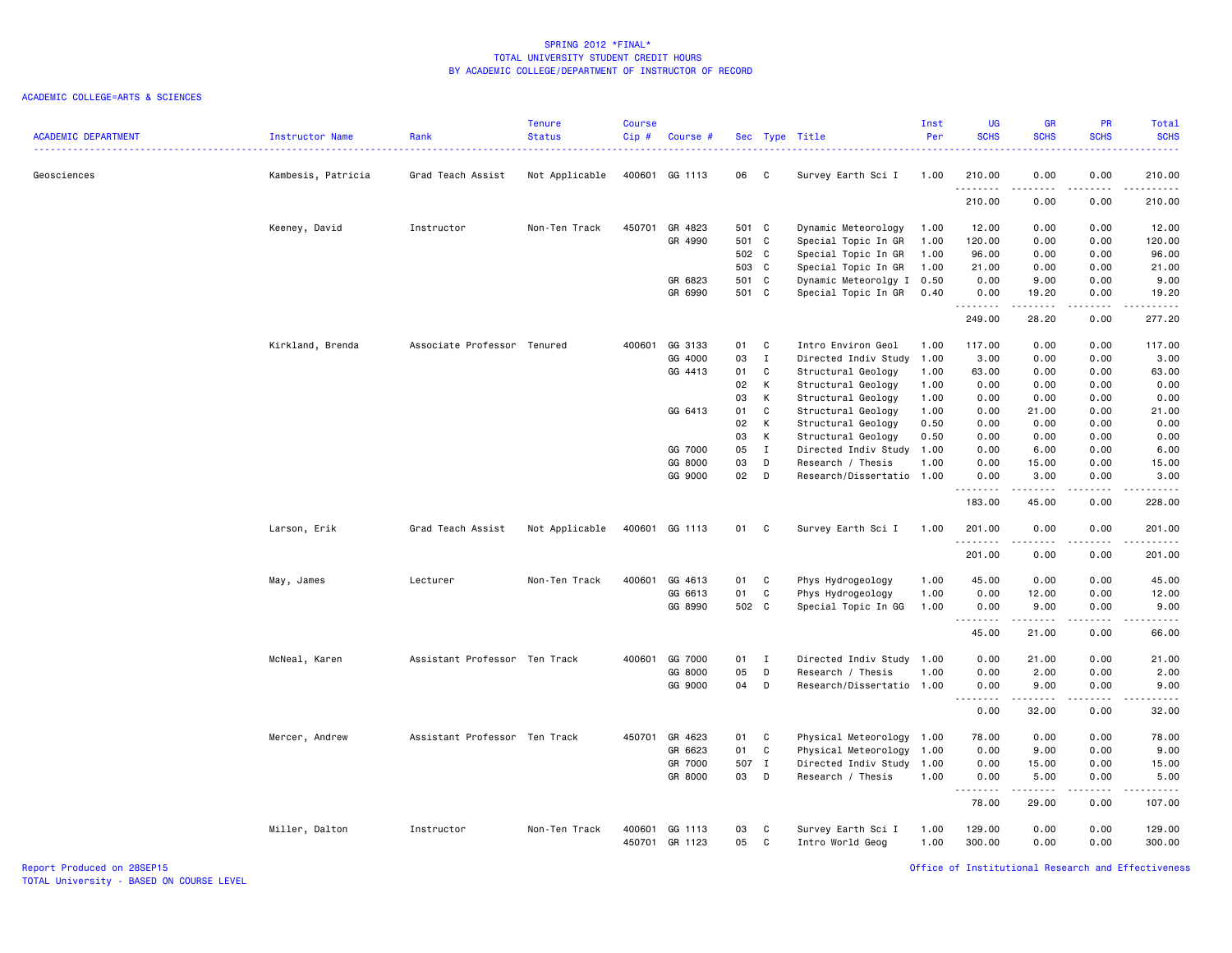|                            |                  |                               | <b>Tenure</b> | <b>Course</b> |                |       |                |                           | Inst | UG               | <b>GR</b>   | PR                          | Total                                                                                                                                                         |
|----------------------------|------------------|-------------------------------|---------------|---------------|----------------|-------|----------------|---------------------------|------|------------------|-------------|-----------------------------|---------------------------------------------------------------------------------------------------------------------------------------------------------------|
| <b>ACADEMIC DEPARTMENT</b> | Instructor Name  | Rank                          | <b>Status</b> | Cip#          | Course #       |       |                | Sec Type Title            | Per  | <b>SCHS</b>      | <b>SCHS</b> | <b>SCHS</b>                 | <b>SCHS</b><br>بالأبالات                                                                                                                                      |
| Geosciences                | Miller, Dalton   | Instructor                    | Non-Ten Track | 450701        | GR 1123        | 06    | C              | Intro World Geog          | 1.00 | 291.00           | 0.00        | 0.00                        | 291.00                                                                                                                                                        |
|                            |                  |                               |               |               | GR 2013        | 01    | $\mathtt{C}$   | Cultural Geography        | 1.00 | 96.00            | 0.00        | 0.00                        | 96.00                                                                                                                                                         |
|                            |                  |                               |               |               | GR 4223        | 01    | C              | Geog Of Europe            | 1.00 | 135.00           | 0.00        | 0.00                        | 135.00                                                                                                                                                        |
|                            |                  |                               |               |               | GR 6223        | 01    | C              | Geog Of Europe            | 1.00 | 0.00             | 6.00        | 0.00                        | 6.00                                                                                                                                                          |
|                            |                  |                               |               |               |                |       |                |                           |      | .                | .           | $\sim$ $\sim$ $\sim$ $\sim$ | <u>.</u>                                                                                                                                                      |
|                            |                  |                               |               |               |                |       |                |                           |      | 951.00           | 6.00        | 0.00                        | 957.00                                                                                                                                                        |
|                            | Mishra, Deepak   | Assistant Professor Ten Track |               | 450701        | GR 4000        | 03    | $\mathbf{I}$   | Directed Indiv Study 1.00 |      | 6.00             | 0.00        | 0.00                        | 6.00                                                                                                                                                          |
|                            |                  |                               |               |               | GR 4343        | 01    | C              | Adv Remot Sensing/Ge      | 1.00 | 12.00            | 0.00        | 0.00                        | 12.00                                                                                                                                                         |
|                            |                  |                               |               |               | GR 6343        | 01    | C              | Adv Remot Sensing/Ge 1.00 |      | 0.00             | 18.00       | 0.00                        | 18.00                                                                                                                                                         |
|                            |                  |                               |               |               | GR 7000        | 02    | $\blacksquare$ | Directed Indiv Study 1.00 |      | 0.00             | 9.00        | 0.00                        | 9.00                                                                                                                                                          |
|                            |                  |                               |               |               | GR 8000        | 09    | D              | Research / Thesis         | 1.00 | 0.00             | 1.00        | 0.00                        | 1.00                                                                                                                                                          |
|                            |                  |                               |               |               | GR 8333        | 01    | $\mathtt{C}$   | Field Remote Sensing 1.00 |      | 0.00             | 9.00        | 0.00                        | 9.00                                                                                                                                                          |
|                            |                  |                               |               |               | GR 9000        | 05    | D              | Research/Dissertatio 1.00 |      | 0.00<br><u>.</u> | 12.00       | 0.00<br>.                   | 12.00<br>$\frac{1}{2} \left( \frac{1}{2} \right) \left( \frac{1}{2} \right) \left( \frac{1}{2} \right) \left( \frac{1}{2} \right) \left( \frac{1}{2} \right)$ |
|                            |                  |                               |               |               |                |       |                |                           |      | 18.00            | 49.00       | 0.00                        | 67.00                                                                                                                                                         |
|                            | Moe Hoffman, Amy | Instructor                    | Non-Ten Track | 400601        | GG 1111        | 01    | - L            | Earth Science I Lab       | 1.00 | 28.00            | 0.00        | 0.00                        | 28.00                                                                                                                                                         |
|                            |                  |                               |               |               |                | 02    | $\mathsf{L}$   | Earth Science I Lab       | 1.00 | 31.00            | 0.00        | 0.00                        | 31.00                                                                                                                                                         |
|                            |                  |                               |               |               |                | 03    | L.             | Earth Science I Lab       | 1.00 | 31.00            | 0.00        | 0.00                        | 31.00                                                                                                                                                         |
|                            |                  |                               |               |               |                | 04    | $\mathsf{L}$   | Earth Science I Lab       | 1.00 | 14.00            | 0.00        | 0.00                        | 14.00                                                                                                                                                         |
|                            |                  |                               |               |               |                | 05    | $\mathsf{L}$   | Earth Science I Lab       | 1.00 | 34.00            | 0.00        | 0.00                        | 34.00                                                                                                                                                         |
|                            |                  |                               |               |               |                | 06    | L.             | Earth Science I Lab       | 1.00 | 33.00            | 0.00        | 0.00                        | 33.00                                                                                                                                                         |
|                            |                  |                               |               |               |                | 07    | L.             | Earth Science I Lab       | 1.00 | 32.00            | 0.00        | 0.00                        | 32.00                                                                                                                                                         |
|                            |                  |                               |               |               |                | 08    | $\mathsf{L}$   | Earth Science I Lab       | 1.00 | 28.00            | 0.00        | 0.00                        | 28.00                                                                                                                                                         |
|                            |                  |                               |               |               |                | 09    | L.             | Earth Science I Lab       | 1.00 | 32.00            | 0.00        | 0.00                        | 32.00                                                                                                                                                         |
|                            |                  |                               |               |               |                | 10    | L.             | Earth Science I Lab       | 1.00 | 32.00            | 0.00        | 0.00                        | 32.00                                                                                                                                                         |
|                            |                  |                               |               |               |                | 11    | $\mathsf{L}$   | Earth Science I Lab       | 1.00 | 28.00            | 0.00        | 0.00                        | 28.00                                                                                                                                                         |
|                            |                  |                               |               |               |                | 12    | $\mathsf{L}$   | Earth Science I Lab       | 1.00 | 30.00            | 0.00        | 0.00                        | 30.00                                                                                                                                                         |
|                            |                  |                               |               |               |                | 501 L |                | Earth Science I Lab       | 1.00 | 32.00            | 0.00        | 0.00                        | 32.00                                                                                                                                                         |
|                            |                  |                               |               |               |                | H01 L |                | Honors Earth Science      | 1.00 | 1.00             | 0.00        | 0.00                        | 1.00                                                                                                                                                          |
|                            |                  |                               |               |               | GG 1113        | 501 C |                | Survey Earth Sci I        | 1.00 | 108.00           | 0.00        | 0.00                        | 108.00                                                                                                                                                        |
|                            |                  |                               |               |               |                |       |                |                           |      | .<br>494.00      | .<br>0.00   | .<br>0.00                   | $\begin{array}{cccccccccc} \bullet & \bullet & \bullet & \bullet & \bullet & \bullet & \bullet & \bullet \end{array}$<br>494.00                               |
|                            | Morris, John     | Instructor                    | Non-Ten Track | 400601        | GG 6413        | 02    | К              | Structural Geology        | 0.50 | 0.00             | 0.00        | 0.00                        | 0.00                                                                                                                                                          |
|                            |                  |                               |               |               |                | 03    | К              | Structural Geology        | 0.50 | 0.00             | 0.00        | 0.00                        | 0.00                                                                                                                                                          |
|                            |                  |                               |               | 450701        | GR 2313        | 02    | K              | Maps Remote               | 0.50 | 0.00             | 0.00        | 0.00                        | 0.00                                                                                                                                                          |
|                            |                  |                               |               |               |                | 03    | К              | Maps Remote               | 0.50 | 0.00             | 0.00        | 0.00                        | 0.00                                                                                                                                                          |
|                            |                  |                               |               |               | GR 4303        | 02    | К              | Principles of GIS         | 0.20 | 0.00             | 0.00        | 0.00                        | 0.00                                                                                                                                                          |
|                            |                  |                               |               |               |                | 03    | К              | Principles of GIS         | 0.20 | 0.00             | 0.00        | 0.00                        | 0.00                                                                                                                                                          |
|                            |                  |                               |               |               | GR 6303        | 02    | К              | Principles of GIS         | 0.20 | 0.00             | 0.00        | 0.00                        | 0.00                                                                                                                                                          |
|                            |                  |                               |               |               |                | 03    | К              | Principles of GIS         | 0.20 | 0.00             | 0.00        | 0.00                        | 0.00                                                                                                                                                          |
|                            |                  |                               |               |               |                |       |                |                           |      | .<br>0.00        | .<br>0.00   | .<br>0.00                   | .<br>0.00                                                                                                                                                     |
|                            | Mylroie, Joan    | Instructor                    | Non-Ten Track |               | 450701 GR 1123 | 01    | C              | Intro World Geog          | 1.00 | 285.00           | 0.00        | 0.00                        | 285.00                                                                                                                                                        |
|                            |                  |                               |               |               |                | 02    | C              | Intro World Geog          | 1.00 | 291.00           | 0.00        | 0.00                        | 291.00                                                                                                                                                        |
|                            |                  |                               |               |               |                | 03    | C              | Intro World Geog          | 1.00 | 291.00<br>.      | 0.00        | 0.00                        | 291.00<br>.                                                                                                                                                   |
|                            |                  |                               |               |               |                |       |                |                           |      | 867.00           | 0.00        | 0.00                        | 867.00                                                                                                                                                        |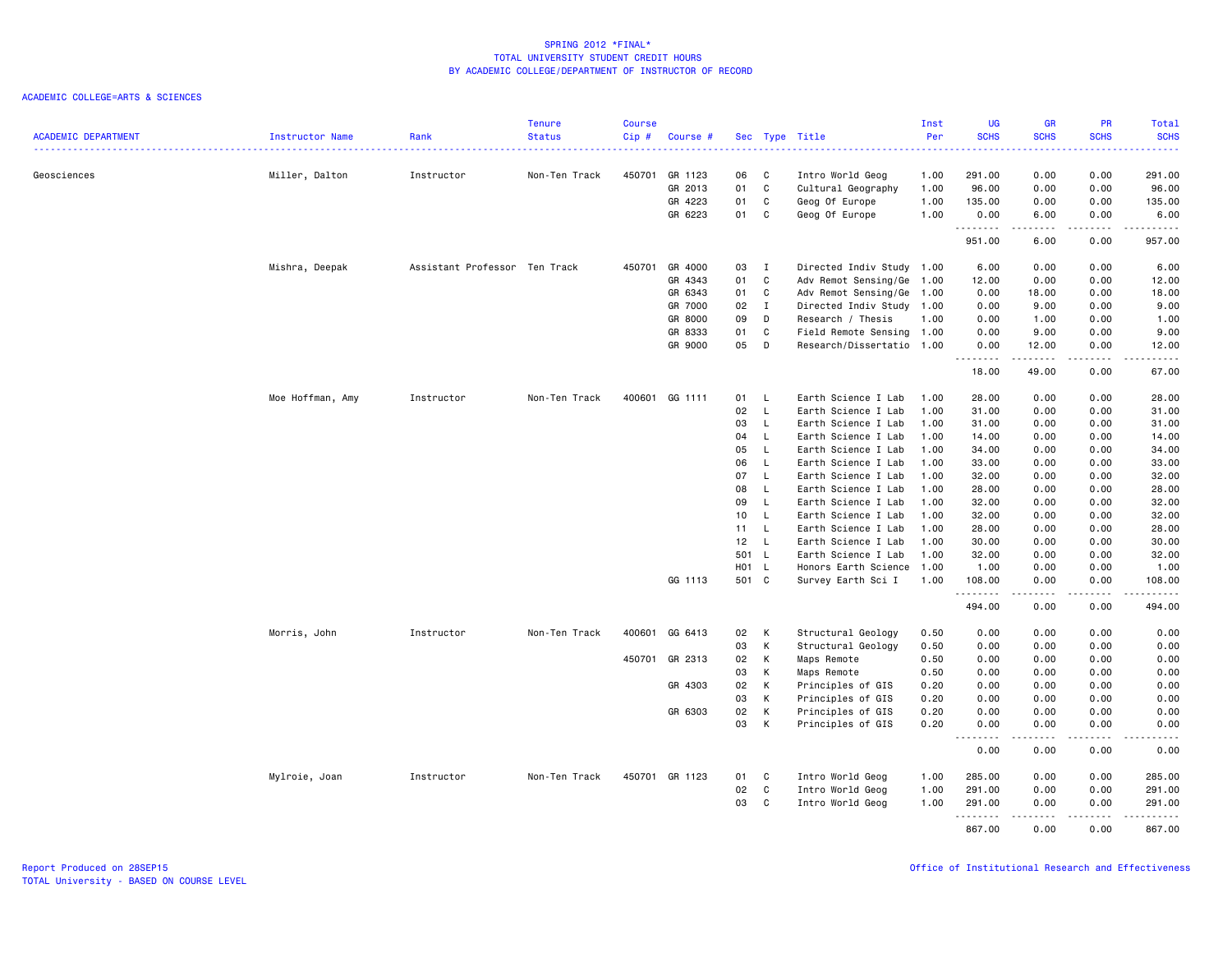### ACADEMIC COLLEGE=ARTS & SCIENCES

| <b>ACADEMIC DEPARTMENT</b> | Instructor Name    | Rank                              | <b>Tenure</b><br><b>Status</b> | <b>Course</b><br>Cip# | Course #       |       |              | Sec Type Title            | Inst<br>Per | <b>UG</b><br><b>SCHS</b> | <b>GR</b><br><b>SCHS</b> | PR<br><b>SCHS</b>                   | Total<br><b>SCHS</b>                                                                                                                                          |
|----------------------------|--------------------|-----------------------------------|--------------------------------|-----------------------|----------------|-------|--------------|---------------------------|-------------|--------------------------|--------------------------|-------------------------------------|---------------------------------------------------------------------------------------------------------------------------------------------------------------|
|                            |                    |                                   |                                |                       |                |       |              |                           | .           |                          |                          | 22222                               | $\frac{1}{2} \left( \frac{1}{2} \right) \left( \frac{1}{2} \right) \left( \frac{1}{2} \right) \left( \frac{1}{2} \right)$                                     |
| Geosciences                | Mylroie, John      | Professor                         | Tenured                        | 400601                | GG 4233        | 01    | C            | Applied Geophysics        | 1.00        | 57.00                    | 0.00                     | 0.00                                | 57.00                                                                                                                                                         |
|                            |                    |                                   |                                |                       | GG 6233        | 01    | C            | Applied Geophysics        | 1.00        | 0.00                     | 21.00                    | 0.00                                | 21.00                                                                                                                                                         |
|                            |                    |                                   |                                |                       | GG 7000        | 03    | $\mathbf{I}$ | Directed Indiv Study      | 1.00        | 0.00                     | 1.00                     | 0.00                                | 1.00                                                                                                                                                          |
|                            |                    |                                   |                                |                       |                | 04    | I            | Directed Indiv Study 1.00 |             | 0.00                     | 3.00                     | 0.00                                | 3.00                                                                                                                                                          |
|                            |                    |                                   |                                |                       | GG 8000        | 04    | D            | Research / Thesis         | 1.00        | 0.00                     | 14.00                    | 0.00                                | 14.00                                                                                                                                                         |
|                            |                    |                                   |                                |                       | GG 8990        | 503 C |              | Special Topic In GG       | 1.00        | 0.00                     | 42.00                    | 0.00                                | 42.00                                                                                                                                                         |
|                            |                    |                                   |                                |                       | GG 9000        | 03    | D            | Research/Dissertatio 1.00 |             | 0.00<br>.                | 9.00<br>.                | 0.00<br>.                           | 9.00<br>.                                                                                                                                                     |
|                            |                    |                                   |                                |                       |                |       |              |                           |             | 57.00                    | 90.00                    | 0.00                                | 147.00                                                                                                                                                        |
|                            | Nagel, Athena      | Instructor                        | Non-Ten Track                  | 400601                | GG 8503        | 501 C |              | Landforms                 | 0.40        | 0.00                     | 21.60                    | 0.00                                | 21.60                                                                                                                                                         |
|                            |                    |                                   |                                | 450701                | GR 4313        | 501 B |              | Advanced GIS              | 0.40        | 2.40                     | 0.00                     | 0.00                                | 2.40                                                                                                                                                          |
|                            |                    |                                   |                                |                       | GR 4333        | 501 C |              | Remote Sensing Phys       | 1.00        | 12.00                    | 0.00                     | 0.00                                | 12.00                                                                                                                                                         |
|                            |                    |                                   |                                |                       | GR 6313        | 501 B |              | Advanced GIS              | 0.40        | 0.00                     | 10.80                    | 0.00                                | 10.80                                                                                                                                                         |
|                            |                    |                                   |                                |                       | GR 6333        | 501 C |              | Remote Sensing Phys       | 0.50        | 0.00<br>.                | 18.00<br>.               | 0.00<br>د د د د                     | 18.00<br>.                                                                                                                                                    |
|                            |                    |                                   |                                |                       |                |       |              |                           |             | 14.40                    | 50.40                    | 0.00                                | 64.80                                                                                                                                                         |
|                            | Nordstrom, Gregory | Lecturer                          | Non-Ten Track                  |                       | 450701 GR 4443 | 501 C |              | Weather Prediction I 1.00 |             | 120.00                   | 0.00                     | 0.00                                | 120.00                                                                                                                                                        |
|                            |                    |                                   |                                |                       |                | 502 C |              | Weather Prediction I 1.00 |             | 60.00                    | 0.00                     | 0.00                                | 60.00                                                                                                                                                         |
|                            |                    |                                   |                                |                       |                | 503 C |              | Weather Prediction I      | 1.00        | 6.00                     | 0.00                     | 0.00                                | 6.00                                                                                                                                                          |
|                            |                    |                                   |                                |                       | GR 4923        | 501 C |              | Severe Weather            | 1.00        | 120.00                   | 0.00                     | 0.00                                | 120.00                                                                                                                                                        |
|                            |                    |                                   |                                |                       |                | 502 C |              | Severe Weather            | 1.00        | 42.00                    | 0.00                     | 0.00                                | 42.00                                                                                                                                                         |
|                            |                    |                                   |                                |                       |                | 503 C |              | Severe Weather            | 1.00        | 3.00<br>.                | 0.00<br>د د د د          | 0.00<br>----                        | 3.00<br>$\frac{1}{2} \left( \frac{1}{2} \right) \left( \frac{1}{2} \right) \left( \frac{1}{2} \right) \left( \frac{1}{2} \right) \left( \frac{1}{2} \right)$  |
|                            |                    |                                   |                                |                       |                |       |              |                           |             | 351.00                   | 0.00                     | 0.00                                | 351.00                                                                                                                                                        |
|                            | Posadas, Benedict  | Grad Teach Assist                 | Not Applicable                 |                       | 450701 GR 2313 | 01    | C            | Maps Remote               | 1.00        | 87.00                    | 0.00                     | 0.00                                | 87.00                                                                                                                                                         |
|                            |                    |                                   |                                |                       |                | 02    | К            | Maps Remote               | 0.50        | 0.00                     | 0.00                     | 0.00                                | 0.00                                                                                                                                                          |
|                            |                    |                                   |                                |                       |                | 03    | К            | Maps Remote               | 0.50        | 0.00<br>.                | 0.00                     | 0.00                                | 0.00<br>.                                                                                                                                                     |
|                            |                    |                                   |                                |                       |                |       |              |                           |             | 87.00                    | 0.00                     | 0.00                                | 87.00                                                                                                                                                         |
|                            | Rodgers, John      | Associate Professor Tenured       |                                | 450701                | GR 3313        | 01    | C            | Intro to Geodatabase 0.50 |             | 33.00                    | 0.00                     | 0.00                                | 33.00                                                                                                                                                         |
|                            |                    |                                   |                                |                       | GR 4000        | 05    | $\mathbf{I}$ | Directed Indiv Study      | 1.00        | 5.00                     | 0.00                     | 0.00                                | 5.00                                                                                                                                                          |
|                            |                    |                                   |                                |                       | GR 4203        | 01    | C            | Geog Of N. America        | 1.00        | 111.00                   | 0.00                     | 0.00                                | 111.00                                                                                                                                                        |
|                            |                    |                                   |                                |                       | GR 4813        | 01    | C            | Natural Hazards           | 1.00        | 129.00                   | 0.00                     | 0.00                                | 129.00                                                                                                                                                        |
|                            |                    |                                   |                                |                       | GR 6203        | 01    | C            | Geog Of N. America        | 1.00        | 0.00                     | 15.00                    | 0.00                                | 15.00                                                                                                                                                         |
|                            |                    |                                   |                                |                       | GR 7000        | 503 I |              | Directed Indiv Study      | 1.00        | 0.00                     | 3.00                     | 0.00                                | 3.00                                                                                                                                                          |
|                            |                    |                                   |                                |                       | GR 9000        | 04    | D            | Research/Dissertatio 1.00 |             | 0.00<br>.                | 12.00<br>.               | 0.00<br>.                           | 12.00<br>.                                                                                                                                                    |
|                            |                    |                                   |                                |                       |                |       |              |                           |             | 278.00                   | 30.00                    | 0.00                                | 308.00                                                                                                                                                        |
|                            | Samson, Scott      | Extension Professor Non-Ten Track |                                |                       | 450701 GR 4363 | 01    | В            | GIS Programming           | 1.00        | 18.00                    | 0.00                     | 0.00                                | 18.00                                                                                                                                                         |
|                            |                    |                                   |                                |                       | GR 6363        | 01    | B            | GIS Programming           | 1.00        | 0.00<br>.                | 15.00<br>-----           | 0.00<br>$\sim$ $\sim$ $\sim$ $\sim$ | 15.00<br>$\frac{1}{2} \left( \frac{1}{2} \right) \left( \frac{1}{2} \right) \left( \frac{1}{2} \right) \left( \frac{1}{2} \right) \left( \frac{1}{2} \right)$ |
|                            |                    |                                   |                                |                       |                |       |              |                           |             | 18.00                    | 15.00                    | 0.00                                | 33.00                                                                                                                                                         |
|                            | Schmitz, Darrel    | Professor                         | Tenured                        |                       | 400601 GG 4063 | 01    | C            | Dev of Fossil Fuel R      | 1.00        | 75.00                    | 0.00                     | 0.00                                | 75.00                                                                                                                                                         |
|                            |                    |                                   |                                |                       | GG 6063        | 01    | C            | Dev of Fossil Fuel R      | 1.00        | 0.00                     | 12.00                    | 0.00                                | 12.00                                                                                                                                                         |
|                            |                    |                                   |                                |                       | GG 8000        | 01    | D            | Research / Thesis         | 1.00        | 0.00                     | 18.00                    | 0.00                                | 18.00                                                                                                                                                         |
|                            |                    |                                   |                                |                       | GG 8503        | 501 C |              | Landforms                 | 0.60        | 0.00                     | 32.40                    | 0.00                                | 32.40                                                                                                                                                         |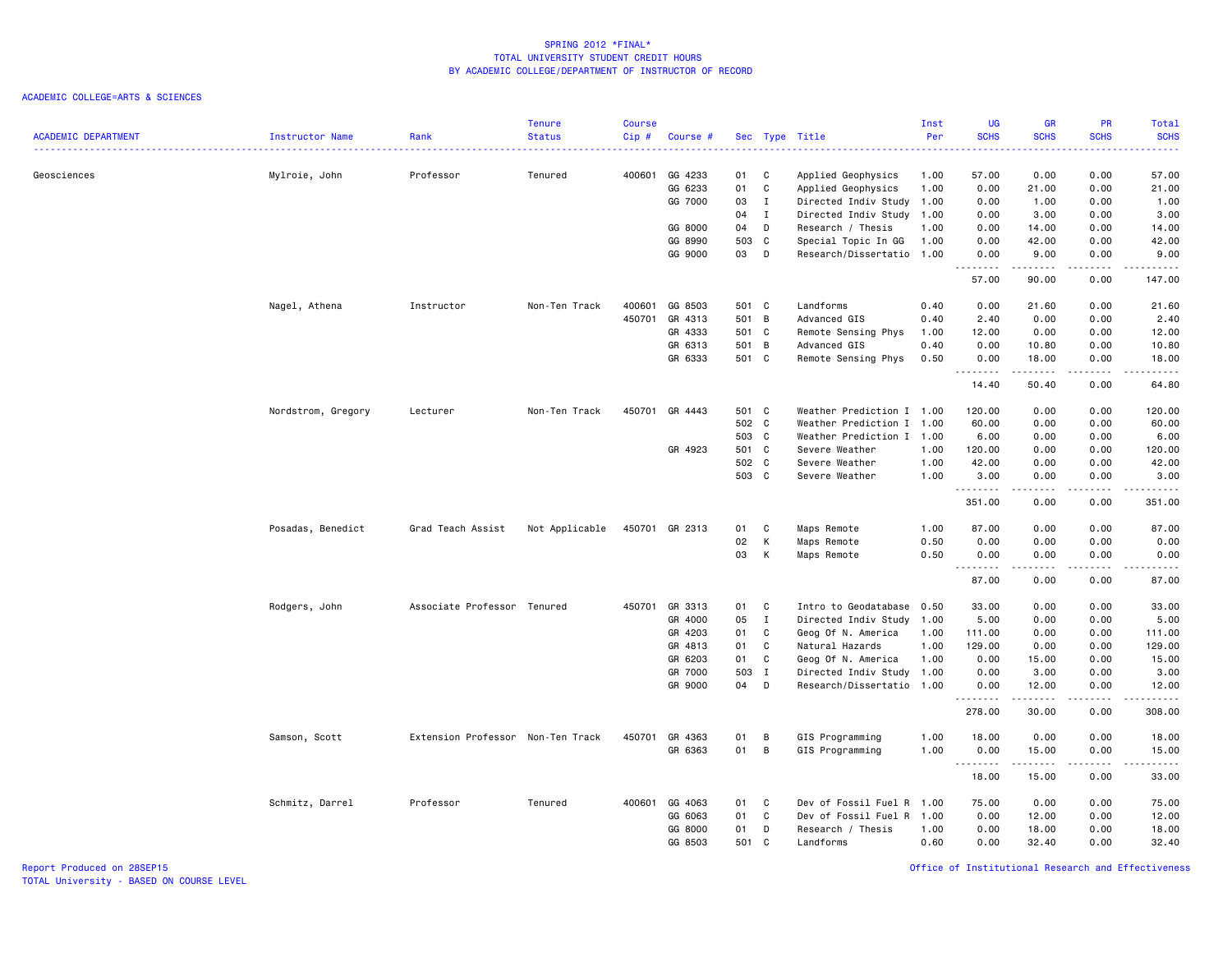### ACADEMIC COLLEGE=ARTS & SCIENCES

|                            |                                                       |                   | <b>Tenure</b>  | <b>Course</b> |                |       |              |                           | Inst | <b>UG</b>        | <b>GR</b>         | PR              | Total                                                                                                                                                        |
|----------------------------|-------------------------------------------------------|-------------------|----------------|---------------|----------------|-------|--------------|---------------------------|------|------------------|-------------------|-----------------|--------------------------------------------------------------------------------------------------------------------------------------------------------------|
| <b>ACADEMIC DEPARTMENT</b> | Instructor Name                                       | Rank              | <b>Status</b>  | $Cip$ #       | Course #       |       |              | Sec Type Title            | Per  | <b>SCHS</b>      | <b>SCHS</b>       | <b>SCHS</b>     | <b>SCHS</b><br>.                                                                                                                                             |
|                            |                                                       |                   |                |               |                |       |              |                           |      |                  |                   |                 |                                                                                                                                                              |
| Geosciences                | Schmitz, Darrel                                       | Professor         | Tenured        |               | 400601 GG 8613 | 501 C |              | Hydrology                 | 0.60 | 0.00             | 39.60             | 0.00            | 39.60                                                                                                                                                        |
|                            |                                                       |                   |                |               | GG 9000        | 01    | D            | Research/Dissertatio 1.00 |      | 0.00             | 7.00              | 0.00            | 7.00                                                                                                                                                         |
|                            |                                                       |                   |                |               | 450701 GR 7000 | 509 I |              | Directed Indiv Study      | 1.00 | 0.00             | 1.00<br>.         | 0.00<br>د د د د | 1.00<br>.                                                                                                                                                    |
|                            |                                                       |                   |                |               |                |       |              |                           |      | 75.00            | 110.00            | 0.00            | 185.00                                                                                                                                                       |
|                            | Sherman-Morris, Kathlee Assistant Professor Ten Track |                   |                |               | 400401 GR 8833 | 01    | C            | Weather & Society         | 1.00 | 0.00             | 21.00             | 0.00            | 21.00                                                                                                                                                        |
|                            |                                                       |                   |                |               |                | 501 C |              | Weather & Society         | 1.00 | 0.00             | 126.00            | 0.00            | 126.00                                                                                                                                                       |
|                            |                                                       |                   |                |               |                | 502 C |              | Weather & Society         | 1.00 | 0.00             | 33.00             | 0.00            | 33.00                                                                                                                                                        |
|                            |                                                       |                   |                |               |                | 503 C |              | Weather & Society         | 1.00 | 0.00             | 9.00              | 0.00            | 9.00                                                                                                                                                         |
|                            |                                                       |                   |                |               | 450701 GR 7000 | 504 I |              | Directed Indiv Study      | 1.00 | 0.00             | 6.00              | 0.00            | 6.00                                                                                                                                                         |
|                            |                                                       |                   |                |               | GR 8000        | 08    | D            | Research / Thesis         | 1.00 | 0.00             | 10.00             | 0.00            | 10.00                                                                                                                                                        |
|                            |                                                       |                   |                |               | GR 8553        | 501 S |              | Research Methods in       | 0.50 | 0.00             | 45.00             | 0.00            | 45.00                                                                                                                                                        |
|                            |                                                       |                   |                |               |                | 502 S |              | Research Methods in       | 0.50 | 0.00             | 37.50             | 0.00            | 37.50                                                                                                                                                        |
|                            |                                                       |                   |                |               |                | 503 S |              | Research Methods in       | 0.50 | 0.00<br><u>.</u> | 4.50<br>.         | 0.00<br>.       | 4.50<br>.                                                                                                                                                    |
|                            |                                                       |                   |                |               |                |       |              |                           |      | 0.00             | 292.00            | 0.00            | 292.00                                                                                                                                                       |
|                            | Sumrall, Jeanne                                       | Grad Teach Assist | Not Applicable |               | 400601 GG 1113 | 07 C  |              | Survey Earth Sci I        | 1.00 | 210.00           | 0.00              | 0.00            | 210.00                                                                                                                                                       |
|                            |                                                       |                   |                |               |                |       |              |                           |      | .<br>210.00      | 0.00              | ----<br>0.00    | .<br>210.00                                                                                                                                                  |
|                            | Sumrall, Jonathan                                     | Grad Teach Assist | Not Applicable |               | 400601 GG 8613 | 501 C |              | Hydrology                 | 0.40 | 0.00             | 26.40             | 0.00            | 26.40                                                                                                                                                        |
|                            |                                                       |                   |                |               |                |       |              |                           |      | .<br>0.00        | .<br>26.40        | .<br>0.00       | .<br>26.40                                                                                                                                                   |
|                            | Thornton, Robert                                      | Grad Teach Assist | Not Applicable |               | 450701 GR 1123 | 04    | $\mathbf{C}$ | Intro World Geog          | 1.00 | 282.00           | 0.00              | 0.00            | 282.00                                                                                                                                                       |
|                            |                                                       |                   |                |               |                |       |              |                           |      | .                | .                 | .               |                                                                                                                                                              |
|                            |                                                       |                   |                |               |                |       |              |                           |      | 282.00           | 0.00              | 0.00            | 282.00                                                                                                                                                       |
|                            | Vandewege, Reynold                                    | Instructor        | Non-Ten Track  | 450701        | GR 4000        | 02    | I            | Directed Indiv Study 1.00 |      | 6.00             | 0.00              | 0.00            | 6.00                                                                                                                                                         |
|                            |                                                       |                   |                |               | GR 4512        | 01    | C            | Practicum Bd Met II       | 1.00 | 28.00            | 0.00              | 0.00            | 28.00                                                                                                                                                        |
|                            |                                                       |                   |                |               |                | 02    | К            | Practicum Bd Meth II 1.00 |      | 0.00             | 0.00              | 0.00            | 0.00                                                                                                                                                         |
|                            |                                                       |                   |                |               |                | 03    | K            | Practicum Bd Meth II 1.00 |      | 0.00             | 0.00              | 0.00            | 0.00                                                                                                                                                         |
|                            |                                                       |                   |                |               | GR 4532        | 01    | C            | Practicum Bd Met IV       | 1.00 | 22.00            | 0.00              | 0.00            | 22.00                                                                                                                                                        |
|                            |                                                       |                   |                |               |                | 02    | К            | Practicum Bd Met IV       | 1.00 | 0.00             | 0.00              | 0.00            | 0.00                                                                                                                                                         |
|                            |                                                       |                   |                |               |                | 03    | K            | Practicum Bd Met IV       | 1.00 | 0.00             | 0.00              | 0.00            | 0.00                                                                                                                                                         |
|                            |                                                       |                   |                |               | GR 4640        | 01    | C            | Met Internship            | 1.00 | 6.00             | 0.00              | 0.00            | 6.00                                                                                                                                                         |
|                            |                                                       |                   |                |               | GR 6512        | 01    | C            | Practicum Bd Met II       | 1.00 | 0.00             | 4.00              | 0.00            | 4.00                                                                                                                                                         |
|                            |                                                       |                   |                |               |                | 02    | K            | Practicum Bd Meth II 1.00 |      | 0.00             | 0.00              | 0.00            | 0.00                                                                                                                                                         |
|                            |                                                       |                   |                |               |                | 03    | К            | Practicum Bd Meth II 1.00 |      | 0.00             | 0.00              | 0.00            | 0.00                                                                                                                                                         |
|                            |                                                       |                   |                |               | GR 6532        | 01    | C            | Practicum Bd Met IV       | 1.00 | 0.00             | 14.00             | 0.00            | 14.00                                                                                                                                                        |
|                            |                                                       |                   |                |               |                | 02    | К            | Practicum Bd Met IV       | 1.00 | 0.00             | 0.00              | 0.00            | 0.00                                                                                                                                                         |
|                            |                                                       |                   |                |               |                | 03    | K            | Practicum Bd Met IV       | 1.00 | 0.00             | 0.00              | 0.00            | 0.00                                                                                                                                                         |
|                            |                                                       |                   |                |               | GR 6640        | 01    | C            | Met Internship            | 1.00 | 0.00<br>.        | 3.00<br>المتمامين | 0.00<br>.       | 3.00<br>$\frac{1}{2} \left( \frac{1}{2} \right) \left( \frac{1}{2} \right) \left( \frac{1}{2} \right) \left( \frac{1}{2} \right) \left( \frac{1}{2} \right)$ |
|                            |                                                       |                   |                |               |                |       |              |                           |      | 62.00            | 21.00             | 0.00            | 83.00                                                                                                                                                        |
|                            | Wallace, Timothy                                      | Instructor        | Non-Ten Track  |               | 450701 GR 1123 | 901 M |              | Intro World Geog          | 1.00 | 9.00             | 0.00              | 0.00            | 9.00                                                                                                                                                         |
|                            |                                                       |                   |                |               | GR 1603        | 01    | C            | Intro To Meteorology 1.00 |      | 138.00           | 0.00              | 0.00            | 138.00                                                                                                                                                       |
|                            |                                                       |                   |                |               | GR 8123        | 501 B |              | Met II: Fore and St 0.40  |      | 0.00             | 33.60             | 0.00            | 33.60                                                                                                                                                        |
|                            |                                                       |                   |                |               |                | 502 B |              | Met II: Fore and St 0.40  |      | 0.00             | 30.00             | 0.00            | 30.00                                                                                                                                                        |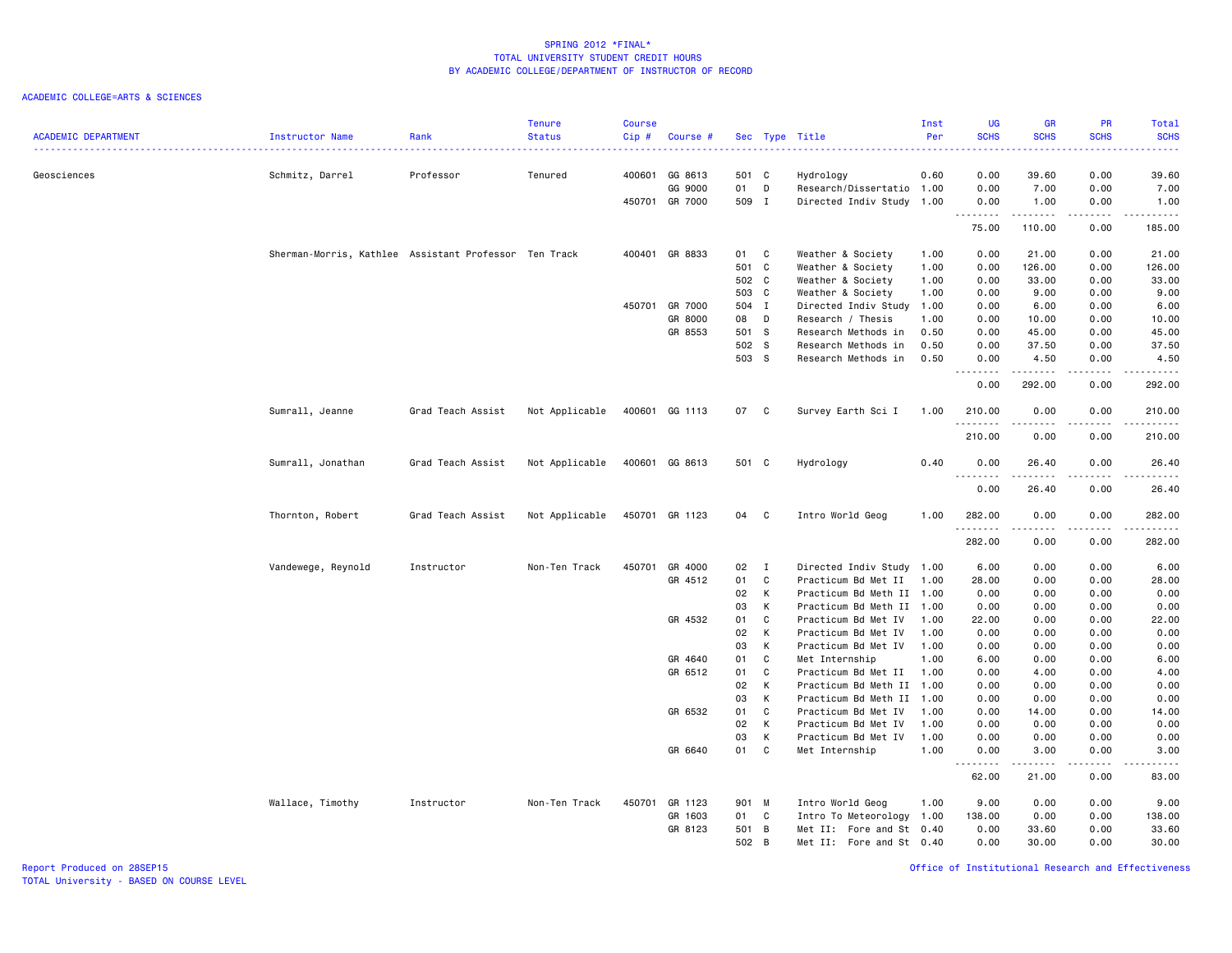| <b>ACADEMIC DEPARTMENT</b> | Instructor Name  | Rank       | Tenure<br><b>Status</b> | <b>Course</b><br>Cip# | Course #       |       | Sec Type Title            | Inst<br>Per | <b>UG</b><br><b>SCHS</b> | <b>GR</b><br><b>SCHS</b> | <b>PR</b><br><b>SCHS</b> | Total<br><b>SCHS</b> |
|----------------------------|------------------|------------|-------------------------|-----------------------|----------------|-------|---------------------------|-------------|--------------------------|--------------------------|--------------------------|----------------------|
| Geosciences                | Wallace, Timothy | Instructor | Non-Ten Track           |                       | 450701 GR 8123 | 503 B | Met II: Fore and St 0.40  |             | 0.00                     | 4.80                     | 0.00                     | 4.80                 |
|                            |                  |            |                         |                       |                |       |                           |             | --------<br>147.00       | 68.40                    | --------<br>0.00         | .<br>215.40          |
|                            | Wax, Charles     | Professor  | Tenured                 | 450701                | GR 4613        | 01 B  | Applied Climatology       | 1.00        | 69.00                    | 0.00                     | 0.00                     | 69.00                |
|                            |                  |            |                         |                       | GR 7000        | 501 I | Directed Indiv Study      | 1.00        | 0.00                     | 9.00                     | 0.00                     | 9.00                 |
|                            |                  |            |                         |                       | GR 8000        | 05 D  | Research / Thesis         | 1.00        | 0.00                     | 9.00                     | 0.00                     | 9.00                 |
|                            |                  |            |                         |                       | GR 8990        | 02 C  | Special Topic In GR       | 1.00        | 0.00                     | 3.00                     | 0.00                     | 3.00                 |
|                            |                  |            |                         |                       | GR 9000        | 02 D  | Research/Dissertatio 1.00 |             | 0.00                     | 9.00                     | 0.00                     | 9.00                 |
|                            |                  |            |                         |                       |                |       |                           |             | --------<br>69.00        | 30.00                    | .<br>0.00                | 99.00                |
|                            | Weeks, Brittany  | Lecturer   | Non-Ten Track           | 400601                | GG 1111        | 201 L | Earth Science I Lab       | 1.00        | 14.00                    | 0.00                     | 0.00                     | 14.00                |
|                            |                  |            |                         |                       | GG 1113        | 201 C | Survey Earth Sci I        | 1.00        | 87.00                    | 0.00                     | 0.00                     | 87.00                |
|                            |                  |            |                         |                       |                |       |                           |             | --------<br>101.00       | --------<br>0.00         | ---------<br>0.00        | .<br>101.00          |
|                            |                  |            |                         |                       |                |       |                           |             |                          |                          |                          | ==========           |
| Geosciences                |                  |            |                         |                       |                |       |                           |             | 7746.00                  | 2027,00                  | 0.00                     | 9773.00              |
|                            |                  |            |                         |                       |                |       |                           |             |                          |                          |                          |                      |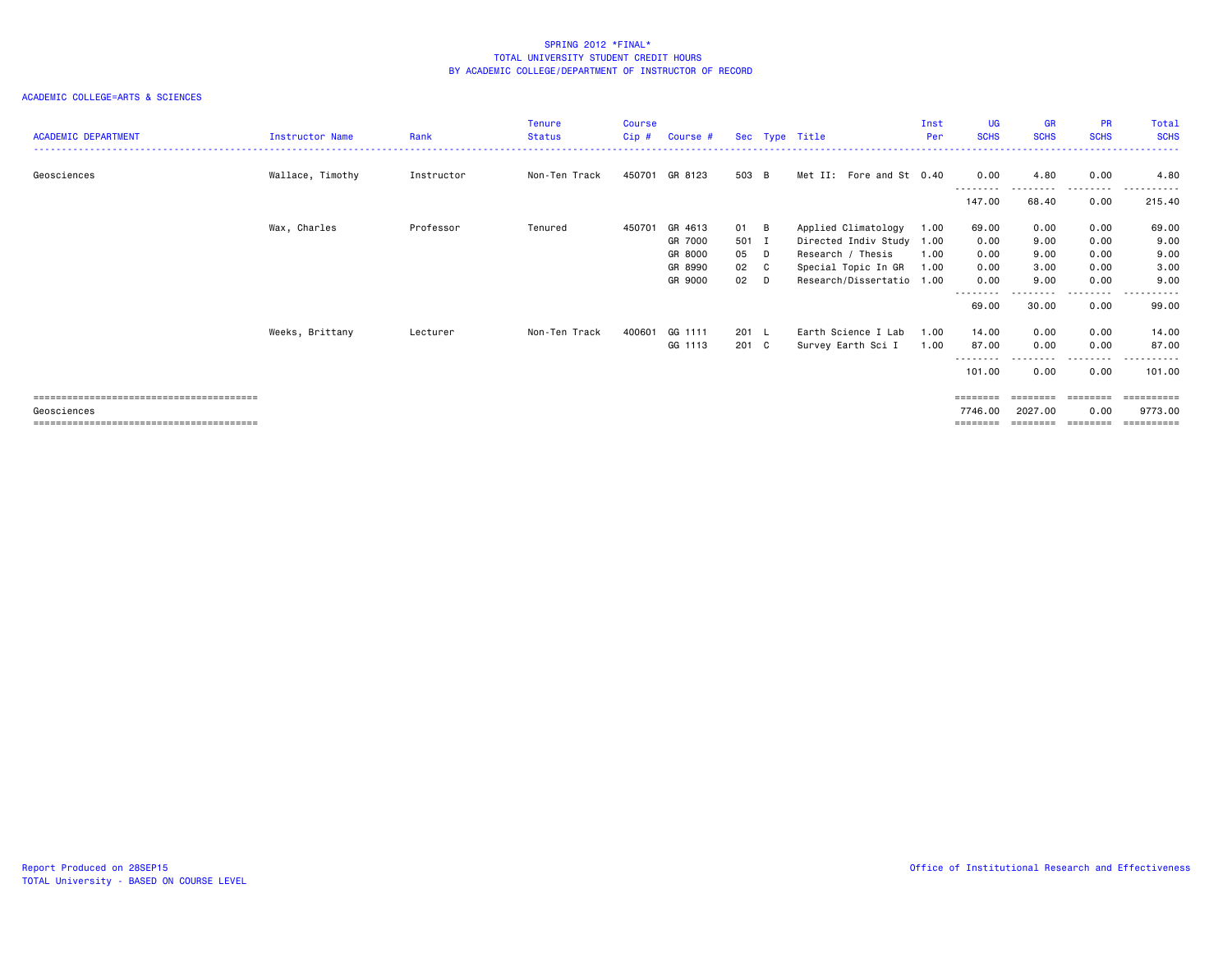| <b>ACADEMIC DEPARTMENT</b> | Instructor Name | Rank                          | <b>Tenure</b><br>Status | <b>Course</b><br>$Cip$ # | Course # |          |                | Sec Type Title                         | Inst<br>Per  | <b>UG</b><br><b>SCHS</b> | <b>GR</b><br><b>SCHS</b> | PR<br><b>SCHS</b> | Total<br><b>SCHS</b>                                                                                                                                           |
|----------------------------|-----------------|-------------------------------|-------------------------|--------------------------|----------|----------|----------------|----------------------------------------|--------------|--------------------------|--------------------------|-------------------|----------------------------------------------------------------------------------------------------------------------------------------------------------------|
|                            |                 |                               |                         |                          |          |          |                |                                        | .            |                          |                          |                   | $\frac{1}{2} \left( \frac{1}{2} \right) \left( \frac{1}{2} \right) \left( \frac{1}{2} \right) \left( \frac{1}{2} \right) \left( \frac{1}{2} \right)$           |
| History                    | Anderson, David | Grad Teach Assist             | Not Applicable          | 540102 HI 1063           |          | 13<br>14 | C<br>C         | Early U S History<br>Early U S History | 1.00<br>1.00 | 66.00<br>66.00           | 0.00<br>0.00             | 0.00<br>0.00      | 66.00<br>66.00                                                                                                                                                 |
|                            |                 |                               |                         |                          |          | 15       | C              | Early U S History                      | 1.00         | 69.00                    | 0.00                     | 0.00              | 69.00                                                                                                                                                          |
|                            |                 |                               |                         |                          |          | 16       | $\mathbf c$    | Early U S History                      | 1.00         | 72.00                    | 0.00                     | 0.00              | 72.00                                                                                                                                                          |
|                            |                 |                               |                         |                          |          | 17       | $\mathbf c$    | Early U S History                      | 1.00         | 24.00                    | 0.00                     | 0.00              | 24.00                                                                                                                                                          |
|                            |                 |                               |                         |                          |          | 18       | C              | Early U S History                      | 1.00         | 42.00                    | 0.00                     | 0.00              | 42.00                                                                                                                                                          |
|                            |                 |                               |                         |                          |          | 19       | C              | Early U S History                      | 1.00         | 30.00                    | 0.00                     | 0.00              | 30.00                                                                                                                                                          |
|                            |                 |                               |                         |                          |          | 20       | C              | Early U S History                      | 1.00         | 63.00                    | 0.00                     | 0.00              | 63.00                                                                                                                                                          |
|                            |                 |                               |                         |                          |          | 21       | C              | Early U S History                      | 1.00         | 57.00                    | 0.00                     | 0.00              | 57.00                                                                                                                                                          |
|                            |                 |                               |                         |                          |          | 22       | C              | Early U S History                      | 1.00         | 72.00                    | 0.00                     | 0.00              | 72.00                                                                                                                                                          |
|                            |                 |                               |                         |                          |          | 23       | C              | Early U S History                      | 1.00         | 69.00                    | 0.00                     | 0.00              | 69.00                                                                                                                                                          |
|                            |                 |                               |                         |                          |          | 24       | C              | Early U S History                      | 1.00         | 21.00                    | 0.00                     | 0.00              | 21.00                                                                                                                                                          |
|                            |                 |                               |                         |                          |          |          |                |                                        |              | 651.00                   | 0.00                     | .<br>0.00         | $\frac{1}{2} \left( \frac{1}{2} \right) \left( \frac{1}{2} \right) \left( \frac{1}{2} \right) \left( \frac{1}{2} \right) \left( \frac{1}{2} \right)$<br>651.00 |
|                            | Barbier, Mary   | Associate Professor Tenured   |                         | 450801 HI 6233           |          | 01       | C              | American Military Hi 1.00              |              | 0.00                     | 9.00                     | 0.00              | 9.00                                                                                                                                                           |
|                            |                 |                               |                         |                          | HI 9000  | 01       | D              | Research / Diss                        | 1.00         | 0.00                     | 13.00                    | 0.00              | 13.00                                                                                                                                                          |
|                            |                 |                               |                         | 540101 HI 4223           |          | 01       | C              | 20th C Intel Gatheri 1.00              |              | 24.00                    | 0.00                     | 0.00              | 24.00                                                                                                                                                          |
|                            |                 |                               |                         |                          | HI 6223  | 01       | C              | 20th C Intel Gatheri 1.00              |              | 0.00                     | 15.00                    | 0.00              | 15.00                                                                                                                                                          |
|                            |                 |                               |                         | 540102 HI 4233           |          | 01       | C              | American Military Hi                   | 1.00         | 84.00                    | 0.00                     | 0.00              | 84.00                                                                                                                                                          |
|                            |                 |                               |                         |                          | HI 8000  | 01       | D              | Research / Thesis                      | 1.00         | 0.00                     | 15.00                    | 0.00              | 15.00                                                                                                                                                          |
|                            |                 |                               |                         |                          |          |          |                |                                        |              | .<br>108.00              | .<br>52.00               | .<br>0.00         | ------<br>160.00                                                                                                                                               |
|                            | Bates, Toby     | Assistant Professor Ten Track |                         | 050107                   | HI 4853  | 201 C    |                | Modern Mexico                          | 1.00         | 45.00                    | 0.00                     | 0.00              | 45.00                                                                                                                                                          |
|                            |                 |                               |                         | 450801                   | HI 4000  | 201 I    |                | Directed Indiv Study                   | 1.00         | 3.00                     | 0.00                     | 0.00              | 3.00                                                                                                                                                           |
|                            |                 |                               |                         |                          | HI 6233  | 201 C    |                | American Military Hi                   | 1.00         | 0.00                     | 6.00                     | 0.00              | 6.00                                                                                                                                                           |
|                            |                 |                               |                         |                          | HI 6323  | 201 C    |                | American West                          | 1.00         | 0.00                     | 6.00                     | 0.00              | 6.00                                                                                                                                                           |
|                            |                 |                               |                         |                          | HI 6853  | 201 C    |                | Modern Mexico                          | 1.00         | 0.00                     | 6.00                     | 0.00              | 6.00                                                                                                                                                           |
|                            |                 |                               |                         | 540102 HI 4233           |          | 201 C    |                | American Military Hi                   | 1.00         | 45.00                    | 0.00                     | 0.00              | 45.00                                                                                                                                                          |
|                            |                 |                               |                         |                          | HI 4323  | 201 C    |                | American West                          | 1.00         | 57.00                    | 0.00<br>$- - - - -$      | 0.00              | 57.00                                                                                                                                                          |
|                            |                 |                               |                         |                          |          |          |                |                                        |              | .<br>150.00              | 18.00                    | .<br>0.00         | د د د د د<br>168.00                                                                                                                                            |
|                            | Brain, Stephen  | Assistant Professor Ten Track |                         | 050299                   | HI 4613  | 01       | C              | History of the Sovie                   | 1.00         | 84.00                    | 0.00                     | 0.00              | 84.00                                                                                                                                                          |
|                            |                 |                               |                         | 450801 HI 8923           |          | 02       | $\mathbf{s}$   | Historiog & His Meth                   | 1.00         | 0.00                     | 15.00                    | 0.00              | 15.00                                                                                                                                                          |
|                            |                 |                               |                         | 540102 HI 8000           |          | 02       | D              | Research / Thesis                      | 1.00         | 0.00                     | 4.00                     | 0.00              | 4.00                                                                                                                                                           |
|                            |                 |                               |                         |                          |          |          |                |                                        |              | .<br>84.00               | .<br>19.00               | -----<br>0.00     | .<br>103.00                                                                                                                                                    |
|                            | Damms, Richard  | Associate Professor Tenured   |                         | 050107 HI 3813           |          | 01       | C <sub>1</sub> | Modern Latin America                   | 1.00         | 126.00                   | 0.00                     | 0.00              | 126.00                                                                                                                                                         |
|                            |                 |                               |                         | 450801                   | HI 6203  | 01       | C              | Diplomatic Hist Us                     | 1.00         | 0.00                     | 21.00                    | 0.00              | 21.00                                                                                                                                                          |
|                            |                 |                               |                         |                          | HI 9000  | 03       | D              | Research / Diss                        | 1.00         | 0.00                     | 1.00                     | 0.00              | 1.00                                                                                                                                                           |
|                            |                 |                               |                         | 540102 HI 4203           |          | 01       | $\mathbf c$    | Diplomatic Hist Us                     | 1.00         | 57.00                    | 0.00                     | 0.00              | 57.00                                                                                                                                                          |
|                            |                 |                               |                         |                          | HI 8000  | 03       | D              | Research / Thesis                      | 1.00         | 0.00<br><u>.</u>         | 14.00                    | 0.00              | 14.00<br>.                                                                                                                                                     |
|                            |                 |                               |                         |                          |          |          |                |                                        |              | 183.00                   | 36.00                    | 0.00              | 219.00                                                                                                                                                         |
|                            | Giesen, James   | Assistant Professor Ten Track |                         | 450801 HI 8883           |          | 01       | -S             | U.S. Agric Hist 1500 1.00              |              | 0.00                     | 18.00                    | 0.00              | 18.00                                                                                                                                                          |
|                            |                 |                               |                         |                          | HI 9000  | 04       | D              | Research / Diss                        | 1.00         | 0.00                     | 1.00                     | 0.00              | 1.00                                                                                                                                                           |
|                            |                 |                               |                         | 540102 HI 8000           |          | 04       | D              | Research / Thesis                      | 1.00         | 0.00                     | 2.00                     | 0.00              | 2.00                                                                                                                                                           |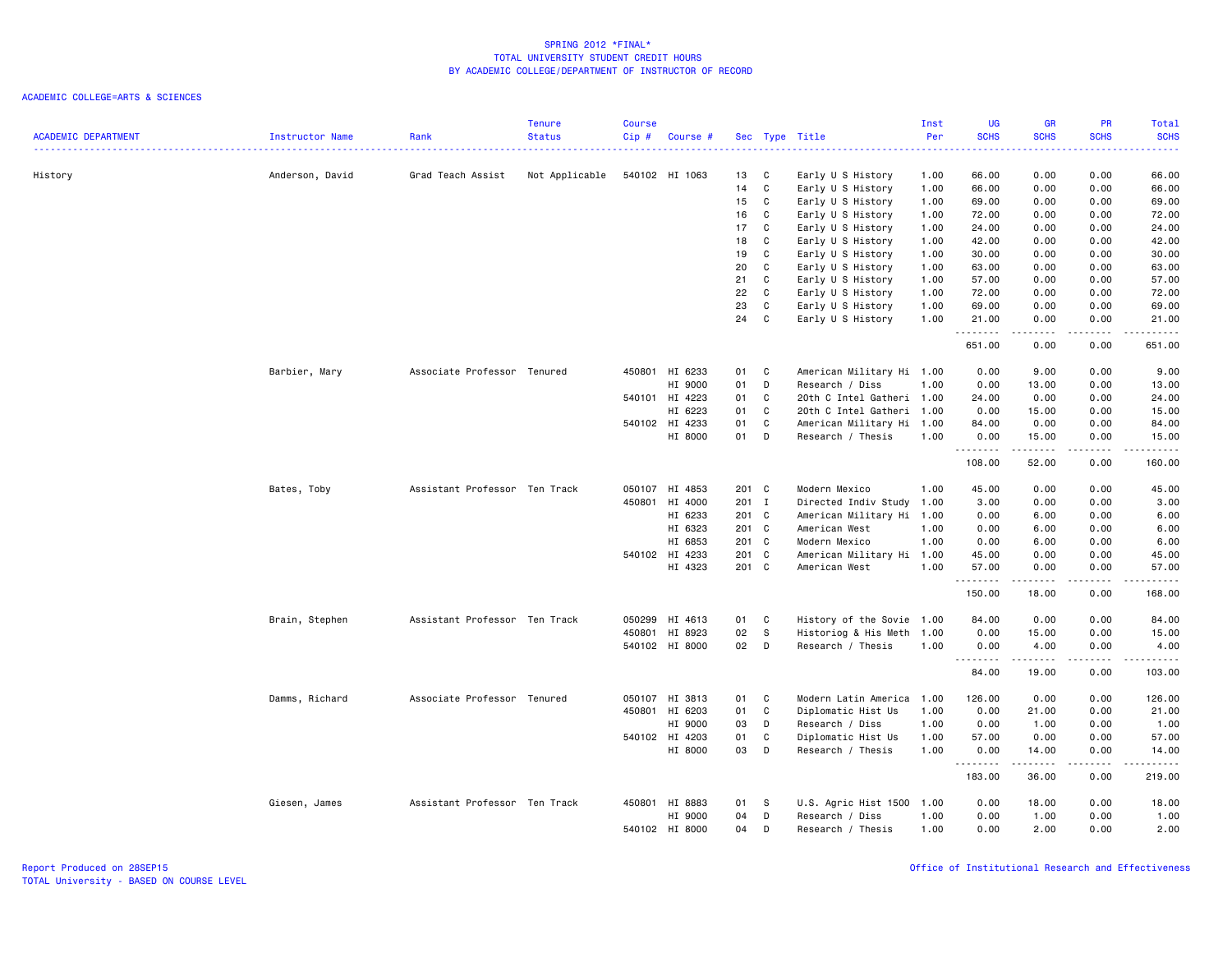| <b>ACADEMIC DEPARTMENT</b> | Instructor Name | Rank                          | <b>Tenure</b><br><b>Status</b> | <b>Course</b><br>Cip# | Course #       |       |              | Sec Type Title            | Inst<br>Per | <b>UG</b><br><b>SCHS</b> | <b>GR</b><br><b>SCHS</b> | <b>PR</b><br><b>SCHS</b>           | Total<br><b>SCHS</b> |
|----------------------------|-----------------|-------------------------------|--------------------------------|-----------------------|----------------|-------|--------------|---------------------------|-------------|--------------------------|--------------------------|------------------------------------|----------------------|
|                            |                 |                               |                                |                       |                |       |              |                           |             | .                        |                          | $\sim$ $\sim$ $\sim$ $\sim$ $\sim$ |                      |
|                            |                 |                               |                                |                       |                |       |              |                           |             | 0.00                     | 21.00                    | 0.00                               | 21.00                |
| History                    | Greene, Alison  | Assistant Professor Ten Track |                                |                       | 450801 HI 9000 | 05    | D            | Research / Diss           | 1.00        | 0.00                     | 4.00                     | 0.00                               | 4.00                 |
|                            |                 |                               |                                |                       | 540102 HI 1073 | 13    | $\mathbf{C}$ | Modern U S History        | 1.00        | 60.00                    | 0.00                     | 0.00                               | 60.00                |
|                            |                 |                               |                                |                       |                | 14    | C.           | Modern U S History        | 1.00        | 66.00                    | 0.00                     | 0.00                               | 66.00                |
|                            |                 |                               |                                |                       |                | 15    | C            | Modern U S History        | 1.00        | 63.00                    | 0.00                     | 0.00                               | 63.00                |
|                            |                 |                               |                                |                       |                | 16    | C            | Modern U S History        | 1.00        | 42.00                    | 0.00                     | 0.00                               | 42.00                |
|                            |                 |                               |                                |                       |                | 17    | <b>C</b>     | Modern U S History        | 1.00        | 60.00                    | 0.00                     | 0.00                               | 60.00                |
|                            |                 |                               |                                |                       |                | 18    | C            | Modern U S History        | 1.00        | 30.00                    | 0.00                     | 0.00                               | 30.00                |
|                            |                 |                               |                                |                       |                | 19    | C            | Modern U S History        | 1.00        | 45.00                    | 0.00                     | 0.00                               | 45.00                |
|                            |                 |                               |                                |                       |                | 20    | C            | Modern U S History        | 1.00        | 72.00                    | 0.00                     | 0.00                               | 72.00                |
|                            |                 |                               |                                |                       |                | 21    | C            | Modern U S History        | 1.00        | 72.00                    | 0.00                     | 0.00                               | 72.00                |
|                            |                 |                               |                                |                       |                | 22    | C            | Modern U S History        | 1.00        | 69.00                    | 0.00                     | 0.00                               | 69.00                |
|                            |                 |                               |                                |                       |                | 23    | C            | Modern U S History        | 1.00        | 57.00                    | 0.00                     | 0.00                               | 57.00                |
|                            |                 |                               |                                |                       |                | 24    | C            | Modern U S History        | 1.00        | 42.00                    | 0.00                     | 0.00                               | 42.00                |
|                            |                 |                               |                                |                       | HI 4253        | 01 C  |              | Religion In America       | 1.00        | 36.00<br><u>.</u>        | 0.00                     | 0.00<br>.                          | 36.00<br>.           |
|                            |                 |                               |                                |                       |                |       |              |                           |             | 714.00                   | 4.00                     | 0.00                               | 718.00               |
|                            | Harrelson, Alan | Grad Teach Assist             | Not Applicable                 |                       | 540102 HI 1063 | 501 C |              | Early U S History         | 1.00        | 126.00                   | 0.00                     | 0.00                               | 126.00               |
|                            |                 |                               |                                |                       | HI 1073        | 501 C |              | Modern U S History        | 1.00        | 87.00                    | 0.00                     | 0.00                               | 87.00                |
|                            |                 |                               |                                |                       |                |       |              |                           |             | --------                 | .                        | .                                  | .                    |
|                            |                 |                               |                                |                       |                |       |              |                           |             | 213.00                   | 0.00                     | 0.00                               | 213.00               |
|                            | Hay, William    | Associate Professor Tenured   |                                |                       | 050299 HI 4713 | 01    | C            | Tudor&Stuart England      | 1.00        | 81.00                    | 0.00                     | 0.00                               | 81.00                |
|                            |                 |                               |                                |                       | 450801 HI 8803 | 01    | C            | Graduate Colloquium       | 1.00        | 0.00                     | 15.00                    | 0.00                               | 15.00                |
|                            |                 |                               |                                |                       | HI 9000        | 06    | D            | Research / Diss           | 1.00        | 0.00                     | 32.00                    | 0.00                               | 32.00                |
|                            |                 |                               |                                |                       |                |       |              |                           |             | .<br>81.00               | .<br>47.00               | .<br>0.00                          | .<br>128.00          |
|                            | Hersey, Mark    | Assistant Professor Ten Track |                                |                       | 450801 HI 3903 | 01 C  |              | Hist & Hist Meth          | 1.00        | 51.00                    | 0.00                     | 0.00                               | 51.00                |
|                            |                 |                               |                                |                       |                | 201 C |              | Hist & Hist Meth          | 1.00        | 9.00                     | 0.00                     | 0.00                               | 9.00                 |
|                            |                 |                               |                                |                       | HI 8833        | 01 S  |              | Sem Southern History      | 1.00        | 0.00                     | 21.00                    | 0.00                               | 21.00                |
|                            |                 |                               |                                |                       | HI 9000        | 07    | D            | Research / Diss           | 1.00        | 0.00                     | 17.00                    | 0.00                               | 17.00                |
|                            |                 |                               |                                |                       | 540102 HI 8000 | 07 D  |              | Research / Thesis         | 1.00        | 0.00                     | 6.00                     | 0.00                               | 6.00                 |
|                            |                 |                               |                                |                       |                |       |              |                           |             | .<br>60.00               | المتمامين<br>44.00       | -----<br>0.00                      | . <b>.</b><br>104.00 |
|                            | Holt, Bret      | Grad Teach Assist             | Not Applicable                 |                       | 450801 HI 3893 | 01 C  |              | 20th Century World H 1.00 |             | 72.00                    | 0.00                     | 0.00                               | 72.00                |
|                            |                 |                               |                                |                       |                |       |              |                           |             | .<br>72.00               | .<br>0.00                | .<br>0.00                          | .<br>72.00           |
|                            | Hui, Alexandra  | Assistant Professor Ten Track |                                |                       | 050125 HI 4763 | 01 C  |              | Hist Of Mod Ger           | 1.00        | 84.00                    | 0.00                     | 0.00                               | 84.00                |
|                            |                 |                               |                                |                       | 450801 HI 8923 | 01    | $^{\circ}$ s | Historiog & His Meth      | 1.00        | 0.00                     | 6.00                     | 0.00                               | 6.00                 |
|                            |                 |                               |                                |                       | HI 9000        | 08    | D            | Research / Diss           | 1.00        | 0.00                     | 13.00                    | 0.00                               | 13.00                |
|                            |                 |                               |                                |                       | 540102 HI 8000 | 08 D  |              | Research / Thesis         | 1.00        | 0.00                     | 7.00                     | 0.00                               | 7.00                 |
|                            |                 |                               |                                |                       |                |       |              |                           |             | .<br>84.00               | د د د د د<br>26.00       | .<br>0.00                          | .<br>110.00          |
|                            | Johnson, Kevin  | Grad Teach Assist             | Not Applicable                 |                       | 050114 HI 1213 | 501 C |              | Early Western World       | 1.00        | 30.00                    | 0.00                     | 0.00                               | 30.00                |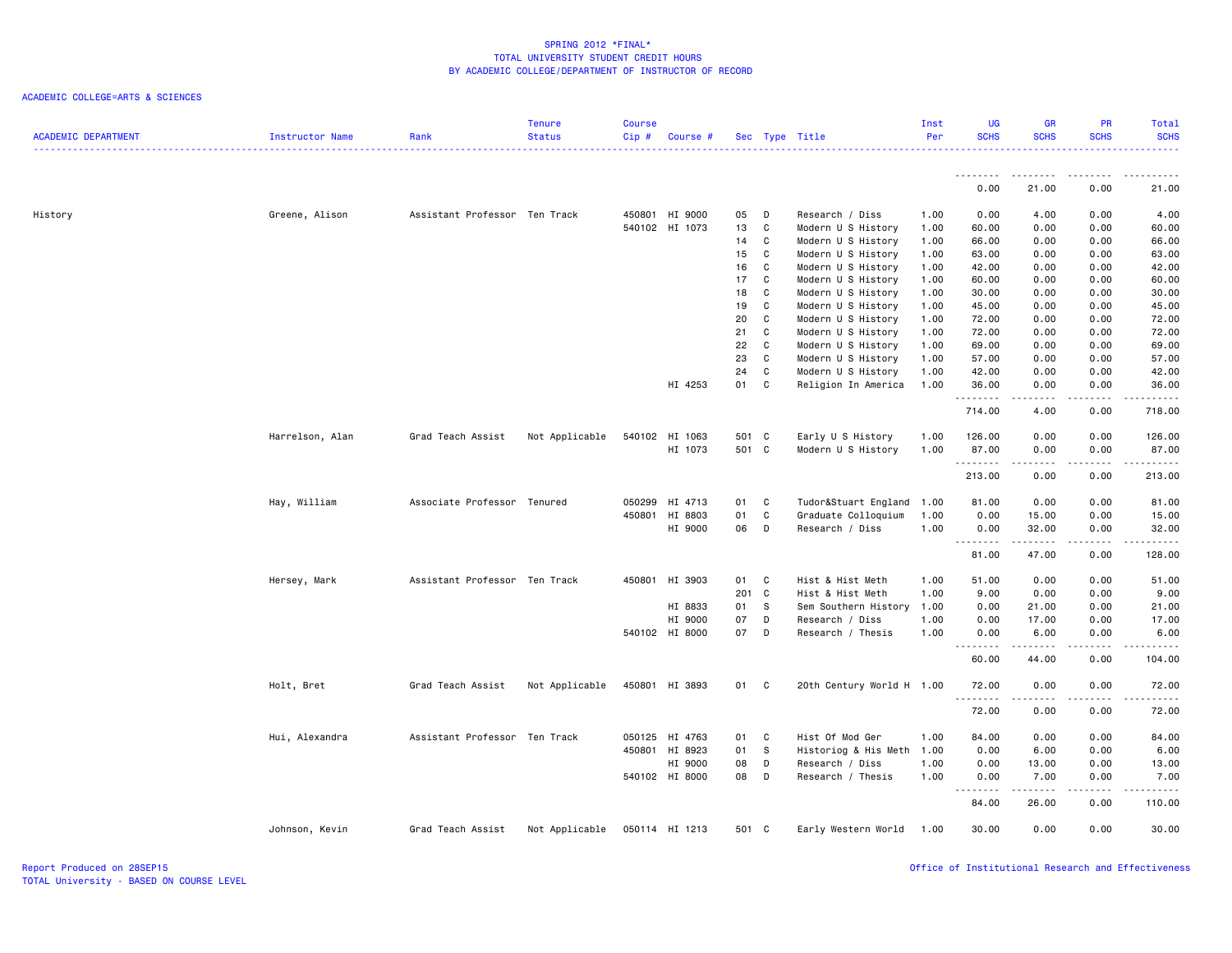| <b>ACADEMIC DEPARTMENT</b> | Instructor Name   | Rank                          | <b>Tenure</b><br><b>Status</b> | <b>Course</b><br>Cip# | Course #       |          |                  | Sec Type Title                           | Inst<br>Per  | <b>UG</b><br><b>SCHS</b> | <b>GR</b><br><b>SCHS</b> | PR<br><b>SCHS</b>  | Total<br><b>SCHS</b>                                                                                                                                 |
|----------------------------|-------------------|-------------------------------|--------------------------------|-----------------------|----------------|----------|------------------|------------------------------------------|--------------|--------------------------|--------------------------|--------------------|------------------------------------------------------------------------------------------------------------------------------------------------------|
|                            |                   |                               |                                |                       |                |          |                  |                                          |              |                          |                          |                    |                                                                                                                                                      |
|                            |                   |                               |                                |                       |                |          |                  |                                          |              | .<br>30.00               | .<br>0.00                | -----<br>0.00      | 30.00                                                                                                                                                |
| History                    | Kinsey, James     | Grad Teach Assist             | Not Applicable                 |                       | 450801 HI 3333 | 01       | C                | Mississippi History                      | 1.00         | 48.00                    | 0.00                     | 0.00               | 48.00                                                                                                                                                |
|                            |                   |                               |                                |                       |                | 02       | C                | Mississippi History                      | 1.00         | 75.00                    | 0.00                     | 0.00               | 75.00                                                                                                                                                |
|                            |                   |                               |                                |                       |                | 03       | C                | Mississippi History                      | 1.00         | 33.00                    | 0.00                     | 0.00               | 33.00                                                                                                                                                |
|                            |                   |                               |                                |                       |                | 04       | C                | Mississippi History                      | 1.00         | 39.00                    | 0.00                     | 0.00               | 39.00                                                                                                                                                |
|                            |                   |                               |                                |                       |                | 05       | C                | Mississippi History                      | 1.00         | 54.00                    | 0.00                     | 0.00               | 54.00                                                                                                                                                |
|                            |                   |                               |                                |                       |                | 06       | $\mathbf c$      | Mississippi History                      | 1.00         | 15.00<br>.               | 0.00<br>-----            | 0.00<br>. <b>.</b> | 15.00<br>.                                                                                                                                           |
|                            |                   |                               |                                |                       |                |          |                  |                                          |              | 264.00                   | 0.00                     | 0.00               | 264.00                                                                                                                                               |
|                            | Lavine, Matthew   | Assistant Professor Ten Track |                                | 450801                | HI 8803        | 03       | C                | Graduate Colloquium                      | 1.00         | 0.00                     | 12.00                    | 0.00               | 12.00                                                                                                                                                |
|                            |                   |                               |                                |                       | HI 9000        | 09       | D                | Research / Diss                          | 1.00         | 0.00                     | 7.00                     | 0.00               | 7.00                                                                                                                                                 |
|                            |                   |                               |                                |                       | 540102 HI 1073 | 01       | C                | Modern U S History                       | 1.00         | 66.00                    | 0.00                     | 0.00               | 66.00                                                                                                                                                |
|                            |                   |                               |                                |                       |                | 02<br>03 | C<br>$\mathbf c$ | Modern U S History                       | 1.00         | 63.00                    | 0.00                     | 0.00               | 63.00                                                                                                                                                |
|                            |                   |                               |                                |                       |                | 04       | C                | Modern U S History<br>Modern U S History | 1.00<br>1.00 | 18.00<br>39.00           | 0.00<br>0.00             | 0.00<br>0.00       | 18.00<br>39.00                                                                                                                                       |
|                            |                   |                               |                                |                       |                | 05       | C                | Modern U S History                       | 1.00         | 45.00                    | 0.00                     | 0.00               | 45.00                                                                                                                                                |
|                            |                   |                               |                                |                       |                | 06       | C                | Modern U S History                       | 1.00         | 21.00                    | 0.00                     | 0.00               | 21.00                                                                                                                                                |
|                            |                   |                               |                                |                       |                | 07       | C                | Modern U S History                       | 1.00         | 39.00                    | 0.00                     | 0.00               | 39.00                                                                                                                                                |
|                            |                   |                               |                                |                       |                | 08       | C                | Modern U S History                       | 1.00         | 66.00                    | 0.00                     | 0.00               | 66.00                                                                                                                                                |
|                            |                   |                               |                                |                       |                | 09       | C                | Modern U S History                       | 1.00         | 21.00                    | 0.00                     | 0.00               | 21.00                                                                                                                                                |
|                            |                   |                               |                                |                       |                | 10       | C                | Modern U S History                       | 1.00         | 21.00                    | 0.00                     | 0.00               | 21.00                                                                                                                                                |
|                            |                   |                               |                                |                       |                | 11       | C                | Modern U S History                       | 1.00         | 75.00                    | 0.00                     | 0.00               | 75.00                                                                                                                                                |
|                            |                   |                               |                                |                       |                | 12       | C                | Modern U S History                       | 1.00         | 30.00<br>.               | 0.00<br>المتماما         | 0.00<br>د د د د    | 30.00<br>.                                                                                                                                           |
|                            |                   |                               |                                |                       |                |          |                  |                                          |              | 504.00                   | 19.00                    | 0.00               | 523.00                                                                                                                                               |
|                            | Marcus, Alan      | Professor                     | Tenured                        |                       | 450801 HI 9000 | 10       | D                | Research / Diss                          | 1.00         | 0.00                     | 43.00                    | 0.00               | 43.00                                                                                                                                                |
|                            |                   |                               |                                |                       | 540102 HI 8000 | 10       | D                | Research / Thesis                        | 1.00         | 0.00                     | 13.00                    | 0.00               | 13.00                                                                                                                                                |
|                            |                   |                               |                                |                       |                |          |                  |                                          |              | .                        | .                        | المستمات           | $\frac{1}{2} \left( \frac{1}{2} \right) \left( \frac{1}{2} \right) \left( \frac{1}{2} \right) \left( \frac{1}{2} \right) \left( \frac{1}{2} \right)$ |
|                            |                   |                               |                                |                       |                |          |                  |                                          |              | 0.00                     | 56.00                    | 0.00               | 56.00                                                                                                                                                |
|                            | Marshall, Anne    | Assistant Professor Ten Track |                                |                       | 540102 HI 4123 | 01       | C                | Jackson Am 1825-1850                     | 1.00         | 66.00                    | 0.00                     | 0.00               | 66.00                                                                                                                                                |
|                            |                   |                               |                                |                       | HI 8000        | 11       | D                | Research / Thesis                        | 1.00         | 0.00<br>.                | 4.00<br>.                | 0.00<br>-----      | 4.00<br>.                                                                                                                                            |
|                            |                   |                               |                                |                       |                |          |                  |                                          |              | 66.00                    | 4.00                     | 0.00               | 70.00                                                                                                                                                |
|                            | Martucci, Jessica | Assistant Professor Ten Track |                                |                       | 050102 HI 4883 | 01       | C                | US History of Medici 1.00                |              | 21.00                    | 0.00                     | 0.00               | 21.00                                                                                                                                                |
|                            |                   |                               |                                |                       | 540102 HI 1063 | 01       | C                | Early U S History                        | 1.00         | 66.00                    | 0.00                     | 0.00               | 66.00                                                                                                                                                |
|                            |                   |                               |                                |                       |                | 02       | C                | Early U S History                        | 1.00         | 60.00                    | 0.00                     | 0.00               | 60.00                                                                                                                                                |
|                            |                   |                               |                                |                       |                | 03       | C                | Early U S History                        | 1.00         | 66.00                    | 0.00                     | 0.00               | 66.00                                                                                                                                                |
|                            |                   |                               |                                |                       |                | 04       | $\mathbf c$      | Early U S History                        | 1.00         | 66.00                    | 0.00                     | 0.00               | 66.00                                                                                                                                                |
|                            |                   |                               |                                |                       |                | 05       | C                | Early U S History                        | 1.00         | 69.00                    | 0.00                     | 0.00               | 69.00                                                                                                                                                |
|                            |                   |                               |                                |                       |                | 06       | C                | Early U S History                        | 1.00         | 51.00                    | 0.00                     | 0.00               | 51.00                                                                                                                                                |
|                            |                   |                               |                                |                       |                | 07<br>08 | $\mathbf c$<br>C | Early U S History                        | 1.00         | 60.00                    | 0.00                     | 0.00               | 60.00<br>51.00                                                                                                                                       |
|                            |                   |                               |                                |                       |                | 09       | C                | Early U S History<br>Early U S History   | 1.00<br>1.00 | 51.00<br>63.00           | 0.00<br>0.00             | 0.00<br>0.00       | 63.00                                                                                                                                                |
|                            |                   |                               |                                |                       |                | 10       | C                | Early U S History                        | 1.00         | 39.00                    | 0.00                     | 0.00               | 39.00                                                                                                                                                |
|                            |                   |                               |                                |                       |                | 11       | C                | Early U S History                        | 1.00         | 54.00                    | 0.00                     | 0.00               | 54.00                                                                                                                                                |
|                            |                   |                               |                                |                       |                | 12       | C                | Early U S History                        | 1.00         | 57.00                    | 0.00                     | 0.00               | 57.00                                                                                                                                                |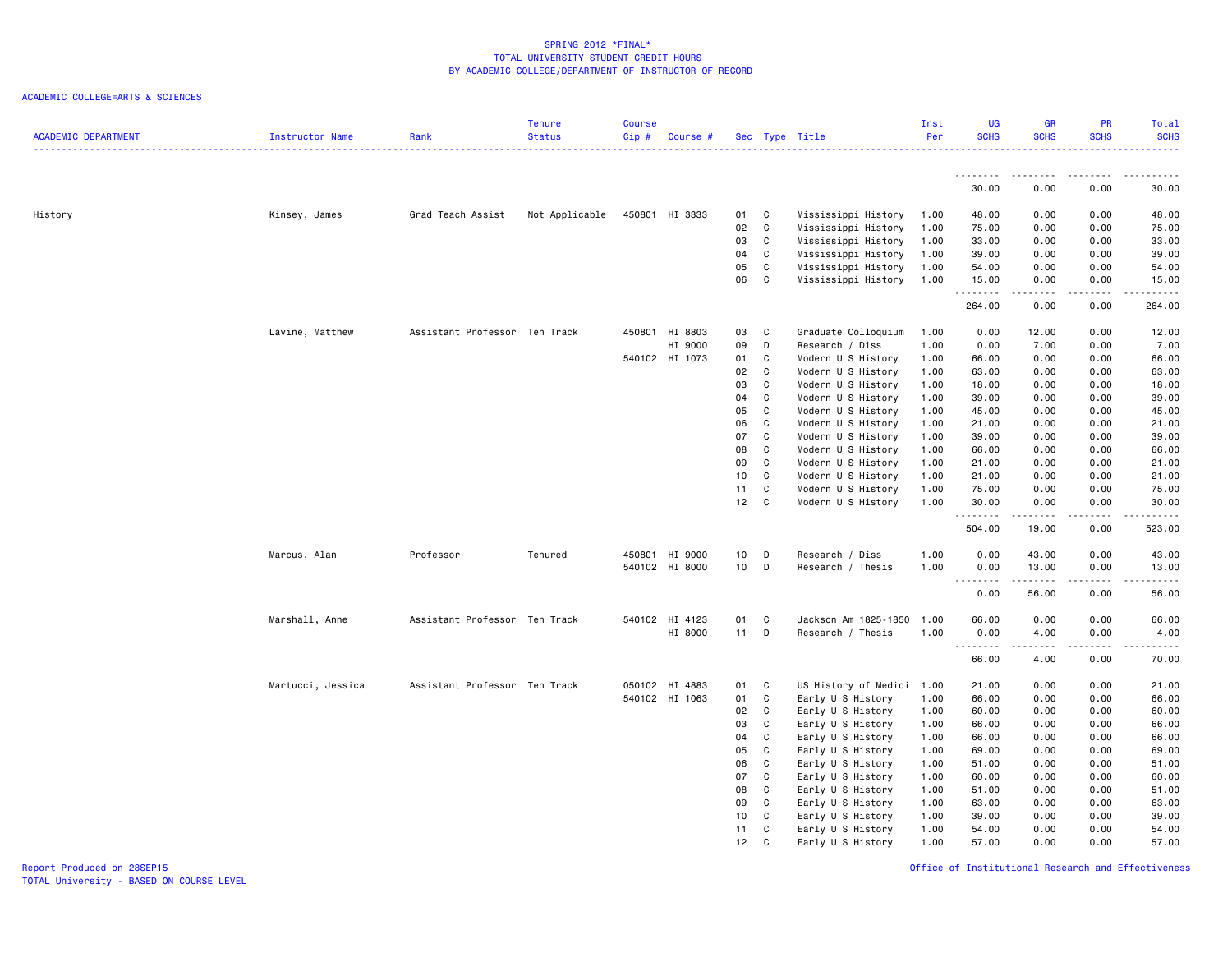### ACADEMIC COLLEGE=ARTS & SCIENCES

| <b>ACADEMIC DEPARTMENT</b> | Instructor Name  | Rank                          | <b>Tenure</b><br><b>Status</b> | <b>Course</b><br>Cip# | Course #        |                |              | Sec Type Title                             | Inst<br>Per  | <b>UG</b><br><b>SCHS</b> | <b>GR</b><br><b>SCHS</b> | PR<br><b>SCHS</b> | Total<br><b>SCHS</b>                                   |
|----------------------------|------------------|-------------------------------|--------------------------------|-----------------------|-----------------|----------------|--------------|--------------------------------------------|--------------|--------------------------|--------------------------|-------------------|--------------------------------------------------------|
|                            |                  |                               |                                |                       |                 |                |              |                                            |              |                          |                          |                   |                                                        |
|                            |                  |                               |                                |                       |                 |                |              |                                            |              | 723.00                   | 0.00                     | 0.00              | 723.00                                                 |
| History                    | McDaniel, Cadra  | Grad Teach Assist             | Not Applicable                 |                       | 050114 HI 1223  | 01             | C            | Modern Western World 1.00                  |              | 93.00                    | 0.00                     | 0.00              | 93.00                                                  |
|                            |                  |                               |                                |                       |                 | 02             | C            | Modern Western World                       | 1.00         | 78.00                    | 0.00                     | 0.00              | 78.00                                                  |
|                            |                  |                               |                                |                       |                 | 03             | C            | Modern Western World                       | 1.00         | 90.00                    | 0.00                     | 0.00              | 90.00                                                  |
|                            |                  |                               |                                |                       |                 | 04             | C            | Modern Western World 1.00                  |              | 12.00                    | 0.00                     | 0.00              | 12.00                                                  |
|                            |                  |                               |                                |                       |                 | 05<br>06       | C<br>C       | Modern Western World                       | 1.00         | 39.00                    | 0.00                     | 0.00              | 39.00<br>66.00                                         |
|                            |                  |                               |                                |                       |                 |                |              | Modern Western World 1.00                  |              | 66.00<br>.               | 0.00<br>.                | 0.00<br>.         | .                                                      |
|                            |                  |                               |                                |                       |                 |                |              |                                            |              | 378.00                   | 0.00                     | 0.00              | 378.00                                                 |
|                            | Messer, Peter    | Associate Professor Tenured   |                                |                       | 450801 HI 3903  | 02             | C            | Hist & Hist Meth                           | 1.00         | 45.00                    | 0.00                     | 0.00              | 45.00                                                  |
|                            |                  |                               |                                |                       | HI 8803         | 05             | $\mathbf c$  | Graduate Colloquium                        | 1.00         | 0.00                     | 24.00                    | 0.00              | 24.00                                                  |
|                            |                  |                               |                                |                       | HI 9000         | 13             | D            | Research / Diss                            | 1.00         | 0.00<br>.                | 5.00<br>.                | 0.00<br>.         | 5.00<br>.                                              |
|                            |                  |                               |                                |                       |                 |                |              |                                            |              | 45.00                    | 29.00                    | 0.00              | 74.00                                                  |
|                            | Mitchell, Dennis | Non-Faculty                   | Tenured                        |                       | 450801 HI 3893  | 201 C          |              | 20th Century World H 1.00                  |              | 42.00                    | 0.00                     | 0.00              | 42.00                                                  |
|                            |                  |                               |                                |                       |                 |                |              |                                            |              | <u>.</u><br>42.00        | .<br>0.00                | .<br>0.00         | $- - - - -$<br>42.00                                   |
|                            |                  |                               |                                |                       |                 |                |              |                                            |              |                          |                          |                   |                                                        |
|                            | Nordin, Dennis   | Non-Faculty                   | Not Applicable                 |                       | 450801 HI 3333  | 555 M<br>901 M |              | Mississippi History<br>Mississippi History | 1.00<br>1.00 | 3.00<br>3.00             | 0.00<br>0.00             | 0.00<br>0.00      | 3.00<br>3.00                                           |
|                            |                  |                               |                                |                       | 540102 HI 1063  | 901 M          |              | Early U S History                          | 1.00         | 12.00                    | 0.00                     | 0.00              | 12.00                                                  |
|                            |                  |                               |                                |                       | HI 1073         | 901 M          |              | Modern U S History                         | 1.00         | 3.00                     | 0.00                     | 0.00              | 3.00                                                   |
|                            |                  |                               |                                |                       |                 |                |              |                                            |              | $- - - - - - -$          | $\frac{1}{2}$            | $\frac{1}{2}$     | .                                                      |
|                            |                  |                               |                                |                       |                 |                |              |                                            |              | 21.00                    | 0.00                     | 0.00              | 21.00                                                  |
|                            | Norris, Adele    | Lecturer                      | Non-Ten Track                  |                       | 059999 AAS 4990 | 01             | C            | Special Topic in Af. 1.00                  |              | 63.00                    | 0.00                     | 0.00              | 63.00<br>$\frac{1}{2}$ . $\frac{1}{2}$ . $\frac{1}{2}$ |
|                            |                  |                               |                                |                       |                 |                |              |                                            |              | 63.00                    | 0.00                     | 0.00              | 63.00                                                  |
|                            | Osman, Julia     | Assistant Professor Ten Track |                                |                       | 450801 HI 8853  | 01             | -S           | Sem Eur Before 1789                        | 1.00         | 0.00                     | 15.00                    | 0.00              | 15.00                                                  |
|                            |                  |                               |                                |                       | 450899 HI 4990  | 02             | C            | Special Topic In HI                        | 1.00         | 9.00                     | 0.00                     | 0.00              | 9.00                                                   |
|                            |                  |                               |                                |                       |                 |                |              |                                            |              | .<br>9.00                | .<br>15.00               | .<br>0.00         | .<br>24.00                                             |
|                            | Phillips, Jason  | Associate Professor Tenured   |                                |                       | 450801 HI 9000  | 15             | D            | Research / Diss                            | 1.00         | 0.00                     | 14.00                    | 0.00              | 14.00                                                  |
|                            |                  |                               |                                |                       |                 |                |              |                                            |              | .                        | .                        | .                 | .                                                      |
|                            |                  |                               |                                |                       |                 |                |              |                                            |              | 0.00                     | 14.00                    | 0.00              | 14.00                                                  |
|                            | Ridner, Judith   | Associate Professor Tenured   |                                | 450899                | HI 4990         | 01             | C            | Special Topic In HI                        | 1.00         | 27.00                    | 0.00                     | 0.00              | 27.00                                                  |
|                            |                  |                               |                                |                       | 540101 HI 8933  | 01             | C            | Grad. Coll: Col & Re                       | 1.00         | 0.00<br><u>.</u>         | 15.00<br>.               | 0.00<br>.         | 15.00<br>د د د د د                                     |
|                            |                  |                               |                                |                       |                 |                |              |                                            |              | 27.00                    | 15.00                    | 0.00              | 42.00                                                  |
|                            | Senaga, Karen    | Grad Teach Assist             | Not Applicable                 |                       | 540102 HI 1073  | 25             | $\mathbf{C}$ | Modern U S History                         | 1.00         | 27.00                    | 0.00                     | 0.00              | 27.00                                                  |
|                            |                  |                               |                                |                       |                 | 26             | C            | Modern U S History                         | 1.00         | 54.00                    | 0.00                     | 0.00              | 54.00                                                  |
|                            |                  |                               |                                |                       |                 | 27             | C            | Modern U S History                         | 1.00         | 12.00                    | 0.00                     | 0.00              | 12.00                                                  |
|                            |                  |                               |                                |                       |                 | 28             | C            | Modern U S History                         | 1.00         | 33.00                    | 0.00                     | 0.00              | 33.00                                                  |
|                            |                  |                               |                                |                       |                 | 29             | C            | Modern U S History                         | 1.00         | 24.00                    | 0.00                     | 0.00              | 24,00                                                  |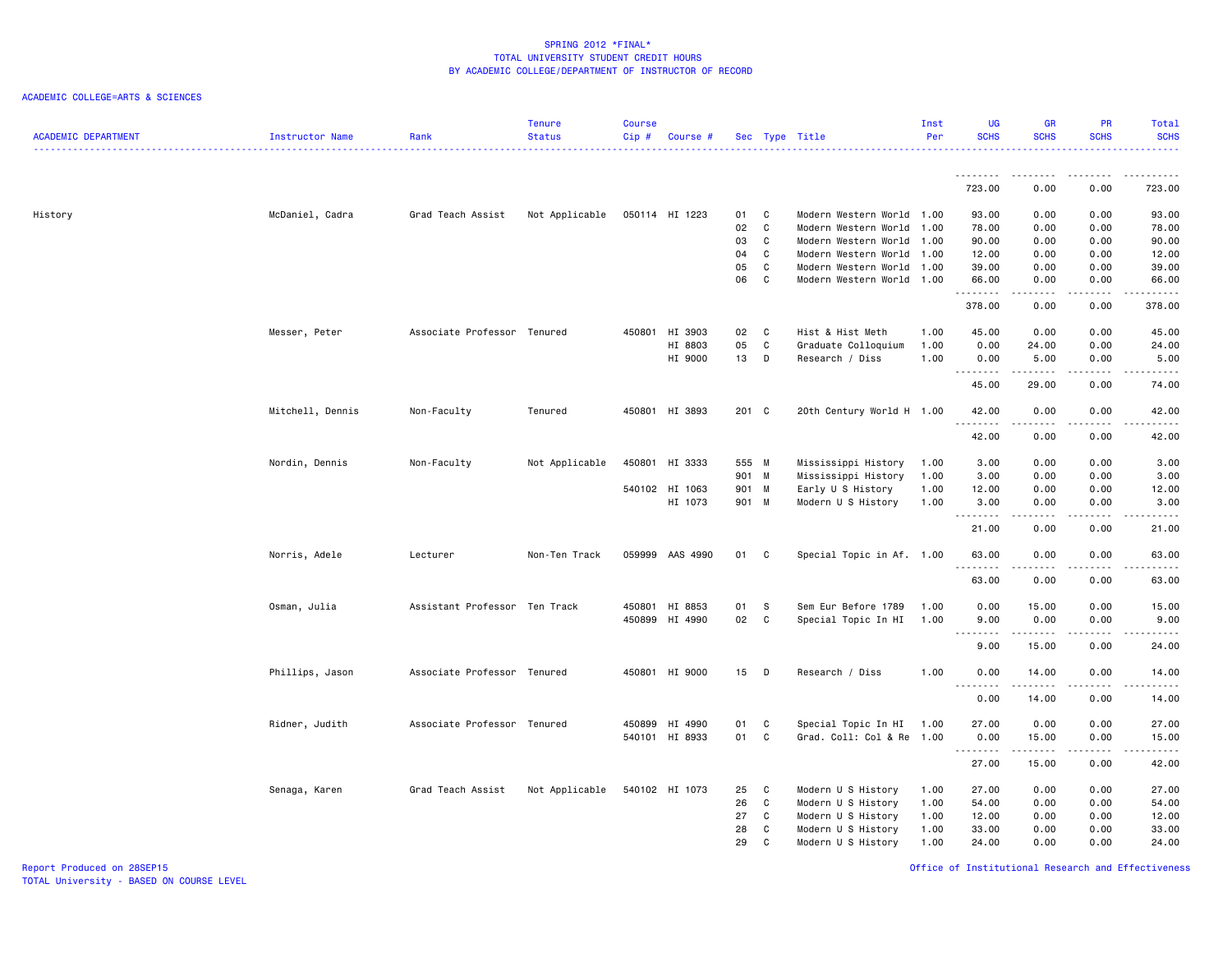| <b>ACADEMIC DEPARTMENT</b> | <b>Instructor Name</b> | Rank                          | <b>Tenure</b><br><b>Status</b> | <b>Course</b><br>$Cip$ # | Course #        |       |              | Sec Type Title            | Inst<br>Per | <b>UG</b><br><b>SCHS</b> | <b>GR</b><br><b>SCHS</b> | PR<br><b>SCHS</b>  | Total<br><b>SCHS</b>                                                                                                                                         |
|----------------------------|------------------------|-------------------------------|--------------------------------|--------------------------|-----------------|-------|--------------|---------------------------|-------------|--------------------------|--------------------------|--------------------|--------------------------------------------------------------------------------------------------------------------------------------------------------------|
| History                    | Senaga, Karen          | Grad Teach Assist             | Not Applicable                 |                          | 540102 HI 1073  | 30    | C            | Modern U S History        | 1.00        | 51.00<br>.               | 0.00<br>.                | 0.00<br>.          | 51.00<br>.                                                                                                                                                   |
|                            |                        |                               |                                |                          |                 |       |              |                           |             | 201.00                   | 0.00                     | 0.00               | 201.00                                                                                                                                                       |
|                            | Snyder, Christopher    | Non-Faculty                   | Tenured                        | 240101                   | HON 1081        | 01    | s            | Honors Forum I            | 1.00        | 8.00                     | 0.00                     | 0.00               | 8.00                                                                                                                                                         |
|                            |                        |                               |                                |                          | HON 1091        | 01    | S            | Honors Forum II           | 1.00        | 5.00                     | 0.00                     | 0.00               | 5.00                                                                                                                                                         |
|                            |                        |                               |                                |                          | HON 3183        | 01    | <b>S</b>     | Interdisp Sem in Hum      | 1.00        | 6.00<br>.                | 0.00<br>.                | 0.00<br>.          | 6.00<br>$\frac{1}{2} \left( \frac{1}{2} \right) \left( \frac{1}{2} \right) \left( \frac{1}{2} \right) \left( \frac{1}{2} \right) \left( \frac{1}{2} \right)$ |
|                            |                        |                               |                                |                          |                 |       |              |                           |             | 19.00                    | 0.00                     | 0.00               | 19.00                                                                                                                                                        |
|                            | Strawbridge, Wilm      | Lecturer                      | Non-Ten Track                  |                          | 050207 HI 4273  | 201 C |              | Women In Am History       | 1.00        | 30.00                    | 0.00                     | 0.00               | 30.00                                                                                                                                                        |
|                            |                        |                               |                                |                          |                 | 501 C |              | Women In Am History       | 1.00        | 39.00                    | 0.00                     | 0.00               | 39.00                                                                                                                                                        |
|                            |                        |                               |                                |                          | 450801 HI 6273  | 201 C |              | Women In Am History       | 1.00        | 0.00                     | 15.00                    | 0.00               | 15.00                                                                                                                                                        |
|                            |                        |                               |                                |                          | HI 6303         | 201 C |              | The Old South             | 1.00        | 0.00                     | 15.00                    | 0.00               | 15.00                                                                                                                                                        |
|                            |                        |                               |                                |                          | 450802 HI 6193  | 201 C |              | US Environmental His 1.00 |             | 0.00                     | 6.00                     | 0.00               | 6.00                                                                                                                                                         |
|                            |                        |                               |                                |                          | 540101 HI 8773  | 501 C |              | Issues in Women's Hi      | 1.00        | 0.00                     | 3.00                     | 0.00               | 3.00                                                                                                                                                         |
|                            |                        |                               |                                |                          | 540102 HI 4193  | 201 C |              | US Environmental His      | 1.00        | 9.00                     | 0.00                     | 0.00               | 9.00                                                                                                                                                         |
|                            |                        |                               |                                |                          |                 | 501 C |              | US Environmental His      | 1.00        | 24.00                    | 0.00                     | 0.00               | 24.00                                                                                                                                                        |
|                            |                        |                               |                                |                          | HI 4303         | 201 C |              | The Old South             | 1.00        | 30.00                    | 0.00                     | 0.00               | 30.00                                                                                                                                                        |
|                            |                        |                               |                                |                          |                 | 501 C |              | The Old South             | 1.00        | 39.00<br>.               | 0.00<br>.                | 0.00<br>. <b>.</b> | 39.00<br><u>.</u>                                                                                                                                            |
|                            |                        |                               |                                |                          |                 |       |              |                           |             | 171.00                   | 39.00                    | 0.00               | 210.00                                                                                                                                                       |
|                            | Uzoigwe, Godfrey       | Professor                     | Tenured                        |                          | 050201 AAS 4793 | 01    | C            | Modern Africa             | 1.00        | 18.00                    | 0.00                     | 0.00               | 18.00                                                                                                                                                        |
|                            |                        |                               |                                |                          | HI 4793         | 01    | C            | Modern Africa             | 1.00        | 57.00                    | 0.00                     | 0.00               | 57.00                                                                                                                                                        |
|                            |                        |                               |                                | 450801                   | HI 6793         | 01    | $\mathtt{C}$ | Modern Africa             | 1.00        | 0.00                     | 6.00                     | 0.00               | 6.00                                                                                                                                                         |
|                            |                        |                               |                                |                          | HI 8803         | 04    | C            | Graduate Colloquium       | 1.00        | 0.00                     | 27.00                    | 0.00               | 27.00                                                                                                                                                        |
|                            |                        |                               |                                |                          |                 |       |              |                           |             | .<br>75.00               | .<br>33.00               | .<br>0.00          | $\begin{array}{cccccccccc} \bullet & \bullet & \bullet & \bullet & \bullet & \bullet & \bullet & \bullet \end{array}$<br>108.00                              |
|                            | Ward, Jason            | Assistant Professor Ten Track |                                | 450801                   | HI 8823         | 01    | - S          | Sem Us Hi Since 1877 1.00 |             | 0.00                     | 18.00                    | 0.00               | 18.00                                                                                                                                                        |
|                            |                        |                               |                                |                          | HI 9000         | 18    | D            | Research / Diss           | 1.00        | 0.00                     | 8.00                     | 0.00               | 8.00                                                                                                                                                         |
|                            |                        |                               |                                | 450899                   | HI 4990         | 03    | C            | Special Topic In HI       | 1.00        | 36.00                    | 0.00                     | 0.00               | 36.00                                                                                                                                                        |
|                            |                        |                               |                                |                          | 540102 HI 4493  | 01    | C            | Terrorism in America      | 1.00        | 39.00                    | 0.00                     | 0.00               | 39.00                                                                                                                                                        |
|                            |                        |                               |                                |                          | HI 8000         | 18    | D            | Research / Thesis         | 1.00        | 0.00                     | 10.00                    | 0.00               | 10.00                                                                                                                                                        |
|                            |                        |                               |                                |                          |                 |       |              |                           |             | <u>.</u><br>75.00        | .<br>36.00               | .<br>0.00          | .<br>111.00                                                                                                                                                  |
|                            | Warrick, Alyssa        | Grad Teach Assist             | Not Applicable                 |                          | 050114 HI 1223  | 501 C |              | Modern Western World 1.00 |             | 60.00<br><u>.</u>        | 0.00                     | 0.00               | 60.00                                                                                                                                                        |
|                            |                        |                               |                                |                          |                 |       |              |                           |             | 60.00                    | 0.00                     | 0.00               | .<br>60.00                                                                                                                                                   |
|                            | Williams, Michael      | Assistant Professor Ten Track |                                |                          | 050201 AAS 3013 | 01    | C            | Afr Am History to 18 1.00 |             | 69.00                    | 0.00                     | 0.00               | 69.00                                                                                                                                                        |
|                            |                        |                               |                                |                          | HI 3013         | 01    | C            | Afr Am History to 18      | 1.00        | 51.00                    | 0.00                     | 0.00               | 51.00                                                                                                                                                        |
|                            |                        |                               |                                | 450801                   | HI 8803         | 02    | C            | Graduate Colloquium       | 1.00        | 0.00                     | 24.00                    | 0.00               | 24.00                                                                                                                                                        |
|                            |                        |                               |                                |                          | 540102 HI 8000  | 19    | D            | Research / Thesis         | 1.00        | 0.00                     | 7.00                     | 0.00               | 7.00                                                                                                                                                         |
|                            |                        |                               |                                |                          |                 |       |              |                           |             | <u>.</u><br>120.00       | .<br>31.00               | .<br>0.00          | <u>.</u><br>151.00                                                                                                                                           |
|                            | Wu, Shu-hui            | Associate Professor Tenured   |                                |                          | 050104 HI 1313  | 01    | C            | East Asian Civ to 13 1.00 |             | 111.00                   | 0.00                     | 0.00               | 111.00                                                                                                                                                       |
|                            |                        |                               |                                | 450801                   | HI 4593         | 01    | C            | Japan Since 1600          | 1.00        | 42.00                    | 0.00                     | 0.00               | 42.00                                                                                                                                                        |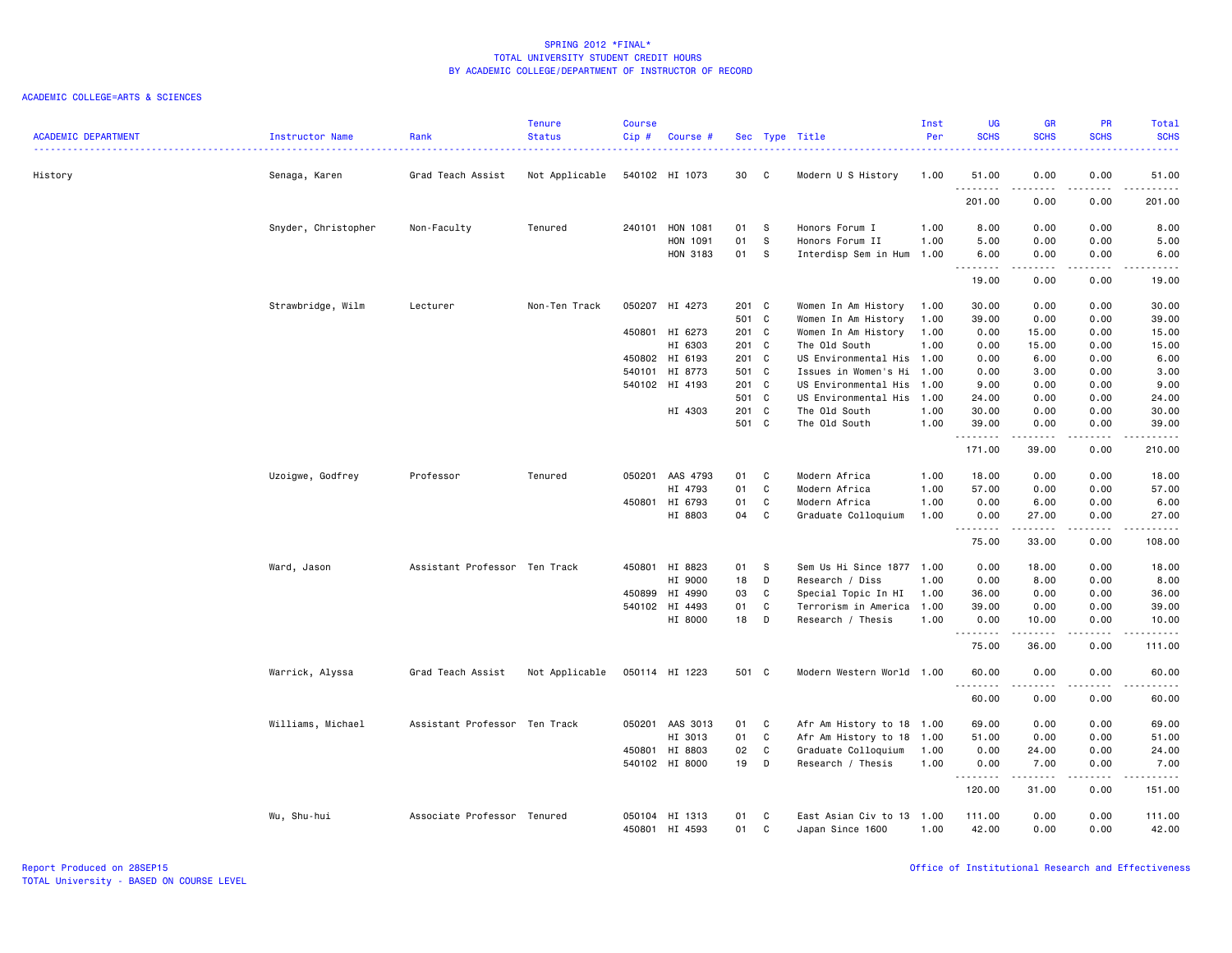| <b>ACADEMIC DEPARTMENT</b> | Instructor Name | Rank | Tenure<br>Status | <b>Course</b><br>$Cip \#$ Course $#$ Sec Type Title |  | Inst<br>Per           | <b>UG</b><br><b>SCHS</b> | <b>GR</b><br><b>SCHS</b> | PR<br><b>SCHS</b> | Total<br><b>SCHS</b> |
|----------------------------|-----------------|------|------------------|-----------------------------------------------------|--|-----------------------|--------------------------|--------------------------|-------------------|----------------------|
|                            |                 |      |                  |                                                     |  | .                     | 153,00                   | .<br>0.00                | .<br>0.00         | .<br>153.00          |
|                            |                 |      |                  |                                                     |  | ---------<br>-------- |                          | ========                 | ========          | ==========           |
| History                    |                 |      |                  |                                                     |  |                       | 5446.00                  | 558.00                   | 0.00              | 6004.00              |
|                            |                 |      |                  |                                                     |  | --------<br>--------  |                          | --------                 | ========          | ==========           |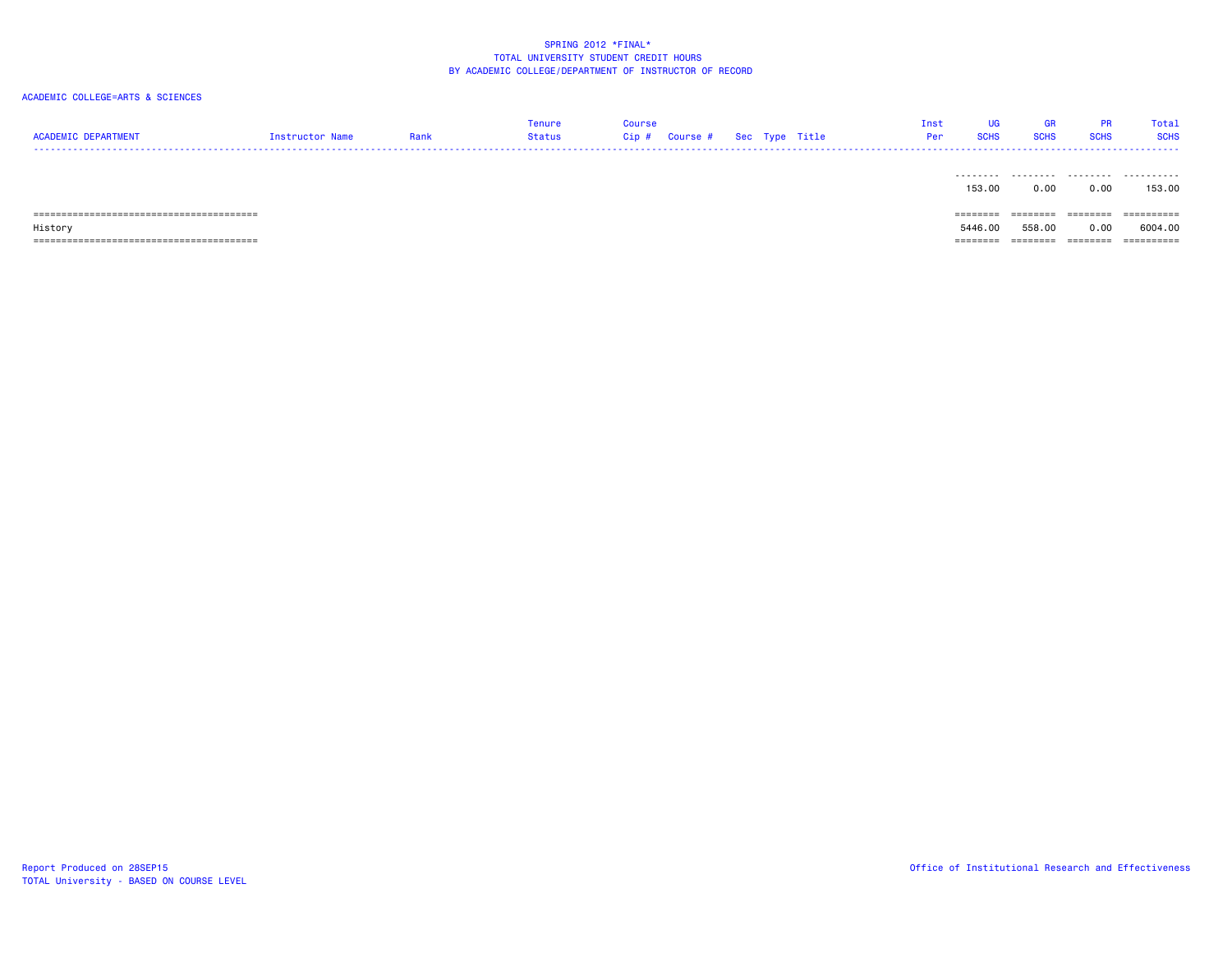### ACADEMIC COLLEGE=ARTS & SCIENCES

| Mathematics & Statistics<br>Not Applicable<br>270101 MA 1453<br>01 C<br>0.00<br>0.00<br>Ballamoole, Snehalatha<br>Grad Teach Assist<br>Precal w/Graphing Ca 0.95<br>48.45<br>48.45<br><b></b><br>.<br>.<br>48.45<br>0.00<br>0.00<br>48.45<br>Banik, Robert<br>Instructor<br>Non-Ten Track<br>270101 MA 1323<br>01 C<br>Trigonometry<br>1.00<br>555.00<br>0.00<br>0.00<br>555.00<br>02<br>$\mathbf{C}$<br>Trigonometry<br>1.00<br>441.00<br>0.00<br>0.00<br>441.00<br>03<br>$\mathbf c$<br>5.40<br>Trigonometry<br>0.05<br>5.40<br>0.00<br>0.00<br>$\mathbf{C}$<br>04<br>Trigonometry<br>0.05<br>5.10<br>0.00<br>0.00<br>5.10<br>05<br>$\mathbf{C}$<br>Trigonometry<br>0.05<br>5.25<br>5.25<br>0.00<br>0.00<br>06<br>$\mathbf c$<br>5.40<br>Trigonometry<br>0.05<br>5.40<br>0.00<br>0.00<br>07<br>C<br>Trigonometry<br>1.00<br>552.00<br>0.00<br>0.00<br>552.00<br>MA 1613<br>07<br>$\mathbf{C}$<br>Cal Bus & Life Sc I<br>0.95<br>441.75<br>441.75<br>0.00<br>0.00<br>$\begin{array}{cccccccccccccc} \bullet & \bullet & \bullet & \bullet & \bullet & \bullet & \bullet & \bullet \end{array}$<br>.<br>.<br>.<br>2010.90<br>2010.90<br>0.00<br>0.00<br>Cal Bus & Life Sc I<br>Bhoumik, Soumya<br>Grad Teach Assist<br>Not Applicable<br>270101 MA 1613<br>01 C<br>0.95<br>105.45<br>0.00<br>0.00<br>105.45<br>.<br>.<br>.<br>105.45<br>0.00<br>0.00<br>105.45<br>Blackshear, Chad<br>Grad Teach Assist<br>Not Applicable<br>270501<br>MA 2113<br>$10 \quad B$<br>Intro to Stats<br>0.05<br>0.45<br>0.00<br>0.00<br>0.45<br>$11 \quad B$<br>Intro to Stats<br>0.05<br>0.30<br>0.00<br>0.00<br>0.30<br>ST 2113<br>10<br>$\overline{B}$<br>0.05<br>4.20<br>0.00<br>0.00<br>4.20<br>Intro to Stats<br>11<br>B<br>0.05<br>0.00<br>0.00<br>3.90<br>Intro to Stats<br>3.90<br><u>.</u><br>$- - - -$<br>.<br>.<br>8.85<br>8.85<br>0.00<br>0.00<br>Crittenden, Marjorie<br>270101 MA 1713<br>02<br>$\mathbf{C}$<br>Calculus I<br>1.00<br>351.00<br>0.00<br>Instructor<br>Non-Ten Track<br>0.00<br>351.00<br>03<br>C<br>Calculus I<br>354.00<br>1.00<br>354.00<br>0.00<br>0.00<br>MA 1723<br>02<br>$\mathbf C$<br>Calculus II<br>375.00<br>375.00<br>1.00<br>0.00<br>0.00<br>C<br>03<br>Calculus II<br>1.00<br>210.00<br>0.00<br>0.00<br>210.00<br>.<br>.<br>.<br>$\frac{1}{2}$<br>1290.00<br>1290.00<br>0.00<br>0.00<br>Dang, Hai<br>Professor<br>Tenured<br>270101 MA 3253<br>H01 C<br>Honors Diff Equation 1.00<br>72.00<br>0.00<br>72.00<br>0.00<br>MA 4943<br>01 C<br>Math Analysis II<br>1.00<br>6.00<br>0.00<br>0.00<br>6.00<br>MA 6943<br>01<br>$\mathbf{C}$<br>Math Analysis II<br>12.00<br>1.00<br>0.00<br>12.00<br>0.00<br>3.00<br>MA 7000<br>01<br>$\mathbf{I}$<br>Directed Indiv Study<br>1.00<br>0.00<br>3.00<br>0.00<br>MA 9000<br>02<br>D<br>Research / Diss<br>1.00<br>0.00<br>9.00<br>0.00<br>9.00<br>03<br>279999 MA 8990<br>$\overline{\mathbf{C}}$<br>1.00<br>Special Topic In MA<br>0.00<br>3.00<br>0.00<br>3.00<br>$\frac{1}{2}$<br><u>.</u><br>105.00<br>78.00<br>27.00<br>0.00<br>Not Applicable<br>131099 LSK 0023<br>01<br>Dev Studies Lab<br>1.00<br>30.00<br>0.00<br>0.00<br>30.00<br>Daniels, Diane<br>Non-Faculty<br>- L<br>02<br>$\mathsf{L}$<br>Dev Studies Lab<br>1.00<br>9.00<br>0.00<br>0.00<br>9.00<br>.<br>.<br>.<br>$\frac{1}{2} \left( \frac{1}{2} \right) \left( \frac{1}{2} \right) \left( \frac{1}{2} \right) \left( \frac{1}{2} \right) \left( \frac{1}{2} \right)$<br>39.00<br>0.00<br>0.00<br>39.00<br>Intro Linear Algebra<br>Dobson, Edward<br>Professor<br>Tenured<br>270101 MA 3113<br>01<br>$\mathbf{C}$<br>1.00<br>135.00<br>0.00<br>0.00<br>135.00<br>MA 8123<br>01<br>$\mathbf{C}$<br>Mod High Algebra II<br>0.00<br>1.00<br>0.00<br>12.00<br>12.00<br>MA 9000<br>03<br>D<br>Research / Diss<br>1.00<br>0.00<br>6.00<br>0.00<br>6.00<br>279999<br>MA 8990<br>04<br>C<br>Special Topic In MA<br>1.00<br>0.00<br>3.00<br>0.00<br>3.00 | <b>ACADEMIC DEPARTMENT</b> | <b>Instructor Name</b> | Rank | <b>Tenure</b><br><b>Status</b> | <b>Course</b><br>Cip# | Course # |  | Sec Type Title | Inst<br>Per | <b>UG</b><br><b>SCHS</b> | <b>GR</b><br><b>SCHS</b> | PR<br><b>SCHS</b> | Total<br><b>SCHS</b><br>$- - - -$ |
|----------------------------------------------------------------------------------------------------------------------------------------------------------------------------------------------------------------------------------------------------------------------------------------------------------------------------------------------------------------------------------------------------------------------------------------------------------------------------------------------------------------------------------------------------------------------------------------------------------------------------------------------------------------------------------------------------------------------------------------------------------------------------------------------------------------------------------------------------------------------------------------------------------------------------------------------------------------------------------------------------------------------------------------------------------------------------------------------------------------------------------------------------------------------------------------------------------------------------------------------------------------------------------------------------------------------------------------------------------------------------------------------------------------------------------------------------------------------------------------------------------------------------------------------------------------------------------------------------------------------------------------------------------------------------------------------------------------------------------------------------------------------------------------------------------------------------------------------------------------------------------------------------------------------------------------------------------------------------------------------------------------------------------------------------------------------------------------------------------------------------------------------------------------------------------------------------------------------------------------------------------------------------------------------------------------------------------------------------------------------------------------------------------------------------------------------------------------------------------------------------------------------------------------------------------------------------------------------------------------------------------------------------------------------------------------------------------------------------------------------------------------------------------------------------------------------------------------------------------------------------------------------------------------------------------------------------------------------------------------------------------------------------------------------------------------------------------------------------------------------------------------------------------------------------------------------------------------------------------------------------------------------------------------------------------------------------------------------------------------------------------------------------------------------------------------------------------------------------------------------------------------------------------------------------------------------------------------------------------------------------------------------------------------------------------------------------------------------------------------------------------------------------------------------------------------------------------------------------------------------------------|----------------------------|------------------------|------|--------------------------------|-----------------------|----------|--|----------------|-------------|--------------------------|--------------------------|-------------------|-----------------------------------|
|                                                                                                                                                                                                                                                                                                                                                                                                                                                                                                                                                                                                                                                                                                                                                                                                                                                                                                                                                                                                                                                                                                                                                                                                                                                                                                                                                                                                                                                                                                                                                                                                                                                                                                                                                                                                                                                                                                                                                                                                                                                                                                                                                                                                                                                                                                                                                                                                                                                                                                                                                                                                                                                                                                                                                                                                                                                                                                                                                                                                                                                                                                                                                                                                                                                                                                                                                                                                                                                                                                                                                                                                                                                                                                                                                                                                                                                                                  |                            |                        |      |                                |                       |          |  |                |             |                          |                          |                   |                                   |
|                                                                                                                                                                                                                                                                                                                                                                                                                                                                                                                                                                                                                                                                                                                                                                                                                                                                                                                                                                                                                                                                                                                                                                                                                                                                                                                                                                                                                                                                                                                                                                                                                                                                                                                                                                                                                                                                                                                                                                                                                                                                                                                                                                                                                                                                                                                                                                                                                                                                                                                                                                                                                                                                                                                                                                                                                                                                                                                                                                                                                                                                                                                                                                                                                                                                                                                                                                                                                                                                                                                                                                                                                                                                                                                                                                                                                                                                                  |                            |                        |      |                                |                       |          |  |                |             |                          |                          |                   |                                   |
|                                                                                                                                                                                                                                                                                                                                                                                                                                                                                                                                                                                                                                                                                                                                                                                                                                                                                                                                                                                                                                                                                                                                                                                                                                                                                                                                                                                                                                                                                                                                                                                                                                                                                                                                                                                                                                                                                                                                                                                                                                                                                                                                                                                                                                                                                                                                                                                                                                                                                                                                                                                                                                                                                                                                                                                                                                                                                                                                                                                                                                                                                                                                                                                                                                                                                                                                                                                                                                                                                                                                                                                                                                                                                                                                                                                                                                                                                  |                            |                        |      |                                |                       |          |  |                |             |                          |                          |                   |                                   |
|                                                                                                                                                                                                                                                                                                                                                                                                                                                                                                                                                                                                                                                                                                                                                                                                                                                                                                                                                                                                                                                                                                                                                                                                                                                                                                                                                                                                                                                                                                                                                                                                                                                                                                                                                                                                                                                                                                                                                                                                                                                                                                                                                                                                                                                                                                                                                                                                                                                                                                                                                                                                                                                                                                                                                                                                                                                                                                                                                                                                                                                                                                                                                                                                                                                                                                                                                                                                                                                                                                                                                                                                                                                                                                                                                                                                                                                                                  |                            |                        |      |                                |                       |          |  |                |             |                          |                          |                   |                                   |
|                                                                                                                                                                                                                                                                                                                                                                                                                                                                                                                                                                                                                                                                                                                                                                                                                                                                                                                                                                                                                                                                                                                                                                                                                                                                                                                                                                                                                                                                                                                                                                                                                                                                                                                                                                                                                                                                                                                                                                                                                                                                                                                                                                                                                                                                                                                                                                                                                                                                                                                                                                                                                                                                                                                                                                                                                                                                                                                                                                                                                                                                                                                                                                                                                                                                                                                                                                                                                                                                                                                                                                                                                                                                                                                                                                                                                                                                                  |                            |                        |      |                                |                       |          |  |                |             |                          |                          |                   |                                   |
|                                                                                                                                                                                                                                                                                                                                                                                                                                                                                                                                                                                                                                                                                                                                                                                                                                                                                                                                                                                                                                                                                                                                                                                                                                                                                                                                                                                                                                                                                                                                                                                                                                                                                                                                                                                                                                                                                                                                                                                                                                                                                                                                                                                                                                                                                                                                                                                                                                                                                                                                                                                                                                                                                                                                                                                                                                                                                                                                                                                                                                                                                                                                                                                                                                                                                                                                                                                                                                                                                                                                                                                                                                                                                                                                                                                                                                                                                  |                            |                        |      |                                |                       |          |  |                |             |                          |                          |                   |                                   |
|                                                                                                                                                                                                                                                                                                                                                                                                                                                                                                                                                                                                                                                                                                                                                                                                                                                                                                                                                                                                                                                                                                                                                                                                                                                                                                                                                                                                                                                                                                                                                                                                                                                                                                                                                                                                                                                                                                                                                                                                                                                                                                                                                                                                                                                                                                                                                                                                                                                                                                                                                                                                                                                                                                                                                                                                                                                                                                                                                                                                                                                                                                                                                                                                                                                                                                                                                                                                                                                                                                                                                                                                                                                                                                                                                                                                                                                                                  |                            |                        |      |                                |                       |          |  |                |             |                          |                          |                   |                                   |
|                                                                                                                                                                                                                                                                                                                                                                                                                                                                                                                                                                                                                                                                                                                                                                                                                                                                                                                                                                                                                                                                                                                                                                                                                                                                                                                                                                                                                                                                                                                                                                                                                                                                                                                                                                                                                                                                                                                                                                                                                                                                                                                                                                                                                                                                                                                                                                                                                                                                                                                                                                                                                                                                                                                                                                                                                                                                                                                                                                                                                                                                                                                                                                                                                                                                                                                                                                                                                                                                                                                                                                                                                                                                                                                                                                                                                                                                                  |                            |                        |      |                                |                       |          |  |                |             |                          |                          |                   |                                   |
|                                                                                                                                                                                                                                                                                                                                                                                                                                                                                                                                                                                                                                                                                                                                                                                                                                                                                                                                                                                                                                                                                                                                                                                                                                                                                                                                                                                                                                                                                                                                                                                                                                                                                                                                                                                                                                                                                                                                                                                                                                                                                                                                                                                                                                                                                                                                                                                                                                                                                                                                                                                                                                                                                                                                                                                                                                                                                                                                                                                                                                                                                                                                                                                                                                                                                                                                                                                                                                                                                                                                                                                                                                                                                                                                                                                                                                                                                  |                            |                        |      |                                |                       |          |  |                |             |                          |                          |                   |                                   |
|                                                                                                                                                                                                                                                                                                                                                                                                                                                                                                                                                                                                                                                                                                                                                                                                                                                                                                                                                                                                                                                                                                                                                                                                                                                                                                                                                                                                                                                                                                                                                                                                                                                                                                                                                                                                                                                                                                                                                                                                                                                                                                                                                                                                                                                                                                                                                                                                                                                                                                                                                                                                                                                                                                                                                                                                                                                                                                                                                                                                                                                                                                                                                                                                                                                                                                                                                                                                                                                                                                                                                                                                                                                                                                                                                                                                                                                                                  |                            |                        |      |                                |                       |          |  |                |             |                          |                          |                   |                                   |
|                                                                                                                                                                                                                                                                                                                                                                                                                                                                                                                                                                                                                                                                                                                                                                                                                                                                                                                                                                                                                                                                                                                                                                                                                                                                                                                                                                                                                                                                                                                                                                                                                                                                                                                                                                                                                                                                                                                                                                                                                                                                                                                                                                                                                                                                                                                                                                                                                                                                                                                                                                                                                                                                                                                                                                                                                                                                                                                                                                                                                                                                                                                                                                                                                                                                                                                                                                                                                                                                                                                                                                                                                                                                                                                                                                                                                                                                                  |                            |                        |      |                                |                       |          |  |                |             |                          |                          |                   |                                   |
|                                                                                                                                                                                                                                                                                                                                                                                                                                                                                                                                                                                                                                                                                                                                                                                                                                                                                                                                                                                                                                                                                                                                                                                                                                                                                                                                                                                                                                                                                                                                                                                                                                                                                                                                                                                                                                                                                                                                                                                                                                                                                                                                                                                                                                                                                                                                                                                                                                                                                                                                                                                                                                                                                                                                                                                                                                                                                                                                                                                                                                                                                                                                                                                                                                                                                                                                                                                                                                                                                                                                                                                                                                                                                                                                                                                                                                                                                  |                            |                        |      |                                |                       |          |  |                |             |                          |                          |                   |                                   |
|                                                                                                                                                                                                                                                                                                                                                                                                                                                                                                                                                                                                                                                                                                                                                                                                                                                                                                                                                                                                                                                                                                                                                                                                                                                                                                                                                                                                                                                                                                                                                                                                                                                                                                                                                                                                                                                                                                                                                                                                                                                                                                                                                                                                                                                                                                                                                                                                                                                                                                                                                                                                                                                                                                                                                                                                                                                                                                                                                                                                                                                                                                                                                                                                                                                                                                                                                                                                                                                                                                                                                                                                                                                                                                                                                                                                                                                                                  |                            |                        |      |                                |                       |          |  |                |             |                          |                          |                   |                                   |
|                                                                                                                                                                                                                                                                                                                                                                                                                                                                                                                                                                                                                                                                                                                                                                                                                                                                                                                                                                                                                                                                                                                                                                                                                                                                                                                                                                                                                                                                                                                                                                                                                                                                                                                                                                                                                                                                                                                                                                                                                                                                                                                                                                                                                                                                                                                                                                                                                                                                                                                                                                                                                                                                                                                                                                                                                                                                                                                                                                                                                                                                                                                                                                                                                                                                                                                                                                                                                                                                                                                                                                                                                                                                                                                                                                                                                                                                                  |                            |                        |      |                                |                       |          |  |                |             |                          |                          |                   |                                   |
|                                                                                                                                                                                                                                                                                                                                                                                                                                                                                                                                                                                                                                                                                                                                                                                                                                                                                                                                                                                                                                                                                                                                                                                                                                                                                                                                                                                                                                                                                                                                                                                                                                                                                                                                                                                                                                                                                                                                                                                                                                                                                                                                                                                                                                                                                                                                                                                                                                                                                                                                                                                                                                                                                                                                                                                                                                                                                                                                                                                                                                                                                                                                                                                                                                                                                                                                                                                                                                                                                                                                                                                                                                                                                                                                                                                                                                                                                  |                            |                        |      |                                |                       |          |  |                |             |                          |                          |                   |                                   |
|                                                                                                                                                                                                                                                                                                                                                                                                                                                                                                                                                                                                                                                                                                                                                                                                                                                                                                                                                                                                                                                                                                                                                                                                                                                                                                                                                                                                                                                                                                                                                                                                                                                                                                                                                                                                                                                                                                                                                                                                                                                                                                                                                                                                                                                                                                                                                                                                                                                                                                                                                                                                                                                                                                                                                                                                                                                                                                                                                                                                                                                                                                                                                                                                                                                                                                                                                                                                                                                                                                                                                                                                                                                                                                                                                                                                                                                                                  |                            |                        |      |                                |                       |          |  |                |             |                          |                          |                   |                                   |
|                                                                                                                                                                                                                                                                                                                                                                                                                                                                                                                                                                                                                                                                                                                                                                                                                                                                                                                                                                                                                                                                                                                                                                                                                                                                                                                                                                                                                                                                                                                                                                                                                                                                                                                                                                                                                                                                                                                                                                                                                                                                                                                                                                                                                                                                                                                                                                                                                                                                                                                                                                                                                                                                                                                                                                                                                                                                                                                                                                                                                                                                                                                                                                                                                                                                                                                                                                                                                                                                                                                                                                                                                                                                                                                                                                                                                                                                                  |                            |                        |      |                                |                       |          |  |                |             |                          |                          |                   |                                   |
|                                                                                                                                                                                                                                                                                                                                                                                                                                                                                                                                                                                                                                                                                                                                                                                                                                                                                                                                                                                                                                                                                                                                                                                                                                                                                                                                                                                                                                                                                                                                                                                                                                                                                                                                                                                                                                                                                                                                                                                                                                                                                                                                                                                                                                                                                                                                                                                                                                                                                                                                                                                                                                                                                                                                                                                                                                                                                                                                                                                                                                                                                                                                                                                                                                                                                                                                                                                                                                                                                                                                                                                                                                                                                                                                                                                                                                                                                  |                            |                        |      |                                |                       |          |  |                |             |                          |                          |                   |                                   |
|                                                                                                                                                                                                                                                                                                                                                                                                                                                                                                                                                                                                                                                                                                                                                                                                                                                                                                                                                                                                                                                                                                                                                                                                                                                                                                                                                                                                                                                                                                                                                                                                                                                                                                                                                                                                                                                                                                                                                                                                                                                                                                                                                                                                                                                                                                                                                                                                                                                                                                                                                                                                                                                                                                                                                                                                                                                                                                                                                                                                                                                                                                                                                                                                                                                                                                                                                                                                                                                                                                                                                                                                                                                                                                                                                                                                                                                                                  |                            |                        |      |                                |                       |          |  |                |             |                          |                          |                   |                                   |
|                                                                                                                                                                                                                                                                                                                                                                                                                                                                                                                                                                                                                                                                                                                                                                                                                                                                                                                                                                                                                                                                                                                                                                                                                                                                                                                                                                                                                                                                                                                                                                                                                                                                                                                                                                                                                                                                                                                                                                                                                                                                                                                                                                                                                                                                                                                                                                                                                                                                                                                                                                                                                                                                                                                                                                                                                                                                                                                                                                                                                                                                                                                                                                                                                                                                                                                                                                                                                                                                                                                                                                                                                                                                                                                                                                                                                                                                                  |                            |                        |      |                                |                       |          |  |                |             |                          |                          |                   |                                   |
|                                                                                                                                                                                                                                                                                                                                                                                                                                                                                                                                                                                                                                                                                                                                                                                                                                                                                                                                                                                                                                                                                                                                                                                                                                                                                                                                                                                                                                                                                                                                                                                                                                                                                                                                                                                                                                                                                                                                                                                                                                                                                                                                                                                                                                                                                                                                                                                                                                                                                                                                                                                                                                                                                                                                                                                                                                                                                                                                                                                                                                                                                                                                                                                                                                                                                                                                                                                                                                                                                                                                                                                                                                                                                                                                                                                                                                                                                  |                            |                        |      |                                |                       |          |  |                |             |                          |                          |                   |                                   |
|                                                                                                                                                                                                                                                                                                                                                                                                                                                                                                                                                                                                                                                                                                                                                                                                                                                                                                                                                                                                                                                                                                                                                                                                                                                                                                                                                                                                                                                                                                                                                                                                                                                                                                                                                                                                                                                                                                                                                                                                                                                                                                                                                                                                                                                                                                                                                                                                                                                                                                                                                                                                                                                                                                                                                                                                                                                                                                                                                                                                                                                                                                                                                                                                                                                                                                                                                                                                                                                                                                                                                                                                                                                                                                                                                                                                                                                                                  |                            |                        |      |                                |                       |          |  |                |             |                          |                          |                   |                                   |
|                                                                                                                                                                                                                                                                                                                                                                                                                                                                                                                                                                                                                                                                                                                                                                                                                                                                                                                                                                                                                                                                                                                                                                                                                                                                                                                                                                                                                                                                                                                                                                                                                                                                                                                                                                                                                                                                                                                                                                                                                                                                                                                                                                                                                                                                                                                                                                                                                                                                                                                                                                                                                                                                                                                                                                                                                                                                                                                                                                                                                                                                                                                                                                                                                                                                                                                                                                                                                                                                                                                                                                                                                                                                                                                                                                                                                                                                                  |                            |                        |      |                                |                       |          |  |                |             |                          |                          |                   |                                   |
|                                                                                                                                                                                                                                                                                                                                                                                                                                                                                                                                                                                                                                                                                                                                                                                                                                                                                                                                                                                                                                                                                                                                                                                                                                                                                                                                                                                                                                                                                                                                                                                                                                                                                                                                                                                                                                                                                                                                                                                                                                                                                                                                                                                                                                                                                                                                                                                                                                                                                                                                                                                                                                                                                                                                                                                                                                                                                                                                                                                                                                                                                                                                                                                                                                                                                                                                                                                                                                                                                                                                                                                                                                                                                                                                                                                                                                                                                  |                            |                        |      |                                |                       |          |  |                |             |                          |                          |                   |                                   |
|                                                                                                                                                                                                                                                                                                                                                                                                                                                                                                                                                                                                                                                                                                                                                                                                                                                                                                                                                                                                                                                                                                                                                                                                                                                                                                                                                                                                                                                                                                                                                                                                                                                                                                                                                                                                                                                                                                                                                                                                                                                                                                                                                                                                                                                                                                                                                                                                                                                                                                                                                                                                                                                                                                                                                                                                                                                                                                                                                                                                                                                                                                                                                                                                                                                                                                                                                                                                                                                                                                                                                                                                                                                                                                                                                                                                                                                                                  |                            |                        |      |                                |                       |          |  |                |             |                          |                          |                   |                                   |
|                                                                                                                                                                                                                                                                                                                                                                                                                                                                                                                                                                                                                                                                                                                                                                                                                                                                                                                                                                                                                                                                                                                                                                                                                                                                                                                                                                                                                                                                                                                                                                                                                                                                                                                                                                                                                                                                                                                                                                                                                                                                                                                                                                                                                                                                                                                                                                                                                                                                                                                                                                                                                                                                                                                                                                                                                                                                                                                                                                                                                                                                                                                                                                                                                                                                                                                                                                                                                                                                                                                                                                                                                                                                                                                                                                                                                                                                                  |                            |                        |      |                                |                       |          |  |                |             |                          |                          |                   |                                   |
|                                                                                                                                                                                                                                                                                                                                                                                                                                                                                                                                                                                                                                                                                                                                                                                                                                                                                                                                                                                                                                                                                                                                                                                                                                                                                                                                                                                                                                                                                                                                                                                                                                                                                                                                                                                                                                                                                                                                                                                                                                                                                                                                                                                                                                                                                                                                                                                                                                                                                                                                                                                                                                                                                                                                                                                                                                                                                                                                                                                                                                                                                                                                                                                                                                                                                                                                                                                                                                                                                                                                                                                                                                                                                                                                                                                                                                                                                  |                            |                        |      |                                |                       |          |  |                |             |                          |                          |                   |                                   |
|                                                                                                                                                                                                                                                                                                                                                                                                                                                                                                                                                                                                                                                                                                                                                                                                                                                                                                                                                                                                                                                                                                                                                                                                                                                                                                                                                                                                                                                                                                                                                                                                                                                                                                                                                                                                                                                                                                                                                                                                                                                                                                                                                                                                                                                                                                                                                                                                                                                                                                                                                                                                                                                                                                                                                                                                                                                                                                                                                                                                                                                                                                                                                                                                                                                                                                                                                                                                                                                                                                                                                                                                                                                                                                                                                                                                                                                                                  |                            |                        |      |                                |                       |          |  |                |             |                          |                          |                   |                                   |
|                                                                                                                                                                                                                                                                                                                                                                                                                                                                                                                                                                                                                                                                                                                                                                                                                                                                                                                                                                                                                                                                                                                                                                                                                                                                                                                                                                                                                                                                                                                                                                                                                                                                                                                                                                                                                                                                                                                                                                                                                                                                                                                                                                                                                                                                                                                                                                                                                                                                                                                                                                                                                                                                                                                                                                                                                                                                                                                                                                                                                                                                                                                                                                                                                                                                                                                                                                                                                                                                                                                                                                                                                                                                                                                                                                                                                                                                                  |                            |                        |      |                                |                       |          |  |                |             |                          |                          |                   |                                   |
|                                                                                                                                                                                                                                                                                                                                                                                                                                                                                                                                                                                                                                                                                                                                                                                                                                                                                                                                                                                                                                                                                                                                                                                                                                                                                                                                                                                                                                                                                                                                                                                                                                                                                                                                                                                                                                                                                                                                                                                                                                                                                                                                                                                                                                                                                                                                                                                                                                                                                                                                                                                                                                                                                                                                                                                                                                                                                                                                                                                                                                                                                                                                                                                                                                                                                                                                                                                                                                                                                                                                                                                                                                                                                                                                                                                                                                                                                  |                            |                        |      |                                |                       |          |  |                |             |                          |                          |                   |                                   |
|                                                                                                                                                                                                                                                                                                                                                                                                                                                                                                                                                                                                                                                                                                                                                                                                                                                                                                                                                                                                                                                                                                                                                                                                                                                                                                                                                                                                                                                                                                                                                                                                                                                                                                                                                                                                                                                                                                                                                                                                                                                                                                                                                                                                                                                                                                                                                                                                                                                                                                                                                                                                                                                                                                                                                                                                                                                                                                                                                                                                                                                                                                                                                                                                                                                                                                                                                                                                                                                                                                                                                                                                                                                                                                                                                                                                                                                                                  |                            |                        |      |                                |                       |          |  |                |             |                          |                          |                   |                                   |
|                                                                                                                                                                                                                                                                                                                                                                                                                                                                                                                                                                                                                                                                                                                                                                                                                                                                                                                                                                                                                                                                                                                                                                                                                                                                                                                                                                                                                                                                                                                                                                                                                                                                                                                                                                                                                                                                                                                                                                                                                                                                                                                                                                                                                                                                                                                                                                                                                                                                                                                                                                                                                                                                                                                                                                                                                                                                                                                                                                                                                                                                                                                                                                                                                                                                                                                                                                                                                                                                                                                                                                                                                                                                                                                                                                                                                                                                                  |                            |                        |      |                                |                       |          |  |                |             |                          |                          |                   |                                   |
|                                                                                                                                                                                                                                                                                                                                                                                                                                                                                                                                                                                                                                                                                                                                                                                                                                                                                                                                                                                                                                                                                                                                                                                                                                                                                                                                                                                                                                                                                                                                                                                                                                                                                                                                                                                                                                                                                                                                                                                                                                                                                                                                                                                                                                                                                                                                                                                                                                                                                                                                                                                                                                                                                                                                                                                                                                                                                                                                                                                                                                                                                                                                                                                                                                                                                                                                                                                                                                                                                                                                                                                                                                                                                                                                                                                                                                                                                  |                            |                        |      |                                |                       |          |  |                |             |                          |                          |                   |                                   |
|                                                                                                                                                                                                                                                                                                                                                                                                                                                                                                                                                                                                                                                                                                                                                                                                                                                                                                                                                                                                                                                                                                                                                                                                                                                                                                                                                                                                                                                                                                                                                                                                                                                                                                                                                                                                                                                                                                                                                                                                                                                                                                                                                                                                                                                                                                                                                                                                                                                                                                                                                                                                                                                                                                                                                                                                                                                                                                                                                                                                                                                                                                                                                                                                                                                                                                                                                                                                                                                                                                                                                                                                                                                                                                                                                                                                                                                                                  |                            |                        |      |                                |                       |          |  |                |             |                          |                          |                   |                                   |
|                                                                                                                                                                                                                                                                                                                                                                                                                                                                                                                                                                                                                                                                                                                                                                                                                                                                                                                                                                                                                                                                                                                                                                                                                                                                                                                                                                                                                                                                                                                                                                                                                                                                                                                                                                                                                                                                                                                                                                                                                                                                                                                                                                                                                                                                                                                                                                                                                                                                                                                                                                                                                                                                                                                                                                                                                                                                                                                                                                                                                                                                                                                                                                                                                                                                                                                                                                                                                                                                                                                                                                                                                                                                                                                                                                                                                                                                                  |                            |                        |      |                                |                       |          |  |                |             |                          |                          |                   |                                   |
|                                                                                                                                                                                                                                                                                                                                                                                                                                                                                                                                                                                                                                                                                                                                                                                                                                                                                                                                                                                                                                                                                                                                                                                                                                                                                                                                                                                                                                                                                                                                                                                                                                                                                                                                                                                                                                                                                                                                                                                                                                                                                                                                                                                                                                                                                                                                                                                                                                                                                                                                                                                                                                                                                                                                                                                                                                                                                                                                                                                                                                                                                                                                                                                                                                                                                                                                                                                                                                                                                                                                                                                                                                                                                                                                                                                                                                                                                  |                            |                        |      |                                |                       |          |  |                |             |                          |                          |                   |                                   |
|                                                                                                                                                                                                                                                                                                                                                                                                                                                                                                                                                                                                                                                                                                                                                                                                                                                                                                                                                                                                                                                                                                                                                                                                                                                                                                                                                                                                                                                                                                                                                                                                                                                                                                                                                                                                                                                                                                                                                                                                                                                                                                                                                                                                                                                                                                                                                                                                                                                                                                                                                                                                                                                                                                                                                                                                                                                                                                                                                                                                                                                                                                                                                                                                                                                                                                                                                                                                                                                                                                                                                                                                                                                                                                                                                                                                                                                                                  |                            |                        |      |                                |                       |          |  |                |             |                          |                          |                   |                                   |
|                                                                                                                                                                                                                                                                                                                                                                                                                                                                                                                                                                                                                                                                                                                                                                                                                                                                                                                                                                                                                                                                                                                                                                                                                                                                                                                                                                                                                                                                                                                                                                                                                                                                                                                                                                                                                                                                                                                                                                                                                                                                                                                                                                                                                                                                                                                                                                                                                                                                                                                                                                                                                                                                                                                                                                                                                                                                                                                                                                                                                                                                                                                                                                                                                                                                                                                                                                                                                                                                                                                                                                                                                                                                                                                                                                                                                                                                                  |                            |                        |      |                                |                       |          |  |                |             |                          |                          |                   |                                   |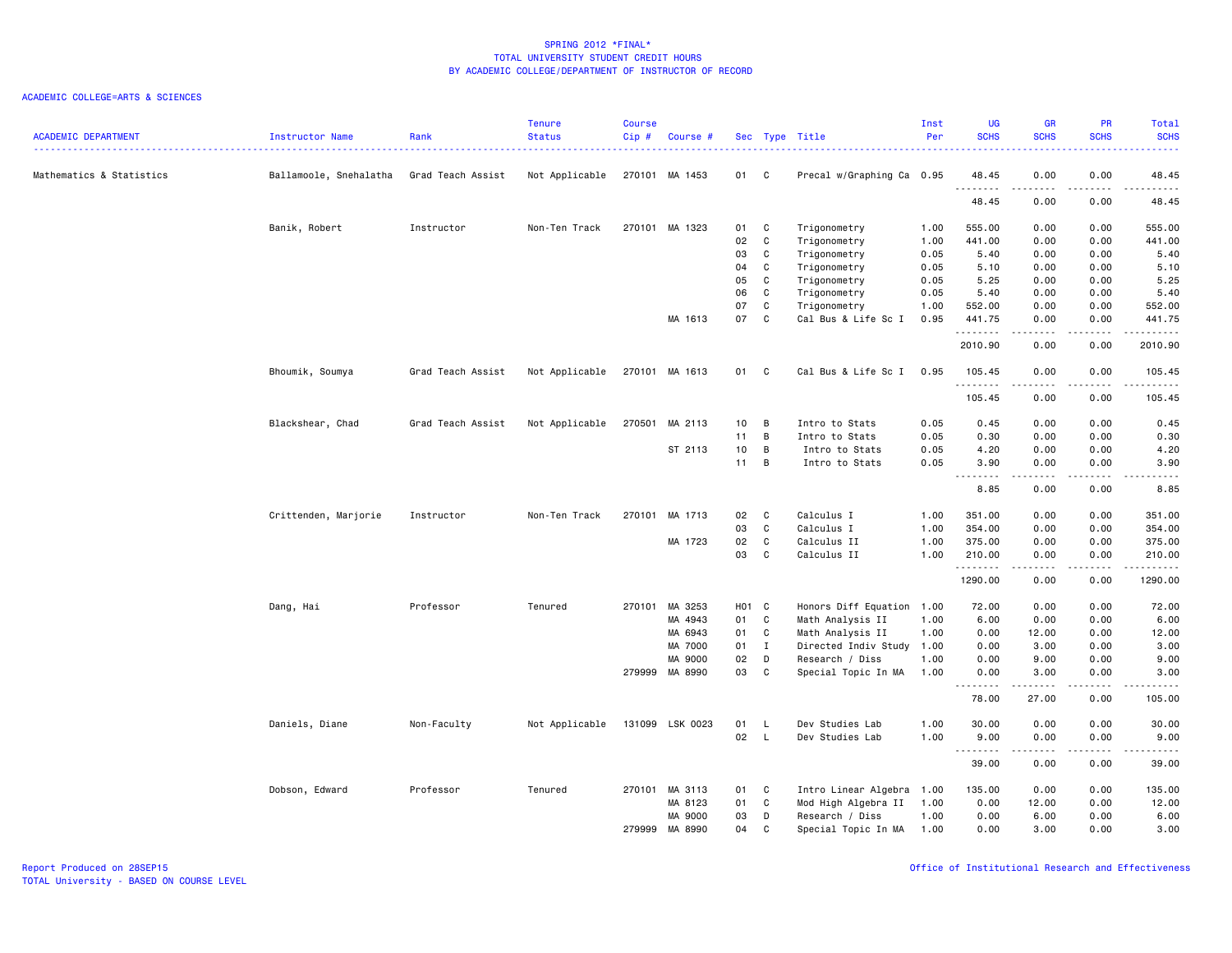| <b>ACADEMIC DEPARTMENT</b> | Instructor Name | Rank                        | <b>Tenure</b><br><b>Status</b> | <b>Course</b><br>$Cip$ # | Course #       |                 |                | Sec Type Title            | Inst<br>Per | UG<br><b>SCHS</b> | <b>GR</b><br><b>SCHS</b>                                                                                                                                     | <b>PR</b><br><b>SCHS</b> | Total<br><b>SCHS</b><br>.                                                                                                                                      |
|----------------------------|-----------------|-----------------------------|--------------------------------|--------------------------|----------------|-----------------|----------------|---------------------------|-------------|-------------------|--------------------------------------------------------------------------------------------------------------------------------------------------------------|--------------------------|----------------------------------------------------------------------------------------------------------------------------------------------------------------|
|                            |                 |                             |                                |                          |                |                 |                |                           |             | .<br>135.00       | .<br>21.00                                                                                                                                                   | .<br>0.00                | .<br>156.00                                                                                                                                                    |
| Mathematics & Statistics   | DuBien, Janice  | Associate Professor Tenured |                                |                          | 270501 ST 8114 | 02 B            |                | Statistical Methods       | 1.00        | 0.00              | 116.00                                                                                                                                                       | 0.00                     | 116.00                                                                                                                                                         |
|                            |                 |                             |                                |                          | ST 8214        | 01              | $\overline{B}$ | Desn & Anal Of Exp        | 1.00        | 0.00              | 140.00                                                                                                                                                       | 0.00                     | 140.00                                                                                                                                                         |
|                            |                 |                             |                                |                          | ST 8863        | 01 C            |                | Adv Design Of Exp II 1.00 |             | 0.00              | 18.00                                                                                                                                                        | 0.00                     | 18.00                                                                                                                                                          |
|                            |                 |                             |                                |                          |                |                 |                |                           |             | .<br>0.00         | .<br>274.00                                                                                                                                                  | د د د د<br>0.00          | $\frac{1}{2} \left( \frac{1}{2} \right) \left( \frac{1}{2} \right) \left( \frac{1}{2} \right) \left( \frac{1}{2} \right) \left( \frac{1}{2} \right)$<br>274.00 |
|                            |                 |                             | Non-Ten Track                  |                          | 270101 MA 0103 |                 | $\mathbf{C}$   | Intermediate Algebra 1.00 |             | 366.00            |                                                                                                                                                              |                          |                                                                                                                                                                |
|                            | Eaton, Jonathan | Lecturer                    |                                |                          |                | 01<br>02        | $\mathbf{C}$   | Intermediate Algebra 1.00 |             |                   | 0.00                                                                                                                                                         | 0.00<br>0.00             | 366.00<br>225.00                                                                                                                                               |
|                            |                 |                             |                                |                          |                |                 |                |                           |             | 225.00            | 0.00                                                                                                                                                         |                          |                                                                                                                                                                |
|                            |                 |                             |                                |                          |                | 03              | K              | Intermediate Algebra 1.00 |             | 0.00              | 0.00                                                                                                                                                         | 0.00                     | 0.00                                                                                                                                                           |
|                            |                 |                             |                                |                          |                | 04              | K              | Intermediate Algebra 1.00 |             | 0.00              | 0.00                                                                                                                                                         | 0.00                     | 0.00                                                                                                                                                           |
|                            |                 |                             |                                |                          |                | 05              | K              | Intermediate Algebra 1.00 |             | 0.00              | 0.00                                                                                                                                                         | 0.00                     | 0.00                                                                                                                                                           |
|                            |                 |                             |                                |                          |                | 06              | K              | Intermediate Algebra 1.00 |             | 0.00              | 0.00                                                                                                                                                         | 0.00                     | 0.00                                                                                                                                                           |
|                            |                 |                             |                                |                          |                | 07              | K              | Intermediate Algebra 1.00 |             | 0.00              | 0.00                                                                                                                                                         | 0.00                     | 0.00                                                                                                                                                           |
|                            |                 |                             |                                |                          |                | 08              | К              | Intermediate Algebra 1.00 |             | 0.00              | 0.00                                                                                                                                                         | 0.00                     | 0.00                                                                                                                                                           |
|                            |                 |                             |                                |                          |                | 09              | K              | Intermediate Algebra      | 1.00        | 0.00              | 0.00                                                                                                                                                         | 0.00                     | 0.00                                                                                                                                                           |
|                            |                 |                             |                                |                          |                | 10 <sub>1</sub> | K              | Intermediate Algebra      | 1.00        | 0.00              | 0.00                                                                                                                                                         | 0.00                     | 0.00                                                                                                                                                           |
|                            |                 |                             |                                |                          | 270501 MA 2113 | 01              | B              | Intro to Stats            | 0.95        | 17.10             | 0.00                                                                                                                                                         | 0.00                     | 17.10                                                                                                                                                          |
|                            |                 |                             |                                |                          |                | 02              | B              | Intro to Stats            | 0.95        | 19.95             | 0.00                                                                                                                                                         | 0.00                     | 19.95                                                                                                                                                          |
|                            |                 |                             |                                |                          |                | 03              | B              | Intro to Stats            | 0.95        | 34.20             | 0.00                                                                                                                                                         | 0.00                     | 34.20                                                                                                                                                          |
|                            |                 |                             |                                |                          |                | 04              | B              | Intro to Stats            | 0.95        | 34.20             | 0.00                                                                                                                                                         | 0.00                     | 34.20                                                                                                                                                          |
|                            |                 |                             |                                |                          |                | 05              | $\overline{B}$ | Intro to Stats-credi      | 0.95        | 28.50             | 0.00                                                                                                                                                         | 0.00                     | 28.50                                                                                                                                                          |
|                            |                 |                             |                                |                          |                | 06              | B              | Intro to Stats            | 0.95        | 14.25             | 0.00                                                                                                                                                         | 0.00                     | 14.25                                                                                                                                                          |
|                            |                 |                             |                                |                          |                | 07              | B              | Intro to Stats            | 0.95        | 37.05             | 0.00                                                                                                                                                         | 0.00                     | 37.05                                                                                                                                                          |
|                            |                 |                             |                                |                          |                | 08              | B              | Intro to Stats            | 0.95        | 22.80             | 0.00                                                                                                                                                         | 0.00                     | 22.80                                                                                                                                                          |
|                            |                 |                             |                                |                          |                | 09              | B              | Intro to Stats            | 0.95        | 28.50             | 0.00                                                                                                                                                         | 0.00                     | 28.50                                                                                                                                                          |
|                            |                 |                             |                                |                          |                | 10 <sub>1</sub> | B              | Intro to Stats            | 0.95        | 8.55              | 0.00                                                                                                                                                         | 0.00                     | 8.55                                                                                                                                                           |
|                            |                 |                             |                                |                          |                | 11              | B              | Intro to Stats            | 0.95        | 5.70              | 0.00                                                                                                                                                         | 0.00                     | 5.70                                                                                                                                                           |
|                            |                 |                             |                                |                          |                | 12              | $\overline{B}$ | Intro to Stats            | 0.95        | 28.50             | 0.00                                                                                                                                                         | 0.00                     | 28.50                                                                                                                                                          |
|                            |                 |                             |                                |                          |                | 13              | B              | Intro to Stats            | 0.95        | 31.35             | 0.00                                                                                                                                                         | 0.00                     | 31.35                                                                                                                                                          |
|                            |                 |                             |                                |                          |                | 14              | B              | Intro to Stats            | 0.95        | 25.65             | 0.00                                                                                                                                                         | 0.00                     | 25.65                                                                                                                                                          |
|                            |                 |                             |                                |                          |                | 501 C           |                | Intro to Stats            | 1.00        | 75.00             | 0.00                                                                                                                                                         | 0.00                     | 75.00                                                                                                                                                          |
|                            |                 |                             |                                |                          | ST 2113        | 01              | B              | Intro to Stats            | 0.95        | 65.55             | 0.00                                                                                                                                                         | 0.00                     | 65.55                                                                                                                                                          |
|                            |                 |                             |                                |                          |                | 02              | B              | Intro to Stats            | 0.95        | 62.70             | 0.00                                                                                                                                                         | 0.00                     | 62.70                                                                                                                                                          |
|                            |                 |                             |                                |                          |                | 03              | B              | Intro to Stats            | 0.95        | 51.30             | 0.00                                                                                                                                                         | 0.00                     | 51.30                                                                                                                                                          |
|                            |                 |                             |                                |                          |                | 04              | B              | Intro to Stats            | 0.95        | 51.30             | 0.00                                                                                                                                                         | 0.00                     | 51.30                                                                                                                                                          |
|                            |                 |                             |                                |                          |                | 05              | B              | Intro to Stats cred       | 0.95        | 57.00             | 0.00                                                                                                                                                         | 0.00                     | 57.00                                                                                                                                                          |
|                            |                 |                             |                                |                          |                | 06              | B              | Intro to Stats            | 0.95        | 68.40             | 0.00                                                                                                                                                         | 0.00                     | 68.40                                                                                                                                                          |
|                            |                 |                             |                                |                          |                | 07              | B              | Intro to Stats            | 0.95        | 48.45             | 0.00                                                                                                                                                         | 0.00                     | 48.45                                                                                                                                                          |
|                            |                 |                             |                                |                          |                | 08              | B              | Intro to Stats            | 0.95        | 65.55             | 0.00                                                                                                                                                         | 0.00                     | 65.55                                                                                                                                                          |
|                            |                 |                             |                                |                          |                | 09              | B              | Intro to Stats            | 0.95        | 57.00             | 0.00                                                                                                                                                         | 0.00                     | 57.00                                                                                                                                                          |
|                            |                 |                             |                                |                          |                | 10              | B              | Intro to Stats            | 0.95        | 79.80             | 0.00                                                                                                                                                         | 0.00                     | 79.80                                                                                                                                                          |
|                            |                 |                             |                                |                          |                | 11              | B              | Intro to Stats            | 0.95        | 74.10             | 0.00                                                                                                                                                         | 0.00                     | 74.10                                                                                                                                                          |
|                            |                 |                             |                                |                          |                | 12 <sub>2</sub> | $\overline{B}$ | Intro to Stats            | 0.95        | 54.15             | 0.00                                                                                                                                                         | 0.00                     | 54.15                                                                                                                                                          |
|                            |                 |                             |                                |                          |                | 13              | $\overline{B}$ | Intro to Stats            | 0.95        | 57.00             | 0.00                                                                                                                                                         | 0.00                     | 57.00                                                                                                                                                          |
|                            |                 |                             |                                |                          |                | 14 B            |                | Intro to Stats            | 0.95        | 59.85             | 0.00                                                                                                                                                         | 0.00                     | 59.85                                                                                                                                                          |
|                            |                 |                             |                                |                          |                | 501 C           |                | Intro to Stats            | 1.00        | 81.00<br>.        | 0.00<br>$\frac{1}{2} \left( \frac{1}{2} \right) \left( \frac{1}{2} \right) \left( \frac{1}{2} \right) \left( \frac{1}{2} \right) \left( \frac{1}{2} \right)$ | 0.00<br>.                | 81.00<br>.                                                                                                                                                     |
|                            |                 |                             |                                |                          |                |                 |                |                           |             | 1935.45           | 0.00                                                                                                                                                         | 0.00                     | 1935.45                                                                                                                                                        |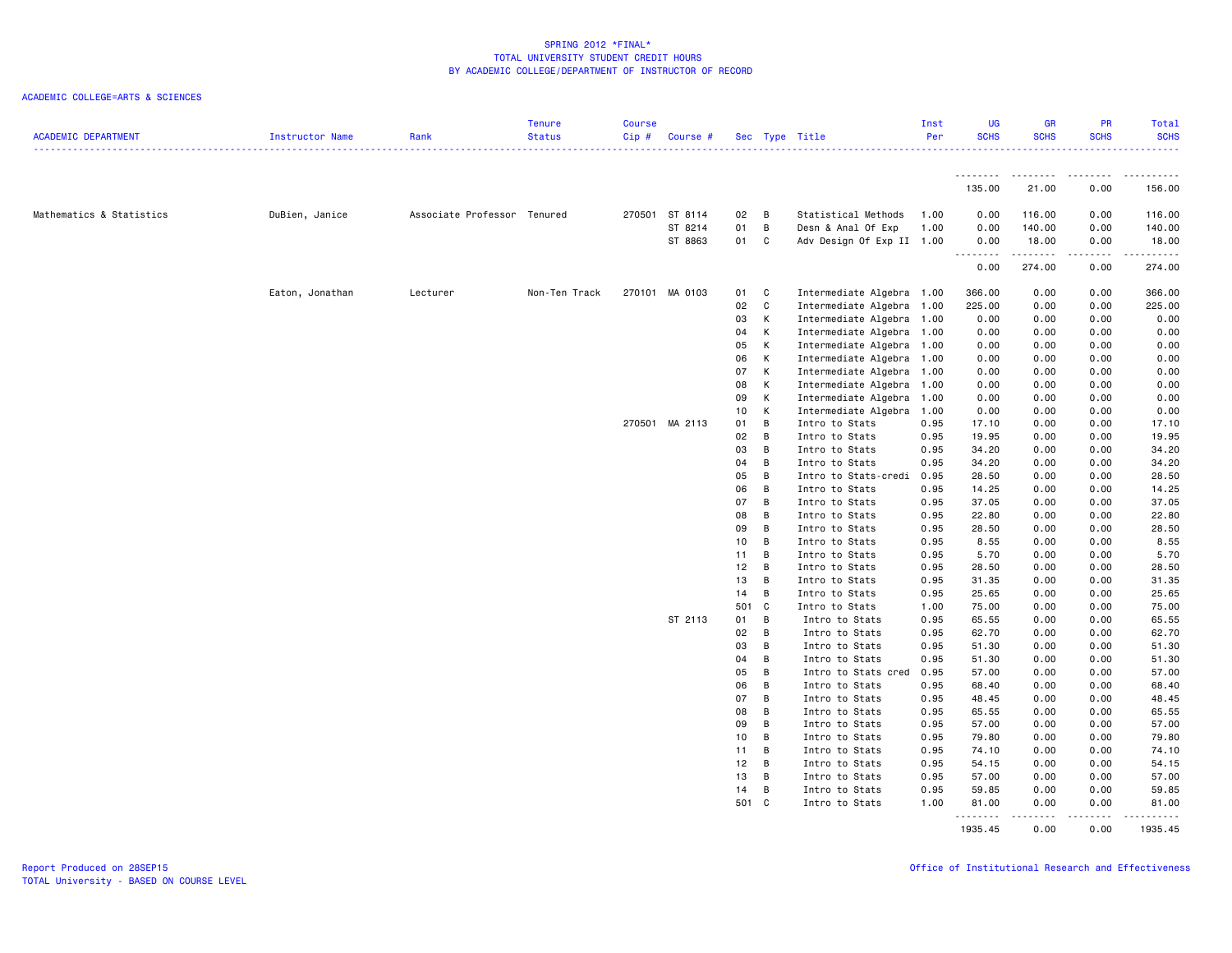| <b>ACADEMIC DEPARTMENT</b> | Instructor Name                           | Rank                          | <b>Tenure</b><br><b>Status</b> | <b>Course</b><br>Cip# | Course #                  |                           |                | Sec Type Title<br>.                    | Inst<br>Per  | UG<br><b>SCHS</b> | <b>GR</b><br><b>SCHS</b> | <b>PR</b><br><b>SCHS</b>                                                                                                          | Total<br><b>SCHS</b><br>2222.                |
|----------------------------|-------------------------------------------|-------------------------------|--------------------------------|-----------------------|---------------------------|---------------------------|----------------|----------------------------------------|--------------|-------------------|--------------------------|-----------------------------------------------------------------------------------------------------------------------------------|----------------------------------------------|
| Mathematics & Statistics   | Ebanks, Bruce                             | Professor                     | Tenured                        |                       | 270101 MA 2733<br>MA 3053 | H <sub>01</sub> C<br>01 C |                | Honors Calculus III<br>Found Of Math I | 1.00<br>1.00 | 57.00<br>66.00    | 0.00<br>0.00             | 0.00<br>0.00                                                                                                                      | 57.00<br>66.00                               |
|                            |                                           |                               |                                |                       |                           |                           |                |                                        |              | .                 | .                        | . <b>.</b>                                                                                                                        | .                                            |
|                            |                                           |                               |                                |                       |                           |                           |                |                                        |              | 123.00            | 0.00                     | 0.00                                                                                                                              | 123.00                                       |
|                            | Fabel, Andrew                             | Associate Professor Tenured   |                                |                       | 270101 MA 1723            | H01 C                     |                | Honors Calculus II                     | 1.00         | 81.00             | 0.00                     | 0.00                                                                                                                              | 81.00                                        |
|                            |                                           |                               |                                |                       | MA 3513                   | 01 C                      |                | History Of Math                        | 1.00         | 90.00<br>.        | 0.00<br>.                | 0.00<br>.                                                                                                                         | 90.00<br>المتمالين                           |
|                            |                                           |                               |                                |                       |                           |                           |                |                                        |              | 171.00            | 0.00                     | 0.00                                                                                                                              | 171.00                                       |
|                            | Ferguson, Joseph                          | Grad Teach Assist             | Not Applicable                 |                       | 270101 MA 1613            | 03 C                      |                | Cal Bus & Life Sc I                    | 0.95         | 99.75             | 0.00                     | 0.00                                                                                                                              | 99.75                                        |
|                            |                                           |                               |                                |                       |                           |                           |                |                                        |              | .<br>99.75        | 0.00                     | 0.00                                                                                                                              | 99.75                                        |
|                            | Fletcher, Jaclyn                          | Grad Teach Assist             | Not Applicable                 |                       | 270101 MA 1313            | 02 C                      |                | College Algebra                        | 0.95         | 105.45            | 0.00                     | 0.00                                                                                                                              | 105.45                                       |
|                            |                                           |                               |                                |                       |                           |                           |                |                                        |              | .<br>105.45       | <u>.</u><br>0.00         | .<br>0.00                                                                                                                         | .<br>105.45                                  |
|                            | Ge, Lin                                   | Assistant Professor Ten Track |                                |                       | 270101 MA 1613            | 201 C                     |                | Cal Bus & Life Sc I                    | 1.00         | 54.00             | 0.00                     | 0.00                                                                                                                              | 54.00                                        |
|                            |                                           |                               |                                |                       | MA 6573                   | 201 C                     |                | Intro Math Stat II                     | 1.00         | 0.00              | 3.00                     | 0.00                                                                                                                              | 3.00                                         |
|                            |                                           |                               |                                |                       | 270501 MA 2113            | 201 C                     |                | Intro to Stats                         | 1.00         | 51.00             | 0.00                     | 0.00                                                                                                                              | 51.00                                        |
|                            |                                           |                               |                                |                       | ST 2113                   | 201 C                     |                | Intro to Stats                         | 1.00         | 3.00              | 0.00                     | 0.00                                                                                                                              | 3.00                                         |
|                            |                                           |                               |                                |                       | 521302 BQA 3123           | 201 C                     |                | Bus Stat Methods II                    | 1.00         | 78.00             | 0.00                     | 0.00                                                                                                                              | 78.00                                        |
|                            |                                           |                               |                                |                       |                           |                           |                |                                        |              | .<br>186.00       | د د د د<br>3.00          | $\frac{1}{2} \left( \frac{1}{2} \right) \left( \frac{1}{2} \right) \left( \frac{1}{2} \right) \left( \frac{1}{2} \right)$<br>0.00 | $\sim$ $\sim$ $\sim$ $\sim$ $\sim$<br>189.00 |
|                            | Holt, LaBeausha                           | Grad Teach Assist             | Not Applicable                 |                       | 270101 MA 1313            | 05 C                      |                | College Algebra                        | 0.95         | 114.00<br>.       | 0.00                     | 0.00                                                                                                                              | 114.00<br>.                                  |
|                            |                                           |                               |                                |                       |                           |                           |                |                                        |              | 114.00            | 0.00                     | 0.00                                                                                                                              | 114.00                                       |
|                            | Hughes, Lorraine                          | Instructor                    | Non-Ten Track                  |                       | 270101 MA 1723            | 01                        | $\mathbf{C}$   | Calculus II                            | 1.00         | 285.00            | 0.00                     | 0.00                                                                                                                              | 285.00                                       |
|                            |                                           |                               |                                |                       |                           | 04                        | C              | Calculus II                            | 1.00         | 201.00            | 0.00                     | 0.00                                                                                                                              | 201.00                                       |
|                            |                                           |                               |                                |                       |                           | 05                        | $\mathbf{C}$   | Calculus II                            | 1.00         | 402.00<br>.       | 0.00                     | 0.00                                                                                                                              | 402.00<br>.                                  |
|                            |                                           |                               |                                |                       |                           |                           |                |                                        |              | 888.00            | 0.00                     | 0.00                                                                                                                              | 888.00                                       |
|                            | Juraszek, Brittany                        | Grad Teach Assist             | Not Applicable                 |                       | 270501 MA 2113            | 04                        | $\overline{B}$ | Intro to Stats                         | 0.05         | 1.80              | 0.00                     | 0.00                                                                                                                              | 1.80                                         |
|                            |                                           |                               |                                |                       |                           | 14                        | B              | Intro to Stats                         | 0.05         | 1.35              | 0.00                     | 0.00                                                                                                                              | 1.35                                         |
|                            |                                           |                               |                                |                       | ST 2113                   | 04                        | $\overline{B}$ | Intro to Stats                         | 0.05         | 2.70              | 0.00                     | 0.00                                                                                                                              | 2.70                                         |
|                            |                                           |                               |                                |                       |                           | 14                        | $\overline{B}$ | Intro to Stats                         | 0.05         | 3.15<br>.         | 0.00<br>د د د د          | 0.00<br>د د د د                                                                                                                   | 3.15<br>.                                    |
|                            |                                           |                               |                                |                       |                           |                           |                |                                        |              | 9.00              | 0.00                     | 0.00                                                                                                                              | 9.00                                         |
|                            | Kalappattil, Lakshmi Sa Grad Teach Assist |                               | Not Applicable                 |                       | 270101 MA 1613            | 02 C                      |                | Cal Bus & Life Sc I                    | 0.95         | 105.45<br>.       | 0.00<br>.                | 0.00<br>.                                                                                                                         | 105.45<br>.                                  |
|                            |                                           |                               |                                |                       |                           |                           |                |                                        |              | 105.45            | 0.00                     | 0.00                                                                                                                              | 105.45                                       |
|                            | Kim, Seongjai                             | Associate Professor Tenured   |                                |                       | 270101 MA 2743            | 03                        | C              | Calculus IV                            | 1.00         | 132.00            | 0.00                     | 0.00                                                                                                                              | 132.00                                       |
|                            |                                           |                               |                                |                       | MA 3253                   | 01 C                      |                |                                        |              | 147.00            | 0.00                     | 0.00                                                                                                                              | 147.00                                       |
|                            |                                           |                               |                                |                       |                           |                           |                | Diff Equations                         | 1.00         | .                 | .                        | .                                                                                                                                 | .                                            |
|                            |                                           |                               |                                |                       |                           |                           |                |                                        |              | 279.00            | 0.00                     | 0.00                                                                                                                              | 279.00                                       |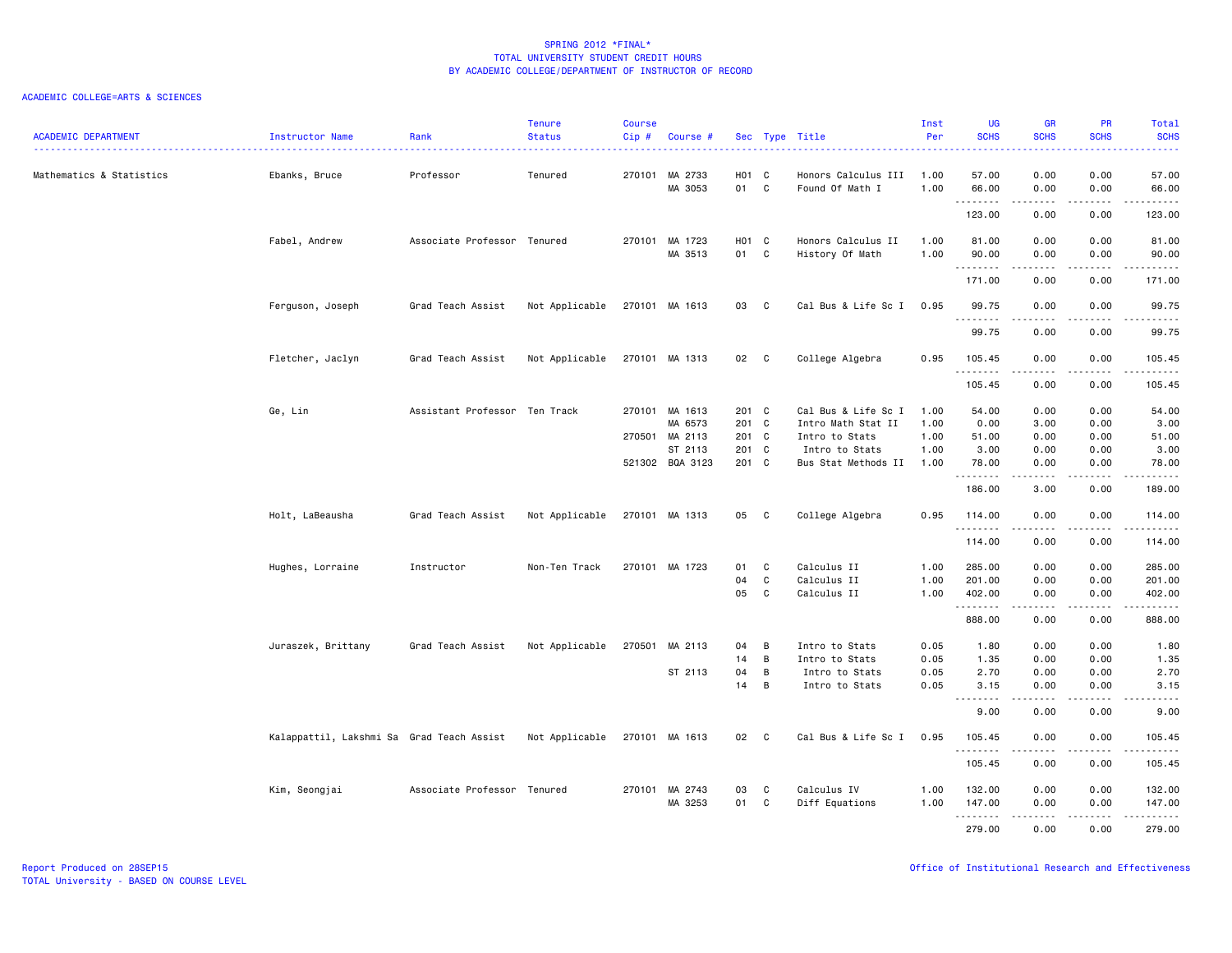### ACADEMIC COLLEGE=ARTS & SCIENCES

| .<br>Mathematics & Statistics<br>King, Nancy<br>Instructor<br>Non-Ten Track<br>270101<br>MA 1413<br>01<br>C.<br>Structure Real Numbe<br>1.00<br>MA 1433<br>01<br>C<br>Informal Geom & Meas<br>1.00<br>02<br>$\mathbf{C}$<br>Informal Geom & Meas<br>1.00<br>01<br>C<br>MA 1613<br>Cal Bus & Life Sc I<br>0.05<br>02<br>C<br>Cal Bus & Life Sc I<br>0.05<br>03<br><b>C</b><br>Cal Bus & Life Sc I<br>0.05 | 132.00<br>63.00<br>87.00<br>5.55<br>5.55<br>5.25<br>5.25<br>150.00<br>23.25<br>.<br>476.85 | 0.00<br>0.00<br>0.00<br>0.00<br>0.00<br>0.00<br>0.00<br>0.00<br>0.00<br>.<br>0.00                                              | 0.00<br>0.00<br>0.00<br>0.00<br>0.00<br>0.00<br>0.00<br>0.00<br>0.00<br>.<br>0.00 | $\frac{1}{2} \left( \frac{1}{2} \right) \left( \frac{1}{2} \right) \left( \frac{1}{2} \right) \left( \frac{1}{2} \right) \left( \frac{1}{2} \right)$<br>132.00<br>63.00<br>87.00<br>5.55<br>5.55<br>5.25<br>5.25<br>150.00<br>23.25<br>$\begin{array}{cccccccccc} \bullet & \bullet & \bullet & \bullet & \bullet & \bullet & \bullet \end{array}$ |
|----------------------------------------------------------------------------------------------------------------------------------------------------------------------------------------------------------------------------------------------------------------------------------------------------------------------------------------------------------------------------------------------------------|--------------------------------------------------------------------------------------------|--------------------------------------------------------------------------------------------------------------------------------|-----------------------------------------------------------------------------------|----------------------------------------------------------------------------------------------------------------------------------------------------------------------------------------------------------------------------------------------------------------------------------------------------------------------------------------------------|
|                                                                                                                                                                                                                                                                                                                                                                                                          |                                                                                            |                                                                                                                                |                                                                                   |                                                                                                                                                                                                                                                                                                                                                    |
|                                                                                                                                                                                                                                                                                                                                                                                                          |                                                                                            |                                                                                                                                |                                                                                   |                                                                                                                                                                                                                                                                                                                                                    |
|                                                                                                                                                                                                                                                                                                                                                                                                          |                                                                                            |                                                                                                                                |                                                                                   |                                                                                                                                                                                                                                                                                                                                                    |
|                                                                                                                                                                                                                                                                                                                                                                                                          |                                                                                            |                                                                                                                                |                                                                                   |                                                                                                                                                                                                                                                                                                                                                    |
|                                                                                                                                                                                                                                                                                                                                                                                                          |                                                                                            |                                                                                                                                |                                                                                   |                                                                                                                                                                                                                                                                                                                                                    |
|                                                                                                                                                                                                                                                                                                                                                                                                          |                                                                                            |                                                                                                                                |                                                                                   |                                                                                                                                                                                                                                                                                                                                                    |
| 04<br>C<br>Cal Bus & Life Sc I<br>0.05                                                                                                                                                                                                                                                                                                                                                                   |                                                                                            |                                                                                                                                |                                                                                   |                                                                                                                                                                                                                                                                                                                                                    |
| 05<br>C<br>Cal Bus & Life Sc I<br>1.00                                                                                                                                                                                                                                                                                                                                                                   |                                                                                            |                                                                                                                                |                                                                                   |                                                                                                                                                                                                                                                                                                                                                    |
| 07<br>C<br>0.05<br>Cal Bus & Life Sc I                                                                                                                                                                                                                                                                                                                                                                   |                                                                                            |                                                                                                                                |                                                                                   |                                                                                                                                                                                                                                                                                                                                                    |
|                                                                                                                                                                                                                                                                                                                                                                                                          |                                                                                            |                                                                                                                                |                                                                                   | 476.85                                                                                                                                                                                                                                                                                                                                             |
| Ko, Eunkyung<br>Grad Teach Assist<br>Not Applicable<br>270101 MA 1323<br>Trigonometry<br>03<br>$\mathbf{C}$<br>0.95                                                                                                                                                                                                                                                                                      | 102.60<br>.                                                                                | 0.00                                                                                                                           | 0.00                                                                              | 102.60<br>.                                                                                                                                                                                                                                                                                                                                        |
|                                                                                                                                                                                                                                                                                                                                                                                                          | 102.60                                                                                     | 0.00                                                                                                                           | 0.00                                                                              | 102.60                                                                                                                                                                                                                                                                                                                                             |
| Cal Bus & Life Sc I<br>Krishnasamysaraswathy,<br>Grad Teach Assist<br>Not Applicable<br>270101 MA 1613<br>04<br>C<br>0.95                                                                                                                                                                                                                                                                                | 99.75                                                                                      | 0.00                                                                                                                           | 0.00                                                                              | 99.75                                                                                                                                                                                                                                                                                                                                              |
| 06<br>C<br>Cal Bus & Life Sc I<br>0.05                                                                                                                                                                                                                                                                                                                                                                   | 5.55                                                                                       | 0.00                                                                                                                           | 0.00                                                                              | 5.55                                                                                                                                                                                                                                                                                                                                               |
|                                                                                                                                                                                                                                                                                                                                                                                                          | <b></b>                                                                                    | -----                                                                                                                          | .                                                                                 | $- - - - - - -$                                                                                                                                                                                                                                                                                                                                    |
|                                                                                                                                                                                                                                                                                                                                                                                                          | 105.30                                                                                     | 0.00                                                                                                                           | 0.00                                                                              | 105.30                                                                                                                                                                                                                                                                                                                                             |
| LeVerne, Chelsea<br>Not Applicable<br>College Algebra<br>Grad Teach Assist<br>270101 MA 1313<br>04 C<br>0.95                                                                                                                                                                                                                                                                                             | 105.45<br>.                                                                                | 0.00<br>-----                                                                                                                  | 0.00<br>22222                                                                     | 105.45<br>.                                                                                                                                                                                                                                                                                                                                        |
|                                                                                                                                                                                                                                                                                                                                                                                                          | 105.45                                                                                     | 0.00                                                                                                                           | 0.00                                                                              | 105.45                                                                                                                                                                                                                                                                                                                                             |
| Calculus IV<br>Lim, Hyeona<br>Associate Professor Tenured<br>270101 MA 2743<br>01<br>$\mathbf{C}$<br>1.00                                                                                                                                                                                                                                                                                                | 42.00                                                                                      | 0.00                                                                                                                           | 0.00                                                                              | 42.00                                                                                                                                                                                                                                                                                                                                              |
| MA 4323<br>01<br>C<br>Numerical Anal II<br>1.00                                                                                                                                                                                                                                                                                                                                                          | 48.00                                                                                      | 0.00                                                                                                                           | 0.00                                                                              | 48.00                                                                                                                                                                                                                                                                                                                                              |
| MA 6323<br>01<br>C<br>Numerical Anal II<br>1.00                                                                                                                                                                                                                                                                                                                                                          | 0.00                                                                                       | 24.00<br>$\begin{array}{cccccccccc} \bullet & \bullet & \bullet & \bullet & \bullet & \bullet & \bullet & \bullet \end{array}$ | 0.00<br>.                                                                         | 24.00<br>$\omega$ is a single                                                                                                                                                                                                                                                                                                                      |
|                                                                                                                                                                                                                                                                                                                                                                                                          | 90.00                                                                                      | 24.00                                                                                                                          | 0.00                                                                              | 114.00                                                                                                                                                                                                                                                                                                                                             |
| 02<br>Lirette, Seth<br>Grad Teach Assist<br>Not Applicable<br>270501<br>MA 2113<br>B<br>Intro to Stats<br>0.05                                                                                                                                                                                                                                                                                           | 1.05                                                                                       | 0.00                                                                                                                           | 0.00                                                                              | 1.05                                                                                                                                                                                                                                                                                                                                               |
| 03<br>B<br>0.05<br>Intro to Stats                                                                                                                                                                                                                                                                                                                                                                        | 1.80                                                                                       | 0.00                                                                                                                           | 0.00                                                                              | 1.80                                                                                                                                                                                                                                                                                                                                               |
| ST 2113<br>02<br>$\overline{B}$<br>0.05<br>Intro to Stats                                                                                                                                                                                                                                                                                                                                                | 3.30                                                                                       | 0.00                                                                                                                           | 0.00                                                                              | 3.30                                                                                                                                                                                                                                                                                                                                               |
| 03<br>B<br>0.05<br>Intro to Stats                                                                                                                                                                                                                                                                                                                                                                        | 2.70<br>.                                                                                  | 0.00<br>.                                                                                                                      | 0.00<br>$\sim$ $\sim$ $\sim$ $\sim$                                               | 2.70<br>.                                                                                                                                                                                                                                                                                                                                          |
|                                                                                                                                                                                                                                                                                                                                                                                                          | 8.85                                                                                       | 0.00                                                                                                                           | 0.00                                                                              | 8.85                                                                                                                                                                                                                                                                                                                                               |
| Calculus IV<br>Miller, Thomas<br>Professor<br>Tenured<br>270101 MA 2743<br>05<br><b>C</b><br>1.00                                                                                                                                                                                                                                                                                                        | 138.00                                                                                     | 0.00                                                                                                                           | 0.00                                                                              | 138.00                                                                                                                                                                                                                                                                                                                                             |
| 01<br>C<br>Adv Calculus II<br>MA 4643<br>1.00                                                                                                                                                                                                                                                                                                                                                            | 54.00                                                                                      | 0.00                                                                                                                           | 0.00                                                                              | 54.00                                                                                                                                                                                                                                                                                                                                              |
| MA 6643<br>01<br>C<br>Adv Calculus II<br>1.00                                                                                                                                                                                                                                                                                                                                                            | 0.00                                                                                       | 9.00                                                                                                                           | 0.00                                                                              | 9.00                                                                                                                                                                                                                                                                                                                                               |
| 04<br>MA 9000<br>D<br>Research / Diss<br>1.00                                                                                                                                                                                                                                                                                                                                                            | 0.00                                                                                       | 7.00                                                                                                                           | 0.00                                                                              | 7.00                                                                                                                                                                                                                                                                                                                                               |
| 279999 MA 8990<br>01<br>C<br>Special Topic In MA<br>1.00                                                                                                                                                                                                                                                                                                                                                 | 0.00<br>.                                                                                  | 3.00                                                                                                                           | 0.00<br>$\sim$ $\sim$ $\sim$ $\sim$                                               | 3.00<br>د د د د د                                                                                                                                                                                                                                                                                                                                  |
|                                                                                                                                                                                                                                                                                                                                                                                                          | 192.00                                                                                     | 19.00                                                                                                                          | 0.00                                                                              | 211.00                                                                                                                                                                                                                                                                                                                                             |
| Miller, Vivien<br>270101 MA 2743<br>02<br>$\mathbf{C}$<br>Calculus IV<br>1.00<br>Professor<br>Tenured                                                                                                                                                                                                                                                                                                    | 135.00                                                                                     | 0.00                                                                                                                           | 0.00                                                                              | 135.00                                                                                                                                                                                                                                                                                                                                             |
| 06<br>C<br>Calculus IV<br>1.00                                                                                                                                                                                                                                                                                                                                                                           | 135.00                                                                                     | 0.00                                                                                                                           | 0.00                                                                              | 135.00                                                                                                                                                                                                                                                                                                                                             |
|                                                                                                                                                                                                                                                                                                                                                                                                          | .<br>270.00                                                                                | .<br>0.00                                                                                                                      | .<br>0.00                                                                         | <u>.</u><br>270.00                                                                                                                                                                                                                                                                                                                                 |
| Nation, Julie<br>270101 MA 1313<br>College Algebra<br>0.95<br>Instructor<br>Non-Ten Track<br>01<br>$\mathbf{C}$                                                                                                                                                                                                                                                                                          | 544.35                                                                                     | 0.00                                                                                                                           | 0.00                                                                              | 544.35                                                                                                                                                                                                                                                                                                                                             |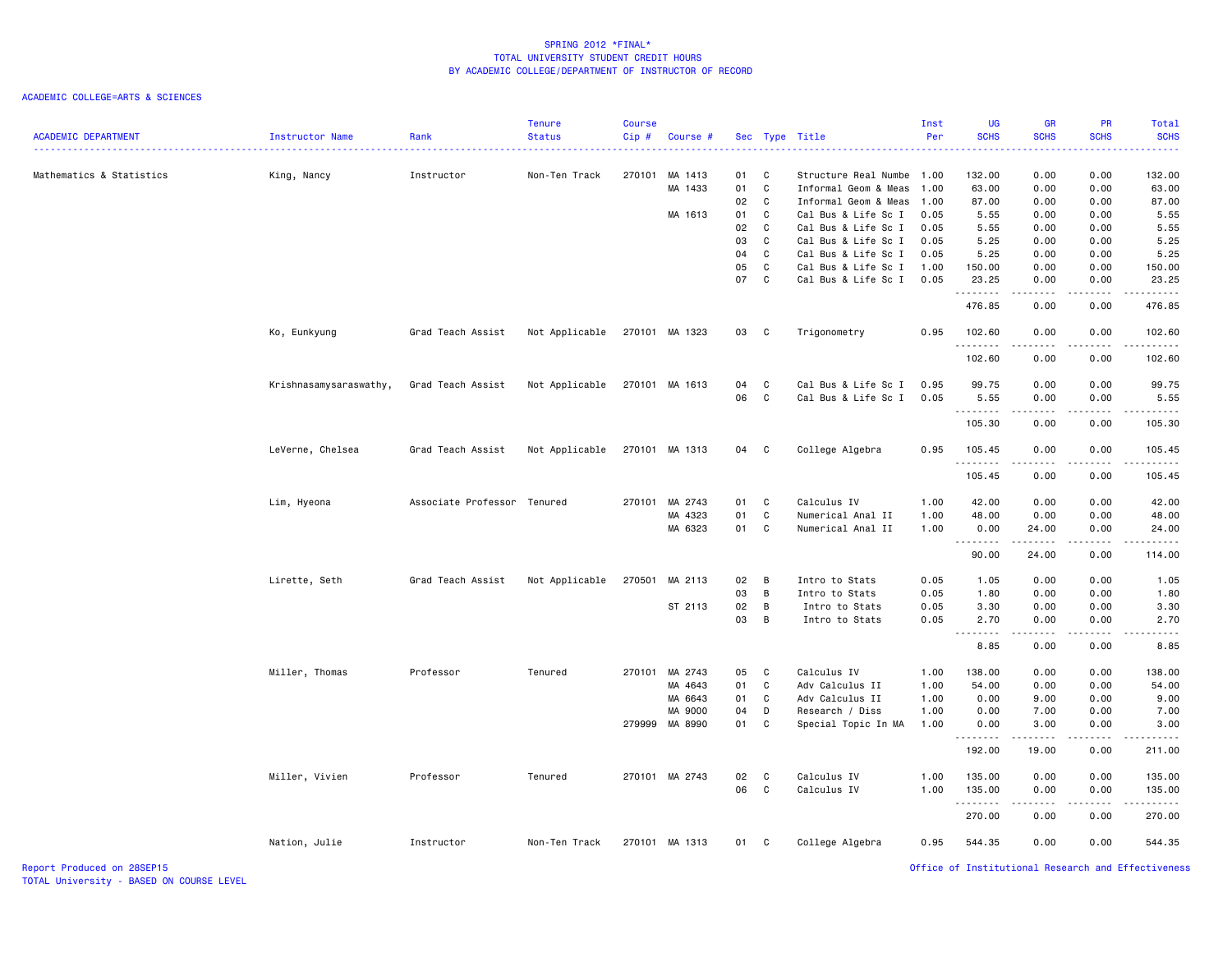### ACADEMIC COLLEGE=ARTS & SCIENCES

| <b>ACADEMIC DEPARTMENT</b> | Instructor Name      | Rank                          | <b>Tenure</b><br><b>Status</b> | <b>Course</b><br>Cip# | Course #           |          |                  | Sec Type Title                        | Inst<br>Per<br>. | <b>UG</b><br><b>SCHS</b> | <b>GR</b><br><b>SCHS</b> | PR<br><b>SCHS</b><br>22222 | Total<br><b>SCHS</b><br>.                    |
|----------------------------|----------------------|-------------------------------|--------------------------------|-----------------------|--------------------|----------|------------------|---------------------------------------|------------------|--------------------------|--------------------------|----------------------------|----------------------------------------------|
| Mathematics & Statistics   | Nation, Julie        | Instructor                    | Non-Ten Track                  |                       | 270101 MA 1313     | 06<br>08 | C<br>$\mathbf c$ | College Algebra<br>College Algebra    | 0.95<br>0.95     | 438.90<br>413.25         | 0.00<br>0.00             | 0.00<br>0.00               | 438.90<br>413.25                             |
|                            |                      |                               |                                |                       | MA 1413            | 02       | C                | Structure Real Numbe                  | 1.00             | 114.00                   | 0.00                     | 0.00                       | 114.00                                       |
|                            |                      |                               |                                |                       | MA 1423            | 02       | C                | Problem Solving Real                  | 1.00             | 111.00                   | 0.00                     | 0.00                       | 111.00                                       |
|                            |                      |                               |                                |                       |                    | 501 C    |                  | Problem Solving Real 1.00             |                  | 48.00<br>.               | 0.00<br>.                | 0.00<br>.                  | 48.00<br><b></b>                             |
|                            |                      |                               |                                |                       |                    |          |                  |                                       |                  | 1669.50                  | 0.00                     | 0.00                       | 1669.50                                      |
|                            | Neumann, Michael     | Professor                     | Tenured                        | 270101                | MA 2743            | HO1 C    |                  | Honors Calculus IV                    | 1.00             | 57.00                    | 0.00                     | 0.00                       | 57.00                                        |
|                            |                      |                               |                                |                       | MA 4213            | 01       | s                | Senior Seminar in Ma                  | 1.00             | 36.00                    | 0.00                     | 0.00                       | 36.00                                        |
|                            |                      |                               |                                |                       | MA 9000<br>MA 9633 | 05<br>01 | D<br>C           | Research / Diss<br>Topics In Analysis | 1.00<br>1.00     | 0.00<br>0.00             | 37.00<br>3.00            | 0.00<br>0.00               | 37.00<br>3.00                                |
|                            |                      |                               |                                |                       |                    |          |                  |                                       |                  | .<br>93.00               | بالمحام<br>40.00         | .<br>0.00                  | $\sim$ $\sim$ $\sim$ $\sim$ $\sim$<br>133.00 |
|                            | Oppenheimer, Seth    | Professor                     | Tenured                        |                       | 270101 MA 7000     | 02       | $\mathbf{I}$     | Directed Indiv Study 1.00             |                  | 0.00                     | 3.00                     | 0.00                       | 3.00                                         |
|                            |                      |                               |                                |                       | MA 8293            | 01       | C                | Integral Equations                    | 1.00             | 0.00                     | 18.00                    | 0.00                       | 18.00                                        |
|                            |                      |                               |                                |                       | 380201 REL 4000    | 03       | $\mathbf{I}$     | Directed Indiv Study                  | 1.00             | 3.00                     | 0.00                     | 0.00                       | 3.00                                         |
|                            |                      |                               |                                |                       |                    |          |                  |                                       |                  | .<br>3.00                | .<br>21.00               | د د د د<br>0.00            | .<br>24.00                                   |
|                            | Parker, Robert       | Grad Teach Assist             | Not Applicable                 |                       | 270101 MA 1323     | 06       | C                | Trigonometry                          | 0.95             | 102.60<br>.              | 0.00                     | 0.00                       | 102.60<br><b>.</b>                           |
|                            |                      |                               |                                |                       |                    |          |                  |                                       |                  | 102.60                   | 0.00                     | 0.00                       | 102.60                                       |
|                            | Qian, Chuanxi        | Professor                     | Tenured                        |                       | 270101 MA 3253     | 02       | C                | Diff Equations                        | 1.00             | 120.00                   | 0.00                     | 0.00                       | 120.00                                       |
|                            |                      |                               |                                |                       |                    | 03       | C                | Diff Equations                        | 1.00             | 129.00                   | 0.00                     | 0.00                       | 129.00                                       |
|                            |                      |                               |                                |                       | 279999 MA 8990     | 02       | $\mathbf c$      | Special Topic In MA                   | 1.00             | 0.00<br>.                | 3.00<br>.                | 0.00<br>.                  | 3.00<br>.                                    |
|                            |                      |                               |                                |                       |                    |          |                  |                                       |                  | 249.00                   | 3.00                     | 0.00                       | 252.00                                       |
|                            | Sasi, Sarath         | Grad Teach Assist             | Not Applicable                 |                       | 270101 MA 1613     | 06       | C.               | Cal Bus & Life Sc I                   | 0.95             | 105.45<br><u>.</u>       | 0.00<br>.                | 0.00<br>.                  | 105.45<br>.                                  |
|                            |                      |                               |                                |                       |                    |          |                  |                                       |                  | 105.45                   | 0.00                     | 0.00                       | 105.45                                       |
|                            | Scarborough, Betty   | Assistant Professor Tenured   |                                | 270101                | MA 1453            | 01       | C                | Precal w/Graphing Ca 0.05             |                  | 2.55                     | 0.00                     | 0.00                       | 2.55                                         |
|                            |                      |                               |                                |                       | MA 2743            | 04       | C                | Calculus IV                           | 1.00             | 99.00                    | 0.00                     | 0.00                       | 99.00                                        |
|                            |                      |                               |                                |                       | MA 3113            | 03       | C                | Intro Linear Algebra                  | 1.00             | 54.00                    | 0.00                     | 0.00                       | 54.00                                        |
|                            |                      |                               |                                |                       |                    | 05       | $\mathbf c$      | Intro Linear Algebra                  | 1.00             | 48.00                    | 0.00                     | 0.00                       | 48.00                                        |
|                            |                      |                               |                                |                       | MA 3253            | 05       | C                | Diff Equations                        | 1.00             | 81.00<br>.               | 0.00<br>.                | 0.00<br>.                  | 81.00<br>.                                   |
|                            |                      |                               |                                |                       |                    |          |                  |                                       |                  | 284.55                   | 0.00                     | 0.00                       | 284.55                                       |
|                            | Sepehrifar, Mohammad | Assistant Professor Ten Track |                                |                       | 270501 ST 4213     | 01       | C                | Nonparametric Meth                    | 1.00             | 6.00                     | 0.00                     | 0.00                       | 6.00                                         |
|                            |                      |                               |                                |                       | ST 6213            | 01       | C                | Nonparametric Meth                    | 1.00             | 0.00                     | 12.00                    | 0.00                       | 12.00                                        |
|                            |                      |                               |                                |                       | ST 8114            | 03       | C                | Statistical Methods                   | 1.00             | 0.00                     | 60.00                    | 0.00                       | 60.00                                        |
|                            |                      |                               |                                |                       | ST 8951            | 01       | C                | Seminar In Stat                       | 0.60             | 0.00<br>.                | 3.00<br>.                | 0.00<br>.                  | 3.00<br>.                                    |
|                            |                      |                               |                                |                       |                    |          |                  |                                       |                  | 6.00                     | 75.00                    | 0.00                       | 81.00                                        |
|                            | Shaw, Patricia       | Instructor                    | Non-Ten Track                  | 270101                | MA 1713<br>MA 2733 | 01<br>02 | C<br>C           | Calculus I<br>Calculus III            | 1.00<br>1.00     | 105.00<br>159.00         | 0.00<br>0.00             | 0.00<br>0.00               | 105.00<br>159.00                             |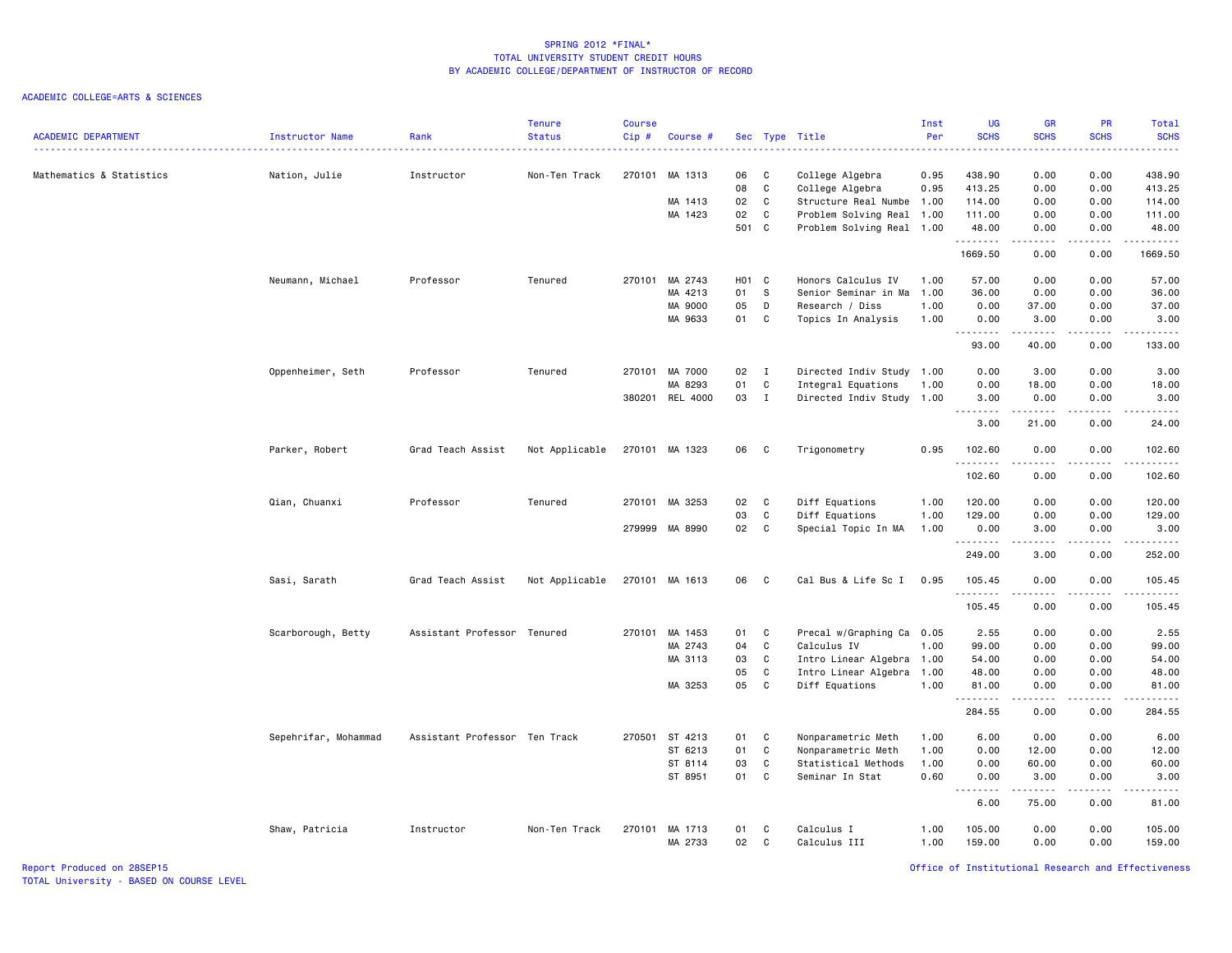|                            |                                           |                               | <b>Tenure</b>  | <b>Course</b> |                |          |                   |                              | Inst         | UG               | <b>GR</b>              | PR                                                                                                                                | Total                                                                                                                 |
|----------------------------|-------------------------------------------|-------------------------------|----------------|---------------|----------------|----------|-------------------|------------------------------|--------------|------------------|------------------------|-----------------------------------------------------------------------------------------------------------------------------------|-----------------------------------------------------------------------------------------------------------------------|
| <b>ACADEMIC DEPARTMENT</b> | Instructor Name                           | Rank                          | <b>Status</b>  | $Cip$ #       | Course #       |          |                   | Sec Type Title               | Per          | <b>SCHS</b>      | <b>SCHS</b>            | <b>SCHS</b>                                                                                                                       | <b>SCHS</b><br>.                                                                                                      |
|                            |                                           |                               |                |               |                |          |                   |                              |              |                  |                        |                                                                                                                                   |                                                                                                                       |
| Mathematics & Statistics   | Shaw, Patricia                            | Instructor                    | Non-Ten Track  | 270101        | MA 2733        | 03<br>05 | C<br>$\mathtt{C}$ | Calculus III<br>Calculus III | 1.00<br>1.00 | 69.00<br>147.00  | 0.00<br>0.00           | 0.00<br>0.00                                                                                                                      | 69.00<br>147.00                                                                                                       |
|                            |                                           |                               |                |               |                |          |                   |                              |              | .<br>480.00      | .<br>0.00              | .<br>0.00                                                                                                                         | $\begin{array}{cccccccccc} \bullet & \bullet & \bullet & \bullet & \bullet & \bullet & \bullet \end{array}$<br>480.00 |
|                            | Shi, Yuchuan                              | Grad Teach Assist             | Not Applicable | 270501        | MA 2113        | 07       | В                 | Intro to Stats               | 0.05         | 1.95             | 0.00                   | 0.00                                                                                                                              | 1.95                                                                                                                  |
|                            |                                           |                               |                |               |                | 09       | B                 | Intro to Stats               | 0.05         | 1.50             | 0.00                   | 0.00                                                                                                                              | 1.50                                                                                                                  |
|                            |                                           |                               |                |               | ST 2113        | 07       | B                 | Intro to Stats               | 0.05         | 2.55             | 0.00                   | 0.00                                                                                                                              | 2.55                                                                                                                  |
|                            |                                           |                               |                |               |                | 09       | B                 | Intro to Stats               | 0.05         | 3.00             | 0.00                   | 0.00                                                                                                                              | 3.00                                                                                                                  |
|                            |                                           |                               |                |               |                |          |                   |                              |              | <u>.</u><br>9.00 | 0.00                   | $\frac{1}{2}$<br>0.00                                                                                                             | .<br>9.00                                                                                                             |
|                            | Shows, Justin                             | Assistant Professor Ten Track |                | 270501        | MA 4253        | 01       | C                 | Data Analysis II             | 1.00         | 3.00             | 0.00                   | 0.00                                                                                                                              | 3.00                                                                                                                  |
|                            |                                           |                               |                |               | MA 6253        | 01       | $\mathtt{C}$      | Data Analysis                | 1.00         | 0.00             | 18.00                  | 0.00                                                                                                                              | 18.00                                                                                                                 |
|                            |                                           |                               |                |               | ST 4253        | 01       | C                 | Data Analysis II             | 1.00         | 3.00             | 0.00                   | 0.00                                                                                                                              | 3.00                                                                                                                  |
|                            |                                           |                               |                |               | ST 6253        | 01       | C                 | Data Analysis II             | 1.00         | 0.00             | 15.00                  | 0.00                                                                                                                              | 15.00                                                                                                                 |
|                            |                                           |                               |                |               | ST 7000        | 11       | $\mathbf{I}$      | Directed Indiv Study         | 1.00         | 0.00             | 2.00                   | 0.00                                                                                                                              | 2.00                                                                                                                  |
|                            |                                           |                               |                |               |                | 12       | $\mathbf{I}$      | Directed Indiv Study         | 1.00         | 0.00             | 3.00                   | 0.00                                                                                                                              | 3.00                                                                                                                  |
|                            |                                           |                               |                |               | ST 8633        | 01       | C                 | Linear Models II             | 1.00         | 0.00<br>-------- | 21.00<br>$\frac{1}{2}$ | 0.00<br>$\frac{1}{2} \left( \frac{1}{2} \right) \left( \frac{1}{2} \right) \left( \frac{1}{2} \right) \left( \frac{1}{2} \right)$ | 21.00<br>.                                                                                                            |
|                            |                                           |                               |                |               |                |          |                   |                              |              | 6.00             | 59.00                  | 0.00                                                                                                                              | 65.00                                                                                                                 |
|                            | Smith, Robert                             | Associate Professor Tenured   |                |               | 270101 MA 3113 | 02       | C                 | Intro Linear Algebra         | 1.00         | 138.00           | 0.00                   | 0.00                                                                                                                              | 138.00                                                                                                                |
|                            |                                           |                               |                |               | MA 8981        | 01       | $\mathbf{C}$      | Teaching Seminar             | 1.00         | 0.00<br>.        | 10.00<br>.             | 0.00<br>.                                                                                                                         | 10.00                                                                                                                 |
|                            |                                           |                               |                |               |                |          |                   |                              |              | 138.00           | 10.00                  | 0.00                                                                                                                              | .<br>148.00                                                                                                           |
|                            | Tschume, William                          | Grad Teach Assist             | Not Applicable |               | 270101 MA 1323 | 04       | C                 | Trigonometry                 | 0.95         | 96.90            | 0.00                   | 0.00                                                                                                                              | 96.90                                                                                                                 |
|                            |                                           |                               |                |               |                |          |                   |                              |              | -----<br>96.90   | 0.00                   | 0.00                                                                                                                              | .<br>96.90                                                                                                            |
|                            | Vanlangenberg, Christop Grad Teach Assist |                               | Not Applicable |               | 270101 MA 1323 | 05       | C                 | Trigonometry                 | 0.95         | 99.75<br>.       | 0.00<br>.              | 0.00<br>.                                                                                                                         | 99.75<br>.                                                                                                            |
|                            |                                           |                               |                |               |                |          |                   |                              |              | 99.75            | 0.00                   | 0.00                                                                                                                              | 99.75                                                                                                                 |
|                            | Walters, Kimberly                         | Instructor                    | Non-Ten Track  | 270101        | MA 1313        | 01       | C                 | College Algebra              | 0.05         | 28.65            | 0.00                   | 0.00                                                                                                                              | 28.65                                                                                                                 |
|                            |                                           |                               |                |               |                | 02       | C                 | College Algebra              | 0.05         | 5.55             | 0.00                   | 0.00                                                                                                                              | 5.55                                                                                                                  |
|                            |                                           |                               |                |               |                | 03       | C                 | College Algebra              | 0.05         | 5.40             | 0.00                   | 0.00                                                                                                                              | 5.40                                                                                                                  |
|                            |                                           |                               |                |               |                | 04       | C                 | College Algebra              | 0.05         | 5.55             | 0.00                   | 0.00                                                                                                                              | 5.55                                                                                                                  |
|                            |                                           |                               |                |               |                | 05       | C                 | College Algebra              | 0.05         | 6.00             | 0.00                   | 0.00                                                                                                                              | 6.00                                                                                                                  |
|                            |                                           |                               |                |               |                | 06       | $\mathtt{C}$      | College Algebra              | 0.05         | 23.10            | 0.00                   | 0.00                                                                                                                              | 23.10                                                                                                                 |
|                            |                                           |                               |                |               |                | 07       | C                 | College Algebra              | 1.00         | 102.00           | 0.00                   | 0.00                                                                                                                              | 102.00                                                                                                                |
|                            |                                           |                               |                |               |                | 08       | $\mathtt{C}$      | College Algebra              | 0.05         | 21.75            | 0.00                   | 0.00                                                                                                                              | 21.75                                                                                                                 |
|                            |                                           |                               |                |               |                | 10       | К                 | College Algebra              | 1.00         | 0.00             | 0.00                   | 0.00                                                                                                                              | 0.00                                                                                                                  |
|                            |                                           |                               |                |               |                | 11       | К                 | College Algebra              | 1.00         | 0.00             | 0.00                   | 0.00                                                                                                                              | 0.00                                                                                                                  |
|                            |                                           |                               |                |               |                | 12       | К                 | College Algebra              | 1.00         | 0.00             | 0.00                   | 0.00                                                                                                                              | 0.00                                                                                                                  |
|                            |                                           |                               |                |               |                | 13       | К                 | College Algebra              | 1.00         | 0.00             | 0.00                   | 0.00                                                                                                                              | 0.00                                                                                                                  |
|                            |                                           |                               |                |               |                | 14       | К                 | College Algebra              | 1.00         | 0.00             | 0.00                   | 0.00                                                                                                                              | 0.00                                                                                                                  |
|                            |                                           |                               |                |               |                | 15       | К                 | College Algebra              | 1.00         | 0.00             | 0.00                   | 0.00                                                                                                                              | 0.00                                                                                                                  |
|                            |                                           |                               |                |               |                | 16       | К                 | College Algebra              | 1.00         | 0.00             | 0.00                   | 0.00                                                                                                                              | 0.00                                                                                                                  |
|                            |                                           |                               |                |               |                | 17       | К                 | College Algebra              | 1.00         | 0.00             | 0.00                   | 0.00                                                                                                                              | 0.00                                                                                                                  |
|                            |                                           |                               |                |               |                | 18       | K                 | College Algebra              | 1.00         | 0.00             | 0.00                   | 0.00                                                                                                                              | 0.00                                                                                                                  |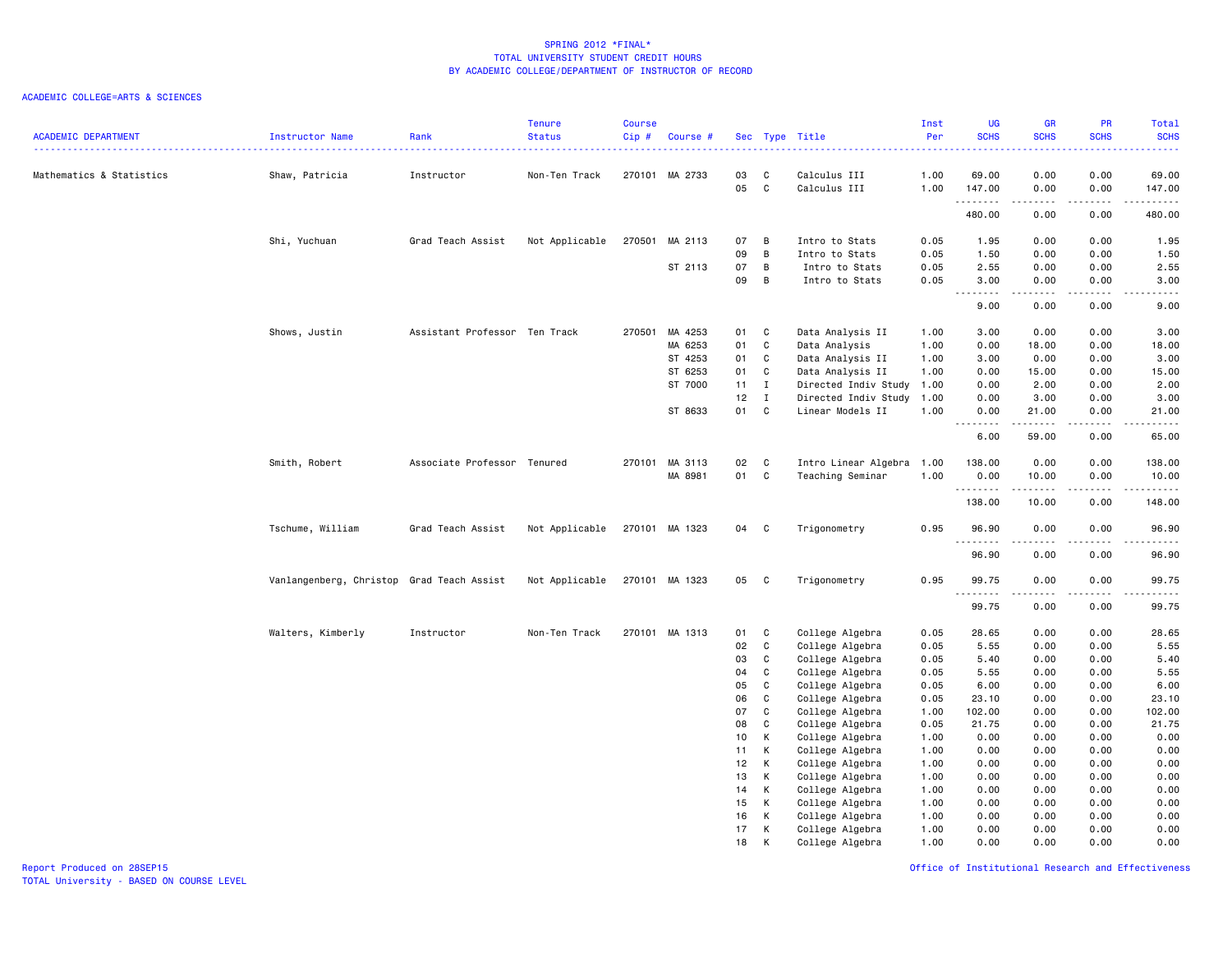### ACADEMIC COLLEGE=ARTS & SCIENCES

| <b>SCHS</b><br><b>SCHS</b><br><b>SCHS</b><br><b>SCHS</b><br>ACADEMIC DEPARTMENT<br>Instructor Name<br>Rank<br><b>Status</b><br>Cip#<br>Sec Type Title<br>Per<br>Course #<br>.<br>.<br>.<br>.<br>College Algebra<br>0.00<br>Mathematics & Statistics<br>Walters, Kimberly<br>Instructor<br>Non-Ten Track<br>270101 MA 1313<br>19<br>к<br>1.00<br>0.00<br>0.00<br>0.00<br>20<br>K<br>College Algebra<br>1.00<br>0.00<br>0.00<br>0.00<br>0.00<br>21<br>К<br>College Algebra<br>0.00<br>1.00<br>0.00<br>0.00<br>0.00<br>22<br>К<br>College Algebra<br>1.00<br>0.00<br>0.00<br>0.00<br>0.00<br>23<br>К<br>College Algebra<br>1.00<br>0.00<br>0.00<br>0.00<br>0.00<br>24<br>К<br>College Algebra<br>0.00<br>1.00<br>0.00<br>0.00<br>0.00<br>25<br>К<br>College Algebra<br>1.00<br>0.00<br>0.00<br>0.00<br>0.00<br>MA 1423<br>01<br>C<br>Problem Solving Real 1.00<br>102.00<br>0.00<br>102.00<br>0.00<br><b>.</b> .<br>.<br>الأعامات<br>$\begin{array}{cccccccccc} \bullet & \bullet & \bullet & \bullet & \bullet & \bullet & \bullet & \bullet \end{array}$<br>300.00<br>0.00<br>0.00<br>300.00<br>Wang, Jia<br>Grad Teach Assist<br>Not Applicable<br>270501<br>MA 2113<br>01<br>В<br>Intro to Stats<br>0.05<br>0.90<br>0.00<br>0.00<br>0.90<br>06<br>B<br>0.05<br>0.75<br>Intro to Stats<br>0.75<br>0.00<br>0.00<br>ST 2113<br>01<br>B<br>0.05<br>3.45<br>3.45<br>Intro to Stats<br>0.00<br>0.00<br>06<br>B<br>Intro to Stats<br>0.05<br>3.60<br>0.00<br>0.00<br>3.60<br>.<br><u>.</u><br>.<br>8.70<br>0.00<br>0.00<br>8.70<br>05<br>1.50<br>0.00<br>0.00<br>1.50<br>Wang, Wenshuang<br>Grad Teach Assist<br>Not Applicable<br>270501 MA 2113<br>B<br>Intro to Stats-credi 0.05<br>13<br>B<br>0.05<br>1.65<br>1.65<br>Intro to Stats<br>0.00<br>0.00<br>ST 2113<br>05<br>B<br>0.05<br>3.00<br>3.00<br>Intro to Stats cred<br>0.00<br>0.00<br>13<br>B<br>0.05<br>3.00<br>0.00<br>0.00<br>3.00<br>Intro to Stats<br><u>.</u><br>$- - - -$<br>. <u>.</u> .<br>9.15<br>0.00<br>0.00<br>9.15<br>Williams, Jahmario<br>Grad Teach Assist<br>Not Applicable<br>270101 MA 1713<br>04<br>C<br>Calculus I<br>1.00<br>120.00<br>0.00<br>0.00<br>120.00<br>.<br>.<br>.<br>.<br>120.00<br>0.00<br>0.00<br>120.00<br>Non-Ten Track<br>270501 MA 3123<br>Intro to Stat. Inf<br>1.00<br>Wood, Rebecca<br>Lecturer<br>01<br>B<br>18.00<br>0.00<br>0.00<br>18.00<br>02<br>B<br>Intro to Stat. Inf<br>1.00<br>6.00<br>0.00<br>0.00<br>6.00<br>501 B<br>Intro to Stat. Inf<br>1.00<br>12.00<br>0.00<br>0.00<br>12.00<br>ST 3123<br>01<br>B<br>183.00<br>Intro to Stat. Inf.<br>1.00<br>183.00<br>0.00<br>0.00<br>02<br>B<br>1.00<br>93.00<br>0.00<br>0.00<br>93.00<br>Intro to Stat. Inf.<br>501 B<br>Intro to Stat. Inf.<br>1.00<br>27.00<br>0.00<br>0.00<br>27.00<br><u>.</u><br>.<br>.<br>.<br>339.00<br>0.00<br>0.00<br>339.00<br>270101<br>501 C<br>Intermediate Algebra 1.00<br>51.00<br>Woodard, Kelly<br>Lecturer<br>Non-Ten Track<br>MA 0103<br>51.00<br>0.00<br>0.00<br>501 C<br>College Algebra<br>78.00<br>MA 1313<br>1.00<br>78.00<br>0.00<br>0.00<br>501 C<br>Trigonometry<br>1.00<br>60.00<br>60.00<br>MA 1323<br>0.00<br>0.00<br>501 C<br>1.00<br>39.00<br>0.00<br>39.00<br>MA 1413<br>Structure Real Numbe<br>0.00<br>MA 1433<br>501 C<br>0.00<br>42.00<br>Informal Geom & Meas<br>1.00<br>42.00<br>0.00<br>MA 1613<br>501 C<br>Cal Bus & Life Sc I<br>1.00<br>21.00<br>0.00<br>0.00<br>21.00<br><u>.</u><br><u>.</u><br>.<br>.<br>291.00<br>0.00<br>0.00<br>291.00<br>Assistant Professor Ten Track<br>270501 ST 7000<br>05<br>Directed Indiv Study 1.00<br>0.00<br>3.00<br>3.00<br>Woody, Jonathan<br>$\blacksquare$<br>0.00<br>09<br>$\mathbf{I}$<br>Directed Indiv Study<br>2.00<br>0.00<br>2.00<br>1.00<br>0.00<br>ST 8000<br>01<br>D<br>Research / Thesis<br>0.00<br>3.00<br>0.00<br>3.00<br>1.00<br>ST 8533<br>01<br>C<br>Applied Probability<br>1.00<br>0.00<br>18.00<br>0.00<br>18.00 |  | <b>Tenure</b> | <b>Course</b> |  |  | Inst | UG | <b>GR</b> | PR | Total |
|-------------------------------------------------------------------------------------------------------------------------------------------------------------------------------------------------------------------------------------------------------------------------------------------------------------------------------------------------------------------------------------------------------------------------------------------------------------------------------------------------------------------------------------------------------------------------------------------------------------------------------------------------------------------------------------------------------------------------------------------------------------------------------------------------------------------------------------------------------------------------------------------------------------------------------------------------------------------------------------------------------------------------------------------------------------------------------------------------------------------------------------------------------------------------------------------------------------------------------------------------------------------------------------------------------------------------------------------------------------------------------------------------------------------------------------------------------------------------------------------------------------------------------------------------------------------------------------------------------------------------------------------------------------------------------------------------------------------------------------------------------------------------------------------------------------------------------------------------------------------------------------------------------------------------------------------------------------------------------------------------------------------------------------------------------------------------------------------------------------------------------------------------------------------------------------------------------------------------------------------------------------------------------------------------------------------------------------------------------------------------------------------------------------------------------------------------------------------------------------------------------------------------------------------------------------------------------------------------------------------------------------------------------------------------------------------------------------------------------------------------------------------------------------------------------------------------------------------------------------------------------------------------------------------------------------------------------------------------------------------------------------------------------------------------------------------------------------------------------------------------------------------------------------------------------------------------------------------------------------------------------------------------------------------------------------------------------------------------------------------------------------------------------------------------------------------------------------------------------------------------------------------------------------------------------------------------------------------------------------------------------------------------------------------------------------------------------------------------------------------------------------------------------------------------------------------------------------------------------------------------------------------|--|---------------|---------------|--|--|------|----|-----------|----|-------|
|                                                                                                                                                                                                                                                                                                                                                                                                                                                                                                                                                                                                                                                                                                                                                                                                                                                                                                                                                                                                                                                                                                                                                                                                                                                                                                                                                                                                                                                                                                                                                                                                                                                                                                                                                                                                                                                                                                                                                                                                                                                                                                                                                                                                                                                                                                                                                                                                                                                                                                                                                                                                                                                                                                                                                                                                                                                                                                                                                                                                                                                                                                                                                                                                                                                                                                                                                                                                                                                                                                                                                                                                                                                                                                                                                                                                                                                                                           |  |               |               |  |  |      |    |           |    |       |
|                                                                                                                                                                                                                                                                                                                                                                                                                                                                                                                                                                                                                                                                                                                                                                                                                                                                                                                                                                                                                                                                                                                                                                                                                                                                                                                                                                                                                                                                                                                                                                                                                                                                                                                                                                                                                                                                                                                                                                                                                                                                                                                                                                                                                                                                                                                                                                                                                                                                                                                                                                                                                                                                                                                                                                                                                                                                                                                                                                                                                                                                                                                                                                                                                                                                                                                                                                                                                                                                                                                                                                                                                                                                                                                                                                                                                                                                                           |  |               |               |  |  |      |    |           |    |       |
|                                                                                                                                                                                                                                                                                                                                                                                                                                                                                                                                                                                                                                                                                                                                                                                                                                                                                                                                                                                                                                                                                                                                                                                                                                                                                                                                                                                                                                                                                                                                                                                                                                                                                                                                                                                                                                                                                                                                                                                                                                                                                                                                                                                                                                                                                                                                                                                                                                                                                                                                                                                                                                                                                                                                                                                                                                                                                                                                                                                                                                                                                                                                                                                                                                                                                                                                                                                                                                                                                                                                                                                                                                                                                                                                                                                                                                                                                           |  |               |               |  |  |      |    |           |    |       |
|                                                                                                                                                                                                                                                                                                                                                                                                                                                                                                                                                                                                                                                                                                                                                                                                                                                                                                                                                                                                                                                                                                                                                                                                                                                                                                                                                                                                                                                                                                                                                                                                                                                                                                                                                                                                                                                                                                                                                                                                                                                                                                                                                                                                                                                                                                                                                                                                                                                                                                                                                                                                                                                                                                                                                                                                                                                                                                                                                                                                                                                                                                                                                                                                                                                                                                                                                                                                                                                                                                                                                                                                                                                                                                                                                                                                                                                                                           |  |               |               |  |  |      |    |           |    |       |
|                                                                                                                                                                                                                                                                                                                                                                                                                                                                                                                                                                                                                                                                                                                                                                                                                                                                                                                                                                                                                                                                                                                                                                                                                                                                                                                                                                                                                                                                                                                                                                                                                                                                                                                                                                                                                                                                                                                                                                                                                                                                                                                                                                                                                                                                                                                                                                                                                                                                                                                                                                                                                                                                                                                                                                                                                                                                                                                                                                                                                                                                                                                                                                                                                                                                                                                                                                                                                                                                                                                                                                                                                                                                                                                                                                                                                                                                                           |  |               |               |  |  |      |    |           |    |       |
|                                                                                                                                                                                                                                                                                                                                                                                                                                                                                                                                                                                                                                                                                                                                                                                                                                                                                                                                                                                                                                                                                                                                                                                                                                                                                                                                                                                                                                                                                                                                                                                                                                                                                                                                                                                                                                                                                                                                                                                                                                                                                                                                                                                                                                                                                                                                                                                                                                                                                                                                                                                                                                                                                                                                                                                                                                                                                                                                                                                                                                                                                                                                                                                                                                                                                                                                                                                                                                                                                                                                                                                                                                                                                                                                                                                                                                                                                           |  |               |               |  |  |      |    |           |    |       |
|                                                                                                                                                                                                                                                                                                                                                                                                                                                                                                                                                                                                                                                                                                                                                                                                                                                                                                                                                                                                                                                                                                                                                                                                                                                                                                                                                                                                                                                                                                                                                                                                                                                                                                                                                                                                                                                                                                                                                                                                                                                                                                                                                                                                                                                                                                                                                                                                                                                                                                                                                                                                                                                                                                                                                                                                                                                                                                                                                                                                                                                                                                                                                                                                                                                                                                                                                                                                                                                                                                                                                                                                                                                                                                                                                                                                                                                                                           |  |               |               |  |  |      |    |           |    |       |
|                                                                                                                                                                                                                                                                                                                                                                                                                                                                                                                                                                                                                                                                                                                                                                                                                                                                                                                                                                                                                                                                                                                                                                                                                                                                                                                                                                                                                                                                                                                                                                                                                                                                                                                                                                                                                                                                                                                                                                                                                                                                                                                                                                                                                                                                                                                                                                                                                                                                                                                                                                                                                                                                                                                                                                                                                                                                                                                                                                                                                                                                                                                                                                                                                                                                                                                                                                                                                                                                                                                                                                                                                                                                                                                                                                                                                                                                                           |  |               |               |  |  |      |    |           |    |       |
|                                                                                                                                                                                                                                                                                                                                                                                                                                                                                                                                                                                                                                                                                                                                                                                                                                                                                                                                                                                                                                                                                                                                                                                                                                                                                                                                                                                                                                                                                                                                                                                                                                                                                                                                                                                                                                                                                                                                                                                                                                                                                                                                                                                                                                                                                                                                                                                                                                                                                                                                                                                                                                                                                                                                                                                                                                                                                                                                                                                                                                                                                                                                                                                                                                                                                                                                                                                                                                                                                                                                                                                                                                                                                                                                                                                                                                                                                           |  |               |               |  |  |      |    |           |    |       |
|                                                                                                                                                                                                                                                                                                                                                                                                                                                                                                                                                                                                                                                                                                                                                                                                                                                                                                                                                                                                                                                                                                                                                                                                                                                                                                                                                                                                                                                                                                                                                                                                                                                                                                                                                                                                                                                                                                                                                                                                                                                                                                                                                                                                                                                                                                                                                                                                                                                                                                                                                                                                                                                                                                                                                                                                                                                                                                                                                                                                                                                                                                                                                                                                                                                                                                                                                                                                                                                                                                                                                                                                                                                                                                                                                                                                                                                                                           |  |               |               |  |  |      |    |           |    |       |
|                                                                                                                                                                                                                                                                                                                                                                                                                                                                                                                                                                                                                                                                                                                                                                                                                                                                                                                                                                                                                                                                                                                                                                                                                                                                                                                                                                                                                                                                                                                                                                                                                                                                                                                                                                                                                                                                                                                                                                                                                                                                                                                                                                                                                                                                                                                                                                                                                                                                                                                                                                                                                                                                                                                                                                                                                                                                                                                                                                                                                                                                                                                                                                                                                                                                                                                                                                                                                                                                                                                                                                                                                                                                                                                                                                                                                                                                                           |  |               |               |  |  |      |    |           |    |       |
|                                                                                                                                                                                                                                                                                                                                                                                                                                                                                                                                                                                                                                                                                                                                                                                                                                                                                                                                                                                                                                                                                                                                                                                                                                                                                                                                                                                                                                                                                                                                                                                                                                                                                                                                                                                                                                                                                                                                                                                                                                                                                                                                                                                                                                                                                                                                                                                                                                                                                                                                                                                                                                                                                                                                                                                                                                                                                                                                                                                                                                                                                                                                                                                                                                                                                                                                                                                                                                                                                                                                                                                                                                                                                                                                                                                                                                                                                           |  |               |               |  |  |      |    |           |    |       |
|                                                                                                                                                                                                                                                                                                                                                                                                                                                                                                                                                                                                                                                                                                                                                                                                                                                                                                                                                                                                                                                                                                                                                                                                                                                                                                                                                                                                                                                                                                                                                                                                                                                                                                                                                                                                                                                                                                                                                                                                                                                                                                                                                                                                                                                                                                                                                                                                                                                                                                                                                                                                                                                                                                                                                                                                                                                                                                                                                                                                                                                                                                                                                                                                                                                                                                                                                                                                                                                                                                                                                                                                                                                                                                                                                                                                                                                                                           |  |               |               |  |  |      |    |           |    |       |
|                                                                                                                                                                                                                                                                                                                                                                                                                                                                                                                                                                                                                                                                                                                                                                                                                                                                                                                                                                                                                                                                                                                                                                                                                                                                                                                                                                                                                                                                                                                                                                                                                                                                                                                                                                                                                                                                                                                                                                                                                                                                                                                                                                                                                                                                                                                                                                                                                                                                                                                                                                                                                                                                                                                                                                                                                                                                                                                                                                                                                                                                                                                                                                                                                                                                                                                                                                                                                                                                                                                                                                                                                                                                                                                                                                                                                                                                                           |  |               |               |  |  |      |    |           |    |       |
|                                                                                                                                                                                                                                                                                                                                                                                                                                                                                                                                                                                                                                                                                                                                                                                                                                                                                                                                                                                                                                                                                                                                                                                                                                                                                                                                                                                                                                                                                                                                                                                                                                                                                                                                                                                                                                                                                                                                                                                                                                                                                                                                                                                                                                                                                                                                                                                                                                                                                                                                                                                                                                                                                                                                                                                                                                                                                                                                                                                                                                                                                                                                                                                                                                                                                                                                                                                                                                                                                                                                                                                                                                                                                                                                                                                                                                                                                           |  |               |               |  |  |      |    |           |    |       |
|                                                                                                                                                                                                                                                                                                                                                                                                                                                                                                                                                                                                                                                                                                                                                                                                                                                                                                                                                                                                                                                                                                                                                                                                                                                                                                                                                                                                                                                                                                                                                                                                                                                                                                                                                                                                                                                                                                                                                                                                                                                                                                                                                                                                                                                                                                                                                                                                                                                                                                                                                                                                                                                                                                                                                                                                                                                                                                                                                                                                                                                                                                                                                                                                                                                                                                                                                                                                                                                                                                                                                                                                                                                                                                                                                                                                                                                                                           |  |               |               |  |  |      |    |           |    |       |
|                                                                                                                                                                                                                                                                                                                                                                                                                                                                                                                                                                                                                                                                                                                                                                                                                                                                                                                                                                                                                                                                                                                                                                                                                                                                                                                                                                                                                                                                                                                                                                                                                                                                                                                                                                                                                                                                                                                                                                                                                                                                                                                                                                                                                                                                                                                                                                                                                                                                                                                                                                                                                                                                                                                                                                                                                                                                                                                                                                                                                                                                                                                                                                                                                                                                                                                                                                                                                                                                                                                                                                                                                                                                                                                                                                                                                                                                                           |  |               |               |  |  |      |    |           |    |       |
|                                                                                                                                                                                                                                                                                                                                                                                                                                                                                                                                                                                                                                                                                                                                                                                                                                                                                                                                                                                                                                                                                                                                                                                                                                                                                                                                                                                                                                                                                                                                                                                                                                                                                                                                                                                                                                                                                                                                                                                                                                                                                                                                                                                                                                                                                                                                                                                                                                                                                                                                                                                                                                                                                                                                                                                                                                                                                                                                                                                                                                                                                                                                                                                                                                                                                                                                                                                                                                                                                                                                                                                                                                                                                                                                                                                                                                                                                           |  |               |               |  |  |      |    |           |    |       |
|                                                                                                                                                                                                                                                                                                                                                                                                                                                                                                                                                                                                                                                                                                                                                                                                                                                                                                                                                                                                                                                                                                                                                                                                                                                                                                                                                                                                                                                                                                                                                                                                                                                                                                                                                                                                                                                                                                                                                                                                                                                                                                                                                                                                                                                                                                                                                                                                                                                                                                                                                                                                                                                                                                                                                                                                                                                                                                                                                                                                                                                                                                                                                                                                                                                                                                                                                                                                                                                                                                                                                                                                                                                                                                                                                                                                                                                                                           |  |               |               |  |  |      |    |           |    |       |
|                                                                                                                                                                                                                                                                                                                                                                                                                                                                                                                                                                                                                                                                                                                                                                                                                                                                                                                                                                                                                                                                                                                                                                                                                                                                                                                                                                                                                                                                                                                                                                                                                                                                                                                                                                                                                                                                                                                                                                                                                                                                                                                                                                                                                                                                                                                                                                                                                                                                                                                                                                                                                                                                                                                                                                                                                                                                                                                                                                                                                                                                                                                                                                                                                                                                                                                                                                                                                                                                                                                                                                                                                                                                                                                                                                                                                                                                                           |  |               |               |  |  |      |    |           |    |       |
|                                                                                                                                                                                                                                                                                                                                                                                                                                                                                                                                                                                                                                                                                                                                                                                                                                                                                                                                                                                                                                                                                                                                                                                                                                                                                                                                                                                                                                                                                                                                                                                                                                                                                                                                                                                                                                                                                                                                                                                                                                                                                                                                                                                                                                                                                                                                                                                                                                                                                                                                                                                                                                                                                                                                                                                                                                                                                                                                                                                                                                                                                                                                                                                                                                                                                                                                                                                                                                                                                                                                                                                                                                                                                                                                                                                                                                                                                           |  |               |               |  |  |      |    |           |    |       |
|                                                                                                                                                                                                                                                                                                                                                                                                                                                                                                                                                                                                                                                                                                                                                                                                                                                                                                                                                                                                                                                                                                                                                                                                                                                                                                                                                                                                                                                                                                                                                                                                                                                                                                                                                                                                                                                                                                                                                                                                                                                                                                                                                                                                                                                                                                                                                                                                                                                                                                                                                                                                                                                                                                                                                                                                                                                                                                                                                                                                                                                                                                                                                                                                                                                                                                                                                                                                                                                                                                                                                                                                                                                                                                                                                                                                                                                                                           |  |               |               |  |  |      |    |           |    |       |
|                                                                                                                                                                                                                                                                                                                                                                                                                                                                                                                                                                                                                                                                                                                                                                                                                                                                                                                                                                                                                                                                                                                                                                                                                                                                                                                                                                                                                                                                                                                                                                                                                                                                                                                                                                                                                                                                                                                                                                                                                                                                                                                                                                                                                                                                                                                                                                                                                                                                                                                                                                                                                                                                                                                                                                                                                                                                                                                                                                                                                                                                                                                                                                                                                                                                                                                                                                                                                                                                                                                                                                                                                                                                                                                                                                                                                                                                                           |  |               |               |  |  |      |    |           |    |       |
|                                                                                                                                                                                                                                                                                                                                                                                                                                                                                                                                                                                                                                                                                                                                                                                                                                                                                                                                                                                                                                                                                                                                                                                                                                                                                                                                                                                                                                                                                                                                                                                                                                                                                                                                                                                                                                                                                                                                                                                                                                                                                                                                                                                                                                                                                                                                                                                                                                                                                                                                                                                                                                                                                                                                                                                                                                                                                                                                                                                                                                                                                                                                                                                                                                                                                                                                                                                                                                                                                                                                                                                                                                                                                                                                                                                                                                                                                           |  |               |               |  |  |      |    |           |    |       |
|                                                                                                                                                                                                                                                                                                                                                                                                                                                                                                                                                                                                                                                                                                                                                                                                                                                                                                                                                                                                                                                                                                                                                                                                                                                                                                                                                                                                                                                                                                                                                                                                                                                                                                                                                                                                                                                                                                                                                                                                                                                                                                                                                                                                                                                                                                                                                                                                                                                                                                                                                                                                                                                                                                                                                                                                                                                                                                                                                                                                                                                                                                                                                                                                                                                                                                                                                                                                                                                                                                                                                                                                                                                                                                                                                                                                                                                                                           |  |               |               |  |  |      |    |           |    |       |
|                                                                                                                                                                                                                                                                                                                                                                                                                                                                                                                                                                                                                                                                                                                                                                                                                                                                                                                                                                                                                                                                                                                                                                                                                                                                                                                                                                                                                                                                                                                                                                                                                                                                                                                                                                                                                                                                                                                                                                                                                                                                                                                                                                                                                                                                                                                                                                                                                                                                                                                                                                                                                                                                                                                                                                                                                                                                                                                                                                                                                                                                                                                                                                                                                                                                                                                                                                                                                                                                                                                                                                                                                                                                                                                                                                                                                                                                                           |  |               |               |  |  |      |    |           |    |       |
|                                                                                                                                                                                                                                                                                                                                                                                                                                                                                                                                                                                                                                                                                                                                                                                                                                                                                                                                                                                                                                                                                                                                                                                                                                                                                                                                                                                                                                                                                                                                                                                                                                                                                                                                                                                                                                                                                                                                                                                                                                                                                                                                                                                                                                                                                                                                                                                                                                                                                                                                                                                                                                                                                                                                                                                                                                                                                                                                                                                                                                                                                                                                                                                                                                                                                                                                                                                                                                                                                                                                                                                                                                                                                                                                                                                                                                                                                           |  |               |               |  |  |      |    |           |    |       |
|                                                                                                                                                                                                                                                                                                                                                                                                                                                                                                                                                                                                                                                                                                                                                                                                                                                                                                                                                                                                                                                                                                                                                                                                                                                                                                                                                                                                                                                                                                                                                                                                                                                                                                                                                                                                                                                                                                                                                                                                                                                                                                                                                                                                                                                                                                                                                                                                                                                                                                                                                                                                                                                                                                                                                                                                                                                                                                                                                                                                                                                                                                                                                                                                                                                                                                                                                                                                                                                                                                                                                                                                                                                                                                                                                                                                                                                                                           |  |               |               |  |  |      |    |           |    |       |
|                                                                                                                                                                                                                                                                                                                                                                                                                                                                                                                                                                                                                                                                                                                                                                                                                                                                                                                                                                                                                                                                                                                                                                                                                                                                                                                                                                                                                                                                                                                                                                                                                                                                                                                                                                                                                                                                                                                                                                                                                                                                                                                                                                                                                                                                                                                                                                                                                                                                                                                                                                                                                                                                                                                                                                                                                                                                                                                                                                                                                                                                                                                                                                                                                                                                                                                                                                                                                                                                                                                                                                                                                                                                                                                                                                                                                                                                                           |  |               |               |  |  |      |    |           |    |       |
|                                                                                                                                                                                                                                                                                                                                                                                                                                                                                                                                                                                                                                                                                                                                                                                                                                                                                                                                                                                                                                                                                                                                                                                                                                                                                                                                                                                                                                                                                                                                                                                                                                                                                                                                                                                                                                                                                                                                                                                                                                                                                                                                                                                                                                                                                                                                                                                                                                                                                                                                                                                                                                                                                                                                                                                                                                                                                                                                                                                                                                                                                                                                                                                                                                                                                                                                                                                                                                                                                                                                                                                                                                                                                                                                                                                                                                                                                           |  |               |               |  |  |      |    |           |    |       |
|                                                                                                                                                                                                                                                                                                                                                                                                                                                                                                                                                                                                                                                                                                                                                                                                                                                                                                                                                                                                                                                                                                                                                                                                                                                                                                                                                                                                                                                                                                                                                                                                                                                                                                                                                                                                                                                                                                                                                                                                                                                                                                                                                                                                                                                                                                                                                                                                                                                                                                                                                                                                                                                                                                                                                                                                                                                                                                                                                                                                                                                                                                                                                                                                                                                                                                                                                                                                                                                                                                                                                                                                                                                                                                                                                                                                                                                                                           |  |               |               |  |  |      |    |           |    |       |
|                                                                                                                                                                                                                                                                                                                                                                                                                                                                                                                                                                                                                                                                                                                                                                                                                                                                                                                                                                                                                                                                                                                                                                                                                                                                                                                                                                                                                                                                                                                                                                                                                                                                                                                                                                                                                                                                                                                                                                                                                                                                                                                                                                                                                                                                                                                                                                                                                                                                                                                                                                                                                                                                                                                                                                                                                                                                                                                                                                                                                                                                                                                                                                                                                                                                                                                                                                                                                                                                                                                                                                                                                                                                                                                                                                                                                                                                                           |  |               |               |  |  |      |    |           |    |       |
|                                                                                                                                                                                                                                                                                                                                                                                                                                                                                                                                                                                                                                                                                                                                                                                                                                                                                                                                                                                                                                                                                                                                                                                                                                                                                                                                                                                                                                                                                                                                                                                                                                                                                                                                                                                                                                                                                                                                                                                                                                                                                                                                                                                                                                                                                                                                                                                                                                                                                                                                                                                                                                                                                                                                                                                                                                                                                                                                                                                                                                                                                                                                                                                                                                                                                                                                                                                                                                                                                                                                                                                                                                                                                                                                                                                                                                                                                           |  |               |               |  |  |      |    |           |    |       |
|                                                                                                                                                                                                                                                                                                                                                                                                                                                                                                                                                                                                                                                                                                                                                                                                                                                                                                                                                                                                                                                                                                                                                                                                                                                                                                                                                                                                                                                                                                                                                                                                                                                                                                                                                                                                                                                                                                                                                                                                                                                                                                                                                                                                                                                                                                                                                                                                                                                                                                                                                                                                                                                                                                                                                                                                                                                                                                                                                                                                                                                                                                                                                                                                                                                                                                                                                                                                                                                                                                                                                                                                                                                                                                                                                                                                                                                                                           |  |               |               |  |  |      |    |           |    |       |
|                                                                                                                                                                                                                                                                                                                                                                                                                                                                                                                                                                                                                                                                                                                                                                                                                                                                                                                                                                                                                                                                                                                                                                                                                                                                                                                                                                                                                                                                                                                                                                                                                                                                                                                                                                                                                                                                                                                                                                                                                                                                                                                                                                                                                                                                                                                                                                                                                                                                                                                                                                                                                                                                                                                                                                                                                                                                                                                                                                                                                                                                                                                                                                                                                                                                                                                                                                                                                                                                                                                                                                                                                                                                                                                                                                                                                                                                                           |  |               |               |  |  |      |    |           |    |       |
|                                                                                                                                                                                                                                                                                                                                                                                                                                                                                                                                                                                                                                                                                                                                                                                                                                                                                                                                                                                                                                                                                                                                                                                                                                                                                                                                                                                                                                                                                                                                                                                                                                                                                                                                                                                                                                                                                                                                                                                                                                                                                                                                                                                                                                                                                                                                                                                                                                                                                                                                                                                                                                                                                                                                                                                                                                                                                                                                                                                                                                                                                                                                                                                                                                                                                                                                                                                                                                                                                                                                                                                                                                                                                                                                                                                                                                                                                           |  |               |               |  |  |      |    |           |    |       |
|                                                                                                                                                                                                                                                                                                                                                                                                                                                                                                                                                                                                                                                                                                                                                                                                                                                                                                                                                                                                                                                                                                                                                                                                                                                                                                                                                                                                                                                                                                                                                                                                                                                                                                                                                                                                                                                                                                                                                                                                                                                                                                                                                                                                                                                                                                                                                                                                                                                                                                                                                                                                                                                                                                                                                                                                                                                                                                                                                                                                                                                                                                                                                                                                                                                                                                                                                                                                                                                                                                                                                                                                                                                                                                                                                                                                                                                                                           |  |               |               |  |  |      |    |           |    |       |
|                                                                                                                                                                                                                                                                                                                                                                                                                                                                                                                                                                                                                                                                                                                                                                                                                                                                                                                                                                                                                                                                                                                                                                                                                                                                                                                                                                                                                                                                                                                                                                                                                                                                                                                                                                                                                                                                                                                                                                                                                                                                                                                                                                                                                                                                                                                                                                                                                                                                                                                                                                                                                                                                                                                                                                                                                                                                                                                                                                                                                                                                                                                                                                                                                                                                                                                                                                                                                                                                                                                                                                                                                                                                                                                                                                                                                                                                                           |  |               |               |  |  |      |    |           |    |       |
|                                                                                                                                                                                                                                                                                                                                                                                                                                                                                                                                                                                                                                                                                                                                                                                                                                                                                                                                                                                                                                                                                                                                                                                                                                                                                                                                                                                                                                                                                                                                                                                                                                                                                                                                                                                                                                                                                                                                                                                                                                                                                                                                                                                                                                                                                                                                                                                                                                                                                                                                                                                                                                                                                                                                                                                                                                                                                                                                                                                                                                                                                                                                                                                                                                                                                                                                                                                                                                                                                                                                                                                                                                                                                                                                                                                                                                                                                           |  |               |               |  |  |      |    |           |    |       |
|                                                                                                                                                                                                                                                                                                                                                                                                                                                                                                                                                                                                                                                                                                                                                                                                                                                                                                                                                                                                                                                                                                                                                                                                                                                                                                                                                                                                                                                                                                                                                                                                                                                                                                                                                                                                                                                                                                                                                                                                                                                                                                                                                                                                                                                                                                                                                                                                                                                                                                                                                                                                                                                                                                                                                                                                                                                                                                                                                                                                                                                                                                                                                                                                                                                                                                                                                                                                                                                                                                                                                                                                                                                                                                                                                                                                                                                                                           |  |               |               |  |  |      |    |           |    |       |
|                                                                                                                                                                                                                                                                                                                                                                                                                                                                                                                                                                                                                                                                                                                                                                                                                                                                                                                                                                                                                                                                                                                                                                                                                                                                                                                                                                                                                                                                                                                                                                                                                                                                                                                                                                                                                                                                                                                                                                                                                                                                                                                                                                                                                                                                                                                                                                                                                                                                                                                                                                                                                                                                                                                                                                                                                                                                                                                                                                                                                                                                                                                                                                                                                                                                                                                                                                                                                                                                                                                                                                                                                                                                                                                                                                                                                                                                                           |  |               |               |  |  |      |    |           |    |       |
|                                                                                                                                                                                                                                                                                                                                                                                                                                                                                                                                                                                                                                                                                                                                                                                                                                                                                                                                                                                                                                                                                                                                                                                                                                                                                                                                                                                                                                                                                                                                                                                                                                                                                                                                                                                                                                                                                                                                                                                                                                                                                                                                                                                                                                                                                                                                                                                                                                                                                                                                                                                                                                                                                                                                                                                                                                                                                                                                                                                                                                                                                                                                                                                                                                                                                                                                                                                                                                                                                                                                                                                                                                                                                                                                                                                                                                                                                           |  |               |               |  |  |      |    |           |    |       |
| ST 8951<br>01<br>C<br>Seminar In Stat<br>0.40<br>0.00<br>2.00<br>0.00<br>2.00                                                                                                                                                                                                                                                                                                                                                                                                                                                                                                                                                                                                                                                                                                                                                                                                                                                                                                                                                                                                                                                                                                                                                                                                                                                                                                                                                                                                                                                                                                                                                                                                                                                                                                                                                                                                                                                                                                                                                                                                                                                                                                                                                                                                                                                                                                                                                                                                                                                                                                                                                                                                                                                                                                                                                                                                                                                                                                                                                                                                                                                                                                                                                                                                                                                                                                                                                                                                                                                                                                                                                                                                                                                                                                                                                                                                             |  |               |               |  |  |      |    |           |    |       |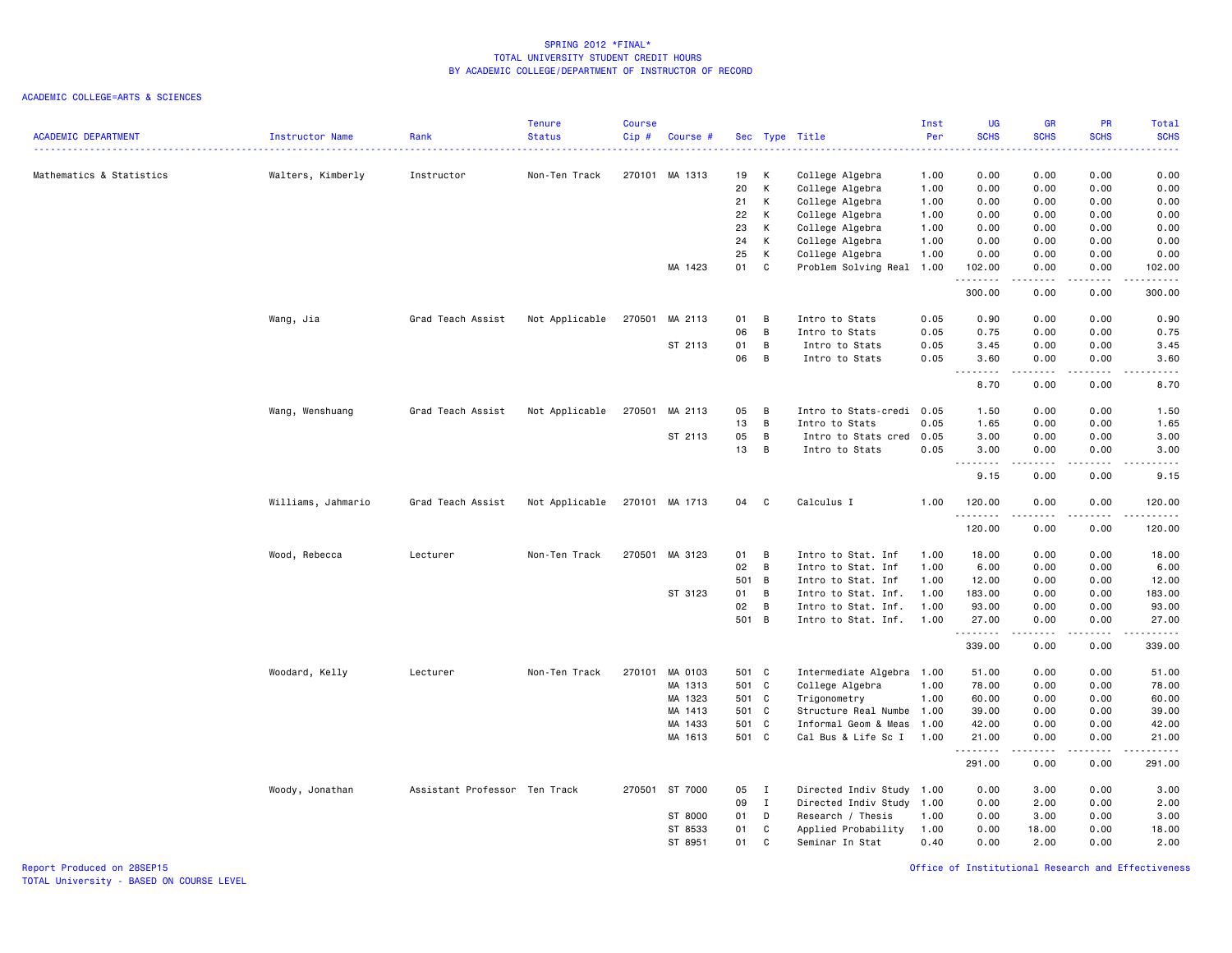### ACADEMIC COLLEGE=ARTS & SCIENCES

| <b>ACADEMIC DEPARTMENT</b> | Instructor Name      | Rank                          | <b>Tenure</b><br><b>Status</b> | <b>Course</b><br>$Cip$ # | <b>Course #</b> |          |                              | Sec Type Title                                         | Inst<br>Per | <b>UG</b><br><b>SCHS</b>                                                                                                                                                                                                                                                                                                                                                                                                                                                                       | <b>GR</b><br><b>SCHS</b>                                                                                                                                     | <b>PR</b><br><b>SCHS</b>                                                                                                                                                                                                                                                  | Total<br><b>SCHS</b>   |
|----------------------------|----------------------|-------------------------------|--------------------------------|--------------------------|-----------------|----------|------------------------------|--------------------------------------------------------|-------------|------------------------------------------------------------------------------------------------------------------------------------------------------------------------------------------------------------------------------------------------------------------------------------------------------------------------------------------------------------------------------------------------------------------------------------------------------------------------------------------------|--------------------------------------------------------------------------------------------------------------------------------------------------------------|---------------------------------------------------------------------------------------------------------------------------------------------------------------------------------------------------------------------------------------------------------------------------|------------------------|
|                            |                      |                               |                                |                          |                 |          |                              |                                                        |             | <u>--------</u>                                                                                                                                                                                                                                                                                                                                                                                                                                                                                | <u>.</u>                                                                                                                                                     | .                                                                                                                                                                                                                                                                         | .                      |
|                            |                      |                               |                                |                          |                 |          |                              |                                                        |             | 0.00                                                                                                                                                                                                                                                                                                                                                                                                                                                                                           | 28.00                                                                                                                                                        | 0.00                                                                                                                                                                                                                                                                      | 28.00                  |
| Mathematics & Statistics   | Wright, Jenna        | Grad Teach Assist             | Not Applicable                 |                          | 270101 MA 1313  | 03 C     |                              | College Algebra                                        | 0.95        | 102.60<br>.                                                                                                                                                                                                                                                                                                                                                                                                                                                                                    | 0.00<br>.                                                                                                                                                    | 0.00<br>.                                                                                                                                                                                                                                                                 | 102.60<br>.            |
|                            |                      |                               |                                |                          |                 |          |                              |                                                        |             | 102.60                                                                                                                                                                                                                                                                                                                                                                                                                                                                                         | 0.00                                                                                                                                                         | 0.00                                                                                                                                                                                                                                                                      | 102.60                 |
|                            | Xu, Xiangsheng       | Professor                     | Tenured                        |                          | 270101 MA 2733  | 01       | C                            | Calculus III                                           | 1.00        | 48.00                                                                                                                                                                                                                                                                                                                                                                                                                                                                                          | 0.00                                                                                                                                                         | 0.00                                                                                                                                                                                                                                                                      | 48.00                  |
|                            |                      |                               |                                |                          | MA 3253         | 04 C     |                              | Diff Equations                                         | 1.00        | 123.00<br>. <b>.</b>                                                                                                                                                                                                                                                                                                                                                                                                                                                                           | 0.00<br>$\frac{1}{2} \left( \frac{1}{2} \right) \left( \frac{1}{2} \right) \left( \frac{1}{2} \right) \left( \frac{1}{2} \right) \left( \frac{1}{2} \right)$ | 0.00<br>.                                                                                                                                                                                                                                                                 | 123.00<br>.            |
|                            |                      |                               |                                |                          |                 |          |                              |                                                        |             | 171.00                                                                                                                                                                                                                                                                                                                                                                                                                                                                                         | 0.00                                                                                                                                                         | 0.00                                                                                                                                                                                                                                                                      | 171.00                 |
|                            | Xu, Yang             | Grad Teach Assist             | Not Applicable                 | 270501                   | MA 2113         | 08       | B                            | Intro to Stats                                         | 0.05        | 1.20                                                                                                                                                                                                                                                                                                                                                                                                                                                                                           | 0.00                                                                                                                                                         | 0.00                                                                                                                                                                                                                                                                      | 1.20                   |
|                            |                      |                               |                                |                          |                 | 12       | B                            | Intro to Stats                                         | 0.05        | 1.50                                                                                                                                                                                                                                                                                                                                                                                                                                                                                           | 0.00                                                                                                                                                         | 0.00                                                                                                                                                                                                                                                                      | 1.50                   |
|                            |                      |                               |                                |                          | ST 2113         | 08       | B                            | Intro to Stats                                         | 0.05        | 3.45                                                                                                                                                                                                                                                                                                                                                                                                                                                                                           | 0.00                                                                                                                                                         | 0.00                                                                                                                                                                                                                                                                      | 3.45                   |
|                            |                      |                               |                                |                          |                 | 12       | B                            | Intro to Stats                                         | 0.05        | 2.85<br>$\sim$ $\sim$ $\sim$<br>$- - - - -$                                                                                                                                                                                                                                                                                                                                                                                                                                                    | 0.00                                                                                                                                                         | 0.00                                                                                                                                                                                                                                                                      | 2.85                   |
|                            |                      |                               |                                |                          |                 |          |                              |                                                        |             | 9.00                                                                                                                                                                                                                                                                                                                                                                                                                                                                                           | 0.00                                                                                                                                                         | 0.00                                                                                                                                                                                                                                                                      | 9.00                   |
|                            | Yang, Xingzhou       | Assistant Professor Ten Track |                                |                          | 270101 MA 3113  | 04       | C                            | Intro Linear Algebra 1.00                              |             | 90.00                                                                                                                                                                                                                                                                                                                                                                                                                                                                                          | 0.00                                                                                                                                                         | 0.00                                                                                                                                                                                                                                                                      | 90.00                  |
|                            |                      |                               |                                |                          |                 | 06       | C                            | Intro Linear Algebra 1.00                              |             | 120.00                                                                                                                                                                                                                                                                                                                                                                                                                                                                                         | 0.00                                                                                                                                                         | 0.00                                                                                                                                                                                                                                                                      | 120.00                 |
|                            |                      |                               |                                |                          |                 |          |                              |                                                        |             | .<br>210.00                                                                                                                                                                                                                                                                                                                                                                                                                                                                                    | .<br>0.00                                                                                                                                                    | $  -$<br>0.00                                                                                                                                                                                                                                                             | .<br>210.00            |
|                            | Yarahmadian, Shantia | Assistant Professor Ten Track |                                |                          | 270101 MA 8323  | 01       | C                            | Ordinary Diff Eqn II 1.00                              |             | 0.00                                                                                                                                                                                                                                                                                                                                                                                                                                                                                           | 15.00                                                                                                                                                        | 0.00                                                                                                                                                                                                                                                                      | 15.00                  |
|                            |                      |                               |                                |                          | 270301 MA 8213  | 01 C     |                              | Appl Math II                                           | 1.00        | 0.00                                                                                                                                                                                                                                                                                                                                                                                                                                                                                           | 18.00                                                                                                                                                        | 0.00                                                                                                                                                                                                                                                                      | 18.00                  |
|                            |                      |                               |                                |                          |                 |          |                              |                                                        |             | $\begin{array}{cccccccccccccc} \multicolumn{2}{c}{} & \multicolumn{2}{c}{} & \multicolumn{2}{c}{} & \multicolumn{2}{c}{} & \multicolumn{2}{c}{} & \multicolumn{2}{c}{} & \multicolumn{2}{c}{} & \multicolumn{2}{c}{} & \multicolumn{2}{c}{} & \multicolumn{2}{c}{} & \multicolumn{2}{c}{} & \multicolumn{2}{c}{} & \multicolumn{2}{c}{} & \multicolumn{2}{c}{} & \multicolumn{2}{c}{} & \multicolumn{2}{c}{} & \multicolumn{2}{c}{} & \multicolumn{2}{c}{} & \multicolumn{2}{c}{} & \$<br>0.00 | .<br>33.00                                                                                                                                                   | .<br>0.00                                                                                                                                                                                                                                                                 | ------<br>33.00        |
|                            | Zhang, Haimeng       | Associate Professor Tenured   |                                | 270501                   | ST 6211         | 01       | E                            | Stat Consulting                                        | 1.00        | 0.00                                                                                                                                                                                                                                                                                                                                                                                                                                                                                           | 9.00                                                                                                                                                         | 0.00                                                                                                                                                                                                                                                                      | 9.00                   |
|                            |                      |                               |                                |                          | ST 6573         | 01       | C                            | Intro Math Stat II                                     | 1.00        | 0.00                                                                                                                                                                                                                                                                                                                                                                                                                                                                                           | 24.00                                                                                                                                                        | 0.00                                                                                                                                                                                                                                                                      | 24.00                  |
|                            |                      |                               |                                |                          | ST 7000         | 01       | $\mathbf{I}$                 | Directed Indiv Study 1.00                              |             | 0.00                                                                                                                                                                                                                                                                                                                                                                                                                                                                                           | 3.00                                                                                                                                                         | 0.00                                                                                                                                                                                                                                                                      | 3.00                   |
|                            |                      |                               |                                |                          |                 | 02       | $\mathbf{I}$                 | Directed Indiv Study 1.00                              |             | 0.00                                                                                                                                                                                                                                                                                                                                                                                                                                                                                           | 3.00                                                                                                                                                         | 0.00                                                                                                                                                                                                                                                                      | 3.00                   |
|                            |                      |                               |                                |                          |                 | 03       | $\mathbf I$                  | Directed Indiv Study 1.00                              |             | 0.00                                                                                                                                                                                                                                                                                                                                                                                                                                                                                           | 3.00                                                                                                                                                         | 0.00                                                                                                                                                                                                                                                                      | 3.00                   |
|                            |                      |                               |                                |                          |                 | 04       | $\mathbf{I}$                 | Directed Indiv Study 1.00                              |             | 0.00                                                                                                                                                                                                                                                                                                                                                                                                                                                                                           | 3.00                                                                                                                                                         | 0.00                                                                                                                                                                                                                                                                      | 3.00                   |
|                            |                      |                               |                                |                          |                 | 06<br>07 | $\mathbf{I}$<br>$\mathbf{I}$ | Directed Indiv Study 1.00<br>Directed Indiv Study 1.00 |             | 0.00<br>0.00                                                                                                                                                                                                                                                                                                                                                                                                                                                                                   | 1.00<br>3.00                                                                                                                                                 | 0.00<br>0.00                                                                                                                                                                                                                                                              | 1.00<br>3.00           |
|                            |                      |                               |                                |                          |                 | 10       | $\mathbf{I}$                 | Directed Indiv Study 1.00                              |             | 0.00                                                                                                                                                                                                                                                                                                                                                                                                                                                                                           | 1.00                                                                                                                                                         | 0.00                                                                                                                                                                                                                                                                      | 1.00                   |
|                            |                      |                               |                                |                          | ST 8990         | 01       | C                            | Special Topic In ST 1.00                               |             | 0.00                                                                                                                                                                                                                                                                                                                                                                                                                                                                                           | 30.00                                                                                                                                                        | 0.00                                                                                                                                                                                                                                                                      | 30.00                  |
|                            |                      |                               |                                |                          |                 |          |                              |                                                        |             | .<br>0.00                                                                                                                                                                                                                                                                                                                                                                                                                                                                                      | $- - - - -$<br>80.00                                                                                                                                         | .<br>0.00                                                                                                                                                                                                                                                                 | .<br>80.00             |
|                            | Zhao, Meng           | Assistant Professor Ten Track |                                |                          | 270501 ST 7000  | 08 I     |                              | Directed Indiv Study 1.00                              |             | 0.00                                                                                                                                                                                                                                                                                                                                                                                                                                                                                           | 2.00                                                                                                                                                         | 0.00                                                                                                                                                                                                                                                                      | 2.00                   |
|                            |                      |                               |                                |                          | ST 8114         | 01       | B                            | Statistical Methods                                    | 1.00        | 0.00                                                                                                                                                                                                                                                                                                                                                                                                                                                                                           | 120.00                                                                                                                                                       | 0.00                                                                                                                                                                                                                                                                      | 120.00                 |
|                            |                      |                               |                                |                          | ST 8253         | 01       | C                            | Regression Analysis                                    | 1.00        | 0.00<br>$\sim$ $\sim$ $\sim$<br>$\frac{1}{2} \left( \frac{1}{2} \right) \left( \frac{1}{2} \right) \left( \frac{1}{2} \right) \left( \frac{1}{2} \right) \left( \frac{1}{2} \right)$                                                                                                                                                                                                                                                                                                           | 48.00<br>.                                                                                                                                                   | 0.00<br><u>.</u>                                                                                                                                                                                                                                                          | 48.00<br>.             |
|                            |                      |                               |                                |                          |                 |          |                              |                                                        |             | 0.00                                                                                                                                                                                                                                                                                                                                                                                                                                                                                           | 170.00                                                                                                                                                       | 0.00                                                                                                                                                                                                                                                                      | 170.00                 |
| Mathematics & Statistics   |                      |                               |                                |                          |                 |          |                              |                                                        |             | ========<br>13986.00                                                                                                                                                                                                                                                                                                                                                                                                                                                                           | ========<br>887.00                                                                                                                                           | <b>EEEEEEE</b>                                                                                                                                                                                                                                                            | ==========<br>14873.00 |
|                            |                      |                               |                                |                          |                 |          |                              |                                                        |             | <b>EDEDEDER</b>                                                                                                                                                                                                                                                                                                                                                                                                                                                                                | <b>ESSESSES</b>                                                                                                                                              | 0.00<br>$\begin{array}{ccc}\n 2.555555567 & 2.555567 & 2.55567 & 2.55567 & 2.55567 & 2.55567 & 2.55567 & 2.55667 & 2.55667 & 2.55667 & 2.55667 & 2.55667 & 2.55667 & 2.55667 & 2.55667 & 2.55667 & 2.55667 & 2.55667 & 2.55667 & 2.55667 & 2.55667 & 2.55667 & 2.55667 &$ |                        |

TOTAL University - BASED ON COURSE LEVEL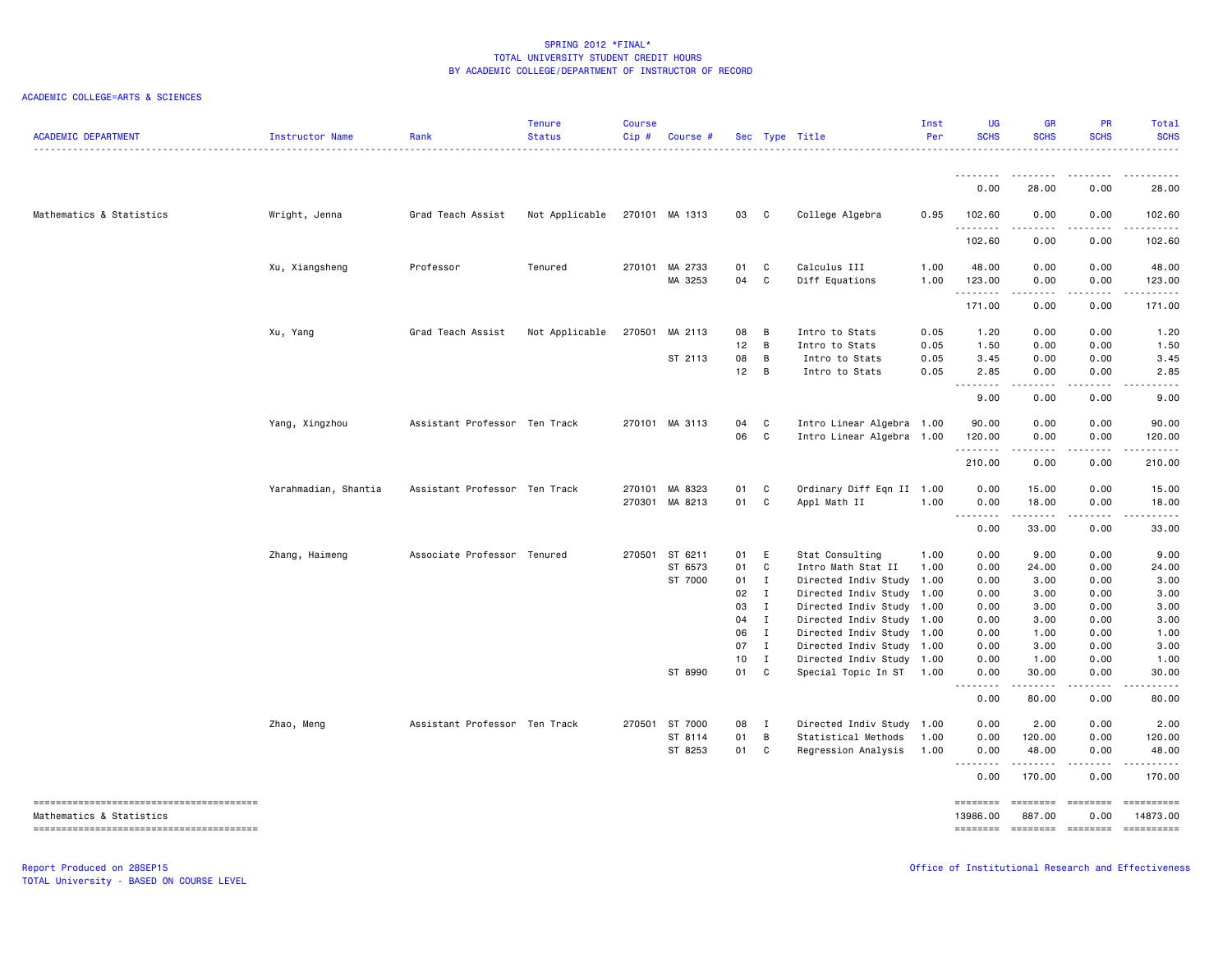|                                                            |                  |              | <b>Tenure</b> | <b>Course</b> |                |      |     |                           | Inst | UG                | <b>GR</b>   | <b>PR</b>                                                                                                                         | Total                                           |
|------------------------------------------------------------|------------------|--------------|---------------|---------------|----------------|------|-----|---------------------------|------|-------------------|-------------|-----------------------------------------------------------------------------------------------------------------------------------|-------------------------------------------------|
| <b>ACADEMIC DEPARTMENT</b>                                 | Instructor Name  | Rank         | <b>Status</b> | Cip#          | Course #       |      |     | Sec Type Title            | Per  | <b>SCHS</b>       | <b>SCHS</b> | <b>SCHS</b>                                                                                                                       | <b>SCHS</b><br>. <b>.</b>                       |
| Military Science                                           | Cardone, Tommy   | Non-Employee | Non-Faculty   |               | 290101 MS 4124 | 01   | B   | Transition to Lieute 1.00 |      | 32.00             | 0.00        | 0.00                                                                                                                              | 32.00                                           |
|                                                            |                  |              |               |               |                | 02   | B   | Transition to Lieute 1.00 |      | 48.00             | 0.00        | 0.00                                                                                                                              | 48.00                                           |
|                                                            |                  |              |               |               |                |      |     |                           |      | .<br>80.00        | 0.00        | ----<br>0.00                                                                                                                      | 80.00                                           |
|                                                            | Guadagno, Dustin | Non-Employee | Non-Faculty   |               | 290101 MS 3123 | 04   | C   | Adv Mil Skills II         | 1.00 | 21.00             | 0.00        | 0.00                                                                                                                              | 21.00                                           |
|                                                            |                  |              |               |               |                | 05   | C   | Adv Mil Skills II         | 1.00 | 27.00             | 0.00        | 0.00                                                                                                                              | 27.00                                           |
|                                                            |                  |              |               |               |                | 06   | К   | Adv Mil Skills II         | 1.00 | 0.00<br>.         | 0.00        | 0.00<br>$\frac{1}{2} \left( \frac{1}{2} \right) \left( \frac{1}{2} \right) \left( \frac{1}{2} \right) \left( \frac{1}{2} \right)$ | 0.00                                            |
|                                                            |                  |              |               |               |                |      |     |                           |      | 48.00             | 0.00        | 0.00                                                                                                                              | 48.00                                           |
|                                                            | Hunter, Michael  | Non-Employee | Non-Faculty   |               | 131314 PE 3111 | 01 L |     | Adv Mil Phy Fit           | 1.00 | 39.00             | 0.00        | 0.00                                                                                                                              | 39.00                                           |
|                                                            |                  |              |               |               | 290101 MS 1122 | 01 C |     | Leader Development 2 1.00 |      | 12.00             | 0.00        | 0.00                                                                                                                              | 12.00                                           |
|                                                            |                  |              |               |               |                | 02   | C.  | Leader Development 2 1.00 |      | 22.00             | 0.00        | 0.00                                                                                                                              | 22.00                                           |
|                                                            |                  |              |               |               |                | 03   | C.  | Leader Development 2 1.00 |      | 20.00             | 0.00        | 0.00                                                                                                                              | 20.00                                           |
|                                                            |                  |              |               |               |                |      |     |                           |      | .<br>93.00        | 0.00        | 0.00                                                                                                                              | 93.00                                           |
|                                                            | Minor, Kerrie    | Non-Employee | Non-Faculty   |               | 290101 MS 2123 | 01   | - C | Tactics & Officershi 1.00 |      | 30.00             | 0.00        | 0.00                                                                                                                              | 30.00                                           |
|                                                            |                  |              |               |               |                | 03   | к   | Tactics & Officershi 1.00 |      | 0.00              | 0.00        | 0.00                                                                                                                              | 0.00                                            |
|                                                            |                  |              |               |               |                | 04   | C.  | Tactics & Officershi 1.00 |      | 24.00             | 0.00        | 0.00                                                                                                                              | 24.00                                           |
|                                                            |                  |              |               |               |                | 05   | к   | Tactics & Officershi 1.00 |      | 0.00              | 0.00        | 0.00                                                                                                                              | 0.00                                            |
|                                                            |                  |              |               |               |                |      |     |                           |      | --------<br>54.00 | 0.00        | - - - -<br>0.00                                                                                                                   | 54.00                                           |
|                                                            | Mutter, Sarah    | Non-Employee | Non-Faculty   |               | 131314 PE 3111 | 02 L |     | Adv Mil Phy Fit           | 1.00 | 17.00             | 0.00        | 0.00                                                                                                                              | 17.00                                           |
|                                                            |                  |              |               |               |                |      |     |                           |      | $\cdots$<br>17.00 | 0.00        | 0.00                                                                                                                              | 17.00                                           |
|                                                            |                  |              |               |               |                |      |     |                           |      | ========          | ========    | ========                                                                                                                          | ==========                                      |
| Military Science<br>-------------------------------------- |                  |              |               |               |                |      |     |                           |      | 292.00            | 0.00        | 0.00                                                                                                                              | 292.00<br>-------- -------- -------- ---------- |
|                                                            |                  |              |               |               |                |      |     |                           |      |                   |             |                                                                                                                                   |                                                 |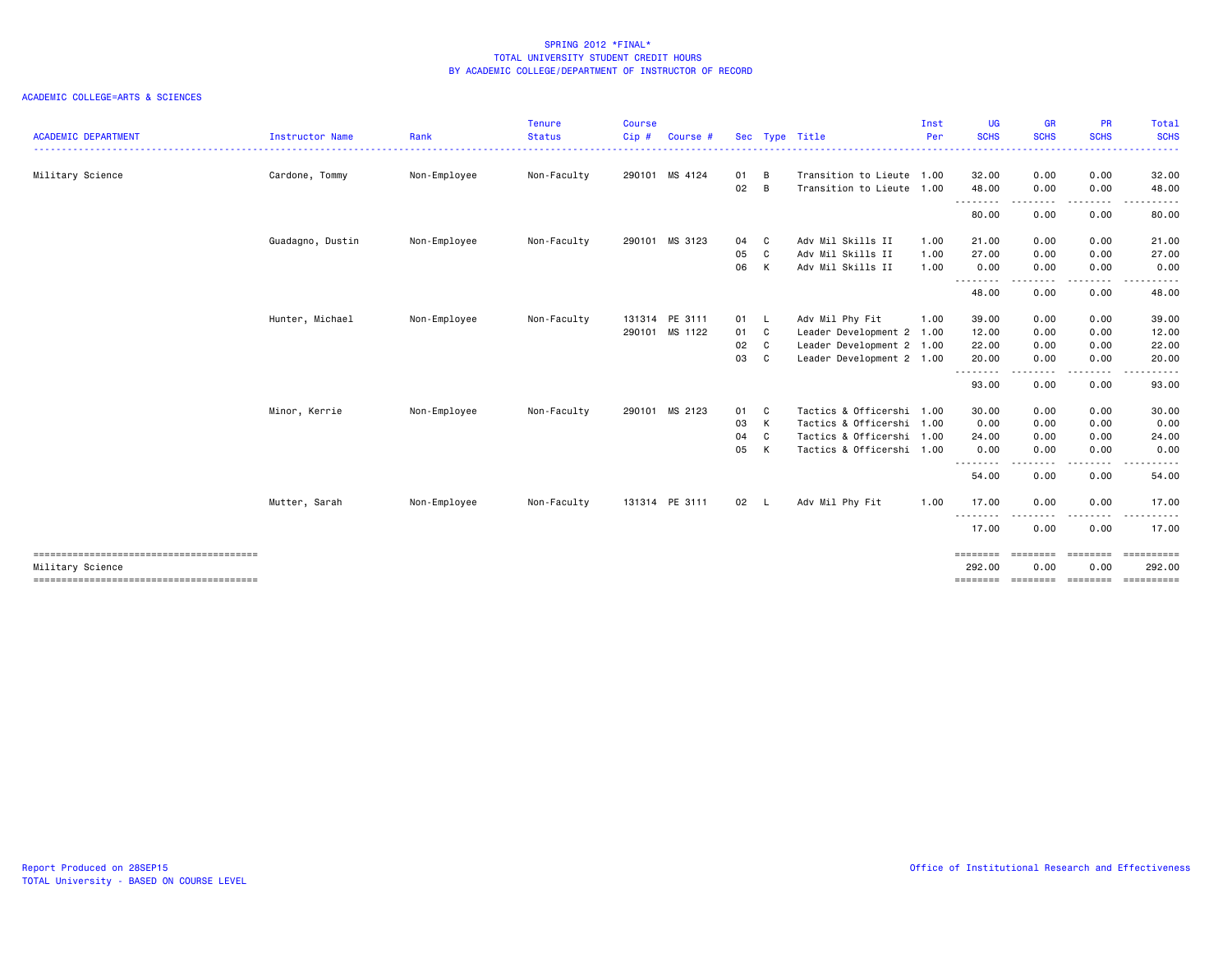| <b>ACADEMIC DEPARTMENT</b> | Instructor Name    | Rank                          | <b>Tenure</b><br><b>Status</b> | <b>Course</b><br>Cip# | Course #        |                   |              | Sec Type Title            | Inst<br>Per | UG<br><b>SCHS</b>                         | <b>GR</b><br><b>SCHS</b>            | <b>PR</b><br><b>SCHS</b>                                                                                                          | Total<br><b>SCHS</b>                                                                                                                |
|----------------------------|--------------------|-------------------------------|--------------------------------|-----------------------|-----------------|-------------------|--------------|---------------------------|-------------|-------------------------------------------|-------------------------------------|-----------------------------------------------------------------------------------------------------------------------------------|-------------------------------------------------------------------------------------------------------------------------------------|
| Philosophy & Religion      | Bickle, John       | Professor                     | Tenured                        |                       | 380101 PHI 1113 | H <sub>01</sub> C |              | Intro To Logic - Hon 1.00 |             | 102.00                                    | 0.00                                | 0.00                                                                                                                              | $\frac{1}{2} \left( \frac{1}{2} \right) \left( \frac{1}{2} \right) \left( \frac{1}{2} \right) \left( \frac{1}{2} \right)$<br>102.00 |
|                            |                    |                               |                                |                       |                 |                   |              |                           |             | .<br>102.00                               | .<br>0.00                           | ----<br>0.00                                                                                                                      | .<br>102.00                                                                                                                         |
|                            | Bishop, Ronald     | Lecturer                      | Non-Ten Track                  |                       | 380101 PHI 1113 | 201 C             |              | Intro To Logic            | 1.00        | 45.00                                     | 0.00                                | 0.00                                                                                                                              | 45.00                                                                                                                               |
|                            |                    |                               |                                |                       |                 |                   |              |                           |             | $\omega$ is $\omega$ in $\omega$<br>45.00 | $\sim$ $\sim$ $\sim$ $\sim$<br>0.00 | 0.00                                                                                                                              | د د د د د<br>45.00                                                                                                                  |
|                            | Bisson, Albert     | Instructor                    | Non-Ten Track                  |                       | 380201 REL 1103 | 555 M             |              | Intro To Religion         | 1.00        | 3.00                                      | 0.00                                | 0.00                                                                                                                              | 3.00                                                                                                                                |
|                            |                    |                               |                                |                       |                 | HO1 C             |              | Honors Intro To Reli 1.00 |             | 72.00                                     | 0.00                                | 0.00                                                                                                                              | 72.00                                                                                                                               |
|                            |                    |                               |                                |                       | REL 1223        | 01                | $\mathbf{C}$ | Intr To New Test          | 1.00        | 123.00                                    | 0.00                                | 0.00                                                                                                                              | 123.00                                                                                                                              |
|                            |                    |                               |                                |                       | REL 3223        | 01                | C            | World Religions II        | 1.00        | 105.00                                    | 0.00                                | 0.00                                                                                                                              | 105.00                                                                                                                              |
|                            |                    |                               |                                |                       | REL 3483        | 01                | $\mathbf{C}$ | Judeo-Christian Ethi      | 1.00        | 111.00<br>.                               | 0.00<br>.                           | 0.00<br>.                                                                                                                         | 111.00<br>.                                                                                                                         |
|                            |                    |                               |                                |                       |                 |                   |              |                           |             | 414.00                                    | 0.00                                | 0.00                                                                                                                              | 414.00                                                                                                                              |
|                            | Bruno, Michael     | Instructor                    | Non-Ten Track                  | 380101                | PHI 1103        | 04                | $\mathbf{C}$ | Intro To Philosophy       | 1.00        | 105.00                                    | 0.00                                | 0.00                                                                                                                              | 105.00                                                                                                                              |
|                            |                    |                               |                                |                       |                 | 06                | C            | Intro To Philosophy       | 1.00        | 108.00                                    | 0.00                                | 0.00                                                                                                                              | 108.00                                                                                                                              |
|                            |                    |                               |                                |                       | PHI 3013        | 02                | $\mathbf{C}$ | <b>Business Ethics</b>    | 1.00        | 117.00<br>.                               | 0.00<br>.                           | 0.00<br>.                                                                                                                         | 117.00<br>$\begin{array}{cccccccccc} \bullet & \bullet & \bullet & \bullet & \bullet & \bullet & \bullet & \bullet \end{array}$     |
|                            |                    |                               |                                |                       |                 |                   |              |                           |             | 330.00                                    | 0.00                                | 0.00                                                                                                                              | 330.00                                                                                                                              |
|                            | Clifford, Michael  | Professor                     | Tenured                        |                       | 380101 PHI 3013 | 01                | $\mathbf{C}$ | <b>Business Ethics</b>    | 1.00        | 108.00                                    | 0.00                                | 0.00                                                                                                                              | 108.00                                                                                                                              |
|                            |                    |                               |                                |                       |                 | 03                | $\mathbf{C}$ | <b>Business Ethics</b>    | 1.00        | 114.00                                    | 0.00                                | 0.00                                                                                                                              | 114.00                                                                                                                              |
|                            |                    |                               |                                |                       |                 | 555 M             |              | <b>Business Ethics</b>    | 1.00        | 12.00                                     | 0.00                                | 0.00                                                                                                                              | 12.00                                                                                                                               |
|                            |                    |                               |                                |                       |                 | 901 M             |              | <b>Business Ethics</b>    | 1.00        | 15.00                                     | 0.00                                | 0.00                                                                                                                              | 15.00                                                                                                                               |
|                            |                    |                               |                                |                       | PHI 3113        | 01                | C            | Philosophy Of Law         | 1.00        | 102.00                                    | 0.00                                | 0.00                                                                                                                              | 102.00                                                                                                                              |
|                            |                    |                               |                                |                       | PHI 7000        | 01                | $\mathbf{I}$ | Directed Indiv Study      | 1.00        | 0.00<br>.                                 | 3.00<br>.                           | 0.00<br>.                                                                                                                         | 3.00<br>.                                                                                                                           |
|                            |                    |                               |                                |                       |                 |                   |              |                           |             | 351.00                                    | 3.00                                | 0.00                                                                                                                              | 354.00                                                                                                                              |
|                            | Codling, James     | Lecturer                      | Non-Ten Track                  |                       | 131202 EDF 3423 | 01                | $\mathbf{C}$ | Exploring Diversity       | 1.00        | 69.00                                     | 0.00                                | 0.00                                                                                                                              | 69.00                                                                                                                               |
|                            |                    |                               |                                | 380201                | REL 1103        | 02                | $\mathbf{C}$ | Intro To Religion         | 1.00        | 117.00                                    | 0.00                                | 0.00                                                                                                                              | 117.00                                                                                                                              |
|                            |                    |                               |                                |                       |                 | 05                | C            | Intro To Religion         | 1.00        | 120.00                                    | 0.00                                | 0.00                                                                                                                              | 120.00                                                                                                                              |
|                            |                    |                               |                                |                       | 450101 EDF 3333 | 04                | C            | Social Foundation Ed 1.00 |             | 84.00                                     | 0.00                                | 0.00                                                                                                                              | 84.00                                                                                                                               |
|                            |                    |                               |                                |                       |                 | 06                | C            | Social Foundation Ed 1.00 |             | 63.00<br>.                                | 0.00                                | 0.00                                                                                                                              | 63.00<br>.                                                                                                                          |
|                            |                    |                               |                                |                       |                 |                   |              |                           |             | 453.00                                    | 0.00                                | 0.00                                                                                                                              | 453.00                                                                                                                              |
|                            | Edelmann, Jonathan | Assistant Professor Ten Track |                                |                       | 380201 REL 1103 | 04                | $\mathbf{C}$ | Intro To Religion         | 1.00        | 114.00                                    | 0.00                                | 0.00                                                                                                                              | 114.00                                                                                                                              |
|                            |                    |                               |                                |                       |                 | 06                | C            | Intro To Religion         | 1.00        | 114.00                                    | 0.00                                | 0.00                                                                                                                              | 114.00                                                                                                                              |
|                            |                    |                               |                                |                       | REL 4000        | 02                | $\mathbf{I}$ | Directed Indiv Study 1.00 |             | 3.00<br>.                                 | 0.00<br>د د د د                     | 0.00<br>$\frac{1}{2} \left( \frac{1}{2} \right) \left( \frac{1}{2} \right) \left( \frac{1}{2} \right) \left( \frac{1}{2} \right)$ | 3.00<br>.                                                                                                                           |
|                            |                    |                               |                                |                       |                 |                   |              |                           |             | 231.00                                    | 0.00                                | 0.00                                                                                                                              | 231.00                                                                                                                              |
|                            | Estes, Yolanda     | Associate Professor Tenured   |                                |                       | 380101 PHI 1103 | 02                | $\mathbf{C}$ | Intro To Philosophy       | 1.00        | 135.00                                    | 0.00                                | 0.00                                                                                                                              | 135.00                                                                                                                              |
|                            |                    |                               |                                |                       |                 | 03                | C            | Intro To Philosophy       | 1.00        | 150.00                                    | 0.00                                | 0.00                                                                                                                              | 150.00                                                                                                                              |
|                            |                    |                               |                                |                       | PHI 3033        | 01                | C            | Hi West Phil: Part I 1.00 |             | 81.00                                     | 0.00                                | 0.00                                                                                                                              | 81.00                                                                                                                               |
|                            |                    |                               |                                |                       | PHI 4000        | 01                | $\mathbf{I}$ | Directed Indiv Study 1.00 |             | 4.00<br>.                                 | 0.00<br>.                           | 0.00<br>$- - - - -$                                                                                                               | 4.00<br>.                                                                                                                           |
|                            |                    |                               |                                |                       |                 |                   |              |                           |             | 370.00                                    | 0.00                                | 0.00                                                                                                                              | 370.00                                                                                                                              |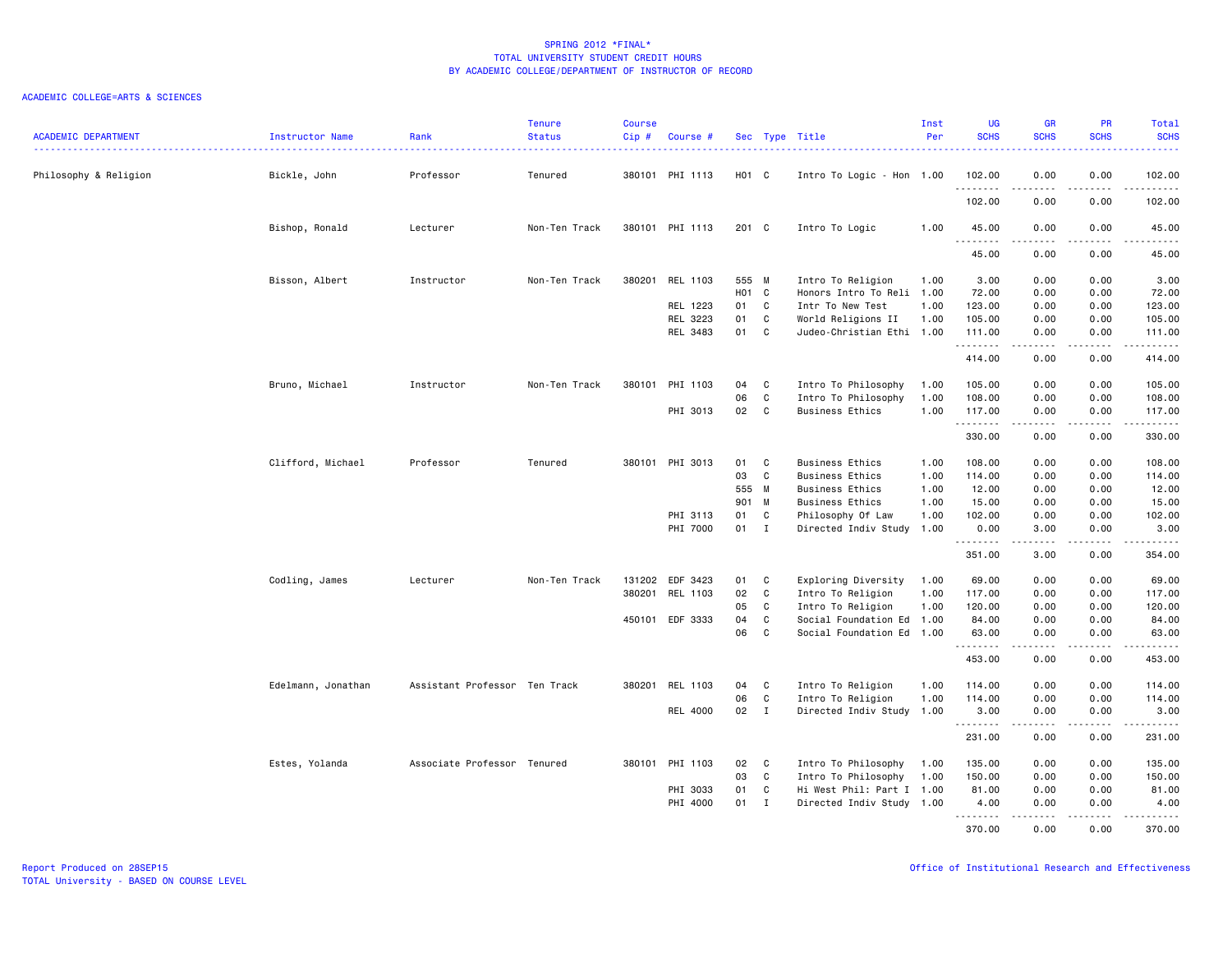|                            |                    |                               | <b>Tenure</b> | <b>Course</b> |                 |    |              |                           | Inst | UG          | <b>GR</b>        | PR              | Total       |
|----------------------------|--------------------|-------------------------------|---------------|---------------|-----------------|----|--------------|---------------------------|------|-------------|------------------|-----------------|-------------|
| <b>ACADEMIC DEPARTMENT</b> | Instructor Name    | Rank                          | <b>Status</b> | Cip#          | Course #        |    |              | Sec Type Title            | Per  | <b>SCHS</b> | <b>SCHS</b>      | <b>SCHS</b>     | <b>SCHS</b> |
|                            |                    |                               |               |               |                 |    |              |                           |      |             |                  |                 |             |
| Philosophy & Religion      | Holt, Dale         | Professor                     | Tenured       | 380101        | PHI 1103        | 05 | C            | Intro To Philosophy       | 1.00 | 120.00      | 0.00             | 0.00            | 120.00      |
|                            |                    |                               |               |               |                 | 07 | C            | Intro To Philosophy       | 1.00 | 126.00      | 0.00             | 0.00            | 126.00      |
|                            |                    |                               |               |               | PHI 3023        | 01 | - C          | Hi West Phil: Part I 1.00 |      | 102.00      | 0.00             | 0.00            | 102.00      |
|                            |                    |                               |               |               |                 |    |              |                           |      | .           | .                | .               | د د د د د د |
|                            |                    |                               |               |               |                 |    |              |                           |      | 348.00      | 0.00             | 0.00            | 348.00      |
|                            | Kallfelz, William  | Lecturer                      | Non-Ten Track | 270101        | MA 2733         | 04 | C            | Calculus III              | 1.00 | 99.00       | 0.00             | 0.00            | 99.00       |
|                            |                    |                               |               |               | MA 3163         | 01 | C            | Intro To Mod Algebra      | 1.00 | 69.00       | 0.00             | 0.00            | 69.00       |
|                            |                    |                               |               |               | MA 3463         | 01 | C            | Found Of Geometry         | 1.00 | 75.00       | 0.00             | 0.00            | 75.00       |
|                            |                    |                               |               |               | 380101 PHI 1113 | 03 | $\mathbf{C}$ | Intro To Logic            | 1.00 | 90.00       | 0.00             | 0.00            | 90.00       |
|                            |                    |                               |               |               |                 |    |              |                           |      | .           | $- - - - -$      | .               | .           |
|                            |                    |                               |               |               |                 |    |              |                           |      | 333.00      | 0.00             | 0.00            | 333.00      |
|                            | Moffatt, Barton    | Assistant Professor Ten Track |               | 380101        | PHI 1123        | 04 | C            | Intro To Ethics           | 1.00 | 111.00      | 0.00             | 0.00            | 111.00      |
|                            |                    |                               |               |               | PHI 2123        | 01 | C            | Medical Ethics            | 1.00 | 105.00      | 0.00             | 0.00            | 105.00      |
|                            |                    |                               |               |               |                 | 02 | C            | Medical Ethics            | 1.00 | 99.00       | 0.00             | 0.00            | 99.00       |
|                            |                    |                               |               |               |                 |    |              |                           |      | .           | .                | .               | .           |
|                            |                    |                               |               |               |                 |    |              |                           |      | 315.00      | 0.00             | 0.00            | 315.00      |
|                            | Montgomery, Robert | Lecturer                      | Non-Ten Track | 380201        | REL 1103        | 01 | C            | Intro To Religion         | 1.00 | 129.00      | 0.00             | 0.00            | 129.00      |
|                            |                    |                               |               |               |                 | 03 | C            |                           | 1.00 |             |                  | 0.00            | 132.00      |
|                            |                    |                               |               |               |                 |    |              | Intro To Religion         |      | 132.00<br>. | 0.00<br>.        | .               | <b></b>     |
|                            |                    |                               |               |               |                 |    |              |                           |      | 261.00      | 0.00             | 0.00            | 261.00      |
|                            |                    |                               |               |               |                 |    |              |                           |      |             |                  |                 |             |
|                            | Phillips, Trisha   | Assistant Professor Ten Track |               | 380101        | PHI 1123        | 02 | C            | Intro To Ethics           | 1.00 | 117.00      | 0.00             | 0.00            | 117.00      |
|                            |                    |                               |               |               |                 | 03 | C            | Intro To Ethics           | 1.00 | 120.00      | 0.00             | 0.00            | 120.00      |
|                            |                    |                               |               |               | 389999 PHI 4990 | 01 | C            | Special Topic In PHI      | 1.00 | 27.00<br>.  | 0.00<br><u>.</u> | 0.00<br>.       | 27.00<br>.  |
|                            |                    |                               |               |               |                 |    |              |                           |      | 264.00      | 0.00             | 0.00            | 264.00      |
|                            |                    |                               |               |               |                 |    |              |                           |      |             |                  |                 |             |
|                            | Thompson, James    | Assistant Professor Ten Track |               | 380101        | PHI 1113        | 01 | C.           | Intro To Logic            | 1.00 | 108.00      | 0.00             | 0.00            | 108.00      |
|                            |                    |                               |               |               |                 | 02 | C            | Intro To Logic            | 1.00 | 114.00      | 0.00             | 0.00            | 114.00      |
|                            |                    |                               |               |               | PHI 4223        | 01 | C            | Phil of Cognitive Sc 1.00 |      | 63.00       | 0.00             | 0.00            | 63.00       |
|                            |                    |                               |               |               | PHI 6223        | 01 | C            | Phil of Cognitive Sc 1.00 |      | 0.00        | 9.00             | 0.00            | 9.00        |
|                            |                    |                               |               |               |                 |    |              |                           |      | .<br>285.00 | .<br>9.00        | .<br>0.00       | .<br>294.00 |
|                            | Trullinger, Joseph | Instructor                    | Non-Ten Track | 380101        | PHI 1103        | 01 |              | Intro To Philosophy       | 1.00 | 114.00      |                  |                 |             |
|                            |                    |                               |               |               |                 |    | C            |                           |      |             | 0.00             | 0.00            | 114.00      |
|                            |                    |                               |               |               | PHI 1123        | 01 | C            | Intro To Ethics           | 1.00 | 90.00       | 0.00             | 0.00            | 90.00       |
|                            |                    |                               |               |               |                 | 05 | C            | Intro To Ethics           | 1.00 | 108.00      | 0.00             | 0.00            | 108.00      |
|                            |                    |                               |               |               |                 | 06 | C            | Intro To Ethics           | 1.00 | 99.00<br>.  | 0.00<br>.        | 0.00<br>د د د د | 99.00<br>.  |
|                            |                    |                               |               |               |                 |    |              |                           |      | 411.00      | 0.00             | 0.00            | 411.00      |
|                            | Witt, Joseph       | Assistant Professor Ten Track |               | 380201        | REL 1103        | 07 | C            | Intro To Religion         | 1.00 | 117.00      | 0.00             | 0.00            | 117.00      |
|                            |                    |                               |               |               |                 | 08 | C            | Intro To Religion         | 1.00 | 123.00      | 0.00             | 0.00            | 123.00      |
|                            |                    |                               |               |               | REL 4000        | 01 | $\mathbf{I}$ | Directed Indiv Study      | 1.00 | 3.00        | 0.00             | 0.00            | 3.00        |
|                            |                    |                               |               |               | 389999 REL 2990 | 01 | C            | Special Topic In REL 1.00 |      | 81.00       | 0.00             | 0.00            | 81.00       |
|                            |                    |                               |               |               |                 |    |              |                           |      | .           | .                | .               | .           |
|                            |                    |                               |               |               |                 |    |              |                           |      | 324.00      | 0.00             | 0.00            | 324.00      |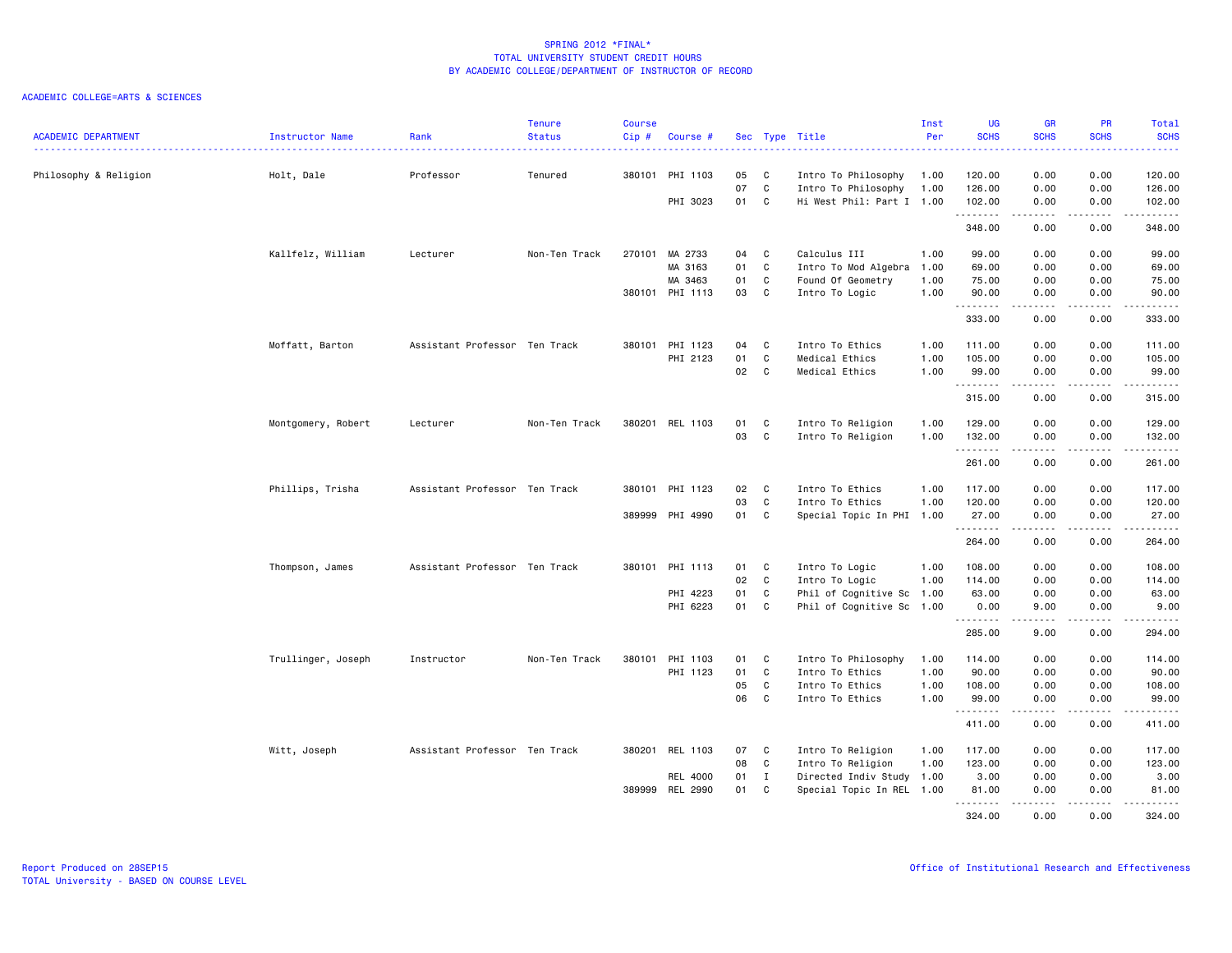### ACADEMIC COLLEGE=ARTS & SCIENCES

|                     |                 | Tenure | Course |                                     |  | Inst UG GR PR Total |  |
|---------------------|-----------------|--------|--------|-------------------------------------|--|---------------------|--|
| ACADEMIC DEPARTMENT | Instructor Name |        |        | <b>Per SCHS SCHS SCHS SCHS SCHS</b> |  |                     |  |
|                     |                 |        |        |                                     |  |                     |  |

======================================== ======== ======== ======== ==========

 Philosophy & Religion 4837.00 12.00 0.00 4849.00 ======================================== ======== ======== ======== ==========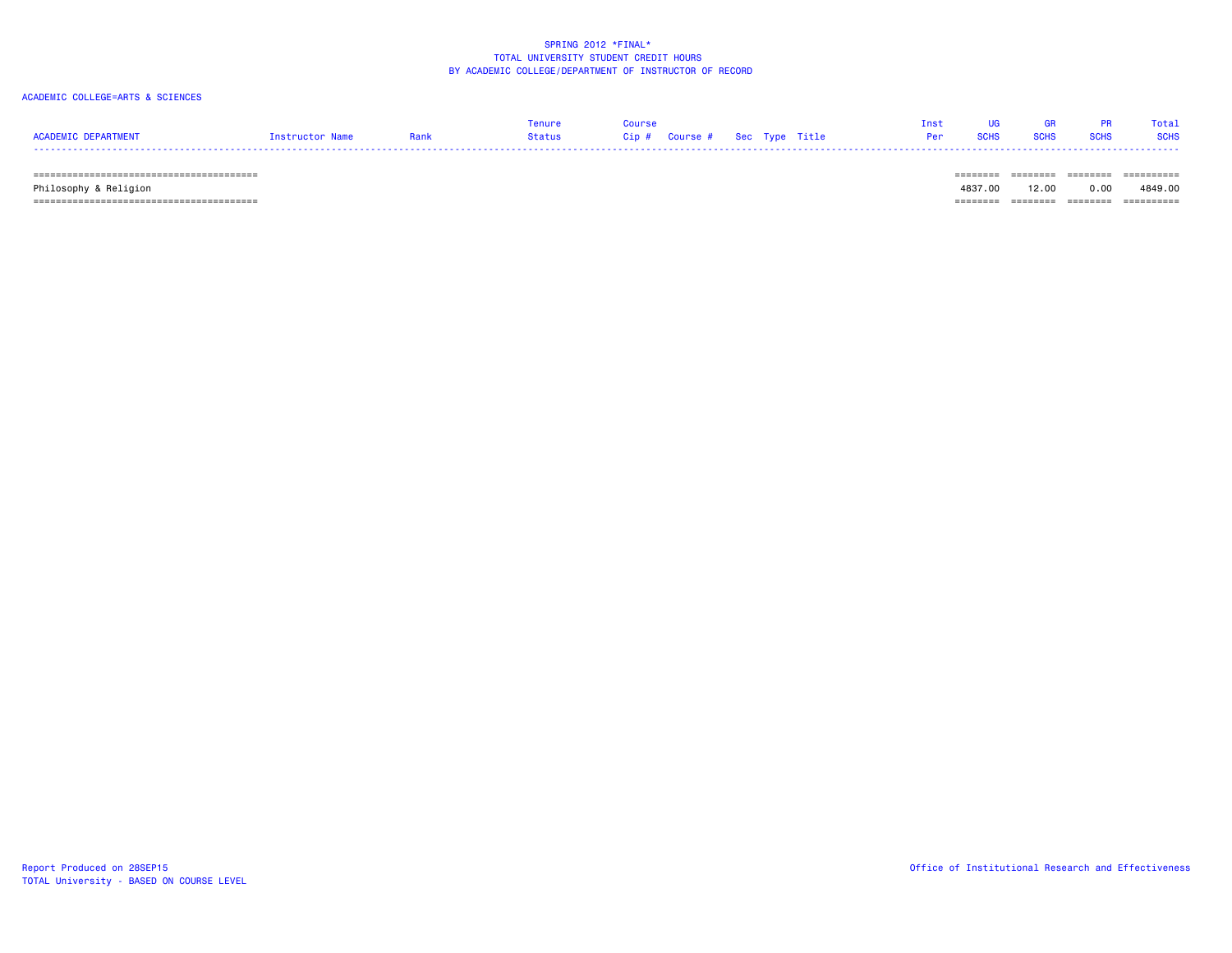| <b>ACADEMIC DEPARTMENT</b> | Instructor Name                     | Rank                              | <b>Tenure</b><br><b>Status</b> | <b>Course</b><br>Cip# | Course #       |       |              | Sec Type Title            | Inst<br>Per | <b>UG</b><br><b>SCHS</b>  | <b>GR</b><br><b>SCHS</b>                                                                                                                                      | PR<br><b>SCHS</b> | Total<br><b>SCHS</b> |
|----------------------------|-------------------------------------|-----------------------------------|--------------------------------|-----------------------|----------------|-------|--------------|---------------------------|-------------|---------------------------|---------------------------------------------------------------------------------------------------------------------------------------------------------------|-------------------|----------------------|
|                            |                                     |                                   |                                |                       |                |       |              |                           |             |                           |                                                                                                                                                               |                   |                      |
| Physics                    | Arnoldus, Henk                      | Professor                         | Tenured                        | 400801                | PH 2213        | 04    | C            | Physics I                 | 1.00        | 192.00                    | 0.00                                                                                                                                                          | 0.00              | 192.00               |
|                            |                                     |                                   |                                |                       | PH 8000        | 01    | D            | Research / Thesis         | 1.00        | 0.00                      | 9.00                                                                                                                                                          | 0.00              | 9.00                 |
|                            |                                     |                                   |                                |                       | PH 8243        | 01    | C            | Meth Theoret Ph II        | 1.00        | 0.00<br>.                 | 24.00<br>.                                                                                                                                                    | 0.00<br>.         | 24.00<br>.           |
|                            |                                     |                                   |                                |                       |                |       |              |                           |             | 192.00                    | 33.00                                                                                                                                                         | 0.00              | 225.00               |
|                            | Berg, Matthew                       | Assistant Professor Ten Track     |                                |                       | 400801 PH 4333 | 01    | C            | Electromag Fields II 1.00 |             | 12.00                     | 0.00                                                                                                                                                          | 0.00              | 12.00                |
|                            |                                     |                                   |                                |                       | PH 6333        | 01    | C            | Electromag Fields II 1.00 |             | 0.00                      | 15.00                                                                                                                                                         | 0.00              | 15.00                |
|                            |                                     |                                   |                                |                       | PH 8000        | 02    | D            | Research / Thesis         | 1.00        | 0.00                      | 7.00                                                                                                                                                          | 0.00              | 7.00                 |
|                            |                                     |                                   |                                |                       | PH 9000        | 01    | D            | Research / Diss           | 1.00        | 0.00<br>.                 | 3.00<br>22222                                                                                                                                                 | 0.00<br>الأعامات  | 3.00<br>-----        |
|                            |                                     |                                   |                                |                       |                |       |              |                           |             | 12.00                     | 25.00                                                                                                                                                         | 0.00              | 37.00                |
|                            | Clay, Rudolf                        | Associate Professor Tenured       |                                | 400801                | PH 8000        | 08    | D            | Research / Thesis         | 1.00        | 0.00                      | 3.00                                                                                                                                                          | 0.00              | 3.00                 |
|                            |                                     |                                   |                                |                       | PH 9000        | 02    | D            | Research / Diss           | 1.00        | 0.00                      | 12.00                                                                                                                                                         | 0.00              | 12.00                |
|                            |                                     |                                   |                                |                       | 400899 PH 4433 | 01    | $\mathbf c$  | Computational Physic 1.00 |             | 24.00                     | 0.00                                                                                                                                                          | 0.00              | 24.00                |
|                            |                                     |                                   |                                |                       | PH 6433        | 01    | $\mathbf{C}$ | Computational Physic 1.00 |             | 0.00<br>--------          | 33.00<br>$\frac{1}{2} \left( \frac{1}{2} \right) \left( \frac{1}{2} \right) \left( \frac{1}{2} \right) \left( \frac{1}{2} \right) \left( \frac{1}{2} \right)$ | 0.00<br>.         | 33.00<br>.           |
|                            |                                     |                                   |                                |                       |                |       |              |                           |             | 24.00                     | 48.00                                                                                                                                                         | 0.00              | 72.00                |
|                            | Cuicchi, Paul                       | Lecturer                          | Non-Ten Track                  |                       | 400801 PH 1113 | 03    | C            | Gen Physics I             | 1.00        | 192.00<br>- - - - - - - - | 0.00<br>-----                                                                                                                                                 | 0.00<br>.         | 192.00<br>.          |
|                            |                                     |                                   |                                |                       |                |       |              |                           |             | 192.00                    | 0.00                                                                                                                                                          | 0.00              | 192.00               |
|                            | Dunne, James                        | Professor                         | Tenured                        |                       | 400801 PH 2213 | H08 C |              | Honors Physics I          | 1.00        | 117.00                    | 0.00                                                                                                                                                          | 0.00              | 117.00               |
|                            |                                     |                                   |                                |                       | PH 9000        | 03    | D            | Research / Diss           | 1.00        | 0.00                      | 26.00                                                                                                                                                         | 0.00              | 26.00                |
|                            |                                     |                                   |                                |                       |                |       |              |                           |             | .<br>117.00               | .<br>26.00                                                                                                                                                    | .<br>0.00         | 143.00               |
|                            | Dutta, Dipangkar                    | Assistant Professor Ten Track     |                                |                       | 400801 PH 4613 | 01 C  |              | Nuc Particle Physics      | 1.00        | 21.00                     | 0.00                                                                                                                                                          | 0.00              | 21.00                |
|                            |                                     |                                   |                                |                       | PH 6613        | 01    | C            | Nuc Particle Physics      | 1.00        | 0.00                      | 6.00                                                                                                                                                          | 0.00              | 6.00                 |
|                            |                                     |                                   |                                |                       | PH 9000        | 04    | D            | Research / Diss           | 1.00        | 0.00<br><u>.</u>          | 26.00<br>$- - - - -$                                                                                                                                          | 0.00<br>.         | 26.00<br>.           |
|                            |                                     |                                   |                                |                       |                |       |              |                           |             | 21.00                     | 32.00                                                                                                                                                         | 0.00              | 53.00                |
|                            | Fox, Daniel                         | Lecturer                          | Non-Ten Track                  |                       | 400801 PH 2213 | 02    | C            | Physics I                 | 1.00        | 219.00                    | 0.00                                                                                                                                                          | 0.00              | 219.00               |
|                            |                                     |                                   |                                |                       |                | 03    | C            | Physics I                 | 1.00        | 225.00                    | 0.00                                                                                                                                                          | 0.00              | 225.00               |
|                            |                                     |                                   |                                |                       |                |       |              |                           |             | .<br>444.00               | .<br>0.00                                                                                                                                                     | .<br>0.00         | 444.00               |
|                            | Hashemi Shabestari, Mit Non-Faculty |                                   | Not Applicable                 |                       | 400801 PH 2223 | 03    | C            | Physics II                | 1.00        | 90.00                     | 0.00                                                                                                                                                          | 0.00              | 90.00                |
|                            |                                     |                                   |                                |                       |                | 04    | C            | Physics II                | 1.00        | 117.00                    | 0.00                                                                                                                                                          | 0.00              | 117.00               |
|                            |                                     |                                   |                                |                       |                |       |              |                           |             | .                         | المتماما                                                                                                                                                      | .                 |                      |
|                            |                                     |                                   |                                |                       |                |       |              |                           |             | 207.00                    | 0.00                                                                                                                                                          | 0.00              | 207.00               |
|                            | Kim, Seong-Gon                      | Associate Professor Tenured       |                                |                       | 400801 PH 8753 | 01    | C            | Quantum Mechanics II 1.00 |             | 0.00                      | 21.00                                                                                                                                                         | 0.00              | 21.00                |
|                            |                                     |                                   |                                |                       | PH 9000        | 05    | D            | Research / Diss           | 1.00        | 0.00<br>.                 | 23.00<br>.                                                                                                                                                    | 0.00<br>.         | 23.00<br>.           |
|                            |                                     |                                   |                                |                       |                |       |              |                           |             | 0.00                      | 44.00                                                                                                                                                         | 0.00              | 44.00                |
|                            | Kim, Sungho                         | Research Assist Pro Non-Ten Track |                                |                       | 400801 PH 2213 | 01    | C            | Physics I                 | 1.00        | 180.00                    | 0.00                                                                                                                                                          | 0.00              | 180.00               |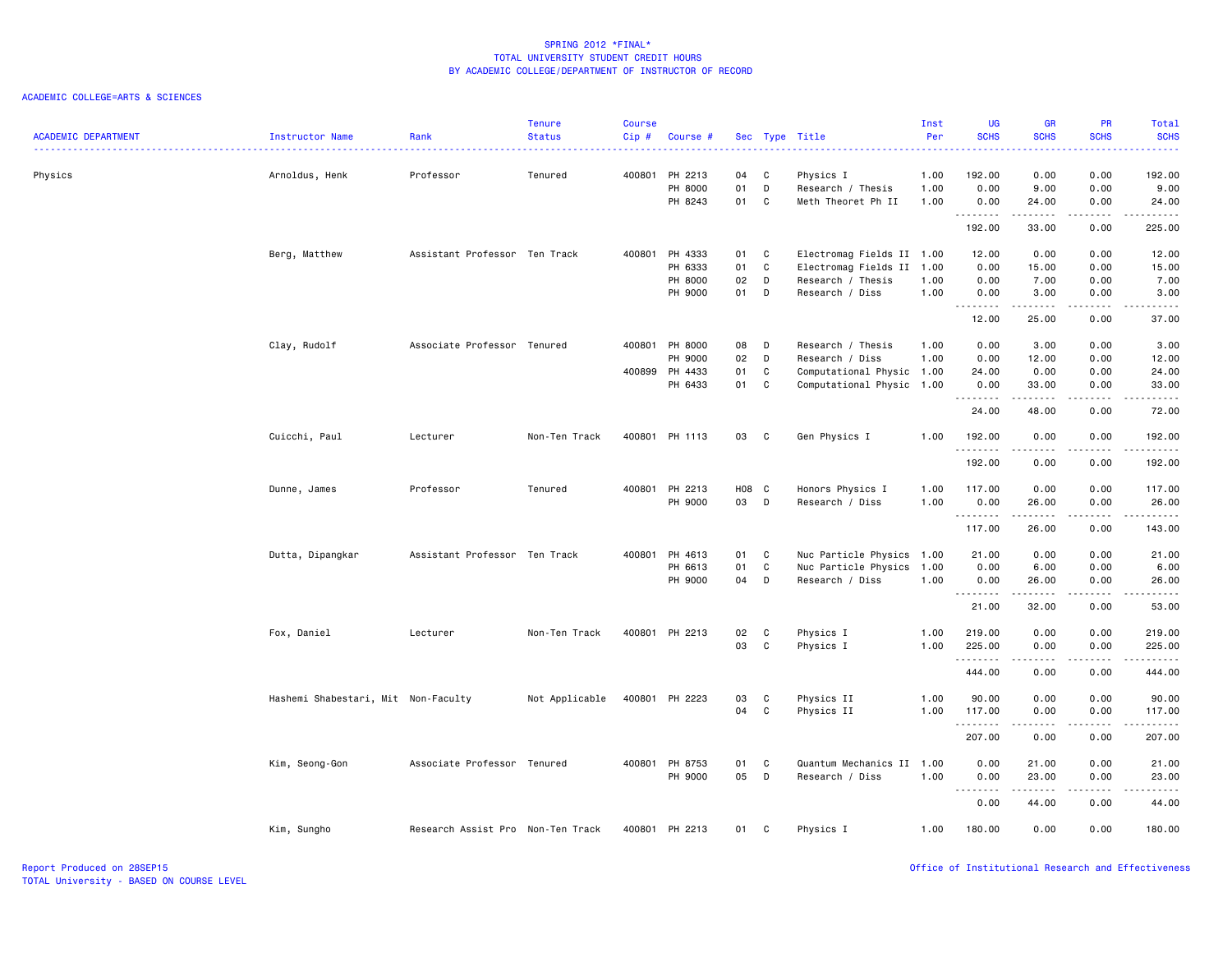| <b>ACADEMIC DEPARTMENT</b> | Instructor Name   | Rank                          | <b>Tenure</b><br><b>Status</b> | <b>Course</b><br>$Cip$ # | Course #       |          |              | Sec Type Title                 | Inst<br>Per  | <b>UG</b><br><b>SCHS</b> | <b>GR</b><br><b>SCHS</b> | PR<br><b>SCHS</b> | Total<br><b>SCHS</b>                        |
|----------------------------|-------------------|-------------------------------|--------------------------------|--------------------------|----------------|----------|--------------|--------------------------------|--------------|--------------------------|--------------------------|-------------------|---------------------------------------------|
|                            |                   |                               |                                |                          |                |          |              |                                |              |                          |                          |                   |                                             |
|                            |                   |                               |                                |                          |                |          |              |                                |              | 180.00                   | 0.00                     | 0.00              | 180.00                                      |
| Physics                    | Ma, Wenchao       | Professor                     | Tenured                        |                          | 400801 PH 4223 | 01       | C            | Inter Mechanics                | 1.00         | 9.00                     | 0.00                     | 0.00              | 9.00                                        |
|                            |                   |                               |                                |                          | PH 6223        | 01       | $\mathbf c$  | Inter Mechanics                | 1.00         | 0.00                     | 24.00                    | 0.00              | 24.00                                       |
|                            |                   |                               |                                |                          | PH 9000        | 07       | $\mathsf{D}$ | Research / Diss                | 1.00         | 0.00<br>.                | 13.00<br>.               | 0.00<br>.         | 13.00<br>$\sim$ $\sim$ $\sim$ $\sim$ $\sim$ |
|                            |                   |                               |                                |                          |                |          |              |                                |              | 9.00                     | 37.00                    | 0.00              | 46.00                                       |
|                            | Monts, David      | Professor                     | Tenured                        |                          | 400801 PH 1133 | 01       | C            | Gen Physics III                | 1.00         | 105.00                   | 0.00                     | 0.00              | 105.00                                      |
|                            |                   |                               |                                |                          |                | 04       | $\,$ K       | Gen Physics III                | 1.00         | 0.00                     | 0.00                     | 0.00              | 0.00                                        |
|                            |                   |                               |                                |                          |                | 05       | К            | Gen Physics III                | 1.00         | 0.00                     | 0.00                     | 0.00              | 0.00                                        |
|                            |                   |                               |                                |                          | PH 8000        | 03       | D            | Research / Thesis              | 1.00         | 0.00                     | 3.00                     | 0.00              | 3.00                                        |
|                            |                   |                               |                                |                          | PH 8513        | 01       | C            | Statistical Mech               | 1.00         | 0.00                     | 12.00                    | 0.00              | 12.00                                       |
|                            |                   |                               |                                |                          | PH 9000        | 08       | D            | Research / Diss                | 1.00         | 0.00<br>.                | 1.00<br>.                | 0.00<br>.         | 1.00<br>.                                   |
|                            |                   |                               |                                |                          |                |          |              |                                |              | 105.00                   | 16.00                    | 0.00              | 121.00                                      |
|                            | Moody, Judith     | Lecturer                      | Non-Ten Track                  | 400801                   | PH 1021        | 02       | L            | Physical Science Lab           | 1.00         | 12.00                    | 0.00                     | 0.00              | 12.00                                       |
|                            |                   |                               |                                |                          |                | 03       | $\mathsf L$  | Physical Science Lab           | 1.00         | 11.00                    | 0.00                     | 0.00              | 11.00                                       |
|                            |                   |                               |                                |                          | PH 1023        | 01       | $\mathbf{C}$ | Physical Sci Survey            | 1.00         | 114.00<br>.              | 0.00                     | 0.00<br>.         | 114.00<br>بالالالالا                        |
|                            |                   |                               |                                |                          |                |          |              |                                |              | 137.00                   | 0.00                     | 0.00              | 137.00                                      |
|                            | Novotny, Mark     | Professor                     | Tenured                        |                          | 400801 PH 9000 | 09       | D            | Research / Diss                | 1.00         | 0.00                     | 1.00                     | 0.00              | 1.00                                        |
|                            |                   |                               |                                |                          |                |          |              |                                |              | 0.00                     | 1.00                     | 0.00              | .<br>1.00                                   |
|                            | Pierce, Donna     | Assistant Professor Ten Track |                                |                          | 400801 PH 2213 | 05       | C            | Physics I                      | 1.00         | 219.00                   | 0.00                     | 0.00              | 219.00                                      |
|                            |                   |                               |                                |                          | PH 4513        | 01       | C            | Optics                         | 1.00         | 81.00                    | 0.00                     | 0.00              | 81.00                                       |
|                            |                   |                               |                                |                          | PH 6513        | 01       | $\mathbf c$  | Optics                         | 1.00         | 0.00                     | 6.00                     | 0.00              | 6.00                                        |
|                            |                   |                               |                                |                          | PH 9000        | 10       | D            | Research / Diss                | 1.00         | 0.00                     | 9.00                     | 0.00              | 9.00                                        |
|                            |                   |                               |                                |                          |                |          |              |                                |              | .<br>300.00              | .<br>15.00               | .<br>0.00         | .<br>315.00                                 |
|                            | Riehle, Robertsen | Non-Faculty                   | Not Applicable                 |                          | 400801 PH 1113 | 11       | K            | Gen Physics I                  | 1.00         | 0.00                     | 0.00                     | 0.00              | 0.00                                        |
|                            |                   |                               |                                |                          |                | 12       | K            | Gen Physics I                  | 1.00         | 0.00                     | 0.00                     | 0.00              | 0.00                                        |
|                            |                   |                               |                                |                          |                | 13       | K            | Gen Physics I                  | 1.00         | 0.00                     | 0.00                     | 0.00              | 0.00                                        |
|                            |                   |                               |                                |                          |                | 16       | К            | Gen Physics I                  | 1.00         | 0.00                     | 0.00                     | 0.00              | 0.00                                        |
|                            |                   |                               |                                |                          |                | 17       | К            | Gen Physics I                  | 1.00         | 0.00                     | 0.00                     | 0.00              | 0.00                                        |
|                            |                   |                               |                                |                          |                | 18       | К            | Gen Physics I                  | 1.00         | 0.00                     | 0.00                     | 0.00              | 0.00                                        |
|                            |                   |                               |                                |                          |                | 19       | К            | Gen Physics I                  | 1.00         | 0.00                     | 0.00                     | 0.00              | 0.00                                        |
|                            |                   |                               |                                |                          |                | 20       | К            | Gen Physics I                  | 1.00         | 0.00                     | 0.00                     | 0.00              | 0.00                                        |
|                            |                   |                               |                                |                          |                | 21<br>22 | K<br>К       | Gen Physics I<br>Gen Physics I | 1.00<br>1.00 | 0.00<br>0.00             | 0.00<br>0.00             | 0.00<br>0.00      | 0.00<br>0.00                                |
|                            |                   |                               |                                |                          |                | 25       | K            | Gen Physics I                  | 1.00         | 0.00                     | 0.00                     | 0.00              | 0.00                                        |
|                            |                   |                               |                                |                          |                | 26       | K            | Gen Physics I                  | 1.00         | 0.00                     | 0.00                     | 0.00              | 0.00                                        |
|                            |                   |                               |                                |                          | PH 2233        | 03       | К            | Physics III                    | 1.00         | 0.00                     | 0.00                     | 0.00              | 0.00                                        |
|                            |                   |                               |                                |                          |                | 04       | К            | Physics III                    | 1.00         | 0.00                     | 0.00                     | 0.00              | 0.00                                        |
|                            |                   |                               |                                |                          |                | 06       | К            | Physics III                    | 1.00         | 0.00                     | 0.00                     | 0.00              | 0.00                                        |
|                            |                   |                               |                                |                          |                | 07       | К            | Physics III                    | 1.00         | 0.00                     | 0.00                     | 0.00              | 0.00                                        |
|                            |                   |                               |                                |                          |                | 08       | K            | Physics III                    | 1.00         | 0.00                     | 0.00                     | 0.00              | 0.00                                        |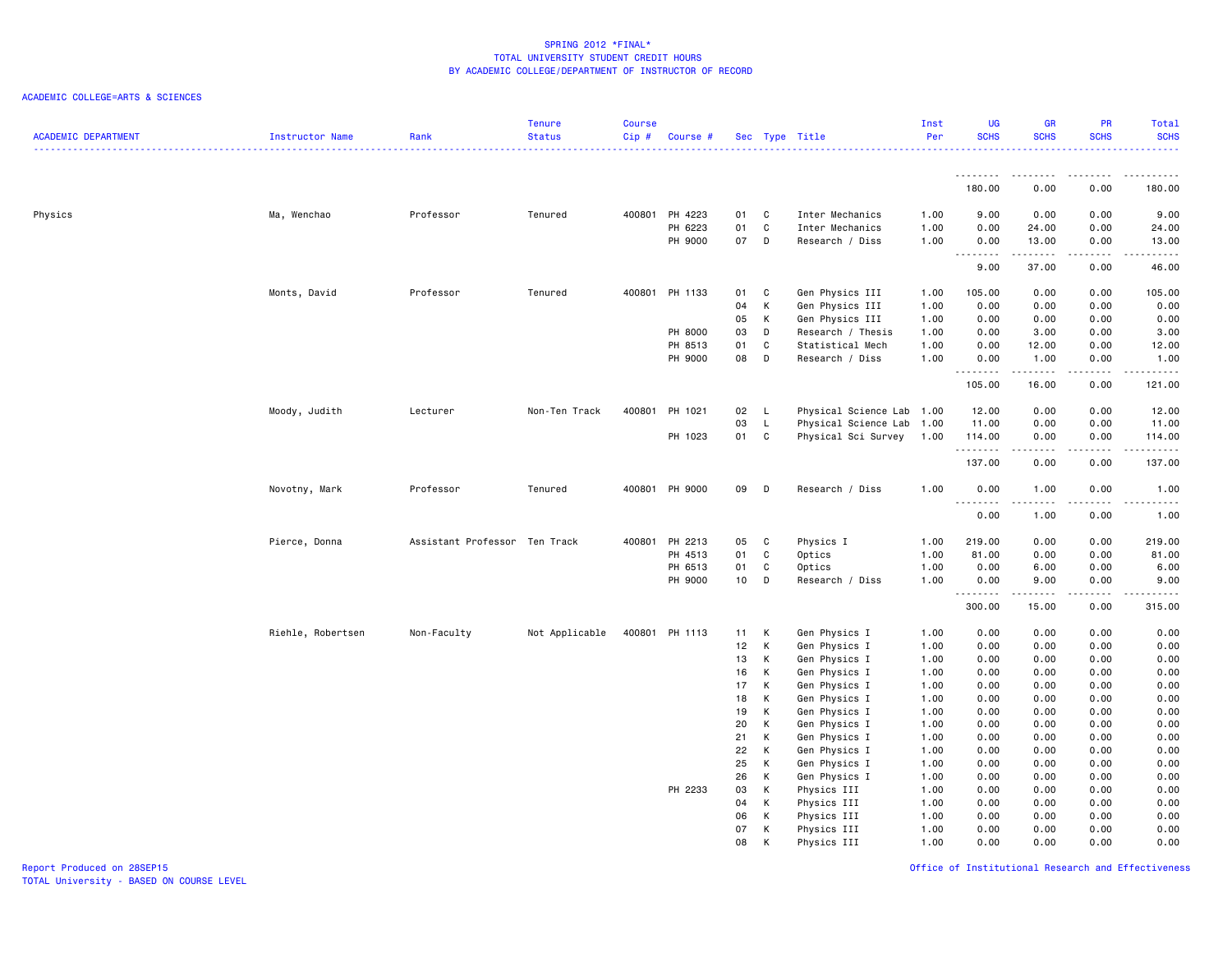| <b>ACADEMIC DEPARTMENT</b> | Instructor Name                                       | Rank                              | <b>Tenure</b><br><b>Status</b> | Course<br>Cip# | Course #       |              |              | Sec Type Title            | Inst<br>Per | UG<br><b>SCHS</b> | <b>GR</b><br><b>SCHS</b> | PR<br><b>SCHS</b> | Total<br><b>SCHS</b>                                                                                                                                           |
|----------------------------|-------------------------------------------------------|-----------------------------------|--------------------------------|----------------|----------------|--------------|--------------|---------------------------|-------------|-------------------|--------------------------|-------------------|----------------------------------------------------------------------------------------------------------------------------------------------------------------|
|                            |                                                       |                                   |                                |                |                |              |              |                           |             |                   |                          |                   | .                                                                                                                                                              |
| Physics                    | Riehle, Robertsen                                     | Non-Faculty                       | Not Applicable                 |                | 400801 PH 4000 | $01 \quad I$ |              | Directed Indiv Study 1.00 |             | 2.00              | 0.00                     | 0.00              | 2.00                                                                                                                                                           |
|                            |                                                       |                                   |                                |                |                | 02           | $\mathbf{I}$ | Directed Indiv Study 1.00 |             | 3.00              | 0.00                     | 0.00              | 3.00                                                                                                                                                           |
|                            |                                                       |                                   |                                |                |                | 03           | $\mathbf{I}$ | Directed Indiv Study 1.00 |             | 1.00<br>.         | 0.00<br>.                | 0.00<br>.         | 1.00<br>$\frac{1}{2} \left( \frac{1}{2} \right) \left( \frac{1}{2} \right) \left( \frac{1}{2} \right) \left( \frac{1}{2} \right) \left( \frac{1}{2} \right)$   |
|                            |                                                       |                                   |                                |                |                |              |              |                           |             | 6.00              | 0.00                     | 0.00              | 6.00                                                                                                                                                           |
|                            | Rupak Lan Tai Moong, Ga Assistant Professor Ten Track |                                   |                                |                | 400801 PH 2233 | 01           | C            | Physics III               | 1.00        | 255.00            | 0.00                     | 0.00              | 255.00                                                                                                                                                         |
|                            |                                                       |                                   |                                |                | PH 9000        | 11           | D            | Research / Diss           | 1.00        | 0.00<br>.         | 13.00<br>.               | 0.00<br>.         | 13.00                                                                                                                                                          |
|                            |                                                       |                                   |                                |                |                |              |              |                           |             | 255.00            | 13.00                    | 0.00              | 268.00                                                                                                                                                         |
|                            | Singh, Jagdish                                        | Research Professor                | Non-Ten Track                  |                | 400801 PH 8000 | 07           | D            | Research / Thesis         | 1.00        | 0.00              | 9.00                     | 0.00              | 9.00                                                                                                                                                           |
|                            |                                                       |                                   |                                |                | PH 9000        | 12           | D            | Research / Diss           | 1.00        | 0.00<br><u>.</u>  | 6.00<br>$\frac{1}{2}$    | 0.00<br><u>.</u>  | 6.00<br>$\frac{1}{2} \left( \frac{1}{2} \right) \left( \frac{1}{2} \right) \left( \frac{1}{2} \right) \left( \frac{1}{2} \right) \left( \frac{1}{2} \right)$   |
|                            |                                                       |                                   |                                |                |                |              |              |                           |             | 0.00              | 15.00                    | 0.00              | 15.00                                                                                                                                                          |
|                            | Solomon, Lazarus                                      | Visiting Assist Pro Non-Ten Track |                                |                | 400801 PH 2213 | 06           | C            | Physics I                 | 1.00        | 219.00            | 0.00                     | 0.00              | 219.00                                                                                                                                                         |
|                            |                                                       |                                   |                                |                | PH 2223        | 01           | C            | Physics II                | 1.00        | 123.00            | 0.00                     | 0.00              | 123.00                                                                                                                                                         |
|                            |                                                       |                                   |                                |                |                | 02           | $\mathbf c$  | Physics II                | 1.00        | 132.00            | 0.00                     | 0.00              | 132.00                                                                                                                                                         |
|                            |                                                       |                                   |                                |                |                | 07           | К            | Physics II                | 1.00        | 0.00              | 0.00                     | 0.00              | 0.00                                                                                                                                                           |
|                            |                                                       |                                   |                                |                |                | 08           | K            | Physics II                | 1.00        | 0.00              | 0.00                     | 0.00              | 0.00                                                                                                                                                           |
|                            |                                                       |                                   |                                |                |                | 09           | К            | Physics II                | 1.00        | 0.00              | 0.00                     | 0.00              | 0.00                                                                                                                                                           |
|                            |                                                       |                                   |                                |                |                | 11           | К            | Physics II                | 1.00        | 0.00              | 0.00                     | 0.00              | 0.00                                                                                                                                                           |
|                            |                                                       |                                   |                                |                |                | 12           | K            | Physics II                | 1.00        | 0.00              | 0.00                     | 0.00              | 0.00                                                                                                                                                           |
|                            |                                                       |                                   |                                |                |                | 13           | К            | Physics II                | 1.00        | 0.00              | 0.00                     | 0.00              | 0.00                                                                                                                                                           |
|                            |                                                       |                                   |                                |                |                | 14           | К            | Physics II                | 1.00        | 0.00              | 0.00                     | 0.00              | 0.00                                                                                                                                                           |
|                            |                                                       |                                   |                                |                |                | 16           | К            | Physics II                | 1.00        | 0.00              | 0.00                     | 0.00              | 0.00                                                                                                                                                           |
|                            |                                                       |                                   |                                |                |                | 17           | К            | Physics II                | 1.00        | 0.00              | 0.00                     | 0.00              | 0.00                                                                                                                                                           |
|                            |                                                       |                                   |                                |                |                | 18           | K            | Physics II                | 1.00        | 0.00              | 0.00                     | 0.00              | 0.00                                                                                                                                                           |
|                            |                                                       |                                   |                                |                |                | 19           | К            | Physics II                | 1.00        | 0.00              | 0.00                     | 0.00              | 0.00                                                                                                                                                           |
|                            |                                                       |                                   |                                |                |                |              |              |                           |             | .<br>474.00       | 0.00                     | 0.00              | $\frac{1}{2} \left( \frac{1}{2} \right) \left( \frac{1}{2} \right) \left( \frac{1}{2} \right) \left( \frac{1}{2} \right) \left( \frac{1}{2} \right)$<br>474.00 |
|                            | Tanner, Angelle                                       | Assistant Professor Ten Track     |                                |                | 400801 PH 1063 | 01           | C            | Descrip Astronomy         | 1.00        | 270.00            | 0.00                     | 0.00              | 270.00                                                                                                                                                         |
|                            |                                                       |                                   |                                |                | PH 9000        | 13           | D            | Research / Diss           | 1.00        | 0.00              | 9.00                     | 0.00              | 9.00                                                                                                                                                           |
|                            |                                                       |                                   |                                |                |                |              |              |                           |             | .<br>270.00       | .<br>9.00                | .<br>0.00         | .<br>279.00                                                                                                                                                    |
|                            | Wang, Chuji                                           | Associate Professor Ten Track     |                                |                | 400801 PH 7000 | $01$ I       |              | Directed Indiv Study      | 1.00        | 0.00              | 3.00                     | 0.00              | 3.00                                                                                                                                                           |
|                            |                                                       |                                   |                                |                |                | 02           | $\mathbf{I}$ | Directed Indiv Study      | 1.00        | 0.00              | 3.00                     | 0.00              | 3.00                                                                                                                                                           |
|                            |                                                       |                                   |                                |                | PH 8000        | 06           | D            | Research / Thesis         | 1.00        | 0.00              | 15.00                    | 0.00              | 15.00                                                                                                                                                          |
|                            |                                                       |                                   |                                |                | PH 8213        | 01           | C            | Mechanics                 | 1.00        | 0.00              | 15.00                    | 0.00              | 15.00                                                                                                                                                          |
|                            |                                                       |                                   |                                |                | PH 9000        | 14           | D            | Research / Diss           | 1.00        | 0.00              | 9.00                     | 0.00              | 9.00                                                                                                                                                           |
|                            |                                                       |                                   |                                |                |                |              |              |                           |             | .<br>0.00         | 45.00                    | 0.00              | .<br>45.00                                                                                                                                                     |
|                            | Winger, Jeffry                                        | Professor                         | Tenured                        |                | 400801 PH 4143 | 01           | L.           | Inter Laboratory          | 1.00        | 30.00             | 0.00                     | 0.00              | 30.00                                                                                                                                                          |
|                            |                                                       |                                   |                                |                | PH 4152        | 01 L         |              | Mod Physics Lab           | 1.00        | 6.00<br><u>.</u>  | 0.00<br>.                | 0.00<br>.         | 6.00<br>.                                                                                                                                                      |
|                            |                                                       |                                   |                                |                |                |              |              |                           |             | 36.00             | 0.00                     | 0.00              | 36.00                                                                                                                                                          |
|                            | Winter, Joshua                                        | Instructor                        | Non-Ten Track                  |                | 400801 PH 1011 | 03           | - L          | Physical Science Lab 1.00 |             | 17.00             | 0.00                     | 0.00              | 17.00                                                                                                                                                          |
| Report Produced on 28SEP15 |                                                       |                                   |                                |                |                |              |              |                           |             |                   |                          |                   | Office of Institutional Research and Effectiveness                                                                                                             |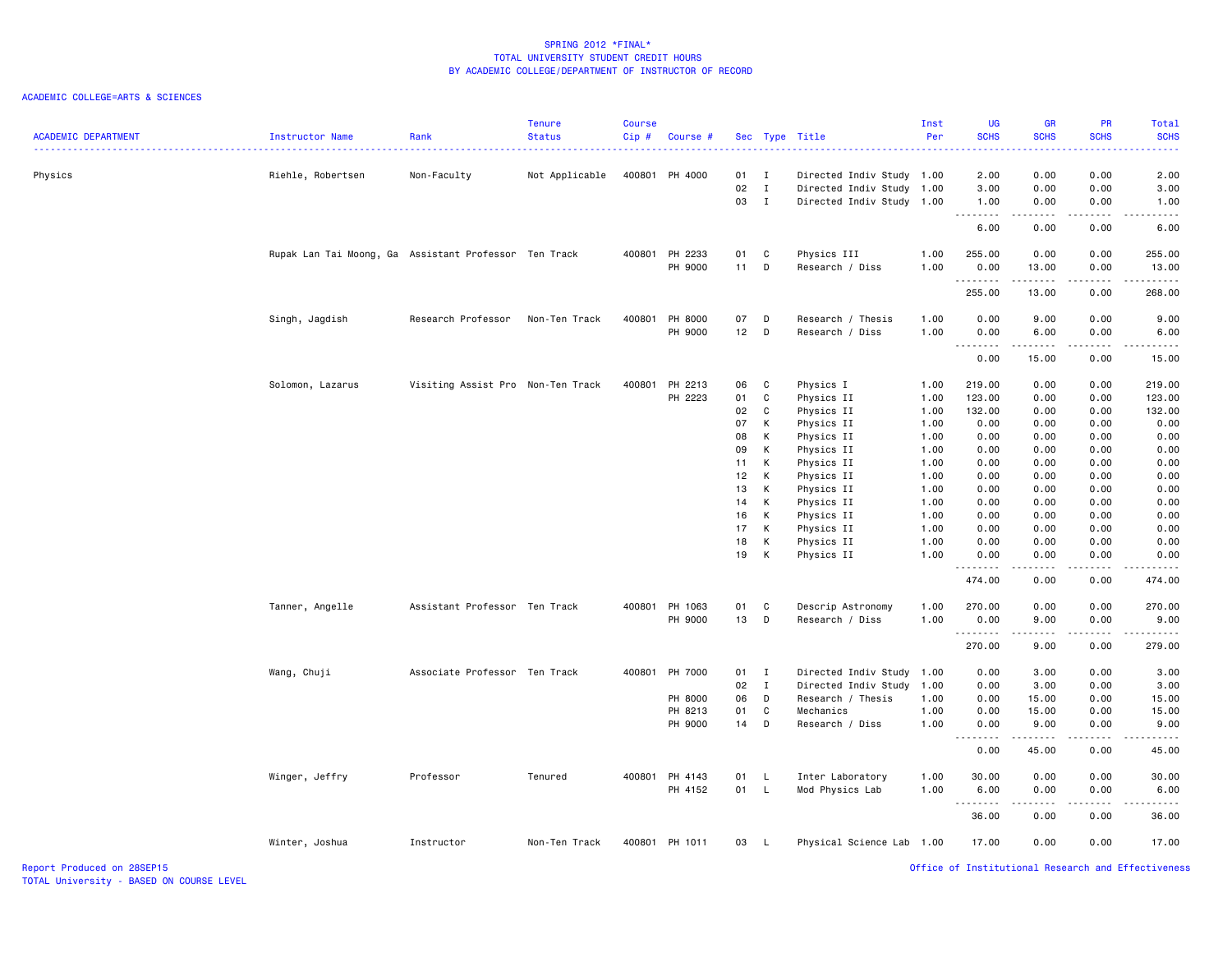|                                        |                        |                               | <b>Tenure</b> | <b>Course</b> |                |      |              |                           | Inst       | <b>UG</b>           | <b>GR</b>                                                                                                                         | PR                    | Total                               |
|----------------------------------------|------------------------|-------------------------------|---------------|---------------|----------------|------|--------------|---------------------------|------------|---------------------|-----------------------------------------------------------------------------------------------------------------------------------|-----------------------|-------------------------------------|
| <b>ACADEMIC DEPARTMENT</b>             | <b>Instructor Name</b> | Rank                          | <b>Status</b> | Cip#          | Course #       |      |              | Sec Type Title            | <b>Per</b> | <b>SCHS</b>         | <b>SCHS</b>                                                                                                                       | <b>SCHS</b>           | <b>SCHS</b>                         |
| Physics                                | Winter, Joshua         | Instructor                    | Non-Ten Track |               | 400801 PH 1011 | 06 L |              | Physical Science Lab 1.00 |            | 15.00               | 0.00                                                                                                                              | 0.00                  | 15.00                               |
|                                        |                        |                               |               |               |                | 07   | $\mathsf{L}$ | Physical Science Lab 1.00 |            | 16.00               | 0.00                                                                                                                              | 0.00                  | 16.00                               |
|                                        |                        |                               |               |               |                | 08   | $\mathsf{L}$ | Physical Science Lab 1.00 |            | 16.00               | 0.00                                                                                                                              | 0.00                  | 16.00                               |
|                                        |                        |                               |               |               |                | 09   | L.           | Physical Science Lab 1.00 |            | 13.00               | 0.00                                                                                                                              | 0.00                  | 13.00                               |
|                                        |                        |                               |               |               |                | 11 L |              | Physical Science Lab 1.00 |            | 18.00               | 0.00                                                                                                                              | 0.00                  | 18.00                               |
|                                        |                        |                               |               |               |                | 12   | <b>L</b>     | Physical Science Lab 1.00 |            | 16.00               | 0.00                                                                                                                              | 0.00                  | 16.00                               |
|                                        |                        |                               |               |               |                | 13   | L.           | Physical Science Lab 1.00 |            | 10.00               | 0.00                                                                                                                              | 0.00                  | 10.00                               |
|                                        |                        |                               |               |               | PH 1013        | 03   | C            | Physical Sci Survey       | 1.00       | 138.00              | 0.00                                                                                                                              | 0.00                  | 138.00                              |
|                                        |                        |                               |               |               |                | 04   | C            | Physical Sci Survey       | 1.00       | 135.00              | 0.00                                                                                                                              | 0.00                  | 135.00                              |
|                                        |                        |                               |               |               | PH 1113        | 01   | C            | Gen Physics I             | 1.00       | 219.00              | 0.00                                                                                                                              | 0.00                  | 219.00                              |
|                                        |                        |                               |               |               |                | 02   | C            | Gen Physics I             | 1.00       | 216.00<br>.         | 0.00<br>$\cdots$                                                                                                                  | 0.00<br>$\frac{1}{2}$ | 216.00<br>.                         |
|                                        |                        |                               |               |               |                |      |              |                           |            | 829.00              | 0.00                                                                                                                              | 0.00                  | 829.00                              |
|                                        | Worthy, Mark           | Instructor                    | Non-Ten Track | 400801        | PH 1013        | 01   | C            | Physical Sci Survey       | 1.00       | 99.00               | 0.00                                                                                                                              | 0.00                  | 99.00                               |
|                                        |                        |                               |               |               |                | 02   | C            | Physical Sci Survey       | 1.00       | 117.00              | 0.00                                                                                                                              | 0.00                  | 117.00                              |
|                                        |                        |                               |               |               | PH 1123        | 01   | C            | Gen Physics II            | 1.00       | 207.00              | 0.00                                                                                                                              | 0.00                  | 207.00                              |
|                                        |                        |                               |               |               |                | 02   | C            | Gen Physics II            | 1.00       | 216.00              | 0.00                                                                                                                              | 0.00                  | 216.00                              |
|                                        |                        |                               |               |               |                | 06   | K            | Gen Physics II            | 1.00       | 0.00                | 0.00                                                                                                                              | 0.00                  | 0.00                                |
|                                        |                        |                               |               |               |                | 07   | K            | Gen Physics II            | 1.00       | 0.00                | 0.00                                                                                                                              | 0.00                  | 0.00                                |
|                                        |                        |                               |               |               |                | 08   | K            | Gen Physics II            | 1.00       | 0.00                | 0.00                                                                                                                              | 0.00                  | 0.00                                |
|                                        |                        |                               |               |               |                | 09   | K            | Gen Physics II            | 1.00       | 0.00                | 0.00                                                                                                                              | 0.00                  | 0.00                                |
|                                        |                        |                               |               |               |                | 10   | К            | Gen Physics II            | 1.00       | 0.00                | 0.00                                                                                                                              | 0.00                  | 0.00                                |
|                                        |                        |                               |               |               |                | 11   | К            | Gen Physics II            | 1.00       | 0.00                | 0.00                                                                                                                              | 0.00                  | 0.00                                |
|                                        |                        |                               |               |               |                | 12   | K            | Gen Physics II            | 1.00       | 0.00                | 0.00                                                                                                                              | 0.00                  | 0.00                                |
|                                        |                        |                               |               |               |                | 15   | K            | Gen Physics II            | 1.00       | 0.00                | 0.00                                                                                                                              | 0.00                  | 0.00                                |
|                                        |                        |                               |               |               |                | 16   | К            | Gen Physics II            | 1.00       | 0.00<br>.           | 0.00<br>$\frac{1}{2} \left( \frac{1}{2} \right) \left( \frac{1}{2} \right) \left( \frac{1}{2} \right) \left( \frac{1}{2} \right)$ | 0.00<br>.             | 0.00                                |
|                                        |                        |                               |               |               |                |      |              |                           |            | 639.00              | 0.00                                                                                                                              | 0.00                  | 639.00                              |
|                                        | Ye, Jinwu              | Associate Professor Ten Track |               |               | 400801 PH 4723 | 01   | C            | App Of Quantum Mech       | 1.00       | 9.00                | 0.00                                                                                                                              | 0.00                  | 9.00                                |
|                                        |                        |                               |               |               | PH 6723        | 01 C |              | App Of Quantum Mech       | 1.00       | 0.00<br>.           | 6.00<br>----                                                                                                                      | 0.00<br>.             | 6.00                                |
|                                        |                        |                               |               |               |                |      |              |                           |            | 9.00                | 6.00                                                                                                                              | 0.00                  | 15.00                               |
| Physics                                |                        |                               |               |               |                |      |              |                           |            | ========<br>4458.00 | ========<br>365.00                                                                                                                | ========<br>0.00      | 4823.00                             |
| -------------------------------------- |                        |                               |               |               |                |      |              |                           |            |                     |                                                                                                                                   |                       | -------- ------- -------- --------- |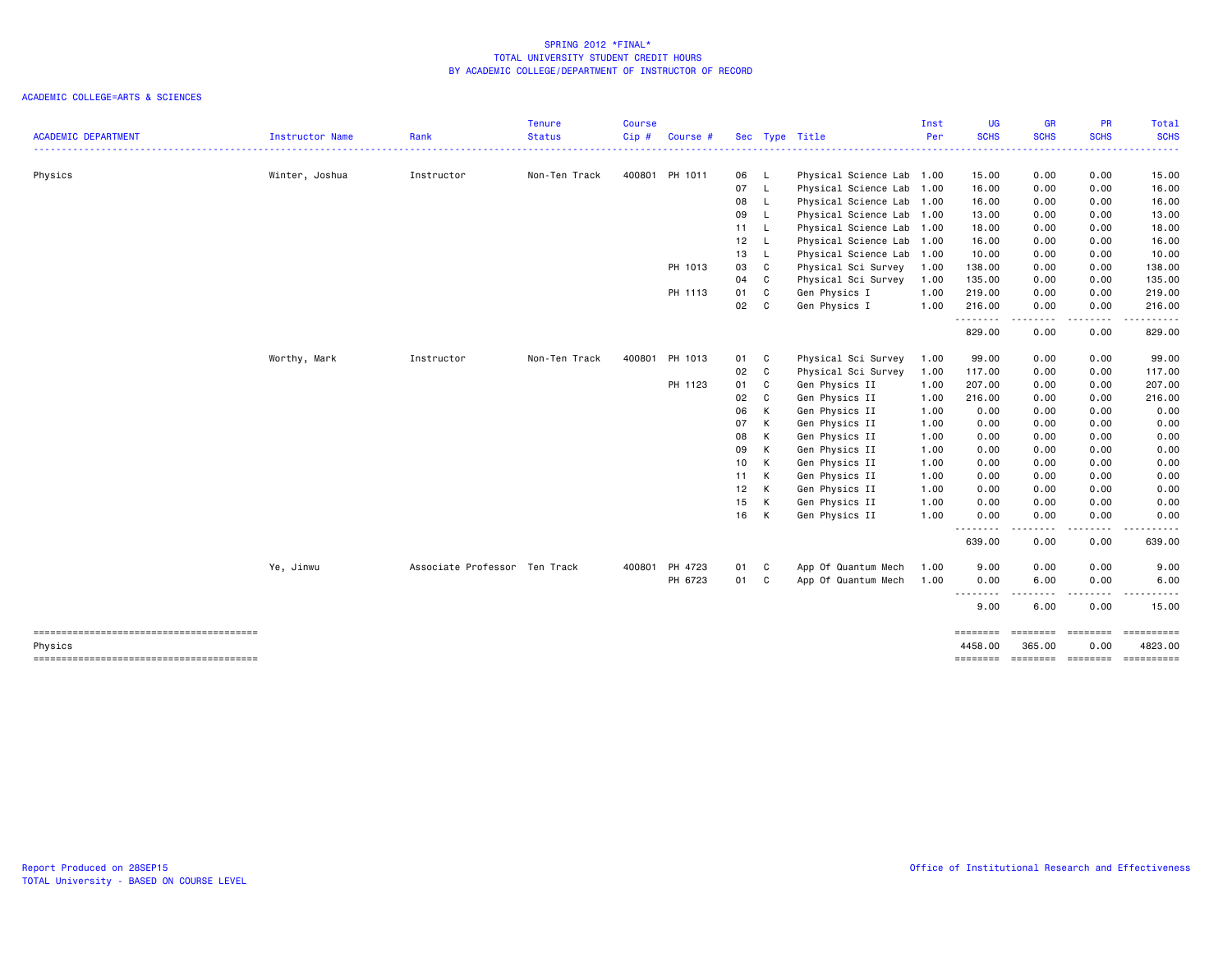### ACADEMIC COLLEGE=ARTS & SCIENCES

| <b>ACADEMIC DEPARTMENT</b>                             | Instructor Name  | Rank                          | <b>Tenure</b><br><b>Status</b> | Course<br>Cip# | Course #                          |                |                            | Sec Type Title                               | Inst<br>Per  | <b>UG</b><br><b>SCHS</b> | <b>GR</b><br><b>SCHS</b>                                                                                                                                     | PR<br><b>SCHS</b>                   | Total<br><b>SCHS</b>     |
|--------------------------------------------------------|------------------|-------------------------------|--------------------------------|----------------|-----------------------------------|----------------|----------------------------|----------------------------------------------|--------------|--------------------------|--------------------------------------------------------------------------------------------------------------------------------------------------------------|-------------------------------------|--------------------------|
| Political Science & Public Administratio Ammon, Wesley |                  | Non-Faculty                   | Not Applicable                 |                | 451001 PS 1113                    | 03             | $\overline{\phantom{a}}$ C | American Government                          | 1.00         | 474.00<br>.              | 0.00                                                                                                                                                         | 0.00<br>----                        | 474.00<br>.              |
|                                                        |                  |                               |                                |                |                                   |                |                            |                                              |              | 474.00                   | 0.00                                                                                                                                                         | 0.00                                | 474.00                   |
|                                                        | Brown, Rita      | Lecturer                      | Non-Ten Track                  |                | 451001 PS 4203                    | 201 C          |                            | Pol Part & Elec Prob 1.00                    |              | 57.00                    | 0.00                                                                                                                                                         | 0.00                                | 57.00                    |
|                                                        |                  |                               |                                |                | PS 4263<br>PS 6263                | 201 C<br>201 C |                            | Miss Govern & Pol<br>Miss Govern & Pol       | 1.00<br>1.00 | 39.00<br>0.00<br>.       | 0.00<br>6.00<br>.                                                                                                                                            | 0.00<br>0.00<br>.                   | 39.00<br>6.00            |
|                                                        |                  |                               |                                |                |                                   |                |                            |                                              |              | 96.00                    | 6.00                                                                                                                                                         | 0.00                                | 102.00                   |
|                                                        | Buchanan, Robert | Professor                     | Tenured                        |                | 440401 PPA 8990<br>PPA 9000       | 02<br>01       | C<br>D                     | Special Topic In PPA 1.00<br>Research / Diss | 1.00         | 0.00<br>0.00             | 15.00<br>2.00                                                                                                                                                | 0.00<br>0.00                        | 15.00<br>2.00            |
|                                                        |                  |                               |                                |                |                                   |                |                            |                                              |              | .<br>0.00                | .<br>17.00                                                                                                                                                   | .<br>0.00                           | .<br>17.00               |
|                                                        | Carr, Isla-Anne  | Grad Teach Assist             | Not Applicable                 |                | 451001 PS 1113                    | 05             | $\overline{\phantom{a}}$ C | American Government                          | 1.00         | 201.00<br><u>.</u>       | 0.00<br>.                                                                                                                                                    | 0.00<br>.                           | 201.00                   |
|                                                        |                  |                               |                                |                |                                   |                |                            |                                              |              | 201.00                   | 0.00                                                                                                                                                         | 0.00                                | 201.00                   |
|                                                        | Emerson, Melissa | Grad Teach Assist             | Not Applicable                 |                | 451001 PS 3183                    | 01 C           |                            | Law And Politics                             | 1.00         | 75.00<br>.               | 0.00<br>$\frac{1}{2} \left( \frac{1}{2} \right) \left( \frac{1}{2} \right) \left( \frac{1}{2} \right) \left( \frac{1}{2} \right) \left( \frac{1}{2} \right)$ | 0.00<br>.                           | 75.00<br>.               |
|                                                        |                  |                               |                                |                |                                   |                |                            |                                              |              | 75.00                    | 0.00                                                                                                                                                         | 0.00                                | 75.00                    |
|                                                        | Emison, Gerald   | Associate Professor Tenured   |                                | 440401         | PPA 8733                          | 01             | <b>S</b>                   | Public Program Eval                          | 1.00         | 0.00                     | 42.00                                                                                                                                                        | 0.00                                | 42.00                    |
|                                                        |                  |                               |                                |                | PPA 9000<br>PPA 9703              | 02<br>01       | D<br>s.                    | Research / Diss<br>Org Behavior Pub Sec 1.00 | 1.00         | 0.00<br>0.00             | 36.00<br>24.00                                                                                                                                               | 0.00<br>0.00                        | 36.00<br>24.00           |
|                                                        |                  |                               |                                |                |                                   |                |                            |                                              |              | .<br>0.00                | $\begin{array}{cccccccccc} \bullet & \bullet & \bullet & \bullet & \bullet & \bullet & \bullet & \bullet \end{array}$<br>102.00                              | .<br>0.00                           | .<br>102.00              |
|                                                        | Eskridge, Robert | Lecturer                      | Non-Ten Track                  | 451001         | PS 1113                           | 04             | <b>C</b>                   | American Government                          | 1.00         | 108.00                   | 0.00                                                                                                                                                         | 0.00                                | 108.00                   |
|                                                        |                  |                               |                                |                |                                   | 06             | C.                         | American Government                          | 1.00         | 357.00                   | 0.00                                                                                                                                                         | 0.00                                | 357.00                   |
|                                                        |                  |                               |                                |                | PS 4113                           | 01             | C                          | State Government                             | 1.00         | 33.00                    | 0.00                                                                                                                                                         | 0.00                                | 33.00                    |
|                                                        |                  |                               |                                |                | PS 4703                           | 01 C           |                            | Prin Pub Adm                                 | 1.00         | 78.00<br>.               | 0.00                                                                                                                                                         | 0.00<br>$\sim$ $\sim$ $\sim$ $\sim$ | 78.00<br>.               |
|                                                        |                  |                               |                                |                |                                   |                |                            |                                              |              | 576.00                   | 0.00                                                                                                                                                         | 0.00                                | 576.00                   |
|                                                        | Fowler, Nicholas | Grad Teach Assist             | Not Applicable                 |                | 440501 PS 2703                    | 01 C           |                            | Intro Public Policy                          | 1.00         | 126.00<br>.              | 0.00                                                                                                                                                         | 0.00                                | 126.00<br>.              |
|                                                        |                  |                               |                                |                |                                   |                |                            |                                              |              | 126.00                   | 0.00                                                                                                                                                         | 0.00                                | 126.00                   |
|                                                        | French, Philip   | Associate Professor Tenured   |                                |                | 440401 PPA 8400                   | 01             | E                          | Public Ad Intern                             | 1.00         | 0.00                     | 9.00                                                                                                                                                         | 0.00                                | 9.00                     |
|                                                        |                  |                               |                                |                | PPA 8713                          | 01             | $\mathbf{s}$               | Pub Personnel Mgt                            | 1.00         | 0.00<br>.                | 84.00<br>.                                                                                                                                                   | 0.00<br>.                           | 84.00<br>المتمام المتحدة |
|                                                        |                  |                               |                                |                |                                   |                |                            |                                              |              | 0.00                     | 93.00                                                                                                                                                        | 0.00                                | 93.00                    |
|                                                        | McThomas, Mary   | Assistant Professor Ten Track |                                |                | 440401 PPA 9000<br>451001 PS 8000 | 04<br>02 D     | D                          | Research / Diss                              | 1.00         | 0.00                     | 15.00                                                                                                                                                        | 0.00                                | 15.00<br>9.00            |
|                                                        |                  |                               |                                |                |                                   |                |                            | Research / Thesis                            | 1.00         | 0.00<br>--------         | 9.00<br>.                                                                                                                                                    | 0.00<br>.                           | د د د د د                |
|                                                        |                  |                               |                                |                |                                   |                |                            |                                              |              | 0.00                     | 24.00                                                                                                                                                        | 0.00                                | 24.00                    |
|                                                        | Mellen, Robbin   | Assistant Professor Ten Track |                                |                | 451001 PS 1113<br>PS 4163         | H01 C<br>01    | C                          | Honors American Gove 1.00<br>Chief Executive | 1.00         | 60.00<br>93.00           | 0.00<br>0.00                                                                                                                                                 | 0.00<br>0.00                        | 60.00<br>93.00           |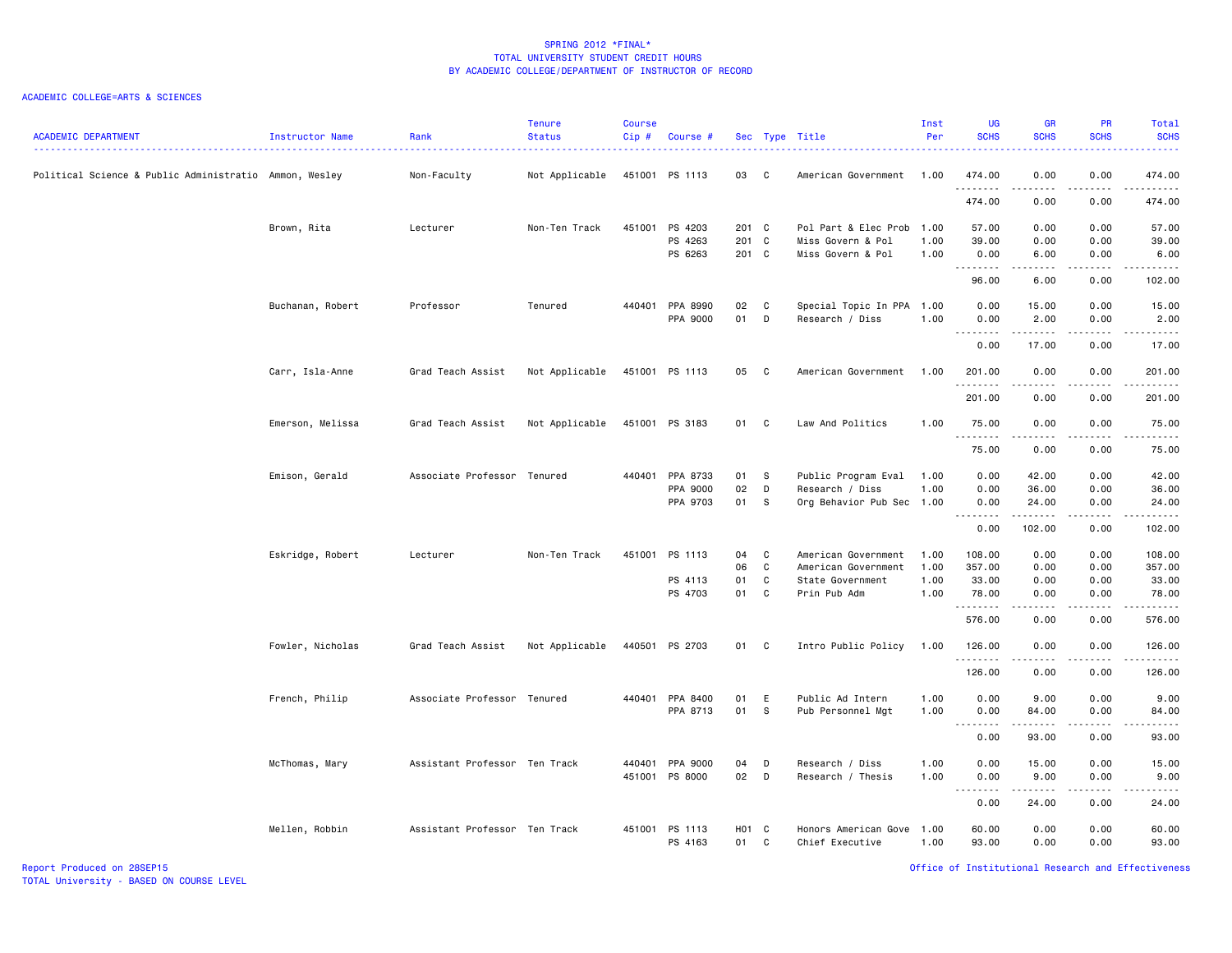### ACADEMIC COLLEGE=ARTS & SCIENCES

| <b>ACADEMIC DEPARTMENT</b>                            | Instructor Name  | Rank                          | <b>Tenure</b><br><b>Status</b> | Course<br>Cip# | Course #        |      |                | Sec Type Title            | Inst<br>Per | UG<br><b>SCHS</b> | GR<br><b>SCHS</b>    | <b>PR</b><br><b>SCHS</b> | Total<br><b>SCHS</b>   |
|-------------------------------------------------------|------------------|-------------------------------|--------------------------------|----------------|-----------------|------|----------------|---------------------------|-------------|-------------------|----------------------|--------------------------|------------------------|
|                                                       |                  |                               |                                |                |                 |      |                |                           |             | <u>.</u>          |                      |                          |                        |
|                                                       |                  |                               |                                |                |                 |      |                |                           |             | 153.00            | 0.00                 | 0.00                     | 153.00                 |
| Political Science & Public Administratio Morrison, K. |                  | Professor                     | Tenured                        | 440401         | PPA 7000        | 02   | $\blacksquare$ | Directed Indiv Study 1.00 |             | 0.00              | 3.00                 | 0.00                     | 3.00                   |
|                                                       |                  |                               |                                | 451001         | PS 1313         | 01   | $\mathbf{C}$   | Intro Intnl Relatns       | 0.50        | 99.00             | 0.00                 | 0.00                     | 99.00                  |
|                                                       |                  |                               |                                |                | PS 4393         | 01   | $\mathbf{C}$   | The Global Context        | 0.50        | 36.00             | 0.00                 | 0.00                     | 36.00                  |
|                                                       |                  |                               |                                |                | PS 4623         | 01 C |                | Politic Of 3rd World 1.00 |             | 87.00<br>.        | 0.00<br>.            | 0.00<br>$   -$           | 87.00<br>.             |
|                                                       |                  |                               |                                |                |                 |      |                |                           |             | 222.00            | 3.00                 | 0.00                     | 225.00                 |
|                                                       | Patrick, Barbara | Assistant Professor Ten Track |                                | 050201         | AAS 4273        | 01 C |                | African American Pol      | 1.00        | 21.00             | 0.00                 | 0.00                     | 21.00                  |
|                                                       |                  |                               |                                | 440401         | PPA 8703        | 01   | - S            | Gov Org&Adm Theory        | 1.00        | 0.00              | 54.00                | 0.00                     | 54.00                  |
|                                                       |                  |                               |                                |                | PPA 9000        | 05   | D              | Research / Diss           | 1.00        | 0.00              | 21.00                | 0.00                     | 21.00                  |
|                                                       |                  |                               |                                |                | 451001 PS 4273  | 01   | C              | African American Pol      | 1.00        | 63.00             | 0.00                 | 0.00                     | 63.00                  |
|                                                       |                  |                               |                                |                | PS 6273         | 01   | $\mathbf{C}$   | African American Pol 1.00 |             | 0.00<br>.         | 15.00<br>$- - - - -$ | 0.00<br>.                | 15.00<br>.             |
|                                                       |                  |                               |                                |                |                 |      |                |                           |             | 84.00             | 90.00                | 0.00                     | 174.00                 |
|                                                       | Radin, Dagmar    | Assistant Professor Ten Track |                                | 451001         | PS 1513         | 01   | $\mathbf{C}$   | Comparative Govt          | 1.00        | 204.00            | 0.00                 | 0.00                     | 204.00                 |
|                                                       |                  |                               |                                |                | PS 4000         | 01 I |                | Directed Indiv Study      | 1.00        | 3.00              | 0.00                 | 0.00                     | 3.00                   |
|                                                       |                  |                               |                                |                | PS 4990         | 02   | $\mathbf{C}$   | Special Topic In PS       | 1.00        | 90.00             | 0.00                 | 0.00                     | 90.00                  |
|                                                       |                  |                               |                                |                | PS 8000         | 03   | D              | Research / Thesis         | 1.00        | 0.00<br>.         | 1.00<br>.            | 0.00<br>$- - - -$        | 1.00<br>.              |
|                                                       |                  |                               |                                |                |                 |      |                |                           |             | 297.00            | 1.00                 | 0.00                     | 298.00                 |
|                                                       | Rauhaus, Beth    | Grad Teach Assist             | Not Applicable                 |                | 451001 PS 1113  | 02 C |                | American Government       | 1.00        | 195.00<br>.       | 0.00<br>.            | 0.00<br>د د د د          | 195.00                 |
|                                                       |                  |                               |                                |                |                 |      |                |                           |             | 195.00            | 0.00                 | 0.00                     | 195.00                 |
|                                                       | Rollins, Aaron   | Grad Teach Assist             | Not Applicable                 |                | 050201 AAS 1063 | 02 C |                | Intro to African Ame      | 1.00        | 147.00            | 0.00                 | 0.00                     | 147.00                 |
|                                                       |                  |                               |                                |                |                 | 03   | $\mathbf{C}$   | Intro to African Ame      | 1.00        | 147.00            | 0.00                 | 0.00                     | 147.00                 |
|                                                       |                  |                               |                                |                | 059999 AAS 4000 | 01 I |                | Directed Indiv Study 1.00 |             | 3.00              | 0.00                 | 0.00                     | 3.00                   |
|                                                       |                  |                               |                                |                |                 |      |                |                           |             | .<br>297.00       | -----<br>0.00        | $\sim$ - - -<br>0.00     | .<br>297.00            |
|                                                       | Roth, Hok        | Grad Teach Assist             | Not Applicable                 |                | 451001 PS 1113  | 01 C |                | American Government       | 1.00        | 78.00<br>.        | 0.00                 | 0.00                     | 78.00<br>.             |
|                                                       |                  |                               |                                |                |                 |      |                |                           |             | 78.00             | 0.00                 | 0.00                     | 78.00                  |
|                                                       | Salter, Sidney   | Non-Faculty                   | Not Applicable                 |                | 090701 CO 2423  | 01 C |                | News Edit-Typo-Mkup       | 1.00        | 48.00             | 0.00                 | 0.00                     | 48.00                  |
|                                                       |                  |                               |                                |                |                 |      |                |                           |             | .<br>48.00        | 0.00                 | ----<br>0.00             | $\frac{1}{2}$<br>48.00 |
|                                                       | Shaffer, Stephen | Professor                     | Tenured                        | 440401         | PPA 8803        | 01 S |                | Rsch Meth Pub Affair      | 1.00        | 0.00              | 30.00                | 0.00                     | 30.00                  |
|                                                       |                  |                               |                                | 451001         | PS 4464         | 01   | $\overline{B}$ | Political Analysis        | 1.00        | 76.00             | 0.00                 | 0.00                     | 76.00                  |
|                                                       |                  |                               |                                |                | PS 8803         | 01 S |                | Rsch Meth Pub Affair 1.00 |             | 0.00<br>.         | 6.00<br>$- - - - -$  | 0.00<br>$- - - -$        | 6.00<br>.              |
|                                                       |                  |                               |                                |                |                 |      |                |                           |             | 76.00             | 36.00                | 0.00                     | 112.00                 |
|                                                       | Shoup, Brian     | Assistant Professor Ten Track |                                | 440401         | PPA 8903        | 01 S |                | Public Policy             | 1.00        | 0.00              | 48.00                | 0.00                     | 48.00                  |
|                                                       |                  |                               |                                | 451001         | PS 1321         | 01   | E              | Mmsc International I      | 1.00        | 17.00             | 0.00                 | 0.00                     | 17.00                  |
|                                                       |                  |                               |                                |                | PS 1341         | 01   | E              | Mmsc Internship II        | 1.00        | 5.00              | 0.00                 | 0.00                     | 5.00                   |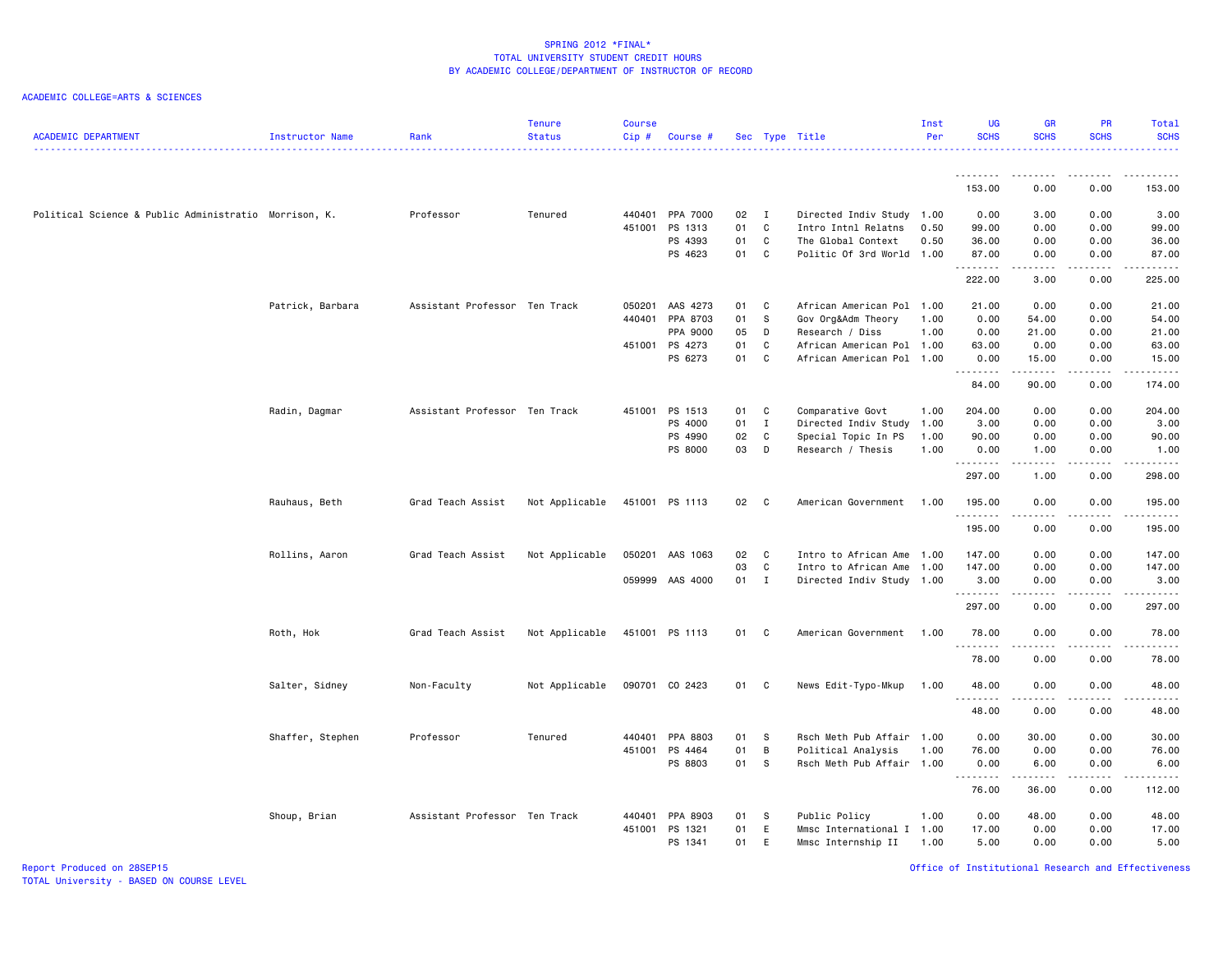| <b>ACADEMIC DEPARTMENT</b>                            | Instructor Name     | Rank                          | <b>Tenure</b><br><b>Status</b> | Course<br>Cip# | Course #        |       |              | Sec Type Title            | Inst<br>Per | UG<br><b>SCHS</b> | <b>GR</b><br><b>SCHS</b>  | <b>PR</b><br><b>SCHS</b>                                                                                                          | Total<br><b>SCHS</b>                                                                                                                                         |
|-------------------------------------------------------|---------------------|-------------------------------|--------------------------------|----------------|-----------------|-------|--------------|---------------------------|-------------|-------------------|---------------------------|-----------------------------------------------------------------------------------------------------------------------------------|--------------------------------------------------------------------------------------------------------------------------------------------------------------|
| Political Science & Public Administratio Shoup, Brian |                     | Assistant Professor Ten Track |                                | 451001         | PS 1361         | 01 E  |              | Mmsc Internship III       | 1.00        | 7.00              | 0.00                      | 0.00                                                                                                                              | 7.00                                                                                                                                                         |
|                                                       |                     |                               |                                |                | PS 1381         | 01 E  |              | Mmsc Internship IV        | 1.00        | 5.00              | 0.00                      | 0.00                                                                                                                              | 5.00                                                                                                                                                         |
|                                                       |                     |                               |                                |                | PS 4990         | 01    | C            | Special Topic In PS       | 1.00        | 105.00            | 0.00                      | 0.00                                                                                                                              | 105.00                                                                                                                                                       |
|                                                       |                     |                               |                                |                | PS 6990         | 01    | C            | Special Topic In PS       | 1.00        | 0.00              | 6.00                      | 0.00                                                                                                                              | 6.00                                                                                                                                                         |
|                                                       |                     |                               |                                |                | PS 8000         | 05    | D            | Research / Thesis         | 1.00        | 0.00              | 9.00                      | 0.00                                                                                                                              | 9.00                                                                                                                                                         |
|                                                       |                     |                               |                                |                | PS 8903         | 01 S  |              | Public Policy             | 1.00        | 0.00<br>.         | 6.00<br>.                 | 0.00<br>$\frac{1}{2} \left( \frac{1}{2} \right) \left( \frac{1}{2} \right) \left( \frac{1}{2} \right) \left( \frac{1}{2} \right)$ | 6.00<br>$\frac{1}{2} \left( \frac{1}{2} \right) \left( \frac{1}{2} \right) \left( \frac{1}{2} \right) \left( \frac{1}{2} \right) \left( \frac{1}{2} \right)$ |
|                                                       |                     |                               |                                |                |                 |       |              |                           |             | 139.00            | 69.00                     | 0.00                                                                                                                              | 208.00                                                                                                                                                       |
|                                                       | Stanisevski, Dragan | Assistant Professor Ten Track |                                | 440401         | PPA 8990        | 01 C  |              | Special Topic In PPA 1.00 |             | 0.00              | 18.00                     | 0.00                                                                                                                              | 18.00                                                                                                                                                        |
|                                                       |                     |                               |                                |                | PPA 9000        | 06    | D            | Research / Diss           | 1.00        | 0.00              | 14.00                     | 0.00                                                                                                                              | 14.00                                                                                                                                                        |
|                                                       |                     |                               |                                |                | PPA 9723        | 01 S  |              | Pub Bud Proc & Imp        | 1.00        | 0.00<br>.         | 24.00<br>.                | 0.00<br>.                                                                                                                         | 24.00<br>.                                                                                                                                                   |
|                                                       |                     |                               |                                |                |                 |       |              |                           |             | 0.00              | 56.00                     | 0.00                                                                                                                              | 56.00                                                                                                                                                        |
|                                                       | Stich, Bethany      | Assistant Professor Ten Track |                                | 440401         | PPA 8103        | 501 S |              | Seminar In Pub Admin      | 1.00        | 0.00              | 30.00                     | 0.00                                                                                                                              | 30.00                                                                                                                                                        |
|                                                       |                     |                               |                                |                | PPA 9000        | 07 D  |              | Research / Diss           | 1.00        | 0.00<br>.         | 11.00<br>.                | 0.00<br>$- - - -$                                                                                                                 | 11.00<br>.                                                                                                                                                   |
|                                                       |                     |                               |                                |                |                 |       |              |                           |             | 0.00              | 41.00                     | 0.00                                                                                                                              | 41.00                                                                                                                                                        |
|                                                       | Travis, Rickey      | Associate Professor Tenured   |                                | 440401         | PPA 9803        | 01 S  |              | Mult Analysis For Pa 1.00 |             | 0.00              | 24.00                     | 0.00                                                                                                                              | 24.00                                                                                                                                                        |
|                                                       |                     |                               |                                | 451001         | PS 1313         | 01    | $\mathbf c$  | Intro Intnl Relatns       | 0.50        | 99.00             | 0.00                      | 0.00                                                                                                                              | 99.00                                                                                                                                                        |
|                                                       |                     |                               |                                |                | PS 4000         | 03    | $\mathbf{I}$ | Directed Indiv Study 1.00 |             | 6.00              | 0.00                      | 0.00                                                                                                                              | 6.00                                                                                                                                                         |
|                                                       |                     |                               |                                |                |                 | 04    | $\mathbf{I}$ | Directed Indiv Study 1.00 |             | 3.00              | 0.00                      | 0.00                                                                                                                              | 3.00                                                                                                                                                         |
|                                                       |                     |                               |                                |                |                 | 05    | $\mathbf{I}$ | Directed Indiv Study 1.00 |             | 3.00              | 0.00                      | 0.00                                                                                                                              | 3.00                                                                                                                                                         |
|                                                       |                     |                               |                                |                | PS 4393         | 01    | C.           | The Global Context        | 0.50        | 36.00             | 0.00                      | 0.00                                                                                                                              | 36.00                                                                                                                                                        |
|                                                       |                     |                               |                                |                |                 |       |              |                           |             | .<br>147.00       | د د د د د<br>24.00        | .<br>0.00                                                                                                                         | .<br>171.00                                                                                                                                                  |
|                                                       | Waide, David        | Instructor                    | Non-Ten Track                  | 451001         | PPA 8743        | 01    | $\mathbf{s}$ | Administrative Law        | 1.00        | 0.00              | 27.00                     | 0.00                                                                                                                              | 27.00                                                                                                                                                        |
|                                                       |                     |                               |                                |                | PS 1113         | 07    | C            | American Government       | 1.00        | 519.00            | 0.00                      | 0.00                                                                                                                              | 519.00                                                                                                                                                       |
|                                                       |                     |                               |                                |                | PS 3073         | 01    | $\mathbf{C}$ | Civil Liberties           | 1.00        | 141.00<br>.       | 0.00<br>.                 | 0.00<br>.                                                                                                                         | 141.00<br>.                                                                                                                                                  |
|                                                       |                     |                               |                                |                |                 |       |              |                           |             | 660.00            | 27.00                     | 0.00                                                                                                                              | 687.00                                                                                                                                                       |
|                                                       | Wall, Diane         | Non-Faculty                   | Not Applicable                 |                | 451001 PS 1113  | 555 M |              | American Government       | 1.00        | 3.00              | 0.00                      | 0.00                                                                                                                              | 3.00                                                                                                                                                         |
|                                                       |                     |                               |                                |                |                 | 901 M |              | American Government       | 1.00        | 9.00<br>.         | 0.00<br>-----             | 0.00<br>د د د د                                                                                                                   | 9.00<br>د د د د د                                                                                                                                            |
|                                                       |                     |                               |                                |                |                 |       |              |                           |             | 12.00             | 0.00                      | 0.00                                                                                                                              | 12.00                                                                                                                                                        |
|                                                       | Wiseman, William    | Professor                     | Tenured                        |                | 440401 PPA 7000 | 01 I  |              | Directed Indiv Study 1.00 |             | 0.00              | 3.00                      | 0.00                                                                                                                              | 3.00                                                                                                                                                         |
|                                                       |                     |                               |                                |                | PPA 8193        | 501 S |              | Sem In Intergovt Rel 1.00 |             | 0.00              | 42.00                     | 0.00                                                                                                                              | 42.00                                                                                                                                                        |
|                                                       |                     |                               |                                |                | PPA 8983        | 01 H  |              | Integrative Capstone 1.00 |             | 0.00              | 63.00                     | 0.00                                                                                                                              | 63.00                                                                                                                                                        |
|                                                       |                     |                               |                                |                | PPA 9623        | 501 S |              | Rural Gov Admin II        | 1.00        | 0.00<br>.         | 48.00<br>.                | 0.00<br>.                                                                                                                         | 48.00<br>.                                                                                                                                                   |
|                                                       |                     |                               |                                |                |                 |       |              |                           |             | 0.00              | 156.00                    | 0.00                                                                                                                              | 156.00                                                                                                                                                       |
|                                                       |                     |                               |                                |                |                 |       |              |                           |             | ========          | <b>ESSESSE</b>            | EEEEEEEE                                                                                                                          | ==========                                                                                                                                                   |
| Political Science & Public Administratio              |                     |                               |                                |                |                 |       |              |                           |             | 3956.00           | 745.00                    | 0.00                                                                                                                              | 4701.00                                                                                                                                                      |
|                                                       |                     |                               |                                |                |                 |       |              |                           |             |                   | ======== ======== ======= |                                                                                                                                   | ==========                                                                                                                                                   |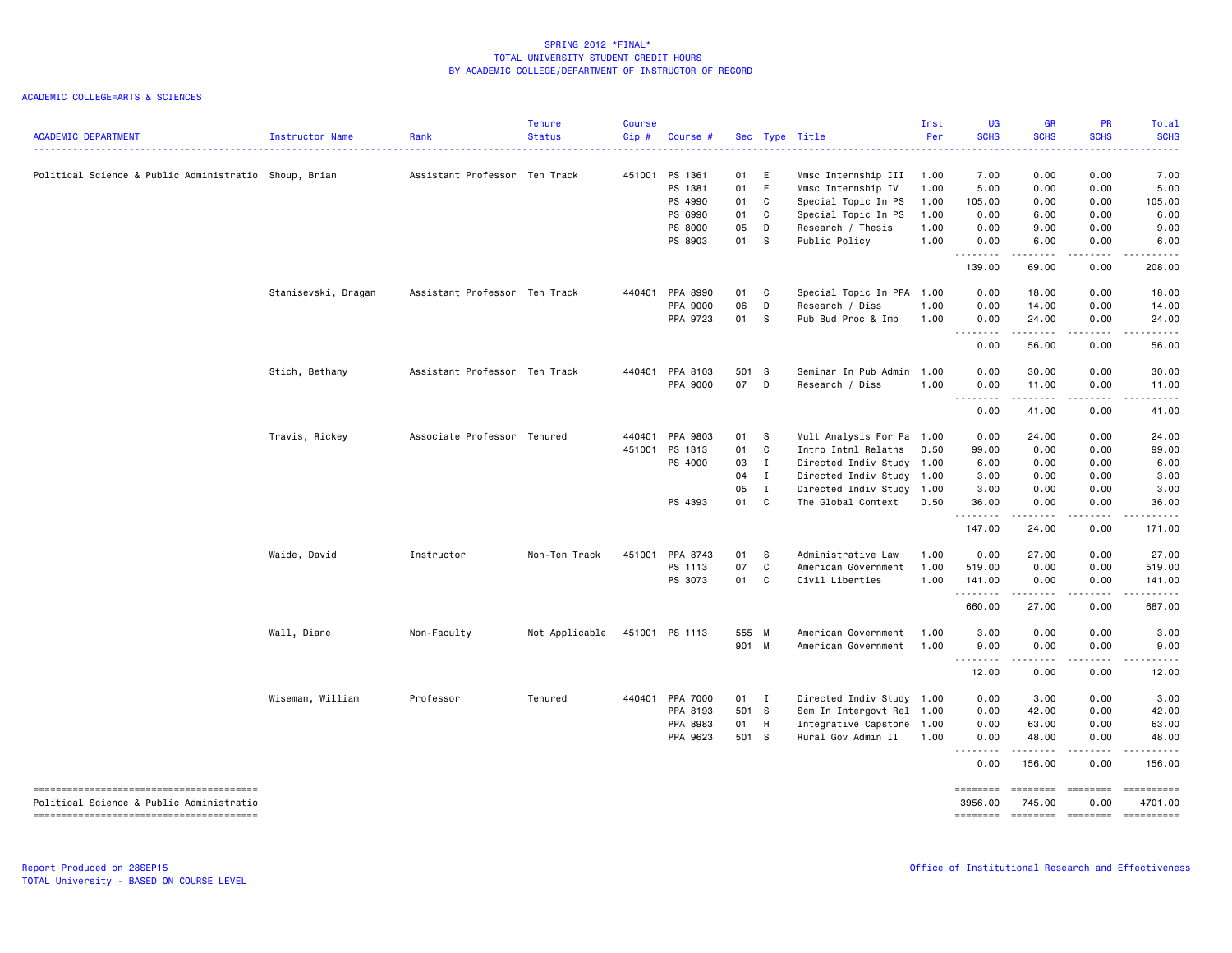| <b>ACADEMIC DEPARTMENT</b> | Instructor Name      | Rank                        | <b>Tenure</b><br><b>Status</b> | <b>Course</b><br>Cip# | Course # |       |              | Sec Type Title            | Inst<br>Per | <b>UG</b><br><b>SCHS</b> | <b>GR</b><br><b>SCHS</b> | PR<br><b>SCHS</b> | Total<br><b>SCHS</b>                                                                                                                                         |
|----------------------------|----------------------|-----------------------------|--------------------------------|-----------------------|----------|-------|--------------|---------------------------|-------------|--------------------------|--------------------------|-------------------|--------------------------------------------------------------------------------------------------------------------------------------------------------------|
|                            |                      |                             |                                |                       |          |       |              |                           |             |                          |                          |                   |                                                                                                                                                              |
| Psychology                 | Adams-Price, Carolyn | Associate Professor Tenured |                                | 420101                | PSY 3203 | 01    | C            | Gender Differences        | 1.00        | 117.00                   | 0.00                     | 0.00              | 117.00                                                                                                                                                       |
|                            |                      |                             |                                |                       | PSY 4000 | 37    | $\mathbf{I}$ | Directed Indiv Study 1.00 |             | 1.00                     | 0.00                     | 0.00              | 1.00                                                                                                                                                         |
|                            |                      |                             |                                |                       |          | 61    | $\mathbf{I}$ | Directed Indiv Study 1.00 |             | 1.00                     | 0.00                     | 0.00              | 1.00                                                                                                                                                         |
|                            |                      |                             |                                |                       |          | 72    | I            | Directed Indiv Study 1.00 |             | 2.00                     | 0.00                     | 0.00              | 2.00                                                                                                                                                         |
|                            |                      |                             |                                |                       | PSY 7000 | 08    | $\mathbf{I}$ | Directed Indiv Study 1.00 |             | 0.00<br>.                | 3.00                     | 0.00<br>$- - - -$ | 3.00<br>.                                                                                                                                                    |
|                            |                      |                             |                                |                       |          |       |              |                           |             | 121.00                   | 3.00                     | 0.00              | 124.00                                                                                                                                                       |
|                            | Armstrong, Kevin     | Associate Professor Tenured |                                | 420101                | PSY 3363 | 501 C |              | Behav Modification        | 1.00        | 84.00                    | 0.00                     | 0.00              | 84.00                                                                                                                                                        |
|                            |                      |                             |                                |                       | PSY 4000 | 02    | $\mathbf{I}$ | Directed Indiv Study      | 1.00        | 3.00                     | 0.00                     | 0.00              | 3.00                                                                                                                                                         |
|                            |                      |                             |                                |                       |          | 24    | $\mathbf{I}$ | Directed Indiv Study      | 1.00        | 3.00                     | 0.00                     | 0.00              | 3.00                                                                                                                                                         |
|                            |                      |                             |                                |                       |          | 29    | $\mathbf I$  | Directed Indiv Study 1.00 |             | 3.00                     | 0.00                     | 0.00              | 3.00                                                                                                                                                         |
|                            |                      |                             |                                |                       |          | 34    | $\mathbf{I}$ | Directed Indiv Study 1.00 |             | 1.00                     | 0.00                     | 0.00              | 1.00                                                                                                                                                         |
|                            |                      |                             |                                |                       |          | 36    | $\mathbf{I}$ | Directed Indiv Study 1.00 |             | 3.00                     | 0.00                     | 0.00              | 3.00                                                                                                                                                         |
|                            |                      |                             |                                |                       |          | 40    | $\mathbf{I}$ | Directed Indiv Study      | 1.00        | 2.00                     | 0.00                     | 0.00              | 2.00                                                                                                                                                         |
|                            |                      |                             |                                |                       |          | 67    | $\mathbf{I}$ | Directed Indiv Study 1.00 |             | 3.00                     | 0.00                     | 0.00              | 3.00                                                                                                                                                         |
|                            |                      |                             |                                |                       | PSY 8000 | 02    | D            | Research / Thesis         | 1.00        | 0.00                     | 18.00                    | 0.00              | 18.00                                                                                                                                                        |
|                            |                      |                             |                                |                       | PSY 8464 | 01    | E            | Prof Practicum            | 1.00        | 0.00                     | 8.00                     | 0.00              | 8.00                                                                                                                                                         |
|                            |                      |                             |                                |                       | PSY 8533 | 01    | C            | Clinic Pract In Psy       | 1.00        | 0.00<br>.                | 24.00<br>.               | 0.00<br>.         | 24.00<br>.                                                                                                                                                   |
|                            |                      |                             |                                |                       |          |       |              |                           |             | 102.00                   | 50.00                    | 0.00              | 152.00                                                                                                                                                       |
|                            | Armstrong, Rebecca   | Instructor                  | Non-Ten Track                  | 420101                | PSY 1013 | 04    | C            | Gen Psychology            | 1.00        | 417.00                   | 0.00                     | 0.00              | 417.00                                                                                                                                                       |
|                            |                      |                             |                                |                       | PSY 1021 | 01    | C            | Career in Psychology      | 1.00        | 220.00                   | 0.00                     | 0.00              | 220.00                                                                                                                                                       |
|                            |                      |                             |                                |                       | PSY 3803 | 01    | C            | Int Dev Psychology        | 1.00        | 177.00                   | 0.00                     | 0.00              | 177.00                                                                                                                                                       |
|                            |                      |                             |                                |                       |          | 02    | C            | Int Dev Psychology        | 1.00        | 177.00<br>.              | 0.00<br>$\frac{1}{2}$    | 0.00<br>$- - - -$ | 177.00<br>.                                                                                                                                                  |
|                            |                      |                             |                                |                       |          |       |              |                           |             | 991.00                   | 0.00                     | 0.00              | 991.00                                                                                                                                                       |
|                            | Bradshaw, Gary       | Professor                   | Tenured                        | 420101                | PSY 3314 | 01    | B            | Experimental Psych        | 1.00        | 60.00                    | 0.00                     | 0.00              | 60.00                                                                                                                                                        |
|                            |                      |                             |                                |                       |          | 02    | B            | Experimental Psych        | 1.00        | 56.00                    | 0.00                     | 0.00              | 56.00                                                                                                                                                        |
|                            |                      |                             |                                |                       |          | 03    | B            | Experimental Psych        | 1.00        | 60.00                    | 0.00                     | 0.00              | 60.00                                                                                                                                                        |
|                            |                      |                             |                                |                       |          | 04    | B            | Experimental Psych        | 1.00        | 60.00                    | 0.00                     | 0.00              | 60.00                                                                                                                                                        |
|                            |                      |                             |                                |                       | PSY 3343 | 01    | C            | Psych Of Learning         | 1.00        | 153.00                   | 0.00                     | 0.00              | 153.00                                                                                                                                                       |
|                            |                      |                             |                                |                       | PSY 4000 | 01    | I            | Directed Indiv Study      | 1.00        | 3.00                     | 0.00                     | 0.00              | 3.00                                                                                                                                                         |
|                            |                      |                             |                                |                       |          | 33    | $\mathbf I$  | Directed Indiv Study      | 1.00        | 3.00                     | 0.00                     | 0.00              | 3.00                                                                                                                                                         |
|                            |                      |                             |                                |                       |          | 68    | $\mathbf{I}$ | Directed Indiv Study      | 1.00        | 3.00                     | 0.00                     | 0.00              | 3.00                                                                                                                                                         |
|                            |                      |                             |                                |                       | PSY 8000 | 03    | D            | Research / Thesis         | 1.00        | 0.00                     | 8.00                     | 0.00              | 8.00                                                                                                                                                         |
|                            |                      |                             |                                | 420301                | PSY 9000 | 01    | D            | Research/Diss             | 1.00        | 0.00<br><u>.</u>         | 3.00<br>.                | 0.00<br>.         | 3.00<br>$\frac{1}{2} \left( \frac{1}{2} \right) \left( \frac{1}{2} \right) \left( \frac{1}{2} \right) \left( \frac{1}{2} \right) \left( \frac{1}{2} \right)$ |
|                            |                      |                             |                                |                       |          |       |              |                           |             | 398.00                   | 11.00                    | 0.00              | 409.00                                                                                                                                                       |
|                            | Campbell, Kristen    | Instructor                  | Non-Ten Track                  | 420101                | PSY 4203 | 01    | C            | Theories Of Pers          | 1.00        | 87.00                    | 0.00                     | 0.00              | 87.00                                                                                                                                                        |
|                            |                      |                             |                                |                       | PSY 4333 | 01    | C            | Intro Clinical Psych      | 1.00        | 84.00                    | 0.00                     | 0.00              | 84.00                                                                                                                                                        |
|                            |                      |                             |                                | 429999                | PSY 4223 | 03    | C            | Drug Use And Abuse        | 1.00        | 87.00                    | 0.00                     | 0.00              | 87.00                                                                                                                                                        |
|                            |                      |                             |                                |                       |          | 04    | C            | Drug Use And Abuse        | 1.00        | 93.00<br>.               | 0.00<br>.                | 0.00<br>.         | 93.00<br>.                                                                                                                                                   |
|                            |                      |                             |                                |                       |          |       |              |                           |             | 351.00                   | 0.00                     | 0.00              | 351.00                                                                                                                                                       |
|                            | Carskadon, Thomas    | Professor                   | Tenured                        | 420101                | PSY 3623 | 01    | C            | Social Psychology         | 1.00        | 237.00                   | 0.00                     | 0.00              | 237.00                                                                                                                                                       |
|                            |                      |                             |                                |                       | PSY 4203 | 02    | C            | Theories Of Pers          | 1.00        | 54.00                    | 0.00                     | 0.00              | 54.00                                                                                                                                                        |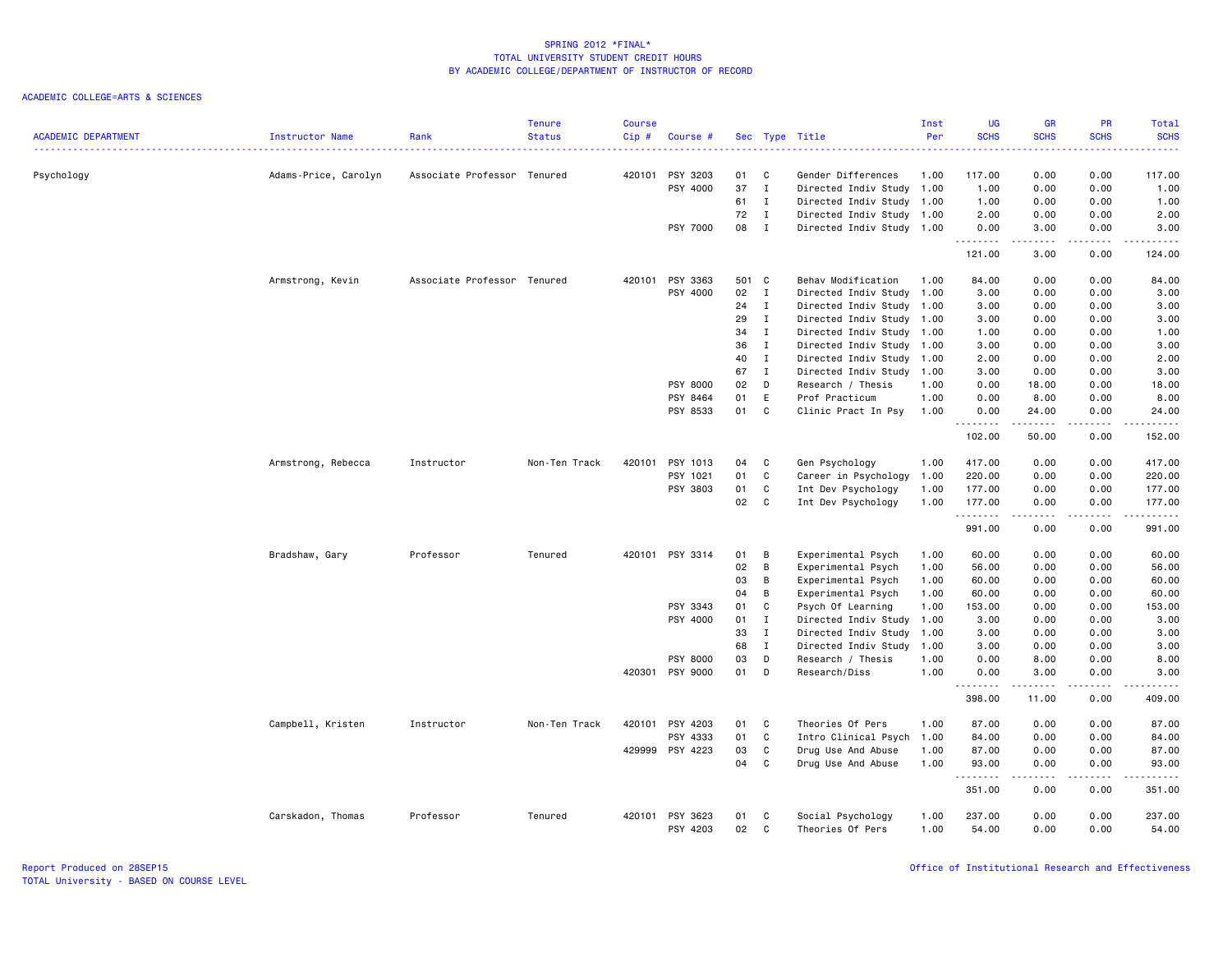| <b>ACADEMIC DEPARTMENT</b> | Instructor Name    | Rank                          | <b>Tenure</b><br><b>Status</b> | Course<br>$Cip$ # | Course #        |                 |                              | Sec Type Title                                         | Inst<br>Per | <b>UG</b><br><b>SCHS</b> | <b>GR</b><br><b>SCHS</b> | <b>PR</b><br><b>SCHS</b> | Total<br><b>SCHS</b> |
|----------------------------|--------------------|-------------------------------|--------------------------------|-------------------|-----------------|-----------------|------------------------------|--------------------------------------------------------|-------------|--------------------------|--------------------------|--------------------------|----------------------|
|                            |                    |                               |                                |                   |                 |                 |                              |                                                        |             | .                        | .                        | .                        |                      |
|                            |                    |                               |                                |                   |                 |                 |                              |                                                        |             | 291.00                   | 0.00                     | 0.00                     | 291.00               |
| Psychology                 | Cooper, Stephanie  | Lecturer                      | Non-Ten Track                  |                   | 420101 PSY 4203 | 201 C           |                              | Theories Of Pers                                       | 1.00        | 36.00<br>.               | 0.00<br>-----            | 0.00<br>.                | 36.00<br>.           |
|                            |                    |                               |                                |                   |                 |                 |                              |                                                        |             | 36.00                    | 0.00                     | 0.00                     | 36.00                |
|                            | Doane, Stephanie   | Professor                     | Tenured                        | 420101            | PSY 4000        | 26              | $\mathbf{I}$                 | Directed Indiv Study 1.00                              |             | 1.00                     | 0.00                     | 0.00                     | 1.00                 |
|                            |                    |                               |                                |                   | PSY 8000        | 04 D            |                              | Research / Thesis                                      | 1.00        | 0.00                     | 2.00                     | 0.00                     | 2.00                 |
|                            |                    |                               |                                | 420301            | PSY 6753        | 01              | C                            | Applied Cognitive Ps                                   | 1.00        | 0.00                     | 33.00                    | 0.00                     | 33.00                |
|                            |                    |                               |                                |                   | PSY 9000        | 02              | D                            | Research/Diss                                          | 1.00        | 0.00                     | 4.00                     | 0.00                     | 4.00                 |
|                            |                    |                               |                                | 429999            | PSY 4990        | 02              | C                            | Special Topic In PSY 1.00                              |             | 2.00                     | 0.00                     | 0.00                     | 2.00                 |
|                            |                    |                               |                                |                   | PSY 6990        | 02              | $\mathbf{C}$                 | Special Topic In PSY 1.00                              |             | 0.00<br>.                | 2.00<br>المتمام المتعاد  | 0.00<br>.                | 2.00<br>.            |
|                            |                    |                               |                                |                   |                 |                 |                              |                                                        |             | 3.00                     | 41.00                    | 0.00                     | 44.00                |
|                            | Drumheller, Philip | Instructor                    | Non-Ten Track                  | 420101            | PSY 3073        | 01              | $\mathbf{C}$                 | Psy Interper Relat                                     | 1.00        | 105.00                   | 0.00                     | 0.00                     | 105.00               |
|                            |                    |                               |                                |                   |                 | 02              | $\mathbf{C}$                 | Psy Interper Relat                                     | 1.00        | 87.00                    | 0.00                     | 0.00                     | 87.00                |
|                            |                    |                               |                                | 429999            | PSY 4223        | 01              | C                            | Drug Use And Abuse                                     | 1.00        | 81.00                    | 0.00                     | 0.00                     | 81.00                |
|                            |                    |                               |                                |                   |                 | 02              | $\mathbf{C}$                 | Drug Use And Abuse                                     | 1.00        | 90.00                    | 0.00                     | 0.00                     | 90.00                |
|                            |                    |                               |                                |                   | PSY 6223        | 01              | C                            | Drug Use And Abuse                                     | 1.00        | 0.00                     | 3.00                     | 0.00                     | 3.00                 |
|                            |                    |                               |                                |                   |                 | 02              | C                            | Drug Use And Abuse                                     | 1.00        | 0.00<br>.                | 3.00<br>.                | 0.00<br>د د د د          | 3.00<br>.            |
|                            |                    |                               |                                |                   |                 |                 |                              |                                                        |             | 363.00                   | 6.00                     | 0.00                     | 369.00               |
|                            | Eakin, Deborah     | Associate Professor Tenured   |                                |                   | 420101 PSY 4000 | 03              | $\blacksquare$               | Directed Indiv Study 1.00                              |             | 2.00                     | 0.00                     | 0.00                     | 2.00                 |
|                            |                    |                               |                                |                   |                 | 05              | $\mathbf{I}$                 | Directed Indiv Study 1.00                              |             | 3.00                     | 0.00                     | 0.00                     | 3.00                 |
|                            |                    |                               |                                |                   |                 | 07              | $\mathbf{I}$                 | Directed Indiv Study 1.00                              |             | 3.00                     | 0.00                     | 0.00                     | 3.00                 |
|                            |                    |                               |                                |                   |                 | 08              | $\mathbf{I}$                 | Directed Indiv Study 1.00                              |             | 3.00                     | 0.00                     | 0.00                     | 3.00                 |
|                            |                    |                               |                                |                   |                 | 09              | $\mathbf{I}$                 | Directed Indiv Study 1.00                              |             | 3.00                     | 0.00                     | 0.00                     | 3.00                 |
|                            |                    |                               |                                |                   |                 | 10 <sub>1</sub> | $\mathbf{I}$                 | Directed Indiv Study 1.00                              |             | 3.00                     | 0.00                     | 0.00                     | 3.00                 |
|                            |                    |                               |                                |                   |                 | 11              | $\mathbf{I}$                 | Directed Indiv Study 1.00                              |             | 4.00                     | 0.00                     | 0.00                     | 4.00                 |
|                            |                    |                               |                                |                   |                 | 12 <sub>2</sub> | $\mathbf{I}$                 | Directed Indiv Study 1.00                              |             | 3.00                     | 0.00                     | 0.00                     | 3.00                 |
|                            |                    |                               |                                |                   |                 | 13              | $\mathbf{I}$<br>$\mathbf{I}$ | Directed Indiv Study 1.00                              |             | 3.00                     | 0.00                     | 0.00                     | 3.00                 |
|                            |                    |                               |                                |                   |                 | 15<br>16        | $\mathbf{I}$                 | Directed Indiv Study 1.00                              |             | 3.00                     | 0.00                     | 0.00<br>0.00             | 3.00<br>3.00         |
|                            |                    |                               |                                |                   |                 | 17              | $\blacksquare$               | Directed Indiv Study 1.00<br>Directed Indiv Study 1.00 |             | 3.00<br>3.00             | 0.00<br>0.00             | 0.00                     | 3.00                 |
|                            |                    |                               |                                |                   |                 | 23              | $\mathbf I$                  | Directed Indiv Study 1.00                              |             | 3.00                     | 0.00                     | 0.00                     | 3.00                 |
|                            |                    |                               |                                |                   |                 | 38              | $\mathbf{I}$                 | Directed Indiv Study 1.00                              |             | 3.00                     | 0.00                     | 0.00                     | 3.00                 |
|                            |                    |                               |                                |                   | PSY 8000        | 05              | D                            | Research / Thesis                                      | 1.00        | 0.00                     | 27.00                    | 0.00                     | 27.00                |
|                            |                    |                               |                                |                   | PSY 8513        | 01              | C                            | Psychological Res                                      | 1.00        | 0.00                     | 60.00                    | 0.00                     | 60.00                |
|                            |                    |                               |                                | 429999            | PSY 8990        | 03              | C                            | Special Topic In PSY 1.00                              |             | 0.00                     | 21.00                    | 0.00                     | 21.00                |
|                            |                    |                               |                                |                   |                 |                 |                              |                                                        |             | .<br>42.00               | .<br>108.00              | .<br>0.00                | .<br>150.00          |
|                            | Friedman, Carly    | Assistant Professor Ten Track |                                | 420101            | PSY 3203        | 201 C           |                              | Psy Of Gender Differ 1.00                              |             | 42.00                    | 0.00                     | 0.00                     | 42.00                |
|                            |                    |                               |                                |                   | PSY 3623        | 201 C           |                              | Social Psychology                                      | 1.00        | 57.00                    | 0.00                     | 0.00                     | 57.00                |
|                            |                    |                               |                                |                   | PSY 4000        | 203 I           |                              | Directed Indiv Study 1.00                              |             | 3.00                     | 0.00                     | 0.00                     | 3.00                 |
|                            |                    |                               |                                | 429999            | PSY 4990        | 201 C           |                              | Special Topic In PSY 1.00                              |             | 30.00                    | 0.00                     | 0.00                     | 30.00                |
|                            |                    |                               |                                |                   | PSY 6990        | 201 C           |                              | Special Topic In PSY 1.00                              |             | 0.00                     | 6.00                     | 0.00                     | 6.00                 |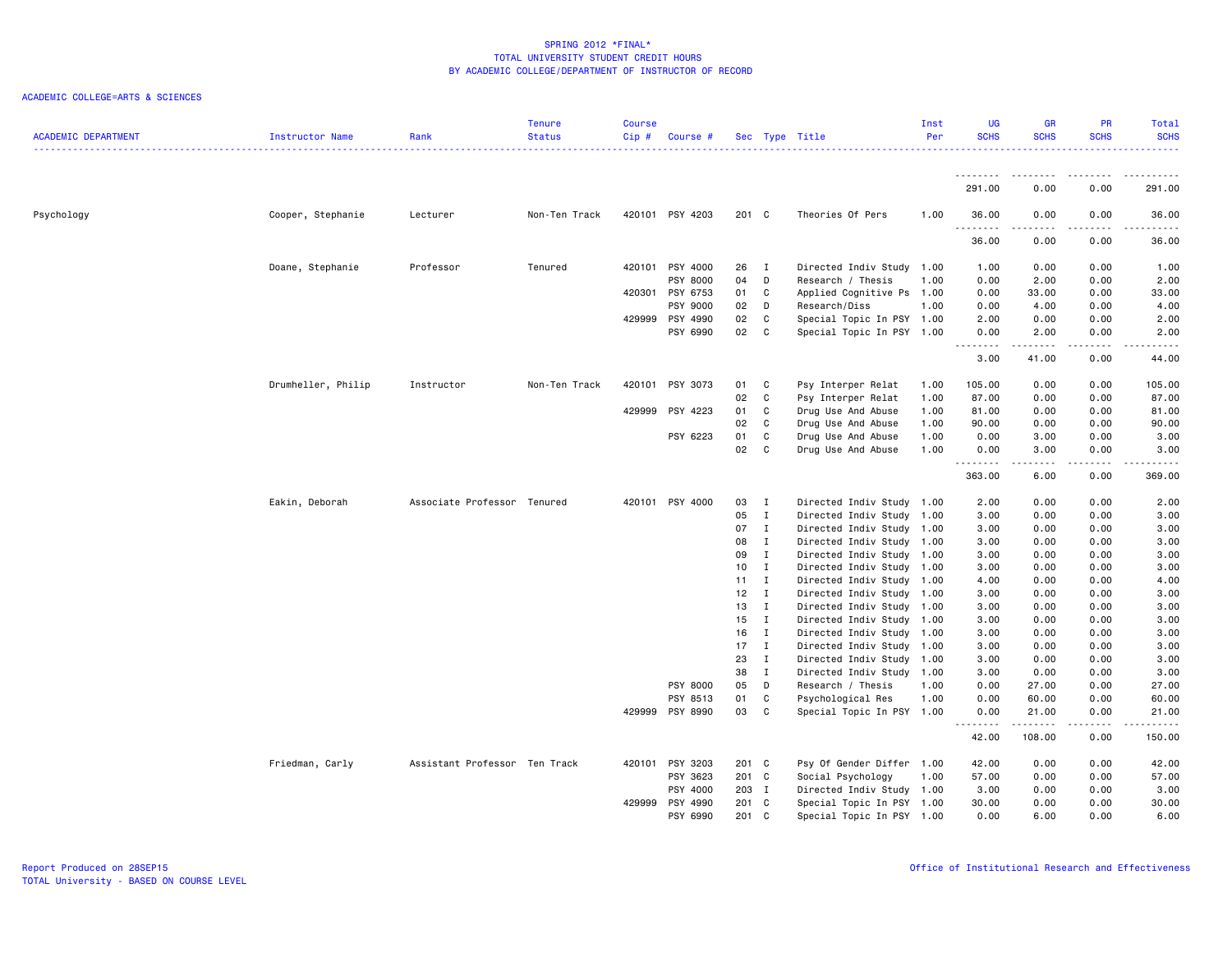### ACADEMIC COLLEGE=ARTS & SCIENCES

| <b>ACADEMIC DEPARTMENT</b> | <b>Instructor Name</b> | Rank                              | <b>Tenure</b><br><b>Status</b> | <b>Course</b><br>Cip# | Course #        |          |              | Sec Type Title            | Inst<br>Per | <b>UG</b><br><b>SCHS</b> | <b>GR</b><br><b>SCHS</b> | PR<br><b>SCHS</b>            | Total<br><b>SCHS</b>                                                                                        |
|----------------------------|------------------------|-----------------------------------|--------------------------------|-----------------------|-----------------|----------|--------------|---------------------------|-------------|--------------------------|--------------------------|------------------------------|-------------------------------------------------------------------------------------------------------------|
|                            |                        |                                   |                                |                       |                 |          |              |                           |             | .                        |                          |                              |                                                                                                             |
|                            |                        |                                   |                                |                       |                 |          |              |                           |             | 132.00                   | 6.00                     | 0.00                         | 138.00                                                                                                      |
| Psychology                 | Garrison, Teena        | Research Assist Pro Non-Ten Track |                                | 420101                | PSY 4523        | 01       | C            | Industrial Psy            | 1.00        | 51.00                    | 0.00                     | 0.00                         | 51.00                                                                                                       |
|                            |                        |                                   |                                |                       | PSY 6523        | 01       | C            | Industrial Psy            | 1.00        | 0.00<br>.                | 15.00<br>.               | 0.00<br>$\frac{1}{2}$        | 15.00<br>$    -$                                                                                            |
|                            |                        |                                   |                                |                       |                 |          |              |                           |             | 51.00                    | 15.00                    | 0.00                         | 66.00                                                                                                       |
|                            | Gier, Vicki            | Assistant Professor Ten Track     |                                | 420101                | PSY 1021        | 201 C    |              | Career in Psychology      | 1.00        | 14.00                    | 0.00                     | 0.00                         | 14.00                                                                                                       |
|                            |                        |                                   |                                |                       | PSY 3073        | 201 C    |              | Psy Interper Relat        | 1.00        | 27.00                    | 0.00                     | 0.00                         | 27.00                                                                                                       |
|                            |                        |                                   |                                |                       | PSY 3314        | 201 C    |              | Experimental Psych        | 1.00        | 76.00                    | 0.00                     | 0.00                         | 76.00                                                                                                       |
|                            |                        |                                   |                                |                       | PSY 4000        | 201 I    |              | Directed Indiv Study      | 1.00        | 2.00                     | 0.00                     | 0.00                         | 2.00                                                                                                        |
|                            |                        |                                   |                                |                       | PSY 4403        | 201 C    |              | Biological Psycholog 1.00 |             | 3.00                     | 0.00                     | 0.00                         | 3.00                                                                                                        |
|                            |                        |                                   |                                | 420301                | PSY 4753        | 201 C    |              | Applied Cognitive Ps 1.00 |             | 18.00                    | 0.00                     | 0.00                         | 18.00                                                                                                       |
|                            |                        |                                   |                                |                       | PSY 6753        | 201 C    |              | Applied Cognitive Ps 1.00 |             | 0.00                     | 6.00                     | 0.00                         | 6.00                                                                                                        |
|                            |                        |                                   |                                |                       | 429999 PSY 4990 | 202 C    |              | Special Topic In PSY 1.00 |             | 7.00<br>.                | 0.00<br>.                | 0.00<br>$\sim$ $\sim$ $\sim$ | 7.00<br>.                                                                                                   |
|                            |                        |                                   |                                |                       |                 |          |              |                           |             | 147.00                   | 6.00                     | 0.00                         | 153.00                                                                                                      |
|                            | Giesen, James          | Professor                         | Tenured                        |                       | 410101 PSY 3104 | 01       | C            | Introductory Psychol 1.00 |             | 344.00                   | 0.00                     | 0.00                         | 344.00                                                                                                      |
|                            |                        |                                   |                                |                       |                 | 02       | K            | Introductory Psychol 1.00 |             | 0.00                     | 0.00                     | 0.00                         | 0.00                                                                                                        |
|                            |                        |                                   |                                |                       |                 | 03       | К            | Introductory Psychol 1.00 |             | 0.00                     | 0.00                     | 0.00                         | 0.00                                                                                                        |
|                            |                        |                                   |                                |                       |                 | 04       | К            | Introductory Psychol 1.00 |             | 0.00                     | 0.00                     | 0.00                         | 0.00                                                                                                        |
|                            |                        |                                   |                                |                       |                 | 05       | К            | Introductory Psychol 1.00 |             | 0.00                     | 0.00                     | 0.00                         | 0.00                                                                                                        |
|                            |                        |                                   |                                |                       | 429999 PSY 4990 | 01       | C            | Special Topic In PSY 1.00 |             | 9.00<br>.                | 0.00<br>.                | 0.00<br>$- - -$              | 9.00<br>. <b>.</b> .                                                                                        |
|                            |                        |                                   |                                |                       |                 |          |              |                           |             | 353.00                   | 0.00                     | 0.00                         | 353.00                                                                                                      |
|                            | Gresham, Courtney      | Non-Faculty                       | Not Applicable                 | 420101                | PSY 3213        | 501 C    |              | Psych Of Ab Behavior      | 1.00        | 105.00                   | 0.00                     | 0.00                         | 105.00                                                                                                      |
|                            |                        |                                   |                                |                       | PSY 3343        | 501 C    |              | Psych Of Learning         | 1.00        | 75.00                    | 0.00                     | 0.00                         | 75.00                                                                                                       |
|                            |                        |                                   |                                |                       |                 |          |              |                           |             | .                        | .                        | .                            | $\begin{array}{cccccccccc} \bullet & \bullet & \bullet & \bullet & \bullet & \bullet & \bullet \end{array}$ |
|                            |                        |                                   |                                |                       |                 |          |              |                           |             | 180.00                   | 0.00                     | 0.00                         | 180.00                                                                                                      |
|                            | Keeley, Jared          | Assistant Professor Ten Track     |                                | 420101                | PSY 3213        | 01       | C            | Psych Of Ab Behavior 1.00 |             | 279.00                   | 0.00                     | 0.00                         | 279.00                                                                                                      |
|                            |                        |                                   |                                |                       | PSY 4000        | 14       | $\mathbf{I}$ | Directed Indiv Study 1.00 |             | 2.00                     | 0.00                     | 0.00                         | 2.00                                                                                                        |
|                            |                        |                                   |                                |                       |                 | 27       | $\mathbf{I}$ | Directed Indiv Study 1.00 |             | 3.00                     | 0.00                     | 0.00                         | 3.00                                                                                                        |
|                            |                        |                                   |                                |                       |                 | 30       | $\mathbf I$  | Directed Indiv Study 1.00 |             | 4.00                     | 0.00                     | 0.00                         | 4.00                                                                                                        |
|                            |                        |                                   |                                |                       |                 | 31       | $\mathbf{I}$ | Directed Indiv Study 1.00 |             | 3.00                     | 0.00                     | 0.00                         | 3.00                                                                                                        |
|                            |                        |                                   |                                |                       |                 | 41       | $\mathbf{I}$ | Directed Indiv Study 1.00 |             | 3.00                     | 0.00                     | 0.00                         | 3.00                                                                                                        |
|                            |                        |                                   |                                |                       |                 | 66       | $\mathbf{I}$ | Directed Indiv Study      | 1.00        | 1.00                     | 0.00                     | 0.00                         | 1.00                                                                                                        |
|                            |                        |                                   |                                |                       |                 | 70       | $\mathbf{I}$ | Directed Indiv Study      | 1.00        | 2.00                     | 0.00                     | 0.00                         | 2.00                                                                                                        |
|                            |                        |                                   |                                |                       | PSY 8000        | 07<br>01 | D<br>C       | Research / Thesis         | 1.00        | 0.00<br>0.00             | 12.00                    | 0.00<br>0.00                 | 12.00<br>32.00                                                                                              |
|                            |                        |                                   |                                |                       | PSY 8364        |          |              | Personality Appr          | 1.00        |                          | 32.00                    |                              |                                                                                                             |
|                            |                        |                                   |                                |                       |                 | 02       | К            | Personality Appr          | 1.00        | 0.00<br>.                | 0.00<br>.                | 0.00<br>$\frac{1}{2}$        | 0.00<br>.                                                                                                   |
|                            |                        |                                   |                                |                       |                 |          |              |                           |             | 297.00                   | 44.00                    | 0.00                         | 341.00                                                                                                      |
|                            | Klein, Stephen         | Professor                         | Tenured                        |                       | 420101 PSY 4000 | 32 I     |              | Directed Indiv Study 1.00 |             | 3.00                     | 0.00                     | 0.00                         | 3.00                                                                                                        |
|                            |                        |                                   |                                |                       | PSY 4403        | 01       | C            | Biological Psycholog      | 1.00        | 84.00                    | 0.00                     | 0.00                         | 84.00                                                                                                       |
|                            |                        |                                   |                                |                       |                 | 02       | $\mathbf{C}$ | Biological Psycholog 1.00 |             | 81.00                    | 0.00                     | 0.00                         | 81.00                                                                                                       |
|                            |                        |                                   |                                |                       | PSY 6403        | 01       | C            | Biological Psycholog 1.00 |             | 0.00                     | 6.00                     | 0.00                         | 6.00                                                                                                        |
|                            |                        |                                   |                                |                       |                 | 02       | C.           | Biological Psycholog 1.00 |             | 0.00                     | 3.00                     | 0.00                         | 3.00                                                                                                        |

Office of Institutional Research and Effectiveness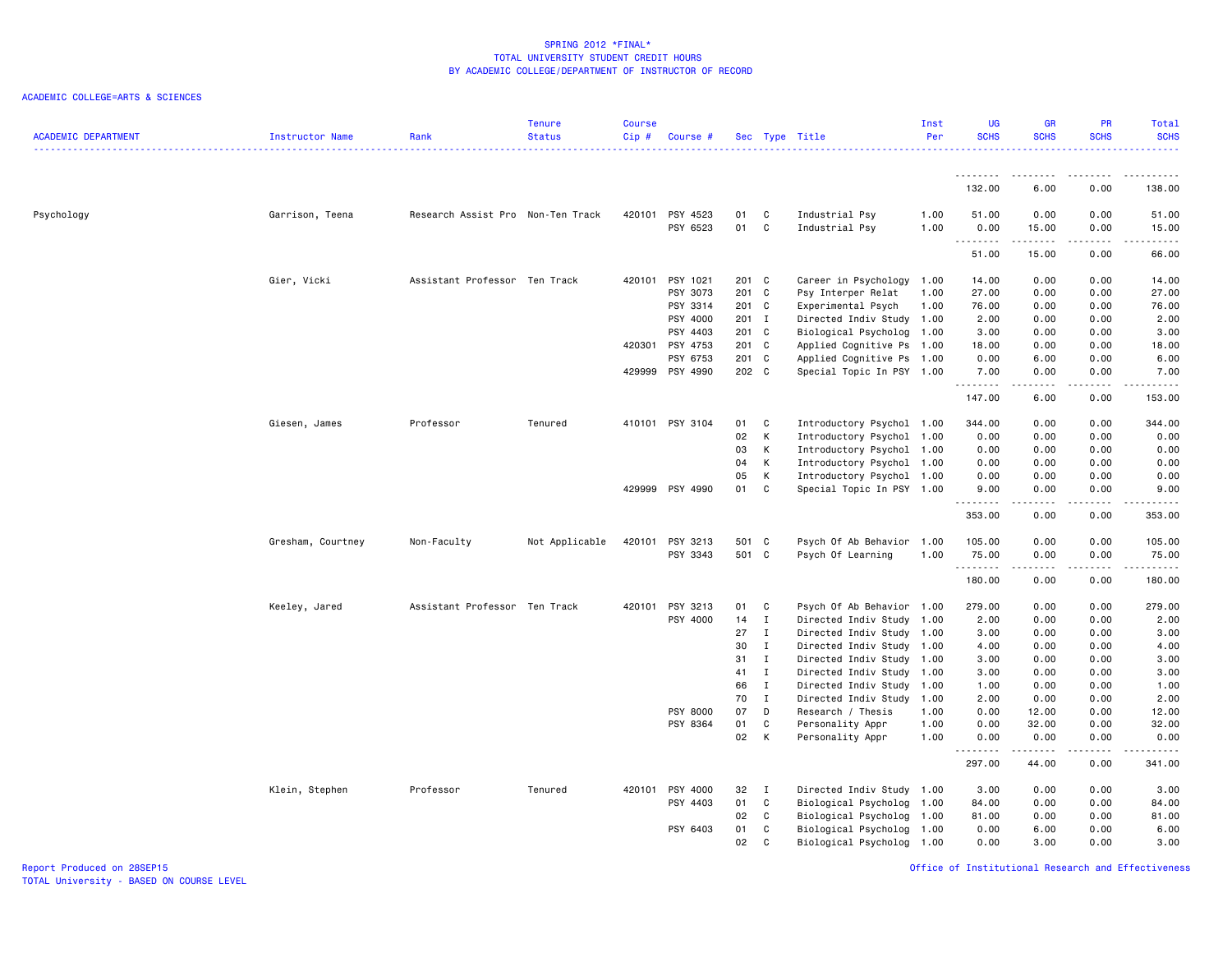| <b>ACADEMIC DEPARTMENT</b> | Instructor Name    | Rank                          | <b>Tenure</b><br><b>Status</b> | <b>Course</b><br>Cip# | Course #                    |                 |                                            | Sec Type Title                                 | Inst<br>Per | <b>UG</b><br><b>SCHS</b> | <b>GR</b><br><b>SCHS</b>                                                                                                                                     | <b>PR</b><br><b>SCHS</b>     | Total<br><b>SCHS</b><br>.                                                                                                                                    |
|----------------------------|--------------------|-------------------------------|--------------------------------|-----------------------|-----------------------------|-----------------|--------------------------------------------|------------------------------------------------|-------------|--------------------------|--------------------------------------------------------------------------------------------------------------------------------------------------------------|------------------------------|--------------------------------------------------------------------------------------------------------------------------------------------------------------|
| Psychology                 | Klein, Stephen     | Professor                     | Tenured                        |                       | 420201 PSY 8573             | 01 C            |                                            | Psychopharmacology                             | 1.00        | 0.00<br>.                | 33.00<br>.                                                                                                                                                   | 0.00<br>-----                | 33.00<br>------                                                                                                                                              |
|                            |                    |                               |                                |                       |                             |                 |                                            |                                                |             | 168.00                   | 42.00                                                                                                                                                        | 0.00                         | 210.00                                                                                                                                                       |
|                            | Marlow, Alisha     | Lecturer                      | Non-Ten Track                  |                       | 420101 PSY 3213             | 201 C           |                                            | Psych Of Ab Behavior 1.00                      |             | 63.00<br>.               | 0.00<br>$\frac{1}{2} \left( \frac{1}{2} \right) \left( \frac{1}{2} \right) \left( \frac{1}{2} \right) \left( \frac{1}{2} \right) \left( \frac{1}{2} \right)$ | 0.00<br>-----                | 63.00<br>.                                                                                                                                                   |
|                            |                    |                               |                                |                       |                             |                 |                                            |                                                |             | 63.00                    | 0.00                                                                                                                                                         | 0.00                         | 63.00                                                                                                                                                        |
|                            |                    |                               |                                |                       |                             |                 |                                            |                                                |             |                          |                                                                                                                                                              |                              |                                                                                                                                                              |
|                            | McKinney, Clifford | Assistant Professor Ten Track |                                |                       | 420101 PSY 4343<br>PSY 8000 | 01<br>08        | $\overline{\phantom{a}}$ C<br>$\mathsf{D}$ | Clinical Child Psych 1.00<br>Research / Thesis | 1.00        | 63.00<br>0.00            | 0.00<br>12.00                                                                                                                                                | 0.00<br>0.00                 | 63.00<br>12.00                                                                                                                                               |
|                            |                    |                               |                                |                       |                             |                 |                                            |                                                |             | .                        | المتمامين                                                                                                                                                    | المتمامين                    | $\frac{1}{2} \left( \frac{1}{2} \right) \left( \frac{1}{2} \right) \left( \frac{1}{2} \right) \left( \frac{1}{2} \right) \left( \frac{1}{2} \right)$         |
|                            |                    |                               |                                |                       |                             |                 |                                            |                                                |             | 63.00                    | 12.00                                                                                                                                                        | 0.00                         | 75.00                                                                                                                                                        |
|                            | McMillen, David    | Research Professor            | Non-Ten Track                  |                       | 420101 PSY 4000             | 42              | $\mathbf{I}$                               | Directed Indiv Study 1.00                      |             | 1.00                     | 0.00                                                                                                                                                         | 0.00                         | 1.00                                                                                                                                                         |
|                            |                    |                               |                                |                       |                             | 43              | $\mathbf{I}$                               | Directed Indiv Study 1.00                      |             | 1.00                     | 0.00                                                                                                                                                         | 0.00                         | 1.00                                                                                                                                                         |
|                            |                    |                               |                                |                       |                             | 45              | $\mathbf{I}$                               | Directed Indiv Study 1.00                      |             | 2.00                     | 0.00                                                                                                                                                         | 0.00                         | 2.00                                                                                                                                                         |
|                            |                    |                               |                                |                       |                             | 46              | $\mathbf{I}$                               | Directed Indiv Study 1.00                      |             | 2.00                     | 0.00                                                                                                                                                         | 0.00                         | 2.00                                                                                                                                                         |
|                            |                    |                               |                                |                       |                             | 47              | $\blacksquare$                             | Directed Indiv Study 1.00                      |             | 2.00                     | 0.00                                                                                                                                                         | 0.00                         | 2.00                                                                                                                                                         |
|                            |                    |                               |                                |                       |                             | 48              | $\mathbf{I}$                               | Directed Indiv Study 1.00                      |             | 1.00                     | 0.00                                                                                                                                                         | 0.00                         | 1.00                                                                                                                                                         |
|                            |                    |                               |                                |                       |                             | 49              | $\mathbf{I}$                               | Directed Indiv Study 1.00                      |             | 1.00                     | 0.00                                                                                                                                                         | 0.00                         | 1.00                                                                                                                                                         |
|                            |                    |                               |                                |                       |                             | 50              | $\mathbf{I}$                               | Directed Indiv Study 1.00                      |             | 2.00                     | 0.00                                                                                                                                                         | 0.00                         | 2.00                                                                                                                                                         |
|                            |                    |                               |                                |                       |                             | 51              | $\mathbf{I}$                               | Directed Indiv Study 1.00                      |             | 2.00                     | 0.00                                                                                                                                                         | 0.00                         | 2.00                                                                                                                                                         |
|                            |                    |                               |                                |                       |                             | 52 I            |                                            | Directed Indiv Study 1.00                      |             | 2.00                     | 0.00                                                                                                                                                         | 0.00                         | 2.00                                                                                                                                                         |
|                            |                    |                               |                                |                       |                             | 53              | $\mathbf{I}$                               | Directed Indiv Study 1.00                      |             | 1.00                     | 0.00                                                                                                                                                         | 0.00                         | 1.00                                                                                                                                                         |
|                            |                    |                               |                                |                       |                             | 54              | $\mathbf{I}$                               | Directed Indiv Study 1.00                      |             | 1.00                     | 0.00                                                                                                                                                         | 0.00                         | 1.00                                                                                                                                                         |
|                            |                    |                               |                                |                       |                             | 55              | $\mathbf{I}$                               | Directed Indiv Study 1.00                      |             | 2.00                     | 0.00                                                                                                                                                         | 0.00                         | 2.00                                                                                                                                                         |
|                            |                    |                               |                                |                       |                             | 56              | $\mathbf{I}$                               | Directed Indiv Study 1.00                      |             | 2.00                     | 0.00                                                                                                                                                         | 0.00                         | 2.00                                                                                                                                                         |
|                            |                    |                               |                                |                       |                             | 57 I            |                                            | Directed Indiv Study 1.00                      |             | 2.00                     | 0.00                                                                                                                                                         | 0.00                         | 2.00                                                                                                                                                         |
|                            |                    |                               |                                |                       |                             | 58              | $\mathbf{I}$                               | Directed Indiv Study 1.00                      |             | 2.00                     | 0.00                                                                                                                                                         | 0.00                         | 2.00                                                                                                                                                         |
|                            |                    |                               |                                |                       |                             | 64              | $\mathbf{I}$                               | Directed Indiv Study 1.00                      |             | 2.00                     | 0.00                                                                                                                                                         | 0.00                         | 2.00                                                                                                                                                         |
|                            |                    |                               |                                |                       |                             | 69 I            |                                            | Directed Indiv Study 1.00                      |             | 3.00<br>.                | 0.00<br>.                                                                                                                                                    | 0.00<br>.                    | 3.00<br>$\frac{1}{2} \left( \frac{1}{2} \right) \left( \frac{1}{2} \right) \left( \frac{1}{2} \right) \left( \frac{1}{2} \right) \left( \frac{1}{2} \right)$ |
|                            |                    |                               |                                |                       |                             |                 |                                            |                                                |             | 31.00                    | 0.00                                                                                                                                                         | 0.00                         | 31.00                                                                                                                                                        |
|                            | McMillen, Robert   | Associate Professor Tenured   |                                |                       | 420101 PSY 3503             | 01 C            |                                            | Health Psychology                              | 1.00        | 186.00                   | 0.00                                                                                                                                                         | 0.00<br>$\sim$ $\sim$ $\sim$ | 186.00<br>.                                                                                                                                                  |
|                            |                    |                               |                                |                       |                             |                 |                                            |                                                |             | 186.00                   | 0.00                                                                                                                                                         | 0.00                         | 186.00                                                                                                                                                       |
|                            | Moss, Robert       | Assistant Professor Ten Track |                                |                       | 420101 PSY 4000             | 06              | $\blacksquare$                             | Directed Indiv Study 1.00                      |             | 2.00                     | 0.00                                                                                                                                                         | 0.00                         | 2.00                                                                                                                                                         |
|                            |                    |                               |                                |                       |                             | 19              | $\mathbf{I}$                               | Directed Indiv Study 1.00                      |             | 3.00                     | 0.00                                                                                                                                                         | 0.00                         | 3.00                                                                                                                                                         |
|                            |                    |                               |                                |                       |                             | 20              | $\mathbf{I}$                               | Directed Indiv Study 1.00                      |             | 2.00                     | 0.00                                                                                                                                                         | 0.00                         | 2.00                                                                                                                                                         |
|                            |                    |                               |                                |                       |                             | 21              | $\mathbf{I}$                               | Directed Indiv Study 1.00                      |             | 3.00                     | 0.00                                                                                                                                                         | 0.00                         | 3.00                                                                                                                                                         |
|                            |                    |                               |                                |                       |                             | 22              | $\mathbf{I}$                               | Directed Indiv Study 1.00                      |             | 3.00                     | 0.00                                                                                                                                                         | 0.00                         | 3.00                                                                                                                                                         |
|                            |                    |                               |                                |                       |                             | 65              | $\mathbf{I}$                               | Directed Indiv Study 1.00                      |             | 2.00                     | 0.00                                                                                                                                                         | 0.00                         | 2.00                                                                                                                                                         |
|                            |                    |                               |                                |                       | PSY 7000                    | 02              | $\mathbf{I}$                               | Directed Indiv Study 1.00                      |             | 0.00                     | 2.00                                                                                                                                                         | 0.00                         | 2.00                                                                                                                                                         |
|                            |                    |                               |                                |                       |                             | 03              | $\mathbf{I}$                               | Directed Indiv Study 1.00                      |             | 0.00                     | 3.00                                                                                                                                                         | 0.00                         | 3.00                                                                                                                                                         |
|                            |                    |                               |                                |                       | <b>PSY 8000</b>             | 10 <sub>1</sub> | $\mathsf{D}$                               | Research / Thesis                              | 1.00        | 0.00                     | 8.00                                                                                                                                                         | 0.00                         | 8.00                                                                                                                                                         |
|                            |                    |                               |                                |                       | 420301 PSY 3713             | 01 C            |                                            | Cognitive Psychology 1.00                      |             | 162.00                   | 0.00                                                                                                                                                         | 0.00                         | 162.00                                                                                                                                                       |
|                            |                    |                               |                                |                       | PSY 3723                    | 01 C            |                                            | Cognitive Neuroscien 1.00                      |             | 42.00                    | 0.00                                                                                                                                                         | 0.00                         | 42.00                                                                                                                                                        |
|                            |                    |                               |                                |                       |                             |                 |                                            |                                                |             | .<br>219.00              | 13.00                                                                                                                                                        | .<br>0.00                    | .<br>232.00                                                                                                                                                  |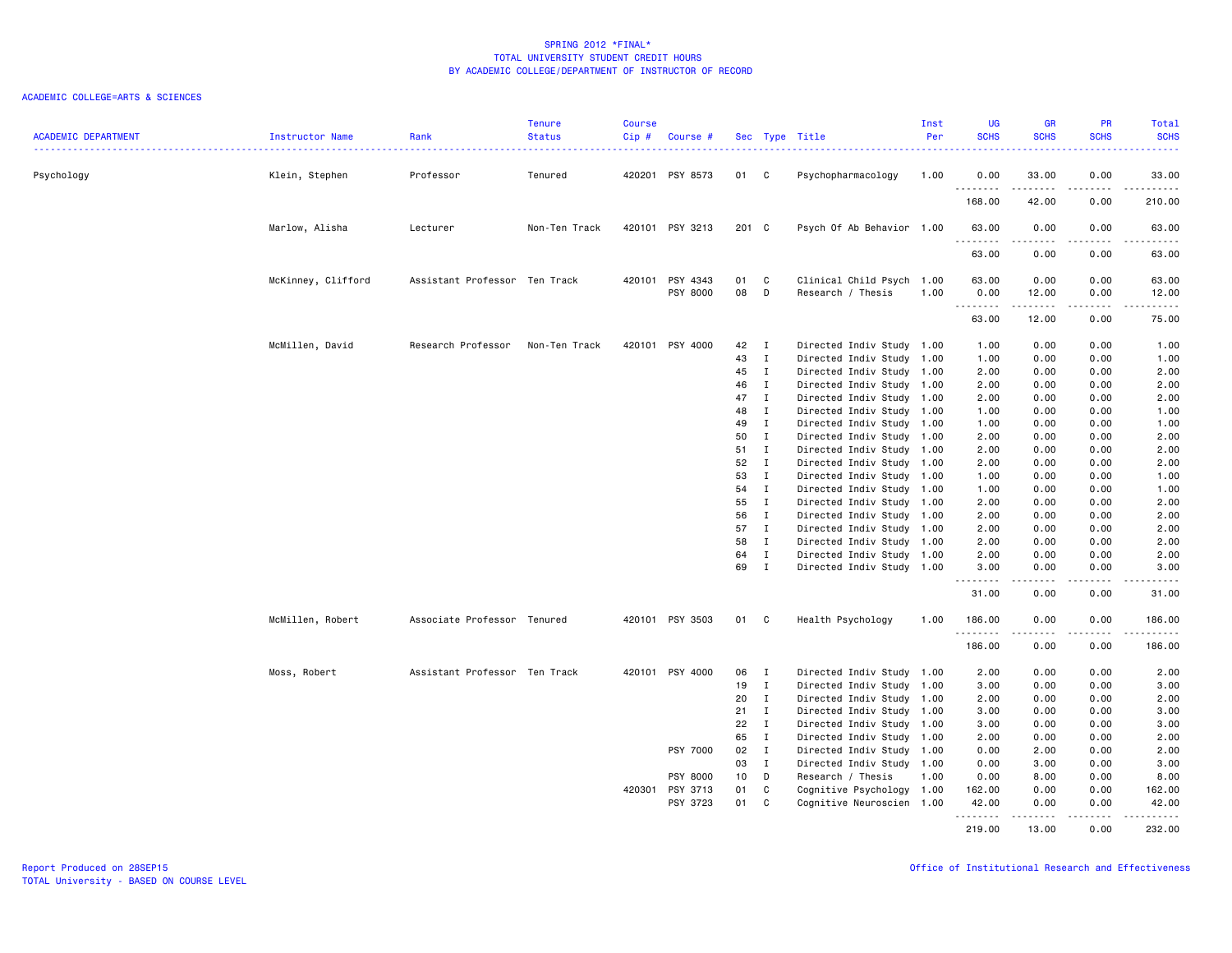### ACADEMIC COLLEGE=ARTS & SCIENCES

| <b>ACADEMIC DEPARTMENT</b> | Instructor Name    | Rank                          | <b>Tenure</b><br><b>Status</b> | Course<br>Cip# | Course #        |       |              | Sec Type Title            | Inst<br>Per | <b>UG</b><br><b>SCHS</b> | <b>GR</b><br><b>SCHS</b> | PR<br><b>SCHS</b>                                                                                                                                                                                                                                                                                                                                                                                                                                                                                                                 | Total<br><b>SCHS</b>                                                                                                                                           |
|----------------------------|--------------------|-------------------------------|--------------------------------|----------------|-----------------|-------|--------------|---------------------------|-------------|--------------------------|--------------------------|-----------------------------------------------------------------------------------------------------------------------------------------------------------------------------------------------------------------------------------------------------------------------------------------------------------------------------------------------------------------------------------------------------------------------------------------------------------------------------------------------------------------------------------|----------------------------------------------------------------------------------------------------------------------------------------------------------------|
| Psychology                 | Power, Leah        | Lecturer                      | Non-Ten Track                  | 420101         | PSY 1013        | 01    | C            | Gen Psychology            | 1.00        | 435.00                   | 0.00                     | 0.00                                                                                                                                                                                                                                                                                                                                                                                                                                                                                                                              | 435.00                                                                                                                                                         |
|                            |                    |                               |                                |                |                 | 03    | $\mathtt{C}$ | Gen Psychology            | 1.00        | 309.00                   | 0.00                     | 0.00                                                                                                                                                                                                                                                                                                                                                                                                                                                                                                                              | 309.00                                                                                                                                                         |
|                            |                    |                               |                                |                | PSY 3363        | 01    | C            | Behav Modification        | 1.00        | 117.00                   | 0.00                     | 0.00                                                                                                                                                                                                                                                                                                                                                                                                                                                                                                                              | 117.00                                                                                                                                                         |
|                            |                    |                               |                                |                |                 | 02    | C            | Behav Modification        | 1.00        | 99.00                    | 0.00                     | 0.00                                                                                                                                                                                                                                                                                                                                                                                                                                                                                                                              | 99.00                                                                                                                                                          |
|                            |                    |                               |                                |                |                 |       |              |                           |             | .<br>960.00              | .<br>0.00                | $\frac{1}{2}$<br>0.00                                                                                                                                                                                                                                                                                                                                                                                                                                                                                                             | <u>.</u><br>960.00                                                                                                                                             |
|                            | Shumate, James     | Lecturer                      | Non-Ten Track                  |                | 420101 PSY 4726 | 201 E |              | Internship In Psy I       | 1.00        | 12.00                    | 0.00                     | 0.00                                                                                                                                                                                                                                                                                                                                                                                                                                                                                                                              | 12.00                                                                                                                                                          |
|                            |                    |                               |                                | 429999         | PSY 4223        | 201 C |              | Drug Use And Abuse        | 1.00        | 42.00                    | 0.00                     | 0.00                                                                                                                                                                                                                                                                                                                                                                                                                                                                                                                              | 42.00                                                                                                                                                          |
|                            |                    |                               |                                |                | PSY 6223        | 201 C |              | Drug Use And Abuse        | 1.00        | 0.00                     | 3.00                     | 0.00                                                                                                                                                                                                                                                                                                                                                                                                                                                                                                                              | 3.00                                                                                                                                                           |
|                            |                    |                               |                                |                |                 |       |              |                           |             | .<br>54.00               | .<br>3.00                | 0.00                                                                                                                                                                                                                                                                                                                                                                                                                                                                                                                              | والموالي الموالي<br>57.00                                                                                                                                      |
|                            | Sinclair, Hillary  | Assistant Professor Ten Track |                                | 420101         | PSY 4000        | 18    | $\mathbf{I}$ | Directed Indiv Study 1.00 |             | 3.00                     | 0.00                     | 0.00                                                                                                                                                                                                                                                                                                                                                                                                                                                                                                                              | 3.00                                                                                                                                                           |
|                            |                    |                               |                                |                | PSY 7000        | 01    | $\mathbf{I}$ | Directed Indiv Study 1.00 |             | 0.00                     | 3.00                     | 0.00                                                                                                                                                                                                                                                                                                                                                                                                                                                                                                                              | 3.00                                                                                                                                                           |
|                            |                    |                               |                                |                |                 | 04    | $\mathbf{I}$ | Directed Indiv Study 1.00 |             | 0.00                     | 3.00                     | 0.00                                                                                                                                                                                                                                                                                                                                                                                                                                                                                                                              | 3.00                                                                                                                                                           |
|                            |                    |                               |                                |                |                 | 06    | $\mathbf{I}$ | Directed Indiv Study 1.00 |             | 0.00                     | 3.00                     | 0.00                                                                                                                                                                                                                                                                                                                                                                                                                                                                                                                              | 3.00                                                                                                                                                           |
|                            |                    |                               |                                |                |                 | 07    | $\mathbf{I}$ | Directed Indiv Study 1.00 |             | 0.00                     | 3.00                     | 0.00                                                                                                                                                                                                                                                                                                                                                                                                                                                                                                                              | 3.00                                                                                                                                                           |
|                            |                    |                               |                                |                | PSY 8000        | 11    | D            | Research / Thesis         | 1.00        | 0.00                     | 11.00                    | 0.00                                                                                                                                                                                                                                                                                                                                                                                                                                                                                                                              | 11.00                                                                                                                                                          |
|                            |                    |                               |                                | 421601         | PSY 4624        | 01    | L            | Adv Soc Psych Lab         | 1.00        | 56.00                    | 0.00                     | 0.00                                                                                                                                                                                                                                                                                                                                                                                                                                                                                                                              | 56.00                                                                                                                                                          |
|                            |                    |                               |                                |                | 429999 PSY 8990 | 02    | $\mathbf{C}$ | Special Topic In PSY 1.00 |             | 0.00<br>.                | 21.00<br>.               | 0.00<br>.                                                                                                                                                                                                                                                                                                                                                                                                                                                                                                                         | 21.00<br>.                                                                                                                                                     |
|                            |                    |                               |                                |                |                 |       |              |                           |             | 59.00                    | 44.00                    | 0.00                                                                                                                                                                                                                                                                                                                                                                                                                                                                                                                              | 103.00                                                                                                                                                         |
|                            | Thornton, Amanda   | Lecturer                      | Non-Ten Track                  |                | 420101 PSY 1013 | 02    | $\mathbf{C}$ | Gen Psychology            | 1.00        | 432.00                   | 0.00                     | 0.00                                                                                                                                                                                                                                                                                                                                                                                                                                                                                                                              | 432.00                                                                                                                                                         |
|                            |                    |                               |                                |                |                 | 05    | $\mathbf{C}$ | Gen Psychology            | 1.00        | 291.00                   | 0.00                     | 0.00                                                                                                                                                                                                                                                                                                                                                                                                                                                                                                                              | 291.00                                                                                                                                                         |
|                            |                    |                               |                                |                |                 |       |              |                           |             | .<br>723.00              | 0.00                     | .<br>0.00                                                                                                                                                                                                                                                                                                                                                                                                                                                                                                                         | 723.00                                                                                                                                                         |
|                            | Valentine, Michael | Instructor                    | Non-Ten Track                  | 420101         | PSY 3353        | 01    | C            | Motivation                | 1.00        | 207.00                   | 0.00                     | 0.00                                                                                                                                                                                                                                                                                                                                                                                                                                                                                                                              | 207.00                                                                                                                                                         |
|                            |                    |                               |                                |                |                 | 501 C |              | Motivation                | 1.00        | 105.00                   | 0.00                     | 0.00                                                                                                                                                                                                                                                                                                                                                                                                                                                                                                                              | 105.00                                                                                                                                                         |
|                            |                    |                               |                                |                | PSY 3413        | 01    | C            | Human Sexual Behavio      | 1.00        | 174.00                   | 0.00                     | 0.00                                                                                                                                                                                                                                                                                                                                                                                                                                                                                                                              | 174.00                                                                                                                                                         |
|                            |                    |                               |                                |                |                 | 02    | C            | Human Sexual Behavio 1.00 |             | 177.00                   | 0.00                     | 0.00                                                                                                                                                                                                                                                                                                                                                                                                                                                                                                                              | 177.00                                                                                                                                                         |
|                            |                    |                               |                                |                | PSY 3623        | 02    | C            | Social Psychology         | 1.00        | 201.00                   | 0.00                     | 0.00                                                                                                                                                                                                                                                                                                                                                                                                                                                                                                                              | 201.00                                                                                                                                                         |
|                            |                    |                               |                                |                | PSY 4000        | 62    | $\mathbf{I}$ | Directed Indiv Study 1.00 |             | 3.00                     | 0.00                     | 0.00                                                                                                                                                                                                                                                                                                                                                                                                                                                                                                                              | 3.00                                                                                                                                                           |
|                            |                    |                               |                                |                |                 |       |              |                           |             | .<br>867.00              | .<br>0.00                | .<br>0.00                                                                                                                                                                                                                                                                                                                                                                                                                                                                                                                         | $\frac{1}{2} \left( \frac{1}{2} \right) \left( \frac{1}{2} \right) \left( \frac{1}{2} \right) \left( \frac{1}{2} \right) \left( \frac{1}{2} \right)$<br>867.00 |
|                            | Williams, Carrick  | Associate Professor Tenured   |                                |                | 420101 PSY 4000 | 04    | $\mathbf{I}$ | Directed Indiv Study 1.00 |             | 2.00                     | 0.00                     | 0.00                                                                                                                                                                                                                                                                                                                                                                                                                                                                                                                              | 2.00                                                                                                                                                           |
|                            |                    |                               |                                |                |                 | 35    | $\mathbf{I}$ | Directed Indiv Study 1.00 |             | 2.00                     | 0.00                     | 0.00                                                                                                                                                                                                                                                                                                                                                                                                                                                                                                                              | 2.00                                                                                                                                                           |
|                            |                    |                               |                                |                |                 | 39    | $\mathbf{I}$ | Directed Indiv Study 1.00 |             | 3.00                     | 0.00                     | 0.00                                                                                                                                                                                                                                                                                                                                                                                                                                                                                                                              | 3.00                                                                                                                                                           |
|                            |                    |                               |                                |                |                 | 63    | $\mathbf{I}$ | Directed Indiv Study 1.00 |             | 1.00                     | 0.00                     | 0.00                                                                                                                                                                                                                                                                                                                                                                                                                                                                                                                              | 1.00                                                                                                                                                           |
|                            |                    |                               |                                |                | PSY 7000        | 05    | $\mathbf{I}$ | Directed Indiv Study 1.00 |             | 0.00                     | 2.00                     | 0.00                                                                                                                                                                                                                                                                                                                                                                                                                                                                                                                              | 2.00                                                                                                                                                           |
|                            |                    |                               |                                | 420301         | PSY 8731        | 01    | C            | Appl Cognitive Resea 1.00 |             | 0.00                     | 12.00                    | 0.00                                                                                                                                                                                                                                                                                                                                                                                                                                                                                                                              | 12.00                                                                                                                                                          |
|                            |                    |                               |                                |                | PSY 9000        | 05    | D            | Research/Diss             | 1.00        | 0.00                     | 13.00                    | 0.00                                                                                                                                                                                                                                                                                                                                                                                                                                                                                                                              | 13.00                                                                                                                                                          |
|                            |                    |                               |                                |                | 429999 PSY 8990 | 01    | C            | Special Topic In PSY 1.00 |             | 0.00                     | 33.00                    | 0.00                                                                                                                                                                                                                                                                                                                                                                                                                                                                                                                              | 33.00                                                                                                                                                          |
|                            |                    |                               |                                |                |                 |       |              |                           |             | .<br>8.00                | .<br>60.00               | د د د د<br>0.00                                                                                                                                                                                                                                                                                                                                                                                                                                                                                                                   | .<br>68.00                                                                                                                                                     |
| Psychology                 |                    |                               |                                |                |                 |       |              |                           |             | ========<br>7259.00      | ========<br>464.00       | $\begin{array}{c} \multicolumn{3}{c} {\small \texttt{m}} = \multicolumn{3}{c} {\small \texttt{m}} = \multicolumn{3}{c} {\small \texttt{m}} = \multicolumn{3}{c} {\small \texttt{m}} = \multicolumn{3}{c} {\small \texttt{m}} = \multicolumn{3}{c} {\small \texttt{m}} = \multicolumn{3}{c} {\small \texttt{m}} = \multicolumn{3}{c} {\small \texttt{m}} = \multicolumn{3}{c} {\small \texttt{m}} = \multicolumn{3}{c} {\small \texttt{m}} = \multicolumn{3}{c} {\small \texttt{m}} = \multicolumn{3}{c} {\small \texttt{$<br>0.00 | 7723.00                                                                                                                                                        |
|                            |                    |                               |                                |                |                 |       |              |                           |             |                          |                          |                                                                                                                                                                                                                                                                                                                                                                                                                                                                                                                                   |                                                                                                                                                                |

Report Produced on 28SEP15 Office of Institutional Research and Effectiveness

TOTAL University - BASED ON COURSE LEVEL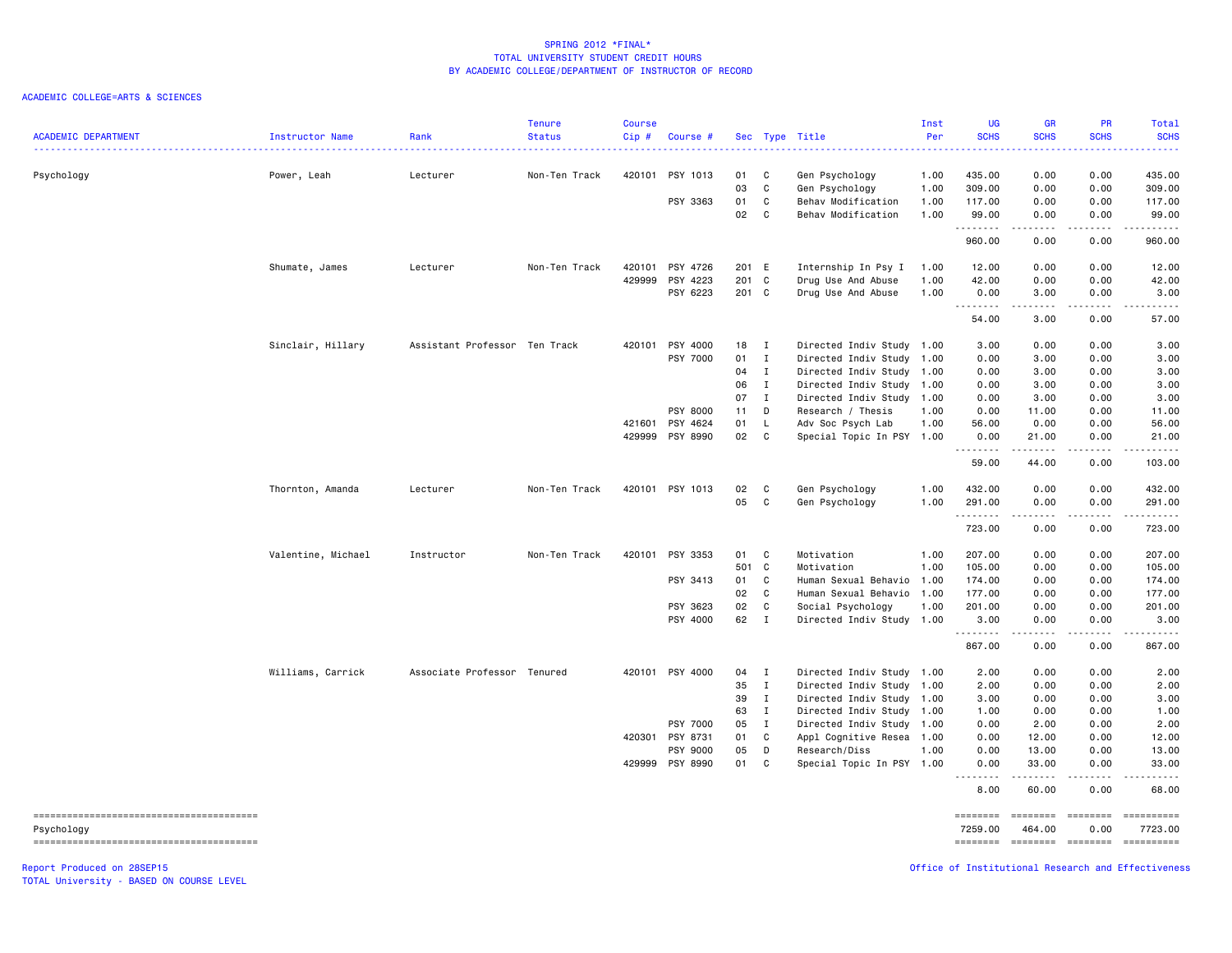### ACADEMIC COLLEGE=ARTS & SCIENCES

| <b>ACADEMIC DEPARTMENT</b> | Instructor Name     | Rank                              | <b>Tenure</b><br><b>Status</b> | <b>Course</b><br>Cip# | Course #        |          |              | Sec Type Title                         | Inst<br>Per  | <b>UG</b><br><b>SCHS</b> | <b>GR</b><br><b>SCHS</b> | PR<br><b>SCHS</b>            | Total<br><b>SCHS</b>                                                                                                            |
|----------------------------|---------------------|-----------------------------------|--------------------------------|-----------------------|-----------------|----------|--------------|----------------------------------------|--------------|--------------------------|--------------------------|------------------------------|---------------------------------------------------------------------------------------------------------------------------------|
| Sociology                  | Argeros, Grigoris   | Assistant Professor Ten Track     |                                |                       | 451101 SO 4803  | 01 C     |              | Social Research Prac 1.00              |              | 60.00                    | 0.00                     | 0.00<br>$\sim$ $\sim$ $\sim$ | 60.00<br>-----                                                                                                                  |
|                            |                     |                                   |                                |                       |                 |          |              |                                        |              | 60.00                    | 0.00                     | 0.00                         | 60.00                                                                                                                           |
|                            | Bohm, Maggie        | Grad Teach Assist                 | Not Applicable                 |                       | 451101 SO 1203  | 04<br>06 | C<br>C       | Marriage & Family<br>Marriage & Family | 1.00<br>1.00 | 228.00<br>228.00         | 0.00<br>0.00             | 0.00<br>0.00                 | 228.00<br>228.00                                                                                                                |
|                            |                     |                                   |                                |                       |                 |          |              |                                        |              | .<br>456.00              | 0.00                     | .<br>0.00                    | .<br>456.00                                                                                                                     |
|                            | Boyd, Robert        | Associate Professor Tenured       |                                |                       | 050201 AAS 2203 | 02       | $\mathbf{C}$ | Racial Minorities                      | 1.00         | 33.00                    | 0.00                     | 0.00                         | 33.00                                                                                                                           |
|                            |                     |                                   |                                |                       | 450201 AN 2203  | 02       | $\mathbf{C}$ | Racial Minorities                      | 1.00         | 18.00                    | 0.00                     | 0.00                         | 18.00                                                                                                                           |
|                            |                     |                                   |                                |                       | SO 2203         | 02       | C.           | Racial Minorities                      | 1.00         | 81.00                    | 0.00                     | 0.00                         | 81.00                                                                                                                           |
|                            |                     |                                   |                                |                       | 451101 S0 4303  | 01       | C            | Urban Sociology                        | 1.00         | 48.00                    | 0.00                     | 0.00                         | 48.00                                                                                                                           |
|                            |                     |                                   |                                |                       | SO 6303         | 01       | C            | Urban Sociology                        | 1.00         | 0.00                     | 9.00                     | 0.00                         | 9.00                                                                                                                            |
|                            |                     |                                   |                                |                       | SO 9000         | 04 D     |              | Research / Diss                        | 1.00         | 0.00<br>.                | 23.00                    | 0.00<br>.                    | 23.00<br>.                                                                                                                      |
|                            |                     |                                   |                                |                       |                 |          |              |                                        |              | 180.00                   | .<br>32.00               | 0.00                         | 212.00                                                                                                                          |
|                            | Brauner-Otto, Sarah | Assistant Professor Ten Track     |                                |                       | 451101 SO 1203  | 05       | $\mathbf{C}$ | Marriage & Family                      | 1.00         | 219.00                   | 0.00                     | 0.00                         | 219.00                                                                                                                          |
|                            |                     |                                   |                                |                       | SO 3213         | 01       | C            | Intr To Social Res                     | 1.00         | 72.00                    | 0.00                     | 0.00                         | 72.00                                                                                                                           |
|                            |                     |                                   |                                |                       | SO 8000         | 02 D     |              | Research / Thesis                      | 1.00         | 0.00<br>.                | 21.00<br>.               | 0.00<br>.                    | 21.00<br>.                                                                                                                      |
|                            |                     |                                   |                                |                       |                 |          |              |                                        |              | 291.00                   | 21.00                    | 0.00                         | 312.00                                                                                                                          |
|                            | Carr, Rhonda        | Assistant Professor Non-Ten Track |                                |                       | 440701 SW 2323  | 201 C    |              | Social Welfare Polic                   | 0.50         | 24.00                    | 0.00                     | 0.00                         | 24.00                                                                                                                           |
|                            |                     |                                   |                                |                       | SW 3513         | 201 C    |              | Social Work Pract I                    | 1.00         | 57.00                    | 0.00                     | 0.00                         | 57.00                                                                                                                           |
|                            |                     |                                   |                                |                       | SW 4000         | 201 I    |              | Directed Indiv Study                   | 1.00         | 3.00                     | 0.00                     | 0.00                         | 3.00                                                                                                                            |
|                            |                     |                                   |                                |                       |                 | 202 I    |              | Directed Indiv Study 1.00              |              | 3.00                     | 0.00                     | 0.00                         | 3.00                                                                                                                            |
|                            |                     |                                   |                                |                       |                 | 203 I    |              | Directed Indiv Study 1.00              |              | 3.00                     | 0.00                     | 0.00                         | 3.00                                                                                                                            |
|                            |                     |                                   |                                |                       |                 | 204 I    |              | Directed Indiv Study 1.00              |              | 2.00                     | 0.00                     | 0.00                         | 2.00                                                                                                                            |
|                            |                     |                                   |                                |                       |                 | 205 I    |              | Directed Indiv Study 1.00              |              | 2.00                     | 0.00                     | 0.00                         | 2.00                                                                                                                            |
|                            |                     |                                   |                                |                       |                 | 206 I    |              | Directed Indiv Study 1.00              |              | 2.00                     | 0.00                     | 0.00                         | 2.00                                                                                                                            |
|                            |                     |                                   |                                |                       | SW 4623         | 201 C    |              | Sw With The Aged                       | 0.50         | 30.00                    | 0.00                     | 0.00                         | 30.00                                                                                                                           |
|                            |                     |                                   |                                |                       | SW 4916         | 201 E    |              | Sw Fld Prac/Sem I                      | 1.00         | 144.00                   | 0.00                     | 0.00                         | 144.00                                                                                                                          |
|                            |                     |                                   |                                |                       | SW 4926         | 201 E    |              | Sw Fld Prac/Sem II                     | 1.00         | 144.00<br>.              | 0.00<br>.                | 0.00<br>.                    | 144.00<br>$\begin{array}{cccccccccc} \bullet & \bullet & \bullet & \bullet & \bullet & \bullet & \bullet & \bullet \end{array}$ |
|                            |                     |                                   |                                |                       |                 |          |              |                                        |              | 414.00                   | 0.00                     | 0.00                         | 414.00                                                                                                                          |
|                            | Chavez, Jacqueline  | Lecturer                          | Non-Ten Track                  | 450401                | CRM 3103        | 501 C    |              | Contemp Issues in CJ 1.00              |              | 87.00                    | 0.00                     | 0.00                         | 87.00                                                                                                                           |
|                            |                     |                                   |                                |                       | CRM 3363        | 01       | C            | Globalization and Cr 1.00              |              | 135.00                   | 0.00                     | 0.00                         | 135.00                                                                                                                          |
|                            |                     |                                   |                                |                       |                 |          |              |                                        |              | .<br>222.00              | .<br>0.00                | .<br>0.00                    | <u>.</u><br>222.00                                                                                                              |
|                            | Chi, Guangqing      | Assistant Professor Ten Track     |                                |                       | 451101 SO 4990  | 01       | C            | Special Topic In SO                    | 1.00         | 9.00                     | 0.00                     | 0.00                         | 9.00                                                                                                                            |
|                            |                     |                                   |                                |                       | SO 6990         | 01       | C            | Special Topic In SO                    | 1.00         | 0.00                     | 30.00                    | 0.00                         | 30.00                                                                                                                           |
|                            |                     |                                   |                                |                       | SO 9000         | 03       | <b>D</b>     | Research / Diss                        | 1.00         | 0.00<br><u>.</u>         | 13.00<br>.               | 0.00<br>.                    | 13.00<br>$\sim$                                                                                                                 |
|                            |                     |                                   |                                |                       |                 |          |              |                                        |              | 9.00                     | 43.00                    | 0.00                         | 52.00                                                                                                                           |
|                            | Cook, Amanda        | Lecturer                          | Non-Ten Track                  |                       | 450401 CRM 1003 | 201 C    |              | Crime & Justice in A 1.00              |              | 3.00                     | 0.00                     | 0.00                         | 3.00                                                                                                                            |
|                            |                     |                                   |                                |                       | CRM 3353        | 201 C    |              | Race, Crime & Justic 1.00              |              | 51.00                    | 0.00                     | 0.00                         | 51.00                                                                                                                           |
|                            |                     |                                   |                                |                       | CRM 4513        | 201 C    |              | Correctional Systems 1.00              |              | 42.00                    | 0.00                     | 0.00                         | 42.00                                                                                                                           |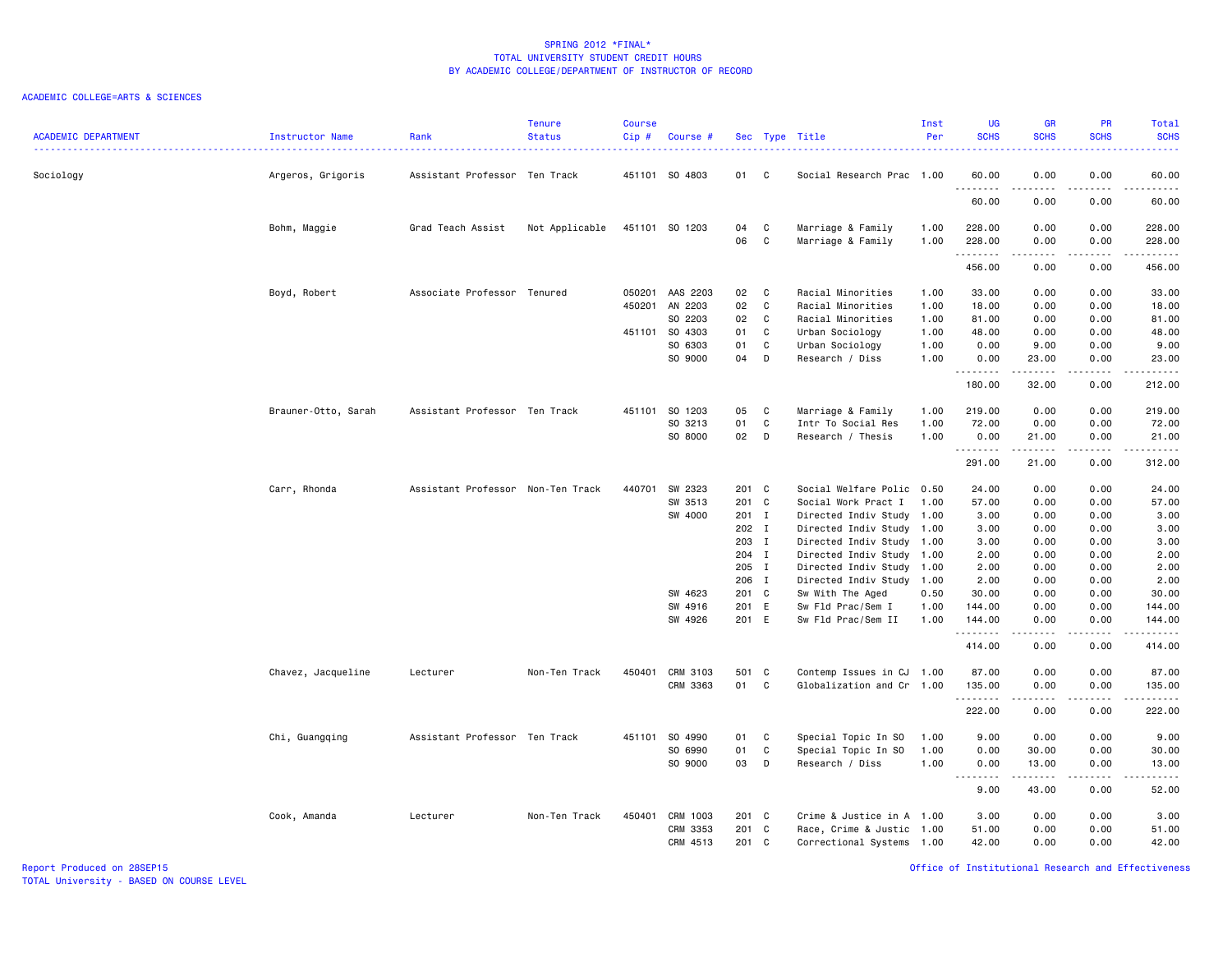| <b>ACADEMIC DEPARTMENT</b> | Instructor Name     | Rank                          | <b>Tenure</b><br><b>Status</b> | <b>Course</b><br>Cip# | Course #        |       |                | Sec Type Title            | Inst<br>Per | <b>UG</b><br><b>SCHS</b> | <b>GR</b><br><b>SCHS</b> | PR<br><b>SCHS</b>                   | Total<br><b>SCHS</b>                                                                                                                                          |
|----------------------------|---------------------|-------------------------------|--------------------------------|-----------------------|-----------------|-------|----------------|---------------------------|-------------|--------------------------|--------------------------|-------------------------------------|---------------------------------------------------------------------------------------------------------------------------------------------------------------|
|                            |                     |                               |                                |                       |                 |       |                |                           |             |                          |                          |                                     | .                                                                                                                                                             |
| Sociology                  | Cook, Amanda        | Lecturer                      | Non-Ten Track                  | 450401                | CRM 6513        | 201 C |                | Correctional Systems 1.00 |             | 0.00                     | 6.00                     | 0.00                                | 6.00                                                                                                                                                          |
|                            |                     |                               |                                |                       | SO 3353         | 201 C |                | Race, Crime & Justic      | 1.00        | 3.00                     | 0.00                     | 0.00                                | 3.00                                                                                                                                                          |
|                            |                     |                               |                                |                       | 451101 SO 1003  | 01 C  |                | Intro To Sociology        | 1.00        | 201.00                   | 0.00                     | 0.00                                | 201.00                                                                                                                                                        |
|                            |                     |                               |                                |                       | SO 4333         | 501 C |                | Sociology Of Sports       | 1.00        | 54.00                    | 0.00                     | 0.00                                | 54.00                                                                                                                                                         |
|                            |                     |                               |                                |                       | SO 6333         | 201 C |                | Sociology Of Sports       | 1.00        | 0.00                     | 3.00<br>.                | 0.00<br>$\sim$ $\sim$ $\sim$ $\sim$ | 3.00                                                                                                                                                          |
|                            |                     |                               |                                |                       |                 |       |                |                           |             | .<br>354.00              | 9.00                     | 0.00                                | ------<br>363.00                                                                                                                                              |
|                            | Cosgrove, Lindsey   | Lecturer                      | Non-Ten Track                  |                       | 440701 SW 2313  | 01 C  |                | Int Soc Work/Soc Wel 1.00 |             | 60.00<br>.               | 0.00<br>.                | 0.00<br>$\frac{1}{2}$               | 60.00<br>$\frac{1}{2} \left( \frac{1}{2} \right) \left( \frac{1}{2} \right) \left( \frac{1}{2} \right) \left( \frac{1}{2} \right) \left( \frac{1}{2} \right)$ |
|                            |                     |                               |                                |                       |                 |       |                |                           |             | 60.00                    | 0.00                     | 0.00                                | 60.00                                                                                                                                                         |
|                            | Cossman, Jeralynn   | Professor                     | Tenured                        |                       | 451101 S0 7000  | 01 I  |                | Directed Indiv Study      | 1.00        | 0.00                     | 6.00                     | 0.00                                | 6.00                                                                                                                                                          |
|                            |                     |                               |                                |                       | SO 8000         | 01    | D              | Research / Thesis         | 1.00        | 0.00                     | 16.00                    | 0.00                                | 16.00                                                                                                                                                         |
|                            |                     |                               |                                |                       | SO 9000         | 02    | D              | Research / Diss           | 1.00        | 0.00                     | 33.00                    | 0.00                                | 33.00                                                                                                                                                         |
|                            |                     |                               |                                |                       |                 |       |                |                           |             | --------<br>0.00         | .<br>55.00               | .<br>0.00                           | $\frac{1}{2} \left( \frac{1}{2} \right) \left( \frac{1}{2} \right) \left( \frac{1}{2} \right) \left( \frac{1}{2} \right) \left( \frac{1}{2} \right)$<br>55.00 |
|                            | Crudden, Adele      | Professor                     | Tenured                        |                       | 440701 SW 3213  | 01    | C              | Research Meth in SW       | 1.00        | 36.00                    | 0.00                     | 0.00                                | 36.00                                                                                                                                                         |
|                            |                     |                               |                                |                       | SW 4000         | 02    | $\mathbf{I}$   | Directed Indiv Study 1.00 |             | 2.00                     | 0.00                     | 0.00                                | 2.00                                                                                                                                                          |
|                            |                     |                               |                                |                       |                 |       |                |                           |             | .<br>38.00               | .<br>0.00                | .<br>0.00                           | $\frac{1}{2} \left( \frac{1}{2} \right) \left( \frac{1}{2} \right) \left( \frac{1}{2} \right) \left( \frac{1}{2} \right) \left( \frac{1}{2} \right)$<br>38.00 |
|                            | Dunaway, R. Gregory | Non-Faculty                   | Tenured                        |                       | 450401 CRM 1003 | 01    | C              | Crime & Justice in A 1.00 |             | 192.00                   | 0.00                     | 0.00                                | 192.00                                                                                                                                                        |
|                            |                     |                               |                                |                       | 451101 SO 9000  | 06    | $\Box$         | Research / Diss           | 1.00        | 0.00                     | 17.00                    | 0.00                                | 17.00                                                                                                                                                         |
|                            |                     |                               |                                |                       |                 |       |                |                           |             | .<br>192.00              | .<br>17.00               | .<br>0.00                           | $\sim$ $\sim$ $\sim$ $\sim$ $\sim$ $\sim$<br>209.00                                                                                                           |
|                            | Fageir, Siddig      | Lecturer                      | Non-Ten Track                  | 050201                | AAS 1063        | 01    | C.             | Intro to African Ame      | 1.00        | 129.00                   | 0.00                     | 0.00                                | 129.00                                                                                                                                                        |
|                            |                     |                               |                                |                       | 451101 S0 1203  | 07 C  |                | Marriage & Family         | 1.00        | 246.00                   | 0.00                     | 0.00                                | 246.00                                                                                                                                                        |
|                            |                     |                               |                                |                       |                 |       |                |                           |             | .<br>375.00              | 0.00                     | $\sim$ $\sim$ $\sim$<br>0.00        | .<br>375.00                                                                                                                                                   |
|                            | Glazar, Ann         | Lecturer                      | Non-Ten Track                  |                       | 440701 SW 4623  | 201 C |                | Sw With The Aged          | 0.50        | 30.00                    | 0.00                     | 0.00                                | 30.00                                                                                                                                                         |
|                            |                     |                               |                                |                       |                 |       |                |                           |             | .<br>30.00               | .<br>0.00                | $\frac{1}{2}$<br>0.00               | .<br>30.00                                                                                                                                                    |
|                            |                     |                               |                                |                       |                 |       |                |                           |             |                          |                          |                                     |                                                                                                                                                               |
|                            | Gochanour, Amanda   | Grad Teach Assist             | Not Applicable                 |                       | 050207 AN 1173  | 01 C  |                | Intro Gender Studies      | 1.00        | 21.00                    | 0.00                     | 0.00                                | 21.00                                                                                                                                                         |
|                            |                     |                               |                                |                       | GS 1173         | 01    | $\mathbf{C}$   | Introduction to Gend      | 1.00        | 63.00                    | 0.00                     | 0.00                                | 63.00                                                                                                                                                         |
|                            |                     |                               |                                |                       | SO 1173         | 01 C  |                | Intro Gender Studies 1.00 |             | 30.00<br>.               | 0.00<br>.                | 0.00<br>.                           | 30.00<br>.                                                                                                                                                    |
|                            |                     |                               |                                |                       |                 |       |                |                           |             | 114.00                   | 0.00                     | 0.00                                | 114.00                                                                                                                                                        |
|                            | Haynes, Stacy       | Assistant Professor Ten Track |                                |                       | 451101 SO 8000  | 05    | D              | Research / Thesis         | 1.00        | 0.00                     | 3.00                     | 0.00                                | 3.00                                                                                                                                                          |
|                            |                     |                               |                                |                       | SO 9000         | 08    | $\overline{D}$ | Research / Diss           | 1.00        | 0.00<br>.                | 5.00<br>.                | 0.00<br>$- - - -$                   | 5.00<br>.                                                                                                                                                     |
|                            |                     |                               |                                |                       |                 |       |                |                           |             | 0.00                     | 8.00                     | 0.00                                | 8.00                                                                                                                                                          |
|                            | Hopson, Latanya     | Lecturer                      | Non-Ten Track                  |                       | 440701 SW 4613  | 201 C |                | Child Welf Services       | 1.00        | 93.00<br>.               | 0.00<br>-----            | 0.00<br>.                           | 93.00<br>.                                                                                                                                                    |
|                            |                     |                               |                                |                       |                 |       |                |                           |             | 93.00                    | 0.00                     | 0.00                                | 93.00                                                                                                                                                         |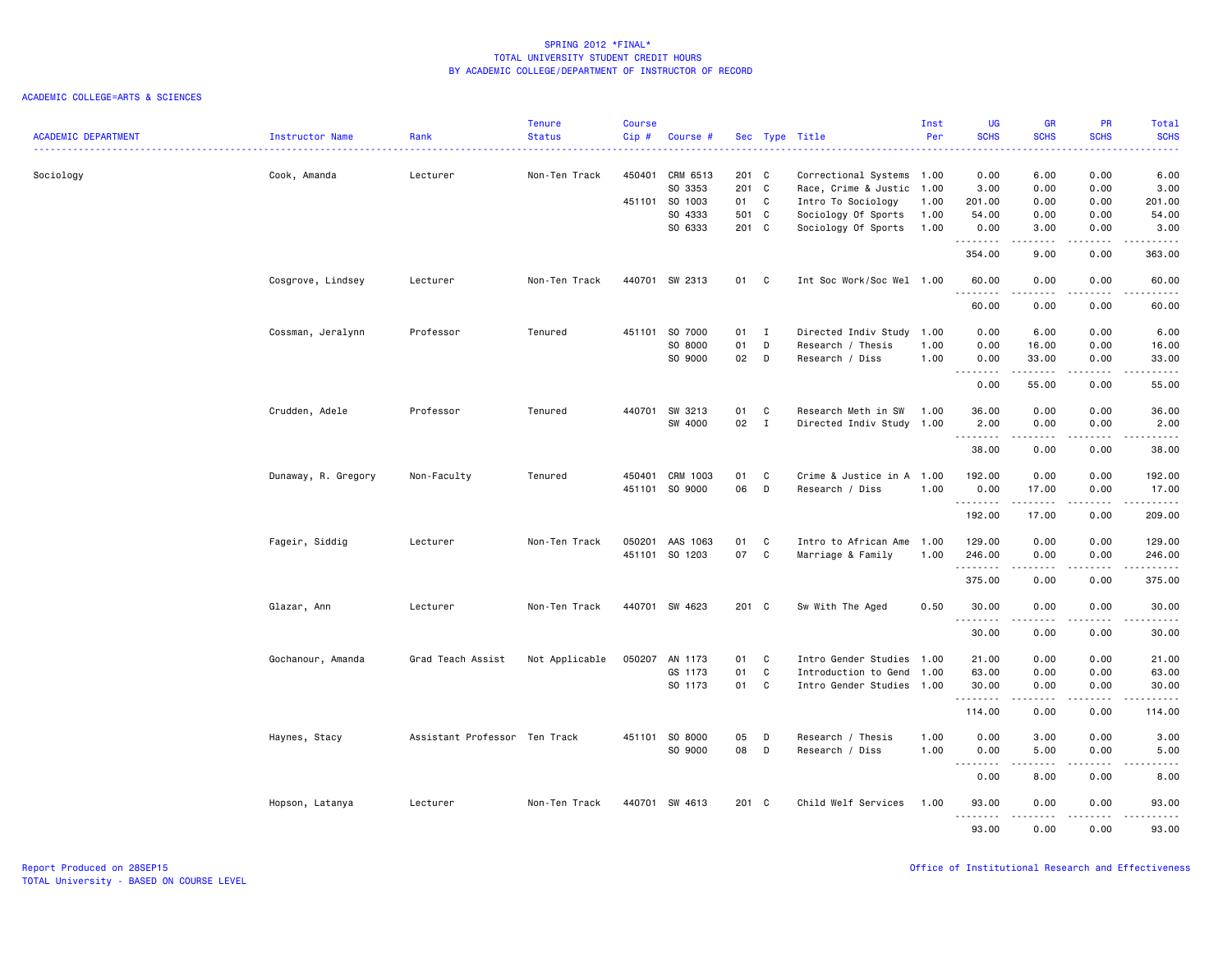| <b>ACADEMIC DEPARTMENT</b> | Instructor Name   | Rank                               | <b>Tenure</b><br><b>Status</b> | Course<br>Cip# | Course #                   |          |                          | Sec Type Title                         | Inst<br>Per  | <b>UG</b><br><b>SCHS</b> | <b>GR</b><br><b>SCHS</b> | PR<br><b>SCHS</b>     | Total<br><b>SCHS</b>                                                                                                                                           |
|----------------------------|-------------------|------------------------------------|--------------------------------|----------------|----------------------------|----------|--------------------------|----------------------------------------|--------------|--------------------------|--------------------------|-----------------------|----------------------------------------------------------------------------------------------------------------------------------------------------------------|
| Sociology                  | Hughey, Matthew   | Assistant Professor Ten Track      |                                | 450201         | 050201 AAS 2203<br>AN 2203 | 01<br>01 | <b>C</b><br>$\mathbf{C}$ | Racial Minorities<br>Racial Minorities | 1.00<br>1.00 | 24.00<br>15.00           | 0.00<br>0.00             | 0.00<br>0.00          | 24.00<br>15.00                                                                                                                                                 |
|                            |                   |                                    |                                |                | SO 2203                    | 01       | C                        | Racial Minorities                      | 1.00         | 66.00                    | 0.00                     | 0.00                  | 66.00                                                                                                                                                          |
|                            |                   |                                    |                                |                | 451101 SO 8233             | 01       | C                        | Qualitative Analysis                   | 1.00         | 0.00                     | 33.00                    | 0.00                  | 33.00                                                                                                                                                          |
|                            |                   |                                    |                                |                | SO 9000                    | 07 D     |                          | Research / Diss                        | 1.00         | 0.00<br>.                | 5.00                     | 0.00<br>.             | 5.00<br>.                                                                                                                                                      |
|                            |                   |                                    |                                |                |                            |          |                          |                                        |              | 105.00                   | 38.00                    | 0.00                  | 143.00                                                                                                                                                         |
|                            | Husain, Jonelle   | Lecturer                           | Non-Ten Track                  |                | 451101 SO 1103             | 01       | C <sub>1</sub>           | Contemp Social Prob                    | 1.00         | 192.00                   | 0.00                     | 0.00                  | 192.00                                                                                                                                                         |
|                            |                   |                                    |                                |                |                            | 04       | $\mathbf{C}$             | Contemp Social Prob                    | 1.00         | 225.00                   | 0.00                     | 0.00                  | 225.00                                                                                                                                                         |
|                            |                   |                                    |                                |                | SO 1203                    | 501 C    |                          | Marriage & Family                      | 1.00         | 81.00<br>.               | 0.00<br>.                | 0.00<br>.             | 81.00<br>.                                                                                                                                                     |
|                            |                   |                                    |                                |                |                            |          |                          |                                        |              | 498.00                   | 0.00                     | 0.00                  | 498.00                                                                                                                                                         |
|                            | Irizarry, Yasmiyn | Assistant Professor Ten Track      |                                |                | 451101 SO 8274             | 01       | B                        | Grad Soc Stat I                        | 1.00         | 0.00<br>.                | 64.00<br>$- - - - -$     | 0.00<br>$\frac{1}{2}$ | 64.00<br>$\frac{1}{2} \left( \frac{1}{2} \right) \left( \frac{1}{2} \right) \left( \frac{1}{2} \right) \left( \frac{1}{2} \right) \left( \frac{1}{2} \right)$  |
|                            |                   |                                    |                                |                |                            |          |                          |                                        |              | 0.00                     | 64.00                    | 0.00                  | 64.00                                                                                                                                                          |
|                            | Johnson, Jada     | Lecturer                           | Non-Ten Track                  |                | 440701 SW 3523             | 01       | C                        | Social Work Pract II                   | 1.00         | 63.00                    | 0.00                     | 0.00                  | 63.00                                                                                                                                                          |
|                            |                   |                                    |                                |                | SW 4633                    | 01       | C                        | Sw Health Care                         | 1.00         | 63.00                    | 0.00                     | 0.00                  | 63.00                                                                                                                                                          |
|                            |                   |                                    |                                |                |                            |          |                          |                                        |              | .                        | -----                    | الأعامات              | .                                                                                                                                                              |
|                            |                   |                                    |                                |                |                            |          |                          |                                        |              | 126.00                   | 0.00                     | 0.00                  | 126.00                                                                                                                                                         |
|                            | Jones, James      | Lecturer                           | Non-Ten Track                  |                | 451101 SO 1003             | 08       | $\mathbf{C}$             | Intro To Sociology                     | 1.00         | 453.00                   | 0.00                     | 0.00                  | 453.00                                                                                                                                                         |
|                            |                   |                                    |                                |                | SO 9000                    | 09       | D                        | Research / Diss                        | 1.00         | 0.00                     | 9.00                     | 0.00                  | 9.00                                                                                                                                                           |
|                            |                   |                                    |                                |                |                            |          |                          |                                        |              | .                        | -----                    | .                     | .                                                                                                                                                              |
|                            |                   |                                    |                                |                |                            |          |                          |                                        |              | 453.00                   | 9.00                     | 0.00                  | 462.00                                                                                                                                                         |
|                            | Kasu, Bishal      | Grad Teach Assist                  | Not Applicable                 |                | 451101 SO 1203             | 09 C     |                          | Marriage & Family                      | 1.00         | 108.00                   | 0.00                     | 0.00                  | 108.00                                                                                                                                                         |
|                            |                   |                                    |                                |                |                            |          |                          |                                        |              | .                        |                          |                       | .                                                                                                                                                              |
|                            |                   |                                    |                                |                |                            |          |                          |                                        |              | 108.00                   | 0.00                     | 0.00                  | 108.00                                                                                                                                                         |
|                            | Keith, William    | Grad Teach Assist                  | Not Applicable                 |                | 451101 SO 1003             | 02 C     |                          | Intro To Sociology                     | 1.00         | 225.00                   | 0.00                     | 0.00                  | 225.00                                                                                                                                                         |
|                            |                   |                                    |                                |                |                            |          |                          |                                        |              | <u>.</u>                 | .                        | .                     | .                                                                                                                                                              |
|                            |                   |                                    |                                |                |                            |          |                          |                                        |              | 225.00                   | 0.00                     | 0.00                  | 225.00                                                                                                                                                         |
|                            | Kelly, Kimberly   | Assistant Professor Ten Track      |                                | 380201         | SO 3333                    | 01       | C                        | Society And Religion                   | 1.00         | 81.00                    | 0.00                     | 0.00                  | 81.00                                                                                                                                                          |
|                            |                   |                                    |                                |                | 451101 S0 4403             | 01       | C                        | Sociology of Gender                    | 1.00         | 51.00                    | 0.00                     | 0.00                  | 51.00                                                                                                                                                          |
|                            |                   |                                    |                                |                | SO 6403                    | 01       | C                        | Sociology of Gender                    | 1.00         | 0.00                     | 6.00                     | 0.00                  | 6.00                                                                                                                                                           |
|                            |                   |                                    |                                |                | SO 9000                    | 01       | $\mathsf{D}$             | Research / Diss                        | 1.00         | 0.00                     | 11.00                    | 0.00                  | 11.00                                                                                                                                                          |
|                            |                   |                                    |                                |                |                            |          |                          |                                        |              | .<br>132.00              | 17.00                    | .<br>0.00             | $\frac{1}{2} \left( \frac{1}{2} \right) \left( \frac{1}{2} \right) \left( \frac{1}{2} \right) \left( \frac{1}{2} \right) \left( \frac{1}{2} \right)$<br>149.00 |
|                            |                   |                                    |                                |                |                            |          |                          |                                        |              |                          |                          |                       |                                                                                                                                                                |
|                            | Lane, Shannon     | Lecturer                           | Non-Ten Track                  |                | 451101 SO 1003             | 04       | $\mathbf{C}$             | Intro To Sociology                     | 1.00         | 240.00                   | 0.00                     | 0.00                  | 240.00                                                                                                                                                         |
|                            |                   |                                    |                                |                |                            | 06       | C                        | Intro To Sociology                     | 1.00         | 282.00                   | 0.00                     | 0.00                  | 282.00                                                                                                                                                         |
|                            |                   |                                    |                                |                | SO 1203                    | 03       | $\mathbf{C}$             | Marriage & Family                      | 1.00         | 291.00<br>.              | 0.00<br>.                | 0.00<br>$\frac{1}{2}$ | 291.00<br>.                                                                                                                                                    |
|                            |                   |                                    |                                |                |                            |          |                          |                                        |              | 813.00                   | 0.00                     | 0.00                  | 813.00                                                                                                                                                         |
|                            | Lay, David        | Grad Research Assis Not Applicable |                                |                | 451101 SO 1103             | 03       | C                        | Contemp Social Prob                    | 1.00         | 219.00                   | 0.00                     | 0.00                  | 219.00                                                                                                                                                         |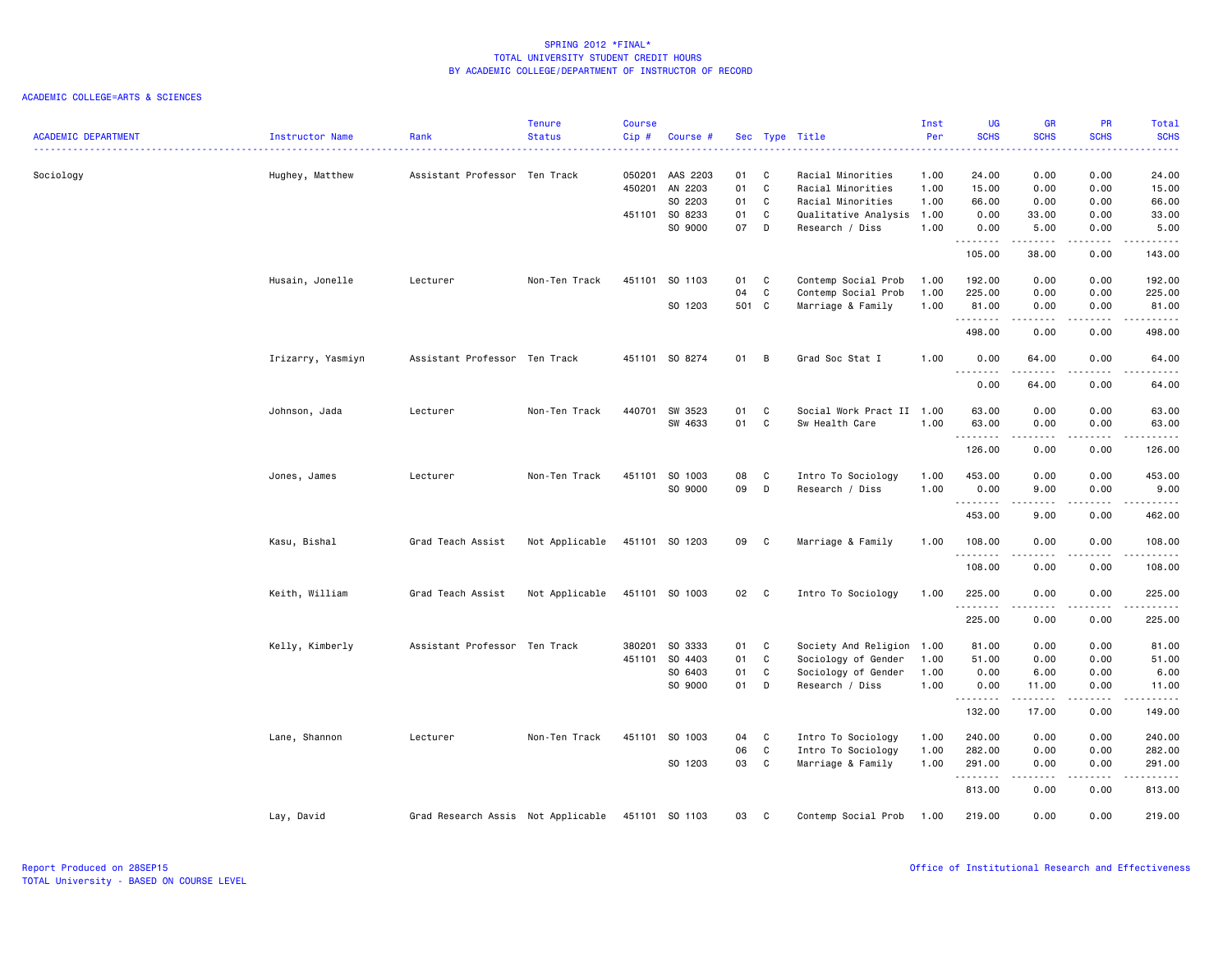| <b>ACADEMIC DEPARTMENT</b> | Instructor Name    | Rank                          | <b>Tenure</b><br><b>Status</b> | <b>Course</b><br>Cip# | Course #                  |            |              | Sec Type Title                            | Inst<br>Per  | <b>UG</b><br><b>SCHS</b> | <b>GR</b><br><b>SCHS</b> | <b>PR</b><br><b>SCHS</b>                                                                                                          | Total<br><b>SCHS</b>                                                                                                                                          |
|----------------------------|--------------------|-------------------------------|--------------------------------|-----------------------|---------------------------|------------|--------------|-------------------------------------------|--------------|--------------------------|--------------------------|-----------------------------------------------------------------------------------------------------------------------------------|---------------------------------------------------------------------------------------------------------------------------------------------------------------|
|                            |                    |                               |                                |                       |                           |            |              |                                           |              | .<br>219.00              | -----<br>0.00            | $\frac{1}{2}$<br>0.00                                                                                                             | 219.00                                                                                                                                                        |
| Sociology                  | Mason, Philip      | Lecturer                      | Non-Ten Track                  |                       | 451101 SO 1203            | 01         | C            | Marriage & Family                         | 1.00         | 141.00                   | 0.00                     | 0.00                                                                                                                              | 141.00                                                                                                                                                        |
|                            |                    |                               |                                |                       |                           | 02         | C            | Marriage & Family                         | 1.00         | 198.00<br>.              | 0.00<br>.                | 0.00<br>.                                                                                                                         | 198.00<br>.                                                                                                                                                   |
|                            |                    |                               |                                |                       |                           |            |              |                                           |              | 339.00                   | 0.00                     | 0.00                                                                                                                              | 339.00                                                                                                                                                        |
|                            | Mathers, Scott     | Lecturer                      | Non-Ten Track                  |                       | 451101 SO 1003<br>SO 1103 | 03<br>02 C | C            | Intro To Sociology<br>Contemp Social Prob | 1.00<br>1.00 | 255.00<br>189.00         | 0.00<br>0.00             | 0.00<br>0.00                                                                                                                      | 255.00<br>189.00                                                                                                                                              |
|                            |                    |                               |                                |                       |                           |            |              |                                           |              | .<br>444.00              | .<br>0.00                | .<br>0.00                                                                                                                         | $\begin{array}{cccccccccccccc} \bullet & \bullet & \bullet & \bullet & \bullet & \bullet & \bullet & \bullet \end{array}$<br>444.00                           |
|                            | Matthews, Shelley  | Assistant Professor Ten Track |                                | 450401                | CRM 2003                  | 01         | C            | Crime Justice Inequa 1.00                 |              | 111.00                   | 0.00                     | 0.00                                                                                                                              | 111.00                                                                                                                                                        |
|                            |                    |                               |                                |                       | CRM 3343                  | 01         | C            | Gender, Crime & Justi 1.00                |              | 69.00                    | 0.00                     | 0.00                                                                                                                              | 69.00                                                                                                                                                         |
|                            |                    |                               |                                |                       | 451101 SO 3343            | 01         | C            | Gender, Crime & Just 1.00                 |              | 54.00<br>.               | 0.00                     | 0.00                                                                                                                              | 54.00<br>$\frac{1}{2} \left( \frac{1}{2} \right) \left( \frac{1}{2} \right) \left( \frac{1}{2} \right) \left( \frac{1}{2} \right) \left( \frac{1}{2} \right)$ |
|                            |                    |                               |                                |                       |                           |            |              |                                           |              | 234.00                   | 0.00                     | 0.00                                                                                                                              | 234.00                                                                                                                                                        |
|                            | McClure, Timothy   | Lecturer                      | Non-Ten Track                  | 450401                | CRM 1003                  | 02         | $\mathbf{C}$ | Crime & Justice in A 1.00                 |              | 201.00                   | 0.00                     | 0.00                                                                                                                              | 201.00                                                                                                                                                        |
|                            |                    |                               |                                |                       | CRM 4513                  | 01         | C            | Correctional Systems                      | 1.00         | 81.00                    | 0.00                     | 0.00                                                                                                                              | 81.00                                                                                                                                                         |
|                            |                    |                               |                                |                       | 451101 SO 4513            | 01         | C            | Correctional Systems 1.00                 |              | 18.00<br>.               | 0.00<br>.                | 0.00<br>.                                                                                                                         | 18.00<br>.                                                                                                                                                    |
|                            |                    |                               |                                |                       |                           |            |              |                                           |              | 300.00                   | 0.00                     | 0.00                                                                                                                              | 300.00                                                                                                                                                        |
|                            | McKee, Colleen     | Non-Faculty                   | Not Applicable                 |                       | 451101 SO 4233            | 501 C      |              | Juvenile Delinquency 1.00                 |              | 87.00<br>.               | 0.00<br>.                | 0.00<br>$\frac{1}{2} \left( \frac{1}{2} \right) \left( \frac{1}{2} \right) \left( \frac{1}{2} \right) \left( \frac{1}{2} \right)$ | 87.00<br>.                                                                                                                                                    |
|                            |                    |                               |                                |                       |                           |            |              |                                           |              | 87.00                    | 0.00                     | 0.00                                                                                                                              | 87.00                                                                                                                                                         |
|                            | McKinley, Kenya    | Instructor                    | Non-Ten Track                  | 440701                | SW 3513                   | 01         | C            | Social Work Pract I                       | 1.00         | 30.00                    | 0.00                     | 0.00                                                                                                                              | 30.00                                                                                                                                                         |
|                            |                    |                               |                                |                       | SW 4613                   | 01         | C            | Child Welf Services                       | 1.00         | 96.00                    | 0.00                     | 0.00                                                                                                                              | 96.00<br>د د د د د                                                                                                                                            |
|                            |                    |                               |                                |                       |                           |            |              |                                           |              | 126.00                   | 0.00                     | 0.00                                                                                                                              | 126.00                                                                                                                                                        |
|                            | Netadj, Mehrzad    | Non-Faculty                   | Not Applicable                 |                       | 451101 SO 1003            | 501 C      |              | Intro To Sociology                        | 1.00         | 72.00<br>.               | 0.00                     | 0.00<br>$\sim$ $\sim$ $\sim$ $\sim$                                                                                               | 72.00<br>د د د د د .                                                                                                                                          |
|                            |                    |                               |                                |                       |                           |            |              |                                           |              | 72.00                    | 0.00                     | 0.00                                                                                                                              | 72.00                                                                                                                                                         |
|                            | Parisi, Domenico   | Non-Faculty                   | Tenured                        |                       | 451101 SO 8000            | 04         | D            | Research / Thesis                         | 1.00         | 0.00<br>.                | 3.00                     | 0.00                                                                                                                              | 3.00<br>$\frac{1}{2} \left( \frac{1}{2} \right) \left( \frac{1}{2} \right) \left( \frac{1}{2} \right) \left( \frac{1}{2} \right) \left( \frac{1}{2} \right)$  |
|                            |                    |                               |                                |                       |                           |            |              |                                           |              | 0.00                     | 3.00                     | 0.00                                                                                                                              | 3.00                                                                                                                                                          |
|                            | Peterson, Lindsey  | Assistant Professor Ten Track |                                |                       | 451101 SO 8113            | 01         | <b>S</b>     | Gr Social Theory II                       | 1.00         | 0.00                     | 30.00                    | 0.00                                                                                                                              | 30.00                                                                                                                                                         |
|                            |                    |                               |                                |                       | SO 8990                   | 02 C       |              | Special Topic In SO                       | 1.00         | 0.00                     | 7.00                     | 0.00                                                                                                                              | 7.00<br>.                                                                                                                                                     |
|                            |                    |                               |                                |                       |                           |            |              |                                           |              | 0.00                     | 37.00                    | 0.00                                                                                                                              | 37.00                                                                                                                                                         |
|                            | Pilkinton, Melinda | Assistant Professor Ten Track |                                |                       | 440701 SW 4713            | 01         | - S          | Sen Sem Social Work                       | 1.00         | 51.00                    | 0.00                     | 0.00                                                                                                                              | 51.00                                                                                                                                                         |
|                            |                    |                               |                                |                       | SW 4916                   | 01         | E            | Sw Fld Prac/Sem I                         | 1.00         | 72.00                    | 0.00                     | 0.00                                                                                                                              | 72.00                                                                                                                                                         |
|                            |                    |                               |                                |                       | SW 4926                   | 01         | E            | Sw Fld Prac/Sem II                        | 1.00         | 72.00                    | 0.00                     | 0.00                                                                                                                              | 72.00                                                                                                                                                         |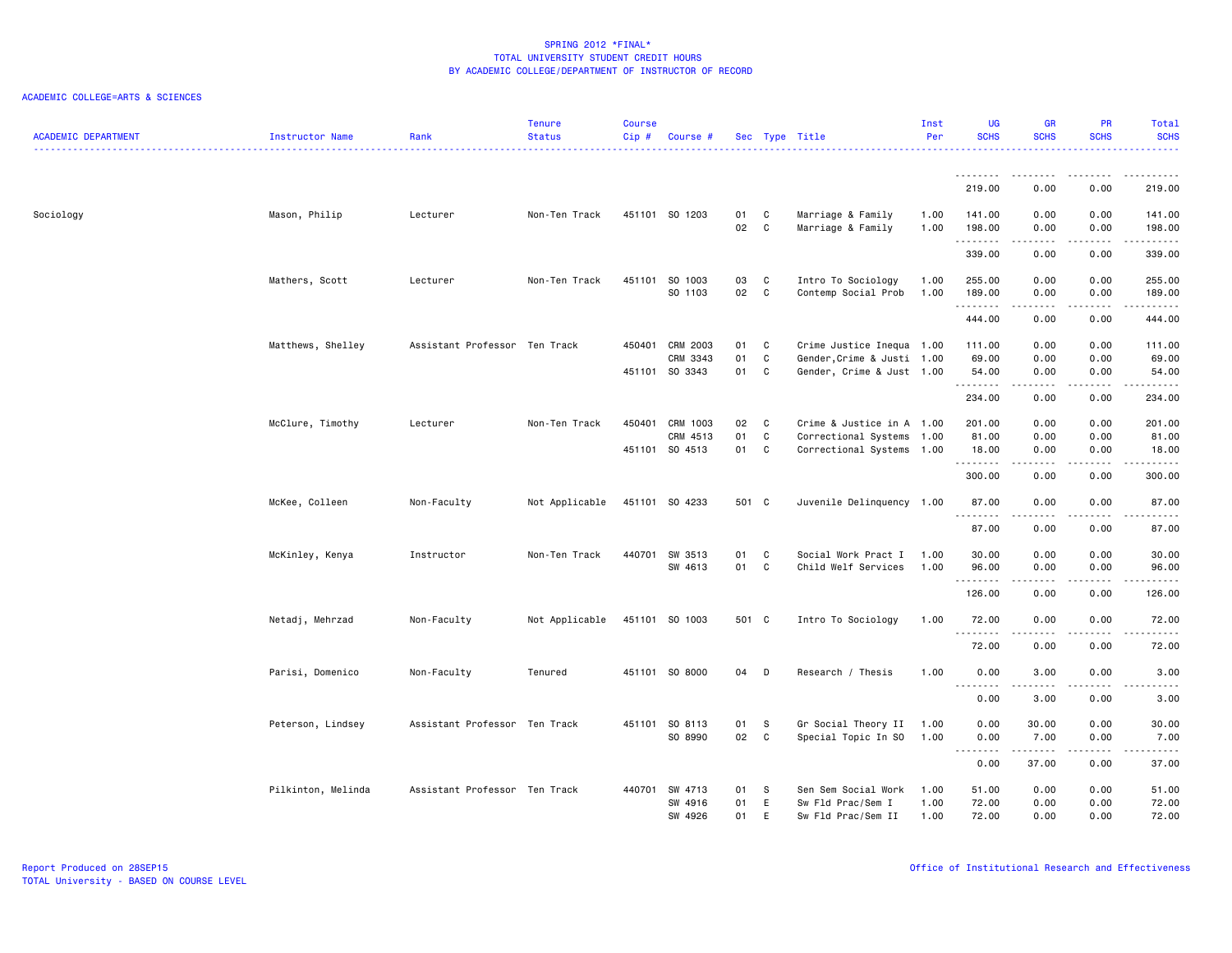### ACADEMIC COLLEGE=ARTS & SCIENCES

| <b>ACADEMIC DEPARTMENT</b> | Instructor Name   | Rank                          | <b>Tenure</b><br><b>Status</b> | <b>Course</b><br>$Cip \#$ | Course #                  |          |                            | Sec Type Title                       | Inst<br>Per  | UG<br><b>SCHS</b>   | <b>GR</b><br><b>SCHS</b>                                                                                                | PR<br><b>SCHS</b>     | Total<br><b>SCHS</b>                                                                                                                                           |
|----------------------------|-------------------|-------------------------------|--------------------------------|---------------------------|---------------------------|----------|----------------------------|--------------------------------------|--------------|---------------------|-------------------------------------------------------------------------------------------------------------------------|-----------------------|----------------------------------------------------------------------------------------------------------------------------------------------------------------|
|                            |                   |                               |                                |                           |                           |          |                            |                                      |              |                     |                                                                                                                         |                       |                                                                                                                                                                |
|                            |                   |                               |                                |                           |                           |          |                            |                                      |              | 195.00              | 0.00                                                                                                                    | 0.00                  | 195.00                                                                                                                                                         |
| Sociology                  | Rader, Nicole     | Associate Professor Tenured   |                                |                           | 450401 CRM 4803           | 01       | C                          | Senior Sem in Crimin                 | 1.00         | 99.00               | 0.00                                                                                                                    | 0.00                  | 99.00                                                                                                                                                          |
|                            |                   |                               |                                |                           | 451101 SO 8000<br>SO 9000 | 03<br>05 | D<br>$\mathsf{D}$          | Research / Thesis<br>Research / Diss | 1.00<br>1.00 | 0.00<br>0.00        | 3.00<br>31.00                                                                                                           | 0.00<br>0.00          | 3.00<br>31.00                                                                                                                                                  |
|                            |                   |                               |                                |                           |                           |          |                            |                                      |              | .                   |                                                                                                                         | .                     | .                                                                                                                                                              |
|                            |                   |                               |                                |                           |                           |          |                            |                                      |              | 99.00               | 34.00                                                                                                                   | 0.00                  | 133.00                                                                                                                                                         |
|                            | Reed, Michael     | Grad Teach Assist             | Not Applicable                 |                           | 451101 SO 1003            | 07       | C                          | Intro To Sociology                   | 1.00         | 219.00              | 0.00                                                                                                                    | 0.00                  | 219.00                                                                                                                                                         |
|                            |                   |                               |                                |                           |                           | 09       | $\mathbf{C}$               | Intro To Sociology                   | 1.00         | 231.00<br>.         | 0.00                                                                                                                    | 0.00<br>.             | 231.00                                                                                                                                                         |
|                            |                   |                               |                                |                           |                           |          |                            |                                      |              | 450.00              | .<br>0.00                                                                                                               | 0.00                  | 450.00                                                                                                                                                         |
|                            | Schewe, Rebecca   | Assistant Professor Ten Track |                                |                           | 450201 AN 4173            | 01 C     |                            | Environment-Society                  | 1.00         | 15.00               | 0.00                                                                                                                    | 0.00                  | 15.00                                                                                                                                                          |
|                            |                   |                               |                                |                           | AN 6173                   | 01       | C                          | Environment-Society                  | 1.00         | 0.00                | 6.00                                                                                                                    | 0.00                  | 6.00                                                                                                                                                           |
|                            |                   |                               |                                |                           | SO 4173                   | 01       | C                          | Environment-Society                  | 1.00         | 33.00               | 0.00                                                                                                                    | 0.00                  | 33.00                                                                                                                                                          |
|                            |                   |                               |                                |                           | SO 6173                   | 01 C     |                            | Environment-Society                  | 1.00         | 0.00<br>. <b>.</b>  | 9.00<br>-----                                                                                                           | 0.00<br>بالمحامر      | 9.00<br>$\sim$ $\sim$ $\sim$ $\sim$ $\sim$                                                                                                                     |
|                            |                   |                               |                                |                           |                           |          |                            |                                      |              | 48.00               | 15.00                                                                                                                   | 0.00                  | 63.00                                                                                                                                                          |
|                            | Smith, Heidi      | Grad Teach Assist             | Not Applicable                 |                           | 451101 SO 1003            | 05       | $\overline{\phantom{a}}$ C | Intro To Sociology                   | 1.00         | 174.00<br>.         | 0.00<br>.                                                                                                               | 0.00<br>د د د د       | 174.00<br>.                                                                                                                                                    |
|                            |                   |                               |                                |                           |                           |          |                            |                                      |              | 174.00              | 0.00                                                                                                                    | 0.00                  | 174.00                                                                                                                                                         |
|                            | Sparks, Jessica   | Lecturer                      | Non-Ten Track                  |                           | 451101 SO 3013            | 01       | - C                        | Soc & The Indiv                      | 1.00         | 96.00               | 0.00                                                                                                                    | 0.00                  | 96.00                                                                                                                                                          |
|                            |                   |                               |                                |                           |                           |          |                            |                                      |              | .<br>96.00          | 0.00                                                                                                                    | ----<br>0.00          | $- - - - -$<br>96.00                                                                                                                                           |
|                            | Swan, Courtney    | Lecturer                      | Non-Ten Track                  |                           | 440701 SW 2323            | 01 C     |                            | Social Welfare Polic 1.00            |              | 90.00               | 0.00                                                                                                                    | 0.00                  | 90.00                                                                                                                                                          |
|                            |                   |                               |                                |                           |                           |          |                            |                                      |              | 90.00               | 0.00                                                                                                                    | 0.00                  | $\frac{1}{2} \left( \frac{1}{2} \right) \left( \frac{1}{2} \right) \left( \frac{1}{2} \right) \left( \frac{1}{2} \right) \left( \frac{1}{2} \right)$<br>90.00  |
|                            | Swindell, Marian  | Non-Faculty                   | Tenured                        |                           | 440701 SW 3023            | 201 C    |                            | Hum Beh Soc Envir II 1.00            |              | 57.00               | 0.00                                                                                                                    | 0.00                  | 57.00                                                                                                                                                          |
|                            |                   |                               |                                |                           | SW 3213                   | 201 C    |                            | Research Meth in SW                  | 1.00         | 48.00               | 0.00                                                                                                                    | 0.00                  | 48.00                                                                                                                                                          |
|                            |                   |                               |                                |                           |                           |          |                            |                                      |              | <u>.</u><br>105.00  | 0.00                                                                                                                    | $\frac{1}{2}$<br>0.00 | $\frac{1}{2} \left( \frac{1}{2} \right) \left( \frac{1}{2} \right) \left( \frac{1}{2} \right) \left( \frac{1}{2} \right) \left( \frac{1}{2} \right)$<br>105.00 |
|                            | Van Every, Eugene | Lecturer                      | Non-Ten Track                  |                           | 440701 SW 2323            | 201 C    |                            | Social Welfare Polic 0.50            |              | 24.00               | 0.00                                                                                                                    | 0.00                  | 24.00                                                                                                                                                          |
|                            |                   |                               |                                |                           |                           |          |                            |                                      |              | . <b>.</b><br>24.00 | 0.00                                                                                                                    | 0.00                  | .<br>24.00                                                                                                                                                     |
|                            | Vasquez, Lauren   | Grad Teach Assist             | Not Applicable                 |                           | 450401 CRM 1003           | 501 C    |                            | Crime & Justice in A 1.00            |              | 81.00               | 0.00                                                                                                                    | 0.00                  | 81.00                                                                                                                                                          |
|                            |                   |                               |                                |                           |                           |          |                            |                                      |              | 81.00               | $\begin{array}{cccccccccccccc} \bullet & \bullet & \bullet & \bullet & \bullet & \bullet & \bullet \end{array}$<br>0.00 | .<br>0.00             | .<br>81.00                                                                                                                                                     |
|                            | Weiss, Harald     | Assistant Professor Ten Track |                                |                           | 450401 CRM 4233           | 01       | $\mathbf{C}$               | Juvenile Delinquency                 | 1.00         | 60.00               | 0.00                                                                                                                    | 0.00                  | 60.00                                                                                                                                                          |
|                            |                   |                               |                                |                           | CRM 4253                  | 01       | C                          | White Collar Crime                   | 1.00         | 135.00              | 0.00                                                                                                                    | 0.00                  | 135.00                                                                                                                                                         |
|                            |                   |                               |                                |                           | SO 4253                   | 01       | C                          | White Collar Crime                   | 1.00         | 33.00               | 0.00                                                                                                                    | 0.00                  | 33.00                                                                                                                                                          |
|                            |                   |                               |                                |                           | SO 6253                   | 01       | $\mathbf{C}$               | White Collar Crime                   | 1.00         | 0.00                | 18.00                                                                                                                   | 0.00                  | 18.00                                                                                                                                                          |
|                            |                   |                               |                                |                           | 451101 SO 3313            | 01       | C                          | Deviant Behavior                     | 1.00         | 141.00              | 0.00                                                                                                                    | 0.00                  | 141.00                                                                                                                                                         |
|                            |                   |                               |                                |                           | SO 4000                   | 01       | I                          | Directed Indiv Study                 | 1.00         | 1.00                | 0.00                                                                                                                    | 0.00                  | 1.00                                                                                                                                                           |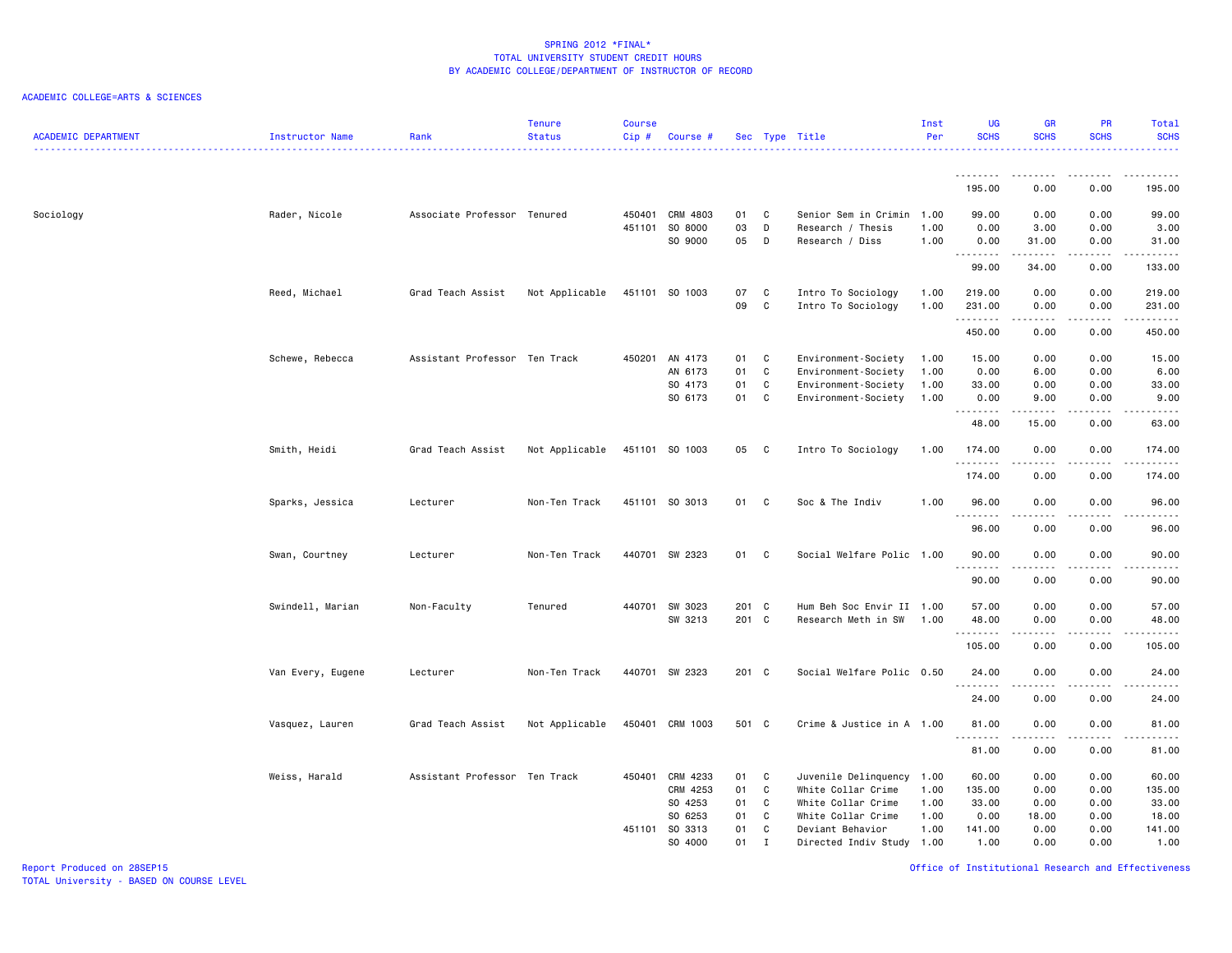|                            |                   |                               | <b>Tenure</b> | <b>Course</b> |          |       |                           | Inst | <b>UG</b>                 | <b>GR</b>   | <b>PR</b>         | Total                 |
|----------------------------|-------------------|-------------------------------|---------------|---------------|----------|-------|---------------------------|------|---------------------------|-------------|-------------------|-----------------------|
| <b>ACADEMIC DEPARTMENT</b> | Instructor Name   | Rank                          | <b>Status</b> | $Cip$ #       | Course # |       | Sec Type Title            | Per  | <b>SCHS</b>               | <b>SCHS</b> | <b>SCHS</b>       | <b>SCHS</b>           |
|                            |                   |                               |               |               |          |       |                           |      |                           |             |                   |                       |
| Sociology                  | Weiss, Harald     | Assistant Professor Ten Track |               | 451101        | SO 4233  | 01 C  | Juvenile Delinquency 1.00 |      | 78.00                     | 0.00        | 0.00              | 78.00                 |
|                            |                   |                               |               |               | SO 6233  | 01 C  | Juvenile Delinquency 1.00 |      | 0.00                      | 9.00        | 0.00              | 9.00                  |
|                            |                   |                               |               |               |          |       |                           |      | - - - - - - - -<br>448.00 | 27.00       | ---------<br>0.00 | .<br>475.00           |
|                            | Whetstone, Tamara | Lecturer                      | Non-Ten Track | 440701        | SW 3013  | 501 C | Hum Beh Soc Envir I       | 1.00 | 87.00                     | 0.00        | 0.00<br>--------  | 87.00<br>.            |
|                            |                   |                               |               |               |          |       |                           |      | 87.00                     | 0.00        | 0.00              | 87.00                 |
|                            | Young, Sarah      | Lecturer                      | Non-Ten Track | 440701        | SW 3003  | 01 C  | Populations at-risk       | 1.00 | 87.00                     | 0.00        | 0.00              | 87.00                 |
|                            |                   |                               |               |               | SW 3023  | 01 C  | Hum Beh Soc Envir II 1.00 |      | 78.00                     | 0.00        | 0.00              | 78.00                 |
|                            |                   |                               |               |               | SW 3533  | 01 C  | Soc Work w/Commun &       | 1.00 | 60.00                     | 0.00        | 0.00              | 60.00                 |
|                            |                   |                               |               |               |          |       |                           |      | - - - - - - - -<br>225.00 | 0.00        | --------<br>0.00  | ------<br>225.00      |
|                            |                   |                               |               |               |          |       |                           |      | ========                  |             |                   | $=$ = = = = = = = = = |
| Sociology                  |                   |                               |               |               |          |       |                           |      | 9291.00                   | 429.00      | 0.00              | 9720.00               |
|                            |                   |                               |               |               |          |       |                           |      | ========                  | ========    | --------          | $=$ = = = = = = = = = |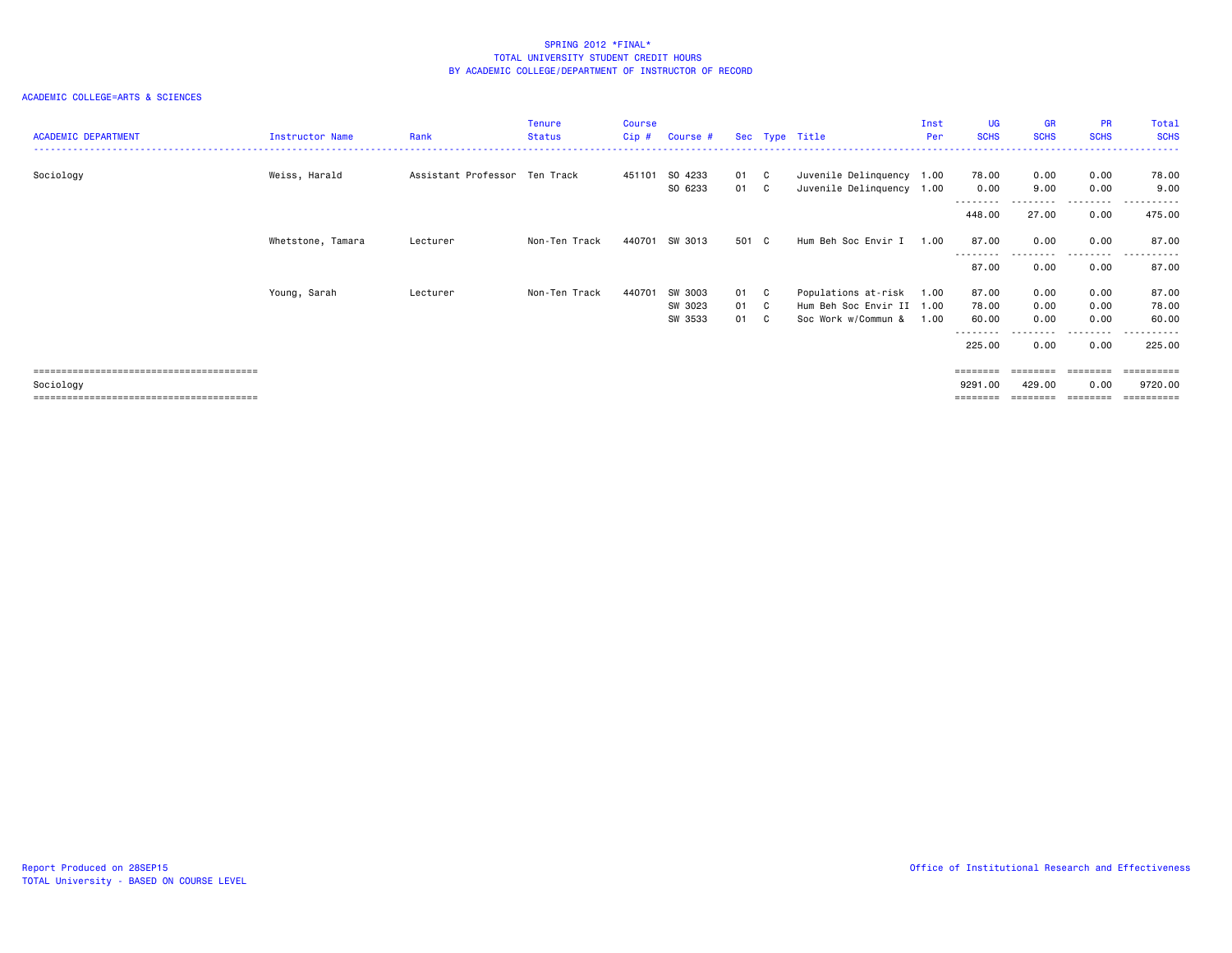#### ACADEMIC COLLEGE=BUSINESS

| <b>ACADEMIC DEPARTMENT</b> | Instructor Name    | Rank                          | <b>Tenure</b><br><b>Status</b> | <b>Course</b><br>$Cip$ # | Course #                    |             |                | Sec Type Title                             | Inst<br>Per  | <b>UG</b><br><b>SCHS</b> | <b>GR</b><br><b>SCHS</b> | PR<br><b>SCHS</b>  | Total<br><b>SCHS</b><br>$\frac{1}{2} \left( \frac{1}{2} \right) \left( \frac{1}{2} \right) \left( \frac{1}{2} \right) \left( \frac{1}{2} \right)$ |
|----------------------------|--------------------|-------------------------------|--------------------------------|--------------------------|-----------------------------|-------------|----------------|--------------------------------------------|--------------|--------------------------|--------------------------|--------------------|---------------------------------------------------------------------------------------------------------------------------------------------------|
| Accounting                 | Addy, Noel         | Associate Professor Tenured   |                                | 520301                   | ACC 3033                    | 01<br>02    | C<br>C         | Intermediate Acc II<br>Intermediate Acc II | 1.00<br>1.00 | 117.00<br>165.00         | 0.00<br>0.00             | 0.00<br>0.00       | 117.00<br>165.00                                                                                                                                  |
|                            |                    |                               |                                |                          | ACC 8053<br>520399 ACC 8112 | 01<br>511 C | C              | Fin Acc Policy<br>Fin & Acc Rpt Anal       | 1.00<br>1.00 | 0.00<br>0.00             | 96.00<br>16.00           | 0.00<br>0.00       | 96.00<br>16.00                                                                                                                                    |
|                            |                    |                               |                                |                          |                             | 513 C       |                | Fin & Acc Rpt Anal                         | 1.00         | 0.00                     | 50.00                    | 0.00               | 50.00                                                                                                                                             |
|                            |                    |                               |                                |                          |                             | 515 C       |                | Fin & Acc Rpt Anal                         | 1.00         | 0.00                     | 10.00                    | 0.00               | 10.00                                                                                                                                             |
|                            |                    |                               |                                |                          |                             |             |                |                                            |              | .                        | .                        | .                  | .                                                                                                                                                 |
|                            |                    |                               |                                |                          |                             |             |                |                                            |              | 282.00                   | 172.00                   | 0.00               | 454.00                                                                                                                                            |
|                            | Allen, Paul        | Lecturer                      | Non-Ten Track                  |                          | 520301 ACC 3023             | 201 C       |                | Intermediate Acc I                         | 1.00         | 27.00                    | 0.00                     | 0.00               | 27.00                                                                                                                                             |
|                            |                    |                               |                                |                          | ACC 3033                    | 201 C       |                | Intermediate Acc II                        | 1.00         | 48.00                    | 0.00                     | 0.00               | 48.00                                                                                                                                             |
|                            |                    |                               |                                |                          |                             |             |                |                                            |              | .<br>75.00               | .<br>0.00                | .<br>0.00          | .<br>75.00                                                                                                                                        |
|                            | Carraway, Janet    | Non-Faculty                   | Not Applicable                 |                          | 520301 ACC 2013             | 01 C        |                | Prin Financial Acct                        | 1.00         | 210.00                   | 0.00                     | 0.00               | 210.00                                                                                                                                            |
|                            |                    |                               |                                |                          |                             |             |                |                                            |              | .<br>210.00              | .<br>0.00                | 0.00               | .<br>210.00                                                                                                                                       |
|                            |                    |                               |                                |                          |                             |             |                |                                            |              |                          |                          |                    |                                                                                                                                                   |
|                            | Carver, Brian      | Assistant Professor Ten Track |                                |                          | 520301 ACC 2023             | 06          | C              | Prin Managerial Acct 1.00                  |              | 171.00                   | 0.00                     | 0.00               | 171.00                                                                                                                                            |
|                            |                    |                               |                                |                          | ACC 4023                    | 01          | C              | Advanced ACC                               | 1.00         | 69.00                    | 0.00                     | 0.00               | 69.00                                                                                                                                             |
|                            |                    |                               |                                |                          | ACC 6023                    | 01 C        |                | Advanced ACC                               | 1.00         | 0.00                     | 45.00                    | 0.00               | 45.00                                                                                                                                             |
|                            |                    |                               |                                |                          |                             |             |                |                                            |              | .<br>240.00              | <u>.</u><br>45.00        | . <b>.</b><br>0.00 | .<br>285.00                                                                                                                                       |
|                            | Dawkins, Louis     | Lecturer                      | Non-Ten Track                  |                          | 520399 ACC 8112             | 01          | C              | Fin & Acc Rpt Anal                         | 1.00         | 0.00                     | 52.00                    | 0.00               | 52.00                                                                                                                                             |
|                            |                    |                               |                                |                          |                             |             |                |                                            |              | --------<br>0.00         | - - - - -<br>52.00       | $   -$<br>0.00     | .<br>52.00                                                                                                                                        |
|                            | Ennis, Kevin       | Assistant Professor Ten Track |                                |                          | 520301 ACC 3003             | 201 C       |                | Acct Systems I                             | 1.00         | 36.00                    | 0.00                     | 0.00               | 36.00                                                                                                                                             |
|                            |                    |                               |                                |                          | ACC 4013                    | 201 C       |                | Income Tax I                               | 1.00         | 39.00                    | 0.00                     | 0.00               | 39.00                                                                                                                                             |
|                            |                    |                               |                                |                          | ACC 4033                    | 201 C       |                | Auditing                                   | 1.00         | 33.00                    | 0.00                     | 0.00               | 33.00                                                                                                                                             |
|                            |                    |                               |                                |                          | ACC 8013                    | 201 C       |                | Sem-Fin Acc Theory                         | 1.00         | 0.00                     | 6.00                     | 0.00               | 6.00                                                                                                                                              |
|                            |                    |                               |                                |                          | ACC 8023                    | 201 C       |                | Managerial Acc                             | 1.00         | 0.00                     | 3.00                     | 0.00               | 3.00                                                                                                                                              |
|                            |                    |                               |                                |                          |                             |             |                |                                            |              | .<br>108.00              | .<br>9.00                | د د د د<br>0.00    | $\sim$ $\sim$ $\sim$ $\sim$<br>117.00                                                                                                             |
|                            | Gardner, Virginia  | Non-Faculty                   | Not Applicable                 |                          | 520301 ACC 2203             | 01          | C <sub>1</sub> | Survey of Accounting 1.00                  |              | 126.00                   | 0.00                     | 0.00               | 126.00                                                                                                                                            |
|                            |                    |                               |                                |                          |                             |             |                |                                            |              | .                        | .                        | .                  | .                                                                                                                                                 |
|                            |                    |                               |                                |                          |                             |             |                |                                            |              | 126.00                   | 0.00                     | 0.00               | 126.00                                                                                                                                            |
|                            | Henderson, Belinda | Assistant Professor Ten Track |                                |                          | 520301 ACC 2013             | 02          | C              | Prin Financial Acct                        | 1.00         | 216.00                   | 0.00                     | 0.00               | 216.00                                                                                                                                            |
|                            |                    |                               |                                |                          |                             | 03          | C              | Prin Financial Acct                        | 1.00         | 198.00                   | 0.00                     | 0.00               | 198.00                                                                                                                                            |
|                            |                    |                               |                                |                          |                             |             |                |                                            |              | .<br>414.00              | 0.00                     | 0.00               | <u>.</u><br>414.00                                                                                                                                |
|                            |                    |                               |                                |                          |                             |             |                |                                            |              |                          |                          |                    |                                                                                                                                                   |
|                            | Lehman, Mark       | Lecturer                      | Non-Ten Track                  |                          | 520301 ACC 3053             | 01          | C              | Acct Systems II                            | 1.00         | 177.00                   | 0.00                     | 0.00               | 177.00                                                                                                                                            |
|                            |                    |                               |                                |                          |                             | 02          | C <sub>1</sub> | Acct Systems II                            | 1.00         | 126.00                   | 0.00                     | 0.00               | 126.00                                                                                                                                            |
|                            |                    |                               |                                |                          |                             |             |                |                                            |              | <u>.</u><br>303.00       | .<br>0.00                | .<br>0.00          | .<br>303.00                                                                                                                                       |
|                            |                    |                               |                                |                          |                             |             |                |                                            |              |                          |                          |                    |                                                                                                                                                   |
|                            | McNair, Frances    | Professor                     | Tenured                        |                          | 520301 ACC 6063<br>ACC 8093 | 01<br>01    | C<br>C         | Income Tax II<br>Taxation of Part          | 1.00<br>1.00 | 0.00<br>0.00             | 60.00<br>63.00           | 0.00<br>0.00       | 60.00<br>63.00                                                                                                                                    |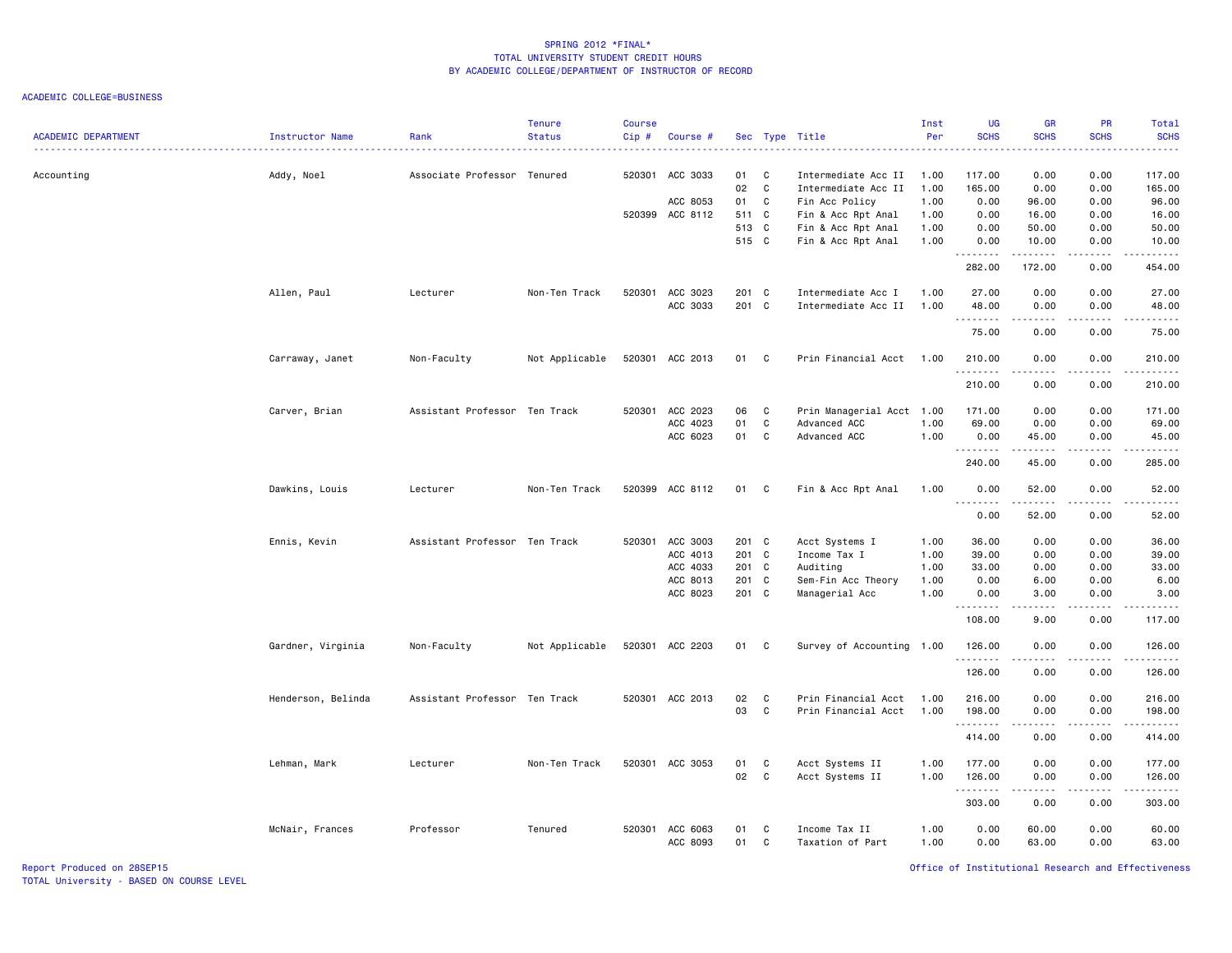#### ACADEMIC COLLEGE=BUSINESS

| <b>ACADEMIC DEPARTMENT</b> | Instructor Name  | Rank                          | <b>Tenure</b><br><b>Status</b> | Course<br>Cip#   | Course #             |          |              | Sec Type Title                   | Inst<br>Per  | UG<br><b>SCHS</b> | <b>GR</b><br><b>SCHS</b>            | PR<br><b>SCHS</b>            | Total<br><b>SCHS</b>   |
|----------------------------|------------------|-------------------------------|--------------------------------|------------------|----------------------|----------|--------------|----------------------------------|--------------|-------------------|-------------------------------------|------------------------------|------------------------|
| Accounting                 | McNair, Frances  | Professor                     | Tenured                        | 520301<br>521601 | ACC 9000<br>ACC 4063 | 01<br>01 | D<br>C.      | Research / Diss<br>Income Tax II | 1.00<br>1.00 | 0.00<br>48.00     | 1.00<br>0.00                        | 0.00<br>0.00                 | 1.00<br>48.00          |
|                            |                  |                               |                                |                  |                      |          |              |                                  |              | .<br>48.00        | .<br>124.00                         | .<br>0.00                    | .<br>172.00            |
|                            | Pannell, Angela  | Instructor                    | Non-Ten Track                  | 520301           | ACC 2013             | 555 M    |              | Prin Financial Acct              | 1.00         | 6.00              | 0.00                                | 0.00                         | 6.00                   |
|                            |                  |                               |                                |                  |                      | 901 M    |              | Prin Financial Acct              | 1.00         | 6.00              | 0.00                                | 0.00                         | 6.00                   |
|                            |                  |                               |                                |                  | ACC 2023             | 01       | $\mathbf{C}$ | Prin Managerial Acct 1.00        |              | 162.00            | 0.00                                | 0.00                         | 162.00                 |
|                            |                  |                               |                                |                  |                      | 02       | $\mathbf{C}$ | Prin Managerial Acct 1.00        |              | 96.00             | 0.00                                | 0.00                         | 96.00                  |
|                            |                  |                               |                                |                  |                      | 03       | C            | Prin Managerial Acct 1.00        |              | 168.00            | 0.00                                | 0.00                         | 168.00                 |
|                            |                  |                               |                                |                  |                      | 04       | C            | Prin Managerial Acct 1.00        |              | 180.00            | 0.00                                | 0.00                         | 180.00                 |
|                            |                  |                               |                                |                  |                      | 07       | C            | Prin Managerial Acct 1.00        |              | 183.00            | 0.00                                | 0.00                         | 183.00                 |
|                            |                  |                               |                                |                  |                      | 555 M    |              | Prin Managerial Acct 1.00        |              | 9.00              | 0.00                                | 0.00                         | 9.00                   |
|                            |                  |                               |                                |                  |                      | 901 M    |              | Prin Managerial Acct 1.00        |              | 12.00             | 0.00                                | 0.00                         | 12.00                  |
|                            |                  |                               |                                |                  |                      | HO1 C    |              |                                  |              |                   |                                     |                              | 21.00                  |
|                            |                  |                               |                                |                  |                      |          |              | Honors Prin Manageri 1.00        |              | 21.00<br>.        | 0.00<br>.                           | 0.00<br>.                    | .                      |
|                            |                  |                               |                                |                  |                      |          |              |                                  |              | 843.00            | 0.00                                | 0.00                         | 843.00                 |
|                            | Rigsby, John     | Associate Professor Tenured   |                                |                  | 520301 ACC 4043      | 01       | $\mathbf{C}$ | Municipal & Govt Acc 1.00        |              | 108.00            | 0.00                                | 0.00                         | 108.00                 |
|                            |                  |                               |                                |                  | ACC 6043             | 01       | C.           | Municipal & Govt Acc 1.00        |              | 0.00              | 6.00                                | 0.00                         | 6.00                   |
|                            |                  |                               |                                |                  | ACC 8033             | 01       | <b>S</b>     | Business Assurance               | 1.00         | 0.00              | 36.00                               | 0.00                         | 36.00                  |
|                            |                  |                               |                                |                  |                      |          |              |                                  |              | .<br>108.00       | <b>.</b><br>42.00                   | $\sim$ $\sim$ $\sim$<br>0.00 | د د د د د<br>150.00    |
|                            |                  |                               |                                |                  |                      |          |              |                                  |              |                   |                                     |                              |                        |
|                            | Sanders, Steve   | Lecturer                      | Non-Ten Track                  |                  | 520301 ACC 2013      | 04       | $\mathbf{C}$ | Prin Financial Acct              | 1.00         | 234.00            | 0.00                                | 0.00                         | 234.00                 |
|                            |                  |                               |                                |                  | ACC 4033             | 01       | $\mathbf{C}$ | Auditing                         | 1.00         | 66.00<br>.        | 0.00<br>-----                       | 0.00<br>.                    | 66.00<br>.             |
|                            |                  |                               |                                |                  |                      |          |              |                                  |              | 300.00            | 0.00                                | 0.00                         | 300.00                 |
|                            | Scheiner, James  | Professor                     | Tenured                        | 520301           | ACC 3003             | 01       | $\mathbf{C}$ | Acct Systems I                   | 1.00         | 96.00             | 0.00                                | 0.00                         | 96.00                  |
|                            |                  |                               |                                |                  | ACC 4200             | 01       | E            | Accounting Internshi             | 1.00         | 132.00            | 0.00                                | 0.00                         | 132.00                 |
|                            |                  |                               |                                |                  | ACC 6200             | 01       | E            | Accounting Internshi 1.00        |              | 0.00              | 9.00                                | 0.00                         | 9.00                   |
|                            |                  |                               |                                |                  |                      |          |              |                                  |              | .                 | .                                   | $\sim$ $\sim$ $\sim$         | .                      |
|                            |                  |                               |                                |                  |                      |          |              |                                  |              | 228.00            | 9.00                                | 0.00                         | 237.00                 |
|                            | Trinkle, Bradley | Assistant Professor Ten Track |                                |                  | 520301 ACC 3013      | 01       | $\mathbf{C}$ | Cost Accounting                  | 1.00         | 75.00             | 0.00                                | 0.00                         | 75.00                  |
|                            |                  |                               |                                |                  |                      | 02 C     |              | Cost Accounting                  | 1.00         | 156.00            | 0.00                                | 0.00                         | 156.00                 |
|                            |                  |                               |                                |                  |                      |          |              |                                  |              | .                 |                                     | .                            | .                      |
|                            |                  |                               |                                |                  |                      |          |              |                                  |              | 231.00            | 0.00                                | 0.00                         | 231.00                 |
|                            | Usrey, Spencer   | Assistant Professor Ten Track |                                |                  | 520301 ACC 8113      | 01       | $\mathbf{C}$ | Advanced Individual              | 1.00         | 0.00<br>- - -     | 99.00                               | 0.00                         | 99.00                  |
|                            |                  |                               |                                |                  |                      |          |              |                                  |              | .<br>0.00         | .<br>99.00                          | ----<br>0.00                 | $\frac{1}{2}$<br>99.00 |
|                            |                  |                               |                                |                  |                      |          |              |                                  |              |                   |                                     |                              |                        |
|                            | Webb, Thomas     | Assistant Professor Ten Track |                                |                  | 520301 ACC 3023      | 01 C     |              | Intermediate Acc I               | 1.00         | 123.00<br>.       | 0.00<br>.                           | 0.00<br>د د د د              | 123.00<br>.            |
|                            |                  |                               |                                |                  |                      |          |              |                                  |              | 123.00            | 0.00                                | 0.00                         | 123.00                 |
|                            |                  |                               |                                |                  |                      |          |              |                                  |              | ========          | <b>ESSESSES</b>                     | eessesse                     | ==========             |
| Accountina                 |                  |                               |                                |                  |                      |          |              |                                  |              | 3639,00           | 552.00                              | 0.00                         | 4191.00                |
|                            |                  |                               |                                |                  |                      |          |              |                                  |              |                   | -------- ------- -------- --------- |                              |                        |

TOTAL University - BASED ON COURSE LEVEL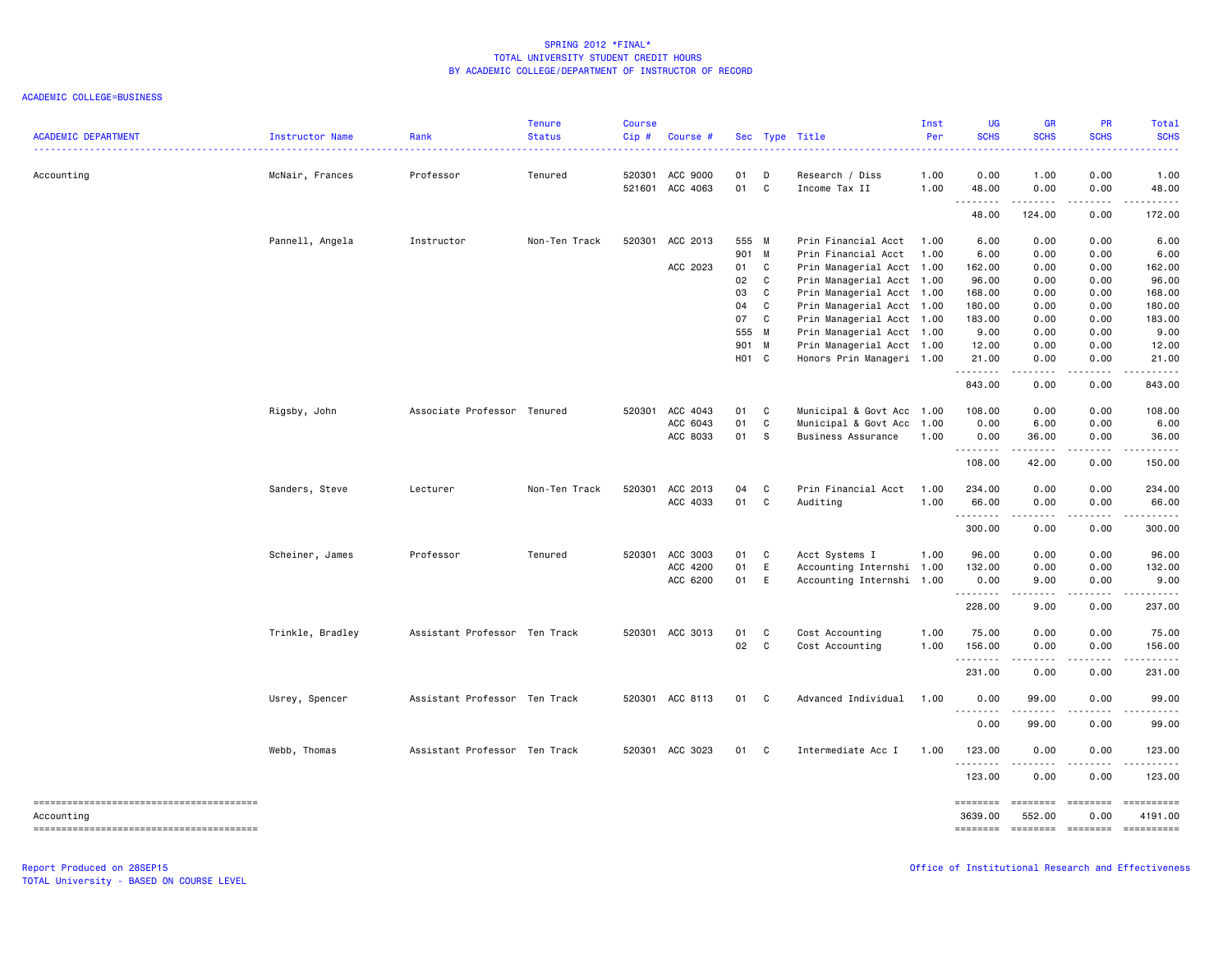| <b>ACADEMIC DEPARTMENT</b> | <b>Instructor Name</b> | Rank                          | <b>Tenure</b><br><b>Status</b> | <b>Course</b><br>Cip# | Course #        |       | Sec Type Title |                           | Inst<br>Per | <b>UG</b><br><b>SCHS</b> | <b>GR</b><br><b>SCHS</b>                                                                                                                                      | PR<br><b>SCHS</b> | Total<br><b>SCHS</b>                                                                                                                                         |
|----------------------------|------------------------|-------------------------------|--------------------------------|-----------------------|-----------------|-------|----------------|---------------------------|-------------|--------------------------|---------------------------------------------------------------------------------------------------------------------------------------------------------------|-------------------|--------------------------------------------------------------------------------------------------------------------------------------------------------------|
| Finance & Economics        | Byrd, Charles          | Lecturer                      | Non-Ten Track                  | 521501                | REF 3333        | 901 C |                | Principles of Real E 1.00 |             | 3.00                     | 0.00                                                                                                                                                          | 0.00              | .<br>3.00                                                                                                                                                    |
|                            |                        |                               |                                |                       | REF 3433        | 01    | C              | Real Property Evalua 1.00 |             | 42.00<br>.               | 0.00<br>.                                                                                                                                                     | 0.00<br>.         | 42.00<br>د د د د د                                                                                                                                           |
|                            |                        |                               |                                |                       |                 |       |                |                           |             | 45.00                    | 0.00                                                                                                                                                          | 0.00              | 45.00                                                                                                                                                        |
|                            | Campbell, Charles      | Lecturer                      | Non-Ten Track                  |                       | 520601 EC 6313  | 501 C |                | Intro Regional Econ       | 1.00        | 0.00                     | 45.00                                                                                                                                                         | 0.00              | 45.00                                                                                                                                                        |
|                            |                        |                               |                                |                       | EC 6333         | 501 C |                | Appl Regional Econ D 1.00 |             | 0.00<br><u>.</u>         | 6.00<br>.                                                                                                                                                     | 0.00<br>.         | 6.00<br>$\frac{1}{2} \left( \frac{1}{2} \right) \left( \frac{1}{2} \right) \left( \frac{1}{2} \right) \left( \frac{1}{2} \right) \left( \frac{1}{2} \right)$ |
|                            |                        |                               |                                |                       |                 |       |                |                           |             | 0.00                     | 51.00                                                                                                                                                         | 0.00              | 51.00                                                                                                                                                        |
|                            | Campbell, Randall      | Associate Professor Tenured   |                                | 450601                | EC 8643         | 01    | C              | Adv. Estimation Ec.       | 1.00        | 0.00                     | 6.00                                                                                                                                                          | 0.00              | 6.00                                                                                                                                                         |
|                            |                        |                               |                                |                       | EC 9000         | 01    | D              | Research / Diss           | 1.00        | 0.00                     | 11.00                                                                                                                                                         | 0.00              | 11.00                                                                                                                                                        |
|                            |                        |                               |                                |                       | 520601 EC 4643  | 01    | C              | Econ Forecasting & A 1.00 |             | 24.00                    | 0.00                                                                                                                                                          | 0.00              | 24.00                                                                                                                                                        |
|                            |                        |                               |                                |                       | EC 6643         | 01 C  |                | Econ Forecasting & A 1.00 |             | 0.00<br><u>.</u>         | 3.00<br>.                                                                                                                                                     | 0.00<br>.         | 3.00<br>$\frac{1}{2} \left( \frac{1}{2} \right) \left( \frac{1}{2} \right) \left( \frac{1}{2} \right) \left( \frac{1}{2} \right) \left( \frac{1}{2} \right)$ |
|                            |                        |                               |                                |                       |                 |       |                |                           |             | 24.00                    | 20.00                                                                                                                                                         | 0.00              | 44.00                                                                                                                                                        |
|                            | Cheng, Jun             | Grad Teach Assist             | Not Applicable                 |                       | 450601 EC 2123  | 04    | $\mathbf{C}$   | Prin Of Microecon         | 1.00        | 42.00<br>.               | 0.00<br><u>.</u>                                                                                                                                              | 0.00<br>.         | 42.00<br>.                                                                                                                                                   |
|                            |                        |                               |                                |                       |                 |       |                |                           |             | 42.00                    | 0.00                                                                                                                                                          | 0.00              | 42.00                                                                                                                                                        |
|                            | Cline, Brandon         | Assistant Professor Ten Track |                                | 520201                | <b>FIN 7000</b> | 01    | $\mathbf{I}$   | Directed Indiv Study 1.00 |             | 0.00                     | 3.00                                                                                                                                                          | 0.00              | 3.00                                                                                                                                                         |
|                            |                        |                               |                                | 520801                | FIN 3123        | 02    | C              | Financial Management      | 1.00        | 201.00                   | 0.00                                                                                                                                                          | 0.00              | 201.00                                                                                                                                                       |
|                            |                        |                               |                                |                       | FIN 8113        | 01    | C              | Corporate Finance         | 1.00        | 0.00<br>.                | 84.00<br>.                                                                                                                                                    | 0.00<br>.         | 84.00<br>.                                                                                                                                                   |
|                            |                        |                               |                                |                       |                 |       |                |                           |             | 201.00                   | 87.00                                                                                                                                                         | 0.00              | 288.00                                                                                                                                                       |
|                            | Evans, Brent           | Grad Teach Assist             | Not Applicable                 |                       | 450601 EC 2123  | 01 C  |                | Prin Of Microecon         | 1.00        | 603.00                   | 0.00                                                                                                                                                          | 0.00              | 603.00                                                                                                                                                       |
|                            |                        |                               |                                |                       |                 |       |                |                           |             | .<br>603.00              | 0.00                                                                                                                                                          | 0.00              | $- - - - - -$<br>603.00                                                                                                                                      |
|                            | Gokkaya, Sinan         | Grad Teach Assist             | Not Applicable                 |                       | 520801 FIN 3123 | 01    | $\mathbf{C}$   | Financial Management 1.00 |             | 78.00                    | 0.00                                                                                                                                                          | 0.00              | 78.00                                                                                                                                                        |
|                            |                        |                               |                                |                       |                 |       |                |                           |             | .                        |                                                                                                                                                               |                   | د د د د د                                                                                                                                                    |
|                            |                        |                               |                                |                       |                 |       |                |                           |             | 78.00                    | 0.00                                                                                                                                                          | 0.00              | 78.00                                                                                                                                                        |
|                            | He, Wei                | Instructor                    | Non-Ten Track                  | 520801                | FIN 3113        | 01    | C              | Financial Systems         | 1.00        | 660.00                   | 0.00                                                                                                                                                          | 0.00              | 660.00                                                                                                                                                       |
|                            |                        |                               |                                |                       |                 | 504 C |                | Financial Systems         | 1.00        | 69.00                    | 0.00                                                                                                                                                          | 0.00              | 69.00                                                                                                                                                        |
|                            |                        |                               |                                |                       | 520806 FIN 4923 | 01    | C              | International Fin Mg      | 1.00        | 114.00                   | 0.00                                                                                                                                                          | 0.00              | 114.00                                                                                                                                                       |
|                            |                        |                               |                                |                       | FIN 6923        | 01    | C              | International FIn Mg      | 1.00        | 0.00<br>.                | 12.00<br>$\frac{1}{2} \left( \frac{1}{2} \right) \left( \frac{1}{2} \right) \left( \frac{1}{2} \right) \left( \frac{1}{2} \right) \left( \frac{1}{2} \right)$ | 0.00<br>د د د د   | 12.00                                                                                                                                                        |
|                            |                        |                               |                                |                       |                 |       |                |                           |             | 843.00                   | 12.00                                                                                                                                                         | 0.00              | 855.00                                                                                                                                                       |
|                            | Henry, Thomas          | Instructor                    | Non-Ten Track                  |                       | 450601 EC 2113  | 02    | - C            | Prin Of Macroecon         | 1.00        | 636.00                   | 0.00                                                                                                                                                          | 0.00              | 636.00                                                                                                                                                       |
|                            |                        |                               |                                |                       |                 | 03    | C              | Prin Of Macroecon         | 1.00        | 213.00                   | 0.00                                                                                                                                                          | 0.00              | 213.00                                                                                                                                                       |
|                            |                        |                               |                                |                       | EC 2123         | 503 C |                | Prin Of Microecon         | 1.00        | 18.00                    | 0.00                                                                                                                                                          | 0.00              | 18.00                                                                                                                                                        |
|                            |                        |                               |                                |                       |                 | 504 C |                | Prin Of Microecon         | 1.00        | 21.00                    | 0.00                                                                                                                                                          | 0.00              | 21.00                                                                                                                                                        |
|                            |                        |                               |                                |                       |                 | 505 C |                | Prin Of Microecon         | 1.00        | 9.00<br>.                | 0.00<br>.                                                                                                                                                     | 0.00<br>.         | 9.00                                                                                                                                                         |
|                            |                        |                               |                                |                       |                 |       |                |                           |             | 897.00                   | 0.00                                                                                                                                                          | 0.00              | 897.00                                                                                                                                                       |
|                            | Highfield, Michael     | Associate Professor Tenured   |                                |                       | 520801 FIN 4990 | 01    | C              | Special Topic In FIN 1.00 |             | 5.00                     | 0.00                                                                                                                                                          | 0.00              | 5.00                                                                                                                                                         |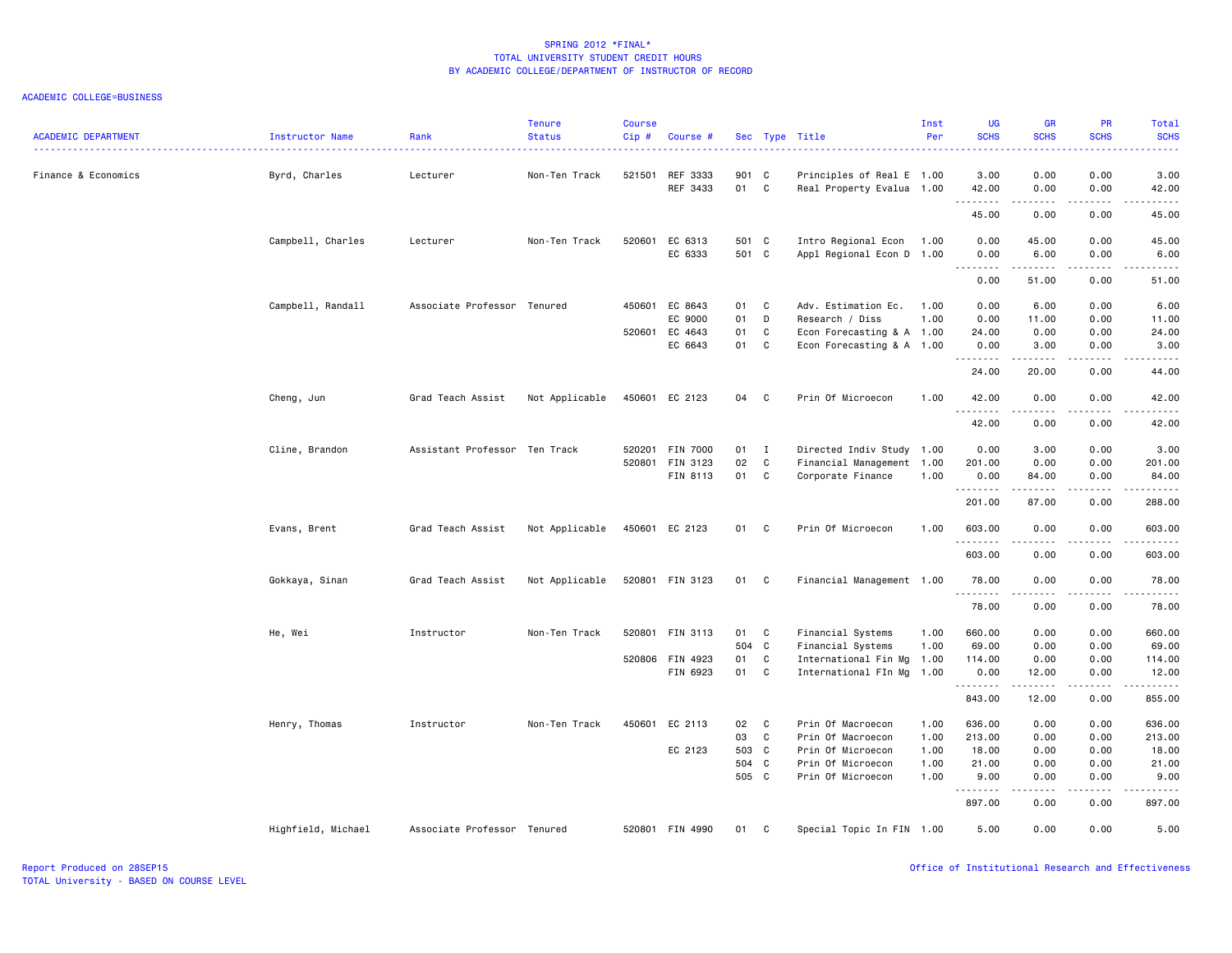| <b>ACADEMIC DEPARTMENT</b> | Instructor Name                           | Rank                          | <b>Tenure</b><br><b>Status</b> | <b>Course</b><br>Cip# | Course #                    |          |                   | Sec Type Title                                    | Inst<br>Per  | <b>UG</b><br><b>SCHS</b> | <b>GR</b><br><b>SCHS</b> | <b>PR</b><br><b>SCHS</b>     | Total<br><b>SCHS</b> |
|----------------------------|-------------------------------------------|-------------------------------|--------------------------------|-----------------------|-----------------------------|----------|-------------------|---------------------------------------------------|--------------|--------------------------|--------------------------|------------------------------|----------------------|
|                            |                                           |                               |                                |                       |                             |          |                   |                                                   |              | <u>.</u><br>5.00         | --------<br>0.00         | .<br>0.00                    | 5.00                 |
| Finance & Economics        | King, Priscilla                           | Lecturer                      | Non-Ten Track                  |                       | 520804 INS 3203             | 01 C     |                   | Prop And Cas Ins                                  | 1.00         | 129.00                   | 0.00                     | 0.00                         | 129.00               |
|                            |                                           |                               |                                |                       |                             |          |                   |                                                   |              | .<br>129.00              | .<br>0.00                | د د د د<br>0.00              | .<br>129.00          |
|                            | Liano, Kartono                            | Professor                     | Tenured                        |                       | 520801 FIN 4423             | 01       | C                 | Investments                                       | 1.00         | 108.00                   | 0.00                     | 0.00                         | 108.00               |
|                            |                                           |                               |                                |                       | FIN 4433<br>FIN 6990        | 01<br>01 | $\mathbf c$<br>C  | Sec Anal And Port Mg<br>Special Topic In FIN 1.00 | 1.00         | 69.00<br>0.00            | 0.00<br>9.00             | 0.00<br>0.00                 | 69.00<br>9.00        |
|                            |                                           |                               |                                |                       |                             |          |                   |                                                   |              | .<br>177.00              | .<br>9.00                | $\sim$ $\sim$ $\sim$<br>0.00 | .<br>186.00          |
|                            | Lubiani, Gregory                          | Lecturer                      | Non-Ten Track                  | 450601<br>520601      | EC 2123<br>EC 3123          | 02<br>01 | C<br>C            | Prin Of Microecon<br>Interm Micro                 | 1.00<br>1.00 | 345.00<br>90.00          | 0.00<br>0.00             | 0.00<br>0.00                 | 345.00<br>90.00      |
|                            |                                           |                               |                                |                       |                             |          |                   |                                                   |              | .<br>435.00              | .<br>0.00                | .<br>0.00                    | .<br>435.00          |
|                            | Lukongo, Onyumbe Enumbe Grad Teach Assist |                               | Not Applicable                 |                       | 450601 EC 2123              | 03 C     |                   | Prin Of Microecon                                 | 1.00         | 216.00                   | 0.00                     | 0.00                         | 216.00               |
|                            |                                           |                               |                                |                       |                             |          |                   |                                                   |              | .<br>216.00              | .<br>0.00                | .<br>0.00                    | 216.00               |
|                            | Mallory, Lewis                            | Lecturer                      | Non-Ten Track                  |                       | 520801 FIN 4723             | 01       | C                 | Bank Management                                   | 1.00         | 120.00                   | 0.00                     | 0.00                         | 120.00               |
|                            |                                           |                               |                                |                       |                             |          |                   |                                                   |              | .<br>120.00              | .<br>0.00                | .<br>0.00                    | .<br>120.00          |
|                            | Metz, Tammi                               | Instructor                    | Non-Ten Track                  | 520801                | FIN 2003<br>520804 INS 2003 | 01<br>01 | C<br>$\mathbf c$  | Personal Money Mgt<br>Personal Money Manag        | 1.00<br>1.00 | 201.00<br>21.00          | 0.00<br>0.00             | 0.00<br>0.00                 | 201.00<br>21.00      |
|                            |                                           |                               |                                |                       | INS 3103                    | 01       | C                 | Prin Of Insurance                                 | 1.00         | 108.00                   | 0.00                     | 0.00                         | 108.00               |
|                            |                                           |                               |                                |                       |                             | 504 C    |                   | Prin Of Insurance                                 | 1.00         | 144.00                   | 0.00                     | 0.00                         | 144.00               |
|                            |                                           |                               |                                |                       | INS 3503                    | 504 C    |                   | Employee Benefits                                 | 1.00         | 141.00<br>.              | 0.00<br>.                | 0.00<br>.                    | 141.00<br>.          |
|                            |                                           |                               |                                |                       |                             |          |                   |                                                   |              | 615.00                   | 0.00                     | 0.00                         | 615.00               |
|                            | Millea, Meghan                            | Professor                     | Tenured                        |                       | 450601 EC 2113              | 01 C     |                   | Prin Of Macroecon                                 | 1.00         | 588.00<br>.              | 0.00<br>.                | 0.00<br>.                    | 588.00<br>.          |
|                            |                                           |                               |                                |                       |                             |          |                   |                                                   |              | 588.00                   | 0.00                     | 0.00                         | 588.00               |
|                            | Miller, Thomas                            | Professor                     | Tenured                        |                       | 520801 FIN 3123<br>FIN 3723 | 04<br>01 | C<br>$\mathbf{C}$ | Financial Management 1.00<br>Financial Markets    | 1.00         | 213.00<br>126.00         | 0.00<br>0.00             | 0.00<br>0.00                 | 213.00<br>126.00     |
|                            |                                           |                               |                                |                       |                             |          |                   |                                                   |              | .<br>339.00              | .<br>0.00                | .<br>0.00                    | 339.00               |
|                            | Morgan, Melissa                           | Non-Faculty                   | Not Applicable                 |                       | 520801 FIN 2003             | 504 C    |                   | Personal Money Mgt                                | 1.00         | 108.00                   | 0.00                     | 0.00                         | 108.00               |
|                            |                                           |                               |                                |                       | 520804 INS 2003             | 504 C    |                   | Personal Money Manag                              | 1.00         | 30.00<br>.               | 0.00                     | 0.00                         | 30.00<br>.           |
|                            |                                           |                               |                                |                       |                             |          |                   |                                                   |              | 138.00                   | 0.00                     | 0.00                         | 138.00               |
|                            | Orozco Aleman, Sandra                     | Assistant Professor Ten Track |                                | 520601                | EC 8103<br>EC 8113          | 01<br>01 | C<br>C            | Econ for Managers<br>Labor Theory                 | 1.00<br>1.00 | 0.00<br>0.00             | 111.00<br>6.00           | 0.00<br>0.00                 | 111.00<br>6.00       |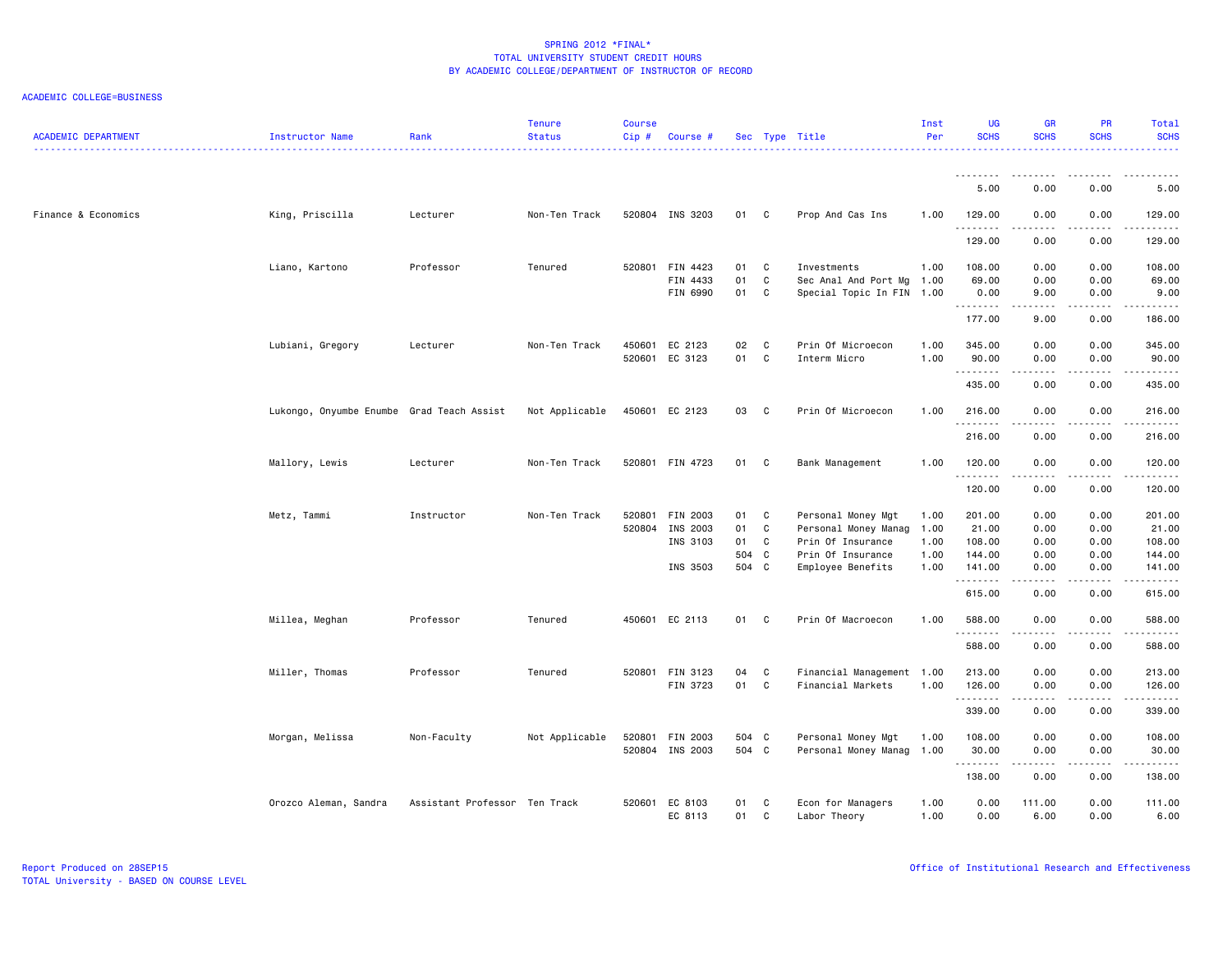| <b>ACADEMIC DEPARTMENT</b> | Instructor Name    | Rank                          | <b>Tenure</b><br><b>Status</b> | <b>Course</b><br>Cip# | Course #           |                |        | Sec Type Title                         | Inst<br>Per  | <b>UG</b><br><b>SCHS</b>     | <b>GR</b><br><b>SCHS</b>  | PR<br><b>SCHS</b>            | Total<br><b>SCHS</b> |
|----------------------------|--------------------|-------------------------------|--------------------------------|-----------------------|--------------------|----------------|--------|----------------------------------------|--------------|------------------------------|---------------------------|------------------------------|----------------------|
|                            |                    |                               |                                |                       |                    |                |        |                                        |              | 0.00                         | - - - - - - - -<br>117.00 | $\sim$ $\sim$ $\sim$<br>0.00 | 117.00               |
|                            |                    |                               |                                |                       |                    |                |        |                                        |              |                              |                           |                              |                      |
| Finance & Economics        | Rezek, Jon         | Associate Professor Tenured   |                                | 450601                | EC 4323            | 01<br>01       | C<br>C | International Econom                   | 1.00         | 78.00                        | 0.00                      | 0.00                         | 78.00                |
|                            |                    |                               |                                |                       | EC 6323<br>EC 9000 |                | D      | Internat Ec Rel                        | 1.00<br>1.00 | 0.00<br>0.00                 | 3.00                      | 0.00<br>0.00                 | 3.00                 |
|                            |                    |                               |                                |                       |                    | 02             |        | Research / Diss                        |              |                              | 3.00                      |                              | 3.00                 |
|                            |                    |                               |                                |                       | 520601 EC 8103     | 501 C<br>503 C |        | Econ for Managers<br>Econ for Managers | 1.00<br>1.00 | 0.00<br>0.00                 | 18.00<br>75.00            | 0.00<br>0.00                 | 18.00<br>75.00       |
|                            |                    |                               |                                |                       |                    |                |        |                                        |              |                              |                           |                              |                      |
|                            |                    |                               |                                |                       |                    | 505 C          |        | Econ for Managers                      | 1.00         | 0.00                         | 18.00                     | 0.00                         | 18.00                |
|                            |                    |                               |                                |                       | 521101 IB 3900     | 01             | E      | IB Intern Work                         | 1.00         | 19.00                        | 0.00                      | 0.00                         | 19.00                |
|                            |                    |                               |                                |                       | IB 4903            | 01             | E      | IB Intern Academics                    | 1.00         | 30.00<br><u>.</u>            | 0.00<br><u>.</u>          | 0.00<br>.                    | 30.00<br>.           |
|                            |                    |                               |                                |                       |                    |                |        |                                        |              | 127.00                       | 117.00                    | 0.00                         | 244.00               |
|                            | Rogers, Kevin      | Non-Faculty                   | Tenured                        | 450601                | EC 8000            | 02             | D      | Research / Thesis                      | 1.00         | 0.00                         | 3.00                      | 0.00                         | 3.00                 |
|                            |                    |                               |                                | 520101                | <b>BUS 4203</b>    | 01             | E      | Business Internship                    | 1.00         | 3.00                         | 0.00                      | 0.00                         | 3.00                 |
|                            |                    |                               |                                |                       |                    |                |        |                                        |              | $\sim$ $\sim$ $\sim$<br>3.00 | 3.00                      | $\sim$ $\sim$ $\sim$<br>0.00 | 6.00                 |
|                            |                    |                               |                                |                       |                    |                |        |                                        |              |                              |                           |                              |                      |
|                            | Roskelley, Kenneth | Associate Professor Tenured   |                                | 520201                | <b>FIN 9000</b>    | 01             | D      | Research / Diss                        | 1.00         | 0.00                         | 27.00                     | 0.00                         | 27.00                |
|                            |                    |                               |                                | 520801                | FIN 3123           | 503 C          |        | Financial Management                   | 1.00         | 51.00                        | 0.00                      | 0.00                         | 51.00                |
|                            |                    |                               |                                |                       |                    | 504 C          |        | Financial Management                   | 1.00         | 48.00                        | 0.00                      | 0.00                         | 48.00                |
|                            |                    |                               |                                |                       |                    | 505 C          |        | Financial Management                   | 1.00         | 12.00                        | 0.00                      | 0.00                         | 12.00                |
|                            |                    |                               |                                |                       | FIN 8113           | 501 C          |        | Corporate Finance                      | 1.00         | 0.00                         | 12.00                     | 0.00                         | 12.00                |
|                            |                    |                               |                                |                       |                    | 503 C          |        | Corporate Finance                      | 1.00         | 0.00                         | 96.00                     | 0.00                         | 96.00                |
|                            |                    |                               |                                |                       |                    | 505 C          |        | Corporate Finance                      | 1.00         | 0.00                         | 12.00                     | 0.00                         | 12.00                |
|                            |                    |                               |                                |                       |                    |                |        |                                        |              | .<br>111.00                  | .<br>147.00               | .<br>0.00                    | .<br>258.00          |
|                            | Seagraves, Philip  | Lecturer                      | Non-Ten Track                  |                       | 521501 REF 3333    | 01             | C      | Principles of Real E                   | 1.00         | 96.00                        | 0.00                      | 0.00                         | 96.00                |
|                            |                    |                               |                                |                       | REF 4253           | 01             | C      | Mortgage Financing                     | 1.00         | 54.00                        | 0.00                      | 0.00                         | 54.00                |
|                            |                    |                               |                                |                       |                    |                |        |                                        |              |                              |                           |                              | $\cdots$             |
|                            |                    |                               |                                |                       |                    |                |        |                                        |              | 150.00                       | 0.00                      | 0.00                         | 150.00               |
|                            | Smith, Rebecca     | Lecturer                      | Non-Ten Track                  |                       | 520601 EC 3113     | 01             | C      | Interm Macroeconomic 1.00              |              | 69.00<br>.                   | 0.00<br>.                 | 0.00<br>$\frac{1}{2}$        | 69.00<br>.           |
|                            |                    |                               |                                |                       |                    |                |        |                                        |              | 69.00                        | 0.00                      | 0.00                         | 69.00                |
|                            | Spurlin, William   | Assistant Professor Ten Track |                                | 520801                | FIN 3113           | 201 C          |        | Financial Systems                      | 1.00         | 33.00                        | 0.00                      | 0.00                         | 33.00                |
|                            |                    |                               |                                |                       | FIN 3123           | 201 C          |        | Financial Management                   | 1.00         | 141.00                       | 0.00                      | 0.00                         | 141.00               |
|                            |                    |                               |                                |                       | FIN 8113           | 201 C          |        | Corporate Finance                      | 1.00         | 0.00                         | 30.00                     | 0.00                         | 30.00                |
|                            |                    |                               |                                |                       |                    | 561 C          |        | Corporate Finance                      | 1.00         | 0.00                         | 18.00                     | 0.00                         | 18.00                |
|                            |                    |                               |                                |                       |                    | 563 C          |        | Corporate Finance                      | 1.00         | 0.00                         | 45.00                     | 0.00                         | 45.00                |
|                            |                    |                               |                                |                       |                    | 565 C          |        | Corporate Finance                      | 1.00         | 0.00                         | 9.00                      | 0.00                         | 9.00                 |
|                            |                    |                               |                                |                       |                    |                |        |                                        |              | 174.00                       | 102.00                    | 0.00                         | 276.00               |
|                            |                    |                               |                                |                       |                    |                |        |                                        |              |                              |                           |                              |                      |
|                            | Thomas, Mary       | Associate Professor Tenured   |                                |                       | 450601 EC 2123     | H05 C          |        | Prin Of Microecon -                    | 1.00         | 18.00                        | 0.00                      | 0.00                         | 18.00                |
|                            |                    |                               |                                |                       | EC 9000            | 03             | D      | Research / Diss                        | 1.00         | 0.00                         | 9.00                      | 0.00                         | 9.00                 |
|                            |                    |                               |                                |                       | 520601 EC 4423     | 01             | C      | Public Finance                         | 1.00         | 42.00                        | 0.00                      | 0.00                         | 42.00                |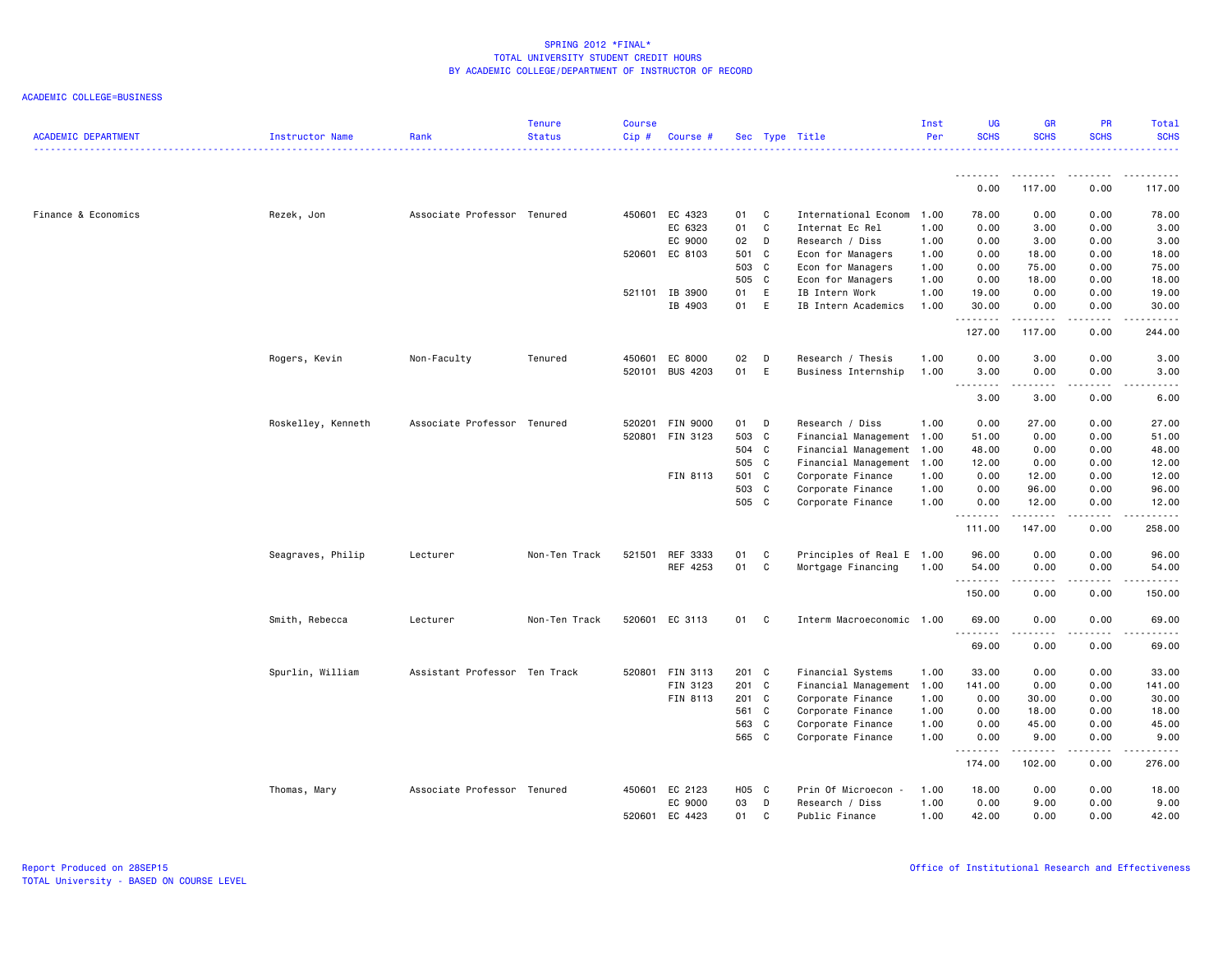|                            |                        |                               | <b>Tenure</b>  | <b>Course</b> |                 |              |                           | Inst | UG                         | <b>GR</b>   | <b>PR</b>        | Total       |
|----------------------------|------------------------|-------------------------------|----------------|---------------|-----------------|--------------|---------------------------|------|----------------------------|-------------|------------------|-------------|
| <b>ACADEMIC DEPARTMENT</b> | <b>Instructor Name</b> | Rank                          | <b>Status</b>  | Cip#          | Course #        |              | Sec Type Title            | Per  | <b>SCHS</b>                | <b>SCHS</b> | <b>SCHS</b>      | <b>SCHS</b> |
|                            |                        |                               |                |               |                 |              |                           |      |                            |             |                  |             |
|                            |                        |                               |                |               |                 |              |                           |      | 60.00                      | 9.00        | 0.00             | 69.00       |
| Finance & Economics        | Wade, Lloyd            | Assistant Professor Ten Track |                | 520804        | INS 3303        | 01 C         | Life Insurance            | 1.00 | 153.00                     | 0.00        | 0.00             | 153.00      |
|                            |                        |                               |                |               | INS 4000        | 01 I         | Directed Indiv Study 1.00 |      | 3.00                       | 0.00        | 0.00             | 3.00        |
|                            |                        |                               |                |               | INS 4503        | 01 C         | Enterprise Risk Mgmt 1.00 |      | 63.00                      | 0.00        | 0.00             | 63.00       |
|                            |                        |                               |                |               | INS 7000        | $01 \quad I$ | Directed Indiv Study 1.00 |      | 0.00                       | 3.00        | 0.00             | 3.00        |
|                            |                        |                               |                |               |                 | 04 I         | Directed Indiv Study 1.00 |      | 0.00                       | 3.00        | 0.00             | 3.00        |
|                            |                        |                               |                |               |                 |              |                           |      | 219.00                     | 6.00        | 0.00             | 225.00      |
|                            | Yao, Haibo             | Grad Teach Assist             | Not Applicable |               | 520801 FIN 4223 | 01 C         | Intermediate Financi 1.00 |      | 75.00                      | 0.00        | 0.00             | 75.00       |
|                            |                        |                               |                |               |                 |              |                           |      | - - - - - - - - -<br>75.00 | 0.00        | --------<br>0.00 | 75.00       |
|                            | Young, Brian           | Assistant Professor Ten Track |                | 520801        | FIN 3123        | 03 C         | Financial Management 1.00 |      | 225.00                     | 0.00        | 0.00             | 225.00      |
|                            |                        |                               |                |               | FIN 4243        | 01 C         | Senior Seminar in Fi 1.00 |      | 132.00                     | 0.00        | 0.00             | 132.00      |
|                            |                        |                               |                |               |                 |              |                           |      | - - - - - - - -<br>357.00  | 0.00        | 0.00             | 357.00      |
|                            |                        |                               |                |               |                 |              |                           |      |                            |             | ========         | eeeeeeee    |
| Finance & Economics        |                        |                               |                |               |                 |              |                           |      | 6840,00                    | 680,00      | 0.00             | 7520.00     |
|                            |                        |                               |                |               |                 |              |                           |      | ========                   |             | --------         | ==========  |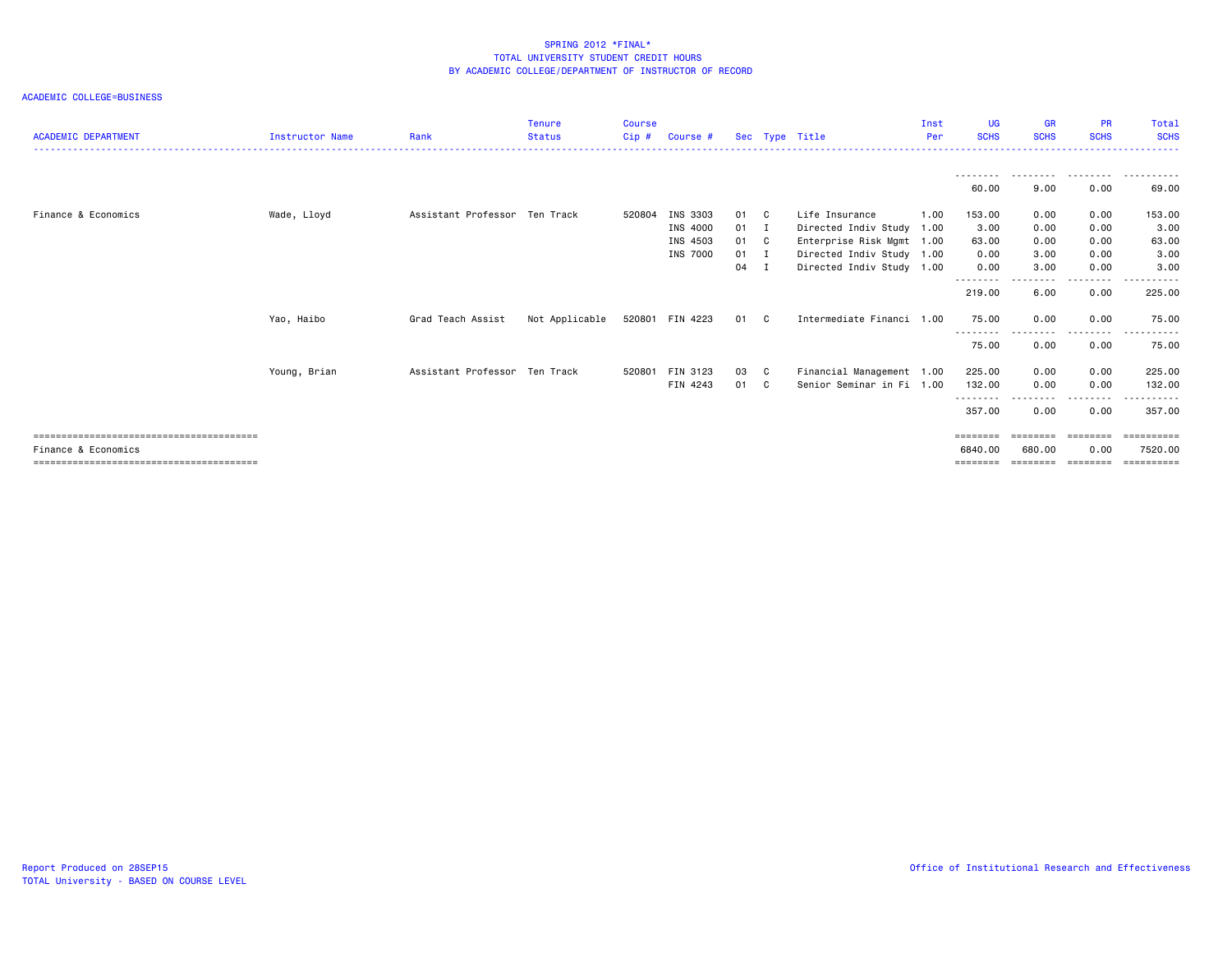| <b>ACADEMIC DEPARTMENT</b>       | Instructor Name    | Rank                          | <b>Tenure</b><br><b>Status</b> | <b>Course</b><br>Cip# | Course #             |                |              | Sec Type Title                                  | Inst<br>Per | UG<br><b>SCHS</b> | <b>GR</b><br><b>SCHS</b> | PR<br><b>SCHS</b>     | Total<br><b>SCHS</b><br>. |
|----------------------------------|--------------------|-------------------------------|--------------------------------|-----------------------|----------------------|----------------|--------------|-------------------------------------------------|-------------|-------------------|--------------------------|-----------------------|---------------------------|
| Management & Information Systems | Barnett, Timothy   | Professor                     | Tenured                        | 520201<br>521302      | MGT 3823<br>MGT 9000 | 01<br>03       | C<br>D       | Responsible Leadersh 1.00<br>Research / Diss    | 1.00        | 153.00<br>0.00    | 0.00<br>1.00             | 0.00<br>0.00          | 153.00<br>1.00            |
|                                  |                    |                               |                                |                       |                      |                |              |                                                 |             | .<br>153.00       | 1.00                     | .<br>0.00             | .<br>154.00               |
|                                  | Bott, Gregory      | Lecturer                      | Non-Ten Track                  | 521201                | BIS 3233             | 201 C          |              | Management Informati 1.00                       |             | 84.00             | 0.00                     | 0.00                  | 84.00                     |
|                                  |                    |                               |                                |                       | BIS 3753<br>BIS 4753 | 201 C<br>201 C |              | Business Database Sy 1.00<br>Struc Sys Analysis | 1.00        | 33.00<br>42.00    | 0.00<br>0.00             | 0.00<br>0.00          | 33.00<br>42.00            |
|                                  |                    |                               |                                |                       |                      |                |              |                                                 |             | .<br>159.00       | .<br>0.00                | .<br>0.00             | .<br>159.00               |
|                                  | Canfield, Stephen  | Instructor                    | Non-Ten Track                  | 521201                | BIS 1733             | 01             | C.           | Visual Basic Program 1.00                       |             | 156.00            | 0.00                     | 0.00                  | 156.00                    |
|                                  |                    |                               |                                |                       |                      | 02             | C            | Visual Basic Program                            | 1.00        | 123.00            | 0.00                     | 0.00                  | 123.00                    |
|                                  |                    |                               |                                |                       | BIS 1753             | 01             | C            | Intro to Business CO 1.00                       |             | 99.00             | 0.00                     | 0.00                  | 99.00                     |
|                                  |                    |                               |                                |                       | BIS 3753             | 01             | $\mathtt{C}$ | Business Database Sy 1.00                       |             | 78.00             | 0.00                     | 0.00                  | 78.00                     |
|                                  |                    |                               |                                |                       |                      |                |              |                                                 |             | .<br>456.00       | $\frac{1}{2}$<br>0.00    | 0.00                  | .<br>456.00               |
|                                  | Chrisman, James    | Professor                     | Tenured                        | 080301                | MGT 3323             | 02             | C            | Entrepreneurship                                | 1.00        | 57.00             | 0.00                     | 0.00                  | 57.00                     |
|                                  |                    |                               |                                |                       | 521302 MGT 7000      | 02             | $\mathbf{I}$ | Directed Indiv Study                            | 1.00        | 0.00              | 3.00                     | 0.00                  | 3.00                      |
|                                  |                    |                               |                                |                       |                      |                |              |                                                 |             | .<br>57.00        | .<br>3.00                | .<br>0.00             | د د د د د<br>60.00        |
|                                  | Cosper, Denise     | Lecturer                      | Non-Ten Track                  | 110301                | TKT 1273             | 501 C          |              | Computer Application 1.00                       |             | 84.00             | 0.00                     | 0.00                  | 84.00                     |
|                                  |                    |                               |                                | 131309                | TKT 4683             | 01             | $\mathbf{s}$ | Senior Seminar                                  | 1.00        | 54.00             | 0.00                     | 0.00                  | 54.00                     |
|                                  |                    |                               |                                | 131319                | TKT 4000             | 01             | $\mathbf{I}$ | Directed Indiv Study                            | 1.00        | 3.00              | 0.00                     | 0.00                  | 3.00                      |
|                                  |                    |                               |                                | 520201                | MGT 3213             | 06             | C            | Org Communications                              | 1.00        | 75.00             | 0.00                     | 0.00                  | 75.00                     |
|                                  |                    |                               |                                |                       |                      | 08             | C            | Org Communications                              | 1.00        | 108.00            | 0.00                     | 0.00                  | 108.00                    |
|                                  |                    |                               |                                |                       |                      |                |              |                                                 |             | .<br>324.00       | .<br>0.00                | .<br>0.00             | <b></b><br>324.00         |
|                                  | Crossler, Robert   | Assistant Professor Ten Track |                                | 521201                | BIS 8112             | 01             | C            | Mgt Info Tech & Sys                             | 1.00        | 0.00              | 38.00                    | 0.00                  | 38.00                     |
|                                  |                    |                               |                                |                       | BIS 8313             | 01             | C            | Adv Database Des Adm                            | 1.00        | 0.00              | 42.00                    | 0.00                  | 42.00                     |
|                                  |                    |                               |                                |                       |                      | 501 C          |              | Adv Database Des Adm                            | 1.00        | 0.00              | 3.00                     | 0.00                  | 3.00                      |
|                                  |                    |                               |                                |                       |                      | 503 C          |              | Adv Database Des Adm                            | 1.00        | 0.00              | 9.00                     | 0.00                  | 9.00                      |
|                                  |                    |                               |                                |                       |                      |                |              |                                                 |             | .<br>0.00         | .<br>92.00               | $\frac{1}{2}$<br>0.00 | .<br>92.00                |
|                                  | Holt, Daniel       | Assistant Professor Ten Track |                                |                       | 080301 MGT 3323      | 01             | C            | Entrepreneurship                                | 1.00        | 72.00<br><u>.</u> | 0.00<br>.                | 0.00<br>.             | 72.00<br>.                |
|                                  |                    |                               |                                |                       |                      |                |              |                                                 |             | 72.00             | 0.00                     | 0.00                  | 72.00                     |
|                                  | Lack, Susan        | Instructor                    | Non-Ten Track                  | 520201                | MGT 3213             | 01             | C            | Org Communications                              | 1.00        | 18.00             | 0.00                     | 0.00                  | 18.00                     |
|                                  |                    |                               |                                |                       |                      | 02             | $\mathtt{C}$ | Org Communications                              | 1.00        | 90.00             | 0.00                     | 0.00                  | 90.00                     |
|                                  |                    |                               |                                |                       |                      | 03             | C            | Org Communications                              | 1.00        | 120.00            | 0.00                     | 0.00                  | 120.00                    |
|                                  |                    |                               |                                |                       |                      | 04             | C            | Org Communications                              | 1.00        | 63.00             | 0.00                     | 0.00<br>----          | 63.00<br>والمناصبات       |
|                                  |                    |                               |                                |                       |                      |                |              |                                                 |             | 291.00            | 0.00                     | 0.00                  | 291.00                    |
|                                  | Litchfield, Shanan | Grad Teach Assist             | Not Applicable                 | 521301                | MGT 3114             | 01             | C            | Prin of Mgt & Prod                              | 1.00        | 804.00            | 0.00                     | 0.00                  | 804.00                    |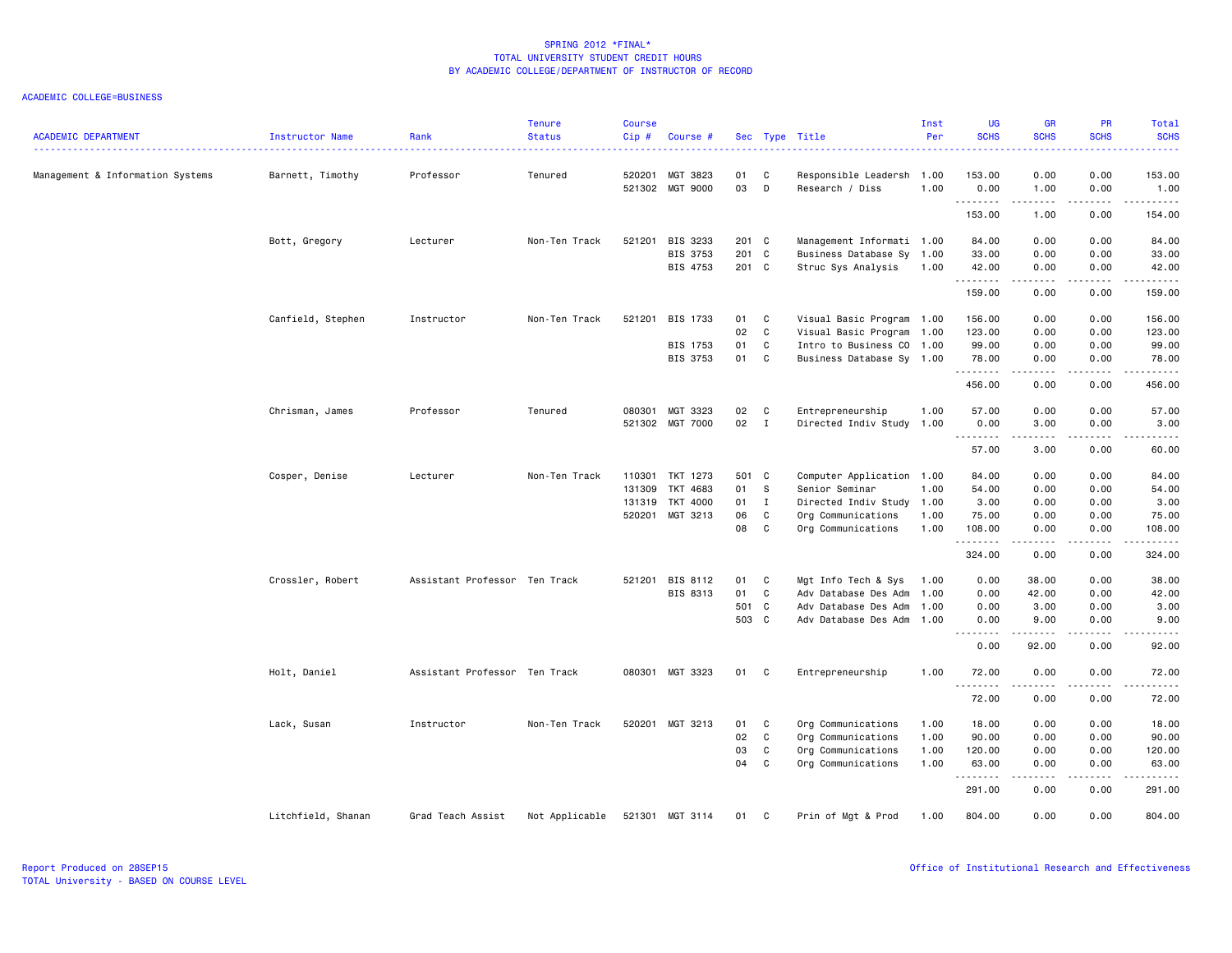#### ACADEMIC COLLEGE=BUSINESS

| <b>ACADEMIC DEPARTMENT</b>       | Instructor Name     | Rank                          | <b>Tenure</b><br><b>Status</b> | <b>Course</b><br>Cip# | Course #        |       |              | Sec Type Title            | Inst<br>Per | <b>UG</b><br><b>SCHS</b> | <b>GR</b><br><b>SCHS</b> | <b>PR</b><br><b>SCHS</b> | Total<br><b>SCHS</b>                                                                                                                |
|----------------------------------|---------------------|-------------------------------|--------------------------------|-----------------------|-----------------|-------|--------------|---------------------------|-------------|--------------------------|--------------------------|--------------------------|-------------------------------------------------------------------------------------------------------------------------------------|
|                                  |                     |                               |                                |                       |                 |       |              |                           |             |                          |                          |                          |                                                                                                                                     |
|                                  |                     |                               |                                |                       |                 |       |              |                           |             | .<br>804.00              | 0.00                     | .<br>0.00                | $\begin{array}{cccccccccccccc} \bullet & \bullet & \bullet & \bullet & \bullet & \bullet & \bullet & \bullet \end{array}$<br>804.00 |
| Management & Information Systems | Long, Rebecca       | Associate Professor Tenured   |                                |                       | 520201 MGT 4153 | 01 C  |              | Management Seminar        | 1.00        | 96.00                    | 0.00                     | 0.00                     | 96.00                                                                                                                               |
|                                  |                     |                               |                                |                       | MGT 9143        | 01    | C            | Dev Of Mgt Theory         | 1.00        | 0.00                     | 6.00                     | 0.00                     | 6.00                                                                                                                                |
|                                  |                     |                               |                                |                       | 521101 MGT 4613 | 01    | C            | Cross-Cultural Mgt        | 1.00        | 66.00                    | 0.00                     | 0.00                     | 66.00                                                                                                                               |
|                                  |                     |                               |                                |                       | 521302 MGT 7000 | 01    | $\mathbf{I}$ | Directed Indiv Study 1.00 |             | 0.00<br>.                | 3.00<br>د د د د          | 0.00<br>د د د د          | 3.00<br>.                                                                                                                           |
|                                  |                     |                               |                                |                       |                 |       |              |                           |             | 162.00                   | 9.00                     | 0.00                     | 171.00                                                                                                                              |
|                                  | Malimage, Kalana    | Grad Teach Assist             | Not Applicable                 |                       | 521201 BIS 4753 | 01 C  |              | Struc Sys Analysis        | 1.00        | 51.00                    | 0.00                     | 0.00                     | 51.00                                                                                                                               |
|                                  |                     |                               |                                |                       |                 |       |              |                           |             | .<br>51.00               | 0.00                     | .<br>0.00                | .<br>51.00                                                                                                                          |
|                                  | Marett, Emily       | Instructor                    | Non-Ten Track                  |                       | 520201 MGT 3213 | 05 C  |              | Org Communications        | 1.00        | 471.00                   | 0.00                     | 0.00                     | 471.00                                                                                                                              |
|                                  |                     |                               |                                |                       |                 | 504 C |              | Org Communications        | 1.00        | 90.00                    | 0.00                     | 0.00                     | 90.00                                                                                                                               |
|                                  |                     |                               |                                |                       | MGT 4533        | 01    | C.           | Advanced Hrm              | 1.00        | 159.00                   | 0.00                     | 0.00                     | 159.00                                                                                                                              |
|                                  |                     |                               |                                |                       | 521003 MGT 8111 | 521 C |              | Human Resource Issue 1.00 |             | 0.00                     | 10.00                    | 0.00                     | 10.00                                                                                                                               |
|                                  |                     |                               |                                |                       |                 | 523 C |              | Human Resource Issue      | 1.00        | 0.00                     | 28.00                    | 0.00                     | 28.00                                                                                                                               |
|                                  |                     |                               |                                |                       |                 | 525 C |              | Human Resource Issue      | 1.00        | 0.00                     | 2.00                     | 0.00                     | 2.00                                                                                                                                |
|                                  |                     |                               |                                |                       | MGT 8112        | 511 C |              | Leadership Skills         | 1.00        | 0.00                     | 16.00                    | 0.00                     | 16.00                                                                                                                               |
|                                  |                     |                               |                                |                       |                 | 513 C |              | Leadership Skills         | 1.00        | 0.00                     | 48.00                    | 0.00                     | 48.00                                                                                                                               |
|                                  |                     |                               |                                |                       |                 | 515 C |              | Leadership Skills         | 1.00        | 0.00                     | 10.00                    | 0.00                     | 10.00                                                                                                                               |
|                                  |                     |                               |                                |                       |                 |       |              |                           |             | .<br>720.00              | <u>.</u><br>114.00       | .<br>0.00                | .<br>834.00                                                                                                                         |
|                                  | Marett, Lawrence    | Assistant Professor Ten Track |                                |                       | 521201 BIS 4113 | 01    | C            | BIS Security Managem      | 1.00        | 84.00                    | 0.00                     | 0.00                     | 84.00                                                                                                                               |
|                                  |                     |                               |                                |                       | BIS 6113        | 01    | C            | BIS Security Managem      | 1.00        | 0.00                     | 18.00                    | 0.00                     | 18.00                                                                                                                               |
|                                  |                     |                               |                                |                       |                 | 503 C |              | BIS Security Managem      | 1.00        | 0.00                     | 33.00                    | 0.00                     | 33.00                                                                                                                               |
|                                  |                     |                               |                                |                       |                 | 505 C |              | BIS Security Managem      | 1.00        | 0.00                     | 3.00                     | 0.00                     | 3.00                                                                                                                                |
|                                  |                     |                               |                                |                       | BIS 9613        | 01    | $\mathbf{C}$ | Info Security Resear      | 0.25        | 0.00                     | 5.25                     | 0.00                     | 5.25                                                                                                                                |
|                                  |                     |                               |                                |                       | 521299 BIS 4763 | 01    | C            | BIS Senior Seminar        | 1.00        | 66.00                    | 0.00                     | 0.00                     | 66.00                                                                                                                               |
|                                  |                     |                               |                                |                       |                 |       |              |                           |             | .<br>150.00              | .<br>59.25               | .<br>0.00                | .<br>209.25                                                                                                                         |
|                                  | Marler, Laura       | Assistant Professor Ten Track |                                |                       | 521001 MGT 3513 | 01    | C            | Intro Human Res Mgt       | 1.00        | 243.00                   | 0.00                     | 0.00                     | 243.00                                                                                                                              |
|                                  |                     |                               |                                |                       |                 | 02    | $\mathbf{C}$ | Intro Human Res Mgt       | 1.00        | 240.00                   | 0.00                     | 0.00                     | 240.00<br>.                                                                                                                         |
|                                  |                     |                               |                                |                       |                 |       |              |                           |             | .<br>483.00              | .<br>0.00                | -----<br>0.00            | 483.00                                                                                                                              |
|                                  | McKee, D'Lisa       | Lecturer                      | Non-Ten Track                  | 520201                | MGT 4563        | 01    | C            | Staffing in Org           | 1.00        | 144.00                   | 0.00                     | 0.00                     | 144.00                                                                                                                              |
|                                  |                     |                               |                                |                       | 521001 MGT 3513 | 03    | $\mathbf{C}$ | Intro Human Res Mgt       | 1.00        | 138.00<br>.              | 0.00<br>.                | 0.00<br>.                | 138.00<br>.                                                                                                                         |
|                                  |                     |                               |                                |                       |                 |       |              |                           |             | 282.00                   | 0.00                     | 0.00                     | 282.00                                                                                                                              |
|                                  | McWilliams, Douglas | Assistant Professor Ten Track |                                | 520201                | MGT 3413        | 201 C |              | Production Mgt            | 1.00        | 3.00                     | 0.00                     | 0.00                     | 3.00                                                                                                                                |
|                                  |                     |                               |                                | 520299                | MGT 4713        | 201 C |              | Quality In Orgs           | 1.00        | 18.00                    | 0.00                     | 0.00                     | 18.00                                                                                                                               |
|                                  |                     |                               |                                |                       | MGT 4990        | 201 C |              | Special Topic In MGT 1.00 |             | 21.00                    | 0.00                     | 0.00                     | 21.00                                                                                                                               |
|                                  |                     |                               |                                |                       | MGT 6990        | 201 C |              | Special Topic In MGT      | 1.00        | 0.00<br>.                | 3.00<br>.                | 0.00<br>. <b>.</b>       | 3.00<br>.                                                                                                                           |
|                                  |                     |                               |                                |                       |                 |       |              |                           |             | 42.00                    | 3.00                     | 0.00                     | 45.00                                                                                                                               |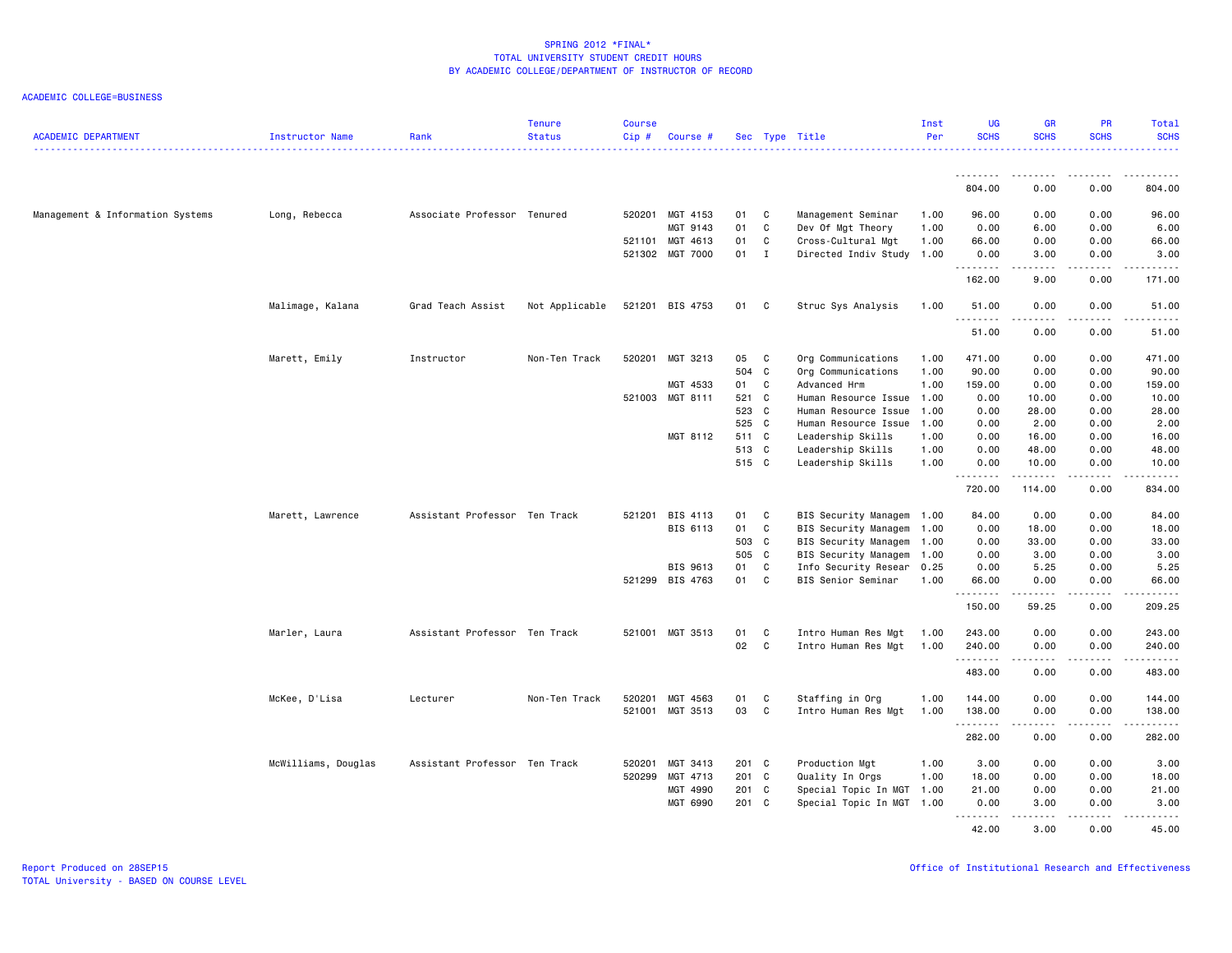| <b>ACADEMIC DEPARTMENT</b>       | Instructor Name     | Rank                          | <b>Tenure</b><br><b>Status</b> | <b>Course</b><br>$Cip$ # | Course #                    |             |                | Sec Type Title                                         | Inst<br>Per | <b>UG</b><br><b>SCHS</b> | <b>GR</b><br><b>SCHS</b> | PR<br><b>SCHS</b>     | Total<br><b>SCHS</b><br>. |
|----------------------------------|---------------------|-------------------------------|--------------------------------|--------------------------|-----------------------------|-------------|----------------|--------------------------------------------------------|-------------|--------------------------|--------------------------|-----------------------|---------------------------|
| Management & Information Systems | Mutchler, Leigh     | Grad Teach Assist             | Not Applicable                 |                          | 521201 BIS 1012<br>BIS 3233 | 02<br>02    | C<br>C         | Intro to Bus Info Sy 1.00<br>Management Informati 1.00 |             | 148.00<br>261.00         | 0.00<br>0.00             | 0.00<br>0.00          | 148.00<br>261.00<br>.     |
|                                  |                     |                               |                                |                          |                             |             |                |                                                        |             | 409.00                   | 0.00                     | 0.00                  | 409.00                    |
|                                  | Oswald, Sharon      | Non-Faculty                   | Tenured                        |                          | 521302 MGT 4000             | $01$ I      |                | Directed Indiv Study 1.00                              |             | 1.00<br>----             | 0.00<br>.                | 0.00<br>.             | 1.00                      |
|                                  |                     |                               |                                |                          |                             |             |                |                                                        |             | 1.00                     | 0.00                     | 0.00                  | 1.00                      |
|                                  | Otondo, Robert      | Associate Professor Tenured   |                                | 521201                   | BIS 8513                    | 01          | C              | Bus Telecommunicatio 1.00                              |             | 0.00                     | 33.00                    | 0.00                  | 33.00                     |
|                                  |                     |                               |                                |                          | BIS 8753                    | 503 C<br>01 | C              | Bus Telecommunicatio 1.00<br>Inf Sys Collabrtve P 1.00 |             | 0.00<br>0.00             | 18.00<br>15.00           | 0.00<br>0.00          | 18.00<br>15.00            |
|                                  |                     |                               |                                |                          |                             |             |                |                                                        |             | .<br>0.00                | .<br>66.00               | .<br>0.00             | .<br>66.00                |
|                                  | Pearson, Allison    | Professor                     | Tenured                        |                          | 521302 MGT 9000             | 01          | D              | Research / Diss                                        | 1.00        | 0.00                     | 9.00                     | 0.00                  | 9.00                      |
|                                  |                     |                               |                                |                          |                             |             |                |                                                        |             | .<br>0.00                | .<br>9.00                | .<br>0.00             | .<br>9.00                 |
|                                  | Pearson, Rodney     | Professor                     | Tenured                        |                          | 521201 BIS 3523             | 01 C        |                | Advanced Languages                                     | 1.00        | 81.00                    | 0.00                     | 0.00                  | 81.00                     |
|                                  |                     |                               |                                |                          | BIS 4000                    | 01          | $\blacksquare$ | Directed Indiv Study                                   | 1.00        | 3.00                     | 0.00                     | 0.00                  | 3.00                      |
|                                  |                     |                               |                                |                          | 521202 BIS 4523             | 01          | C              | Adv Languages II                                       | 1.00        | 51.00                    | 0.00                     | 0.00                  | 51.00                     |
|                                  |                     |                               |                                |                          | BIS 6523                    | 01          | C              | Adv Languages II                                       | 1.00        | 0.00                     | 9.00                     | 0.00                  | 9.00                      |
|                                  |                     |                               |                                |                          |                             |             |                |                                                        |             | <u>.</u><br>135.00       | .<br>9.00                | .<br>0.00             | .<br>144.00               |
|                                  | Penney, Christopher | Assistant Professor Ten Track |                                |                          | 520101 BUS 4853             | 03          | C              | <b>Business Policy</b>                                 | 1.00        | 135.00                   | 0.00                     | 0.00                  | 135.00                    |
|                                  |                     |                               |                                |                          |                             | 06          | C              | <b>Business Policy</b>                                 | 1.00        | 135.00                   | 0.00                     | 0.00                  | 135.00                    |
|                                  |                     |                               |                                |                          |                             |             |                |                                                        |             | .                        | .                        | د د د د               | .                         |
|                                  |                     |                               |                                |                          |                             |             |                |                                                        |             | 270.00                   | 0.00                     | 0.00                  | 270.00                    |
|                                  | Randle, Vikki       | Assistant Professor Ten Track |                                | 520201                   | MGT 4533                    | 201 C       |                | Advanced Hrm                                           | 1.00        | 27.00                    | 0.00                     | 0.00                  | 27.00                     |
|                                  |                     |                               |                                | 521003                   | MGT 3813                    | 201 C       |                | Organizational Behav                                   | 1.00        | 6.00                     | 0.00                     | 0.00                  | 6.00                      |
|                                  |                     |                               |                                |                          | MGT 8111                    | 201 C       |                | Human Resource Issue                                   | 1.00        | 0.00                     | 9.00                     | 0.00                  | 9.00                      |
|                                  |                     |                               |                                |                          |                             | 561 C       |                | Human Resource Issue                                   | 1.00        | 0.00                     | 7.00                     | 0.00                  | 7.00                      |
|                                  |                     |                               |                                |                          |                             | 563 C       |                | Human Resource Issue                                   | 1.00        | 0.00                     | 16.00                    | 0.00                  | 16.00                     |
|                                  |                     |                               |                                |                          |                             | 565 C       |                | Human Resource Issue                                   | 1.00        | 0.00                     | 4.00                     | 0.00                  | 4.00                      |
|                                  |                     |                               |                                |                          | MGT 8112                    | 201 C       |                | Leadership Skills                                      | 1.00        | 0.00                     | 20.00                    | 0.00                  | 20.00                     |
|                                  |                     |                               |                                |                          |                             | 561 C       |                | Leadership Skills                                      | 1.00        | 0.00                     | 16.00                    | 0.00                  | 16.00                     |
|                                  |                     |                               |                                |                          |                             | 563 C       |                | Leadership Skills                                      | 1.00        | 0.00                     | 36.00                    | 0.00                  | 36.00                     |
|                                  |                     |                               |                                |                          |                             | 565 C       |                | Leadership Skills                                      | 1.00        | 0.00                     | 8.00                     | 0.00                  | 8.00                      |
|                                  |                     |                               |                                |                          | 521101 MGT 4613             | 201 C       |                | Cross-Cultural Mgt                                     | 1.00        | 42.00<br><u>.</u>        | 0.00<br>.                | 0.00<br>.             | 42.00<br>.                |
|                                  |                     |                               |                                |                          |                             |             |                |                                                        |             | 75.00                    | 116.00                   | 0.00                  | 191.00                    |
|                                  | Randolph, Robert    | Grad Teach Assist             | Not Applicable                 |                          | 521301 MGT 3114             | 02 C        |                | Prin of Mgt & Prod                                     | 1.00        | 496.00<br><u>.</u>       | 0.00<br>.                | 0.00<br>$\frac{1}{2}$ | 496.00<br>.               |
|                                  |                     |                               |                                |                          |                             |             |                |                                                        |             | 496.00                   | 0.00                     | 0.00                  | 496.00                    |
|                                  | Remotigue, Robyn    | Non-Faculty                   | Not Applicable                 |                          | 520201 MGT 3213             | 07          | C              | Org Communications                                     | 1.00        | 75.00                    | 0.00                     | 0.00                  | 75.00                     |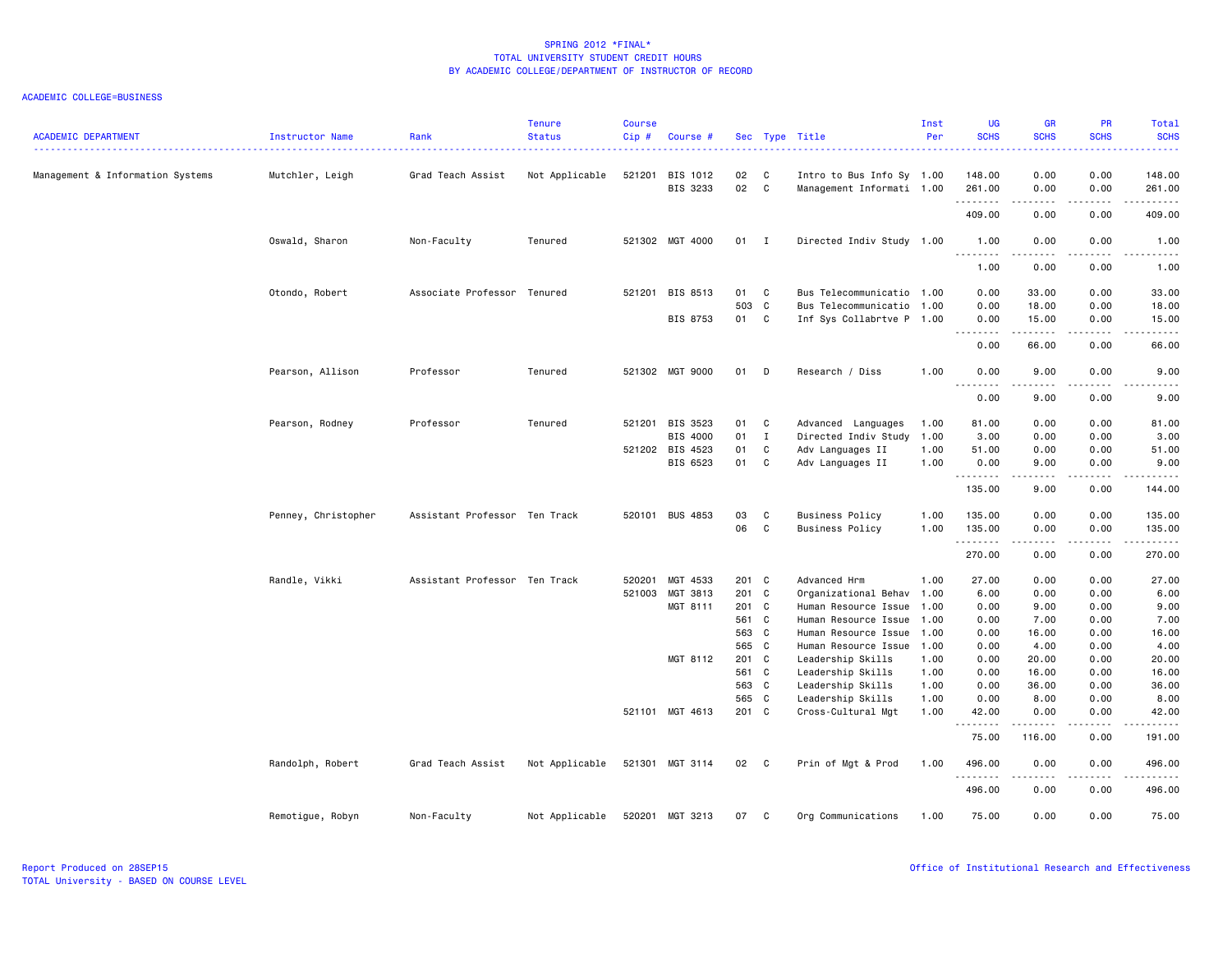ACADEMIC COLLEGE=BUSINESS

| <b>ACADEMIC DEPARTMENT</b>       | Instructor Name     | Rank                          | <b>Tenure</b><br><b>Status</b> | <b>Course</b><br>Cip# | Course #        |       |              | Sec Type Title            | Inst<br>Per | <b>UG</b><br><b>SCHS</b>            | <b>GR</b><br><b>SCHS</b> | <b>PR</b><br><b>SCHS</b>            | Total<br><b>SCHS</b>  |
|----------------------------------|---------------------|-------------------------------|--------------------------------|-----------------------|-----------------|-------|--------------|---------------------------|-------------|-------------------------------------|--------------------------|-------------------------------------|-----------------------|
|                                  |                     |                               |                                |                       |                 |       |              |                           |             | .                                   | .                        |                                     | .                     |
|                                  |                     |                               |                                |                       |                 |       |              |                           |             | 75.00                               | 0.00                     | 0.00                                | 75.00                 |
| Management & Information Systems | Richardson, Woodrow | Instructor                    | Non-Ten Track                  |                       | 520101 BUS 4853 | 01    | C            | Business Policy           | 1.00        | 72.00                               | 0.00                     | 0.00                                | 72.00                 |
|                                  |                     |                               |                                |                       |                 | 02    | C            | <b>Business Policy</b>    | 1.00        | 132.00                              | 0.00                     | 0.00                                | 132.00                |
|                                  |                     |                               |                                |                       |                 | 04    | $\mathbf{C}$ | <b>Business Policy</b>    | 1.00        | 126.00                              | 0.00                     | 0.00                                | 126.00                |
|                                  |                     |                               |                                |                       |                 | 05    | $\mathbf{C}$ | <b>Business Policy</b>    | 1.00        | 132.00<br>.                         | 0.00                     | 0.00<br>$\sim$ $\sim$ $\sim$ $\sim$ | 132.00                |
|                                  |                     |                               |                                |                       |                 |       |              |                           |             | 462.00                              | 0.00                     | 0.00                                | 462.00                |
|                                  | Shin, Seungjae      | Non-Faculty                   | Tenured                        |                       | 521201 BIS 3233 | 202 C |              | Management Informati 1.00 |             | 3.00                                | 0.00                     | 0.00                                | 3.00                  |
|                                  |                     |                               |                                |                       | BIS 4513        | 201 C |              | Microcomputers/Netwo 1.00 |             | 3.00                                | 0.00                     | 0.00                                | 3.00                  |
|                                  |                     |                               |                                |                       | BIS 8112        | 201 C |              | Mgt Info Tech & Sys 1.00  |             | 0.00                                | 8.00                     | 0.00                                | 8.00                  |
|                                  |                     |                               |                                |                       | BIS 8513        | 201 C |              | Bus Telecommunicatio 1.00 |             | 0.00                                | 3.00                     | 0.00                                | 3.00                  |
|                                  |                     |                               |                                |                       | 521299 BIS 6533 | 201 C |              | Decision Support Sys 1.00 |             | 0.00<br>$  -$<br>$- - - - -$        | 3.00<br>. <b>.</b> .     | 0.00<br>.                           | 3.00                  |
|                                  |                     |                               |                                |                       |                 |       |              |                           |             | 6.00                                | 14.00                    | 0.00                                | 20.00                 |
|                                  | Spencer, Barbara    | Professor                     | Tenured                        |                       | 520201 MGT 8123 | 01    | C            | Strategic Bus Consul 1.00 |             | 0.00                                | 54.00                    | 0.00                                | 54.00                 |
|                                  |                     |                               |                                |                       |                 | 501 C |              | Strategic Bus Consul 1.00 |             | 0.00                                | 18.00                    | 0.00                                | 18.00                 |
|                                  |                     |                               |                                |                       |                 | 503 C |              | Strategic Bus Consul 1.00 |             | 0.00                                | 66.00                    | 0.00                                | 66.00                 |
|                                  |                     |                               |                                |                       |                 | 505 C |              | Strategic Bus Consul 1.00 |             | 0.00                                | 3.00                     | 0.00                                | 3.00                  |
|                                  |                     |                               |                                |                       | 520299 MGT 4990 | 802 A |              | Special Topic In MGT 1.00 |             | 0.00                                | 0.00                     | 0.00                                | 0.00                  |
|                                  |                     |                               |                                |                       | MGT 6990        | 801 A |              | Special Topic In MGT 1.00 |             | 0.00                                | 6.00                     | 0.00                                | 6.00                  |
|                                  |                     |                               |                                |                       |                 | 802 A |              | Special Topic In MGT 1.00 |             | 0.00                                | 0.00                     | 0.00                                | 0.00                  |
|                                  |                     |                               |                                |                       | 521302 MGT 9000 | 02 D  |              | Research / Diss           | 1.00        | 0.00<br>د د د د<br>$\sim$ $\sim$    | 1.00<br>.                | 0.00<br>.                           | 1.00<br>$\frac{1}{2}$ |
|                                  |                     |                               |                                |                       |                 |       |              |                           |             | 0.00                                | 148.00                   | 0.00                                | 148.00                |
|                                  | Taylor, G.          | Professor                     | Tenured                        | 521001                | MGT 9533        | 01    | C            | Seminar In Hrm Lit        | 1.00        | 0.00                                | 9.00                     | 0.00                                | 9.00                  |
|                                  |                     |                               |                                |                       | 521201 MGT 8063 | 561 C |              | Survey Of Management 1.00 |             | 0.00                                | 12.00                    | 0.00                                | 12.00                 |
|                                  |                     |                               |                                |                       |                 | 563 C |              | Survey Of Management 1.00 |             | 0.00                                | 102.00                   | 0.00                                | 102.00                |
|                                  |                     |                               |                                |                       |                 | 565 C |              | Survey Of Management 1.00 |             | 0.00<br>$\sim$ $\sim$ $\sim$ $\sim$ | 6.00<br>.                | 0.00<br>.                           | 6.00<br>.             |
|                                  |                     |                               |                                |                       |                 |       |              |                           |             | 0.00                                | 129.00                   | 0.00                                | 129.00                |
|                                  | Templeton, Gary     | Associate Professor Tenured   |                                |                       | 521201 BIS 3233 | 01    | C            | Management Informati 1.00 |             | 615.00                              | 0.00                     | 0.00                                | 615.00                |
|                                  |                     |                               |                                |                       | BIS 8112        | 521   | C            | Mgt Info Tech & Sys       | 1.00        | 0.00                                | 22.00                    | 0.00                                | 22.00                 |
|                                  |                     |                               |                                |                       |                 | 523   | C            | Mgt Info Tech & Sys       | 1.00        | 0.00                                | 46.00                    | 0.00                                | 46.00                 |
|                                  |                     |                               |                                |                       |                 | 525 C |              | Mgt Info Tech & Sys       | 1.00        | 0.00<br>.                           | 8.00<br>.                | 0.00                                | 8.00<br>.             |
|                                  |                     |                               |                                |                       |                 |       |              |                           |             | 615.00                              | 76.00                    | 0.00                                | 691.00                |
|                                  | Vardaman, James     | Assistant Professor Ten Track |                                |                       | 521003 MGT 3813 | 01    | C            | Organizational Behav 1.00 |             | 153.00                              | 0.00                     | 0.00                                | 153.00                |
|                                  |                     |                               |                                |                       | MGT 8111        | 01    | C            | Human Resource Issue      | 1.00        | 0.00                                | 31.00                    | 0.00                                | 31.00                 |
|                                  |                     |                               |                                |                       | MGT 8112        | 01    | C            | Leadership Skills         | 1.00        | 0.00<br>.                           | 68.00                    | 0.00                                | 68.00<br>.            |
|                                  |                     |                               |                                |                       |                 |       |              |                           |             | 153.00                              | 99.00                    | 0.00                                | 252.00                |
|                                  | Warkentin, Merrill  | Professor                     | Tenured                        |                       | 521201 BIS 1012 | 01    | C            | Intro to Bus Info Sy 1.00 |             | 522.00                              | 0.00                     | 0.00                                | 522.00                |
|                                  |                     |                               |                                |                       | <b>BIS 7000</b> | 01    | $\mathbf{I}$ | Directed Indiv Study 1.00 |             | 0.00                                | 3.00                     | 0.00                                | 3.00                  |
|                                  |                     |                               |                                |                       | <b>BIS 9000</b> | 01    | D            | Research / Diss           | 1.00        | 0.00                                | 13.00                    | 0.00                                | 13.00                 |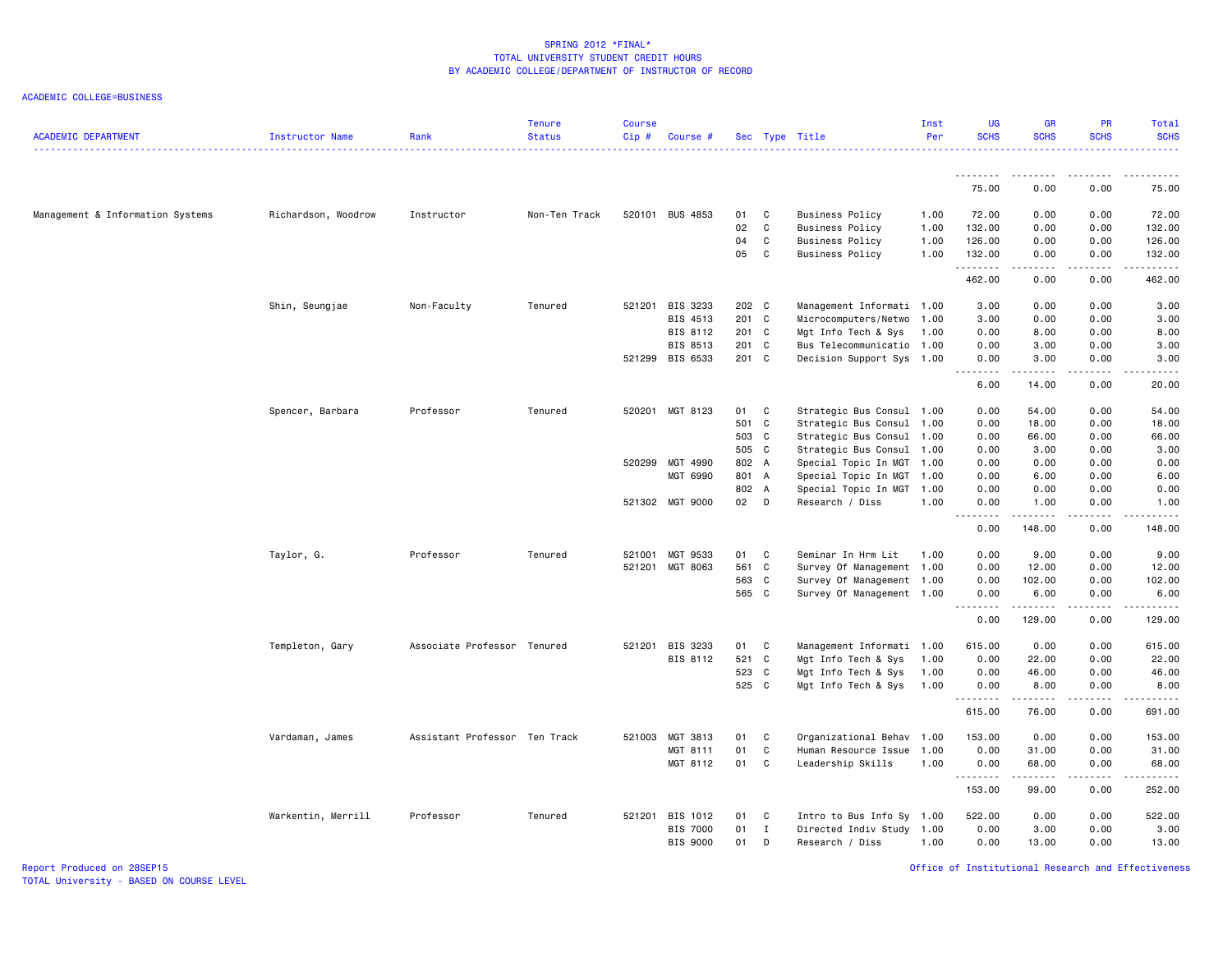| <b>ACADEMIC DEPARTMENT</b>       | <b>Instructor Name</b> | Rank                          | <b>Tenure</b><br><b>Status</b> | Course<br>Cip# | Course #        |       | Sec Type Title            | Inst<br>Per | <b>UG</b><br><b>SCHS</b> | <b>GR</b><br><b>SCHS</b> | <b>PR</b><br><b>SCHS</b> | Total<br><b>SCHS</b> |
|----------------------------------|------------------------|-------------------------------|--------------------------------|----------------|-----------------|-------|---------------------------|-------------|--------------------------|--------------------------|--------------------------|----------------------|
| Management & Information Systems | Warkentin, Merrill     | Professor                     | Tenured                        |                | 521201 BIS 9613 | 01 C  | Info Security Resear 0.75 |             | 0.00                     | 15.75                    | 0.00                     | 15.75                |
|                                  |                        |                               |                                |                |                 |       |                           |             | --------<br>522.00       | <u>.</u><br>31.75        | .<br>0.00                | .<br>553.75          |
|                                  | White, Harold          | Instructor                    | Non-Ten Track                  | 520101         | <b>BUS 4853</b> | 201 C | Business Policy           | 1.00        | 84.00                    | 0.00                     | 0.00                     | 84.00                |
|                                  |                        |                               |                                | 520201         | MGT 3213        | 201 C | Org Communications        | 1.00        | 75.00                    | 0.00                     | 0.00                     | 75.00                |
|                                  |                        |                               |                                |                | MGT 4153        | 201 C | Management Seminar        | 1.00        | 42.00                    | 0.00                     | 0.00                     | 42.00                |
|                                  |                        |                               |                                |                | 521301 MGT 3114 | 201 C | Prin of Mgt & Prod        | 1.00        | 112.00                   | 0.00                     | 0.00                     | 112.00               |
|                                  |                        |                               |                                |                |                 |       |                           |             | 313.00                   | 0.00                     | $\cdots$<br>0.00         | .<br>313,00          |
|                                  | Young, Carlton         | Assistant Professor Ten Track |                                |                | 220199 BL 3223  | 201 C | Law Of Comm Trans         | 1.00        | 30.00                    | 0.00                     | 0.00                     | 30.00                |
|                                  |                        |                               |                                |                | 510701 HCA 4243 | 201 C | Managed Care              | 1.00        | 72.00                    | 0.00                     | 0.00                     | 72.00                |
|                                  |                        |                               |                                |                | <b>HCA 4443</b> | 201 E | Healthcare Internshi      | 1.00        | 6.00                     | 0.00                     | 0.00                     | 6.00                 |
|                                  |                        |                               |                                |                | <b>HCA 4803</b> | 201 C | Heathcare Policy          | 1.00        | 45.00                    | 0.00                     | 0.00                     | 45.00                |
|                                  |                        |                               |                                |                |                 |       |                           |             | 153.00                   | 0.00                     | $\cdots$<br>0.00         | 153.00               |
|                                  |                        |                               |                                |                |                 |       |                           |             | ========                 | ========                 | ---------                | ==========           |
| Management & Information Systems |                        |                               |                                |                |                 |       |                           |             | 7891.00                  | 979.00                   | 0.00                     | 8870.00              |
|                                  |                        |                               |                                |                |                 |       |                           |             | ========                 |                          | ======== ========        |                      |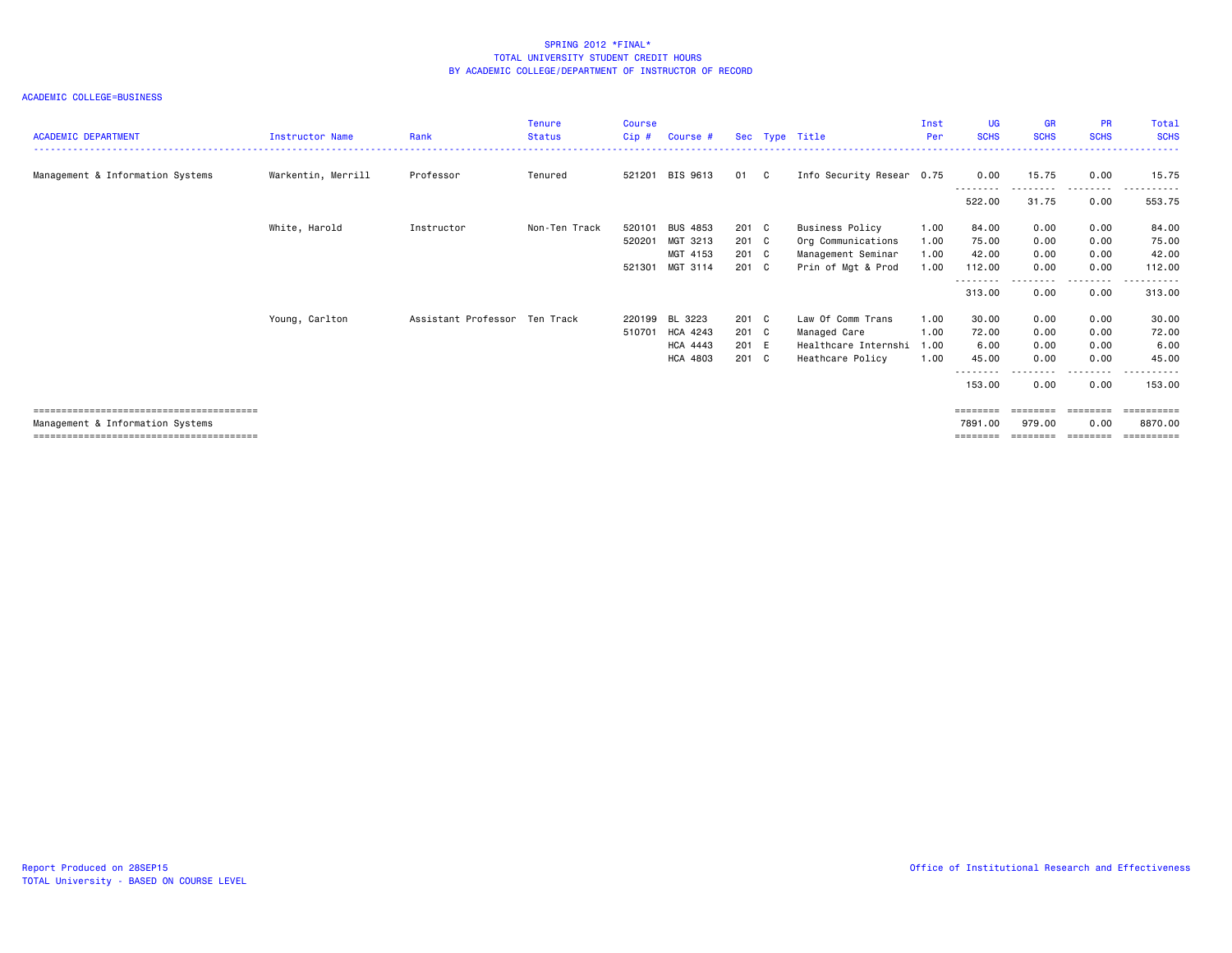| <b>ACADEMIC DEPARTMENT</b>                                 | Instructor Name     | Rank                          | <b>Tenure</b><br><b>Status</b> | <b>Course</b><br>Cip# | Course #                         |                         |                                | Sec Type Title                                                                      | Inst<br>Per                  | <b>UG</b><br><b>SCHS</b>             | <b>GR</b><br><b>SCHS</b>                                                                                                                                      | PR<br><b>SCHS</b>                                                                                                                 | Total<br><b>SCHS</b>                 |
|------------------------------------------------------------|---------------------|-------------------------------|--------------------------------|-----------------------|----------------------------------|-------------------------|--------------------------------|-------------------------------------------------------------------------------------|------------------------------|--------------------------------------|---------------------------------------------------------------------------------------------------------------------------------------------------------------|-----------------------------------------------------------------------------------------------------------------------------------|--------------------------------------|
| Marketing, Quantitative Analysis & Busin Adkerson, Jeffrey |                     | Non-Faculty                   | Not Applicable                 | 521401                | MKT 2221<br>MKT 2241<br>MKT 2311 | 01<br>01<br>01          | L.<br><b>L</b><br>$\mathsf{L}$ | Golf Professional De 1.00<br>Golf Professional De 1.00<br>Golf Professional De 1.00 |                              | 40.00<br>21.00<br>24.00              | 0.00<br>0.00<br>0.00                                                                                                                                          | 0.00<br>0.00<br>0.00                                                                                                              | 40.00<br>21.00<br>24.00              |
|                                                            |                     |                               |                                |                       |                                  |                         |                                |                                                                                     |                              | .<br>85.00                           | $\frac{1}{2} \left( \frac{1}{2} \right) \left( \frac{1}{2} \right) \left( \frac{1}{2} \right) \left( \frac{1}{2} \right) \left( \frac{1}{2} \right)$<br>0.00  | والأمام<br>0.00                                                                                                                   | .<br>85.00                           |
|                                                            | Blakeney, Alisha    | Grad Teach Assist             | Not Applicable                 |                       | 521401 MKT 4533                  | 01                      | - C                            | Marketing Research                                                                  | 1.00                         | 90.00                                | 0.00                                                                                                                                                          | 0.00                                                                                                                              | 90.00                                |
|                                                            |                     |                               |                                |                       |                                  |                         |                                |                                                                                     |                              | 90.00                                | 0.00                                                                                                                                                          | 0.00                                                                                                                              | 90.00                                |
|                                                            | Bryant, James       | Lecturer                      | Non-Ten Track                  |                       | 220199 BL 8112                   | 521 C<br>523 C<br>525 C |                                | Law Ethics Disp Res<br>Law Ethics Disp Res<br>Law Ethics Disp Res                   | 1.00<br>1.00<br>1.00         | 0.00<br>0.00<br>0.00                 | 16.00<br>48.00<br>10.00                                                                                                                                       | 0.00<br>0.00<br>0.00                                                                                                              | 16.00<br>48.00<br>10.00              |
|                                                            |                     |                               |                                |                       |                                  |                         |                                |                                                                                     |                              | .<br>0.00                            | $\frac{1}{2} \left( \frac{1}{2} \right) \left( \frac{1}{2} \right) \left( \frac{1}{2} \right) \left( \frac{1}{2} \right) \left( \frac{1}{2} \right)$<br>74.00 | د د د د<br>0.00                                                                                                                   | .<br>74.00                           |
|                                                            | Chakrabarty, Subhra | Associate Professor Tenured   |                                |                       | 521401 MKT 4113                  | 01<br>02                | C.<br>$\mathbf{C}$             | Personal Selling<br>Personal Selling                                                | 1.00<br>1.00                 | 159.00<br>168.00                     | 0.00<br>0.00                                                                                                                                                  | 0.00<br>0.00                                                                                                                      | 159.00<br>168.00                     |
|                                                            |                     |                               |                                |                       |                                  |                         |                                |                                                                                     |                              | .<br>327.00                          | $- - - - -$<br>0.00                                                                                                                                           | .<br>0.00                                                                                                                         | ------<br>327.00                     |
|                                                            | Collier, Joel       | Assistant Professor Ten Track |                                |                       | 521401 MKT 8153                  | 01<br>511 C<br>513 C    | C <sub>1</sub>                 | Strategic Marketing<br>Strategic Marketing<br>Strategic Marketing                   | 1.00<br>1.00<br>1.00         | 0.00<br>0.00<br>0.00                 | 78.00<br>15.00<br>72.00                                                                                                                                       | 0.00<br>0.00<br>0.00                                                                                                              | 78.00<br>15.00<br>72.00              |
|                                                            |                     |                               |                                |                       |                                  | 515 C                   |                                | Strategic Marketing                                                                 | 1.00                         | 0.00<br>$\sim$ $\sim$ $\sim$<br>.    | 12.00<br>$\frac{1}{2} \left( \frac{1}{2} \right) \left( \frac{1}{2} \right) \left( \frac{1}{2} \right) \left( \frac{1}{2} \right) \left( \frac{1}{2} \right)$ | 0.00<br>----                                                                                                                      | 12.00<br>والموالي الموالي            |
|                                                            |                     |                               |                                |                       |                                  |                         |                                |                                                                                     |                              | 0.00                                 | 177.00                                                                                                                                                        | 0.00                                                                                                                              | 177.00                               |
|                                                            | Cook, Cecelia       | Instructor                    | Non-Ten Track                  |                       | 220199 BL 2413<br>BL 3223        | 01<br>02<br>01<br>02    | C<br>C<br>C<br>C               | Legal Envt Bus<br>Legal Envt Bus<br>Law Of Comm Trans<br>Law Of Comm Trans          | 1.00<br>1.00<br>1.00<br>1.00 | 525.00<br>567.00<br>159.00<br>111.00 | 0.00<br>0.00<br>0.00<br>0.00                                                                                                                                  | 0.00<br>0.00<br>0.00<br>0.00                                                                                                      | 525.00<br>567.00<br>159.00<br>111.00 |
|                                                            |                     |                               |                                |                       |                                  |                         |                                |                                                                                     |                              | .<br>1362.00                         | -----<br>0.00                                                                                                                                                 | .<br>0.00                                                                                                                         | .<br>1362.00                         |
|                                                            | Ford, Toni-Rochelle | Grad Teach Assist             | Not Applicable                 |                       | 521401 MKT 4123                  | 02 C                    |                                | Advertising                                                                         | 1.00                         | 108.00                               | 0.00                                                                                                                                                          | 0.00                                                                                                                              | 108.00                               |
|                                                            |                     |                               |                                |                       |                                  |                         |                                |                                                                                     |                              | .<br>108.00                          | 0.00                                                                                                                                                          | 0.00                                                                                                                              | .<br>108.00                          |
|                                                            | Goree, Michael      | Instructor                    | Non-Ten Track                  | 521401                | MKT 3013                         | 555 M<br>901 M          |                                | Principles Of Mkt<br>Principles Of Mkt                                              | 1.00<br>1.00                 | 9.00<br>36.00                        | 0.00<br>0.00                                                                                                                                                  | 0.00<br>0.00                                                                                                                      | 9.00<br>36.00                        |
|                                                            |                     |                               |                                |                       | MKT 3213                         | 01<br>02                | C<br>C                         | Retailing<br>Retailing                                                              | 1.00<br>1.00                 | 177.00<br>177.00                     | 0.00<br>0.00                                                                                                                                                  | 0.00<br>0.00                                                                                                                      | 177.00<br>177.00                     |
|                                                            |                     |                               |                                |                       | 521499 MKT 4613                  | 01<br>02                | $\mathbf{C}$<br>C              | Services Marketing<br>Services Marketing                                            | 1.00<br>1.00                 | 216.00<br>177.00                     | 0.00<br>0.00                                                                                                                                                  | 0.00<br>0.00                                                                                                                      | 216.00<br>177.00                     |
|                                                            |                     |                               |                                |                       |                                  |                         |                                |                                                                                     |                              | . <u>.</u><br>792.00                 | <u>.</u><br>0.00                                                                                                                                              | $\frac{1}{2} \left( \frac{1}{2} \right) \left( \frac{1}{2} \right) \left( \frac{1}{2} \right) \left( \frac{1}{2} \right)$<br>0.00 | <u>.</u><br>792.00                   |
|                                                            | Hill, William       | Assistant Professor Ten Track |                                | 521401                | MKT 4113<br>MKT 4123             | 201 C<br>201 C          |                                | Personal Selling<br>Advertising                                                     | 1.00<br>1.00                 | 6.00<br>39.00                        | 0.00<br>0.00                                                                                                                                                  | 0.00<br>0.00                                                                                                                      | 6.00<br>39.00                        |
|                                                            |                     |                               |                                |                       | MKT 4143<br>MKT 4413             | 201 C<br>201 C          |                                | Sales Management<br>Consumer Behavior                                               | 1.00<br>1.00                 | 21.00<br>45.00                       | 0.00<br>0.00                                                                                                                                                  | 0.00<br>0.00                                                                                                                      | 21.00<br>45.00                       |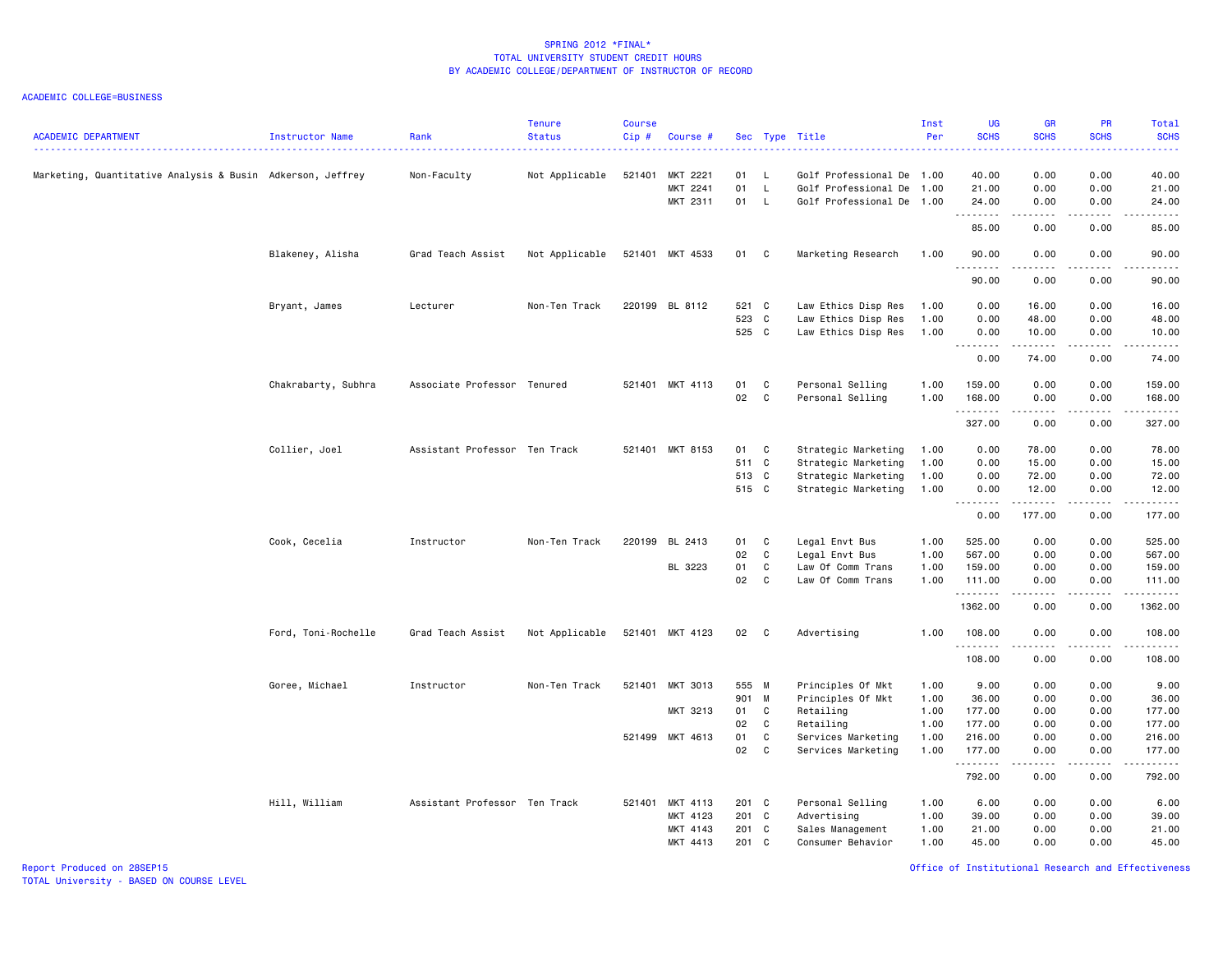### ACADEMIC COLLEGE=BUSINESS

| MKT 4533<br>201 C<br>Marketing, Quantitative Analysis & Busin Hill, William<br>Assistant Professor Ten Track<br>521401<br>Marketing Research<br>1.00<br>3.00<br>0.00<br>MKT 6143<br>201 C<br>Sales Management<br>1.00<br>0.00<br>3.00<br>561 C<br>Sales Management<br>1.00<br>0.00<br>27.00<br>563 C<br>Sales Management<br>1.00<br>0.00<br>78.00<br>565 C<br>Sales Management<br>1.00<br>0.00<br>9.00<br><u>.</u><br>.<br>114.00<br>117.00<br>Retailing<br>Johnson, Emily<br>Non-Faculty<br>Not Applicable<br>521401<br>MKT 3213<br>555 M<br>1.00<br>12.00<br>0.00<br>901 M<br>Retailing<br>1.00<br>27.00<br>0.00<br>MKT 4123<br>555 M<br>Advertising<br>1.00<br>3.00<br>0.00<br>901 M<br>Advertising<br>1.00<br>12.00<br>0.00<br>.<br>. <b>.</b><br>54.00<br>0.00<br>Lam, Wai-Cheong<br>Instructor<br>Non-Ten Track<br>521302 BQA 2113<br>01<br>C<br>Bus Stat Methods I<br>1.00<br>174.00<br>0.00<br>02<br>$\mathbf c$<br>Bus Stat Methods I<br>1.00<br>72.00<br>0.00<br>01<br>BQA 3123<br>$\mathbf{C}$<br>Bus Stat Methods II<br>1.00<br>162.00<br>0.00<br>02<br>$\mathbf{C}$<br>Bus Stat Methods II<br>1.00<br>27.00<br>0.00<br>.<br>.<br>435.00<br>0.00<br>Liddell, Gloria<br>Assistant Professor Ten Track<br>220199 BL 8112<br>01 C<br>Law Ethics Disp Res<br>0.00<br>52.00<br>1.00 | 0.00<br>3.00<br>0.00<br>3.00<br>27.00<br>0.00<br>0.00<br>78.00<br>9.00<br>0.00<br>.<br>0.00<br>231.00                                                                     |
|--------------------------------------------------------------------------------------------------------------------------------------------------------------------------------------------------------------------------------------------------------------------------------------------------------------------------------------------------------------------------------------------------------------------------------------------------------------------------------------------------------------------------------------------------------------------------------------------------------------------------------------------------------------------------------------------------------------------------------------------------------------------------------------------------------------------------------------------------------------------------------------------------------------------------------------------------------------------------------------------------------------------------------------------------------------------------------------------------------------------------------------------------------------------------------------------------------------------------------------------------------------------------------------------|---------------------------------------------------------------------------------------------------------------------------------------------------------------------------|
|                                                                                                                                                                                                                                                                                                                                                                                                                                                                                                                                                                                                                                                                                                                                                                                                                                                                                                                                                                                                                                                                                                                                                                                                                                                                                            |                                                                                                                                                                           |
|                                                                                                                                                                                                                                                                                                                                                                                                                                                                                                                                                                                                                                                                                                                                                                                                                                                                                                                                                                                                                                                                                                                                                                                                                                                                                            |                                                                                                                                                                           |
|                                                                                                                                                                                                                                                                                                                                                                                                                                                                                                                                                                                                                                                                                                                                                                                                                                                                                                                                                                                                                                                                                                                                                                                                                                                                                            |                                                                                                                                                                           |
|                                                                                                                                                                                                                                                                                                                                                                                                                                                                                                                                                                                                                                                                                                                                                                                                                                                                                                                                                                                                                                                                                                                                                                                                                                                                                            |                                                                                                                                                                           |
|                                                                                                                                                                                                                                                                                                                                                                                                                                                                                                                                                                                                                                                                                                                                                                                                                                                                                                                                                                                                                                                                                                                                                                                                                                                                                            |                                                                                                                                                                           |
|                                                                                                                                                                                                                                                                                                                                                                                                                                                                                                                                                                                                                                                                                                                                                                                                                                                                                                                                                                                                                                                                                                                                                                                                                                                                                            |                                                                                                                                                                           |
|                                                                                                                                                                                                                                                                                                                                                                                                                                                                                                                                                                                                                                                                                                                                                                                                                                                                                                                                                                                                                                                                                                                                                                                                                                                                                            | 0.00<br>12.00                                                                                                                                                             |
|                                                                                                                                                                                                                                                                                                                                                                                                                                                                                                                                                                                                                                                                                                                                                                                                                                                                                                                                                                                                                                                                                                                                                                                                                                                                                            | 27.00<br>0.00                                                                                                                                                             |
|                                                                                                                                                                                                                                                                                                                                                                                                                                                                                                                                                                                                                                                                                                                                                                                                                                                                                                                                                                                                                                                                                                                                                                                                                                                                                            | 0.00<br>3.00                                                                                                                                                              |
|                                                                                                                                                                                                                                                                                                                                                                                                                                                                                                                                                                                                                                                                                                                                                                                                                                                                                                                                                                                                                                                                                                                                                                                                                                                                                            | 0.00<br>12.00<br>بالالالالا<br>.                                                                                                                                          |
|                                                                                                                                                                                                                                                                                                                                                                                                                                                                                                                                                                                                                                                                                                                                                                                                                                                                                                                                                                                                                                                                                                                                                                                                                                                                                            | 0.00<br>54.00                                                                                                                                                             |
|                                                                                                                                                                                                                                                                                                                                                                                                                                                                                                                                                                                                                                                                                                                                                                                                                                                                                                                                                                                                                                                                                                                                                                                                                                                                                            | 0.00<br>174.00                                                                                                                                                            |
|                                                                                                                                                                                                                                                                                                                                                                                                                                                                                                                                                                                                                                                                                                                                                                                                                                                                                                                                                                                                                                                                                                                                                                                                                                                                                            | 0.00<br>72.00                                                                                                                                                             |
|                                                                                                                                                                                                                                                                                                                                                                                                                                                                                                                                                                                                                                                                                                                                                                                                                                                                                                                                                                                                                                                                                                                                                                                                                                                                                            | 0.00<br>162.00                                                                                                                                                            |
|                                                                                                                                                                                                                                                                                                                                                                                                                                                                                                                                                                                                                                                                                                                                                                                                                                                                                                                                                                                                                                                                                                                                                                                                                                                                                            | 0.00<br>27.00<br><u>.</u><br>.                                                                                                                                            |
|                                                                                                                                                                                                                                                                                                                                                                                                                                                                                                                                                                                                                                                                                                                                                                                                                                                                                                                                                                                                                                                                                                                                                                                                                                                                                            | 0.00<br>435.00                                                                                                                                                            |
|                                                                                                                                                                                                                                                                                                                                                                                                                                                                                                                                                                                                                                                                                                                                                                                                                                                                                                                                                                                                                                                                                                                                                                                                                                                                                            | 0.00<br>52.00                                                                                                                                                             |
| 511 C<br>Law Ethics Disp Res<br>1.00<br>0.00<br>10.00                                                                                                                                                                                                                                                                                                                                                                                                                                                                                                                                                                                                                                                                                                                                                                                                                                                                                                                                                                                                                                                                                                                                                                                                                                      | 0.00<br>10.00                                                                                                                                                             |
| 513 C<br>Law Ethics Disp Res<br>1.00<br>0.00<br>56.00                                                                                                                                                                                                                                                                                                                                                                                                                                                                                                                                                                                                                                                                                                                                                                                                                                                                                                                                                                                                                                                                                                                                                                                                                                      | 0.00<br>56.00                                                                                                                                                             |
| 515 C<br>1.00<br>0.00<br>Law Ethics Disp Res<br>8.00                                                                                                                                                                                                                                                                                                                                                                                                                                                                                                                                                                                                                                                                                                                                                                                                                                                                                                                                                                                                                                                                                                                                                                                                                                       | 0.00<br>8.00                                                                                                                                                              |
| 521501<br>BL 4333<br>01 C<br>Real Estate Law<br>1.00<br>45.00<br>0.00                                                                                                                                                                                                                                                                                                                                                                                                                                                                                                                                                                                                                                                                                                                                                                                                                                                                                                                                                                                                                                                                                                                                                                                                                      | 45.00<br>0.00                                                                                                                                                             |
| BL 6333<br>01<br>$\mathbf{C}$<br>Real Estate Law<br>1.00<br>0.00<br>54.00                                                                                                                                                                                                                                                                                                                                                                                                                                                                                                                                                                                                                                                                                                                                                                                                                                                                                                                                                                                                                                                                                                                                                                                                                  | 54.00<br>0.00                                                                                                                                                             |
| REF 4333<br>01<br>C<br>1.00<br>60.00<br>0.00<br>Real Estate Law                                                                                                                                                                                                                                                                                                                                                                                                                                                                                                                                                                                                                                                                                                                                                                                                                                                                                                                                                                                                                                                                                                                                                                                                                            | 0.00<br>60.00                                                                                                                                                             |
| REF 6333<br>01 C<br>1.00<br>0.00<br>Real Estate Law<br>3.00<br>.<br>.                                                                                                                                                                                                                                                                                                                                                                                                                                                                                                                                                                                                                                                                                                                                                                                                                                                                                                                                                                                                                                                                                                                                                                                                                      | 3.00<br>0.00<br>$\frac{1}{2} \left( \frac{1}{2} \right) \left( \frac{1}{2} \right) \left( \frac{1}{2} \right) \left( \frac{1}{2} \right) \left( \frac{1}{2} \right)$<br>. |
| 105.00<br>183.00                                                                                                                                                                                                                                                                                                                                                                                                                                                                                                                                                                                                                                                                                                                                                                                                                                                                                                                                                                                                                                                                                                                                                                                                                                                                           | 0.00<br>288.00                                                                                                                                                            |
| Liddell, Pearson<br>Professor<br>Tenured<br>220199 BL 2413<br>03<br>C<br>Legal Envt Bus<br>1.00<br>165.00<br>0.00                                                                                                                                                                                                                                                                                                                                                                                                                                                                                                                                                                                                                                                                                                                                                                                                                                                                                                                                                                                                                                                                                                                                                                          | 0.00<br>165.00                                                                                                                                                            |
| BL 4000<br>01 I<br>Directed Indiv Study<br>1.00<br>3.00<br>0.00                                                                                                                                                                                                                                                                                                                                                                                                                                                                                                                                                                                                                                                                                                                                                                                                                                                                                                                                                                                                                                                                                                                                                                                                                            | 0.00<br>3.00                                                                                                                                                              |
| BL 4273<br>01<br>1.00<br>$\mathbf{C}$<br>Int Bus Law<br>63.00<br>0.00                                                                                                                                                                                                                                                                                                                                                                                                                                                                                                                                                                                                                                                                                                                                                                                                                                                                                                                                                                                                                                                                                                                                                                                                                      | 63.00<br>0.00                                                                                                                                                             |
| 01<br>Int Bus Law<br>BL 6273<br>C<br>1.00<br>0.00<br>30.00                                                                                                                                                                                                                                                                                                                                                                                                                                                                                                                                                                                                                                                                                                                                                                                                                                                                                                                                                                                                                                                                                                                                                                                                                                 | 30.00<br>0.00                                                                                                                                                             |
| BL 7000<br>01 I<br>Directed Indiv Study 1.00<br>0.00<br>2.00                                                                                                                                                                                                                                                                                                                                                                                                                                                                                                                                                                                                                                                                                                                                                                                                                                                                                                                                                                                                                                                                                                                                                                                                                               | 0.00<br>2.00                                                                                                                                                              |
| $02$ I<br>Directed Indiv Study 1.00<br>0.00<br>1.00<br>.<br>-----                                                                                                                                                                                                                                                                                                                                                                                                                                                                                                                                                                                                                                                                                                                                                                                                                                                                                                                                                                                                                                                                                                                                                                                                                          | 0.00<br>1.00<br>$\sim$ $\sim$ $\sim$ $\sim$ $\sim$<br>$\sim$ $\sim$ $\sim$ $\sim$                                                                                         |
| 231.00<br>33.00                                                                                                                                                                                                                                                                                                                                                                                                                                                                                                                                                                                                                                                                                                                                                                                                                                                                                                                                                                                                                                                                                                                                                                                                                                                                            | 0.00<br>264.00                                                                                                                                                            |
| MKT 4000<br>Lueg, Jason<br>Associate Professor Tenured<br>521401<br>01<br>Directed Indiv Study 1.00<br>3.00<br>0.00<br>$\blacksquare$                                                                                                                                                                                                                                                                                                                                                                                                                                                                                                                                                                                                                                                                                                                                                                                                                                                                                                                                                                                                                                                                                                                                                      | 0.00<br>3.00                                                                                                                                                              |
| 02<br>$\mathbf{I}$<br>Directed Indiv Study 1.00<br>3.00<br>0.00                                                                                                                                                                                                                                                                                                                                                                                                                                                                                                                                                                                                                                                                                                                                                                                                                                                                                                                                                                                                                                                                                                                                                                                                                            | 0.00<br>3.00                                                                                                                                                              |
| 03<br>$\mathbf{I}$<br>Directed Indiv Study 1.00<br>3.00<br>0.00                                                                                                                                                                                                                                                                                                                                                                                                                                                                                                                                                                                                                                                                                                                                                                                                                                                                                                                                                                                                                                                                                                                                                                                                                            | 0.00<br>3.00                                                                                                                                                              |
| 01<br>C<br>1.00<br>MKT 4813<br>Marketing-Mgt<br>39.00<br>0.00                                                                                                                                                                                                                                                                                                                                                                                                                                                                                                                                                                                                                                                                                                                                                                                                                                                                                                                                                                                                                                                                                                                                                                                                                              | 39.00<br>0.00                                                                                                                                                             |
| <b>MKT 7000</b><br>01 I<br>Directed Indiv Study 1.00<br>3.00<br>0.00<br>.<br>.                                                                                                                                                                                                                                                                                                                                                                                                                                                                                                                                                                                                                                                                                                                                                                                                                                                                                                                                                                                                                                                                                                                                                                                                             | 0.00<br>3.00<br>.<br>.                                                                                                                                                    |
| 48.00<br>3.00                                                                                                                                                                                                                                                                                                                                                                                                                                                                                                                                                                                                                                                                                                                                                                                                                                                                                                                                                                                                                                                                                                                                                                                                                                                                              | 0.00<br>51.00                                                                                                                                                             |
| 521401 MKT 4413<br>183.00<br>0.00<br>Lueg, Nicole<br>Associate Professor Tenured<br>01<br>Consumer Behavior<br>1.00<br>C<br>02<br>C<br>Consumer Behavior<br>1.00<br>168.00<br>0.00                                                                                                                                                                                                                                                                                                                                                                                                                                                                                                                                                                                                                                                                                                                                                                                                                                                                                                                                                                                                                                                                                                         | 0.00<br>183.00                                                                                                                                                            |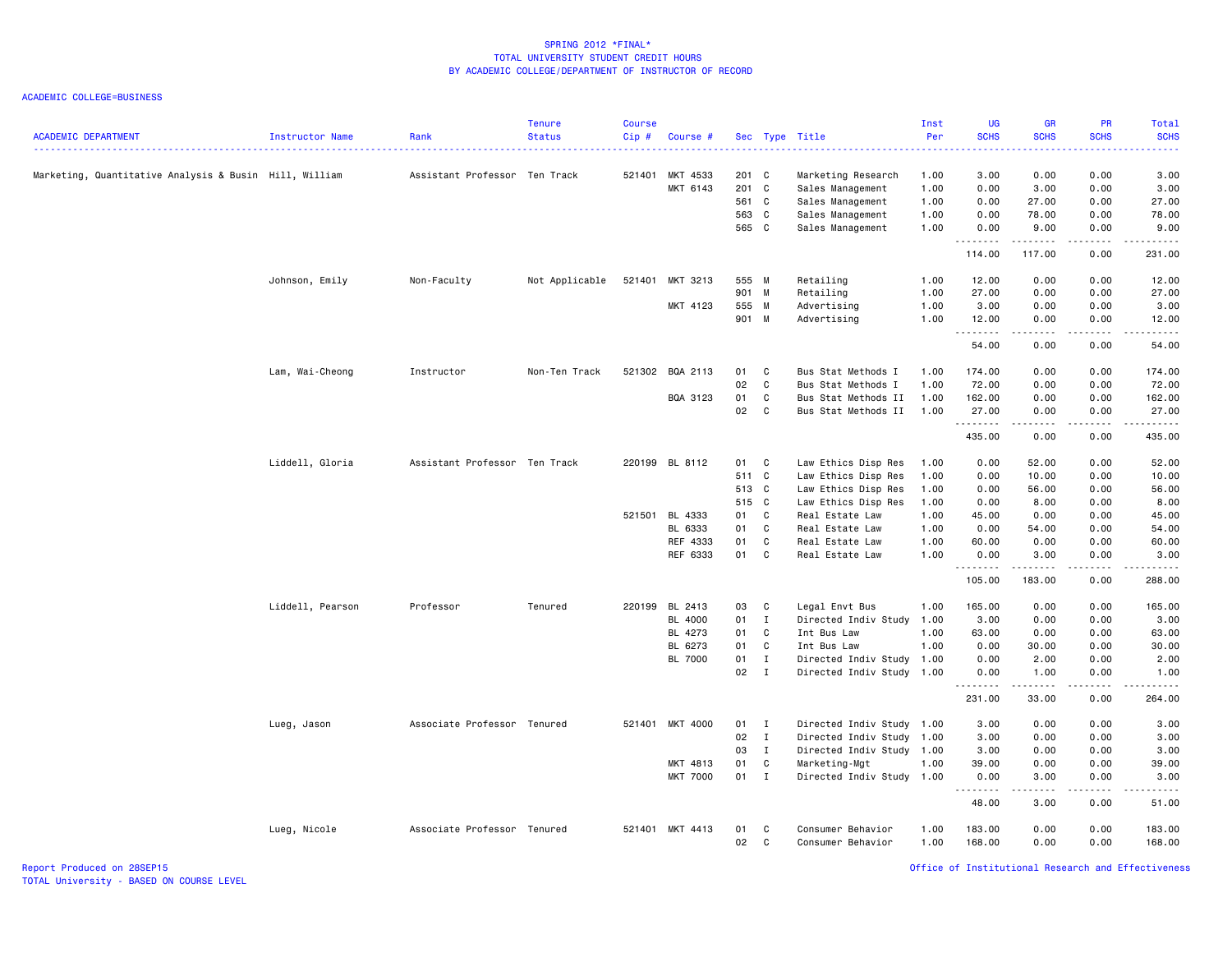### ACADEMIC COLLEGE=BUSINESS

| <b>ACADEMIC DEPARTMENT</b>                            | Instructor Name  | Rank                        | <b>Tenure</b><br><b>Status</b> | <b>Course</b><br>$Cip$ # | Course #        |       |              | Sec Type Title            | Inst<br>Per | <b>UG</b><br><b>SCHS</b> | <b>GR</b><br><b>SCHS</b> | PR<br><b>SCHS</b>            | Total<br><b>SCHS</b> |
|-------------------------------------------------------|------------------|-----------------------------|--------------------------------|--------------------------|-----------------|-------|--------------|---------------------------|-------------|--------------------------|--------------------------|------------------------------|----------------------|
| Marketing, Quantitative Analysis & Busin Lueg, Nicole |                  | Associate Professor Tenured |                                |                          | 521401 MKT 9000 | 01    | D            | Research / Diss           | 1.00        | 0.00<br>.                | 18.00<br>.               | 0.00<br>$\sim$ $\sim$ $\sim$ | 18.00<br>.           |
|                                                       |                  |                             |                                |                          |                 |       |              |                           |             | 351.00                   | 18.00                    | 0.00                         | 369.00               |
|                                                       | McCormick, James | Instructor                  | Non-Ten Track                  |                          | 521302 BQA 2113 | 03    | C            | Bus Stat Methods I        | 1.00        | 207.00                   | 0.00                     | 0.00                         | 207.00               |
|                                                       |                  |                             |                                |                          |                 | 04    | C            | Bus Stat Methods I        | 1.00        | 216.00                   | 0.00                     | 0.00                         | 216.00               |
|                                                       |                  |                             |                                |                          |                 | 05    | C            | Bus Stat Methods I        | 1.00        | 186.00                   | 0.00                     | 0.00                         | 186.00               |
|                                                       |                  |                             |                                |                          | BQA 3123        | 05    | C            | Bus Stat Methods II       | 1.00        | 219.00<br>.              | 0.00<br>.                | 0.00<br>.                    | 219.00<br>.          |
|                                                       |                  |                             |                                |                          |                 |       |              |                           |             | 828.00                   | 0.00                     | 0.00                         | 828.00               |
|                                                       | Moore, Melissa   | Professor                   | Tenured                        |                          | 521401 MKT 3013 | 01    | $\mathbf{C}$ | Principles Of Mkt         | 1.00        | 537.00                   | 0.00                     | 0.00                         | 537.00               |
|                                                       |                  |                             |                                |                          |                 | 02    | C            | Principles Of Mkt         | 1.00        | 444.00                   | 0.00                     | 0.00                         | 444.00               |
|                                                       |                  |                             |                                |                          |                 |       |              |                           |             | <u>.</u><br>981.00       | 0.00                     | $- - - -$<br>0.00            | .<br>981.00          |
|                                                       | Moore, Robert    | Professor                   | Tenured                        |                          | 521401 MKT 4213 | 01    | C            | Internet Marketing        | 1.00        | 33.00                    | 0.00                     | 0.00                         | 33.00                |
|                                                       |                  |                             |                                |                          |                 | 02    | C            | Internet Marketing        | 1.00        | 78.00                    | 0.00                     | 0.00                         | 78.00                |
|                                                       |                  |                             |                                |                          | MKT 6213        | 01    | $\mathbf c$  | Internet Marketing        | 1.00        | 0.00                     | 24.00                    | 0.00                         | 24.00                |
|                                                       |                  |                             |                                |                          |                 | 02    | C            | Internet Marketing        | 1.00        | 0.00                     | 15.00                    | 0.00                         | 15.00                |
|                                                       |                  |                             |                                |                          |                 |       |              |                           |             | .<br>111.00              | المتمامين<br>39.00       | الأعامات<br>0.00             | <b></b><br>150.00    |
|                                                       | Odom, Dustin     | Lecturer                    | Non-Ten Track                  | 521401                   | MKT 3013        | 201 C |              | Principles Of Mkt         | 1.00        | 75.00                    | 0.00                     | 0.00                         | 75.00                |
|                                                       |                  |                             |                                |                          | MKT 3213        | 201 C |              | Retailing                 | 1.00        | 30.00                    | 0.00                     | 0.00                         | 30.00                |
|                                                       |                  |                             |                                |                          |                 |       |              |                           |             | .<br>105.00              | .<br>0.00                | .<br>0.00                    | .<br>105.00          |
|                                                       | Shanahan, Kevin  | Associate Professor Tenured |                                |                          | 089999 MKT 4990 | 801 A |              | Special Topic In MKT 1.00 |             | 24.00                    | 0.00                     | 0.00                         | 24.00                |
|                                                       |                  |                             |                                |                          |                 | 802 A |              | Special Topic In MKT      | 1.00        | 0.00                     | 0.00                     | 0.00                         | 0.00                 |
|                                                       |                  |                             |                                |                          | MKT 6990        | 802 A |              | Special Topic In MKT 1.00 |             | 0.00                     | 0.00                     | 0.00                         | 0.00                 |
|                                                       |                  |                             |                                |                          | 521401 MKT 4123 | 01    | C            | Advertising               | 1.00        | 189.00                   | 0.00                     | 0.00                         | 189.00               |
|                                                       |                  |                             |                                |                          | MKT 8333        | 01 S  |              | Sem Mkt Promotion &       | 1.00        | 0.00                     | 9.00                     | 0.00                         | 9.00                 |
|                                                       |                  |                             |                                |                          |                 |       |              |                           |             | .<br>213.00              | .<br>9.00                | 0.00                         | .<br>222.00          |
|                                                       | Sullivan, J.     | Professor                   | Tenured                        |                          | 521302 BQA 3123 | 06    | C            | Bus Stat Methods II       | 1.00        | 114.00                   | 0.00                     | 0.00                         | 114.00               |
|                                                       |                  |                             |                                |                          | BQA 8443        | 501 C |              | Stat Analy Bus Dec        | 1.00        | 0.00                     | 12.00                    | 0.00                         | 12.00                |
|                                                       |                  |                             |                                |                          |                 | 503 C |              | Stat Analy Bus Dec        | 1.00        | 0.00                     | 63.00                    | 0.00                         | 63.00                |
|                                                       |                  |                             |                                |                          |                 | 505 C |              | Stat Analy Bus Dec        | 1.00        | 0.00                     | 15.00<br>.               | 0.00<br>.                    | 15.00                |
|                                                       |                  |                             |                                |                          |                 |       |              |                           |             | .<br>114.00              | 90.00                    | 0.00                         | .<br>204.00          |
|                                                       | Tahai, Alireza   | Professor                   | Tenured                        |                          | 521302 BQA 3123 | 03    | C            | Bus Stat Methods II       | 1.00        | 207.00                   | 0.00                     | 0.00                         | 207.00               |
|                                                       |                  |                             |                                |                          |                 | 04    | C            | Bus Stat Methods II       | 1.00        | 93.00                    | 0.00                     | 0.00                         | 93.00                |
|                                                       |                  |                             |                                |                          |                 |       |              |                           |             | .<br>300.00              | .<br>0.00                | $- - - -$<br>0.00            | .<br>300.00          |
|                                                       | Taylor, Ronald   | Professor                   | Tenured                        |                          | 521302 BQA 8233 | 01    | C            | Quant Analysis & Bus 1.00 |             | 0.00                     | 60.00                    | 0.00                         | 60.00                |
|                                                       |                  |                             |                                |                          |                 | 501 C |              | Quant Analysis & Bus 1.00 |             | 0.00                     | 21.00                    | 0.00                         | 21.00                |
|                                                       |                  |                             |                                |                          |                 | 503 C |              | Quant Analysis & Bus 1.00 |             | 0.00                     | 72.00                    | 0.00                         | 72.00                |
|                                                       |                  |                             |                                |                          |                 | 505 C |              | Quant Analysis & Bus 1.00 |             | 0.00                     | 21.00                    | 0.00                         | 21.00                |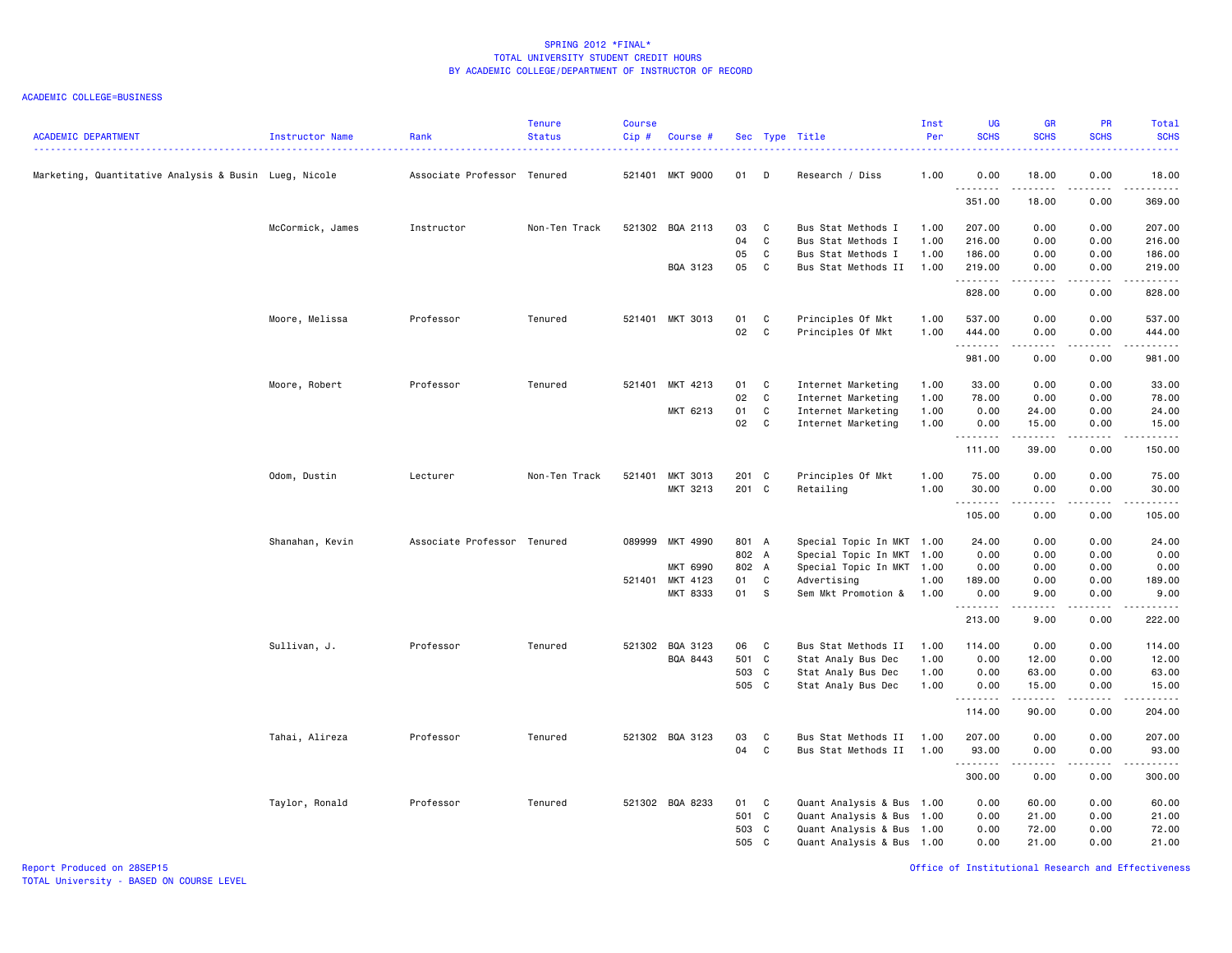| <b>ACADEMIC DEPARTMENT</b>                              | <b>Instructor Name</b> | Rank              | <b>Tenure</b><br><b>Status</b> | <b>Course</b><br>$Cip$ # | Course #        |       |              | Sec Type Title            | Inst<br>Per | <b>UG</b><br><b>SCHS</b> | <b>GR</b><br><b>SCHS</b> | <b>PR</b><br><b>SCHS</b> | Total<br><b>SCHS</b>                                                                                                                                          |
|---------------------------------------------------------|------------------------|-------------------|--------------------------------|--------------------------|-----------------|-------|--------------|---------------------------|-------------|--------------------------|--------------------------|--------------------------|---------------------------------------------------------------------------------------------------------------------------------------------------------------|
| Marketing, Quantitative Analysis & Busin Taylor, Ronald |                        | Professor         | Tenured                        | 521302                   | BQA 9533        | 01 C  |              | Adv Stat Bus Dec          | 1.00        | 0.00                     | 21.00                    | 0.00                     | 21.00                                                                                                                                                         |
|                                                         |                        |                   |                                |                          | 521401 MKT 3013 | 501 C |              | Principles Of Mkt         | 1.00        | 18.00                    | 0.00                     | 0.00                     | 18.00                                                                                                                                                         |
|                                                         |                        |                   |                                |                          |                 | 503 C |              | Principles Of Mkt         | 1.00        | 36.00                    | 0.00                     | 0.00                     | 36.00                                                                                                                                                         |
|                                                         |                        |                   |                                |                          |                 | 505 C |              | Principles Of Mkt         | 1.00        | 9.00<br>--------         | 0.00                     | 0.00                     | 9.00<br>.                                                                                                                                                     |
|                                                         |                        |                   |                                |                          |                 |       |              |                           |             | 63.00                    | .<br>195.00              | 0.00                     | 258.00                                                                                                                                                        |
|                                                         | Verdell, Angela        | Lecturer          | Non-Ten Track                  | 140101                   | GE 2990         | 01    | $\mathbf{C}$ | Special Topic In GE       | 1.00        | 39.00                    | 0.00                     | 0.00                     | 39.00                                                                                                                                                         |
|                                                         |                        |                   |                                | 521401                   | MKT 3323        | 01    | $\mathbf{C}$ | International Logist 1.00 |             | 159.00                   | 0.00                     | 0.00                     | 159.00                                                                                                                                                        |
|                                                         |                        |                   |                                |                          |                 |       |              |                           |             | <u>.</u> .<br>198.00     | .<br>0.00                | --------<br>0.00         | ------<br>198.00                                                                                                                                              |
|                                                         | Webster, Cynthia       | Professor         | Tenured                        | 521401                   | MKT 4533        | 02    | - C          | Marketing Research        | 1.00        | 63.00                    | 0.00                     | 0.00                     | 63.00                                                                                                                                                         |
|                                                         |                        |                   |                                |                          | MKT 8413        | 01 S  |              | Sem Consumer Behav        | 1.00        | 0.00                     | 12.00                    | 0.00                     | 12.00                                                                                                                                                         |
|                                                         |                        |                   |                                |                          |                 |       |              |                           |             | - - - - - - - -<br>63.00 | .<br>12.00               | .<br>0.00                | $\frac{1}{2} \left( \frac{1}{2} \right) \left( \frac{1}{2} \right) \left( \frac{1}{2} \right) \left( \frac{1}{2} \right) \left( \frac{1}{2} \right)$<br>75.00 |
|                                                         | Wilder, Kelly          | Grad Teach Assist | Not Applicable                 |                          | 521401 MKT 4813 | 02 C  |              | Marketing-Mgt             | 1.00        | 99.00                    | 0.00                     | 0.00                     | 99.00                                                                                                                                                         |
|                                                         |                        |                   |                                |                          |                 | 03    | C            | Marketing-Mgt             | 1.00        | 66.00                    | 0.00                     | 0.00                     | 66.00                                                                                                                                                         |
|                                                         |                        |                   |                                |                          |                 |       |              |                           |             | 165.00                   | 0.00                     | 0.00                     | -----<br>165.00                                                                                                                                               |
|                                                         |                        |                   |                                |                          |                 |       |              |                           |             | ========                 | ========                 | ========                 |                                                                                                                                                               |
| Marketing, Quantitative Analysis & Busin                |                        |                   |                                |                          |                 |       |              |                           |             | 7243.00                  | 950.00                   | 0.00                     | 8193.00                                                                                                                                                       |
|                                                         |                        |                   |                                |                          |                 |       |              |                           |             | ========                 | eeeeeee                  | - eeessees               | <b>BEBBEBBBBB</b>                                                                                                                                             |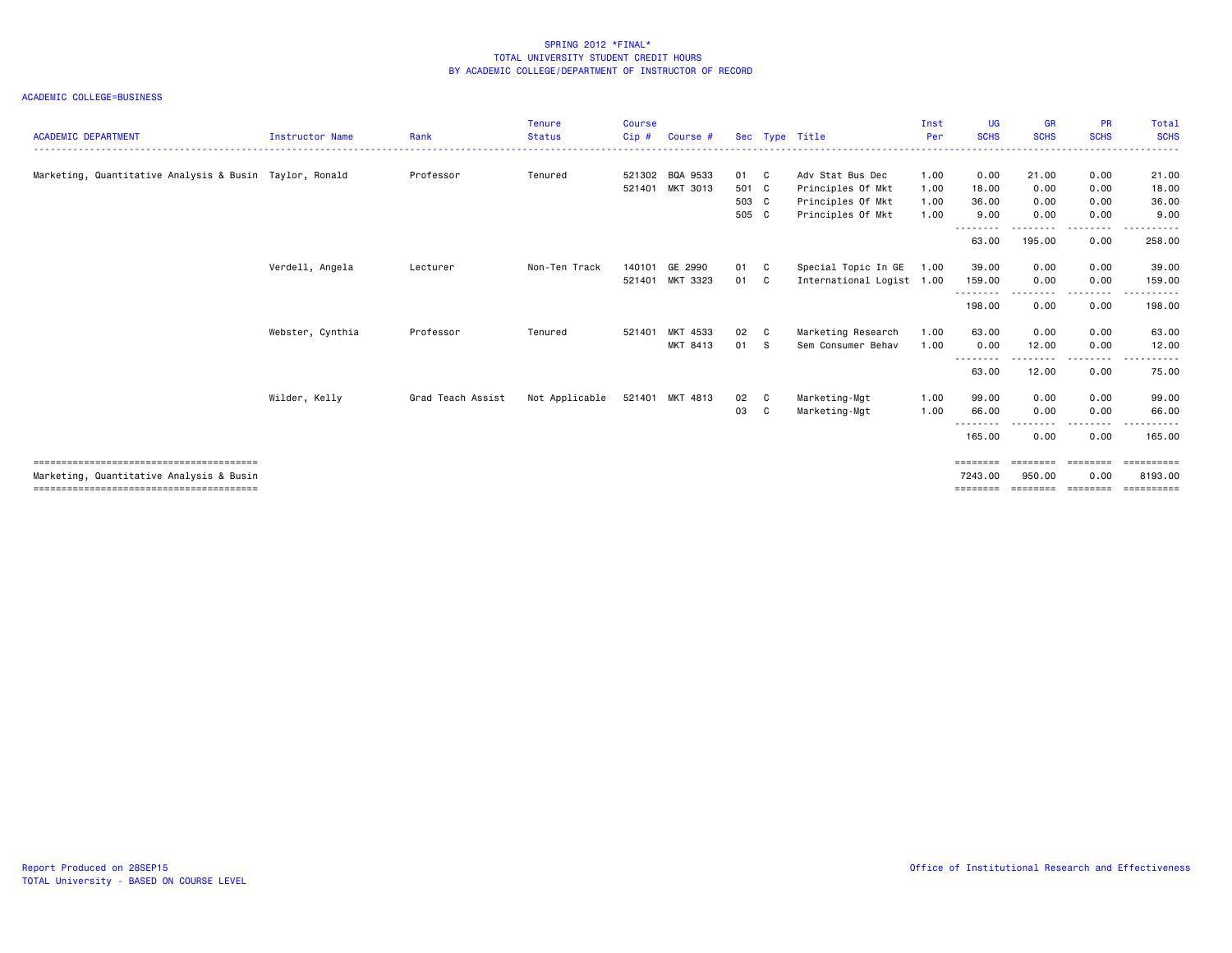| <b>ACADEMIC DEPARTMENT</b>          | Instructor Name   | Rank                              | <b>Tenure</b><br><b>Status</b> | <b>Course</b><br>Cip# | Course #                    |          | Sec Type Title               |                                                   | Inst<br>Per  | UG<br><b>SCHS</b> | <b>GR</b><br><b>SCHS</b>                                                                                                          | <b>PR</b><br><b>SCHS</b> | Total<br><b>SCHS</b><br>$\frac{1}{2} \left( \frac{1}{2} \right) \left( \frac{1}{2} \right) \left( \frac{1}{2} \right) \left( \frac{1}{2} \right)$             |
|-------------------------------------|-------------------|-----------------------------------|--------------------------------|-----------------------|-----------------------------|----------|------------------------------|---------------------------------------------------|--------------|-------------------|-----------------------------------------------------------------------------------------------------------------------------------|--------------------------|---------------------------------------------------------------------------------------------------------------------------------------------------------------|
| Counseling & Educational Psychology | Abernathy, Larry  | Research Assist Pro Non-Ten Track |                                | 130408<br>130499      | EPY 2513<br>EPY 4313        | 01<br>01 | C<br>C                       | Human Growth & Devel 1.00<br>Measure & Eval       | 1.00         | 363.00<br>102.00  | 0.00<br>0.00                                                                                                                      | 0.00<br>0.00             | 363.00<br>102.00                                                                                                                                              |
|                                     |                   |                                   |                                |                       |                             |          |                              |                                                   |              | .<br>465.00       | .<br>0.00                                                                                                                         | .<br>0.00                | .<br>465.00                                                                                                                                                   |
|                                     | Bailey, Elizabeth | Non-Faculty                       | Not Applicable                 |                       | 131101 COE 4000             | 06<br>11 | $\mathbf{I}$<br>$\mathbf{I}$ | Directed Indiv Study 1.00<br>Directed Indiv Study | 1.00         | 3.00<br>3.00      | 0.00<br>0.00                                                                                                                      | 0.00<br>0.00             | 3.00<br>3.00                                                                                                                                                  |
|                                     |                   |                                   |                                |                       | COE 4513                    | 01       | C                            | Paro Prof Stud Dev                                | 1.00         | 57.00<br>.        | 0.00<br>$\frac{1}{2} \left( \frac{1}{2} \right) \left( \frac{1}{2} \right) \left( \frac{1}{2} \right) \left( \frac{1}{2} \right)$ | 0.00<br>----             | 57.00<br>.                                                                                                                                                    |
|                                     |                   |                                   |                                |                       |                             |          |                              |                                                   |              | 63.00             | 0.00                                                                                                                              | 0.00                     | 63.00                                                                                                                                                         |
|                                     | Bourgeois, Thomas | Non-Faculty                       | Not Applicable                 |                       | 131101 COE 8543             | 01       | $\mathbf{C}$                 | Legal Issues                                      | 1.00         | 0.00<br>.         | 57.00<br>.                                                                                                                        | 0.00<br>$   -$           | 57.00<br>$- - - - -$                                                                                                                                          |
|                                     |                   |                                   |                                |                       |                             |          |                              |                                                   |              | 0.00              | 57.00                                                                                                                             | 0.00                     | 57.00                                                                                                                                                         |
|                                     | Dooley, Kathy     | Professor                         | Tenured                        | 420201                | 131101 COE 8730<br>COE 8633 | 02<br>01 | E<br>C                       | Internship-Mental He 1.00<br>Psychosocial Rehab   | 1.00         | 0.00<br>0.00      | 60.00<br>63.00                                                                                                                    | 0.00<br>0.00             | 60.00<br>63.00                                                                                                                                                |
|                                     |                   |                                   |                                | 420601                | COE 7000                    | 02       | $\mathbf{I}$                 | Directed Indiv Study                              | 1.00         | 0.00              | 3.00                                                                                                                              | 0.00                     | 3.00                                                                                                                                                          |
|                                     |                   |                                   |                                |                       |                             | 18       | I                            | Directed Indiv Study                              | 1.00         | 0.00              | 3.00                                                                                                                              | 0.00                     | 3.00                                                                                                                                                          |
|                                     |                   |                                   |                                |                       | COE 8053                    | 01       | E                            | Practicum                                         | 1.00         | 0.00              | 9.00                                                                                                                              | 0.00                     | 9.00                                                                                                                                                          |
|                                     |                   |                                   |                                |                       | COE 9000                    | 03       | D                            | Research / Diss                                   | 1.00         | 0.00              | 2.00                                                                                                                              | 0.00                     | 2.00                                                                                                                                                          |
|                                     |                   |                                   |                                |                       | COE 9750                    | 01       | E                            | Internship                                        | 1.00         | 0.00<br>.         | 15.00<br>.                                                                                                                        | 0.00<br>المتماما         | 15.00<br>.                                                                                                                                                    |
|                                     |                   |                                   |                                |                       |                             |          |                              |                                                   |              | 0.00              | 155.00                                                                                                                            | 0.00                     | 155.00                                                                                                                                                        |
|                                     | Elder, Anastasia  | Associate Professor Tenured       |                                |                       | 130499 EPY 3503             | 01       | C                            | Prin Of Ed Psych                                  | 1.00         | 81.00             | 0.00                                                                                                                              | 0.00                     | 81.00                                                                                                                                                         |
|                                     |                   |                                   |                                |                       | EPY 7000                    | 02       | $\mathbf{I}$                 | Directed Indiv Study                              | 1.00         | 0.00              | 3.00                                                                                                                              | 0.00                     | 3.00                                                                                                                                                          |
|                                     |                   |                                   |                                |                       |                             | 03       | $\mathbf{I}$                 | Directed Indiv Study                              | 1.00         | 0.00              | 3.00                                                                                                                              | 0.00                     | 3.00                                                                                                                                                          |
|                                     |                   |                                   |                                | 130699                | EPY 8533                    | 01       | E                            | Practicum Tch Ed Psy 1.00                         |              | 0.00              | 24.00                                                                                                                             | 0.00                     | 24.00                                                                                                                                                         |
|                                     |                   |                                   |                                | 420601                | COE 7000                    | 14       | $\mathbf{I}$                 | Directed Indiv Study                              | 1.00         | 0.00              | 3.00                                                                                                                              | 0.00                     | 3.00                                                                                                                                                          |
|                                     |                   |                                   |                                | 429999                | EPY 9000                    | 01       | D                            | Research / Diss                                   | 1.00         | 0.00<br>.         | 9.00                                                                                                                              | 0.00                     | 9.00<br>$\frac{1}{2} \left( \frac{1}{2} \right) \left( \frac{1}{2} \right) \left( \frac{1}{2} \right) \left( \frac{1}{2} \right) \left( \frac{1}{2} \right)$  |
|                                     |                   |                                   |                                |                       |                             |          |                              |                                                   |              | 81.00             | 42.00                                                                                                                             | 0.00                     | 123.00                                                                                                                                                        |
|                                     | Gainer, Donna     | Instructor                        | Non-Ten Track                  |                       | 130101 EPY 3143             | 01       | C.                           | Human Develop And Le 1.00                         |              | 84.00             | 0.00                                                                                                                              | 0.00                     | 84.00                                                                                                                                                         |
|                                     |                   |                                   |                                |                       |                             | 02       | $\mathtt{C}$                 | Human Develop And Le                              | 1.00         | 84.00             | 0.00                                                                                                                              | 0.00                     | 84.00                                                                                                                                                         |
|                                     |                   |                                   |                                |                       | EPY 3253                    | 01<br>02 | C<br>C                       | Evaluating Learning<br>Evaluating Learning        | 1.00<br>1.00 | 72.00<br>30.00    | 0.00<br>0.00                                                                                                                      | 0.00<br>0.00             | 72.00<br>30.00                                                                                                                                                |
|                                     |                   |                                   |                                |                       | 130604 EPY 6313             | 01       | $\mathbf{C}$                 | Measure & Eval                                    | 1.00         | 0.00              | 75.00                                                                                                                             | 0.00                     | 75.00                                                                                                                                                         |
|                                     |                   |                                   |                                |                       |                             |          |                              |                                                   |              | .<br>270.00       | $- - - - -$<br>75.00                                                                                                              | 0.00                     | .<br>345.00                                                                                                                                                   |
|                                     | Gardner, James    | Lecturer                          | Non-Ten Track                  |                       | 190705 COE 4713             | 201 C    |                              | Issues In Aging                                   | 1.00         | 27.00             | 0.00                                                                                                                              | 0.00                     | 27.00                                                                                                                                                         |
|                                     |                   |                                   |                                |                       |                             |          |                              |                                                   |              | <u>.</u><br>27.00 | .<br>0.00                                                                                                                         | $   -$<br>0.00           | $\frac{1}{2} \left( \frac{1}{2} \right) \left( \frac{1}{2} \right) \left( \frac{1}{2} \right) \left( \frac{1}{2} \right) \left( \frac{1}{2} \right)$<br>27.00 |
|                                     | Goldberg, Rebecca | Assistant Professor Ten Track     |                                |                       | 131101 COE 8013             | 02       | $\mathbf{C}$                 | Couns Skills                                      | 1.00         | 0.00              | 36.00                                                                                                                             | 0.00                     | 36.00                                                                                                                                                         |
|                                     |                   |                                   |                                |                       | COE 8203                    | 01       | C                            | Place & Career Dev                                | 1.00         | 0.00              | 45.00                                                                                                                             | 0.00                     | 45.00                                                                                                                                                         |
|                                     |                   |                                   |                                |                       |                             | 02       | $\mathbf{C}$                 | Place & Career Dev                                | 1.00         | 0.00              | 90.00                                                                                                                             | 0.00                     | 90.00                                                                                                                                                         |
|                                     |                   |                                   |                                |                       | 420601 COE 7000             | 03       | $\mathbf I$                  | Directed Indiv Study 1.00                         |              | 0.00              | 3,00                                                                                                                              | 0.00                     | 3.00                                                                                                                                                          |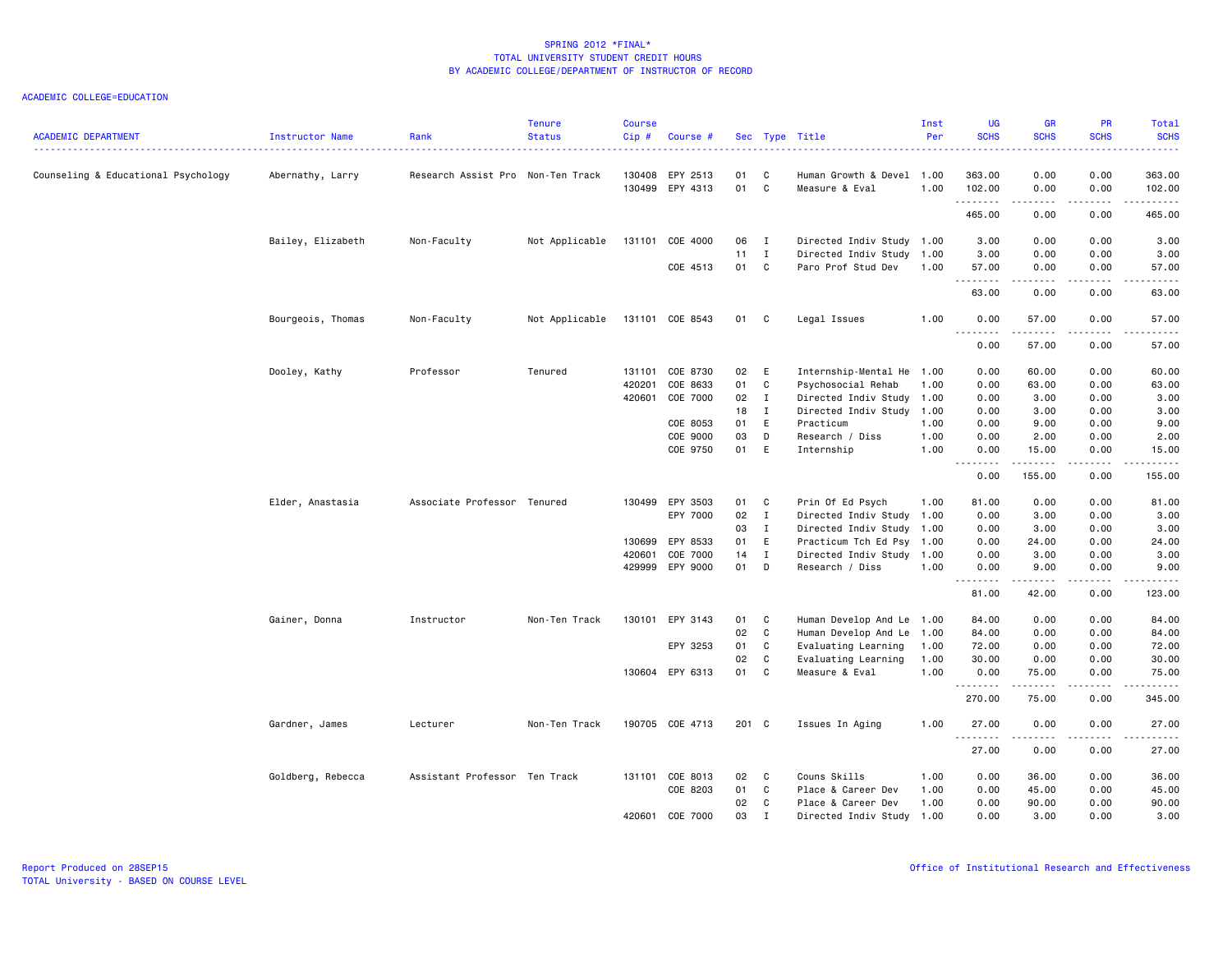ACADEMIC COLLEGE=EDUCATION

| <b>ACADEMIC DEPARTMENT</b>          | Instructor Name   | Rank                          | <b>Tenure</b><br><b>Status</b><br>. | <b>Course</b><br>Cip# | Course #        |       |              | Sec Type Title            | Inst<br>Per | <b>UG</b><br><b>SCHS</b>     | <b>GR</b><br><b>SCHS</b> | <b>PR</b><br><b>SCHS</b> | <b>Total</b><br><b>SCHS</b> |
|-------------------------------------|-------------------|-------------------------------|-------------------------------------|-----------------------|-----------------|-------|--------------|---------------------------|-------------|------------------------------|--------------------------|--------------------------|-----------------------------|
|                                     |                   |                               |                                     |                       |                 |       |              |                           |             | .                            | - - - - - - - -          | .                        | .                           |
|                                     |                   |                               |                                     |                       |                 |       |              |                           |             | 0.00                         | 174.00                   | 0.00                     | 174.00                      |
| Counseling & Educational Psychology | Golson, Angela    | Lecturer                      | Non-Ten Track                       |                       | 420101 PSY 3213 | 02    | C            | Psych Of Ab Behavior 1.00 |             | 228.00                       | 0.00                     | 0.00                     | 228.00                      |
|                                     |                   |                               |                                     |                       |                 | 03    | C            | Psych Of Ab Behavior      | 1.00        | 261.00                       | 0.00                     | 0.00                     | 261.00                      |
|                                     |                   |                               |                                     |                       | PSY 3803        | 03    | C            | Int Dev Psychology        | 1.00        | 180.00                       | 0.00                     | 0.00                     | 180.00                      |
|                                     |                   |                               |                                     |                       | PSY 4203        | 03    | C            | Theories Of Pers          | 1.00        | 96.00<br>.                   | 0.00<br>-----            | 0.00<br>د د د د          | 96.00<br>.                  |
|                                     |                   |                               |                                     |                       |                 |       |              |                           |             | 765.00                       | 0.00                     | 0.00                     | 765.00                      |
|                                     | Hall, Kimberly    | Associate Professor Tenured   |                                     |                       | 131101 COE 8730 | 03    | E            | Internship-School         | 1.00        | 0.00                         | 36.00                    | 0.00                     | 36.00                       |
|                                     |                   |                               |                                     |                       | COE 8923        | 01    | C            | Seminar School Couns      | 1.00        | 0.00                         | 54.00                    | 0.00                     | 54.00                       |
|                                     |                   |                               |                                     |                       | COE 9043        | 01    | C            | Adv Group Wk & Sys        | 1.00        | 0.00                         | 15.00                    | 0.00                     | 15.00                       |
|                                     |                   |                               |                                     |                       | 420601 COE 7000 | 01    | $\mathbf{I}$ | Directed Indiv Study 1.00 |             | 0.00                         | 6.00                     | 0.00                     | 6.00                        |
|                                     |                   |                               |                                     |                       |                 | 07    | Ι.           | Directed Indiv Study 1.00 |             | 0.00                         | 3.00                     | 0.00                     | 3.00                        |
|                                     |                   |                               |                                     |                       |                 | 12    | Ι.           | Directed Indiv Study 1.00 |             | 0.00                         | 3.00                     | 0.00                     | 3.00                        |
|                                     |                   |                               |                                     |                       | COE 9000        | 01    | D            | Research / Diss           | 1.00        | 0.00<br>.                    | 24.00<br><b></b>         | 0.00<br>.                | 24.00<br>.                  |
|                                     |                   |                               |                                     |                       |                 |       |              |                           |             | 0.00                         | 141.00                   | 0.00                     | 141.00                      |
|                                     | Harris, Chaiqua   | Grad Teach Assist             | Not Applicable                      |                       | 131101 COE 1323 | 02    | - C          | Career Planning           | 0.50        | 30.00                        | 0.00                     | 0.00                     | 30.00                       |
|                                     |                   |                               |                                     |                       | 420601 COE 4013 | 01    | C            | Fac Skills Dev            | 1.00        | 45.00                        | 0.00                     | 0.00                     | 45.00                       |
|                                     |                   |                               |                                     |                       |                 |       |              |                           |             | .                            | .                        | $   -$                   | .                           |
|                                     |                   |                               |                                     |                       |                 |       |              |                           |             | 75.00                        | 0.00                     | 0.00                     | 75.00                       |
|                                     | Heiselt, April    | Assistant Professor Ten Track |                                     |                       | 130406 HED 8113 | 01    | B            | Admin Of Stud Serv        | 1.00        | 0.00                         | 33.00                    | 0.00                     | 33.00                       |
|                                     |                   |                               |                                     |                       | 131101 COE 8730 | 01    | E            | Internship-Student A 1.00 |             | 0.00<br>.                    | 48.00<br>.               | 0.00<br>.                | 48.00<br>.                  |
|                                     |                   |                               |                                     |                       |                 |       |              |                           |             | 0.00                         | 81.00                    | 0.00                     | 81.00                       |
|                                     | Henington, Carlen | Associate Professor Tenured   |                                     |                       | 130499 EPY 7000 | 01    | I            | Directed Indiv Study 1.00 |             | 0.00                         | 3.00                     | 0.00                     | 3.00                        |
|                                     |                   |                               |                                     |                       | 130699 EPY 8773 | 01    | C            | Acad Assess & Interv 1.00 |             | 0.00                         | 33.00                    | 0.00                     | 33.00                       |
|                                     |                   |                               |                                     |                       | EPY 8780        | 01    | C            | Internship Sch Psy        | 1.00        | 0.00                         | 12.00                    | 0.00                     | 12.00                       |
|                                     |                   |                               |                                     |                       |                 | 02    | E            | Internship Sch Psy        | 1.00        | 0.00                         | 6.00                     | 0.00                     | 6.00                        |
|                                     |                   |                               |                                     |                       | 421701 EPY 4133 | 01    | C.           | Data-Based Decisions      | 1.00        | 3.00                         | 0.00                     | 0.00                     | 3.00                        |
|                                     |                   |                               |                                     |                       | EPY 6133        | 01    | C            | Data-Based Decisions      | 1.00        | 0.00                         | 21.00                    | 0.00                     | 21.00                       |
|                                     |                   |                               |                                     |                       | 429999 EPY 9000 | 02    | D            | Research / Diss           | 1.00        | 0.00<br>. <b>.</b>           | 41.00<br>.               | 0.00<br>$   -$           | 41.00<br>.                  |
|                                     |                   |                               |                                     |                       |                 |       |              |                           |             | 3.00                         | 116.00                   | 0.00                     | 119.00                      |
|                                     | Jackson, Deborah  | Assistant Professor Ten Track |                                     |                       | 131101 COE 8013 | 01    | C            | Couns Skills              | 1.00        | 0.00                         | 33.00                    | 0.00                     | 33.00                       |
|                                     |                   |                               |                                     |                       | 420601 COE 8990 | 01    | C            | Special Topic In COE 1.00 |             | 0.00                         | 60.00                    | 0.00                     | 60.00                       |
|                                     |                   |                               |                                     |                       |                 |       |              |                           |             | .<br>0.00                    | -----<br>93.00           | .<br>0.00                | .<br>93.00                  |
|                                     | James, Marilyn    | Non-Faculty                   | Not Applicable                      |                       | 131101 COE 8203 | 201 C |              | Place & Career Dev        | 1.00        | 0.00                         | 42.00                    | 0.00                     | 42.00                       |
|                                     |                   |                               |                                     |                       |                 |       |              |                           |             | $\sim$ $\sim$ $\sim$<br>0.00 | 42.00                    | 0.00                     | 42.00                       |
|                                     |                   |                               |                                     |                       |                 |       |              |                           |             |                              |                          |                          |                             |
|                                     | Justice, Cheryl   | Assistant Professor Ten Track |                                     |                       | 131101 COE 8740 | 02    | E            | Acad Yr Field ExpII- 1.00 |             | 0.00                         | 42.00                    | 0.00                     | 42.00                       |
|                                     |                   |                               |                                     |                       | 420601 COE 7000 | 08    | $\mathbf{I}$ | Directed Indiv Study 1.00 |             | 0.00                         | 3.00                     | 0.00                     | 3.00                        |
|                                     |                   |                               |                                     |                       |                 | 10    | $\mathbf{I}$ | Directed Indiv Study 1.00 |             | 0.00                         | 1.00                     | 0.00                     | 1.00                        |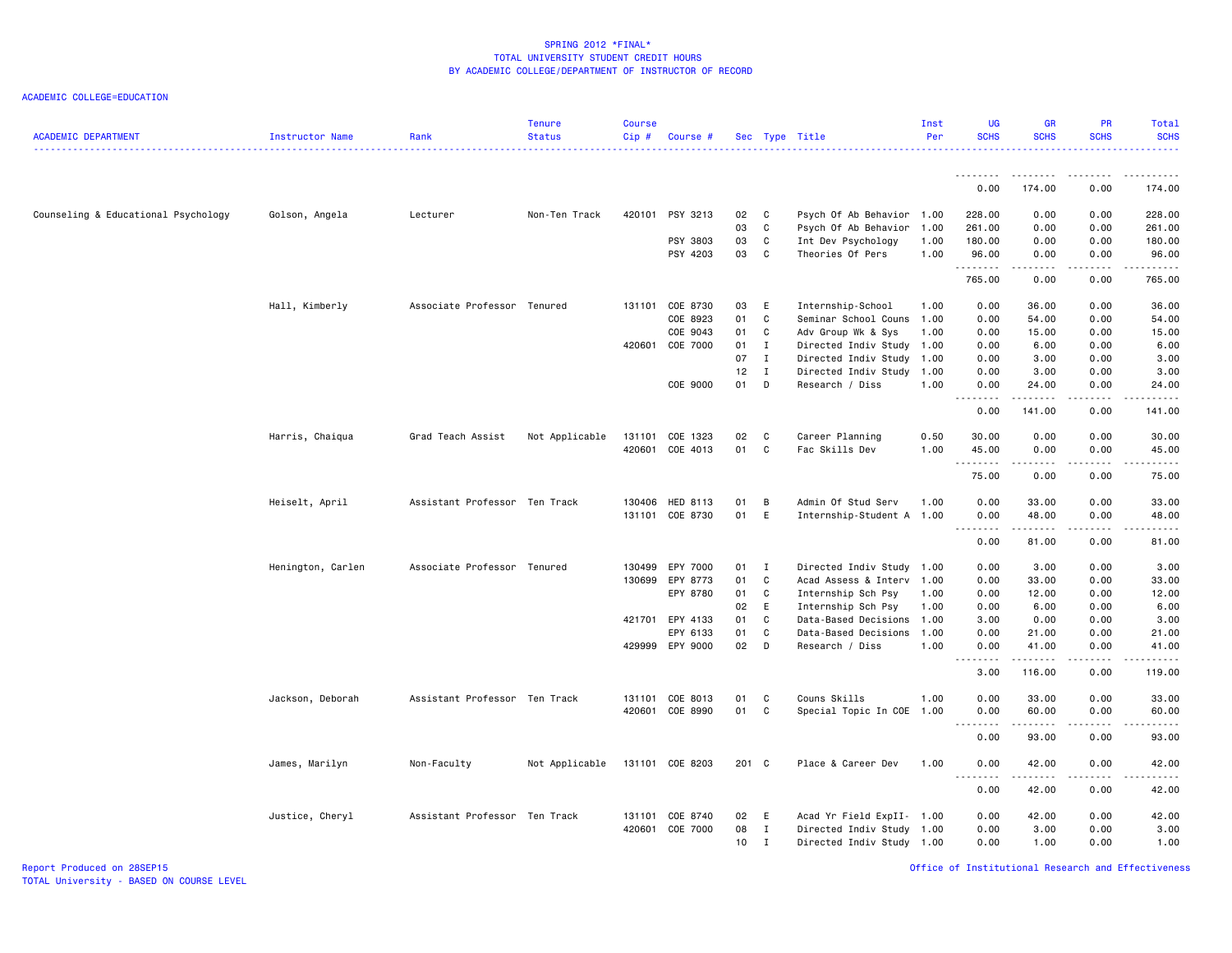| <b>ACADEMIC DEPARTMENT</b>          | Instructor Name    | Rank                          | <b>Tenure</b><br><b>Status</b> | <b>Course</b><br>Cip# | Course #                           |                |              | Sec Type Title                               | Inst<br>Per  | <b>UG</b><br><b>SCHS</b> | <b>GR</b><br><b>SCHS</b> | <b>PR</b><br><b>SCHS</b>                                                                                                                                     | Total<br><b>SCHS</b><br>والمستناب                                                                                                                             |
|-------------------------------------|--------------------|-------------------------------|--------------------------------|-----------------------|------------------------------------|----------------|--------------|----------------------------------------------|--------------|--------------------------|--------------------------|--------------------------------------------------------------------------------------------------------------------------------------------------------------|---------------------------------------------------------------------------------------------------------------------------------------------------------------|
| Counseling & Educational Psychology | Justice, Cheryl    | Assistant Professor Ten Track |                                |                       | 420601 COE 8043                    | 01 C           |              | Group Tech & Proced                          | 1.00         | 0.00                     | 24.00<br><b></b>         | 0.00<br>.                                                                                                                                                    | 24.00<br>المتمامين                                                                                                                                            |
|                                     |                    |                               |                                |                       |                                    |                |              |                                              |              | 0.00                     | 70.00                    | 0.00                                                                                                                                                         | 70.00                                                                                                                                                         |
|                                     | Latimer, Cassandra | Non-Faculty                   | Not Applicable                 |                       | 131101 COE 1323                    | 01 C           |              | Career Planning                              | 1.00         | 51.00                    | 0.00                     | 0.00                                                                                                                                                         | 51.00                                                                                                                                                         |
|                                     |                    |                               |                                |                       |                                    | 02             | C.           | Career Planning                              | 0.50         | 30.00                    | 0.00                     | 0.00                                                                                                                                                         | 30.00                                                                                                                                                         |
|                                     |                    |                               |                                |                       |                                    | 03             | $\mathbf{C}$ | Career Planning                              | 1.00         | 60.00                    | 0.00                     | 0.00                                                                                                                                                         | 60.00                                                                                                                                                         |
|                                     |                    |                               |                                |                       |                                    | 04             | C            | Career Planning                              | 1.00         | 54.00                    | 0.00                     | 0.00                                                                                                                                                         | 54.00                                                                                                                                                         |
|                                     |                    |                               |                                |                       |                                    | 05             | C            | Career Planning                              | 0.50         | 24.00<br>.               | 0.00<br><b>.</b>         | 0.00<br>.                                                                                                                                                    | 24.00<br>.                                                                                                                                                    |
|                                     |                    |                               |                                |                       |                                    |                |              |                                              |              | 219.00                   | 0.00                     | 0.00                                                                                                                                                         | 219.00                                                                                                                                                        |
|                                     | LeJeune, Bonnie    | Non-Faculty                   | Not Applicable                 |                       | 131009 COE 6323                    | 501 C          |              | Sensory Aid Technlgy 0.50                    |              | 0.00                     | 13.50                    | 0.00                                                                                                                                                         | 13.50                                                                                                                                                         |
|                                     |                    |                               |                                |                       | 131101 COE 6303                    | 501 C          |              | Re Hab Visual Impair 1.00                    |              | 0.00                     | 27.00<br>.               | 0.00<br>.                                                                                                                                                    | 27.00<br>د د د د د                                                                                                                                            |
|                                     |                    |                               |                                |                       |                                    |                |              |                                              |              | 0.00                     | 40.50                    | 0.00                                                                                                                                                         | 40.50                                                                                                                                                         |
|                                     | Looby, Eugenie     | Professor                     | Tenured                        |                       | 420401 COE 8703                    | 01             | $\mathbf{C}$ | Community Counseling 1.00                    |              | 0.00                     | 45.00                    | 0.00                                                                                                                                                         | 45.00                                                                                                                                                         |
|                                     |                    |                               |                                | 420601                | COE 9000                           | 05             | D            | Research / Diss                              | 1.00         | 0.00                     | 13.00                    | 0.00                                                                                                                                                         | 13.00                                                                                                                                                         |
|                                     |                    |                               |                                |                       | 421601 COE 8073                    | 01             | C            | Cultural Found/Couns 1.00                    |              | 0.00                     | 78.00                    | 0.00                                                                                                                                                         | 78.00                                                                                                                                                         |
|                                     |                    |                               |                                |                       |                                    |                |              |                                              |              | 0.00                     | .<br>136.00              | $\frac{1}{2} \left( \frac{1}{2} \right) \left( \frac{1}{2} \right) \left( \frac{1}{2} \right) \left( \frac{1}{2} \right) \left( \frac{1}{2} \right)$<br>0.00 | . <b>.</b><br>136.00                                                                                                                                          |
|                                     | Maynard, Scott     | Non-Faculty                   | Not Applicable                 |                       | 521001 CP 2103                     | 01 E           |              | First Work Sem                               | 1.00         | 183.00                   | 0.00                     | 0.00                                                                                                                                                         | 183.00                                                                                                                                                        |
|                                     |                    |                               |                                |                       |                                    | H01 E          |              | Honors First Work Se                         | 1.00         | 33.00                    | 0.00                     | 0.00                                                                                                                                                         | 33.00                                                                                                                                                         |
|                                     |                    |                               |                                |                       | CP 2203                            | 01             | E            | Second Work Sem                              | 1.00         | 72.00                    | 0.00                     | 0.00                                                                                                                                                         | 72.00                                                                                                                                                         |
|                                     |                    |                               |                                |                       |                                    | H01 E          |              | Honors Second Work S 1.00                    |              | 21.00                    | 0.00                     | 0.00                                                                                                                                                         | 21.00                                                                                                                                                         |
|                                     |                    |                               |                                |                       | CP 3303                            | 01             | E            | Third Work Sem                               | 1.00         | 66.00                    | 0.00                     | 0.00                                                                                                                                                         | 66.00                                                                                                                                                         |
|                                     |                    |                               |                                |                       |                                    | H01 E          |              | Honors Third Work Se                         | 1.00         | 15.00                    | 0.00                     | 0.00                                                                                                                                                         | 15.00                                                                                                                                                         |
|                                     |                    |                               |                                |                       | CP 3403                            | 01             | E            | Fourth Work Sem                              | 1.00         | 39.00                    | 0.00                     | 0.00                                                                                                                                                         | 39.00                                                                                                                                                         |
|                                     |                    |                               |                                |                       |                                    | H01 E          |              | Honors Fourth Work S                         | 1.00         | 3.00                     | 0.00                     | 0.00                                                                                                                                                         | 3.00                                                                                                                                                          |
|                                     |                    |                               |                                |                       | CP 4503                            | 01             | E            | Fifth Work Sem                               | 1.00         | 12.00                    | 0.00                     | 0.00                                                                                                                                                         | 12.00                                                                                                                                                         |
|                                     |                    |                               |                                |                       | CP 8013                            | 01             | E            | First Work Sem                               | 1.00         | 0.00                     | 9.00                     | 0.00                                                                                                                                                         | 9.00                                                                                                                                                          |
|                                     |                    |                               |                                |                       | CP 8023                            | 01             | E            | Second Work Sem                              | 1.00         | 0.00                     | 6.00                     | 0.00                                                                                                                                                         | 6.00                                                                                                                                                          |
|                                     |                    |                               |                                |                       | CP 8033                            | 01<br>01       | E            | Third Work Sem                               | 1.00         | 0.00                     | 3.00                     | 0.00                                                                                                                                                         | 3.00                                                                                                                                                          |
|                                     |                    |                               |                                |                       | EXL 0190                           | H01 E          | E            | Experiential Learnin<br>Experiential Learnin | 1.00<br>1.00 | 24.00<br>3.00            | 0.00<br>0.00             | 0.00<br>0.00                                                                                                                                                 | 24.00<br>3.00                                                                                                                                                 |
|                                     |                    |                               |                                |                       | EXL 3100                           | 01             | E            | CCPP Internship I                            | 1.00         | 18.00                    | 0.00                     | 0.00                                                                                                                                                         | 18.00                                                                                                                                                         |
|                                     |                    |                               |                                |                       | EXL 3200                           | 01             | E            | CCPP Internship I                            | 1.00         | 3.00                     | 0.00                     | 0.00                                                                                                                                                         | 3.00                                                                                                                                                          |
|                                     |                    |                               |                                |                       |                                    |                |              |                                              |              | .<br>492.00              | المتمامين<br>18.00       | .<br>0.00                                                                                                                                                    | .<br>510.00                                                                                                                                                   |
|                                     | McCleon, Tawny     | Assistant Professor Ten Track |                                | 420201                | EPY 8890                           | 01             | E            | Clinic Practicum                             | 1.00         | 0.00                     | 21.00                    | 0.00                                                                                                                                                         | 21.00                                                                                                                                                         |
|                                     |                    |                               |                                |                       | 421701 EPY 8133                    | 01             | $\mathbf c$  | School Crisis Prev &                         | 1.00         | 0.00                     | 45.00                    | 0.00                                                                                                                                                         | 45.00                                                                                                                                                         |
|                                     |                    |                               |                                |                       | 429999 EPY 8723                    | 01 B           |              | Assessmt Ed Rel Set                          | 1.00         | 0.00                     | 18.00                    | 0.00                                                                                                                                                         | 18.00                                                                                                                                                         |
|                                     |                    |                               |                                |                       |                                    |                |              |                                              |              | <u>.</u><br>0.00         | .<br>84.00               | .<br>0.00                                                                                                                                                    | $\frac{1}{2} \left( \frac{1}{2} \right) \left( \frac{1}{2} \right) \left( \frac{1}{2} \right) \left( \frac{1}{2} \right) \left( \frac{1}{2} \right)$<br>84.00 |
|                                     | McDonald, Richard  | Lecturer                      | Non-Ten Track                  |                       | 131101 COE 8923<br>420601 COE 4013 | 201 C<br>201 C |              | Seminar School Couns 1.00<br>Fac Skills Dev  | 1.00         | 0.00<br>21.00            | 18.00<br>0.00            | 0.00<br>0.00                                                                                                                                                 | 18.00<br>21.00                                                                                                                                                |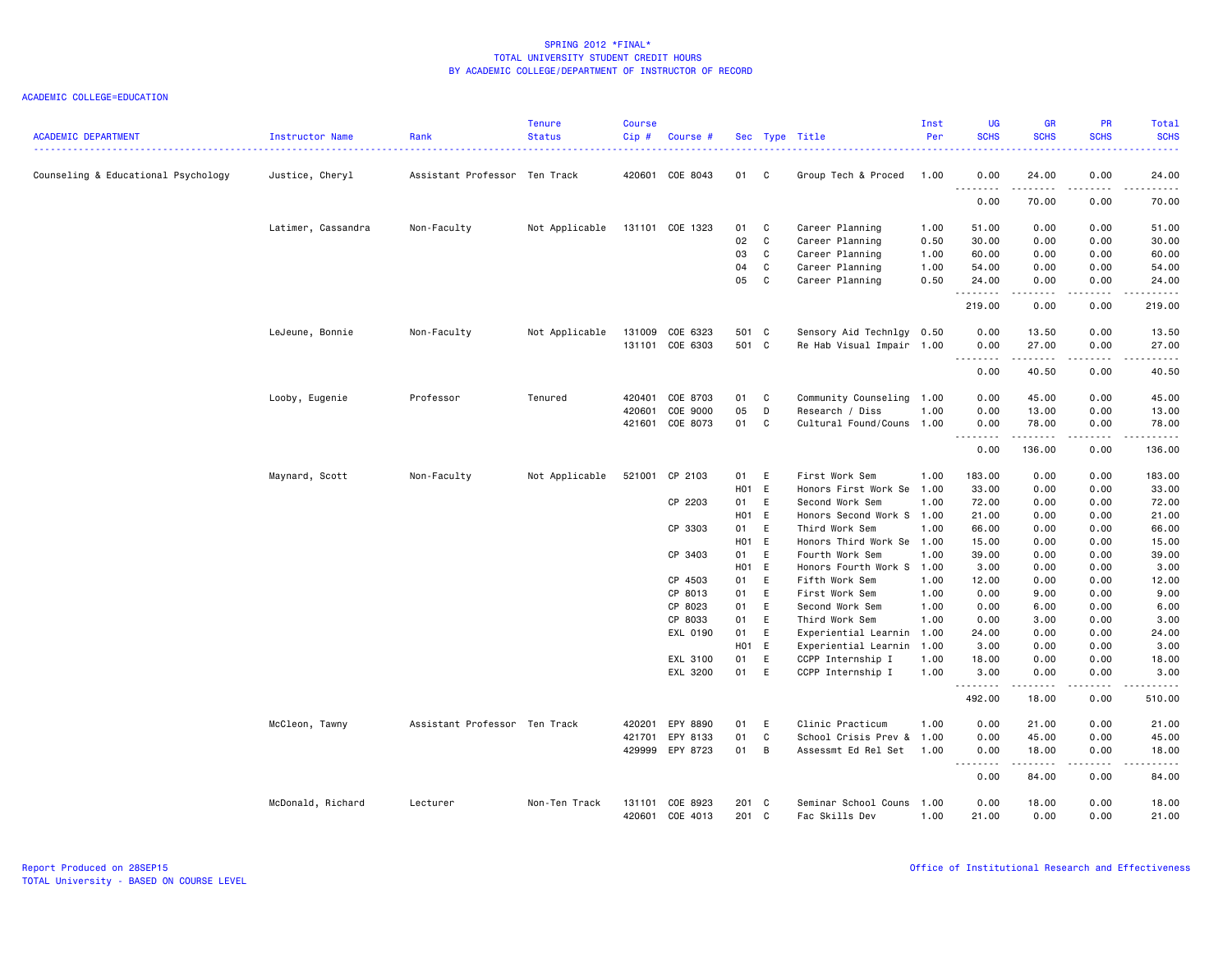ACADEMIC COLLEGE=EDUCATION

| <b>ACADEMIC DEPARTMENT</b>          | Instructor Name  | Rank                               | <b>Tenure</b><br><b>Status</b> | <b>Course</b><br>$Cip$ # | Course #        |       |              | Sec Type Title            | Inst<br>Per | <b>UG</b><br><b>SCHS</b> | <b>GR</b><br><b>SCHS</b> | PR<br><b>SCHS</b> | Total<br><b>SCHS</b>  |
|-------------------------------------|------------------|------------------------------------|--------------------------------|--------------------------|-----------------|-------|--------------|---------------------------|-------------|--------------------------|--------------------------|-------------------|-----------------------|
|                                     |                  |                                    |                                |                          |                 |       |              |                           |             | --------                 |                          |                   |                       |
|                                     |                  |                                    |                                |                          |                 |       |              |                           |             | 21.00                    | 18.00                    | 0.00              | 39.00                 |
| Counseling & Educational Psychology | Morse, David     | Professor                          | Tenured                        |                          | 130603 EPY 6214 | 02    | К            | Ed & Psy Statistics       | 0.50        | 0.00                     | 0.00                     | 0.00              | 0.00                  |
|                                     |                  |                                    |                                |                          | EPY 8214        | 01    | B            | Adv Ed & Psy Stat         | 0.50        | 0.00                     | 22.00                    | 0.00              | 22.00                 |
|                                     |                  |                                    |                                | 429999                   | EPY 9000        | 03    | D            | Research / Diss           | 1.00        | 0.00                     | 12.00                    | 0.00              | 12.00                 |
|                                     |                  |                                    |                                |                          | EPY 9213        | 01    | C            | Adv Analysis Ed Rsch 1.00 |             | 0.00                     | 36.00<br>.               | 0.00<br>.         | 36.00<br>.            |
|                                     |                  |                                    |                                |                          |                 |       |              |                           |             | 0.00                     | 70.00                    | 0.00              | 70.00                 |
|                                     | Morse, Linda     | Professor                          | Tenured                        |                          | 130499 EPY 4033 | 01    | C            | Lear Theo Ed Rel Set 1.00 |             | 87.00                    | 0.00                     | 0.00              | 87.00                 |
|                                     |                  |                                    |                                | 130802                   | EPY 6033        | 01    | C            | Lear Theo Ed Rel Set 1.00 |             | 0.00                     | 9.00                     | 0.00              | 9.00                  |
|                                     |                  |                                    |                                |                          | 429999 EPY 9000 | 04    | D            | Research / Diss           | 1.00        | 0.00<br>.                | 6.00                     | 0.00              | 6.00                  |
|                                     |                  |                                    |                                |                          |                 |       |              |                           |             | 87.00                    | 15.00                    | 0.00              | 102.00                |
|                                     | Mu, Ruiyuan      | Grad Service Assist Not Applicable |                                |                          | 130603 EPY 4214 | 02    | K            | Ed & Psy Statistics       | 1.00        | 0.00                     | 0.00                     | 0.00              | 0.00                  |
|                                     |                  |                                    |                                |                          |                 | 03    | K            | Ed & Psy Statistics       | 1.00        | 0.00                     | 0.00<br>.                | 0.00<br>.         | 0.00<br>$\frac{1}{2}$ |
|                                     |                  |                                    |                                |                          |                 |       |              |                           |             | 0.00                     | 0.00                     | 0.00              | 0.00                  |
|                                     | Mylroie, Robika  | Grad Service Assist Not Applicable |                                |                          | 130301 LSK 1033 | 03 C  |              | Fund of Achievement       | 0.75        | 101.25<br>.              | 0.00                     | 0.00              | 101.25                |
|                                     |                  |                                    |                                |                          |                 |       |              |                           |             | 101.25                   | 0.00                     | 0.00              | 101.25                |
|                                     | Owens, Hannah    | Non-Faculty                        | Not Applicable                 |                          | 130603 EPY 4214 | 01 C  |              | Ed & Psy Statistics       | 1.00        | 108.00                   | 0.00                     | 0.00              | 108.00                |
|                                     |                  |                                    |                                |                          |                 |       |              |                           |             | .<br>108.00              | 0.00                     | .<br>0.00         | <u>.</u><br>108.00    |
|                                     | Palmer, Charles  | Associate Professor Tenured        |                                | 131101                   | COE 8730        | 04    | E            | Internship - Rehab        | 1.00        | 0.00                     | 54.00                    | 0.00              | 54.00                 |
|                                     |                  |                                    |                                | 420601                   | COE 7000        | 04    | $\mathbf{I}$ | Directed Indiv Study 1.00 |             | 0.00                     | 3.00                     | 0.00              | 3.00                  |
|                                     |                  |                                    |                                |                          |                 | 06    | $\mathbf{I}$ | Directed Indiv Study 1.00 |             | 0.00                     | 1.00                     | 0.00              | 1.00                  |
|                                     |                  |                                    |                                |                          |                 | 09    | $\mathbf{I}$ | Directed Indiv Study 1.00 |             | 0.00                     | 1.00                     | 0.00              | 1.00                  |
|                                     |                  |                                    |                                |                          | COE 9000        | 06    | D            | Research / Diss           | 1.00        | 0.00                     | 13.00                    | 0.00              | 13.00                 |
|                                     |                  |                                    |                                |                          | COE 9033        | 01    | S            | Adv Seminar               | 1.00        | 0.00                     | 18.00                    | 0.00              | 18.00                 |
|                                     |                  |                                    |                                |                          | 512310 COE 8363 | 01    | C            | Psyc Aspects/Disabil      | 1.00        | 0.00                     | 27.00                    | 0.00              | 27.00                 |
|                                     |                  |                                    |                                |                          | COE 8383        | 01    | C            | Job Plcmnt In Rehab       | 0.50        | 0.00<br>بالأباد          | 19.50<br>.               | 0.00<br>.         | 19.50<br>.            |
|                                     |                  |                                    |                                |                          |                 |       |              |                           |             | 0.00                     | 136.50                   | 0.00              | 136.50                |
|                                     | Porter, Julia    | Associate Professor Tenured        |                                | 130407                   | CCL 9000        | 507 D |              | Diss./Dissertation R 1.00 |             | 0.00                     | 2.00                     | 0.00              | 2.00                  |
|                                     |                  |                                    |                                | 131101                   | COE 8150        | 201 E |              | Aca Yr Field Exp I-P 1.00 |             | 0.00                     | 9.00                     | 0.00              | 9.00                  |
|                                     |                  |                                    |                                |                          | COE 8730        | 201 E |              | Internship                | 1.00        | 0.00                     | 12.00                    | 0.00              | 12.00                 |
|                                     |                  |                                    |                                |                          | COE 8740        | 201 E |              | Acad Yr Field ExpII- 1.00 |             | 0.00                     | 18.00                    | 0.00              | 18.00                 |
|                                     |                  |                                    |                                | 420601                   | COE 7000        | 201 I |              | Directed Indiv Study 1.00 |             | 0.00                     | 3.00                     | 0.00              | 3.00                  |
|                                     |                  |                                    |                                |                          |                 | 203 I |              | Directed Indiv Study 1.00 |             | 0.00                     | 3.00                     | 0.00              | 3.00                  |
|                                     |                  |                                    |                                |                          | COE 8053        | 201 E |              | Practicum                 | 1.00        | 0.00                     | 6.00                     | 0.00              | 6.00                  |
|                                     |                  |                                    |                                |                          | COE 8750        | 201 E |              | Internship                | 1.00        | 0.00                     | 3.00                     | 0.00              | 3.00                  |
|                                     |                  |                                    |                                |                          |                 |       |              |                           |             | 0.00                     | 56.00                    | 0.00              | 56.00                 |
|                                     | Reisener, Carmen | Assistant Professor Ten Track      |                                |                          | 130603 EDF 9443 | 01    | C            | Sngl-Sbjt Res Des Ed 1.00 |             | 0.00                     | 12.00                    | 0.00              | 12.00                 |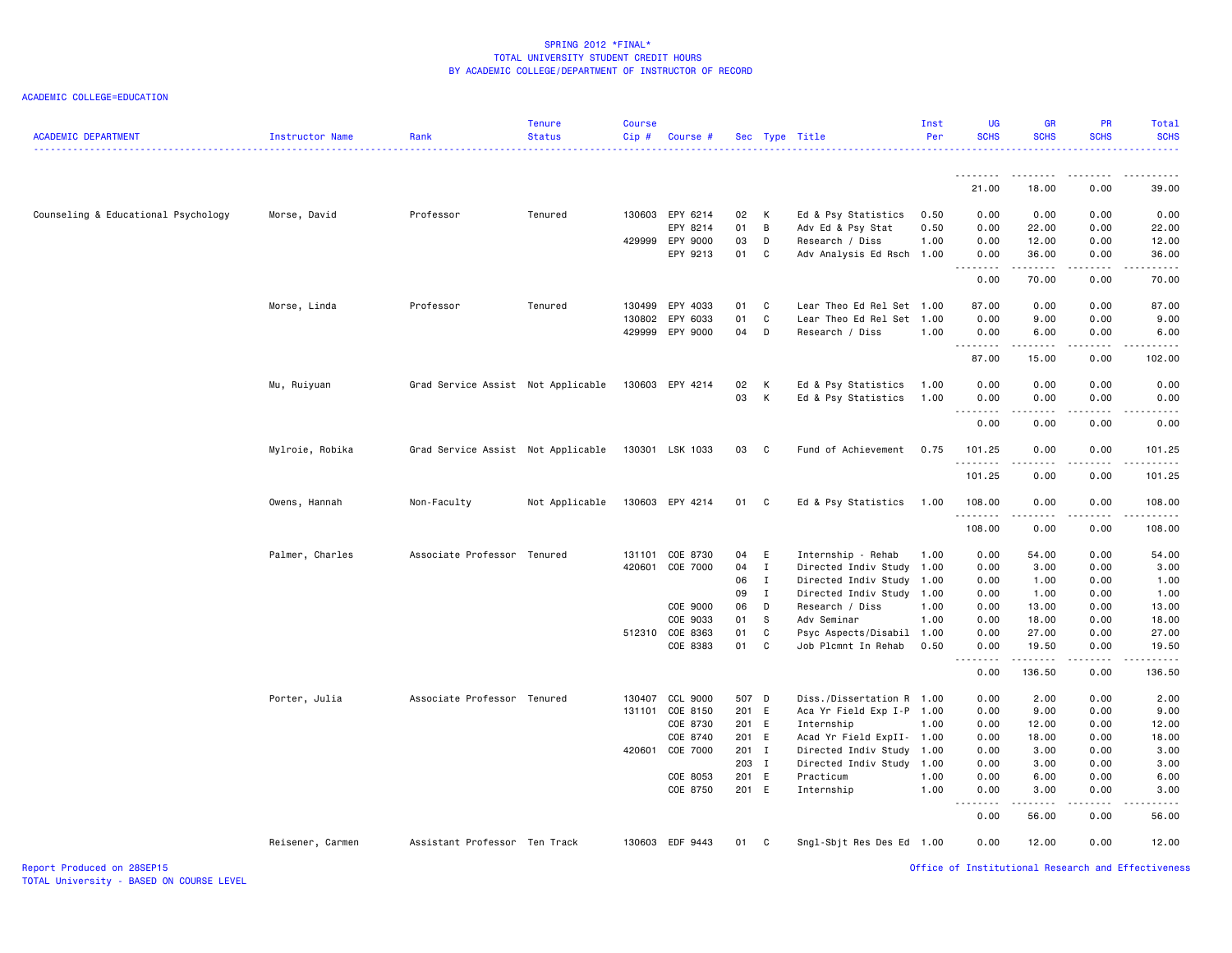| <b>ACADEMIC DEPARTMENT</b>          | Instructor Name   | Rank                          | <b>Tenure</b><br><b>Status</b> | <b>Course</b><br>Cip# | Course #                                              |                |                              | Sec Type Title                                                        | Inst<br>Per  | UG<br><b>SCHS</b>    | <b>GF</b><br><b>SCHS</b> | <b>PR</b><br><b>SCHS</b>            | Total<br><b>SCHS</b>                               |
|-------------------------------------|-------------------|-------------------------------|--------------------------------|-----------------------|-------------------------------------------------------|----------------|------------------------------|-----------------------------------------------------------------------|--------------|----------------------|--------------------------|-------------------------------------|----------------------------------------------------|
| Counseling & Educational Psychology | Reisener, Carmen  | Assistant Professor Ten Track |                                |                       | 420201 EPY 8890<br>421701 EPY 9443<br>429999 EPY 8763 | 02<br>01<br>01 | E<br>C<br>C                  | Clinic Practicum<br>Single Subject Desig 1.00<br>Adv Behav Interventi | 1.00<br>1.00 | 0.00<br>0.00<br>0.00 | 18.00<br>30.00<br>30.00  | 0.00<br>0.00<br>0.00                | 18.00<br>30.00<br>30.00                            |
|                                     |                   |                               |                                |                       |                                                       |                |                              |                                                                       |              | .<br>0.00            | $- - - - -$<br>90.00     | $\sim$ $\sim$ $\sim$ $\sim$<br>0.00 | د د د د د<br>90.00                                 |
|                                     | Roberts, Nikole   | Non-Faculty                   | Not Applicable                 | 130499                | EPY 3503<br>EPY 3553                                  | 02<br>01       | $\mathbf{C}$<br>C            | Prin Of Ed Psych<br>Gifted/Creativity                                 | 1.00<br>1.00 | 84.00<br>96.00       | 0.00<br>0.00             | 0.00<br>0.00                        | 84.00<br>96.00                                     |
|                                     |                   |                               |                                |                       |                                                       |                |                              |                                                                       |              | .<br>180.00          | .<br>0.00                | .<br>0.00                           | .<br>180.00                                        |
|                                     | Robertson, Sondra | Lecturer                      | Non-Ten Track                  |                       | 420601 COE 4013                                       | 02<br>03       | C<br>C                       | Fac Skills Dev<br>Fac Skills Dev                                      | 1.00<br>1.00 | 48.00<br>45.00<br>.  | 0.00<br>0.00<br>د د د د  | 0.00<br>0.00<br>.                   | 48.00<br>45.00<br>.                                |
|                                     |                   |                               |                                |                       |                                                       |                |                              |                                                                       |              | 93.00                | 0.00                     | 0.00                                | 93.00                                              |
|                                     | Sanders, Willie   | Lecturer                      | Non-Ten Track                  |                       | 420601 COE 4023                                       | 01 C           |                              | Intro To Counseling                                                   | 1.00         | 156.00<br>.          | 0.00<br>.                | 0.00<br>.                           | 156.00<br>.                                        |
|                                     |                   |                               |                                |                       |                                                       |                |                              |                                                                       |              | 156.00               | 0.00                     | 0.00                                | 156.00                                             |
|                                     | Seymour, Dana     | Non-Faculty                   | Not Applicable                 |                       | 130499 EPY 3543                                       | 01             | C                            | Psych Of Adoles                                                       | 1.00         | 108.00<br>.          | 0.00                     | 0.00                                | 108.00<br>.                                        |
|                                     |                   |                               |                                |                       |                                                       |                |                              |                                                                       |              | 108.00               | 0.00                     | 0.00                                | 108.00                                             |
|                                     | Sparkman, Lavinia | Lecturer                      | Non-Ten Track                  | 130407                | CCL 8313                                              | 201 C          |                              | Comm Coll Instrl Ass 1.00                                             |              | 0.00                 | 18.00                    | 0.00                                | 18.00                                              |
|                                     |                   |                               |                                | 131299                | EDS 8990<br>301101 COE 8813                           | 201<br>201 C   | C                            | Special Topic In EDS 1.00<br>Couns Elderly Client 1.00                |              | 0.00<br>0.00         | 3.00<br>15.00            | 0.00<br>0.00                        | 3.00<br>15.00                                      |
|                                     |                   |                               |                                |                       |                                                       |                |                              |                                                                       |              | .<br>0.00            | .<br>36.00               | .<br>0.00                           | .<br>36.00                                         |
|                                     |                   |                               |                                |                       |                                                       |                |                              |                                                                       |              |                      |                          |                                     |                                                    |
|                                     | Starkson, Robert  | Non-Employee                  | Non-Faculty                    |                       | 131009 COE 6323                                       | 501 C          |                              | Sensory Aid Technlgy 0.50                                             |              | 0.00<br>.            | 13.50<br>.               | 0.00<br>.                           | 13.50<br>الداليات الدالية ال                       |
|                                     |                   |                               |                                |                       |                                                       |                |                              |                                                                       |              | 0.00                 | 13.50                    | 0.00                                | 13.50                                              |
|                                     | Storey, Lindsey   | Non-Faculty                   | Not Applicable                 |                       | 131101 COE 4000                                       | 01             | $\mathbf{I}$                 | Directed Indiv Study 1.00                                             |              | 3.00                 | 0.00                     | 0.00                                | 3.00                                               |
|                                     |                   |                               |                                |                       |                                                       | 02             | $\mathbf{I}$                 | Directed Indiv Study 1.00                                             |              | 3.00                 | 0.00                     | 0.00                                | 3.00                                               |
|                                     |                   |                               |                                |                       |                                                       | 03             | $\mathbf{I}$                 | Directed Indiv Study 1.00                                             |              | 3.00                 | 0.00                     | 0.00                                | 3.00                                               |
|                                     |                   |                               |                                |                       |                                                       | 04<br>05       | $\mathbf{I}$<br>$\mathbf{I}$ | Directed Indiv Study<br>Directed Indiv Study                          | 1.00<br>1.00 | 3.00<br>3.00         | 0.00<br>0.00             | 0.00<br>0.00                        | 3.00<br>3.00                                       |
|                                     |                   |                               |                                |                       | COE 4513                                              | 02             | $\mathbf{C}$                 | Paro Prof Stud Dev                                                    | 1.00         | 42.00                | 0.00                     | 0.00                                | 42.00                                              |
|                                     |                   |                               |                                |                       |                                                       |                |                              |                                                                       |              | .<br>57.00           | $- - -$<br>0.00          | ----<br>0.00                        | .<br>57.00                                         |
|                                     | Storms, Betsy     | Lecturer                      | Non-Ten Track                  |                       | 511501 COE 8783                                       | $201$ C        |                              | Counsel Chem Dep Fam 1.00                                             |              | 0.00                 | 24.00                    | 0.00                                | 24.00                                              |
|                                     |                   |                               |                                |                       |                                                       |                |                              |                                                                       |              | 0.00                 | 24.00                    | 0.00                                | .<br>24.00                                         |
|                                     | Thomas, George    | Lecturer                      | Non-Ten Track                  |                       | 130604 EPY 6313                                       | 201 C          |                              | Measure & Eval                                                        | 1.00         | 0.00                 | 66.00                    | 0.00                                | 66.00                                              |
|                                     |                   |                               |                                |                       |                                                       |                |                              |                                                                       |              | .<br>0.00            | .<br>66.00               | .<br>0.00                           | .<br>66.00                                         |
|                                     | Tyson, Gwendolyn  | Grad Teach Assist             | Not Applicable                 |                       | 130301 LSK 1033                                       | 04             | C                            | Fund of Achievement                                                   | 0.75         | 105.75               | 0.00                     | 0.00                                | 105.75                                             |
| Report Produced on 28SEP15          |                   |                               |                                |                       |                                                       |                |                              |                                                                       |              |                      |                          |                                     | Office of Institutional Research and Effectiveness |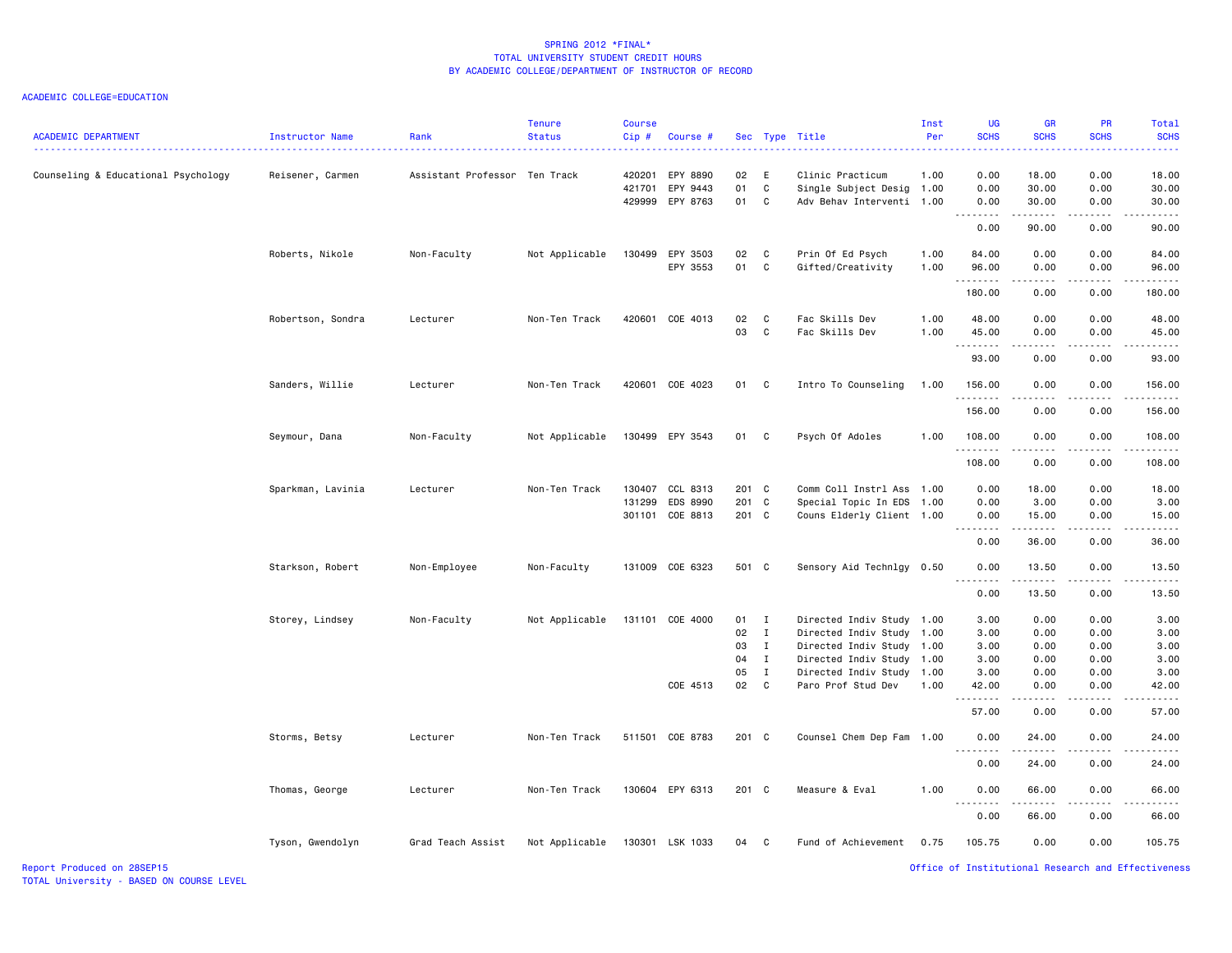| <b>ACADEMIC DEPARTMENT</b>          | Instructor Name   | Rank                               | <b>Tenure</b><br><b>Status</b> | <b>Course</b><br>Cip# | Course #                    |                |                | Sec Type Title                               | Inst<br>Per  | <b>UG</b><br><b>SCHS</b>                 | <b>GR</b><br><b>SCHS</b> | PR<br><b>SCHS</b>                   | Total<br><b>SCHS</b>                                                                                                                                          |
|-------------------------------------|-------------------|------------------------------------|--------------------------------|-----------------------|-----------------------------|----------------|----------------|----------------------------------------------|--------------|------------------------------------------|--------------------------|-------------------------------------|---------------------------------------------------------------------------------------------------------------------------------------------------------------|
| Counseling & Educational Psychology | Tyson, Gwendolyn  | Grad Teach Assist                  | Not Applicable                 |                       | 131101 COE 1323             | 05 C           |                | Career Planning                              | 0.50         | 24.00                                    | 0.00                     | 0.00                                | 24.00                                                                                                                                                         |
|                                     |                   |                                    |                                |                       |                             |                |                |                                              |              | .<br>129.75                              | .<br>0.00                | $\sim$ $\sim$ $\sim$ $\sim$<br>0.00 | .<br>129.75                                                                                                                                                   |
|                                     | Wang, Chih-Hsuan  | Assistant Professor Ten Track      |                                |                       | 130499 EPY 4513             | 01             | C              | Ed Research                                  | 1.00         | 54.00                                    | 0.00                     | 0.00                                | 54.00                                                                                                                                                         |
|                                     |                   |                                    |                                |                       | 130603 EPY 6214             | 01             | C <sub>c</sub> | Ed & Psy Statistics                          | 1.00         | 0.00                                     | 72.00                    | 0.00                                | 72.00                                                                                                                                                         |
|                                     |                   |                                    |                                |                       |                             |                |                |                                              |              | .<br>54.00                               | .<br>72.00               | .<br>0.00                           | .<br>126.00                                                                                                                                                   |
|                                     |                   |                                    |                                |                       |                             |                |                |                                              |              |                                          |                          |                                     |                                                                                                                                                               |
|                                     | Watson, Joshua    | Associate Professor Tenured        |                                |                       | 130603 EPY 8214             | 501 B          |                | Adv Ed & Psy Stat                            | 1.00         | 0.00                                     | 92.00                    | 0.00                                | 92.00                                                                                                                                                         |
|                                     |                   |                                    |                                | 420401                | COE 8703<br>420601 COE 7000 | 201 C<br>204 I |                | Community Counseling<br>Directed Indiv Study | 1.00<br>1.00 | 0.00<br>0.00                             | 39.00<br>3.00            | 0.00<br>0.00                        | 39.00<br>3.00                                                                                                                                                 |
|                                     |                   |                                    |                                |                       | COE 9000                    | 07 D           |                | Research / Diss                              | 1.00         | 0.00                                     | 2.00                     | 0.00                                | 2.00                                                                                                                                                          |
|                                     |                   |                                    |                                |                       | 421601 COE 6990             | 501 C          |                | Special Topic In COE 1.00                    |              | 0.00                                     | 52.00                    | 0.00                                | 52.00                                                                                                                                                         |
|                                     |                   |                                    |                                |                       |                             |                |                |                                              |              | .<br>0.00                                | .<br>188.00              | .<br>0.00                           | .<br>188.00                                                                                                                                                   |
|                                     | Wells, Debbie     | Lecturer                           | Non-Ten Track                  |                       | 131101 COE 8013             | 03             | $\mathbf{C}$   | Couns Skills                                 | 1.00         | 0.00                                     | 45.00                    | 0.00                                | 45.00                                                                                                                                                         |
|                                     |                   |                                    |                                |                       |                             | 04             | C              | Couns Skills                                 | 1.00         | 0.00                                     | 33.00                    | 0.00                                | 33.00                                                                                                                                                         |
|                                     |                   |                                    |                                |                       | COE 8573                    | 01             | C              | College Counseling S                         | 1.00         | 0.00                                     | 15.00                    | 0.00                                | 15.00                                                                                                                                                         |
|                                     |                   |                                    |                                |                       | COE 8730                    | 05             | E.             | Internship                                   | 1.00         | 0.00                                     | 18.00                    | 0.00                                | 18.00                                                                                                                                                         |
|                                     |                   |                                    |                                |                       | 420601 COE 7000             | 05             | $\mathbf{I}$   | Directed Indiv Study 1.00                    |              | 0.00                                     | 3.00                     | 0.00                                | 3.00                                                                                                                                                          |
|                                     |                   |                                    |                                |                       |                             | $11 \quad I$   |                | Directed Indiv Study                         | 1.00         | 0.00                                     | 3.00                     | 0.00                                | 3.00                                                                                                                                                          |
|                                     |                   |                                    |                                |                       |                             | 17             | $\mathbf{I}$   | Directed Indiv Study 1.00                    |              | 0.00                                     | 3.00                     | 0.00                                | 3.00                                                                                                                                                          |
|                                     |                   |                                    |                                |                       | COE 8053                    | 02             | E              | Practicum                                    | 1.00         | 0.00                                     | 6.00                     | 0.00                                | 6.00                                                                                                                                                          |
|                                     |                   |                                    |                                |                       |                             |                |                |                                              |              | .<br>0.00                                | <b></b><br>126.00        | .<br>0.00                           | .<br>126.00                                                                                                                                                   |
|                                     | Wheeler, Charles  | Grad Service Assist Not Applicable |                                |                       | 512399 COE 3313             | 01 C           |                | Rehabilitation Servs 1.00                    |              | 108.00                                   | 0.00                     | 0.00                                | 108.00                                                                                                                                                        |
|                                     |                   |                                    |                                |                       |                             |                |                |                                              |              | .<br>108.00                              | -----<br>0.00            | .<br>0.00                           | $\begin{array}{cccccccccc} \bullet & \bullet & \bullet & \bullet & \bullet & \bullet & \bullet & \bullet \end{array}$<br>108.00                               |
|                                     | Whetstone, Andrew | Lecturer                           | Non-Ten Track                  |                       | 512308 COE 4353             | 01 C           |                | Adapt Tech & Disabil 1.00                    |              | 30.00                                    | 0.00                     | 0.00                                | 30.00                                                                                                                                                         |
|                                     |                   |                                    |                                |                       |                             |                |                |                                              |              | .<br>30.00                               | 0.00                     | 0.00                                | .<br>30.00                                                                                                                                                    |
|                                     | Wilson, Dwyla     | Lecturer                           | Non-Ten Track                  |                       | 420601 COE 8093             | 201 S          |                | Sem in Counseling                            | 1.00         | 0.00                                     | 6.00                     | 0.00                                | 6.00                                                                                                                                                          |
|                                     |                   |                                    |                                |                       |                             |                |                |                                              |              | .<br>0.00                                | .<br>6.00                | .<br>0.00                           | -----<br>6.00                                                                                                                                                 |
|                                     | Wong, Daniel      | Professor                          | Tenured                        | 131101                | COE 4000                    | 08             | $\blacksquare$ | Directed Indiv Study                         | 1.00         | 3.00                                     | 0.00                     | 0.00                                | 3.00                                                                                                                                                          |
|                                     |                   |                                    |                                | 190705                | COE 6713                    | 01             | $\mathbf{C}$   | Issues In Aging                              | 1.00         | 0.00                                     | 15.00                    | 0.00                                | 15.00                                                                                                                                                         |
|                                     |                   |                                    |                                |                       | 420601 COE 7000             | 13 I           |                | Directed Indiv Study 1.00                    |              | 0.00                                     | 3.00                     | 0.00                                | 3.00                                                                                                                                                          |
|                                     |                   |                                    |                                |                       | COE 9000                    | 02             | $\Box$         | Research / Diss                              | 1.00         | 0.00                                     | 10.00                    | 0.00                                | 10.00                                                                                                                                                         |
|                                     |                   |                                    |                                |                       | 512310 COE 8383             | 01 C           |                | Job Plcmnt In Rehab                          | 0.50         | 0.00                                     | 19.50                    | 0.00                                | 19.50                                                                                                                                                         |
|                                     |                   |                                    |                                |                       |                             |                |                |                                              |              | $\sim$ $\sim$ $\sim$ $\sim$<br>.<br>3.00 | 47.50                    | $\sim$ $\sim$ $\sim$<br>0.00        | $\frac{1}{2} \left( \frac{1}{2} \right) \left( \frac{1}{2} \right) \left( \frac{1}{2} \right) \left( \frac{1}{2} \right) \left( \frac{1}{2} \right)$<br>50.50 |
|                                     | Wong, Lucy        | Instructor                         | Non-Ten Track                  |                       | 190705 COE 4713             | 01             | $\mathbf{C}$   | Issues In Aging                              | 1.00         | 93.00<br>.                               | 0.00<br>.                | 0.00<br>.                           | 93.00<br>.                                                                                                                                                    |
|                                     |                   |                                    |                                |                       |                             |                |                |                                              |              | 93.00                                    | 0.00                     | 0.00                                | 93.00                                                                                                                                                         |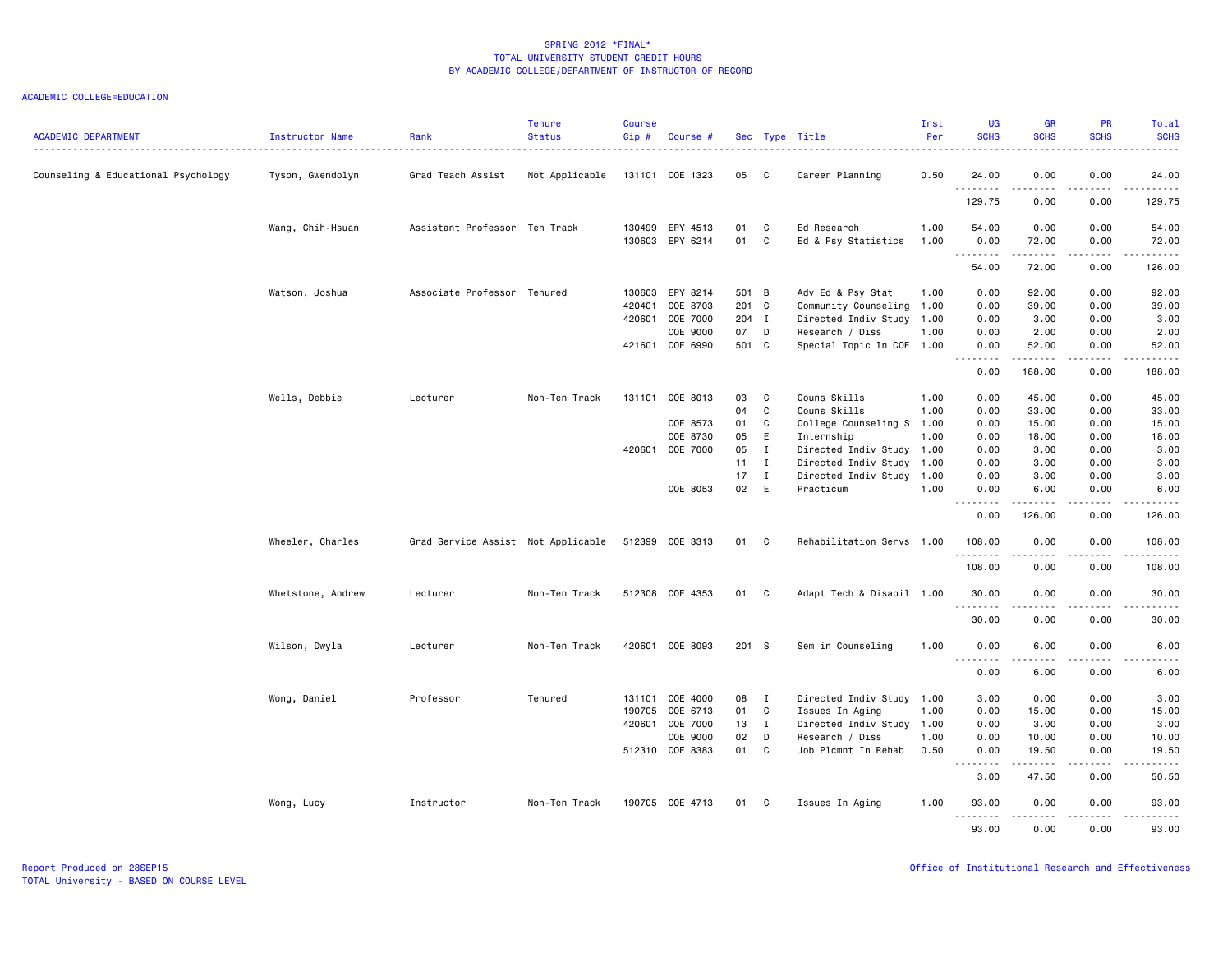| <b>ACADEMIC DEPARTMENT</b>          | Instructor Name | Rank                        | Tenure<br>Status | Course<br>Cip# | Course #             |                | Sec Type Title                      | Inst<br><b>Per</b> | <b>UG</b><br><b>SCHS</b>          | <b>GR</b><br><b>SCHS</b>             | <b>PR</b><br><b>SCHS</b>     | Total<br><b>SCHS</b>              |
|-------------------------------------|-----------------|-----------------------------|------------------|----------------|----------------------|----------------|-------------------------------------|--------------------|-----------------------------------|--------------------------------------|------------------------------|-----------------------------------|
| Counseling & Educational Psychology | Wozny, Darren   | Associate Professor Tenured |                  | 131101         | COE 8013<br>COE 8913 | 201 C<br>201 C | Couns Skills<br>Counseling Children | 1.00<br>1.00       | 0.00<br>0.00<br>---------<br>0.00 | 24.00<br>33.00<br>---------<br>57.00 | 0.00<br>0.00<br>.<br>0.00    | 24.00<br>33.00<br>.<br>57.00      |
| Counseling & Educational Psychology |                 |                             |                  |                |                      |                |                                     |                    | ========<br>3789.00<br>========   | 2346.00<br>========                  | ========<br>0.00<br>======== | eeeeeeee<br>6135.00<br>========== |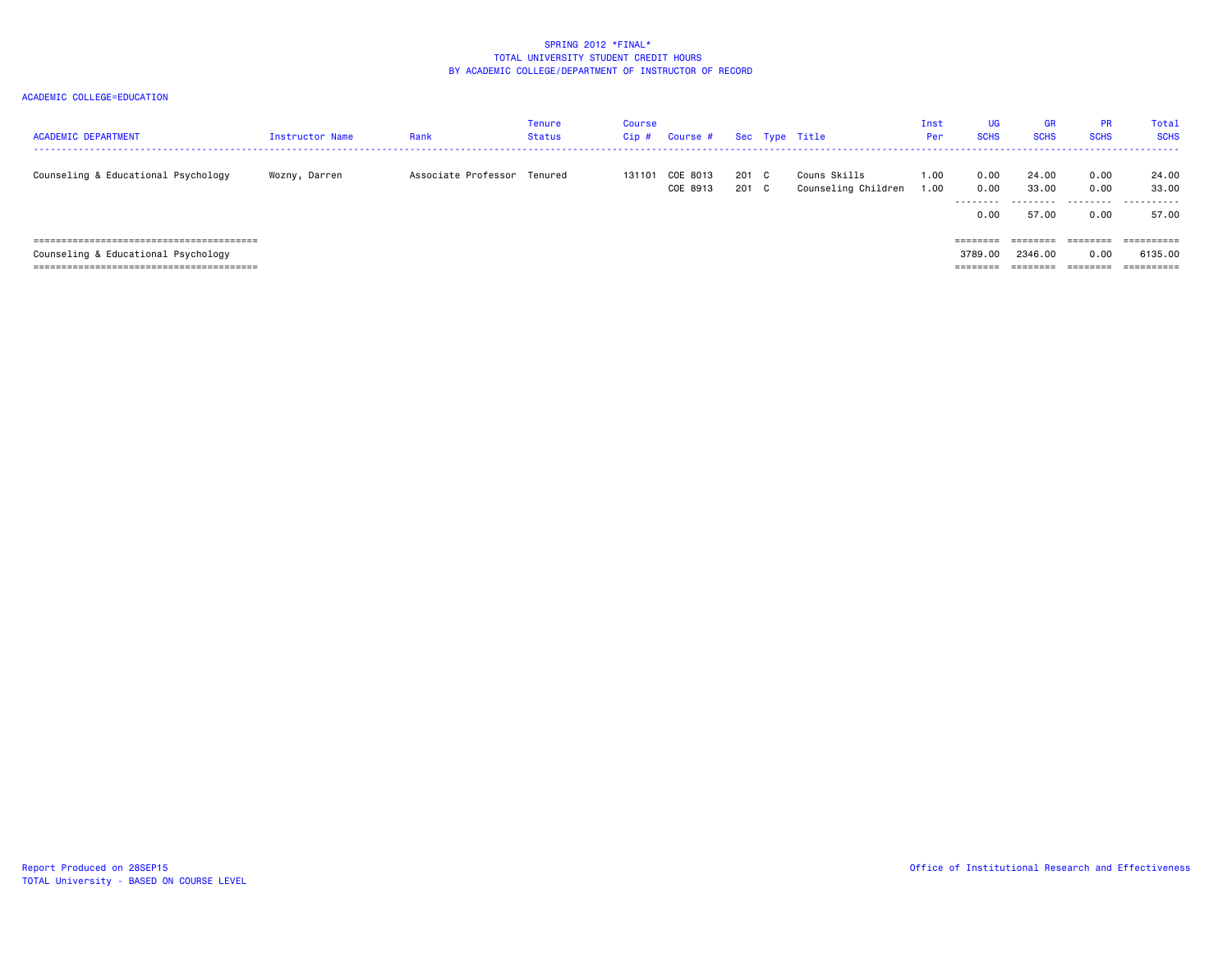### ACADEMIC COLLEGE=EDUCATION

| <b>ACADEMIC DEPARTMENT</b>           | Instructor Name      | Rank        | Tenure<br><b>Status</b> | Course<br>Cip# | Course #                           |                |                            | Sec Type Title                                         | Inst<br>Per | UG<br><b>SCHS</b>         | <b>GR</b><br><b>SCHS</b> | PR<br><b>SCHS</b> | Total<br><b>SCHS</b>                                                                                                               |
|--------------------------------------|----------------------|-------------|-------------------------|----------------|------------------------------------|----------------|----------------------------|--------------------------------------------------------|-------------|---------------------------|--------------------------|-------------------|------------------------------------------------------------------------------------------------------------------------------------|
| Curriculum, Instruction & Special Ed | Alred, Matthew       | Non-Faculty | Not Applicable          |                | 131315 RDG 3513                    | 01             | $\overline{\phantom{a}}$ C | Rdg Strag Second Sch 1.00                              |             | 81.00<br>.                | 0.00                     | 0.00              | 81.00<br>$\frac{1}{2} \left( \frac{1}{2} \right) \left( \frac{1}{2} \right) \left( \frac{1}{2} \right) \left( \frac{1}{2} \right)$ |
|                                      |                      |             |                         |                |                                    |                |                            |                                                        |             | 81.00                     | 0.00                     | 0.00              | 81.00                                                                                                                              |
|                                      | Anders, Sheri        | Lecturer    | Non-Ten Track           |                | 131315 RDG 3113<br>RDG 3123        | 201 C<br>201 C |                            | Early Literacy Instr 1.00<br>Early Lit Instruct I 1.00 |             | 48.00<br>48.00            | 0.00<br>0.00             | 0.00<br>0.00      | 48.00<br>48.00                                                                                                                     |
|                                      |                      |             |                         |                |                                    |                |                            |                                                        |             | .<br>96.00                | 0.00                     | 0.00              | $\sim$ $\sim$ $\sim$ $\sim$ $\sim$<br>96.00                                                                                        |
|                                      | Bennett-Ott, Belinda | Lecturer    | Non-Ten Track           |                | 131001 EDX 8173                    | 201 C          |                            | Sp Ed In Reg Classrm 1.00                              |             | 0.00<br>.                 | 51.00                    | 0.00              | 51.00<br>.                                                                                                                         |
|                                      |                      |             |                         |                |                                    |                |                            |                                                        |             | 0.00                      | 51.00                    | 0.00              | 51.00                                                                                                                              |
|                                      | Benton, Gary         | Lecturer    | Non-Ten Track           |                | 130101 EDF 4243<br>131205 EDS 8653 | 201 C<br>201 C |                            | Plan for Diverse Lea 1.00<br>Issues of Accountabi      | 1.00        | 12.00<br>0.00<br><u>.</u> | 0.00<br>18.00<br>.       | 0.00<br>0.00<br>. | 12.00<br>18.00<br>.                                                                                                                |
|                                      |                      |             |                         |                |                                    |                |                            |                                                        |             | 12.00                     | 18.00                    | 0.00              | 30.00                                                                                                                              |
|                                      | Blue, Donna          | Lecturer    | Non-Ten Track           |                | 429999 EDX 8183                    | 01             | <b>S</b>                   | Sem In Learn Disab                                     | 1.00        | 0.00<br>.                 | 18.00                    | 0.00              | 18.00                                                                                                                              |
|                                      |                      |             |                         |                |                                    |                |                            |                                                        |             | 0.00                      | 18.00                    | 0.00              | 18.00                                                                                                                              |
|                                      | Brenner, Devon       | Professor   | Tenured                 | 130301         | EDE 9413                           | 01             | E                          | Prac College Teach                                     | 1.00        | 0.00                      | 3.00                     | 0.00              | 3.00                                                                                                                               |
|                                      |                      |             |                         | 131001         | <b>EDS 8886</b>                    | 501 H          |                            | Dimensions of Learni 1.00                              |             | 0.00                      | 96.00                    | 0.00              | 96.00                                                                                                                              |
|                                      |                      |             |                         |                | <b>EDS 8896</b>                    | 501 H          |                            | Dimensions of Learni                                   | 1.00        | 0.00                      | 102.00                   | 0.00              | 102.00                                                                                                                             |
|                                      |                      |             |                         |                | EDX 4886                           | 01             | F                          | Teach Internship in                                    | 1.00        | 60.00                     | 0.00                     | 0.00              | 60.00                                                                                                                              |
|                                      |                      |             |                         |                | EDX 4896                           | 01             | F                          | Teach Internship in                                    | 1.00        | 60.00                     | 0.00                     | 0.00              | 60.00                                                                                                                              |
|                                      |                      |             |                         |                | 131202 EDE 4886                    | 01             | E                          | Elem.Mid Lvl Interns 1.00                              |             | 348.00                    | 0.00                     | 0.00              | 348.00                                                                                                                             |
|                                      |                      |             |                         |                | EDE 4896                           | 501<br>01      | E<br>Ε                     | Elem.Mid Lvl Interns 1.00<br>Elem/Mid Levl Intern 1.00 |             | 186.00<br>348.00          | 0.00<br>0.00             | 0.00<br>0.00      | 186.00<br>348.00                                                                                                                   |
|                                      |                      |             |                         |                |                                    | 501 E          |                            | Elem/Mid Levl Intern 1.00                              |             | 186.00                    | 0.00                     | 0.00              | 186.00                                                                                                                             |
|                                      |                      |             |                         |                | EDE 7000                           | 03             | $\mathbf{I}$               | Directed Indiv Study 1.00                              |             | 0.00                      | 3.00                     | 0.00              | 3.00                                                                                                                               |
|                                      |                      |             |                         |                | EDE 9000                           | 01             | D                          | Research / Diss                                        | 1.00        | 0.00                      | 19.00                    | 0.00              | 19.00                                                                                                                              |
|                                      |                      |             |                         |                | 131205 EDS 4886                    | 01             | -F                         | Teach Intern in Sec                                    | 1.00        | 210.00                    | 0.00                     | 0.00              | 210.00                                                                                                                             |
|                                      |                      |             |                         |                |                                    | 501 F          |                            | Teach Intern in Sec                                    | 1.00        | 36.00                     | 0.00                     | 0.00              | 36.00                                                                                                                              |
|                                      |                      |             |                         |                | EDS 4896                           | 01             | F                          | Teach Intern in Sec                                    | 1.00        | 210.00                    | 0.00                     | 0.00              | 210.00                                                                                                                             |
|                                      |                      |             |                         |                |                                    | 501 F          |                            | Teach Intern in Sec                                    | 1.00        | 36.00                     | 0.00                     | 0.00              | 36.00                                                                                                                              |
|                                      |                      |             |                         |                | EDS 9000                           | 11             | D                          | Research / Diss                                        | 1.00        | 0.00                      | 2.00                     | 0.00              | 2.00                                                                                                                               |
|                                      |                      |             |                         |                | 131206 EDE 9553                    | 01             | S                          | Teaching/Teacher EDU 1.00                              |             | 0.00                      | 12.00                    | 0.00              | 12.00                                                                                                                              |
|                                      |                      |             |                         |                | EDS 9553                           | 01             | s                          | Teaching/Teacher EDU 1.00                              |             | 0.00                      | 6.00                     | 0.00              | 6.00                                                                                                                               |
|                                      |                      |             |                         |                | EDX 9553                           | 01             | - S                        | Teaching/Teacher EDU 1.00                              |             | 0.00<br>.                 | 6.00                     | 0.00              | 6.00                                                                                                                               |
|                                      |                      |             |                         |                |                                    |                |                            |                                                        |             | 1680.00                   | 249.00                   | 0.00              | 1929.00                                                                                                                            |
|                                      | Brown, Karen         | Instructor  | Non-Ten Track           |                | 131202 EDE 3443                    | 01             | C                          | Creat Arts Elem / Mid 1.00                             |             | 39.00                     | 0.00                     | 0.00              | 39.00                                                                                                                              |
|                                      |                      |             |                         |                |                                    | 02             | C                          | Creat Arts Elem /Mid                                   | 1.00        | 72.00                     | 0.00                     | 0.00              | 72.00                                                                                                                              |
|                                      |                      |             |                         |                | 131203 RDG 3413                    | 01             | C                          | Middle Lvl Lit I                                       | 1.00        | 75.00                     | 0.00                     | 0.00              | 75.00                                                                                                                              |
|                                      |                      |             |                         |                | RDG 3423                           | 01             | C                          | Middle Lvl Lit II                                      | 1.00        | 75.00<br>.                | 0.00                     | 0.00              | 75.00<br>.                                                                                                                         |
|                                      |                      |             |                         |                |                                    |                |                            |                                                        |             | 261.00                    | 0.00                     | 0.00              | 261.00                                                                                                                             |
|                                      | Burroughs, Charlotte | Professor   | Tenured                 |                | 131203 EDS 8243                    | 501 C          |                            | Adv. Plan Manage Lea 1.00                              |             | 0.00                      | 48.00                    | 0.00              | 48.00                                                                                                                              |

Report Produced on 28SEP15 Office of Institutional Research and Effectiveness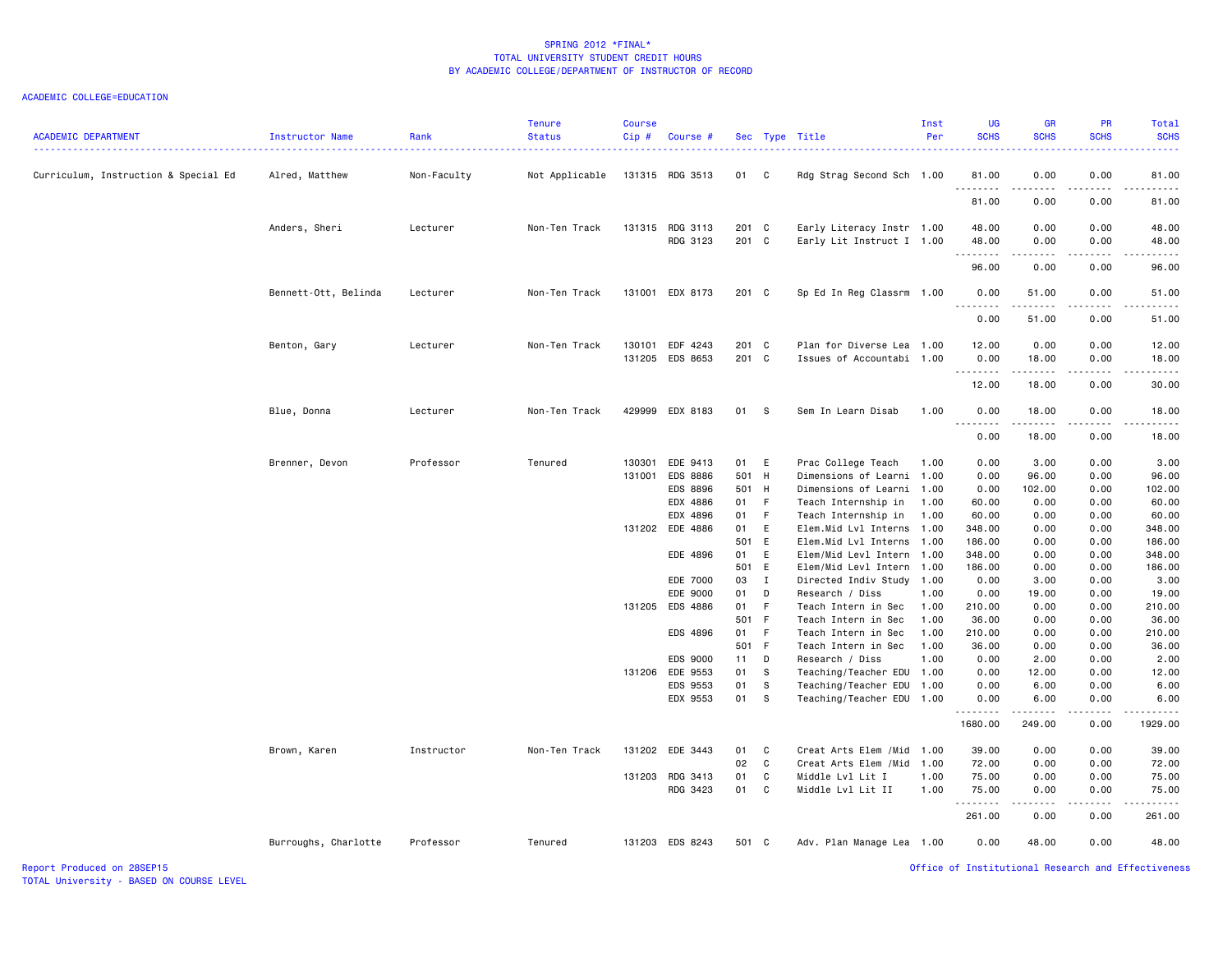| <b>ACADEMIC DEPARTMENT</b>           | Instructor Name      | Rank              | <b>Tenure</b><br><b>Status</b> | <b>Course</b><br>Cip# | Course #                                            |                             |                   | Sec Type Title                                                                               | Inst<br>Per                  | <b>UG</b><br><b>SCHS</b>                                                                                                                                     | <b>GR</b><br><b>SCHS</b>                    | PR<br><b>SCHS</b>            | Total<br><b>SCHS</b><br>$\frac{1}{2} \left( \frac{1}{2} \right) \left( \frac{1}{2} \right) \left( \frac{1}{2} \right) \left( \frac{1}{2} \right)$             |
|--------------------------------------|----------------------|-------------------|--------------------------------|-----------------------|-----------------------------------------------------|-----------------------------|-------------------|----------------------------------------------------------------------------------------------|------------------------------|--------------------------------------------------------------------------------------------------------------------------------------------------------------|---------------------------------------------|------------------------------|---------------------------------------------------------------------------------------------------------------------------------------------------------------|
| Curriculum, Instruction & Special Ed | Burroughs, Charlotte | Professor         | Tenured                        | 131203<br>131205      | EDS 8243<br>EDS 3643<br>EDS 4000<br><b>EDS 7000</b> | 502 C<br>01<br>$01$ I<br>01 | C<br>$\mathbf{I}$ | Adv. Plan Manage Lea<br>Secondary Soc Studie<br>Directed Indiv Study<br>Directed Indiv Study | 1.00<br>1.00<br>1.00<br>1.00 | 0.00<br>87.00<br>3.00<br>0.00                                                                                                                                | 36.00<br>0.00<br>0.00<br>1.00               | 0.00<br>0.00<br>0.00<br>0.00 | 36.00<br>87.00<br>3.00<br>1.00                                                                                                                                |
|                                      |                      |                   |                                |                       |                                                     | 02                          | $\mathbf{I}$      | Directed Indiv Study                                                                         | 1.00                         | 0.00                                                                                                                                                         | 1.00                                        | 0.00                         | 1.00                                                                                                                                                          |
|                                      |                      |                   |                                |                       | EDS 9000                                            | 01                          | D                 | Research / Diss                                                                              | 1.00                         | 0.00<br>.                                                                                                                                                    | 3.00                                        | 0.00<br>.                    | 3.00<br><u>.</u>                                                                                                                                              |
|                                      |                      |                   |                                |                       |                                                     |                             |                   |                                                                                              |                              | 90.00                                                                                                                                                        | 89.00                                       | 0.00                         | 179.00                                                                                                                                                        |
|                                      | Capella, Julie       | Non-Faculty       | Not Applicable                 |                       | 131315 LSK 2990                                     | 11                          | C                 | Special Topic In LSK 1.00                                                                    |                              | 3.00                                                                                                                                                         | 0.00                                        | 0.00                         | 3.00                                                                                                                                                          |
|                                      |                      |                   |                                |                       |                                                     | 12                          | $\mathbf c$       | Special Topic In LSK 1.00                                                                    |                              | 3.00                                                                                                                                                         | 0.00                                        | 0.00                         | 3.00                                                                                                                                                          |
|                                      |                      |                   |                                |                       |                                                     | 13                          | $\mathtt{C}$      | Special Topic In LSK 1.00                                                                    |                              | 3.00                                                                                                                                                         | 0.00                                        | 0.00                         | 3.00                                                                                                                                                          |
|                                      |                      |                   |                                |                       |                                                     | 14                          | C                 | Special Topic In LSK 1.00                                                                    |                              | 3.00                                                                                                                                                         | 0.00                                        | 0.00                         | 3.00                                                                                                                                                          |
|                                      |                      |                   |                                |                       |                                                     | 15                          | C                 | Special Topic In LSK 1.00                                                                    |                              | 3.00                                                                                                                                                         | 0.00                                        | 0.00                         | 3.00                                                                                                                                                          |
|                                      |                      |                   |                                |                       |                                                     | 16                          | C                 | Special Topic In LSK 1.00                                                                    |                              | 3.00                                                                                                                                                         | 0.00                                        | 0.00                         | 3.00                                                                                                                                                          |
|                                      |                      |                   |                                |                       |                                                     | 17                          | C                 | Special Topic In LSK 1.00                                                                    |                              | 3.00                                                                                                                                                         | 0.00                                        | 0.00                         | 3.00                                                                                                                                                          |
|                                      |                      |                   |                                |                       |                                                     | 18                          | C                 | Special Topic In LSK 1.00                                                                    |                              | 3.00                                                                                                                                                         | 0.00                                        | 0.00                         | 3.00                                                                                                                                                          |
|                                      |                      |                   |                                |                       |                                                     | 23                          | $\mathbf c$       | Special Topic In LSK 1.00                                                                    |                              | 3.00                                                                                                                                                         | 0.00                                        | 0.00                         | 3.00                                                                                                                                                          |
|                                      |                      |                   |                                |                       |                                                     | 24                          | C                 | Special Topic In LSK 1.00                                                                    |                              | 3.00                                                                                                                                                         | 0.00                                        | 0.00                         | 3.00                                                                                                                                                          |
|                                      |                      |                   |                                |                       |                                                     | 25                          | $\mathbf C$       | Special Topic In LSK 1.00                                                                    |                              | 3.00                                                                                                                                                         | 0.00                                        | 0.00                         | 3.00                                                                                                                                                          |
|                                      |                      |                   |                                |                       |                                                     | 26                          | $\mathbf C$       | Special Topic In LSK 1.00                                                                    |                              | 3.00<br>.                                                                                                                                                    | 0.00<br>.                                   | 0.00<br>.                    | 3.00<br>.                                                                                                                                                     |
|                                      |                      |                   |                                |                       |                                                     |                             |                   |                                                                                              |                              | 36.00                                                                                                                                                        | 0.00                                        | 0.00                         | 36.00                                                                                                                                                         |
|                                      | Cash, Jon            | Grad Teach Assist | Not Applicable                 | 130101                | EPY 3253                                            | 03                          | C                 | Evaluating Learning                                                                          | 1.00                         | 78.00                                                                                                                                                        | 0.00                                        | 0.00                         | 78.00                                                                                                                                                         |
|                                      |                      |                   |                                |                       | 131001 EDX 4133                                     | 01                          | B                 | Methods Sec/Disabled 1.00                                                                    |                              | 78.00<br>.                                                                                                                                                   | 0.00<br>.                                   | 0.00<br>.                    | 78.00                                                                                                                                                         |
|                                      |                      |                   |                                |                       |                                                     |                             |                   |                                                                                              |                              | 156.00                                                                                                                                                       | 0.00                                        | 0.00                         | .<br>156.00                                                                                                                                                   |
|                                      | Chappell, Manya      | Lecturer          | Non-Ten Track                  | 131202                | EDE 4883                                            | 01                          | C                 | Manag Elem/Mid Lvl C 1.00                                                                    |                              | 177.00                                                                                                                                                       | 0.00                                        | 0.00                         | 177.00                                                                                                                                                        |
|                                      |                      |                   |                                | 131203                | RDG 3413                                            | 04                          | $\mathbf c$       | Middle Lvl Lit I                                                                             | 1.00                         | 36.00                                                                                                                                                        | 0.00                                        | 0.00                         | 36.00                                                                                                                                                         |
|                                      |                      |                   |                                |                       | RDG 3423                                            | 04                          | C                 | Middle Lvl Lit II                                                                            | 1.00                         | 36.00                                                                                                                                                        | 0.00                                        | 0.00                         | 36.00                                                                                                                                                         |
|                                      |                      |                   |                                |                       | 230101 EDE 3343                                     | 01                          | C                 | Teach Adoles Lit                                                                             | 1.00                         | 81.00<br><u>.</u>                                                                                                                                            | 0.00<br>$\omega$ $\omega$ $\omega$ $\omega$ | 0.00<br>.                    | 81.00<br>د د د د د                                                                                                                                            |
|                                      |                      |                   |                                |                       |                                                     |                             |                   |                                                                                              |                              | 330.00                                                                                                                                                       | 0.00                                        | 0.00                         | 330.00                                                                                                                                                        |
|                                      | Cirlot-New, Laura    | Non-Faculty       | Not Applicable                 |                       | 130101 EDX 4353                                     | 01                          | C                 | Assistive Tech in Sp 1.00                                                                    |                              | 93.00                                                                                                                                                        | 0.00                                        | 0.00                         | 93.00                                                                                                                                                         |
|                                      |                      |                   |                                |                       |                                                     |                             |                   |                                                                                              |                              | .<br>93.00                                                                                                                                                   | .<br>0.00                                   | .<br>0.00                    | .<br>93.00                                                                                                                                                    |
|                                      | Coffey, Kenneth      | Professor         | Tenured                        | 130101                | EDF 4243                                            | 03                          | C                 | Plan for Diverse Lea                                                                         | 1.00                         | 78.00                                                                                                                                                        | 0.00                                        | 0.00                         | 78.00                                                                                                                                                         |
|                                      |                      |                   |                                | 131001                | EDX 4123                                            | 01                          | C                 | Methods El/Disabled                                                                          | 1.00                         | 78.00                                                                                                                                                        | 0.00                                        | 0.00                         | 78.00                                                                                                                                                         |
|                                      |                      |                   |                                |                       | EDX 4413                                            | 901 M                       |                   | Wk W/Parents Ex Chil                                                                         | 1.00                         | 9.00                                                                                                                                                         | 0.00                                        | 0.00                         | 9.00                                                                                                                                                          |
|                                      |                      |                   |                                |                       | 131006 EDX 4503                                     | 01 C                        |                   | Tch Sev Impair Chld                                                                          | 1.00                         | 15.00                                                                                                                                                        | 0.00                                        | 0.00                         | 15.00                                                                                                                                                         |
|                                      |                      |                   |                                |                       |                                                     |                             |                   |                                                                                              |                              | .<br>180.00                                                                                                                                                  | .<br>0.00                                   | .<br>0.00                    | .<br>180.00                                                                                                                                                   |
|                                      | Devlin, Sandy        | Professor         | Tenured                        |                       | 131005 EDX 8403                                     | 01                          | - C               | Teaching Em/Bd                                                                               | 1.00                         | 0.00                                                                                                                                                         | 33.00                                       | 0.00                         | 33.00                                                                                                                                                         |
|                                      |                      |                   |                                |                       |                                                     |                             |                   |                                                                                              |                              | $\frac{1}{2} \left( \frac{1}{2} \right) \left( \frac{1}{2} \right) \left( \frac{1}{2} \right) \left( \frac{1}{2} \right) \left( \frac{1}{2} \right)$<br>0.00 | 33.00                                       | 0.00                         | $\frac{1}{2} \left( \frac{1}{2} \right) \left( \frac{1}{2} \right) \left( \frac{1}{2} \right) \left( \frac{1}{2} \right) \left( \frac{1}{2} \right)$<br>33.00 |
|                                      | Dill, Anna           | Non-Faculty       | Not Applicable                 |                       | 131315 LSK 1023                                     | 01                          | C                 | Col Read/Study Skill 0.75                                                                    |                              | 87.75                                                                                                                                                        | 0.00                                        | 0.00                         | 87.75                                                                                                                                                         |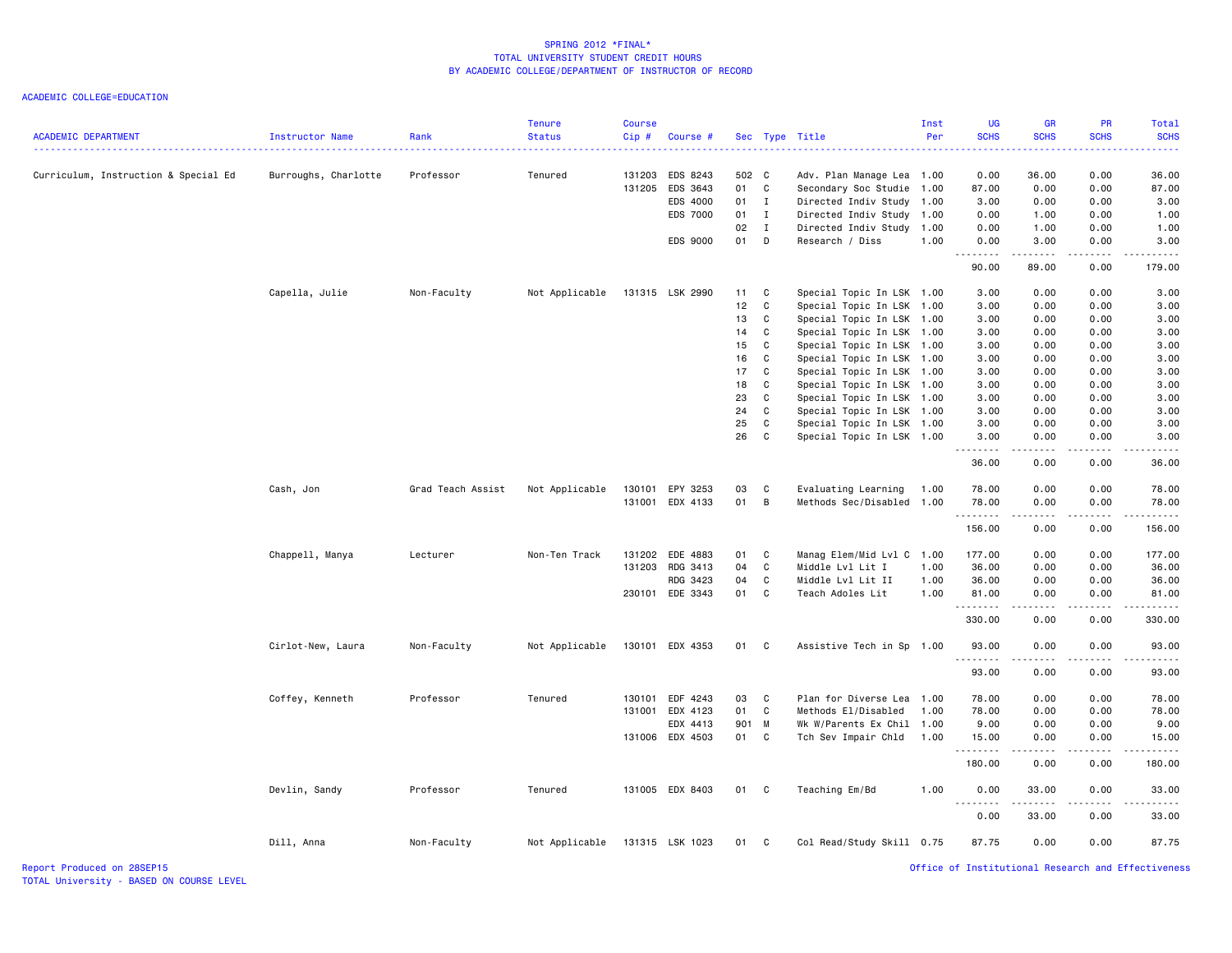| <b>ACADEMIC DEPARTMENT</b>           | Instructor Name | Rank                        | <b>Tenure</b><br><b>Status</b> | Course<br>$Cip \#$ | Course #        |       |              | Sec Type Title             | Inst<br>Per | <b>UG</b><br><b>SCHS</b>            | <b>GR</b><br><b>SCHS</b>                                                                                                                                     | PR<br><b>SCHS</b> | Total<br><b>SCHS</b> |
|--------------------------------------|-----------------|-----------------------------|--------------------------------|--------------------|-----------------|-------|--------------|----------------------------|-------------|-------------------------------------|--------------------------------------------------------------------------------------------------------------------------------------------------------------|-------------------|----------------------|
| Curriculum, Instruction & Special Ed | Dill, Anna      | Non-Faculty                 | Not Applicable                 |                    | 131315 LSK 1023 | 02 C  |              | Col Read/Study Skill 0.75  |             | 72.00                               | 0.00                                                                                                                                                         | 0.00              | 72.00                |
|                                      |                 |                             |                                |                    |                 |       |              |                            |             | .<br>159.75                         | .<br>0.00                                                                                                                                                    | .<br>0.00         | .<br>159.75          |
|                                      | Dycus, Brooke   | Lecturer                    | Non-Ten Track                  |                    | 131315 RDG 3113 | 501 C |              | Early Literacy Instr 1.00  |             | 30.00                               | 0.00                                                                                                                                                         | 0.00              | 30.00                |
|                                      |                 |                             |                                |                    | RDG 3123        | 501 C |              | Early Lit Instruct I 1.00  |             | 30.00<br>.                          | 0.00<br>$- - - - -$                                                                                                                                          | 0.00<br>.         | 30.00<br>.           |
|                                      |                 |                             |                                |                    |                 |       |              |                            |             | 60.00                               | 0.00                                                                                                                                                         | 0.00              | 60.00                |
|                                      | Franz, Dana     | Associate Professor Tenured |                                |                    | 131203 EDS 8243 | 503 C |              | Adv. Plan Manage Lea 1.00  |             | 0.00                                | 51.00                                                                                                                                                        | 0.00              | 51.00                |
|                                      |                 |                             |                                |                    | 131205 EDS 7000 | 03 I  |              | Directed Indiv Study 1.00  |             | 0.00                                | 1.00                                                                                                                                                         | 0.00              | 1.00                 |
|                                      |                 |                             |                                |                    |                 | 04 I  |              | Directed Indiv Study 1.00  |             | 0.00                                | 3.00                                                                                                                                                         | 0.00              | 3.00                 |
|                                      |                 |                             |                                |                    |                 | 06    | $\mathbf{I}$ | Directed Indiv Study 1.00  |             | 0.00                                | 3.00                                                                                                                                                         | 0.00              | 3.00                 |
|                                      |                 |                             |                                |                    | EDS 8653        | 01    | $\mathbf{C}$ | Issues of Accountabi 1.00  |             | 0.00                                | 27.00                                                                                                                                                        | 0.00              | 27.00                |
|                                      |                 |                             |                                |                    | EDS 9000        | 02    | D            | Research / Diss            | 1.00        | 0.00<br>$\sim$ $\sim$ $\sim$ $\sim$ | 9.00<br>.                                                                                                                                                    | 0.00<br>د د د د   | 9.00                 |
|                                      |                 |                             |                                |                    |                 |       |              |                            |             | 0.00                                | 94.00                                                                                                                                                        | 0.00              | 94.00                |
|                                      | Friend, Martha  | Lecturer                    | Non-Ten Track                  |                    | 131315 LSK 1001 | 01    | C            | Freshman Seminar           | 1.00        | 9.00                                | 0.00                                                                                                                                                         | 0.00              | 9.00                 |
|                                      |                 |                             |                                |                    |                 | 02    | $\mathbf{C}$ | Freshman Seminar           | 1.00        | 1.00                                | 0.00                                                                                                                                                         | 0.00              | 1.00                 |
|                                      |                 |                             |                                |                    | LSK 2990        | 01    | C            | Special Topic In LSK 1.00  |             | 75.00                               | 0.00                                                                                                                                                         | 0.00              | 75.00                |
|                                      |                 |                             |                                |                    |                 | 02    | C            | Special Topic In LSK 1.00  |             | 66.00                               | 0.00                                                                                                                                                         | 0.00              | 66.00                |
|                                      |                 |                             |                                |                    |                 | 05    | C            | Special Topic In LSK 1.00  |             | 11.00                               | 0.00                                                                                                                                                         | 0.00<br>.         | 11.00                |
|                                      |                 |                             |                                |                    |                 |       |              |                            |             | .<br>162.00                         | .<br>0.00                                                                                                                                                    | 0.00              | .<br>162.00          |
|                                      | Furman, Susan   | Instructor                  | Non-Ten Track                  |                    | 131099 LSK 0103 | 01    | $\mathbf{C}$ | Intermediate Reading 1.00  |             | 63.00                               | 0.00                                                                                                                                                         | 0.00              | 63.00                |
|                                      |                 |                             |                                |                    | 131315 LSK 1013 | 01    | $\mathbf{C}$ | Effective Reading          | 1.00        | 120.00                              | 0.00                                                                                                                                                         | 0.00              | 120.00               |
|                                      |                 |                             |                                |                    |                 |       |              |                            |             | .<br>183.00                         | <u>.</u><br>0.00                                                                                                                                             | .<br>0.00         | .<br>183.00          |
|                                      | Gardner, Robert | Grad Teach Assist           | Not Applicable                 |                    | 131315 LSK 1023 | 01    | C            | Col Read/Study Skill 0.25  |             | 29.25                               | 0.00                                                                                                                                                         | 0.00              | 29.25                |
|                                      |                 |                             |                                |                    |                 | 02    | $\mathbf{C}$ | Col Read/Study Skill 0.25  |             | 24.00                               | 0.00                                                                                                                                                         | 0.00              | 24.00                |
|                                      |                 |                             |                                |                    |                 |       |              |                            |             | .                                   | .                                                                                                                                                            | .                 | .                    |
|                                      |                 |                             |                                |                    |                 |       |              |                            |             | 53.25                               | 0.00                                                                                                                                                         | 0.00              | 53.25                |
|                                      | Hailey, Leigh   | Non-Faculty                 | Not Applicable                 |                    | 131205 EDS 3653 | 01    | $\mathbf{C}$ | Secondary Science Ed 1.00  |             | 36.00                               | 0.00                                                                                                                                                         | 0.00              | 36.00                |
|                                      |                 |                             |                                |                    | 131316 EDE 4113 | 02 B  |              | Teach Elem/Mid Level 1.00  |             | 63.00                               | 0.00                                                                                                                                                         | 0.00              | 63.00                |
|                                      |                 |                             |                                |                    |                 |       |              |                            |             | .<br>99.00                          | <u>.</u><br>0.00                                                                                                                                             | .<br>0.00         | $- - - - -$<br>99.00 |
|                                      | Hamil, Burnette | Professor                   | Tenured                        |                    | 131205 EDS 9000 | 03    | $\mathsf{D}$ | Research / Diss            | 1.00        | 0.00                                | 7.00                                                                                                                                                         | 0.00              | 7.00                 |
|                                      |                 |                             |                                |                    |                 |       |              |                            |             | .<br>0.00                           | .<br>7.00                                                                                                                                                    | ----<br>0.00      | $   -$<br>7.00       |
|                                      |                 |                             |                                |                    |                 |       |              |                            |             |                                     |                                                                                                                                                              |                   |                      |
|                                      | Harper, Sallie  | Non-Faculty                 | Tenured                        |                    | 131202 EDE 3443 | 201 C |              | Creat Arts Elem / Mid 1.00 |             | 27.00                               | 0.00                                                                                                                                                         | 0.00              | 27.00                |
|                                      |                 |                             |                                |                    | EDE 7000        | 204 I |              | Directed Indiv Study 1.00  |             | 0.00                                | 3.00                                                                                                                                                         | 0.00              | 3.00                 |
|                                      |                 |                             |                                |                    |                 |       |              |                            |             | .<br>27.00                          | $\frac{1}{2} \left( \frac{1}{2} \right) \left( \frac{1}{2} \right) \left( \frac{1}{2} \right) \left( \frac{1}{2} \right) \left( \frac{1}{2} \right)$<br>3.00 | .<br>0.00         | .<br>30.00           |
|                                      | Hobart, Angela  | Lecturer                    | Non-Ten Track                  |                    | 131203 EDE 3223 | 04    | - C          | Middle Level Educati 1.00  |             | 75.00                               | 0.00                                                                                                                                                         | 0.00              | 75.00                |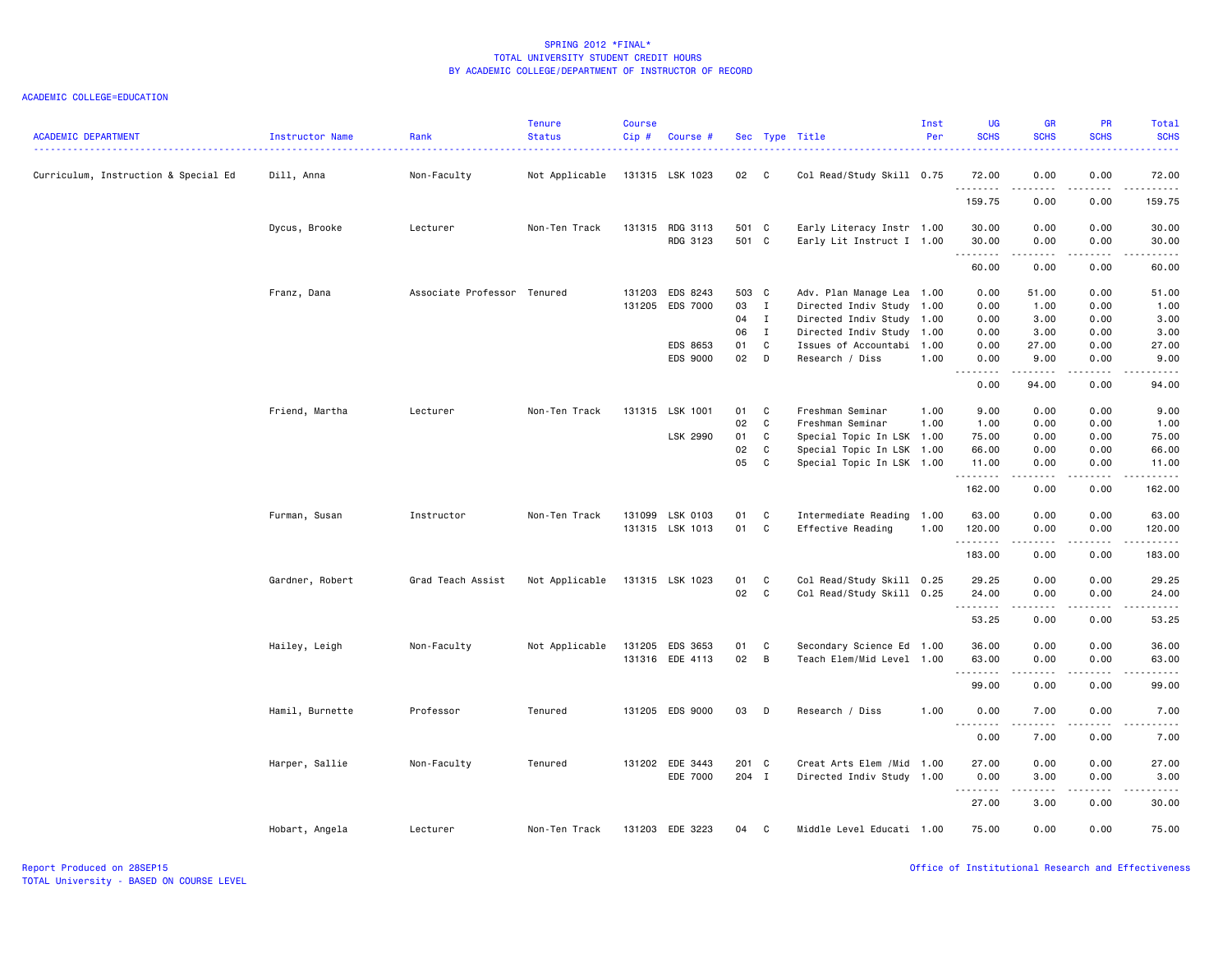| <b>ACADEMIC DEPARTMENT</b>           | Instructor Name   | Rank                        | <b>Tenure</b><br><b>Status</b> | <b>Course</b><br>Cip# | Course #        |       |                | Sec Type Title            | Inst<br>Per | <b>UG</b><br><b>SCHS</b> | <b>GR</b><br><b>SCHS</b>                                                                                                                                     | <b>PR</b><br><b>SCHS</b>            | Total<br><b>SCHS</b>                        |
|--------------------------------------|-------------------|-----------------------------|--------------------------------|-----------------------|-----------------|-------|----------------|---------------------------|-------------|--------------------------|--------------------------------------------------------------------------------------------------------------------------------------------------------------|-------------------------------------|---------------------------------------------|
|                                      |                   |                             |                                |                       |                 |       |                |                           |             | --------<br>75.00        | .<br>0.00                                                                                                                                                    | ----<br>0.00                        | 75.00                                       |
| Curriculum, Instruction & Special Ed | Holifield, Lauren | Non-Faculty                 | Not Applicable                 |                       | 130301 LSK 2010 | 01 C  |                | Praxis: Acad Core En 1.00 |             | 55.00                    | 0.00                                                                                                                                                         | 0.00                                | 55.00                                       |
|                                      |                   |                             |                                |                       |                 |       |                |                           |             | .<br>55.00               | $\frac{1}{2} \left( \frac{1}{2} \right) \left( \frac{1}{2} \right) \left( \frac{1}{2} \right) \left( \frac{1}{2} \right) \left( \frac{1}{2} \right)$<br>0.00 | .<br>0.00                           | $\sim$ $\sim$ $\sim$ $\sim$ $\sim$<br>55.00 |
|                                      | Hopper, Peggy     | Associate Professor Tenured |                                | 130301                | EDS 9413        | 01 E  |                | Prac College Teach        | 1.00        | 0.00                     | 6.00                                                                                                                                                         | 0.00                                | 6.00                                        |
|                                      |                   |                             |                                |                       | 131205 EDS 3673 | 01    | $\mathbf c$    | Second Language Arts      | 1.00        | 48.00                    | 0.00                                                                                                                                                         | 0.00                                | 48.00                                       |
|                                      |                   |                             |                                |                       | <b>EDS 7000</b> | 05    | $\mathbf{I}$   | Directed Indiv Study      | 1.00        | 0.00                     | 3.00                                                                                                                                                         | 0.00                                | 3.00                                        |
|                                      |                   |                             |                                |                       | EDS 8613        | 501 C |                | Mdle & Sec Sch Curr       | 1.00        | 0.00                     | 57.00                                                                                                                                                        | 0.00                                | 57.00                                       |
|                                      |                   |                             |                                |                       | 131315 RDG 8653 | 501 C |                | Teach Read Sec Sch        | 1.00        | 0.00<br><u>.</u>         | 57.00<br>.                                                                                                                                                   | 0.00<br>.                           | 57.00<br>.                                  |
|                                      |                   |                             |                                |                       |                 |       |                |                           |             | 48.00                    | 123.00                                                                                                                                                       | 0.00                                | 171.00                                      |
|                                      | Huffman, Suzanne  | Lecturer                    | Non-Ten Track                  | 131001                | EDX 4000        | 01    | $\blacksquare$ | Directed Indiv Study 1.00 |             | 1.00                     | 0.00                                                                                                                                                         | 0.00                                | 1.00                                        |
|                                      |                   |                             |                                | 131099                | EDX 4873        | 01    | s.             | Prof Sem In Sp Ed         | 1.00        | 30.00                    | 0.00                                                                                                                                                         | 0.00                                | 30.00                                       |
|                                      |                   |                             |                                |                       | 429999 EDX 3213 | 501 C |                | Psy of Excep Chld &       | 1.00        | 48.00<br>.               | 0.00<br>.                                                                                                                                                    | 0.00<br>.                           | 48.00<br>$\sim$                             |
|                                      |                   |                             |                                |                       |                 |       |                |                           |             | 79.00                    | 0.00                                                                                                                                                         | 0.00                                | 79.00                                       |
|                                      | Ivy, Jessica      | Lecturer                    | Non-Ten Track                  |                       | 131205 EDS 3633 | 01    | $\mathbf{C}$   | Secondary Math Ed         | 1.00        | 45.00                    | 0.00                                                                                                                                                         | 0.00                                | 45.00                                       |
|                                      |                   |                             |                                |                       | 131311 EDE 3523 | 03    | <b>C</b>       | Found EL/ML Math Edu 1.00 |             | 81.00                    | 0.00<br>.                                                                                                                                                    | 0.00<br>$\sim$ $\sim$ $\sim$ $\sim$ | 81.00<br>$\sim$ $\sim$ $\sim$ $\sim$ $\sim$ |
|                                      |                   |                             |                                |                       |                 |       |                |                           |             | 126.00                   | 0.00                                                                                                                                                         | 0.00                                | 126.00                                      |
|                                      | Jayroe, Teresa    | Non-Faculty                 | Tenured                        |                       | 130301 EDS 9413 | 02    | E              | Prac College Teach        | 1.00        | 0.00                     | 3.00                                                                                                                                                         | 0.00                                | 3.00                                        |
|                                      |                   |                             |                                |                       | 131202 EDE 9000 | 07    | D              | Research / Diss           | 1.00        | 0.00<br>.                | 1.00<br>.                                                                                                                                                    | 0.00<br>.                           | 1.00<br>.                                   |
|                                      |                   |                             |                                |                       |                 |       |                |                           |             | 0.00                     | 4.00                                                                                                                                                         | 0.00                                | 4.00                                        |
|                                      | Jennings, Melanie | Lecturer                    | Non-Ten Track                  |                       | 131315 LSK 1023 | 501 C |                | Col Read/Study Skill 1.00 |             | 120.00                   | 0.00                                                                                                                                                         | 0.00                                | 120.00                                      |
|                                      |                   |                             |                                |                       |                 |       |                |                           |             | .<br>120.00              | <b>.</b><br>0.00                                                                                                                                             | د د د د<br>0.00                     | .<br>120.00                                 |
|                                      | Keeton, Glenda    | Lecturer                    | Non-Ten Track                  |                       | 429999 EDX 3213 | 04    | $\mathbf{C}$   | Psy of Excep Chld & 1.00  |             | 102.00                   | 0.00                                                                                                                                                         | 0.00                                | 102.00                                      |
|                                      |                   |                             |                                |                       |                 |       |                |                           |             | 102.00                   | 0.00                                                                                                                                                         | 0.00                                | . <u>.</u> .<br>102.00                      |
|                                      |                   |                             |                                |                       |                 |       |                |                           |             |                          |                                                                                                                                                              |                                     |                                             |
|                                      | Lang, Maureen     | Lecturer                    | Non-Ten Track                  |                       | 131318 EDE 4143 | 01    | B              | Teach Elem/Mid Lvl S 1.00 |             | 60.00                    | 0.00                                                                                                                                                         | 0.00                                | 60.00                                       |
|                                      |                   |                             |                                |                       |                 | 02    | $\overline{B}$ | Teach Elem/Mid Lvl S 1.00 |             | 63.00<br>--------        | 0.00<br>.                                                                                                                                                    | 0.00<br>.                           | 63.00<br>.                                  |
|                                      |                   |                             |                                |                       |                 |       |                |                           |             | 123.00                   | 0.00                                                                                                                                                         | 0.00                                | 123.00                                      |
|                                      | Mattox, Kimberly  | Instructor                  | Non-Ten Track                  |                       | 420101 EDX 3233 | 01    | C              | Contin Mgt W/Ex Chld 1.00 |             | 87.00                    | 0.00                                                                                                                                                         | 0.00                                | 87.00                                       |
|                                      |                   |                             |                                |                       | 429999 EDX 3213 | 01    | $\mathbf{C}$   | Psy of Excep Chld &       | 1.00        | 111.00                   | 0.00                                                                                                                                                         | 0.00                                | 111.00                                      |
|                                      |                   |                             |                                |                       |                 | 02    | C              | Psy of Excep Chld &       | 1.00        | 108.00                   | 0.00                                                                                                                                                         | 0.00                                | 108.00                                      |
|                                      |                   |                             |                                |                       |                 | 03    | C              | Psy of Excep Chld &       | 1.00        | 108.00                   | 0.00                                                                                                                                                         | 0.00                                | 108.00                                      |
|                                      |                   |                             |                                |                       |                 | 05    | C              | Psy of Excep Chld &       | 1.00        | 105.00<br>.              | 0.00<br>22222                                                                                                                                                | 0.00<br>.                           | 105.00<br>.                                 |
|                                      |                   |                             |                                |                       |                 |       |                |                           |             | 519.00                   | 0.00                                                                                                                                                         | 0.00                                | 519.00                                      |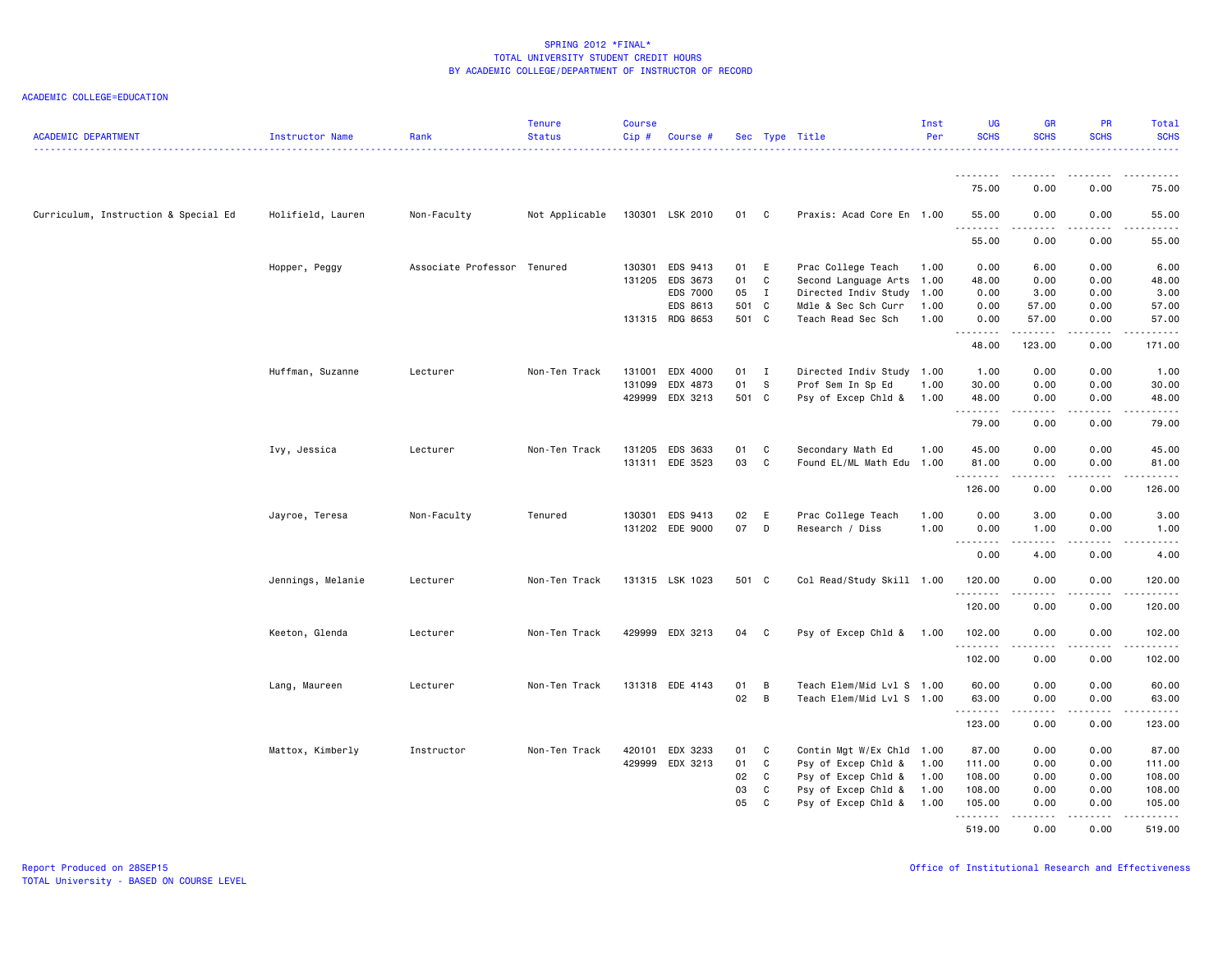| <b>ACADEMIC DEPARTMENT</b>           | Instructor Name    | Rank<br>.                     | <b>Tenure</b><br><b>Status</b> | <b>Course</b><br>Cip# | Course #             |                |                            | Sec Type Title                                         | Inst<br>Per  | UG<br><b>SCHS</b><br>.                                                                                                                                                                                                                                                                                                                                                                                                                                                                           | <b>GR</b><br><b>SCHS</b> | PR<br><b>SCHS</b><br>.                                                                                                                                       | Total<br><b>SCHS</b><br>.                                                                                                                                     |
|--------------------------------------|--------------------|-------------------------------|--------------------------------|-----------------------|----------------------|----------------|----------------------------|--------------------------------------------------------|--------------|--------------------------------------------------------------------------------------------------------------------------------------------------------------------------------------------------------------------------------------------------------------------------------------------------------------------------------------------------------------------------------------------------------------------------------------------------------------------------------------------------|--------------------------|--------------------------------------------------------------------------------------------------------------------------------------------------------------|---------------------------------------------------------------------------------------------------------------------------------------------------------------|
| Curriculum, Instruction & Special Ed | McCarra, Janet     | Assistant Professor Ten Track |                                | 130401<br>131202      | EDL 7000<br>EDE 4883 | 207 I<br>201 C |                            | Directed Indiv Study 1.00<br>Manag Elem/Mid Lvl C 1.00 |              | 0.00<br>72.00                                                                                                                                                                                                                                                                                                                                                                                                                                                                                    | 3.00<br>0.00             | 0.00<br>0.00                                                                                                                                                 | 3.00<br>72.00                                                                                                                                                 |
|                                      |                    |                               |                                |                       | EDE 8633             | 201 B          |                            | The Teaching of Writ 1.00                              |              | 0.00                                                                                                                                                                                                                                                                                                                                                                                                                                                                                             | 3.00                     | 0.00                                                                                                                                                         | 3.00                                                                                                                                                          |
|                                      |                    |                               |                                |                       | RDG 8593             | 201 C          |                            | Iss & Innov In Read                                    | 1.00         | 0.00<br>.                                                                                                                                                                                                                                                                                                                                                                                                                                                                                        | 27.00<br>.               | 0.00<br>.                                                                                                                                                    | 27.00<br>.                                                                                                                                                    |
|                                      |                    |                               |                                |                       |                      |                |                            |                                                        |              | 72.00                                                                                                                                                                                                                                                                                                                                                                                                                                                                                            | 33.00                    | 0.00                                                                                                                                                         | 105.00                                                                                                                                                        |
|                                      | McDowell, Teresa   | Lecturer                      | Non-Ten Track                  |                       | 131315 LSK 2990      | 03             | C                          | Special Topic In LSK 1.00                              |              | 96.00                                                                                                                                                                                                                                                                                                                                                                                                                                                                                            | 0.00                     | 0.00                                                                                                                                                         | 96.00                                                                                                                                                         |
|                                      |                    |                               |                                |                       |                      | 04             | C                          | Special Topic In LSK 1.00                              |              | 3.00<br>$\begin{array}{cccccccccccccc} \multicolumn{2}{c}{} & \multicolumn{2}{c}{} & \multicolumn{2}{c}{} & \multicolumn{2}{c}{} & \multicolumn{2}{c}{} & \multicolumn{2}{c}{} & \multicolumn{2}{c}{} & \multicolumn{2}{c}{} & \multicolumn{2}{c}{} & \multicolumn{2}{c}{} & \multicolumn{2}{c}{} & \multicolumn{2}{c}{} & \multicolumn{2}{c}{} & \multicolumn{2}{c}{} & \multicolumn{2}{c}{} & \multicolumn{2}{c}{} & \multicolumn{2}{c}{} & \multicolumn{2}{c}{} & \multicolumn{2}{c}{} & \$   | 0.00<br>.                | 0.00<br>$\frac{1}{2} \left( \frac{1}{2} \right) \left( \frac{1}{2} \right) \left( \frac{1}{2} \right) \left( \frac{1}{2} \right) \left( \frac{1}{2} \right)$ | 3.00<br>.                                                                                                                                                     |
|                                      |                    |                               |                                |                       |                      |                |                            |                                                        |              | 99.00                                                                                                                                                                                                                                                                                                                                                                                                                                                                                            | 0.00                     | 0.00                                                                                                                                                         | 99.00                                                                                                                                                         |
|                                      | McNeill, Roy       | Lecturer                      | Non-Ten Track                  |                       | 131205 EDS 8623      | 201 C          |                            | Effective Instructio 1.00                              |              | 0.00<br><b></b>                                                                                                                                                                                                                                                                                                                                                                                                                                                                                  | 36.00<br>. <b>.</b>      | 0.00<br>.                                                                                                                                                    | 36.00<br>.                                                                                                                                                    |
|                                      |                    |                               |                                |                       |                      |                |                            |                                                        |              | 0.00                                                                                                                                                                                                                                                                                                                                                                                                                                                                                             | 36.00                    | 0.00                                                                                                                                                         | 36.00                                                                                                                                                         |
|                                      | Miller, Nicole     | Lecturer                      | Non-Ten Track                  |                       | 131203 EDE 3223      | 01             | C                          | Middle Level Educati 1.00                              |              | 45.00                                                                                                                                                                                                                                                                                                                                                                                                                                                                                            | 0.00                     | 0.00                                                                                                                                                         | 45.00                                                                                                                                                         |
|                                      |                    |                               |                                |                       |                      | 02             | $\mathbf{C}$               | Middle Level Educati 1.00                              |              | 72.00<br>.                                                                                                                                                                                                                                                                                                                                                                                                                                                                                       | 0.00<br>.                | 0.00<br>.                                                                                                                                                    | 72.00                                                                                                                                                         |
|                                      |                    |                               |                                |                       |                      |                |                            |                                                        |              | 117.00                                                                                                                                                                                                                                                                                                                                                                                                                                                                                           | 0.00                     | 0.00                                                                                                                                                         | 117.00                                                                                                                                                        |
|                                      | Miller, Roslyn     | Grad Teach Assist             | Not Applicable                 |                       | 131205 EDS 3411      | 01 E           |                            | Prac In Secondary Ed 1.00                              |              | 28.00<br>.                                                                                                                                                                                                                                                                                                                                                                                                                                                                                       | 0.00<br>.                | 0.00<br>$\sim$ $\sim$ $\sim$                                                                                                                                 | 28.00<br>.                                                                                                                                                    |
|                                      |                    |                               |                                |                       |                      |                |                            |                                                        |              | 28.00                                                                                                                                                                                                                                                                                                                                                                                                                                                                                            | 0.00                     | 0.00                                                                                                                                                         | 28.00                                                                                                                                                         |
|                                      | Moran, Laura       | Instructor                    | Non-Ten Track                  |                       | 130301 LSK 1033      | 01             | C                          | Fund of Achievement                                    | 1.00         | 111.00                                                                                                                                                                                                                                                                                                                                                                                                                                                                                           | 0.00                     | 0.00                                                                                                                                                         | 111.00                                                                                                                                                        |
|                                      |                    |                               |                                |                       |                      | 02             | C                          | Fund of Achievement                                    | 1.00         | 108.00                                                                                                                                                                                                                                                                                                                                                                                                                                                                                           | 0.00                     | 0.00                                                                                                                                                         | 108.00                                                                                                                                                        |
|                                      |                    |                               |                                |                       |                      | 03<br>04       | $\mathbf{C}$<br>C          | Fund of Achievement                                    | 0.25         | 33.75                                                                                                                                                                                                                                                                                                                                                                                                                                                                                            | 0.00                     | 0.00                                                                                                                                                         | 33.75                                                                                                                                                         |
|                                      |                    |                               |                                |                       |                      |                |                            | Fund of Achievement                                    | 0.25         | 35.25<br>.                                                                                                                                                                                                                                                                                                                                                                                                                                                                                       | 0.00<br>.                | 0.00<br>.                                                                                                                                                    | 35.25<br>.                                                                                                                                                    |
|                                      |                    |                               |                                |                       |                      |                |                            |                                                        |              | 288.00                                                                                                                                                                                                                                                                                                                                                                                                                                                                                           | 0.00                     | 0.00                                                                                                                                                         | 288.00                                                                                                                                                        |
|                                      | Morgan, Sherry     | Lecturer                      | Non-Ten Track                  |                       | 131202 EDE 4886      | 202 E          |                            | Elem.Mid Lvl Interns 1.00                              |              | 48.00                                                                                                                                                                                                                                                                                                                                                                                                                                                                                            | 0.00                     | 0.00                                                                                                                                                         | 48.00                                                                                                                                                         |
|                                      |                    |                               |                                |                       | EDE 4896             | 202 E          |                            | Elem/Mid Levl Intern 1.00                              |              | 48.00<br>.                                                                                                                                                                                                                                                                                                                                                                                                                                                                                       | 0.00<br>د د د د          | 0.00<br>.                                                                                                                                                    | 48.00<br>$\frac{1}{2} \left( \frac{1}{2} \right) \left( \frac{1}{2} \right) \left( \frac{1}{2} \right) \left( \frac{1}{2} \right) \left( \frac{1}{2} \right)$ |
|                                      |                    |                               |                                |                       |                      |                |                            |                                                        |              | 96.00                                                                                                                                                                                                                                                                                                                                                                                                                                                                                            | 0.00                     | 0.00                                                                                                                                                         | 96.00                                                                                                                                                         |
|                                      | Morrison, Johnetta | Associate Professor Tenured   |                                |                       | 131202 EDE 7000      | 01 I           |                            | Directed Indiv Study                                   | 1.00         | 0.00                                                                                                                                                                                                                                                                                                                                                                                                                                                                                             | 3.00                     | 0.00                                                                                                                                                         | 3.00                                                                                                                                                          |
|                                      |                    |                               |                                |                       | EDE 8313             | 01             | C                          | Thry & Dev Child Ed                                    | 1.00         | 0.00                                                                                                                                                                                                                                                                                                                                                                                                                                                                                             | 33.00                    | 0.00                                                                                                                                                         | 33.00                                                                                                                                                         |
|                                      |                    |                               |                                |                       | EDE 9000             | 02             | D                          | Research / Diss                                        | 1.00         | 0.00<br>.                                                                                                                                                                                                                                                                                                                                                                                                                                                                                        | 3.00<br>-----            | 0.00<br>----                                                                                                                                                 | 3.00<br>$\frac{1}{2} \left( \frac{1}{2} \right) \left( \frac{1}{2} \right) \left( \frac{1}{2} \right) \left( \frac{1}{2} \right) \left( \frac{1}{2} \right)$  |
|                                      |                    |                               |                                |                       |                      |                |                            |                                                        |              | 0.00                                                                                                                                                                                                                                                                                                                                                                                                                                                                                             | 39.00                    | 0.00                                                                                                                                                         | 39.00                                                                                                                                                         |
|                                      | Mulkana, Angela    | Instructor                    | Non-Ten Track                  |                       | 131203 RDG 3413      | 02             | $\overline{\phantom{a}}$ C | Middle Lvl Lit I                                       | 1.00         | 87.00                                                                                                                                                                                                                                                                                                                                                                                                                                                                                            | 0.00                     | 0.00                                                                                                                                                         | 87.00                                                                                                                                                         |
|                                      |                    |                               |                                |                       |                      | 501 C          |                            | Middle Lvl Lit I                                       | 1.00         | 72.00                                                                                                                                                                                                                                                                                                                                                                                                                                                                                            | 0.00                     | 0.00                                                                                                                                                         | 72.00                                                                                                                                                         |
|                                      |                    |                               |                                |                       | RDG 3423             | 02<br>501 C    | C                          | Middle Lvl Lit II<br>Middle Lvl Lit II                 | 1.00<br>1.00 | 87.00<br>72.00                                                                                                                                                                                                                                                                                                                                                                                                                                                                                   | 0.00<br>0.00             | 0.00<br>0.00                                                                                                                                                 | 87.00<br>72.00                                                                                                                                                |
|                                      |                    |                               |                                |                       |                      |                |                            |                                                        |              | $\begin{array}{cccccccccccccc} \multicolumn{2}{c}{} & \multicolumn{2}{c}{} & \multicolumn{2}{c}{} & \multicolumn{2}{c}{} & \multicolumn{2}{c}{} & \multicolumn{2}{c}{} & \multicolumn{2}{c}{} & \multicolumn{2}{c}{} & \multicolumn{2}{c}{} & \multicolumn{2}{c}{} & \multicolumn{2}{c}{} & \multicolumn{2}{c}{} & \multicolumn{2}{c}{} & \multicolumn{2}{c}{} & \multicolumn{2}{c}{} & \multicolumn{2}{c}{} & \multicolumn{2}{c}{} & \multicolumn{2}{c}{} & \multicolumn{2}{c}{} & \$<br>318.00 | .<br>0.00                | .<br>0.00                                                                                                                                                    | 318.00                                                                                                                                                        |
|                                      | Nowell, Brenda     | Lecturer                      | Non-Ten Track                  | 131205                | EDS 4886             | 201 F          |                            | Teach Intern in Sec                                    | 1.00         | 30.00                                                                                                                                                                                                                                                                                                                                                                                                                                                                                            | 0.00                     | 0.00                                                                                                                                                         | 30.00                                                                                                                                                         |
|                                      |                    |                               |                                |                       | EDS 4896             | 201 F          |                            | Teach Intern in Sec                                    | 1.00         | 30.00                                                                                                                                                                                                                                                                                                                                                                                                                                                                                            | 0.00                     | 0.00                                                                                                                                                         | 30.00                                                                                                                                                         |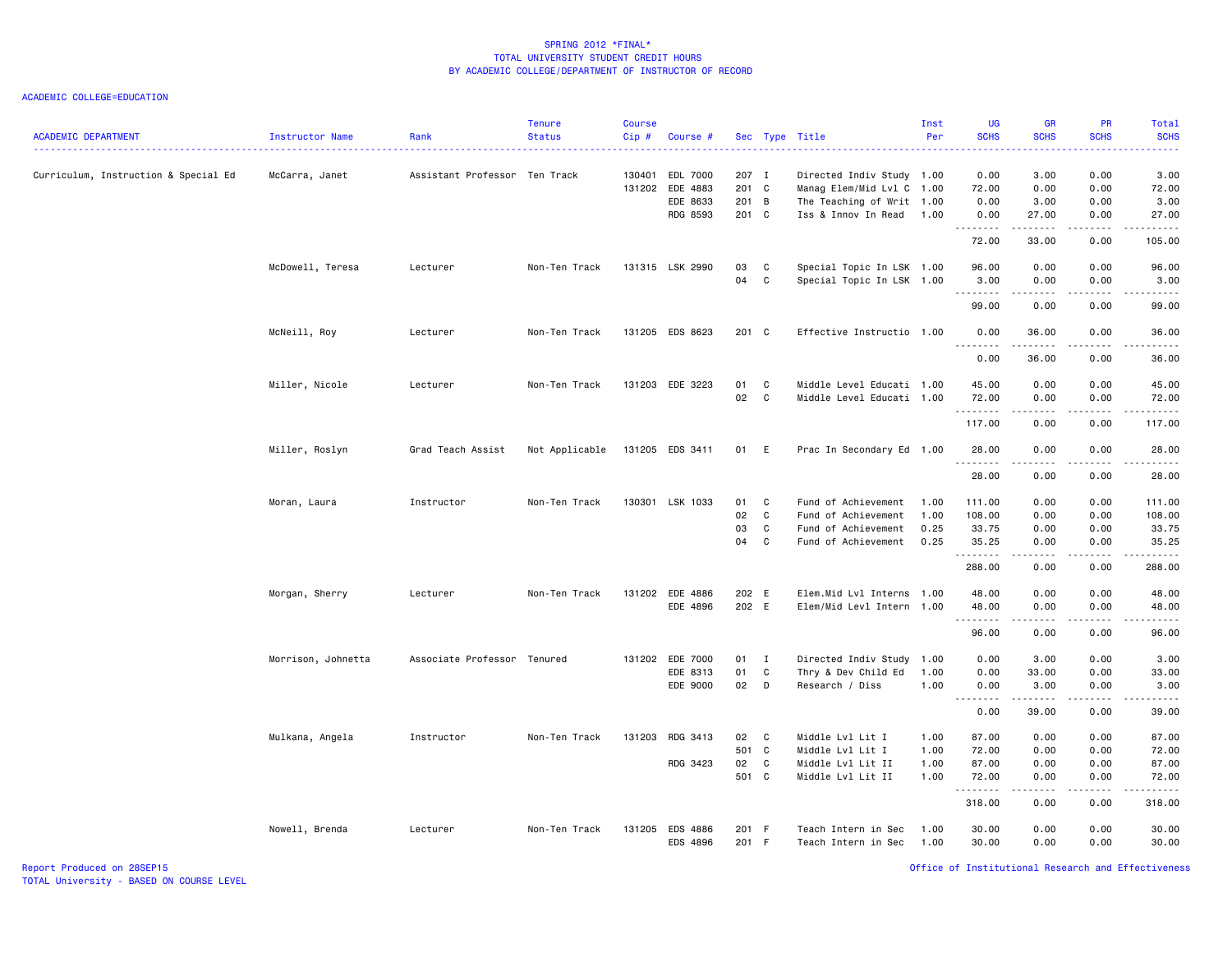### ACADEMIC COLLEGE=EDUCATION

| <b>ACADEMIC DEPARTMENT</b>           | Instructor Name     | Rank                          | <b>Tenure</b><br><b>Status</b> | <b>Course</b><br>$Cip \#$ | Course #                    |                |                | Sec Type Title                                         | Inst<br>Per | UG<br><b>SCHS</b> | <b>GR</b><br><b>SCHS</b>                                                                                                                                     | <b>PR</b><br><b>SCHS</b>            | Total<br><b>SCHS</b>                                                                                                                                          |
|--------------------------------------|---------------------|-------------------------------|--------------------------------|---------------------------|-----------------------------|----------------|----------------|--------------------------------------------------------|-------------|-------------------|--------------------------------------------------------------------------------------------------------------------------------------------------------------|-------------------------------------|---------------------------------------------------------------------------------------------------------------------------------------------------------------|
|                                      |                     |                               |                                |                           |                             |                |                |                                                        |             | 60.00             | 0.00                                                                                                                                                         | 0.00                                | 60.00                                                                                                                                                         |
| Curriculum, Instruction & Special Ed | Patterson, Kimberly | Non-Faculty                   | Not Applicable                 |                           | 131202 EDE 8633             | 01 B           |                | The Teaching of Writ 1.00                              |             | 0.00              | 15.00                                                                                                                                                        | 0.00                                | 15.00                                                                                                                                                         |
|                                      |                     |                               |                                |                           |                             |                |                |                                                        |             | <u>.</u><br>0.00  | $- - - - -$<br>15.00                                                                                                                                         | $\sim$ $\sim$ $\sim$ $\sim$<br>0.00 | $\frac{1}{2} \left( \frac{1}{2} \right) \left( \frac{1}{2} \right) \left( \frac{1}{2} \right) \left( \frac{1}{2} \right) \left( \frac{1}{2} \right)$<br>15.00 |
|                                      | Pickett, Sydney     | Lecturer                      | Non-Ten Track                  |                           | 131202 EDE 4886             | 203 E          |                | Elem.Mid Lvl Interns 1.00                              |             | 30.00             | 0.00                                                                                                                                                         | 0.00                                | 30.00                                                                                                                                                         |
|                                      |                     |                               |                                |                           | EDE 4896                    | 203 E          |                | Elem/Mid Levl Intern 1.00                              |             | 30.00<br>.        | 0.00<br>.                                                                                                                                                    | 0.00<br>.                           | 30.00<br>د د د د د                                                                                                                                            |
|                                      |                     |                               |                                |                           |                             |                |                |                                                        |             | 60.00             | 0.00                                                                                                                                                         | 0.00                                | 60.00                                                                                                                                                         |
|                                      | Platt, Jennifer     | Lecturer                      | Non-Ten Track                  |                           | 131202 EDE 3123<br>EDE 4883 | 501 C<br>501 C |                | Early Childhood Ed<br>Manag Elem/Mid Lvl C 1.00        | 1.00        | 27.00<br>87.00    | 0.00<br>0.00                                                                                                                                                 | 0.00<br>0.00                        | 27.00<br>87.00                                                                                                                                                |
|                                      |                     |                               |                                |                           |                             |                |                |                                                        |             | .<br>114.00       | $\frac{1}{2} \left( \frac{1}{2} \right) \left( \frac{1}{2} \right) \left( \frac{1}{2} \right) \left( \frac{1}{2} \right) \left( \frac{1}{2} \right)$<br>0.00 | .<br>0.00                           | $\begin{array}{cccccccccc} \bullet & \bullet & \bullet & \bullet & \bullet & \bullet & \bullet & \bullet \end{array}$<br>114.00                               |
|                                      | Pope, Margaret      | Associate Professor Tenured   |                                |                           | 131202 EDE 7000             | 02 I           |                | Directed Indiv Study 1.00                              |             | 0.00              | 1.00                                                                                                                                                         | 0.00                                | 1.00                                                                                                                                                          |
|                                      |                     |                               |                                |                           | EDE 9000                    | 03             | $\mathsf{D}$   | Research / Diss                                        | 1.00        | 0.00              | 5.00                                                                                                                                                         | 0.00                                | 5.00                                                                                                                                                          |
|                                      |                     |                               |                                |                           | 131316 EDE 4113             | 01             | B              | Teach Elem/Mid Level 1.00                              |             | 60.00             | 0.00                                                                                                                                                         | 0.00                                | 60.00                                                                                                                                                         |
|                                      |                     |                               |                                |                           | EDE 8733                    | 01 C           |                | Tchg Science in Emem 1.00                              |             | 0.00<br>.         | 15.00<br>.                                                                                                                                                   | 0.00<br>.                           | 15.00<br>د د د د د                                                                                                                                            |
|                                      |                     |                               |                                |                           |                             |                |                |                                                        |             | 60.00             | 21.00                                                                                                                                                        | 0.00                                | 81.00                                                                                                                                                         |
|                                      | Ratliff, Lindon     | Assistant Professor Ten Track |                                |                           | 131205 EDS 3643             | 201 C          |                | Secondary Soc Studie 1.00                              |             | 36.00             | 0.00                                                                                                                                                         | 0.00                                | 36.00                                                                                                                                                         |
|                                      |                     |                               |                                |                           | 131318 EDS 4643             | 201 C          |                | Method Teach Soc Stu 1.00                              |             | 6.00              | 0.00<br>.                                                                                                                                                    | 0.00<br>.                           | 6.00<br>$\sim$ $\sim$ $\sim$ $\sim$ $\sim$                                                                                                                    |
|                                      |                     |                               |                                |                           |                             |                |                |                                                        |             | .<br>42.00        | 0.00                                                                                                                                                         | 0.00                                | 42.00                                                                                                                                                         |
|                                      | Reynolds, Diane     | Lecturer                      | Non-Ten Track                  | 131205                    | EDS 4886                    | 202 F          |                | Teach Intern in Sec                                    | 1.00        | 12.00             | 0.00                                                                                                                                                         | 0.00                                | 12.00                                                                                                                                                         |
|                                      |                     |                               |                                |                           | EDS 4896                    | 202 F          |                | Teach Intern in Sec                                    | 1.00        | 12.00             | 0.00                                                                                                                                                         | 0.00                                | 12.00                                                                                                                                                         |
|                                      |                     |                               |                                |                           |                             |                |                |                                                        |             |                   | .                                                                                                                                                            | .                                   | $\sim$ $\sim$ $\sim$ $\sim$                                                                                                                                   |
|                                      |                     |                               |                                |                           |                             |                |                |                                                        |             | 24.00             | 0.00                                                                                                                                                         | 0.00                                | 24.00                                                                                                                                                         |
|                                      | Robertson, April    | Lecturer                      | Non-Ten Track                  |                           | 131205 EDS 3673             | 201 C          |                | Second Language Arts 1.00                              |             | 15.00<br>.        | 0.00<br>-----                                                                                                                                                | 0.00<br>.                           | 15.00<br>.                                                                                                                                                    |
|                                      |                     |                               |                                |                           |                             |                |                |                                                        |             | 15.00             | 0.00                                                                                                                                                         | 0.00                                | 15.00                                                                                                                                                         |
|                                      | Robichaux, Rebecca  | Associate Professor Tenured   |                                |                           | 131202 EDE 9000             | 04             | $\mathsf{D}$   | Research / Diss                                        | 1.00        | 0.00              | 2.00                                                                                                                                                         | 0.00                                | 2.00                                                                                                                                                          |
|                                      |                     |                               |                                |                           | 131311 EDE 3523             | 501 C          |                | Found EL/ML Math Edu                                   | 1.00        | 69.00             | 0.00                                                                                                                                                         | 0.00                                | 69.00                                                                                                                                                         |
|                                      |                     |                               |                                |                           | EDE 4123                    | 01             | $\overline{B}$ | Teach Elem/Mid Level 1.00                              |             | 69.00             | 0.00                                                                                                                                                         | 0.00                                | 69.00                                                                                                                                                         |
|                                      |                     |                               |                                |                           |                             | 02 B           |                | Teach Elem/Mid Level 1.00                              |             | 66.00<br>.        | 0.00<br>.                                                                                                                                                    | 0.00<br>المتماما                    | 66.00<br>.                                                                                                                                                    |
|                                      |                     |                               |                                |                           |                             |                |                |                                                        |             | 204.00            | 2.00                                                                                                                                                         | 0.00                                | 206.00                                                                                                                                                        |
|                                      | Scholtes, Tina      | Assistant Professor Ten Track |                                |                           | 131311 EDE 3523             | 01             | C              | Found EL/ML Math Edu 1.00                              |             | 96.00             | 0.00                                                                                                                                                         | 0.00                                | 96.00                                                                                                                                                         |
|                                      |                     |                               |                                |                           |                             | 02             | $\mathbf{C}$   | Found EL/ML Math Edu 1.00                              |             | 96.00<br>-------- | 0.00<br>.                                                                                                                                                    | 0.00<br>.                           | 96.00<br>.                                                                                                                                                    |
|                                      |                     |                               |                                |                           |                             |                |                |                                                        |             | 192.00            | 0.00                                                                                                                                                         | 0.00                                | 192.00                                                                                                                                                        |
|                                      | Schroeder, Anna     | Lecturer                      | Non-Ten Track                  |                           | 131202 EDE 4886<br>EDE 4896 | 201 E<br>201 E |                | Elem.Mid Lvl Interns 1.00<br>Elem/Mid Levl Intern 1.00 |             | 48.00<br>48.00    | 0.00<br>0.00                                                                                                                                                 | 0.00<br>0.00                        | 48.00<br>48.00                                                                                                                                                |
|                                      |                     |                               |                                |                           |                             |                |                |                                                        |             |                   |                                                                                                                                                              |                                     |                                                                                                                                                               |

Office of Institutional Research and Effectiveness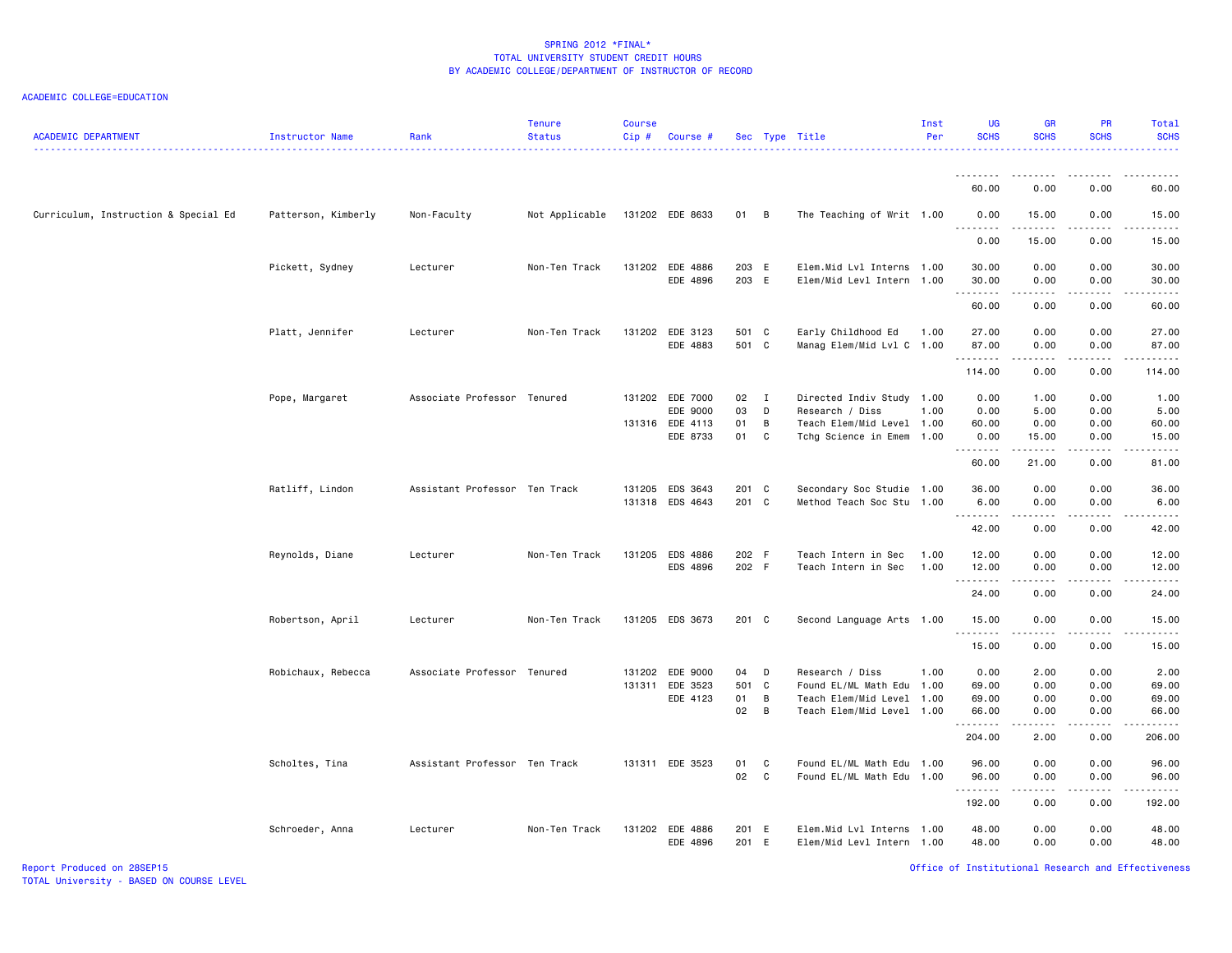| <b>ACADEMIC DEPARTMENT</b>           | Instructor Name    | Rank                          | <b>Tenure</b><br><b>Status</b> | <b>Course</b><br>Cip# | Course #        |                |                            | Sec Type Title                                         | Inst<br>Per | <b>UG</b><br><b>SCHS</b> | <b>GR</b><br><b>SCHS</b> | <b>PR</b><br><b>SCHS</b> | Total<br><b>SCHS</b>                                                                                                            |
|--------------------------------------|--------------------|-------------------------------|--------------------------------|-----------------------|-----------------|----------------|----------------------------|--------------------------------------------------------|-------------|--------------------------|--------------------------|--------------------------|---------------------------------------------------------------------------------------------------------------------------------|
|                                      |                    |                               |                                |                       |                 |                |                            |                                                        |             | .                        | . <b>.</b>               | .                        | .                                                                                                                               |
|                                      |                    |                               |                                |                       |                 |                |                            |                                                        |             | 96.00                    | 0.00                     | 0.00                     | 96.00                                                                                                                           |
| Curriculum, Instruction & Special Ed | Shirley, Tory      | Lecturer                      | Non-Ten Track                  |                       | 131203 EDE 3223 | 201 C          |                            | Middle Level Educati 1.00                              |             | 45.00                    | 0.00                     | 0.00                     | 45.00                                                                                                                           |
|                                      |                    |                               |                                |                       | 131315 RDG 3513 | 202 C<br>201 C |                            | Middle Level Educati 1.00<br>Rdg Strag Second Sch 1.00 |             | 27.00<br>51.00           | 0.00<br>0.00             | 0.00<br>0.00             | 27.00<br>51.00                                                                                                                  |
|                                      |                    |                               |                                |                       |                 | 202 C          |                            | Rdg Strag Second Sch 1.00                              |             | 36.00                    | 0.00                     | 0.00                     | 36.00                                                                                                                           |
|                                      |                    |                               |                                |                       |                 |                |                            |                                                        |             | .<br>159.00              | .<br>0.00                | .<br>0.00                | 159.00                                                                                                                          |
|                                      | Sistrunk, Nancy    | Lecturer                      | Non-Ten Track                  |                       | 131203 EDE 3223 | 03             | $\overline{\phantom{a}}$ C | Middle Level Educati 1.00                              |             | 81.00                    | 0.00                     | 0.00                     | 81.00                                                                                                                           |
|                                      |                    |                               |                                |                       |                 | 501 C          |                            | Middle Level Educati 1.00                              |             | 72.00                    | 0.00                     | 0.00                     | 72.00                                                                                                                           |
|                                      |                    |                               |                                |                       |                 |                |                            |                                                        |             | <u>.</u>                 | .                        | .                        | .                                                                                                                               |
|                                      |                    |                               |                                |                       |                 |                |                            |                                                        |             | 153.00                   | 0.00                     | 0.00                     | 153.00                                                                                                                          |
|                                      | Stinson, Leah      | Lecturer                      | Non-Ten Track                  |                       | 131202 EDE 4886 | 204 E          |                            | Elem.Mid Lvl Interns 1.00                              |             | 18.00                    | 0.00                     | 0.00                     | 18.00                                                                                                                           |
|                                      |                    |                               |                                |                       | EDE 4896        | 204 E          |                            | Elem/Mid Levl Intern 1.00                              |             | 18.00                    | 0.00                     | 0.00                     | 18.00                                                                                                                           |
|                                      |                    |                               |                                |                       | 230101 EDE 3343 | 201 C          |                            | Teach Adoles Lit                                       | 1.00        | 54.00<br>.               | 0.00<br>.                | 0.00<br>.                | 54.00<br>.                                                                                                                      |
|                                      |                    |                               |                                |                       |                 |                |                            |                                                        |             | 90.00                    | 0.00                     | 0.00                     | 90.00                                                                                                                           |
|                                      | Sullivan, Sammy    | Lecturer                      | Non-Ten Track                  |                       | 131205 EDS 4873 | 01 C           |                            | Managing Secondary C 1.00                              |             | 108.00                   | 0.00                     | 0.00                     | 108.00                                                                                                                          |
|                                      |                    |                               |                                |                       |                 | 501 C          |                            | Managing Secondary C 1.00                              |             | 30.00                    | 0.00                     | 0.00                     | 30.00                                                                                                                           |
|                                      |                    |                               |                                |                       |                 |                |                            |                                                        |             | .<br>138.00              | 0.00                     | .<br>0.00                | .<br>138.00                                                                                                                     |
|                                      | Triplett, Kimberly | Assistant Professor Ten Track |                                |                       | 131202 EDE 3123 | 201 C          |                            | Early Childhood Ed                                     | 1.00        | 48.00                    | 0.00                     | 0.00                     | 48.00                                                                                                                           |
|                                      |                    |                               |                                |                       | EDE 7000        | 202 I          |                            | Directed Indiv Study 1.00                              |             | 0.00                     | 3.00                     | 0.00                     | 3.00                                                                                                                            |
|                                      |                    |                               |                                |                       |                 | 203 I          |                            | Directed Indiv Study 1.00                              |             | 0.00                     | 3.00                     | 0.00                     | 3.00                                                                                                                            |
|                                      |                    |                               |                                |                       | 131311 EDE 3523 | 201 C          |                            | Found EL/ML Math Edu 1.00                              |             | 105.00                   | 0.00                     | 0.00                     | 105.00                                                                                                                          |
|                                      |                    |                               |                                |                       |                 |                |                            |                                                        |             | .<br>153.00              | .<br>6.00                | .<br>0.00                | $\begin{array}{cccccccccc} \bullet & \bullet & \bullet & \bullet & \bullet & \bullet & \bullet & \bullet \end{array}$<br>159.00 |
|                                      | Tucker, Carolyn    | Lecturer                      | Non-Ten Track                  |                       | 131203 RDG 3413 | 201 C          |                            | Middle Lvl Lit I                                       | 1.00        | 51.00                    | 0.00                     | 0.00                     | 51.00                                                                                                                           |
|                                      |                    |                               |                                |                       |                 | 202 C          |                            | Middle Lvl Lit I                                       | 1.00        | 18.00                    | 0.00                     | 0.00                     | 18.00                                                                                                                           |
|                                      |                    |                               |                                |                       | RDG 3423        | 201 C          |                            | Middle Lvl Lit II                                      | 1.00        | 51.00                    | 0.00                     | 0.00                     | 51.00                                                                                                                           |
|                                      |                    |                               |                                |                       |                 | 202 C          |                            | Middle Lvl Lit II                                      | 1.00        | 18.00                    | 0.00                     | 0.00                     | 18.00                                                                                                                           |
|                                      |                    |                               |                                |                       |                 |                |                            |                                                        |             | .<br>138.00              | .<br>0.00                | .<br>0.00                | .<br>138.00                                                                                                                     |
|                                      | Vines, Courtney    | Instructor                    | Non-Ten Track                  |                       | 131202 EDE 3123 | 01             | B                          | Early Childhood Ed                                     | 1.00        | 66.00                    | 0.00                     | 0.00                     | 66.00                                                                                                                           |
|                                      |                    |                               |                                |                       |                 | 02             | $\overline{B}$             | Early Childhood Ed                                     | 1.00        | 75.00                    | 0.00                     | 0.00                     | 75.00                                                                                                                           |
|                                      |                    |                               |                                |                       |                 |                |                            |                                                        |             | <u>.</u>                 |                          | .                        | .                                                                                                                               |
|                                      |                    |                               |                                |                       |                 |                |                            |                                                        |             | 141.00                   | 0.00                     | 0.00                     | 141.00                                                                                                                          |
|                                      | Waddell, Suzanne   | Instructor                    | Non-Ten Track                  |                       | 131202 EDF 3423 | 201 C          |                            | Exploring Diversity                                    | 1.00        | 39.00                    | 0.00                     | 0.00                     | 39.00                                                                                                                           |
|                                      |                    |                               |                                | 231101                | EDF 3413        | 201 C          |                            | Writing For Thinking 1.00                              |             | 51.00                    | 0.00                     | 0.00                     | 51.00                                                                                                                           |
|                                      |                    |                               |                                |                       | 450101 EDF 3333 | 201 C          |                            | Social Foundation Ed 1.00                              |             | 57.00                    | 0.00                     | 0.00                     | 57.00                                                                                                                           |
|                                      |                    |                               |                                |                       |                 | 202 C          |                            | Social Foundation Ed 1.00                              |             | 69.00<br><u>.</u>        | 0.00<br>.                | 0.00<br>.                | 69.00<br>.                                                                                                                      |
|                                      |                    |                               |                                |                       |                 |                |                            |                                                        |             | 216.00                   | 0.00                     | 0.00                     | 216,00                                                                                                                          |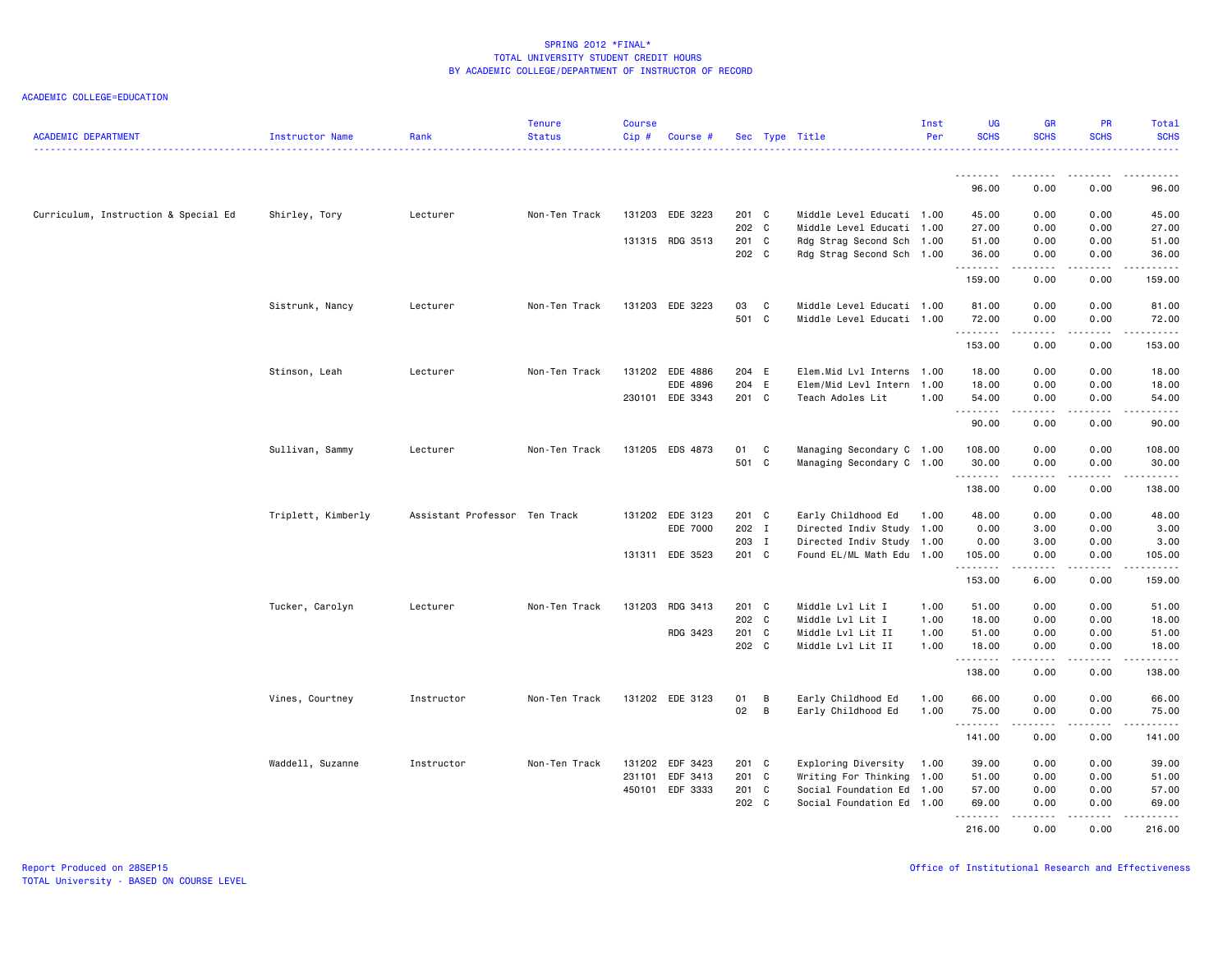| <b>ACADEMIC DEPARTMENT</b>                                                     | Instructor Name   | Rank        | Tenure<br><b>Status</b> | <b>Course</b><br>Cip# | Course #        |      |                         | Sec Type Title            | Inst<br>Per | <b>UG</b><br><b>SCHS</b> | <b>GR</b><br><b>SCHS</b>    | <b>PR</b><br><b>SCHS</b> | Total<br><b>SCHS</b>                                                                                                                                          |
|--------------------------------------------------------------------------------|-------------------|-------------|-------------------------|-----------------------|-----------------|------|-------------------------|---------------------------|-------------|--------------------------|-----------------------------|--------------------------|---------------------------------------------------------------------------------------------------------------------------------------------------------------|
|                                                                                |                   |             |                         |                       |                 |      |                         |                           |             |                          |                             |                          | <u>.</u>                                                                                                                                                      |
| Curriculum, Instruction & Special Ed                                           | Weed, Candace     | Non-Faculty | Not Applicable          |                       | 131315 LSK 1011 | 01   | $\overline{\mathbf{C}}$ | Study Skills              | 1.00        | 31.00                    | 0.00                        | 0.00                     | 31.00                                                                                                                                                         |
|                                                                                |                   |             |                         |                       |                 | 02   | C.                      | Study Skills              | 1.00        | 28.00                    | 0.00                        | 0.00                     | 28.00                                                                                                                                                         |
|                                                                                |                   |             |                         |                       |                 |      |                         |                           |             | .<br>59.00               | -----<br>0.00               | .<br>0.00                | $\frac{1}{2} \left( \frac{1}{2} \right) \left( \frac{1}{2} \right) \left( \frac{1}{2} \right) \left( \frac{1}{2} \right) \left( \frac{1}{2} \right)$<br>59.00 |
|                                                                                | Weir, Jennifer    | Non-Faculty | Not Applicable          |                       | 131315 RDG 3513 | 02 C |                         | Rdg Strag Second Sch 1.00 |             | 33.00<br>--------        | 0.00                        | 0.00<br>.                | 33.00<br>.                                                                                                                                                    |
|                                                                                |                   |             |                         |                       |                 |      |                         |                           |             | 33.00                    | -----<br>0.00               | 0.00                     | 33.00                                                                                                                                                         |
|                                                                                | Wiley, Holly      | Instructor  | Non-Ten Track           |                       | 131307 PE 6883  | 01 C |                         | School Health Educ        | 1.00        | 0.00                     | 51.00                       | 0.00                     | 51.00                                                                                                                                                         |
|                                                                                |                   |             |                         |                       | 260908 EP 4183  | 01   | $\overline{B}$          | Exercise & Weight Co      | 1.00        | 258.00                   | 0.00                        | 0.00                     | 258.00                                                                                                                                                        |
|                                                                                |                   |             |                         | 310501                | PE 3153         | 01   | C                       | Methods of Elem PE        | 1.00        | 63.00                    | 0.00                        | 0.00                     | 63.00                                                                                                                                                         |
|                                                                                |                   |             |                         |                       | PE 4883         | 01 C |                         | School Health Ed          | 1.00        | 72.00                    | 0.00                        | 0.00                     | 72.00                                                                                                                                                         |
|                                                                                |                   |             |                         |                       | 310505 KI 2603  | 01 C |                         | Medical Terminology       | 1.00        | 714.00                   | 0.00                        | 0.00                     | 714.00                                                                                                                                                        |
|                                                                                |                   |             |                         |                       | KI 4000         | 49 I |                         | Directed Indiv Study 1.00 |             | 1.00                     | 0.00                        | 0.00                     | 1.00                                                                                                                                                          |
|                                                                                |                   |             |                         |                       |                 |      |                         |                           |             | <u>.</u><br>1108.00      | 51.00                       | 0.00                     | 1159.00                                                                                                                                                       |
|                                                                                | Wofford, Jennifer | Lecturer    | Non-Ten Track           |                       | 131203 RDG 3413 | 03   | C                       | Middle Lvl Lit I          | 1.00        | 75.00                    | 0.00                        | 0.00                     | 75.00                                                                                                                                                         |
|                                                                                |                   |             |                         |                       | RDG 3423        | 03   | C.                      | Middle Lvl Lit II         | 1.00        | 75.00                    | 0.00                        | 0.00                     | 75.00                                                                                                                                                         |
|                                                                                |                   |             |                         |                       | 131305 RDG 4133 | 01   | B                       | Integrat Lang Art In 1.00 |             | 60.00                    | 0.00                        | 0.00                     | 60.00                                                                                                                                                         |
|                                                                                |                   |             |                         |                       |                 | 02   | B                       | Integrat Lang Art In 1.00 |             | 63.00                    | 0.00                        | 0.00                     | 63.00                                                                                                                                                         |
|                                                                                |                   |             |                         |                       |                 |      |                         |                           |             | .<br>273.00              | -----<br>0.00               | -----<br>0.00            | .<br>273.00                                                                                                                                                   |
|                                                                                | Yuan, Ruiping     | Instructor  | Non-Ten Track           |                       | 131315 RDG 3113 | 01   | C                       | Early Literacy Instr 1.00 |             | 81.00                    | 0.00                        | 0.00                     | 81.00                                                                                                                                                         |
|                                                                                |                   |             |                         |                       |                 | 02 C |                         | Early Literacy Instr 1.00 |             | 60.00                    | 0.00                        | 0.00                     | 60.00                                                                                                                                                         |
|                                                                                |                   |             |                         |                       | RDG 3123        | 01 C |                         | Early Lit Instruct I 1.00 |             | 81.00                    | 0.00                        | 0.00                     | 81.00                                                                                                                                                         |
|                                                                                |                   |             |                         |                       |                 | 02   | C.                      | Early Lit Instruct I 1.00 |             | 60.00                    | 0.00                        | 0.00                     | 60.00                                                                                                                                                         |
|                                                                                |                   |             |                         |                       |                 |      |                         |                           |             | .<br>282.00              | 0.00                        | 0.00                     | 282.00                                                                                                                                                        |
|                                                                                |                   |             |                         |                       |                 |      |                         |                           |             | ========                 | ========                    | ========                 | ==========                                                                                                                                                    |
| Curriculum, Instruction & Special Ed<br>-------------------------------------- |                   |             |                         |                       |                 |      |                         |                           |             | 9834.00<br>========      | 892.00<br>--------- ------- | 0.00                     | 10726.00<br>----------                                                                                                                                        |
|                                                                                |                   |             |                         |                       |                 |      |                         |                           |             |                          |                             |                          |                                                                                                                                                               |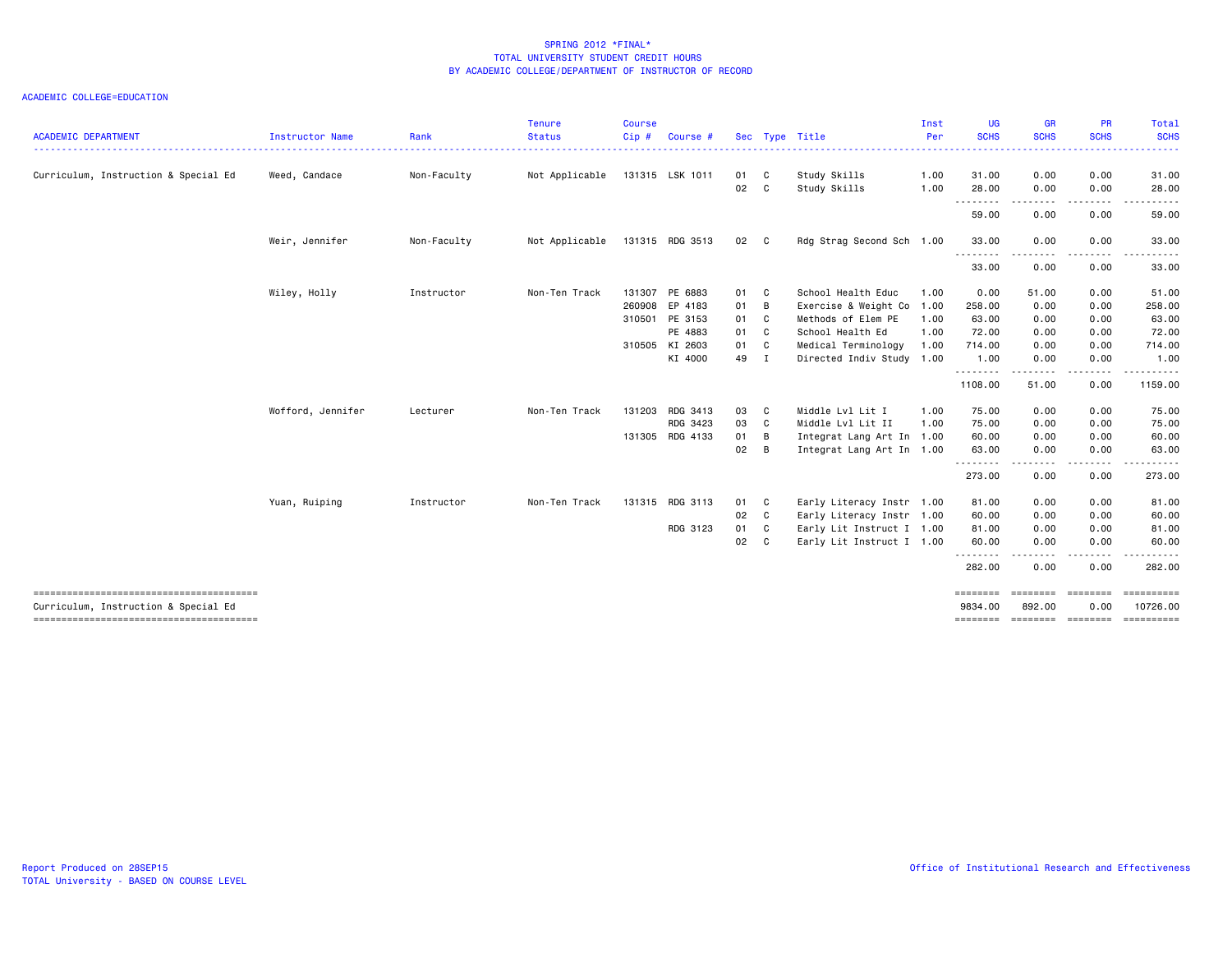| <b>ACADEMIC DEPARTMENT</b>                                 | Instructor Name   | Rank                               | <b>Tenure</b><br><b>Status</b> | <b>Course</b><br>Cip# | Course #        |       |                            | Sec Type Title            | Inst<br>Per | <b>UG</b><br><b>SCHS</b>                                                                                                          | <b>GR</b><br><b>SCHS</b>        | <b>PR</b><br><b>SCHS</b>       | Total<br><b>SCHS</b>                                                                                                                                          |
|------------------------------------------------------------|-------------------|------------------------------------|--------------------------------|-----------------------|-----------------|-------|----------------------------|---------------------------|-------------|-----------------------------------------------------------------------------------------------------------------------------------|---------------------------------|--------------------------------|---------------------------------------------------------------------------------------------------------------------------------------------------------------|
| Instructional Systems & Workforce Develo Abraham, Patricia |                   | Lecturer                           | Non-Ten Track                  |                       | 131303 TKT 4213 | 01    | $\overline{\phantom{a}}$ C | Teach Bas Bus Sub         | .<br>1.00   | 6.00                                                                                                                              | 0.00                            | 0.00                           | .<br>6.00                                                                                                                                                     |
|                                                            |                   |                                    |                                |                       | TKT 6213        | 01 C  |                            | Teach Bas Bus Sub         | 1.00        | 0.00                                                                                                                              | 9.00                            | 0.00                           | 9.00                                                                                                                                                          |
|                                                            |                   |                                    |                                |                       |                 |       |                            |                           |             | $\frac{1}{2} \left( \frac{1}{2} \right) \left( \frac{1}{2} \right) \left( \frac{1}{2} \right) \left( \frac{1}{2} \right)$<br>6.00 | 9.00                            | $\omega$ is a $\omega$<br>0.00 | .<br>15.00                                                                                                                                                    |
|                                                            | Adams, James      | Associate Professor Tenured        |                                |                       | 131309 TKT 4886 | 01 F  |                            | Teaching Intern Tech 1.00 |             | 12.00                                                                                                                             | 0.00                            | 0.00                           | 12.00                                                                                                                                                         |
|                                                            |                   |                                    |                                |                       |                 | 501 F |                            | Teaching Intern Tech 1.00 |             | 6.00                                                                                                                              | 0.00                            | 0.00                           | 6.00                                                                                                                                                          |
|                                                            |                   |                                    |                                |                       | TKT 4896        | 01 F  |                            | Teaching Intern Tech 1.00 |             | 12.00                                                                                                                             | 0.00                            | 0.00                           | 12.00                                                                                                                                                         |
|                                                            |                   |                                    |                                |                       |                 | 501 F |                            | Teaching Intern Tech 1.00 |             | 6.00                                                                                                                              | 0.00                            | 0.00                           | 6.00                                                                                                                                                          |
|                                                            |                   |                                    |                                |                       | 131319 TKT 7000 | 05    | $\blacksquare$             | Directed Indiv Study 1.00 |             | 0.00                                                                                                                              | 3.00                            | 0.00                           | 3.00                                                                                                                                                          |
|                                                            |                   |                                    |                                |                       | <b>TKT 9000</b> | 01    | D                          | Research / Diss           | 1.00        | 0.00<br><b></b>                                                                                                                   | 36.00<br>$\omega$ is a set of   | 0.00<br>.                      | 36.00<br>.                                                                                                                                                    |
|                                                            |                   |                                    |                                |                       |                 |       |                            |                           |             | 36.00                                                                                                                             | 39.00                           | 0.00                           | 75.00                                                                                                                                                         |
|                                                            | Allison, Justin   | Grad Teach Assist                  | Not Applicable                 |                       | 110301 TKT 1273 | 02    | $\mathbf{C}$               | Computer Application 1.00 |             | 93.00                                                                                                                             | 0.00                            | 0.00                           | 93.00                                                                                                                                                         |
|                                                            |                   |                                    |                                |                       |                 | 04    | $\mathbf{C}$               | Computer Application 1.00 |             | 96.00<br>.                                                                                                                        | 0.00<br>.                       | 0.00<br>.                      | 96.00<br>.                                                                                                                                                    |
|                                                            |                   |                                    |                                |                       |                 |       |                            |                           |             | 189.00                                                                                                                            | 0.00                            | 0.00                           | 189.00                                                                                                                                                        |
|                                                            | Ballard, Iva      | Non-Faculty                        | Not Applicable                 |                       | 130603 EPY 6214 | 02    | K                          | Ed & Psy Statistics       | 0.50        | 0.00                                                                                                                              | 0.00                            | 0.00                           | 0.00                                                                                                                                                          |
|                                                            |                   |                                    |                                |                       | EPY 8214        | 01 B  |                            | Adv Ed & Psy Stat         | 0.50        | 0.00                                                                                                                              | 22.00                           | 0.00                           | 22.00                                                                                                                                                         |
|                                                            |                   |                                    |                                |                       |                 |       |                            |                           |             | .                                                                                                                                 | .                               | .                              | .                                                                                                                                                             |
|                                                            |                   |                                    |                                |                       |                 |       |                            |                           |             | 0.00                                                                                                                              | 22.00                           | 0.00                           | 22.00                                                                                                                                                         |
|                                                            | Beriswill, Joanne | Assistant Professor Ten Track      |                                |                       | 131309 TKT 3623 | 01    | $\mathbf{C}$               | Dsgn Technology Trai 1.00 |             | 75.00                                                                                                                             | 0.00                            | 0.00                           | 75.00                                                                                                                                                         |
|                                                            |                   |                                    |                                |                       | TKT 4623        | 01 C  |                            | Del/Eval Tech Traini 1.00 |             | 33.00<br>.                                                                                                                        | 0.00<br><b>.</b>                | 0.00<br>.                      | 33.00<br>.                                                                                                                                                    |
|                                                            |                   |                                    |                                |                       |                 |       |                            |                           |             | 108.00                                                                                                                            | 0.00                            | 0.00                           | 108.00                                                                                                                                                        |
|                                                            | Berryhill, Amy    | Non-Faculty                        | Not Applicable                 | 110301                | TKT 4713        | 01    | $\overline{\phantom{a}}$ C | Authoring for Instr 1.00  |             | 12.00                                                                                                                             | 0.00                            | 0.00                           | 12.00                                                                                                                                                         |
|                                                            |                   |                                    |                                |                       | TKT 6713        | 01 C  |                            | Authoring for Instr       | 1.00        | 0.00<br>.                                                                                                                         | 18.00<br><b><i><u>.</u></i></b> | 0.00<br>$\sim$ $\sim$ $\sim$   | 18.00<br>$\frac{1}{2} \left( \frac{1}{2} \right) \left( \frac{1}{2} \right) \left( \frac{1}{2} \right) \left( \frac{1}{2} \right) \left( \frac{1}{2} \right)$ |
|                                                            |                   |                                    |                                |                       |                 |       |                            |                           |             | 12.00                                                                                                                             | 18.00                           | 0.00                           | 30.00                                                                                                                                                         |
|                                                            | Coleman, Courtney | Grad Service Assist Not Applicable |                                |                       | 110301 TKT 1273 | 503 C |                            | Computer Application 1.00 |             | 81.00<br>.                                                                                                                        | 0.00                            | 0.00<br>.                      | 81.00<br>$\sim$ $\sim$ $\sim$ $\sim$                                                                                                                          |
|                                                            |                   |                                    |                                |                       |                 |       |                            |                           |             | 81.00                                                                                                                             | 0.00                            | 0.00                           | 81.00                                                                                                                                                         |
|                                                            | Cornelious, Linda | Professor                          | Tenured                        |                       | 131309 TKT 8200 | 501 E |                            | Intern Career & Tech 1.00 |             | 0.00                                                                                                                              | 21.00                           | 0.00                           | 21.00                                                                                                                                                         |
|                                                            |                   |                                    |                                |                       | <b>TKT 8213</b> | 01 C  |                            | Cont/Meth Career & T 1.00 |             | 0.00                                                                                                                              | 36.00                           | 0.00                           | 36.00                                                                                                                                                         |
|                                                            |                   |                                    |                                |                       | 131319 TKT 9000 | 02 D  |                            | Research / Diss           | 1.00        | 0.00                                                                                                                              | 15.00                           | 0.00                           | 15.00                                                                                                                                                         |
|                                                            |                   |                                    |                                |                       | 131321 TKT 4803 | 502 C |                            | Integ Tech for Learn 1.00 |             | 24.00                                                                                                                             | 0.00                            | 0.00                           | 24.00                                                                                                                                                         |
|                                                            |                   |                                    |                                |                       | TKT 6803        | 502 C |                            | Integ Tech for Learn 1.00 |             | 0.00<br>.                                                                                                                         | 36.00<br>. <b>.</b>             | 0.00<br>.                      | 36.00                                                                                                                                                         |
|                                                            |                   |                                    |                                |                       |                 |       |                            |                           |             | 24.00                                                                                                                             | 108.00                          | 0.00                           | 132.00                                                                                                                                                        |
|                                                            | Du, Jianxia       | Associate Professor Tenured        |                                |                       | 110301 TKT 8763 | 501 C |                            | Sem Plan Instr Tech       | 1.00        | 0.00                                                                                                                              | 42.00                           | 0.00                           | 42.00                                                                                                                                                         |
|                                                            |                   |                                    |                                |                       | <b>TKT 8803</b> | 01    | B                          | Des Eval Inst Softwa      | 1.00        | 0.00                                                                                                                              | 6.00                            | 0.00                           | 6.00                                                                                                                                                          |
|                                                            |                   |                                    |                                |                       | 131319 TKT 9000 | 03    | $\Box$                     | Research / Diss           | 1.00        | 0.00<br>.                                                                                                                         | 18.00                           | 0.00<br>.                      | 18.00<br>$\frac{1}{2}$                                                                                                                                        |
|                                                            |                   |                                    |                                |                       |                 |       |                            |                           |             | 0.00                                                                                                                              | 66.00                           | 0.00                           | 66.00                                                                                                                                                         |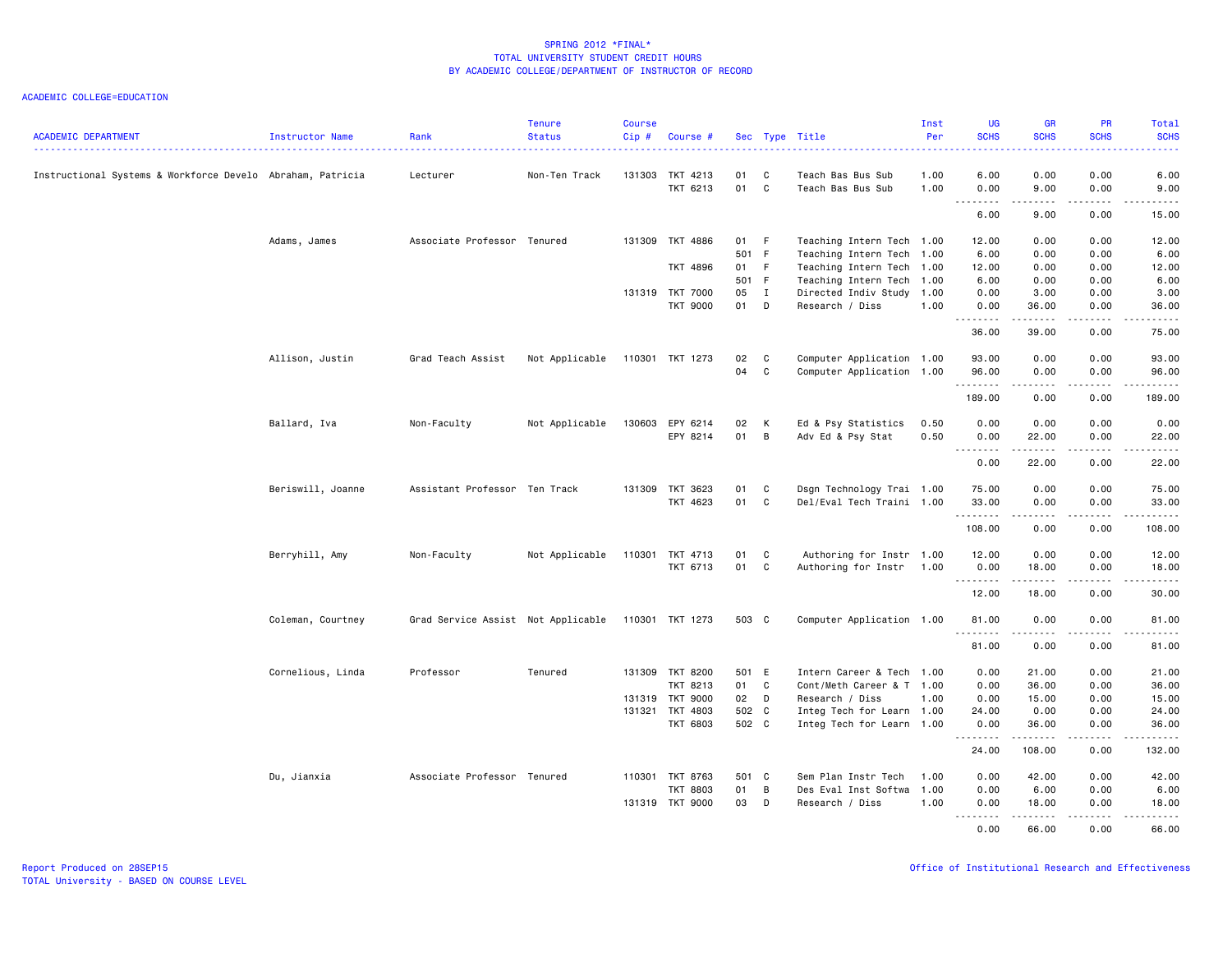### ACADEMIC COLLEGE=EDUCATION

| <b>ACADEMIC DEPARTMENT</b>                            | <b>Instructor Name</b> | Rank                               | <b>Tenure</b><br><b>Status</b> | <b>Course</b><br>Cip# | Course #                    |             |                     | Sec Type Title                                         | Inst<br>Per  | <b>UG</b><br><b>SCHS</b>          | <b>GR</b><br><b>SCHS</b><br>. | PR<br><b>SCHS</b><br>. | Total<br><b>SCHS</b><br>. |
|-------------------------------------------------------|------------------------|------------------------------------|--------------------------------|-----------------------|-----------------------------|-------------|---------------------|--------------------------------------------------------|--------------|-----------------------------------|-------------------------------|------------------------|---------------------------|
| Instructional Systems & Workforce Develo Earle, Marie |                        | Assistant Professor Ten Track      |                                |                       | 110301 TKT 1273             | 05<br>502 C | C                   | Computer Application 1.00<br>Computer Application 1.00 |              | 96.00<br>75.00<br>$- - - - - - -$ | 0.00<br>0.00<br>.             | 0.00<br>0.00<br>.      | 96.00<br>75.00<br>.       |
|                                                       |                        |                                    |                                |                       |                             |             |                     |                                                        |              | 171.00                            | 0.00                          | 0.00                   | 171.00                    |
|                                                       | Forde, Connie          | Professor                          | Tenured                        |                       | 131319 TKT 9000             | 04          | D                   | Research / Diss                                        | 1.00         | 0.00<br>.                         | 28.00                         | 0.00                   | 28.00<br>.                |
|                                                       |                        |                                    |                                |                       |                             |             |                     |                                                        |              | 0.00                              | 28.00                         | 0.00                   | 28.00                     |
|                                                       | Giordano, Mickey       | Instructor                         | Non-Ten Track                  | 150505                | 131319 TKI 4000<br>TKI 4213 | 02<br>01    | $\blacksquare$<br>C | Directed Indiv Study<br>Energy Source&Power            | 1.00<br>1.00 | 3.00<br>102.00                    | 0.00<br>0.00                  | 0.00<br>0.00           | 3.00<br>102.00            |
|                                                       |                        |                                    |                                |                       | 150603 TKI 3104             | 01          | В                   | Adv Ind Ele, Electro                                   | 1.00         | 104.00                            | 0.00                          | 0.00                   | 104.00                    |
|                                                       |                        |                                    |                                |                       | TKI 4203                    | 01          | B                   | Automated Systems                                      | 1.00         | 69.00                             | 0.00                          | 0.00                   | 69.00                     |
|                                                       |                        |                                    |                                |                       | 150612 TKI 2113             | 01          | C                   | Intro to PLC Program 1.00                              |              | 120.00<br>.                       | 0.00<br>المتماما              | 0.00<br>.              | 120.00<br>.               |
|                                                       |                        |                                    |                                |                       |                             |             |                     |                                                        |              | 398.00                            | 0.00                          | 0.00                   | 398.00                    |
|                                                       | He, Minyan             | Grad Service Assist Not Applicable |                                |                       | 110301 TKT 1273             | 01          | C                   | Computer Application 1.00                              |              | 99.00                             | 0.00                          | 0.00                   | 99.00                     |
|                                                       |                        |                                    |                                |                       |                             | 03          | C                   | Computer Application 1.00                              |              | 96.00<br>.                        | 0.00<br>.                     | 0.00<br>.              | 96.00<br>.                |
|                                                       |                        |                                    |                                |                       |                             |             |                     |                                                        |              | 195.00                            | 0.00                          | 0.00                   | 195.00                    |
|                                                       | Irvin, Lemond          | Research Assist Pro Non-Ten Track  |                                |                       | 090101 CO 1013              | 18          | C                   | Intro to Communicati 1.00                              |              | 99.00<br>.                        | 0.00<br>.                     | 0.00<br>.              | 99.00<br>.                |
|                                                       |                        |                                    |                                |                       |                             |             |                     |                                                        |              | 99.00                             | 0.00                          | 0.00                   | 99.00                     |
|                                                       | Keel, Vicki            | Instructor                         | Non-Ten Track                  | 110301                | TKB 4543                    | 01          | B                   | Advanced Info Proces 1.00                              |              | 69.00                             | 0.00                          | 0.00                   | 69.00                     |
|                                                       |                        |                                    |                                |                       | 131303 TKB 2122             | 501 B       |                     | Intro Database Mgt                                     | 1.00         | 38.00                             | 0.00                          | 0.00                   | 38.00                     |
|                                                       |                        |                                    |                                |                       | <b>TKB 3133</b>             | 01          | C                   | Admin Management & P 1.00                              |              | 72.00                             | 0.00                          | 0.00                   | 72.00                     |
|                                                       |                        |                                    |                                |                       | 131309 TKT 3213             | 01          | $\mathbf{C}$        | Call Center Manageme 1.00                              |              | 102.00<br>.                       | 0.00<br>.                     | 0.00<br>.              | 102.00                    |
|                                                       |                        |                                    |                                |                       |                             |             |                     |                                                        |              | 281.00                            | 0.00                          | 0.00                   | 281.00                    |
|                                                       | Melby-Codling, Mary    | Instructor                         | Non-Ten Track                  |                       | 500799 TKI 2413             | 01          | C                   | Hi & Appr Artcrafts                                    | 1.00         | 72.00                             | 0.00                          | 0.00                   | 72.00                     |
|                                                       |                        |                                    |                                |                       |                             | 02          | C                   | Hi & Appr Artcrafts                                    | 1.00         | 72.00                             | 0.00                          | 0.00                   | 72.00                     |
|                                                       |                        |                                    |                                |                       |                             | 03<br>H04 C | C                   | Hi & Appr Artcrafts<br>Honors Hi & Appr Art 1.00       | 1.00         | 66.00<br>66.00                    | 0.00<br>0.00                  | 0.00<br>0.00           | 66.00<br>66.00            |
|                                                       |                        |                                    |                                |                       |                             |             |                     |                                                        |              |                                   |                               |                        | وبالمستريث                |
|                                                       |                        |                                    |                                |                       |                             |             |                     |                                                        |              | 276.00                            | 0.00                          | 0.00                   | 276.00                    |
|                                                       | Mize, Mervin           | Instructor                         | Non-Ten Track                  |                       | 131319 TKI 4000             | 01          | $\blacksquare$      | Directed Indiv Study                                   | 1.00         | 3.00                              | 0.00                          | 0.00                   | 3.00                      |
|                                                       |                        |                                    |                                | 141701                | TKI 3363                    | 01          | B                   | Motion & Time Study                                    | 1.00         | 102.00                            | 0.00                          | 0.00                   | 102.00                    |
|                                                       |                        |                                    |                                |                       | 150603 TKI 3224             | 01          | B                   | Ind Materials Tech                                     | 1.00         | 144.00                            | 0.00                          | 0.00                   | 144.00                    |
|                                                       |                        |                                    |                                |                       | TKI 4113                    | 01          | B                   | Indust Fluid Power                                     | 1.00         | 87.00                             | 0.00                          | 0.00                   | 87.00                     |
|                                                       |                        |                                    |                                |                       | 150612 TKI 4233             | 01          | $\mathbf{C}$        | Maintenance Mgt                                        | 1.00         | 90.00<br>.                        | 0.00<br>.                     | 0.00<br>.              | 90.00<br>.                |
|                                                       |                        |                                    |                                |                       |                             |             |                     |                                                        |              | 426.00                            | 0.00                          | 0.00                   | 426.00                    |
|                                                       | Okojie, Mabel          | Associate Professor Tenured        |                                |                       | 131309 TKT 8233             | 01          | C                   | Anal & Survey Resear                                   | 1.00         | 0.00                              | 18.00                         | 0.00                   | 18.00                     |
|                                                       |                        |                                    |                                |                       | TKT 8243                    | 501 C       |                     | Resch Probl in ISWD                                    | 1.00         | 0.00                              | 30.00                         | 0.00                   | 30.00                     |
|                                                       |                        |                                    |                                |                       | 131319 TKT 7000             | 04          | $\blacksquare$      | Directed Indiv Study                                   | 1.00         | 0.00                              | 3.00                          | 0.00                   | 3.00                      |
|                                                       |                        |                                    |                                |                       | <b>TKT 9000</b>             | 05          | D                   | Research / Diss                                        | 1.00         | 0.00                              | 18.00                         | 0.00                   | 18.00                     |

Office of Institutional Research and Effectiveness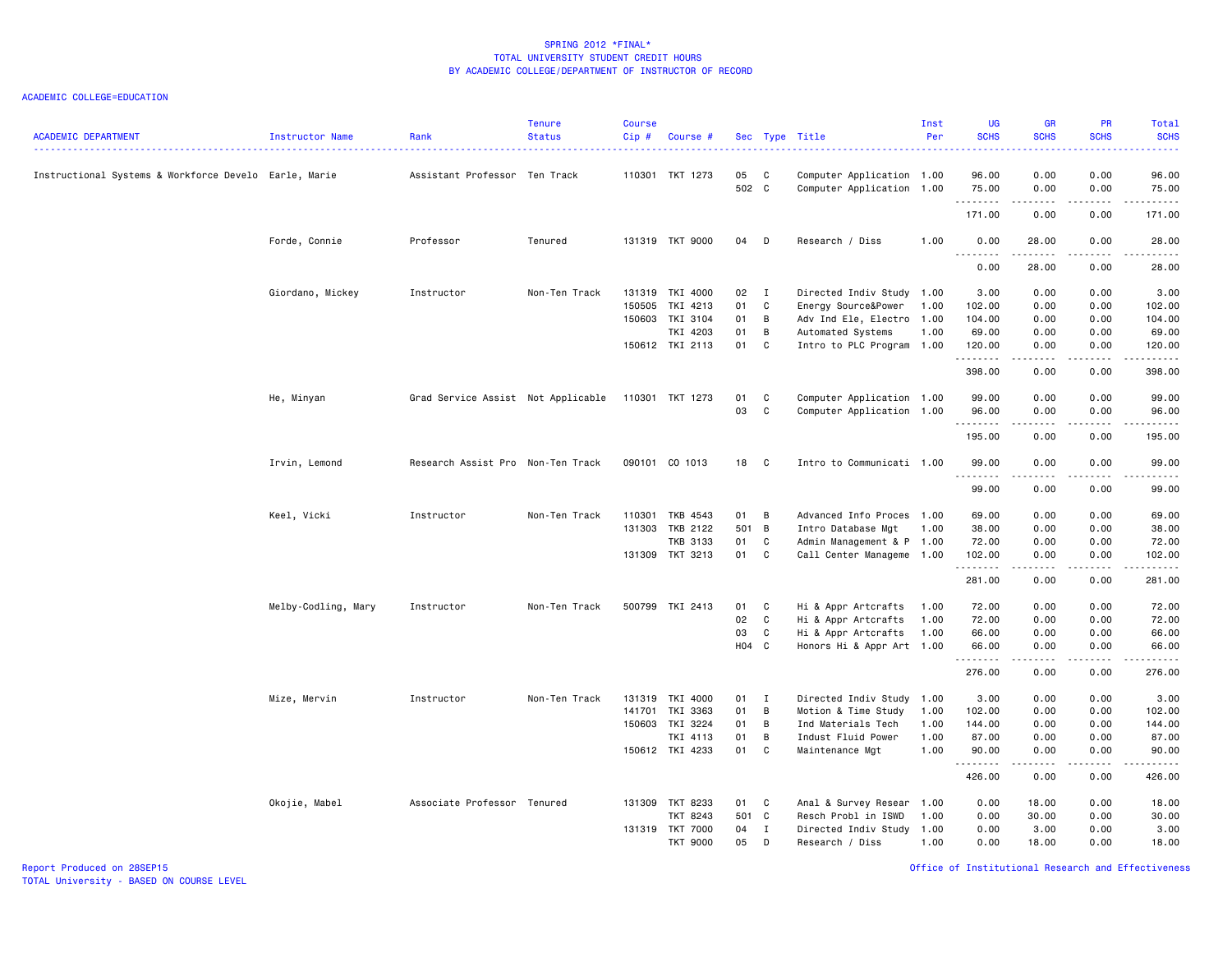| <b>ACADEMIC DEPARTMENT</b>                                 | Instructor Name | Rank                          | <b>Tenure</b><br><b>Status</b> | <b>Course</b><br>Cip# | Course #        |       |                | Sec Type Title            | Inst<br>Per | UG<br><b>SCHS</b> | <b>GR</b><br><b>SCHS</b> | PR<br><b>SCHS</b> | Total<br><b>SCHS</b> |
|------------------------------------------------------------|-----------------|-------------------------------|--------------------------------|-----------------------|-----------------|-------|----------------|---------------------------|-------------|-------------------|--------------------------|-------------------|----------------------|
|                                                            |                 |                               |                                |                       |                 |       |                |                           |             |                   |                          |                   |                      |
|                                                            |                 |                               |                                |                       |                 |       |                |                           |             | --------<br>0.00  | ---------<br>69.00       | <u>.</u><br>0.00  | .<br>69.00           |
| Instructional Systems & Workforce Develo Olinzock, Anthony |                 | Professor                     | Tenured                        |                       | 110301 TKT 4753 | 01    | C              | Presenting with Medi 1.00 |             | 51.00             | 0.00                     | 0.00              | 51.00                |
|                                                            |                 |                               |                                |                       | <b>TKT 6753</b> | 01    | C              | Presenting with Medi 1.00 |             | 0.00              | 30.00                    | 0.00              | 30.00                |
|                                                            |                 |                               |                                | 131319                | <b>TKT 9000</b> | 06    | D              | Research / Diss           | 1.00        | 0.00              | 21.00                    | 0.00              | 21.00                |
|                                                            |                 |                               |                                |                       | 150603 TKT 8713 | 01    | $\overline{B}$ | Sem Ind Res & Devel       | 1.00        | 0.00<br>.         | 33.00<br>.               | 0.00<br>.         | 33.00<br>.           |
|                                                            |                 |                               |                                |                       |                 |       |                |                           |             | 51.00             | 84.00                    | 0.00              | 135.00               |
|                                                            | Roberts, Frank  | Non-Faculty                   | Not Applicable                 |                       | 131309 TKT 3463 | 01 B  |                | Computer Repair/Main 1.00 |             | 45.00             | 0.00                     | 0.00              | 45.00                |
|                                                            |                 |                               |                                |                       |                 |       |                |                           |             | 45.00             | 0.00                     | 0.00              | 45.00                |
|                                                            | Wampler, Lynn   | Lecturer                      | Non-Ten Track                  | 110301                | TKB 4283        | 01    | $\overline{B}$ | Advanced Office Syst 1.00 |             | 66.00             | 0.00                     | 0.00              | 66.00                |
|                                                            |                 |                               |                                |                       | TKB 6283        | 01    | B              | Advanced Office Syst 1.00 |             | 0.00              | 6.00                     | 0.00              | 6.00                 |
|                                                            |                 |                               |                                |                       | 131303 TKB 1312 | 01    | C              | Info Resource Manage 1.00 |             | 44.00<br>.        | 0.00                     | 0.00              | 44.00                |
|                                                            |                 |                               |                                |                       |                 |       |                |                           |             | 110.00            | 6.00                     | 0.00              | 116.00               |
|                                                            | Wyatt, John     | Associate Professor Tenured   |                                |                       | 131319 TKI 4000 | 03 I  |                | Directed Indiv Study 1.00 |             | 3.00              | 0.00                     | 0.00              | 3.00                 |
|                                                            |                 |                               |                                |                       | <b>TKT 9000</b> | 07    | D              | Research / Diss           | 1.00        | 0.00              | 4.00                     | 0.00              | 4.00                 |
|                                                            |                 |                               |                                |                       | 150603 TKI 3183 | 01    | - L            | Machine Metal Proc        | 1.00        | 39.00             | 0.00                     | 0.00              | 39.00                |
|                                                            |                 |                               |                                |                       | 150612 TKI 3243 | 01    | $\overline{B}$ | Industrial Metrology 1.00 |             | 84.00<br>.        | 0.00                     | 0.00              | 84.00                |
|                                                            |                 |                               |                                |                       |                 |       |                |                           |             | 126.00            | 4.00                     | 0.00              | 130.00               |
|                                                            | Xie, Kui        | Assistant Professor Ten Track |                                |                       | 131303 TKB 4583 | 01    | $\overline{B}$ | Graphics and Web Des 1.00 |             | 75.00             | 0.00                     | 0.00              | 75.00                |
|                                                            |                 |                               |                                |                       | <b>TKB 6583</b> | 01    | $\overline{B}$ | Graphics and Web Des 1.00 |             | 0.00              | 15.00                    | 0.00              | 15.00                |
|                                                            |                 |                               |                                |                       | 131319 TKT 7000 | 02    | $\mathbf{I}$   | Directed Indiv Study 1.00 |             | 0.00              | 1.00                     | 0.00              | 1.00                 |
|                                                            |                 |                               |                                |                       | <b>TKT 9000</b> | 08    | D              | Research / Diss           | 1.00        | 0.00              | 18.00                    | 0.00              | 18.00                |
|                                                            |                 |                               |                                |                       | 131321 TKT 4803 | 01    | C.             | Integ Tech for Learn 1.00 |             | 21.00             | 0.00                     | 0.00              | 21.00                |
|                                                            |                 |                               |                                |                       |                 | 501 C |                | Integ Tech for Learn 1.00 |             | 42.00             | 0.00                     | 0.00              | 42.00                |
|                                                            |                 |                               |                                |                       | <b>TKT 6803</b> | 01 C  |                | Integ Tech for Learn 1.00 |             | 0.00              | 36.00                    | 0.00              | 36.00                |
|                                                            |                 |                               |                                |                       |                 | 501 C |                | Integ Tech for Learn 1.00 |             | 0.00<br>.         | 30.00<br>.               | 0.00<br>.         | 30.00<br>.           |
|                                                            |                 |                               |                                |                       |                 |       |                |                           |             | 138.00            | 100.00                   | 0.00              | 238.00               |
|                                                            | Yu, Chien       | Associate Professor Tenured   |                                |                       | 110301 TKT 4743 | 01    | B              | Desktop Publishing        | 1.00        | 63.00             | 0.00                     | 0.00              | 63.00                |
|                                                            |                 |                               |                                |                       | TKT 6743        | 01 B  |                | Desktop Publishing        | 1.00        | 0.00              | 18.00                    | 0.00              | 18.00                |
|                                                            |                 |                               |                                | 130401                | TKT 8753        | 501 C |                | Tech Issues School A 1.00 |             | 0.00              | 84.00                    | 0.00              | 84.00                |
|                                                            |                 |                               |                                |                       | 131319 TKT 9000 | 09 D  |                | Research / Diss           | 1.00        | 0.00<br>.         | 15.00<br><b></b>         | 0.00<br>.         | 15.00<br>.           |
|                                                            |                 |                               |                                |                       |                 |       |                |                           |             | 63.00             | 117.00                   | 0.00              | 180.00               |
| --------------------------------------                     |                 |                               |                                |                       |                 |       |                |                           |             | ========          | ========                 | ========          |                      |
| Instructional Systems & Workforce Develo                   |                 |                               |                                |                       |                 |       |                |                           |             | 2835.00           | 670.00                   | 0.00              | 3505.00              |
|                                                            |                 |                               |                                |                       |                 |       |                |                           |             | ========          | <b>EDESSERS</b>          | $=$ ========      | ==========           |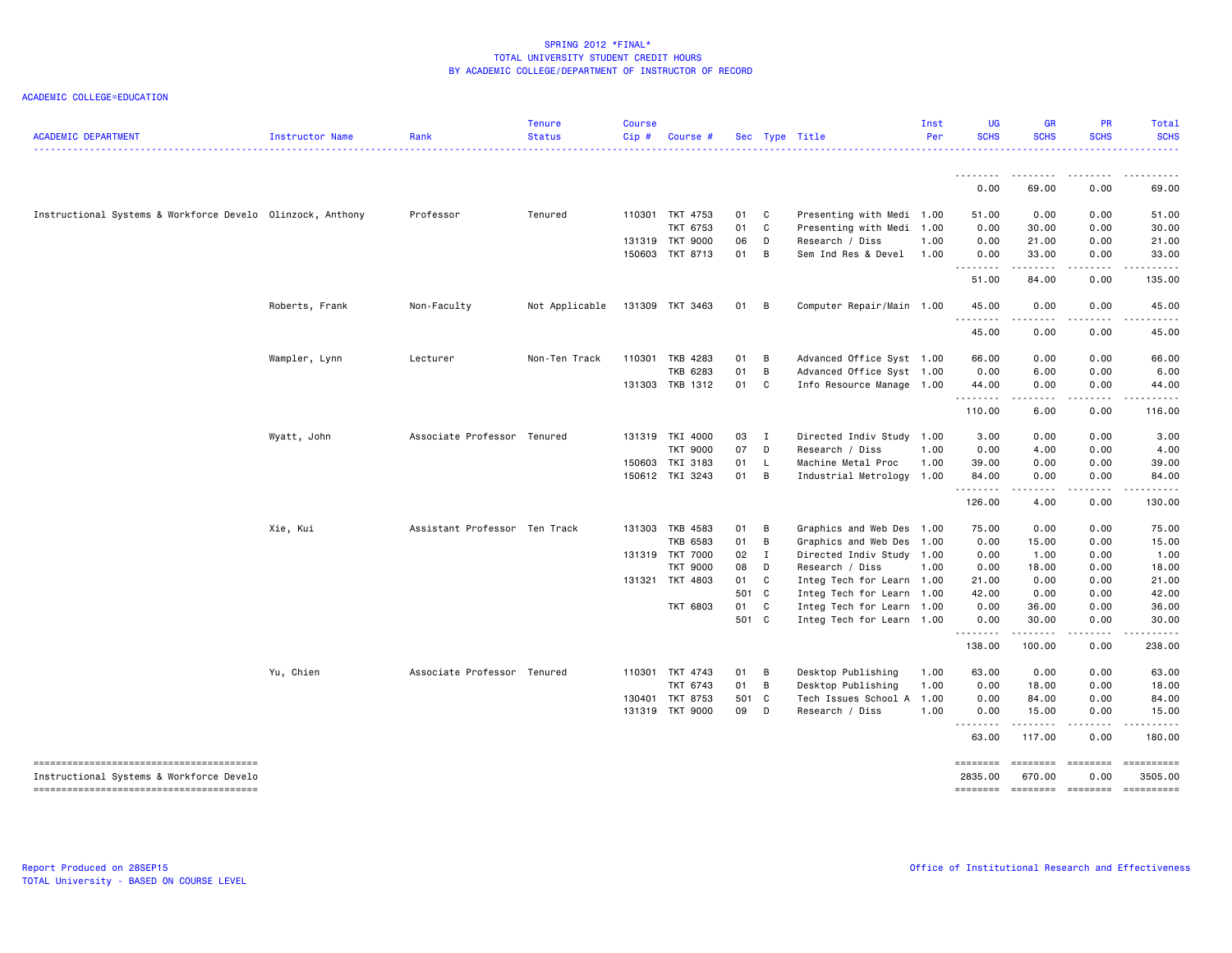| <b>ACADEMIC DEPARTMENT</b> | <b>Instructor Name</b> | Rank                          | <b>Tenure</b><br><b>Status</b> | <b>Course</b><br>Cip# | Course #       |          |              | Sec Type Title            | Inst<br>Per | UG<br><b>SCHS</b> | <b>GR</b><br><b>SCHS</b><br>.                                                                                                                                | PR<br><b>SCHS</b><br>$- - - - - - -$                                                                                                                         | Total<br><b>SCHS</b><br>. |
|----------------------------|------------------------|-------------------------------|--------------------------------|-----------------------|----------------|----------|--------------|---------------------------|-------------|-------------------|--------------------------------------------------------------------------------------------------------------------------------------------------------------|--------------------------------------------------------------------------------------------------------------------------------------------------------------|---------------------------|
| Kinesiology                | Abadie, Ben            | Professor                     | Tenured                        |                       | 260908 EP 4113 | 03<br>01 | B<br>B       | Fitness Prog & Testi 1.00 |             | 93.00             | 0.00                                                                                                                                                         | 0.00                                                                                                                                                         | 93.00<br>9.00             |
|                            |                        |                               |                                |                       | 310504 EP 8423 |          |              | Gr Exercise Testing       | 1.00        | 0.00<br>.         | 9.00<br>.                                                                                                                                                    | 0.00<br>.                                                                                                                                                    | .                         |
|                            |                        |                               |                                |                       |                |          |              |                           |             | 93.00             | 9.00                                                                                                                                                         | 0.00                                                                                                                                                         | 102.00                    |
|                            | Agiovlasitis, Stamatis | Assistant Professor Ten Track |                                |                       | 260908 EP 4133 | 01 C     |              | Ex Prog Clinical Pop 1.00 |             | 246.00            | 0.00                                                                                                                                                         | 0.00                                                                                                                                                         | 246.00                    |
|                            |                        |                               |                                |                       | 310504 EP 4143 | 01       | C            | Aging and Disability 1.00 |             | 84.00             | 0.00                                                                                                                                                         | 0.00                                                                                                                                                         | 84.00                     |
|                            |                        |                               |                                |                       | 310505 KI 4000 | 10       | $\mathbf{I}$ | Directed Indiv Study 1.00 |             | 5.00              | 0.00                                                                                                                                                         | 0.00                                                                                                                                                         | 5.00                      |
|                            |                        |                               |                                |                       |                | 11       | $\mathbf{I}$ | Directed Indiv Study 1.00 |             | 3.00              | 0.00                                                                                                                                                         | 0.00                                                                                                                                                         | 3.00                      |
|                            |                        |                               |                                |                       |                | 18       | $\mathbf{I}$ | Directed Indiv Study 1.00 |             | 3.00              | 0.00                                                                                                                                                         | 0.00                                                                                                                                                         | 3.00                      |
|                            |                        |                               |                                |                       |                | 24       | $\mathbf{I}$ | Directed Indiv Study 1.00 |             | 3.00              | 0.00                                                                                                                                                         | 0.00                                                                                                                                                         | 3.00                      |
|                            |                        |                               |                                |                       |                | 25       | $\mathbf{I}$ | Directed Indiv Study 1.00 |             | 2.00              | 0.00                                                                                                                                                         | 0.00                                                                                                                                                         | 2.00                      |
|                            |                        |                               |                                |                       |                | 26       | $\mathbf{I}$ | Directed Indiv Study 1.00 |             | 3.00              | 0.00                                                                                                                                                         | 0.00                                                                                                                                                         | 3.00                      |
|                            |                        |                               |                                |                       |                | 42       | $\mathbf{I}$ | Directed Indiv Study 1.00 |             | 1.00<br>.         | 0.00<br>.                                                                                                                                                    | 0.00<br>.                                                                                                                                                    | 1.00<br>.                 |
|                            |                        |                               |                                |                       |                |          |              |                           |             | 350.00            | 0.00                                                                                                                                                         | 0.00                                                                                                                                                         | 350.00                    |
|                            | Berryhill, B. Ray      | Non-Faculty                   | Not Applicable                 |                       | 131314 PE 1111 | 01 L     |              | Physical Development 0.50 |             | 160.00            | 0.00                                                                                                                                                         | 0.00                                                                                                                                                         | 160.00                    |
|                            |                        |                               |                                |                       |                |          |              |                           |             | .<br>160.00       | 0.00                                                                                                                                                         | -----<br>0.00                                                                                                                                                | .<br>160.00               |
|                            | Brown, Stanley         | Professor                     | Tenured                        |                       | 131314 PE 4886 | 02       | - F          | Teach Intern in PE        | 1.00        | 18.00             | 0.00                                                                                                                                                         | 0.00                                                                                                                                                         | 18.00                     |
|                            |                        |                               |                                |                       |                | 04       | - F          | Teach Intern in PE        | 1.00        | 30.00             | 0.00                                                                                                                                                         | 0.00                                                                                                                                                         | 30.00                     |
|                            |                        |                               |                                |                       |                | 05       | - F          | Teach Intern in PE        | 1.00        | 12.00             | 0.00                                                                                                                                                         | 0.00                                                                                                                                                         | 12.00                     |
|                            |                        |                               |                                |                       |                | 501 F    |              | Teach Intern in PE        | 1.00        | 48.00             | 0.00                                                                                                                                                         | 0.00                                                                                                                                                         | 48.00                     |
|                            |                        |                               |                                |                       | PE 4896        | 02       | - F          | Teach Intern in PE        | 1.00        | 18.00             | 0.00                                                                                                                                                         | 0.00                                                                                                                                                         | 18.00                     |
|                            |                        |                               |                                |                       |                | 04       | - F          | Teach Intern in PE        | 1.00        | 30.00             | 0.00                                                                                                                                                         | 0.00                                                                                                                                                         | 30.00                     |
|                            |                        |                               |                                |                       |                | 05       | - F          | Teach Intern in PE        | 1.00        | 12.00             | 0.00                                                                                                                                                         | 0.00                                                                                                                                                         | 12.00                     |
|                            |                        |                               |                                |                       |                | 501 F    |              | Teach Intern in PE        | 1.00        | 48.00             | 0.00                                                                                                                                                         | 0.00                                                                                                                                                         | 48.00                     |
|                            |                        |                               |                                |                       | 310505 EP 2013 | 01       | C            | Intro to Exerc Scien 1.00 |             | 414.00<br>.       | 0.00<br>$\frac{1}{2} \left( \frac{1}{2} \right) \left( \frac{1}{2} \right) \left( \frac{1}{2} \right) \left( \frac{1}{2} \right) \left( \frac{1}{2} \right)$ | 0.00<br>$\frac{1}{2} \left( \frac{1}{2} \right) \left( \frac{1}{2} \right) \left( \frac{1}{2} \right) \left( \frac{1}{2} \right) \left( \frac{1}{2} \right)$ | 414.00<br><b></b>         |
|                            |                        |                               |                                |                       |                |          |              |                           |             | 630.00            | 0.00                                                                                                                                                         | 0.00                                                                                                                                                         | 630.00                    |
|                            | Crossley, Anna         | Grad Teach Assist             | Not Applicable                 |                       | 260908 EP 3304 | 05       | K            | Exercise Physiology       | 0.80        | 0.00              | 0.00                                                                                                                                                         | 0.00                                                                                                                                                         | 0.00                      |
|                            |                        |                               |                                |                       |                | 08       | K            | Exercise Physiology       | 0.80        | 0.00              | 0.00                                                                                                                                                         | 0.00                                                                                                                                                         | 0.00                      |
|                            |                        |                               |                                |                       |                | 11       | K            | Exercise Physiology       | 0.80        | 0.00              | 0.00                                                                                                                                                         | 0.00                                                                                                                                                         | 0.00                      |
|                            |                        |                               |                                |                       |                | 13       | К            | Exercise Physiology       | 0.80        | 0.00              | 0.00                                                                                                                                                         | 0.00                                                                                                                                                         | 0.00                      |
|                            |                        |                               |                                |                       |                |          |              |                           |             | .<br>0.00         | $\frac{1}{2}$<br>0.00                                                                                                                                        | .<br>0.00                                                                                                                                                    | .<br>0.00                 |
|                            | Drye, Gregory          | Instructor                    | Non-Ten Track                  |                       | 131314 PE 4886 | 01       | – F          | Teach Intern in PE        | 1.00        | 60.00             | 0.00                                                                                                                                                         | 0.00                                                                                                                                                         | 60.00                     |
|                            |                        |                               |                                |                       | PE 4896        | 01       | - F          | Teach Intern in PE        | 1.00        | 60.00             | 0.00                                                                                                                                                         | 0.00                                                                                                                                                         | 60.00                     |
|                            |                        |                               |                                |                       | 310501 PE 1202 | 01       | $\mathbf{C}$ | Teaching Team Sports      | 1.00        | 42.00             | 0.00                                                                                                                                                         | 0.00                                                                                                                                                         | 42.00                     |
|                            |                        |                               |                                |                       | 310504 PE 1212 | 01       | $\mathbf{C}$ | Teaching Ind/Dual Sp      | 1.00        | 42.00             | 0.00                                                                                                                                                         | 0.00                                                                                                                                                         | 42.00                     |
|                            |                        |                               |                                |                       |                | 02       | C            | Teaching Ind/Dual Sp 1.00 |             | 42.00             | 0.00                                                                                                                                                         | 0.00                                                                                                                                                         | 42.00                     |
|                            |                        |                               |                                |                       | 310505 KI 1803 | 555 M    |              | Health Trends & Topi 1.00 |             | 3.00              | 0.00                                                                                                                                                         | 0.00                                                                                                                                                         | 3.00                      |
|                            |                        |                               |                                |                       |                | 901 M    |              | Health Trends & Topi 1.00 |             | 30.00             | 0.00                                                                                                                                                         | 0.00                                                                                                                                                         | 30.00                     |
|                            |                        |                               |                                |                       | KI 4000        | 01 I     |              | Directed Indiv Study 1.00 |             | 3.00              | 0.00                                                                                                                                                         | 0.00                                                                                                                                                         | 3.00                      |
|                            |                        |                               |                                |                       |                | 21       | $\mathbf{I}$ | Directed Indiv Study 1.00 |             | 3.00              | 0.00                                                                                                                                                         | 0.00                                                                                                                                                         | 3.00                      |
|                            |                        |                               |                                |                       | 310506 PE 3452 | 01       | $\mathbf{C}$ | Coach Soft/Baseball       | 1.00        | 70.00             | 0.00                                                                                                                                                         | 0.00                                                                                                                                                         | 70.00                     |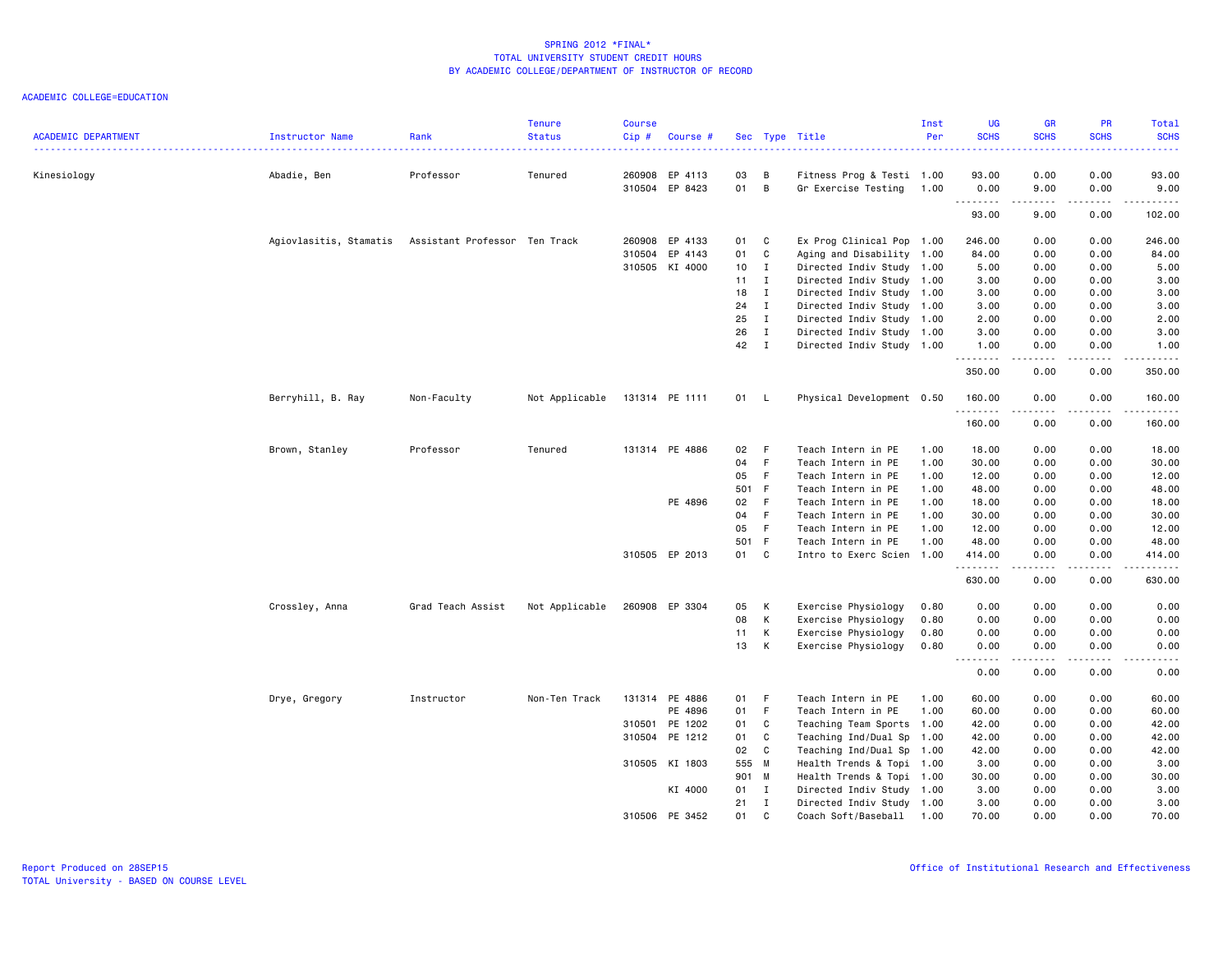| <b>ACADEMIC DEPARTMENT</b> | Instructor Name      | Rank                          | <b>Tenure</b><br>Status | <b>Course</b><br>Cip# | Course #       |       |              | Sec Type Title            | Inst<br>Per | <b>UG</b><br><b>SCHS</b> | <b>GR</b><br><b>SCHS</b> | PR<br><b>SCHS</b> | Total<br><b>SCHS</b> |
|----------------------------|----------------------|-------------------------------|-------------------------|-----------------------|----------------|-------|--------------|---------------------------|-------------|--------------------------|--------------------------|-------------------|----------------------|
|                            |                      |                               |                         |                       |                |       |              |                           |             | .                        | ---------                | $- - - - - -$     | .                    |
|                            |                      |                               |                         |                       |                |       |              |                           |             | 355.00                   | 0.00                     | 0.00              | 355.00               |
| Kinesiology                | Essex, Adriene       | Grad Teach Assist             | Not Applicable          |                       | 310501 PE 1031 | 01 L  |              | Tennis                    | 1.00        | 19.00                    | 0.00                     | 0.00              | 19.00                |
|                            |                      |                               |                         |                       | PE 1061        | 01    | $\mathsf{L}$ | Fitness Walking/ Jog 1.00 |             | 20.00                    | 0.00                     | 0.00              | 20.00                |
|                            |                      |                               |                         |                       | PE 1222        | 01    | B            | Teaching Lifetime Ac 1.00 |             | 40.00                    | 0.00                     | 0.00              | 40.00                |
|                            |                      |                               |                         |                       |                | 02    | B            | Teaching Lifetime Ac 1.00 |             | 26.00<br>.               | 0.00<br>.                | 0.00<br>.         | 26.00<br>.           |
|                            |                      |                               |                         |                       |                |       |              |                           |             | 105.00                   | 0.00                     | 0.00              | 105.00               |
|                            | Foxworth, Kerry      | Non-Faculty                   | Not Applicable          |                       | 310501 PE 3133 | 555 M |              | Adapted Physical Ed       | 1.00        | 9.00                     | 0.00                     | 0.00              | 9.00                 |
|                            |                      |                               |                         |                       |                | 901 M |              | Adapted Physical Ed       | 1.00        | 6.00                     | 0.00                     | 0.00              | 6.00                 |
|                            |                      |                               |                         |                       |                |       |              |                           |             | .<br>15.00               | .<br>0.00                | .<br>0.00         | -----<br>15.00       |
|                            | Funderburk, Deborah  | Instructor                    | Non-Ten Track           | 310501                | PE 1232        | 01    | В            | Teaching Rhythms          | 1.00        | 60.00                    | 0.00                     | 0.00              | 60.00                |
|                            |                      |                               |                         |                       |                | 02    | B            | Teaching Rhythms          | 1.00        | 54.00                    | 0.00                     | 0.00              | 54.00                |
|                            |                      |                               |                         |                       | 310505 KI 4000 | 31    | $\mathbf{I}$ | Directed Indiv Study 1.00 |             | 3.00                     | 0.00                     | 0.00              | 3.00                 |
|                            |                      |                               |                         |                       |                | 34    | $\mathbf{I}$ | Directed Indiv Study      | 1.00        | 3.00                     | 0.00                     | 0.00              | 3.00                 |
|                            |                      |                               |                         |                       |                | 35    | $\mathbf{I}$ | Directed Indiv Study 1.00 |             | 3.00                     | 0.00                     | 0.00              | 3.00                 |
|                            |                      |                               |                         |                       |                | 36    | $\mathbf{I}$ | Directed Indiv Study 1.00 |             | 3.00                     | 0.00                     | 0.00              | 3.00                 |
|                            |                      |                               |                         |                       |                | 37    | $\mathbf{I}$ | Directed Indiv Study 1.00 |             | 3.00                     | 0.00                     | 0.00              | 3.00                 |
|                            |                      |                               |                         |                       |                | 38    | $\mathbf{I}$ | Directed Indiv Study 1.00 |             | 3.00                     | 0.00                     | 0.00              | 3.00                 |
|                            |                      |                               |                         |                       |                | 40    | $\mathbf{I}$ | Directed Indiv Study 1.00 |             | 1.00                     | 0.00                     | 0.00              | 1.00                 |
|                            |                      |                               |                         |                       |                | 41    | $\mathbf{I}$ | Directed Indiv Study 1.00 |             | 1.00                     | 0.00                     | 0.00              | 1.00                 |
|                            |                      |                               |                         |                       |                | 43    | $\mathbf{I}$ | Directed Indiv Study 1.00 |             | 2.00                     | 0.00                     | 0.00              | 2.00                 |
|                            |                      |                               |                         |                       | 500301 PE 1161 | 01    | $\mathsf{L}$ | Modern Dance              | 1.00        | 38.00                    | 0.00                     | 0.00              | 38.00                |
|                            |                      |                               |                         |                       | PE 1323        | 01    | C            | Hist & Apprec of Dan 1.00 |             | 147.00                   | 0.00                     | 0.00              | 147.00               |
|                            |                      |                               |                         |                       |                | 02    | $\mathbf{C}$ | Hist & Apprec of Dan 1.00 |             | 171.00                   | 0.00                     | 0.00              | 171.00               |
|                            |                      |                               |                         |                       |                |       |              |                           |             | .<br>492.00              | .<br>0.00                | .<br>0.00         | المتمالين<br>492.00  |
|                            | Gilliland, Katherine | Associate Professor Ten Track |                         |                       | 131314 PE 4873 | 01    | C            | Prof Sem In Physica 1.00  |             | 78.00                    | 0.00                     | 0.00              | 78.00                |
|                            |                      |                               |                         |                       | 310501 PE 3133 | 01    | C            | Adapted Physical Ed       | 1.00        | 87.00                    | 0.00                     | 0.00              | 87.00                |
|                            |                      |                               |                         |                       | 310505 KI 4000 | 13    | $\mathbf{I}$ | Directed Indiv Study 1.00 |             | 3.00                     | 0.00                     | 0.00              | 3.00                 |
|                            |                      |                               |                         |                       | KI 7000        | 05 I  |              | Directed Indiv Study 1.00 |             | 0.00                     | 3.00                     | 0.00              | 3.00                 |
|                            |                      |                               |                         |                       |                |       |              |                           |             | 168.00                   | 3.00                     | 0.00              | د د د د د<br>171.00  |
|                            | Gonzalez, Robert     | Grad Teach Assist             | Not Applicable          |                       | 260908 EP 3304 | 10    | K            | Exercise Physiology       | 0.80        | 0.00                     | 0.00                     | 0.00              | 0.00                 |
|                            |                      |                               |                         |                       |                | 12    | K            | Exercise Physiology       | 0.80        | 0.00                     | 0.00                     | 0.00              | 0.00                 |
|                            |                      |                               |                         |                       | 310505 KI 1803 | 01    | C            | Health Trends & Topi 1.00 |             | 456.00                   | 0.00                     | 0.00              | 456.00               |
|                            |                      |                               |                         |                       |                |       |              |                           |             | .<br>456.00              | .<br>0.00                | .<br>0.00         | .<br>456.00          |
|                            | Grant, Erin          | Instructor                    | Non-Ten Track           |                       | 260908 EP 4603 | 01    | C            | Physical Activity Ep 1.00 |             | 279.00                   | 0.00                     | 0.00              | 279.00               |
|                            |                      |                               |                         |                       | 310505 KI 2023 | 01    | C            | Found of Health Educ      | 1.00        | 138.00                   | 0.00                     | 0.00              | 138.00               |
|                            |                      |                               |                         |                       |                | 02    | C            | Found of Health Educ 1.00 |             | 132.00                   | 0.00                     | 0.00              | 132.00               |
|                            |                      |                               |                         |                       | KI 2213        | 01    | C            | Emergency Health Car 0.20 |             | 15.60                    | 0.00                     | 0.00              | 15.60                |
|                            |                      |                               |                         |                       |                | 02    | C            | Emergency Health Car 1.00 |             | 78.00                    | 0.00                     | 0.00              | 78.00                |
|                            |                      |                               |                         |                       |                | 03    | $\mathbf{C}$ | Emergency Health Car 0.20 |             | 14,40                    | 0.00                     | 0.00              | 14.40                |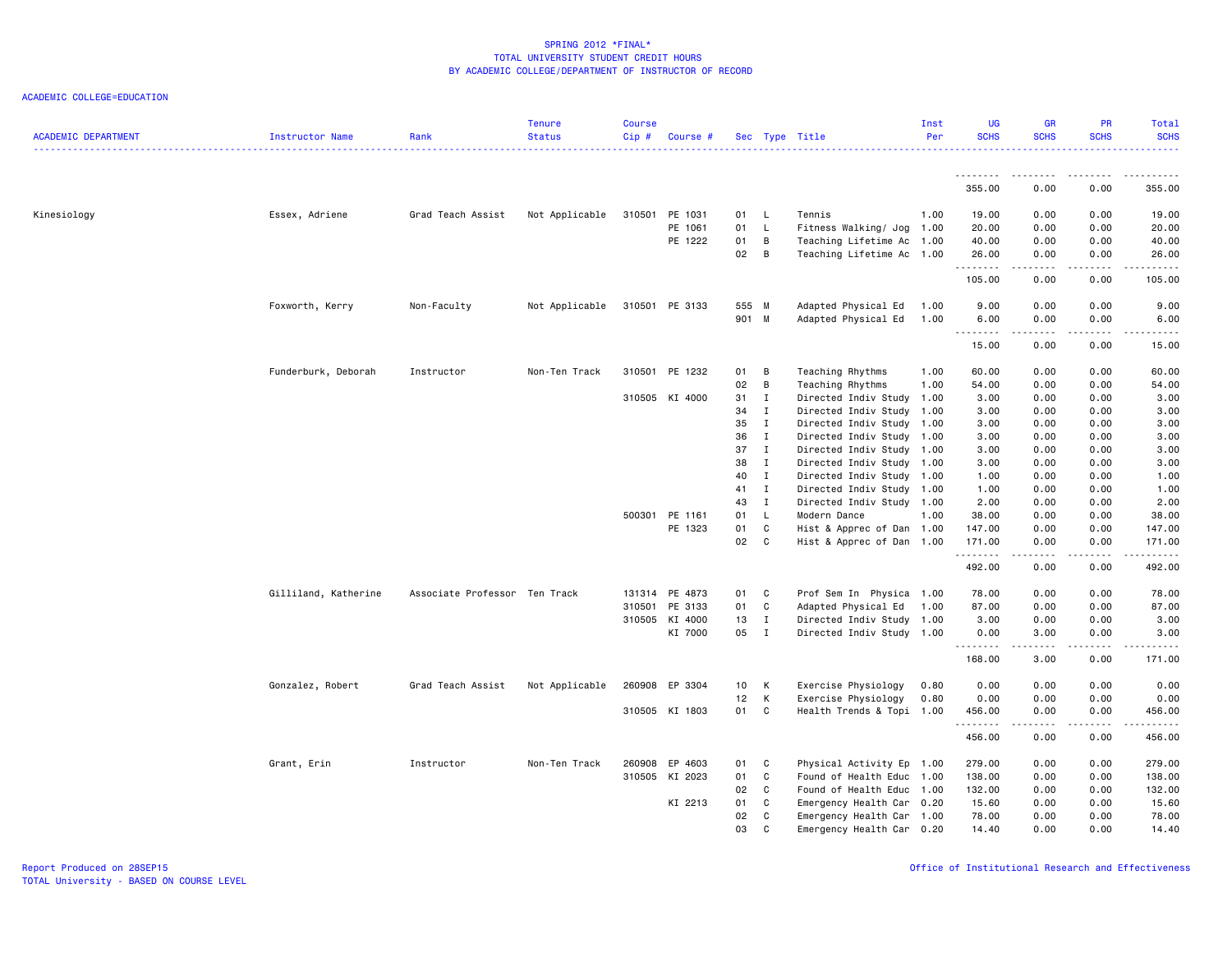| <b>ACADEMIC DEPARTMENT</b> | Instructor Name      | Rank                          | <b>Tenure</b><br><b>Status</b> | <b>Course</b><br>Cip# | Course #       |       |                | Sec Type Title            | Inst<br>Per | <b>UG</b><br><b>SCHS</b> | <b>GR</b><br><b>SCHS</b>                                                                                                                                     | <b>PR</b><br><b>SCHS</b>            | Total<br><b>SCHS</b>             |
|----------------------------|----------------------|-------------------------------|--------------------------------|-----------------------|----------------|-------|----------------|---------------------------|-------------|--------------------------|--------------------------------------------------------------------------------------------------------------------------------------------------------------|-------------------------------------|----------------------------------|
|                            |                      |                               |                                |                       |                |       |                |                           |             | .<br>657.00              | 0.00                                                                                                                                                         | 0.00                                | 657.00                           |
| Kinesiology                | Gremillion, Justin   | Non-Faculty                   | Not Applicable                 |                       | 310505 KI 3273 | 02 K  |                | Athletic Training         | 1.00        | 0.00                     | 0.00                                                                                                                                                         | 0.00                                | 0.00                             |
|                            |                      |                               |                                |                       |                |       |                |                           |             | . <i>.</i>               | .                                                                                                                                                            | .                                   | -----                            |
|                            |                      |                               |                                |                       |                |       |                |                           |             | 0.00                     | 0.00                                                                                                                                                         | 0.00                                | 0.00                             |
|                            | Hale, Brendon        | Assistant Professor Ten Track |                                |                       | 131314 EP 8443 | 01    | $\mathbf{C}$   | Neuro Mech in Exerci 1.00 |             | 0.00                     | 27.00                                                                                                                                                        | 0.00                                | 27.00                            |
|                            |                      |                               |                                |                       | 260908 EP 3183 | 01    | <b>C</b>       | Exercise Psychology       | 1.00        | 417.00                   | 0.00                                                                                                                                                         | 0.00                                | 417.00                           |
|                            |                      |                               |                                |                       | 310505 KI 7000 | 18 I  |                | Directed Indiv Study 1.00 |             | 0.00<br>.                | 3.00<br>.                                                                                                                                                    | 0.00<br>.                           | 3.00<br>.                        |
|                            |                      |                               |                                |                       |                |       |                |                           |             | 417.00                   | 30.00                                                                                                                                                        | 0.00                                | 447.00                           |
|                            | Hilton, Laura        | Grad Teach Assist             | Not Applicable                 |                       | 260908 EP 3304 | 09    | K              | Exercise Physiology       | 0.80        | 0.00                     | 0.00                                                                                                                                                         | 0.00                                | 0.00                             |
|                            |                      |                               |                                |                       | 310505 KI 2213 | 03    | C <sub>c</sub> | Emergency Health Car 0.80 |             | 57.60<br>--------        | 0.00<br>$\frac{1}{2} \left( \frac{1}{2} \right) \left( \frac{1}{2} \right) \left( \frac{1}{2} \right) \left( \frac{1}{2} \right) \left( \frac{1}{2} \right)$ | 0.00<br>.                           | 57.60<br>د د د د د               |
|                            |                      |                               |                                |                       |                |       |                |                           |             | 57.60                    | 0.00                                                                                                                                                         | 0.00                                | 57.60                            |
|                            | Holmes, Megan        | Instructor                    | Ten Track                      |                       | 260908 EP 4113 | 01    | B              | Fitness Prog & Testi 1.00 |             | 72.00                    | 0.00                                                                                                                                                         | 0.00                                | 72.00                            |
|                            |                      |                               |                                |                       |                | 02    | B              | Fitness Prog & Testi 1.00 |             | 75.00                    | 0.00                                                                                                                                                         | 0.00                                | 75.00                            |
|                            |                      |                               |                                |                       | EP 6113        | 01    | $\overline{B}$ | Fitnes Prog & Testin 1.00 |             | 0.00                     | 3.00                                                                                                                                                         | 0.00                                | 3.00                             |
|                            |                      |                               |                                |                       | 310505 KI 7000 | 06    | $\mathbf{I}$   | Directed Indiv Study 1.00 |             | 0.00                     | 3.00                                                                                                                                                         | 0.00                                | 3.00                             |
|                            |                      |                               |                                |                       |                | 07    | $\mathbf{I}$   | Directed Indiv Study 1.00 |             | 0.00                     | 6.00                                                                                                                                                         | 0.00                                | 6.00                             |
|                            |                      |                               |                                |                       |                | 29    | $\mathbf{I}$   | Directed Indiv Study 1.00 |             | 0.00<br>.                | 3.00<br>$\frac{1}{2} \left( \frac{1}{2} \right) \left( \frac{1}{2} \right) \left( \frac{1}{2} \right) \left( \frac{1}{2} \right) \left( \frac{1}{2} \right)$ | 0.00<br>.                           | 3.00<br>.                        |
|                            |                      |                               |                                |                       |                |       |                |                           |             | 147.00                   | 15.00                                                                                                                                                        | 0.00                                | 162.00                           |
|                            | Joe, Lee             | Instructor                    | Non-Ten Track                  |                       | 260908 EP 3304 | 01 C  |                | Exercise Physiology       | 1.00        | 244.00                   | 0.00                                                                                                                                                         | 0.00                                | 244.00                           |
|                            |                      |                               |                                |                       | EP 4210        | 01    | E              | Hlth Fitness Stdies       | 1.00        | 24.00                    | 0.00                                                                                                                                                         | 0.00                                | 24.00                            |
|                            |                      |                               |                                |                       | EP 4802        | 01    | $\mathbf{C}$   | Prof Sem in Exercise 1.00 |             | 132.00                   | 0.00                                                                                                                                                         | 0.00                                | 132.00                           |
|                            |                      |                               |                                |                       | EP 4810        | 01    | H              | Clin Exercise Phys I 1.00 |             | 174.00                   | 0.00                                                                                                                                                         | 0.00                                | 174.00                           |
|                            |                      |                               |                                |                       |                | 02    | H              | Clin Exercise Phys I 1.00 |             | 138.00                   | 0.00                                                                                                                                                         | 0.00                                | 138.00                           |
|                            |                      |                               |                                |                       | 310505 KI 4000 | 06    | $\mathbf{I}$   | Directed Indiv Study 1.00 |             | 3.00<br>.                | 0.00<br>.                                                                                                                                                    | 0.00<br>$\sim$ $\sim$ $\sim$ $\sim$ | 3.00                             |
|                            |                      |                               |                                |                       |                |       |                |                           |             | 715.00                   | 0.00                                                                                                                                                         | 0.00                                | 715.00                           |
|                            | Johnson, Christopher | Non-Faculty                   | Not Applicable                 |                       | 310505 KI 3273 | 01 C  |                | Athletic Training         | 1.00        | 204.00<br>.              | 0.00<br>.                                                                                                                                                    | 0.00<br>المستمات                    | 204.00<br>$\omega$ is a second . |
|                            |                      |                               |                                |                       |                |       |                |                           |             | 204.00                   | 0.00                                                                                                                                                         | 0.00                                | 204.00                           |
|                            | Kavazis, Andreas     | Assistant Professor Ten Track |                                |                       | 260908 EP 3304 | 02 C  |                | Exercise Physiology       | 1.00        | 168.00                   | 0.00                                                                                                                                                         | 0.00                                | 168.00                           |
|                            |                      |                               |                                |                       | EP 8243        | 01    | C              | Cardioresp Exer Phys 1.00 |             | 0.00                     | 27.00                                                                                                                                                        | 0.00                                | 27.00                            |
|                            |                      |                               |                                |                       | 310505 KI 4000 | 02    | $\mathbf{I}$   | Directed Indiv Study 1.00 |             | 3.00                     | 0.00                                                                                                                                                         | 0.00                                | 3.00                             |
|                            |                      |                               |                                |                       |                | 22    | $\mathbf{I}$   | Directed Indiv Study 1.00 |             | 1.00                     | 0.00                                                                                                                                                         | 0.00                                | 1.00                             |
|                            |                      |                               |                                |                       | KI 7000        | 20    | $\mathbf{I}$   | Directed Indiv Study 1.00 |             | 0.00                     | 6.00                                                                                                                                                         | 0.00                                | 6.00                             |
|                            |                      |                               |                                |                       | KI 8313        | 01 C  |                | Interpret Data Kines 1.00 |             | 0.00<br>--------         | 72.00<br>.                                                                                                                                                   | 0.00<br>.                           | 72.00<br>.                       |
|                            |                      |                               |                                |                       |                |       |                |                           |             | 172.00                   | 105.00                                                                                                                                                       | 0.00                                | 277.00                           |
|                            | Kirk, Pamela         | Non-Faculty                   | Not Applicable                 |                       | 131314 PE 3123 | 555 M |                | Prin Mth Ele Hlth&Pe 1.00 |             | 6.00                     | 0.00                                                                                                                                                         | 0.00                                | 6.00                             |
|                            |                      |                               |                                |                       | 512201 PE 3433 | 901 M |                | Genl Safety Methods       | 1.00        | 39,00                    | 0.00                                                                                                                                                         | 0.00                                | 39.00                            |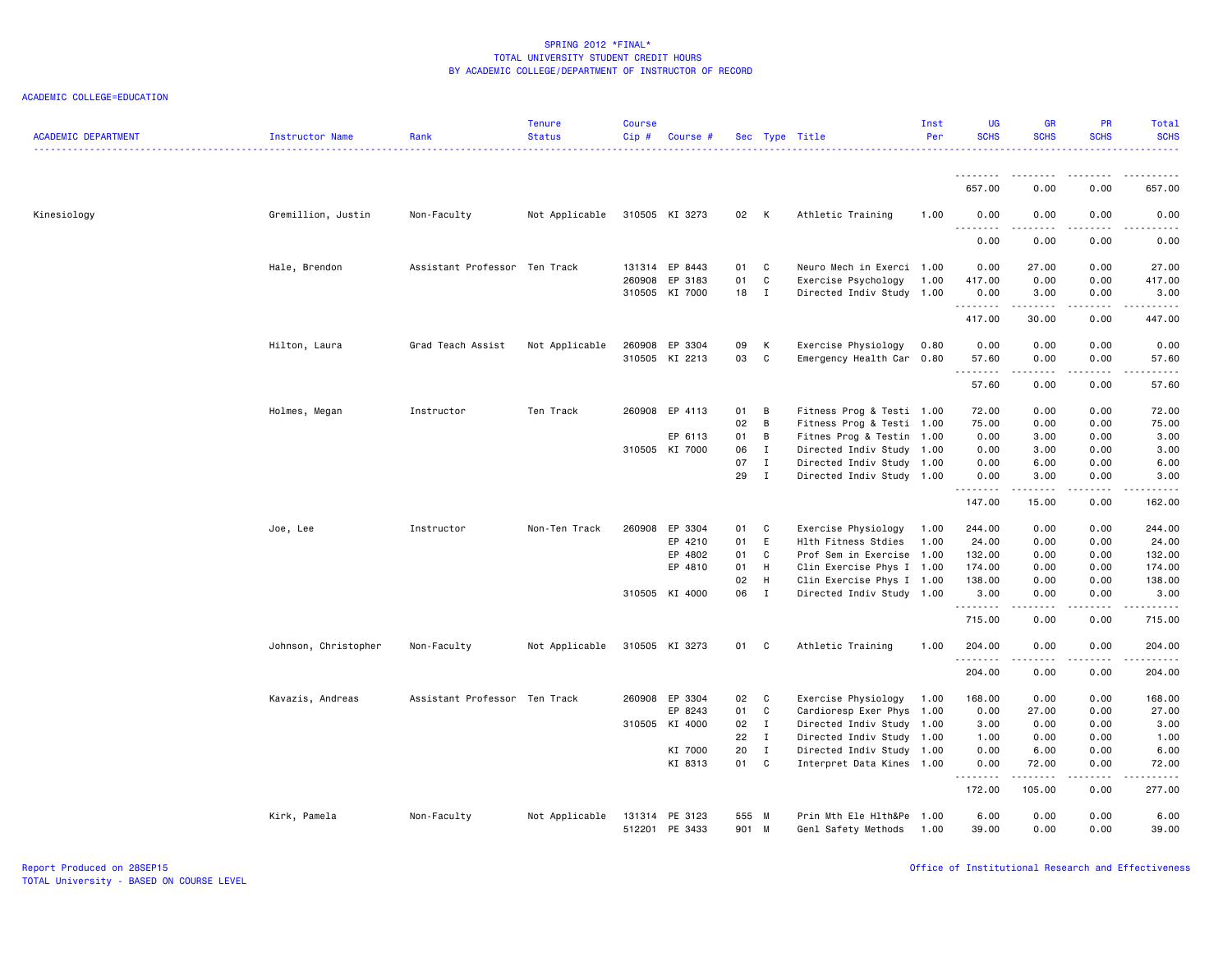| <b>ACADEMIC DEPARTMENT</b> | Instructor Name | Rank                          | Tenure<br><b>Status</b> | <b>Course</b><br>$Cip$ # | <b>Course #</b>    |          |                              | Sec Type Title                                         | Inst<br>Per  | <b>UG</b><br><b>SCHS</b> | <b>GR</b><br><b>SCHS</b>                                                                                                                                     | <b>PR</b><br><b>SCHS</b>                                                                                                  | Total<br><b>SCHS</b> |
|----------------------------|-----------------|-------------------------------|-------------------------|--------------------------|--------------------|----------|------------------------------|--------------------------------------------------------|--------------|--------------------------|--------------------------------------------------------------------------------------------------------------------------------------------------------------|---------------------------------------------------------------------------------------------------------------------------|----------------------|
|                            |                 |                               |                         |                          |                    |          |                              |                                                        |              | .                        | ------                                                                                                                                                       |                                                                                                                           |                      |
|                            |                 |                               |                         |                          |                    |          |                              |                                                        |              | 45.00                    | 0.00                                                                                                                                                         | 0.00                                                                                                                      | 45.00                |
| Kinesiology                | Knight, Adam    | Assistant Professor Ten Track |                         |                          | 131314 PE 4283     | 01       | C                            | Sport Biomechanics                                     | 1.00         | 150.00                   | 0.00                                                                                                                                                         | 0.00                                                                                                                      | 150.00               |
|                            |                 |                               |                         | 260908                   | EP 3233            | 01       | C                            | Anatomical Kinesiolo 1.00                              |              | 300.00                   | 0.00                                                                                                                                                         | 0.00                                                                                                                      | 300.00               |
|                            |                 |                               |                         |                          | 310505 PE 4853     | 01       | $\mathbf c$                  | Motor Lrng and Skill 1.00                              |              | 78.00<br>.               | 0.00<br>$\frac{1}{2} \left( \frac{1}{2} \right) \left( \frac{1}{2} \right) \left( \frac{1}{2} \right) \left( \frac{1}{2} \right) \left( \frac{1}{2} \right)$ | 0.00<br>.                                                                                                                 | 78.00<br>------      |
|                            |                 |                               |                         |                          |                    |          |                              |                                                        |              | 528.00                   | 0.00                                                                                                                                                         | 0.00                                                                                                                      | 528.00               |
|                            | Lamberth, John  | Associate Professor Tenured   |                         |                          | 260908 EP 3233     | 02       | C                            | Anatomical Kinesiolo 1.00                              |              | 237.00                   | 0.00                                                                                                                                                         | 0.00                                                                                                                      | 237.00               |
|                            |                 |                               |                         |                          | EP 3643            | 01       | C                            | Applied Anat & Patho 1.00                              |              | 300.00                   | 0.00                                                                                                                                                         | 0.00                                                                                                                      | 300.00               |
|                            |                 |                               |                         |                          | 310505 KI 4000     | 03       | $\mathbf{I}$                 | Directed Indiv Study 1.00                              |              | 3.00                     | 0.00                                                                                                                                                         | 0.00                                                                                                                      | 3.00                 |
|                            |                 |                               |                         |                          |                    | 27       | $\mathbf{I}$                 | Directed Indiv Study 1.00                              |              | 3.00                     | 0.00                                                                                                                                                         | 0.00                                                                                                                      | 3.00                 |
|                            |                 |                               |                         |                          |                    | 30<br>46 | $\mathbf{I}$<br>$\mathbf{I}$ | Directed Indiv Study 1.00                              |              | 3.00                     | 0.00<br>0.00                                                                                                                                                 | 0.00<br>0.00                                                                                                              | 3.00                 |
|                            |                 |                               |                         |                          |                    | 47 I     |                              | Directed Indiv Study 1.00<br>Directed Indiv Study 1.00 |              | 3.00<br>3.00             | 0.00                                                                                                                                                         | 0.00                                                                                                                      | 3.00<br>3.00         |
|                            |                 |                               |                         |                          |                    |          |                              |                                                        |              | .                        |                                                                                                                                                              |                                                                                                                           |                      |
|                            |                 |                               |                         |                          |                    |          |                              |                                                        |              | 552.00                   | 0.00                                                                                                                                                         | 0.00                                                                                                                      | 552.00               |
|                            | Love, Adam      | Assistant Professor Ten Track |                         |                          | 310504 SS 4303     | 01 C     |                              | Globalization & Spor 1.00                              |              | 111.00                   | 0.00                                                                                                                                                         | 0.00                                                                                                                      | 111.00               |
|                            |                 |                               |                         |                          | SS 8883            | 01       | $\mathbf c$                  | Ethical Issues in Sp 1.00                              |              | 0.00                     | 66.00                                                                                                                                                        | 0.00                                                                                                                      | 66.00                |
|                            |                 |                               |                         |                          | 310505 KI 4000     | 12       | $\mathbf{I}$                 | Directed Indiv Study 1.00                              |              | 3.00                     | 0.00                                                                                                                                                         | 0.00                                                                                                                      | 3.00                 |
|                            |                 |                               |                         |                          | KI 7000            | 09       | $\mathbf{I}$                 | Directed Indiv Study 1.00                              |              | 0.00                     | 3.00                                                                                                                                                         | 0.00                                                                                                                      | 3.00                 |
|                            |                 |                               |                         |                          | KI 8000            | 02       | D                            | Research/Thesis                                        | 1.00         | 0.00<br>.                | 6.00                                                                                                                                                         | 0.00                                                                                                                      | 6.00                 |
|                            |                 |                               |                         |                          |                    |          |                              |                                                        |              | 114.00                   | 75.00                                                                                                                                                        | 0.00                                                                                                                      | 189.00               |
|                            | McLendon, Mary  | Non-Faculty                   | Not Applicable          |                          | 131314 PE 1111     | 01 L     |                              | Physical Development 0.50                              |              | 160.00<br>.              | 0.00<br>$- - - - -$                                                                                                                                          | 0.00<br>المتمامين                                                                                                         | 160.00               |
|                            |                 |                               |                         |                          |                    |          |                              |                                                        |              | 160.00                   | 0.00                                                                                                                                                         | 0.00                                                                                                                      | 160.00               |
|                            | Morse, Alan     | Assistant Professor Ten Track |                         |                          | 310504 SS 4203     | 01       | C                            | Funding of Sport                                       | 1.00         | 153.00                   | 0.00                                                                                                                                                         | 0.00                                                                                                                      | 153.00               |
|                            |                 |                               |                         |                          | SS 4396            | 01       | E                            | Sports Studies Inter 1.00                              |              | 60.00                    | 0.00                                                                                                                                                         | 0.00                                                                                                                      | 60.00                |
|                            |                 |                               |                         |                          | SS 8803            | 01       | C                            | Sport Law                                              | 1.00         | 0.00                     | 69.00                                                                                                                                                        | 0.00                                                                                                                      | 69.00                |
|                            |                 |                               |                         |                          | 310505 KI 4000     | 04       | Ι.                           | Directed Indiv Study 1.00                              |              | 3.00                     | 0.00                                                                                                                                                         | 0.00                                                                                                                      | 3.00                 |
|                            |                 |                               |                         |                          |                    | 05       | $\mathbf{I}$                 | Directed Indiv Study 1.00                              |              | 3.00                     | 0.00                                                                                                                                                         | 0.00                                                                                                                      | 3.00                 |
|                            |                 |                               |                         |                          |                    | 07       | $\mathbf I$                  | Directed Indiv Study 1.00                              |              | 3.00                     | 0.00                                                                                                                                                         | 0.00                                                                                                                      | 3.00                 |
|                            |                 |                               |                         |                          |                    | 08       | $\mathbf{I}$                 | Directed Indiv Study 1.00                              |              | 3.00                     | 0.00                                                                                                                                                         | 0.00                                                                                                                      | 3.00                 |
|                            |                 |                               |                         |                          |                    | 09       | $\mathbf{I}$                 | Directed Indiv Study 1.00                              |              | 3.00                     | 0.00                                                                                                                                                         | 0.00                                                                                                                      | 3.00                 |
|                            |                 |                               |                         |                          |                    | 14       | $\mathbf{I}$                 | Directed Indiv Study 1.00                              |              | 3.00                     | 0.00                                                                                                                                                         | 0.00                                                                                                                      | 3.00                 |
|                            |                 |                               |                         |                          | KI 7000            | 03       | $\mathbf{I}$                 | Directed Indiv Study 1.00                              |              | 0.00                     | 3.00                                                                                                                                                         | 0.00                                                                                                                      | 3.00                 |
|                            |                 |                               |                         |                          |                    | 04       | $\mathbf{I}$                 | Directed Indiv Study 1.00                              |              | 0.00                     | 3.00                                                                                                                                                         | 0.00                                                                                                                      | 3.00                 |
|                            |                 |                               |                         |                          |                    | 10       | $\mathbf I$                  | Directed Indiv Study 1.00                              |              | 0.00                     | 1.00                                                                                                                                                         | 0.00                                                                                                                      | 1.00                 |
|                            |                 |                               |                         |                          |                    | 13       | $\mathbf{I}$                 | Directed Indiv Study 1.00                              |              | 0.00                     | 3.00                                                                                                                                                         | 0.00                                                                                                                      | 3.00                 |
|                            |                 |                               |                         |                          |                    | 26       | $\mathbf{I}$                 | Directed Indiv Study 1.00                              |              | 0.00                     | 3.00                                                                                                                                                         | 0.00                                                                                                                      | 3.00                 |
|                            |                 |                               |                         |                          | KI 8000<br>KI 8710 | 03<br>01 | D<br>E                       | Research/Thesis<br>Internship                          | 1.00<br>1.00 | 0.00<br>0.00             | 1.00<br>18.00                                                                                                                                                | 0.00<br>0.00                                                                                                              | 1.00<br>18.00        |
|                            |                 |                               |                         |                          |                    |          |                              |                                                        |              | .                        |                                                                                                                                                              | $\frac{1}{2} \left( \frac{1}{2} \right) \left( \frac{1}{2} \right) \left( \frac{1}{2} \right) \left( \frac{1}{2} \right)$ |                      |
|                            |                 |                               |                         |                          |                    |          |                              |                                                        |              | 231.00                   | 101.00                                                                                                                                                       | 0.00                                                                                                                      | 332.00               |
|                            | O'Neal, E.      | Non-Faculty                   | Not Applicable          |                          | 131314 PE 4886     | 03       | -F                           | Teach Intern in PE                                     | 1.00         | 36.00                    | 0.00                                                                                                                                                         | 0.00                                                                                                                      | 36.00                |
|                            |                 |                               |                         |                          | PE 4896            | 03       | $-F$                         | Teach Intern in PE                                     | 1.00         | 36.00                    | 0.00                                                                                                                                                         | 0.00                                                                                                                      | 36.00                |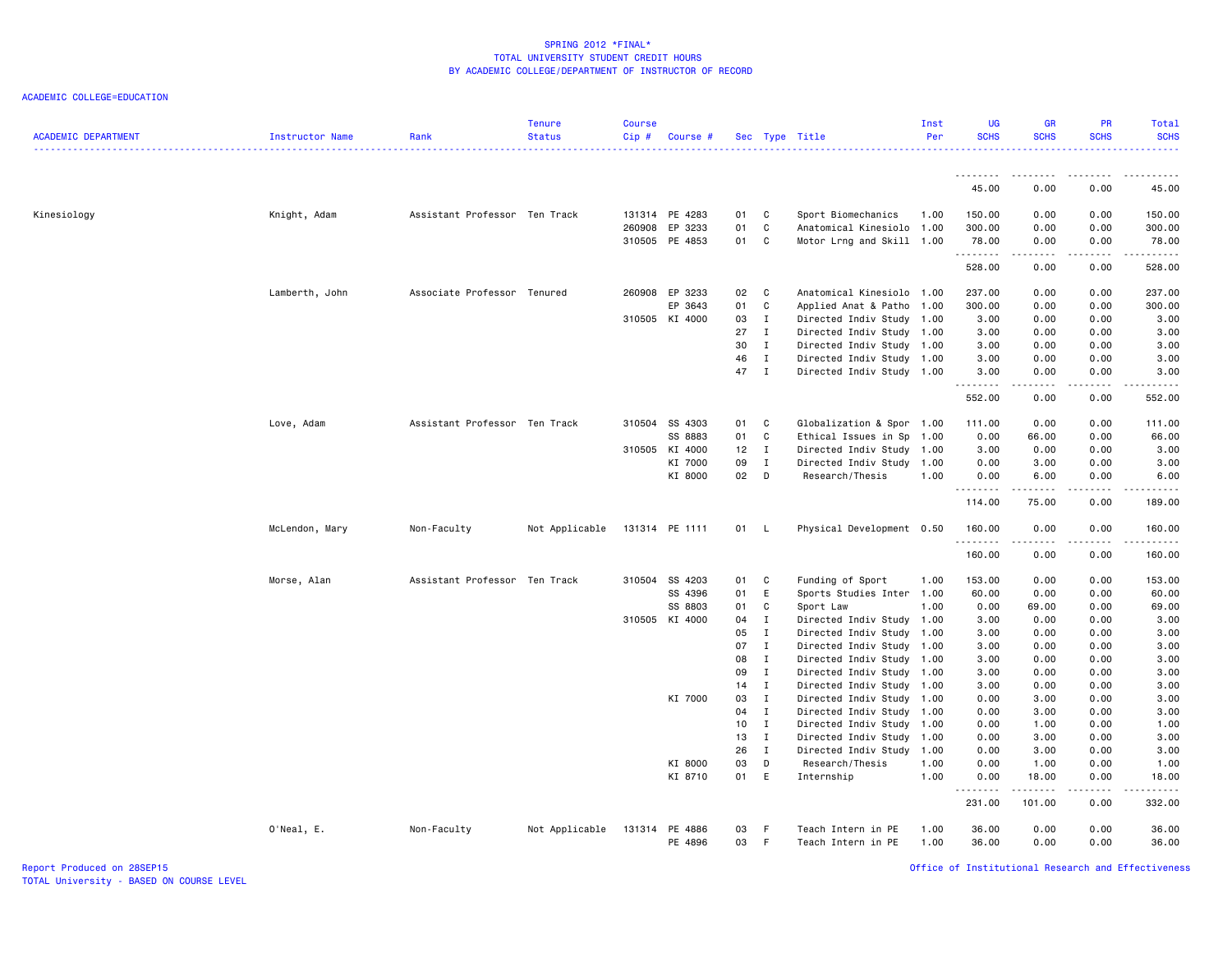### ACADEMIC COLLEGE=EDUCATION

| <b>ACADEMIC DEPARTMENT</b> | Instructor Name   | Rank                          | <b>Tenure</b><br><b>Status</b> | Course<br>Cip# | Course #       |       |                | Sec Type Title            | Inst<br>Per | <b>UG</b><br><b>SCHS</b>           | <b>GR</b><br><b>SCHS</b>                                                                                                                                      | PR<br><b>SCHS</b>            | Total<br><b>SCHS</b>                                                                                                                |
|----------------------------|-------------------|-------------------------------|--------------------------------|----------------|----------------|-------|----------------|---------------------------|-------------|------------------------------------|---------------------------------------------------------------------------------------------------------------------------------------------------------------|------------------------------|-------------------------------------------------------------------------------------------------------------------------------------|
|                            |                   |                               |                                |                |                |       |                |                           |             | <u>.</u>                           |                                                                                                                                                               |                              |                                                                                                                                     |
|                            |                   |                               |                                |                |                |       |                |                           |             | 72.00                              | 0.00                                                                                                                                                          | 0.00                         | 72.00                                                                                                                               |
| Kinesiology                | Rovtar, Katherine | Non-Faculty                   | Not Applicable                 |                | 310505 KI 3273 | 03 K  |                | Athletic Training         | 1.00        | 0.00<br>$\omega$ $\omega$ $\omega$ | 0.00                                                                                                                                                          | 0.00                         | 0.00                                                                                                                                |
|                            |                   |                               |                                |                |                |       |                |                           |             | 0.00                               | 0.00                                                                                                                                                          | 0.00                         | 0.00                                                                                                                                |
|                            | Treloar, Justin   | Lecturer                      | Non-Ten Track                  |                | 131314 PE 4873 | 501 C |                | Prof Sem In Physica 1.00  |             | 24.00<br>.                         | 0.00<br>.                                                                                                                                                     | 0.00<br>.                    | 24.00<br>$\sim$ $\sim$ $\sim$ $\sim$                                                                                                |
|                            |                   |                               |                                |                |                |       |                |                           |             | 24.00                              | 0.00                                                                                                                                                          | 0.00                         | 24.00                                                                                                                               |
|                            | Vickers, J.       | Assistant Professor Ten Track |                                |                | 131307 PE 4163 | 01 C  |                | Prin Meth of Sec Hth 1.00 |             | 54.00                              | 0.00                                                                                                                                                          | 0.00                         | 54.00                                                                                                                               |
|                            |                   |                               |                                |                | PE 6163        | 01    | $\mathbf{C}$   | Prin Meth of Sec Hth 1.00 |             | 0.00                               | 15.00                                                                                                                                                         | 0.00                         | 15.00                                                                                                                               |
|                            |                   |                               |                                |                | 131314 PE 3163 | 01    | $\mathbf{C}$   | Sport Psychology          | 1.00        | 213.00                             | 0.00                                                                                                                                                          | 0.00                         | 213.00                                                                                                                              |
|                            |                   |                               |                                |                | PE 7000        | 01 I  |                | Directed Indiv Study 1.00 |             | 0.00                               | 3.00                                                                                                                                                          | 0.00                         | 3.00                                                                                                                                |
|                            |                   |                               |                                |                | PE 8103        | 01    | $\mathbf{C}$   | Developing Coaching       | 1.00        | 0.00                               | 33.00                                                                                                                                                         | 0.00                         | 33.00                                                                                                                               |
|                            |                   |                               |                                |                | 310505 KI 4000 | 55    | $\mathbf{I}$   | Directed Indiv Study 1.00 |             | 3.00                               | 0.00                                                                                                                                                          | 0.00                         | 3.00                                                                                                                                |
|                            |                   |                               |                                |                | KI 7000        | 12    | $\blacksquare$ | Directed Indiv Study 1.00 |             | 0.00                               | 3.00                                                                                                                                                          | 0.00                         | 3.00                                                                                                                                |
|                            |                   |                               |                                |                |                | 17    | $\mathbf{I}$   | Directed Indiv Study 1.00 |             | 0.00                               | 3.00                                                                                                                                                          | 0.00                         | 3.00                                                                                                                                |
|                            |                   |                               |                                |                |                | 19    | $\mathbf{I}$   | Directed Indiv Study 1.00 |             | 0.00                               | 3.00                                                                                                                                                          | 0.00                         | 3.00                                                                                                                                |
|                            |                   |                               |                                |                |                | 21    | $\mathbf{I}$   | Directed Indiv Study 1.00 |             | 0.00                               | 3.00                                                                                                                                                          | 0.00                         | 3.00                                                                                                                                |
|                            |                   |                               |                                |                |                | 28    | $\mathbf{I}$   | Directed Indiv Study 1.00 |             | 0.00                               | 3.00                                                                                                                                                          | 0.00                         | 3.00                                                                                                                                |
|                            |                   |                               |                                |                |                |       |                |                           |             | .<br>270.00                        | -----<br>66.00                                                                                                                                                | $\sim$ $\sim$ $\sim$<br>0.00 | $\frac{1}{2} \left( \frac{1}{2} \right) \left( \frac{1}{2} \right) \left( \frac{1}{2} \right) \left( \frac{1}{2} \right)$<br>336.00 |
|                            | Wax, Benjamin     | Assistant Professor Ten Track |                                |                | 260908 EP 3663 | 01    | $\overline{B}$ | Personal Fitness Tra 1.00 |             | 96.00                              | 0.00                                                                                                                                                          | 0.00                         | 96.00                                                                                                                               |
|                            |                   |                               |                                |                | 310501 PE 3153 | 02    | $\mathbf{C}$   | Methods of Elem PE        | 1.00        | 54.00                              | 0.00                                                                                                                                                          | 0.00                         | 54.00                                                                                                                               |
|                            |                   |                               |                                |                | 310505 KI 7000 | 11    | $\blacksquare$ | Directed Indiv Study 1.00 |             | 0.00                               | 3.00                                                                                                                                                          | 0.00                         | 3.00                                                                                                                                |
|                            |                   |                               |                                |                |                | 24    | $\mathbf{I}$   | Directed Indiv Study 1.00 |             | 0.00                               | 6.00                                                                                                                                                          | 0.00                         | 6.00                                                                                                                                |
|                            |                   |                               |                                |                |                | 25    | $\mathbf{I}$   | Directed Indiv Study 1.00 |             | 0.00                               | 3.00                                                                                                                                                          | 0.00                         | 3.00                                                                                                                                |
|                            |                   |                               |                                |                | KI 8000        | 01    | D              | Research/Thesis           | 1.00        | 0.00                               | 15.00                                                                                                                                                         | 0.00                         | 15.00                                                                                                                               |
|                            |                   |                               |                                |                | PE 3223        | 01    | B              | Motor Dev & Movement 1.00 |             | 57.00                              | 0.00                                                                                                                                                          | 0.00                         | 57.00                                                                                                                               |
|                            |                   |                               |                                |                |                |       |                |                           |             | .<br>207.00                        | $\frac{1}{2} \left( \frac{1}{2} \right) \left( \frac{1}{2} \right) \left( \frac{1}{2} \right) \left( \frac{1}{2} \right) \left( \frac{1}{2} \right)$<br>27.00 | .<br>0.00                    | .<br>234.00                                                                                                                         |
|                            | Webb, Heather     | Assistant Professor Ten Track |                                |                | 260908 EP 3304 | 03    | K              | Exercise Physiology       | 0.20        | 0.00                               | 0.00                                                                                                                                                          | 0.00                         | 0.00                                                                                                                                |
|                            |                   |                               |                                |                |                | 05    | K              | Exercise Physiology       | 0.20        | 0.00                               | 0.00                                                                                                                                                          | 0.00                         | 0.00                                                                                                                                |
|                            |                   |                               |                                |                |                | 07    | K              | Exercise Physiology       | 0.20        | 0.00                               | 0.00                                                                                                                                                          | 0.00                         | 0.00                                                                                                                                |
|                            |                   |                               |                                |                |                | 08    | K              | Exercise Physiology       | 0.20        | 0.00                               | 0.00                                                                                                                                                          | 0.00                         | 0.00                                                                                                                                |
|                            |                   |                               |                                |                |                | 09    | К              | Exercise Physiology       | 0.20        | 0.00                               | 0.00                                                                                                                                                          | 0.00                         | 0.00                                                                                                                                |
|                            |                   |                               |                                |                |                | 10    | К              | Exercise Physiology       | 0.20        | 0.00                               | 0.00                                                                                                                                                          | 0.00                         | 0.00                                                                                                                                |
|                            |                   |                               |                                |                |                | 11    | K              | Exercise Physiology       | 0.20        | 0.00                               | 0.00                                                                                                                                                          | 0.00                         | 0.00                                                                                                                                |
|                            |                   |                               |                                |                |                | 12    | к              | Exercise Physiology       | 0.20        | 0.00                               | 0.00                                                                                                                                                          | 0.00                         | 0.00                                                                                                                                |
|                            |                   |                               |                                |                |                | 13    | K              | Exercise Physiology       | 0.20        | 0.00                               | 0.00                                                                                                                                                          | 0.00                         | 0.00                                                                                                                                |
|                            |                   |                               |                                |                | 310505 EP 3613 | 01    | C              | Exercise Electrocard      | 1.00        | 198.00                             | 0.00                                                                                                                                                          | 0.00                         | 198.00                                                                                                                              |
|                            |                   |                               |                                |                |                | 02    | C              | Exercise Electrocard      | 1.00        | 183.00                             | 0.00                                                                                                                                                          | 0.00                         | 183.00                                                                                                                              |
|                            |                   |                               |                                |                | KI 4000        | 23    | $\mathbf{I}$   | Directed Indiv Study      | 1.00        | 3.00                               | 0.00                                                                                                                                                          | 0.00                         | 3.00                                                                                                                                |
|                            |                   |                               |                                |                | KI 7000        | 01    | $\mathbf{I}$   | Directed Indiv Study 1.00 |             | 0.00                               | 6.00                                                                                                                                                          | 0.00                         | 6.00                                                                                                                                |
|                            |                   |                               |                                |                |                | 15    | $\mathbf{I}$   | Directed Indiv Study 1.00 |             | 0.00                               | 6.00                                                                                                                                                          | 0.00                         | 6.00                                                                                                                                |
|                            |                   |                               |                                |                |                | 16    | $\blacksquare$ | Directed Indiv Study 1.00 |             | 0.00                               | 6.00                                                                                                                                                          | 0.00                         | 6.00                                                                                                                                |
|                            |                   |                               |                                |                |                | 22    | $\mathbf{I}$   | Directed Indiv Study 1.00 |             | 0.00                               | 1.00                                                                                                                                                          | 0.00                         | 1.00                                                                                                                                |
|                            |                   |                               |                                |                |                | 23    | $\mathbf I$    | Directed Indiv Study 1.00 |             | 0.00                               | 1.00                                                                                                                                                          | 0.00                         | 1.00                                                                                                                                |
|                            |                   |                               |                                |                |                |       |                |                           |             |                                    |                                                                                                                                                               |                              |                                                                                                                                     |

Office of Institutional Research and Effectiveness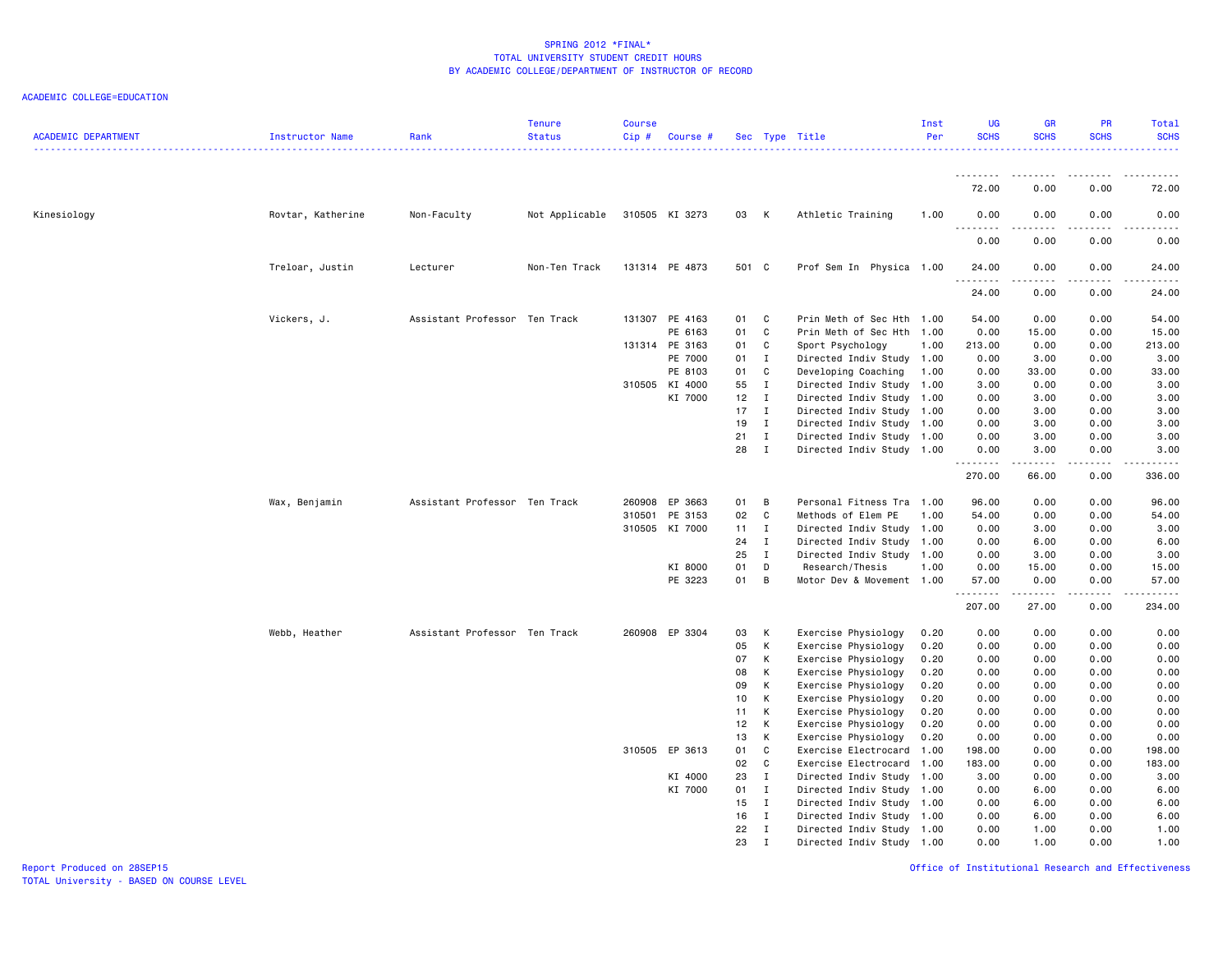| <b>ACADEMIC DEPARTMENT</b> | Instructor Name | Rank                          | <b>Tenure</b><br><b>Status</b> | <b>Course</b><br>Cip# | Course #       |              |    | Sec Type Title            | Inst<br>Per | <b>UG</b><br><b>SCHS</b> | <b>GR</b><br><b>SCHS</b> | <b>PR</b><br><b>SCHS</b> | Total<br><b>SCHS</b><br>. |
|----------------------------|-----------------|-------------------------------|--------------------------------|-----------------------|----------------|--------------|----|---------------------------|-------------|--------------------------|--------------------------|--------------------------|---------------------------|
| Kinesiology                | Webb, Heather   | Assistant Professor Ten Track |                                |                       | 310505 KI 7000 | 30 I         |    | Directed Indiv Study 1.00 |             | 0.00                     | 3.00                     | 0.00                     | 3.00                      |
|                            |                 |                               |                                |                       |                | $32 \quad I$ |    | Directed Indiv Study 1.00 |             | 0.00                     | 6.00                     | 0.00                     | 6.00                      |
|                            |                 |                               |                                |                       |                |              |    |                           |             | --------<br>384.00       | 29.00                    | 0.00                     | 413.00                    |
|                            | Wilbert, Gary   | Grad Teach Assist             | Not Applicable                 |                       | 260908 EP 3304 | 03           | K  | Exercise Physiology       | 0.80        | 0.00                     | 0.00                     | 0.00                     | 0.00                      |
|                            |                 |                               |                                |                       |                | 07           | K  | Exercise Physiology       | 0.80        | 0.00                     | 0.00                     | 0.00                     | 0.00                      |
|                            |                 |                               |                                |                       | 310505 KI 2213 | 01           | C. | Emergency Health Car 0.80 |             | 62.40<br>--------        | 0.00                     | 0.00                     | 62.40                     |
|                            |                 |                               |                                |                       |                |              |    |                           |             | 62.40                    | 0.00                     | 0.00                     | 62.40                     |
|                            | Young, Glen     | Instructor                    | Non-Ten Track                  |                       | 120204 PE 3033 | 01 C         |    | Basket/Football Offi 1.00 |             | 132.00                   | 0.00                     | 0.00                     | 132.00                    |
|                            |                 |                               |                                |                       | 310501 PE 1202 | 02 C         |    | Teaching Team Sports 1.00 |             | 42.00                    | 0.00                     | 0.00                     | 42.00                     |
|                            |                 |                               |                                |                       | 310504 PE 2043 | 01 C         |    | Intro to Sports Stud 1.00 |             | 231.00                   | 0.00                     | 0.00                     | 231.00                    |
|                            |                 |                               |                                |                       | 310505 KI 4000 | 48 I         |    | Directed Indiv Study 1.00 |             | 3.00                     | 0.00                     | 0.00                     | 3.00                      |
|                            |                 |                               |                                |                       | 310506 PE 3422 | 01 C         |    | Coach Football            | 1.00        | 136.00                   | 0.00                     | 0.00                     | 136.00                    |
|                            |                 |                               |                                |                       | PE 3432        | 01 C         |    | Coach Basketball          | 1.00        | 114.00<br>.              | 0.00<br>- - - - -        | 0.00<br>$- - - -$        | 114.00<br>------          |
|                            |                 |                               |                                |                       |                |              |    |                           |             | 658.00                   | 0.00                     | 0.00                     | 658.00                    |
|                            | Zukin, Kathrine | Non-Faculty                   | Not Applicable                 |                       | 310505 KI 3273 | 04 K         |    | Athletic Training         | 1.00        | 0.00                     | 0.00                     | 0.00                     | 0.00                      |
|                            |                 |                               |                                |                       |                |              |    |                           |             | $- - -$<br>0.00          | 0.00                     | 0.00                     | 0.00                      |
|                            |                 |                               |                                |                       |                |              |    |                           |             | ========                 | ========                 | ========                 | ==========                |
| Kinesiology                |                 |                               |                                |                       |                |              |    |                           |             | 8501.00                  | 460.00                   | 0.00                     | 8961.00                   |
|                            |                 |                               |                                |                       |                |              |    |                           |             | ========                 | --------- --------       |                          | ==========                |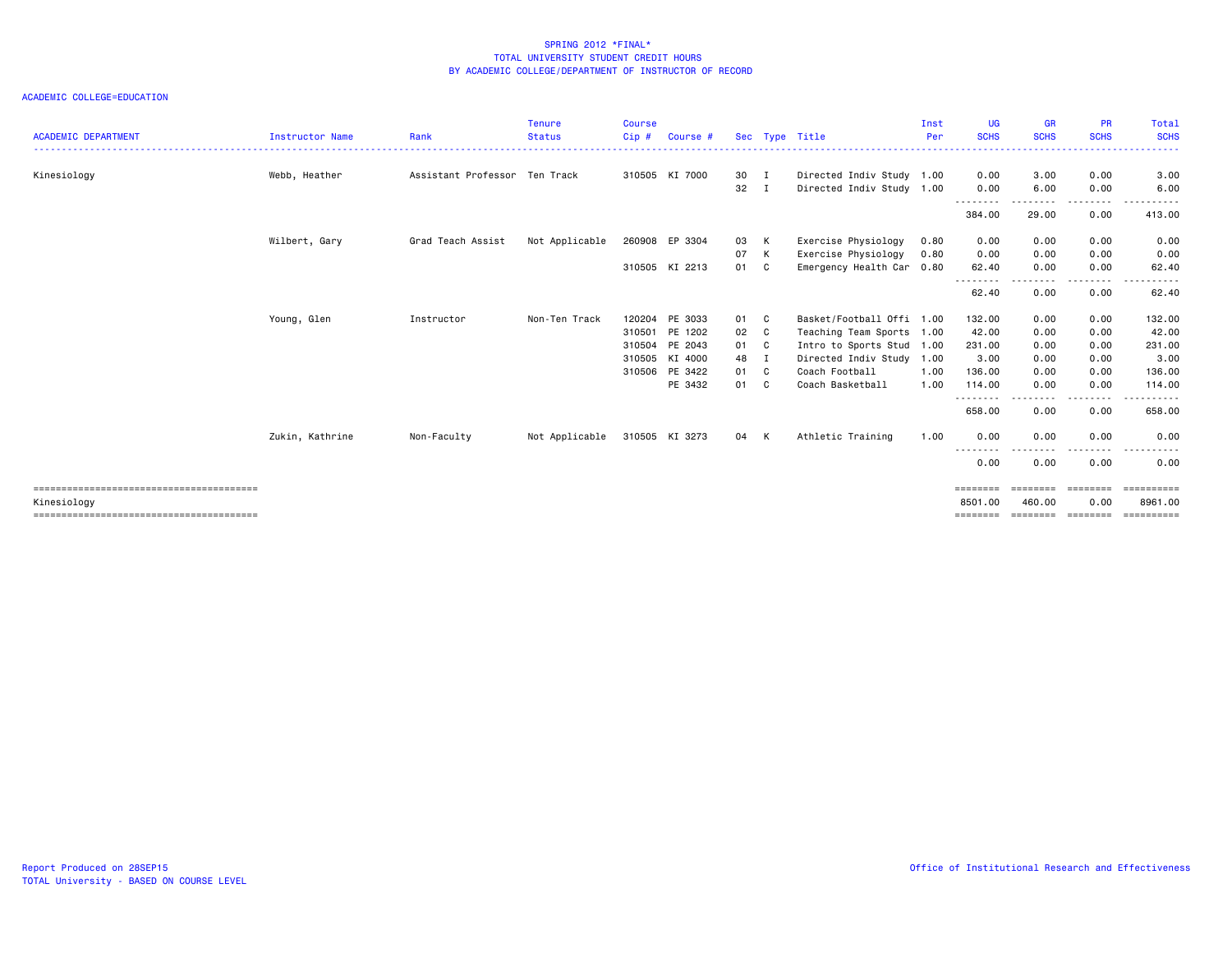| <b>ACADEMIC DEPARTMENT</b> | Instructor Name     | Rank                              | <b>Tenure</b><br><b>Status</b> | <b>Course</b><br>Cip# | Course #        |       |                | Sec Type Title            | Inst<br>Per | UG<br><b>SCHS</b> | <b>GR</b><br><b>SCHS</b> | <b>PR</b><br><b>SCHS</b> | Total<br><b>SCHS</b><br>.                                                                                                      |
|----------------------------|---------------------|-----------------------------------|--------------------------------|-----------------------|-----------------|-------|----------------|---------------------------|-------------|-------------------|--------------------------|--------------------------|--------------------------------------------------------------------------------------------------------------------------------|
| Leadership & Foundations   | Blackbourn, Richard | Non-Faculty                       | Tenured                        |                       | 131299 EDF 4990 | 01 C  |                | Special Topic In EDF 1.00 |             | 12.00<br>.        | 0.00<br>.                | 0.00<br>$   -$           | 12.00<br>.                                                                                                                     |
|                            |                     |                                   |                                |                       |                 |       |                |                           |             | 12.00             | 0.00                     | 0.00                     | 12.00                                                                                                                          |
|                            | Blendinger, Jack    | Professor                         | Tenured                        |                       | 130401 EDL 7000 | 01 I  |                | Directed Indiv Study 1.00 |             | 0.00              | 3.00                     | 0.00                     | 3.00                                                                                                                           |
|                            |                     |                                   |                                |                       |                 | 02    | $\mathbf{I}$   | Directed Indiv Study 1.00 |             | 0.00              | 3.00                     | 0.00                     | 3.00                                                                                                                           |
|                            |                     |                                   |                                |                       |                 | 03    | $\mathbf{I}$   | Directed Indiv Study 1.00 |             | 0.00              | 3.00                     | 0.00                     | 3.00                                                                                                                           |
|                            |                     |                                   |                                |                       |                 | 04    | $\blacksquare$ | Directed Indiv Study 1.00 |             | 0.00              | 3.00                     | 0.00                     | 3.00                                                                                                                           |
|                            |                     |                                   |                                |                       |                 | 07    | $\mathbf{I}$   | Directed Indiv Study 1.00 |             | 0.00              | 3.00                     | 0.00                     | 3.00                                                                                                                           |
|                            |                     |                                   |                                |                       | EDL 8173        | 01    | $\mathbf{C}$   | Lgl & Ethcl Persptvs 1.00 |             | 0.00              | 36.00                    | 0.00                     | 36.00                                                                                                                          |
|                            |                     |                                   |                                |                       | 231101 EDF 3413 | 03    | B              | Writing For Thinking 1.00 |             | 54.00             | 0.00                     | 0.00                     | 54.00                                                                                                                          |
|                            |                     |                                   |                                |                       |                 | 04    | B              | Writing For Thinking 1.00 |             | 66.00<br>.        | 0.00<br>$\frac{1}{2}$    | 0.00<br>.                | 66.00<br>$\begin{array}{cccccccccc} \bullet & \bullet & \bullet & \bullet & \bullet & \bullet & \bullet & \bullet \end{array}$ |
|                            |                     |                                   |                                |                       |                 |       |                |                           |             | 120.00            | 51.00                    | 0.00                     | 171.00                                                                                                                         |
|                            | Boggan, Matthew     | Associate Professor Ten Track     |                                |                       | 130401 EDL 8233 | 201 H |                | Intern III: Inst App 1.00 |             | 0.00              | 36.00                    | 0.00                     | 36.00                                                                                                                          |
|                            |                     |                                   |                                |                       |                 |       |                |                           |             | .<br>0.00         | .<br>36.00               | .<br>0.00                | .<br>36.00                                                                                                                     |
|                            | Bowen, Marilyn      | Research Assoc Prof Non-Ten Track |                                |                       | 450101 EDF 3333 | 501 C |                | Social Foundation Ed 1.00 |             | 60.00             | 0.00                     | 0.00                     | 60.00                                                                                                                          |
|                            |                     |                                   |                                |                       |                 |       |                |                           |             | .<br>60.00        | .<br>0.00                | .<br>0.00                | المتمامين<br>60.00                                                                                                             |
|                            |                     |                                   |                                |                       |                 |       |                |                           |             |                   |                          |                          |                                                                                                                                |
|                            | Brocato, Donna      | Associate Professor Tenured       |                                |                       | 130101 EDF 4243 | 04 C  |                | Plan for Diverse Lea 1.00 |             | 30.00             | 0.00                     | 0.00                     | 30.00                                                                                                                          |
|                            |                     |                                   |                                |                       | 130401 EDA 9000 | 01 D  |                | Research / Diss           | 1.00        | 0.00              | 12.00                    | 0.00                     | 12.00                                                                                                                          |
|                            |                     |                                   |                                |                       | 130407 CCL 9000 | 508 D |                | Diss./Dissertation R 1.00 |             | 0.00<br>--------  | 1.00<br>.                | 0.00<br>.                | 1.00<br>.                                                                                                                      |
|                            |                     |                                   |                                |                       |                 |       |                |                           |             | 30.00             | 13.00                    | 0.00                     | 43.00                                                                                                                          |
|                            | Coats, Linda        | Associate Professor Tenured       |                                |                       | 130101 EDF 8353 | 01 C  |                | Prin Of Cur Devel         | 1.00        | 0.00              | 30.00                    | 0.00                     | 30.00                                                                                                                          |
|                            |                     |                                   |                                |                       |                 | 02    | $\overline{c}$ | Prin Of Cur Devel         | 1.00        | 0.00              | 30.00                    | 0.00                     | 30.00                                                                                                                          |
|                            |                     |                                   |                                |                       | 130401 EDA 9000 | 02 D  |                | Research / Diss           | 1.00        | 0.00              | 3.00                     | 0.00                     | 3.00                                                                                                                           |
|                            |                     |                                   |                                |                       | 130407 CCL 9000 | 504 D |                | Diss./Dissertation R 1.00 |             | 0.00<br>.         | 12.00<br>.               | 0.00<br>.                | 12.00<br>.                                                                                                                     |
|                            |                     |                                   |                                |                       |                 |       |                |                           |             | 0.00              | 75.00                    | 0.00                     | 75.00                                                                                                                          |
|                            | Cottrell, William   | Non-Faculty                       | Not Applicable                 |                       | 450701 GR 4233  | 01 C  |                | Geog Of Asia              | 1.00        | 57.00             | 0.00                     | 0.00                     | 57.00                                                                                                                          |
|                            |                     |                                   |                                |                       | GR 6233         | 01 C  |                | Geog Of Asia              | 1.00        | 0.00              | 9.00                     | 0.00                     | 9.00                                                                                                                           |
|                            |                     |                                   |                                |                       |                 |       |                |                           |             | --------<br>57.00 | -----<br>9.00            | .<br>0.00                | .<br>66.00                                                                                                                     |
|                            |                     |                                   |                                |                       |                 |       |                |                           |             |                   |                          |                          | 9.00                                                                                                                           |
|                            | Davis, James        | Associate Professor Tenured       |                                | 130401                | EDA 8190        | 501 S |                | Wkshp Ed Adm & Super 1.00 |             | 0.00              | 9.00                     | 0.00                     |                                                                                                                                |
|                            |                     |                                   |                                |                       | 130407 CCL 8223 | 501 E |                | Intern Work Ed Leade 1.00 |             | 0.00              | 6.00                     | 0.00                     | 6.00                                                                                                                           |
|                            |                     |                                   |                                |                       | CCL 8243        | 501 E |                | Intern Comm College       | 1.00        | 0.00              | 21.00                    | 0.00                     | 21.00                                                                                                                          |
|                            |                     |                                   |                                |                       | CCL 9000        | 501 D |                | Diss./Dissertation R 1.00 |             | 0.00              | 58.00                    | 0.00                     | 58.00                                                                                                                          |
|                            |                     |                                   |                                |                       | EDA 8323        | 501 C |                | Ed Facilities Design 1.00 |             | 0.00<br><u>.</u>  | 27.00<br>.               | 0.00<br>.                | 27.00<br>.                                                                                                                     |
|                            |                     |                                   |                                |                       |                 |       |                |                           |             | 0.00              | 121.00                   | 0.00                     | 121.00                                                                                                                         |
|                            | Davis, Kathleen     | Lecturer                          | Non-Ten Track                  |                       | 130407 CCL 8113 | 501 C |                | Comm Col Hist/Philos 1.00 |             | 0.00              | 33.00                    | 0.00                     | 33.00                                                                                                                          |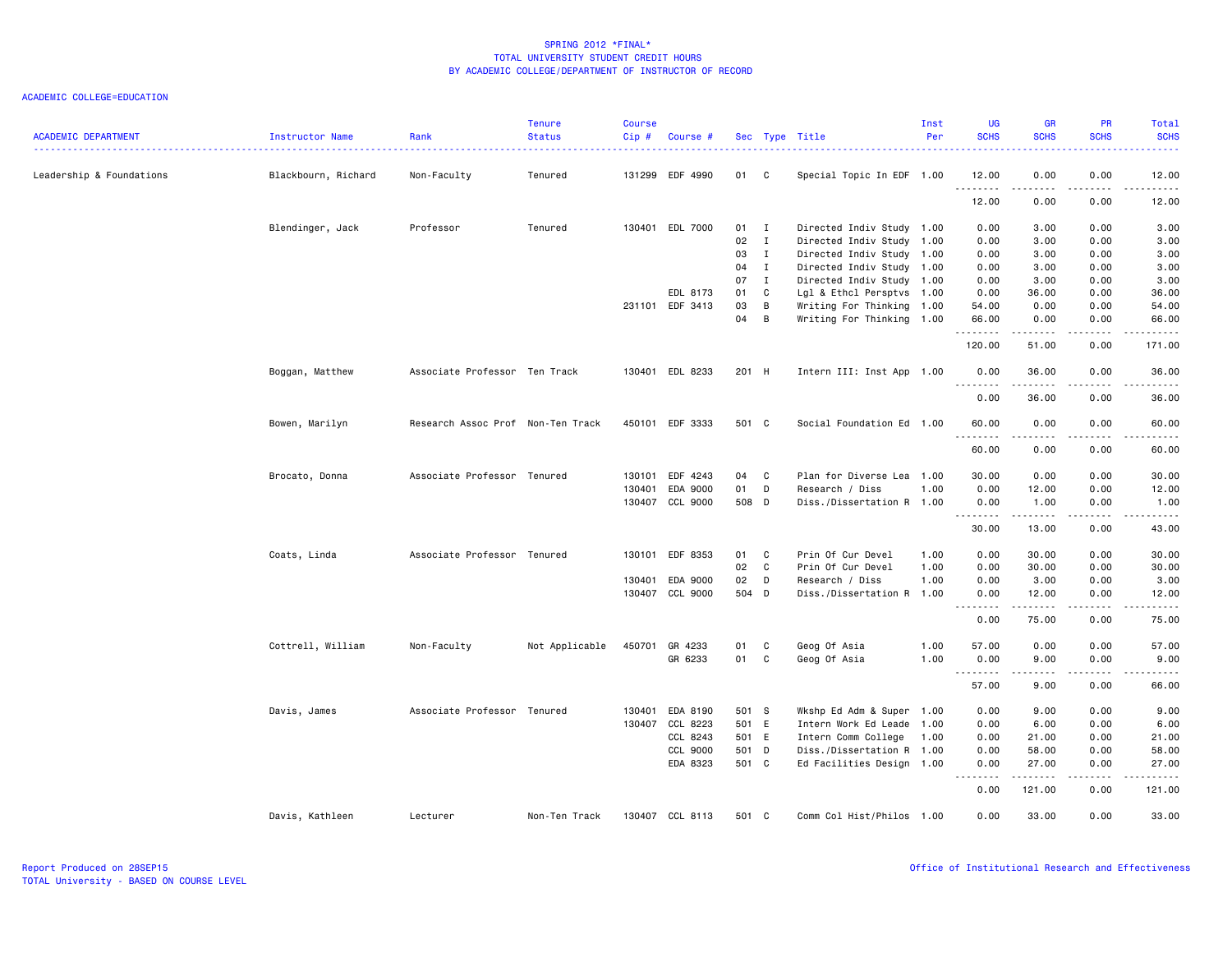| <b>ACADEMIC DEPARTMENT</b> | Instructor Name       | Rank                              | <b>Tenure</b><br><b>Status</b> | <b>Course</b><br>Cip# | Course #        |       |                | Sec Type Title            | Inst<br>Per | <b>UG</b><br><b>SCHS</b> | <b>GR</b><br><b>SCHS</b> | PR<br><b>SCHS</b> | Total<br><b>SCHS</b> |
|----------------------------|-----------------------|-----------------------------------|--------------------------------|-----------------------|-----------------|-------|----------------|---------------------------|-------------|--------------------------|--------------------------|-------------------|----------------------|
|                            |                       |                                   |                                |                       |                 |       |                |                           |             | .                        | -------                  | . <b>.</b>        | $    -$              |
|                            |                       |                                   |                                |                       |                 |       |                |                           |             | 0.00                     | 33.00                    | 0.00              | 33.00                |
| Leadership & Foundations   | Derby, Christy        | Lecturer                          | Non-Ten Track                  |                       | 450101 EDF 3333 | 02    | C              | Social Foundation Ed 1.00 |             | 87.00                    | 0.00                     | 0.00              | 87.00                |
|                            |                       |                                   |                                |                       |                 | 03    | C              | Social Foundation Ed 1.00 |             | 87.00<br>--------        | 0.00<br>.                | 0.00<br>.         | 87.00<br>.           |
|                            |                       |                                   |                                |                       |                 |       |                |                           |             | 174.00                   | 0.00                     | 0.00              | 174.00               |
|                            | Hare, Rufus           | Professor                         | Tenured                        | 130101                | EDF 7000        | 02    | $\blacksquare$ | Directed Indiv Study      | 1.00        | 0.00                     | 3.00                     | 0.00              | 3.00                 |
|                            |                       |                                   |                                | 130401                | EDA 9000        | 03    | D              | Research / Diss           | 1.00        | 0.00                     | 42.00                    | 0.00              | 42.00                |
|                            |                       |                                   |                                |                       | 131202 EDE 9000 | 06    | D              | Research / Diss           | 1.00        | 0.00                     | 6.00                     | 0.00              | 6.00                 |
|                            |                       |                                   |                                | 131205                | EDS 9000        | 04    | D              | Research / Diss           | 1.00        | 0.00                     | 9.00                     | 0.00              | 9.00                 |
|                            |                       |                                   |                                | 131319                | TKT 9000        | 10    | D              | Research / Diss           | 1.00        | 0.00                     | 1.00                     | 0.00              | 1.00                 |
|                            |                       |                                   |                                | 450801                | EDF 8393        | 01    | C              | Hist Of Ed In Us          | 1.00        | 0.00<br>.                | 24.00<br>.               | 0.00<br>.         | 24.00<br>المتمامين   |
|                            |                       |                                   |                                |                       |                 |       |                |                           |             | 0.00                     | 85.00                    | 0.00              | 85.00                |
|                            | King, Stephanie       | Assistant Professor Ten Track     |                                |                       | 130407 CCL 8143 | 501 C |                | Program Planning and 1.00 |             | 0.00                     | 48.00                    | 0.00              | 48.00                |
|                            |                       |                                   |                                |                       | CCL 8313        | 501 C |                | Comm Coll Instrl Ass 1.00 |             | 0.00                     | 48.00                    | 0.00              | 48.00                |
|                            |                       |                                   |                                |                       | CCL 9000        | 503 D |                | Diss./Dissertation R 1.00 |             | 0.00<br>.                | 4.00<br>.                | 0.00<br>د د د د   | 4.00<br>.            |
|                            |                       |                                   |                                |                       |                 |       |                |                           |             | 0.00                     | 100.00                   | 0.00              | 100.00               |
|                            | Larabee, Michelle     | Lecturer                          | Non-Ten Track                  |                       | 131203 EDS 8243 | 201 C |                | Adv. Plan Manage Lea 1.00 |             | 0.00                     | 66.00                    | 0.00              | 66.00                |
|                            |                       |                                   |                                |                       |                 |       |                |                           |             | 0.00                     | 66.00                    | 0.00              | $- - - - -$<br>66.00 |
|                            | Larabee, Terry        | Lecturer                          | Non-Ten Track                  |                       | 429999 EDX 3213 | 201 C |                | Psy of Excep Chld & 1.00  |             | 129.00                   | 0.00                     | 0.00              | 129.00               |
|                            |                       |                                   |                                |                       |                 |       |                |                           |             |                          |                          | - - - -           | .                    |
|                            |                       |                                   |                                |                       |                 |       |                |                           |             | 129.00                   | 0.00                     | 0.00              | 129.00               |
|                            | Long, Cheryl          | Research Assist Pro Non-Ten Track |                                |                       | 131202 EDF 3423 | 02    | C              | Exploring Diversity       | 1.00        | 84.00<br>.               | 0.00<br>.                | 0.00<br>.         | 84.00<br>.           |
|                            |                       |                                   |                                |                       |                 |       |                |                           |             | 84.00                    | 0.00                     | 0.00              | 84.00                |
|                            | McReynolds, Ritalaine | Instructor                        | Non-Ten Track                  |                       | 131315 LSK 1023 | 03    | C              | Col Read/Study Skill 1.00 |             | 81.00                    | 0.00                     | 0.00              | 81.00                |
|                            |                       |                                   |                                |                       |                 | 04    | C              | Col Read/Study Skill 1.00 |             | 81.00                    | 0.00                     | 0.00              | 81.00                |
|                            |                       |                                   |                                |                       | LSK 2013        | 01    | $\mathbf c$    | Speed Reading             | 1.00        | 96.00                    | 0.00                     | 0.00              | 96.00                |
|                            |                       |                                   |                                |                       |                 | 02    | C              | Speed Reading             | 1.00        | 99.00<br><u>.</u>        | 0.00<br>.                | 0.00<br>.         | 99.00<br>.           |
|                            |                       |                                   |                                |                       |                 |       |                |                           |             | 357.00                   | 0.00                     | 0.00              | 357.00               |
|                            | Miller, Judith        | Lecturer                          | Non-Ten Track                  |                       | 130401 EDL 8173 | 201 C |                | Lgl & Ethcl Persptvs 1.00 |             | 0.00                     | 42.00                    | 0.00              | 42.00                |
|                            |                       |                                   |                                |                       | <b>TKT 8753</b> | 201 C |                | Tech Issues School A 1.00 |             | 0.00                     | 36.00                    | 0.00              | 36.00                |
|                            |                       |                                   |                                |                       |                 |       |                |                           |             | .<br>0.00                | .<br>78.00               | .<br>0.00         | ------<br>78.00      |
|                            | Miller, Marylyn       | Lecturer                          | Non-Ten Track                  |                       | 231101 EDF 3413 | 01    | В              | Writing For Thinking 1.00 |             | 90.00                    | 0.00                     | 0.00              | 90.00                |
|                            |                       |                                   |                                |                       |                 | 02    | B              | Writing For Thinking 1.00 |             | 102.00                   | 0.00                     | 0.00              | 102.00               |
|                            |                       |                                   |                                |                       |                 |       |                |                           |             | .<br>192.00              | 0.00                     | 0.00              | 192.00               |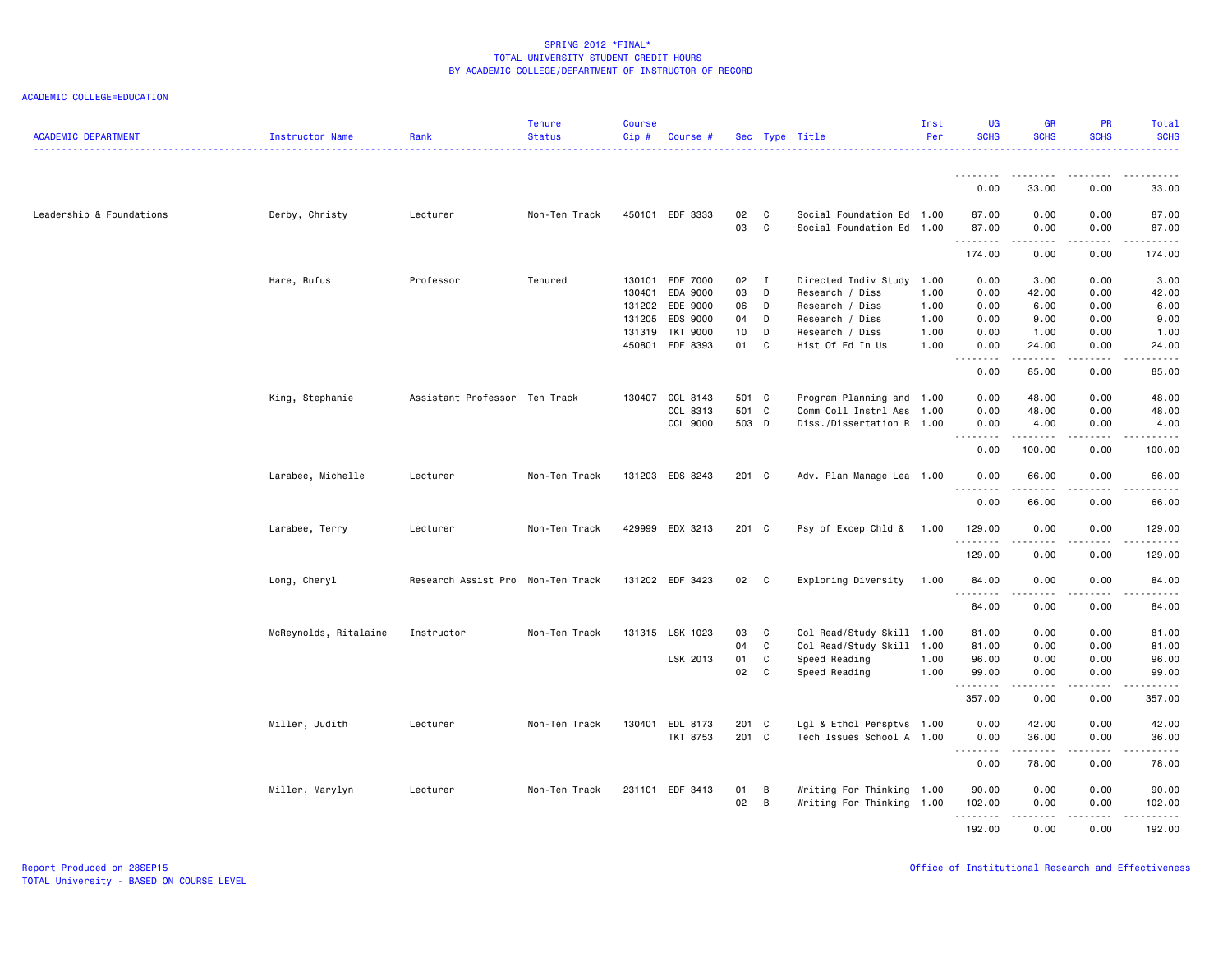| <b>ACADEMIC DEPARTMENT</b> | Instructor Name      | Rank                          | <b>Tenure</b><br><b>Status</b> | <b>Course</b><br>Cip# | Course #        |          |                | Sec Type Title                                         | Inst<br>Per | <b>UG</b><br><b>SCHS</b> | <b>GR</b><br><b>SCHS</b>                                                                                                                                      | PR<br><b>SCHS</b> | Total<br><b>SCHS</b><br>والمستبدات |
|----------------------------|----------------------|-------------------------------|--------------------------------|-----------------------|-----------------|----------|----------------|--------------------------------------------------------|-------------|--------------------------|---------------------------------------------------------------------------------------------------------------------------------------------------------------|-------------------|------------------------------------|
| Leadership & Foundations   | Prince, Debra        | Associate Professor Tenured   |                                | 130401                | EDA 9000        | 04       | D              | Research / Diss                                        | 1.00        | 0.00                     | 31.00                                                                                                                                                         | 0.00              | 31.00                              |
|                            |                      |                               |                                | 130407                | CCL 9000        | 505 D    |                | Diss./Dissertation R 1.00                              |             | 0.00                     | 15.00                                                                                                                                                         | 0.00              | 15.00                              |
|                            |                      |                               |                                | 130601                | EDF 8363        | 02       | C <sub>1</sub> | Func & Met Res In Ed 1.00                              |             | 0.00                     | 33.00                                                                                                                                                         | 0.00              | 33.00                              |
|                            |                      |                               |                                | 130603                | EDF 9373        | 503 C    |                | Ed Res Design                                          | 1.00        | 0.00                     | 30.00                                                                                                                                                         | 0.00              | 30.00                              |
|                            |                      |                               |                                | 450101                | EDF 3333        | 01<br>05 | C<br>C         | Social Foundation Ed 1.00<br>Social Foundation Ed 1.00 |             | 87.00<br>84.00           | 0.00<br>0.00                                                                                                                                                  | 0.00<br>0.00      | 87.00<br>84.00                     |
|                            |                      |                               |                                |                       |                 |          |                |                                                        |             | <u>.</u><br>171.00       | 1.1.1.1.1.1<br>109.00                                                                                                                                         | .<br>0.00         | .<br>280.00                        |
|                            | Sampsell, Jacquelyn  | Lecturer                      | Non-Ten Track                  |                       | 130601 EDF 8363 | 201 C    |                | Func & Met Res In Ed 1.00                              |             | 0.00                     | 39.00                                                                                                                                                         | 0.00              | 39.00                              |
|                            |                      |                               |                                |                       |                 |          |                |                                                        |             | .<br>0.00                | .<br>39.00                                                                                                                                                    | د د د د<br>0.00   | .<br>39.00                         |
|                            | Sewell, Beth         | Lecturer                      | Non-Ten Track                  |                       | 450101 EDF 3333 | 08       | $\mathbf{C}$   | Social Foundation Ed 1.00                              |             | 48.00                    | 0.00                                                                                                                                                          | 0.00              | 48.00                              |
|                            |                      |                               |                                |                       |                 |          |                |                                                        |             | 48.00                    | 0.00                                                                                                                                                          | 0.00              | .<br>48.00                         |
|                            | Stumpf, Arthur       | Associate Professor Tenured   |                                |                       | 130401 EDA 8353 | 501 C    |                | Apli Theory Educ Adm 1.00                              |             | 0.00                     | 36.00                                                                                                                                                         | 0.00              | 36.00                              |
|                            |                      |                               |                                |                       | EDA 8383        | 501 C    |                | Ethical Dec In Ed                                      | 1.00        | 0.00                     | 30.00                                                                                                                                                         | 0.00              | 30.00                              |
|                            |                      |                               |                                |                       | 130407 CCL 9000 | 502 D    |                | Diss./Dissertation R 1.00                              |             | 0.00                     | 25.00                                                                                                                                                         | 0.00              | 25.00                              |
|                            |                      |                               |                                |                       |                 |          |                |                                                        |             | .<br>0.00                | المتمالين<br>91.00                                                                                                                                            | .<br>0.00         | .<br>91.00                         |
|                            | Tabereaux, Charlotte | Non-Faculty                   | Not Applicable                 |                       | 131205 EDS 3411 | 201 E    |                | Prac In Secondary Ed 1.00                              |             | 4.00                     | 0.00                                                                                                                                                          | 0.00              | 4.00                               |
|                            |                      |                               |                                |                       | EDS 8663        | 201 C    |                | Improving Instructio 1.00                              |             | 0.00                     | 3.00                                                                                                                                                          | 0.00              | 3.00                               |
|                            |                      |                               |                                |                       | 131305 EDS 4673 | 201 C    |                | Method Teach Lang Ar 1.00                              |             | 12.00<br>.               | 0.00<br>.                                                                                                                                                     | 0.00<br>.         | 12.00<br>المتمامين                 |
|                            |                      |                               |                                |                       |                 |          |                |                                                        |             | 16.00                    | 3.00                                                                                                                                                          | 0.00              | 19.00                              |
|                            | Taggart, Amanda      | Assistant Professor Ten Track |                                |                       | 130401 EDA 8223 | 01       | - S            | Seminar In Adm                                         | 1.00        | 0.00                     | 9.00                                                                                                                                                          | 0.00              | 9.00                               |
|                            |                      |                               |                                |                       | EDL 8233        | 02       | H              | Intern III: Inst App                                   | 1.00        | 0.00                     | 36.00                                                                                                                                                         | 0.00              | 36.00                              |
|                            |                      |                               |                                |                       |                 |          |                |                                                        |             | <u>.</u><br>0.00         | $\frac{1}{2} \left( \frac{1}{2} \right) \left( \frac{1}{2} \right) \left( \frac{1}{2} \right) \left( \frac{1}{2} \right) \left( \frac{1}{2} \right)$<br>45.00 | .<br>0.00         | $- - - - -$<br>45.00               |
|                            | Wallin, Patsy        | Assistant Professor Ten Track |                                |                       | 130401 EDL 7000 | 201 I    |                | Directed Indiv Study 1.00                              |             | 0.00                     | 3.00                                                                                                                                                          | 0.00              | 3.00                               |
|                            |                      |                               |                                |                       |                 | 202 I    |                | Directed Indiv Study 1.00                              |             | 0.00                     | 3.00                                                                                                                                                          | 0.00              | 3.00                               |
|                            |                      |                               |                                |                       |                 | 203 I    |                | Directed Indiv Study 1.00                              |             | 0.00                     | 3.00                                                                                                                                                          | 0.00              | 3.00                               |
|                            |                      |                               |                                |                       |                 | 204 I    |                | Directed Indiv Study 1.00                              |             | 0.00                     | 3.00                                                                                                                                                          | 0.00              | 3.00                               |
|                            |                      |                               |                                |                       |                 | 205 I    |                | Directed Indiv Study 1.00                              |             | 0.00                     | 3.00                                                                                                                                                          | 0.00              | 3.00                               |
|                            |                      |                               |                                |                       |                 | 206 I    |                | Directed Indiv Study 1.00                              |             | 0.00                     | 3.00                                                                                                                                                          | 0.00              | 3.00                               |
|                            |                      |                               |                                |                       | 131205 EDS 4873 | 201 C    |                | Managing Secondary C 1.00                              |             | 21.00<br>.               | 0.00<br>$\frac{1}{2} \left( \frac{1}{2} \right) \left( \frac{1}{2} \right) \left( \frac{1}{2} \right) \left( \frac{1}{2} \right) \left( \frac{1}{2} \right)$  | 0.00<br>.         | 21.00<br>-----                     |
|                            |                      |                               |                                |                       |                 |          |                |                                                        |             | 21.00                    | 18.00                                                                                                                                                         | 0.00              | 39.00                              |
|                            | Williams, Frankie    | Associate Professor Tenured   |                                |                       | 130401 EDA 8210 | 01       | E              | Intern In Sup & Adm                                    | 1.00        | 0.00                     | 3.00                                                                                                                                                          | 0.00              | 3.00                               |
|                            |                      |                               |                                |                       | EDA 9000        | 05       | D              | Research / Diss                                        | 1.00        | 0.00                     | 12.00                                                                                                                                                         | 0.00              | 12.00                              |
|                            |                      |                               |                                |                       | 130407 CCL 9000 | 506 D    |                | Diss./Dissertation R 1.00                              |             | 0.00<br><u>.</u>         | 8.00<br>2.2.2.2.2.2                                                                                                                                           | 0.00<br>.         | 8.00<br>$    -$                    |
|                            |                      |                               |                                |                       |                 |          |                |                                                        |             | 0.00                     | 23.00                                                                                                                                                         | 0.00              | 23.00                              |
|                            | Willis, Chris        | Assistant Professor Ten Track |                                |                       | 130401 EDA 8283 | 01       | C              | Educ Leadership                                        | 1.00        | 0.00                     | 24.00                                                                                                                                                         | 0.00              | 24.00                              |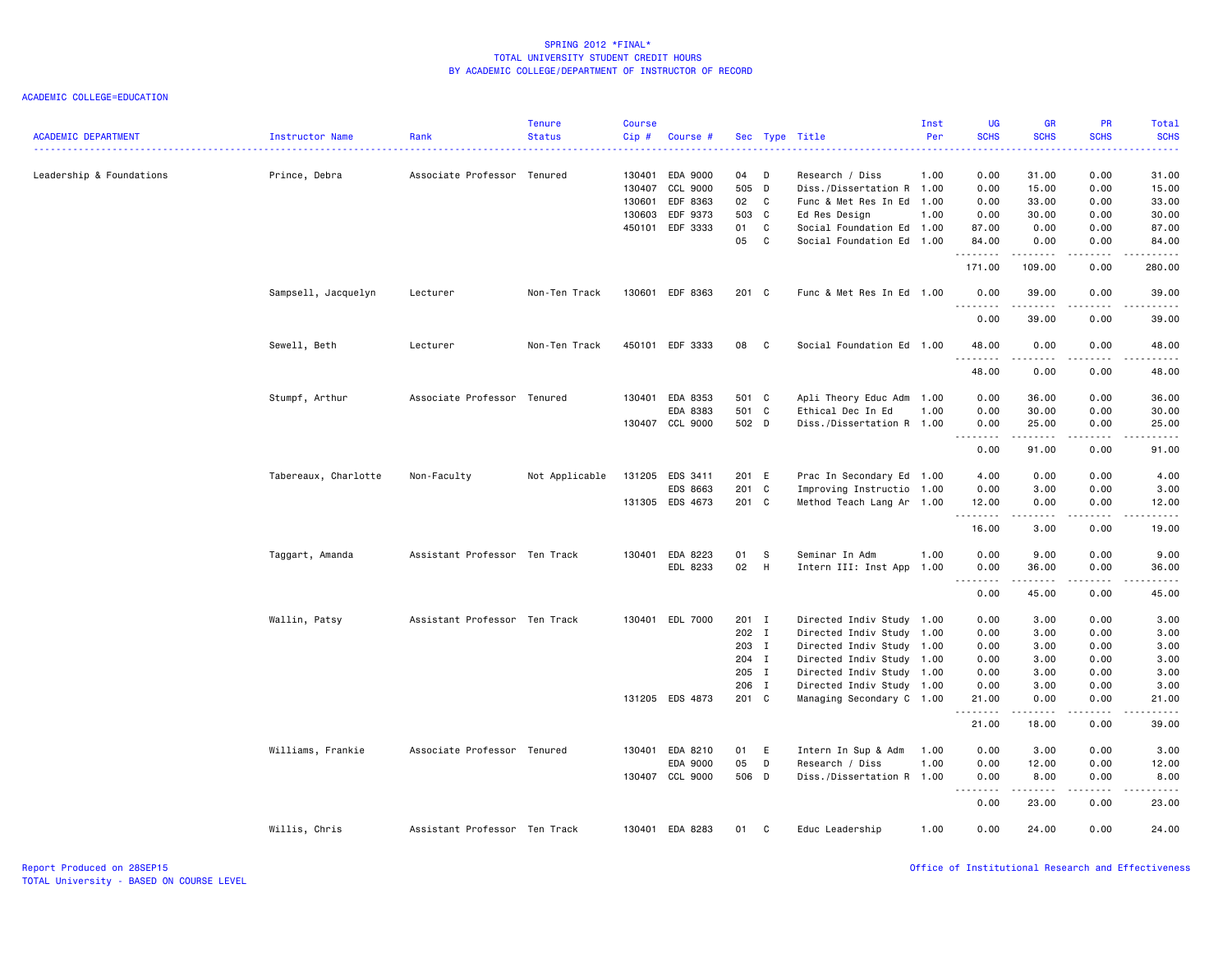| <b>ACADEMIC DEPARTMENT</b> | Instructor Name | Rank      | Tenure<br>Status | Course<br>Cip # | Course #        |      |      | Sec Type Title      | Inst<br>Per | <b>UG</b><br><b>SCHS</b> | <b>GR</b><br><b>SCHS</b> | <b>PR</b><br><b>SCHS</b> | Total<br><b>SCHS</b> |
|----------------------------|-----------------|-----------|------------------|-----------------|-----------------|------|------|---------------------|-------------|--------------------------|--------------------------|--------------------------|----------------------|
|                            |                 |           |                  |                 |                 |      |      |                     |             |                          |                          |                          |                      |
|                            |                 |           |                  |                 |                 |      |      |                     |             | 0.00                     | 24.00                    | 0.00                     | 24.00                |
| Leadership & Foundations   | Xu, Jianzhong   | Professor | Tenured          | 130401          | EDA 9000        | 06 D |      | Research / Diss     | 1.00        | 0.00                     | 18.00                    | 0.00                     | 18.00                |
|                            |                 |           |                  | 130601          | EDF 9473        |      | 01 C | Qual Data Anlys Prs | 1.00        | 0.00                     | 15.00                    | 0.00                     | 15.00                |
|                            |                 |           |                  | 130699          | EDF 9453        | 01 C |      | Intro Qual Research | 1.00        | 0.00                     | 30.00                    | 0.00                     | 30.00                |
|                            |                 |           |                  |                 | 131205 EDS 9000 | 07 D |      | Research / Diss     | 1.00        | 0.00                     | 8.00                     | 0.00                     | 8,00                 |
|                            |                 |           |                  |                 |                 |      |      |                     |             | ---------                | .                        | .                        | .                    |
|                            |                 |           |                  |                 |                 |      |      |                     |             | 0.00                     | 71.00                    | 0.00                     | 71.00                |
|                            |                 |           |                  |                 |                 |      |      |                     |             |                          |                          |                          |                      |
|                            |                 |           |                  |                 |                 |      |      |                     |             | ========                 | $=$ = = = = = = =        | ========                 | -----------          |
| Leadership & Foundations   |                 |           |                  |                 |                 |      |      |                     |             | 1471.00                  | 1090.00                  | 0.00                     | 2561.00              |
|                            |                 |           |                  |                 |                 |      |      |                     |             | $=$ = = = = = = =        | $=$ = = = = = = =        | ========                 | ==========           |
|                            |                 |           |                  |                 |                 |      |      |                     |             |                          |                          |                          |                      |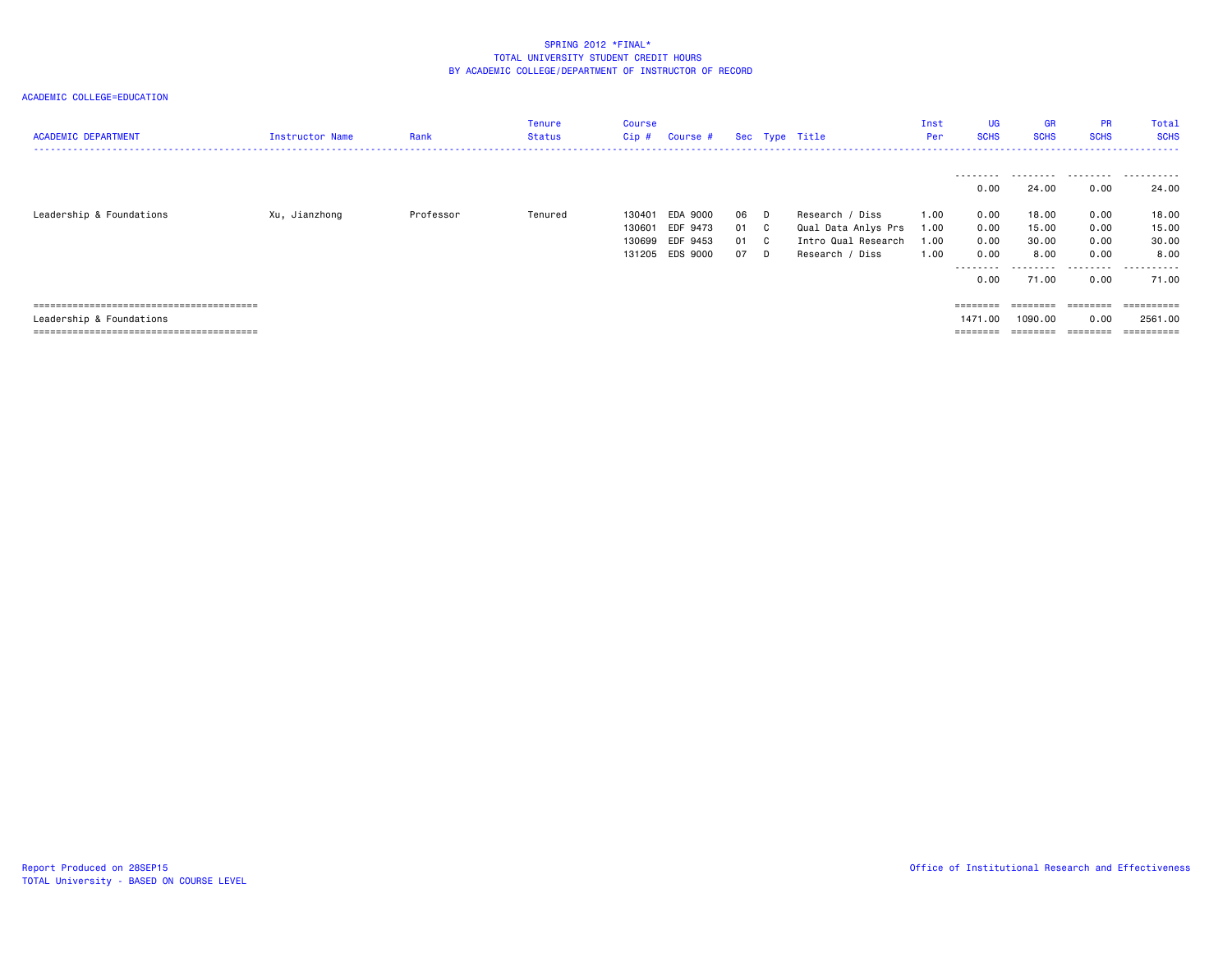### ACADEMIC COLLEGE=EDUCATION

| <b>ACADEMIC DEPARTMENT</b><br>Instructor Name | Rank                          | <b>Tenure</b><br><b>Status</b> | <b>Course</b><br>$Cip$ # | Course #                   |             | Sec Type Title |                                               | Inst<br>Per  | <b>UG</b><br><b>SCHS</b> | <b>GR</b><br><b>SCHS</b>                                                                                                          | PR<br><b>SCHS</b>            | Total<br><b>SCHS</b><br>.          |
|-----------------------------------------------|-------------------------------|--------------------------------|--------------------------|----------------------------|-------------|----------------|-----------------------------------------------|--------------|--------------------------|-----------------------------------------------------------------------------------------------------------------------------------|------------------------------|------------------------------------|
| Music<br>Aarhus, Craig                        | Assistant Professor Ten Track |                                |                          | 500903 MU 2531             | 01<br>02    | E<br>E         | Concert Band<br>Concert Band                  | 1.00<br>1.00 | 50.00<br>37.00           | 0.00<br>0.00                                                                                                                      | 0.00<br>0.00                 | 50.00<br>37.00                     |
|                                               |                               |                                |                          |                            |             |                |                                               |              | .<br>87.00               | 22222<br>0.00                                                                                                                     | .<br>0.00                    | .<br>87.00                         |
| Baker, Jason                                  | Assistant Professor Ten Track |                                |                          | 131312 MU 2551             | 01 E        |                | Percussion Ensemble                           | 1.00         | 11.00                    | 0.00                                                                                                                              | 0.00                         | 11.00                              |
|                                               |                               |                                |                          | MUE 3242                   | 01          | C              | Percussion Class                              | 1.00         | 18.00                    | 0.00                                                                                                                              | 0.00                         | 18.00                              |
|                                               |                               |                                |                          | 500901 MU 2990             | 03          | $\mathsf{L}$   | Special Topic In MU                           | 1.00         | 23.00                    | 0.00                                                                                                                              | 0.00                         | 23.00                              |
|                                               |                               |                                |                          | 500903 MUA 1610            | 01          | E              | Percussion - Non Maj                          | 1.00         | 2.00                     | 0.00                                                                                                                              | 0.00                         | 2.00                               |
|                                               |                               |                                |                          |                            | 02          | E              | Percussion -Majors                            | 1.00         | 9.00                     | 0.00                                                                                                                              | 0.00                         | 9.00                               |
|                                               |                               |                                |                          | MUA 2610                   | 02          | E              | Percussion - Majors                           | 1.00         | 5.00                     | 0.00                                                                                                                              | 0.00                         | 5.00                               |
|                                               |                               |                                |                          | MUA 3610                   | 02          | E              | Percussion - Majors                           | 1.00         | 6.00                     | 0.00                                                                                                                              | 0.00                         | 6.00<br>.                          |
|                                               |                               |                                |                          |                            |             |                |                                               |              | .<br>74.00               | 0.00                                                                                                                              | $\sim$ $\sim$ $\sim$<br>0.00 | 74.00                              |
| Beverly, Oscar                                | Lecturer                      | Non-Ten Track                  |                          | 500903 MUA 1010            | 03          | E              | Piano-Non Majors                              | 1.00         | 7.00<br>.                | 0.00<br>.                                                                                                                         | 0.00<br>.                    | 7.00<br>$- - - - -$                |
|                                               |                               |                                |                          |                            |             |                |                                               |              | 7.00                     | 0.00                                                                                                                              | 0.00                         | 7.00                               |
| Brown, Michael                                | Professor                     | Tenured                        |                          | 500901 MU 1113             | 06          | $\mathbf{C}$   | His & Apprec Of Musi 1.00                     |              | 960.00                   | 0.00                                                                                                                              | 0.00                         | 960.00                             |
|                                               |                               |                                |                          | MU 4000                    | 02          | $\mathbf{I}$   | Directed Indiv Study                          | 1.00         | 1.00                     | 0.00                                                                                                                              | 0.00                         | 1.00                               |
|                                               |                               |                                |                          |                            | 04          | $\mathbf I$    | Directed Indiv Study 1.00                     |              | 1.00                     | 0.00                                                                                                                              | 0.00                         | 1.00                               |
|                                               |                               |                                |                          |                            | 05          | $\mathbf{I}$   | Directed Indiv Study 1.00                     |              | 1.00                     | 0.00                                                                                                                              | 0.00                         | 1.00                               |
|                                               |                               |                                |                          |                            |             |                |                                               |              | .<br>963.00              | .<br>0.00                                                                                                                         | .<br>0.00                    | $\mathbb{Z}$ is a set of<br>963.00 |
|                                               |                               |                                |                          |                            |             |                |                                               |              |                          |                                                                                                                                   |                              |                                    |
| Damm, Robert                                  | Professor                     | Tenured                        | 050201                   | AAS 1103                   | 01          | C              | African American Mus                          | 1.00         | 42.00                    | 0.00                                                                                                                              | 0.00                         | 42.00                              |
|                                               |                               |                                |                          | 131312 MUE 4873            | 01          | S              | Prof Sem Mus Ed                               | 1.00         | 21.00                    | 0.00                                                                                                                              | 0.00                         | 21.00                              |
|                                               |                               |                                |                          | MUE 4886                   | 01          | F              | Stu Teach Music Ed                            | 1.00         | 42.00                    | 0.00                                                                                                                              | 0.00                         | 42.00                              |
|                                               |                               |                                |                          | MUE 4896                   | 01          | $-F$           | Stu Teach Music Ed                            | 1.00         | 42.00                    | 0.00                                                                                                                              | 0.00                         | 42.00                              |
|                                               |                               |                                |                          | 500901 MU 1103             | 01          | C <sub>1</sub> | African-Amer Music                            | 1.00         | 33.00<br>.               | 0.00<br>.                                                                                                                         | 0.00<br>.                    | 33.00<br>.                         |
|                                               |                               |                                |                          |                            |             |                |                                               |              | 180.00                   | 0.00                                                                                                                              | 0.00                         | 180.00                             |
| Dixon, Natalie                                | Non-Faculty                   | Not Applicable                 |                          | 500903 MUA 1050            | 03          | E              | Voice - Non-majors                            | 1.00         | 17.00<br>--------        | 0.00<br>-----                                                                                                                     | 0.00<br>.                    | 17.00<br>.                         |
|                                               |                               |                                |                          |                            |             |                |                                               |              | 17.00                    | 0.00                                                                                                                              | 0.00                         | 17.00                              |
| Edwards-Henry, Jacqueli Professor             |                               | Tenured                        |                          | 500901 MU 3122             | 01          | $\mathsf{L}$   | Funct Skills Piano I 1.00                     |              | 12.00                    | 0.00                                                                                                                              | 0.00                         | 12.00                              |
|                                               |                               |                                |                          | 500903 MUA 1010            | 04          | E              | Piano - Majors                                | 1.00         | 8.00                     | 0.00                                                                                                                              | 0.00                         | 8.00                               |
|                                               |                               |                                |                          | MUA 2010                   | 04          | E              | Piano - Majors                                | 1.00         | 9.00                     | 0.00                                                                                                                              | 0.00                         | 9.00                               |
|                                               |                               |                                |                          | 500907 MU 3121             | 02          | $\mathsf{L}$   | Piano Class                                   | 1.00         | 3.00                     | 0.00                                                                                                                              | 0.00                         | 3.00                               |
|                                               |                               |                                |                          |                            |             |                |                                               |              | .                        | .                                                                                                                                 | .                            | 22222                              |
|                                               |                               |                                |                          |                            |             |                |                                               |              | 32.00                    | 0.00                                                                                                                              | 0.00                         | 32.00                              |
| Elliot, Linda                                 | Lecturer                      | Non-Ten Track                  |                          | 500903 MUA 1350            | 01          | E              | Trumpet - Non Majors                          | 1.00         | 2.00                     | 0.00                                                                                                                              | 0.00                         | 2.00                               |
|                                               |                               |                                |                          | MUA 2410                   | 02          | E              | Horn - Majors                                 | 1.00         | 2.00<br>.                | 0.00<br>$\frac{1}{2} \left( \frac{1}{2} \right) \left( \frac{1}{2} \right) \left( \frac{1}{2} \right) \left( \frac{1}{2} \right)$ | 0.00<br>.                    | 2.00<br>.                          |
|                                               |                               |                                |                          |                            |             |                |                                               |              | 4.00                     | 0.00                                                                                                                              | 0.00                         | 4.00                               |
| Ensor, Carol                                  | Lecturer                      | Non-Ten Track                  | 500901                   | MU 1113<br>500903 MUA 1010 | 501 C<br>01 | E              | His & Apprec Of Musi 1.00<br>Piano-Non Majors | 1.00         | 66.00<br>33.00           | 0.00<br>0.00                                                                                                                      | 0.00<br>0.00                 | 66.00<br>33.00                     |

Report Produced on 28SEP15 Office of Institutional Research and Effectiveness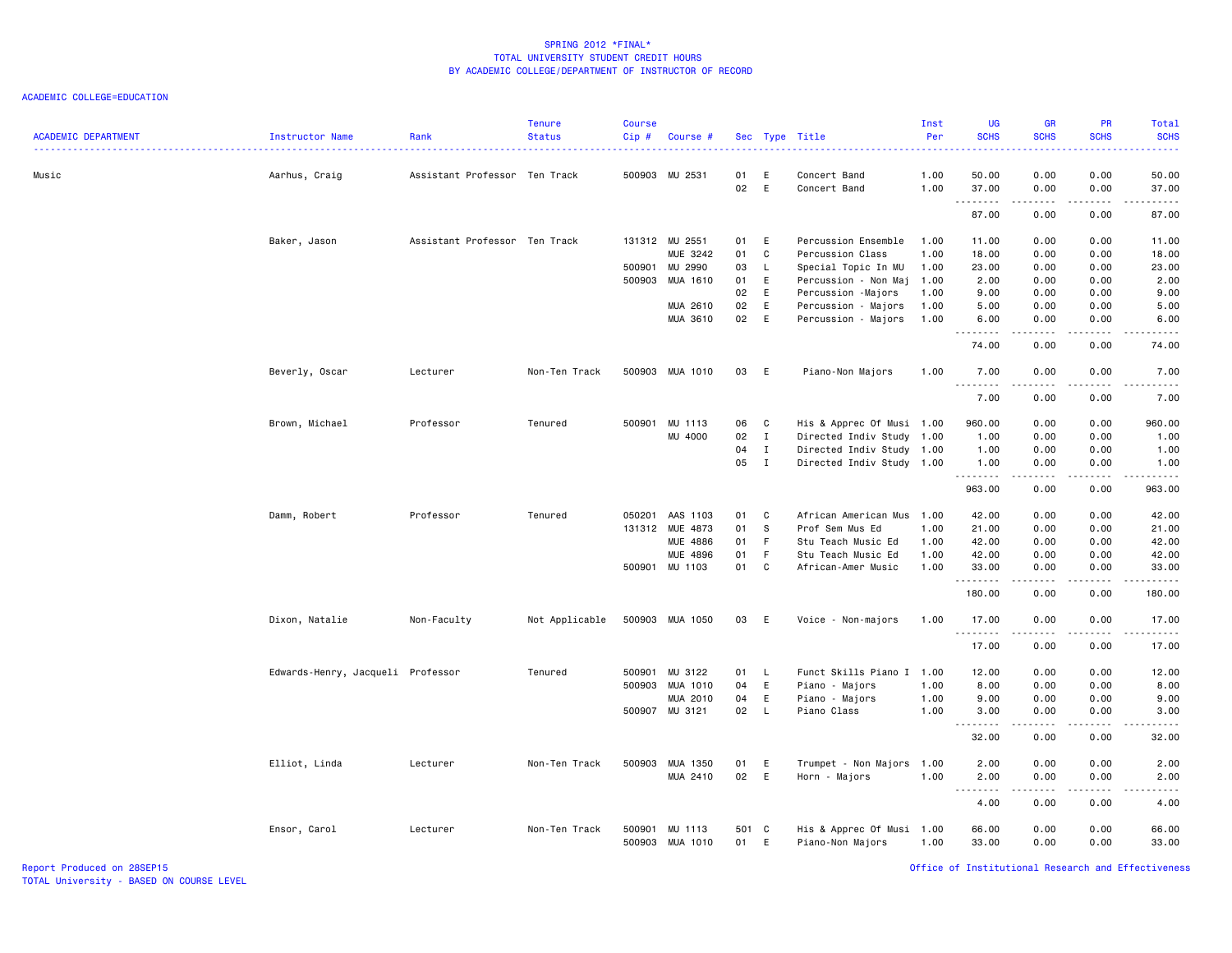| <b>ACADEMIC DEPARTMENT</b> | Instructor Name   | Rank                        | <b>Tenure</b><br><b>Status</b> | <b>Course</b><br>Cip# | Course #        |       |          | Sec Type Title       | Inst<br>Per | <b>UG</b><br><b>SCHS</b> | <b>GR</b><br><b>SCHS</b> | PR<br><b>SCHS</b>                           | Total<br><b>SCHS</b><br>. <u>.</u> . |
|----------------------------|-------------------|-----------------------------|--------------------------------|-----------------------|-----------------|-------|----------|----------------------|-------------|--------------------------|--------------------------|---------------------------------------------|--------------------------------------|
|                            |                   |                             |                                |                       |                 |       |          |                      |             | .<br>99.00               | .<br>0.00                | $- - - - -$<br>0.00                         | .<br>99.00                           |
| Music                      | Falcone, Sheri    | Instructor                  | Non-Ten Track                  |                       | 131312 MUE 3262 | 01    | B        | Instrumental Class   | 1.00        | 16.00                    | 0.00                     | 0.00                                        | 16.00                                |
|                            |                   |                             |                                | 500903                | MU 2011         | 02    | E        | Woodwind Ensembles   | 1.00        | 4.00                     | 0.00                     | 0.00                                        | 4.00                                 |
|                            |                   |                             |                                |                       |                 | 04    | E        | Woodwind Ensembles   | 1.00        | 6.00                     | 0.00                     | 0.00                                        | 6.00                                 |
|                            |                   |                             |                                |                       | MUA 1150        | 01    | E        | Clarinet-Non Majors  | 1.00        | 1.00                     | 0.00                     | 0.00                                        | 1.00                                 |
|                            |                   |                             |                                |                       |                 | 02    | E        | Clarinet-Majors      | 1.00        | 4.00                     | 0.00                     | 0.00                                        | 4.00                                 |
|                            |                   |                             |                                |                       | MUA 1210        | 02    | E        | Saxophone-Majors     | 1.00        | 4.00                     | 0.00                     | 0.00                                        | 4.00                                 |
|                            |                   |                             |                                |                       | MUA 2150        | 02    | E        | Clarinet - Majors    | 1.00        | 4.00                     | 0.00                     | 0.00                                        | 4.00                                 |
|                            |                   |                             |                                |                       | MUA 2310        | 02    | E        | Bassoon - Majors     | 1.00        | 2.00                     | 0.00                     | 0.00                                        | 2.00                                 |
|                            |                   |                             |                                |                       | MUA 3150        | 02    | Ε        | Clarinet -Majors     | 1.00        | 4.00                     | 0.00                     | 0.00                                        | 4.00                                 |
|                            |                   |                             |                                |                       | MUA 3210        | 02    | E        | Saxophone - Majors   | 1.00        | 6.00                     | 0.00                     | 0.00                                        | 6.00                                 |
|                            |                   |                             |                                |                       |                 |       |          |                      |             | .<br>51.00               | .<br>0.00                | $\omega$ $\omega$ $\omega$ $\omega$<br>0.00 | $    -$<br>51.00                     |
|                            | Human, Richard    | Associate Professor Tenured |                                |                       | 131312 MU 2851  | 04    | E        | Brass Ensemble       | 1.00        | 4.00                     | 0.00                     | 0.00                                        | 4.00                                 |
|                            |                   |                             |                                |                       |                 | 05    | E        | Brass Ensemble       | 1.00        | 2.00                     | 0.00                     | 0.00                                        | 2.00                                 |
|                            |                   |                             |                                | 500901                | MU 2990         | 01    | L.       | Special Topic In MU  | 1.00        | 15.00                    | 0.00                     | 0.00                                        | 15.00                                |
|                            |                   |                             |                                | 500903                | MU 1010         | 01    | E        | Recital Hour         | 1.00        | 0.00                     | 0.00                     | 0.00                                        | 0.00                                 |
|                            |                   |                             |                                |                       | MUA 1450        | 01    | E        | Trombone - Non Major | 1.00        | 2.00                     | 0.00                     | 0.00                                        | 2.00                                 |
|                            |                   |                             |                                |                       |                 | 02    | E        | Trombone - Majors    | 1.00        | 2.00                     | 0.00                     | 0.00                                        | 2.00                                 |
|                            |                   |                             |                                |                       | MUA 1550        | 02    | E        | Tuba - Majors        | 1.00        | 6.00                     | 0.00                     | 0.00                                        | 6.00                                 |
|                            |                   |                             |                                |                       | MUA 2550        | 02    | E        | Tuba - Majors        | 1.00        | 2.00                     | 0.00                     | 0.00                                        | 2.00                                 |
|                            |                   |                             |                                |                       | MUA 3550        | 02    | E        | Tuba - Majors        | 1.00        | 2.00<br>.                | 0.00<br>.                | 0.00<br>.                                   | 2.00<br>.                            |
|                            |                   |                             |                                |                       |                 |       |          |                      |             | 35.00                    | 0.00                     | 0.00                                        | 35.00                                |
|                            | Jenkins, Thomas   | Lecturer                    | Non-Ten Track                  |                       | 500903 MUA 1010 | 02    | E        | Piano- Majors        | 1.00        | 5.00<br>.                | 0.00                     | 0.00                                        | 5.00                                 |
|                            |                   |                             |                                |                       |                 |       |          |                      |             | 5.00                     | 0.00                     | 0.00                                        | 5.00                                 |
|                            | Johns, Lana       | Professor                   | Tenured                        |                       | 500901 MU 1113  | H01 C |          | Honors His & Apprec  | 1.00        | 96.00                    | 0.00                     | 0.00                                        | 96.00                                |
|                            |                   |                             |                                |                       | MU 1162         | 01    | C        | Music History I      | 1.00        | 50.00                    | 0.00                     | 0.00                                        | 50.00                                |
|                            |                   |                             |                                |                       | 500903 MU 2011  | 01    | E        | Woodwind Ensembles   | 1.00        | 10.00                    | 0.00                     | 0.00                                        | 10.00                                |
|                            |                   |                             |                                |                       | MUA 2110        | 01    | E        | Flute-Majors         | 1.00        | 2.00                     | 0.00                     | 0.00                                        | 2.00                                 |
|                            |                   |                             |                                |                       |                 | 02    | E        | Flute - Non Majors   | 1.00        | 2.00<br>.                | 0.00<br>-----            | 0.00<br>.                                   | 2.00<br>.                            |
|                            |                   |                             |                                |                       |                 |       |          |                      |             | 160.00                   | 0.00                     | 0.00                                        | 160.00                               |
|                            | Kirkland, Anthony | Lecturer                    | Non-Ten Track                  |                       | 131312 MU 2851  | 01    | E        | Brass Ensemble       | 1.00        | 3.00                     | 0.00                     | 0.00                                        | 3.00                                 |
|                            |                   |                             |                                |                       |                 | 03    | E        | Brass Ensemble       | 1.00        | 2.00                     | 0.00                     | 0.00                                        | 2.00                                 |
|                            |                   |                             |                                |                       | MUE 3212        | 01    | <b>L</b> | Brass Techniques     | 1.00        | 20.00                    | 0.00                     | 0.00                                        | 20.00                                |
|                            |                   |                             |                                | 500903                | MUA 1350        | 02    | E        | Trumpet - Majors     | 1.00        | 4.00                     | 0.00                     | 0.00                                        | 4.00                                 |
|                            |                   |                             |                                |                       | MUA 2350        | 01    | E        | Trumpet - Non Majors | 1.00        | 1.00                     | 0.00                     | 0.00                                        | 1.00                                 |
|                            |                   |                             |                                |                       |                 | 02    | E        | Trumpet - Majors     | 1.00        | 4.00                     | 0.00                     | 0.00                                        | 4.00                                 |
|                            |                   |                             |                                |                       | MUA 3350        | 02    | E        | Trumpet - Majors     | 1.00        | 4.00<br>.                | 0.00<br>.                | 0.00<br>.                                   | 4.00<br>د د د د د                    |
|                            |                   |                             |                                |                       |                 |       |          |                      |             | 38.00                    | 0.00                     | 0.00                                        | 38.00                                |
|                            | Lance, Elva       | Instructor                  | Non-Ten Track                  |                       | 131312 MU 2571  | 01    | E        | Wind Ensemble        | 1.00        | 65.00                    | 0.00                     | 0.00                                        | 65.00                                |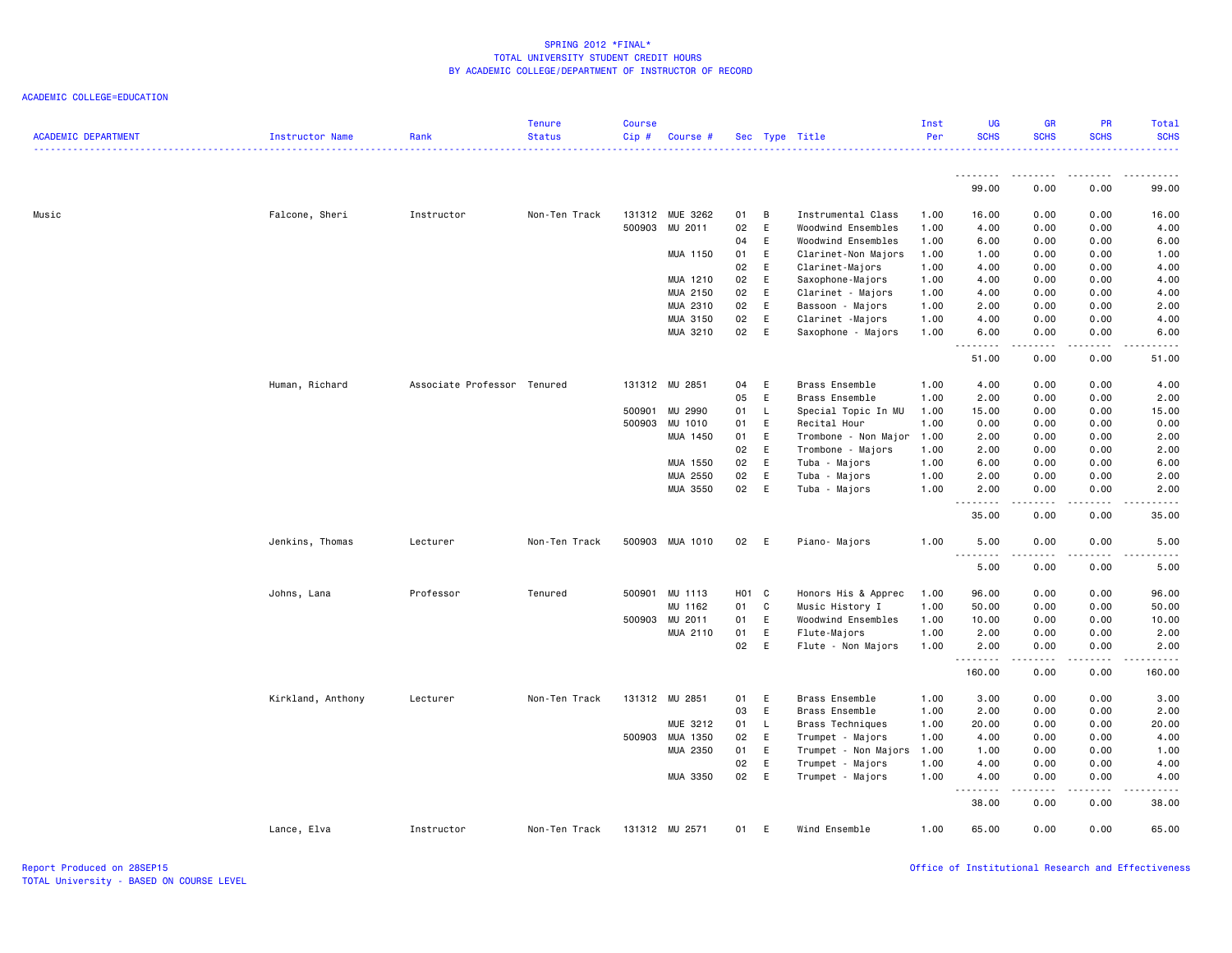### ACADEMIC COLLEGE=EDUCATION

| <b>ACADEMIC DEPARTMENT</b> | Instructor Name  | Rank                          | <b>Tenure</b><br><b>Status</b> | <b>Course</b><br>Cip# | Course #        |      |              | Sec Type Title            | Inst<br>Per | UG<br><b>SCHS</b>                                                                                                                                                                                                                                                                                                                                                                                                                                                                              | <b>GR</b><br><b>SCHS</b> | PR<br><b>SCHS</b>            | Total<br><b>SCHS</b><br><u>.</u>                                                                                                                             |
|----------------------------|------------------|-------------------------------|--------------------------------|-----------------------|-----------------|------|--------------|---------------------------|-------------|------------------------------------------------------------------------------------------------------------------------------------------------------------------------------------------------------------------------------------------------------------------------------------------------------------------------------------------------------------------------------------------------------------------------------------------------------------------------------------------------|--------------------------|------------------------------|--------------------------------------------------------------------------------------------------------------------------------------------------------------|
|                            |                  |                               |                                |                       |                 |      |              |                           |             | .                                                                                                                                                                                                                                                                                                                                                                                                                                                                                              | <u>.</u>                 | .                            | .                                                                                                                                                            |
|                            |                  |                               |                                |                       |                 |      |              |                           |             | 65.00                                                                                                                                                                                                                                                                                                                                                                                                                                                                                          | 0.00                     | 0.00                         | 65.00                                                                                                                                                        |
| Music                      | Melby, Cynthia   | Lecturer                      | Non-Ten Track                  |                       | 500901 MU 2121  | 01 L |              | Music Majors Piano I 1.00 |             | 11.00                                                                                                                                                                                                                                                                                                                                                                                                                                                                                          | 0.00                     | 0.00                         | 11.00                                                                                                                                                        |
|                            |                  |                               |                                |                       |                 | 02   | $\mathsf{L}$ | Music Majors Piano I 1.00 |             | 3.00<br>.                                                                                                                                                                                                                                                                                                                                                                                                                                                                                      | 0.00<br>.                | 0.00<br>$\frac{1}{2}$        | 3.00<br>$- - - - -$                                                                                                                                          |
|                            |                  |                               |                                |                       |                 |      |              |                           |             | 14.00                                                                                                                                                                                                                                                                                                                                                                                                                                                                                          | 0.00                     | 0.00                         | 14.00                                                                                                                                                        |
|                            | Murphy, Karen    | Instructor                    | Non-Ten Track                  |                       | 500907 MU 3121  | 01   | $\mathsf{L}$ | Piano Class               | 1.00        | 5.00                                                                                                                                                                                                                                                                                                                                                                                                                                                                                           | 0.00                     | 0.00                         | 5.00                                                                                                                                                         |
|                            |                  |                               |                                |                       | MU 3201         | 01 C |              | Collabor Piano Ensem      | 1.00        | 2.00                                                                                                                                                                                                                                                                                                                                                                                                                                                                                           | 0.00                     | 0.00                         | 2.00                                                                                                                                                         |
|                            |                  |                               |                                |                       |                 |      |              |                           |             | $\begin{array}{cccccccccccccc} \multicolumn{2}{c}{} & \multicolumn{2}{c}{} & \multicolumn{2}{c}{} & \multicolumn{2}{c}{} & \multicolumn{2}{c}{} & \multicolumn{2}{c}{} & \multicolumn{2}{c}{} & \multicolumn{2}{c}{} & \multicolumn{2}{c}{} & \multicolumn{2}{c}{} & \multicolumn{2}{c}{} & \multicolumn{2}{c}{} & \multicolumn{2}{c}{} & \multicolumn{2}{c}{} & \multicolumn{2}{c}{} & \multicolumn{2}{c}{} & \multicolumn{2}{c}{} & \multicolumn{2}{c}{} & \multicolumn{2}{c}{} & \$<br>7.00 | -----<br>0.00            | .<br>0.00                    | $\frac{1}{2} \left( \frac{1}{2} \right) \left( \frac{1}{2} \right) \left( \frac{1}{2} \right) \left( \frac{1}{2} \right) \left( \frac{1}{2} \right)$<br>7.00 |
|                            | Packwood, Gary   | Assistant Professor Ten Track |                                |                       | 131312 MU 2611  | 01 E |              | Concert Choir             | 1.00        | 108.00                                                                                                                                                                                                                                                                                                                                                                                                                                                                                         | 0.00                     | 0.00                         | 108.00                                                                                                                                                       |
|                            |                  |                               |                                |                       | 500903 MU 2731  | 01   | E            | Chamber Singers           | 1.00        | 68.00                                                                                                                                                                                                                                                                                                                                                                                                                                                                                          | 0.00                     | 0.00                         | 68.00                                                                                                                                                        |
|                            |                  |                               |                                |                       | 500906 MU 3442  | 01 C |              | Advanced Conducting       | 0.50        | 11.00<br>.                                                                                                                                                                                                                                                                                                                                                                                                                                                                                     | 0.00<br>.                | 0.00<br>$\sim$ $\sim$ $\sim$ | 11.00<br>.                                                                                                                                                   |
|                            |                  |                               |                                |                       |                 |      |              |                           |             | 187.00                                                                                                                                                                                                                                                                                                                                                                                                                                                                                         | 0.00                     | 0.00                         | 187.00                                                                                                                                                       |
|                            | Patilla, Michael | Associate Professor Tenured   |                                |                       | 500903 MU 2411  | 01   | Q            | Guitar Ensemble           | 1.00        | 8.00                                                                                                                                                                                                                                                                                                                                                                                                                                                                                           | 0.00                     | 0.00                         | 8.00                                                                                                                                                         |
|                            |                  |                               |                                |                       | MUA 1710        | 02   | Q            | Guitar- Majors            | 1.00        | 9.00                                                                                                                                                                                                                                                                                                                                                                                                                                                                                           | 0.00                     | 0.00                         | 9.00                                                                                                                                                         |
|                            |                  |                               |                                |                       | MUA 2710        | 02   | Q            | Guitar - Major            | 1.00        | 10.00                                                                                                                                                                                                                                                                                                                                                                                                                                                                                          | 0.00                     | 0.00                         | 10.00                                                                                                                                                        |
|                            |                  |                               |                                |                       | MUA 3710        | 02   | Q            | Guitar- Majors            | 1.00        | 2.00<br><b></b>                                                                                                                                                                                                                                                                                                                                                                                                                                                                                | 0.00<br>.                | 0.00<br>.                    | 2.00<br>المتمامين                                                                                                                                            |
|                            |                  |                               |                                |                       |                 |      |              |                           |             | 29.00                                                                                                                                                                                                                                                                                                                                                                                                                                                                                          | 0.00                     | 0.00                         | 29.00                                                                                                                                                        |
|                            | Peterson, Elaine | Assistant Professor Ten Track |                                |                       | 500901 MU 1113  | 04   | $\mathbf{C}$ | His & Apprec Of Musi      | 1.00        | 213.00                                                                                                                                                                                                                                                                                                                                                                                                                                                                                         | 0.00                     | 0.00                         | 213.00                                                                                                                                                       |
|                            |                  |                               |                                |                       | MU 4000         | 03   | $\mathbf{I}$ | Directed Indiv Study      | 1.00        | 1.00                                                                                                                                                                                                                                                                                                                                                                                                                                                                                           | 0.00                     | 0.00                         | 1.00                                                                                                                                                         |
|                            |                  |                               |                                |                       | 500902 MU 2323  | 01   | C            | Music History III         | 1.00        | 27.00                                                                                                                                                                                                                                                                                                                                                                                                                                                                                          | 0.00                     | 0.00                         | 27.00                                                                                                                                                        |
|                            |                  |                               |                                |                       | 500903 MUA 3250 | 02 E |              | Oboe - Majors             | 1.00        | 2.00<br><u>.</u>                                                                                                                                                                                                                                                                                                                                                                                                                                                                               | 0.00<br>-----            | 0.00<br>.                    | 2.00<br>.                                                                                                                                                    |
|                            |                  |                               |                                |                       |                 |      |              |                           |             | 243.00                                                                                                                                                                                                                                                                                                                                                                                                                                                                                         | 0.00                     | 0.00                         | 243.00                                                                                                                                                       |
|                            | Phillips, Shandy | Lecturer                      | Non-Ten Track                  |                       | 500901 MU 2990  | 02   | $\mathsf{L}$ | Special Topic In MU       | 1.00        | 2.00                                                                                                                                                                                                                                                                                                                                                                                                                                                                                           | 0.00                     | 0.00                         | 2.00                                                                                                                                                         |
|                            |                  |                               |                                |                       | 500903 MUA 1650 | 01   | E            | Strings Majors            | 1.00        | 2.00                                                                                                                                                                                                                                                                                                                                                                                                                                                                                           | 0.00                     | 0.00                         | 2.00                                                                                                                                                         |
|                            |                  |                               |                                |                       |                 | 02   | E            | Strings Non Majors        | 1.00        | 9.00<br><u>.</u>                                                                                                                                                                                                                                                                                                                                                                                                                                                                               | 0.00<br>.                | 0.00<br>.                    | 9.00<br>$- - - - -$                                                                                                                                          |
|                            |                  |                               |                                |                       |                 |      |              |                           |             | 13.00                                                                                                                                                                                                                                                                                                                                                                                                                                                                                          | 0.00                     | 0.00                         | 13.00                                                                                                                                                        |
|                            | Price, Kathy     | Assistant Professor Ten Track |                                |                       | 500903 MUA 1050 | 02   | E            | Voice - Non-majors        | 1.00        | 4.00                                                                                                                                                                                                                                                                                                                                                                                                                                                                                           | 0.00                     | 0.00                         | 4.00                                                                                                                                                         |
|                            |                  |                               |                                |                       |                 | 05   | E            | Voice - Majors            | 1.00        | 8.00                                                                                                                                                                                                                                                                                                                                                                                                                                                                                           | 0.00                     | 0.00                         | 8.00                                                                                                                                                         |
|                            |                  |                               |                                |                       |                 | 06   | E            | Voice - Majors            | 1.00        | 8.00                                                                                                                                                                                                                                                                                                                                                                                                                                                                                           | 0.00                     | 0.00                         | 8.00                                                                                                                                                         |
|                            |                  |                               |                                |                       | MUA 2050        | 02   | E            | Voice - Non-majors        | 1.00        | 1.00                                                                                                                                                                                                                                                                                                                                                                                                                                                                                           | 0.00                     | 0.00                         | 1.00                                                                                                                                                         |
|                            |                  |                               |                                |                       |                 | 05   | E            | Voice - Majors            | 1.00        | 6.00                                                                                                                                                                                                                                                                                                                                                                                                                                                                                           | 0.00                     | 0.00                         | 6.00                                                                                                                                                         |
|                            |                  |                               |                                |                       | MUA 3050        | 05   | E            | Voice - Majors            | 1.00        | 8.00                                                                                                                                                                                                                                                                                                                                                                                                                                                                                           | 0.00                     | 0.00                         | 8.00                                                                                                                                                         |
|                            |                  |                               |                                |                       | 500908 MU 1141  | 01   | s            | Seminar for Voice Ma      | 1.00        | 15.00<br>.                                                                                                                                                                                                                                                                                                                                                                                                                                                                                     | 0.00<br>.                | 0.00<br>.                    | 15.00<br>المتمامين                                                                                                                                           |
|                            |                  |                               |                                |                       |                 |      |              |                           |             | 50.00                                                                                                                                                                                                                                                                                                                                                                                                                                                                                          | 0.00                     | 0.00                         | 50.00                                                                                                                                                        |
|                            | Sebba, Rosangela | Associate Professor Tenured   |                                |                       | 500901 MU 1413  | 01   | C.           | Music Theory II           | 1.00        | 57.00                                                                                                                                                                                                                                                                                                                                                                                                                                                                                          | 0.00                     | 0.00                         | 57.00                                                                                                                                                        |
|                            |                  |                               |                                |                       | MU 1521         | 01   | - L          | Ear Training II           | 1.00        | 21.00                                                                                                                                                                                                                                                                                                                                                                                                                                                                                          | 0.00                     | 0.00                         | 21.00                                                                                                                                                        |
|                            |                  |                               |                                |                       | MU 2990         | 04   | L.           | Special Topic In MU       | 1.00        | 18.00                                                                                                                                                                                                                                                                                                                                                                                                                                                                                          | 0.00                     | 0.00                         | 18.00                                                                                                                                                        |

Office of Institutional Research and Effectiveness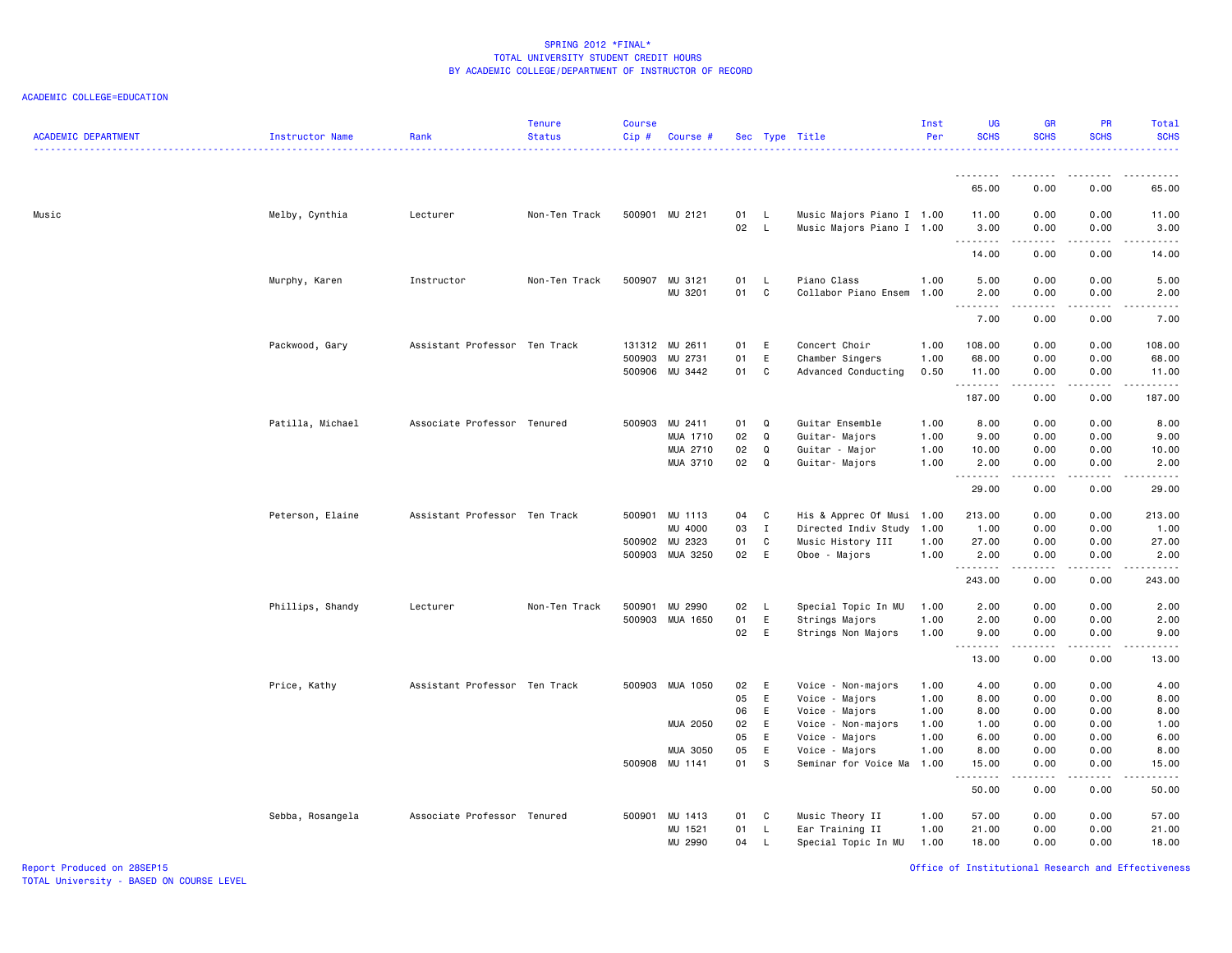|                            |                  |                               | <b>Tenure</b> | Course |                 |    |                |                                             | Inst | <b>UG</b>           | <b>GR</b>                                                                                                                                                    | PR                      | Total            |
|----------------------------|------------------|-------------------------------|---------------|--------|-----------------|----|----------------|---------------------------------------------|------|---------------------|--------------------------------------------------------------------------------------------------------------------------------------------------------------|-------------------------|------------------|
| <b>ACADEMIC DEPARTMENT</b> | Instructor Name  | Rank                          | <b>Status</b> | Cip#   | Course #        |    |                | Sec Type Title                              | Per  | <b>SCHS</b>         | <b>SCHS</b>                                                                                                                                                  | <b>SCHS</b>             | <b>SCHS</b><br>. |
| Music                      | Sebba, Rosangela | Associate Professor Tenured   |               | 500903 | MUA 1010        | 05 | E              | Piano - Majors                              | 1.00 | 9.00                | 0.00                                                                                                                                                         | 0.00                    | 9.00             |
|                            |                  |                               |               |        | MUA 3010        | 03 | E              | Piano - Majors                              | 1.00 | 6.00                | 0.00                                                                                                                                                         | 0.00                    | 6.00             |
|                            |                  |                               |               |        |                 |    |                |                                             |      | <u>.</u><br>111.00  | $\frac{1}{2} \left( \frac{1}{2} \right) \left( \frac{1}{2} \right) \left( \frac{1}{2} \right) \left( \frac{1}{2} \right) \left( \frac{1}{2} \right)$<br>0.00 | .<br>0.00               | .<br>111.00      |
|                            | Sobaskie, James  | Assistant Professor Ten Track |               | 500901 | MU 2813         | 01 | C              | Music Theory IV                             | 1.00 | 30.00               | 0.00                                                                                                                                                         | 0.00                    | 30.00            |
|                            |                  |                               |               |        | MU 2921         | 01 | -L             | Ear Training IV                             | 1.00 | 10.00               | 0.00                                                                                                                                                         | 0.00                    | 10.00            |
|                            |                  |                               |               |        | MU 4000         | 01 | I              | Directed Indiv Study                        | 1.00 | 1.00                | 0.00                                                                                                                                                         | 0.00                    | 1.00             |
|                            |                  |                               |               |        | 500904 MU 4313  | 01 | C <sub>1</sub> | Form And Analysis                           | 1.00 | 39.00               | 0.00                                                                                                                                                         | 0.00                    | 39.00            |
|                            |                  |                               |               |        |                 |    |                |                                             |      | .<br>80.00          | 0.00                                                                                                                                                         | 0.00                    | 80.00            |
|                            | Stevens, Justin  | Lecturer                      | Non-Ten Track |        | 500903 MUA 1710 | 01 | Q              | Guitar - Non Majors                         | 1.00 | 27.00               | 0.00                                                                                                                                                         | 0.00                    | 27.00            |
|                            |                  |                               |               |        |                 | 03 | Q              | Guitar - Non Majors                         | 1.00 | 8.00                | 0.00                                                                                                                                                         | 0.00                    | 8.00             |
|                            |                  |                               |               |        | MUA 2710        | 01 | Q              | Guitar - Non Majors                         | 1.00 | 9.00                | 0.00                                                                                                                                                         | 0.00                    | 9.00             |
|                            |                  |                               |               |        |                 |    |                |                                             |      | .<br>44.00          | .<br>0.00                                                                                                                                                    | .<br>0.00               | .<br>44.00       |
|                            | Taylor, Clifton  | Assistant Professor Ten Track |               |        | 131312 MU 2561  | 01 | E              | Symphonic Band                              | 1.00 | 70.00               | 0.00                                                                                                                                                         | 0.00                    | 70.00            |
|                            |                  |                               |               |        | MU 2911         | 01 | E              | Jazz Ensemble                               | 1.00 | 21.00               | 0.00                                                                                                                                                         | 0.00                    | 21.00            |
|                            |                  |                               |               |        | 500906 MU 3442  | 01 | C              | Advanced Conducting                         | 0.50 | 11.00<br>.          | 0.00<br>.                                                                                                                                                    | 0.00<br>. <b>.</b>      | 11.00<br>.       |
|                            |                  |                               |               |        |                 |    |                |                                             |      | 102.00              | 0.00                                                                                                                                                         | 0.00                    | 102.00           |
|                            | Warfield, Tara   | Lecturer                      | Non-Ten Track | 500903 | MUA 1050        | 01 | E              | Voice - Non-majors                          | 1.00 | 14.00               | 0.00                                                                                                                                                         | 0.00                    | 14.00            |
|                            |                  |                               |               |        |                 | 04 | E              | - Majors<br>Voice                           | 1.00 | 5.00                | 0.00                                                                                                                                                         | 0.00                    | 5.00             |
|                            |                  |                               |               |        | MUA 2050        | 01 | E              | Voice - Non-majors                          | 1.00 | 4.00                | 0.00                                                                                                                                                         | 0.00                    | 4.00             |
|                            |                  |                               |               |        |                 | 06 | E              | Voice - Majors                              | 1.00 | 2.00                | 0.00                                                                                                                                                         | 0.00                    | 2.00             |
|                            |                  |                               |               |        | MUA 3050        | 04 | E              | Majors<br>Voice<br>$\overline{\phantom{a}}$ | 1.00 | 16.00               | 0.00                                                                                                                                                         | 0.00                    | 16.00            |
|                            |                  |                               |               |        |                 | 06 | E              | Voice - Majors                              | 1.00 | 2.00                | 0.00                                                                                                                                                         | 0.00                    | 2.00             |
|                            |                  |                               |               |        |                 |    |                |                                             |      | .<br>43.00          | $\begin{array}{cccccccccccccc} \bullet & \bullet & \bullet & \bullet & \bullet & \bullet & \bullet \end{array}$<br>0.00                                      | .<br>0.00               | .<br>43.00       |
| Music                      |                  |                               |               |        |                 |    |                |                                             |      | ========<br>2740.00 | ========<br>0.00                                                                                                                                             | <b>SERREBER</b><br>0.00 | 2740.00          |
|                            |                  |                               |               |        |                 |    |                |                                             |      | ========            | ========                                                                                                                                                     | ========                |                  |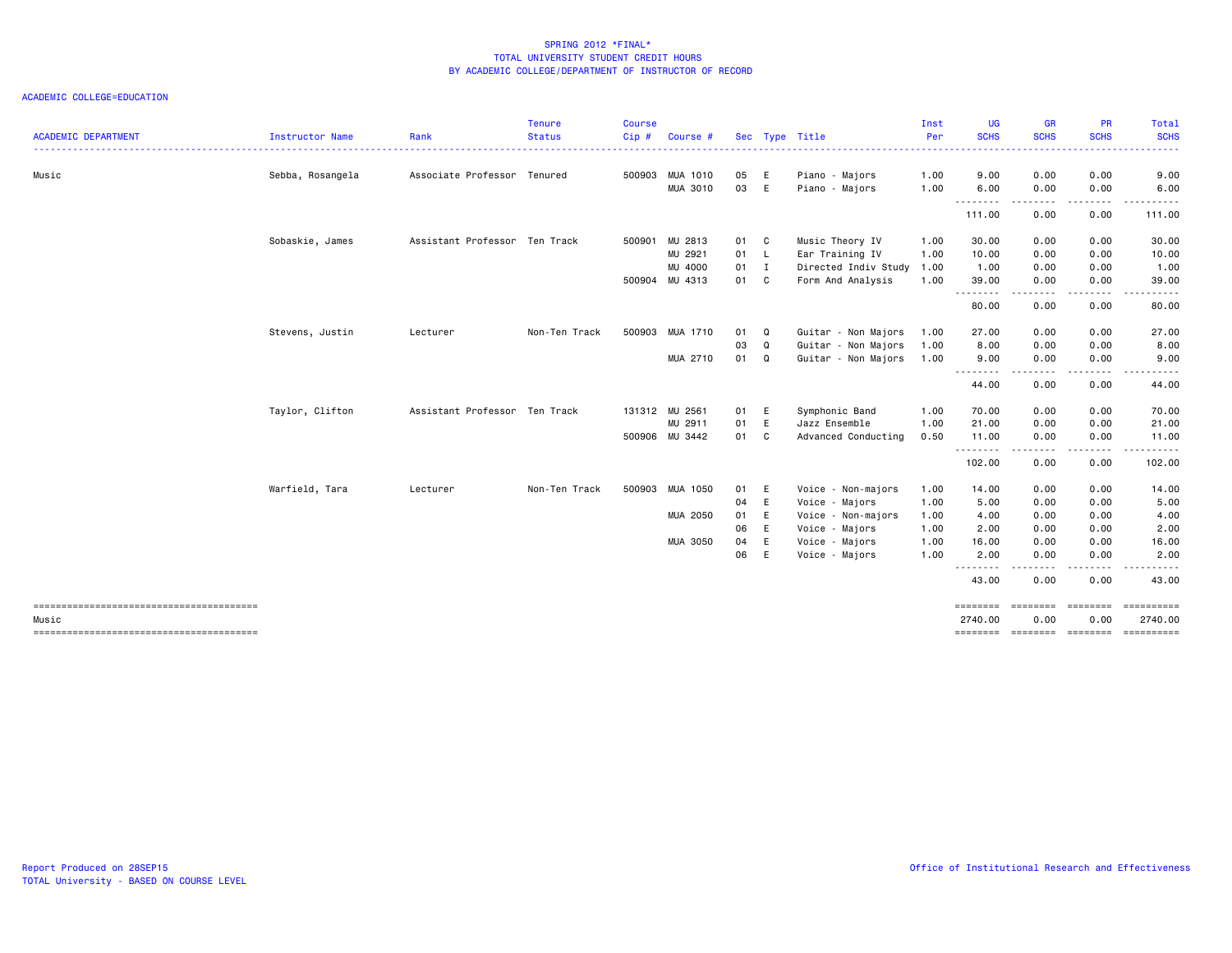#### ACADEMIC COLLEGE=ENGINEERING

| <b>ACADEMIC DEPARTMENT</b> | Instructor Name    | Rank                              | <b>Tenure</b><br><b>Status</b> | <b>Course</b><br>Cip# | Course #        |       |              | Sec Type Title                          | Inst<br>Per | <b>UG</b><br><b>SCHS</b> | <b>GR</b><br><b>SCHS</b>                                                                                                                                     | <b>PR</b><br><b>SCHS</b> | Total<br><b>SCHS</b><br>$\frac{1}{2} \left( \frac{1}{2} \right) \left( \frac{1}{2} \right) \left( \frac{1}{2} \right) \left( \frac{1}{2} \right) \left( \frac{1}{2} \right)$ |
|----------------------------|--------------------|-----------------------------------|--------------------------------|-----------------------|-----------------|-------|--------------|-----------------------------------------|-------------|--------------------------|--------------------------------------------------------------------------------------------------------------------------------------------------------------|--------------------------|------------------------------------------------------------------------------------------------------------------------------------------------------------------------------|
| Aerospace Engineering      | Bhushan, Shanti    | Research Assist Pro Non-Ten Track |                                |                       | 140201 ASE 4000 | 01 I  |              | Directed Indiv Study 1.00               |             | 3.00                     | 0.00<br>$\frac{1}{2} \left( \frac{1}{2} \right) \left( \frac{1}{2} \right) \left( \frac{1}{2} \right) \left( \frac{1}{2} \right) \left( \frac{1}{2} \right)$ | 0.00<br>.                | 3.00<br>-----                                                                                                                                                                |
|                            |                    |                                   |                                |                       |                 |       |              |                                         |             | 3.00                     | 0.00                                                                                                                                                         | 0.00                     | 3.00                                                                                                                                                                         |
|                            | Bridges, David     | Associate Professor Tenured       |                                |                       | 140201 ASE 4413 | 01    | $\mathbf{C}$ | Aircraft Propulsion                     | 1.00        | 69.00                    | 0.00                                                                                                                                                         | 0.00                     | 69.00                                                                                                                                                                        |
|                            |                    |                                   |                                |                       | ASE 8353        | 01    | C            | Turbulent Flow                          | 1.00        | 0.00                     | 9.00                                                                                                                                                         | 0.00                     | 9.00                                                                                                                                                                         |
|                            |                    |                                   |                                |                       |                 | 501 C |              | Turbulent Flow                          | 1.00        | 0.00<br>.                | 6.00<br>.                                                                                                                                                    | 0.00<br>د د د د          | 6.00<br>.                                                                                                                                                                    |
|                            |                    |                                   |                                |                       |                 |       |              |                                         |             | 69.00                    | 15.00                                                                                                                                                        | 0.00                     | 84.00                                                                                                                                                                        |
|                            | Cheng, Yang        | Assistant Professor Ten Track     |                                |                       | 140201 ASE 4813 | 01    | $\mathbf{C}$ | Adv Orbital Mechanic                    | 1.00        | 63.00                    | 0.00                                                                                                                                                         | 0.00                     | 63.00                                                                                                                                                                        |
|                            |                    |                                   |                                |                       | ASE 6813        | 01    | C            | Adv Orbital Mechanic                    | 1.00        | 0.00                     | 6.00                                                                                                                                                         | 0.00                     | 6.00                                                                                                                                                                         |
|                            |                    |                                   |                                |                       | ASE 8000        | 02    | D            | Research / Thesis                       | 1.00        | 0.00                     | 7.00                                                                                                                                                         | 0.00                     | 7.00                                                                                                                                                                         |
|                            |                    |                                   |                                |                       | ASE 9000        | 02    | D            | Research/Diss                           | 1.00        | 0.00<br>.                | 7.00<br>$\frac{1}{2} \left( \frac{1}{2} \right) \left( \frac{1}{2} \right) \left( \frac{1}{2} \right) \left( \frac{1}{2} \right) \left( \frac{1}{2} \right)$ | 0.00<br>.                | 7.00<br>$\omega$ is a set of                                                                                                                                                 |
|                            |                    |                                   |                                |                       |                 |       |              |                                         |             | 63.00                    | 20.00                                                                                                                                                        | 0.00                     | 83.00                                                                                                                                                                        |
|                            | Cinnella, Pasquale | Professor                         | Tenured                        |                       | 140201 ASE 9000 | 03    | $\Box$       | Research/Diss                           | 1.00        | 0.00                     | 13.00<br>.                                                                                                                                                   | 0.00<br>.                | 13.00                                                                                                                                                                        |
|                            |                    |                                   |                                |                       |                 |       |              |                                         |             | . <b>.</b><br>0.00       | 13.00                                                                                                                                                        | 0.00                     | .<br>13.00                                                                                                                                                                   |
|                            | Coley, Lorenzo     | Instructor                        | Non-Ten Track                  |                       | 141101 EM 3313  | 01    | <b>C</b>     | Fluid Mechanics                         | 1.00        | 66.00                    | 0.00                                                                                                                                                         | 0.00                     | 66.00                                                                                                                                                                        |
|                            |                    |                                   |                                |                       |                 | 02    | $\mathbf{C}$ | Fluid Mechanics                         | 1.00        | 54.00                    | 0.00                                                                                                                                                         | 0.00                     | 54.00                                                                                                                                                                        |
|                            |                    |                                   |                                |                       |                 |       |              |                                         |             | .<br>120.00              | <b>.</b><br>0.00                                                                                                                                             | .<br>0.00                | . <b>.</b><br>120.00                                                                                                                                                         |
|                            |                    | Instructor                        | Non-Ten Track                  |                       | 140201 ASE 3123 | 01    | <b>C</b>     |                                         | 1.00        | 75.00                    | 0.00                                                                                                                                                         | 0.00                     | 75.00                                                                                                                                                                        |
|                            | Hannigan, Thomas   |                                   |                                |                       | 141101 EM 3313  | 03    | C            | Aircraft Attitude Dy<br>Fluid Mechanics | 1.00        | 138.00                   | 0.00                                                                                                                                                         | 0.00                     | 138.00                                                                                                                                                                       |
|                            |                    |                                   |                                |                       |                 | 04    | C            | Fluid Mechanics                         | 1.00        | 120.00                   | 0.00                                                                                                                                                         | 0.00                     | 120.00                                                                                                                                                                       |
|                            |                    |                                   |                                |                       |                 |       |              |                                         |             | .                        | .                                                                                                                                                            | .                        | المتمالي لماليا المالي                                                                                                                                                       |
|                            |                    |                                   |                                |                       |                 |       |              |                                         |             | 333.00                   | 0.00                                                                                                                                                         | 0.00                     | 333.00                                                                                                                                                                       |
|                            | Janus, Jonathan    | Associate Professor Tenured       |                                | 140201                | ASE 3313        | 01    | C            | Incompress Aerodynam                    | 1.00        | 90.00                    | 0.00                                                                                                                                                         | 0.00                     | 90.00                                                                                                                                                                        |
|                            |                    |                                   |                                |                       | ASE 8000        | 04    | D            | Research / Thesis                       | 1.00        | 0.00                     | 15.00                                                                                                                                                        | 0.00                     | 15.00                                                                                                                                                                        |
|                            |                    |                                   |                                |                       | ASE 8423        | 01    | C            | Comput Fluid Dyn II                     | 1.00        | 0.00                     | 15.00                                                                                                                                                        | 0.00                     | 15.00                                                                                                                                                                        |
|                            |                    |                                   |                                |                       |                 | 501 C |              | Comput Fluid Dyn II                     | 1.00        | 0.00                     | 3.00                                                                                                                                                         | 0.00                     | 3.00                                                                                                                                                                         |
|                            |                    |                                   |                                |                       | 309999 CME 8000 | 02    | D            | Research/Thesis                         | 1.00        | 0.00                     | 7.00                                                                                                                                                         | 0.00                     | 7.00                                                                                                                                                                         |
|                            |                    |                                   |                                |                       | <b>CME 9000</b> | 01    | D            | Research/Dis                            | 1.00        | 0.00                     | 9.00                                                                                                                                                         | 0.00                     | 9.00                                                                                                                                                                         |
|                            |                    |                                   |                                |                       |                 |       |              |                                         |             | .<br>90.00               | $\sim$ $\sim$ $\sim$ $\sim$<br>49.00                                                                                                                         | .<br>0.00                | .<br>139.00                                                                                                                                                                  |
|                            | Koenig, Keith      | Professor                         | Tenured                        | 140201                | ASE 1501        | 03    | E            | Design Competition                      | 1.00        | 13.00                    | 0.00                                                                                                                                                         | 0.00                     | 13.00                                                                                                                                                                        |
|                            |                    |                                   |                                |                       | ASE 2013        | 01    | C            | Astro, Propul, Struc                    | 1.00        | 150.00                   | 0.00                                                                                                                                                         | 0.00                     | 150.00                                                                                                                                                                       |
|                            |                    |                                   |                                |                       | ASE 4443        | 01    | C            | Spacecraft Propulsio                    | 1.00        | 78.00                    | 0.00                                                                                                                                                         | 0.00                     | 78.00                                                                                                                                                                        |
|                            |                    |                                   |                                |                       | ASE 4543        | 01    | C            | Spacecraft Design II                    | 1.00        | 54.00                    | 0.00                                                                                                                                                         | 0.00                     | 54.00                                                                                                                                                                        |
|                            |                    |                                   |                                |                       | ASE 8000        | 05    | D            | Research / Thesis                       | 1.00        | 0.00                     | 21.00                                                                                                                                                        | 0.00                     | 21.00                                                                                                                                                                        |
|                            |                    |                                   |                                |                       | ASE 9000        | 05    | D            | Research/Diss                           | 1.00        | 0.00                     | 6.00                                                                                                                                                         | 0.00                     | 6.00                                                                                                                                                                         |
|                            |                    |                                   |                                |                       |                 |       |              |                                         |             | <u>.</u><br>295.00       | .<br>27.00                                                                                                                                                   | .<br>0.00                | .<br>322.00                                                                                                                                                                  |
|                            | Lacy, Thomas       | Associate Professor Tenured       |                                | 140201                | ASE 9000        | 06    | D            | Research/Diss                           | 1.00        | 0.00                     | 28.00                                                                                                                                                        | 0.00                     | 28.00                                                                                                                                                                        |
|                            |                    |                                   |                                |                       | 141101 EM 4133  | 01    | C            | Composite Materials                     | 0.50        | 18.00                    | 0.00                                                                                                                                                         | 0.00                     | 18.00                                                                                                                                                                        |

Office of Institutional Research and Effectiveness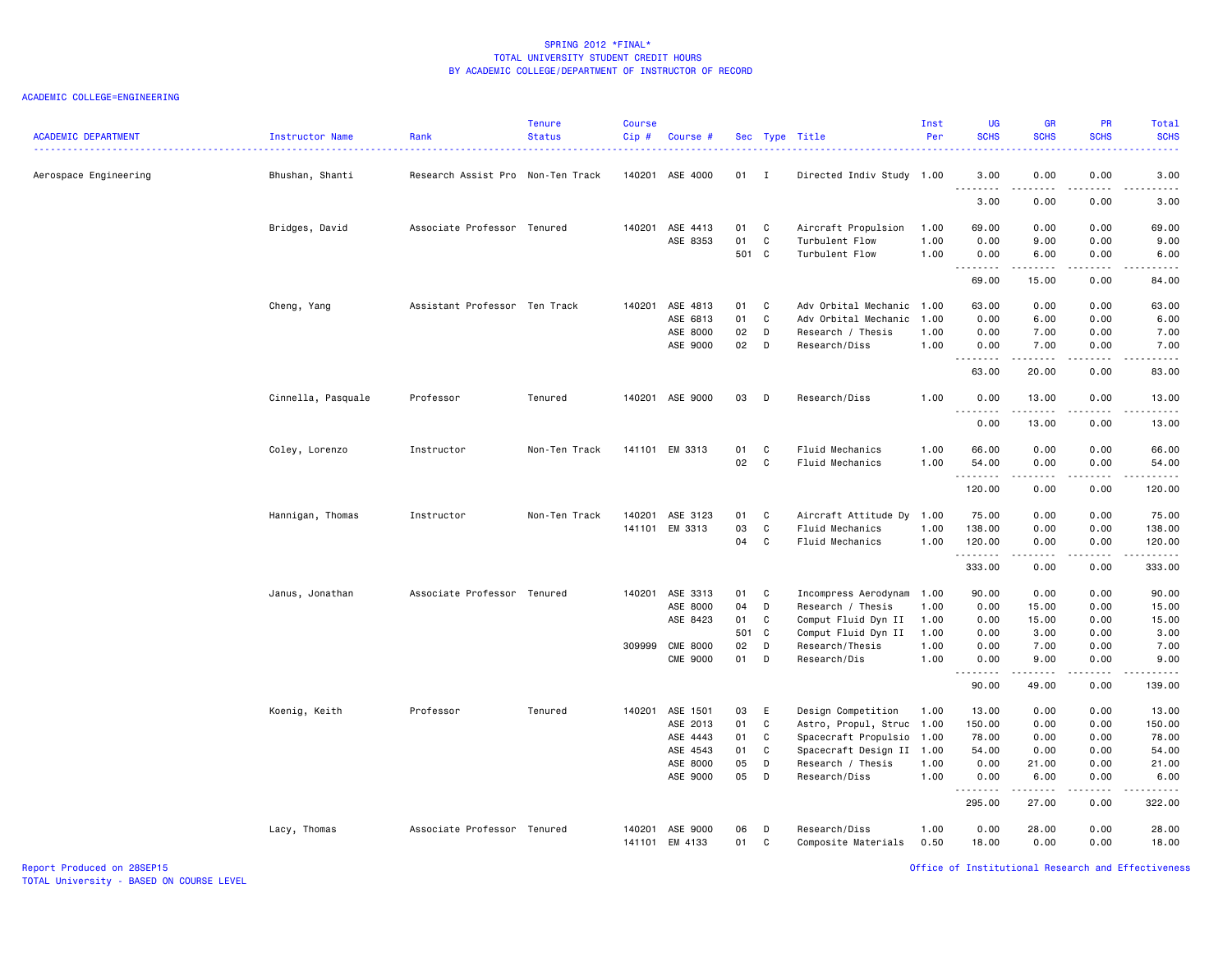| <b>ACADEMIC DEPARTMENT</b> | Instructor Name     | Rank                              | <b>Tenure</b><br><b>Status</b> | <b>Course</b><br>Cip# | Course #                                                              |                                     |                                              | Sec Type Title                                                                                                                                        | Inst<br>Per                  | <b>UG</b><br><b>SCHS</b>                     | <b>GR</b><br><b>SCHS</b>                                                                                                                                      | <b>PR</b><br><b>SCHS</b>                     | Total<br><b>SCHS</b><br>.                                                                                                                                                                |
|----------------------------|---------------------|-----------------------------------|--------------------------------|-----------------------|-----------------------------------------------------------------------|-------------------------------------|----------------------------------------------|-------------------------------------------------------------------------------------------------------------------------------------------------------|------------------------------|----------------------------------------------|---------------------------------------------------------------------------------------------------------------------------------------------------------------|----------------------------------------------|------------------------------------------------------------------------------------------------------------------------------------------------------------------------------------------|
| Aerospace Engineering      | Lacy, Thomas        | Associate Professor Tenured       |                                |                       | 141101 EM 6133                                                        | 01 C<br>501 C                       |                                              | Composite Materials<br>Composite Materials                                                                                                            | 0.50<br>1.00                 | 0.00<br>0.00                                 | 7.50<br>12.00                                                                                                                                                 | 0.00<br>0.00                                 | 7.50<br>12.00                                                                                                                                                                            |
|                            |                     |                                   |                                |                       |                                                                       |                                     |                                              |                                                                                                                                                       |                              | .<br>18.00                                   | .<br>47.50                                                                                                                                                    | 0.00                                         | $\frac{1}{2} \left( \frac{1}{2} \right) \left( \frac{1}{2} \right) \left( \frac{1}{2} \right) \left( \frac{1}{2} \right) \left( \frac{1}{2} \right) \left( \frac{1}{2} \right)$<br>65.50 |
|                            | McLaurin, David     | Research Assist Pro Non-Ten Track |                                |                       | 141901 ME 3513                                                        | 01<br>02                            | C<br>C                                       | Thermodynamics I<br>Thermodynamics I                                                                                                                  | 0.50<br>1.00                 | 72.00<br>117.00<br>.                         | 0.00<br>0.00<br>.                                                                                                                                             | 0.00<br>0.00<br>.                            | 72.00<br>117.00<br>.                                                                                                                                                                     |
|                            |                     |                                   |                                |                       |                                                                       |                                     |                                              |                                                                                                                                                       |                              | 189.00                                       | 0.00                                                                                                                                                          | 0.00                                         | 189.00                                                                                                                                                                                   |
|                            | Motoyama, Keiichi   | Research Professor                | Non-Ten Track                  |                       | 309999 CME 8000                                                       | 01                                  | D                                            | Research/Thesis                                                                                                                                       | 1.00                         | 0.00                                         | 8.00                                                                                                                                                          | 0.00                                         | 8.00<br>.                                                                                                                                                                                |
|                            |                     |                                   |                                |                       |                                                                       |                                     |                                              |                                                                                                                                                       |                              | .<br>0.00                                    | 8.00                                                                                                                                                          | .<br>0.00                                    | المستمين<br>8.00                                                                                                                                                                         |
|                            | Newman, James       | Professor                         | Tenured                        |                       | 140201 ASE 8000<br>ASE 9000<br>141101 EM 8213                         | 07<br>07<br>01<br>501 C             | $\mathsf{D}$<br>D<br>C                       | Research / Thesis<br>Research/Diss<br>Fracture Mechanics<br>Fracture Mechanics                                                                        | 1.00<br>1.00<br>1.00<br>1.00 | 0.00<br>0.00<br>0.00<br>0.00                 | 10.00<br>10.00<br>39.00<br>6.00                                                                                                                               | 0.00<br>0.00<br>0.00<br>0.00                 | 10.00<br>10.00<br>39.00<br>6.00                                                                                                                                                          |
|                            |                     |                                   |                                |                       |                                                                       |                                     |                                              |                                                                                                                                                       |                              | .<br>0.00                                    | .<br>65.00                                                                                                                                                    | د د د د<br>0.00                              | المستسب<br>65.00                                                                                                                                                                         |
|                            | Parker, Trevor      | Lecturer                          | Non-Ten Track                  |                       | 141101 EM 2433                                                        | 02<br>03<br>04                      | $\mathbf{C}$<br>C<br>C                       | Engineering Mech II<br>Engineering Mech II<br>Engineering Mech II                                                                                     | 1.00<br>1.00<br>1.00         | 114.00<br>111.00<br>99.00<br>.               | 0.00<br>0.00<br>0.00<br>.                                                                                                                                     | 0.00<br>0.00<br>0.00<br>. <b>.</b>           | 114.00<br>111.00<br>99.00<br>.                                                                                                                                                           |
|                            |                     |                                   |                                |                       |                                                                       |                                     |                                              |                                                                                                                                                       |                              | 324.00                                       | 0.00                                                                                                                                                          | 0.00                                         | 324.00                                                                                                                                                                                   |
|                            | Rais-Rohani, Masoud | Professor                         | Tenured                        |                       | 140201 ASE 4553<br>ASE 6553<br>ASE 8000<br>EM 6143<br>309999 CME 9000 | 01<br>01<br>501 C<br>08<br>01<br>04 | $\mathbf{C}$<br>$\mathbf{C}$<br>D<br>C<br>D  | Eng Design Optimizat 1.00<br>Eng Design Optimizat 1.00<br>Eng Design Optimizat 1.00<br>Research / Thesis<br>Eng Design Optimizat 0.50<br>Research/Dis | 1.00<br>1.00                 | 9.00<br>0.00<br>0.00<br>0.00<br>0.00<br>0.00 | 0.00<br>12.00<br>3.00<br>3.00<br>7.50<br>22.00                                                                                                                | 0.00<br>0.00<br>0.00<br>0.00<br>0.00<br>0.00 | 9.00<br>12.00<br>3.00<br>3.00<br>7.50<br>22.00                                                                                                                                           |
|                            |                     |                                   |                                |                       |                                                                       |                                     |                                              |                                                                                                                                                       |                              | .<br>9.00                                    | $\frac{1}{2} \left( \frac{1}{2} \right) \left( \frac{1}{2} \right) \left( \frac{1}{2} \right) \left( \frac{1}{2} \right) \left( \frac{1}{2} \right)$<br>47.50 | .<br>0.00                                    | $\frac{1}{2} \left( \frac{1}{2} \right) \left( \frac{1}{2} \right) \left( \frac{1}{2} \right) \left( \frac{1}{2} \right) \left( \frac{1}{2} \right)$<br>56.50                            |
|                            | Remotigue, Michael  | Research Assoc Prof Non-Ten Track |                                |                       | 141901 ME 7000<br><b>ME 8000</b>                                      | 13<br>18                            | $\mathbf{I}$<br>D                            | Directed Indiv Study 1.00<br>Research / Thesis                                                                                                        | 1.00                         | 0.00<br>0.00<br>.                            | 3.00<br>6.00                                                                                                                                                  | 0.00<br>0.00                                 | 3.00<br>6.00                                                                                                                                                                             |
|                            |                     |                                   |                                |                       |                                                                       |                                     |                                              |                                                                                                                                                       |                              | 0.00                                         | .<br>9.00                                                                                                                                                     | .<br>0.00                                    | .<br>9.00                                                                                                                                                                                |
|                            | Rouhi, Mohammad     | Student Worker                    | Not Applicable                 | 140201                | EM 6143<br>141101 EM 4133<br>EM 6133                                  | 01<br>01<br>01                      | $\mathbf{C}$<br>$\mathbf{C}$<br>$\mathbf{C}$ | Eng Design Optimizat 0.50<br>Composite Materials<br>Composite Materials                                                                               | 0.50<br>0.50                 | 0.00<br>18.00<br>0.00                        | 7.50<br>0.00<br>7.50                                                                                                                                          | 0.00<br>0.00<br>0.00                         | 7.50<br>18.00<br>7.50                                                                                                                                                                    |
|                            |                     |                                   |                                |                       |                                                                       |                                     |                                              |                                                                                                                                                       |                              | .<br>18.00                                   | $\frac{1}{2} \left( \frac{1}{2} \right) \left( \frac{1}{2} \right) \left( \frac{1}{2} \right) \left( \frac{1}{2} \right) \left( \frac{1}{2} \right)$<br>15.00 | 0.00                                         | .<br>33.00                                                                                                                                                                               |
|                            | Simsiriwong, Jutima | Grad Teach Assist                 | Not Applicable                 |                       | 141101 EM 3213                                                        | 03<br>04                            | $\mathbf{C}$<br>C                            | Mech Of Materials<br>Mech Of Materials                                                                                                                | 1.00<br>1.00                 | 126.00<br>108.00<br>.                        | 0.00<br>0.00<br>.                                                                                                                                             | 0.00<br>0.00<br>.                            | 126.00<br>108.00<br>.                                                                                                                                                                    |
|                            |                     |                                   |                                |                       |                                                                       |                                     |                                              |                                                                                                                                                       |                              | 234.00                                       | 0.00                                                                                                                                                          | 0.00                                         | 234.00                                                                                                                                                                                   |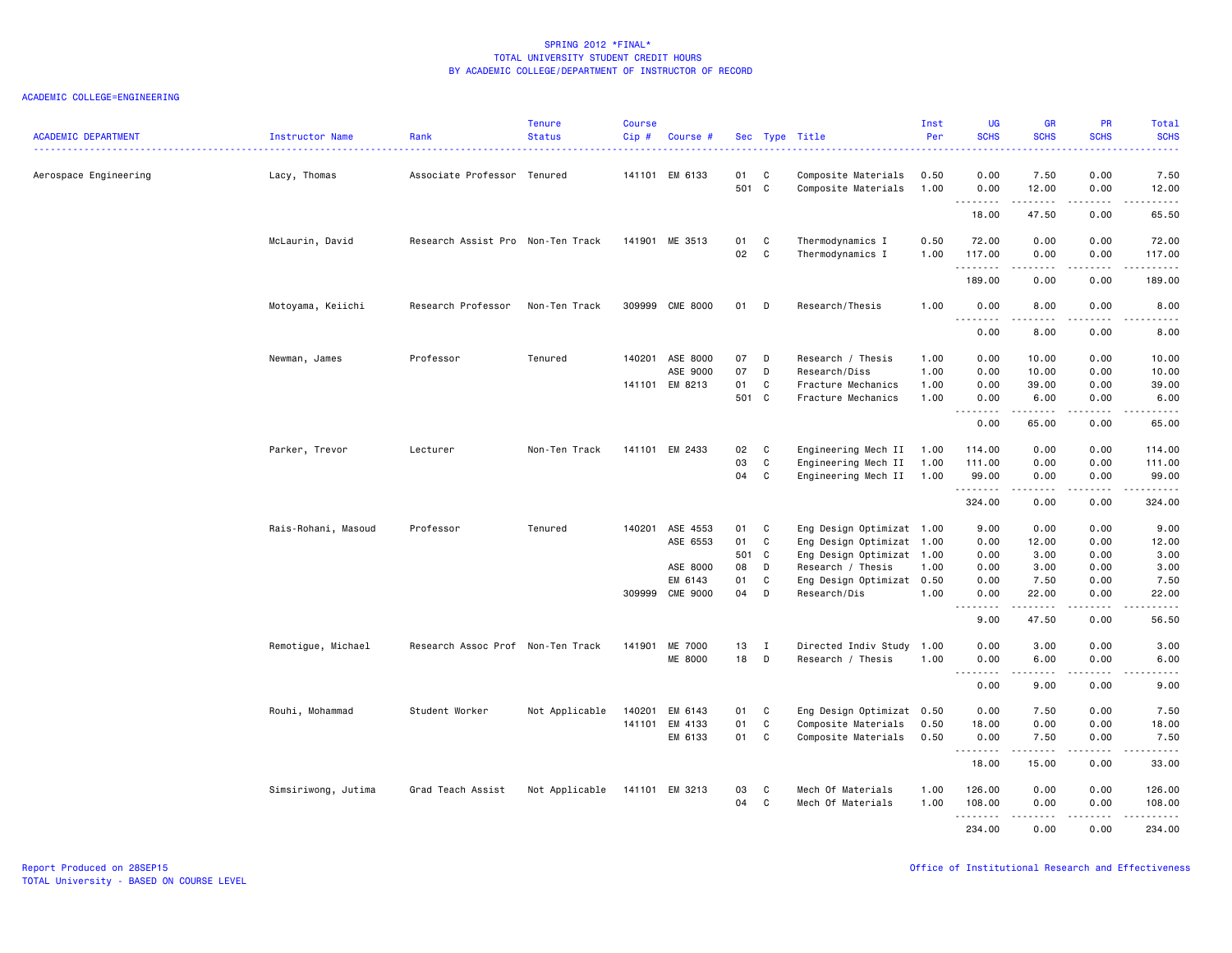| <b>ACADEMIC DEPARTMENT</b>             | <b>Instructor Name</b> | Rank                          | <b>Tenure</b><br><b>Status</b> | <b>Course</b><br>$Cip$ # | Course #        |            |                | Sec Type Title                                 | Inst<br>Per  | <b>UG</b><br><b>SCHS</b> | <b>GR</b><br><b>SCHS</b> | PR<br><b>SCHS</b>  | Total<br><b>SCHS</b>                                                                                                                |
|----------------------------------------|------------------------|-------------------------------|--------------------------------|--------------------------|-----------------|------------|----------------|------------------------------------------------|--------------|--------------------------|--------------------------|--------------------|-------------------------------------------------------------------------------------------------------------------------------------|
|                                        |                        |                               |                                |                          | 140201 ASE 3223 | 01         | $\mathbf{C}$   |                                                |              | 105.00                   | 0.00                     | 0.00               | $\frac{1}{2} \left( \frac{1}{2} \right) \left( \frac{1}{2} \right) \left( \frac{1}{2} \right) \left( \frac{1}{2} \right)$<br>105.00 |
| Aerospace Engineering                  | Sullivan, Rani         | Associate Professor Tenured   |                                |                          | ASE 8000        | 09         | D              | Aerospace Structural 1.00<br>Research / Thesis | 1.00         | 0.00                     | 10.00                    | 0.00               | 10.00                                                                                                                               |
|                                        |                        |                               |                                |                          | ASE 9000        | 09         | D              | Research/Diss                                  | 1.00         | 0.00                     | 19.00                    | 0.00               | 19.00                                                                                                                               |
|                                        |                        |                               |                                |                          |                 |            |                |                                                |              | .<br>105.00              | .<br>29.00               | .<br>0.00          | .<br>134.00                                                                                                                         |
|                                        |                        |                               |                                |                          |                 |            |                |                                                |              |                          |                          |                    |                                                                                                                                     |
|                                        | Thompson, David        | Associate Professor Tenured   |                                | 140201                   | ASE 4423        | 01 C       |                | Int Comput Fluid Dyn 1.00                      |              | 42.00                    | 0.00                     | 0.00               | 42.00                                                                                                                               |
|                                        |                        |                               |                                |                          | ASE 6423        | 01 C       |                | Int Comput Fluid Dyn 1.00                      |              | 0.00                     | 12.00                    | 0.00               | 12.00                                                                                                                               |
|                                        |                        |                               |                                |                          |                 | 501 C      |                | Int Comput Fluid Dyn 1.00                      |              | 0.00                     | 9.00                     | 0.00               | 9.00                                                                                                                                |
|                                        |                        |                               |                                |                          | ASE 8000        | 10 D       |                | Research / Thesis                              | 1.00         | 0.00                     | 13.00                    | 0.00               | 13.00                                                                                                                               |
|                                        |                        |                               |                                |                          | ASE 9000        | 10 D       |                | Research/Diss                                  | 1.00         | 0.00<br>.                | 27.00<br>.               | 0.00<br>المستسلمات | 27.00<br>.                                                                                                                          |
|                                        |                        |                               |                                |                          |                 |            |                |                                                |              | 42.00                    | 61.00                    | 0.00               | 103.00                                                                                                                              |
|                                        | Walker, Calvin         | Non-Faculty                   | Not Applicable                 | 140201                   | ASE 1501        | 02 E       |                | Design Competition                             | 0.50         | 10.00                    | 0.00                     | 0.00               | 10.00                                                                                                                               |
|                                        |                        |                               |                                |                          | ASE 4523        | 01         | $\overline{B}$ | Aircraft Design II                             | 1.00         | 51.00                    | 0.00                     | 0.00               | 51.00                                                                                                                               |
|                                        |                        |                               |                                | 141101                   | EM 2433         | 01 C       |                | Engineering Mech II                            | 1.00         | 135.00                   | 0.00                     | 0.00               | 135.00                                                                                                                              |
|                                        |                        |                               |                                |                          |                 |            |                |                                                |              | .<br>196.00              | -----<br>0.00            | .<br>0.00          | .<br>196.00                                                                                                                         |
|                                        |                        |                               | Non-Ten Track                  |                          | 141101 EM 2413  |            |                |                                                |              |                          |                          |                    |                                                                                                                                     |
|                                        | Walters, Andrew        | Instructor                    |                                |                          |                 | 02 C<br>03 | $\mathbf{C}$   | Engineering Mech I<br>Engineering Mech I       | 1.00<br>1.00 | 117.00<br>96.00          | 0.00<br>0.00             | 0.00<br>0.00       | 117.00<br>96.00                                                                                                                     |
|                                        |                        |                               |                                |                          |                 | 04         | C              | Engineering Mech I                             | 1.00         | 60.00                    | 0.00                     | 0.00               | 60.00                                                                                                                               |
|                                        |                        |                               |                                |                          |                 | 05         | C              |                                                | 1.00         | 96.00                    | 0.00                     | 0.00               | 96.00                                                                                                                               |
|                                        |                        |                               |                                |                          |                 | 06         | C              | Engineering Mech I<br>Engineering Mech I       | 1.00         | 90.00                    | 0.00                     | 0.00               | 90.00                                                                                                                               |
|                                        |                        |                               |                                |                          |                 |            |                |                                                |              | .<br>459.00              | -----<br>0.00            | .<br>0.00          | .<br>459.00                                                                                                                         |
|                                        |                        |                               |                                |                          |                 |            |                |                                                |              |                          |                          |                    |                                                                                                                                     |
|                                        | Warren, Justin         | Lecturer                      | Non-Ten Track                  |                          | 141101 EM 3213  | 01         | $\mathbf{C}$   | Mech Of Materials                              | 1.00         | 126.00                   | 0.00                     | 0.00               | 126.00                                                                                                                              |
|                                        |                        |                               |                                |                          |                 | 02 C       |                | Mech Of Materials                              | 1.00         | 120.00<br>.              | 0.00<br>. <u>.</u>       | 0.00<br>.          | 120.00<br>$- - - - - - -$                                                                                                           |
|                                        |                        |                               |                                |                          |                 |            |                |                                                |              | 246.00                   | 0.00                     | 0.00               | 246.00                                                                                                                              |
|                                        | Xin, Ming              | Assistant Professor Ten Track |                                |                          | 140201 ASE 3823 | 01 C       |                | Space Attitude Dynam                           | 1.00         | 42.00                    | 0.00                     | 0.00               | 42.00                                                                                                                               |
|                                        |                        |                               |                                |                          | ASE 8000        | $11$ D     |                | Research / Thesis                              | 1.00         | 0.00                     | 3.00                     | 0.00               | 3.00                                                                                                                                |
|                                        |                        |                               |                                |                          | ASE 9000        | $11$ D     |                | Research/Diss                                  | 1.00         | 0.00                     | 6.00                     | 0.00               | 6.00                                                                                                                                |
|                                        |                        |                               |                                |                          | 141001 ASE 8863 | 01         | C              | Optimal Control Dyna                           | 1.00         | 0.00                     | 12.00                    | 0.00               | 12.00                                                                                                                               |
|                                        |                        |                               |                                |                          | ECE 8943        | 01         | $\mathbf{C}$   | Optimal Control Dyna 1.00                      |              | 0.00                     | 6.00                     | 0.00               | 6.00                                                                                                                                |
|                                        |                        |                               |                                |                          |                 |            |                |                                                |              | .<br>42.00               | .<br>27.00               | .<br>0.00          | .<br>69.00                                                                                                                          |
|                                        |                        |                               |                                |                          |                 |            |                |                                                |              | ========                 | ========                 | <b>Concocco</b>    | ==========                                                                                                                          |
| Aerospace Engineering                  |                        |                               |                                |                          |                 |            |                |                                                |              | 2855.00                  | 433.00                   | 0.00               | 3288.00                                                                                                                             |
| -------------------------------------- |                        |                               |                                |                          |                 |            |                |                                                |              | ========                 | --------- --------       |                    | ==========                                                                                                                          |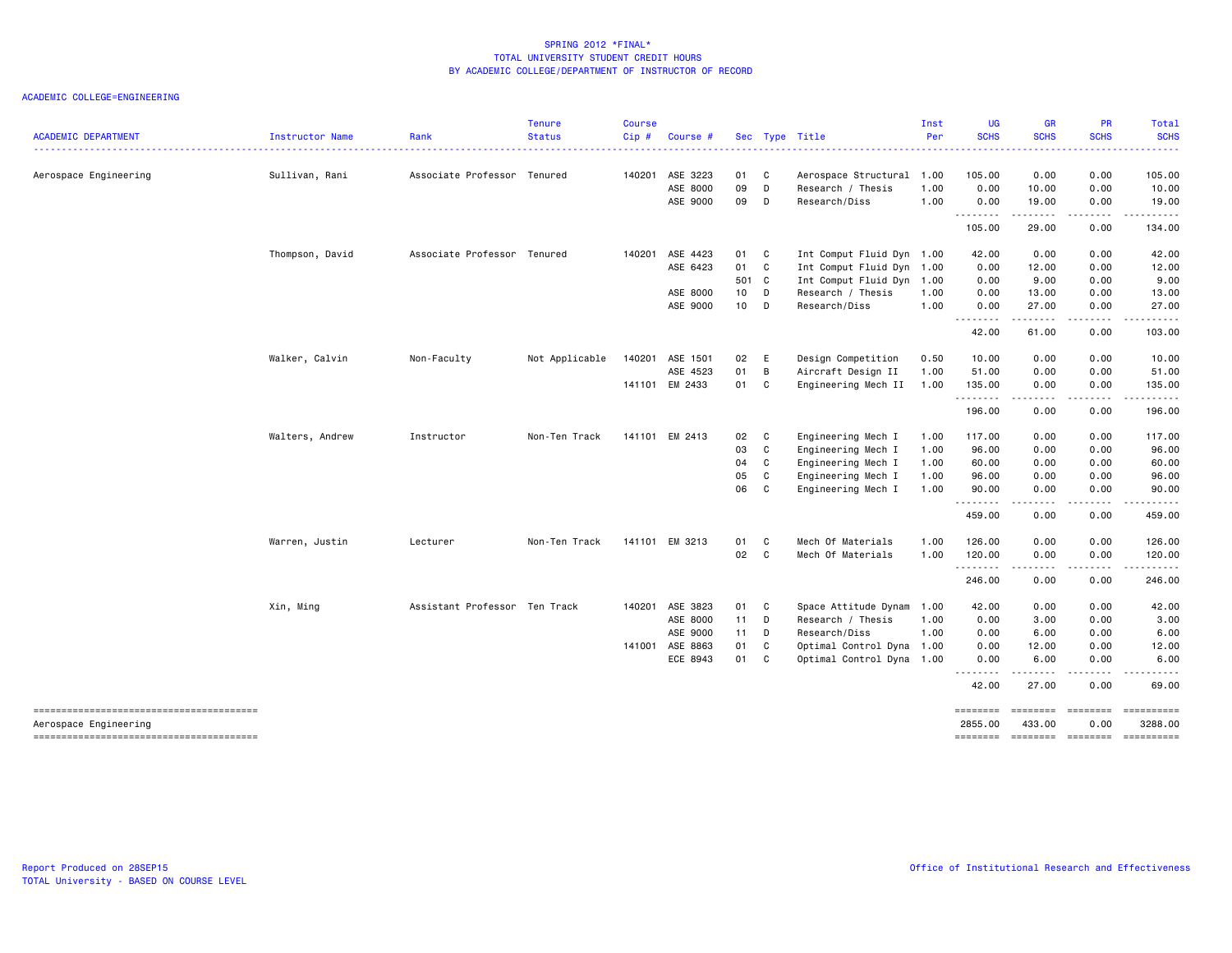#### ACADEMIC COLLEGE=ENGINEERING

| <b>ACADEMIC DEPARTMENT</b> | Instructor Name                                           | Rank                              | <b>Tenure</b><br><b>Status</b> | <b>Course</b><br>Cip# | Course #        |        |              | Sec Type Title            | Inst<br>Per | UG<br><b>SCHS</b>  | <b>GR</b><br><b>SCHS</b>                    | <b>PR</b><br><b>SCHS</b>                                                                                                          | Total<br><b>SCHS</b>                                                                                                                                          |
|----------------------------|-----------------------------------------------------------|-----------------------------------|--------------------------------|-----------------------|-----------------|--------|--------------|---------------------------|-------------|--------------------|---------------------------------------------|-----------------------------------------------------------------------------------------------------------------------------------|---------------------------------------------------------------------------------------------------------------------------------------------------------------|
| Ag & Bio Engineering       | Cathcart, Thomas                                          | Professor                         | Tenured                        | 140301                | ABE 9000        | 09     | D            | Research / Diss           | 1.00        | 0.00               | 1.00                                        | 0.00                                                                                                                              | 1.00                                                                                                                                                          |
|                            |                                                           |                                   |                                |                       | 140501 ABE 3303 | 01     | C            | Transport in Bio Eng 1.00 |             | 132.00             | 0.00                                        | 0.00                                                                                                                              | 132.00                                                                                                                                                        |
|                            |                                                           |                                   |                                |                       | ABE 4803        | 01     | C            | Biosyst Simulation        | 1.00        | 132.00             | 0.00                                        | 0.00                                                                                                                              | 132.00                                                                                                                                                        |
|                            |                                                           |                                   |                                |                       |                 | 02     | C            | Biosyst Simulation        | 1.00        | 78.00<br>.         | 0.00<br>.                                   | 0.00<br>$\sim$ $\sim$ $\sim$                                                                                                      | 78.00<br>.                                                                                                                                                    |
|                            |                                                           |                                   |                                |                       |                 |        |              |                           |             | 342.00             | 1.00                                        | 0.00                                                                                                                              | 343.00                                                                                                                                                        |
|                            | Elder, Steven                                             | Professor                         | Tenured                        |                       | 140301 ABE 4000 | 02 I   |              | Directed Indiv Study      | 1.00        | 3.00               | 0.00                                        | 0.00                                                                                                                              | 3.00                                                                                                                                                          |
|                            |                                                           |                                   |                                |                       | ABE 8000        | 02     | D            | Research / Thesis         | 1.00        | 0.00               | 15.00                                       | 0.00                                                                                                                              | 15.00                                                                                                                                                         |
|                            |                                                           |                                   |                                |                       | ABE 9000        | 03     | D            | Research / Diss           | 1.00        | 0.00               | 6.00                                        | 0.00                                                                                                                              | 6.00                                                                                                                                                          |
|                            |                                                           |                                   |                                |                       |                 |        |              |                           |             | <u>.</u><br>3.00   | .<br>21.00                                  | .<br>0.00                                                                                                                         | $\frac{1}{2} \left( \frac{1}{2} \right) \left( \frac{1}{2} \right) \left( \frac{1}{2} \right) \left( \frac{1}{2} \right) \left( \frac{1}{2} \right)$<br>24.00 |
|                            | Gilbert, Jerome                                           | Non-Faculty                       | Tenured                        |                       | 309999 NSE 4200 | 01 A   |              | Natl Student Exchang 1.00 |             | 48.00              | 0.00                                        | 0.00                                                                                                                              | 48.00                                                                                                                                                         |
|                            |                                                           |                                   |                                |                       |                 |        |              |                           |             | .<br>48.00         | . <u>.</u> .<br>0.00                        | .<br>0.00                                                                                                                         | <b>.</b><br>48.00                                                                                                                                             |
|                            |                                                           |                                   |                                |                       |                 |        |              |                           |             |                    |                                             |                                                                                                                                   |                                                                                                                                                               |
|                            | Liao, Jun                                                 | Assistant Professor Ten Track     |                                |                       | 140301 ABE 4000 | 05 I   |              | Directed Indiv Study 1.00 |             | 3.00               | 0.00                                        | 0.00                                                                                                                              | 3.00                                                                                                                                                          |
|                            |                                                           |                                   |                                |                       | ABE 8000        | 03     | D            | Research / Thesis         | 1.00        | 0.00               | 6.00                                        | 0.00                                                                                                                              | 6.00                                                                                                                                                          |
|                            |                                                           |                                   |                                |                       | ABE 8911        | 01     | <b>S</b>     | Agr/Bio Engr Seminar 1.00 |             | 0.00               | 6.00                                        | 0.00                                                                                                                              | 6.00                                                                                                                                                          |
|                            |                                                           |                                   |                                |                       | ABE 8921        | 01     | -S           | Agr/Bio Engr Seminar 1.00 |             | 0.00               | 4.00                                        | 0.00                                                                                                                              | 4.00                                                                                                                                                          |
|                            |                                                           |                                   |                                |                       | ABE 9000        | 04     | D            | Research / Diss           | 1.00        | 0.00               | 32.00                                       | 0.00                                                                                                                              | 32.00                                                                                                                                                         |
|                            |                                                           |                                   |                                |                       | 140501 ABE 8723 | 01     | C            | Cell & Tissue Biomec 1.00 |             | 0.00<br>.          | 18.00<br>.                                  | 0.00<br>$\frac{1}{2} \left( \frac{1}{2} \right) \left( \frac{1}{2} \right) \left( \frac{1}{2} \right) \left( \frac{1}{2} \right)$ | 18.00<br>-----                                                                                                                                                |
|                            |                                                           |                                   |                                |                       |                 |        |              |                           |             | 3.00               | 66.00                                       | 0.00                                                                                                                              | 69.00                                                                                                                                                         |
|                            | Martin, Holly                                             | Research Assist Pro Non-Ten Track |                                |                       | 140301 ABE 1921 | 02     | - L          | Intro to Engineer De 1.00 |             | 49.00<br>د د د د د | 0.00                                        | 0.00                                                                                                                              | 49.00<br>$\frac{1}{2} \left( \frac{1}{2} \right) \left( \frac{1}{2} \right) \left( \frac{1}{2} \right) \left( \frac{1}{2} \right) \left( \frac{1}{2} \right)$ |
|                            |                                                           |                                   |                                |                       |                 |        |              |                           |             | 49.00              | 0.00                                        | 0.00                                                                                                                              | 49.00                                                                                                                                                         |
|                            | Parajuli, Prem                                            | Assistant Professor Ten Track     |                                |                       | 140301 ABE 3513 | 01     | $\mathbf{C}$ | GPS/GIS - AG. & ENG       | 1.00        | 66.00              | 0.00                                        | 0.00                                                                                                                              | 66.00                                                                                                                                                         |
|                            |                                                           |                                   |                                |                       | ABE 7000        | 02     | $\mathbf{I}$ | Directed Indiv Study      | 1.00        | 0.00               | 3.00                                        | 0.00                                                                                                                              | 3.00                                                                                                                                                          |
|                            |                                                           |                                   |                                |                       |                 | 06     | $\mathbf{I}$ | Directed Indiv Study 1.00 |             | 0.00               | 3.00                                        | 0.00                                                                                                                              | 3.00                                                                                                                                                          |
|                            |                                                           |                                   |                                |                       | ABE 8000        | 04     | D            | Research / Thesis         | 1.00        | 0.00               | 19.00                                       | 0.00                                                                                                                              | 19.00                                                                                                                                                         |
|                            |                                                           |                                   |                                |                       | ABE 9000        | 05     | D            | Research / Diss           | 1.00        | 0.00               | 5.00                                        | 0.00                                                                                                                              | 5.00                                                                                                                                                          |
|                            |                                                           |                                   |                                |                       |                 |        |              |                           |             | .<br>66.00         | .<br>30.00                                  | 0.00                                                                                                                              | .<br>96.00                                                                                                                                                    |
|                            | Prabhu, Rajkumar                                          | Research Assist Pro Non-Ten Track |                                |                       | 140301 ABE 1921 | 01 L   |              | Intro to Engineer De 1.00 |             | 50.00              | 0.00                                        | 0.00                                                                                                                              | 50.00<br>$\omega$ is a set of                                                                                                                                 |
|                            |                                                           |                                   |                                |                       |                 |        |              |                           |             | 50.00              | .<br>0.00                                   | .<br>0.00                                                                                                                         | 50.00                                                                                                                                                         |
|                            | Srinivasan, Radhakrishn Research Assist Pro Non-Ten Track |                                   |                                |                       | 140301 ABE 9000 | $11$ D |              | Research / Diss           | 1.00        | 0.00               | 18.00                                       | 0.00                                                                                                                              | 18.00                                                                                                                                                         |
|                            |                                                           |                                   |                                |                       |                 |        |              |                           |             | .<br>0.00          | $\sim$ $\sim$ $\sim$ $\sim$ $\sim$<br>18.00 | المتماما<br>0.00                                                                                                                  | $\sim$<br>18.00                                                                                                                                               |
|                            | To, Suminto                                               | Associate Professor Tenured       |                                | 140301                | ABE 8000        | 08     | D            | Research / Thesis         | 1.00        | 0.00               | 10.00                                       | 0.00                                                                                                                              | 10.00                                                                                                                                                         |
|                            |                                                           |                                   |                                |                       | 140501 ABE 4423 | 01     | C            | Bioinstrum II             | 1.00        | 150.00             | 0.00                                        | 0.00                                                                                                                              | 150.00                                                                                                                                                        |
|                            |                                                           |                                   |                                |                       |                 | 02     | K            | Bioinstrum II             | 1.00        | 0.00               | 0.00                                        | 0.00                                                                                                                              | 0.00                                                                                                                                                          |
|                            |                                                           |                                   |                                |                       |                 | 03     | K            | Bioinstrum II             | 1.00        | 0.00               | 0.00                                        | 0.00                                                                                                                              | 0.00                                                                                                                                                          |
|                            |                                                           |                                   |                                |                       | ABE 6423        | 01     | C            | Bioinstrum II             | 1.00        | 0.00               | 6.00                                        | 0.00                                                                                                                              | 6.00                                                                                                                                                          |
|                            |                                                           |                                   |                                |                       |                 | 03     | к            | Rioinstrum II             | 1.00        | 0.00               | 0.00                                        | 0.00                                                                                                                              | 0.00                                                                                                                                                          |

Report Produced on 28SEP15 Office of Institutional Research and Effectiveness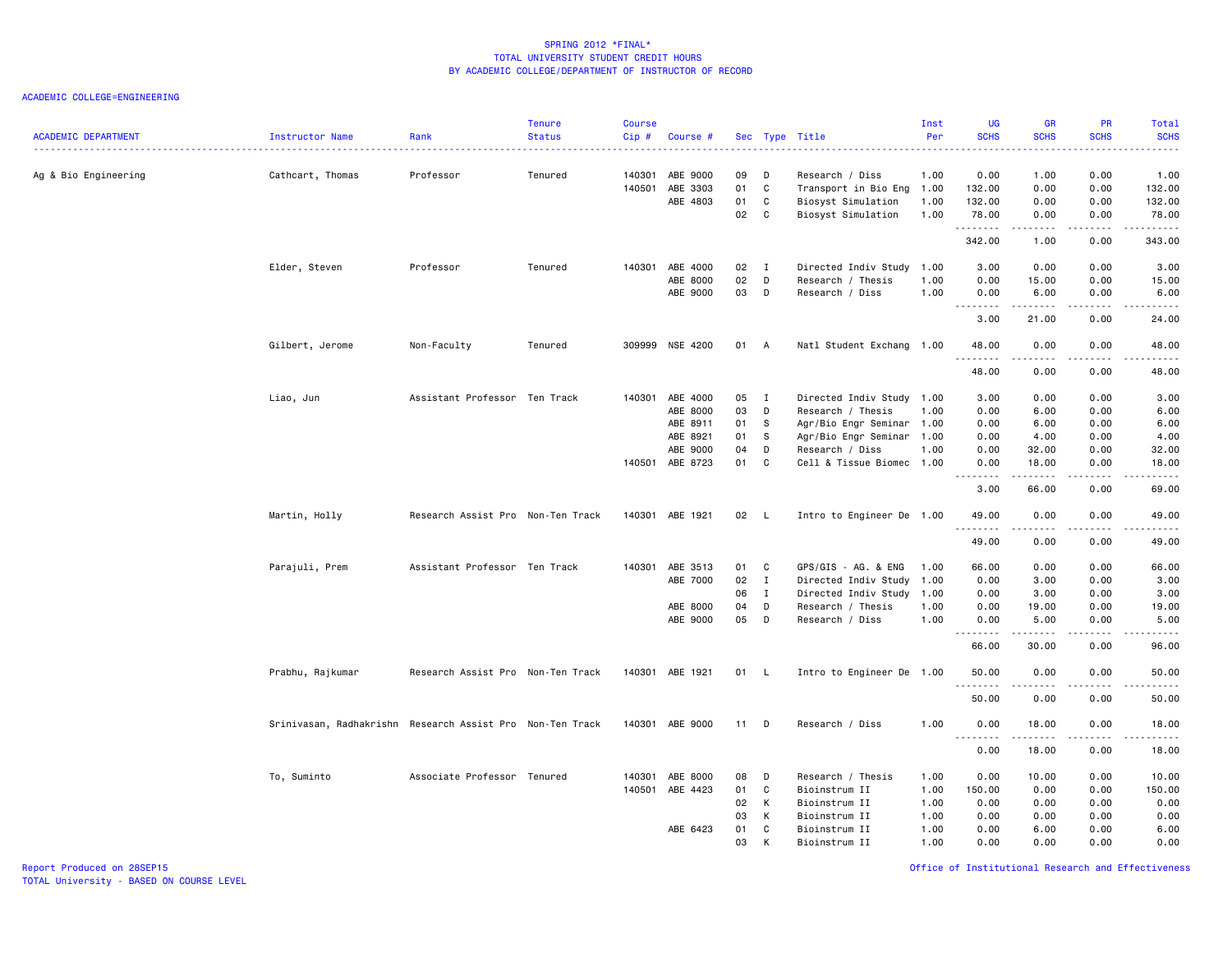|                                     |                    |                               | <b>Tenure</b> | Course |          |        |                |                           | Inst | UG                        | <b>GR</b>   | <b>PR</b>     | Total       |
|-------------------------------------|--------------------|-------------------------------|---------------|--------|----------|--------|----------------|---------------------------|------|---------------------------|-------------|---------------|-------------|
| <b>ACADEMIC DEPARTMENT</b>          | Instructor Name    | Rank                          | <b>Status</b> | Cip#   | Course # |        | Sec Type Title |                           | Per  | <b>SCHS</b>               | <b>SCHS</b> | <b>SCHS</b>   | <b>SCHS</b> |
|                                     |                    |                               |               |        |          |        |                |                           |      |                           |             |               |             |
|                                     |                    |                               |               |        |          |        |                |                           |      |                           | ---------   | .             | .           |
|                                     |                    |                               |               |        |          |        |                |                           |      | 150.00                    | 16.00       | 0.00          | 166.00      |
| Ag & Bio Engineering                | Warnock, James     | Associate Professor Tenured   |               | 140301 | ABE 4000 | 03 I   |                | Directed Indiv Study      | 1.00 | 3.00                      | 0.00        | 0.00          | 3.00        |
|                                     |                    |                               |               |        | ABE 8000 | 06 D   |                | Research / Thesis         | 1.00 | 0.00                      | 12.00       | 0.00          | 12.00       |
|                                     |                    |                               |               | 140501 | ABE 3813 | 01 C   |                | Bio Prop Of Mat           | 1.00 | 147.00                    | 0.00        | 0.00          | 147.00      |
|                                     |                    |                               |               |        |          | 02     | K              | Bio Prop Of Mat           | 1.00 | 0.00                      | 0.00        | 0.00          | 0.00        |
|                                     |                    |                               |               |        |          | 03     | K              | Bio Prop Of Mat           | 1.00 | 0.00                      | 0.00        | 0.00          | 0.00        |
|                                     |                    |                               |               |        |          |        |                |                           |      | - - - - - - - -<br>150.00 | 12.00       | -----<br>0.00 | 162.00      |
|                                     | Williams, Lakiesha | Assistant Professor Ten Track |               | 140301 | ABE 4000 | 04     | - 1            | Directed Indiv Study 1.00 |      | 1.00                      | 0.00        | 0.00          | 1.00        |
|                                     |                    |                               |               |        | ABE 4833 | 01 B   |                | Practice of Engr Des 1.00 |      | 129.00                    | 0.00        | 0.00          | 129.00      |
|                                     |                    |                               |               |        | ABE 7000 | 04     |                | Directed Indiv Study 1.00 |      | 0.00                      | 3.00        | 0.00          | 3.00        |
|                                     |                    |                               |               |        | ABE 8000 | 09 D   |                | Research / Thesis         | 1.00 | 0.00                      | 6.00        | 0.00          | 6.00        |
|                                     |                    |                               |               |        | ABE 9000 | $02$ D |                | Research / Diss           | 1.00 | 0.00                      | 18,00       | 0.00          | 18,00       |
|                                     |                    |                               |               |        |          |        |                |                           |      | - - - - - - - -<br>130.00 | 27.00       | ----<br>0.00  | 157.00      |
| =================================== |                    |                               |               |        |          |        |                |                           |      | ========                  |             |               | ==========  |
| Ag & Bio Engineering                |                    |                               |               |        |          |        |                |                           |      | 991,00                    | 191.00      | 0.00          | 1182.00     |
|                                     |                    |                               |               |        |          |        |                |                           |      | ========                  | ========    | ========      | ==========  |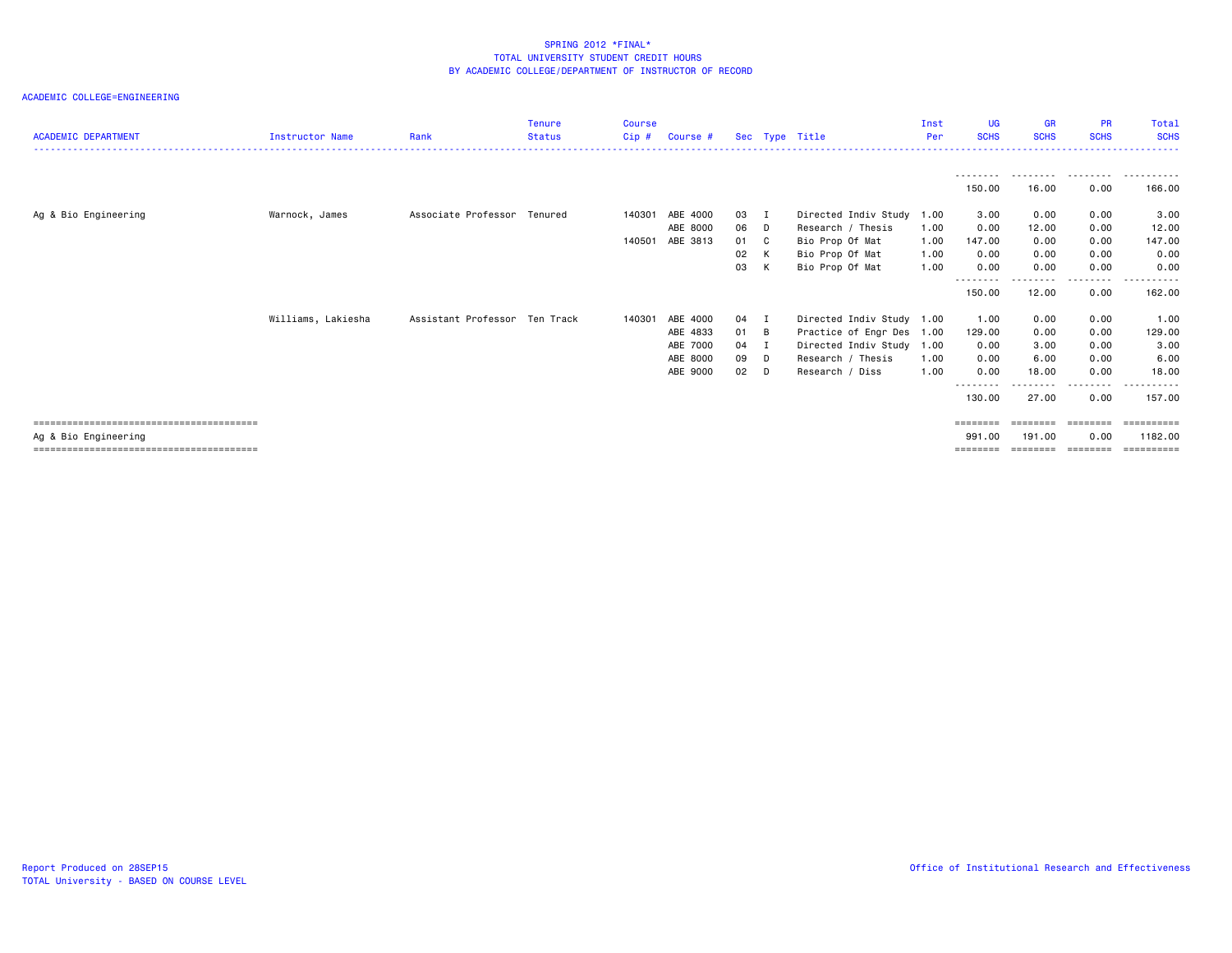|                            |                   |                               | <b>Tenure</b>  | <b>Course</b> |                 |      |              |                           | Inst | <b>UG</b>         | <b>GR</b>   | <b>PR</b>         | Total                                                                                                                                                         |
|----------------------------|-------------------|-------------------------------|----------------|---------------|-----------------|------|--------------|---------------------------|------|-------------------|-------------|-------------------|---------------------------------------------------------------------------------------------------------------------------------------------------------------|
| <b>ACADEMIC DEPARTMENT</b> | Instructor Name   | Rank                          | <b>Status</b>  | $Cip$ #       | Course #        |      |              | Sec Type Title            | Per  | <b>SCHS</b>       | <b>SCHS</b> | <b>SCHS</b>       | <b>SCHS</b><br>$\frac{1}{2} \left( \frac{1}{2} \right) \left( \frac{1}{2} \right) \left( \frac{1}{2} \right) \left( \frac{1}{2} \right)$                      |
| Chemical Engineering       | Bricka, Ray       | Associate Professor Tenured   |                | 140701        | CHE 4233        | 01   | C            | Chemical Plant Desig 1.00 |      | 162.00            | 0.00        | 0.00              | 162.00                                                                                                                                                        |
|                            |                   |                               |                |               | CHE 4613        | 01   | C            | Air Pol Con Design        | 1.00 | 36.00             | 0.00        | 0.00              | 36.00                                                                                                                                                         |
|                            |                   |                               |                |               | CHE 8000        | 01   | D            | Research / Thesis         | 1.00 | 0.00              | 8.00        | 0.00              | 8.00                                                                                                                                                          |
|                            |                   |                               |                |               | CHE 9000        | 01   | D            | Research/Diss             | 1.00 | 0.00              | 1.00        | 0.00              | 1.00                                                                                                                                                          |
|                            |                   |                               |                |               |                 |      |              |                           |      | .<br>198.00       | .<br>9.00   | المتماما<br>0.00  | <u>.</u><br>207.00                                                                                                                                            |
|                            | Elmore, Billy     | Associate Professor Tenured   |                | 140701        | CHE 2213        | 01   | C            | Chemical Eng Analysi 1.00 |      | 198.00            | 0.00        | 0.00              | 198.00                                                                                                                                                        |
|                            |                   |                               |                |               | CHE 3232        | 01   | L            | Chem Eng Lab II           | 1.00 | 94.00             | 0.00        | 0.00              | 94.00                                                                                                                                                         |
|                            |                   |                               |                |               | CHE 4000        | 08   | $\mathbf{I}$ | Directed Indiv Study 1.00 |      | 3.00              | 0.00        | 0.00              | 3.00                                                                                                                                                          |
|                            |                   |                               |                |               |                 | 15   | I            | Directed Indiv Study      | 1.00 | 3.00              | 0.00        | 0.00              | 3.00                                                                                                                                                          |
|                            |                   |                               |                |               |                 | 16   | $\mathbf{I}$ | Directed Indiv Study 1.00 |      | 1.00              | 0.00        | 0.00              | 1.00                                                                                                                                                          |
|                            |                   |                               |                |               | CHE 4441        | 01   | C            | Fund of Engr Seminar 1.00 |      | 34.00             | 0.00        | 0.00              | 34.00                                                                                                                                                         |
|                            |                   |                               |                |               | CHE 4990        | 04   | C            | Special Topic in CHE 1.00 |      | 18.00             | 0.00        | 0.00              | 18.00                                                                                                                                                         |
|                            |                   |                               |                |               |                 | 05   | C            | Special Topic in CHE 1.00 |      | 9.00              | 0.00        | 0.00              | 9.00                                                                                                                                                          |
|                            |                   |                               |                |               |                 |      |              |                           |      | .<br>360.00       | 0.00        | 0.00              | 360.00                                                                                                                                                        |
|                            | French, William   | Associate Professor Tenured   |                | 140701        | CHE 3113        | 01   | C            | Chem En Thermo I          | 1.00 | 99.00             | 0.00        | 0.00              | 99.00                                                                                                                                                         |
|                            |                   |                               |                |               | CHE 8000        | 03   | D            | Research / Thesis         | 1.00 | 0.00              | 1.00        | 0.00              | 1.00                                                                                                                                                          |
|                            |                   |                               |                |               | CHE 9000        | 03   | D            | Research/Diss             | 1.00 | 0.00              | 4.00        | 0.00              | 4.00                                                                                                                                                          |
|                            |                   |                               |                |               |                 |      |              |                           |      | <u>.</u><br>99.00 | .<br>5.00   | .<br>0.00         | .<br>104.00                                                                                                                                                   |
|                            | Hernandez, Rafael | Associate Professor Tenured   |                | 140701        | CHE 4000        | 10   | $\mathbf{I}$ | Directed Indiv Study 1.00 |      | 4.00              | 0.00        | 0.00              | 4.00                                                                                                                                                          |
|                            |                   |                               |                |               |                 | 11   | $\mathbf{I}$ | Directed Indiv Study      | 1.00 | 4.00              | 0.00        | 0.00              | 4.00                                                                                                                                                          |
|                            |                   |                               |                |               |                 | 12   | $\mathbf{I}$ | Directed Indiv Study 1.00 |      | 4.00              | 0.00        | 0.00              | 4.00                                                                                                                                                          |
|                            |                   |                               |                |               |                 | 13   | $\mathbf{I}$ | Directed Indiv Study      | 1.00 | 4.00              | 0.00        | 0.00              | 4.00                                                                                                                                                          |
|                            |                   |                               |                |               |                 | 14   | $\mathbf{I}$ | Directed Indiv Study 1.00 |      | 4.00              | 0.00        | 0.00              | 4.00                                                                                                                                                          |
|                            |                   |                               |                |               | CHE 8000        | 04   | D            | Research / Thesis         | 1.00 | 0.00              | 3.00        | 0.00              | 3.00                                                                                                                                                          |
|                            |                   |                               |                |               | CHE 8123        | 01   | C            | Chem Kinetics Dyn         | 1.00 | 0.00              | 24.00       | 0.00              | 24.00                                                                                                                                                         |
|                            |                   |                               |                |               | CHE 9000        | 04   | D            | Research/Diss             | 1.00 | 0.00              | 12.00       | 0.00              | 12.00                                                                                                                                                         |
|                            |                   |                               |                |               |                 |      |              |                           |      | .<br>20.00        | .<br>39.00  | $- - - -$<br>0.00 | $\frac{1}{2} \left( \frac{1}{2} \right) \left( \frac{1}{2} \right) \left( \frac{1}{2} \right) \left( \frac{1}{2} \right) \left( \frac{1}{2} \right)$<br>59.00 |
|                            | Hill, Priscilla   | Associate Professor Tenured   |                | 140701        | CHE 4990        | 02   | C            | Special Topic in CHE 1.00 |      | 57.00             | 0.00        | 0.00              | 57.00                                                                                                                                                         |
|                            |                   |                               |                |               | CHE 6990        | 02   | C            | Special Topic In CHE 1.00 |      | 0.00              | 6.00        | 0.00              | 6.00                                                                                                                                                          |
|                            |                   |                               |                |               |                 |      |              |                           |      | .<br>57.00        | .<br>6.00   | .<br>0.00         | $\sim$ $\sim$ $\sim$ $\sim$ $\sim$<br>63.00                                                                                                                   |
|                            | Keith, Jason      | Professor                     | Tenured        | 140701        | CHE 3331        | 01   | -S           | Prof Develop Seminar 1.00 |      | 31.00             | 0.00        | 0.00              | 31.00                                                                                                                                                         |
|                            |                   |                               |                |               | CHE 4990        | 03   | C            | Special Topic in CHE      | 1.00 | 30.00             | 0.00        | 0.00              | 30.00                                                                                                                                                         |
|                            |                   |                               |                |               | CHE 8011        | 01   | s            | Chem En Seminar           | 1.00 | 0.00              | 9.00        | 0.00              | 9.00                                                                                                                                                          |
|                            |                   |                               |                |               |                 |      |              |                           |      | .                 | .           | .                 | .                                                                                                                                                             |
|                            |                   |                               |                |               |                 |      |              |                           |      | 61.00             | 9.00        | 0.00              | 70.00                                                                                                                                                         |
|                            | Kundu, Santanu    | Assistant Professor Ten Track |                |               | 140701 CHE 8523 | 01 C |              | Adv Tran Pheno            | 1.00 | 0.00<br>.         | 15.00<br>.  | 0.00<br>.         | 15.00<br>.                                                                                                                                                    |
|                            |                   |                               |                |               |                 |      |              |                           |      | 0.00              | 15.00       | 0.00              | 15.00                                                                                                                                                         |
|                            | Mondala, Andro    | Non-Faculty                   | Not Applicable | 140701        | CHE 3213        | 01   | C            | Heat Transfer Op          | 1.00 | 156.00            | 0.00        | 0.00              | 156.00                                                                                                                                                        |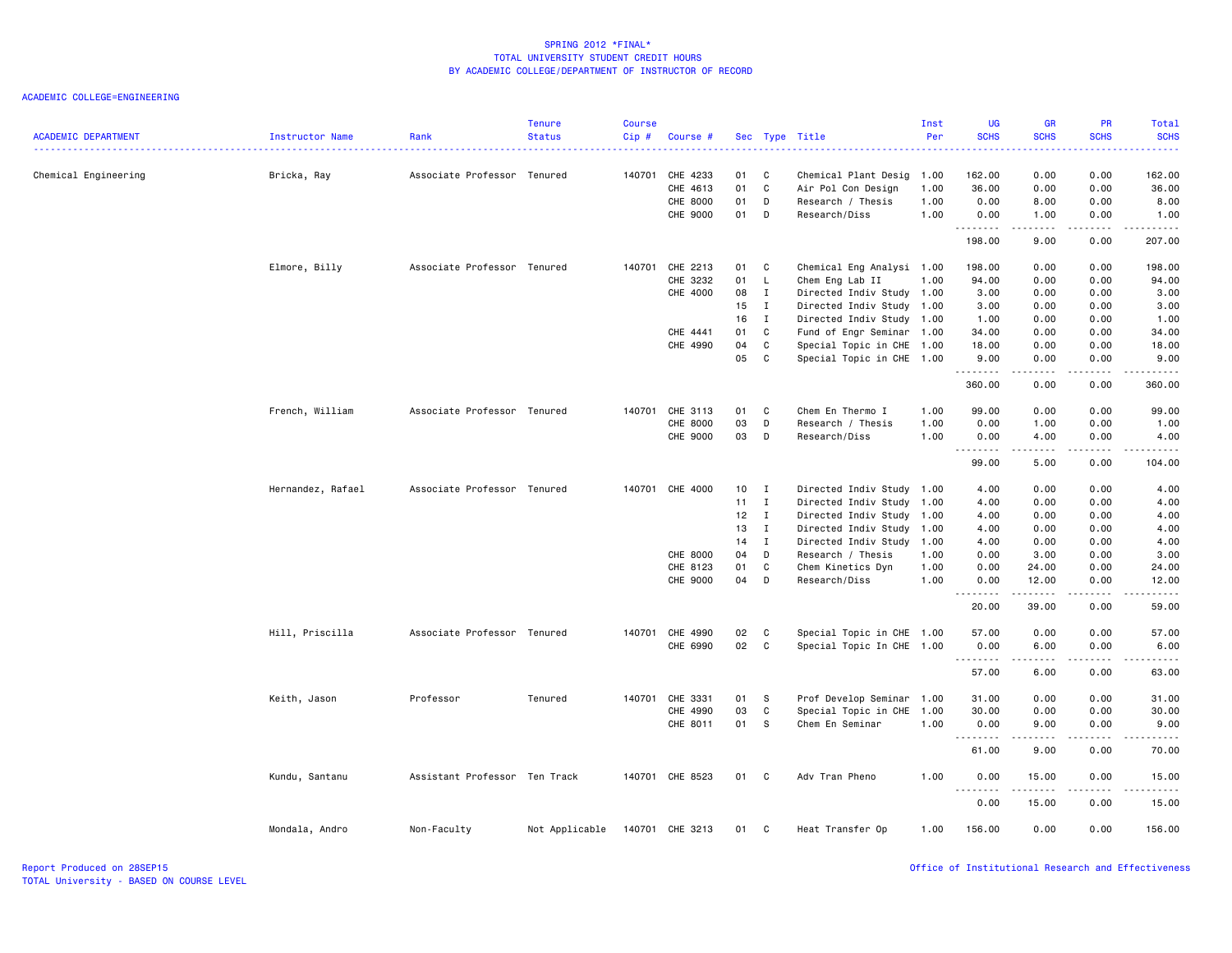| <b>ACADEMIC DEPARTMENT</b> | Instructor Name                                                            | Rank                               | <b>Tenure</b><br><b>Status</b> | Course<br>$Cip$ # | Course #        |      |    | Sec Type Title            | Inst<br>Per | <b>UG</b><br><b>SCHS</b> | <b>GR</b><br><b>SCHS</b> | <b>PR</b><br><b>SCHS</b> | Total<br><b>SCHS</b>  |
|----------------------------|----------------------------------------------------------------------------|------------------------------------|--------------------------------|-------------------|-----------------|------|----|---------------------------|-------------|--------------------------|--------------------------|--------------------------|-----------------------|
|                            |                                                                            |                                    |                                |                   |                 |      |    |                           |             | <u>.</u>                 |                          |                          | .                     |
|                            |                                                                            |                                    |                                |                   |                 |      |    |                           |             | 156.00                   | 0.00                     | 0.00                     | 156.00                |
| Chemical Engineering       | Revellame, Emmanuel                                                        | Grad Research Assis Not Applicable |                                |                   | 140701 CHE 3123 | 01 C |    | Chem En Thermo II         | 1.00        | 54.00                    | 0.00                     | 0.00<br>.                | 54.00                 |
|                            |                                                                            |                                    |                                |                   |                 |      |    |                           |             | <u>.</u><br>54.00        | . <b>.</b><br>0.00       | 0.00                     | 54.00                 |
|                            | Toghiani, Hossein                                                          | Associate Professor Tenured        |                                |                   | 140701 CHE 4223 | 01 C |    | Pro Instr & Con           | 1.00        | 162.00                   | 0.00                     | 0.00                     | 162.00                |
|                            |                                                                            |                                    |                                |                   |                 |      |    |                           |             | 162.00                   | 0.00                     | 0.00                     | 162.00                |
|                            | Toghiani, Rebecca                                                          | Associate Professor Tenured        |                                |                   | 140701 CHE 3223 | 01 C |    | Mass Transfer Op          | 1.00        | 171.00                   | 0.00                     | 0.00                     | 171.00                |
|                            |                                                                            |                                    |                                |                   |                 |      |    |                           |             | .<br>171.00              | 0.00                     | 0.00                     | .<br>171.00           |
|                            | Vasquez Guardado, Erick Grad Research Assis Not Applicable 140701 CHE 4313 |                                    |                                |                   |                 | 01 C |    | Transport Phenomena       | 0.80        | 19.20                    | 0.00                     | 0.00                     | 19.20                 |
|                            |                                                                            |                                    |                                |                   |                 |      |    |                           |             | . <b>. .</b> .<br>19.20  | 0.00                     | 0.00                     | 19.20                 |
|                            | Walters, Keisha                                                            | Associate Professor Tenured        |                                | 140701            | CHE 4313        | 01 C |    | Transport Phenomena       | 0.20        | 4.80                     | 0.00                     | 0.00                     | 4.80                  |
|                            |                                                                            |                                    |                                |                   | CHE 4990        | 01   | C. | Special Topic in CHE 1.00 |             | 18.00                    | 0.00                     | 0.00                     | 18.00                 |
|                            |                                                                            |                                    |                                |                   | CHE 6313        | 01   | C  | Transport Phenomena       | 1.00        | 0.00                     | 3.00                     | 0.00                     | 3.00                  |
|                            |                                                                            |                                    |                                |                   | CHE 6990        | 01   | C  | Special Topic In CHE 1.00 |             | 0.00                     | 6.00                     | 0.00                     | 6.00                  |
|                            |                                                                            |                                    |                                |                   | CHE 8000        | 09   | D  | Research / Thesis         | 1.00        | 0.00                     | 21.00                    | 0.00                     | 21.00                 |
|                            |                                                                            |                                    |                                |                   | CHE 9000        | 09   | n. | Research/Diss             | 1.00        | 0.00<br>.                | 14.00                    | 0.00<br>----             | 14.00                 |
|                            |                                                                            |                                    |                                |                   |                 |      |    |                           |             | 22.80                    | 44.00                    | 0.00                     | 66.80                 |
| Chemical Engineering       |                                                                            |                                    |                                |                   |                 |      |    |                           |             | ========<br>1380.00      | --------<br>127.00       | ========<br>0.00         | ==========<br>1507.00 |
|                            |                                                                            |                                    |                                |                   |                 |      |    |                           |             | ========                 | ========                 | ========                 | ==========            |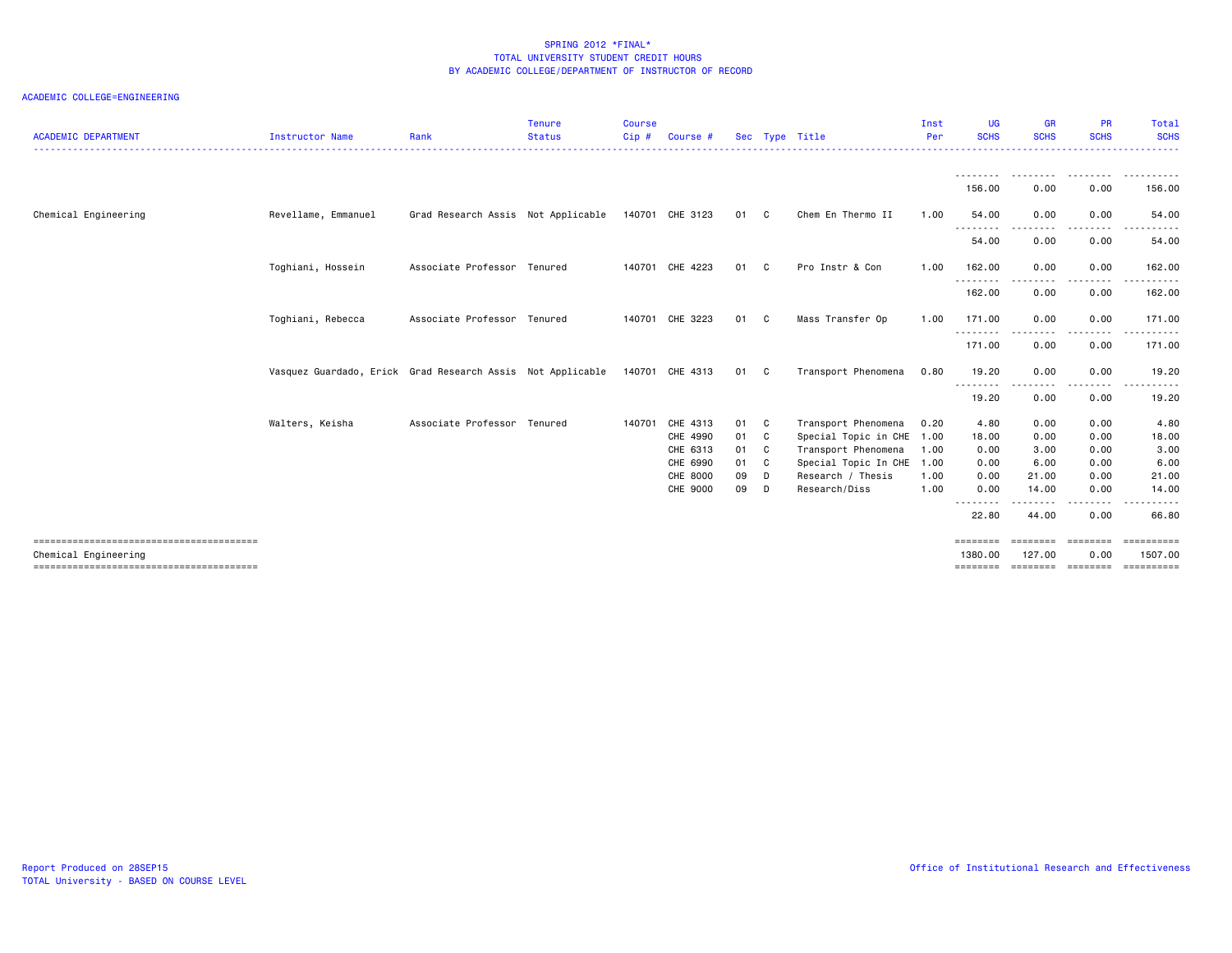| <b>ACADEMIC DEPARTMENT</b>        | Instructor Name                                           | Rank                          | <b>Tenure</b><br><b>Status</b> | <b>Course</b><br>$Cip$ # | Course #       |       |              | Sec Type Title            | Inst<br>Per | <b>UG</b><br><b>SCHS</b> | <b>GR</b><br><b>SCHS</b> | PR<br><b>SCHS</b>     | Total<br><b>SCHS</b> |
|-----------------------------------|-----------------------------------------------------------|-------------------------------|--------------------------------|--------------------------|----------------|-------|--------------|---------------------------|-------------|--------------------------|--------------------------|-----------------------|----------------------|
|                                   |                                                           |                               |                                |                          |                |       |              |                           |             |                          |                          |                       | .                    |
| Civil & Environmental Engineering | Diaz-Ramirez, Jairo Nel Research Assist Pro Non-Ten Track |                               |                                |                          | 140801 CE 3811 | 01    | $\mathsf{L}$ | Env./Wtr.Res.Engr.II 1.00 |             | 19.00                    | 0.00                     | 0.00                  | 19.00                |
|                                   |                                                           |                               |                                |                          |                | 02    | $\mathsf{L}$ | Env./Wtr.Res.Engr.II 1.00 |             | 2.00                     | 0.00                     | 0.00                  | 2.00                 |
|                                   |                                                           |                               |                                |                          |                | 03    | L.           | Env./Wtr.Res.Engr.II 1.00 |             | 20.00                    | 0.00                     | 0.00                  | 20.00                |
|                                   |                                                           |                               |                                |                          |                | 04    | $\mathsf{L}$ | Env./Wtr.Res.Engr.II 1.00 |             | 22.00                    | 0.00                     | 0.00                  | 22.00                |
|                                   |                                                           |                               |                                |                          | CE 3813        | 01    | C            | Enviro./Wtr.Res.Engr 1.00 |             | 198.00                   | 0.00                     | 0.00                  | 198.00               |
|                                   |                                                           |                               |                                |                          | CE 7000        | 01    | $\mathbf I$  | Directed Indiv Study 1.00 |             | 0.00                     | 2.00                     | 0.00                  | 2.00                 |
|                                   |                                                           |                               |                                |                          | CE 8000        | 05    | D            | Research / Thesis         | 1.00        | 0.00                     | 1.00                     | 0.00                  | 1.00                 |
|                                   |                                                           |                               |                                |                          | 140805 CE 8593 | 01    | C            | Environmental Hydrol 1.00 |             | 0.00                     | 15.00                    | 0.00                  | 15.00                |
|                                   |                                                           |                               |                                |                          |                | 501 C |              | Environmental Hydrol 1.00 |             | 0.00<br>.                | 15.00                    | 0.00<br>.             | 15.00<br>المتمالين   |
|                                   |                                                           |                               |                                |                          |                |       |              |                           |             | 261.00                   | 33.00                    | 0.00                  | 294.00               |
|                                   | Freyne, Seamus                                            | Assistant Professor Ten Track |                                |                          | 140801 CE 4633 | 01    | $\mathbf{C}$ | Concrete Structures       | 1.00        | 186.00                   | 0.00                     | 0.00                  | 186.00               |
|                                   |                                                           |                               |                                |                          | 140803 CE 4601 | 01 L  |              | Fund of Struct Desig 1.00 |             | 43.00<br>.               | 0.00<br>.                | 0.00<br>.             | 43.00<br><b></b>     |
|                                   |                                                           |                               |                                |                          |                |       |              |                           |             | 229.00                   | 0.00                     | 0.00                  | 229.00               |
|                                   | Gude, Veera                                               | Assistant Professor Ten Track |                                |                          | 140801 CE 4873 | 01    | B            | Water & Wastewater E 1.00 |             | 84.00<br><u>.</u>        | 0.00                     | 0.00<br>.             | 84.00<br>.           |
|                                   |                                                           |                               |                                |                          |                |       |              |                           |             | 84.00                    | 0.00                     | 0.00                  | 84.00                |
|                                   | Gullett, Philip                                           | Associate Professor Tenured   |                                |                          | 140801 CE 4663 | 01    | C            | Matr Met Struc Anal       | 1.00        | 9.00                     | 0.00                     | 0.00                  | 9.00                 |
|                                   |                                                           |                               |                                |                          | CE 6663        | 01    | C            | Matr Met Struc Anal       | 1.00        | 0.00                     | 21.00                    | 0.00                  | 21.00                |
|                                   |                                                           |                               |                                |                          | CE 8000        | 501 D |              | Research / Thesis         | 1.00        | 0.00                     | 4.00                     | 0.00                  | 4.00                 |
|                                   |                                                           |                               |                                |                          | CE 9000        | 07    | D            | Research / Diss           | 1.00        | 0.00                     | 9.00                     | 0.00                  | 9.00                 |
|                                   |                                                           |                               |                                |                          | 141101 EM 6213 | 01    | C            | Adv Mec Of Mat            | 1.00        | 0.00                     | 27.00                    | 0.00                  | 27.00                |
|                                   |                                                           |                               |                                |                          |                | 501 C |              | Adv Mec Of Mat            | 1.00        | 0.00<br><u>.</u>         | 15.00<br>.               | 0.00<br>$\frac{1}{2}$ | 15.00<br>.           |
|                                   |                                                           |                               |                                |                          |                |       |              |                           |             | 9.00                     | 76.00                    | 0.00                  | 85.00                |
|                                   | Howard, Isaac                                             | Assistant Professor Ten Track |                                |                          | 140801 CE 3313 | 01    | C            | Construction Materia 1.00 |             | 198.00                   | 0.00                     | 0.00                  | 198.00               |
|                                   |                                                           |                               |                                |                          |                | 02    | К            | Construction Materia      | 1.00        | 0.00                     | 0.00                     | 0.00                  | 0.00                 |
|                                   |                                                           |                               |                                |                          |                | 03    | к            | Construction Materia 1.00 |             | 0.00                     | 0.00                     | 0.00                  | 0.00                 |
|                                   |                                                           |                               |                                |                          |                | 04    | К            | Construction Materia      | 1.00        | 0.00                     | 0.00                     | 0.00                  | 0.00                 |
|                                   |                                                           |                               |                                |                          | CE 8000        | 02    | D            | Research / Thesis         | 1.00        | 0.00                     | 21.00                    | 0.00                  | 21.00                |
|                                   |                                                           |                               |                                |                          |                | 502 D |              | Research / Thesis         | 1.00        | 0.00                     | 2.00                     | 0.00                  | 2.00                 |
|                                   |                                                           |                               |                                |                          | 140899 CE 8990 | 03 C  |              | Special Topic In CE       | 1.00        | 0.00<br>.                | 15.00<br>$- - - - -$     | 0.00<br>.             | 15.00<br>.           |
|                                   |                                                           |                               |                                |                          |                |       |              |                           |             | 198.00                   | 38.00                    | 0.00                  | 236.00               |
|                                   | King, Herbert                                             | Instructor                    | Non-Ten Track                  |                          | 140801 CE 2213 | 01    | C            | Surveying                 | 1.00        | 225.00                   | 0.00                     | 0.00                  | 225.00               |
|                                   |                                                           |                               |                                |                          |                | 02    | K            | Surveying                 | 1.00        | 0.00                     | 0.00                     | 0.00                  | 0.00                 |
|                                   |                                                           |                               |                                |                          |                | 03    | К            | Surveying                 | 1.00        | 0.00                     | 0.00                     | 0.00                  | 0.00                 |
|                                   |                                                           |                               |                                |                          |                | 04    | K            | Surveying                 | 1.00        | 0.00                     | 0.00                     | 0.00                  | 0.00                 |
|                                   |                                                           |                               |                                |                          |                | 05    | к            | Surveying                 | 1.00        | 0.00                     | 0.00                     | 0.00                  | 0.00                 |
|                                   |                                                           |                               |                                |                          | 151102 CE 4243 | 01    | C            | Land Surveys              | 1.00        | 66.00                    | 0.00                     | 0.00<br>$- - - -$     | 66.00                |
|                                   |                                                           |                               |                                |                          |                |       |              |                           |             | 291.00                   | 0.00                     | 0.00                  | 291.00               |
|                                   | Li, Xiaopeng                                              | Assistant Professor Ten Track |                                |                          | 140801 CE 3113 | 01    | C            | Transportation Engr       | 1.00        | 333.00                   | 0.00                     | 0.00                  | 333.00               |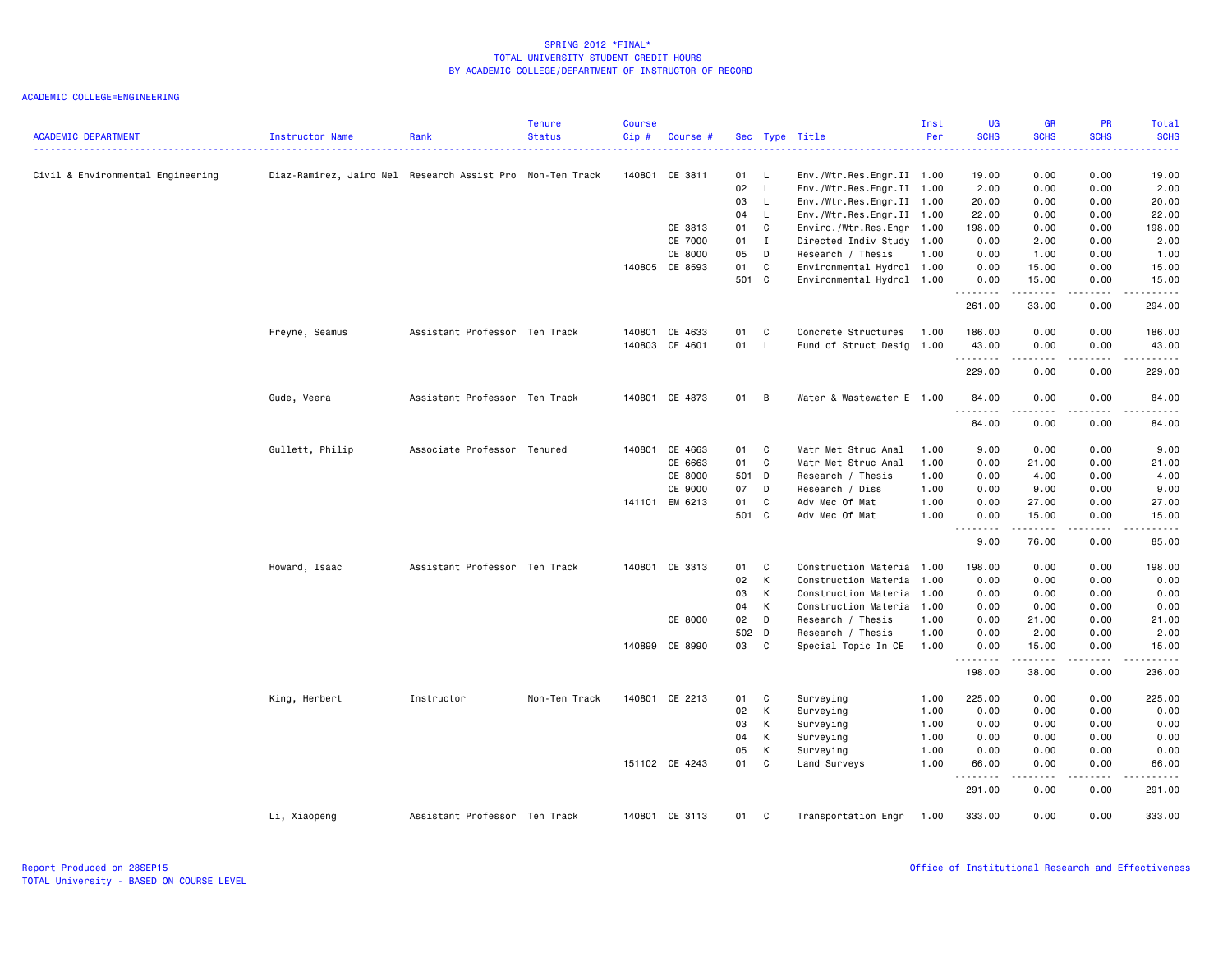| <b>ACADEMIC DEPARTMENT</b>        | Instructor Name    | Rank                              | Tenure<br><b>Status</b> | <b>Course</b><br>Cip# | Course #       |       |              | Sec Type Title            | Inst<br>Per | UG<br><b>SCHS</b>           | <b>GR</b><br><b>SCHS</b> | PR<br><b>SCHS</b>     | <b>Total</b><br><b>SCHS</b>                                                                                                                                   |
|-----------------------------------|--------------------|-----------------------------------|-------------------------|-----------------------|----------------|-------|--------------|---------------------------|-------------|-----------------------------|--------------------------|-----------------------|---------------------------------------------------------------------------------------------------------------------------------------------------------------|
|                                   |                    |                                   |                         |                       |                |       |              |                           |             |                             |                          |                       |                                                                                                                                                               |
|                                   |                    |                                   |                         |                       |                |       |              |                           |             | 333.00                      | 0.00                     | 0.00                  | 333.00                                                                                                                                                        |
| Civil & Environmental Engineering | Magbanua, Benjamin | Associate Professor Tenured       |                         |                       | 140801 CE 2803 | 01    | C.           | Environ Engr Issues       | 1.00        | 84.00                       | 0.00                     | 0.00                  | 84.00                                                                                                                                                         |
|                                   |                    |                                   |                         |                       | CE 8823        | 01    | C            | Un Pro-Op Env Eng II 1.00 |             | 0.00                        | 6.00                     | 0.00                  | 6.00                                                                                                                                                          |
|                                   |                    |                                   |                         |                       |                |       |              |                           |             | .<br>84.00                  | .<br>6.00                | الدامات ب<br>0.00     | $\frac{1}{2} \left( \frac{1}{2} \right) \left( \frac{1}{2} \right) \left( \frac{1}{2} \right) \left( \frac{1}{2} \right) \left( \frac{1}{2} \right)$<br>90.00 |
|                                   | Martin, James      | Professor                         | Tenured                 | 140801                | CE 8000        | 08    | D            | Research / Thesis         | 1.00        | 0.00                        | 2.00                     | 0.00                  | 2.00                                                                                                                                                          |
|                                   |                    |                                   |                         |                       |                | 508 D |              | Research / Thesis         | 1.00        | 0.00                        | 2.00                     | 0.00                  | 2.00                                                                                                                                                          |
|                                   |                    |                                   |                         |                       | CE 8923        | 01    | C            | Surf Wat Qual Mod         | 1.00        | 0.00                        | 18.00                    | 0.00                  | 18.00                                                                                                                                                         |
|                                   |                    |                                   |                         |                       |                | 501 C |              | Surf Wat Qual Mod         | 1.00        | 0.00                        | 12.00                    | 0.00                  | 12.00                                                                                                                                                         |
|                                   |                    |                                   |                         |                       | CE 9000        | 08    | D            | Research / Diss           | 1.00        | 0.00                        | 9.00                     | 0.00                  | 9.00                                                                                                                                                          |
|                                   |                    |                                   |                         |                       | 140899 CE 4990 | 02    | $\mathbf{C}$ | Special Topic In CE       | 1.00        | 27.00                       | 0.00                     | 0.00                  | 27.00                                                                                                                                                         |
|                                   |                    |                                   |                         |                       | CE 6990        | 02    | C            | Special Topic In CE       | 1.00        | 0.00                        | 6.00                     | 0.00                  | 6.00                                                                                                                                                          |
|                                   |                    |                                   |                         |                       |                | 502 C |              | Special Topic In CE       | 1.00        | 0.00<br>.                   | 6.00<br>-----            | 0.00<br>.             | 6.00<br>-----                                                                                                                                                 |
|                                   |                    |                                   |                         |                       |                |       |              |                           |             | 27.00                       | 55.00                    | 0.00                  | 82.00                                                                                                                                                         |
|                                   | McAnally, William  | Research Professor                | Non-Ten Track           |                       | 140801 CE 7000 | 02 I  |              | Directed Indiv Study 1.00 |             | 0.00                        | 3.00                     | 0.00                  | 3.00                                                                                                                                                          |
|                                   |                    |                                   |                         |                       |                | 03    | $\mathbf{I}$ | Directed Indiv Study      | 1.00        | 0.00                        | 6.00                     | 0.00                  | 6.00                                                                                                                                                          |
|                                   |                    |                                   |                         |                       | CE 8000        | 03    | D            | Research / Thesis         | 1.00        | 0.00                        | 1.00                     | 0.00                  | 1.00                                                                                                                                                          |
|                                   |                    |                                   |                         |                       |                | 503 D |              | Research / Thesis         | 1.00        | 0.00                        | 2.00                     | 0.00                  | 2.00                                                                                                                                                          |
|                                   |                    |                                   |                         |                       | CE 8953        | 01    | $\mathbf{C}$ | Fine Sediment Proces      | 1.00        | 0.00                        | 12.00                    | 0.00                  | 12.00                                                                                                                                                         |
|                                   |                    |                                   |                         |                       |                | 501 C |              | Fine Sediment Proces      | 1.00        | 0.00                        | 27.00                    | 0.00                  | 27.00                                                                                                                                                         |
|                                   |                    |                                   |                         |                       | CE 9000        | 02 D  |              | Research / Diss           | 1.00        | 0.00                        | 1.00                     | 0.00                  | 1.00                                                                                                                                                          |
|                                   |                    |                                   |                         |                       |                | 503 D |              | Research / Diss           | 1.00        | 0.00                        | 1.00                     | 0.00                  | 1.00                                                                                                                                                          |
|                                   |                    |                                   |                         |                       |                |       |              |                           |             | .<br>0.00                   | .<br>53.00               | $\frac{1}{2}$<br>0.00 | <u>.</u><br>53.00                                                                                                                                             |
|                                   |                    |                                   |                         |                       |                |       |              |                           |             |                             |                          |                       |                                                                                                                                                               |
|                                   | Nobrega, Rodrigo   | Research Assist Pro Non-Ten Track |                         |                       | 450701 GR 3313 | 01 C  |              | Intro to Geodatabase 0.50 |             | 33.00<br>.                  | 0.00                     | 0.00                  | 33.00<br>د د د د د                                                                                                                                            |
|                                   |                    |                                   |                         |                       |                |       |              |                           |             | 33.00                       | 0.00                     | 0.00                  | 33.00                                                                                                                                                         |
|                                   | Olsen, Richard     | Lecturer                          | Non-Ten Track           |                       | 140899 CE 8990 | 02 C  |              | Special Topic In CE       | 1.00        | 0.00                        | 12.00                    | 0.00                  | 12.00                                                                                                                                                         |
|                                   |                    |                                   |                         |                       |                | 502 C |              | Special Topic In CE       | 1.00        | 0.00                        | 42.00                    | 0.00                  | 42.00                                                                                                                                                         |
|                                   |                    |                                   |                         |                       |                |       |              |                           |             | <b></b>                     | .                        | .                     | .                                                                                                                                                             |
|                                   |                    |                                   |                         |                       |                |       |              |                           |             | 0.00                        | 54.00                    | 0.00                  | 54.00                                                                                                                                                         |
|                                   | Truax, Dennis      | Professor                         | Tenured                 |                       | 140801 CE 8000 | 504 D |              | Research / Thesis         | 1.00        | 0.00                        | 1.00                     | 0.00                  | 1.00                                                                                                                                                          |
|                                   |                    |                                   |                         |                       | CE 9000        | 504 D |              | Research / Diss           | 1.00        | 0.00                        | 6.00                     | 0.00                  | 6.00                                                                                                                                                          |
|                                   |                    |                                   |                         |                       |                |       |              |                           |             | $\sim$ $\sim$ $\sim$ $\sim$ |                          | .                     |                                                                                                                                                               |
|                                   |                    |                                   |                         |                       |                |       |              |                           |             | 0.00                        | 7.00                     | 0.00                  | 7.00                                                                                                                                                          |
|                                   | White, Thomas      | Professor                         | Tenured                 |                       | 140801 CE 4433 | 01    | C            | Foundations               | 1.00        | 141.00                      | 0.00                     | 0.00                  | 141.00                                                                                                                                                        |
|                                   |                    |                                   |                         |                       | CE 4903        | 01    | C            | Civil Engr Comp           | 1.00        | 90.00                       | 0.00                     | 0.00                  | 90.00                                                                                                                                                         |
|                                   |                    |                                   |                         |                       | CE 9000        | 10    | $\mathsf{D}$ | Research / Diss           | 1.00        | 0.00                        | 6.00                     | 0.00                  | 6.00                                                                                                                                                          |
|                                   |                    |                                   |                         |                       |                |       |              |                           |             | .<br>231.00                 | .<br>6.00                | د د د د<br>0.00       | .<br>237.00                                                                                                                                                   |
|                                   | Zhang, Li          | Associate Professor Tenured       |                         |                       | 140801 CE 4143 | 01    | C            | Traffic Engineering       | 1.00        | 33.00                       | 0.00                     | 0.00                  | 33.00                                                                                                                                                         |
|                                   |                    |                                   |                         |                       | CE 6143        | 01    | C            | Traffic Engineering       | 1.00        | 0.00                        | 3.00                     | 0.00                  | 3.00                                                                                                                                                          |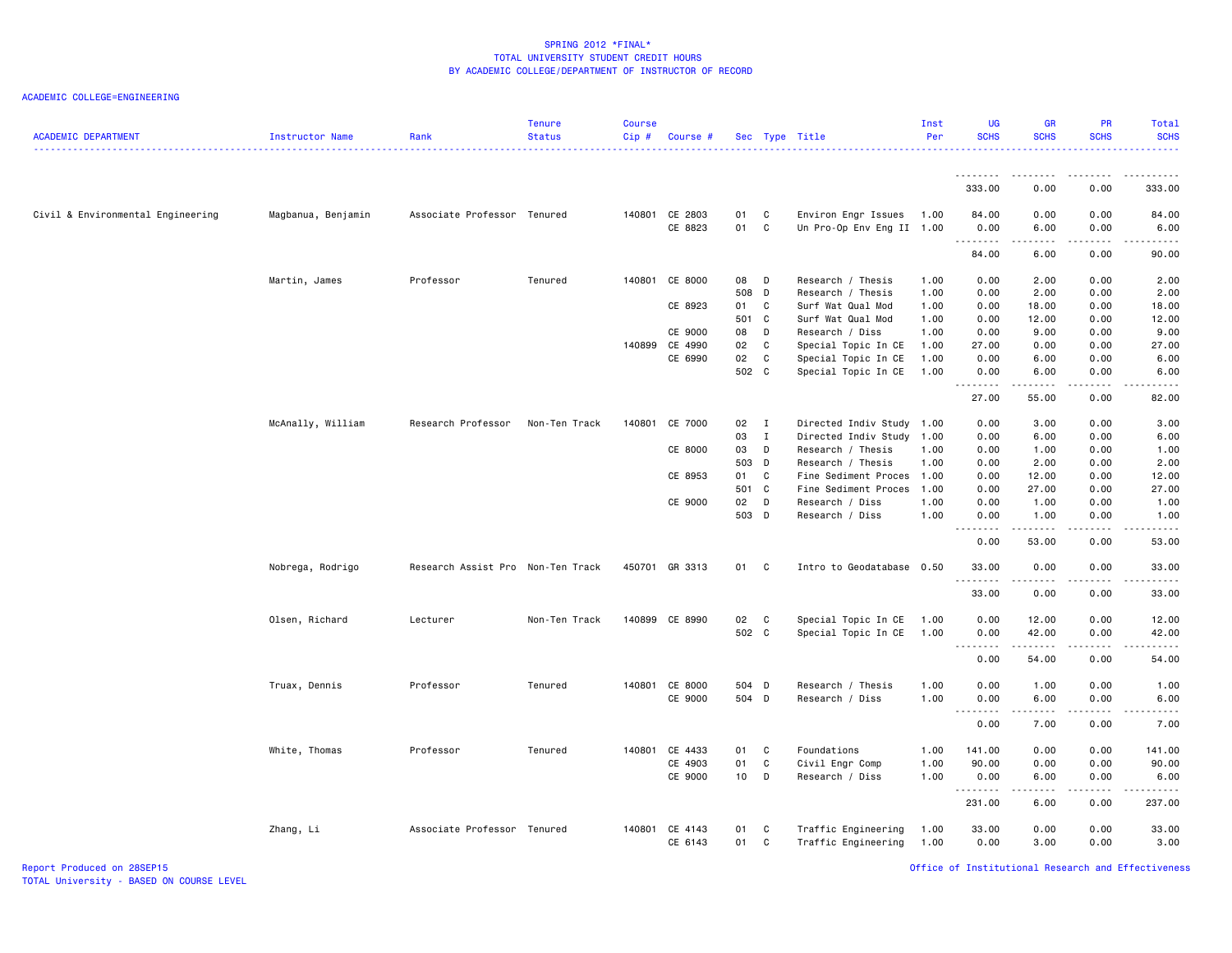| <b>ACADEMIC DEPARTMENT</b>        | <b>Instructor Name</b> | Rank                        | <b>Tenure</b><br>Status | <b>Course</b><br>$Cip$ # | Course #        |      | Sec Type Title |                     | Inst<br>Per | <b>UG</b><br><b>SCHS</b>                 | <b>GR</b><br><b>SCHS</b>       | <b>PR</b><br><b>SCHS</b> | Total<br><b>SCHS</b>                           |
|-----------------------------------|------------------------|-----------------------------|-------------------------|--------------------------|-----------------|------|----------------|---------------------|-------------|------------------------------------------|--------------------------------|--------------------------|------------------------------------------------|
| Civil & Environmental Engineering | Zhang, Li              | Associate Professor Tenured |                         |                          | 140801 CE 9000  | 09 D |                | Research / Diss     | 1.00        | 0.00<br>--------                         | 24.00                          | 0.00<br>.                | 24.00<br>.                                     |
|                                   |                        |                             |                         |                          |                 |      |                |                     |             | 33.00                                    | 27.00                          | 0.00                     | 60.00                                          |
|                                   | Zhou, Li               | Non-Faculty                 | Not Applicable          |                          | 429999 EDX 3213 | 06 C |                | Psy of Excep Chld & | 1.00        | 81.00<br>--------<br>81.00               | 0.00<br>0.00                   | 0.00<br>.<br>0.00        | 81.00<br>. <b>.</b> .<br>$  -$<br>81.00        |
| Civil & Environmental Engineering |                        |                             |                         |                          |                 |      |                |                     |             | $=$ = = = = = = =<br>1894.00<br>======== | ========<br>355.00<br>======== | 0.00<br>========         | $=$ = = = = = = = = =<br>2249.00<br>========== |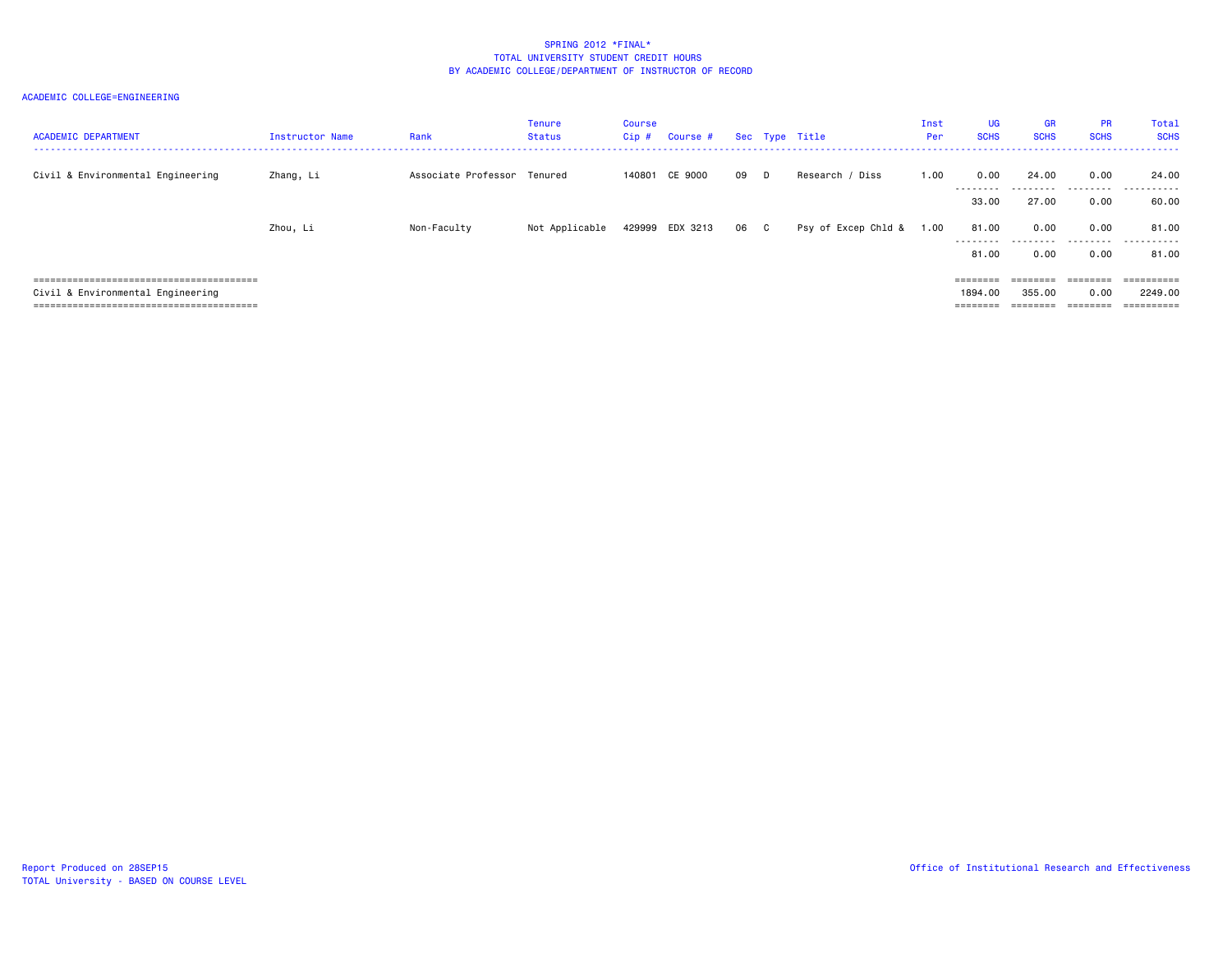#### ACADEMIC COLLEGE=ENGINEERING

| <b>ACADEMIC DEPARTMENT</b>     | Instructor Name   | Rank                              | <b>Tenure</b><br><b>Status</b> | <b>Course</b><br>Cip# | Course #        |        |                | Sec Type Title            | Inst<br>Per | UG<br><b>SCHS</b> | <b>GR</b><br><b>SCHS</b>                                                                                                                                      | <b>PR</b><br><b>SCHS</b>            | Total<br><b>SCHS</b>                                                                                                                                          |
|--------------------------------|-------------------|-----------------------------------|--------------------------------|-----------------------|-----------------|--------|----------------|---------------------------|-------------|-------------------|---------------------------------------------------------------------------------------------------------------------------------------------------------------|-------------------------------------|---------------------------------------------------------------------------------------------------------------------------------------------------------------|
| Computer Science & Engineering | Allen, Edward     | Associate Professor Tenured       |                                | 110101                | CSE 4000        | 01     | $\blacksquare$ | Directed Indiv Study 1.00 |             | 3.00              | 0.00                                                                                                                                                          | 0.00                                | 3.00                                                                                                                                                          |
|                                |                   |                                   |                                |                       | CSE 8000        | 01     | D              | Research / Thesis         | 1.00        | 0.00              | 7.00                                                                                                                                                          | 0.00                                | 7.00                                                                                                                                                          |
|                                |                   |                                   |                                |                       | CSE 8243        | 01     | C              | Software Specificati 1.00 |             | 0.00              | 27.00                                                                                                                                                         | 0.00                                | 27.00                                                                                                                                                         |
|                                |                   |                                   |                                |                       | CSE 9000        | 01     | D              | Research/Diss             | 1.00        | 0.00<br>.         | 27.00<br>.                                                                                                                                                    | 0.00<br>$\sim$ $\sim$ $\sim$        | 27.00<br>$\frac{1}{2} \left( \frac{1}{2} \right) \left( \frac{1}{2} \right) \left( \frac{1}{2} \right) \left( \frac{1}{2} \right) \left( \frac{1}{2} \right)$ |
|                                |                   |                                   |                                |                       |                 |        |                |                           |             | 3.00              | 61.00                                                                                                                                                         | 0.00                                | 64.00                                                                                                                                                         |
|                                | Amburn, Elton     | Research Assoc Prof Non-Ten Track |                                | 110101                | CSE 4713        | 01     | C              | Prog Languages            | 1.00        | 63.00             | 0.00                                                                                                                                                          | 0.00                                | 63.00                                                                                                                                                         |
|                                |                   |                                   |                                |                       | CSE 6713        | 01     | C              | Prog Languages            | 1.00        | 0.00              | 9.00                                                                                                                                                          | 0.00                                | 9.00                                                                                                                                                          |
|                                |                   |                                   |                                |                       | 141001 ECE 8990 | 04     | C              | Special Topic in ECE      | 0.50        | 0.00<br>.         | 19.50<br>$\frac{1}{2} \left( \frac{1}{2} \right) \left( \frac{1}{2} \right) \left( \frac{1}{2} \right) \left( \frac{1}{2} \right) \left( \frac{1}{2} \right)$ | 0.00<br>$\sim$ $\sim$ $\sim$ $\sim$ | 19.50<br>.                                                                                                                                                    |
|                                |                   |                                   |                                |                       |                 |        |                |                           |             | 63.00             | 28.50                                                                                                                                                         | 0.00                                | 91.50                                                                                                                                                         |
|                                | Banicescu, Ioana  | Professor                         | Tenured                        | 110101                | CSE 8813        | 01     | C              | Theory of Computatio      | 1.00        | 0.00              | 30.00                                                                                                                                                         | 0.00                                | 30.00                                                                                                                                                         |
|                                |                   |                                   |                                |                       | CSE 9000        | 02     | D              | Research/Diss             | 1.00        | 0.00<br>.         | 14.00<br>.                                                                                                                                                    | 0.00<br>.                           | 14.00<br>.                                                                                                                                                    |
|                                |                   |                                   |                                |                       |                 |        |                |                           |             | 0.00              | 44.00                                                                                                                                                         | 0.00                                | 44.00                                                                                                                                                         |
|                                | Bethel, Cindy     | Assistant Professor Ten Track     |                                | 110101                | CSE 4663        | 01     | C              | Human-Computer Inter 1.00 |             | 48.00             | 0.00                                                                                                                                                          | 0.00                                | 48.00                                                                                                                                                         |
|                                |                   |                                   |                                |                       | CSE 6663        | 01     | C              | Human-Computer Inter 1.00 |             | 0.00              | 18.00                                                                                                                                                         | 0.00                                | 18.00                                                                                                                                                         |
|                                |                   |                                   |                                |                       |                 | 501 C  |                | Human-Computer Inter 1.00 |             | 0.00              | 27.00                                                                                                                                                         | 0.00                                | 27.00                                                                                                                                                         |
|                                |                   |                                   |                                |                       | CSE 7000        | $01$ I |                | Directed Indiv Study 1.00 |             | 0.00<br>.         | 3.00<br>.                                                                                                                                                     | 0.00<br>$\sim$ $\sim$ $\sim$        | 3.00<br>.                                                                                                                                                     |
|                                |                   |                                   |                                |                       |                 |        |                |                           |             | 48.00             | 48.00                                                                                                                                                         | 0.00                                | 96.00                                                                                                                                                         |
|                                | Bridges, Susan    | Research Professor                | Non-Ten Track                  |                       | 110101 CSE 9000 | 18     | - D            | Research/Diss             | 1.00        | 0.00<br>.         | 9.00<br>.                                                                                                                                                     | 0.00<br>.                           | 9.00<br>.                                                                                                                                                     |
|                                |                   |                                   |                                |                       |                 |        |                |                           |             | 0.00              | 9.00                                                                                                                                                          | 0.00                                | 9.00                                                                                                                                                          |
|                                | Crumpton, Joseph  | Instructor                        | Non-Ten Track                  | 110201                | CSE 1384        | HO1 B  |                | Honors Intermed Comp 1.00 |             | 68.00             | 0.00                                                                                                                                                          | 0.00                                | 68.00                                                                                                                                                         |
|                                |                   |                                   |                                |                       | CSE 2383        | 01     | C              | Data Struc & Anal of 1.00 |             | 105.00            | 0.00                                                                                                                                                          | 0.00                                | 105.00                                                                                                                                                        |
|                                |                   |                                   |                                | 110701                | CSE 3324        | 01     | C              | Dist Client/Server P 0.75 |             | 120.00            | 0.00                                                                                                                                                          | 0.00                                | 120.00                                                                                                                                                        |
|                                |                   |                                   |                                |                       |                 | 02     | K              | Dist Client/Server P 1.00 |             | 0.00              | 0.00                                                                                                                                                          | 0.00                                | 0.00                                                                                                                                                          |
|                                |                   |                                   |                                |                       |                 | 03     | К              | Dist Client/Server P 1.00 |             | 0.00              | 0.00                                                                                                                                                          | 0.00                                | 0.00                                                                                                                                                          |
|                                |                   |                                   |                                |                       |                 | 04     | K              | Dist Client/Server P 1.00 |             | 0.00<br>.         | 0.00<br>.                                                                                                                                                     | 0.00<br>.                           | 0.00<br><u>.</u>                                                                                                                                              |
|                                |                   |                                   |                                |                       |                 |        |                |                           |             | 293.00            | 0.00                                                                                                                                                          | 0.00                                | 293.00                                                                                                                                                        |
|                                | Dampier, David    | Associate Professor Tenured       |                                | 110101                | CSE 4000        | 04     | $\mathbf{I}$   | Directed Indiv Study 1.00 |             | 3.00              | 0.00                                                                                                                                                          | 0.00                                | 3.00                                                                                                                                                          |
|                                |                   |                                   |                                |                       | CSE 4273        | 01     | C              | Intro to Computer Fo 1.00 |             | 90.00             | 0.00                                                                                                                                                          | 0.00                                | 90.00                                                                                                                                                         |
|                                |                   |                                   |                                |                       |                 | H01 C  |                | Intro to Computer Fo      | 1.00        | 3.00              | 0.00                                                                                                                                                          | 0.00                                | 3.00                                                                                                                                                          |
|                                |                   |                                   |                                |                       | CSE 6273        | 01     | C.             | Intro to Computer Fo      | 1.00        | 0.00              | 30.00                                                                                                                                                         | 0.00                                | 30.00                                                                                                                                                         |
|                                |                   |                                   |                                |                       | CSE 7000        | 05     | $\mathbf{I}$   | Directed Indiv Study      | 1.00        | 0.00              | 3.00                                                                                                                                                          | 0.00                                | 3.00                                                                                                                                                          |
|                                |                   |                                   |                                |                       |                 | 06     | $\mathbf{I}$   | Directed Indiv Study      | 1.00        | 0.00              | 3.00                                                                                                                                                          | 0.00                                | 3.00                                                                                                                                                          |
|                                |                   |                                   |                                |                       | CSE 8000        | 04     | D              | Research / Thesis         | 1.00        | 0.00              | 27.00                                                                                                                                                         | 0.00                                | 27.00                                                                                                                                                         |
|                                |                   |                                   |                                |                       | CSE 8080        | 06     | $\mathbf I$    | Directed Project Cs       | 1.00        | 0.00              | 3.00                                                                                                                                                          | 0.00                                | 3.00                                                                                                                                                          |
|                                |                   |                                   |                                |                       | CSE 9000        | 04     | D              | Research/Diss             | 1.00        | 0.00<br>.         | 23.00<br>$\frac{1}{2} \left( \frac{1}{2} \right) \left( \frac{1}{2} \right) \left( \frac{1}{2} \right) \left( \frac{1}{2} \right) \left( \frac{1}{2} \right)$ | 0.00<br>.                           | 23.00<br>.                                                                                                                                                    |
|                                |                   |                                   |                                |                       |                 |        |                |                           |             | 96.00             | 89.00                                                                                                                                                         | 0.00                                | 185.00                                                                                                                                                        |
|                                | Dandass, Yoginder | Associate Professor Tenured       |                                | 110101                | CSE 4153        | 01     | C.             | Data Comm Networks        | 1.00        | 75.00             | 0.00                                                                                                                                                          | 0.00                                | 75.00                                                                                                                                                         |
|                                |                   |                                   |                                |                       | CSE 6153        | 01     | C.             | Data Comm Networks        | 1.00        | 0.00              | 6.00                                                                                                                                                          | 0.00                                | 6.00                                                                                                                                                          |

Office of Institutional Research and Effectiveness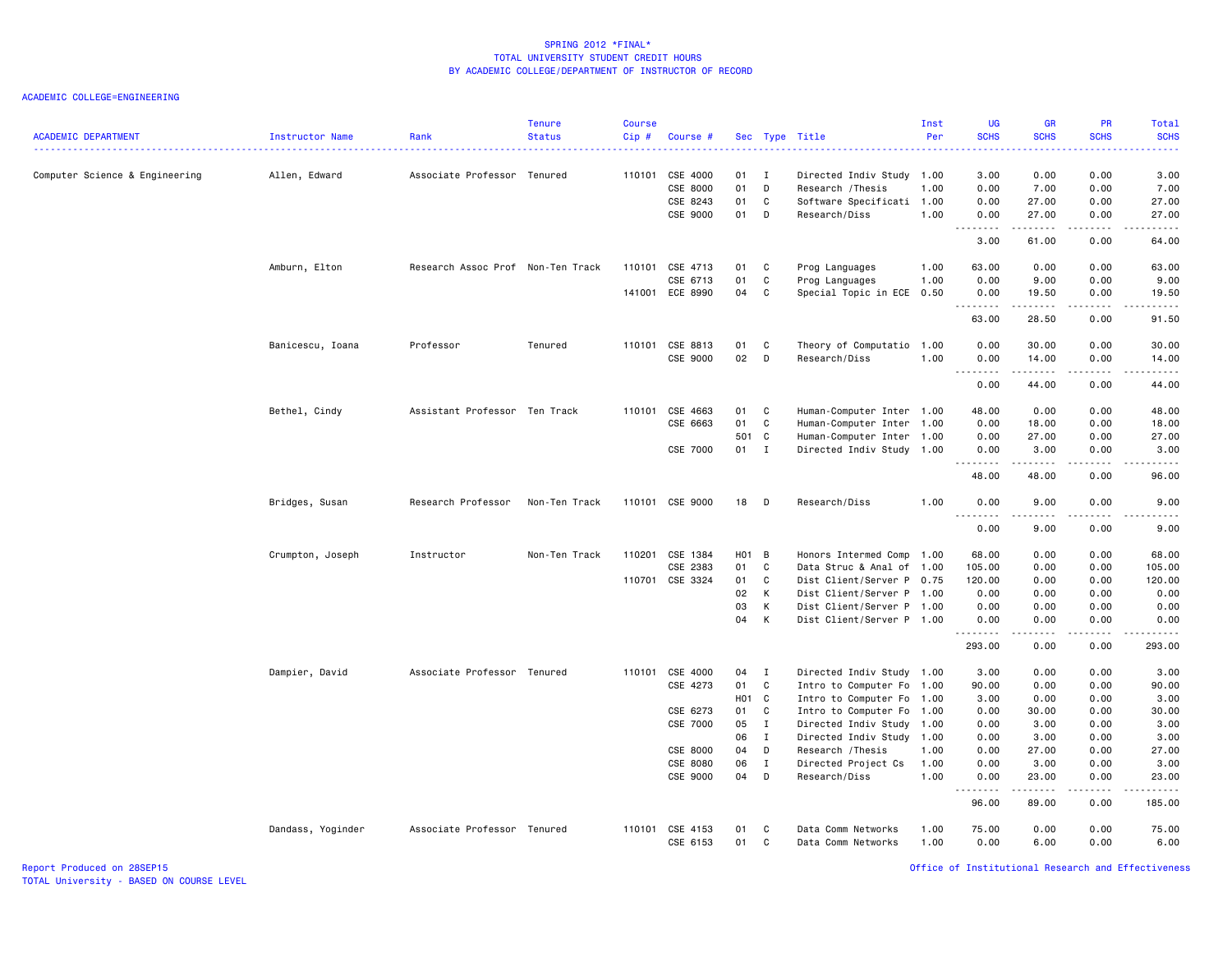| <b>ACADEMIC DEPARTMENT</b>     |                   |                                   | <b>Tenure</b>  | <b>Course</b> |                 |                   |                |                                          | Inst<br>Per  | UG<br><b>SCHS</b> | <b>GR</b><br><b>SCHS</b> | PR<br><b>SCHS</b> | Total<br><b>SCHS</b>                                                                                                                                                                      |
|--------------------------------|-------------------|-----------------------------------|----------------|---------------|-----------------|-------------------|----------------|------------------------------------------|--------------|-------------------|--------------------------|-------------------|-------------------------------------------------------------------------------------------------------------------------------------------------------------------------------------------|
|                                | Instructor Name   | Rank                              | <b>Status</b>  | Cip#          | Course #        |                   |                | Sec Type Title                           |              | . <b>.</b> .      | .                        | <u>.</u>          | $\frac{1}{2} \left( \frac{1}{2} \right) \left( \frac{1}{2} \right) \left( \frac{1}{2} \right) \left( \frac{1}{2} \right)$                                                                 |
| Computer Science & Engineering | Dandass, Yoginder | Associate Professor Tenured       |                | 110101        | CSE 7000        | 02                | $\blacksquare$ | Directed Indiv Study 1.00                |              | 0.00              | 3.00                     | 0.00              | 3.00                                                                                                                                                                                      |
|                                |                   |                                   |                |               |                 | 03                | $\mathbf{I}$   | Directed Indiv Study                     | 1.00         | 0.00              | 3.00                     | 0.00              | 3.00                                                                                                                                                                                      |
|                                |                   |                                   |                |               | CSE 8080        | 07                | $\mathbf{I}$   | Directed Project Cs                      | 1.00         | 0.00              | 3.00                     | 0.00              | 3.00                                                                                                                                                                                      |
|                                |                   |                                   |                |               | CSE 9000        | 05                | D              | Research/Diss                            | 1.00         | 0.00              | 19.00                    | 0.00              | 19.00                                                                                                                                                                                     |
|                                |                   |                                   |                |               | 141001 ECE 4833 | 01                | $\mathbf{C}$   | Data Comm Networks                       | 1.00         | 51.00<br>.        | 0.00<br>.                | 0.00<br>.         | 51.00<br>.                                                                                                                                                                                |
|                                |                   |                                   |                |               |                 |                   |                |                                          |              | 126.00            | 34.00                    | 0.00              | 160.00                                                                                                                                                                                    |
|                                | Griffin, Walter   | Non-Faculty                       | Not Applicable |               | 110201 CSE 1233 | 01                | C.             | Cmptr Prog-C                             | 1.00         | 144.00            | 0.00                     | 0.00              | 144.00                                                                                                                                                                                    |
|                                |                   |                                   |                |               |                 |                   |                |                                          |              | .<br>144.00       | .<br>0.00                | .<br>0.00         | $\frac{1}{2} \left( \frac{1}{2} \right) \left( \frac{1}{2} \right) \left( \frac{1}{2} \right) \left( \frac{1}{2} \right) \left( \frac{1}{2} \right) \left( \frac{1}{2} \right)$<br>144.00 |
|                                | Hansen, Eric      | Associate Professor Tenured       |                | 110101        | CSE 4833        | 01                | C              | Intro to Algorithms                      | 1.00         | 60.00             | 0.00                     | 0.00              | 60.00                                                                                                                                                                                     |
|                                |                   |                                   |                |               | CSE 6833        | 01                | C              | Intro to Algorithms                      | 1.00         | 0.00              | 15.00                    | 0.00              | 15.00                                                                                                                                                                                     |
|                                |                   |                                   |                |               | CSE 8000        | 06                | D              | Research / Thesis                        | 1.00         | 0.00              | 12.00                    | 0.00              | 12.00                                                                                                                                                                                     |
|                                |                   |                                   |                |               | CSE 9000        | 06                | D              | Research/Diss                            | 1.00         | 0.00              | 1.00                     | 0.00              | 1.00                                                                                                                                                                                      |
|                                |                   |                                   |                |               | CSE 9633        | 02                | C              | Topics Artif Intell                      | 1.00         | 0.00<br>.         | 30.00<br>. <b>.</b>      | 0.00<br>.         | 30.00<br>.                                                                                                                                                                                |
|                                |                   |                                   |                |               |                 |                   |                |                                          |              | 60.00             | 58.00                    | 0.00              | 118.00                                                                                                                                                                                    |
|                                | Haupt, Tomasz     | Research Assoc Prof Non-Ten Track |                |               | 110101 CSE 8000 | 07                | D              | Research / Thesis                        | 1.00         | 0.00              | 3.00                     | 0.00              | 3.00                                                                                                                                                                                      |
|                                |                   |                                   |                |               |                 |                   |                |                                          |              | .<br>0.00         | $\frac{1}{2}$<br>3.00    | .<br>0.00         | .<br>3.00                                                                                                                                                                                 |
|                                | Henderson, Lisa   | Instructor                        | Non-Ten Track  | 110201        | CSE 1284        | 01                | C              | Intro Comp Prog                          | 1.00         | 184.00            | 0.00                     | 0.00              | 184.00                                                                                                                                                                                    |
|                                |                   |                                   |                |               |                 | 02                | C              | Intro Comp Prog                          | 1.00         | 144.00            | 0.00                     | 0.00              | 144.00                                                                                                                                                                                    |
|                                |                   |                                   |                |               |                 | 03                | К              | Intro Comp Prog                          | 1.00         | 0.00              | 0.00                     | 0.00              | 0.00                                                                                                                                                                                      |
|                                |                   |                                   |                |               |                 | 04                | К              | Intro Comp Prog                          | 1.00         | 0.00              | 0.00                     | 0.00              | 0.00                                                                                                                                                                                      |
|                                |                   |                                   |                |               |                 | 05                | К              | Intro Comp Prog                          | 1.00         | 0.00              | 0.00                     | 0.00              | 0.00                                                                                                                                                                                      |
|                                |                   |                                   |                |               |                 | 06                | К              | Intro Comp Prog                          | 1.00         | 0.00              | 0.00                     | 0.00              | 0.00                                                                                                                                                                                      |
|                                |                   |                                   |                |               |                 | H <sub>01</sub> C |                | Honors Intro Comp Pr                     | 1.00         | 8.00              | 0.00                     | 0.00              | 8.00                                                                                                                                                                                      |
|                                |                   |                                   |                |               |                 | H02 C             |                | Honors Intro Comp Pr                     | 1.00         | 4.00              | 0.00                     | 0.00              | 4.00                                                                                                                                                                                      |
|                                |                   |                                   |                |               | CSE 1384        | 01                | C              | Intermed Comp Prog                       | 1.00         | 144.00            | 0.00                     | 0.00              | 144.00                                                                                                                                                                                    |
|                                |                   |                                   |                |               |                 | 02                | C              | Intermed Comp Prog                       | 1.00         | 168.00            | 0.00                     | 0.00              | 168.00                                                                                                                                                                                    |
|                                |                   |                                   |                |               |                 | 04                | К              | Intermed Comp Prog                       | 1.00         | 0.00              | 0.00                     | 0.00              | 0.00                                                                                                                                                                                      |
|                                |                   |                                   |                |               |                 | 05<br>06          | К<br>К         | Intermed Comp Prog                       | 1.00         | 0.00              | 0.00                     | 0.00              | 0.00                                                                                                                                                                                      |
|                                |                   |                                   |                |               |                 | 07                | К              | Intermed Comp Prog<br>Intermed Comp Prog | 1.00<br>1.00 | 0.00<br>0.00      | 0.00<br>0.00             | 0.00<br>0.00      | 0.00<br>0.00                                                                                                                                                                              |
|                                |                   |                                   |                |               |                 | 08                | К              | Intermed Comp Prog                       | 1.00         | 0.00              | 0.00                     | 0.00              | 0.00                                                                                                                                                                                      |
|                                |                   |                                   |                |               |                 | 09                | К              | Intermed Comp Prog                       | 1.00         | 0.00              | 0.00                     | 0.00              | 0.00                                                                                                                                                                                      |
|                                |                   |                                   |                |               |                 | 10                | К              | Intermed Comp Prog                       | 1.00         | 0.00              | 0.00                     | 0.00              | 0.00                                                                                                                                                                                      |
|                                |                   |                                   |                |               |                 |                   |                |                                          |              | 652.00            | 0.00                     | 0.00              | .<br>652.00                                                                                                                                                                               |
|                                | Jankun-Kelly, T.  | Associate Professor Tenured       |                | 110101        | CSE 3813        | 01                | C              | Intro to Formal Lang 1.00                |              | 72.00             | 0.00                     | 0.00              | 72.00                                                                                                                                                                                     |
|                                |                   |                                   |                |               | CSE 6990        | 04                | C              | Special Topic in CSE 1.00                |              | 0.00              | 15.00                    | 0.00              | 15.00                                                                                                                                                                                     |
|                                |                   |                                   |                |               | CSE 8000        | 08                | D              | Research / Thesis                        | 1.00         | 0.00              | 20.00                    | 0.00              | 20.00                                                                                                                                                                                     |
|                                |                   |                                   |                |               | CSE 8080        | 10                | $\mathbf{I}$   | Directed Project Cs                      | 1.00         | 0.00              | 3.00                     | 0.00              | 3.00                                                                                                                                                                                      |
|                                |                   |                                   |                |               | CSE 9000        | 07                | D              | Research/Diss                            | 1.00         | 0.00              | 6.00                     | 0.00              | 6.00                                                                                                                                                                                      |
|                                |                   |                                   |                | 119999        | CSE 4990        | 04                | C.             | Special Topic in CS 1.00                 |              | 51.00             | 0.00                     | 0.00              | 51.00                                                                                                                                                                                     |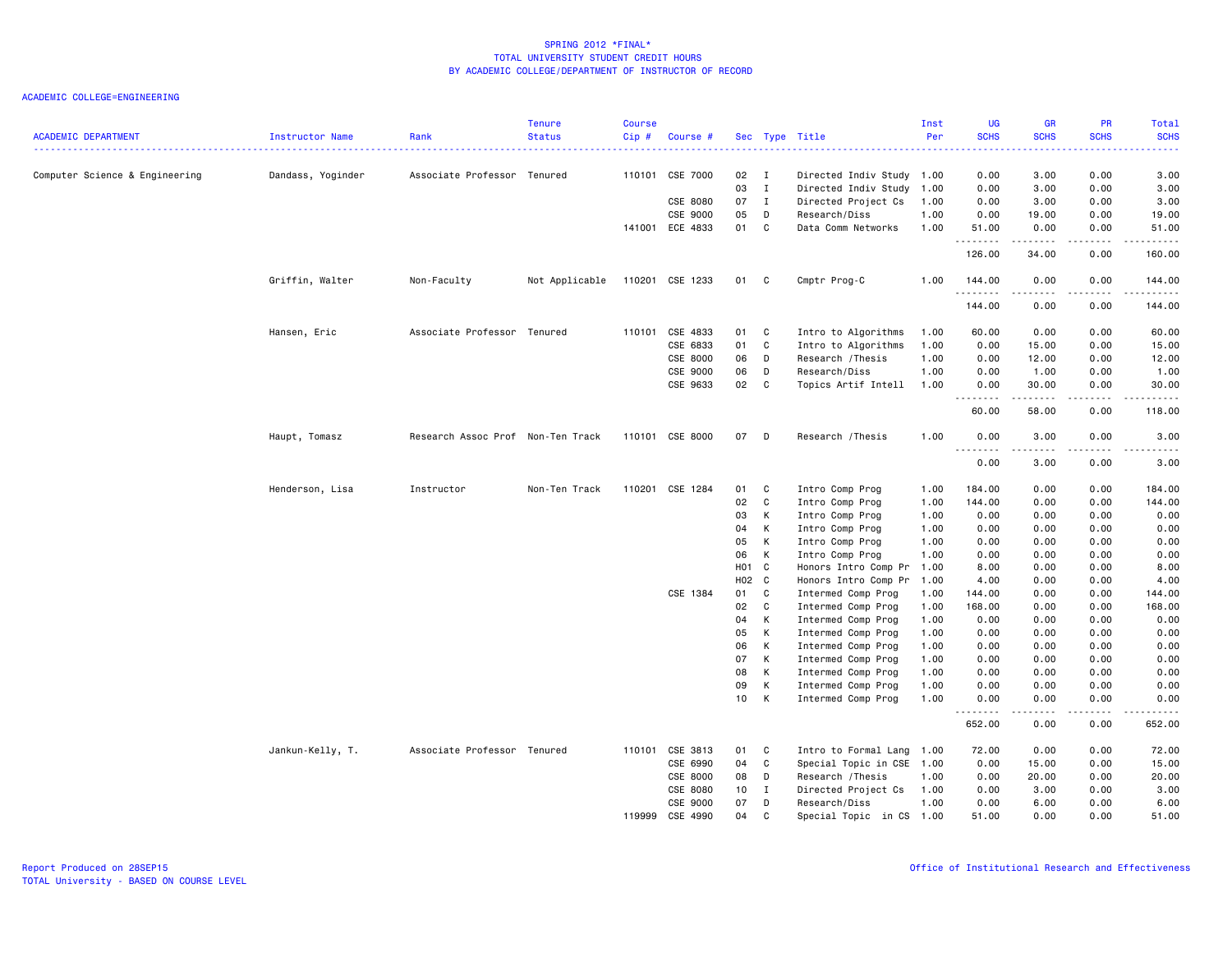ACADEMIC COLLEGE=ENGINEERING

| <b>ACADEMIC DEPARTMENT</b>     | Instructor Name      | Rank                          | <b>Tenure</b><br><b>Status</b> | Course<br>Cip# | Course #        |      |              | Sec Type Title              | Inst<br>Per | <b>UG</b><br><b>SCHS</b>          | <b>GR</b><br><b>SCHS</b>                                                                                                                                     | <b>PR</b><br><b>SCHS</b> | Total<br><b>SCHS</b> |
|--------------------------------|----------------------|-------------------------------|--------------------------------|----------------|-----------------|------|--------------|-----------------------------|-------------|-----------------------------------|--------------------------------------------------------------------------------------------------------------------------------------------------------------|--------------------------|----------------------|
|                                |                      |                               |                                |                |                 |      |              |                             |             | .<br>123.00                       | 44.00                                                                                                                                                        | 0.00                     | 167.00               |
|                                |                      |                               |                                |                |                 |      |              |                             |             |                                   |                                                                                                                                                              |                          |                      |
| Computer Science & Engineering | Lee, Sarah           | Instructor                    | Non-Ten Track                  | 110101         | CSE 3981        | 01   | C            | Computer Ethics             | 1.00        | 14.00                             | 0.00                                                                                                                                                         | 0.00                     | 14.00                |
|                                |                      |                               |                                |                |                 | 02   | C            | Computer Ethics             | 1.00        | 13.00                             | 0.00                                                                                                                                                         | 0.00                     | 13.00                |
|                                |                      |                               |                                |                | CSE 4000        | 06   | $\mathbf{I}$ | Directed Indiv Study 1.00   |             | 4.00                              | 0.00                                                                                                                                                         | 0.00                     | 4.00                 |
|                                |                      |                               |                                | 110701         | CSE 3324        | 01   | C            | Dist Client/Server P        | 0.25        | 40.00                             | 0.00                                                                                                                                                         | 0.00                     | 40.00                |
|                                |                      |                               |                                |                | CSE 4214        | 01   | C            | Intro to Software En 1.00   |             | 80.00                             | 0.00                                                                                                                                                         | 0.00                     | 80.00                |
|                                |                      |                               |                                |                |                 | 02   | к            | Intro to Software En 1.00   |             | 0.00                              | 0.00                                                                                                                                                         | 0.00                     | 0.00                 |
|                                |                      |                               |                                |                |                 | 03   | K            | Intro to Software En 1.00   |             | 0.00                              | 0.00                                                                                                                                                         | 0.00                     | 0.00                 |
|                                |                      |                               |                                |                | CSE 6214        | 01   | C            | Intro to Software E 1.00    |             | 0.00                              | 20.00                                                                                                                                                        | 0.00                     | 20.00                |
|                                |                      |                               |                                |                |                 | 02   | К            | Intro to<br>Software E 1.00 |             | 0.00                              | 0.00                                                                                                                                                         | 0.00                     | 0.00                 |
|                                |                      |                               |                                |                |                 | 03   | К            | Intro to Software E 1.00    |             | 0.00<br>.                         | 0.00                                                                                                                                                         | 0.00                     | 0.00<br>.            |
|                                |                      |                               |                                |                |                 |      |              |                             |             | 151.00                            | 20.00                                                                                                                                                        | 0.00                     | 171.00               |
|                                | Lewis, Christopher   | Grad Teach Assist             | Not Applicable                 |                | 110201 CSE 1384 | 03   | $\mathbf{C}$ | Intermed Comp Prog          | 1.00        | 172.00<br>.                       | 0.00<br>.                                                                                                                                                    | 0.00<br>د د د د          | 172.00<br>.          |
|                                |                      |                               |                                |                |                 |      |              |                             |             | 172.00                            | 0.00                                                                                                                                                         | 0.00                     | 172.00               |
|                                | Luke, Edward         | Associate Professor Tenured   |                                |                | 110101 CSE 4000 | 07 I |              | Directed Indiv Study 1.00   |             | 3.00                              | 0.00                                                                                                                                                         | 0.00                     | 3.00                 |
|                                |                      |                               |                                |                | CSE 8000        | 10   | D            | Research / Thesis           | 1.00        | 0.00                              | 1.00                                                                                                                                                         | 0.00                     | 1.00                 |
|                                |                      |                               |                                |                | CSE 8163        | 01   | C            | Par & Dist Sci Comp         | 1.00        | 0.00                              | 15.00                                                                                                                                                        | 0.00                     | 15.00                |
|                                |                      |                               |                                |                |                 | 08   |              |                             | 1.00        |                                   |                                                                                                                                                              |                          |                      |
|                                |                      |                               |                                |                | CSE 9000        |      | D            | Research/Diss               |             | 0.00<br>$\sim$ $\sim$ $\sim$<br>. | 9.00<br>$\frac{1}{2} \left( \frac{1}{2} \right) \left( \frac{1}{2} \right) \left( \frac{1}{2} \right) \left( \frac{1}{2} \right) \left( \frac{1}{2} \right)$ | 0.00<br>د د د د          | 9.00<br>والمناصبات   |
|                                |                      |                               |                                |                |                 |      |              |                             |             | 3.00                              | 25.00                                                                                                                                                        | 0.00                     | 28.00                |
|                                | Niu, Nan             | Assistant Professor Ten Track |                                | 110101         | CSE 3223        | 01   | - L          | Software Eng Sr Proj        | 1.00        | 33.00                             | 0.00                                                                                                                                                         | 0.00                     | 33.00                |
|                                |                      |                               |                                |                | CSE 4283        | 01   | C            | Software Testing and 1.00   |             | 36.00                             | 0.00                                                                                                                                                         | 0.00                     | 36.00                |
|                                |                      |                               |                                |                | CSE 6283        | 01   | C            | Software Testing and 1.00   |             | 0.00                              | 18.00                                                                                                                                                        | 0.00                     | 18.00                |
|                                |                      |                               |                                |                | CSE 8080        | 21   | $\mathbf I$  | Directed Project Cs         | 1.00        | 0.00                              | 3.00                                                                                                                                                         | 0.00                     | 3.00                 |
|                                |                      |                               |                                |                | CSE 9000        | 09   | D            | Research/Diss               | 1.00        | 0.00                              | 37.00                                                                                                                                                        | 0.00                     | 37.00                |
|                                |                      |                               |                                |                |                 |      |              |                             |             | .<br>69.00                        | 58.00                                                                                                                                                        | .<br>0.00                | .<br>127.00          |
|                                | Perkins, Andy        | Assistant Professor Ten Track |                                | 110101         | CSE 6990        | 03   | C.           | Special Topic in CSE 1.00   |             | 0.00                              | 9.00                                                                                                                                                         | 0.00                     | 9.00                 |
|                                |                      |                               |                                |                | CSE 9000        | 10   | D            | Research/Diss               | 1.00        | 0.00                              | 18.00                                                                                                                                                        | 0.00                     | 18.00                |
|                                |                      |                               |                                | 119999         | CSE 4990        | 03   | C            | Special Topic in CS 1.00    |             | 12.00                             | 0.00                                                                                                                                                         | 0.00                     | 12.00                |
|                                |                      |                               |                                | 260101         | CSE 4623        | 01   | C            | Computational Biolog 1.00   |             | 9.00                              | 0.00                                                                                                                                                         | 0.00                     | 9.00                 |
|                                |                      |                               |                                |                | CSE 6623        | 01   | C            | Computational Biolog 1.00   |             | 0.00<br>.                         | 18.00<br>.                                                                                                                                                   | 0.00<br>.                | 18.00<br>.           |
|                                |                      |                               |                                |                |                 |      |              |                             |             | 21.00                             | 45.00                                                                                                                                                        | 0.00                     | 66.00                |
|                                | Ramkumar, Mahalingam | Associate Professor Tenured   |                                | 110101         | CSE 4000        | 02 I |              | Directed Indiv Study 1.00   |             | 3.00                              | 0.00                                                                                                                                                         | 0.00                     | 3.00                 |
|                                |                      |                               |                                |                | CSE 8000        | 13   | D            | Research / Thesis           | 1.00        | 0.00                              | 9.00                                                                                                                                                         | 0.00                     | 9.00                 |
|                                |                      |                               |                                |                | CSE 8080        | 13   | $\mathbf{I}$ | Directed Project Cs         | 1.00        | 0.00                              | 3.00                                                                                                                                                         | 0.00                     | 3.00                 |
|                                |                      |                               |                                |                | CSE 8990        | 01   | $\mathbf C$  | Special Topic in CS         | 1.00        | 0.00                              | 48.00                                                                                                                                                        | 0.00                     | 48.00                |
|                                |                      |                               |                                |                | CSE 9000        | 11   | D            | Research/Diss               | 1.00        | 0.00<br><u>.</u>                  | 12.00                                                                                                                                                        | 0.00                     | 12.00                |
|                                |                      |                               |                                |                |                 |      |              |                             |             | 3.00                              | 72.00                                                                                                                                                        | 0.00                     | 75.00                |
|                                | Swan, John           | Professor                     | Tenured                        |                | 110101 CSE 6990 | 02   | $\mathbf{C}$ | Special Topic in CSE 1.00   |             | 0.00                              | 12.00                                                                                                                                                        | 0.00                     | 12.00                |

Report Produced on 28SEP15 Office of Institutional Research and Effectiveness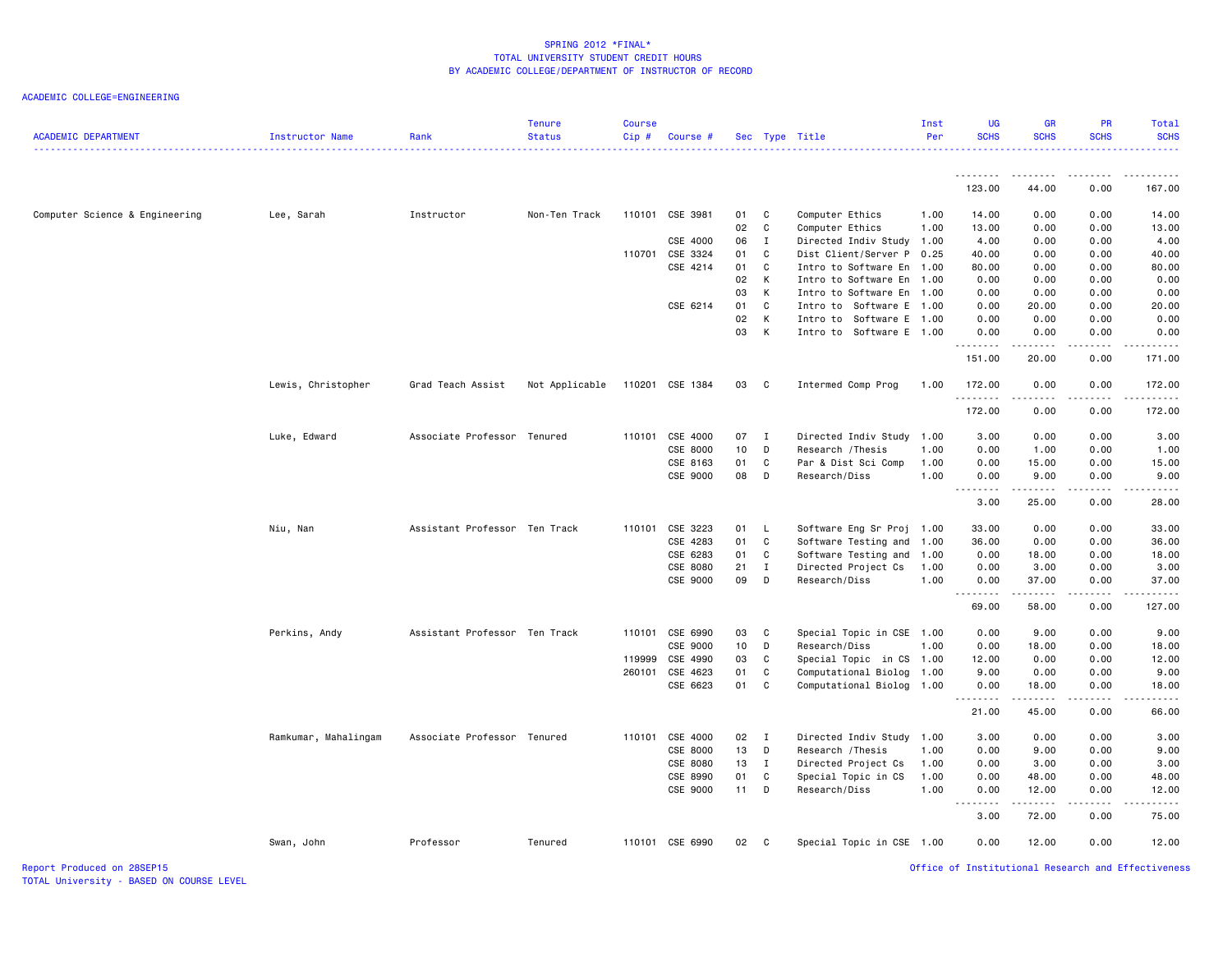| CSE 8000<br>15<br>0.00<br>Professor<br>110101<br>D<br>Research / Thesis<br>1.00<br>1.00<br>Computer Science & Engineering<br>Swan, John<br>Tenured<br>CSE 8080<br>15<br>$\mathbf{I}$<br>Directed Project Cs<br>0.00<br>3.00<br>1.00<br>CSE 9000<br>13<br>D<br>Research/Diss<br>1.00<br>0.00<br>27.00<br>119999 CSE 2813<br>02<br>C<br>Discrete Structures<br>1.00<br>78.00<br>0.00<br>H02 C<br>Honors Discrete Stru<br>1.00<br>9.00<br>0.00<br>CSE 4990<br>02 C<br>Special Topic in CS 1.00<br>0.00<br>42.00<br>.<br>-----<br>43.00<br>129.00<br>110101 CSE 9000<br>Research/Diss<br>1.00<br>0.00<br>6.00<br>Vaughn, Rayford<br>Non-Faculty<br>Tenured<br>14<br>$\Box$<br>.<br>----<br>0.00<br>6.00<br>Williams, Byron<br>Assistant Professor Ten Track<br>110101 CSE 7000<br>04<br>Directed Indiv Study 1.00<br>0.00<br>3.00<br>I<br>CSE 8283<br>01<br>C<br>Empirical Software E 1.00<br>0.00<br>36.00<br>15<br>CSE 9000<br>D<br>Research/Diss<br>1.00<br>0.00<br>3.00<br>.<br>$- - - - -$<br>0.00<br>42.00<br>Yuan, Changhe<br>Assistant Professor Ten Track<br>110101 CSE 4000<br>03 I<br>Directed Indiv Study 1.00<br>3.00<br>0.00<br>02<br>CSE 4833<br>C<br>Intro to Algorithms<br>1.00<br>57.00<br>0.00<br>CSE 6833<br>02<br>C<br>Intro to Algorithms<br>1.00<br>0.00<br>6.00 |                                    |
|-------------------------------------------------------------------------------------------------------------------------------------------------------------------------------------------------------------------------------------------------------------------------------------------------------------------------------------------------------------------------------------------------------------------------------------------------------------------------------------------------------------------------------------------------------------------------------------------------------------------------------------------------------------------------------------------------------------------------------------------------------------------------------------------------------------------------------------------------------------------------------------------------------------------------------------------------------------------------------------------------------------------------------------------------------------------------------------------------------------------------------------------------------------------------------------------------------------------------------------------------------------------------------------|------------------------------------|
|                                                                                                                                                                                                                                                                                                                                                                                                                                                                                                                                                                                                                                                                                                                                                                                                                                                                                                                                                                                                                                                                                                                                                                                                                                                                                     |                                    |
|                                                                                                                                                                                                                                                                                                                                                                                                                                                                                                                                                                                                                                                                                                                                                                                                                                                                                                                                                                                                                                                                                                                                                                                                                                                                                     | 0.00<br>1.00                       |
|                                                                                                                                                                                                                                                                                                                                                                                                                                                                                                                                                                                                                                                                                                                                                                                                                                                                                                                                                                                                                                                                                                                                                                                                                                                                                     | 0.00<br>3.00                       |
|                                                                                                                                                                                                                                                                                                                                                                                                                                                                                                                                                                                                                                                                                                                                                                                                                                                                                                                                                                                                                                                                                                                                                                                                                                                                                     | 0.00<br>27.00                      |
|                                                                                                                                                                                                                                                                                                                                                                                                                                                                                                                                                                                                                                                                                                                                                                                                                                                                                                                                                                                                                                                                                                                                                                                                                                                                                     | 0.00<br>78.00                      |
|                                                                                                                                                                                                                                                                                                                                                                                                                                                                                                                                                                                                                                                                                                                                                                                                                                                                                                                                                                                                                                                                                                                                                                                                                                                                                     | 0.00<br>9.00                       |
|                                                                                                                                                                                                                                                                                                                                                                                                                                                                                                                                                                                                                                                                                                                                                                                                                                                                                                                                                                                                                                                                                                                                                                                                                                                                                     | 0.00<br>42.00<br>$   -$<br>.       |
|                                                                                                                                                                                                                                                                                                                                                                                                                                                                                                                                                                                                                                                                                                                                                                                                                                                                                                                                                                                                                                                                                                                                                                                                                                                                                     | 172.00<br>0.00                     |
|                                                                                                                                                                                                                                                                                                                                                                                                                                                                                                                                                                                                                                                                                                                                                                                                                                                                                                                                                                                                                                                                                                                                                                                                                                                                                     | 0.00<br>6.00                       |
|                                                                                                                                                                                                                                                                                                                                                                                                                                                                                                                                                                                                                                                                                                                                                                                                                                                                                                                                                                                                                                                                                                                                                                                                                                                                                     | ----<br>0.00<br>6.00               |
|                                                                                                                                                                                                                                                                                                                                                                                                                                                                                                                                                                                                                                                                                                                                                                                                                                                                                                                                                                                                                                                                                                                                                                                                                                                                                     | 0.00<br>3.00                       |
|                                                                                                                                                                                                                                                                                                                                                                                                                                                                                                                                                                                                                                                                                                                                                                                                                                                                                                                                                                                                                                                                                                                                                                                                                                                                                     | 0.00<br>36.00                      |
|                                                                                                                                                                                                                                                                                                                                                                                                                                                                                                                                                                                                                                                                                                                                                                                                                                                                                                                                                                                                                                                                                                                                                                                                                                                                                     | 0.00<br>3.00                       |
|                                                                                                                                                                                                                                                                                                                                                                                                                                                                                                                                                                                                                                                                                                                                                                                                                                                                                                                                                                                                                                                                                                                                                                                                                                                                                     | .<br>.<br>0.00<br>42.00            |
|                                                                                                                                                                                                                                                                                                                                                                                                                                                                                                                                                                                                                                                                                                                                                                                                                                                                                                                                                                                                                                                                                                                                                                                                                                                                                     | 0.00<br>3.00                       |
|                                                                                                                                                                                                                                                                                                                                                                                                                                                                                                                                                                                                                                                                                                                                                                                                                                                                                                                                                                                                                                                                                                                                                                                                                                                                                     | 0.00<br>57.00                      |
|                                                                                                                                                                                                                                                                                                                                                                                                                                                                                                                                                                                                                                                                                                                                                                                                                                                                                                                                                                                                                                                                                                                                                                                                                                                                                     | 0.00<br>6.00                       |
| CSE 8000<br>18<br>D<br>Research / Thesis<br>1.00<br>0.00<br>9.00                                                                                                                                                                                                                                                                                                                                                                                                                                                                                                                                                                                                                                                                                                                                                                                                                                                                                                                                                                                                                                                                                                                                                                                                                    | 0.00<br>9.00                       |
| CSE 8080<br>18<br>Directed Project Cs<br>I<br>1.00<br>0.00<br>3.00                                                                                                                                                                                                                                                                                                                                                                                                                                                                                                                                                                                                                                                                                                                                                                                                                                                                                                                                                                                                                                                                                                                                                                                                                  | 0.00<br>3.00                       |
| CSE 9000<br>16<br>D<br>Research/Diss<br>1.00<br>0.00<br>24.00                                                                                                                                                                                                                                                                                                                                                                                                                                                                                                                                                                                                                                                                                                                                                                                                                                                                                                                                                                                                                                                                                                                                                                                                                       | 0.00<br>24.00                      |
| CSE 9633<br>01<br>Topics Artif Intell<br>C<br>1.00<br>0.00<br>27.00                                                                                                                                                                                                                                                                                                                                                                                                                                                                                                                                                                                                                                                                                                                                                                                                                                                                                                                                                                                                                                                                                                                                                                                                                 | 0.00<br>27.00                      |
| 501 C<br>Topics Artif Intell<br>1.00<br>0.00<br>9.00<br>. <b>.</b><br>-----                                                                                                                                                                                                                                                                                                                                                                                                                                                                                                                                                                                                                                                                                                                                                                                                                                                                                                                                                                                                                                                                                                                                                                                                         | 0.00<br>9.00<br>$   -$             |
| 60.00<br>78.00                                                                                                                                                                                                                                                                                                                                                                                                                                                                                                                                                                                                                                                                                                                                                                                                                                                                                                                                                                                                                                                                                                                                                                                                                                                                      | 0.00<br>138.00                     |
| Assistant Professor Ten Track<br>110101 CSE 4000<br>05<br>Directed Indiv Study 1.00<br>0.00<br>Zhang, Song<br>$\blacksquare$<br>3.00                                                                                                                                                                                                                                                                                                                                                                                                                                                                                                                                                                                                                                                                                                                                                                                                                                                                                                                                                                                                                                                                                                                                                | 0.00<br>3.00                       |
| 01<br>C<br>Special Topic in CSE 1.00<br>CSE 6990<br>0.00<br>12.00                                                                                                                                                                                                                                                                                                                                                                                                                                                                                                                                                                                                                                                                                                                                                                                                                                                                                                                                                                                                                                                                                                                                                                                                                   | 0.00<br>12.00                      |
| 17<br>Research/Diss<br>CSE 9000<br>D<br>1.00<br>0.00<br>7.00                                                                                                                                                                                                                                                                                                                                                                                                                                                                                                                                                                                                                                                                                                                                                                                                                                                                                                                                                                                                                                                                                                                                                                                                                        | 0.00<br>7.00                       |
| 01<br>Discrete Structures<br>119999 CSE 2813<br>C.<br>1.00<br>93.00<br>0.00                                                                                                                                                                                                                                                                                                                                                                                                                                                                                                                                                                                                                                                                                                                                                                                                                                                                                                                                                                                                                                                                                                                                                                                                         | 0.00<br>93.00                      |
| 01<br>CSE 4990<br>C<br>Special Topic in CS 1.00<br>3.00<br>0.00<br><u>.</u><br>.                                                                                                                                                                                                                                                                                                                                                                                                                                                                                                                                                                                                                                                                                                                                                                                                                                                                                                                                                                                                                                                                                                                                                                                                    | 0.00<br>3.00<br>$\frac{1}{2}$<br>. |
| 99.00<br>19.00                                                                                                                                                                                                                                                                                                                                                                                                                                                                                                                                                                                                                                                                                                                                                                                                                                                                                                                                                                                                                                                                                                                                                                                                                                                                      | 0.00<br>118.00                     |
| Zhang, Yang<br>Research Assist Pro Non-Ten Track<br>110101<br>CSE 4733<br>01<br>Operating Systems I 1.00<br>72.00<br>0.00<br>C                                                                                                                                                                                                                                                                                                                                                                                                                                                                                                                                                                                                                                                                                                                                                                                                                                                                                                                                                                                                                                                                                                                                                      | 0.00<br>72.00                      |
| 01 C<br>CSE 6733<br>Operating Systems I 1.00<br>0.00<br>6.00<br>.<br>.                                                                                                                                                                                                                                                                                                                                                                                                                                                                                                                                                                                                                                                                                                                                                                                                                                                                                                                                                                                                                                                                                                                                                                                                              | 0.00<br>6.00<br>.<br>.             |
| 72.00<br>6.00                                                                                                                                                                                                                                                                                                                                                                                                                                                                                                                                                                                                                                                                                                                                                                                                                                                                                                                                                                                                                                                                                                                                                                                                                                                                       | 0.00<br>78.00                      |
| ========<br>========<br>Computer Science & Engineering<br>2387.00<br>832.50<br>========                                                                                                                                                                                                                                                                                                                                                                                                                                                                                                                                                                                                                                                                                                                                                                                                                                                                                                                                                                                                                                                                                                                                                                                             | ========                           |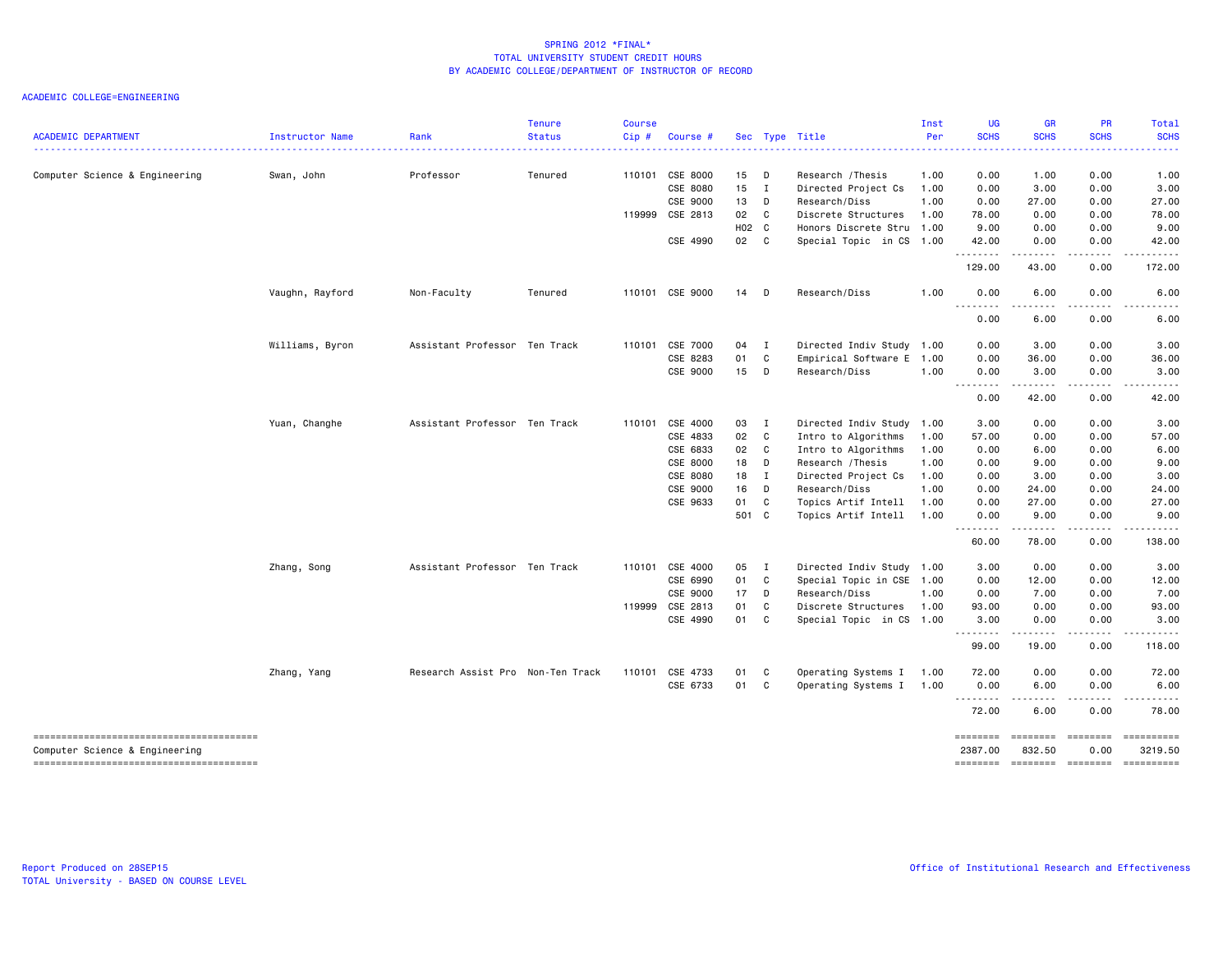#### ACADEMIC COLLEGE=ENGINEERING

| <b>ACADEMIC DEPARTMENT</b>        | Instructor Name    | Rank                              | <b>Tenure</b><br><b>Status</b> | <b>Course</b><br>Cip# | Course #        |       |                | Sec Type Title            | Inst<br>Per | UG<br><b>SCHS</b><br>. <u>.</u>                                                                                                                                                                                                                                                                                                                                                                                                                                                                | GR<br><b>SCHS</b>                                                                                                                                            | <b>PR</b><br><b>SCHS</b>            | Total<br><b>SCHS</b><br>.                                                                                                                                    |
|-----------------------------------|--------------------|-----------------------------------|--------------------------------|-----------------------|-----------------|-------|----------------|---------------------------|-------------|------------------------------------------------------------------------------------------------------------------------------------------------------------------------------------------------------------------------------------------------------------------------------------------------------------------------------------------------------------------------------------------------------------------------------------------------------------------------------------------------|--------------------------------------------------------------------------------------------------------------------------------------------------------------|-------------------------------------|--------------------------------------------------------------------------------------------------------------------------------------------------------------|
| Electrical & Computer Engineering | Aanstoos, James    | Research Assoc Prof Non-Ten Track |                                |                       | 141001 ECE 9000 | 24 D  |                | Research/Diss             | 1.00        | 0.00<br>.                                                                                                                                                                                                                                                                                                                                                                                                                                                                                      | 3.00<br>-----                                                                                                                                                | 0.00<br>.                           | 3.00<br>$\frac{1}{2}$                                                                                                                                        |
|                                   |                    |                                   |                                |                       |                 |       |                |                           |             | 0.00                                                                                                                                                                                                                                                                                                                                                                                                                                                                                           | 3.00                                                                                                                                                         | 0.00                                | 3.00                                                                                                                                                         |
|                                   | Abdelwahed, Sherif | Associate Professor Tenured       |                                | 140901                | ECE 4713        | 01 C  |                | Computer Architectur 1.00 |             | 105.00                                                                                                                                                                                                                                                                                                                                                                                                                                                                                         | 0.00                                                                                                                                                         | 0.00                                | 105.00                                                                                                                                                       |
|                                   |                    |                                   |                                |                       | ECE 6713        | 01    | C              | Computer Architectur 1.00 |             | 0.00                                                                                                                                                                                                                                                                                                                                                                                                                                                                                           | 3.00                                                                                                                                                         | 0.00                                | 3.00                                                                                                                                                         |
|                                   |                    |                                   |                                |                       | 141001 ECE 7000 | 06    | Ι.             | Directed Indiv Study 1.00 |             | 0.00                                                                                                                                                                                                                                                                                                                                                                                                                                                                                           | 3.00                                                                                                                                                         | 0.00                                | 3.00                                                                                                                                                         |
|                                   |                    |                                   |                                |                       |                 | 07    | $\mathbf{I}$   | Directed Indiv Study 1.00 |             | 0.00                                                                                                                                                                                                                                                                                                                                                                                                                                                                                           | 3.00                                                                                                                                                         | 0.00                                | 3.00                                                                                                                                                         |
|                                   |                    |                                   |                                |                       |                 | 08    | $\mathbf{I}$   | Directed Indiv Study 1.00 |             | 0.00                                                                                                                                                                                                                                                                                                                                                                                                                                                                                           | 3.00                                                                                                                                                         | 0.00                                | 3.00                                                                                                                                                         |
|                                   |                    |                                   |                                |                       |                 | 09    | $\mathbf I$    | Directed Indiv Study      | 1.00        | 0.00                                                                                                                                                                                                                                                                                                                                                                                                                                                                                           | 3.00                                                                                                                                                         | 0.00                                | 3.00                                                                                                                                                         |
|                                   |                    |                                   |                                |                       | ECE 8000        | 01    | D              | Research/Thesis           | 1.00        | 0.00                                                                                                                                                                                                                                                                                                                                                                                                                                                                                           | 3.00                                                                                                                                                         | 0.00                                | 3.00                                                                                                                                                         |
|                                   |                    |                                   |                                |                       | ECE 9000        | 01    | D              | Research/Diss             | 1.00        | 0.00<br>.                                                                                                                                                                                                                                                                                                                                                                                                                                                                                      | 47.00<br>$\frac{1}{2}$                                                                                                                                       | 0.00<br>.                           | 47.00<br>.                                                                                                                                                   |
|                                   |                    |                                   |                                |                       |                 |       |                |                           |             | 105.00                                                                                                                                                                                                                                                                                                                                                                                                                                                                                         | 65.00                                                                                                                                                        | 0.00                                | 170.00                                                                                                                                                       |
|                                   | Anderson, Derek    | Assistant Professor Ten Track     |                                | 141001                | ECE 8000        | 02    | D              | Research/Thesis           | 1.00        | 0.00                                                                                                                                                                                                                                                                                                                                                                                                                                                                                           | 7.00                                                                                                                                                         | 0.00                                | 7.00                                                                                                                                                         |
|                                   |                    |                                   |                                |                       | ECE 8443        | 01    | C              | Pattern Recognition       | 1.00        | 0.00                                                                                                                                                                                                                                                                                                                                                                                                                                                                                           | 39.00                                                                                                                                                        | 0.00                                | 39.00                                                                                                                                                        |
|                                   |                    |                                   |                                |                       |                 | 501 C |                | Pattern Recognition       | 1.00        | 0.00                                                                                                                                                                                                                                                                                                                                                                                                                                                                                           | 12.00                                                                                                                                                        | 0.00                                | 12.00                                                                                                                                                        |
|                                   |                    |                                   |                                |                       | ECE 9000        | 02    | D              | Research/Diss             | 1.00        | 0.00<br>$\begin{array}{cccccccccccccc} \multicolumn{2}{c}{} & \multicolumn{2}{c}{} & \multicolumn{2}{c}{} & \multicolumn{2}{c}{} & \multicolumn{2}{c}{} & \multicolumn{2}{c}{} & \multicolumn{2}{c}{} & \multicolumn{2}{c}{} & \multicolumn{2}{c}{} & \multicolumn{2}{c}{} & \multicolumn{2}{c}{} & \multicolumn{2}{c}{} & \multicolumn{2}{c}{} & \multicolumn{2}{c}{} & \multicolumn{2}{c}{} & \multicolumn{2}{c}{} & \multicolumn{2}{c}{} & \multicolumn{2}{c}{} & \multicolumn{2}{c}{} & \$ | 7.00<br>$\frac{1}{2} \left( \frac{1}{2} \right) \left( \frac{1}{2} \right) \left( \frac{1}{2} \right) \left( \frac{1}{2} \right) \left( \frac{1}{2} \right)$ | 0.00<br>$\sim$ $\sim$ $\sim$ $\sim$ | 7.00<br>$\frac{1}{2} \left( \frac{1}{2} \right) \left( \frac{1}{2} \right) \left( \frac{1}{2} \right) \left( \frac{1}{2} \right) \left( \frac{1}{2} \right)$ |
|                                   |                    |                                   |                                |                       |                 |       |                |                           |             | 0.00                                                                                                                                                                                                                                                                                                                                                                                                                                                                                           | 65.00                                                                                                                                                        | 0.00                                | 65.00                                                                                                                                                        |
|                                   | Bruce, Jerry       | Associate Professor Tenured       |                                |                       | 141001 ECE 1002 | 01    | $\overline{B}$ | Intro to ECE              | 1.00        | 124.00                                                                                                                                                                                                                                                                                                                                                                                                                                                                                         | 0.00                                                                                                                                                         | 0.00                                | 124.00                                                                                                                                                       |
|                                   |                    |                                   |                                |                       | ECE 3413        | 01    | $\mathbf{C}$   | Intro to Electronic       | 1.00        | 126.00                                                                                                                                                                                                                                                                                                                                                                                                                                                                                         | 0.00                                                                                                                                                         | 0.00                                | 126.00                                                                                                                                                       |
|                                   |                    |                                   |                                |                       | ECE 7000        | 03    | $\mathbf{I}$   | Directed Indiv Study      | 1.00        | 0.00                                                                                                                                                                                                                                                                                                                                                                                                                                                                                           | 3.00                                                                                                                                                         | 0.00                                | 3.00                                                                                                                                                         |
|                                   |                    |                                   |                                |                       | ECE 9000        | 03    | D              | Research/Diss             | 1.00        | 0.00<br>.                                                                                                                                                                                                                                                                                                                                                                                                                                                                                      | 3.00<br>.                                                                                                                                                    | 0.00<br>$\sim$ $\sim$ $\sim$ $\sim$ | 3.00<br>.                                                                                                                                                    |
|                                   |                    |                                   |                                |                       |                 |       |                |                           |             | 250.00                                                                                                                                                                                                                                                                                                                                                                                                                                                                                         | 6.00                                                                                                                                                         | 0.00                                | 256.00                                                                                                                                                       |
|                                   | Bruce, Lori        | Non-Faculty                       | Tenured                        |                       | 141001 ECE 9000 | 04 D  |                | Research/Diss             | 1.00        | 0.00<br><u>.</u>                                                                                                                                                                                                                                                                                                                                                                                                                                                                               | 25.00                                                                                                                                                        | 0.00<br>.                           | 25.00<br>.                                                                                                                                                   |
|                                   |                    |                                   |                                |                       |                 |       |                |                           |             | 0.00                                                                                                                                                                                                                                                                                                                                                                                                                                                                                           | 25.00                                                                                                                                                        | 0.00                                | 25.00                                                                                                                                                        |
|                                   | Donohoe, John      | Professor                         | Tenured                        | 110701                | ECE 6323        | 01 C  |                | Electromagnetic Comp      | 1.00        | 0.00                                                                                                                                                                                                                                                                                                                                                                                                                                                                                           | 18.00                                                                                                                                                        | 0.00                                | 18.00                                                                                                                                                        |
|                                   |                    |                                   |                                |                       |                 | 501 C |                | Electromagnetic Comp      | 1.00        | 0.00                                                                                                                                                                                                                                                                                                                                                                                                                                                                                           | 3.00                                                                                                                                                         | 0.00                                | 3.00                                                                                                                                                         |
|                                   |                    |                                   |                                |                       | 141001 ECE 9000 | 05 D  |                | Research/Diss             | 1.00        | 0.00<br>.                                                                                                                                                                                                                                                                                                                                                                                                                                                                                      | 4.00                                                                                                                                                         | 0.00<br>.                           | 4.00<br>$\frac{1}{2}$                                                                                                                                        |
|                                   |                    |                                   |                                |                       |                 |       |                |                           |             | 0.00                                                                                                                                                                                                                                                                                                                                                                                                                                                                                           | 25.00                                                                                                                                                        | 0.00                                | 25.00                                                                                                                                                        |
|                                   | Du, Qian           | Associate Professor Tenured       |                                |                       | 141001 ECE 9000 | 06    | $\Box$         | Research/Diss             | 1.00        | 0.00<br><u>.</u>                                                                                                                                                                                                                                                                                                                                                                                                                                                                               | 14.00<br>$- - - - -$                                                                                                                                         | 0.00                                | 14.00                                                                                                                                                        |
|                                   |                    |                                   |                                |                       |                 |       |                |                           |             | 0.00                                                                                                                                                                                                                                                                                                                                                                                                                                                                                           | 14.00                                                                                                                                                        | $- - - -$<br>0.00                   | .<br>14.00                                                                                                                                                   |
|                                   | Follett, Randolph  | Assistant Professor Tenured       |                                |                       | 140201 ASE 1501 | 02 E  |                | Design Competition        | 0.50        | 10.00                                                                                                                                                                                                                                                                                                                                                                                                                                                                                          | 0.00                                                                                                                                                         | 0.00                                | 10.00                                                                                                                                                        |
|                                   |                    |                                   |                                | 141001                | ECE 4990        | 01    | $\mathbf c$    | Special Topic in ECE 1.00 |             | 45.00                                                                                                                                                                                                                                                                                                                                                                                                                                                                                          | 0.00                                                                                                                                                         | 0.00                                | 45.00                                                                                                                                                        |
|                                   |                    |                                   |                                |                       | ECE 6990        | 01    | C.             | Special Topic in ECE 1.00 |             | 0.00<br>.                                                                                                                                                                                                                                                                                                                                                                                                                                                                                      | 3.00<br><b>.</b>                                                                                                                                             | 0.00<br>.                           | 3.00<br>.                                                                                                                                                    |
|                                   |                    |                                   |                                |                       |                 |       |                |                           |             | 55.00                                                                                                                                                                                                                                                                                                                                                                                                                                                                                          | 3.00                                                                                                                                                         | 0.00                                | 58.00                                                                                                                                                        |
|                                   | Fowler, James      | Professor                         | Tenured                        |                       | 141001 ECE 3443 | 01    | C.             | Signals and Systems       | 1.00        | 72.00                                                                                                                                                                                                                                                                                                                                                                                                                                                                                          | 0.00                                                                                                                                                         | 0.00                                | 72.00                                                                                                                                                        |
|                                   |                    |                                   |                                |                       | ECE 8000        | 08    | D              | Research/Thesis           | 1.00        | 0.00                                                                                                                                                                                                                                                                                                                                                                                                                                                                                           | 10.00                                                                                                                                                        | 0.00                                | 10.00                                                                                                                                                        |
|                                   |                    |                                   |                                |                       | ECE 9000        | 08    | D              | Research/Diss             | 1.00        | 0.00                                                                                                                                                                                                                                                                                                                                                                                                                                                                                           | 43.00                                                                                                                                                        | 0.00                                | 43.00                                                                                                                                                        |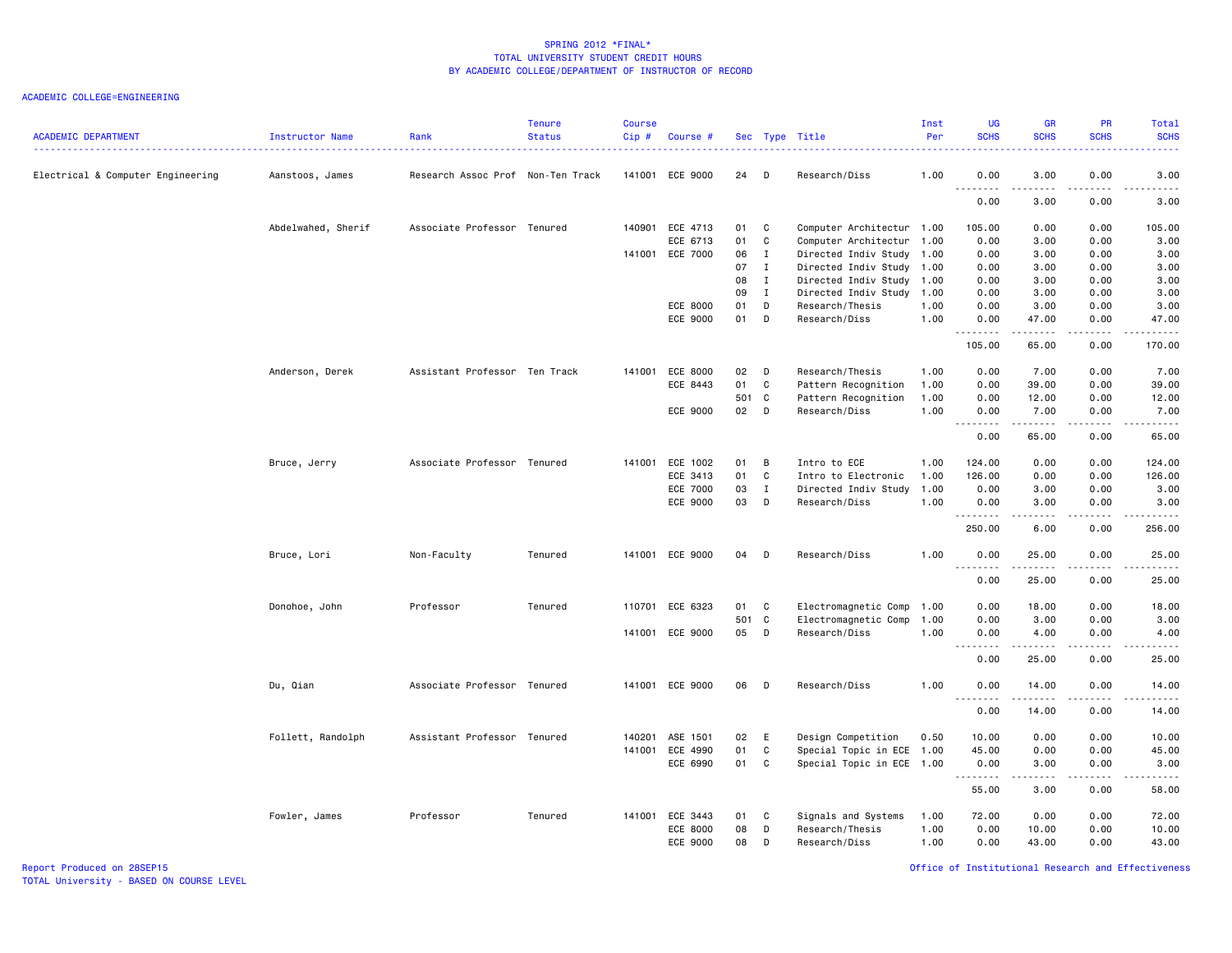ACADEMIC COLLEGE=ENGINEERING

| <b>ACADEMIC DEPARTMENT</b>        | Instructor Name                                       | Rank                          | <b>Tenure</b><br><b>Status</b> | <b>Course</b><br>Cip# | Course #        |                 |                | Sec Type Title            | Inst<br>Per | UG<br><b>SCHS</b>     | <b>GR</b><br><b>SCHS</b> | <b>PR</b><br><b>SCHS</b> | Total<br><b>SCHS</b>   |
|-----------------------------------|-------------------------------------------------------|-------------------------------|--------------------------------|-----------------------|-----------------|-----------------|----------------|---------------------------|-------------|-----------------------|--------------------------|--------------------------|------------------------|
|                                   |                                                       |                               |                                |                       |                 |                 |                |                           |             | <u>.</u>              |                          | .                        |                        |
|                                   |                                                       |                               |                                |                       |                 |                 |                |                           |             | 72.00                 | 53.00                    | 0.00                     | 125.00                 |
| Electrical & Computer Engineering | Fu, Yong                                              | Assistant Professor Ten Track |                                | 141001                | ECE 4000        | 01 I            |                | Directed Indiv Study 1.00 |             | 3.00                  | 0.00                     | 0.00                     | 3.00                   |
|                                   |                                                       |                               |                                |                       | ECE 8990        | 02              | $\mathbf{C}$   | Special Topic in ECE 1.00 |             | 0.00                  | 75.00                    | 0.00                     | 75.00                  |
|                                   |                                                       |                               |                                |                       |                 | 501 C           |                | Special Topic in ECE 1.00 |             | 0.00                  | 21.00                    | 0.00                     | 21.00                  |
|                                   |                                                       |                               |                                |                       | ECE 9000        | 09              | D              | Research/Diss             | 1.00        | 0.00<br><u>.</u>      | 41.00<br><u>.</u>        | 0.00<br>.                | 41.00<br>.             |
|                                   |                                                       |                               |                                |                       |                 |                 |                |                           |             | 3.00                  | 137.00                   | 0.00                     | 140.00                 |
|                                   | Grzybowski, Stanislaw                                 | Professor                     | Tenured                        |                       | 141001 ECE 4673 | 01              | $\mathbf{C}$   | Fund of HV Engin          | 1.00        | 21.00                 | 0.00                     | 0.00                     | 21.00                  |
|                                   |                                                       |                               |                                |                       | ECE 6673        | 01              | C              | Fund of HV Engin          | 1.00        | 0.00                  | 12.00                    | 0.00                     | 12.00                  |
|                                   |                                                       |                               |                                |                       | <b>ECE 7000</b> | 04              | Ι.             | Directed Indiv Study      | 1.00        | 0.00                  | 3.00                     | 0.00                     | 3.00                   |
|                                   |                                                       |                               |                                |                       | ECE 8000        | 10              | D              | Research/Thesis           | 1.00        | 0.00                  | 7.00                     | 0.00                     | 7.00                   |
|                                   |                                                       |                               |                                |                       | ECE 8990        | 03              | $\mathtt{C}$   | Special Topic in ECE      | 1.00        | 0.00                  | 18.00                    | 0.00                     | 18.00                  |
|                                   |                                                       |                               |                                |                       | <b>ECE 9000</b> | 10              | D              | Research/Diss             | 1.00        | 0.00<br>.             | 27.00<br>المتمالين       | 0.00<br>.                | 27.00<br>.             |
|                                   |                                                       |                               |                                |                       |                 |                 |                |                           |             | 21.00                 | 67.00                    | 0.00                     | 88.00                  |
|                                   | Jones, Bryan                                          | Associate Professor Tenured   |                                |                       | 141001 ECE 3724 | 01              | $\mathbf{C}$   | Microprocessors           | 1.00        | 172.00                | 0.00                     | 0.00                     | 172.00                 |
|                                   |                                                       |                               |                                |                       |                 | 02              | C              | Microprocessors           | 1.00        | 164.00                | 0.00                     | 0.00                     | 164.00                 |
|                                   |                                                       |                               |                                |                       |                 | 03              | К              | Microprocessors           | 1.00        | 0.00                  | 0.00                     | 0.00                     | 0.00                   |
|                                   |                                                       |                               |                                |                       |                 | 04              | K              | Microprocessors           | 1.00        | 0.00                  | 0.00                     | 0.00                     | 0.00                   |
|                                   |                                                       |                               |                                |                       |                 | 05              | K              | Microprocessors           | 1.00        | 0.00                  | 0.00                     | 0.00                     | 0.00                   |
|                                   |                                                       |                               |                                |                       |                 | 06              | K              | Microprocessors           | 1.00        | 0.00                  | 0.00                     | 0.00                     | 0.00                   |
|                                   |                                                       |                               |                                |                       |                 | 07              | к              | Microprocessors           | 1.00        | 0.00                  | 0.00                     | 0.00                     | 0.00                   |
|                                   |                                                       |                               |                                |                       |                 | 08              | K              | Microprocessors           | 1.00        | 0.00                  | 0.00                     | 0.00                     | 0.00                   |
|                                   |                                                       |                               |                                |                       |                 | 09              | К              | Microprocessors           | 1.00        | 0.00                  | 0.00                     | 0.00                     | 0.00                   |
|                                   |                                                       |                               |                                |                       |                 | 10 <sub>1</sub> | к              | Microprocessors           | 1.00        | 0.00                  | 0.00                     | 0.00                     | 0.00                   |
|                                   |                                                       |                               |                                |                       |                 | 11              | K              | Microprocessors           | 1.00        | 0.00                  | 0.00                     | 0.00                     | 0.00                   |
|                                   |                                                       |                               |                                |                       | ECE 8000        | 11              | D              | Research/Thesis           | 1.00        | 0.00<br>.             | 19.00<br>.               | 0.00<br>.                | 19.00<br>------        |
|                                   |                                                       |                               |                                |                       |                 |                 |                |                           |             | 336.00                | 19.00                    | 0.00                     | 355.00                 |
|                                   | Karimi-Ghartemani, Maso Associate Professor Ten Track |                               |                                |                       | 141001 ECE 3614 | 01              | $\overline{B}$ | Fundamentals of Ener 1.00 |             | 16.00                 | 0.00                     | 0.00                     | 16.00                  |
|                                   |                                                       |                               |                                |                       |                 | 02              | $\overline{B}$ | Fudamentals of Energ 1.00 |             | 16.00                 | 0.00                     | 0.00                     | 16.00                  |
|                                   |                                                       |                               |                                |                       |                 | 03              | B              | Fundamentals of Ener 1.00 |             | 20.00                 | 0.00                     | 0.00                     | 20.00                  |
|                                   |                                                       |                               |                                |                       |                 | 04              | B              | Fundamentals of Ener 1.00 |             | 20.00                 | 0.00                     | 0.00                     | 20.00                  |
|                                   |                                                       |                               |                                |                       |                 | 05              | B              | Fundamentals of Ener 1.00 |             | 8.00                  | 0.00                     | 0.00                     | 8.00                   |
|                                   |                                                       |                               |                                |                       |                 | 06              | B              | Fundamentals of Ener 1.00 |             | 12.00<br>.            | 0.00                     | 0.00                     | 12.00<br>.             |
|                                   |                                                       |                               |                                |                       |                 |                 |                |                           |             | 92.00                 | 0.00                     | 0.00                     | 92.00                  |
|                                   | King, Roger                                           | Professor                     | Tenured                        | 141001                | ECE 7000        | 01              | $\blacksquare$ | Directed Indiv Study 1.00 |             | 0.00                  | 3.00                     | 0.00                     | 3.00                   |
|                                   |                                                       |                               |                                |                       | ECE 9000        | $12$ D          |                | Research/Diss             | 1.00        | 0.00                  | 19.00                    | 0.00                     | 19.00                  |
|                                   |                                                       |                               |                                |                       |                 | 502 D           |                | Research/Diss             | 1.00        | 0.00                  | 1.00                     | 0.00                     | 1.00                   |
|                                   |                                                       |                               |                                |                       | 309999 CME 9000 | 02 D            |                | Research/Dis              | 1.00        | 0.00<br>$\frac{1}{2}$ | 11.00<br><b>.</b>        | 0.00<br>$- - - -$        | 11.00<br>$\frac{1}{2}$ |
|                                   |                                                       |                               |                                |                       |                 |                 |                |                           |             | 0.00                  | 34.00                    | 0.00                     | 34.00                  |
|                                   | Koshka, Yaroslav                                      | Associate Professor Tenured   |                                | 141001                | ECE 3213        | 01              | C              | Solid State Electron 1.00 |             | 30.00                 | 0.00                     | 0.00                     | 30.00                  |
|                                   |                                                       |                               |                                |                       | ECE 3434        | 01              | B              | Adv Electronic Circu 1.00 |             | 44.00                 | 0.00                     | 0.00                     | 44.00                  |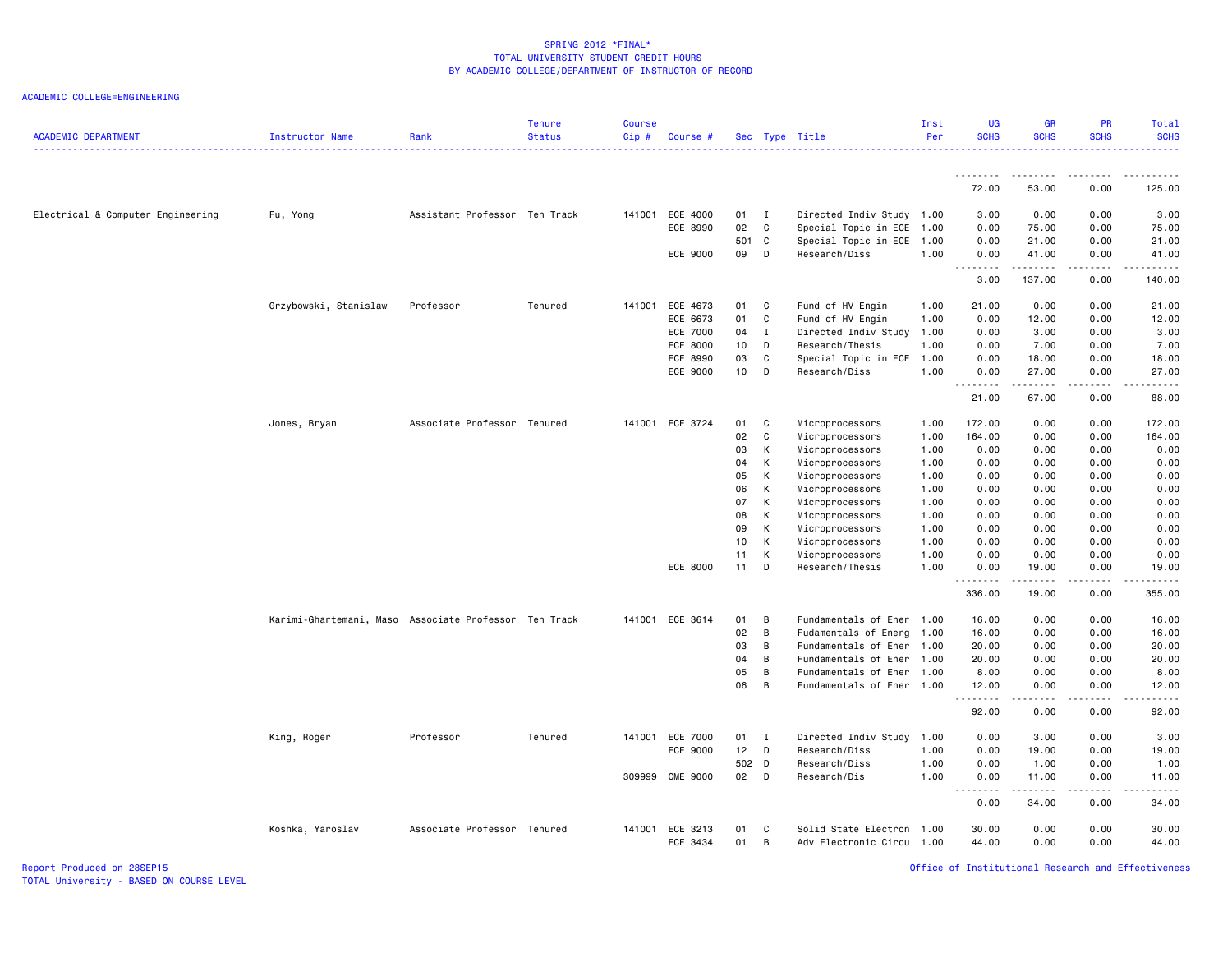#### ACADEMIC COLLEGE=ENGINEERING

| <b>ACADEMIC DEPARTMENT</b>        | Instructor Name    | Rank                          | <b>Tenure</b><br><b>Status</b> | <b>Course</b><br>$Cip$ # | Course #        |       |              | Sec Type Title            | Inst<br>Per | <b>UG</b><br><b>SCHS</b> | <b>GR</b><br><b>SCHS</b>                                                                                                                                      | PR<br><b>SCHS</b> | Total<br><b>SCHS</b><br>2222.                                                                                                                                |
|-----------------------------------|--------------------|-------------------------------|--------------------------------|--------------------------|-----------------|-------|--------------|---------------------------|-------------|--------------------------|---------------------------------------------------------------------------------------------------------------------------------------------------------------|-------------------|--------------------------------------------------------------------------------------------------------------------------------------------------------------|
| Electrical & Computer Engineering | Koshka, Yaroslav   | Associate Professor Tenured   |                                | 141001                   | ECE 3434        | 02    | B            | Adv Electronic Circu 1.00 |             | 40.00                    | 0.00                                                                                                                                                          | 0.00              | 40.00                                                                                                                                                        |
|                                   |                    |                               |                                |                          |                 | 03    | B            | Adv Electronic Circu      | 1.00        | 36.00                    | 0.00                                                                                                                                                          | 0.00              | 36.00                                                                                                                                                        |
|                                   |                    |                               |                                |                          | ECE 8000        | 13    | D            | Research/Thesis           | 1.00        | 0.00                     | 9.00                                                                                                                                                          | 0.00              | 9.00                                                                                                                                                         |
|                                   |                    |                               |                                |                          | ECE 9000        | 13    | D            | Research/Diss             | 1.00        | 0.00<br>.                | 10.00<br>$\frac{1}{2} \left( \frac{1}{2} \right) \left( \frac{1}{2} \right) \left( \frac{1}{2} \right) \left( \frac{1}{2} \right) \left( \frac{1}{2} \right)$ | 0.00<br>د د د د   | 10.00<br>د د د د د                                                                                                                                           |
|                                   |                    |                               |                                |                          |                 |       |              |                           |             | 150.00                   | 19.00                                                                                                                                                         | 0.00              | 169.00                                                                                                                                                       |
|                                   | Li, Pan            | Assistant Professor Ten Track |                                |                          | 141001 ECE 8990 | 05    | C            | Special Topic in ECE      | 1.00        | 0.00                     | 24.00                                                                                                                                                         | 0.00              | 24.00                                                                                                                                                        |
|                                   |                    |                               |                                |                          | ECE 9000        | 14    | D            | Research/Diss             | 1.00        | 0.00<br><u>.</u>         | 24.00<br>.                                                                                                                                                    | 0.00<br>.         | 24.00<br>.                                                                                                                                                   |
|                                   |                    |                               |                                |                          |                 |       |              |                           |             | 0.00                     | 48.00                                                                                                                                                         | 0.00              | 48.00                                                                                                                                                        |
|                                   | Mazzola, Michael   | Professor                     | Tenured                        |                          | 141001 ECE 4653 | 01    | C            | Intro to Power Elect 1.00 |             | 12.00                    | 0.00                                                                                                                                                          | 0.00              | 12.00                                                                                                                                                        |
|                                   |                    |                               |                                |                          | ECE 6653        | 01    | C            | Intro to Power Elect      | 1.00        | 0.00                     | 12.00                                                                                                                                                         | 0.00              | 12.00                                                                                                                                                        |
|                                   |                    |                               |                                |                          |                 | 501 C |              | Intro to Power Elect 1.00 |             | 0.00                     | 15.00                                                                                                                                                         | 0.00              | 15.00                                                                                                                                                        |
|                                   |                    |                               |                                |                          | ECE 9000        | 15    | D            | Research/Diss             | 1.00        | 0.00<br>.                | 30.00<br>$\frac{1}{2} \left( \frac{1}{2} \right) \left( \frac{1}{2} \right) \left( \frac{1}{2} \right) \left( \frac{1}{2} \right) \left( \frac{1}{2} \right)$ | 0.00<br>.         | 30.00<br>.                                                                                                                                                   |
|                                   |                    |                               |                                |                          |                 |       |              |                           |             | 12.00                    | 57.00                                                                                                                                                         | 0.00              | 69.00                                                                                                                                                        |
|                                   | Molen, G. Marshall | Professor                     | Tenured                        |                          | 140101 CHE 4193 | 01    | C            | Automotive Engineeri 1.00 |             | 3.00                     | 0.00                                                                                                                                                          | 0.00              | 3.00                                                                                                                                                         |
|                                   |                    |                               |                                |                          | ECE 4193        | 01    | C            | Automotive Engineeri 1.00 |             | 36.00                    | 0.00                                                                                                                                                          | 0.00              | 36.00                                                                                                                                                        |
|                                   |                    |                               |                                |                          | ME 4193         | 01    | C            | Automotive Engineeri 1.00 |             | 39.00                    | 0.00                                                                                                                                                          | 0.00              | 39.00                                                                                                                                                        |
|                                   |                    |                               |                                |                          | ME 6193         | 01    | C            | Automotive Engineeri 1.00 |             | 0.00                     | 6.00                                                                                                                                                          | 0.00              | 6.00                                                                                                                                                         |
|                                   |                    |                               |                                |                          | 141001 ECE 7000 | 02    | $\mathbf{I}$ | Directed Indiv Study      | 1.00        | 0.00                     | 3.00                                                                                                                                                          | 0.00              | 3.00                                                                                                                                                         |
|                                   |                    |                               |                                |                          | ECE 8000        | 16    | D            | Research/Thesis           | 1.00        | 0.00                     | 6.00                                                                                                                                                          | 0.00              | 6.00                                                                                                                                                         |
|                                   |                    |                               |                                |                          | ECE 9000        | 16    | D            | Research/Diss             | 1.00        | 0.00<br>.                | 3.00<br>.                                                                                                                                                     | 0.00<br>.         | 3.00<br>$\frac{1}{2} \left( \frac{1}{2} \right) \left( \frac{1}{2} \right) \left( \frac{1}{2} \right) \left( \frac{1}{2} \right) \left( \frac{1}{2} \right)$ |
|                                   |                    |                               |                                |                          |                 |       |              |                           |             | 78.00                    | 18.00                                                                                                                                                         | 0.00              | 96.00                                                                                                                                                        |
|                                   | Moorhead, Jane     | Instructor                    | Non-Ten Track                  | 141001                   | ECE 3183        | 01    | C            | Electric Eng Systems      | 1.00        | 321.00                   | 0.00                                                                                                                                                          | 0.00              | 321.00                                                                                                                                                       |
|                                   |                    |                               |                                |                          | ECE 3714        | 01    | B            | Digital Devices           | 1.00        | 272.00                   | 0.00                                                                                                                                                          | 0.00              | 272.00                                                                                                                                                       |
|                                   |                    |                               |                                |                          |                 |       |              |                           |             | .                        |                                                                                                                                                               | .                 | .                                                                                                                                                            |
|                                   |                    |                               |                                |                          |                 |       |              |                           |             | 593.00                   | 0.00                                                                                                                                                          | 0.00              | 593.00                                                                                                                                                       |
|                                   | Moorhead, Robert   | Professor                     | Tenured                        |                          | 141001 ECE 8990 | 04    | C            | Special Topic in ECE      | 0.50        | 0.00                     | 19.50                                                                                                                                                         | 0.00              | 19.50                                                                                                                                                        |
|                                   |                    |                               |                                |                          | ECE 9000        | 17    | D            | Research/Diss             | 1.00        | 0.00<br><u>.</u>         | 1.00<br>$- - - - -$                                                                                                                                           | 0.00<br>.         | 1.00<br>.                                                                                                                                                    |
|                                   |                    |                               |                                |                          |                 |       |              |                           |             | 0.00                     | 20.50                                                                                                                                                         | 0.00              | 20.50                                                                                                                                                        |
|                                   | Morris, Thomas     | Assistant Professor Ten Track |                                | 140901                   | ECE 4743        | 01    | B            | Digital Sys Design        | 1.00        | 24.00                    | 0.00                                                                                                                                                          | 0.00              | 24.00                                                                                                                                                        |
|                                   |                    |                               |                                |                          |                 | 02    | B            | Digital Sys Design        | 1.00        | 21.00                    | 0.00                                                                                                                                                          | 0.00              | 21.00                                                                                                                                                        |
|                                   |                    |                               |                                |                          | ECE 6743        | 01    | B            | Digital Sys Design        | 1.00        | 0.00                     | 6.00                                                                                                                                                          | 0.00              | 6.00                                                                                                                                                         |
|                                   |                    |                               |                                |                          |                 | 02    | B            | Digital Sys Design        | 1.00        | 0.00                     | 3.00                                                                                                                                                          | 0.00              | 3.00                                                                                                                                                         |
|                                   |                    |                               |                                |                          |                 | 501 B |              | Digital Sys Design        | 1.00        | 0.00                     | 12.00                                                                                                                                                         | 0.00              | 12.00                                                                                                                                                        |
|                                   |                    |                               |                                |                          | 141001 ECE 8000 | 18    | D            | Research/Thesis           | 1.00        | 0.00                     | 27.00                                                                                                                                                         | 0.00              | 27.00                                                                                                                                                        |
|                                   |                    |                               |                                |                          |                 | 502 D |              | Research/Thesis           | 1.00        | 0.00                     | 2.00                                                                                                                                                          | 0.00              | 2.00                                                                                                                                                         |
|                                   |                    |                               |                                |                          | ECE 9000        | 18    | D            | Research/Diss             | 1.00        | 0.00<br>.                | 34.00<br>$\frac{1}{2} \left( \frac{1}{2} \right) \left( \frac{1}{2} \right) \left( \frac{1}{2} \right) \left( \frac{1}{2} \right) \left( \frac{1}{2} \right)$ | 0.00<br>د د د د   | 34.00<br><u>.</u>                                                                                                                                            |
|                                   |                    |                               |                                |                          |                 |       |              |                           |             | 45.00                    | 84.00                                                                                                                                                         | 0.00              | 129.00                                                                                                                                                       |
|                                   | Reese, Robert      | Associate Professor Tenured   |                                |                          | 141001 ECE 4263 | 01    | B            | Prin of VLSI Design       | 1.00        | 27.00                    | 0.00                                                                                                                                                          | 0.00              | 27.00                                                                                                                                                        |
|                                   |                    |                               |                                |                          |                 | 02    | B            | Prin of VLSI Design       | 1.00        | 15.00                    | 0.00                                                                                                                                                          | 0.00              | 15.00                                                                                                                                                        |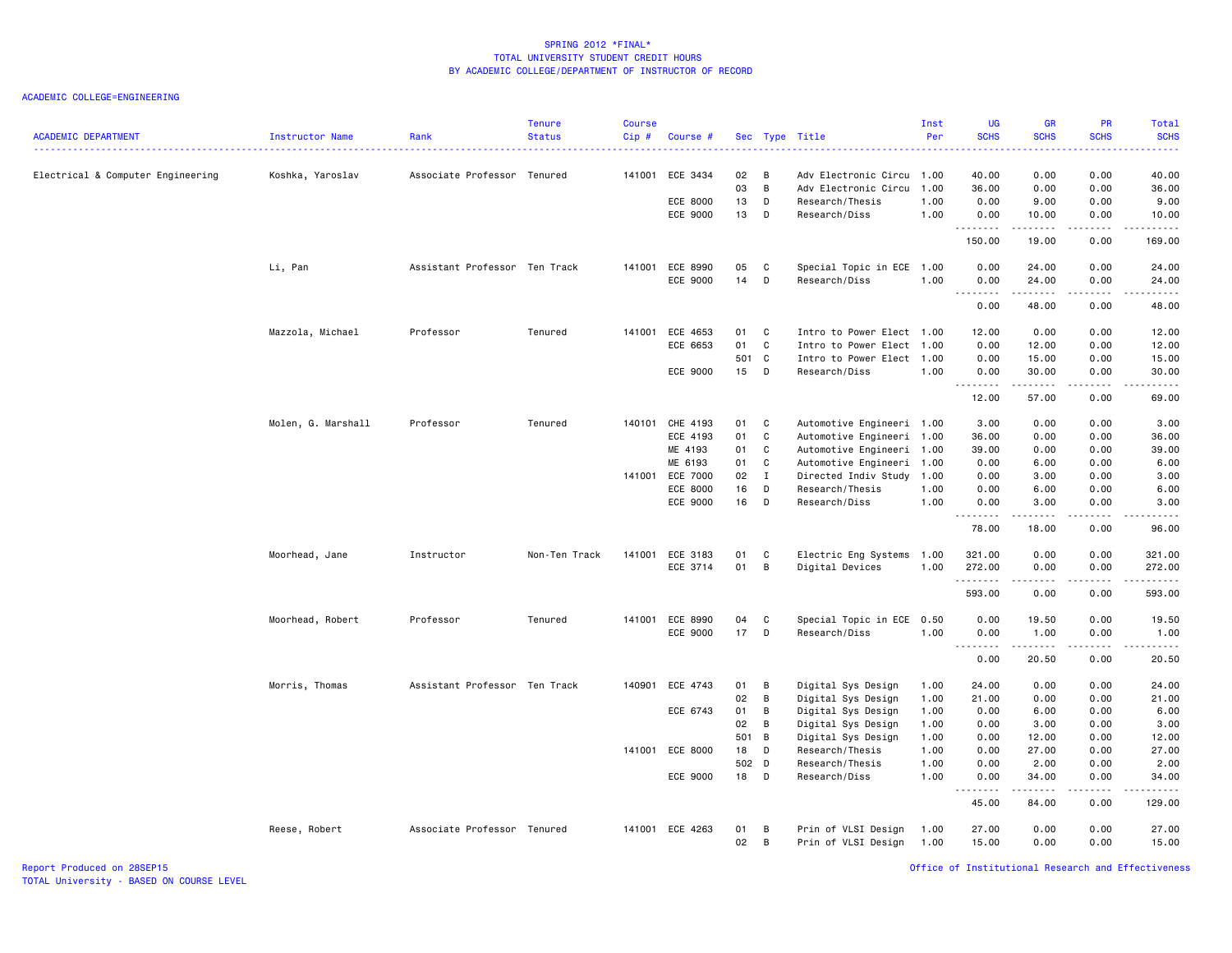| <b>ACADEMIC DEPARTMENT</b>        | Instructor Name        | Rank                        | <b>Tenure</b><br><b>Status</b> | <b>Course</b><br>Cip# | Course #        |    |       | Sec Type Title            | Inst<br>Per | <b>UG</b><br><b>SCHS</b> | <b>GR</b><br><b>SCHS</b> | PR<br><b>SCHS</b>                   | Total<br><b>SCHS</b>                                                                                                                                                                                                                                                                                                                                                                                                             |
|-----------------------------------|------------------------|-----------------------------|--------------------------------|-----------------------|-----------------|----|-------|---------------------------|-------------|--------------------------|--------------------------|-------------------------------------|----------------------------------------------------------------------------------------------------------------------------------------------------------------------------------------------------------------------------------------------------------------------------------------------------------------------------------------------------------------------------------------------------------------------------------|
| Electrical & Computer Engineering | Reese, Robert          | Associate Professor Tenured |                                | 141001                | ECE 4512        | 01 | в     | EE Design I               | 1.00        | 24.00                    | 0.00                     | 0.00                                | 24.00                                                                                                                                                                                                                                                                                                                                                                                                                            |
|                                   |                        |                             |                                |                       | ECE 4522        | 01 | В     | EE Design II              | 1.00        | 38.00                    | 0.00                     | 0.00                                | 38.00                                                                                                                                                                                                                                                                                                                                                                                                                            |
|                                   |                        |                             |                                |                       | ECE 4532        | 01 | B     | CPE Design I              | 1.00        | 20.00                    | 0.00                     | 0.00                                | 20.00                                                                                                                                                                                                                                                                                                                                                                                                                            |
|                                   |                        |                             |                                |                       | ECE 4542        | 01 | B     | CPE Design II             | 1.00        | 22.00                    | 0.00                     | 0.00                                | 22.00                                                                                                                                                                                                                                                                                                                                                                                                                            |
|                                   |                        |                             |                                |                       | ECE 6263        | 02 | B.    | Prin of VLSI Design       | 1.00        | 0.00                     | 6.00                     | 0.00                                | 6.00                                                                                                                                                                                                                                                                                                                                                                                                                             |
|                                   |                        |                             |                                |                       | <b>ECE 8000</b> | 20 | D     | Research/Thesis           | 1.00        | 0.00                     | 1.00                     | 0.00                                | 1.00                                                                                                                                                                                                                                                                                                                                                                                                                             |
|                                   |                        |                             |                                |                       | <b>ECE 9000</b> | 20 | D     | Research/Diss             | 1.00        | 0.00<br>.                | 7.00<br>$- - - - -$      | 0.00<br>.                           | 7.00<br>.                                                                                                                                                                                                                                                                                                                                                                                                                        |
|                                   |                        |                             |                                |                       |                 |    |       |                           |             | 146.00                   | 14.00                    | 0.00                                | 160.00                                                                                                                                                                                                                                                                                                                                                                                                                           |
|                                   | Seran, Santosh         | Non-Faculty                 | Not Applicable                 |                       | 141001 ECE 3323 | 01 | B     | Electromagnetics II       | 1.00        | 24.00                    | 0.00                     | 0.00                                | 24.00                                                                                                                                                                                                                                                                                                                                                                                                                            |
|                                   |                        |                             |                                |                       |                 | 02 | B     | Electromagnetics II       | 1.00        | 24.00                    | 0.00                     | 0.00                                | 24.00                                                                                                                                                                                                                                                                                                                                                                                                                            |
|                                   |                        |                             |                                |                       |                 | 03 | B     | Electromagnetics II       | 1.00        | 24.00<br>.               | 0.00<br>.                | 0.00<br>$- - - -$                   | 24.00<br>.                                                                                                                                                                                                                                                                                                                                                                                                                       |
|                                   |                        |                             |                                |                       |                 |    |       |                           |             | 72.00                    | 0.00                     | 0.00                                | 72.00                                                                                                                                                                                                                                                                                                                                                                                                                            |
|                                   | Shivakumaraiah, Lokesh | Non-Faculty                 | Not Applicable                 |                       | 110201 CSE 1233 | 02 | C     | Cmptr Prog-C              | 1.00        | 135.00<br>.              | 0.00                     | 0.00                                | 135.00<br>.                                                                                                                                                                                                                                                                                                                                                                                                                      |
|                                   |                        |                             |                                |                       |                 |    |       |                           |             | 135.00                   | 0.00                     | 0.00                                | 135.00                                                                                                                                                                                                                                                                                                                                                                                                                           |
|                                   | Topsakal, Erdem        | Associate Professor Tenured |                                |                       | 141001 ECE 3313 | 01 | в     | Electromagnetics I        | 1.00        | 21.00                    | 0.00                     | 0.00                                | 21.00                                                                                                                                                                                                                                                                                                                                                                                                                            |
|                                   |                        |                             |                                |                       |                 | 02 | B     | Electromagnetics I        | 1.00        | 24.00                    | 0.00                     | 0.00                                | 24.00                                                                                                                                                                                                                                                                                                                                                                                                                            |
|                                   |                        |                             |                                |                       |                 | 03 | B     | Electromagnetics I        | 1.00        | 18.00                    | 0.00                     | 0.00                                | 18.00                                                                                                                                                                                                                                                                                                                                                                                                                            |
|                                   |                        |                             |                                |                       | ECE 4990        | 02 | C     | Special Topic in ECE 1.00 |             | 27.00                    | 0.00                     | 0.00                                | 27.00                                                                                                                                                                                                                                                                                                                                                                                                                            |
|                                   |                        |                             |                                |                       | ECE 6990        | 02 | C.    | Special Topic in ECE 1.00 |             | 0.00                     | 9.00                     | 0.00                                | 9.00                                                                                                                                                                                                                                                                                                                                                                                                                             |
|                                   |                        |                             |                                |                       | <b>ECE 7000</b> | 05 | Ι.    | Directed Indiv Study      | 1.00        | 0.00                     | 3.00                     | 0.00                                | 3.00                                                                                                                                                                                                                                                                                                                                                                                                                             |
|                                   |                        |                             |                                |                       | <b>ECE 8000</b> | 21 | D     | Research/Thesis           | 1.00        | 0.00                     | 7.00                     | 0.00                                | 7.00                                                                                                                                                                                                                                                                                                                                                                                                                             |
|                                   |                        |                             |                                |                       | ECE 9000        | 21 | D     | Research/Diss             | 1.00        | 0.00<br>.                | 8.00<br>.                | 0.00<br>$- - - -$                   | 8.00                                                                                                                                                                                                                                                                                                                                                                                                                             |
|                                   |                        |                             |                                |                       |                 |    |       |                           |             | 90.00                    | 27.00                    | 0.00                                | 117.00                                                                                                                                                                                                                                                                                                                                                                                                                           |
|                                   | Winton, Raymond        | Professor                   | Tenured                        |                       | 141001 ECE 3424 | 01 | C     | Intm Electronic Circ 1.00 |             | 108.00                   | 0.00                     | 0.00                                | 108.00                                                                                                                                                                                                                                                                                                                                                                                                                           |
|                                   |                        |                             |                                |                       |                 | 02 | C     | Intm Electronic Circ 1.00 |             | 52.00                    | 0.00                     | 0.00                                | 52.00                                                                                                                                                                                                                                                                                                                                                                                                                            |
|                                   |                        |                             |                                |                       |                 | 03 | К     | Intm Electronic Circ 1.00 |             | 0.00                     | 0.00                     | 0.00                                | 0.00                                                                                                                                                                                                                                                                                                                                                                                                                             |
|                                   |                        |                             |                                |                       |                 | 04 | К     | Intm Electronic Circ 1.00 |             | 0.00                     | 0.00                     | 0.00                                | 0.00                                                                                                                                                                                                                                                                                                                                                                                                                             |
|                                   |                        |                             |                                |                       |                 | 05 | К     | Intm Electronic Circ 1.00 |             | 0.00                     | 0.00                     | 0.00                                | 0.00                                                                                                                                                                                                                                                                                                                                                                                                                             |
|                                   |                        |                             |                                |                       |                 | 06 | К     | Intm Electronic Circ 1.00 |             | 0.00                     | 0.00                     | 0.00                                | 0.00                                                                                                                                                                                                                                                                                                                                                                                                                             |
|                                   |                        |                             |                                |                       | ECE 4853        | 01 | C     | Electro-Optics            | 1.00        | 21.00<br>.               | 0.00                     | 0.00<br>$\sim$ $\sim$ $\sim$ $\sim$ | 21.00<br>د د د د                                                                                                                                                                                                                                                                                                                                                                                                                 |
|                                   |                        |                             |                                |                       |                 |    |       |                           |             | 181.00                   | 0.00                     | 0.00                                | 181.00                                                                                                                                                                                                                                                                                                                                                                                                                           |
|                                   | Younan, Nicolas        | Professor                   | Tenured                        |                       | 141001 ECE 8000 | 23 | D     | Research/Thesis           | 1.00        | 0.00                     | 2.00                     | 0.00                                | 2.00                                                                                                                                                                                                                                                                                                                                                                                                                             |
|                                   |                        |                             |                                |                       | ECE 9000        | 23 | D     | Research/Diss             | 1.00        | 0.00                     | 27.00                    | 0.00                                | 27.00                                                                                                                                                                                                                                                                                                                                                                                                                            |
|                                   |                        |                             |                                |                       |                 |    | 501 D | Research/Diss             | 1.00        | 0.00<br>.<br>- - -       | 5.00                     | 0.00                                | 5.00                                                                                                                                                                                                                                                                                                                                                                                                                             |
|                                   |                        |                             |                                |                       |                 |    |       |                           |             | 0.00                     | 34.00                    | 0.00                                | 34.00                                                                                                                                                                                                                                                                                                                                                                                                                            |
| Electrical & Computer Engineering |                        |                             |                                |                       |                 |    |       |                           |             | ========<br>2436.00      | ========<br>837.50       | $= 10000000000$<br>0.00             | ==========<br>3273.50                                                                                                                                                                                                                                                                                                                                                                                                            |
|                                   |                        |                             |                                |                       |                 |    |       |                           |             | ========                 | ======== =======         |                                     | $\begin{minipage}{0.9\linewidth} \hspace*{-0.2cm} \textbf{m} = \textbf{m} = \textbf{m} = \textbf{m} = \textbf{m} = \textbf{m} = \textbf{m} = \textbf{m} = \textbf{m} = \textbf{m} = \textbf{m} = \textbf{m} = \textbf{m} = \textbf{m} = \textbf{m} = \textbf{m} = \textbf{m} = \textbf{m} = \textbf{m} = \textbf{m} = \textbf{m} = \textbf{m} = \textbf{m} = \textbf{m} = \textbf{m} = \textbf{m} = \textbf{m} = \textbf{m} = \$ |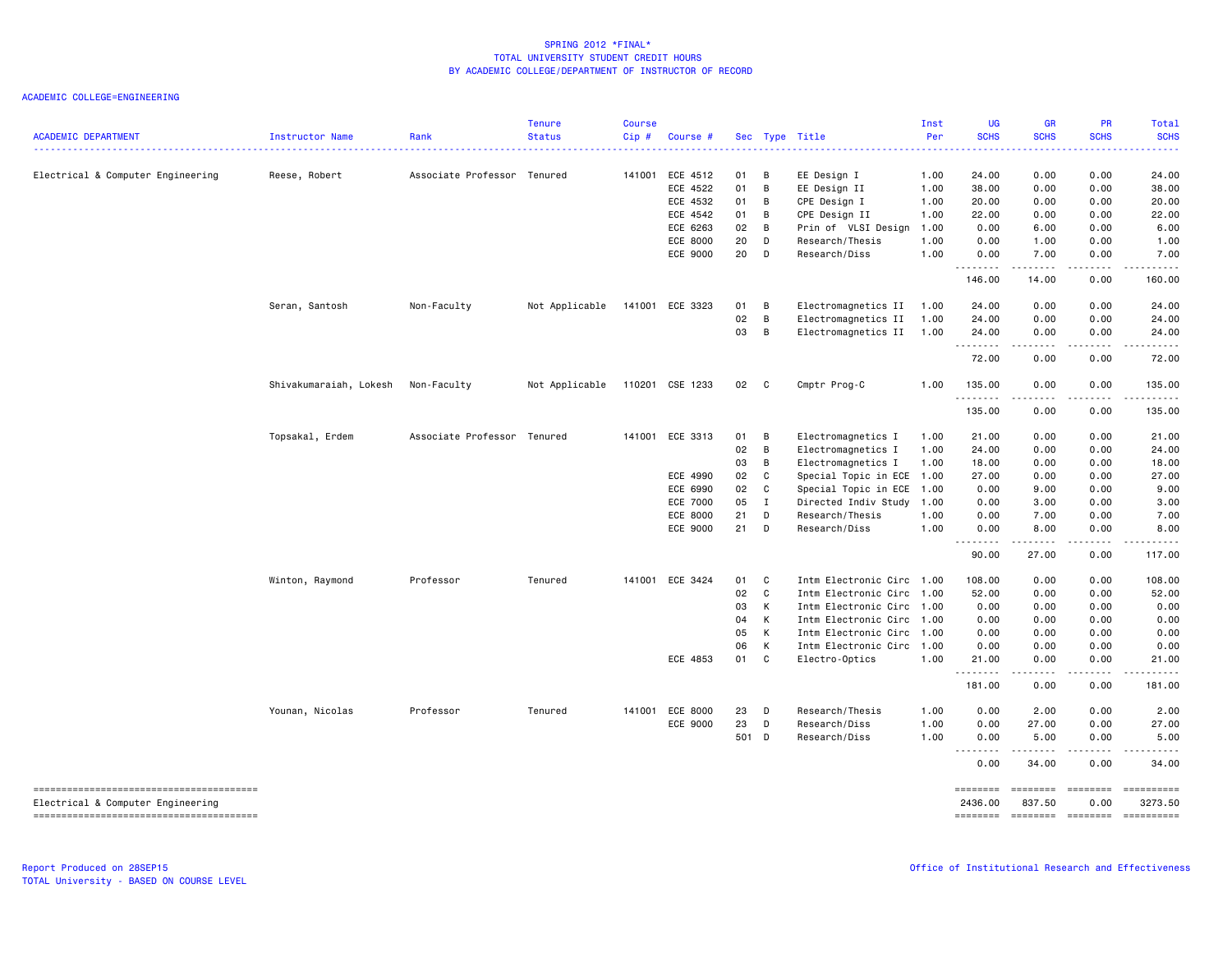| <b>ACADEMIC DEPARTMENT</b>       | Instructor Name     | Rank                          | <b>Tenure</b><br><b>Status</b> | <b>Course</b><br>Cip# | Course #       |               |                | Sec Type Title            | Inst<br>Per | <b>UG</b><br><b>SCHS</b> | <b>GR</b><br><b>SCHS</b> | <b>PR</b><br><b>SCHS</b> | Total<br><b>SCHS</b><br>.                                                                                                                                     |
|----------------------------------|---------------------|-------------------------------|--------------------------------|-----------------------|----------------|---------------|----------------|---------------------------|-------------|--------------------------|--------------------------|--------------------------|---------------------------------------------------------------------------------------------------------------------------------------------------------------|
| Industrial & Systems Engineering | Bostick, Lisa       | Lecturer                      | Non-Ten Track                  | 489999                | EG 1142        | 01            | C              | Engineering Graphics 1.00 |             | 66.00                    | 0.00                     | 0.00                     | 66.00                                                                                                                                                         |
|                                  |                     |                               |                                |                       | EG 1143        | 03            | $\overline{B}$ | Graphic Com               | 1.00        | 126.00<br>.              | 0.00<br>د د د د          | 0.00<br>.                | 126.00<br><b></b>                                                                                                                                             |
|                                  |                     |                               |                                |                       |                |               |                |                           |             | 192.00                   | 0.00                     | 0.00                     | 192.00                                                                                                                                                        |
|                                  | Brown, Larry        | Lecturer                      | Non-Ten Track                  | 270101                | IE 4733        | 01            | $\mathbf{C}$   | Linear Programming I 1.00 |             | 78.00                    | 0.00                     | 0.00                     | 78.00                                                                                                                                                         |
|                                  |                     |                               |                                |                       | IE 6733        | 01            | C              | Linear Programming I 1.00 |             | 0.00                     | 6.00                     | 0.00                     | 6.00                                                                                                                                                          |
|                                  |                     |                               |                                |                       | MA 4733        | 01            | C              | Linear Programming        | 1.00        | 81.00<br>.               | 0.00<br>.                | 0.00<br>.                | 81.00<br>.                                                                                                                                                    |
|                                  |                     |                               |                                |                       |                |               |                |                           |             | 159.00                   | 6.00                     | 0.00                     | 165.00                                                                                                                                                        |
|                                  | Bullington, Stanley | Professor                     | Tenured                        | 141701                | IE 4915        | 01            | C.             | Design Of Ind Sys         | 1.00        | 110.00                   | 0.00                     | 0.00                     | 110.00                                                                                                                                                        |
|                                  |                     |                               |                                |                       |                | 02            | $\mathsf{K}$   | Design Of Ind Sys         | 1.00        | 0.00                     | 0.00                     | 0.00                     | 0.00                                                                                                                                                          |
|                                  |                     |                               |                                |                       | IE 6573        | 01            | $\mathbf{C}$   | Process Imprvmnt Eng      | 1.00        | 0.00                     | 15.00                    | 0.00                     | 15.00                                                                                                                                                         |
|                                  |                     |                               |                                |                       |                | 501 C         |                | Process Imprvmnt Eng      | 1.00        | 0.00                     | 48.00                    | 0.00                     | 48.00                                                                                                                                                         |
|                                  |                     |                               |                                |                       | IE 8000        | 01            | D              | Research / Thesis         | 1.00        | 0.00                     | 1.00                     | 0.00                     | 1.00                                                                                                                                                          |
|                                  |                     |                               |                                |                       | IE 9000        | 01            | D              | Research/DIss             | 1.00        | 0.00                     | 11.00                    | 0.00                     | 11.00                                                                                                                                                         |
|                                  |                     |                               |                                |                       | 149999 IE 4573 | 503 D<br>01 C |                | Research/DIss             | 1.00        | 0.00                     | 3.00                     | 0.00                     | 3.00<br>36.00                                                                                                                                                 |
|                                  |                     |                               |                                |                       |                |               |                | Process Imprvmnt Eng      | 1.00        | 36.00<br>.               | 0.00<br>$- - - - -$      | 0.00<br>.                | $- - - - -$                                                                                                                                                   |
|                                  |                     |                               |                                |                       |                |               |                |                           |             | 146.00                   | 78.00                    | 0.00                     | 224.00                                                                                                                                                        |
|                                  | Dalton, Larry       | Non-Faculty                   | Not Applicable                 |                       | 141701 IE 6513 | 01            | $\mathbf{C}$   | Engineering Admin         | 1.00        | 0.00                     | 18.00                    | 0.00                     | 18.00                                                                                                                                                         |
|                                  |                     |                               |                                |                       | IE 6623        | 01            | C              | Eng Statistics II         | 1.00        | 0.00                     | 3.00                     | 0.00                     | 3.00                                                                                                                                                          |
|                                  |                     |                               |                                |                       |                | 501 C         |                | Eng Statistics II         | 1.00        | 0.00                     | 21.00                    | 0.00                     | 21.00                                                                                                                                                         |
|                                  |                     |                               |                                |                       | 149999 IE 3323 | 01            | $\mathbf{C}$   | Mfg Processes             | 1.00        | 48.00                    | 0.00                     | 0.00                     | 48.00                                                                                                                                                         |
|                                  |                     |                               |                                |                       |                | 02            | K              | Mfg Processes             | 1.00        | 0.00                     | 0.00                     | 0.00                     | 0.00                                                                                                                                                          |
|                                  |                     |                               |                                |                       | IE 4000        | 01            | $\mathbf{I}$   | Directed Indiv Study      | 1.00        | 3.00                     | 0.00                     | 0.00                     | 3.00                                                                                                                                                          |
|                                  |                     |                               |                                |                       | IE 4513        | 01            | $\mathtt{C}$   | Engineering Admin         | 1.00        | 87.00                    | 0.00                     | 0.00                     | 87.00                                                                                                                                                         |
|                                  |                     |                               |                                |                       | IE 4623        | 01            | $\mathbf{C}$   | Eng Statistics II         | 1.00        | 111.00<br>.              | 0.00<br>$- - - - -$      | 0.00<br>.                | 111.00<br>.                                                                                                                                                   |
|                                  |                     |                               |                                |                       |                |               |                |                           |             | 249.00                   | 42.00                    | 0.00                     | 291.00                                                                                                                                                        |
|                                  | Eksioglu, Burak     | Associate Professor Tenured   |                                |                       | 141701 IE 6543 | 01            | $\mathbf{C}$   | Logistics Engineerin 1.00 |             | 0.00                     | 6.00                     | 0.00                     | 6.00                                                                                                                                                          |
|                                  |                     |                               |                                |                       |                | 501 C         |                | Logistics Engineerin 1.00 |             | 0.00                     | 24.00                    | 0.00                     | 24.00                                                                                                                                                         |
|                                  |                     |                               |                                |                       | IE 8990        | 01            | C              | Special Topic In IE       | 1.00        | 0.00                     | 15.00                    | 0.00                     | 15.00                                                                                                                                                         |
|                                  |                     |                               |                                |                       |                | 501 C         |                | Special Topic In IE       | 1.00        | 0.00                     | 21.00                    | 0.00                     | 21.00                                                                                                                                                         |
|                                  |                     |                               |                                |                       | IE 9000        | 02            | $\mathsf{D}$   | Research/DIss             | 1.00        | 0.00                     | 25.00                    | 0.00                     | 25.00                                                                                                                                                         |
|                                  |                     |                               |                                |                       |                | 501 D         |                | Research/DIss             | 1.00        | 0.00                     | 1.00                     | 0.00                     | 1.00                                                                                                                                                          |
|                                  |                     |                               |                                |                       | 149999 IE 4543 | 01 C          |                | Logistics Engineerin 1.00 |             | 99.00<br>.               | 0.00<br><u>.</u>         | 0.00<br>.                | 99.00<br>$\frac{1}{2} \left( \frac{1}{2} \right) \left( \frac{1}{2} \right) \left( \frac{1}{2} \right) \left( \frac{1}{2} \right) \left( \frac{1}{2} \right)$ |
|                                  |                     |                               |                                |                       |                |               |                |                           |             | 99.00                    | 92.00                    | 0.00                     | 191.00                                                                                                                                                        |
|                                  | Eksioglu, Sandra    | Assistant Professor Ten Track |                                |                       | 141701 IE 4934 | 01            | $\overline{B}$ | Info Systems for IE       | 1.00        | 84.00                    | 0.00                     | 0.00                     | 84.00                                                                                                                                                         |
|                                  |                     |                               |                                |                       | IE 6934        | 01            | B              | Info Systems for IE       | 1.00        | 0.00                     | 4.00                     | 0.00                     | 4.00                                                                                                                                                          |
|                                  |                     |                               |                                |                       | IE 8000        | 04            | D              | Research / Thesis         | 1.00        | 0.00                     | 12.00                    | 0.00                     | 12.00                                                                                                                                                         |
|                                  |                     |                               |                                |                       | IE 9000        | 06            | D              | Research/DIss             | 1.00        | 0.00<br>.                | 28.00<br>د د د د د       | 0.00<br>.                | 28.00<br>.                                                                                                                                                    |
|                                  |                     |                               |                                |                       |                |               |                |                           |             | 84.00                    | 44.00                    | 0.00                     | 128.00                                                                                                                                                        |
|                                  | Emplaincourt, Mary  | Instructor                    | Non-Ten Track                  |                       | 141901 ME 4000 | 03            | <b>I</b>       | Directed Indiv Study 1.00 |             | 3.00                     | 0.00                     | 0.00                     | 3.00                                                                                                                                                          |
|                                  |                     |                               |                                |                       |                | 04            | $\mathbf I$    | Directed Indiv Study 1.00 |             | 3.00                     | 0.00                     | 0.00                     | 3.00                                                                                                                                                          |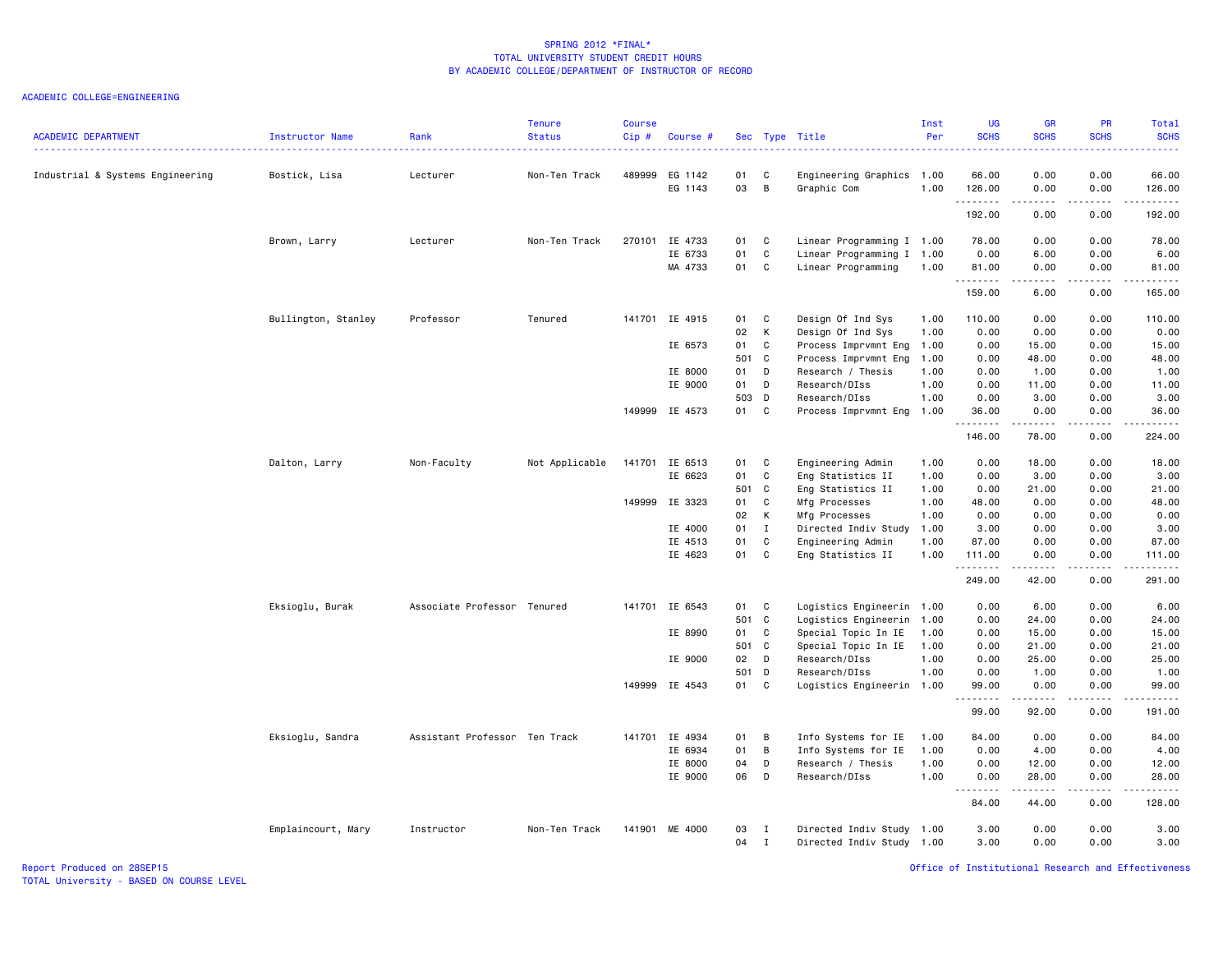ACADEMIC COLLEGE=ENGINEERING

| <b>ACADEMIC DEPARTMENT</b>       | Instructor Name     | Rank                               | <b>Tenure</b><br><b>Status</b> | <b>Course</b><br>$Cip$ # | Course #        |       |              | Sec Type Title            | Inst<br>Per | <b>UG</b><br><b>SCHS</b> | <b>GR</b><br><b>SCHS</b> | <b>PR</b><br><b>SCHS</b>     | Total<br><b>SCHS</b>                                                                                                    |
|----------------------------------|---------------------|------------------------------------|--------------------------------|--------------------------|-----------------|-------|--------------|---------------------------|-------------|--------------------------|--------------------------|------------------------------|-------------------------------------------------------------------------------------------------------------------------|
|                                  |                     |                                    |                                |                          |                 |       |              |                           |             |                          |                          |                              |                                                                                                                         |
|                                  |                     |                                    |                                |                          |                 |       |              |                           |             | 6.00                     | 0.00                     | 0.00                         | 6.00                                                                                                                    |
| Industrial & Systems Engineering | Green, Robert       | Non-Faculty                        | Not Applicable                 |                          | 521003 EXL 1191 | 01    | E            | Leadership Internshi 1.00 |             | 1.00                     | 0.00                     | 0.00                         | 1.00                                                                                                                    |
|                                  |                     |                                    |                                |                          |                 | 02    | E            | Leadership Internshi 1.00 |             | 2.00                     | 0.00<br>.                | 0.00<br>المتمامين            | 2.00<br>$\begin{array}{cccccccccccccc} \bullet & \bullet & \bullet & \bullet & \bullet & \bullet & \bullet \end{array}$ |
|                                  |                     |                                    |                                |                          |                 |       |              |                           |             | 3.00                     | 0.00                     | 0.00                         | 3.00                                                                                                                    |
|                                  | Greenwood, Allen    | Professor                          | Tenured                        |                          | 110101 IE 8773  | 01    | C            | Sys Sim II                | 1.00        | 0.00                     | 15.00                    | 0.00                         | 15.00                                                                                                                   |
|                                  |                     |                                    |                                |                          |                 | 501 C |              | Sys Sim II                | 1.00        | 0.00                     | 27.00                    | 0.00                         | 27.00                                                                                                                   |
|                                  |                     |                                    |                                |                          | 141701 IE 4773  | 01    | C            | Sys Simulation I          | 1.00        | 48.00                    | 0.00                     | 0.00                         | 48.00                                                                                                                   |
|                                  |                     |                                    |                                |                          | IE 6773         | 01    | C            | Sys Simulation I          | 1.00        | 0.00                     | 12.00                    | 0.00                         | 12.00                                                                                                                   |
|                                  |                     |                                    |                                |                          | IE 8000         | 03    | D            | Research / Thesis         | 1.00        | 0.00                     | 6.00                     | 0.00                         | 6.00                                                                                                                    |
|                                  |                     |                                    |                                |                          |                 | 501 D |              | Research / Thesis         | 1.00        | 0.00                     | 3.00                     | 0.00                         | 3.00                                                                                                                    |
|                                  |                     |                                    |                                |                          | IE 9000         | 506 D |              | Research/DIss             | 1.00        | 0.00                     | 4.00                     | 0.00                         | 4.00                                                                                                                    |
|                                  |                     |                                    |                                |                          |                 |       |              |                           |             | 48.00                    | 67.00                    | 0.00                         | 115.00                                                                                                                  |
|                                  | Huang, Yunchen      | Grad Research Assis Not Applicable |                                |                          | 149999 IE 4613  | 02 C  |              | Eng Statistics I          | 1.00        | 105.00                   | 0.00                     | 0.00<br>$\sim$ $\sim$ $\sim$ | 105.00                                                                                                                  |
|                                  |                     |                                    |                                |                          |                 |       |              |                           |             | .<br>105.00              | 0.00                     | 0.00                         | .<br>105.00                                                                                                             |
|                                  | Jordan, Joe         | Non-Faculty                        | Not Applicable                 |                          | 149999 IE 3913  | 01    | C            | Engr Economy I            | 1.00        | 207.00                   | 0.00                     | 0.00                         | 207.00                                                                                                                  |
|                                  |                     |                                    |                                |                          |                 | 02    | $\mathbf c$  | Engr Economy I            | 1.00        | 201.00                   | 0.00                     | 0.00                         | 201.00                                                                                                                  |
|                                  |                     |                                    |                                |                          | 489999 EG 1143  | 01    | B            | Graphic Com               | 1.00        | 54.00<br>.               | 0.00                     | 0.00                         | 54.00                                                                                                                   |
|                                  |                     |                                    |                                |                          |                 |       |              |                           |             | 462.00                   | 0.00                     | 0.00                         | 462.00                                                                                                                  |
|                                  | Nelson, Gerald      | Non-Faculty                        | Not Applicable                 |                          | 140101 GE 3011  | 01 S  |              | Engr Entrepreneur Se 1.00 |             | 110.00<br>.              | 0.00<br>.                | 0.00<br>$\frac{1}{2}$        | 110.00<br><u>.</u>                                                                                                      |
|                                  |                     |                                    |                                |                          |                 |       |              |                           |             | 110.00                   | 0.00                     | 0.00                         | 110.00                                                                                                                  |
|                                  | Palak, Gokce        | Grad Teach Assist                  | Not Applicable                 |                          | 149999 IE 3913  | 03 C  |              | Engr Economy I            | 1.00        | 180.00                   | 0.00                     | 0.00                         | 180.00                                                                                                                  |
|                                  |                     |                                    |                                |                          |                 |       |              |                           |             | .<br>180.00              | 0.00                     | 0.00                         | 180.00                                                                                                                  |
|                                  | Reeves, Kari        | Associate Professor Tenured        |                                |                          | 141701 IE 6173  | 01    | C            | Occup Safety Eng          | 1.00        | 0.00                     | 6.00                     | 0.00                         | 6.00                                                                                                                    |
|                                  |                     |                                    |                                |                          |                 | 501 C |              | Occup Safety Eng          | 1.00        | 0.00                     | 42.00                    | 0.00                         | 42.00                                                                                                                   |
|                                  |                     |                                    |                                |                          | IE 7000         | 01 I  |              | Directed Indiv Study      | 1.00        | 0.00                     | 3.00                     | 0.00                         | 3.00                                                                                                                    |
|                                  |                     |                                    |                                |                          |                 | 04    | $\mathbf{I}$ | Directed Indiv Study      | 1.00        | 0.00                     | 3.00                     | 0.00                         | 3.00                                                                                                                    |
|                                  |                     |                                    |                                |                          | IE 9000         | 03    | D            | Research/DIss             | 1.00        | 0.00                     | 28.00                    | 0.00                         | 28.00                                                                                                                   |
|                                  |                     |                                    |                                |                          |                 | 504   | D            | Research/DIss             | 1.00        | 0.00                     | 10.00                    | 0.00                         | 10.00                                                                                                                   |
|                                  |                     |                                    |                                |                          | 149999 IE 4173  | 01    | C            | Occup Safety Eng          | 1.00        | 12.00<br><u>.</u>        | 0.00<br>.                | 0.00<br>د د د د              | 12.00                                                                                                                   |
|                                  |                     |                                    |                                |                          |                 |       |              |                           |             | 12.00                    | 92.00                    | 0.00                         | 104.00                                                                                                                  |
|                                  | Strawderman, Lesley | Assistant Professor Ten Track      |                                |                          | 141701 IE 6533  | 01    | C            | Project Mgt               | 1.00        | 0.00                     | 36.00                    | 0.00                         | 36.00                                                                                                                   |
|                                  |                     |                                    |                                |                          |                 | 501 C |              | Project Mgt               | 1.00        | 0.00                     | 48.00                    | 0.00                         | 48.00                                                                                                                   |
|                                  |                     |                                    |                                |                          | IE 6613         | 01    | C            | Eng Statistics I          | 1.00        | 0.00                     | 3.00                     | 0.00                         | 3.00                                                                                                                    |
|                                  |                     |                                    |                                |                          | IE 7000         | 02    | I            | Directed Indiv Study      | 1.00        | 0.00                     | 3.00                     | 0.00                         | 3.00                                                                                                                    |
|                                  |                     |                                    |                                |                          |                 | 03    | $\mathbf I$  | Directed Indiv Study 1.00 |             | 0.00                     | 3.00                     | 0.00                         | 3.00                                                                                                                    |
|                                  |                     |                                    |                                |                          | IE 8000         | 02    | D            | Research / Thesis         | 1.00        | 0.00                     | 1.00                     | 0.00                         | 1.00                                                                                                                    |

Report Produced on 28SEP15 Office of Institutional Research and Effectiveness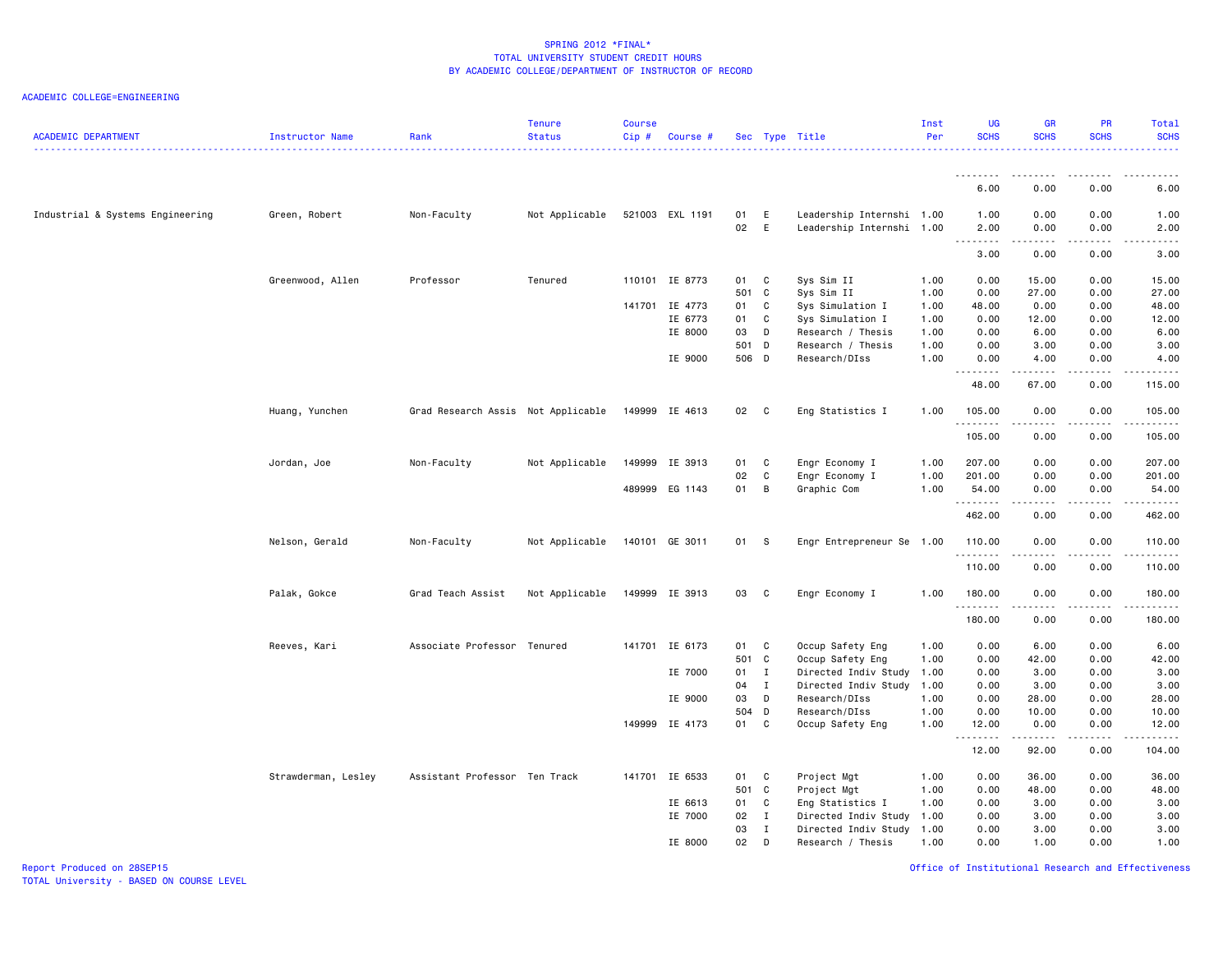| <b>ACADEMIC DEPARTMENT</b>       | Instructor Name     | Rank                          | Tenure<br>Status | Course<br>Cip#   | Course #                      |                               | Sec Type Title                                                    | Inst<br><b>Per</b>           | <b>UG</b><br><b>SCHS</b>                          | <b>GR</b><br><b>SCHS</b>      | <b>PR</b><br><b>SCHS</b>     | Total<br><b>SCHS</b><br>.                   |
|----------------------------------|---------------------|-------------------------------|------------------|------------------|-------------------------------|-------------------------------|-------------------------------------------------------------------|------------------------------|---------------------------------------------------|-------------------------------|------------------------------|---------------------------------------------|
| Industrial & Systems Engineering | Strawderman, Lesley | Assistant Professor Ten Track |                  | 141701<br>149999 | IE 9000<br>IE 4533<br>IE 4613 | 04 D<br>502 D<br>01 C<br>01 C | Research/DIss<br>Research/DIss<br>Project Mgt<br>Eng Statistics I | 1.00<br>1.00<br>1.00<br>1.00 | 0.00<br>0.00<br>27.00<br>207.00                   | 14.00<br>3.00<br>0.00<br>0.00 | 0.00<br>0.00<br>0.00<br>0.00 | 14.00<br>3,00<br>27.00<br>207.00            |
|                                  | Usher, John         | Professor                     | Tenured          | 141701           | IE 9000                       | 505 D                         | Research/DIss                                                     | 1.00                         | .<br>234,00<br>0.00                               | --------<br>111.00<br>4.00    | .<br>0.00<br>0.00            | --------<br>$\sim$ $\sim$<br>345,00<br>4.00 |
|                                  |                     |                               |                  |                  |                               |                               |                                                                   |                              | ---------<br>0.00                                 | 4.00                          | .<br>0.00                    | .<br>4.00                                   |
| Industrial & Systems Engineering |                     |                               |                  |                  |                               |                               |                                                                   |                              | $=$ = = = = = = =<br>2089.00<br>$=$ = = = = = = = | 536.00<br>$=$ = = = = = = =   | 0.00<br>========             | ==========<br>2625,00<br>==========         |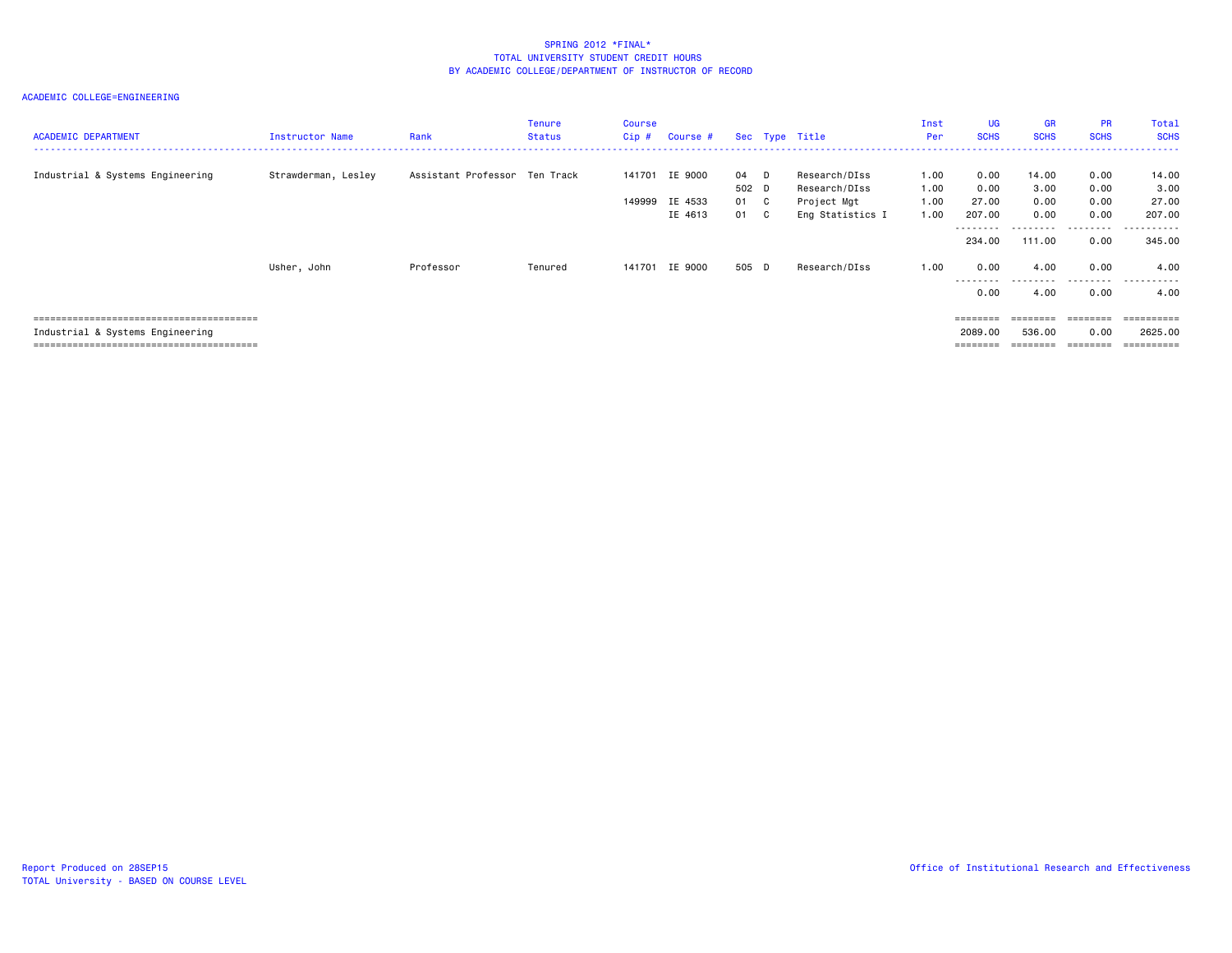ACADEMIC COLLEGE=ENGINEERING

| <b>ACADEMIC DEPARTMENT</b> | Instructor Name    | Rank                               | <b>Tenure</b><br><b>Status</b> | <b>Course</b><br>Cip# | Course #       |       |                | Sec Type Title            | Inst<br>Per | <b>UG</b><br><b>SCHS</b>                                                                                                                                                                                                                                                                                                                                                                                                                                                                       | <b>GR</b><br><b>SCHS</b> | <b>PR</b><br><b>SCHS</b> | Total<br><b>SCHS</b>                                                                                                      |
|----------------------------|--------------------|------------------------------------|--------------------------------|-----------------------|----------------|-------|----------------|---------------------------|-------------|------------------------------------------------------------------------------------------------------------------------------------------------------------------------------------------------------------------------------------------------------------------------------------------------------------------------------------------------------------------------------------------------------------------------------------------------------------------------------------------------|--------------------------|--------------------------|---------------------------------------------------------------------------------------------------------------------------|
|                            |                    |                                    |                                |                       |                |       |                |                           |             |                                                                                                                                                                                                                                                                                                                                                                                                                                                                                                |                          |                          | $\frac{1}{2} \left( \frac{1}{2} \right) \left( \frac{1}{2} \right) \left( \frac{1}{2} \right) \left( \frac{1}{2} \right)$ |
| Mechanical Engineering     | Asle Zaeem, Mohsen | Research Assist Pro Non-Ten Track  |                                |                       | 141101 EM 4123 | 01    | C.             | Intro Finite Element 1.00 |             | 18.00                                                                                                                                                                                                                                                                                                                                                                                                                                                                                          | 0.00                     | 0.00                     | 18.00                                                                                                                     |
|                            |                    |                                    |                                |                       | EM 6123        | 01    | C              | Intro Finite Element 1.00 |             | 0.00                                                                                                                                                                                                                                                                                                                                                                                                                                                                                           | 42.00                    | 0.00                     | 42.00                                                                                                                     |
|                            |                    |                                    |                                |                       |                | 501 C |                | Intro Finite Element 1.00 |             | 0.00                                                                                                                                                                                                                                                                                                                                                                                                                                                                                           | 15.00                    | 0.00                     | 15.00                                                                                                                     |
|                            |                    |                                    |                                |                       | 141901 ME 7000 | 20 I  |                | Directed Indiv Study 1.00 |             | 0.00<br>$\sim$ $\sim$ $\sim$<br>.                                                                                                                                                                                                                                                                                                                                                                                                                                                              | 3.00<br>.                | 0.00                     | 3.00                                                                                                                      |
|                            |                    |                                    |                                |                       |                |       |                |                           |             | 18.00                                                                                                                                                                                                                                                                                                                                                                                                                                                                                          | 60.00                    | 0.00                     | 78.00                                                                                                                     |
|                            | Bammann, Douglas   | Professor                          | Tenured                        |                       | 141901 ME 8223 | 01 C  |                | Inelasticity              | 1.00        | 0.00                                                                                                                                                                                                                                                                                                                                                                                                                                                                                           | 18.00                    | 0.00                     | 18.00                                                                                                                     |
|                            |                    |                                    |                                |                       |                | 501   | C              | Inelasticity              | 1.00        | 0.00                                                                                                                                                                                                                                                                                                                                                                                                                                                                                           | 3.00                     | 0.00                     | 3.00                                                                                                                      |
|                            |                    |                                    |                                |                       | ME 9000        | 01    | D              | Research / Diss           | 1.00        | 0.00<br>.                                                                                                                                                                                                                                                                                                                                                                                                                                                                                      | 43.00<br>.               | 0.00<br>.                | 43.00<br>.                                                                                                                |
|                            |                    |                                    |                                |                       |                |       |                |                           |             | 0.00                                                                                                                                                                                                                                                                                                                                                                                                                                                                                           | 64.00                    | 0.00                     | 64.00                                                                                                                     |
|                            | Brown, Hayley      | Grad Research Assis Not Applicable |                                |                       | 141901 ME 4401 | 01 L  |                | Solid Mechanics Lab       | 1.00        | 50.00                                                                                                                                                                                                                                                                                                                                                                                                                                                                                          | 0.00                     | 0.00                     | 50.00                                                                                                                     |
|                            |                    |                                    |                                |                       |                |       |                |                           |             | $\frac{1}{2} \left( \frac{1}{2} \right) \left( \frac{1}{2} \right) \left( \frac{1}{2} \right) \left( \frac{1}{2} \right)$<br>50.00                                                                                                                                                                                                                                                                                                                                                             | 0.00                     | 0.00                     | 50.00                                                                                                                     |
|                            | Daniewicz, Steven  | Professor                          | Tenured                        |                       | 141901 ME 8000 | 02 D  |                | Research / Thesis         | 1.00        | 0.00                                                                                                                                                                                                                                                                                                                                                                                                                                                                                           | 6.00                     | 0.00                     | 6.00                                                                                                                      |
|                            |                    |                                    |                                |                       |                |       |                |                           |             | .<br>0.00                                                                                                                                                                                                                                                                                                                                                                                                                                                                                      | . <b>.</b><br>6.00       | .<br>0.00                | .<br>6.00                                                                                                                 |
|                            | El Kadiri, Haitham | Assistant Professor Ten Track      |                                | 141901                | ME 4000        | 06    | I              | Directed Indiv Study      | 1.00        | 3.00                                                                                                                                                                                                                                                                                                                                                                                                                                                                                           | 0.00                     | 0.00                     | 3.00                                                                                                                      |
|                            |                    |                                    |                                |                       | ME 4403        | 01    | C              | Machine Design            | 0.50        | 69.00                                                                                                                                                                                                                                                                                                                                                                                                                                                                                          | 0.00                     | 0.00                     | 69.00                                                                                                                     |
|                            |                    |                                    |                                |                       | <b>ME 8000</b> | 03    | D              | Research / Thesis         | 1.00        | 0.00                                                                                                                                                                                                                                                                                                                                                                                                                                                                                           | 7.00                     | 0.00                     | 7.00                                                                                                                      |
|                            |                    |                                    |                                |                       | ME 9000        | 03    | D              | Research / Diss           | 1.00        | 0.00<br>$\begin{array}{cccccccccccccc} \multicolumn{2}{c}{} & \multicolumn{2}{c}{} & \multicolumn{2}{c}{} & \multicolumn{2}{c}{} & \multicolumn{2}{c}{} & \multicolumn{2}{c}{} & \multicolumn{2}{c}{} & \multicolumn{2}{c}{} & \multicolumn{2}{c}{} & \multicolumn{2}{c}{} & \multicolumn{2}{c}{} & \multicolumn{2}{c}{} & \multicolumn{2}{c}{} & \multicolumn{2}{c}{} & \multicolumn{2}{c}{} & \multicolumn{2}{c}{} & \multicolumn{2}{c}{} & \multicolumn{2}{c}{} & \multicolumn{2}{c}{} & \$ | 32.00                    | 0.00                     | 32.00                                                                                                                     |
|                            |                    |                                    |                                |                       |                |       |                |                           |             | 72.00                                                                                                                                                                                                                                                                                                                                                                                                                                                                                          | 39.00                    | 0.00                     | 111.00                                                                                                                    |
|                            | Felicelli, Sergio  | Professor                          | Tenured                        | 141901                | ME 7000        | 23    | $\blacksquare$ | Directed Indiv Study 1.00 |             | 0.00                                                                                                                                                                                                                                                                                                                                                                                                                                                                                           | 3.00                     | 0.00                     | 3.00                                                                                                                      |
|                            |                    |                                    |                                |                       | <b>ME 8000</b> | 04    | D              | Research / Thesis         | 1.00        | 0.00                                                                                                                                                                                                                                                                                                                                                                                                                                                                                           | 24.00                    | 0.00                     | 24.00                                                                                                                     |
|                            |                    |                                    |                                |                       | ME 8313        | 01    | C              | Cond Heat Transfer        | 1.00        | 0.00                                                                                                                                                                                                                                                                                                                                                                                                                                                                                           | 9.00                     | 0.00                     | 9.00                                                                                                                      |
|                            |                    |                                    |                                |                       | ME 9000        | 04    | D              | Research / Diss           | 1.00        | 0.00<br>$  -$<br>.                                                                                                                                                                                                                                                                                                                                                                                                                                                                             | 30.00                    | 0.00                     | 30.00                                                                                                                     |
|                            |                    |                                    |                                |                       |                |       |                |                           |             | 0.00                                                                                                                                                                                                                                                                                                                                                                                                                                                                                           | 66.00                    | 0.00                     | 66.00                                                                                                                     |
|                            | Forbes, Richard    | Research Professor                 | Non-Ten Track                  |                       | 141901 ME 4301 | 01 L  |                | Thermo-Fluids Labora 1.00 |             | 57.00<br>. <b>.</b>                                                                                                                                                                                                                                                                                                                                                                                                                                                                            | 0.00                     | 0.00                     | 57.00                                                                                                                     |
|                            |                    |                                    |                                |                       |                |       |                |                           |             | 57.00                                                                                                                                                                                                                                                                                                                                                                                                                                                                                          | 0.00                     | 0.00                     | 57.00                                                                                                                     |
|                            | Hammi, Youssef     | Research Assist Pro Non-Ten Track  |                                |                       | 141901 ME 9000 | 05 D  |                | Research / Diss           | 1.00        | 0.00<br>$\sim$ $\sim$ $\sim$<br>-----                                                                                                                                                                                                                                                                                                                                                                                                                                                          | 16.00<br>.               | 0.00<br>.                | 16.00                                                                                                                     |
|                            |                    |                                    |                                |                       |                |       |                |                           |             | 0.00                                                                                                                                                                                                                                                                                                                                                                                                                                                                                           | 16.00                    | 0.00                     | 16.00                                                                                                                     |
|                            | Hodge, B. Keith    | Lecturer                           | Non-Ten Track                  |                       | 141901 ME 4000 | 07 I  |                | Directed Indiv Study 1.00 |             | 3.00                                                                                                                                                                                                                                                                                                                                                                                                                                                                                           | 0.00                     | 0.00                     | 3.00                                                                                                                      |
|                            |                    |                                    |                                |                       | ME 4333        | 01    | C              | Energy Sys Design         | 1.00        | 144.00                                                                                                                                                                                                                                                                                                                                                                                                                                                                                         | 0.00                     | 0.00                     | 144.00                                                                                                                    |
|                            |                    |                                    |                                |                       | ME 4353        | 01    | $\mathbf{C}$   | Alt Energy Sources        | 1.00        | 102.00                                                                                                                                                                                                                                                                                                                                                                                                                                                                                         | 0.00                     | 0.00                     | 102.00                                                                                                                    |
|                            |                    |                                    |                                |                       | ME 6333        | 01    | $\mathbf{C}$   | Energy Sys Design         | 1.00        | 0.00                                                                                                                                                                                                                                                                                                                                                                                                                                                                                           | 3.00                     | 0.00                     | 3.00                                                                                                                      |
|                            |                    |                                    |                                |                       | ME 6353        | 01    | C              | Alt Energy Sources        | 1.00        | 0.00<br>.                                                                                                                                                                                                                                                                                                                                                                                                                                                                                      | 12.00                    | 0.00                     | 12.00                                                                                                                     |
|                            |                    |                                    |                                |                       |                |       |                |                           |             | 249.00                                                                                                                                                                                                                                                                                                                                                                                                                                                                                         | 15.00                    | 0.00                     | 264.00                                                                                                                    |
|                            | Horstemeyer, Mark  | Professor                          | Tenured                        |                       | 141901 ME 4000 | 05 I  |                | Directed Indiv Study 1.00 |             | 3.00                                                                                                                                                                                                                                                                                                                                                                                                                                                                                           | 0.00                     | 0.00                     | 3.00                                                                                                                      |

Report Produced on 28SEP15 Office of Institutional Research and Effectiveness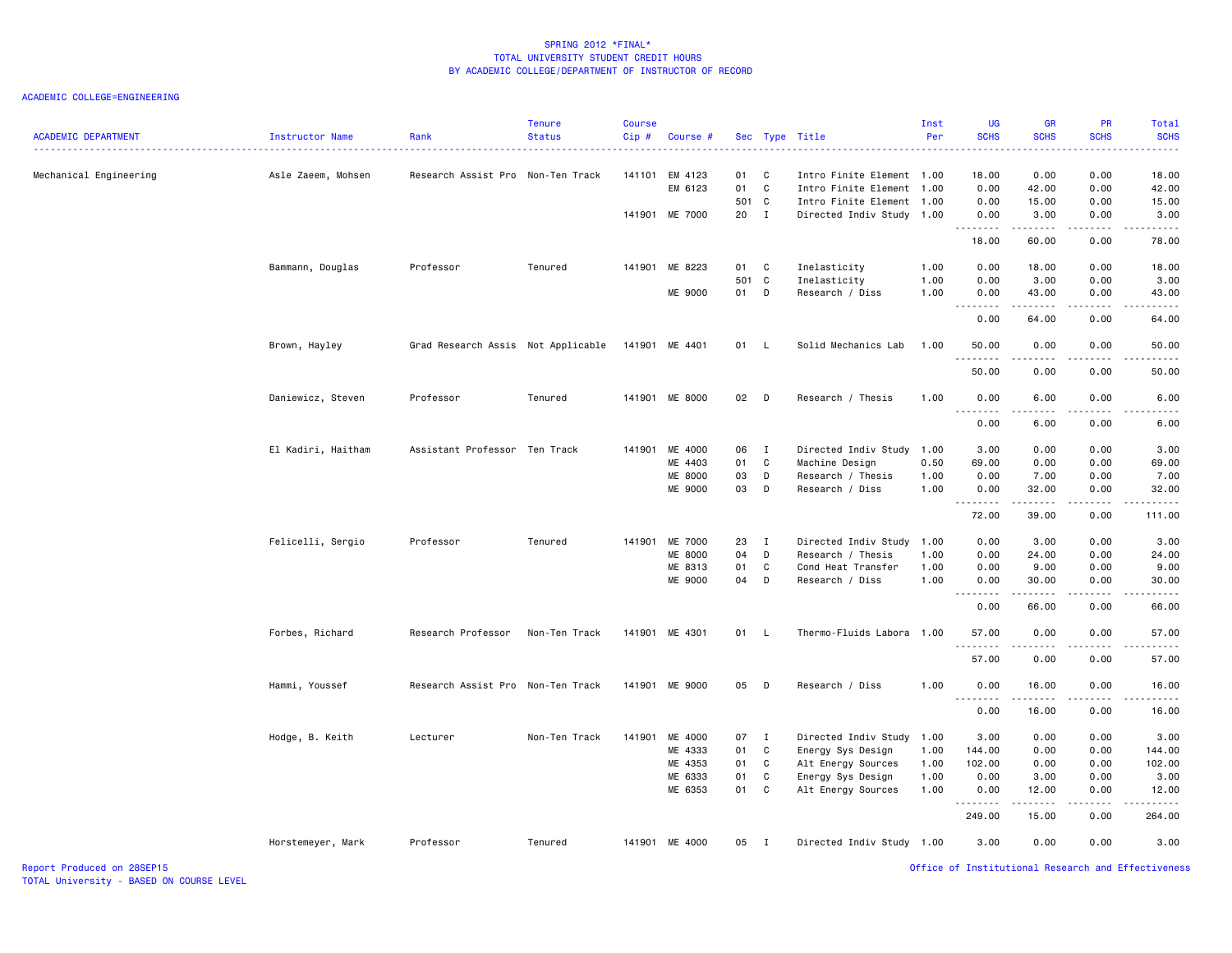| <b>ACADEMIC DEPARTMENT</b> | Instructor Name   | Rank                              | <b>Tenure</b><br><b>Status</b> | <b>Course</b><br>$Cip$ # | Course #       |                 |                | Sec Type Title            | Inst<br>Per | UG<br><b>SCHS</b> | <b>GR</b><br><b>SCHS</b> | PR<br><b>SCHS</b> | Total<br><b>SCHS</b>                                                                                                                                          |
|----------------------------|-------------------|-----------------------------------|--------------------------------|--------------------------|----------------|-----------------|----------------|---------------------------|-------------|-------------------|--------------------------|-------------------|---------------------------------------------------------------------------------------------------------------------------------------------------------------|
|                            |                   |                                   |                                |                          |                |                 |                |                           |             | .                 |                          |                   | 22222                                                                                                                                                         |
| Mechanical Engineering     | Horstemeyer, Mark | Professor                         | Tenured                        |                          | 141901 ME 7000 | 01 I            |                | Directed Indiv Study 1.00 |             | 0.00              | 3.00                     | 0.00              | 3.00                                                                                                                                                          |
|                            |                   |                                   |                                |                          |                | 02              | $\mathbf{I}$   | Directed Indiv Study 1.00 |             | 0.00              | 3.00                     | 0.00              | 3.00                                                                                                                                                          |
|                            |                   |                                   |                                |                          |                | 03              | $\mathbf{I}$   | Directed Indiv Study 1.00 |             | 0.00              | 3.00                     | 0.00              | 3.00                                                                                                                                                          |
|                            |                   |                                   |                                |                          |                | 04              | $\mathbf{I}$   | Directed Indiv Study 1.00 |             | 0.00              | 3.00                     | 0.00              | 3.00                                                                                                                                                          |
|                            |                   |                                   |                                |                          |                | 05              | $\mathbf{I}$   | Directed Indiv Study 1.00 |             | 0.00              | 3.00                     | 0.00              | 3.00                                                                                                                                                          |
|                            |                   |                                   |                                |                          |                | 06              | $\mathbf{I}$   | Directed Indiv Study 1.00 |             | 0.00              | 3.00                     | 0.00              | 3.00                                                                                                                                                          |
|                            |                   |                                   |                                |                          |                | 07              | $\mathbf{I}$   | Directed Indiv Study 1.00 |             | 0.00              | 3.00                     | 0.00              | 3.00                                                                                                                                                          |
|                            |                   |                                   |                                |                          |                | 08              | $\blacksquare$ | Directed Indiv Study 1.00 |             | 0.00              | 3.00                     | 0.00              | 3.00                                                                                                                                                          |
|                            |                   |                                   |                                |                          |                | 10 <sub>1</sub> | $\mathbf{I}$   | Directed Indiv Study 1.00 |             | 0.00              | 3.00                     | 0.00              | 3.00                                                                                                                                                          |
|                            |                   |                                   |                                |                          |                | $11 \quad I$    |                | Directed Indiv Study 1.00 |             | 0.00              | 3.00                     | 0.00              | 3.00                                                                                                                                                          |
|                            |                   |                                   |                                |                          |                | $14$ I          |                | Directed Indiv Study 1.00 |             | 0.00              | 3.00                     | 0.00              | 3.00                                                                                                                                                          |
|                            |                   |                                   |                                |                          |                | 15              | $\mathbf{I}$   | Directed Indiv Study 1.00 |             | 0.00              | 3.00                     | 0.00              | 3.00                                                                                                                                                          |
|                            |                   |                                   |                                |                          |                | 16              | $\mathbf{I}$   | Directed Indiv Study 1.00 |             | 0.00              | 3.00                     | 0.00              | 3.00                                                                                                                                                          |
|                            |                   |                                   |                                |                          |                | 18              | $\mathbf{I}$   | Directed Indiv Study 1.00 |             | 0.00              | 3.00                     | 0.00              | 3.00                                                                                                                                                          |
|                            |                   |                                   |                                |                          | ME 8000        | 06              | D              | Research / Thesis         | 1.00        | 0.00              | 19.00                    | 0.00              | 19.00                                                                                                                                                         |
|                            |                   |                                   |                                |                          | ME 8243        | 01              | C              | Finite Element In Me 1.00 |             | 0.00              | 84.00                    | 0.00              | 84.00                                                                                                                                                         |
|                            |                   |                                   |                                |                          |                | 501 C           |                | Finite Element In Me      | 1.00        | 0.00              | 27.00                    | 0.00              | 27.00                                                                                                                                                         |
|                            |                   |                                   |                                |                          | ME 9000        | 06              | $\Box$         | Research / Diss           | 1.00        | 0.00<br>.         | 67.00<br>.               | 0.00<br>.         | 67.00<br><b></b>                                                                                                                                              |
|                            |                   |                                   |                                |                          |                |                 |                |                           |             | 3.00              | 239.00                   | 0.00              | 242.00                                                                                                                                                        |
|                            | Jones, Elborn     | Lecturer                          | Non-Ten Track                  |                          | 141901 ME 3423 | 01 C            |                | Mech Of Machinery         | 1.00        | 111.00<br>.       | 0.00<br>.                | 0.00<br>.         | 111.00<br>. <b>.</b>                                                                                                                                          |
|                            |                   |                                   |                                |                          |                |                 |                |                           |             | 111.00            | 0.00                     | 0.00              | 111.00                                                                                                                                                        |
|                            | Knizley, Alta     | Grad Teach Assist                 | Not Applicable                 |                          | 141901 ME 3313 | 01 C            |                | Heat Transfer             | 1.00        | 117.00<br>.       | 0.00                     | 0.00<br>.         | 117.00<br>.                                                                                                                                                   |
|                            |                   |                                   |                                |                          |                |                 |                |                           |             | 117.00            | 0.00                     | 0.00              | 117.00                                                                                                                                                        |
|                            | Krishnan, Sundar  | Assistant Professor Ten Track     |                                |                          | 141901 ME 4743 | 01              | B              | Labview                   | 1.00        | 12.00             | 0.00                     | 0.00              | 12.00                                                                                                                                                         |
|                            |                   |                                   |                                |                          | ME 6743        | 01              | B              | Labview                   | 1.00        | 0.00              | 33.00                    | 0.00              | 33.00                                                                                                                                                         |
|                            |                   |                                   |                                |                          | ME 8000        | 07              | D              | Research / Thesis         | 1.00        | 0.00              | 21.00                    | 0.00              | 21.00                                                                                                                                                         |
|                            |                   |                                   |                                |                          | ME 9000        | 07              | D              | Research / Diss           | 1.00        | 0.00              | 7.00                     | 0.00              | 7.00                                                                                                                                                          |
|                            |                   |                                   |                                |                          | 400801 PH 9000 | 06              | D              | Research / Diss           | 1.00        | 0.00<br>.         | 1.00<br>.                | 0.00<br>.         | 1.00<br>.                                                                                                                                                     |
|                            |                   |                                   |                                |                          |                |                 |                |                           |             | 12.00             | 62.00                    | 0.00              | 74.00                                                                                                                                                         |
|                            | Li, Bin           | Research Assist Pro Non-Ten Track |                                |                          | 141901 ME 7000 | 19 I            |                | Directed Indiv Study 1.00 |             | 0.00<br>.         | 3.00<br>.                | 0.00<br>.         | 3.00<br><u>.</u>                                                                                                                                              |
|                            |                   |                                   |                                |                          |                |                 |                |                           |             | 0.00              | 3.00                     | 0.00              | 3.00                                                                                                                                                          |
|                            | Luck, Rogelio     | Professor                         | Tenured                        |                          | 141901 ME 7000 | 22              | $\blacksquare$ | Directed Indiv Study 1.00 |             | 0.00              | 3.00                     | 0.00              | 3.00                                                                                                                                                          |
|                            |                   |                                   |                                |                          | ME 8213        | 01              | C              | Engineering Anal I        | 1.00        | 0.00              | 42.00                    | 0.00              | 42.00                                                                                                                                                         |
|                            |                   |                                   |                                |                          | ME 9000        | 08 D            |                | Research / Diss           | 1.00        | 0.00<br><u>.</u>  | 24.00                    | 0.00<br>.         | 24.00<br>$\frac{1}{2} \left( \frac{1}{2} \right) \left( \frac{1}{2} \right) \left( \frac{1}{2} \right) \left( \frac{1}{2} \right) \left( \frac{1}{2} \right)$ |
|                            |                   |                                   |                                |                          |                |                 |                |                           |             | 0.00              | 69.00                    | 0.00              | 69.00                                                                                                                                                         |
|                            | Mago, Pedro       | Associate Professor Tenured       |                                |                          | 141901 ME 7000 | $17$ I          |                | Directed Indiv Study      | 1.00        | 0.00              | 3.00                     | 0.00              | 3.00                                                                                                                                                          |
|                            |                   |                                   |                                |                          | <b>ME 8000</b> | 09              | D              | Research / Thesis         | 1.00        | 0.00              | 6.00                     | 0.00              | 6.00                                                                                                                                                          |
|                            |                   |                                   |                                |                          | <b>ME 9000</b> | 09              | D              | Research / Diss           | 1.00        | 0.00              | 25.00                    | 0.00              | 25.00                                                                                                                                                         |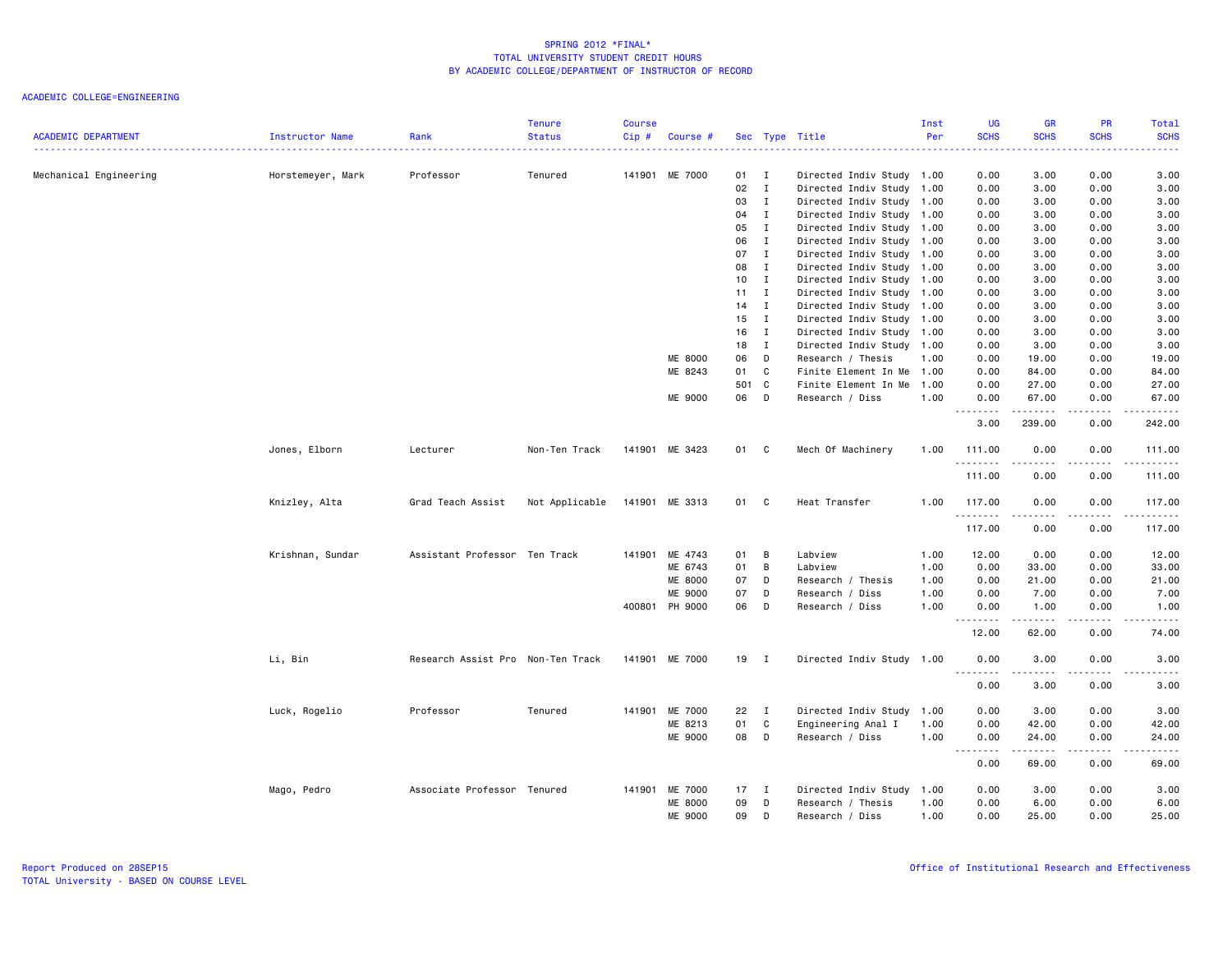| <b>ACADEMIC DEPARTMENT</b> | Instructor Name                                       | Rank                               | <b>Tenure</b><br><b>Status</b> | Course<br>$Cip \#$ | Course #       |        |                | Sec Type Title            | Inst<br>Per | <b>UG</b><br><b>SCHS</b> | <b>GR</b><br><b>SCHS</b> | <b>PR</b><br><b>SCHS</b> | Total<br><b>SCHS</b>    |
|----------------------------|-------------------------------------------------------|------------------------------------|--------------------------------|--------------------|----------------|--------|----------------|---------------------------|-------------|--------------------------|--------------------------|--------------------------|-------------------------|
|                            |                                                       |                                    |                                |                    |                |        |                |                           |             | .                        | ------                   | .                        |                         |
|                            |                                                       |                                    |                                |                    |                |        |                |                           |             | 0.00                     | 34.00                    | 0.00                     | 34.00                   |
| Mechanical Engineering     | Marcum, David                                         | Professor                          | Tenured                        |                    | 141901 ME 3113 | 01     | C              | Engineering Analysis      | 1.00        | 135.00                   | 0.00                     | 0.00                     | 135.00                  |
|                            |                                                       |                                    |                                |                    | ME 9000        | 10     | D              | Research / Diss           | 1.00        | 0.00<br>.                | 6.00<br>.                | 0.00<br>.                | 6.00<br><u>.</u>        |
|                            |                                                       |                                    |                                |                    |                |        |                |                           |             | 135.00                   | 6.00                     | 0.00                     | 141.00                  |
|                            | Myers, Oliver                                         | Assistant Professor Ten Track      |                                | 141901             | ME 4443        | 01     | C              | Mech Systems Design       | 1.00        | 114.00                   | 0.00                     | 0.00                     | 114.00                  |
|                            |                                                       |                                    |                                |                    | ME 7000        | 21     | $\mathbf{I}$   | Directed Indiv Study      | 1.00        | 0.00                     | 3.00                     | 0.00                     | 3.00                    |
|                            |                                                       |                                    |                                |                    | ME 8000        | 11     | D              | Research / Thesis         | 1.00        | 0.00                     | 8.00                     | 0.00                     | 8.00                    |
|                            |                                                       |                                    |                                |                    | ME 8011        | 01     | C              | Graduate Seminar          | 1.00        | 0.00                     | 38.00                    | 0.00                     | 38.00                   |
|                            |                                                       |                                    |                                |                    | ME 9000        | 11     | D              | Research / Diss           | 1.00        | 0.00                     | 31.00                    | 0.00                     | 31.00                   |
|                            |                                                       |                                    |                                |                    |                |        |                |                           |             | .<br>114.00              | .<br>80.00               | .<br>0.00                | .<br>194.00             |
|                            | Patton, Richard                                       | Assistant Professor Tenured        |                                | 141901             | ME 2133        | 01     | $\overline{B}$ | Modeling and Manuf        | 1.00        | 78.00                    | 0.00                     | 0.00                     | 78.00                   |
|                            |                                                       |                                    |                                |                    | ME 4000        | 01     | $\mathbf{I}$   | Directed Indiv Study      | 1.00        | 3.00                     | 0.00                     | 0.00                     | 3.00                    |
|                            |                                                       |                                    |                                |                    |                | 02     | $\mathbf{I}$   | Directed Indiv Study 1.00 |             | 3.00                     | 0.00                     | 0.00                     | 3.00                    |
|                            |                                                       |                                    |                                |                    | ME 4643        | 01     | C              | Intro Vibration/Cont      | 1.00        | 120.00                   | 0.00                     | 0.00                     | 120.00                  |
|                            |                                                       |                                    |                                |                    | ME 8000        | $12$ D |                | Research / Thesis         | 1.00        | 0.00                     | 6.00                     | 0.00                     | 6.00                    |
|                            |                                                       |                                    |                                |                    |                |        |                |                           |             | .<br>204.00              | .<br>6.00                | .<br>0.00                | .<br>210.00             |
|                            | Schneider, Judith                                     | Professor                          | Tenured                        | 141901             | ME 3403        | 01 C   |                | Materials for ME Des      | 1.00        | 144.00                   | 0.00                     | 0.00                     | 144.00                  |
|                            |                                                       |                                    |                                |                    | ME 8000        | 13     | D              | Research / Thesis         | 1.00        | 0.00                     | 27.00                    | 0.00                     | 27.00                   |
|                            |                                                       |                                    |                                |                    | ME 9000        | 13     | D              | Research / Diss           | 1.00        | 0.00                     | 23.00                    | 0.00                     | 23.00                   |
|                            |                                                       |                                    |                                | 260101             | EPP 8144       | 01     | C              | Transmission E M          | 0.40        | 0.00                     | 9.60                     | 0.00                     | 9.60                    |
|                            |                                                       |                                    |                                |                    | ME 8144        | 01     | C              | Transmission E M          | 0.40        | 0.00                     | 8.00                     | 0.00                     | 8.00                    |
|                            |                                                       |                                    |                                |                    |                |        |                |                           |             | <u>.</u><br>144.00       | .<br>67.60               | $\frac{1}{2}$<br>0.00    | . <u>.</u> .<br>211.60  |
|                            | Smith, Amanda                                         | Grad Research Assis Not Applicable |                                |                    | 141901 ME 3513 | 03     | C              | Thermodynamics I          | 1.00        | 168.00                   | 0.00                     | 0.00                     | 168.00                  |
|                            |                                                       |                                    |                                |                    |                |        |                |                           |             | .                        | .                        | .                        | .                       |
|                            |                                                       |                                    |                                |                    |                |        |                |                           |             | 168.00                   | 0.00                     | 0.00                     | 168.00                  |
|                            | Smith, Joshua                                         | Grad Research Assis Not Applicable |                                |                    | 141901 ME 3613 | 01 C   |                | System Dynamics           | 1.00        | 132.00<br>.              | 0.00                     | 0.00                     | 132.00<br>$- - - - - -$ |
|                            |                                                       |                                    |                                |                    |                |        |                |                           |             | 132.00                   | 0.00                     | 0.00                     | 132.00                  |
|                            | Spayde, Dustin                                        | Grad Research Assis Not Applicable |                                |                    | 141901 ME 2133 | 02 B   |                | Modeling and Manuf        | 1.00        | 90.00                    | 0.00                     | 0.00                     | 90.00                   |
|                            |                                                       |                                    |                                |                    |                |        |                |                           |             | <u>.</u><br>90.00        | .<br>0.00                | .<br>0.00                | .<br>90.00              |
|                            | Srinivasan, Kalyan Kuma Assistant Professor Ten Track |                                    |                                | 141901             | ME 3513        | 01     | C              | Thermodynamics I          | 0.50        | 72.00                    | 0.00                     | 0.00                     | 72.00                   |
|                            |                                                       |                                    |                                |                    | <b>ME 8000</b> | 14     | D              | Research / Thesis         | 1.00        | 0.00                     | 9.00                     | 0.00                     | 9.00                    |
|                            |                                                       |                                    |                                |                    | ME 9000        | 17 D   |                | Research / Diss           | 1.00        | 0.00                     | 14.00                    | 0.00                     | 14.00                   |
|                            |                                                       |                                    |                                |                    |                |        |                |                           |             | .                        | .                        | .                        | .                       |
|                            |                                                       |                                    |                                |                    |                |        |                |                           |             | 72.00                    | 23.00                    | 0.00                     | 95.00                   |
|                            | Steele, Wilbur                                        | Professor                          | Tenured                        |                    | 141901 ME 4111 | 01     | C.             | Professional Develop 1.00 |             | 53.00                    | 0.00                     | 0.00                     | 53.00                   |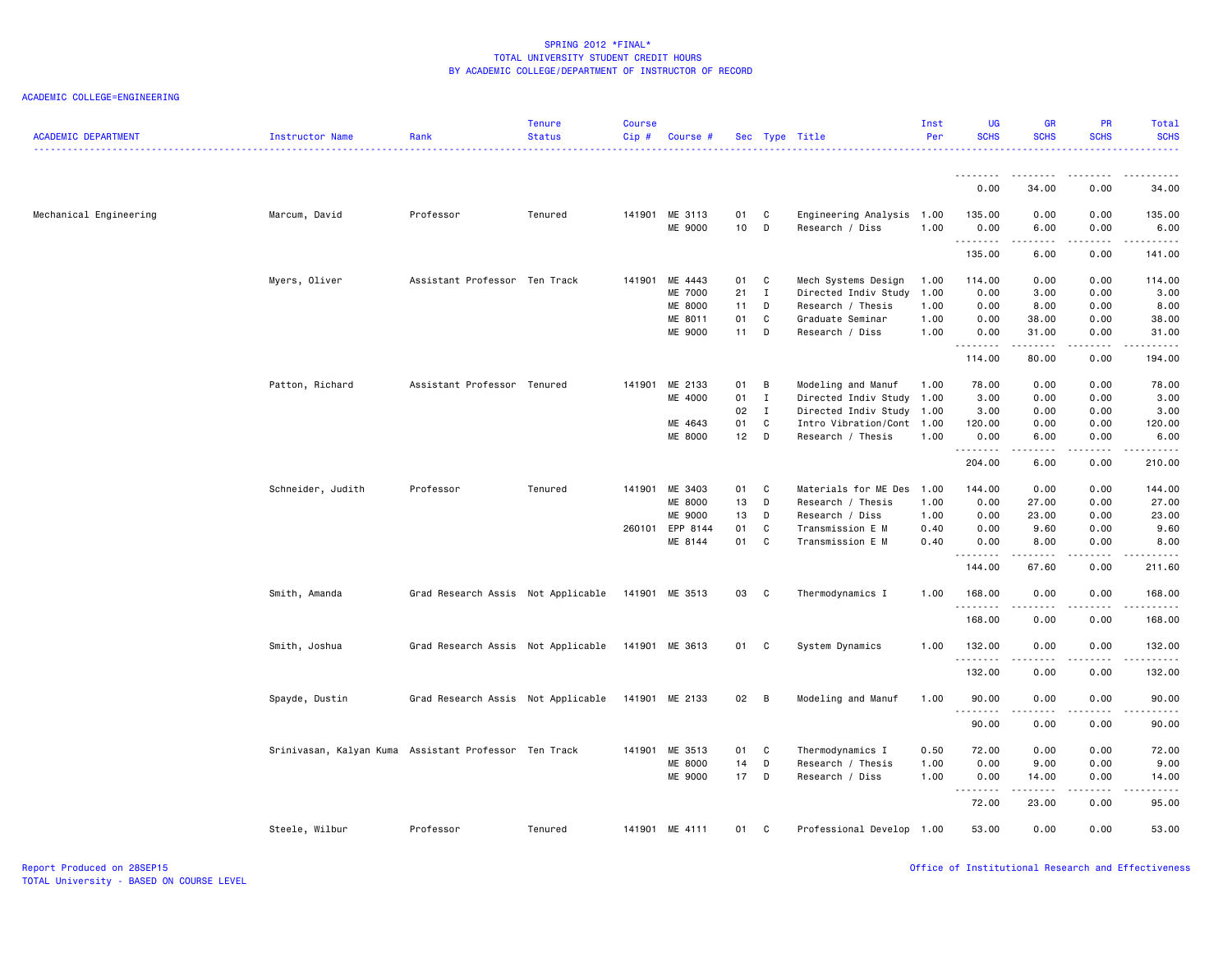| <b>ACADEMIC DEPARTMENT</b>             | <b>Instructor Name</b> | Rank                               | <b>Tenure</b><br><b>Status</b> | <b>Course</b><br>Cip# | Course #        |            |                | Sec Type Title            | Inst<br>Per | <b>UG</b><br><b>SCHS</b> | <b>GR</b><br><b>SCHS</b>                                                                                                                                       | <b>PR</b><br><b>SCHS</b>            | Total<br><b>SCHS</b>                                                                                                                                          |
|----------------------------------------|------------------------|------------------------------------|--------------------------------|-----------------------|-----------------|------------|----------------|---------------------------|-------------|--------------------------|----------------------------------------------------------------------------------------------------------------------------------------------------------------|-------------------------------------|---------------------------------------------------------------------------------------------------------------------------------------------------------------|
|                                        |                        |                                    |                                |                       |                 |            |                |                           |             | ---------<br>53.00       | ---------<br>0.00                                                                                                                                              | 0.00                                | .<br>53.00                                                                                                                                                    |
|                                        |                        |                                    |                                |                       |                 |            |                |                           |             |                          |                                                                                                                                                                |                                     |                                                                                                                                                               |
| Mechanical Engineering                 | Stone, Tonya           | Assistant Professor Ten Track      |                                |                       | 141101 EM 8203  | 01 C       |                | Appl Elasticity           | 1.00        | 0.00                     | 39.00                                                                                                                                                          | 0.00                                | 39.00                                                                                                                                                         |
|                                        |                        |                                    |                                |                       |                 | 501 C      |                | Appl Elasticity           | 1.00        | 0.00                     | 18.00                                                                                                                                                          | 0.00                                | 18,00                                                                                                                                                         |
|                                        |                        |                                    |                                | 141901                | ME 9000         | 15 D<br>05 | D              | Research / Diss           | 1.00        | 0.00                     | 13.00                                                                                                                                                          | 0.00                                | 13.00<br>10.00                                                                                                                                                |
|                                        |                        |                                    |                                |                       | 309999 CME 9000 |            |                | Research/Dis              | 1.00        | 0.00<br>.                | 10.00<br>-----                                                                                                                                                 | 0.00<br>$\sim$ $\sim$ $\sim$ $\sim$ | $\cdots$                                                                                                                                                      |
|                                        |                        |                                    |                                |                       |                 |            |                |                           |             | 0.00                     | 80.00                                                                                                                                                          | 0.00                                | 80.00                                                                                                                                                         |
|                                        | Waggoner, Charles      | Research Professor                 | Non-Ten Track                  |                       | 400801 PH 8000  | 05         | D              | Research / Thesis         | 1.00        | 0.00                     | 9.00                                                                                                                                                           | 0.00                                | 9.00                                                                                                                                                          |
|                                        |                        |                                    |                                |                       |                 |            |                |                           |             | .<br>0.00                | .<br>9.00                                                                                                                                                      | ----<br>0.00                        | $\frac{1}{2}$<br>9.00                                                                                                                                         |
|                                        | Walters, Dibbon        | Associate Professor Tenured        |                                | 140201                | ASE 8000        | 12         | D              | Research / Thesis         | 1.00        | 0.00                     | 10.00                                                                                                                                                          | 0.00                                | 10.00                                                                                                                                                         |
|                                        |                        |                                    |                                | 141901                | ME 4343         | 01         | C <sub>c</sub> | Intermed Heat Trans       | 1.00        | 15.00                    | 0.00                                                                                                                                                           | 0.00                                | 15.00                                                                                                                                                         |
|                                        |                        |                                    |                                |                       | ME 6343         | 01         | $\mathbf{C}$   | Intermed Heat Trans       | 1.00        | 0.00                     | 24.00                                                                                                                                                          | 0.00                                | 24.00                                                                                                                                                         |
|                                        |                        |                                    |                                |                       | <b>ME 7000</b>  | $12$ I     |                | Directed Indiv Study      | 1.00        | 0.00                     | 3.00                                                                                                                                                           | 0.00                                | 3.00                                                                                                                                                          |
|                                        |                        |                                    |                                |                       | ME 8823         | 01         | $\mathbf{C}$   | Viscous Flow II           | 1.00        | 0.00                     | 18.00                                                                                                                                                          | 0.00                                | 18.00                                                                                                                                                         |
|                                        |                        |                                    |                                |                       | ME 9000         | 16         | D              | Research / Diss           | 1.00        | 0.00                     | 32.00                                                                                                                                                          | 0.00                                | 32.00                                                                                                                                                         |
|                                        |                        |                                    |                                |                       | 309999 CME 9000 | 06         | D              | Research/Dis              | 1.00        | 0.00                     | 22.00                                                                                                                                                          | 0.00                                | 22.00                                                                                                                                                         |
|                                        |                        |                                    |                                |                       |                 |            |                |                           |             | .<br>15.00               | $\frac{1}{2} \left( \frac{1}{2} \right) \left( \frac{1}{2} \right) \left( \frac{1}{2} \right) \left( \frac{1}{2} \right) \left( \frac{1}{2} \right)$<br>109.00 | .<br>0.00                           | .<br>124.00                                                                                                                                                   |
|                                        | Wang, Wenchao          | Grad Research Assis Not Applicable |                                |                       | 141901 ME 4403  | 01 C       |                | Machine Design            | 0.50        | 69.00                    | 0.00                                                                                                                                                           | 0.00                                | 69.00                                                                                                                                                         |
|                                        |                        |                                    |                                |                       |                 |            |                |                           |             | .<br>69.00               | . <b>.</b><br>0.00                                                                                                                                             | $\frac{1}{2}$<br>0.00               | $\frac{1}{2} \left( \frac{1}{2} \right) \left( \frac{1}{2} \right) \left( \frac{1}{2} \right) \left( \frac{1}{2} \right) \left( \frac{1}{2} \right)$<br>69.00 |
|                                        | Wheeley, Chad          | Non-Faculty                        | Not Applicable                 |                       | 141901 ME 3523  | 01 C       |                | Thermodynamics II         | 1.00        | 153.00                   | 0.00                                                                                                                                                           | 0.00                                | 153.00                                                                                                                                                        |
|                                        |                        |                                    |                                |                       |                 |            |                |                           |             | .<br>153.00              | 0.00                                                                                                                                                           | 0.00                                | 153.00                                                                                                                                                        |
|                                        | Yu, Jaesang            | Non-Faculty                        | Not Applicable                 |                       | 141901 ME 3103  | 01 C       |                | Exp Meas and Technig 1.00 |             | 132.00                   | 0.00                                                                                                                                                           | 0.00                                | 132.00                                                                                                                                                        |
|                                        |                        |                                    |                                |                       |                 |            |                |                           |             | .<br>132.00              | 0.00                                                                                                                                                           | 0.00                                | 132.00                                                                                                                                                        |
| -------------------------------------- |                        |                                    |                                |                       |                 |            |                |                           |             | ========                 | ======== ========                                                                                                                                              |                                     |                                                                                                                                                               |
| Mechanical Engineering                 |                        |                                    |                                |                       |                 |            |                |                           |             | 2170.00                  | 1053.60                                                                                                                                                        | 0.00                                | 3223.60                                                                                                                                                       |
| -------------------------------------- |                        |                                    |                                |                       |                 |            |                |                           |             | ========                 | sessesse sessesse                                                                                                                                              |                                     | ==========                                                                                                                                                    |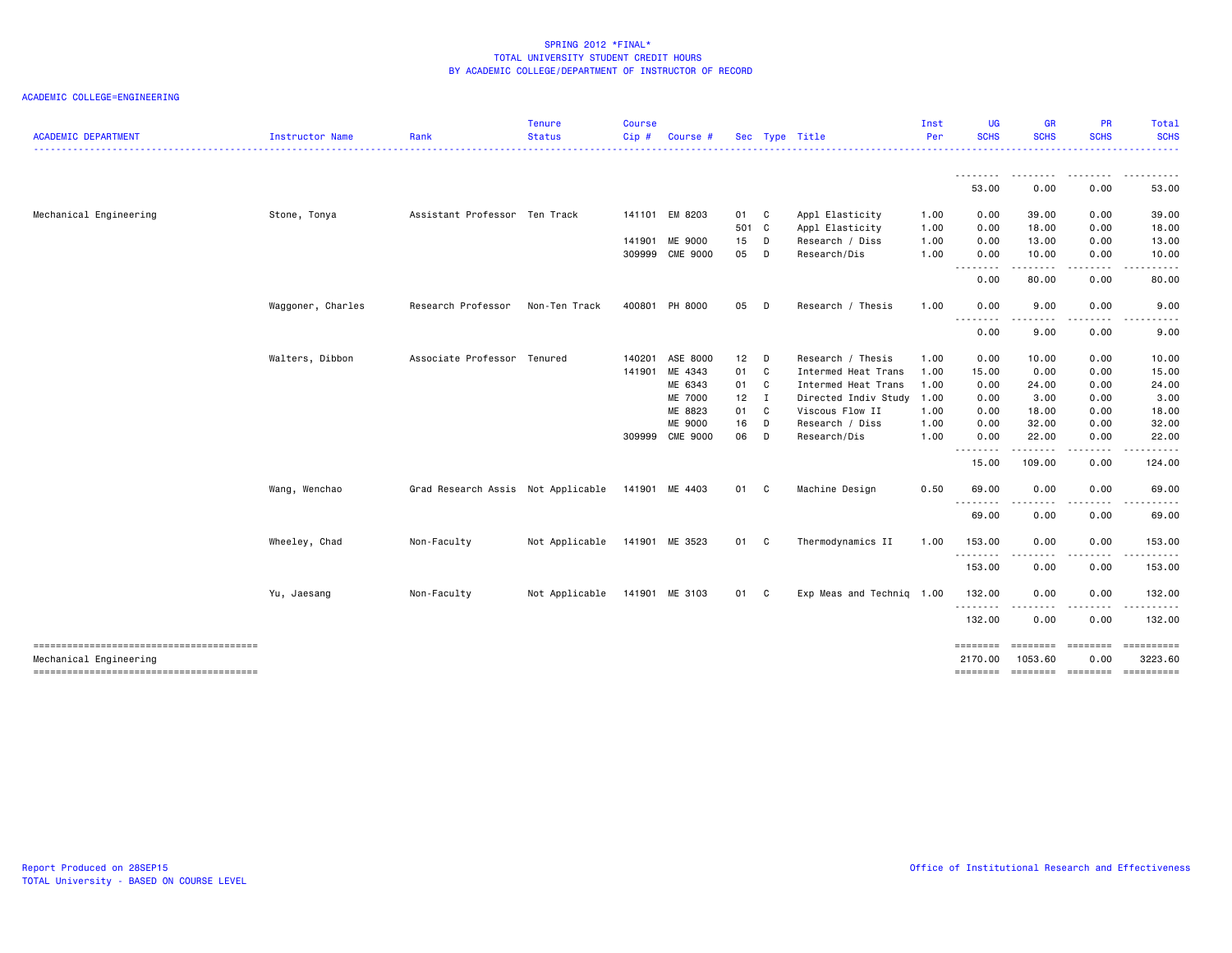#### ACADEMIC COLLEGE=FOREST RESOURCES

| <b>ACADEMIC DEPARTMENT</b> | Instructor Name<br>.  | Rank                              | Tenure<br><b>Status</b> | Course<br>Cip# | Course #           |          |                | Sec Type Title                       | Inst<br>Per  | <b>UG</b><br><b>SCHS</b> | <b>GF</b><br><b>SCHS</b>                                                                                                                                      | <b>PR</b><br><b>SCHS</b> | Total<br><b>SCHS</b><br>.                                                                                                                                     |
|----------------------------|-----------------------|-----------------------------------|-------------------------|----------------|--------------------|----------|----------------|--------------------------------------|--------------|--------------------------|---------------------------------------------------------------------------------------------------------------------------------------------------------------|--------------------------|---------------------------------------------------------------------------------------------------------------------------------------------------------------|
| Forest Products            | Barnes, H. Michael    | Professor                         | Tenured                 |                | 030501 FP 8000     | 01       | D              | Research / Thesis                    | 1.00         | 0.00<br>.                | 15.00<br>.                                                                                                                                                    | 0.00<br>.                | 15.00<br>.                                                                                                                                                    |
|                            |                       |                                   |                         |                |                    |          |                |                                      |              | 0.00                     | 15.00                                                                                                                                                         | 0.00                     | 15.00                                                                                                                                                         |
|                            | Borazjani, Abdolhamid | Professor                         | Tenured                 |                | 030501 FP 7000     | 02       | $\blacksquare$ | Directed Indiv Study 1.00            |              | 0.00                     | 3.00                                                                                                                                                          | 0.00                     | 3.00                                                                                                                                                          |
|                            |                       |                                   |                         |                | FP 8000<br>FP 9000 | 02<br>01 | D<br>D         | Research / Thesis<br>Research / Diss | 1.00<br>1.00 | 0.00<br>0.00             | 6.00<br>15.00                                                                                                                                                 | 0.00<br>0.00             | 6.00<br>15.00                                                                                                                                                 |
|                            |                       |                                   |                         |                |                    |          |                |                                      |              | .<br>0.00                | .<br>24.00                                                                                                                                                    | .<br>0.00                | .<br>24.00                                                                                                                                                    |
|                            | Diehl, Susan          | Professor                         | Tenured                 |                | 030499 FP 4990     | 01 C     |                | Special Topic In FP                  | 1.00         | 12.00                    | 0.00                                                                                                                                                          | 0.00                     | 12.00                                                                                                                                                         |
|                            |                       |                                   |                         |                | FP 6990            | 01       | C              | Special Topic In FP                  | 1.00         | 0.00                     | 3.00                                                                                                                                                          | 0.00                     | 3.00                                                                                                                                                          |
|                            |                       |                                   |                         |                | 030501 FP 7000     | 01       | $\mathbf I$    | Directed Indiv Study                 | 1.00         | 0.00                     | 3.00                                                                                                                                                          | 0.00                     | 3.00                                                                                                                                                          |
|                            |                       |                                   |                         |                | FP 8000            | 03       | D              | Research / Thesis                    | 1.00         | 0.00<br>.                | 15.00<br>-----                                                                                                                                                | 0.00<br>المتمام المنا    | 15.00<br>$\frac{1}{2} \left( \frac{1}{2} \right) \left( \frac{1}{2} \right) \left( \frac{1}{2} \right) \left( \frac{1}{2} \right) \left( \frac{1}{2} \right)$ |
|                            |                       |                                   |                         |                |                    |          |                |                                      |              | 12.00                    | 21.00                                                                                                                                                         | 0.00                     | 33.00                                                                                                                                                         |
|                            | Hassan, El Barbary    | Assistant Professor Ten Track     |                         |                | 030501 FP 7000     | 03       | $\blacksquare$ | Directed Indiv Study 1.00            |              | 0.00                     | 1.00                                                                                                                                                          | 0.00                     | 1.00                                                                                                                                                          |
|                            |                       |                                   |                         |                |                    | 04       | $\mathbf{I}$   | Directed Indiv Study                 | 1.00         | 0.00                     | 1.00                                                                                                                                                          | 0.00                     | 1.00                                                                                                                                                          |
|                            |                       |                                   |                         |                | FP 8000            | 04       | D              | Research / Thesis                    | 1.00         | 0.00                     | 4.00                                                                                                                                                          | 0.00                     | 4.00                                                                                                                                                          |
|                            |                       |                                   |                         |                | FP 9000            | 03       | D              | Research / Diss                      | 1.00         | 0.00<br>.                | 14.00<br>$\frac{1}{2} \left( \frac{1}{2} \right) \left( \frac{1}{2} \right) \left( \frac{1}{2} \right) \left( \frac{1}{2} \right) \left( \frac{1}{2} \right)$ | 0.00<br>.                | 14.00<br>$\sim$                                                                                                                                               |
|                            |                       |                                   |                         |                |                    |          |                |                                      |              | 0.00                     | 20.00                                                                                                                                                         | 0.00                     | 20.00                                                                                                                                                         |
|                            | Jones, Paul           | Extension Assist Pr Non-Ten Track |                         |                | 030501 FP 7000     | 08       | $\blacksquare$ | Directed Indiv Study                 | 1.00         | 0.00                     | 6.00                                                                                                                                                          | 0.00                     | 6.00                                                                                                                                                          |
|                            |                       |                                   |                         |                | FP 8000            | 05       | $\mathsf{D}$   | Research / Thesis                    | 1.00         | 0.00<br>.                | 7.00<br>$- - - - -$                                                                                                                                           | 0.00<br>.                | 7.00<br>$- - - - -$                                                                                                                                           |
|                            |                       |                                   |                         |                |                    |          |                |                                      |              | 0.00                     | 13.00                                                                                                                                                         | 0.00                     | 13.00                                                                                                                                                         |
|                            | Kim, Moon             | Professor                         | Tenured                 |                | 030509 FP 6143     | 01       | C              | Composite Wood Produ 1.00            |              | 0.00                     | 9.00                                                                                                                                                          | 0.00                     | 9.00                                                                                                                                                          |
|                            |                       |                                   |                         |                |                    | 04       | К              | Composite Wood Produ                 | 1.00         | 0.00                     | 0.00                                                                                                                                                          | 0.00                     | 0.00                                                                                                                                                          |
|                            |                       |                                   |                         |                |                    |          |                |                                      |              | .<br>0.00                | .<br>9.00                                                                                                                                                     | .<br>0.00                | .<br>9.00                                                                                                                                                     |
|                            |                       |                                   |                         |                |                    |          |                |                                      |              |                          |                                                                                                                                                               |                          |                                                                                                                                                               |
|                            | Kitchens, Shane       | Assistant Professor Ten Track     |                         |                | 030501 FP 7000     | 06       | $\blacksquare$ | Directed Indiv Study                 | 1.00         | 0.00                     | 3.00                                                                                                                                                          | 0.00                     | 3.00                                                                                                                                                          |
|                            |                       |                                   |                         |                | FP 8000            | 06       | D              | Research / Thesis                    | 1.00         | 0.00                     | 9.00                                                                                                                                                          | 0.00                     | 9.00                                                                                                                                                          |
|                            |                       |                                   |                         |                | FP 9000            | 06       | D              | Research / Diss                      | 1.00         | 0.00                     | 6.00                                                                                                                                                          | 0.00                     | 6.00                                                                                                                                                          |
|                            |                       |                                   |                         |                | 030509 FP 8121     | 01       | - S            | Research Seminar II                  | 1.00         | 0.00<br>.                | 7.00<br>.                                                                                                                                                     | 0.00<br>. <b>.</b>       | 7.00<br>المستمين                                                                                                                                              |
|                            |                       |                                   |                         |                |                    |          |                |                                      |              | 0.00                     | 25.00                                                                                                                                                         | 0.00                     | 25.00                                                                                                                                                         |
|                            | Prewitt, Myrtle       | Research Assist Pro Non-Ten Track |                         |                | 030501 FP 8000     | 07       | D              | Research / Thesis                    | 1.00         | 0.00<br>.                | 18.00<br>.                                                                                                                                                    | 0.00<br>.                | 18.00<br>د د د د د                                                                                                                                            |
|                            |                       |                                   |                         |                |                    |          |                |                                      |              | 0.00                     | 18.00                                                                                                                                                         | 0.00                     | 18.00                                                                                                                                                         |
|                            | Shmulsky, Rubin       | Professor                         | Tenured                 |                | 030501 FP 4000     | $01$ I   |                | Directed Indiv Study 1.00            |              | 3.00                     | 0.00                                                                                                                                                          | 0.00                     | 3.00                                                                                                                                                          |
|                            |                       |                                   |                         |                |                    | 02       | $\mathbf{I}$   | Directed Indiv Study                 | 1.00         | 3.00                     | 0.00                                                                                                                                                          | 0.00                     | 3.00                                                                                                                                                          |
|                            |                       |                                   |                         |                | FP 8000            | 09       | D              | Research / Thesis                    | 1.00         | 0.00<br>.                | 1.00<br>$- - - - -$                                                                                                                                           | 0.00<br>. <b>.</b>       | 1.00<br>$\frac{1}{2} \left( \frac{1}{2} \right) \left( \frac{1}{2} \right) \left( \frac{1}{2} \right) \left( \frac{1}{2} \right) \left( \frac{1}{2} \right)$  |
|                            |                       |                                   |                         |                |                    |          |                |                                      |              | 6.00                     | 1.00                                                                                                                                                          | 0.00                     | 7.00                                                                                                                                                          |
|                            | Steele, Philip        | Professor                         | Tenured                 |                | 030501 FP 9000     | 04       | D              | Research / Diss                      | 1.00         | 0.00                     | 37.00                                                                                                                                                         | 0.00                     | 37.00                                                                                                                                                         |
| Report Produced on 28SEP15 |                       |                                   |                         |                |                    |          |                |                                      |              |                          |                                                                                                                                                               |                          | Office of Institutional Research and Effectiveness                                                                                                            |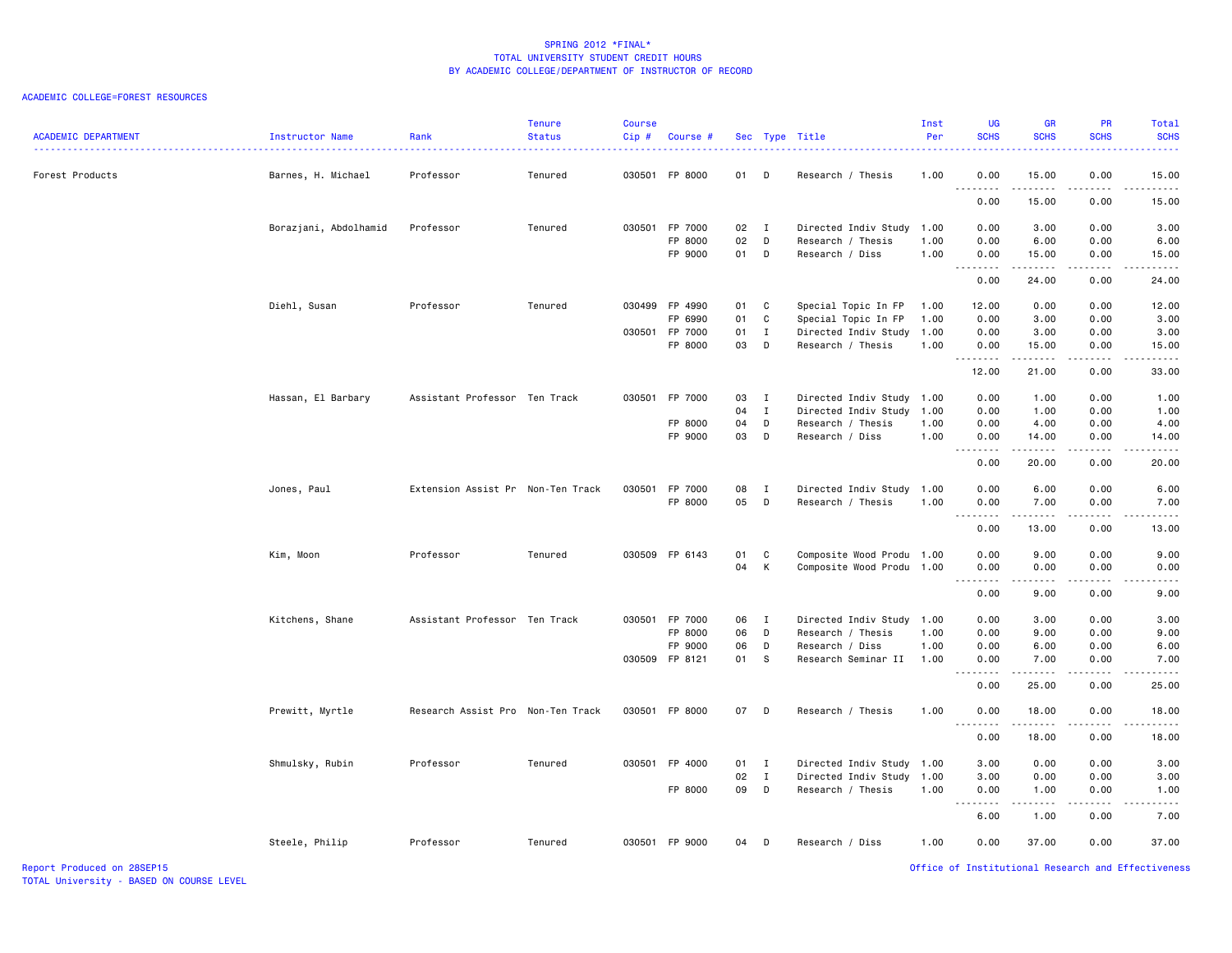ACADEMIC COLLEGE=FOREST RESOURCES

| <b>ACADEMIC DEPARTMENT</b> | Instructor Name | Rank      | Tenure<br>Status | Course<br>Cip# | Course # |    | Sec Type Title |                           | Inst<br><b>Per</b> | <b>UG</b><br><b>SCHS</b> | <b>GR</b><br><b>SCHS</b> | <b>PR</b><br><b>SCHS</b> | Total<br><b>SCHS</b> |
|----------------------------|-----------------|-----------|------------------|----------------|----------|----|----------------|---------------------------|--------------------|--------------------------|--------------------------|--------------------------|----------------------|
|                            |                 |           |                  |                |          |    |                |                           |                    | 0.00                     | 37.00                    | 0.00                     | 37.00                |
| Forest Products            | Zhang, Jilei    | Professor | Tenured          | 030501         | FP 7000  | 05 |                | Directed Indiv Study 1.00 |                    | 0.00                     | 3.00                     | 0.00                     | 3.00                 |
|                            |                 |           |                  |                |          | 07 |                | Directed Indiv Study 1.00 |                    | 0.00                     | 3.00                     | 0.00                     | 3.00                 |
|                            |                 |           |                  |                | FP 9000  | 05 |                | Research / Diss           | 1.00               | 0.00                     | 12.00                    | 0.00                     | 12.00                |
|                            |                 |           |                  |                |          |    |                |                           |                    | .<br>0.00                | .<br>18.00               | 0.00                     | 18,00                |
|                            |                 |           |                  |                |          |    |                |                           |                    | ========                 |                          | ========                 | ==========           |
| Products<br>Forest         |                 |           |                  |                |          |    |                |                           |                    | 18,00                    | 201.00                   | 0.00                     | 219,00               |
|                            |                 |           |                  |                |          |    |                |                           |                    | $=$ = = = = = = =        | ---------<br>--------    |                          | ==========           |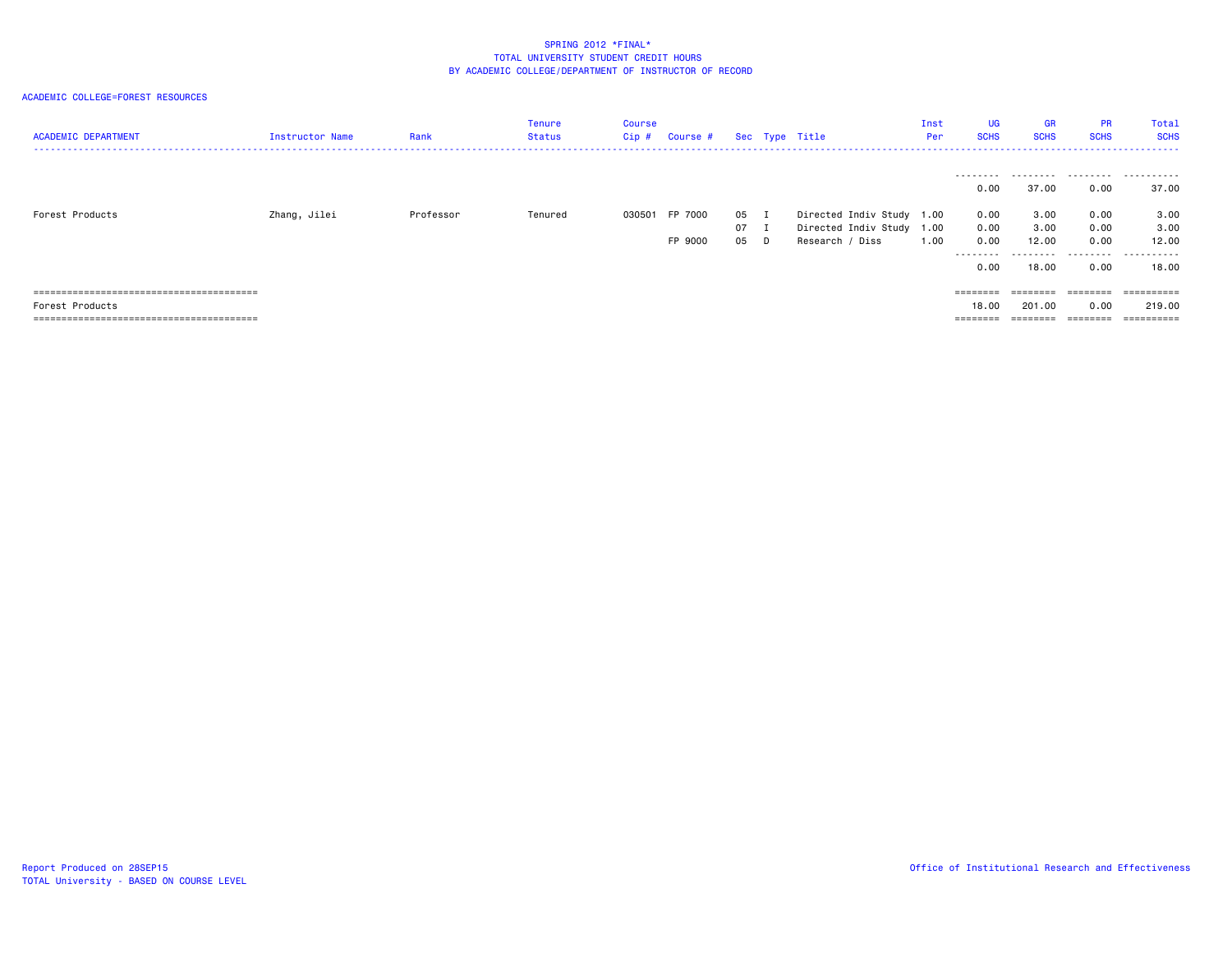#### ACADEMIC COLLEGE=FOREST RESOURCES

| <b>ACADEMIC DEPARTMENT</b> | Instructor Name | Rank                          | <b>Tenure</b><br><b>Status</b> | Course<br>Cip# | Course #       |              |              | Sec Type Title            | Inst<br>Per | <b>UG</b><br><b>SCHS</b>                                                                                                                                                                                                                                                                                                                                                                                                                                                                       | <b>GR</b><br><b>SCHS</b>                                                                                                                                      | PR<br><b>SCHS</b>                   | Total<br><b>SCHS</b>                                                                                                                                          |
|----------------------------|-----------------|-------------------------------|--------------------------------|----------------|----------------|--------------|--------------|---------------------------|-------------|------------------------------------------------------------------------------------------------------------------------------------------------------------------------------------------------------------------------------------------------------------------------------------------------------------------------------------------------------------------------------------------------------------------------------------------------------------------------------------------------|---------------------------------------------------------------------------------------------------------------------------------------------------------------|-------------------------------------|---------------------------------------------------------------------------------------------------------------------------------------------------------------|
| Forestry                   | Evans, David    | Professor                     | Tenured                        | 030501         | F0 4451        | 01 L         |              | Remote Sensing Lab        | 1.00        | 17.00                                                                                                                                                                                                                                                                                                                                                                                                                                                                                          | 0.00                                                                                                                                                          | 0.00                                | 17.00                                                                                                                                                         |
|                            |                 |                               |                                |                | F0 4452        | 01           | C            | Remote Sensing Appl       | 1.00        | 34.00                                                                                                                                                                                                                                                                                                                                                                                                                                                                                          | 0.00                                                                                                                                                          | 0.00                                | 34.00                                                                                                                                                         |
|                            |                 |                               |                                |                | F0 6451        | 01           | - L          | Remote Sensing Lab        | 1.00        | 0.00                                                                                                                                                                                                                                                                                                                                                                                                                                                                                           | 1.00                                                                                                                                                          | 0.00                                | 1.00                                                                                                                                                          |
|                            |                 |                               |                                |                | F0 6452        | 01           | C            | Remote Sensing Appl       | 1.00        | 0.00                                                                                                                                                                                                                                                                                                                                                                                                                                                                                           | 2.00                                                                                                                                                          | 0.00                                | 2.00                                                                                                                                                          |
|                            |                 |                               |                                |                | F0 7000        | 02           | $\mathbf{I}$ | Directed Indiv Study      | 1.00        | 0.00                                                                                                                                                                                                                                                                                                                                                                                                                                                                                           | 3.00                                                                                                                                                          | 0.00                                | 3.00                                                                                                                                                          |
|                            |                 |                               |                                |                | F0 8000        | 01           | D            | Research / Thesis         | 1.00        | 0.00                                                                                                                                                                                                                                                                                                                                                                                                                                                                                           | 4.00                                                                                                                                                          | 0.00                                | 4.00                                                                                                                                                          |
|                            |                 |                               |                                |                | F0 9000        | 01           | D            | Research / Diss           | 1.00        | 0.00<br>.                                                                                                                                                                                                                                                                                                                                                                                                                                                                                      | 14.00                                                                                                                                                         | 0.00<br>.                           | 14.00<br>.                                                                                                                                                    |
|                            |                 |                               |                                |                |                |              |              |                           |             | 51.00                                                                                                                                                                                                                                                                                                                                                                                                                                                                                          | 24.00                                                                                                                                                         | 0.00                                | 75.00                                                                                                                                                         |
|                            | Ezell, Andrew   | Professor                     | Tenured                        |                | 030501 F0 4990 | 02           | $\mathbf{C}$ | Special Topic In FO       | 1.00        | 10.00                                                                                                                                                                                                                                                                                                                                                                                                                                                                                          | 0.00                                                                                                                                                          | 0.00                                | 10.00                                                                                                                                                         |
|                            |                 |                               |                                |                | F0 8000        | 02           | D            | Research / Thesis         | 1.00        | 0.00                                                                                                                                                                                                                                                                                                                                                                                                                                                                                           | 4.00                                                                                                                                                          | 0.00                                | 4.00                                                                                                                                                          |
|                            |                 |                               |                                |                | 030502 F0 8213 | 01           | C            | Advanced Silvicul         | 1.00        | 0.00                                                                                                                                                                                                                                                                                                                                                                                                                                                                                           | 30.00                                                                                                                                                         | 0.00                                | 30.00                                                                                                                                                         |
|                            |                 |                               |                                |                |                |              |              |                           |             | <b></b><br>10.00                                                                                                                                                                                                                                                                                                                                                                                                                                                                               | $\frac{1}{2} \left( \frac{1}{2} \right) \left( \frac{1}{2} \right) \left( \frac{1}{2} \right) \left( \frac{1}{2} \right) \left( \frac{1}{2} \right)$<br>34.00 | $\sim$ $\sim$ $\sim$<br>0.00        | $\frac{1}{2} \left( \frac{1}{2} \right) \left( \frac{1}{2} \right) \left( \frac{1}{2} \right) \left( \frac{1}{2} \right) \left( \frac{1}{2} \right)$<br>44.00 |
|                            |                 |                               |                                |                |                |              |              |                           |             |                                                                                                                                                                                                                                                                                                                                                                                                                                                                                                |                                                                                                                                                               |                                     |                                                                                                                                                               |
|                            | Fan, Zhaofei    | Assistant Professor Ten Track |                                |                | 030201 F0 4471 | 01           | - L          | Gis Nat Res Mgt Lab       | 1.00        | 11.00                                                                                                                                                                                                                                                                                                                                                                                                                                                                                          | 0.00                                                                                                                                                          | 0.00                                | 11.00                                                                                                                                                         |
|                            |                 |                               |                                |                | F0 4472        | 01           | C            | Gis Nat Res Mgt           | 1.00        | 22.00                                                                                                                                                                                                                                                                                                                                                                                                                                                                                          | 0.00                                                                                                                                                          | 0.00                                | 22.00                                                                                                                                                         |
|                            |                 |                               |                                |                | F0 6471        | 01           | $\mathsf{L}$ | Gis Nat Res Mgt Lab       | 1.00        | 0.00                                                                                                                                                                                                                                                                                                                                                                                                                                                                                           | 7.00                                                                                                                                                          | 0.00                                | 7.00                                                                                                                                                          |
|                            |                 |                               |                                |                | F0 6472        | 01           | C            | Gis Nat Res Mgt           | 1.00        | 0.00                                                                                                                                                                                                                                                                                                                                                                                                                                                                                           | 14.00                                                                                                                                                         | 0.00                                | 14.00                                                                                                                                                         |
|                            |                 |                               |                                |                | 030501 F0 8000 | 03           | D            | Research / Thesis         | 1.00        | 0.00                                                                                                                                                                                                                                                                                                                                                                                                                                                                                           | 6.00                                                                                                                                                          | 0.00                                | 6.00                                                                                                                                                          |
|                            |                 |                               |                                |                | F0 9000        | 03           | D            | Research / Diss           | 1.00        | 0.00<br>.                                                                                                                                                                                                                                                                                                                                                                                                                                                                                      | 10.00<br>.                                                                                                                                                    | 0.00<br>$\sim$ $\sim$ $\sim$        | 10.00<br>$\frac{1}{2} \left( \frac{1}{2} \right) \left( \frac{1}{2} \right) \left( \frac{1}{2} \right) \left( \frac{1}{2} \right) \left( \frac{1}{2} \right)$ |
|                            |                 |                               |                                |                |                |              |              |                           |             | 33.00                                                                                                                                                                                                                                                                                                                                                                                                                                                                                          | 37.00                                                                                                                                                         | 0.00                                | 70.00                                                                                                                                                         |
|                            | Frey, Brent     | Instructor                    | Non-Ten Track                  | 030501         | FO 4221        | 01           | - L          | Prac Silv Lab             | 1.00        | 25.00                                                                                                                                                                                                                                                                                                                                                                                                                                                                                          | 0.00                                                                                                                                                          | 0.00                                | 25.00                                                                                                                                                         |
|                            |                 |                               |                                |                |                | 02           | $\mathsf{L}$ | Prac Silv Lab             | 1.00        | 15.00                                                                                                                                                                                                                                                                                                                                                                                                                                                                                          | 0.00                                                                                                                                                          | 0.00                                | 15.00                                                                                                                                                         |
|                            |                 |                               |                                |                | F0 4223        | 01           | C            | Prac Of Silviculture      | 1.00        | 129.00                                                                                                                                                                                                                                                                                                                                                                                                                                                                                         | 0.00                                                                                                                                                          | 0.00                                | 129.00                                                                                                                                                        |
|                            |                 |                               |                                |                | F0 6221        | 01           | L.           | Prac Silv Lab             | 1.00        | 0.00                                                                                                                                                                                                                                                                                                                                                                                                                                                                                           | 1.00                                                                                                                                                          | 0.00                                | 1.00                                                                                                                                                          |
|                            |                 |                               |                                |                | F0 6223        | 01           | C            | Prac Of Silviculture      | 1.00        | 0.00                                                                                                                                                                                                                                                                                                                                                                                                                                                                                           | 3.00                                                                                                                                                          | 0.00                                | 3.00                                                                                                                                                          |
|                            |                 |                               |                                |                | F0 8000        | 04           | D            | Research / Thesis         | 1.00        | 0.00<br><u>.</u>                                                                                                                                                                                                                                                                                                                                                                                                                                                                               | 4.00                                                                                                                                                          | 0.00                                | 4.00                                                                                                                                                          |
|                            |                 |                               |                                |                |                |              |              |                           |             | 169.00                                                                                                                                                                                                                                                                                                                                                                                                                                                                                         | 8.00                                                                                                                                                          | 0.00                                | 177.00                                                                                                                                                        |
|                            | Grace, Laura    | Professor                     | Tenured                        |                | 030501 F0 9000 | 04           | D            | Research / Diss           | 1.00        | 0.00                                                                                                                                                                                                                                                                                                                                                                                                                                                                                           | 2.00                                                                                                                                                          | 0.00                                | 2.00                                                                                                                                                          |
|                            |                 |                               |                                |                |                |              |              |                           |             | .<br>0.00                                                                                                                                                                                                                                                                                                                                                                                                                                                                                      | .<br>2.00                                                                                                                                                     | $\sim$ $\sim$ $\sim$ $\sim$<br>0.00 | .<br>2.00                                                                                                                                                     |
|                            | Grado, Stephen  | Professor                     | Tenured                        | 030501         | FO 3113        | 501 C        |              | For Recreation Mgt        | 1.00        | 3.00                                                                                                                                                                                                                                                                                                                                                                                                                                                                                           | 0.00                                                                                                                                                          | 0.00                                | 3.00                                                                                                                                                          |
|                            |                 |                               |                                |                | F0 7000        | 501 I        |              | Directed Indiv Study      | 1.00        | 0.00                                                                                                                                                                                                                                                                                                                                                                                                                                                                                           | 3.00                                                                                                                                                          | 0.00                                | 3.00                                                                                                                                                          |
|                            |                 |                               |                                |                | F0 8000        | 06           | D            | Research / Thesis         | 1.00        | 0.00                                                                                                                                                                                                                                                                                                                                                                                                                                                                                           | 7.00                                                                                                                                                          | 0.00                                | 7.00                                                                                                                                                          |
|                            |                 |                               |                                |                |                |              |              |                           |             | $\begin{array}{cccccccccccccc} \multicolumn{2}{c}{} & \multicolumn{2}{c}{} & \multicolumn{2}{c}{} & \multicolumn{2}{c}{} & \multicolumn{2}{c}{} & \multicolumn{2}{c}{} & \multicolumn{2}{c}{} & \multicolumn{2}{c}{} & \multicolumn{2}{c}{} & \multicolumn{2}{c}{} & \multicolumn{2}{c}{} & \multicolumn{2}{c}{} & \multicolumn{2}{c}{} & \multicolumn{2}{c}{} & \multicolumn{2}{c}{} & \multicolumn{2}{c}{} & \multicolumn{2}{c}{} & \multicolumn{2}{c}{} & \multicolumn{2}{c}{} & \$<br>3.00 | .<br>10.00                                                                                                                                                    | .<br>0.00                           | وبالمحام<br>13.00                                                                                                                                             |
|                            |                 |                               |                                |                |                |              |              |                           |             |                                                                                                                                                                                                                                                                                                                                                                                                                                                                                                |                                                                                                                                                               |                                     |                                                                                                                                                               |
|                            | Grala, Robert   | Associate Professor Tenured   |                                |                | 030501 F0 4113 | 01           | C            | Forest Resource Econ      | 1.00        | 123.00                                                                                                                                                                                                                                                                                                                                                                                                                                                                                         | 0.00                                                                                                                                                          | 0.00                                | 123.00                                                                                                                                                        |
|                            |                 |                               |                                |                | F0 6113        | 01           | C            | Forest Resource Econ      | 1.00        | 0.00                                                                                                                                                                                                                                                                                                                                                                                                                                                                                           | 12.00                                                                                                                                                         | 0.00                                | 12.00                                                                                                                                                         |
|                            |                 |                               |                                |                |                | 501 C        |              | Forest Resource Econ 1.00 |             | 0.00<br>.                                                                                                                                                                                                                                                                                                                                                                                                                                                                                      | 33.00<br>.                                                                                                                                                    | 0.00<br>.                           | 33.00<br><u>.</u>                                                                                                                                             |
|                            |                 |                               |                                |                |                |              |              |                           |             | 123.00                                                                                                                                                                                                                                                                                                                                                                                                                                                                                         | 45.00                                                                                                                                                         | 0.00                                | 168.00                                                                                                                                                        |
|                            | Grebner, Donald | Professor                     | Tenured                        |                | 030501 FO 7000 | $01 \quad I$ |              | Directed Indiv Study      | 1.00        | 0.00                                                                                                                                                                                                                                                                                                                                                                                                                                                                                           | 2.00                                                                                                                                                          | 0.00                                | 2.00                                                                                                                                                          |
|                            |                 |                               |                                |                | F0 8000        | 08           | D            | Research / Thesis         | 1.00        | 0.00                                                                                                                                                                                                                                                                                                                                                                                                                                                                                           | 3.00                                                                                                                                                          | 0.00                                | 3.00                                                                                                                                                          |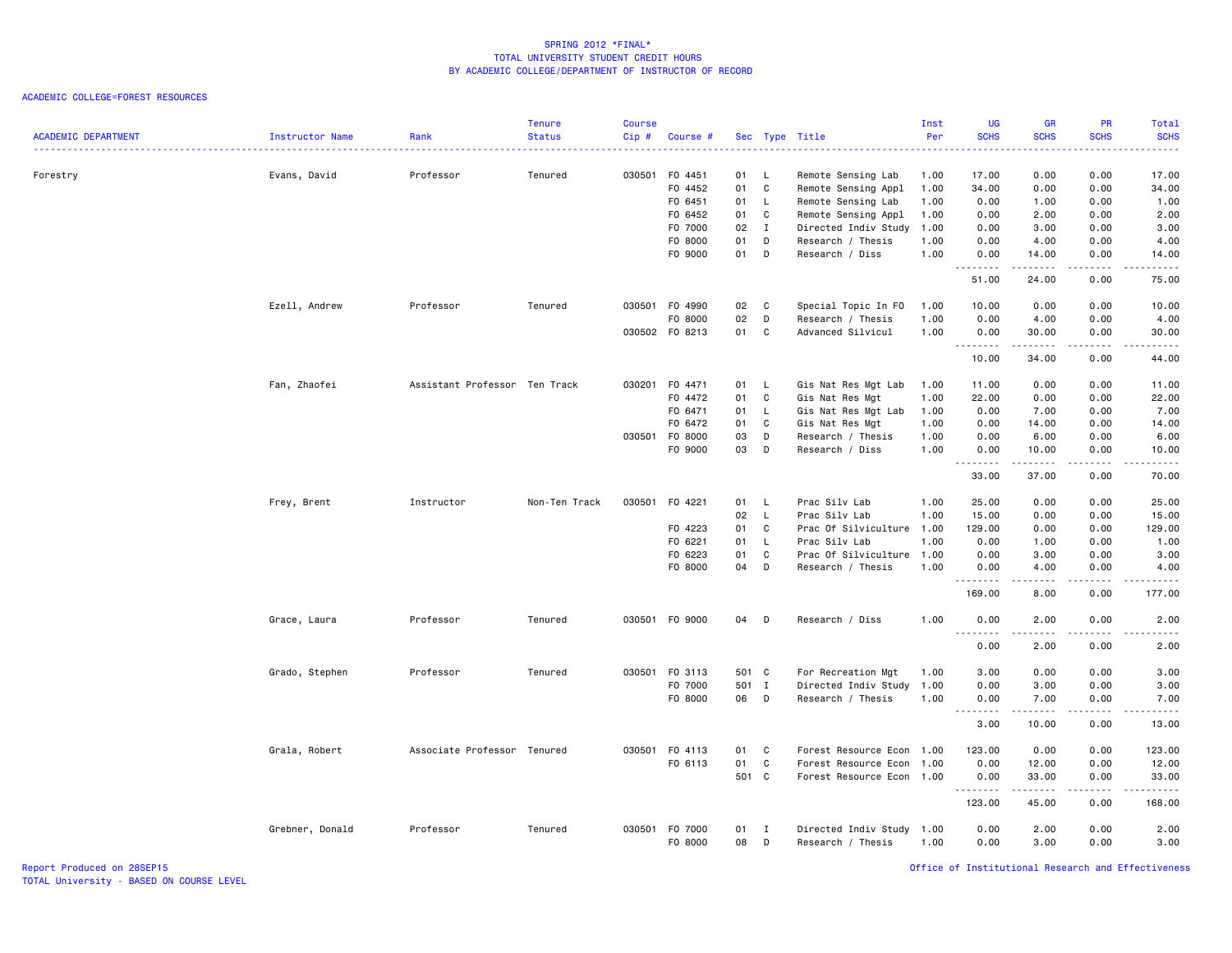#### ACADEMIC COLLEGE=FOREST RESOURCES

| <b>ACADEMIC DEPARTMENT</b> | Instructor Name   | Rank                              | <b>Tenure</b><br><b>Status</b> | Course<br>Cip# | Course #       |        |                | Sec Type Title            | Inst<br>Per | <b>UG</b><br><b>SCHS</b> | <b>GR</b><br><b>SCHS</b> | PR<br><b>SCHS</b>            | Total<br><b>SCHS</b>                                                                                                                                          |
|----------------------------|-------------------|-----------------------------------|--------------------------------|----------------|----------------|--------|----------------|---------------------------|-------------|--------------------------|--------------------------|------------------------------|---------------------------------------------------------------------------------------------------------------------------------------------------------------|
| Forestry                   | Grebner, Donald   | Professor                         | Tenured                        |                | 030501 F0 9000 | 07 D   |                | Research / Diss           | 1.00        | 0.00                     | 17.00                    | 0.00<br>.                    | 17.00<br>$\frac{1}{2}$                                                                                                                                        |
|                            |                   |                                   |                                |                |                |        |                |                           |             | 0.00                     | 22.00                    | 0.00                         | 22.00                                                                                                                                                         |
|                            | Hatten, Jeffery   | Assistant Professor Ten Track     |                                |                | 030501 F0 4483 | 01     | $\mathbf{C}$   | Forest Soils              | 1.00        | 3.00                     | 0.00                     | 0.00                         | 3.00                                                                                                                                                          |
|                            |                   |                                   |                                |                | F0 6483        | 01     | C              | Forest Soils              | 1.00        | 0.00                     | 12.00                    | 0.00                         | 12.00                                                                                                                                                         |
|                            |                   |                                   |                                |                | F0 8000        | 09     | D              | Research / Thesis         | 1.00        | 0.00                     | 22.00                    | 0.00                         | 22.00                                                                                                                                                         |
|                            |                   |                                   |                                |                | 030502 F0 4463 | 01     | C              | Forest Hydro & Water 1.00 |             | 24.00                    | 0.00                     | 0.00                         | 24.00                                                                                                                                                         |
|                            |                   |                                   |                                |                | F0 6463        | 01 C   |                | Forest Hydro & Water      | 1.00        | 0.00<br>.                | 15.00<br>.               | 0.00<br>.                    | 15.00<br>د د د د د                                                                                                                                            |
|                            |                   |                                   |                                |                |                |        |                |                           |             | 27.00                    | 49.00                    | 0.00                         | 76.00                                                                                                                                                         |
|                            | Londo, Andrew     | Extension Professor Non-Ten Track |                                |                | 030501 F0 8000 | $12$ D |                | Research / Thesis         | 1.00        | 0.00                     | 4.00<br>.                | 0.00<br>$\sim$ $\sim$ $\sim$ | 4.00<br>.                                                                                                                                                     |
|                            |                   |                                   |                                |                |                |        |                |                           |             | 0.00                     | 4.00                     | 0.00                         | 4.00                                                                                                                                                          |
|                            | Londo, Hilary     | Non-Faculty                       | Not Applicable                 |                | 030501 F0 2213 | 01 C   |                | Forest Measurements       | 1.00        | 90.00<br>.               | 0.00<br>.                | 0.00<br>.                    | 90.00<br>د د د د د                                                                                                                                            |
|                            |                   |                                   |                                |                |                |        |                |                           |             | 90.00                    | 0.00                     | 0.00                         | 90.00                                                                                                                                                         |
|                            | Matney, Thomas    | Professor                         | Tenured                        |                | 030501 F0 4213 | 01     | $\mathbf{C}$   | Forest Biometrics         | 1.00        | 99.00                    | 0.00                     | 0.00                         | 99.00                                                                                                                                                         |
|                            |                   |                                   |                                |                | F0 8233        | 01 C   |                | Adv Fo Inventory          | 1.00        | 0.00                     | 12.00                    | 0.00                         | 12.00                                                                                                                                                         |
|                            |                   |                                   |                                |                |                |        |                |                           |             | .                        | .                        | .                            | .                                                                                                                                                             |
|                            |                   |                                   |                                |                |                |        |                |                           |             | 99.00                    | 12.00                    | 0.00                         | 111.00                                                                                                                                                        |
|                            | Munn, Ian         | Professor                         | Tenured                        |                | 030501 F0 8000 | 14     | D              | Research / Thesis         | 1.00        | 0.00                     | 10.00                    | 0.00                         | 10.00                                                                                                                                                         |
|                            |                   |                                   |                                |                | 030506 F0 4423 | 01     | $\overline{B}$ | Professional Practic      | 1.00        | 33.00                    | 0.00                     | 0.00                         | 33.00                                                                                                                                                         |
|                            |                   |                                   |                                |                |                |        |                |                           |             | .                        | .                        | .                            | د د د د د                                                                                                                                                     |
|                            |                   |                                   |                                |                |                |        |                |                           |             | 33.00                    | 10.00                    | 0.00                         | 43.00                                                                                                                                                         |
|                            | Roberts, Scott    | Professor                         | Tenured                        |                | 030501 F0 3203 | 01     | $\overline{B}$ | Forest Fire               | 1.00        | 51.00                    | 0.00                     | 0.00                         | 51.00                                                                                                                                                         |
|                            |                   |                                   |                                |                | F0 8000        | 16     | D              | Research / Thesis         | 1.00        | 0.00                     | 9.00                     | 0.00                         | 9.00                                                                                                                                                          |
|                            |                   |                                   |                                |                |                | 501 D  |                | Research / Thesis         | 1.00        | 0.00                     | 1.00                     | 0.00                         | 1.00                                                                                                                                                          |
|                            |                   |                                   |                                |                | FO 8111        | 501 S  |                | Graduate Seminar          | 1.00        | 0.00                     | 2.00                     | 0.00                         | 2.00                                                                                                                                                          |
|                            |                   |                                   |                                |                |                |        |                |                           |             | <u>.</u><br>51.00        | -----<br>12.00           | .<br>0.00                    | -----<br>63.00                                                                                                                                                |
|                            | Rousseau, Randall | Extension Assoc Pro Non-Ten Track |                                |                | 030501 FO 8000 | $17$ D |                | Research / Thesis         | 1.00        | 0.00                     | 22.00                    | 0.00                         | 22.00                                                                                                                                                         |
|                            |                   |                                   |                                |                |                |        |                |                           |             | <u>.</u><br>0.00         | .<br>22.00               | .<br>0.00                    | $\frac{1}{2} \left( \frac{1}{2} \right) \left( \frac{1}{2} \right) \left( \frac{1}{2} \right) \left( \frac{1}{2} \right) \left( \frac{1}{2} \right)$<br>22.00 |
|                            | Schultz, Emily    | Professor                         | Tenured                        |                | 030501 F0 8000 | 18     | $\mathsf{D}$   | Research / Thesis         | 1.00        | 0.00                     | 4.00                     | 0.00                         | 4.00                                                                                                                                                          |
|                            |                   |                                   |                                |                | F0 8211        | 01     | s.             | Graduate Seminar          | 1.00        | 0.00                     | 6.00                     | 0.00                         | 6.00                                                                                                                                                          |
|                            |                   |                                   |                                |                | F0 9000        | 16     | $\mathsf{D}$   | Research / Diss           | 1.00        | 0.00                     | 7.00                     | 0.00                         | 7.00                                                                                                                                                          |
|                            |                   |                                   |                                |                | 030599 F0 3101 | 01     | L.             | Comp Appl Fo Res Lab      | 1.00        | 17.00                    | 0.00                     | 0.00                         | 17.00                                                                                                                                                         |
|                            |                   |                                   |                                |                |                | 02     | - L            | Comp Appl Fo Res Lab      | 1.00        | 21.00                    | 0.00                     | 0.00                         | 21.00                                                                                                                                                         |
|                            |                   |                                   |                                |                | F0 3102        | 01 C   |                | Comp Appl Forest Res 1.00 |             | 80.00<br>.               | 0.00<br>.                | 0.00<br>.                    | 80.00<br>.                                                                                                                                                    |
|                            |                   |                                   |                                |                |                |        |                |                           |             | 118.00                   | 17.00                    | 0.00                         | 135.00                                                                                                                                                        |
|                            | Stuart, William   | Professor                         | Tenured                        |                | 030501 F0 7000 | 502 I  |                | Directed Indiv Study 1.00 |             | 0.00                     | 3.00                     | 0.00                         | 3.00                                                                                                                                                          |
|                            |                   |                                   |                                |                | F0 8000        | 20     | D              | Research / Thesis         | 1.00        | 0.00                     | 14.00                    | 0.00                         | 14.00                                                                                                                                                         |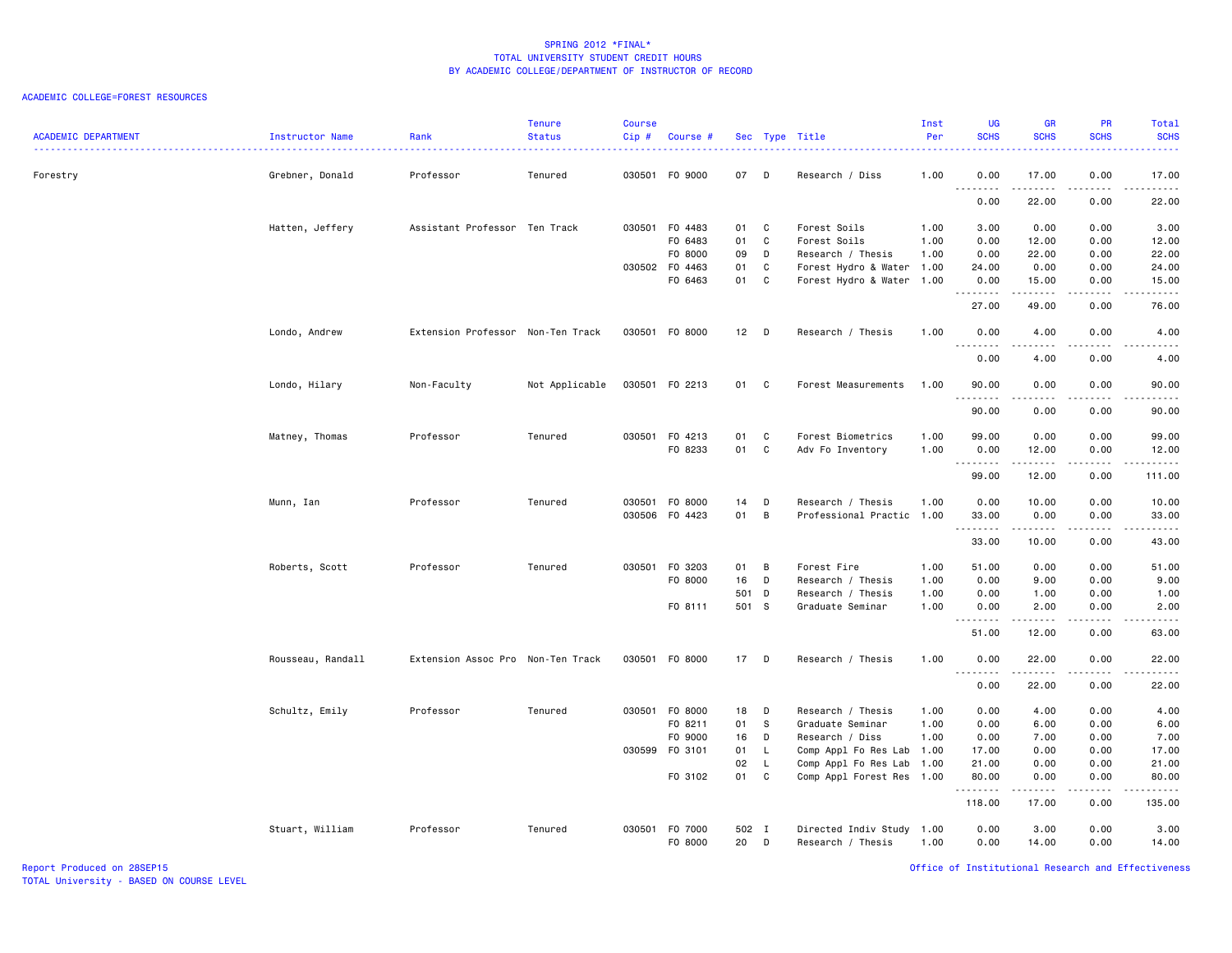ACADEMIC COLLEGE=FOREST RESOURCES

| <b>ACADEMIC DEPARTMENT</b> | Instructor Name | Rank                          | <b>Tenure</b><br><b>Status</b> | <b>Course</b><br>Cip# | Course #       |       |    | Sec Type Title            | Inst<br>Per | <b>UG</b><br><b>SCHS</b> | <b>GR</b><br><b>SCHS</b> | <b>PR</b><br><b>SCHS</b> | Total<br><b>SCHS</b> |
|----------------------------|-----------------|-------------------------------|--------------------------------|-----------------------|----------------|-------|----|---------------------------|-------------|--------------------------|--------------------------|--------------------------|----------------------|
|                            |                 |                               |                                |                       |                |       |    |                           |             |                          |                          |                          |                      |
|                            |                 |                               |                                |                       |                |       |    |                           |             | 0.00                     | 17.00                    | 0.00                     | 17.00                |
| Forestry                   | Sun, Changyou   | Associate Professor Tenured   |                                | 030501                | F0 4353        | 01 C  |    | Natural Resource Law 1.00 |             | 48.00                    | 0.00                     | 0.00                     | 48.00                |
|                            |                 |                               |                                |                       | F0 4413        | 01 C  |    | Natural Res Policy        | 1.00        | 54.00                    | 0.00                     | 0.00                     | 54.00                |
|                            |                 |                               |                                |                       | F0 6353        | 501 C |    | Natural Resource Law 1.00 |             | 0.00                     | 12.00                    | 0.00                     | 12.00                |
|                            |                 |                               |                                |                       | F0 6413        | 01 C  |    | Natural Res Policy        | 1.00        | 0.00                     | 3.00                     | 0.00                     | 3.00                 |
|                            |                 |                               |                                |                       |                | 501 C |    | Natural Res Policy        | 1.00        | 0.00                     | 9.00                     | 0.00                     | 9.00                 |
|                            |                 |                               |                                |                       | F0 8000        | 21    | D. | Research / Thesis         | 1.00        | 0.00                     | 9.00                     | 0.00                     | 9.00                 |
|                            |                 |                               |                                |                       |                |       |    |                           |             | 102.00                   | 33.00                    | .<br>0.00                | 135.00               |
|                            | Yuceer, Mehmet  | Assistant Professor Ten Track |                                | 010000                | FO 8973        | 01 C  |    | Scientific Writing        | 1.00        | 0.00                     | 30.00                    | 0.00                     | 30.00                |
|                            |                 |                               |                                |                       | 030501 F0 8000 | 22 D  |    | Research / Thesis         | 1.00        | 0.00                     | 3.00                     | 0.00                     | 3.00                 |
|                            |                 |                               |                                |                       |                |       |    |                           |             | --------                 |                          | ----                     |                      |
|                            |                 |                               |                                |                       |                |       |    |                           |             | 0.00                     | 33.00                    | 0.00                     | 33.00                |
|                            |                 |                               |                                |                       |                |       |    |                           |             | ========                 |                          |                          | =======              |
| Forestry                   |                 |                               |                                |                       |                |       |    |                           |             | 909.00                   | 391,00                   | 0.00                     | 1300.00              |
|                            |                 |                               |                                |                       |                |       |    |                           |             |                          |                          |                          | ==========           |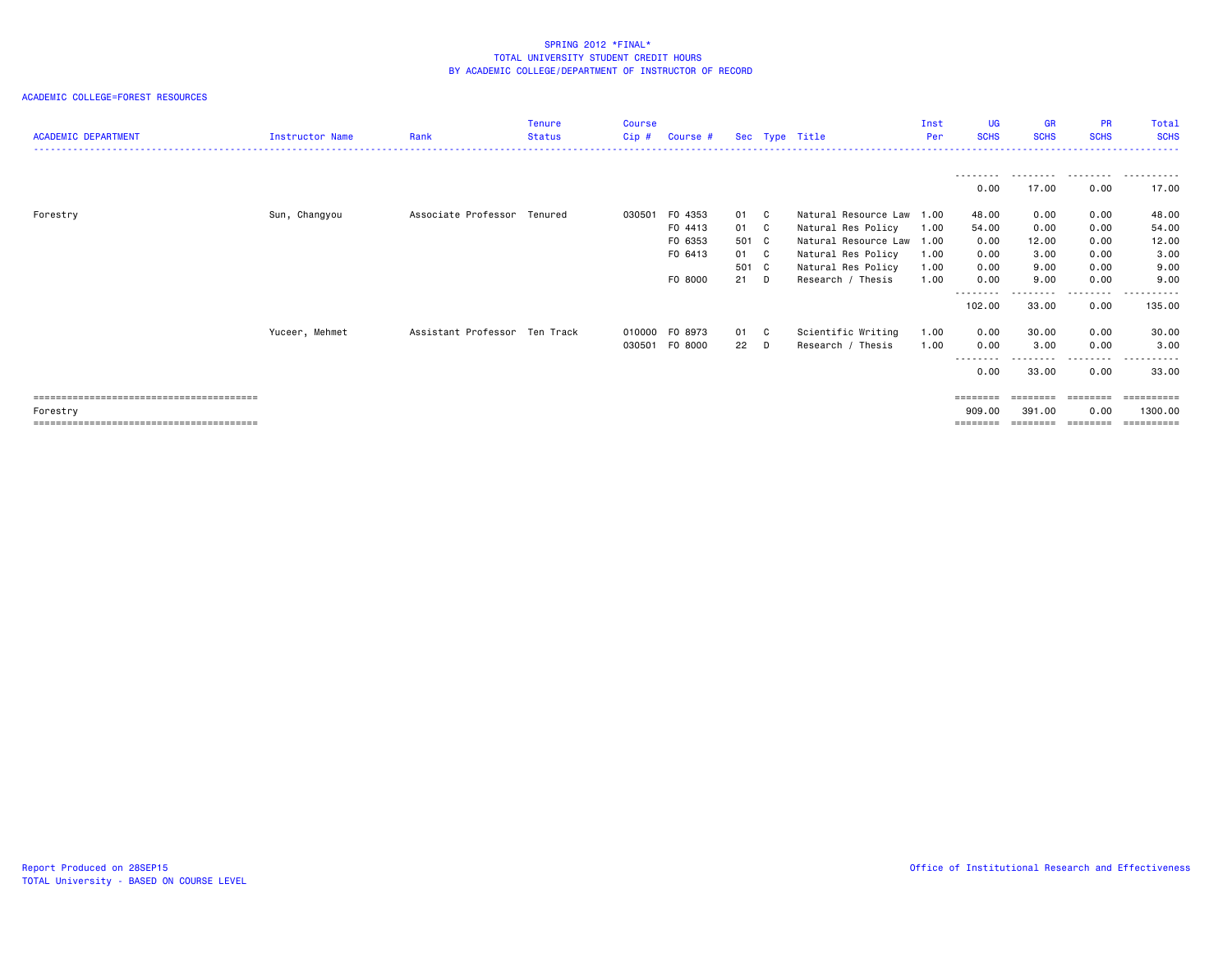#### ACADEMIC COLLEGE=FOREST RESOURCES

| <b>ACADEMIC DEPARTMENT</b>         | Instructor Name   | Rank                              | <b>Tenure</b><br><b>Status</b> | <b>Course</b><br>Cip# | Course #        |    |              | Sec Type Title            | Inst<br>Per | <b>UG</b><br><b>SCHS</b> | <b>GR</b><br><b>SCHS</b> | PR<br><b>SCHS</b>                                                                                                                 | Total<br><b>SCHS</b>                                                                                                                                 |
|------------------------------------|-------------------|-----------------------------------|--------------------------------|-----------------------|-----------------|----|--------------|---------------------------|-------------|--------------------------|--------------------------|-----------------------------------------------------------------------------------------------------------------------------------|------------------------------------------------------------------------------------------------------------------------------------------------------|
|                                    |                   |                                   |                                |                       |                 |    |              |                           |             |                          |                          |                                                                                                                                   | 22222                                                                                                                                                |
| Wildlife, Fisheries & Aquacultures | Allen, Peter      | Assistant Professor Ten Track     |                                | 030201                | WFA 4183        | 01 | B            | Prin & Pract of Aqua 1.00 |             | 12.00                    | 0.00                     | 0.00                                                                                                                              | 12.00                                                                                                                                                |
|                                    |                   |                                   |                                |                       | WFA 8212        | 01 | C            | W & F Communications      | 0.50        | 0.00                     | 10.00                    | 0.00                                                                                                                              | 10.00                                                                                                                                                |
|                                    |                   |                                   |                                | 030301                | WFA 6183        | 01 | B            | Prin & Pract of Aqua      | 1.00        | 0.00                     | 6.00                     | 0.00                                                                                                                              | 6.00                                                                                                                                                 |
|                                    |                   |                                   |                                | 030601                | <b>WFA 8000</b> | 01 | D            | Research / Thesis         | 1.00        | 0.00<br><u>.</u>         | 12.00<br>.               | 0.00<br>.                                                                                                                         | 12.00<br>د د د د د                                                                                                                                   |
|                                    |                   |                                   |                                |                       |                 |    |              |                           |             | 12.00                    | 28.00                    | 0.00                                                                                                                              | 40.00                                                                                                                                                |
|                                    | Belant, Jerrold   | Associate Professor Ten Track     |                                | 030601                | WFA 8000        | 02 | D            | Research / Thesis         | 1.00        | 0.00                     | 40.00                    | 0.00                                                                                                                              | 40.00                                                                                                                                                |
|                                    |                   |                                   |                                |                       | <b>WFA 9000</b> | 02 | D            | Research / Diss           | 1.00        | 0.00                     | 45.00                    | 0.00                                                                                                                              | 45.00                                                                                                                                                |
|                                    |                   |                                   |                                |                       | 261301 WFA 3013 | 01 | $\mathsf E$  | HWC Internship            | 1.00        | 3.00                     | 0.00                     | 0.00                                                                                                                              | 3.00                                                                                                                                                 |
|                                    |                   |                                   |                                |                       | WFA 4521        | 01 | $\mathbf{C}$ | Adv Topics in HWC II 1.00 |             | 2.00                     | 0.00                     | 0.00                                                                                                                              | 2.00                                                                                                                                                 |
|                                    |                   |                                   |                                |                       |                 |    |              |                           |             | .<br>5.00                | 85.00                    | 0.00                                                                                                                              | .<br>90.00                                                                                                                                           |
|                                    | Boyd, Christopher | Extension Assist Pr Non-Ten Track |                                |                       | 030601 WFA 8000 | 03 | D            | Research / Thesis         | 1.00        | 0.00                     | 8.00                     | 0.00                                                                                                                              | 8.00                                                                                                                                                 |
|                                    |                   |                                   |                                |                       |                 |    |              |                           |             | .<br>0.00                | .<br>8.00                | ----<br>0.00                                                                                                                      | .<br>8.00                                                                                                                                            |
|                                    | Burger, Loren     | Non-Faculty                       | Tenured                        | 030601                | WFA 9000        | 04 | D            | Research / Diss           | 1.00        | 0.00<br><u>.</u>         | 6.00                     | 0.00                                                                                                                              | 6.00<br>.                                                                                                                                            |
|                                    |                   |                                   |                                |                       |                 |    |              |                           |             | 0.00                     | 6.00                     | 0.00                                                                                                                              | 6.00                                                                                                                                                 |
|                                    | Davis, John       | Assistant Professor Ten Track     |                                | 030601                | WFA 7000        | 01 | I            | Directed Indiv Study      | 1.00        | 0.00                     | 1.00                     | 0.00                                                                                                                              | 1.00                                                                                                                                                 |
|                                    |                   |                                   |                                |                       | <b>WFA 8000</b> | 06 | D            | Research / Thesis         | 1.00        | 0.00<br>.                | 43.00<br>.               | 0.00<br>.                                                                                                                         | 43.00<br>.                                                                                                                                           |
|                                    |                   |                                   |                                |                       |                 |    |              |                           |             | 0.00                     | 44.00                    | 0.00                                                                                                                              | 44.00                                                                                                                                                |
|                                    | Demarais, Stephen | Professor                         | Tenured                        | 030601                | WFA 4263        | 01 | B            | Wildlife Diseases         | 1.00        | 51.00                    | 0.00                     | 0.00                                                                                                                              | 51.00                                                                                                                                                |
|                                    |                   |                                   |                                |                       | WFA 6263        | 01 | B            | Wildlife Diseases         | 1.00        | 0.00                     | 3.00                     | 0.00                                                                                                                              | 3.00                                                                                                                                                 |
|                                    |                   |                                   |                                |                       | WFA 8000        | 07 | D            | Research / Thesis         | 1.00        | 0.00                     | 25.00                    | 0.00                                                                                                                              | 25.00                                                                                                                                                |
|                                    |                   |                                   |                                |                       | <b>WFA 9000</b> | 07 | D            | Research / Diss           | 1.00        | 0.00                     | 11.00                    | 0.00                                                                                                                              | 11.00                                                                                                                                                |
|                                    |                   |                                   |                                |                       |                 |    |              |                           |             | <u>.</u><br>51.00        | .<br>39.00               | .<br>0.00                                                                                                                         | .<br>90.00                                                                                                                                           |
|                                    | Dibble, Eric      | Professor                         | Tenured                        | 030101                | WFA 8343        | 01 | C            | Con Eco & Res Man         | 1.00        | 0.00                     | 45.00                    | 0.00                                                                                                                              | 45.00                                                                                                                                                |
|                                    |                   |                                   |                                | 030201                | WFA 4453        | 01 | C            | Icthyology                | 1.00        | 30.00                    | 0.00                     | 0.00                                                                                                                              | 30.00                                                                                                                                                |
|                                    |                   |                                   |                                |                       |                 | 02 | К            | Icthyology                | 1.00        | 0.00                     | 0.00                     | 0.00                                                                                                                              | 0.00                                                                                                                                                 |
|                                    |                   |                                   |                                |                       | 030601 WFA 8000 | 08 | D            | Research / Thesis         | 1.00        | 0.00                     | 4.00                     | 0.00                                                                                                                              | 4.00                                                                                                                                                 |
|                                    |                   |                                   |                                |                       | <b>WFA 9000</b> | 08 | D            | Research / Diss           | 1.00        | 0.00                     | 7.00                     | 0.00                                                                                                                              | 7.00                                                                                                                                                 |
|                                    |                   |                                   |                                |                       |                 |    |              |                           |             | .<br>30.00               | 56.00                    | .<br>0.00                                                                                                                         | .<br>86.00                                                                                                                                           |
|                                    | Fleming, Jonathan | Non-Faculty                       | Not Applicable                 |                       | 030601 WFA 4253 | 01 | C            | Application of GIS i 1.00 |             | 24.00                    | 0.00                     | 0.00                                                                                                                              | 24.00                                                                                                                                                |
|                                    |                   |                                   |                                |                       |                 | 02 | K            | Application of GIS i 1.00 |             | 0.00                     | 0.00                     | 0.00                                                                                                                              | 0.00                                                                                                                                                 |
|                                    |                   |                                   |                                |                       |                 |    |              |                           |             | <u>.</u>                 | .                        | .                                                                                                                                 | $\frac{1}{2} \left( \frac{1}{2} \right) \left( \frac{1}{2} \right) \left( \frac{1}{2} \right) \left( \frac{1}{2} \right) \left( \frac{1}{2} \right)$ |
|                                    |                   |                                   |                                |                       |                 |    |              |                           |             | 24.00                    | 0.00                     | 0.00                                                                                                                              | 24.00                                                                                                                                                |
|                                    | Griffin, Robert   | Non-Faculty                       | Not Applicable                 | 030201                | WFA 4363        | 01 | B            | W & F Admin and Comm      | 1.00        | 87.00                    | 0.00                     | 0.00                                                                                                                              | 87.00                                                                                                                                                |
|                                    |                   |                                   |                                |                       | <b>WFA 6363</b> | 01 | B            | W & F Admin and Comm      | 1.00        | 0.00<br>.                | 9.00<br>.                | 0.00<br>$\frac{1}{2} \left( \frac{1}{2} \right) \left( \frac{1}{2} \right) \left( \frac{1}{2} \right) \left( \frac{1}{2} \right)$ | 9.00<br>.                                                                                                                                            |
|                                    |                   |                                   |                                |                       |                 |    |              |                           |             | 87.00                    | 9.00                     | 0.00                                                                                                                              | 96.00                                                                                                                                                |

Report Produced on 28SEP15 Office of Institutional Research and Effectiveness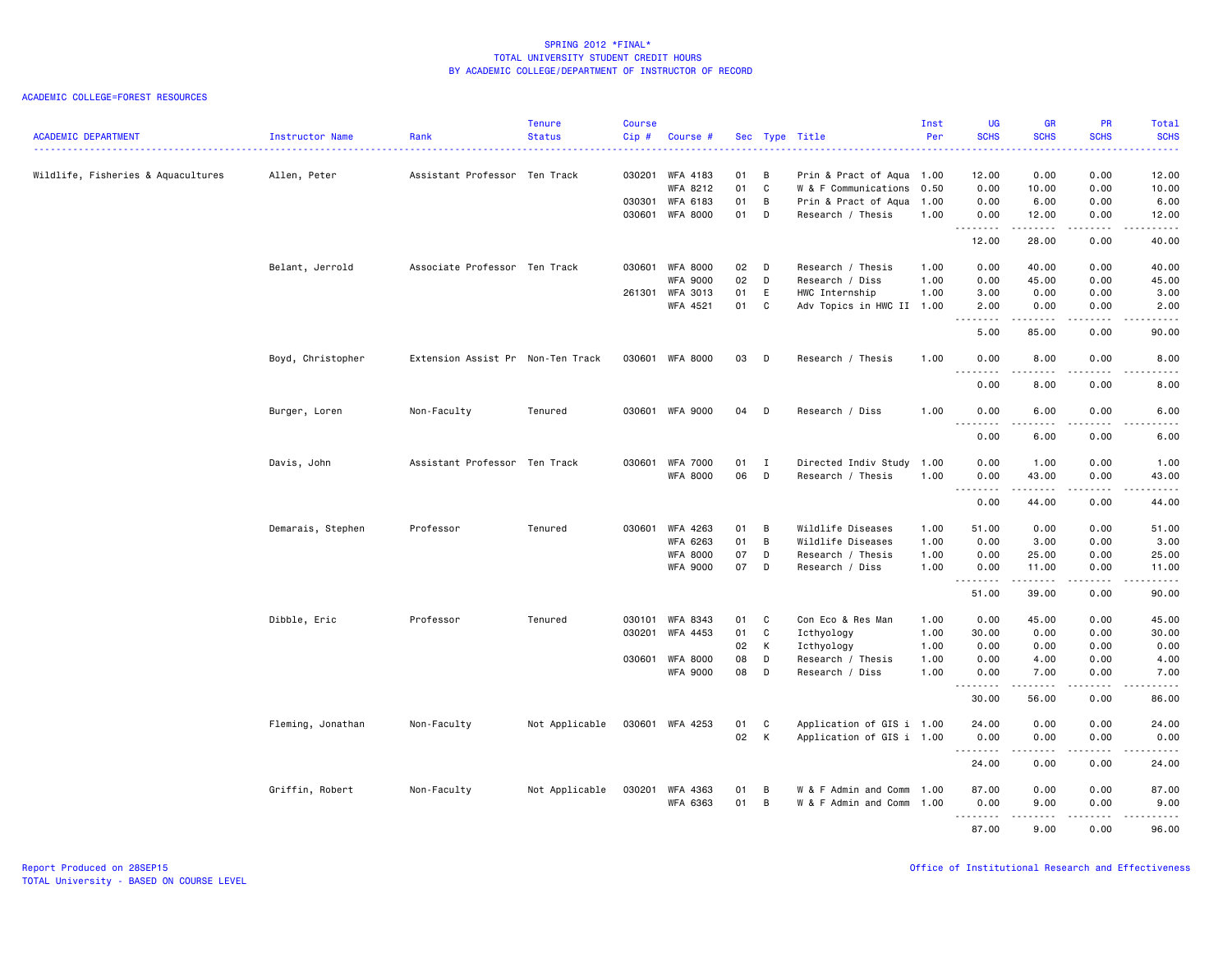#### ACADEMIC COLLEGE=FOREST RESOURCES

| <b>ACADEMIC DEPARTMENT</b>         | Instructor Name<br><u>.</u> | Rank                               | <b>Tenure</b><br><b>Status</b> | <b>Course</b><br>Cip# | Course #                           |              |                | Sec Type Title                       | Inst<br>Per  | <b>UG</b><br><b>SCHS</b>                                                                                                                                                                                                                                                                                                                                                                                                                                                                        | <b>GR</b><br><b>SCHS</b>                                                                                                                                      | <b>PR</b><br><b>SCHS</b>         | Total<br><b>SCHS</b>                                                                                                                                          |
|------------------------------------|-----------------------------|------------------------------------|--------------------------------|-----------------------|------------------------------------|--------------|----------------|--------------------------------------|--------------|-------------------------------------------------------------------------------------------------------------------------------------------------------------------------------------------------------------------------------------------------------------------------------------------------------------------------------------------------------------------------------------------------------------------------------------------------------------------------------------------------|---------------------------------------------------------------------------------------------------------------------------------------------------------------|----------------------------------|---------------------------------------------------------------------------------------------------------------------------------------------------------------|
| Wildlife, Fisheries & Aquacultures | Guyton, John                | Extension Assoc Pro Non-Ten Track  |                                |                       | 030601 WFA 8000                    | 09           | D              | Research / Thesis                    | 1.00         | 0.00<br>.                                                                                                                                                                                                                                                                                                                                                                                                                                                                                       | 13.00<br>.                                                                                                                                                    | 0.00<br>.                        | 13.00<br>.                                                                                                                                                    |
|                                    |                             |                                    |                                |                       |                                    |              |                |                                      |              | 0.00                                                                                                                                                                                                                                                                                                                                                                                                                                                                                            | 13.00                                                                                                                                                         | 0.00                             | 13.00                                                                                                                                                         |
|                                    | Hunt, Kevin                 | Associate Professor Tenured        |                                |                       | 030201 WFA 4463                    | 01 C         |                | Hum Dim Wf Mgt                       | 1.00         | 120.00                                                                                                                                                                                                                                                                                                                                                                                                                                                                                          | 0.00                                                                                                                                                          | 0.00                             | 120.00                                                                                                                                                        |
|                                    |                             |                                    |                                | 030601                | <b>WFA 8000</b><br><b>WFA 9000</b> | 10<br>10     | D<br>D         | Research / Thesis<br>Research / Diss | 1.00<br>1.00 | 0.00<br>0.00                                                                                                                                                                                                                                                                                                                                                                                                                                                                                    | 12.00<br>12.00                                                                                                                                                | 0.00<br>0.00                     | 12.00<br>12.00                                                                                                                                                |
|                                    |                             |                                    |                                |                       |                                    |              |                |                                      |              | 120.00                                                                                                                                                                                                                                                                                                                                                                                                                                                                                          | .<br>24.00                                                                                                                                                    | .<br>0.00                        | .<br>144.00                                                                                                                                                   |
|                                    |                             | Grad Research Assis Not Applicable |                                |                       | 030601 WFA 4243                    | 01           | C              | Wildlife Tech                        | 1.00         | 102.00                                                                                                                                                                                                                                                                                                                                                                                                                                                                                          | 0.00                                                                                                                                                          | 0.00                             | 102.00                                                                                                                                                        |
|                                    | Hutt, Clifford              |                                    |                                |                       |                                    | 02           | K              | Wildlife Tech                        | 1.00         | 0.00                                                                                                                                                                                                                                                                                                                                                                                                                                                                                            | 0.00                                                                                                                                                          | 0.00                             | 0.00                                                                                                                                                          |
|                                    |                             |                                    |                                |                       |                                    | 03           | K              | Wildlife Tech                        | 1.00         | 0.00                                                                                                                                                                                                                                                                                                                                                                                                                                                                                            | 0.00                                                                                                                                                          | 0.00                             | 0.00                                                                                                                                                          |
|                                    |                             |                                    |                                |                       |                                    |              |                |                                      |              | .<br>102.00                                                                                                                                                                                                                                                                                                                                                                                                                                                                                     | 0.00                                                                                                                                                          | .<br>0.00                        | .<br>102.00                                                                                                                                                   |
|                                    | Jackson, Donald             | Professor                          | Tenured                        |                       | 030201 WFA 4133                    | 01           | B              | Fisheries Science                    | 1.00         | 33.00                                                                                                                                                                                                                                                                                                                                                                                                                                                                                           | 0.00                                                                                                                                                          | 0.00                             | 33.00                                                                                                                                                         |
|                                    |                             |                                    |                                |                       | 030601 WFA 9000                    | $11$ D       |                | Research / Diss                      | 1.00         | 0.00                                                                                                                                                                                                                                                                                                                                                                                                                                                                                            | 22.00                                                                                                                                                         | 0.00                             | 22.00                                                                                                                                                         |
|                                    |                             |                                    |                                |                       |                                    |              |                |                                      |              | $\begin{array}{cccccccccccccc} \multicolumn{2}{c}{} & \multicolumn{2}{c}{} & \multicolumn{2}{c}{} & \multicolumn{2}{c}{} & \multicolumn{2}{c}{} & \multicolumn{2}{c}{} & \multicolumn{2}{c}{} & \multicolumn{2}{c}{} & \multicolumn{2}{c}{} & \multicolumn{2}{c}{} & \multicolumn{2}{c}{} & \multicolumn{2}{c}{} & \multicolumn{2}{c}{} & \multicolumn{2}{c}{} & \multicolumn{2}{c}{} & \multicolumn{2}{c}{} & \multicolumn{2}{c}{} & \multicolumn{2}{c}{} & \multicolumn{2}{c}{} & \$<br>33.00 | .<br>22.00                                                                                                                                                    | .<br>0.00                        | .<br>55.00                                                                                                                                                    |
|                                    | Jones, Jeanne               | Professor                          | Tenured                        |                       | 030601 WFA 4000                    | 01           | $\blacksquare$ | Directed Indiv Study                 | 1.00         | 3.00                                                                                                                                                                                                                                                                                                                                                                                                                                                                                            | 0.00                                                                                                                                                          | 0.00                             | 3.00                                                                                                                                                          |
|                                    |                             |                                    |                                |                       | <b>WFA 8000</b>                    | 12           | D              | Research / Thesis                    | 1.00         | 0.00                                                                                                                                                                                                                                                                                                                                                                                                                                                                                            | 2.00                                                                                                                                                          | 0.00                             | 2.00                                                                                                                                                          |
|                                    |                             |                                    |                                |                       | <b>WFA 9000</b>                    | $12$ D       |                | Research / Diss                      | 1.00         | 0.00<br>.                                                                                                                                                                                                                                                                                                                                                                                                                                                                                       | 5.00<br>.                                                                                                                                                     | 0.00<br>.                        | 5.00<br><b>.</b>                                                                                                                                              |
|                                    |                             |                                    |                                |                       |                                    |              |                |                                      |              | 3.00                                                                                                                                                                                                                                                                                                                                                                                                                                                                                            | 7.00                                                                                                                                                          | 0.00                             | 10.00                                                                                                                                                         |
|                                    | Jones, Walter               | Extension Assoc Pro Non-Ten Track  |                                |                       | 030601 WFA 9000                    | 13           | D              | Research / Diss                      | 1.00         | 0.00<br>.                                                                                                                                                                                                                                                                                                                                                                                                                                                                                       | 3.00<br>.                                                                                                                                                     | 0.00<br>الدامات ب                | 3,00<br>22222                                                                                                                                                 |
|                                    |                             |                                    |                                |                       |                                    |              |                |                                      |              | 0.00                                                                                                                                                                                                                                                                                                                                                                                                                                                                                            | 3.00                                                                                                                                                          | 0.00                             | 3.00                                                                                                                                                          |
|                                    | Kaminski, Richard           | Non-Faculty                        | Tenured                        |                       | 030601 WFA 8000                    | 14           | D              | Research / Thesis                    | 1.00         | 0.00                                                                                                                                                                                                                                                                                                                                                                                                                                                                                            | 5.00                                                                                                                                                          | 0.00                             | 5.00                                                                                                                                                          |
|                                    |                             |                                    |                                |                       | <b>WFA 9000</b>                    | 14           | $\Box$         | Research / Diss                      | 1.00         | 0.00                                                                                                                                                                                                                                                                                                                                                                                                                                                                                            | 34.00                                                                                                                                                         | 0.00                             | 34.00                                                                                                                                                         |
|                                    |                             |                                    |                                |                       |                                    |              |                |                                      |              | 0.00                                                                                                                                                                                                                                                                                                                                                                                                                                                                                            | المتمامين<br>39.00                                                                                                                                            | د د د د<br>0.00                  | $\frac{1}{2} \left( \frac{1}{2} \right) \left( \frac{1}{2} \right) \left( \frac{1}{2} \right) \left( \frac{1}{2} \right) \left( \frac{1}{2} \right)$<br>39.00 |
|                                    | Kroger, Robert              | Assistant Professor Ten Track      |                                |                       | 030601 WFA 8000                    | 15           | D              | Research / Thesis                    | 1.00         | 0.00                                                                                                                                                                                                                                                                                                                                                                                                                                                                                            | 22.00                                                                                                                                                         | 0.00                             | 22.00                                                                                                                                                         |
|                                    |                             |                                    |                                |                       | <b>WFA 9000</b>                    | 15           | D              | Research / Diss                      | 1.00         | 0.00                                                                                                                                                                                                                                                                                                                                                                                                                                                                                            | 6.00                                                                                                                                                          | 0.00                             | 6.00                                                                                                                                                          |
|                                    |                             |                                    |                                |                       |                                    |              |                |                                      |              | .<br>0.00                                                                                                                                                                                                                                                                                                                                                                                                                                                                                       | -----<br>28.00                                                                                                                                                | $\omega = \omega/\omega$<br>0.00 | .<br>28.00                                                                                                                                                    |
|                                    | Leopold, Bruce              | Professor                          | Tenured                        |                       | 030201 WFA 3000                    | 01           | E              | Internship                           | 0.40         | 1.20                                                                                                                                                                                                                                                                                                                                                                                                                                                                                            | 0.00                                                                                                                                                          | 0.00                             | 1.20                                                                                                                                                          |
|                                    |                             |                                    |                                |                       | 030601 WFA 9000                    | 16           | D              | Research / Diss                      | 1.00         | 0.00                                                                                                                                                                                                                                                                                                                                                                                                                                                                                            | 10.00                                                                                                                                                         | 0.00                             | 10.00                                                                                                                                                         |
|                                    |                             |                                    |                                |                       |                                    |              |                |                                      |              | .<br>1.20                                                                                                                                                                                                                                                                                                                                                                                                                                                                                       | $\frac{1}{2} \left( \frac{1}{2} \right) \left( \frac{1}{2} \right) \left( \frac{1}{2} \right) \left( \frac{1}{2} \right) \left( \frac{1}{2} \right)$<br>10.00 | د د د د<br>0.00                  | $\frac{1}{2} \left( \frac{1}{2} \right) \left( \frac{1}{2} \right) \left( \frac{1}{2} \right) \left( \frac{1}{2} \right) \left( \frac{1}{2} \right)$<br>11.20 |
|                                    |                             |                                    |                                |                       |                                    |              |                |                                      |              |                                                                                                                                                                                                                                                                                                                                                                                                                                                                                                 |                                                                                                                                                               |                                  |                                                                                                                                                               |
|                                    | Martin, James               | Assistant Professor Ten Track      |                                |                       | 030601 WFA 8000<br><b>WFA 9000</b> | 17<br>$17$ D | D              | Research / Thesis<br>Research / Diss | 1.00<br>1.00 | 0.00<br>0.00                                                                                                                                                                                                                                                                                                                                                                                                                                                                                    | 15.00<br>13.00                                                                                                                                                | 0.00<br>0.00                     | 15.00<br>13.00                                                                                                                                                |
|                                    |                             |                                    |                                |                       |                                    |              |                |                                      |              | .<br>0.00                                                                                                                                                                                                                                                                                                                                                                                                                                                                                       | 28.00                                                                                                                                                         | 0.00                             | $\frac{1}{2} \left( \frac{1}{2} \right) \left( \frac{1}{2} \right) \left( \frac{1}{2} \right) \left( \frac{1}{2} \right) \left( \frac{1}{2} \right)$<br>28.00 |
|                                    | Miranda, Leandro            | Non-Employee                       | Non-Faculty                    |                       | 030601 WFA 8000                    | 24           | D              | Research / Thesis                    | 1.00         | 0.00                                                                                                                                                                                                                                                                                                                                                                                                                                                                                            | 22.00                                                                                                                                                         | 0.00                             | 22.00                                                                                                                                                         |
|                                    |                             |                                    |                                |                       |                                    |              |                |                                      |              |                                                                                                                                                                                                                                                                                                                                                                                                                                                                                                 |                                                                                                                                                               |                                  |                                                                                                                                                               |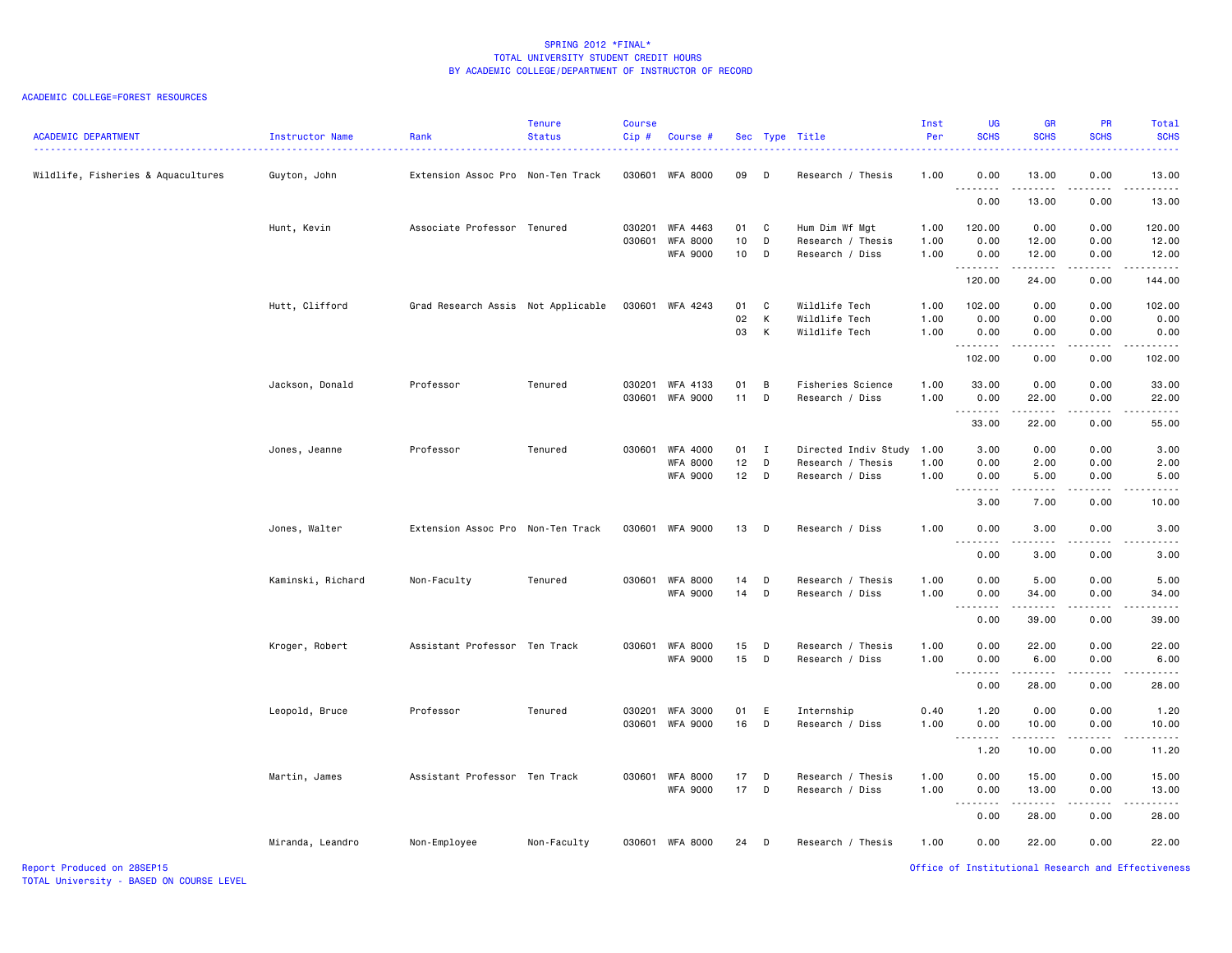#### ACADEMIC COLLEGE=FOREST RESOURCES

| <b>ACADEMIC DEPARTMENT</b>         | Instructor Name<br>. <b>.</b> . | Rank                              | <b>Tenure</b><br><b>Status</b> | Course<br>Cip# | Course #        |              |              | Sec Type Title            | Inst<br>Per | <b>UG</b><br><b>SCHS</b>          | <b>GR</b><br><b>SCHS</b>                                                                                                                                      | PR<br><b>SCHS</b>                                                                                                                                                                                                                                                                                                                                                                                                                                                                              | Total<br><b>SCHS</b><br>$\frac{1}{2} \left( \frac{1}{2} \right) \left( \frac{1}{2} \right) \left( \frac{1}{2} \right) \left( \frac{1}{2} \right) \left( \frac{1}{2} \right)$ |
|------------------------------------|---------------------------------|-----------------------------------|--------------------------------|----------------|-----------------|--------------|--------------|---------------------------|-------------|-----------------------------------|---------------------------------------------------------------------------------------------------------------------------------------------------------------|------------------------------------------------------------------------------------------------------------------------------------------------------------------------------------------------------------------------------------------------------------------------------------------------------------------------------------------------------------------------------------------------------------------------------------------------------------------------------------------------|------------------------------------------------------------------------------------------------------------------------------------------------------------------------------|
| Wildlife, Fisheries & Aquacultures | Miranda, Leandro                | Non-Employee                      | Non-Faculty                    |                | 030601 WFA 8223 | 01           | $\mathbf{C}$ | Mgt of Impounded Riv 1.00 |             | 0.00                              | 30.00                                                                                                                                                         | 0.00                                                                                                                                                                                                                                                                                                                                                                                                                                                                                           | 30.00                                                                                                                                                                        |
|                                    |                                 |                                   |                                |                |                 |              |              |                           |             | .<br>0.00                         | 52.00                                                                                                                                                         | 0.00                                                                                                                                                                                                                                                                                                                                                                                                                                                                                           | 52.00                                                                                                                                                                        |
|                                    | Neal, Jason                     | Extension Assist Pr Non-Ten Track |                                |                | 030601 WFA 7000 | $02 \quad I$ |              | Directed Indiv Study      | 1.00        | 0.00                              | 4.00                                                                                                                                                          | 0.00                                                                                                                                                                                                                                                                                                                                                                                                                                                                                           | 4.00                                                                                                                                                                         |
|                                    |                                 |                                   |                                |                | <b>WFA 8000</b> | 18           | D            | Research / Thesis         | 1.00        | 0.00                              | 24.00                                                                                                                                                         | 0.00                                                                                                                                                                                                                                                                                                                                                                                                                                                                                           | 24.00                                                                                                                                                                        |
|                                    |                                 |                                   |                                |                | <b>WFA 9000</b> | 19 D         |              | Research / Diss           | 1.00        | 0.00                              | 13.00                                                                                                                                                         | 0.00                                                                                                                                                                                                                                                                                                                                                                                                                                                                                           | 13.00                                                                                                                                                                        |
|                                    |                                 |                                   |                                |                |                 |              |              |                           |             | .<br>0.00                         | .<br>41.00                                                                                                                                                    | المستما<br>0.00                                                                                                                                                                                                                                                                                                                                                                                                                                                                                | .<br>41.00                                                                                                                                                                   |
|                                    | Riffell, Samuel                 | Associate Professor Tenured       |                                |                | 030201 WFA 3000 | 01           | E            | Internship                | 0.60        | 1.80                              | 0.00                                                                                                                                                          | 0.00                                                                                                                                                                                                                                                                                                                                                                                                                                                                                           | 1.80                                                                                                                                                                         |
|                                    |                                 |                                   |                                |                | WFA 4443        | 01           | C            | Ornithology               | 1.00        | 96.00                             | 0.00                                                                                                                                                          | 0.00                                                                                                                                                                                                                                                                                                                                                                                                                                                                                           | 96.00                                                                                                                                                                        |
|                                    |                                 |                                   |                                |                |                 | 02           | K            | Ornithology               | 1.00        | 0.00                              | 0.00                                                                                                                                                          | 0.00                                                                                                                                                                                                                                                                                                                                                                                                                                                                                           | 0.00                                                                                                                                                                         |
|                                    |                                 |                                   |                                |                |                 | 03           | K            | Ornithology               | 1.00        | 0.00                              | 0.00                                                                                                                                                          | 0.00                                                                                                                                                                                                                                                                                                                                                                                                                                                                                           | 0.00                                                                                                                                                                         |
|                                    |                                 |                                   |                                | 030601         | <b>WFA 8000</b> | 19           | D            | Research / Thesis         | 1.00        | 0.00                              | 8.00                                                                                                                                                          | 0.00                                                                                                                                                                                                                                                                                                                                                                                                                                                                                           | 8.00                                                                                                                                                                         |
|                                    |                                 |                                   |                                |                | <b>WFA 9000</b> | 21           | D            | Research / Diss           | 1.00        | 0.00                              | 20.00                                                                                                                                                         | 0.00                                                                                                                                                                                                                                                                                                                                                                                                                                                                                           | 20.00                                                                                                                                                                        |
|                                    |                                 |                                   |                                |                |                 |              |              |                           |             | <u>.</u><br>97.80                 | .<br>28.00                                                                                                                                                    | المتمالين<br>0.00                                                                                                                                                                                                                                                                                                                                                                                                                                                                              | .<br>125.80                                                                                                                                                                  |
|                                    | Schramm, Harold                 | Non-Employee                      | Non-Faculty                    | 030601         | <b>WFA 8000</b> | 20           | D            | Research / Thesis         | 1.00        | 0.00                              | 22.00                                                                                                                                                         | 0.00                                                                                                                                                                                                                                                                                                                                                                                                                                                                                           | 22.00                                                                                                                                                                        |
|                                    |                                 |                                   |                                |                | <b>WFA 9000</b> | 22           | $\Box$       | Research / Diss           | 1.00        | 0.00<br>.                         | 10.00<br>$\frac{1}{2} \left( \frac{1}{2} \right) \left( \frac{1}{2} \right) \left( \frac{1}{2} \right) \left( \frac{1}{2} \right) \left( \frac{1}{2} \right)$ | 0.00<br>$\sim$ $\sim$ $\sim$                                                                                                                                                                                                                                                                                                                                                                                                                                                                   | 10.00<br>.                                                                                                                                                                   |
|                                    |                                 |                                   |                                |                |                 |              |              |                           |             | 0.00                              | 32.00                                                                                                                                                         | 0.00                                                                                                                                                                                                                                                                                                                                                                                                                                                                                           | 32.00                                                                                                                                                                        |
|                                    | Strickland, Bronson             | Extension Assoc Pro Non-Ten Track |                                |                | 030201 WFA 4473 | 01           | C            | Wild And Fish Prac        | 1.00        | 75.00                             | 0.00                                                                                                                                                          | 0.00                                                                                                                                                                                                                                                                                                                                                                                                                                                                                           | 75.00                                                                                                                                                                        |
|                                    |                                 |                                   |                                |                |                 | 02           | K            | Wild And Fish Prac        | 1.00        | 0.00                              | 0.00                                                                                                                                                          | 0.00                                                                                                                                                                                                                                                                                                                                                                                                                                                                                           | 0.00                                                                                                                                                                         |
|                                    |                                 |                                   |                                |                | 030601 WFA 8000 | 21           | D            | Research / Thesis         | 1.00        | 0.00<br>.                         | 1.00<br>$\begin{array}{cccccccccccccc} \bullet & \bullet & \bullet & \bullet & \bullet & \bullet & \bullet \end{array}$                                       | 0.00<br>د د د د                                                                                                                                                                                                                                                                                                                                                                                                                                                                                | 1.00<br>.                                                                                                                                                                    |
|                                    |                                 |                                   |                                |                |                 |              |              |                           |             | 75.00                             | 1.00                                                                                                                                                          | 0.00                                                                                                                                                                                                                                                                                                                                                                                                                                                                                           | 76.00                                                                                                                                                                        |
|                                    | Tegt, Jessica                   | Extension Assist Pr Non-Ten Track |                                | 030201         | WFA 8212        | 01           | C            | W & F Communications 0.50 |             | 0.00                              | 10.00                                                                                                                                                         | 0.00                                                                                                                                                                                                                                                                                                                                                                                                                                                                                           | 10.00                                                                                                                                                                        |
|                                    |                                 |                                   |                                |                | WFA 8990        | 01           | C            | Special Topics in WF 1.00 |             | 0.00                              | 3.00                                                                                                                                                          | 0.00                                                                                                                                                                                                                                                                                                                                                                                                                                                                                           | 3.00                                                                                                                                                                         |
|                                    |                                 |                                   |                                |                | 030601 WFA 4990 | 01           | C            | Special Topic In WFA 1.00 |             | 9.00<br>.                         | 0.00<br>.                                                                                                                                                     | 0.00<br>.                                                                                                                                                                                                                                                                                                                                                                                                                                                                                      | 9.00<br>.                                                                                                                                                                    |
|                                    |                                 |                                   |                                |                |                 |              |              |                           |             | 9.00                              | 13.00                                                                                                                                                         | 0.00                                                                                                                                                                                                                                                                                                                                                                                                                                                                                           | 22.00                                                                                                                                                                        |
|                                    | Vilella, Francisco              | Non-Employee                      | Non-Faculty                    | 030601         | <b>WFA 8000</b> | 25           | $\mathsf{D}$ | Research / Thesis         | 1.00        | 0.00                              | 8.00                                                                                                                                                          | 0.00                                                                                                                                                                                                                                                                                                                                                                                                                                                                                           | 8.00                                                                                                                                                                         |
|                                    |                                 |                                   |                                |                | <b>WFA 9000</b> | 25           | <b>D</b>     | Research / Diss           | 1.00        | 0.00<br>$\sim$ $\sim$ $\sim$<br>. | 16.00                                                                                                                                                         | 0.00                                                                                                                                                                                                                                                                                                                                                                                                                                                                                           | 16.00                                                                                                                                                                        |
|                                    |                                 |                                   |                                |                |                 |              |              |                           |             | 0.00                              | 24.00                                                                                                                                                         | 0.00                                                                                                                                                                                                                                                                                                                                                                                                                                                                                           | 24.00                                                                                                                                                                        |
|                                    | Wang, Guiming                   | Assistant Professor Ten Track     |                                |                | 030601 WFA 8000 | 23           | <b>D</b>     | Research / Thesis         | 1.00        | 0.00                              | 15.00                                                                                                                                                         | 0.00                                                                                                                                                                                                                                                                                                                                                                                                                                                                                           | 15.00                                                                                                                                                                        |
|                                    |                                 |                                   |                                |                |                 |              |              |                           |             | --------<br>0.00                  | 15.00                                                                                                                                                         | 0.00                                                                                                                                                                                                                                                                                                                                                                                                                                                                                           | .<br>15.00                                                                                                                                                                   |
| Wildlife, Fisheries & Aquacultures |                                 |                                   |                                |                |                 |              |              |                           |             | ========<br>650.00                | ========<br>655.00                                                                                                                                            | $\begin{array}{cccccccccc} \multicolumn{2}{c}{} & \multicolumn{2}{c}{} & \multicolumn{2}{c}{} & \multicolumn{2}{c}{} & \multicolumn{2}{c}{} & \multicolumn{2}{c}{} & \multicolumn{2}{c}{} & \multicolumn{2}{c}{} & \multicolumn{2}{c}{} & \multicolumn{2}{c}{} & \multicolumn{2}{c}{} & \multicolumn{2}{c}{} & \multicolumn{2}{c}{} & \multicolumn{2}{c}{} & \multicolumn{2}{c}{} & \multicolumn{2}{c}{} & \multicolumn{2}{c}{} & \multicolumn{2}{c}{} & \multicolumn{2}{c}{} & \mult$<br>0.00 | ==========<br>1305.00                                                                                                                                                        |
|                                    |                                 |                                   |                                |                |                 |              |              |                           |             |                                   |                                                                                                                                                               |                                                                                                                                                                                                                                                                                                                                                                                                                                                                                                | -------- ------- -------- ---------                                                                                                                                          |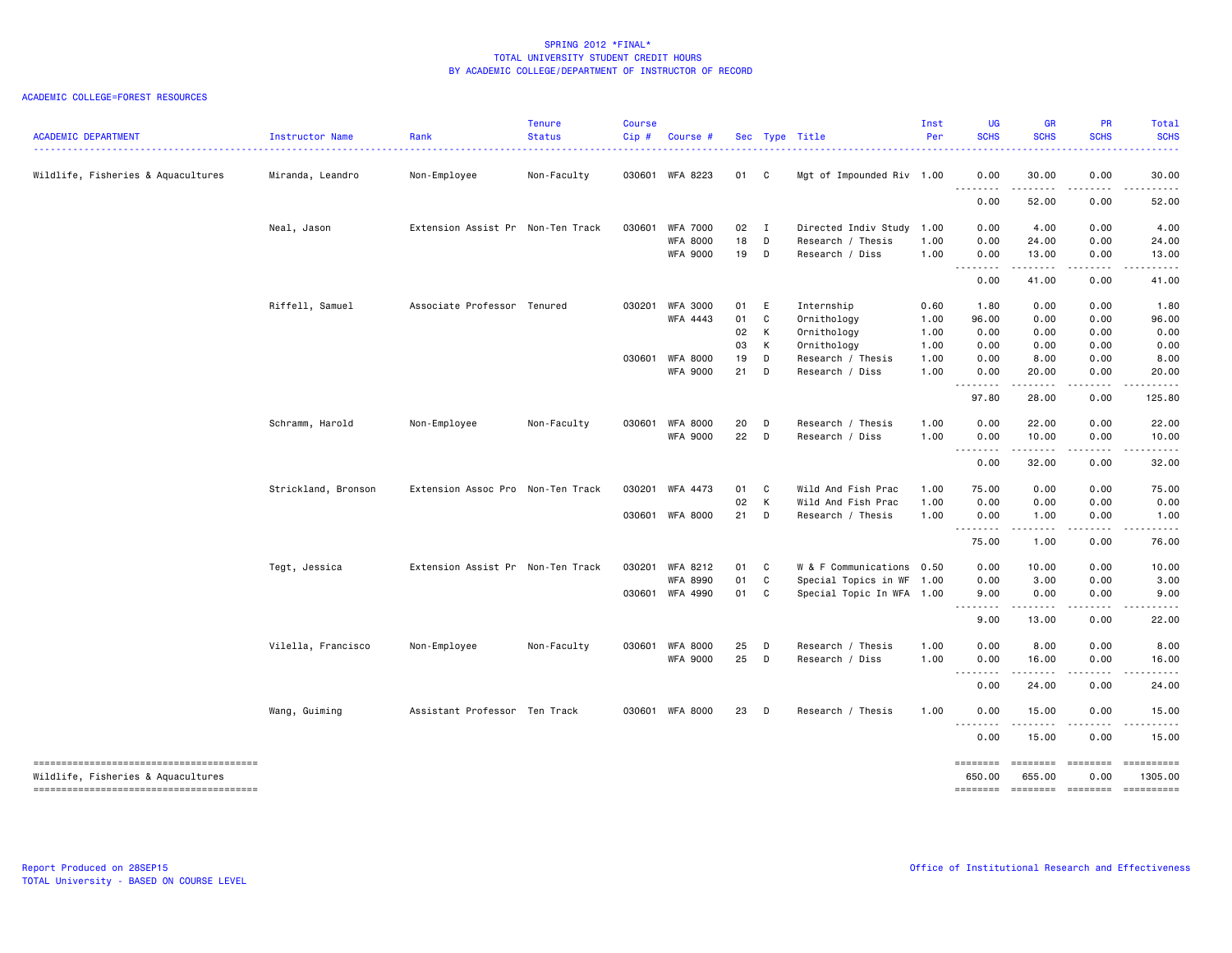|                            |                 |             | Tenure         | <b>Course</b> |                 |      |                            | Inst | <b>UG</b>   | <b>GR</b>   | <b>PR</b>    | Total           |
|----------------------------|-----------------|-------------|----------------|---------------|-----------------|------|----------------------------|------|-------------|-------------|--------------|-----------------|
| <b>ACADEMIC DEPARTMENT</b> | Instructor Name | Rank        | Status         | $Cip$ #       | Course #        |      | Sec Type Title             | Per  | <b>SCHS</b> | <b>SCHS</b> | <b>SCHS</b>  | <b>SCHS</b>     |
|                            |                 |             |                |               |                 |      |                            |      |             |             |              |                 |
| Veterinary Medical Tech    | Cooper, Dana    | Non-Faculty | Not Applicable |               | 510808 CVM 4003 | 01 E | Internship Experienc 0.50  |      | 10.50       | 0.00        | 0.00         | 10.50           |
|                            |                 |             |                |               | CVM 4103        | 01 H | Large Animal Exp I         | 0.50 | 9.00        | 0.00        | 0.00         | 9.00            |
|                            |                 |             |                |               | CVM 4206        | 01 H | Small Animal Clinica 0.50  |      | 9.00        | 0.00        | 0.00         | 9.00            |
|                            |                 |             |                |               | CVM 4213        | 01 H | Sm Anim Surg & Anes        | 0.50 | 9.00        | 0.00        | 0.00         | 9.00            |
|                            |                 |             |                |               | CVM 4223        | 01 H | Small Animal Pri Car 0.50  |      | 9.00        | 0.00        | 0.00         | 9.00            |
|                            |                 |             |                |               | CVM 4333        | 01 H | Emergency/ICU Clinic 0.50  |      | 6.00        | 0.00        | 0.00         | 6.00            |
|                            |                 |             |                |               | CVM 4501        | 01 H | Diagnostic Lab Exp         | 0.50 | 1.50        | 0.00        | 0.00         | 1.50            |
|                            |                 |             |                |               | CVM 4511        | 01 H | Biomed Research Exp        | 0.50 | 0.50        | 0.00        | 0.00         | 0.50            |
|                            |                 |             |                |               | 512501 CVM 4113 | 01 L | Large Animal Clin Ex 0.50  |      | 4.50        | 0.00        | 0.00         | 4.50            |
|                            |                 |             |                |               |                 |      |                            |      | 59.00       | 0.00        | .<br>0.00    | ------<br>59.00 |
|                            | Jordy, Julia    | Non-Faculty | Not Applicable |               | 510808 CVM 3111 | 01 C | Parasitology: Vet Tec 0.50 |      | 11.00       | 0.00        | 0.00         | 11.00           |
|                            |                 |             |                |               |                 |      |                            |      | 11.00       | 0.00        | ----<br>0.00 | 11.00           |
|                            |                 |             |                |               |                 |      |                            |      | ========    | ========    | ---------    | -----------     |
| Veterinary Medical Tech    |                 |             |                |               |                 |      |                            |      | 70.00       | 0.00        | 0.00         | 70.00           |
|                            |                 |             |                |               |                 |      |                            |      | ========    | ========    | ---------    | ==========      |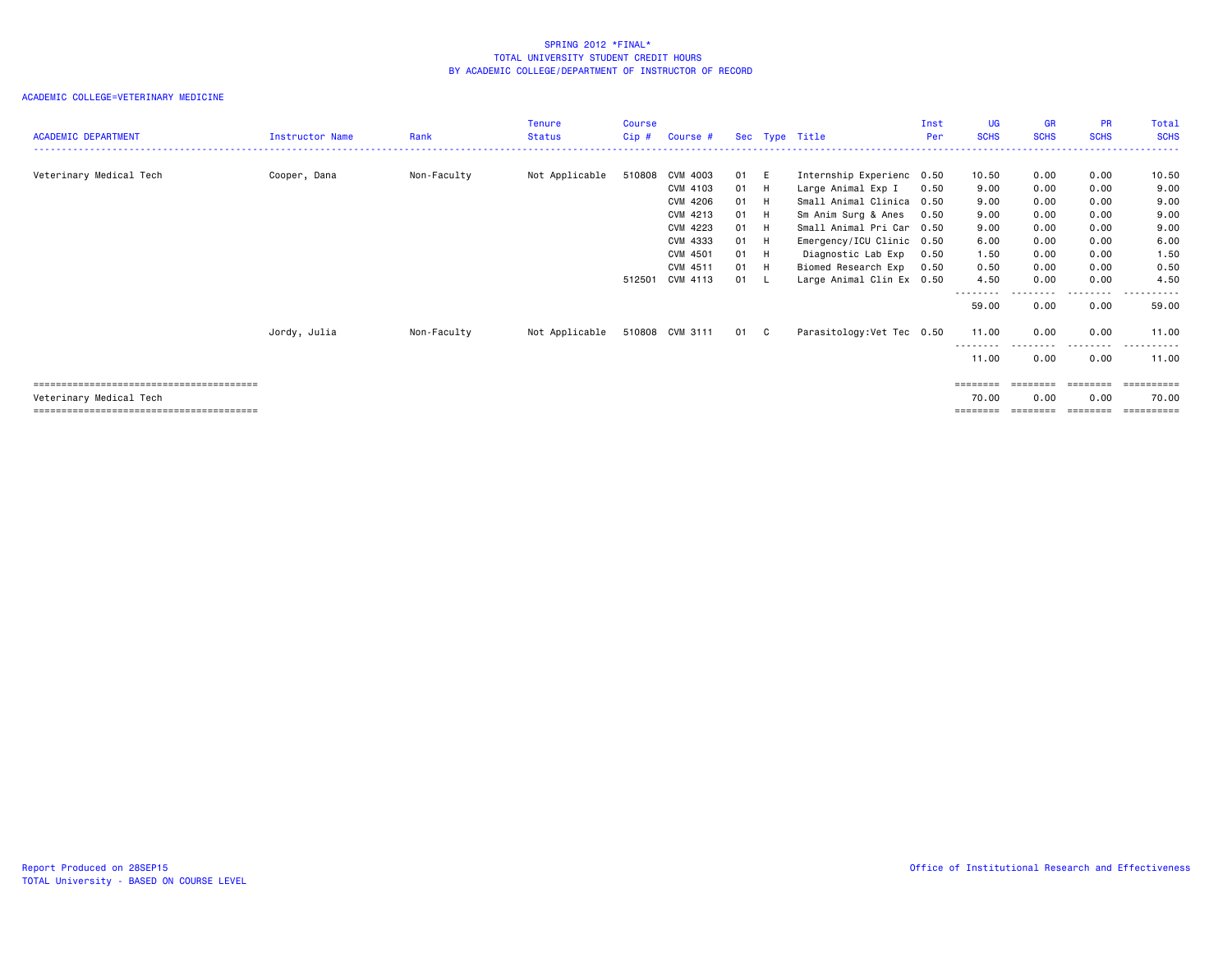| <b>ACADEMIC DEPARTMENT</b> | Instructor Name    | Rank                              | <b>Tenure</b><br><b>Status</b> | <b>Course</b><br>Cip# | Course #                    |          |                | Sec Type Title                                         | Inst<br>Per<br>. | <b>UG</b><br><b>SCHS</b> | <b>GR</b><br><b>SCHS</b> | <b>PR</b><br><b>SCHS</b> | Total<br><b>SCHS</b><br><u>.</u> |
|----------------------------|--------------------|-----------------------------------|--------------------------------|-----------------------|-----------------------------|----------|----------------|--------------------------------------------------------|------------------|--------------------------|--------------------------|--------------------------|----------------------------------|
| Veterinary Medicine        | Archer, Todd       | Assistant Professor Ten Track     |                                |                       | 512501 CVM 9000             | 25       | $\Box$         | Research / Diss                                        | 1.00             | 0.00                     | 5.00                     | 0.00                     | 5.00                             |
|                            |                    |                                   |                                |                       |                             |          |                |                                                        |                  | .<br>0.00                | .<br>5.00                | لأعاجب<br>0.00           | .<br>5.00                        |
|                            | Austin, Frank      | Associate Professor Tenured       |                                |                       | 512401 CVM 5183             | 01       | C C            | Special Species                                        | 1.00             | 0.00                     | 0.00                     | 249.00                   | 249.00                           |
|                            |                    |                                   |                                |                       | CVM 5193                    | 01 C     |                | Infectious Agents I 1.00                               |                  | 0.00<br>.                | 0.00<br>$- - - - -$      | 255.00<br><b></b>        | 255.00<br>.                      |
|                            |                    |                                   |                                |                       |                             |          |                |                                                        |                  | 0.00                     | 0.00                     | 504.00                   | 504.00                           |
|                            | Bailey, R. Hart    | Professor                         | Tenured                        |                       | 512501 CVM 8000             | 01       | D              | Research / Thesis                                      | 1.00             | 0.00                     | 4.00                     | 0.00                     | 4.00                             |
|                            |                    |                                   |                                |                       | CVM 8091                    | 01       | <b>S</b>       | Top Prod Animal Med                                    | 1.00             | 0.00                     | 2.00                     | 0.00                     | 2.00                             |
|                            |                    |                                   |                                |                       | <b>CVM 9000</b>             | 15       | $\mathsf{D}$   | Research / Diss                                        | 1.00             | 0.00<br>.                | 13.00<br>.               | 0.00<br>.                | 13.00<br>$\sim$                  |
|                            |                    |                                   |                                |                       |                             |          |                |                                                        |                  | 0.00                     | 19.00                    | 0.00                     | 19.00                            |
|                            | Baumgartner, Wes   | Associate Professor Ten Track     |                                |                       | 512401 CVM 8990             | 03       | C)             | Special Topic In CVM 1.00                              |                  | 0.00                     | 1.00                     | 0.00<br>.                | 1.00<br>.                        |
|                            |                    |                                   |                                |                       |                             |          |                |                                                        |                  | 0.00                     | 1.00                     | 0.00                     | 1.00                             |
|                            | Brashier, Michael  | Associate Professor Tenured       |                                |                       | 512401 CVM 5173             | 01       | $\overline{B}$ | Equine Med & Surgery                                   | 1.00             | 0.00                     | 0.00                     | 249.00                   | 249.00                           |
|                            |                    |                                   |                                |                       | CVM 5266                    | 01       | C              | Equine Med & Surg                                      | 1.00             | 0.00                     | 0.00                     | 216.00                   | 216.00                           |
|                            |                    |                                   |                                |                       | <b>CVM 5560</b>             | 04       | E              | Adv Clin Rot 1                                         | 1.00             | 0.00<br>.                | 0.00<br>-----            | 8.00<br>.                | 8.00<br>.                        |
|                            |                    |                                   |                                |                       |                             |          |                |                                                        |                  | 0.00                     | 0.00                     | 473.00                   | 473.00                           |
|                            | Brinkman, Erin     | Assistant Professor Ten Track     |                                |                       | 512401 CVM 5162             | 01       | C.             | Diagnostic Imaging                                     | 0.50             | 0.00                     | 0.00                     | 83.00                    | 83.00                            |
|                            |                    |                                   |                                |                       | CVM 5224                    | 01       | E              | Radiology                                              | 1.00             | 0.00                     | 0.00                     | 80.00                    | 80.00                            |
|                            |                    |                                   |                                |                       | CVM 5420                    | 01       | E              | Adv Rot in Radiology                                   | 1.00             | 0.00                     | 0.00                     | 22.00                    | 22.00                            |
|                            |                    |                                   |                                |                       | 512501 CVM 8041             | 01       | - н            | Adv Clin Rad Seminar 1.00                              |                  | 0.00<br>.                | 6.00<br>.                | 0.00<br>.                | 6.00<br>.                        |
|                            |                    |                                   |                                |                       |                             |          |                |                                                        |                  | 0.00                     | 6.00                     | 185.00                   | 191.00                           |
|                            | Brotherton, Regina | Clinical Assist Pro Non-Ten Track |                                |                       | 510808 CVM 3111             | 01       | $\mathbf{C}$   | Parasitology: Vet Tec 0.50                             |                  | 11.00                    | 0.00                     | 0.00                     | 11.00                            |
|                            |                    |                                   |                                |                       | CVM 4003                    | 01       | E              | Internship Experienc 0.50                              |                  | 10.50                    | 0.00                     | 0.00                     | 10.50                            |
|                            |                    |                                   |                                |                       | CVM 4101                    | 01       | H              | Vet Tech Academic Ex 1.00                              |                  | 2.00                     | 0.00                     | 0.00                     | 2.00                             |
|                            |                    |                                   |                                |                       | CVM 4103                    | 01       | H              | Large Animal Exp I                                     | 0.50             | 9.00                     | 0.00                     | 0.00                     | 9.00                             |
|                            |                    |                                   |                                |                       | CVM 4206                    | 01       | H              | Small Animal Clinica                                   | 0.50             | 9.00                     | 0.00                     | 0.00                     | 9.00                             |
|                            |                    |                                   |                                |                       | CVM 4213                    | 01       | H              | Sm Anim Surg & Anes                                    | 0.50             | 9.00                     | 0.00                     | 0.00                     | 9.00                             |
|                            |                    |                                   |                                |                       | CVM 4223                    | 01       | H              | Small Animal Pri Car                                   | 0.50             | 9.00                     | 0.00                     | 0.00                     | 9.00                             |
|                            |                    |                                   |                                |                       | CVM 4333                    | 01       | H              | Emergency/ICU Clinic                                   | 0.50             | 6.00                     | 0.00                     | 0.00                     | 6.00                             |
|                            |                    |                                   |                                |                       | CVM 4501                    | 01       | H              | Diagnostic Lab Exp                                     | 0.50             | 1.50                     | 0.00                     | 0.00                     | 1.50                             |
|                            |                    |                                   |                                |                       | CVM 4511                    | 01       | H              | Biomed Research Exp                                    | 0.50             | 0.50                     | 0.00                     | 0.00                     | 0.50                             |
|                            |                    |                                   |                                |                       | CVM 4601<br>512501 CVM 4113 | 01<br>01 | H<br>- L       | Anl Emerg & Refer Ct 1.00<br>Large Animal Clin Ex 0.50 |                  | 5.00<br>4.50             | 0.00<br>0.00             | 0.00<br>0.00             | 5.00<br>4.50                     |
|                            |                    |                                   |                                |                       |                             |          |                |                                                        |                  | .<br>77.00               | 0.00                     | 0.00                     | -----<br>77.00                   |
|                            | Bulla, Camillo     | Assistant Professor Ten Track     |                                |                       | 512401 CVM 8990             | 06       | C.             | Special Topic In CVM 1.00                              |                  | 0.00                     | 3.00                     | 0.00                     | 3.00                             |
|                            |                    |                                   |                                | 512501                | CVM 8011                    | 01       | s.             | Seminar                                                | 1.00             | 0.00                     | 16.00                    | 0.00                     | 16.00                            |
|                            |                    |                                   |                                |                       | <b>CVM 9000</b>             | 02       | D              | Research / Diss                                        | 1.00             | 0.00                     | 14.00                    | 0.00                     | 14.00                            |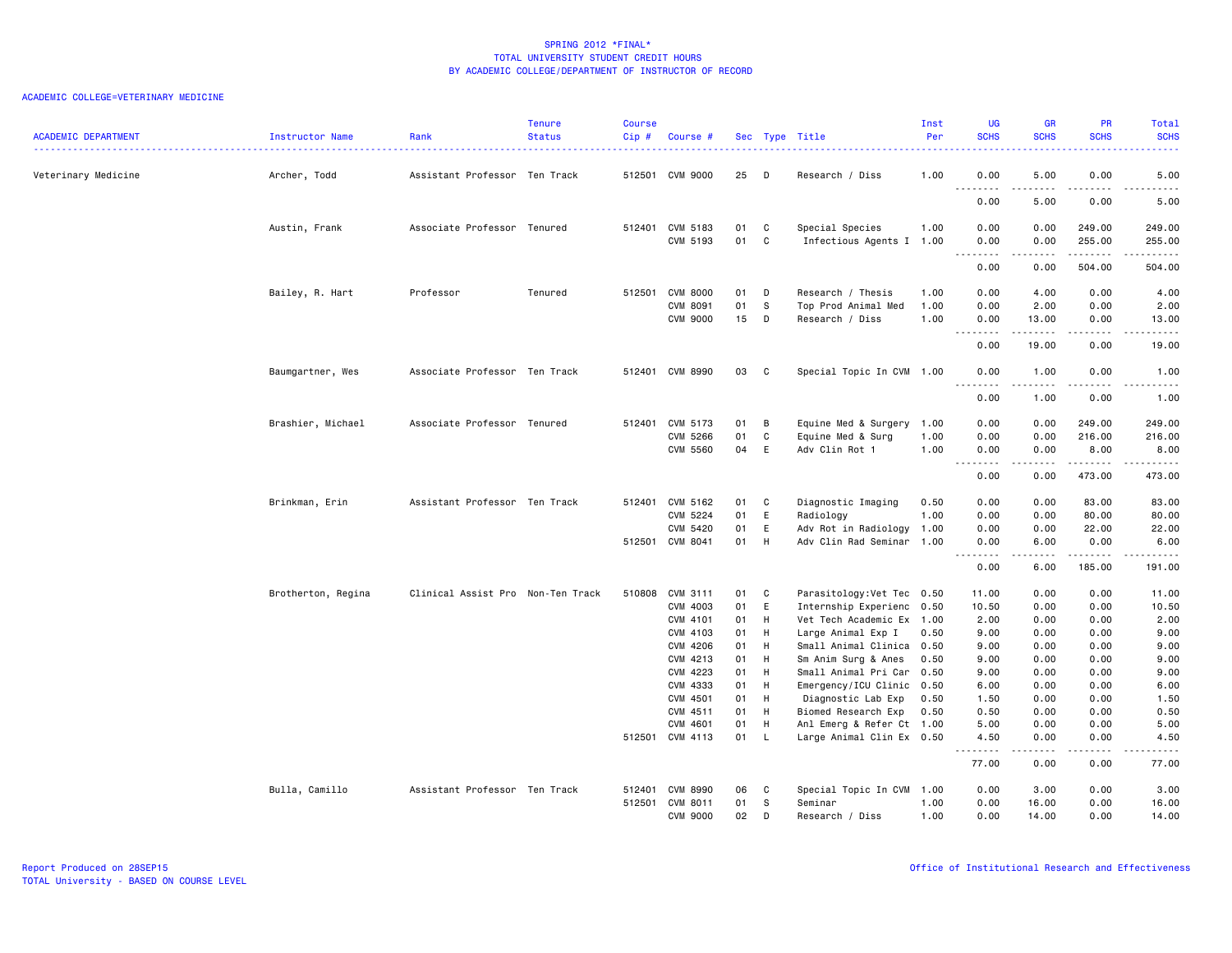| <b>ACADEMIC DEPARTMENT</b> | Instructor Name     | Rank                              | <b>Tenure</b><br><b>Status</b> | <b>Course</b><br>Cip# | Course #                                              |                  |                | Sec Type Title                                               | Inst<br>Per          | <b>UG</b><br><b>SCHS</b>  | <b>GR</b><br><b>SCHS</b>                                                                                                                                                        | PR<br><b>SCHS</b>                            | Total<br><b>SCHS</b>                |
|----------------------------|---------------------|-----------------------------------|--------------------------------|-----------------------|-------------------------------------------------------|------------------|----------------|--------------------------------------------------------------|----------------------|---------------------------|---------------------------------------------------------------------------------------------------------------------------------------------------------------------------------|----------------------------------------------|-------------------------------------|
|                            |                     |                                   |                                |                       |                                                       |                  |                |                                                              |                      | 0.00                      | 33.00                                                                                                                                                                           | 0.00                                         | 33.00                               |
| Veterinary Medicine        | Burt, Gary          | Clinical Assist Pro Non-Ten Track |                                |                       | 512401 CVM 5246<br>CVM 5692                           | 01<br>01         | E<br>C         | Community Veterinary 0.50<br>Vet Art & Business M 0.50       |                      | 0.00<br>0.00              | 0.00<br>0.00                                                                                                                                                                    | 87.00<br>26.00                               | 87.00<br>26.00                      |
|                            |                     |                                   |                                |                       |                                                       |                  |                |                                                              |                      | <u>.</u><br>0.00          | 0.00                                                                                                                                                                            | .<br>113.00                                  | .<br>113.00                         |
|                            | Bushby, Philip      | Professor                         | Tenured                        |                       | 512401 CVM 5640<br>512501 CVM 8000                    | 01<br>06         | H<br>D         | Shelter Medicine<br>Research / Thesis                        | 1.00<br>1.00         | 0.00<br>0.00<br><u>.</u>  | 0.00<br>3.00<br>.                                                                                                                                                               | 28.00<br>0.00<br>.                           | 28.00<br>3.00<br>$- - - - -$        |
|                            |                     |                                   |                                |                       |                                                       |                  |                |                                                              |                      | 0.00                      | 3.00                                                                                                                                                                            | 28.00                                        | 31.00                               |
|                            | Carr, Russell       | Associate Professor Tenured       |                                |                       | 512501 CVM 7000                                       | 12               | $\blacksquare$ | Directed Indiv Study 1.00                                    |                      | 0.00<br><u>.</u>          | 3.00<br>.                                                                                                                                                                       | 0.00                                         | 3.00<br>.                           |
|                            |                     |                                   |                                |                       |                                                       |                  |                |                                                              |                      | 0.00                      | 3.00                                                                                                                                                                            | 0.00                                         | 3.00                                |
|                            | Chambers, Janice    | Professor                         | Tenured                        | 512501                | 512401 CVM 8990<br><b>CVM 8000</b><br><b>CVM 9000</b> | 01 C<br>02<br>04 | D<br>D         | Special Topic In CVM<br>Research / Thesis<br>Research / Diss | 1.00<br>1.00<br>1.00 | 0.00<br>0.00<br>0.00<br>. | 12.00<br>11.00<br>45.00<br>$\frac{1}{2} \left( \frac{1}{2} \right) \left( \frac{1}{2} \right) \left( \frac{1}{2} \right) \left( \frac{1}{2} \right) \left( \frac{1}{2} \right)$ | 0.00<br>0.00<br>0.00<br>$\sim$ $\sim$ $\sim$ | 12.00<br>11.00<br>45.00<br><b>.</b> |
|                            |                     |                                   |                                |                       |                                                       |                  |                |                                                              |                      | 0.00                      | 68.00                                                                                                                                                                           | 0.00                                         | 68.00                               |
|                            | Christiansen, David | Clinical Assist Pro Non-Ten Track |                                |                       | 512401 CVM 5580<br>CVM 5764<br>512501 CVM 5282        | 05<br>01<br>01   | C<br>C<br>E    | Adv Clin Rot 3<br>Adv Equine Repro<br>Lg Animal/Ambulatory   | 1.00<br>1.00<br>1.00 | 0.00<br>0.00<br>0.00      | 0.00<br>0.00<br>0.00                                                                                                                                                            | 4.00<br>16.00<br>68.00                       | 4.00<br>16.00<br>68.00              |
|                            |                     |                                   |                                |                       |                                                       |                  |                |                                                              |                      | <u>.</u><br>0.00          | -----<br>0.00                                                                                                                                                                   | $   -$<br>88.00                              | د د د د د<br>88.00                  |
|                            | Clarke, Kathy-Anne  | Assistant Professor Ten Track     |                                | 510808                | CVM 3141<br>CVM 4201                                  | 01<br>01         | B<br>H         | Anatomical Path Lab<br>Clinical Experience                   | 1.00<br>1.00         | 23.00<br>4.00<br>.        | 0.00<br>0.00                                                                                                                                                                    | 0.00<br>0.00<br>$\sim$ $\sim$ $\sim$         | 23.00<br>4.00<br><b>.</b>           |
|                            |                     |                                   |                                |                       |                                                       |                  |                |                                                              |                      | 27.00                     | د د د د<br>0.00                                                                                                                                                                 | 0.00                                         | 27.00                               |
|                            | Claude, Andrew      | Assistant Professor Ten Track     |                                |                       | 512401 CVM 5430                                       | 01 E             |                | Adv Rot in Anesth                                            | 1.00                 | 0.00<br>.                 | 0.00                                                                                                                                                                            | 10.00                                        | 10.00<br>22222                      |
|                            |                     |                                   |                                |                       |                                                       |                  |                |                                                              |                      | 0.00                      | 0.00                                                                                                                                                                            | 10.00                                        | 10.00                               |
|                            | Cooley, Avery       | Professor                         | Tenured                        |                       | 512401 CVM 5044<br>512501 CVM 8721                    | 01<br>01         | C<br>- S       | Intro Vet Pathology<br>Gross Vet Path                        | 0.50<br>1.00         | 0.00<br>0.00<br>.         | 0.00<br>1.00<br>$\frac{1}{2} \left( \frac{1}{2} \right) \left( \frac{1}{2} \right) \left( \frac{1}{2} \right) \left( \frac{1}{2} \right) \left( \frac{1}{2} \right)$            | 170.00<br>0.00<br>.                          | 170.00<br>1.00<br>.                 |
|                            |                     |                                   |                                |                       |                                                       |                  |                |                                                              |                      | 0.00                      | 1.00                                                                                                                                                                            | 170.00                                       | 171.00                              |
|                            | Coyne, Cody         | Professor                         | Tenured                        |                       | 512401 CVM 5223                                       | 01 C             |                | Pharmacology I                                               | 1.00                 | 0.00                      | 0.00                                                                                                                                                                            | 252.00                                       | 252.00<br>.                         |
|                            |                     |                                   |                                |                       |                                                       |                  |                |                                                              |                      | 0.00                      | 0.00                                                                                                                                                                            | 252.00                                       | 252.00                              |
|                            | Cummings, Timothy   | Clinical Professor                | Non-Ten Track                  |                       | 512501 VS 2033                                        | 01<br>02         | C<br>K         | Diseases Of Poultry<br>Diseases Of Poultry                   | 1.00<br>1.00         | 45.00<br>0.00<br>.        | 0.00<br>0.00                                                                                                                                                                    | 0.00<br>0.00                                 | 45.00<br>0.00                       |
|                            |                     |                                   |                                |                       |                                                       |                  |                |                                                              |                      | 45.00                     | 0.00                                                                                                                                                                            | 0.00                                         | 45.00                               |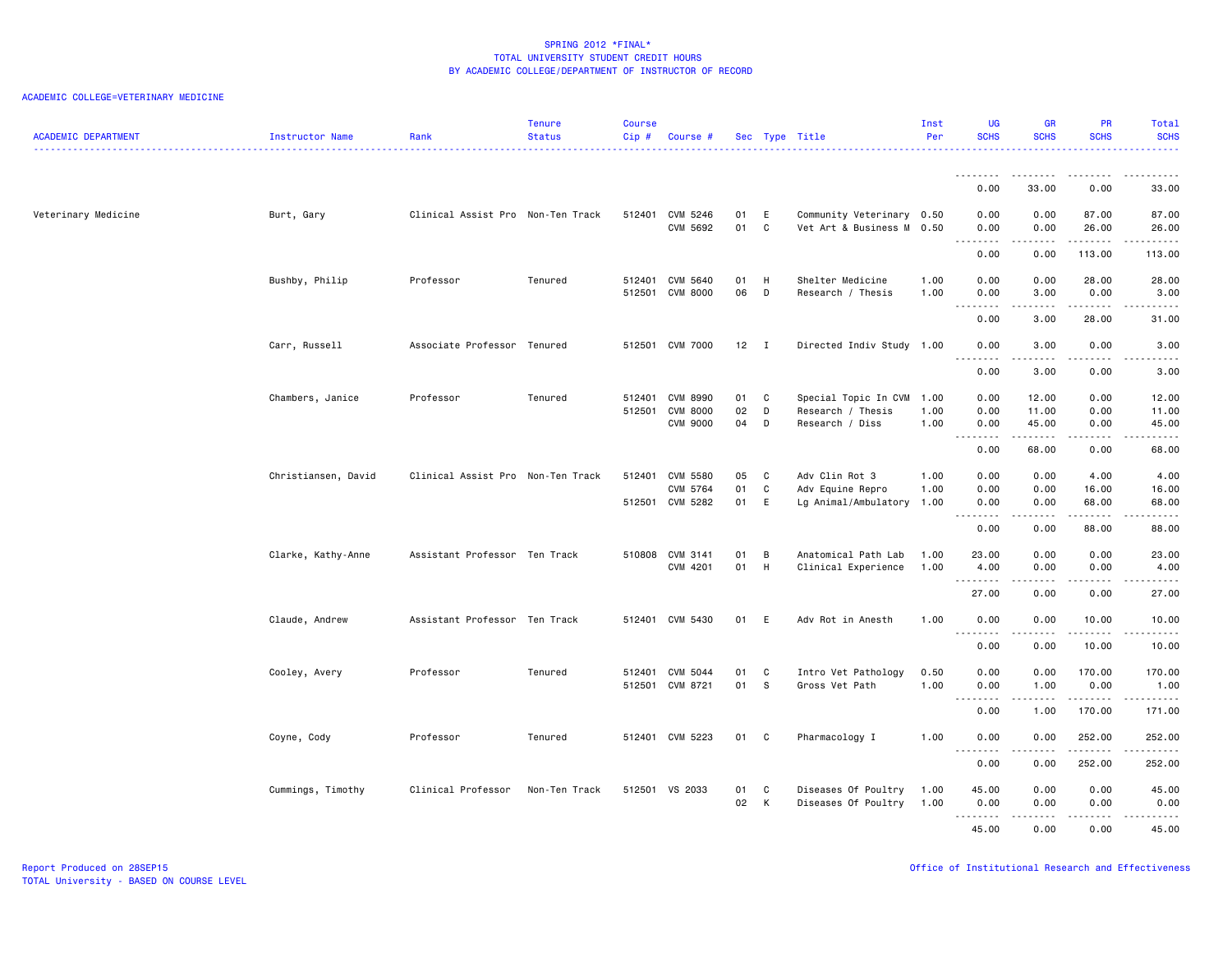# ACADEMIC COLLEGE=VETERINARY MEDICINE

| <b>ACADEMIC DEPARTMENT</b> | Instructor Name   | Rank                              | <b>Tenure</b><br><b>Status</b> | Course<br>$Cip$ # | Course #                           |          |                              | Sec Type Title                          | Inst<br>Per  | UG<br><b>SCHS</b>        | <b>GR</b><br><b>SCHS</b>   | PR<br><b>SCHS</b> | <b>Total</b><br><b>SCHS</b><br>.                    |
|----------------------------|-------------------|-----------------------------------|--------------------------------|-------------------|------------------------------------|----------|------------------------------|-----------------------------------------|--------------|--------------------------|----------------------------|-------------------|-----------------------------------------------------|
| Veterinary Medicine        | Eddy, Alison      | Clinical Assist Pro Non-Ten Track |                                |                   | 510808 CVM 3042                    | 01 C     |                              | Equine Disease & Mgt 0.50               |              | 23.00                    | 0.00<br>.                  | 0.00<br>$- - - -$ | 23.00<br>$\frac{1}{2}$                              |
|                            |                   |                                   |                                |                   |                                    |          |                              |                                         |              | 23.00                    | 0.00                       | 0.00              | 23.00                                               |
|                            | Edwards, Kristine | Non-Faculty                       | Not Applicable                 |                   | 512401 CVM 5163                    | 01       | B                            | Vet Parasitology                        | 0.50         | 0.00<br>.                | 0.00                       | 126.00<br>.       | 126.00<br>$- - - - - -$                             |
|                            |                   |                                   |                                |                   |                                    |          |                              |                                         |              | 0.00                     | 0.00                       | 126.00            | 126.00                                              |
|                            | Eells, Jeffrey    | Associate Professor Tenured       |                                |                   | 512501 CVM 7000<br><b>CVM 9000</b> | 09<br>18 | $\mathbf{I}$<br>$\mathsf{D}$ | Directed Indiv Study<br>Research / Diss | 1.00<br>1.00 | 0.00<br>0.00<br><u>.</u> | 2.00<br>20.00<br>.         | 0.00<br>0.00<br>. | 2.00<br>20.00<br>$\sim$ $\sim$ $\sim$ $\sim$ $\sim$ |
|                            |                   |                                   |                                |                   |                                    |          |                              |                                         |              | 0.00                     | 22.00                      | 0.00              | 22.00                                               |
|                            | Epperson, William | Professor                         | Tenured                        |                   | 512401 CVM 5121                    | 01       | C                            | Prof Develop IV                         | 1.00         | 0.00<br><u>.</u>         | 0.00<br>.                  | 83.00<br>.        | 83.00<br>.                                          |
|                            |                   |                                   |                                |                   |                                    |          |                              |                                         |              | 0.00                     | 0.00                       | 83.00             | 83.00                                               |
|                            | Eubanks, Diana    | Clinical Assoc Prof Non-Ten Track |                                | 510808            | CVM 3201                           | 01       | $\mathsf{L}$                 | Dental Principles fo 1.00               |              | 11.00                    | 0.00                       | 0.00              | 11.00                                               |
|                            |                   |                                   |                                | 512401            | CVM 5000                           | 02       | $\mathbf I$                  | Directed Indiv Study 1.00               |              | 0.00                     | 0.00                       | 2.00              | 2.00                                                |
|                            |                   |                                   |                                |                   | CVM 5672                           | 01       | E                            | Veterinary Dentistry 1.00               |              | 0.00<br><u>.</u>         | 0.00<br>المالية المالية ال | 26.00<br>.        | 26.00<br>بالالالالا                                 |
|                            |                   |                                   |                                |                   |                                    |          |                              |                                         |              | 11.00                    | 0.00                       | 28.00             | 39.00                                               |
|                            | Fleming, Sherrill | Associate Professor Tenured       |                                |                   | 512401 CVM 5021                    | 01       | <b>S</b>                     | Professional Develop 0.50               |              | 0.00                     | 0.00                       | 42.50             | 42.50                                               |
|                            |                   |                                   |                                |                   | CVM 5175                           | 01       | C                            | Food Animal Med & Su                    | 0.75         | 0.00                     | 0.00                       | 311.25            | 311.25                                              |
|                            |                   |                                   |                                |                   | CVM 5276                           | 01       | C                            | Food Animal Practice                    | 1.00         | 0.00                     | 0.00                       | 216.00            | 216.00                                              |
|                            |                   |                                   |                                |                   | <b>CVM 5570</b>                    | 03       | E                            | Adv Clin Rot 2                          | 1.00         | 0.00                     | 0.00                       | 2.00              | 2.00                                                |
|                            |                   |                                   |                                |                   | CVM 5722                           | 01       | E                            | Small Ruminant Prod                     | 1.00         | 0.00<br><u>.</u>         | 0.00<br>.                  | 16.00<br><u>.</u> | 16.00<br>.                                          |
|                            |                   |                                   |                                |                   |                                    |          |                              |                                         |              | 0.00                     | 0.00                       | 587.75            | 587.75                                              |
|                            | Gardner, Allison  | Clinical Instructor Non-Ten Track |                                |                   | 510808 CVM 3041                    | 01       | B                            | Equine Tech Slks & N 1.00               |              | 15.00                    | 0.00                       | 0.00              | 15.00                                               |
|                            |                   |                                   |                                |                   |                                    | 02       | B                            | Equine Tech Slks & N 1.00               |              | 8.00                     | 0.00                       | 0.00              | 8.00                                                |
|                            |                   |                                   |                                |                   | CVM 3042                           | 01       | C                            | Equine Disease & Mgt 0.50               |              | 23.00                    | 0.00                       | 0.00              | 23.00                                               |
|                            |                   |                                   |                                |                   | CVM 3101                           | 01       | C                            | Vet Tech Med Termino 1.00               |              | 21.00                    | 0.00                       | 0.00              | 21.00                                               |
|                            |                   |                                   |                                |                   | CVM 3121                           | 01       | C                            | Hematology: Vet Tech                    | 1.00         | 22.00                    | 0.00                       | 0.00              | 22.00                                               |
|                            |                   |                                   |                                |                   | CVM 3132                           | 01       | C                            | Clinical Path Lab Te                    | 1.00         | 28.00                    | 0.00                       | 0.00              | 28.00                                               |
|                            |                   |                                   |                                |                   |                                    | 02       | C                            | Clinical Path Lab Te 1.00               |              | 18.00<br>.               | 0.00<br>.                  | 0.00<br>.         | 18.00<br>.                                          |
|                            |                   |                                   |                                |                   |                                    |          |                              |                                         |              | 135.00                   | 0.00                       | 0.00              | 135.00                                              |
|                            | Gaunt, Patricia   | Associate Professor Tenured       |                                |                   | 512501 CVM 9000                    | 21       | D                            | Research / Diss                         | 1.00         | 0.00<br><u>.</u>         | 5.00                       | 0.00              | 5.00<br>.                                           |
|                            |                   |                                   |                                |                   |                                    |          |                              |                                         |              | 0.00                     | 5.00                       | 0.00              | 5.00                                                |
|                            | Grace, Sharon     | Clinical Professor                | Non-Ten Track                  | 510808            | CVM 4102                           | 01       | C                            | Prof Develop for Vet 1.00               |              | 18.00                    | 0.00                       | 0.00              | 18.00                                               |
|                            |                   |                                   |                                |                   | 512401 CVM 5000                    | 04       | $\mathbf{I}$                 | Directed Indiv Study 1.00               |              | 0.00                     | 0.00                       | 4.00              | 4.00                                                |
|                            |                   |                                   |                                |                   |                                    | 10       | $\mathbf{I}$                 | Directed Indiv Study 1.00               |              | 0.00                     | 0.00                       | 2.00              | 2.00                                                |
|                            |                   |                                   |                                |                   | CVM 5021                           | 01       | S                            | Professional Develop 0.50               |              | 0.00                     | 0.00                       | 42.50             | 42.50                                               |
|                            |                   |                                   |                                |                   | CVM 5195                           | 01       | B                            | Small Anim Med & Sur                    | 1.00         | 0.00                     | 0.00                       | 415.00            | 415.00                                              |
|                            |                   |                                   |                                |                   | 512501 VS 3014                     | 01       | C                            | Anatomy & Physiology 1.00               |              | 304.00                   | 0.00                       | 0.00              | 304.00                                              |
|                            |                   |                                   |                                |                   |                                    | 02       | K                            | Anatomy & Physiology 1.00               |              | 0.00                     | 0.00                       | 0.00              | 0.00                                                |

Report Produced on 28SEP15 Office of Institutional Research and Effectiveness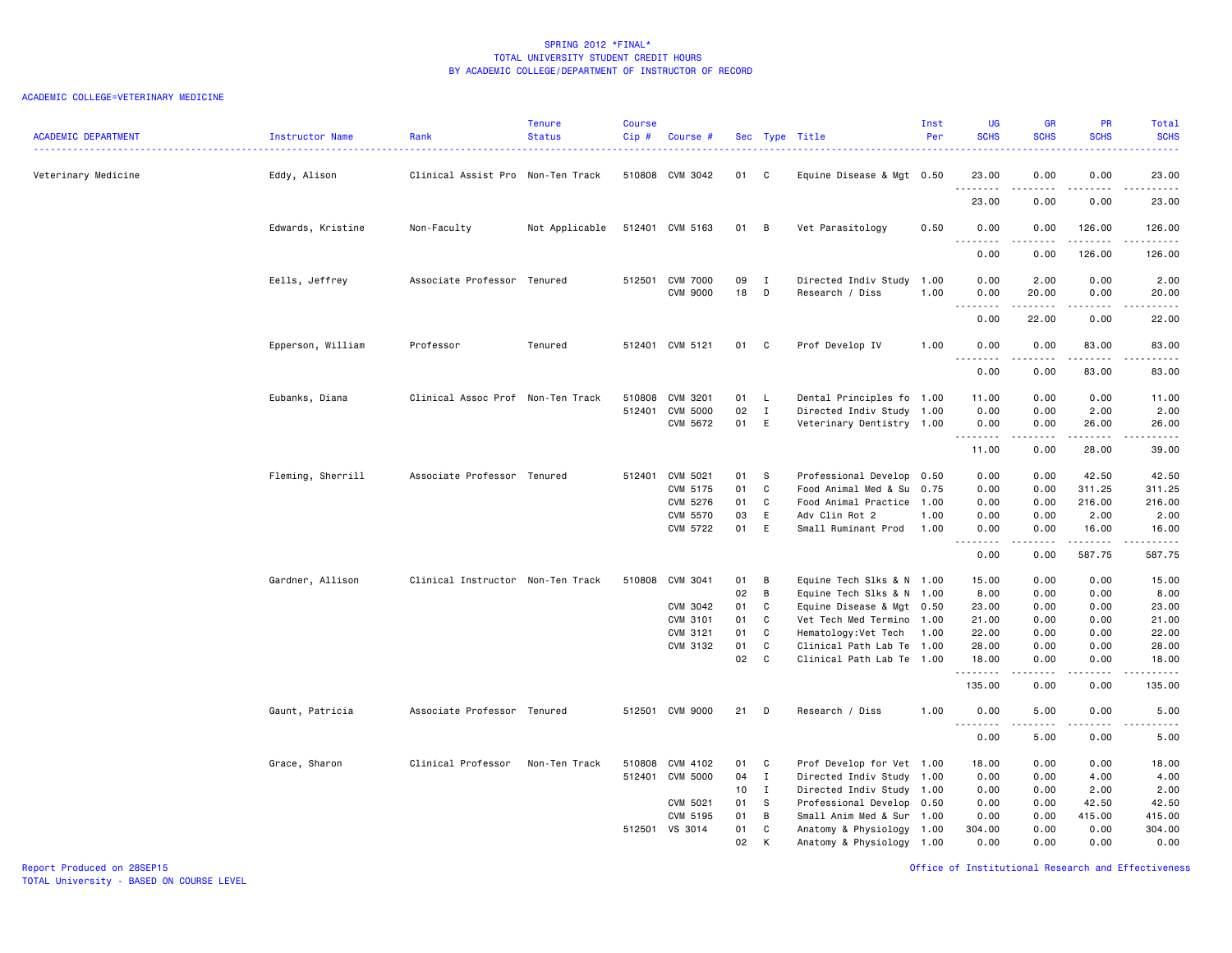| <b>ACADEMIC DEPARTMENT</b> | Instructor Name  | Rank                              | <b>Tenure</b><br><b>Status</b> | <b>Course</b><br>Cip# | Course #                           |              |              | Sec Type Title                             | Inst<br>Per  | UG<br><b>SCHS</b> | <b>GR</b><br><b>SCHS</b> | <b>PR</b><br><b>SCHS</b>                                                                                                           | Total<br><b>SCHS</b>                                                                                                                                          |
|----------------------------|------------------|-----------------------------------|--------------------------------|-----------------------|------------------------------------|--------------|--------------|--------------------------------------------|--------------|-------------------|--------------------------|------------------------------------------------------------------------------------------------------------------------------------|---------------------------------------------------------------------------------------------------------------------------------------------------------------|
|                            |                  |                                   |                                |                       |                                    |              |              |                                            |              | .<br>322.00       | 0.00                     | .<br>463.50                                                                                                                        | 785.50                                                                                                                                                        |
| Veterinary Medicine        | Gunter, Miriam   | Clinical Assist Pro Non-Ten Track |                                |                       | 512401 CVM 5560                    | 03           | E            | Adv Clin Rot 1                             | 1.00         | 0.00              | 0.00                     | 20.00                                                                                                                              | 20.00                                                                                                                                                         |
|                            |                  |                                   |                                |                       |                                    |              |              |                                            |              | .<br>0.00         | .<br>0.00                | $\frac{1}{2} \left( \frac{1}{2} \right) \left( \frac{1}{2} \right) \left( \frac{1}{2} \right) \left( \frac{1}{2} \right)$<br>20.00 | .<br>20.00                                                                                                                                                    |
|                            | Hanson, Larry    | Professor                         | Tenured                        |                       | 512501 CVM 8000                    | 08           | D            | Research / Thesis                          | 1.00         | 0.00              | 10.00                    | 0.00                                                                                                                               | 10.00                                                                                                                                                         |
|                            |                  |                                   |                                |                       | CVM 8031<br><b>CVM 9000</b>        | 01<br>22     | C<br>D       | Curntop Mol Mech Dz<br>Research / Diss     | 1.00<br>1.00 | 0.00<br>0.00      | 7.00<br>7.00             | 0.00<br>0.00                                                                                                                       | 7.00<br>7.00                                                                                                                                                  |
|                            |                  |                                   |                                |                       |                                    |              |              |                                            |              | .<br>0.00         | .<br>24.00               | $\cdots$<br>0.00                                                                                                                   | $\sim$ $\sim$ $\sim$ $\sim$<br>24.00                                                                                                                          |
|                            |                  |                                   |                                |                       |                                    |              |              |                                            |              |                   |                          |                                                                                                                                    |                                                                                                                                                               |
|                            | Hopper, Richard  | Professor                         | Tenured                        |                       | 010507 ADS 4112<br>ADS 6112        | 01<br>01     | B<br>В       | Equine Reproduction<br>Equine Reproduction | 0.50<br>0.50 | 16.00<br>0.00     | 0.00<br>1.00             | 0.00<br>0.00                                                                                                                       | 16.00<br>1.00                                                                                                                                                 |
|                            |                  |                                   |                                |                       | 512401 CVM 8802                    | 01           | E            | Canine Theriogenolog                       | 1.00         | 0.00              | 2.00                     | 0.00                                                                                                                               | 2.00                                                                                                                                                          |
|                            |                  |                                   |                                |                       |                                    |              |              |                                            |              | .<br>16.00        | .<br>3.00                | $- - - - -$<br>0.00                                                                                                                | .<br>19.00                                                                                                                                                    |
|                            |                  |                                   |                                |                       |                                    |              |              |                                            |              |                   |                          |                                                                                                                                    |                                                                                                                                                               |
|                            | Huston, Carla    | Associate Professor Tenured       |                                | 512401<br>512501      | CVM 5133<br><b>CVM 8000</b>        | 01<br>11     | C<br>D       | Vet Preventive Med<br>Research / Thesis    | 0.75<br>1.00 | 0.00<br>0.00      | 0.00<br>3.00             | 186.75<br>0.00                                                                                                                     | 186.75<br>3.00                                                                                                                                                |
|                            |                  |                                   |                                |                       |                                    |              |              |                                            |              | <u>.</u><br>0.00  | .<br>3.00                | .<br>186.75                                                                                                                        | .<br>189.75                                                                                                                                                   |
|                            |                  |                                   |                                |                       |                                    |              |              |                                            |              |                   |                          |                                                                                                                                    |                                                                                                                                                               |
|                            | Jack, Sherman    | Professor                         | Tenured                        | 512401                | CVM 5854                           | 01           | C            | Aquarium Health                            | 1.00         | 0.00              | 0.00                     | 16.00                                                                                                                              | 16.00                                                                                                                                                         |
|                            |                  |                                   |                                | 512501                | <b>CVM 7000</b>                    | 05           | I            | Directed Indiv Study                       | 1.00         | 0.00              | 2.00                     | 0.00                                                                                                                               | 2.00                                                                                                                                                          |
|                            |                  |                                   |                                |                       | <b>CVM 8000</b><br><b>CVM 9000</b> | 09<br>26     | D<br>D       | Research / Thesis<br>Research / Diss       | 1.00<br>1.00 | 0.00<br>0.00      | 9.00<br>3.00             | 0.00<br>0.00                                                                                                                       | 9.00<br>3.00                                                                                                                                                  |
|                            |                  |                                   |                                |                       |                                    |              |              |                                            |              | .                 | .                        | -----                                                                                                                              | .                                                                                                                                                             |
|                            |                  |                                   |                                |                       |                                    |              |              |                                            |              | 0.00              | 14.00                    | 16.00                                                                                                                              | 30.00                                                                                                                                                         |
|                            | Johnson, Melanie | Clinical Assist Pro Non-Ten Track |                                |                       | 512401 CVM 5214                    | 01           | E            | Lab Services                               | 1.00         | 0.00              | 0.00                     | 80.00                                                                                                                              | 80.00                                                                                                                                                         |
|                            |                  |                                   |                                |                       | <b>CVM 5560</b>                    | 02           | E            | Adv Clin Rot 1                             | 1.00         | 0.00              | 0.00                     | 52.00                                                                                                                              | 52.00                                                                                                                                                         |
|                            |                  |                                   |                                |                       | 512501 CVM 7000                    | 01           | $\mathbf{I}$ | Directed Indiv Study                       | 1.00         | 0.00              | 3.00                     | 0.00                                                                                                                               | 3.00                                                                                                                                                          |
|                            |                  |                                   |                                |                       |                                    | $11 \quad I$ |              | Directed Indiv Study                       | 1.00         | 0.00<br>.         | 1.00                     | 0.00<br>$- - - - -$                                                                                                                | 1.00<br>.                                                                                                                                                     |
|                            |                  |                                   |                                |                       |                                    |              |              |                                            |              | 0.00              | 4.00                     | 132.00                                                                                                                             | 136.00                                                                                                                                                        |
|                            | Jordan, Dinah    | Clinical Professor                | Non-Ten Track                  |                       | 510808 CVM 3232                    | 01           | C            | Pharm/Toxi:Vet Tech                        | 0.50         | 23.00             | 0.00                     | 0.00                                                                                                                               | 23.00                                                                                                                                                         |
|                            |                  |                                   |                                |                       | 512401 CVM 5392                    | 01           | E            | Pharmacy                                   | 1.00         | 0.00              | 0.00                     | 4.00                                                                                                                               | 4.00                                                                                                                                                          |
|                            |                  |                                   |                                |                       |                                    |              |              |                                            |              | .<br>23.00        | د د د د<br>0.00          | 4.00                                                                                                                               | $\frac{1}{2} \left( \frac{1}{2} \right) \left( \frac{1}{2} \right) \left( \frac{1}{2} \right) \left( \frac{1}{2} \right) \left( \frac{1}{2} \right)$<br>27.00 |
|                            | Karsi, Attila    | Research Assoc Prof Non-Ten Track |                                |                       | 512501 CVM 9000                    | 05           | D            | Research / Diss                            | 1.00         | 0.00              | 10.00                    | 0.00                                                                                                                               | 10.00                                                                                                                                                         |
|                            |                  |                                   |                                |                       |                                    |              |              |                                            |              | <u>.</u><br>0.00  | .<br>10.00               | .<br>0.00                                                                                                                          | .<br>10.00                                                                                                                                                    |
|                            | King, Elmer      | Clinical Instructor Non-Ten Track |                                |                       | 512401 CVM 5874                    | 01           | E            | Bovine Theriogenolog 1.00                  |              | 0.00              | 0.00                     | 32.00                                                                                                                              | 32.00                                                                                                                                                         |
|                            |                  |                                   |                                |                       |                                    |              |              |                                            |              | .                 | .                        |                                                                                                                                    | الداليات الدالية ال                                                                                                                                           |
|                            |                  |                                   |                                |                       |                                    |              |              |                                            |              | 0.00              | 0.00                     | 32.00                                                                                                                              | 32.00                                                                                                                                                         |
|                            | Langston, Vernon | Professor                         | Tenured                        |                       | 510808 CVM 3232                    | 01           | C            | Pharm/Toxi:Vet Tech                        | 0.50         | 23.00             | 0.00                     | 0.00                                                                                                                               | 23.00                                                                                                                                                         |
| Report Produced on 28SEP15 |                  |                                   |                                |                       |                                    |              |              |                                            |              |                   |                          |                                                                                                                                    | Office of Institutional Research and Effectiveness                                                                                                            |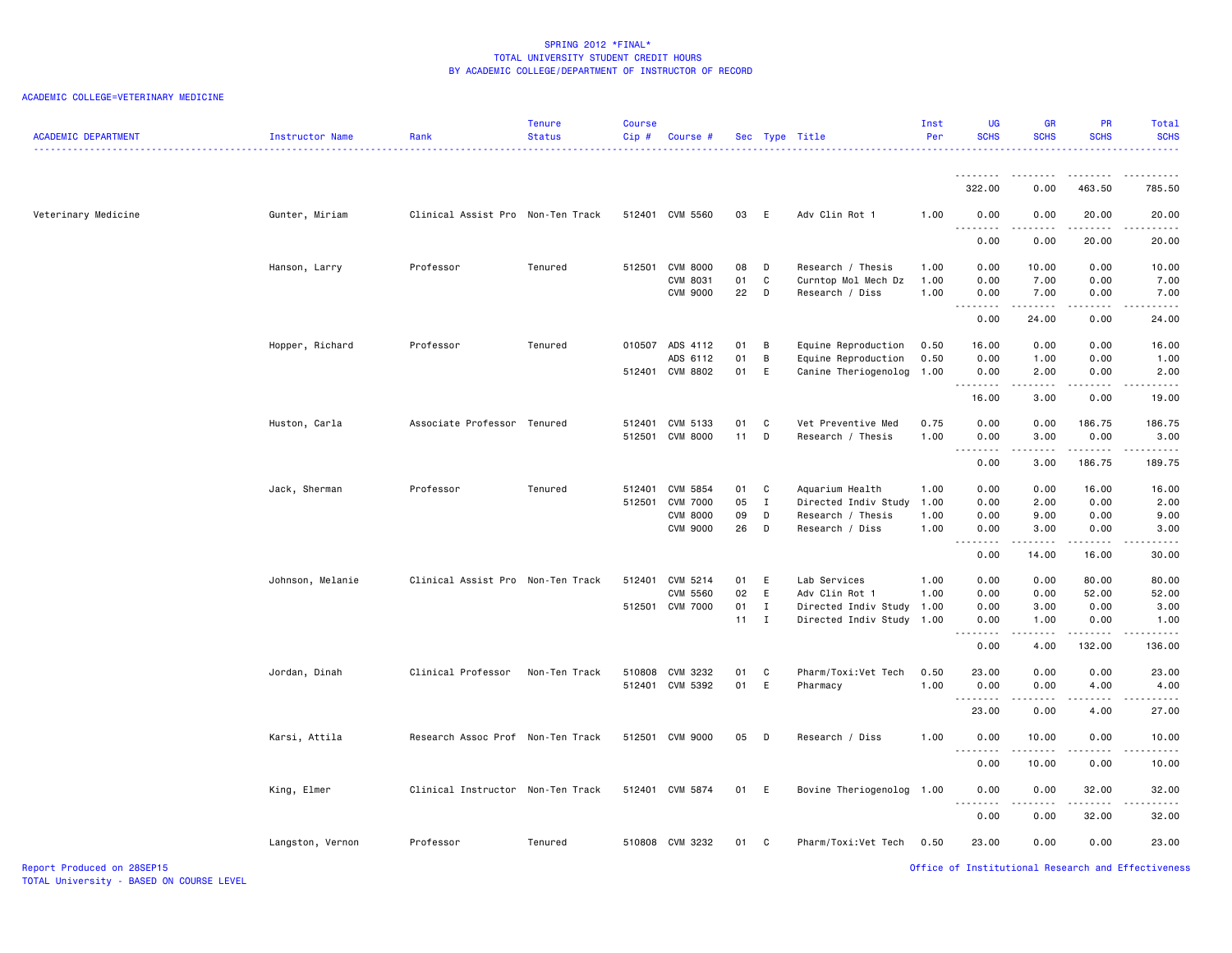| <b>ACADEMIC DEPARTMENT</b> | Instructor Name    | Rank                          | <b>Tenure</b><br><b>Status</b> | <b>Course</b><br>$Cip$ # | Course #                                                          |                      |                     | Sec Type Title                                                               | Inst<br>Per                  | <b>UG</b><br><b>SCHS</b>     | <b>GR</b><br><b>SCHS</b>                                                                                                          | PR<br><b>SCHS</b>              | Total<br><b>SCHS</b><br>.      |
|----------------------------|--------------------|-------------------------------|--------------------------------|--------------------------|-------------------------------------------------------------------|----------------------|---------------------|------------------------------------------------------------------------------|------------------------------|------------------------------|-----------------------------------------------------------------------------------------------------------------------------------|--------------------------------|--------------------------------|
| Veterinary Medicine        | Langston, Vernon   | Professor                     | Tenured                        |                          | 512401 CVM 5310<br><b>CVM 5580</b>                                | 01<br>04             | E<br>E              | SM Critical Care Med 1.00<br>Adv Clin Rot 3                                  | 1.00                         | 0.00<br>0.00                 | 0.00<br>0.00                                                                                                                      | 138.00<br>6.00                 | 138.00<br>6.00<br>.            |
|                            |                    |                               |                                |                          |                                                                   |                      |                     |                                                                              |                              | 23.00                        | 0.00                                                                                                                              | 144.00                         | 167.00                         |
|                            | Lathan, Patricia   | Assistant Professor Ten Track |                                |                          | 512401 CVM 8990                                                   | 07                   | $\mathbf{C}$        | Special Topic In CVM 1.00                                                    |                              | 0.00                         | 5.00                                                                                                                              | 0.00                           | 5.00                           |
|                            |                    |                               |                                |                          |                                                                   |                      |                     |                                                                              |                              | 0.00                         | 5.00                                                                                                                              | 0.00                           | 5.00                           |
|                            | Lawrence, Mark     | Non-Faculty                   | Tenured                        | 512401                   | CVM 4000<br>512501 CVM 9000                                       | 01<br>06             | $\blacksquare$<br>D | Directed Indiv Study<br>Research / Diss                                      | 1.00<br>1.00                 | 5.00<br>0.00<br>.            | 0.00<br>13.00<br>$- - - - -$                                                                                                      | 0.00<br>0.00<br>.              | 5.00<br>13.00<br>د د د د د     |
|                            |                    |                               |                                |                          |                                                                   |                      |                     |                                                                              |                              | 5.00                         | 13.00                                                                                                                             | 0.00                           | 18.00                          |
|                            | Linford, Robert    | Professor                     | Tenured                        |                          | 512401 CVM 5072<br><b>CVM 8990</b><br>512501 CVM 9000             | 01<br>02<br>20       | B<br>C<br>D         | Veterinary Anatomy I 1.00<br>Special Topic In CVM<br>Research / Diss         | 1.00<br>1.00                 | 0.00<br>0.00<br>0.00         | 0.00<br>2.00<br>2.00                                                                                                              | 170.00<br>0.00<br>0.00         | 170.00<br>2.00<br>2.00         |
|                            |                    |                               |                                |                          |                                                                   |                      |                     |                                                                              |                              | .<br>0.00                    | .<br>4.00                                                                                                                         | $- - - - -$<br>170.00          | .<br>174.00                    |
|                            | Lunsford, Kari     | Assistant Professor Ten Track |                                |                          | 512401 CVM 5802                                                   | 01 C                 |                     | Pract. Clin. Onc.                                                            | 1.00                         | 0.00                         | 0.00                                                                                                                              | 26.00                          | 26.00<br>د د د د د             |
|                            |                    |                               |                                |                          |                                                                   |                      |                     |                                                                              |                              | 0.00                         | 0.00                                                                                                                              | 26.00                          | 26.00                          |
|                            | Mackin, Andrew     | Professor                     | Tenured                        |                          | 512401 CVM 5380<br>CVM 5580<br>512501 CVM 8000<br><b>CVM 9000</b> | 01<br>03<br>10<br>16 | E<br>E<br>D<br>D    | Small Anim Int Med<br>Adv Clin Rot 3<br>Research / Thesis<br>Research / Diss | 1.00<br>1.00<br>1.00<br>1.00 | 0.00<br>0.00<br>0.00<br>0.00 | 0.00<br>0.00<br>4.00<br>7.00                                                                                                      | 200.00<br>2.00<br>0.00<br>0.00 | 200.00<br>2.00<br>4.00<br>7.00 |
|                            |                    |                               |                                |                          |                                                                   |                      |                     |                                                                              |                              | .<br>0.00                    | .<br>11.00                                                                                                                        | .<br>202.00                    | .<br>213.00                    |
|                            | Mauel, Michael     | Associate Professor Tenured   |                                |                          | 512501 CVM 9000                                                   | 24 D                 |                     | Research / Diss                                                              | 1.00                         | 0.00<br><u>.</u>             | 5.00                                                                                                                              | 0.00<br>.                      | 5.00<br>$- - -$                |
|                            |                    |                               |                                |                          |                                                                   |                      |                     |                                                                              |                              | 0.00                         | .<br>5.00                                                                                                                         | 0.00                           | .<br>5.00                      |
|                            | McCarthy, Fiona    | Assistant Professor Ten Track |                                |                          | 512501 CVM 9000                                                   | 07                   | D                   | Research / Diss                                                              | 1.00                         | 0.00<br>.                    | 10.00<br>. <b>.</b>                                                                                                               | 0.00<br>.                      | 10.00<br>.                     |
|                            |                    |                               |                                |                          |                                                                   |                      |                     |                                                                              |                              | 0.00                         | 10.00                                                                                                                             | 0.00                           | 10.00                          |
|                            | McLaughlin, Ronald | Professor                     | Tenured                        | 512401                   | CVM 5570<br>CVM 5754<br>512501 CVM 5256                           | 04<br>01<br>01       | E<br>B<br>E         | Adv Clin Rot 2<br>Adv Sm Anim Surgery<br>Small Animal Surgery 1.00           | 1.00<br>1.00                 | 0.00<br>0.00<br>0.00         | 0.00<br>0.00<br>0.00                                                                                                              | 2.00<br>72.00<br>174.00        | 2.00<br>72.00<br>174.00        |
|                            |                    |                               |                                |                          |                                                                   |                      |                     |                                                                              |                              | .<br>0.00                    | .<br>0.00                                                                                                                         | .<br>248.00                    | <b>.</b><br>248.00             |
|                            | Meiring, Richard   | Non-Faculty                   | Non-Ten Track                  |                          | 512401 CVM 5133                                                   | 01                   | $\mathbf{C}$        | Vet Preventive Med                                                           | 0.25                         | 0.00                         | 0.00                                                                                                                              | 62.25                          | 62.25                          |
|                            |                    |                               |                                |                          |                                                                   |                      |                     |                                                                              |                              | <u>.</u><br>0.00             | $\frac{1}{2} \left( \frac{1}{2} \right) \left( \frac{1}{2} \right) \left( \frac{1}{2} \right) \left( \frac{1}{2} \right)$<br>0.00 | 62.25                          | .<br>62.25                     |
|                            | Meyer, Robert      | Professor                     | Tenured                        |                          | 512401 CVM 5234                                                   | 01                   | E                   | Anesthesiolay                                                                | 1.00                         | 0.00                         | 0.00                                                                                                                              | 80.00                          | 80.00                          |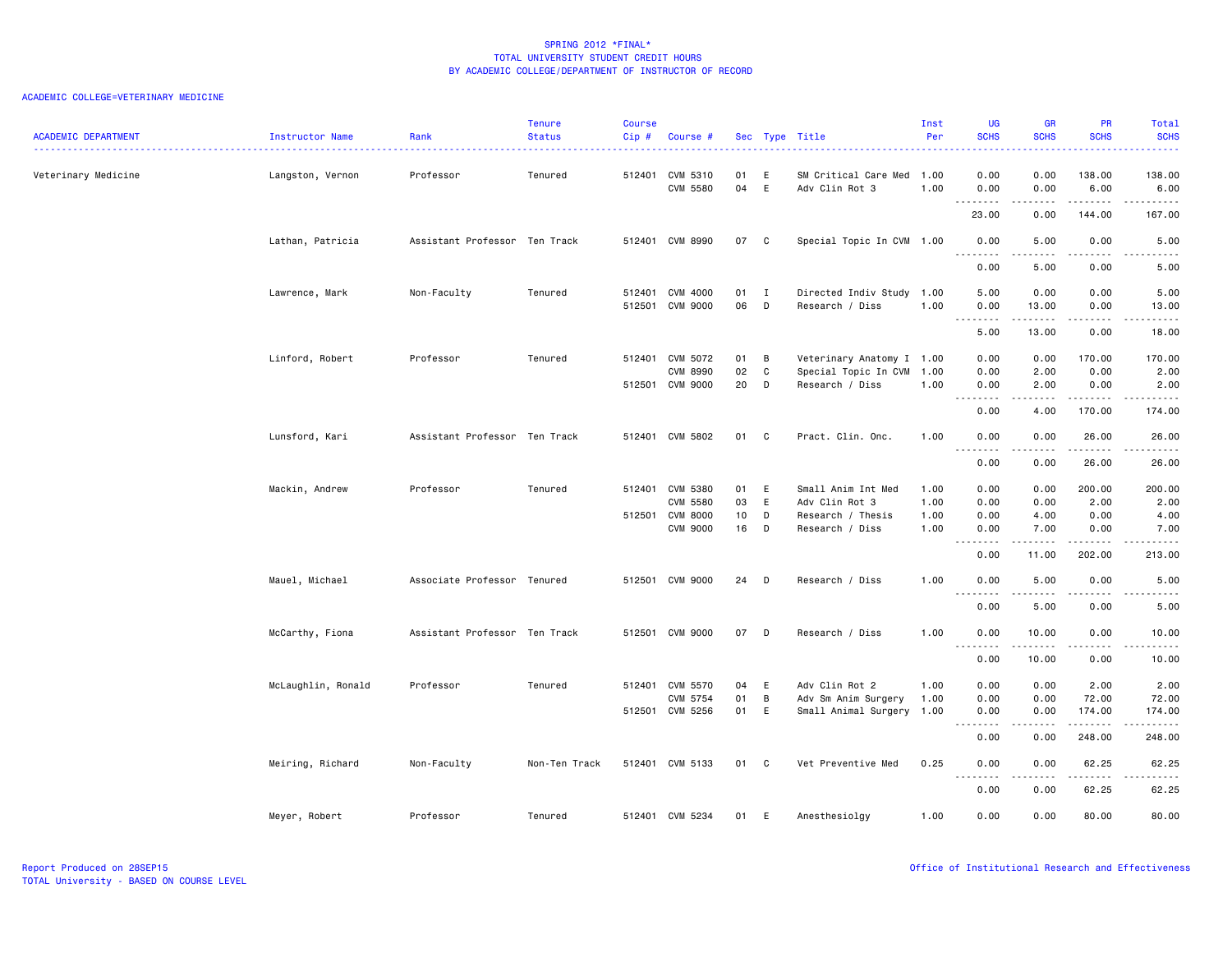| <b>ACADEMIC DEPARTMENT</b> | Instructor Name       | Rank                              | <b>Tenure</b><br><b>Status</b> | <b>Course</b><br>Cip# | Course #                           |          |                     | Sec Type Title                                   | Inst<br>Per  | <b>UG</b><br><b>SCHS</b>                                                                                                                                                                                                                                                                                                                                                                                                                                                                       | <b>GR</b><br><b>SCHS</b> | <b>PR</b><br><b>SCHS</b> | Total<br><b>SCHS</b>                        |
|----------------------------|-----------------------|-----------------------------------|--------------------------------|-----------------------|------------------------------------|----------|---------------------|--------------------------------------------------|--------------|------------------------------------------------------------------------------------------------------------------------------------------------------------------------------------------------------------------------------------------------------------------------------------------------------------------------------------------------------------------------------------------------------------------------------------------------------------------------------------------------|--------------------------|--------------------------|---------------------------------------------|
|                            |                       |                                   |                                |                       |                                    |          |                     |                                                  |              | .<br>0.00                                                                                                                                                                                                                                                                                                                                                                                                                                                                                      | 0.00                     | .<br>80.00               | 80.00                                       |
| Veterinary Medicine        | Morgan, Timothy       | Associate Professor Ten Track     |                                |                       | 512401 CVM 5044                    | 01       | C                   | Intro Vet Pathology                              | 0.50         | 0.00                                                                                                                                                                                                                                                                                                                                                                                                                                                                                           | 0.00                     | 170.00                   | 170.00                                      |
|                            |                       |                                   |                                |                       | 512501 CVM 8701                    | 02       | $\mathbf{C}$        | Vet Histopathology S 1.00                        |              | 0.00<br>.                                                                                                                                                                                                                                                                                                                                                                                                                                                                                      | 2.00                     | 0.00<br>.                | 2.00<br>.                                   |
|                            |                       |                                   |                                |                       |                                    |          |                     |                                                  |              | 0.00                                                                                                                                                                                                                                                                                                                                                                                                                                                                                           | 2.00                     | 170.00                   | 172.00                                      |
|                            | Mullen, Walter        | Clinical Assist Pro Non-Ten Track |                                |                       | 512401 CVM 5302                    | 01       | B                   | Clinicopathologic Co 1.00                        |              | 0.00<br><u>.</u>                                                                                                                                                                                                                                                                                                                                                                                                                                                                               | 0.00<br>.                | 152.00<br>1.1.1.1.1      | 152.00<br>.                                 |
|                            |                       |                                   |                                |                       |                                    |          |                     |                                                  |              | 0.00                                                                                                                                                                                                                                                                                                                                                                                                                                                                                           | 0.00                     | 152.00                   | 152.00                                      |
|                            | Nabors, Ben           | Clinical Instructor Non-Ten Track |                                |                       | 512401 CVM 5000                    | 15       | $\blacksquare$      | Directed Indiv Study 1.00                        |              | 0.00<br>$\begin{array}{cccccccccccccc} \multicolumn{2}{c}{} & \multicolumn{2}{c}{} & \multicolumn{2}{c}{} & \multicolumn{2}{c}{} & \multicolumn{2}{c}{} & \multicolumn{2}{c}{} & \multicolumn{2}{c}{} & \multicolumn{2}{c}{} & \multicolumn{2}{c}{} & \multicolumn{2}{c}{} & \multicolumn{2}{c}{} & \multicolumn{2}{c}{} & \multicolumn{2}{c}{} & \multicolumn{2}{c}{} & \multicolumn{2}{c}{} & \multicolumn{2}{c}{} & \multicolumn{2}{c}{} & \multicolumn{2}{c}{} & \multicolumn{2}{c}{} & \$ | 0.00<br>د د د د د        | 2.00<br>.                | 2.00<br>$\sim$<br>.                         |
|                            |                       |                                   |                                |                       |                                    |          |                     |                                                  |              | 0.00                                                                                                                                                                                                                                                                                                                                                                                                                                                                                           | 0.00                     | 2.00                     | 2.00                                        |
|                            | Nanduri, Bindumadhavi | Assistant Professor Ten Track     |                                |                       | 512501 CVM 9000                    | 08       | - D                 | Research / Diss                                  | 1.00         | 0.00                                                                                                                                                                                                                                                                                                                                                                                                                                                                                           | 21.00                    | 0.00                     | 21.00<br>.                                  |
|                            |                       |                                   |                                |                       |                                    |          |                     |                                                  |              | 0.00                                                                                                                                                                                                                                                                                                                                                                                                                                                                                           | 21.00                    | 0.00                     | 21.00                                       |
|                            | Petrie-Hanson, Lora   | Associate Professor Tenured       |                                |                       | 512501 CVM 9000                    | 09       | D                   | Research / Diss                                  | 1.00         | 0.00                                                                                                                                                                                                                                                                                                                                                                                                                                                                                           | 13.00                    | 0.00<br>.                | 13.00<br>$- - - -$                          |
|                            |                       |                                   |                                |                       |                                    |          |                     |                                                  |              | 0.00                                                                                                                                                                                                                                                                                                                                                                                                                                                                                           | 13.00                    | 0.00                     | 13.00                                       |
|                            | Pharr, Gregory        | Associate Professor Tenured       |                                |                       | 512401 CVM 4000<br>512501 CVM 8303 | 02<br>01 | $\blacksquare$<br>C | Directed Indiv Study 1.00<br>Advanced Immunology | 1.00         | 3.00<br>0.00                                                                                                                                                                                                                                                                                                                                                                                                                                                                                   | 0.00<br>42.00            | 0.00<br>0.00             | 3.00<br>42.00                               |
|                            |                       |                                   |                                |                       |                                    |          |                     |                                                  |              | $\begin{array}{cccccccccccccc} \multicolumn{2}{c}{} & \multicolumn{2}{c}{} & \multicolumn{2}{c}{} & \multicolumn{2}{c}{} & \multicolumn{2}{c}{} & \multicolumn{2}{c}{} & \multicolumn{2}{c}{} & \multicolumn{2}{c}{} & \multicolumn{2}{c}{} & \multicolumn{2}{c}{} & \multicolumn{2}{c}{} & \multicolumn{2}{c}{} & \multicolumn{2}{c}{} & \multicolumn{2}{c}{} & \multicolumn{2}{c}{} & \multicolumn{2}{c}{} & \multicolumn{2}{c}{} & \multicolumn{2}{c}{} & \multicolumn{2}{c}{} & \$<br>3.00 | 42.00                    | د د د د<br>0.00          | $\sim$ $\sim$ $\sim$ $\sim$ $\sim$<br>45.00 |
|                            | Pinchuk, Lesya        | Associate Professor Tenured       |                                |                       | 512501 CVM 9000                    | 10       | <b>D</b>            | Research / Diss                                  | 1.00         | 0.00                                                                                                                                                                                                                                                                                                                                                                                                                                                                                           | 9.00                     | 0.00                     | 9.00                                        |
|                            |                       |                                   |                                |                       |                                    |          |                     |                                                  |              | <u>.</u><br>0.00                                                                                                                                                                                                                                                                                                                                                                                                                                                                               | $- - - - -$<br>9.00      | .<br>0.00                | -----<br>9.00                               |
|                            | Pote, Linda           | Professor                         | Tenured                        |                       | 512501 CVM 8624                    | 01       | <b>C</b>            | Protozoology                                     | 1.00         | 0.00                                                                                                                                                                                                                                                                                                                                                                                                                                                                                           | 24.00                    | 0.00                     | 24.00                                       |
|                            |                       |                                   |                                |                       | <b>CVM 9000</b>                    | 17       | D                   | Research / Diss                                  | 1.00         | 0.00<br>.                                                                                                                                                                                                                                                                                                                                                                                                                                                                                      | 6.00<br>. <b>.</b>       | 0.00<br>.                | 6.00<br>$- - - - -$                         |
|                            |                       |                                   |                                |                       |                                    |          |                     |                                                  |              | 0.00                                                                                                                                                                                                                                                                                                                                                                                                                                                                                           | 30.00                    | 0.00                     | 30.00                                       |
|                            | Pruett, Stephen       | Professor                         | Tenured                        |                       | 512501 CVM 7000<br><b>CVM 8000</b> | 10<br>03 | $\blacksquare$<br>D | Directed Indiv Study<br>Research / Thesis        | 1.00<br>1.00 | 0.00<br>0.00                                                                                                                                                                                                                                                                                                                                                                                                                                                                                   | 3.00<br>14.00            | 0.00<br>0.00             | 3.00<br>14.00                               |
|                            |                       |                                   |                                |                       |                                    |          |                     |                                                  |              | <u>.</u><br>0.00                                                                                                                                                                                                                                                                                                                                                                                                                                                                               | . <u>.</u><br>17.00      | .<br>0.00                | .<br>17.00                                  |
|                            |                       | Clinical Assist Pro Non-Ten Track |                                |                       | 510808 CVM 3013                    | 01       | C                   | Sm Anim Diseases & M                             | 1.00         | 69.00                                                                                                                                                                                                                                                                                                                                                                                                                                                                                          | 0.00                     | 0.00                     | 69.00                                       |
|                            | Ray, Joel             |                                   |                                |                       | 512401 CVM 5246                    | 01       | E                   | Community Veterinary 0.50                        |              | 0.00                                                                                                                                                                                                                                                                                                                                                                                                                                                                                           | 0.00                     | 87.00                    | 87.00                                       |
|                            |                       |                                   |                                |                       | CVM 5570<br>VS 1012                | 02<br>01 | E<br>C              | Adv Clin Rot 2<br>Intro Vet Med Career 0.95      | 1.00         | 0.00<br>81.70                                                                                                                                                                                                                                                                                                                                                                                                                                                                                  | 0.00<br>0.00             | 10.00<br>0.00            | 10.00<br>81.70                              |
|                            |                       |                                   |                                |                       |                                    |          |                     |                                                  |              | .<br>150.70                                                                                                                                                                                                                                                                                                                                                                                                                                                                                    | 0.00                     | .<br>97.00               | $\omega$ is $\omega$ in .<br>247.70         |
|                            | Ross, Matthew         | Associate Professor Tenured       |                                |                       | 512501 CVM 7000                    | 08       | $\mathbf{I}$        | Directed Indiv Study 1.00                        |              | 0.00                                                                                                                                                                                                                                                                                                                                                                                                                                                                                           | 2.00                     | 0.00                     | 2.00                                        |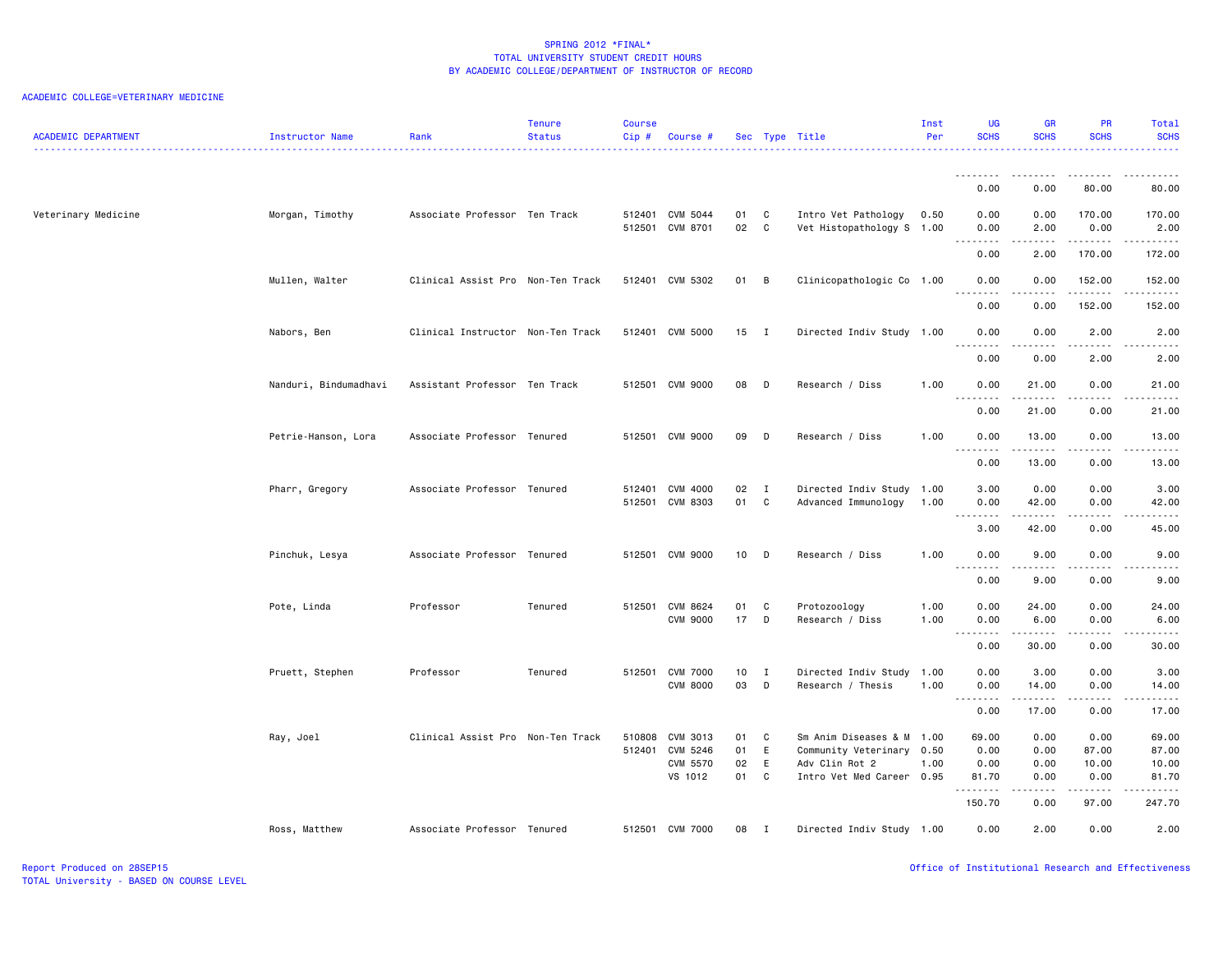| <b>ACADEMIC DEPARTMENT</b> | Instructor Name      | Rank                              | <b>Tenure</b><br><b>Status</b> | <b>Course</b><br>Cip# | Course #        |      |                | Sec Type Title            | Inst<br>Per | <b>UG</b><br><b>SCHS</b> | <b>GR</b><br><b>SCHS</b>                                                                                                | <b>PR</b><br><b>SCHS</b> | Total<br><b>SCHS</b>   |
|----------------------------|----------------------|-----------------------------------|--------------------------------|-----------------------|-----------------|------|----------------|---------------------------|-------------|--------------------------|-------------------------------------------------------------------------------------------------------------------------|--------------------------|------------------------|
|                            |                      |                                   |                                |                       |                 |      |                |                           |             | .                        | .                                                                                                                       | .                        |                        |
|                            |                      |                                   |                                |                       |                 |      |                |                           |             | 0.00                     | 2.00                                                                                                                    | 0.00                     | 2.00                   |
| Veterinary Medicine        | Sampson, Sarah       | Assistant Professor Ten Track     |                                |                       | 512401 CVM 5000 | 08   | $\blacksquare$ | Directed Indiv Study 1.00 |             | 0.00                     | 0.00                                                                                                                    | 3.00                     | 3.00                   |
|                            |                      |                                   |                                |                       | <b>CVM 8990</b> | 04   | C              | Special Topic In CVM 1.00 |             | 0.00                     | 2.00                                                                                                                    | 0.00                     | 2.00                   |
|                            |                      |                                   |                                |                       |                 | 05   | C              | Special Topic In CVM 1.00 |             | 0.00                     | 2.00                                                                                                                    | 0.00                     | 2.00                   |
|                            |                      |                                   |                                |                       |                 |      |                |                           |             | .<br>0.00                | .<br>4.00                                                                                                               | .<br>3.00                | .<br>7.00              |
|                            | Seo, Keun Seok       | Research Assist Pro Non-Ten Track |                                |                       | 512501 CVM 7000 | 03   | $\mathbf{I}$   | Directed Indiv Study 1.00 |             | 0.00<br>.                | 3.00<br>.                                                                                                               | 0.00<br>.                | 3.00<br>22222          |
|                            |                      |                                   |                                |                       |                 |      |                |                           |             | 0.00                     | 3.00                                                                                                                    | 0.00                     | 3.00                   |
|                            | Shores, James        | Clinical Professor                | Non-Ten Track                  |                       | 512401 CVM 5662 | 01   | $\mathbf{C}$   | Clinical Neurology        | 1.00        | 0.00                     | 0.00                                                                                                                    | 16.00                    | 16.00                  |
|                            |                      |                                   |                                |                       | 512501 CVM 7000 | 07 I |                | Directed Indiv Study 1.00 |             | 0.00<br>--------         | 2.00<br>$\begin{array}{cccccccccccccc} \bullet & \bullet & \bullet & \bullet & \bullet & \bullet & \bullet \end{array}$ | 0.00<br>.                | 2.00<br>د د د د د      |
|                            |                      |                                   |                                |                       |                 |      |                |                           |             | 0.00                     | 2.00                                                                                                                    | 16.00                    | 18.00                  |
|                            | Smith, Jack          | Associate Professor Tenured       |                                |                       | 512401 CVM 5000 | 03   | $\mathbf{I}$   | Directed Indiv Study 1.00 |             | 0.00                     | 0.00                                                                                                                    | 2.00                     | 2.00                   |
|                            |                      |                                   |                                |                       |                 | 05   | $\mathbf{I}$   | Directed Indiv Study 1.00 |             | 0.00                     | 0.00                                                                                                                    | 2.00                     | 2.00                   |
|                            |                      |                                   |                                |                       |                 | 06   | $\mathbf{I}$   | Directed Indiv Study 1.00 |             | 0.00                     | 0.00                                                                                                                    | 2.00                     | 2.00                   |
|                            |                      |                                   |                                |                       |                 | 07   | $\mathbf{I}$   | Directed Indiv Study 1.00 |             | 0.00                     | 0.00                                                                                                                    | 2.00                     | 2.00                   |
|                            |                      |                                   |                                |                       |                 | 11   | $\mathbf{I}$   | Directed Indiv Study 1.00 |             | 0.00                     | 0.00                                                                                                                    | 2.00                     | 2.00                   |
|                            |                      |                                   |                                |                       |                 | 12   | $\mathbf{I}$   | Directed Indiv Study 1.00 |             | 0.00                     | 0.00                                                                                                                    | 2.00                     | 2.00                   |
|                            |                      |                                   |                                |                       |                 | 13   | $\mathbf{I}$   | Directed Indiv Study      | 1.00        | 0.00                     | 0.00                                                                                                                    | 2.00                     | 2.00                   |
|                            |                      |                                   |                                |                       |                 | 14   | $\mathbf{I}$   | Directed Indiv Study 1.00 |             | 0.00                     | 0.00                                                                                                                    | 2.00                     | 2.00                   |
|                            |                      |                                   |                                |                       | CVM 5292        | 01   | E              | Flowood/MVRDL Extern      | 1.00        | 0.00                     | 0.00                                                                                                                    | 56.00                    | 56.00                  |
|                            |                      |                                   |                                |                       | CVM 5510        | 01   | E              | Vm An Externship 1        | 1.00        | 0.00                     | 0.00                                                                                                                    | 181.00                   | 181.00                 |
|                            |                      |                                   |                                |                       | CVM 5520        | 01   | E              | Vm An Externship 2        | 1.00        | 0.00                     | 0.00                                                                                                                    | 85.00                    | 85.00                  |
|                            |                      |                                   |                                |                       | CVM 5530        | 01   | E              | Vm An Externship 3        | 1.00        | 0.00                     | 0.00                                                                                                                    | 26.00                    | 26.00                  |
|                            |                      |                                   |                                |                       | CVM 5540        | 01   | E              | Vm An Externship 4        | 1.00        | 0.00                     | 0.00                                                                                                                    | 6.00                     | 6.00                   |
|                            |                      |                                   |                                |                       | CVM 5550        | 01   | E              | Vm An Externship 5        | 1.00        | 0.00                     | 0.00                                                                                                                    | 4.00                     | 4.00                   |
|                            |                      |                                   |                                |                       | CVM 5560        | 01   | E              | Adv Clin Rot 1            | 1.00        | 0.00                     | 0.00                                                                                                                    | 5.00                     | 5.00                   |
|                            |                      |                                   |                                |                       | CVM 5570        | 01   | E              | Adv Clin Rot 2            | 1.00        | 0.00                     | 0.00                                                                                                                    | 4.00                     | 4.00                   |
|                            |                      |                                   |                                |                       | CVM 5692        | 01   | C              | Vet Art & Business M      | 0.50        | 0.00                     | 0.00                                                                                                                    | 26.00                    | 26.00                  |
|                            |                      |                                   |                                |                       | CVM 5772        | 01   | C              | Canine Theriogenolog      | 1.00        | 0.00                     | 0.00                                                                                                                    | 16.00                    | 16.00                  |
|                            |                      |                                   |                                |                       |                 |      |                |                           |             | .                        |                                                                                                                         | $\omega$ is a set of     | .                      |
|                            |                      |                                   |                                |                       |                 |      |                |                           |             | 0.00                     | 0.00                                                                                                                    | 425.00                   | 425.00                 |
|                            | Stockler, Ricardo    | Clinical Assist Pro Non-Ten Track |                                |                       | 512401 CVM 5175 | 01   | C              | Food Animal Med & Su 0.25 |             | 0.00<br><u>.</u>         | 0.00<br>.                                                                                                               | 103.75<br>.              | 103.75<br><u>.</u>     |
|                            |                      |                                   |                                |                       |                 |      |                |                           |             | 0.00                     | 0.00                                                                                                                    | 103.75                   | 103.75                 |
|                            | Swiderski, Cyprianna | Associate Professor Tenured       |                                |                       | 512501 CVM 8000 | 04   | D              | Research / Thesis         | 1.00        | 0.00                     | 10.00                                                                                                                   | 0.00                     | 10.00                  |
|                            |                      |                                   |                                |                       | <b>CVM 9000</b> | 01   | D              | Research / Diss           | 1.00        | 0.00<br>.                | 13.00                                                                                                                   | 0.00<br>.                | 13.00<br>$\frac{1}{2}$ |
|                            |                      |                                   |                                |                       |                 |      |                |                           |             | 0.00                     | 23.00                                                                                                                   | 0.00                     | 23.00                  |
|                            | Syrcle, Jason        | Clinical Assist Pro Non-Ten Track |                                |                       | 512401 CVM 8061 | 01   | $\mathbf{s}$   | Small Anim Surg Lit       | 1.00        | 0.00                     | 3.00<br>.                                                                                                               | 0.00<br>$\frac{1}{2}$    | 3.00<br>-----          |
|                            |                      |                                   |                                |                       |                 |      |                |                           |             | 0.00                     | 3.00                                                                                                                    | 0.00                     | 3.00                   |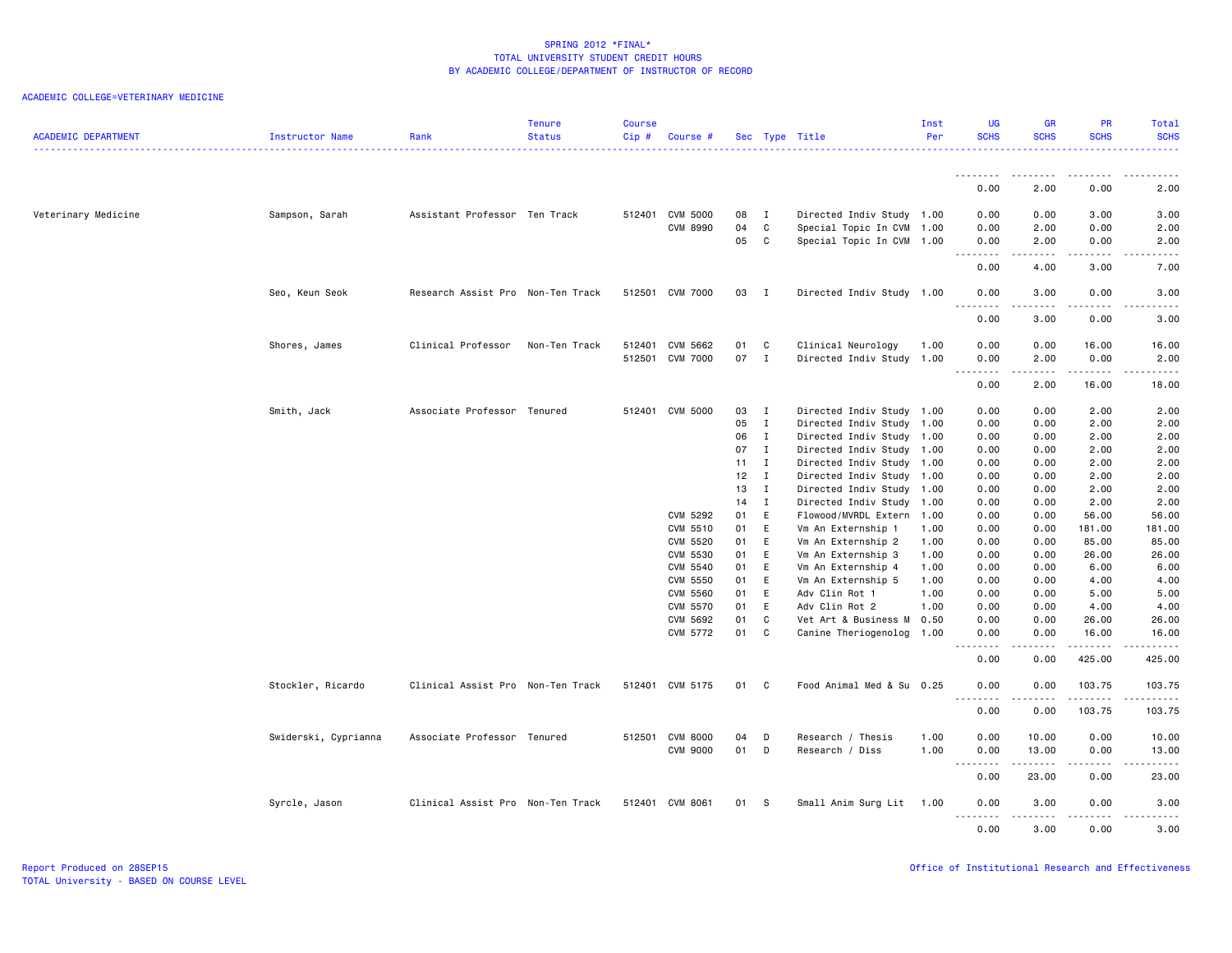| <b>ACADEMIC DEPARTMENT</b> | Instructor Name       | Rank                          | Tenure<br><b>Status</b> | Course<br>Cip# | Course #        |        |   | Sec Type Title            | Inst<br>Per | <b>UG</b><br><b>SCHS</b>  | <b>GR</b><br><b>SCHS</b> | <b>PR</b><br><b>SCHS</b> | Total<br><b>SCHS</b>        |
|----------------------------|-----------------------|-------------------------------|-------------------------|----------------|-----------------|--------|---|---------------------------|-------------|---------------------------|--------------------------|--------------------------|-----------------------------|
| Veterinary Medicine        | Thomas, Michael       | Clinical Professor            | Non-Ten Track           |                | 512401 CVM 5162 | 01 C   |   | Diagnostic Imaging        | 0.50        | 0.00                      | 0.00                     | 83.00                    | 83.00                       |
|                            |                       |                               |                         |                |                 |        |   |                           |             | <u>.</u><br>0.00          | 0.00                     | 83.00                    | 83.00                       |
|                            | Varela-Stokes, Andrea | Assistant Professor Ten Track |                         | 512401         | CVM 5163        | 01 B   |   | Vet Parasitology          | 0.50        | 0.00                      | 0.00                     | 126.00                   | 126.00                      |
|                            |                       |                               |                         | 512501         | <b>CVM 7000</b> | 06 I   |   | Directed Indiv Study      | 1.00        | 0.00                      | 3.00                     | 0.00                     | 3.00                        |
|                            |                       |                               |                         |                | <b>CVM 9000</b> | $11$ D |   | Research / Diss           | 1.00        | 0.00<br>-----<br>$\cdots$ | 17.00                    | 0.00<br>-----            | 17.00<br>.                  |
|                            |                       |                               |                         |                |                 |        |   |                           |             | 0.00                      | 20.00                    | 126.00                   | 146.00                      |
|                            | Wan, Xiufeng          | Assistant Professor Ten Track |                         |                | 512501 CVM 9000 | $14$ D |   | Research / Diss           | 1.00        | 0.00                      | 11.00                    | 0.00                     | 11.00                       |
|                            |                       |                               |                         |                |                 |        |   |                           |             | 0.00                      | 11.00                    | 0.00                     | 11.00                       |
|                            | Wang, Chinling        | Associate Professor Tenured   |                         |                | 512501 CVM 9000 | $12$ D |   | Research / Diss           | 1.00        | 0.00                      | 9.00                     | 0.00                     | 9.00                        |
|                            |                       |                               |                         |                |                 |        |   |                           |             | - - - - - - - -<br>0.00   | 9.00                     | $\cdots$<br>0.00         | 9.00                        |
|                            | Wardlaw, Jennifer     | Assistant Professor Ten Track |                         | 512401         | <b>CVM 5000</b> | $16$ I |   | Directed Indiv Study 1.00 |             | 0.00                      | 0.00                     | 6.00                     | 6.00                        |
|                            |                       |                               |                         |                | VS 1012         | 01 C   |   | Intro Vet Med Career 0.05 |             | 4.30                      | 0.00                     | 0.00                     | 4.30                        |
|                            |                       |                               |                         |                |                 |        |   |                           |             | --------<br>4.30          | .<br>0.00                | .<br>6.00                | 10.30                       |
|                            | Wills, Robert         | Professor                     | Tenured                 | 512401         | CVM 5022        | 01 C   |   | Veterinary Epidemiol 1.00 |             | 0.00                      | 0.00                     | 170.00                   | 170.00                      |
|                            |                       |                               |                         | 512501         | CVM 8503        | 01     | C | Epidemiology/Biostat 1.00 |             | 0.00                      | 36.00                    | 0.00                     | 36.00                       |
|                            |                       |                               |                         |                | <b>CVM 9000</b> | 13     | D | Research / Diss           | 1.00        | 0.00                      | 9.00<br><u>.</u>         | 0.00<br><u>.</u>         | 9.00<br>.                   |
|                            |                       |                               |                         |                |                 |        |   |                           |             | .<br>0.00                 | 45.00                    | 170.00                   | 215.00                      |
|                            |                       |                               |                         |                |                 |        |   |                           |             | ========                  | ---------                | <b>EEEEEEE</b>           | ==========                  |
| Veterinary Medicine        |                       |                               |                         |                |                 |        |   |                           |             | 865,00<br>========        | 528,00<br><b>EDDEDED</b> | 5788.00<br>========      | 7181.00<br><b>ESSESSEES</b> |